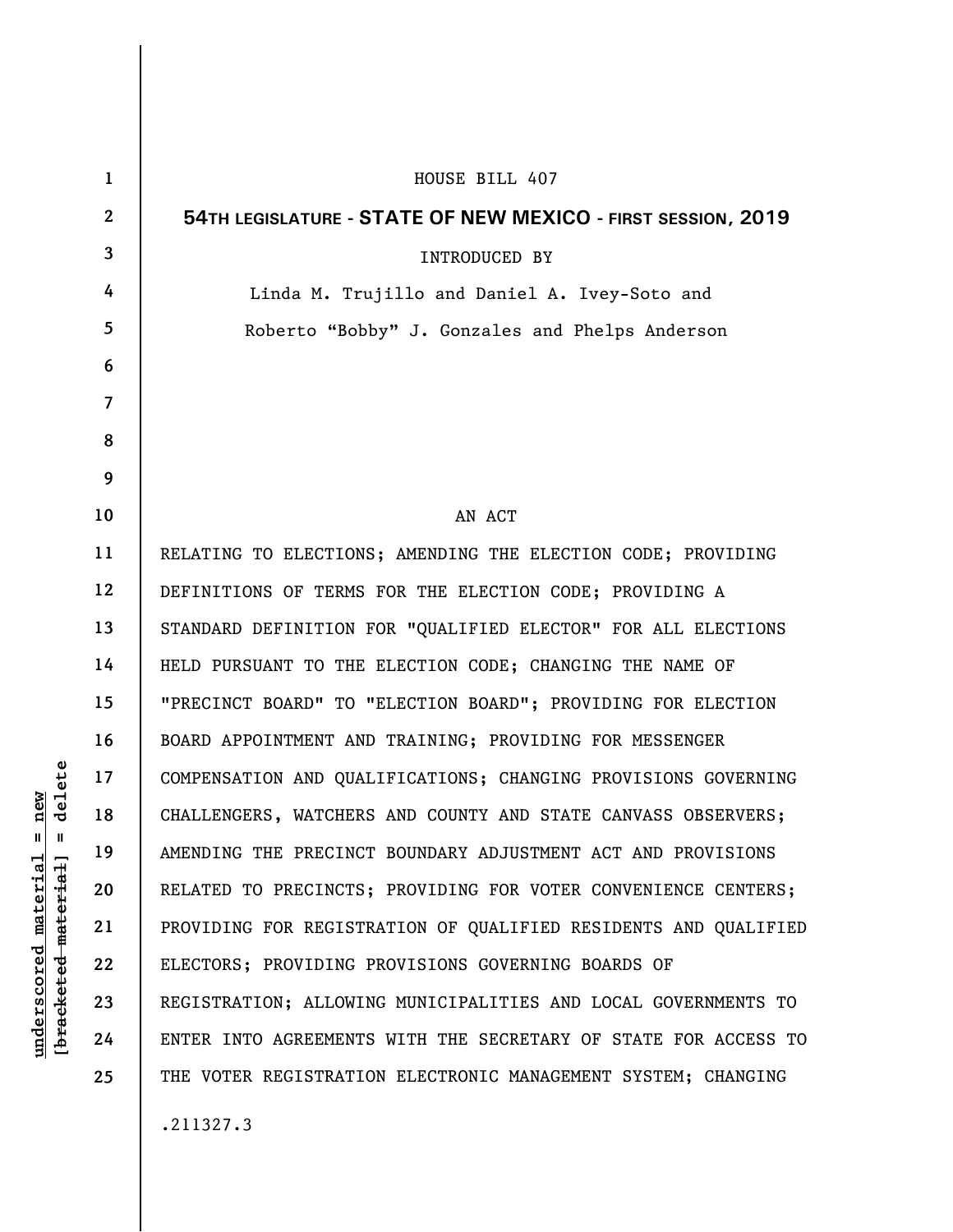**1 2 3 4 5 6 7 8 9 10 11 12 13 14 15 16 17 18 19 20 21 22 23 24 25**  PROCEDURES RELATING TO ABSENTEE VOTING AND OVERSEAS MILITARY VOTING; CREATING A REGULAR LOCAL ELECTION MAILED BALLOT PILOT PROGRAM; ENACTING THE RECALL ACT TO GOVERN RECALL ELECTIONS; ENACTING THE NONPARTISAN JUDICIAL RETENTION ACT; SYNCHRONIZING POLITICAL SUBDIVISION ELECTION PROCEDURES WITH THE PROVISIONS OF THE LOCAL ELECTION ACT; REQUIRING THE SECRETARY OF STATE TO ISSUE PROCLAMATIONS FOR CERTAIN ELECTIONS; CHANGING PROVISIONS RELATED TO PRIMARY ELECTIONS AND NOMINATING PETITIONS; REMOVING ANNUAL ASSESSMENTS ON LOCAL GOVERNMENTS FOR ADMINISTERING REGULAR LOCAL ELECTIONS; REVISING WRITE-IN CANDIDATE PROCEDURES; CREATING A MAILED BALLOT AND A PROVISIONAL BALLOT REGISTER; ALLOWING A VOTER TO COMMUNICATE THE VOTER'S BALLOT INFORMATION TO OTHERS; PROHIBITING A PERSON FROM SOLICITING A VOTER TO REVEAL THE VOTER'S BALLOT INFORMATION; PRESCRIBING PROCEDURES FOR THE HANDLING OF NON-TABULATED PAPER BALLOTS AND CERTIFICATES OF RETURN AND THE CANVASSING OF RETURNS; CHANGING AUTOMATIC RECOUNT PROVISIONS; REVISING PROCEDURES FOR FILLING UNITED STATES REPRESENTATIVE VACANCIES; CHANGING PROVISIONS REGARDING ANALYSIS AND PUBLICATION OF PROPOSED CONSTITUTIONAL AMENDMENTS; CHANGING DEFINITIONS IN THE CAMPAIGN REPORTING ACT; REVISING DEFINITIONS IN THE LOCAL ELECTION ACT; REVISING MUNICIPAL OFFICER ELECTION PROCEDURES; REVISING SPECIAL ELECTION PROCEDURES; CHANGING USE OF THE TERM "QUALIFIED ELECTOR" IN CERTAIN STATUTES; MAKING LEGISLATIVE FINDINGS CONCERNING THE PROVISIONS OF ARTICLE 9, SECTION 12 OF THE

.211327.3

**underscored material = new [bracketed material] = delete**

underscored material bracketed material]

 $=$  new  $\mathbf{I}$ 

delete

 $- 2 -$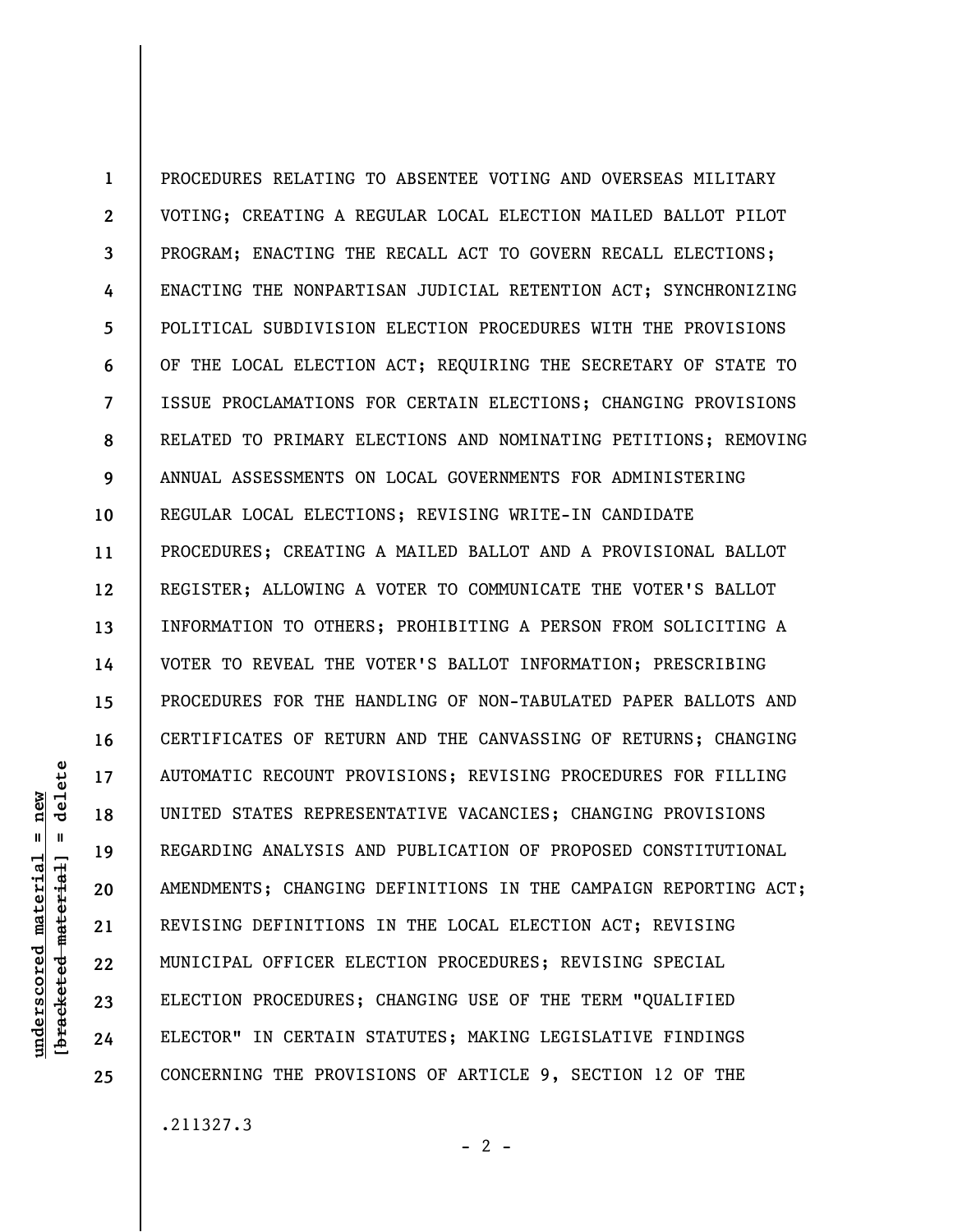**1 2 3 4 5 6 7 8 9 10 11 12 13 14 15 16**  CONSTITUTION OF NEW MEXICO AND ITS EFFECT ON THE VOTING RIGHTS OF CERTAIN PROPERTY OWNERS; REMOVING THE RIGHT OF NONRESIDENT MUNICIPAL ELECTORS TO VOTE IN MUNICIPAL BOND ELECTIONS; CHANGING REQUIREMENTS FOR THE FORMATION OF AND ELECTIONS FOR PUBLIC IMPROVEMENT DISTRICTS AND TAX INCREMENT DEVELOPMENT DISTRICTS; REQUIRING A STANDARD FORM FOR A PUBLIC REGULATION COMMISSION CANDIDATE QUALIFICATIONS AFFIDAVIT; AMENDING CIRCUMSTANCES CAUSING A VACANCY IN LOCAL OFFICE; AWARDING PUBLIC EMPLOYEES RETIREMENT SERVICE CREDIT TO OFFICERS WHOSE TERMS ARE SHORTENED; CHANGING PROVISIONS IN THE FINANCIAL DISCLOSURE ACT; PROVIDING FOR A DELAY IN MAILING OF PROPERTY TAX BILLS FOR CERTAIN COUNTIES; CHANGING PROVISIONS RELATED TO LOWER RIO GRANDE PUBLIC WATER WORKS AUTHORITY ELECTIONS; MAKING TECHNICAL AND CONFORMING CHANGES TO LAWS RELATED TO ELECTIONS; AMENDING, REPEALING, ENACTING AND RECOMPILING SECTIONS OF THE NMSA 1978; DECLARING AN EMERGENCY.

BE IT ENACTED BY THE LEGISLATURE OF THE STATE OF NEW MEXICO:

**SECTION 1.** Section 1-1-3.3 NMSA 1978 (being Laws 2011, Chapter 137, Section 2) is amended to read:

"1-1-3.3. ELECTION-RELATED ORGANIZATION.--As used in the Election Code, "election-related organization" means an organization registered with the secretary of state that is involved in election monitoring or voter turnout activities, but does not include a qualified political party."

.211327.3

 $-3 -$ 

delete **[bracketed material] = delete**  $underscored material = new$ **underscored material = new**  $\mathbf{I}$ bracketed material

**17** 

**18** 

**19** 

**20** 

**21** 

**22** 

**23** 

**24**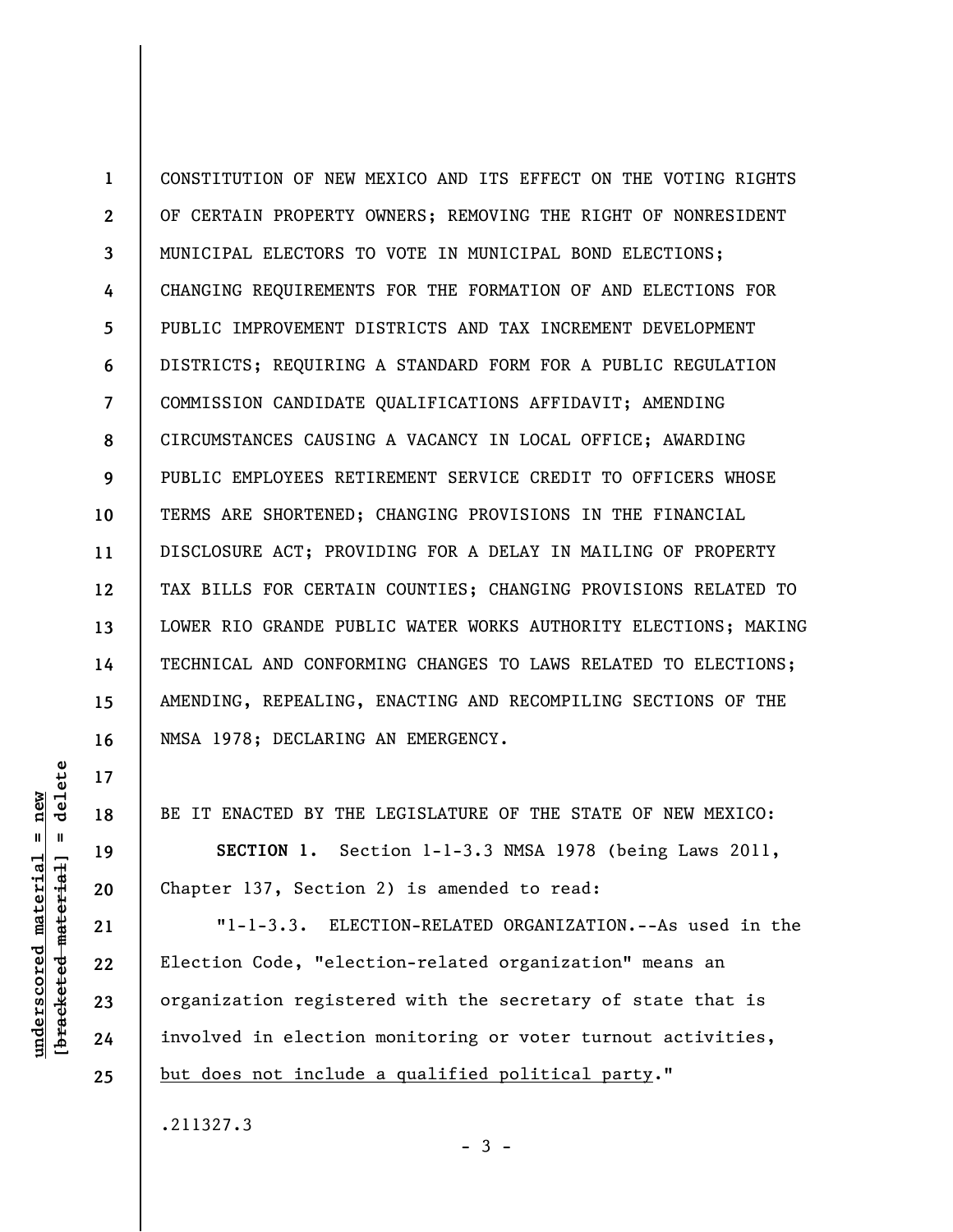**1 2 3 4 5 6 7 8 9 10 11 12 13 14 15 16 17 18 19 20 21 22 23 24 25 SECTION 2.** Section 1-1-4 NMSA 1978 (being Laws 1969, Chapter 240, Section 4, as amended) is amended to read: "1-1-4. QUALIFIED ELECTOR.-- A. As used in the Election Code and rules promulgated by the secretary of state, "qualified elector" means any resident of this state who is qualified to vote under the provisions of the constitution of New Mexico and the constitution of the United States and includes any qualified resident. B. As used in all other statutes and rules of New Mexico, unless otherwise defined, "qualified elector" means a "voter" as that term is defined in Section 1-1-5 NMSA 1978." **SECTION 3.** Section 1-1-5 NMSA 1978 (being Laws 1969, Chapter 240, Section 5, as amended) is amended to read: "1-1-5. VOTER.--As used in the Election Code, "voter" means any qualified elector or federal qualified elector who is registered to vote under the provisions of the Election Code." **SECTION 4.** Section 1-1-5.2 NMSA 1978 (being Laws 2003, Chapter 356, Section 9, as amended) is amended to read: "1-1-5.2. DEFINITION OF A VOTE--[<del>COUNTING OF</del>] MACHINE-TABULATED--HAND-TALLIED [BALLOTS]--WRITE-IN.-- A. [A vote on] For a paper ballot [used on an electronic vote tabulating system, optical scan vote tabulating system or high-speed central count vote tabulator consists of a] that is machine-tabulated on a vote tabulation system .211327.3 - 4 -

delete **[bracketed material] = delete**  $underscored material = new$ **underscored material = new**  $\mathbf{I}$ bracketed material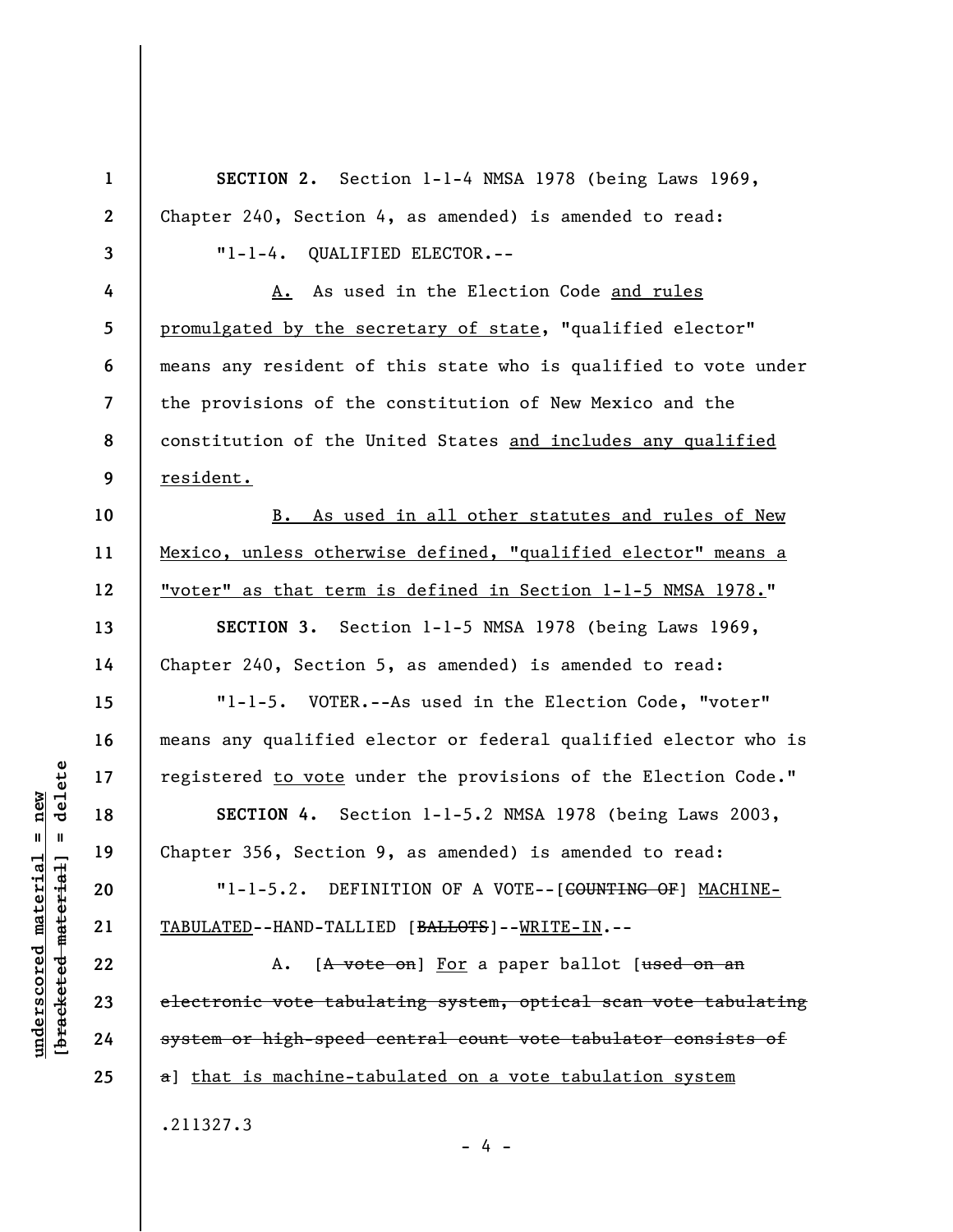**1 2 3 4 5 6 7 8 9 10 11 12 13 14 15 16 17 18 19 20 21 22 23 24 25**  certified for use in this state, a vote shall be counted if the: (1) voter's selection of a candidate or answer to a ballot question is indicated in the voting response area of the paper ballot; and (2) ballot is marked in accordance with the instructions for that ballot type. B. For a paper [ballots] ballot that [are] is handtallied, a vote shall be counted if: (1) the ballot is marked in accordance with the instructions for that ballot type; (2) the preferred candidate's name or answer to a ballot question is circled; (3) there is a distinct marking, such as a cross or check, within the voting response area for the preferred candidate or answer to [the] a ballot question; or (4) the presiding judge and election judges [for the precinct] hand-tallying the ballot unanimously agree that the voter's intent is clearly discernable. C. For a paper ballot that is machine-tabulated or hand-tallied and that contains a write-in vote, the write-in vote shall be counted if the name is: (1) the name of a declared write-in candidate for that office and position and is on the proper line provided for a write-in vote for that office and position; and .211327.3

 $\frac{1}{2}$  intereted material = delete **[bracketed material] = delete**  $underscored material = new$ **underscored material = new**

 $- 5 -$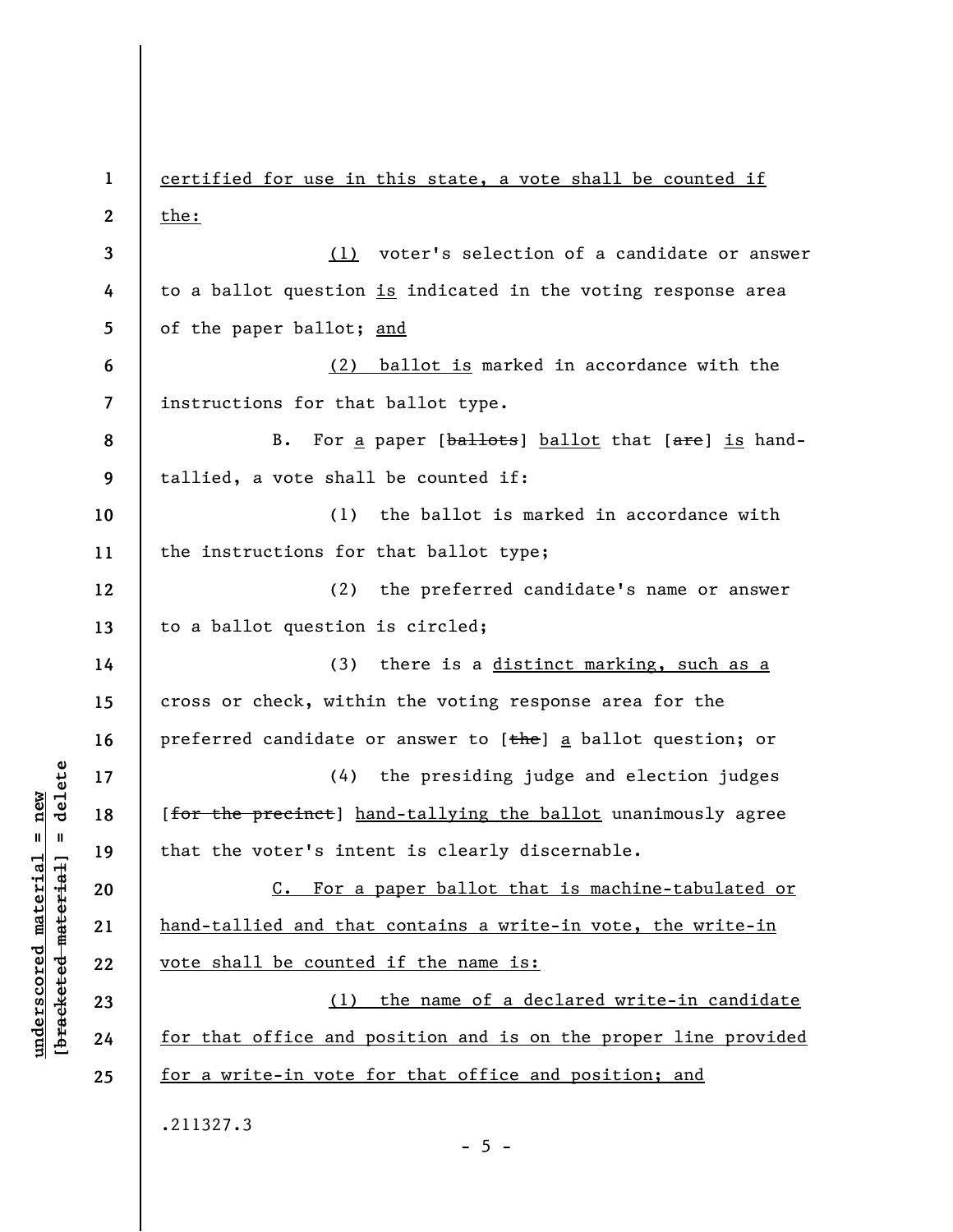| $\mathbf 1$  | (2) written as first and last name; first                            |
|--------------|----------------------------------------------------------------------|
| $\mathbf{2}$ | name, middle name or initial and last name; one or two initials      |
| 3            | and last name; or last name alone if there is no other declared      |
| 4            | write-in candidate for the office or position that is the same       |
| 5            | or so similar as to tend to confuse the candidates' identities;      |
| 6            | provided that:                                                       |
| 7            | (a) when the presiding judge and                                     |
| 8            | election judges reviewing the write-in vote unanimously agree        |
| 9            | that the voter's intent is clearly discernable, an                   |
| 10           | abbreviation, misspelling or other minor variation in the form       |
| 11           | of the name of a declared write-in candidate shall be accepted       |
| 12           | as a valid vote; and                                                 |
| 13           | (b) as used in this subsection,                                      |
| 14           | <u>"write-in" and "written" do not include the imprinting of any</u> |
| 15           | name by stamp or similar method or device or the use of a            |
| 16           | stencil or a preprinted sticker or label."                           |
| 17           | SECTION 5. Section 1-1-11 NMSA 1978 (being Laws 1969,                |
| 18           | Chapter 240, Section 10) is amended to read:                         |
| 19           | "1-1-11. PRECINCT.--As used in the Election Code,                    |
| 20           | "precinct" means a designated division of a county for election      |
| 21           | and redistricting purposes [which is entitled to a polling           |
| 22           | place and a precinct board. For purposes of municipal or             |
| 23           | school district elections, a precinct may also be conterminous       |
| 24           | with the boundaries of the municipality or school district as        |
| 25           | the case may be]."                                                   |
|              | .211327.3                                                            |

 $[**bracket**et~~eted matcherial~~] = **delete**$ **[bracketed material] = delete**  $underscored material = new$ **underscored material = new**

 $- 6 -$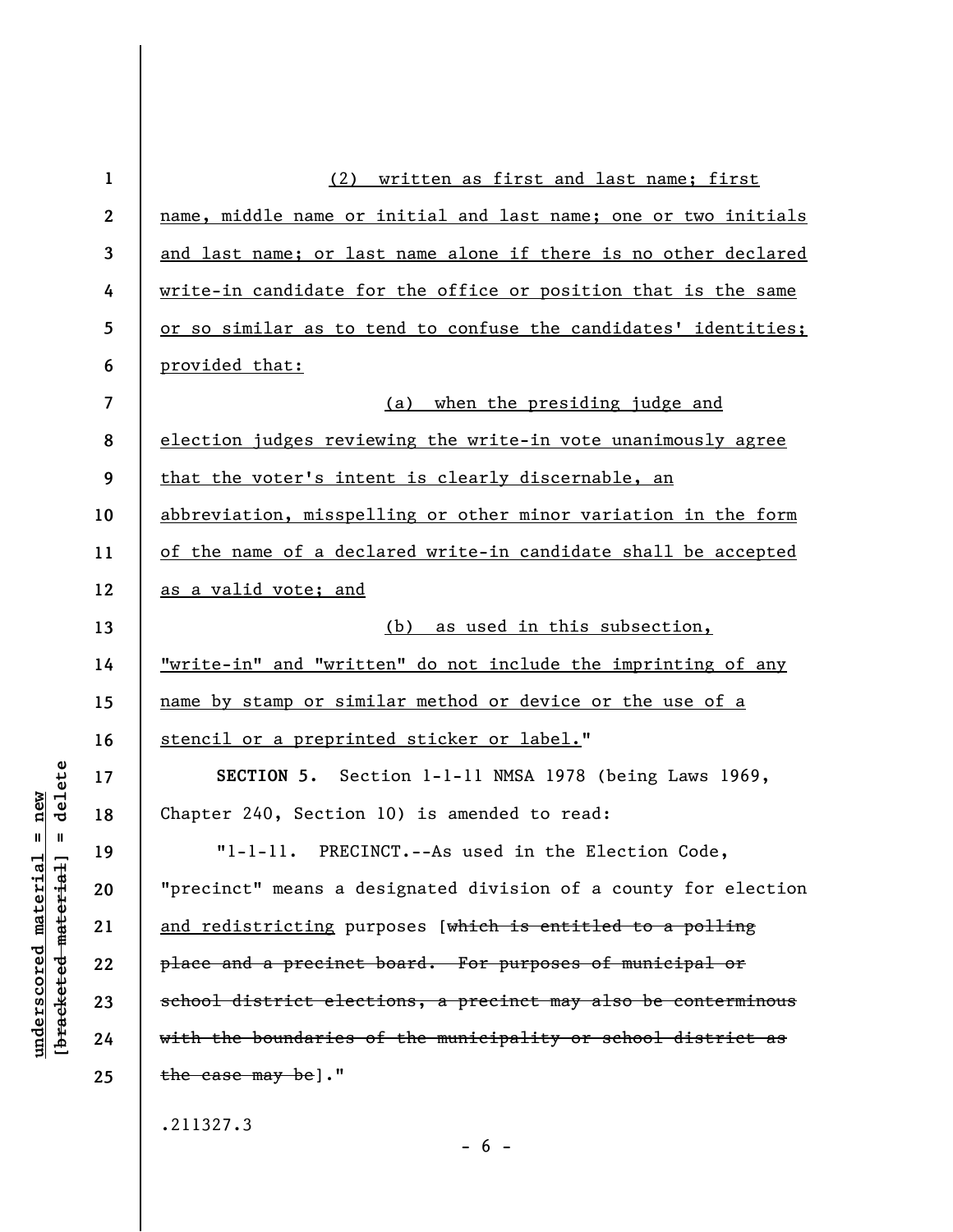**1 2 3 4 5 6 7 8 9 10 11 12 13 14 15 16 17 18 19 20 21 22 23 24 25 SECTION 6.** Section 1-1-12 NMSA 1978 (being Laws 1969, Chapter 240, Section 11, as amended by Laws 2011, Chapter 131, Section 1 and by Laws 2011, Chapter 137, Section 7) is amended to read: "1-1-12. CONSOLIDATED PRECINCT.-- A. As used in the Election Code, "consolidated precinct" means a single precinct or the combination of two or more precincts into one polling place for the purpose of establishing a voter convenience center pursuant to the provisions of Section 1-3-4 NMSA 1978. B. When consolidated precincts are used to establish a voter convenience center in [an] a statewide election, references to "precincts" in the voting process shall be applicable to consolidated precincts." **SECTION 7.** Section 1-1-13 NMSA 1978 (being Laws 1969, Chapter 240, Section 12, as amended) is amended to read: "1-1-13. [PRECINCT] ELECTION BOARD.--As used in the Election Code, "[precinct] election board" [or "poll workers"] means the [appointed election officials] judges of election in accordance with Article 7, Section 1 of the constitution of New Mexico and the election clerks that are appointed pursuant to Section 1-2-12 NMSA 1978 and serving [a single precinct, a consolidated precinct, an absent voter precinct or an alternate voting location] in a polling place or tallying ballots that have been cast in a statewide or special election." .211327.3

delete **[bracketed material] = delete**  $underscored material = new$ **underscored material = new**  $\mathbf{I}$ bracketed material

- 7 -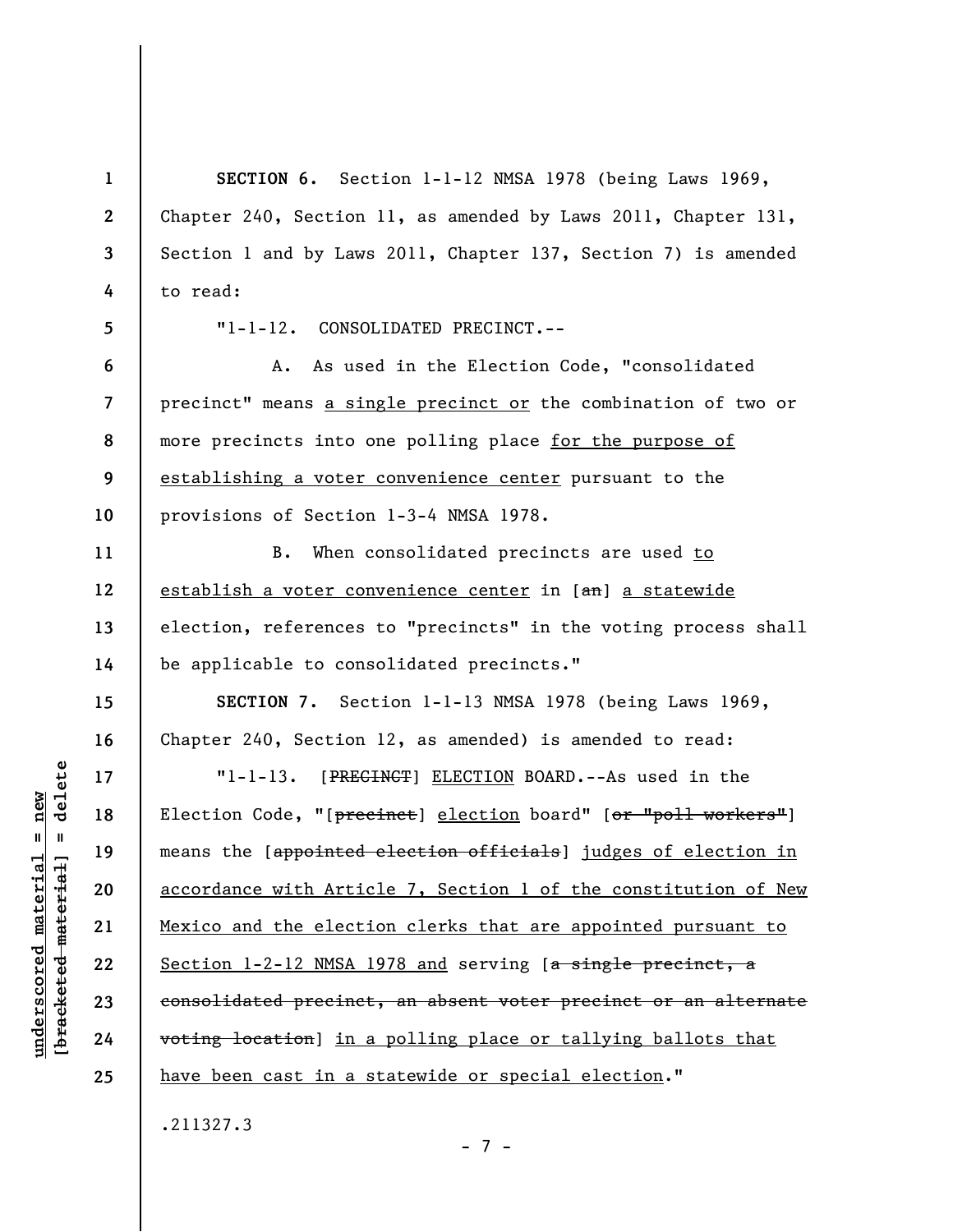**1 2 3 4 5 6 7 8 9 10 11 12 13 14 15 16 17 18 19 20 21 22 23 24 25 SECTION 8.** Section 1-1-15 NMSA 1978 (being Laws 1969, Chapter 240, Section 15, as amended) is amended to read: "1-1-15. POSTING.-- A. As used in the Election Code, "posting" means posting [for not less than seven days prior to an election or to an action to be taken] from the date a posting is required until forty-five days after adjournment of the state or county canvassing board or until forty-five days following any recount, contest or other judicial inquiry, whichever is later. B. A posting as described in Subsection A of this section is satisfied by posting on the website and in a public area in the office of: (1) the secretary of state  $[$ and on the secretary of state's web site], when the secretary of state has the duty to post; or (2) the county clerk  $\int$  and on the county's web site, if the county maintains a web site], when the county clerk has the duty to post." **SECTION 9.** Section 1-8-31 NMSA 1978 (being Laws 1973, Chapter 228, Section 5, as amended) is recompiled in Chapter 1, Article 1 NMSA 1978 and is amended to read: "[NOMINATING PETITION] PETITIONS--NOMINATIONS--SIGNATURES TO BE COUNTED.-- A. A person who signs a nominating petition shall sign only one petition for the same office unless more than one .211327.3 - 8 -

 $=$  delete **[bracketed material] = delete**  $underscored material = new$ **underscored material = new** bracketed material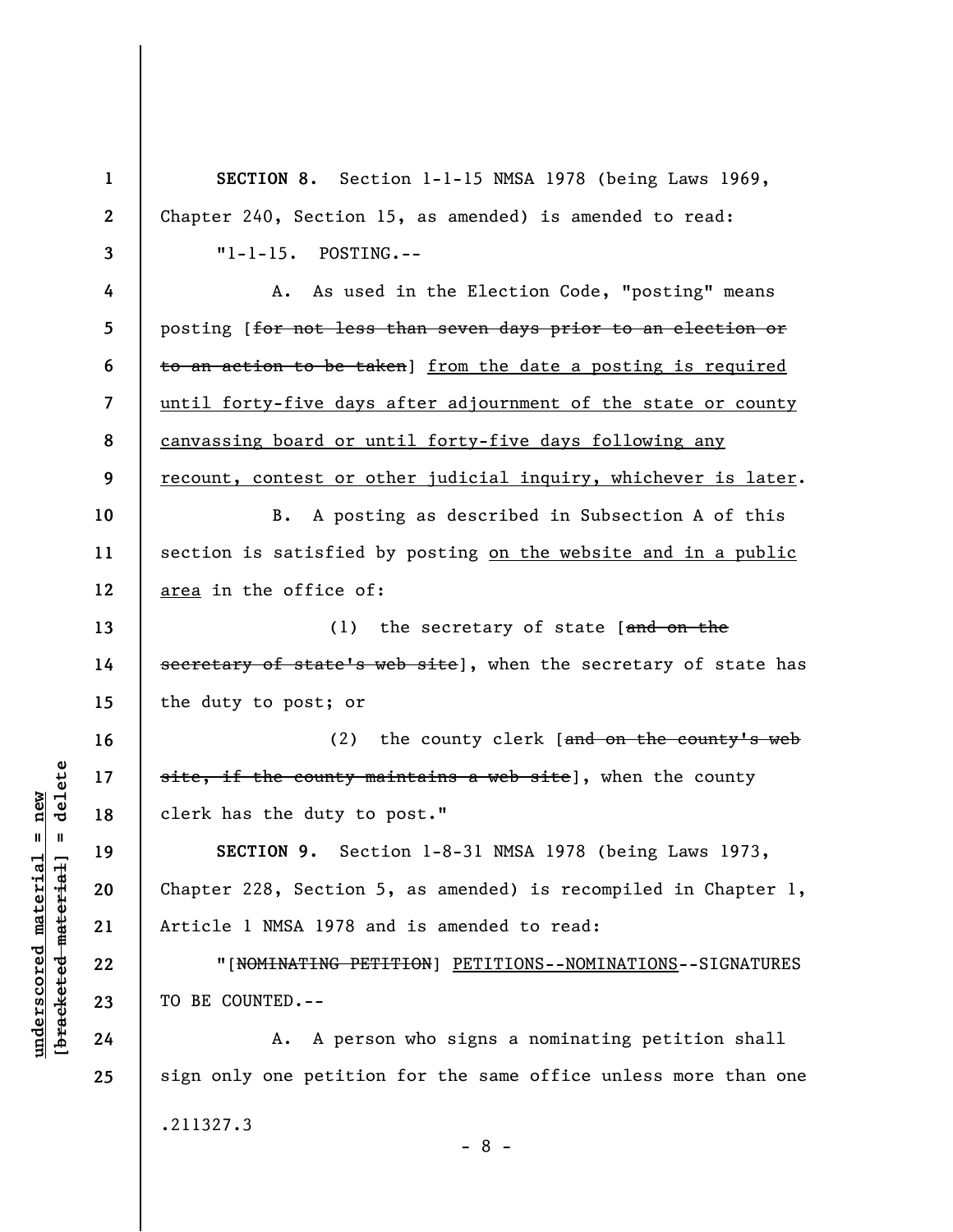**1 2 3 4**  candidate is to be elected to that office, and in that case, a person may sign not more than the number of nominating petitions equal to the number of candidates to be elected to the office.

**5 6 7 8 9**  B. A person who signs a nominating petition shall indicate the person's registration address. If the person does not have a standard street address, the person may provide the mailing address as shown on the person's certificate of registration.

**10 11 12 13**  C. A signature shall be counted on a nominating petition unless there is evidence presented that the petition does not provide the information required by the nominating petition for each person signing or the person signing:

[(1) failed to provide information required by the nominating petition;

 $(2)$ ] (1) is not a voter of the state, district, county or area to be represented by the office for which the person seeking the nomination is a candidate;

 $[\frac{1}{3}, \frac{1}{2}]$  has signed more than one petition for the same office, except as provided in Subsection A of this section, [or has signed one petition more than once] and if the person has signed more than one petition for the same office, none of the signatures from that person shall count toward the total number of signatures required for any candidate for that office;

- 9 -

.211327.3

 $\frac{1}{2}$  intereted material = delete **[bracketed material] = delete**  $anderscored material = new$ **underscored material = new**

**14** 

**15** 

**16** 

**17** 

**18** 

**19** 

**20** 

**21** 

**22** 

**23** 

**24**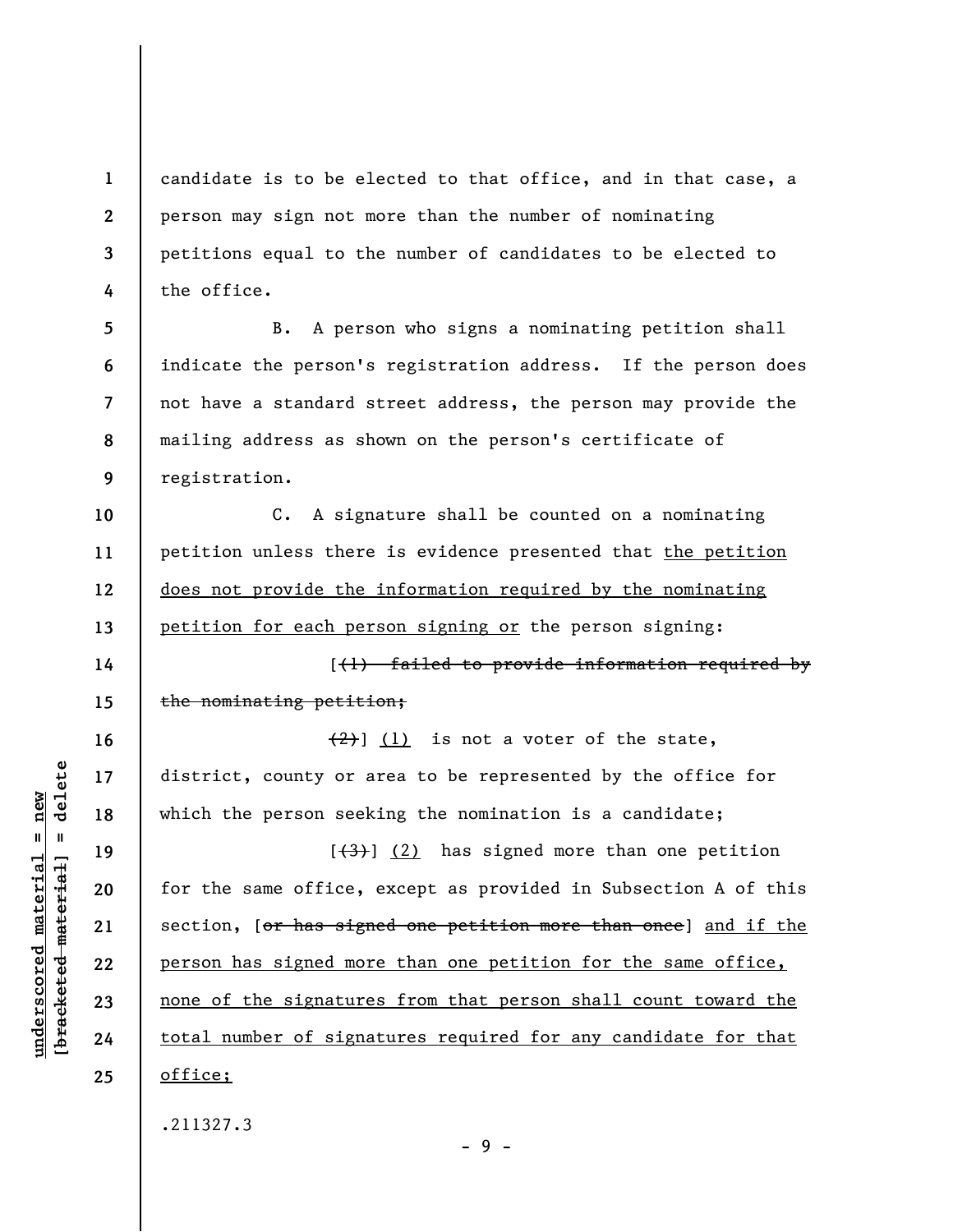| $\mathbf{1}$     | (3)<br>has signed one petition more than once, in                          |
|------------------|----------------------------------------------------------------------------|
| $\boldsymbol{2}$ | which case only one signature from that person shall count                 |
| 3                | toward the total number of signatures required for that                    |
| 4                | candidate for office;                                                      |
| 5                | (4) is not of the same political party as the                              |
| 6                | candidate named in the nominating petition as shown by the                 |
| 7                | signer's certificate of registration; or                                   |
| 8                | is not the person whose name appears on<br>(5)                             |
| 9                | the nominating petition.                                                   |
| 10               | [ <del>D. The following information shall be listed in</del>               |
| 11               | the appropriate space at the top of the nominating petition                |
| 12               | before the petition has been signed by any voter:                          |
| 13               | (1) the party affiliation of voters signing                                |
| 14               | the petition;                                                              |
| 15               | $(2)$ the candidate's name;                                                |
| 16               | (3) the office sought by the candidate; and                                |
| 17               | (4) the district of the office sought, or, if                              |
| 18               | the office sought is a judicial division office within a                   |
| 19               | judicial district, the judicial division number.                           |
| 20               | E. With or without a showing of fraud or reasonable                        |
| 21               | opportunity for fraud, a nominating petition, including all                |
| 22               | signatures on the petition page, shall be invalid if any of the            |
| 23               | information required by Subsection D of this section is not                |
| 24               | <del>listed on the petition before the petition is signed by a voter</del> |
| 25               | or if any of the required information is altered.                          |
|                  | .211327.3                                                                  |

 $[**bracket**et~~eted matcherial~~] = **delete**$ **[bracketed material] = delete**  $underscored material = new$ **underscored material = new**

 $- 10 -$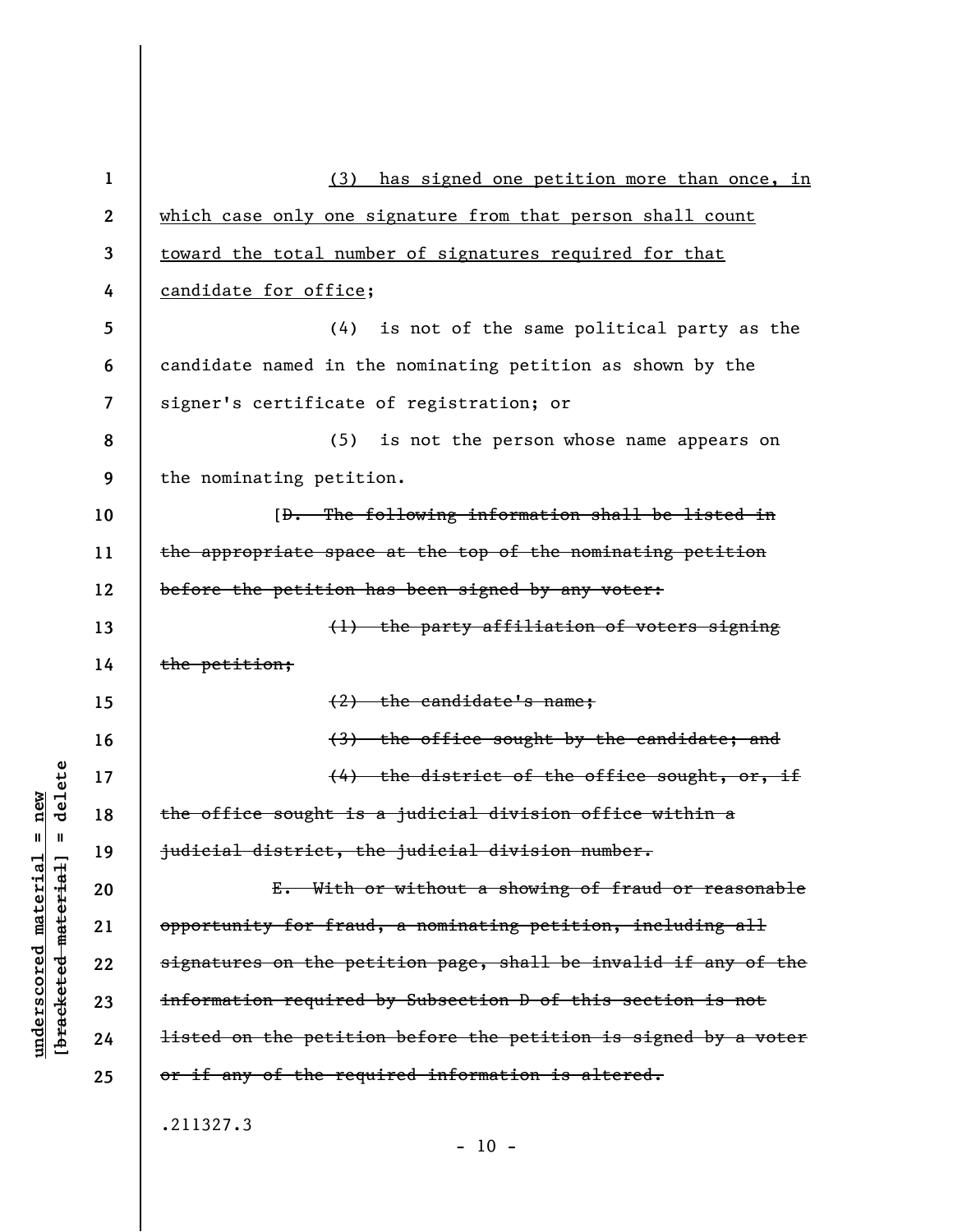**1 2 3 4 5 6 7 8 9 10 11 12 13 14 15 16 17 18 19 20 21 22 23 24 25**   $F-$ ] D. The procedures set forth in this section shall be used to validate signatures on any petition required by the Election Code, except that Paragraph (4) of Subsection C of this section shall not apply to petitions filed by unaffiliated candidates or petitions filed by candidates of minor political parties." **SECTION 10**. A new section of Chapter 1, Article 1 NMSA 1978 is enacted to read: "[NEW MATERIAL] BALLOT QUESTION.--As used in the Election Code, "ballot question" means a question submitted to the voters of the state or a local government on a ballot pursuant to the provisions of the Election Code and does not include a candidate nomination, election contest or nonpartisan judicial retention election." **SECTION 11.** A new section of Chapter 1, Article 1 NMSA 1978 is enacted to read: "[NEW MATERIAL] COUNTY.--As used in the Election Code, "county" means a county in this state, including a combined city and county corporation, incorporated county, urban county or single urban government." **SECTION 12.** A new section of Chapter 1, Article 1 NMSA 1978 is enacted to read: "[NEW MATERIAL] MUNICIPALITY.--As used in the Election Code, "municipality" means an incorporated city, town or village, whether incorporated under general act, special act, .211327.3

 $\frac{1}{2}$  intereted material = delete **[bracketed material] = delete**  $underscored material = new$ **underscored material = new**

- 11 -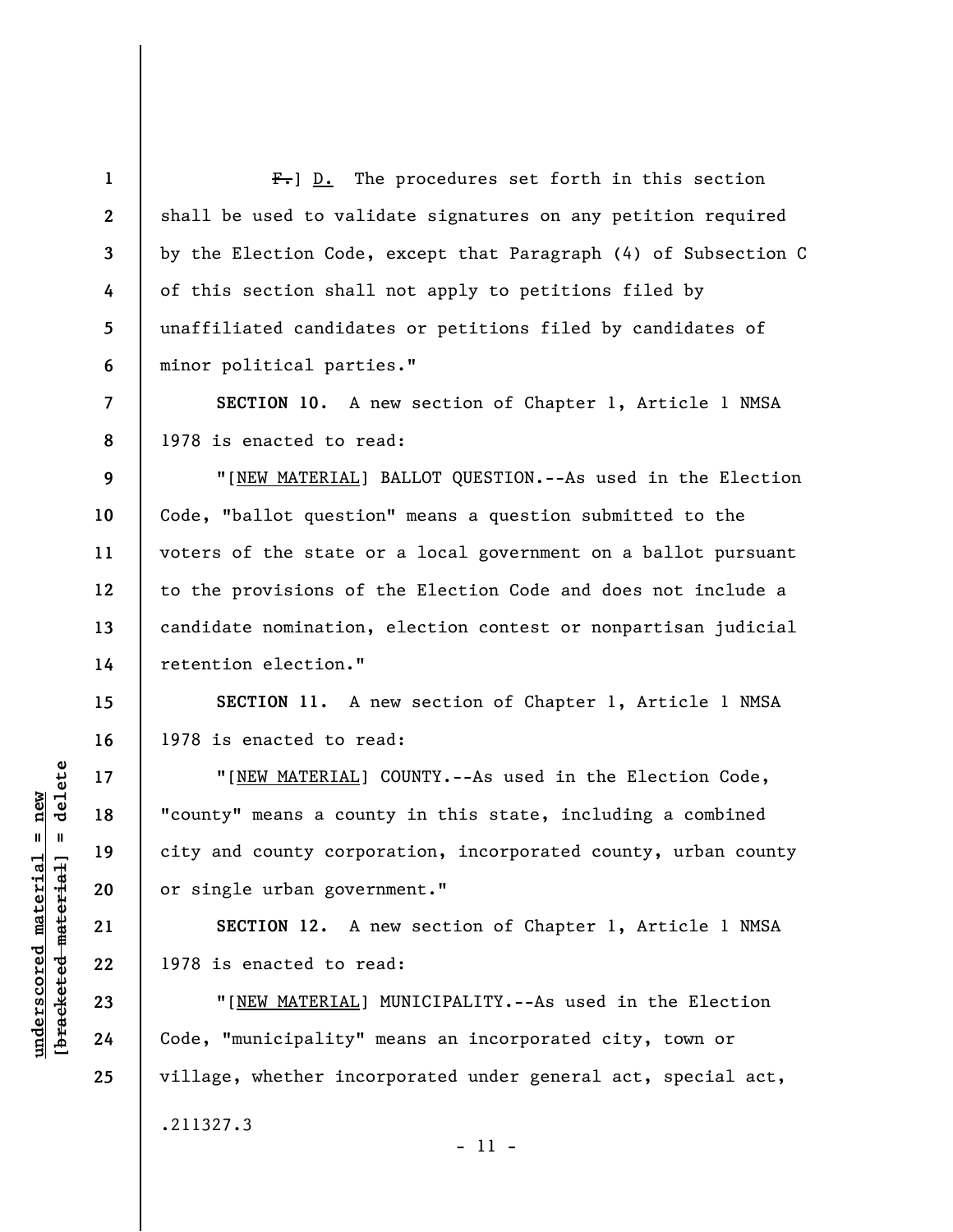**1 2 3 4 5 6 7 8 9 10 11 12 13 14 15 16 17 18 19 20 21 22 23 24 25**  special charter or territorial charter, but does not mean a combined city and county corporation, an incorporated county or a single urban government." **SECTION 13.** A new section of Chapter 1, Article 1 NMSA 1978 is enacted to read: "[NEW MATERIAL] PETITIONS--NOMINATIONS--REQUIREMENTS BEFORE SIGNED BY VOTERS--INVALIDATED PETITIONS.-- A. The following information shall be listed in the appropriate space at the top of a nominating petition before the petition has been signed by a voter: (1) the candidate's name as it appears on the candidate's certificate of registration; (2) the address where the candidate resides; (3) the office sought by the candidate; (4) if the office sought is a districted office or a division within a judicial district or has been assigned a position number for purposes of the election, the district, division or position number of the office sought; (5) if the office sought will be on the general election ballot, the party affiliation of the candidate or that the candidate is unaffiliated with any qualified political party; and (6) if the office sought will be nominated at a political party primary, the party affiliation of voters permitted to sign the petition. .211327.3  $- 12 -$ 

**underscored material = new [bracketed material] = delete**

 $\frac{1}{2}$  intereted material = delete  $underscored material = new$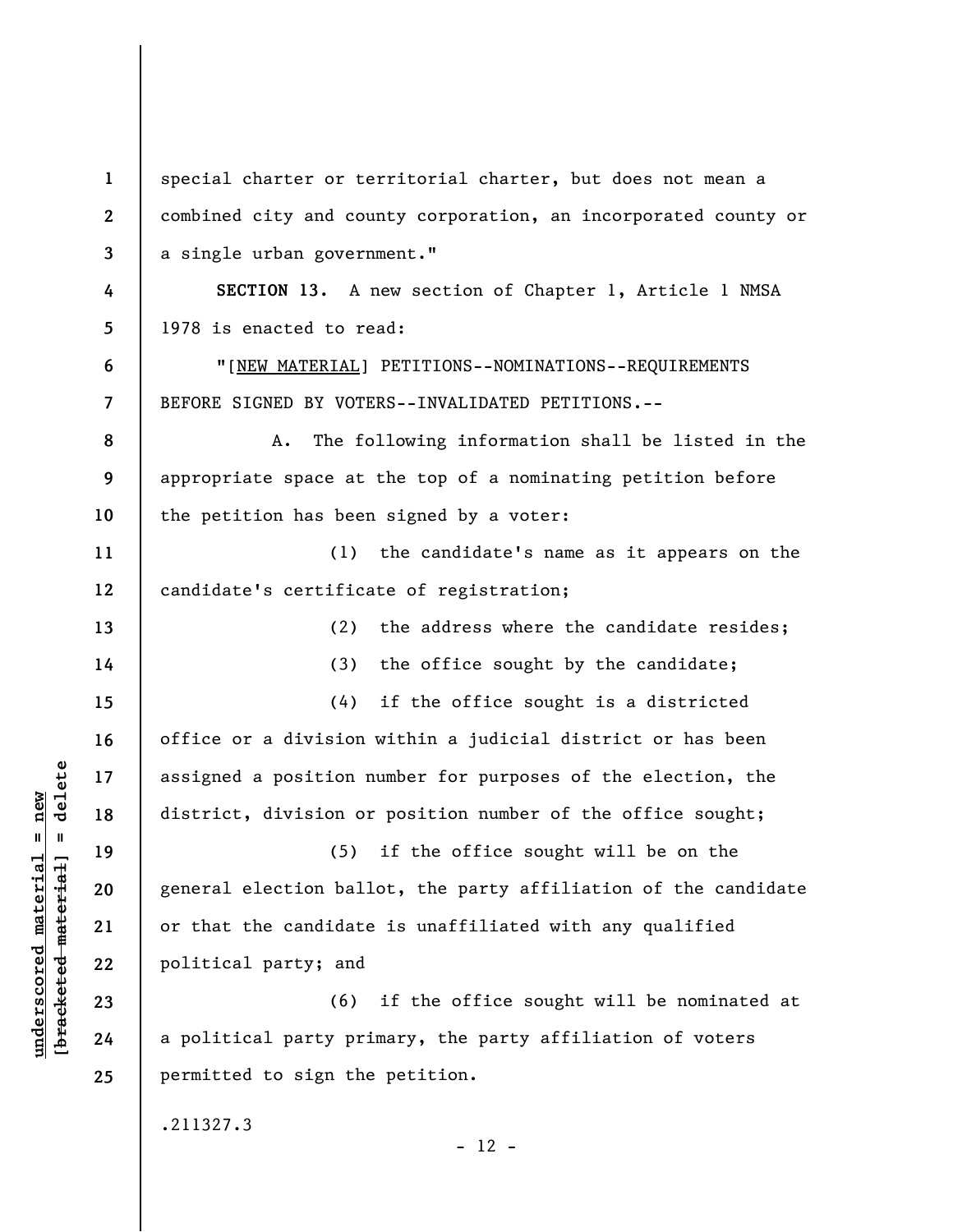**1 2 3 4 5 6 7 8 9 10 11 12 13 14 15 16 17 18 19 20 21 22 23 24 25**  B. With or without a showing of fraud or a reasonable opportunity for fraud, a nominating petition page, including all signatures on the petition page, shall be invalid if any of the information required by Subsection A of this section is not listed on the petition before the petition page is signed by a voter or if any of the required information is subsequently changed in any way." **SECTION 14.** A new section of Chapter 1, Article 1 NMSA 1978 is enacted to read: "[NEW MATERIAL] PROPER FILING OFFICER.--As used in the Election Code, "proper filing officer" means, for the purposes of filing: A. reports required by the Campaign Reporting Act and the School District Campaign Reporting Act, the secretary of state; B. declarations of candidacy and candidate qualification documents by any candidate for statewide or federal office, the secretary of state; and C. declarations of candidacy and candidate qualification documents by all other candidates, the county clerk of the county in which the candidate resides." **SECTION 15.** A new section of Chapter 1, Article 1 NMSA 1978 is enacted to read: "[NEW MATERIAL] QUALIFIED RESIDENT.--As used in the Election Code, "qualified resident" means an individual who is .211327.3  $- 13 -$ 

 $\frac{1}{2}$  intereted material = delete **[bracketed material] = delete**  $underscored material = new$ **underscored material = new**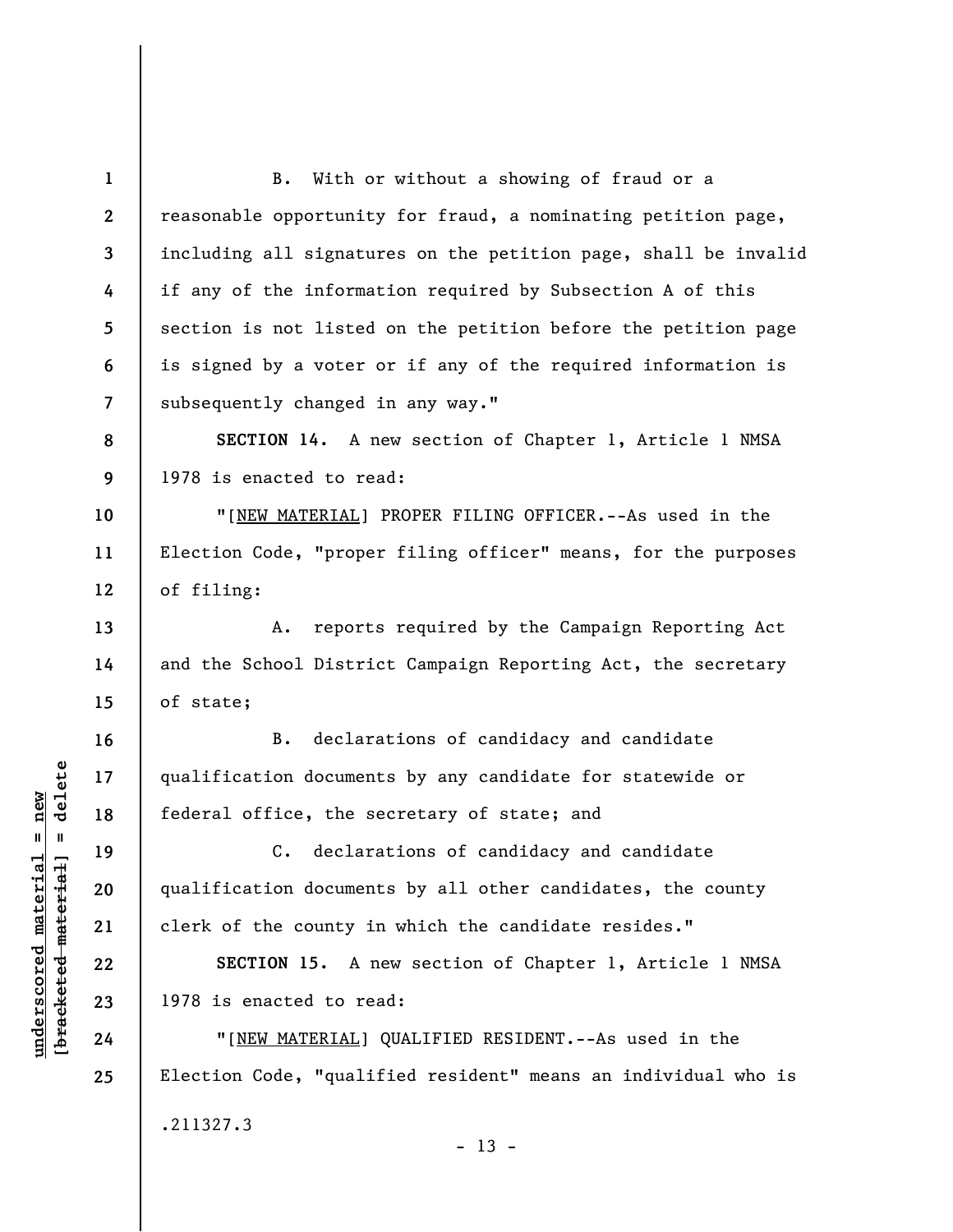**1 2 3 4 5 6 7 8 9 10 11 12 13 14 15 16 17 18 19 20 21 22 23 24 25**  under the age of eighteen and, except for the age requirement, otherwise satisfies the state's voter eligibility requirements as a qualified elector or a federal qualified elector." **SECTION 16.** A new section of Chapter 1, Article 1 NMSA 1978 is enacted to read: "[NEW MATERIAL] SPECIAL ELECTION.--As used in the Election Code, "special election" means an election at which only ballot questions are considered and that is held at a time other than a statewide election." **SECTION 17.** A new section of Chapter 1, Article 1 NMSA 1978 is enacted to read: "[NEW MATERIAL] STATEWIDE ELECTION.--As used in the Election Code, "statewide election" means: A. a general election; B. a political party primary; C. a regular local election; or D. with respect to the applicable counties and precincts, an election called to fill a vacancy in the office of United States representative." **SECTION 18.** A new section of Chapter 1, Article 1 NMSA 1978 is enacted to read: "[NEW MATERIAL] UNITED STATES.--As used in the Election Code, "United States" means the several states and the District of Columbia, but does not mean Puerto Rico, the United States Virgin Islands or any territory or insular possession subject .211327.3

 $- 14 -$ 

 $\frac{1}{2}$  bracketed material = delete **[bracketed material] = delete**  $underscored material = new$ **underscored material = new**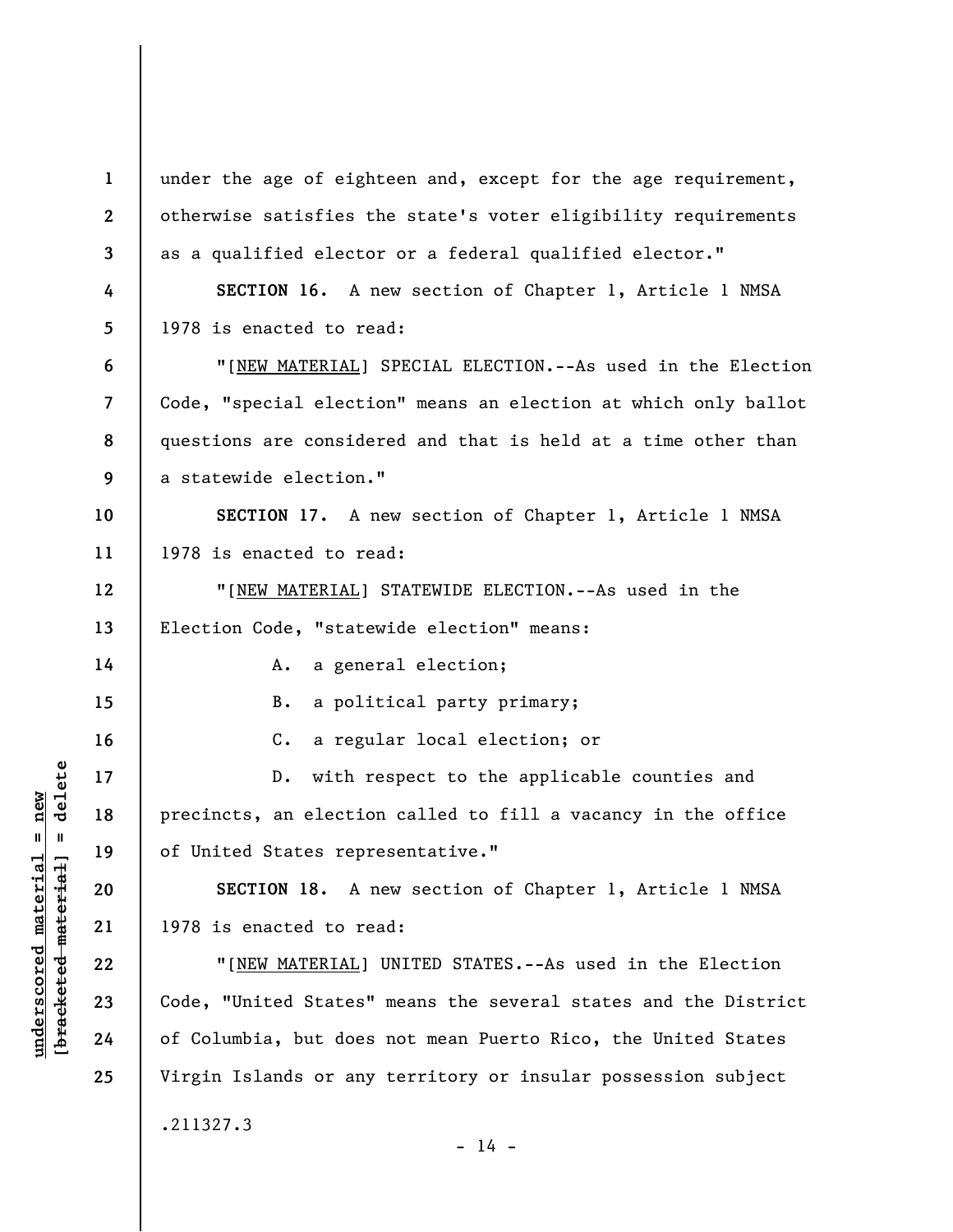**1** 

to the jurisdiction of the United States."

**2 3 4 5 6 7 8 9 10 11 12 13 14 15 16 17 18 19 20 21 22 23 24 SECTION 19.** Section 1-2-6 NMSA 1978 (being Laws 1969, Chapter 240, Section 28, as amended) is amended to read: "1-2-6. [PRECINCT] ELECTION BOARD--APPOINTMENT [TERM].-- A. The county clerk on or before [fifty-five] forty-two days next preceding [the primary] a statewide election shall appoint the [precinct board for each precinct. B. The members of the precinct board shall be appointed for a term of two years. C. In the event of a vacancy in the office of precinct board member by reason of death, removal from the county, disqualification, refusal to serve, or excusal by the county clerk for sufficient cause, the county clerk shall appoint a qualified person to fill the vacancy for the unexpired term] necessary election boards for that election, and before twenty-one days next preceding a special election the county clerk shall appoint the necessary election boards for that election. The appointment of the members of each election board shall be in writing and delivered to the person receiving the appointment. B. The county clerk shall maintain in a public place in the county clerk's office a list of the members of the election board, the positions of the election board members and the assignments of the election board members. The list shall

**[bracketed material] = delete**  $anderscored material = new$ **underscored material = new** bracketed material

delete

 $\mathbf{I}$ 

**25** 

.211327.3

be made available at least forty days before a statewide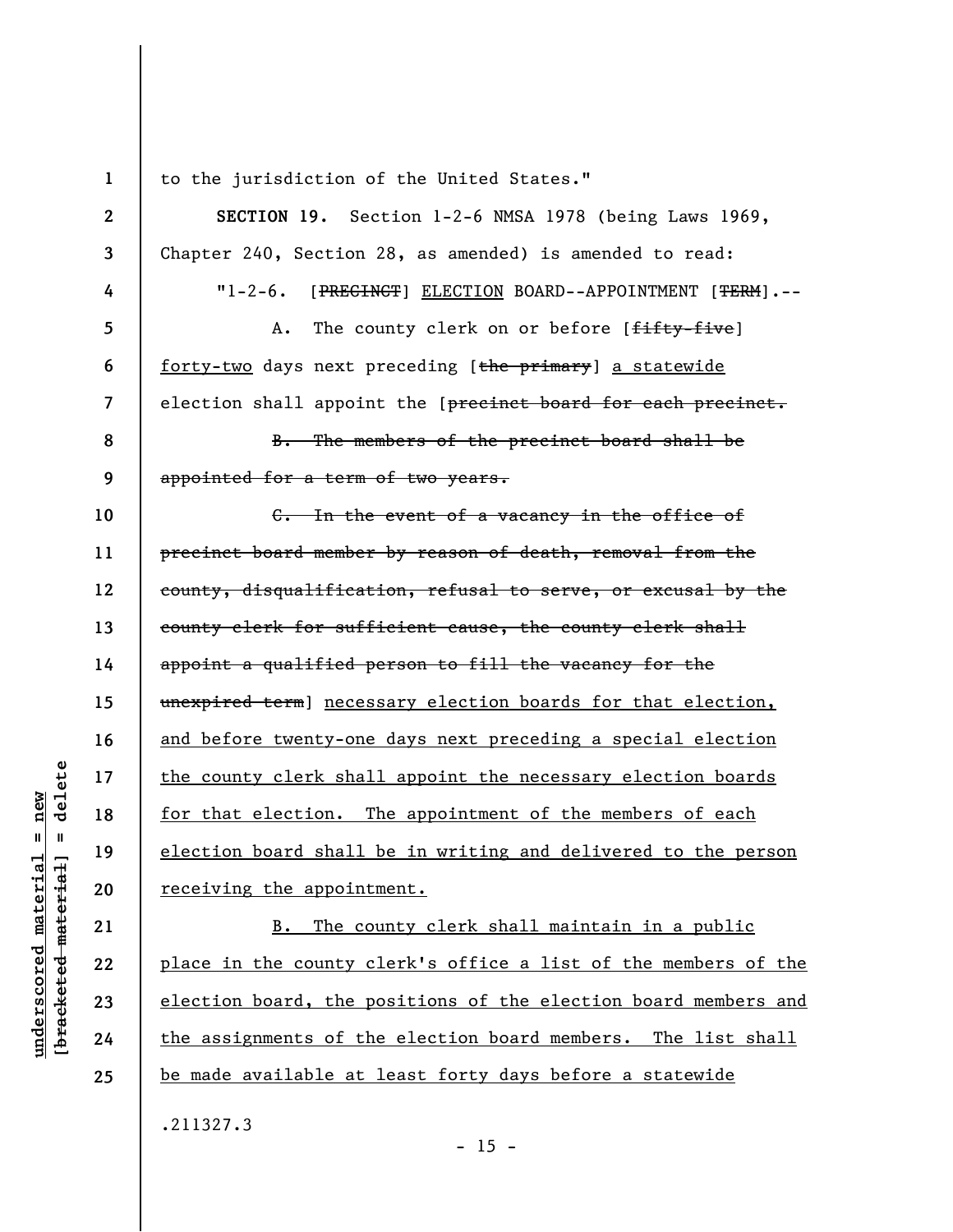**1 2 3 4 5 6 7 8 9 10 11 12 13 14 15 16 17 18 19 20 21 22 23 24 25**  election and at least twenty days before a special election and shall be updated regularly until forty-five days after adjournment of the state or county canvassing board or until forty-five days following any recount, contest or other judicial inquiry, whichever is later." **SECTION 20.** Section 1-2-7 NMSA 1978 (being Laws 1969, Chapter 240, Section 29, as amended) is amended to read: "1-2-7. [PRECINCT] ELECTION BOARD--QUALIFICATION OF MEMBERS--QUALIFICATION OF PRESIDING JUDGES--QUALIFICATION OF MINORS.-- A. In order to qualify as a member of the [precinct] election board, a person shall: (1) be a voter of the county in which the person is appointed to serve; (2) be able to read and write; (3) have the necessary capacity to carry out [a precinct] an election board member's functions with acceptable skill and dispatch; and  $(4)$  execute the [ $\beta$ recinct] election board member's oath of office. B. Before serving as a presiding judge of  $[a]$ precinct] an election board, a person shall receive training in the duties of that position and be certified for the position by the county clerk. C. No person shall be qualified for appointment or .211327.3  $- 16 -$ 

**underscored material = new [bracketed material] = delete**

 $\frac{1}{2}$  bracketed material = delete  $anderscored material = new$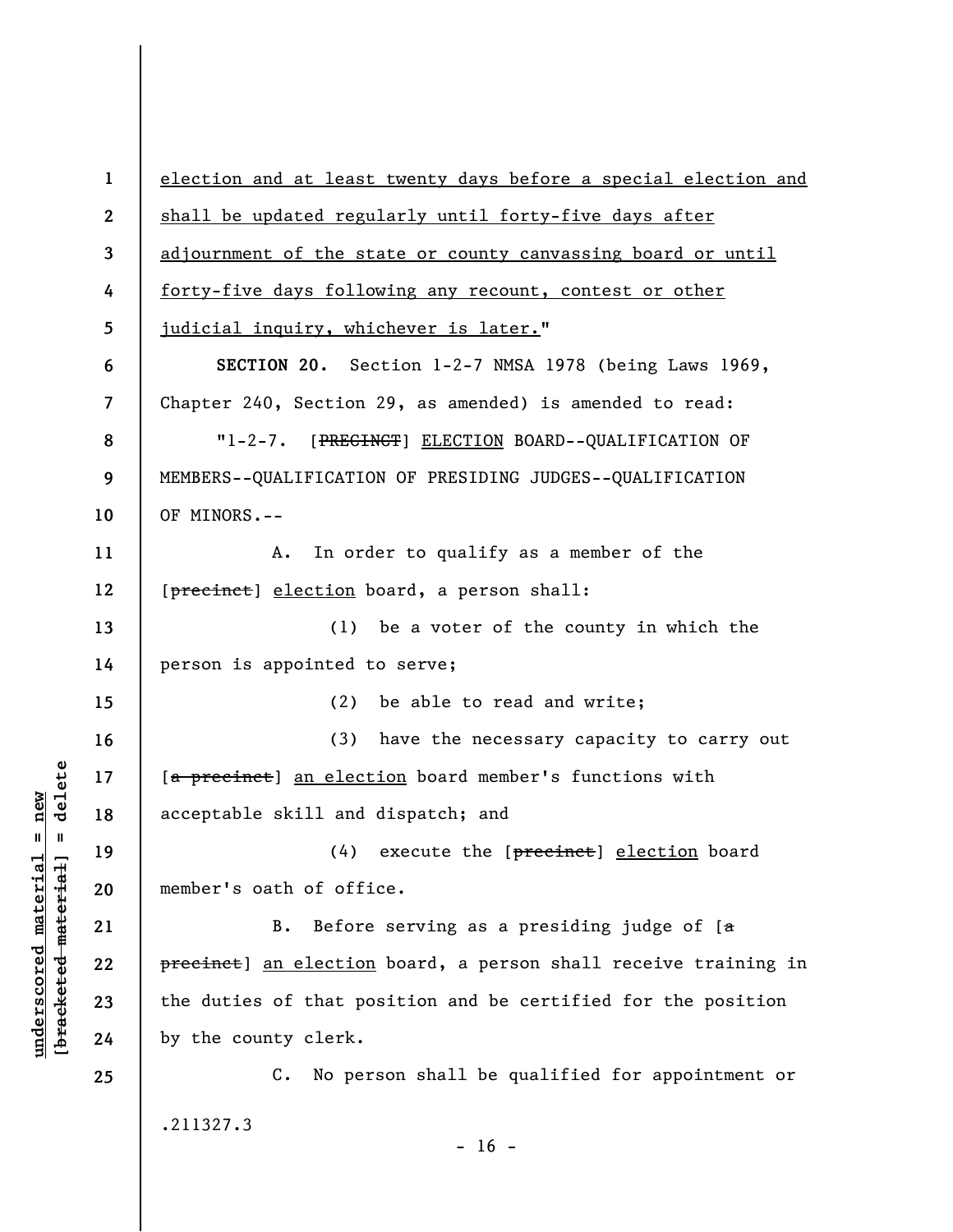**1 2 3 4 5 6 7 8 9 10 11 12 13 14 15 16 17 18 19 20 21 22 23 24 25**  service on [a precinct] an election board: (1) who is a candidate to be voted for at the election; (2) who is a spouse, parent, child, brother or sister of any candidate to be voted for at the election; (3) who is married to a parent, child, brother or sister of any candidate to be voted for at the election or who is the parent of the spouse of any candidate to be voted for at the election; or (4) who is a sheriff, deputy sheriff, marshal, deputy marshal or state or municipal police officer. D. A county clerk may appoint not more than two minors to serve on [a precinct] an election board under the direct supervision of the presiding judge. A minor appointed by the county clerk shall: (1) meet the qualifications set forth in Subsection A of this section, except the minor need not be eligible to vote; (2) be sixteen or seventeen years of age at the time of the election in which the minor is serving as a member of [a precinct] an election board; (3) be a citizen at the time of the election for which the minor will be serving as a member of  $[a$  precinct] an election board; (4) have the approval of the minor's parent or .211327.3 - 17 -

**underscored material = new [bracketed material] = delete**

 $\frac{1}{2}$  intereted material = delete  $underscored material = new$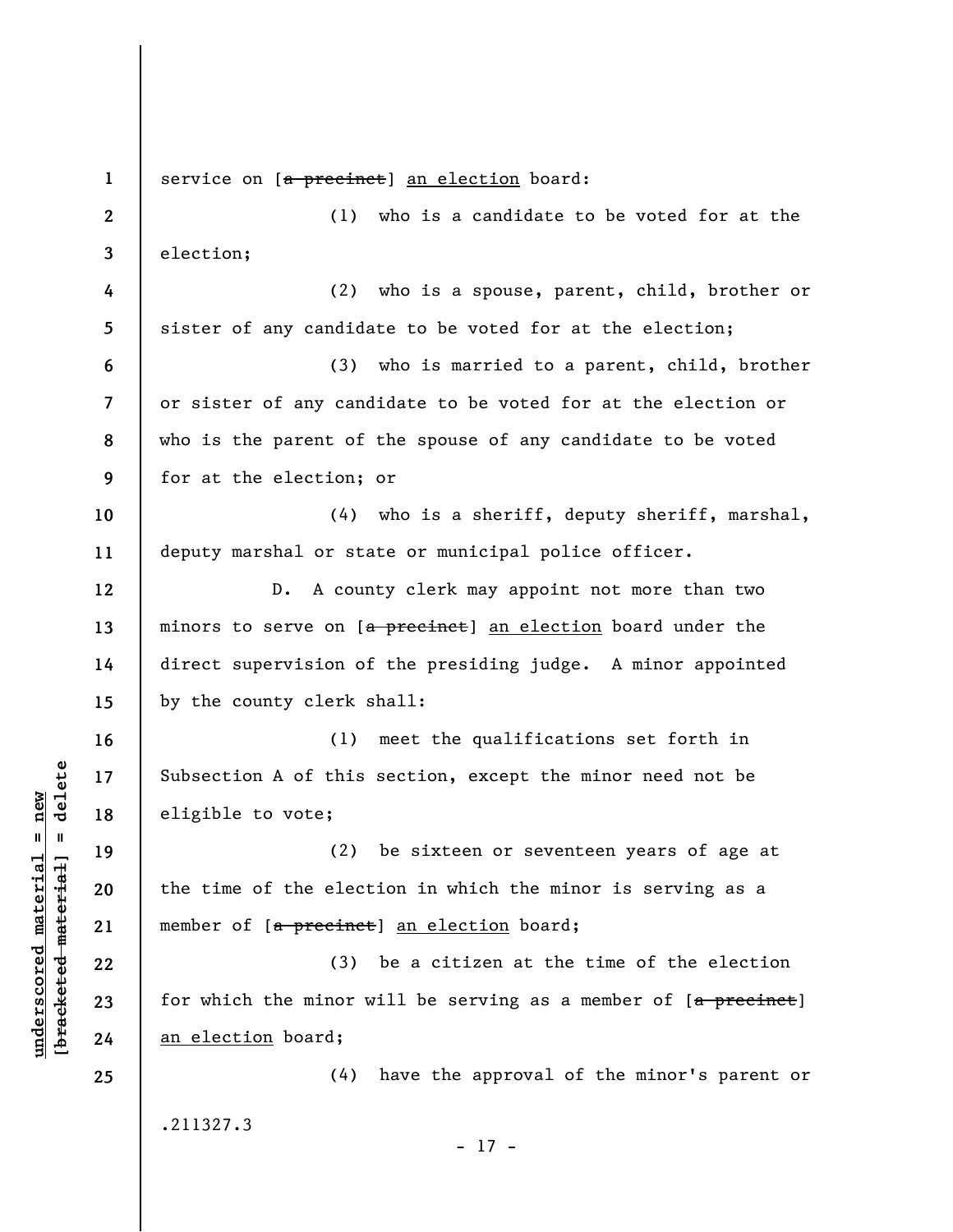**1 2 3 4 5 6 7 8 9 10 11 12 13 14 15 16 17 18 19 20 21 22 23 24 25**  legal guardian, unless the minor is emancipated; (5) attend at least one school of instruction in accordance with the provisions of Section 1-2-17 NMSA 1978; and (6) be appointed to  $[a \text{ percent}]$  an election board in the county in which the minor's parent or legal guardian resides, in accordance with the provisions of Section 1-2-11 NMSA 1978. E. A minor appointed to [a precinct] an election board shall not serve as the presiding judge or as an election judge." **SECTION 21.** Section 1-2-9 NMSA 1978 (being Laws 1975, Chapter 255, Section 15, as amended) is amended to read: "1-2-9. [PRECINCT] ELECTION BOARD--STANDBY LIST.-- A. Not less than twenty-one days prior to the date for appointing members of [precinct] election boards, the county clerk shall publish a notice once in a newspaper of general circulation to the effect that [precinct] election boards are to be appointed for the specified number of precincts, stating the number of persons composing each board and that applications for the standby list will be accepted at the county clerk's office. B. The county clerk shall then compile from the individual applicants a standby list of [precinct] election board members. The persons on the standby list shall have the

- 18 -

.211327.3

 $\frac{1}{2}$  intereted material = delete **[bracketed material] = delete**  $underscored material = new$ **underscored material = new**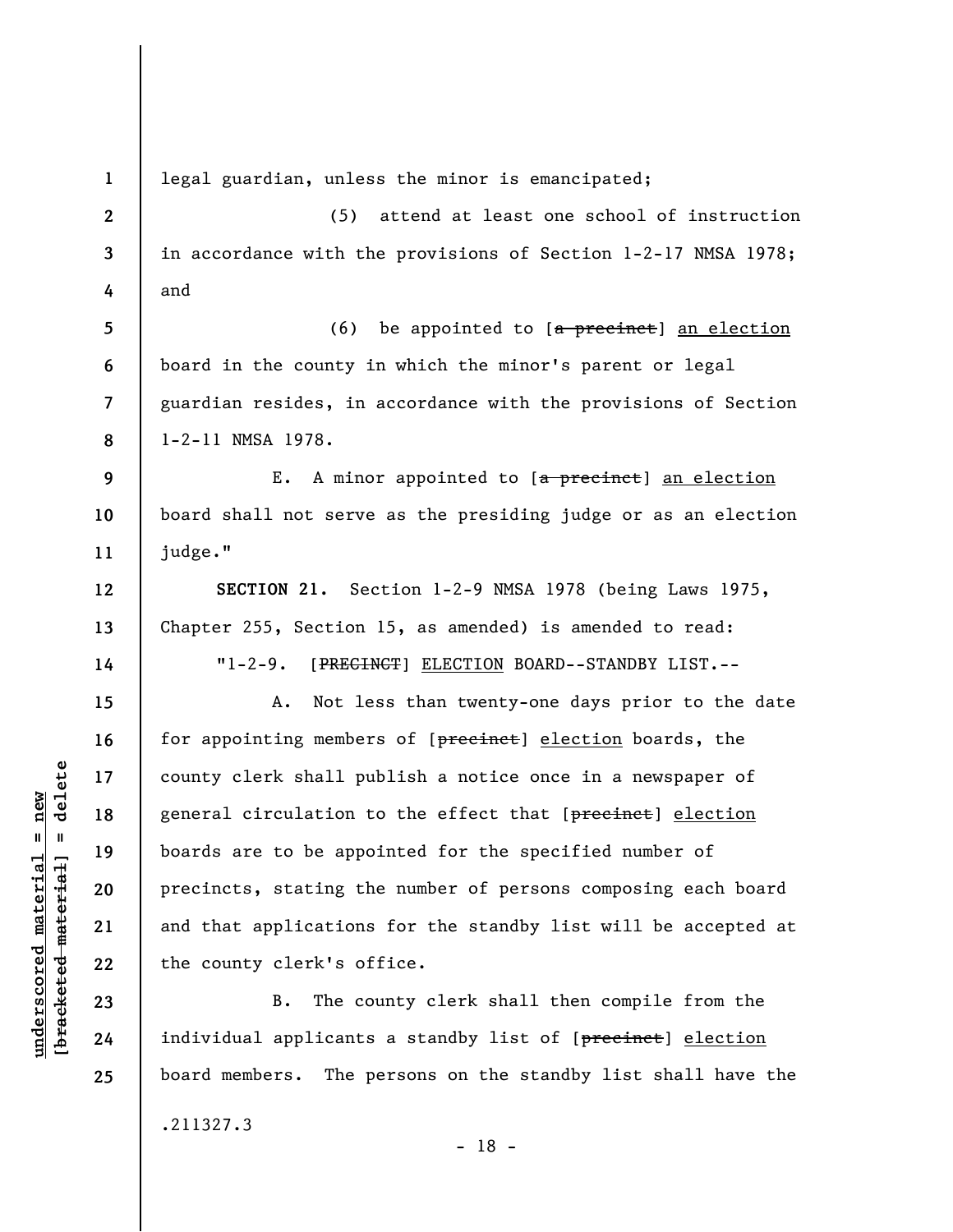same qualifications and comply with the same requirements as provided for [precinct] election board members."

**SECTION 22.** Section 1-2-11 NMSA 1978 (being Laws 1977, Chapter 222, Section 5, as amended) is amended to read:

**8 12**  "1-2-11. [PRECINCT] ELECTION BOARD--ASSIGNMENT.--Wherever possible, the county clerk shall assign persons appointed as [precinct] election board members to serve in precincts wherein they reside or in precincts located in the representative district wherein they reside. In the event of a shortage or absence of [precinct] election board members in certain precincts, the county clerk may, in the best interest of the election process, assign appointed [precinct] election board members to serve on any [precinct] election board in the county; provided that such appointed board members shall not change the proportionate representation of each party on the board."

**SECTION 23.** Section 1-2-12 NMSA 1978 (being Laws 1969, Chapter 240, Section 32, as amended) is amended to read:

"1-2-12. [PRECINCT] ELECTION BOARD--[NUMBER FOR EACH PRECINCT] POSITIONS ON EACH BOARD.--

A. [For primary, general and special federal elections, the precinct] Each election board shall consist of: (1) a presiding judge;

(2) two election judges; and

 $- 19 -$ 

(3) [one] election [clerk] clerks who are

.211327.3

delete **[bracketed material] = delete**  $underscored material = new$ **underscored material = new**  $\mathbf{I}$ bracketed material

**1** 

**2** 

**3** 

**4** 

**5** 

**6** 

**7** 

**9** 

**10** 

**11** 

**13** 

**14** 

**15** 

**16** 

**17** 

**18** 

**19** 

**20** 

**21** 

**22** 

**23** 

**24**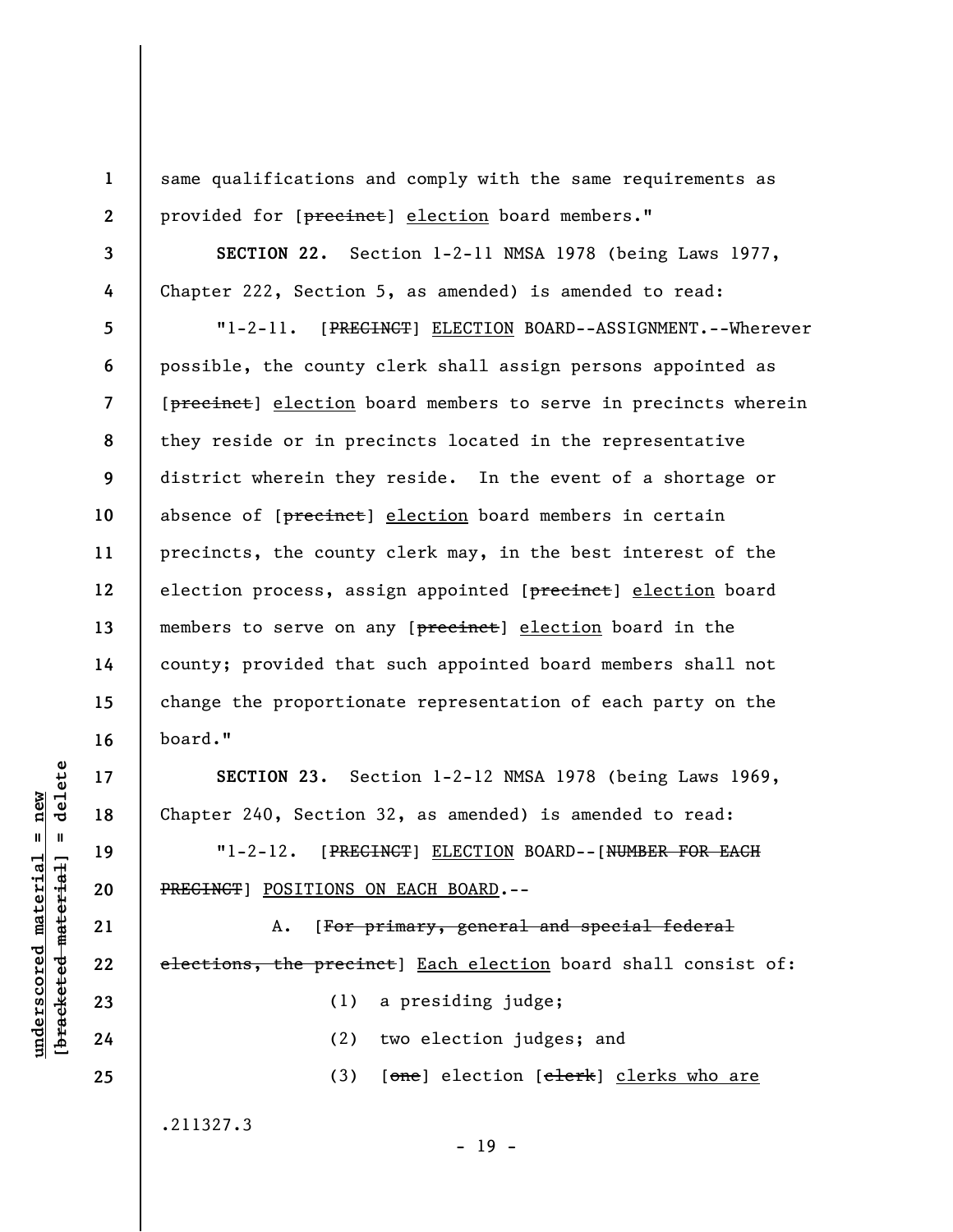**1 2 3 4 5 6 7 8 9 10 11 12 13 14 15 16 17 18 19 20 21 22 23 24 25**  appointed to assist the presiding judge and election judges. B. The county clerk [in appointing precinct boards for primary, general and special federal elections: (1)] shall appoint presiding judges and election judges so that [at least one election judge shall not be of the same political party, if any, as the presiding judge; and  $(2)$ ] not more than two of the three judges belong to the same political party at the time of their appointment; provided that: (1) a judge of an election board shall not have changed party registration in the two years next preceding the judge's appointment in such a manner that the judge's prior party registration would make the judge ineligible to serve on the assigned election board; and (2) a judge of an election board shall not continue to serve on an election board if the judge changes party registration after the date of appointment in such a manner to make the judge ineligible to serve on the assigned election board. C. The county clerk may appoint teams of presiding judges and election judges for alternate voting locations, absent voter precincts, [recount precinct boards] recounts and [alternate voting locations] special elections; provided that each team meets the requirements [pursuant to Paragraph (1) of .211327.3

 $- 20 -$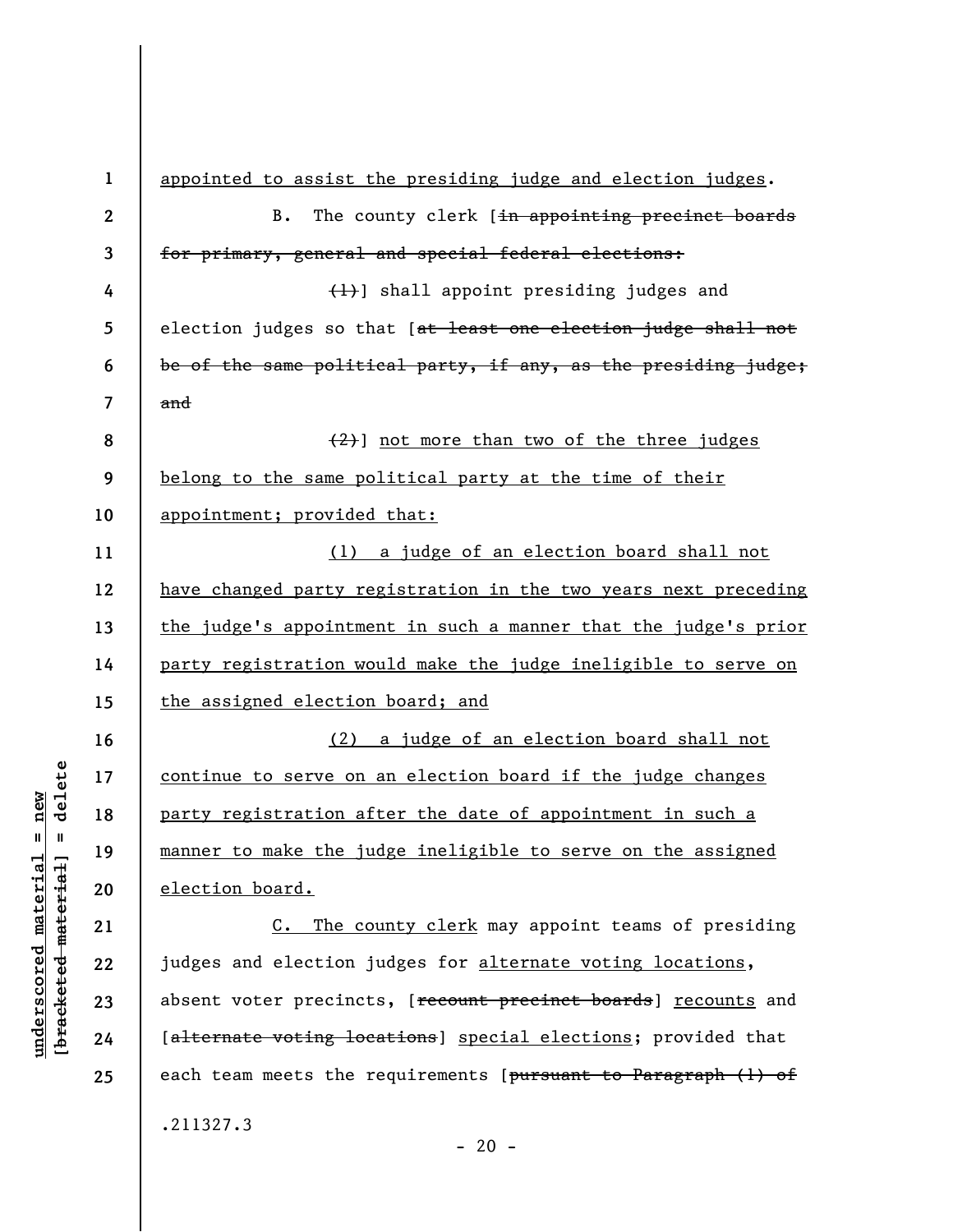**1 2 3 4 5 6 7 8 9 10 11 12 13 14 15 16 17 18 19 20 21 22 23 24 25**  this subsection. C. For all other elections, the precinct board shall consist of: (1) a presiding judge; (2) one election judge; and (3) one election clerk] of Subsection B of this section. D.  $[If]$  The county clerk may appoint election clerks to the election board as necessary to assist the presiding judge and election judges if the county clerk determines that additional election [clerks] board members are needed. [the clerk may appoint such additional election clerks as the clerk deems necessary] E. County clerk employees may be [appointed to assist a precinct board] assigned by the county clerk to provide support to an election board or polling location." **SECTION 24.** Section 1-2-14 NMSA 1978 (being Laws 1969, Chapter 240, Section 34, as amended) is amended to read: "1-2-14. [PRECINCT] ELECTION BOARDS--NOTICE OF APPOINTMENT.-- A. Immediately after the appointment of the [precinct] election boards, the county clerk shall: (1) make and certify a list of the names of the appointees for each polling location (by precinct where applicable, post the list in a conspicuous and accessible place .211327.3  $-21 -$ 

**underscored material = new [bracketed material] = delete**

 $anderscored material = new$  $\frac{1}{2}$ 

delete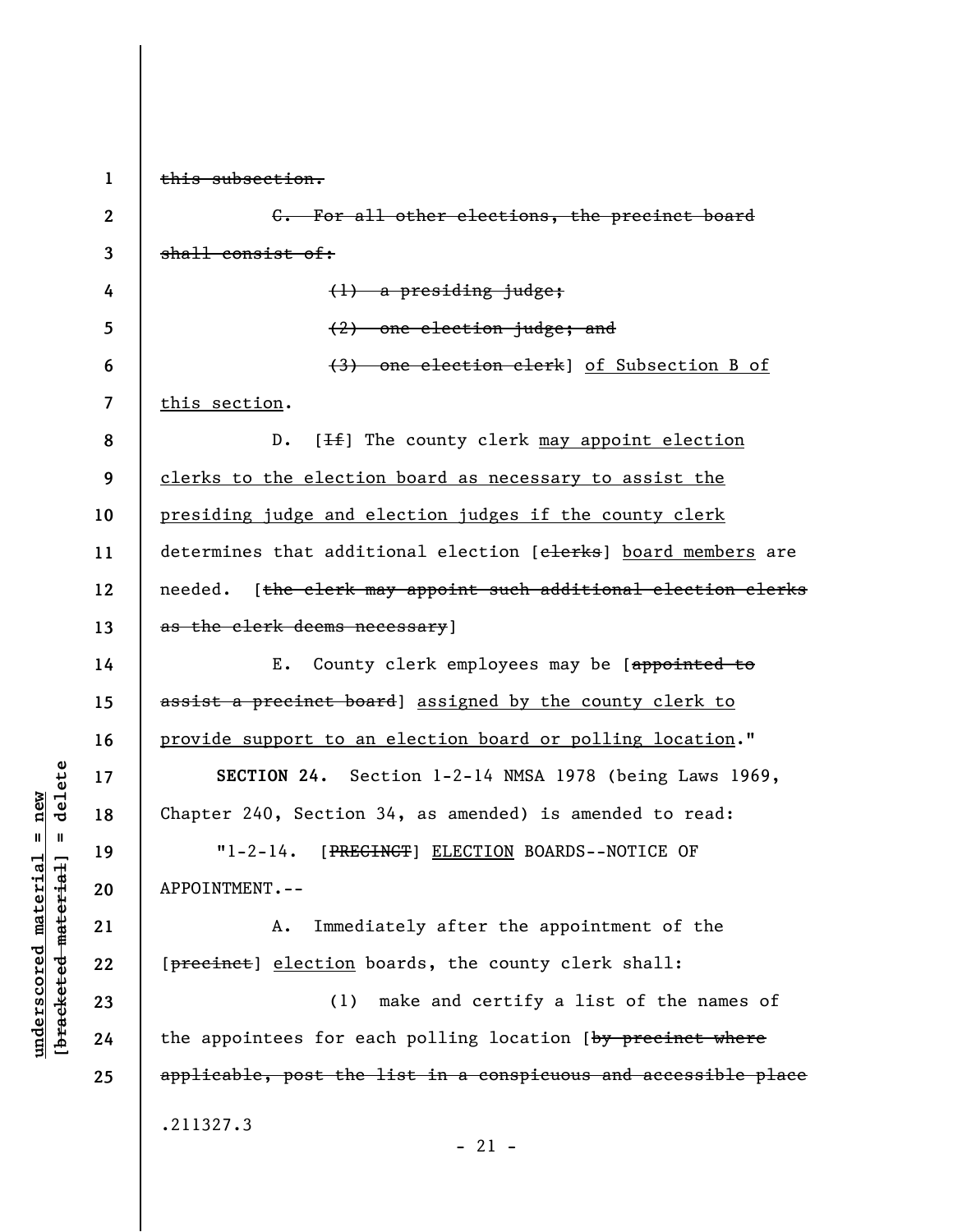**1 2 3 4**  in the county clerk's office and keep it posted for five days] and send a copy of the list  $[*upon request*]$  to the county chair of each political party participating in [the] a partisan election and to the secretary of state; and

**5 6 7**  (2) notify each person appointed, request the person's acceptance and keep a record of all notifications and acceptances.

B. If any person appointed to [a precinct] an election board fails to accept the appointment within two weeks after the notice was sent or communicated, the county clerk shall appoint another qualified person for the [precinct] election board."

**SECTION 25.** Section 1-2-15 NMSA 1978 (being Laws 1991, Chapter 105, Section 6) is amended to read:

"1-2-15. [PRECINCT] ELECTION BOARD--[VACANCY ON ELECTION DAY] VACANCIES.--

A. If for any cause a member of the [precinct board is not present on election day at the precinct for which he or she] election board fails to appear for the assigned duty to which the member was appointed, the remaining board members shall immediately notify the county clerk. [who shall fill the vacancy.

B. If the board members are unable to contact the county clerk in a timely manner, the vacant position shall be filled as follows:

 $- 22 -$ 

.211327.3

delete **[bracketed material] = delete**  $underscored material = new$ **underscored material = new**  $\mathbf{I}$ bracketed material **8** 

**9** 

**10** 

**11** 

**12** 

**13** 

**14** 

**15** 

**16** 

**17** 

**18** 

**19** 

**20** 

**21** 

**22** 

**23** 

**24**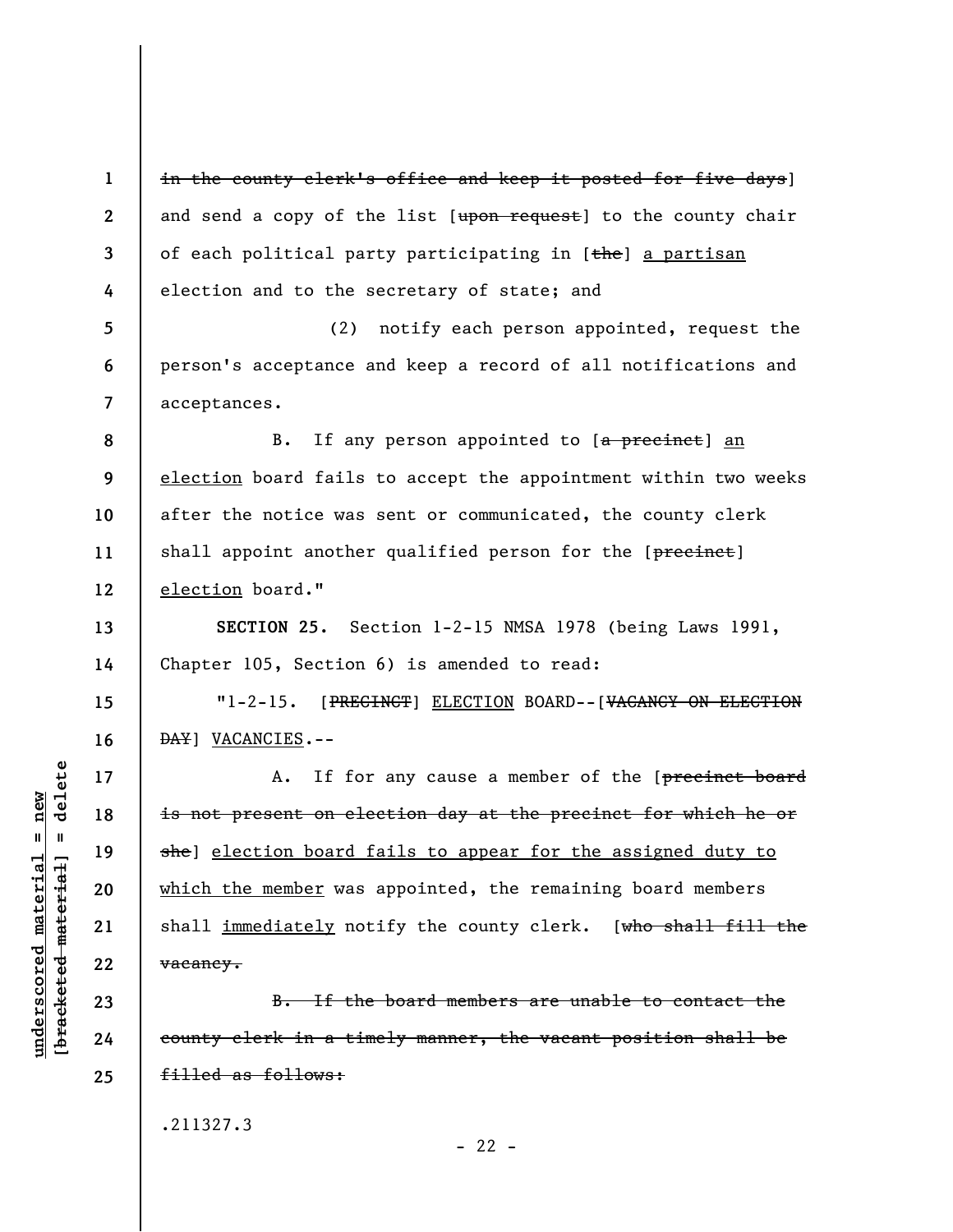| $\mathbf{1}$ | $(1)$ if there is a vacancy in the position of                  |
|--------------|-----------------------------------------------------------------|
| $\mathbf{2}$ | presiding judge, the remaining board members shall elect one of |
| 3            | the election judges to fill the vacancy;                        |
| 4            | $(2)$ if there is a vacancy in the position of                  |
| 5            | election judge, the presiding judge shall appoint an election   |
| 6            | clerk of a different political party than that of the remaining |
| 7            | election judge; however, if there is no election clerk of a     |
| 8            | different political party, the presiding judge shall appoint a  |
| 9            | voter of the precinct who is of a different political party     |
| 10           | than that of the remaining election judge; and                  |
| 11           | (3) if the vacancy is in the position of                        |
| 12           | election clerk, the presiding judge shall appoint any voter of  |
| 13           | the precinct to fill the vacancy, provided the voter is of a    |
| 14           | different political party than the remaining election clerk on  |
| 15           | a five-member board or of a different political party than that |
| 16           | of the presiding judge on a four-member board.]                 |
| 17           | B. In the event of a vacancy in an election board               |
| 18           | position by reason of death, removal from the county,           |
| 19           | disqualification, refusal to serve, failure to appear for an    |
| 20           | assigned duty or excusal by the county clerk for sufficient     |
| 21           | cause, the county clerk may appoint a qualified person to fill  |
| 22           | the vacancy.                                                    |
| 23           | No vacancy [on election day] shall prevent the<br>$C$ .         |
| 24           | remaining board members from proceeding to open the polls [and  |

remaining board members from proceeding to open the polls [and conducting] or otherwise perform their duties for the election .211327.3

 $[$ bracketed material] = delete **[bracketed material] = delete**  $underscored material = new$ **underscored material = new**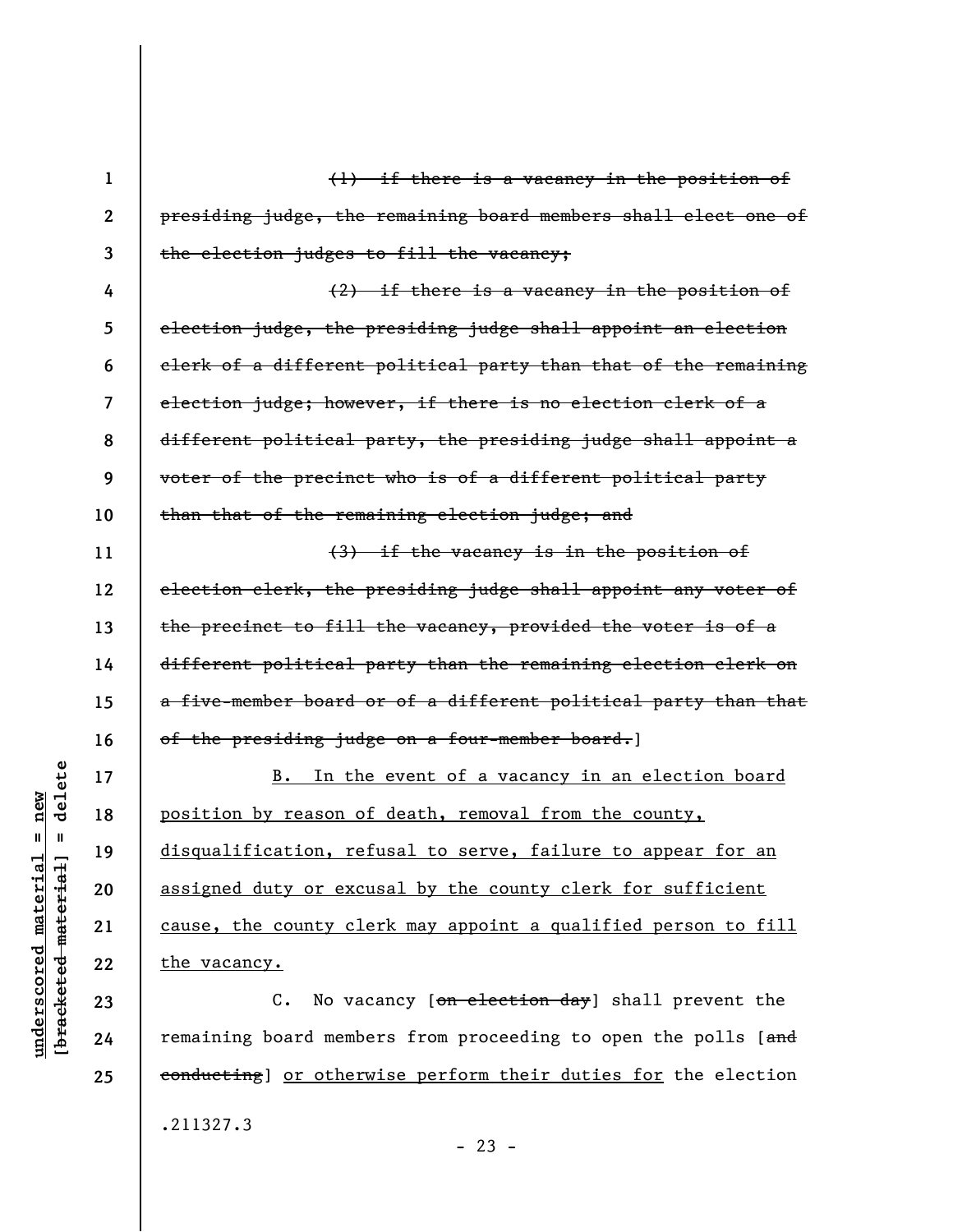**1** 

**underscored material = new [bracketed material] = delete**

 $\frac{1}{2}$  bracketed material = delete  $underscored material = new$ 

in their assigned [precinct] location."

**2 3 4 5 6 7 8 9 10 11 12 13 14 15 16 17 18 19 20 21 22 23 24 25 SECTION 26.** Section 1-2-16 NMSA 1978 (being Laws 1969, Chapter 240, Section 36, as amended) is amended to read: "1-2-16. [PRECINCT] ELECTION BOARD--COMPENSATION.-- A. Members of [a precinct] an election board shall be compensated for their services at the rate of not less than the federal minimum hourly wage rate nor more than two hundred dollars (\$200) for an election day. B. Members of [a precinct] an election board assigned to alternate voting or alternate mobile voting locations or absent voter precincts may be compensated at an hourly rate set by the county clerk. C. Compensation shall be paid within thirty days following the date of election. D. For purposes of determining eligibility for membership in the public employees retirement association and pursuant to the provisions of Subsection B of Section 10-11-3 NMSA 1978, [precinct] election board members are designated as seasonal employees." **SECTION 27.** Section 1-2-17 NMSA 1978 (being Laws 1969, Chapter 240, Section 37, as amended) is amended to read: "1-2-17. [PRECINCT] ELECTION BOARD--SCHOOLS OF INSTRUCTION.-- A. The county clerk shall cause to be held a public school of instruction for all [presiding judges, precinct .211327.3

 $- 24 -$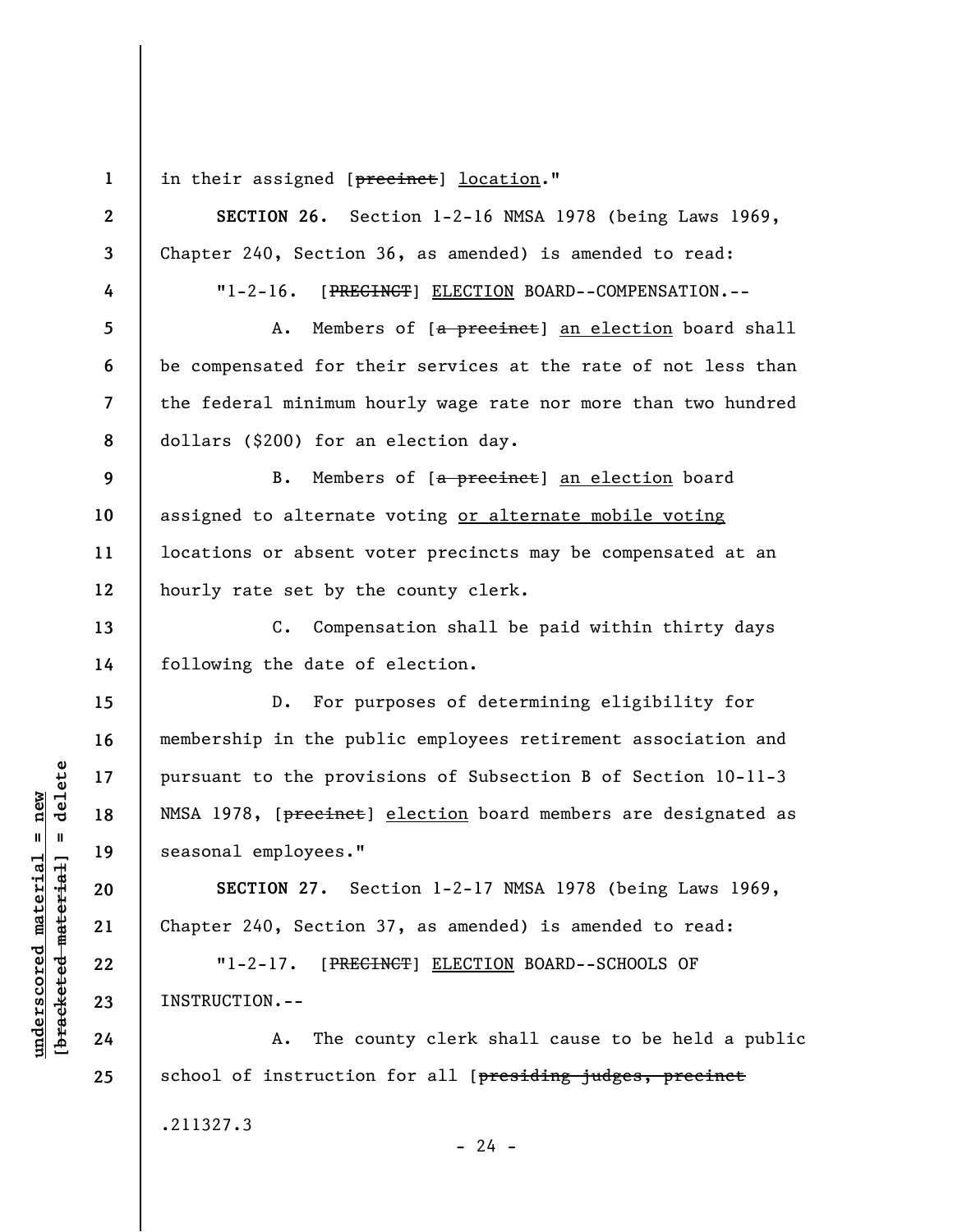**1 2 3 4 5 6 7 8 9 10 11 12 13 14 15 16 17 18 19 20 21 22 23 24 25**  boards] election board members and others who will be officially concerned with the conduct of [elections] an election. B. The schools [for] of instruction provided for in this section shall be  $[as follows:$ (1) one school not less than seven days before the primary election; (2) one school not less than seven days before the general election; and (3) one school not less than seven days before any other statewide] held following an election board member's appointment and before the member performs assigned duties in an election. C. All major details of the conduct of elections shall be covered by the county clerk or the clerk's authorized representative at such school, with special emphasis being given to recent changes in the Election Code. D. The school of instruction shall be open to any interested person, and the county clerk shall post notice of the school [shall be given to the public press] at least four days before the school is to be held. Each member of  $f$ the precinct] an election board shall be notified at least seven days prior to commencement of the school. E. A person shall not serve as a  $\lceil \frac{1}{1} \frac{1}{1} \frac{1}{1} \frac{1}{1} \frac{1}{1} \frac{1}{1} \frac{1}{1} \frac{1}{1} \frac{1}{1} \frac{1}{1} \frac{1}{1} \frac{1}{1} \frac{1}{1} \frac{1}{1} \frac{1}{1} \frac{1}{1} \frac{1}{1} \frac{1}{1} \frac{1}{1} \frac{1}{1} \frac{1}{1} \frac{1}{1} \frac{1}{1} \frac{1}{1} \frac{1}{1} \frac{1}{1} \frac$ of [a precinct] an election board in any election unless that .211327.3

 $\frac{1}{2}$  intereted material = delete **[bracketed material] = delete**  $underscored material = new$ **underscored material = new**

 $- 25 -$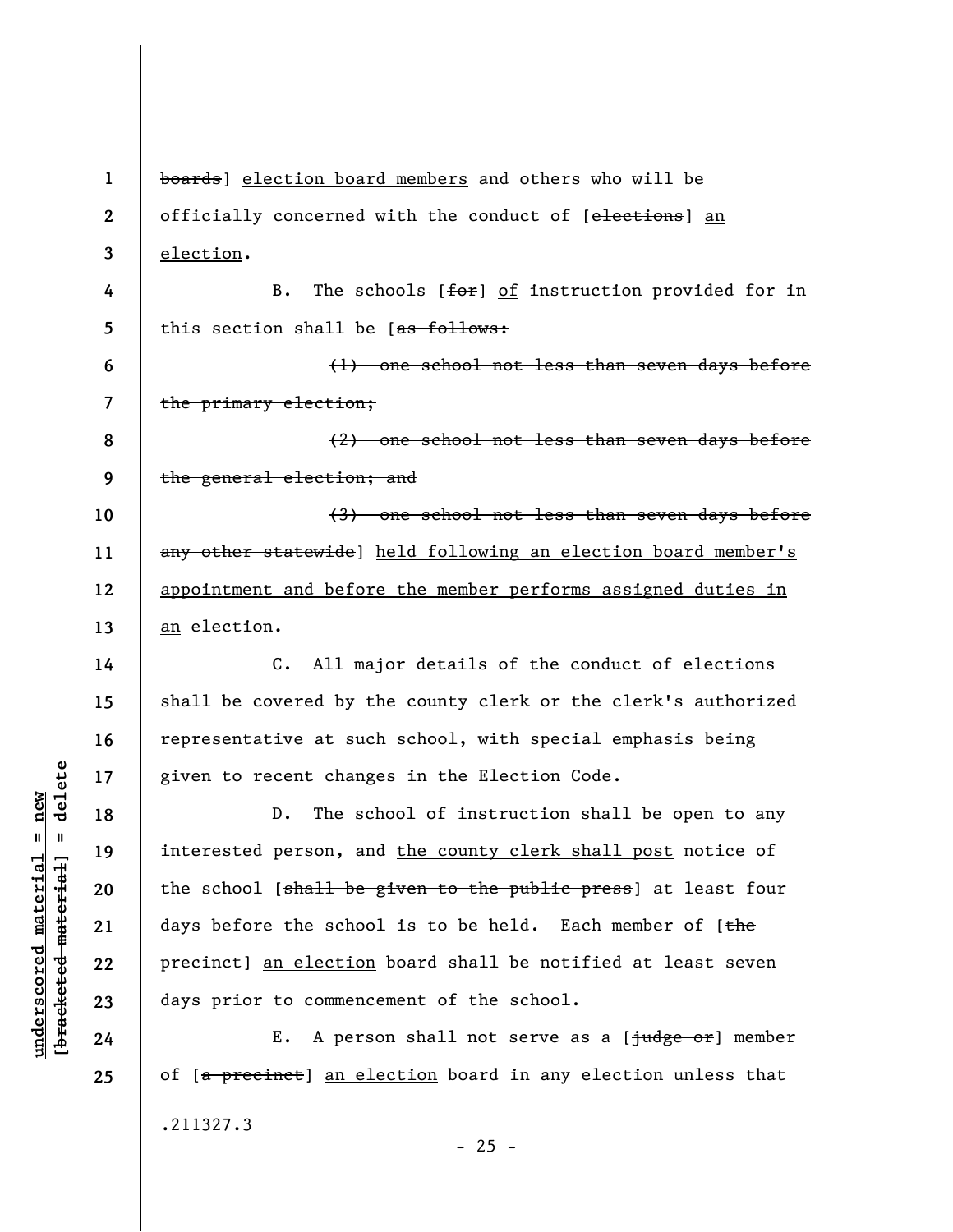**1 2 3 4 5 6 7**  person has attended at least one such school of instruction [in the calendar year of 1 for the election at which the person is appointed to serve  $[\theta^*]$  and has been certified by the county clerk with respect to the person's completion of the school of instruction. This subsection shall not apply to filling of vacancies on election day as provided in Subsection B of Section 1-2-15 NMSA 1978."

**SECTION 28.** Section 1-2-18 NMSA 1978 (being Laws 1969, Chapter 240, Section 38) is amended to read:

"1-2-18. [PRECINCT] ELECTION BOARD MEMBERS--IDENTIFICATION BADGES.--At all times on election day while performing their duties, members of the [precinct] election board shall wear uniform identification badges. Such badges shall be furnished by the county clerk. The secretary of state shall prescribe the form and material of such identification badges, which shall include the identification of the election board member's name, title and political party."

**SECTION 29.** Section 1-2-20 NMSA 1978 (being Laws 1969, Chapter 240, Section 39, as amended) is amended to read:

"1-2-20. MESSENGERS--COMPENSATION.--

A. The county clerk may appoint messengers to deliver ballot boxes, poll books, keys, election supplies and other materials pertaining to the election. Messengers may also be authorized to collect absentee ballots and removable media storage devices from polling places and deliver them to

.211327.3

 $=$  delete **[bracketed material] = delete**  $anderscored material = new$ **underscored material = new** bracketed material

**8** 

**9** 

**10** 

**11** 

**12** 

**13** 

**14** 

**15** 

**16** 

**17** 

**18** 

**19** 

**20** 

**21** 

**22** 

**23** 

**24**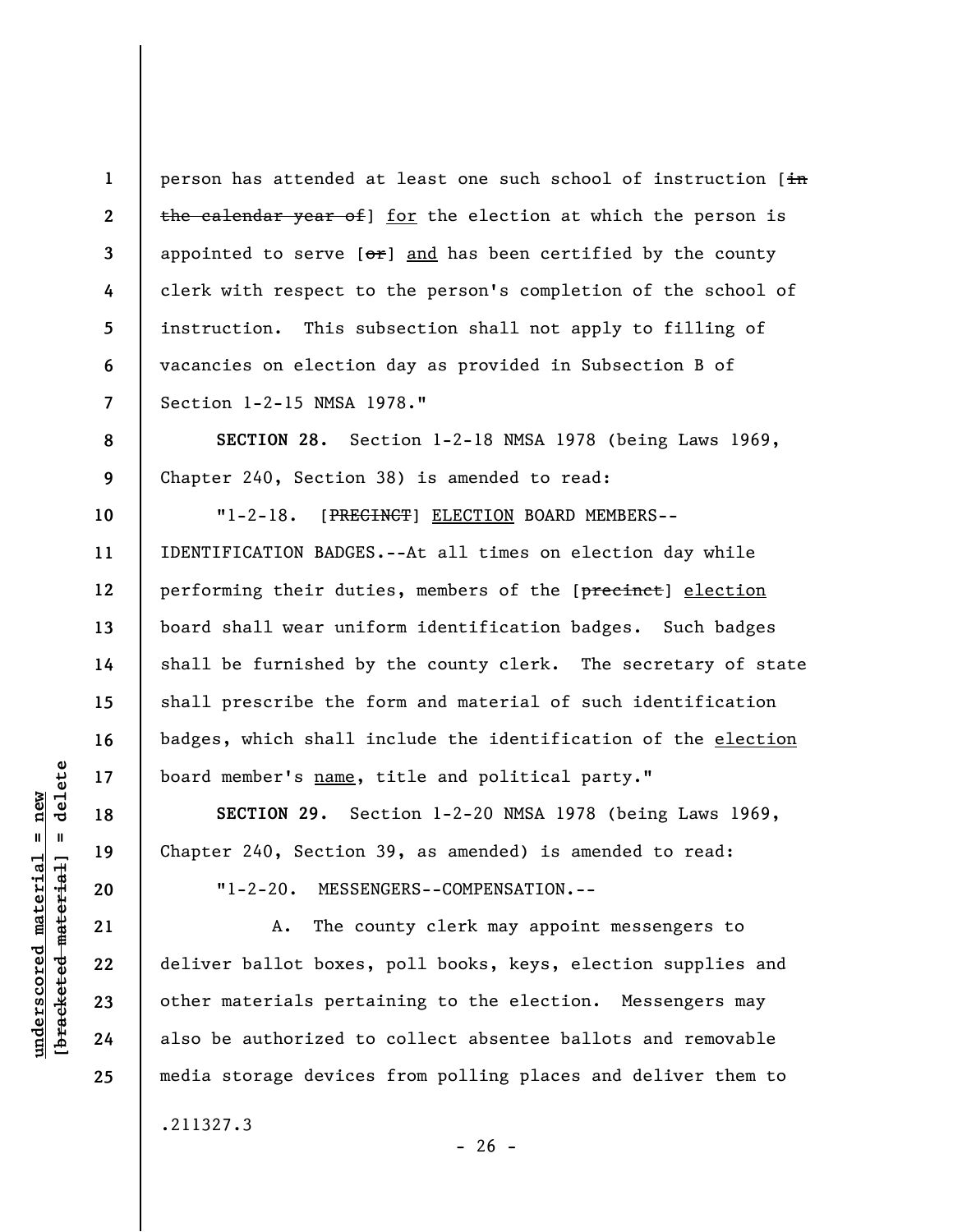**1**  locations designated by the county clerk.

**2 3 4 5 6 7 8 9**  B. Messengers may be compensated at the same daily or hourly rate as provided for election board members or at a rate established by the county clerk. Messengers [shall] may be paid mileage as provided in the Per Diem and Mileage Act each way over the usually traveled route when the messenger travels by private vehicle. The compensation and mileage shall be paid within thirty days following the date of election  $[$ if funds are available for payment].

**10 11 12 13 14**  C. Messengers shall take an oath of office before entering into service as a messenger. Messengers may be appointed to serve solely in that capacity or may be election board members or county employees also appointed to serve as messengers."

**SECTION 30.** Section 1-2-21 NMSA 1978 (being Laws 1969, Chapter 240, Section 40, as amended) is amended to read: "1-2-21. CHALLENGERS--APPOINTMENT.--

A. The county chair of each political party represented on the ballot in a partisan election may appoint in writing challengers for each polling location. If more than one challenger is appointed to a polling location, the challengers shall be listed in ranking order.

B. If any county chair fails to make such appointments or if there is no county chair, the [precinct] state chair of the political party may in a partisan election .211327.3 - 27 -

 $\frac{1}{2}$  intereted material = delete **[bracketed material] = delete**  $anderscored material = new$ **underscored material = new**

**15** 

**16** 

**17** 

**18** 

**19** 

**20** 

**21** 

**22** 

**23** 

**24**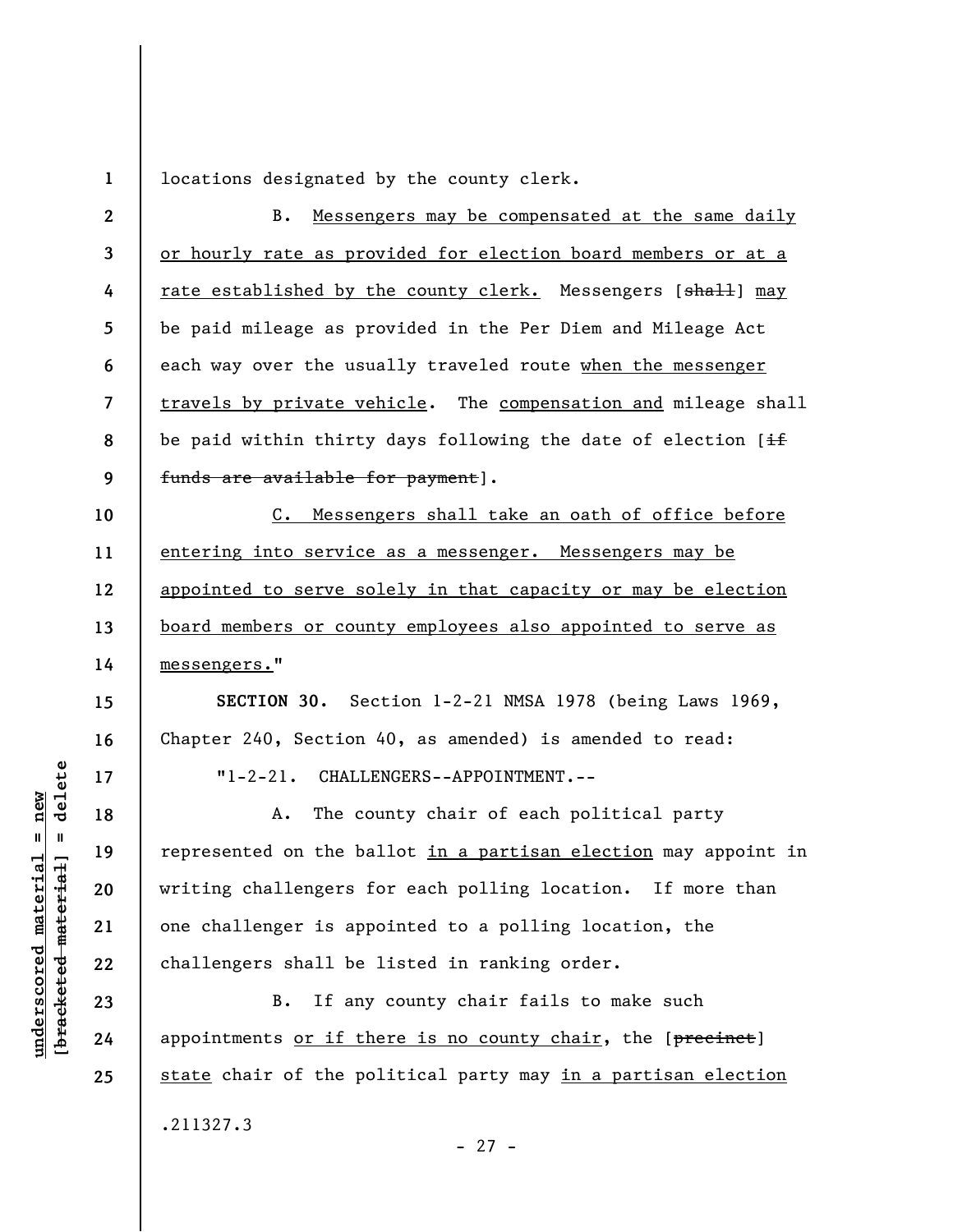**1 2 3 4 5 6 7 8 9 10 11 12 13 14 15 16 17 18 19 20 21 22 23 24 25**  appoint in writing one challenger for [the] each polling location [corresponding to the precinct. C. If any precinct chair fails to make such appointments, or if no person properly appointed is present at the polling place and offers to serve, the voters present belonging to that political party may appoint one challenger in writing] in the county." **SECTION 31.** Section 1-2-25 NMSA 1978 (being Laws 1969, Chapter 240, Section 44, as amended) is amended to read: "1-2-25. CHALLENGERS, WATCHERS, COUNTY CANVASS OBSERVERS--PERMITTED AND PROHIBITED ACTIVITIES.-- A. Challengers, watchers and county canvass observers shall: (1) not be permitted to perform any duty of  $[a]$ precinct] an election board member; (2) not handle the ballots, signature rosters, checklist of voters or voting machines or take any part in the counting or tallying of the ballots or the county canvass; (3) not be allowed to view a voter's full date of birth or any portion of the voter's social security number; (4) not interfere with the orderly conduct of the election, the counting or tallying of the ballots or the county canvass; (5) be allowed in the room in which the voting is being conducted at a polling location; provided that at any .211327.3 - 28 -

**underscored material = new [bracketed material] = delete**

 $\frac{1}{2}$  bracketed material = delete  $anderscored material = new$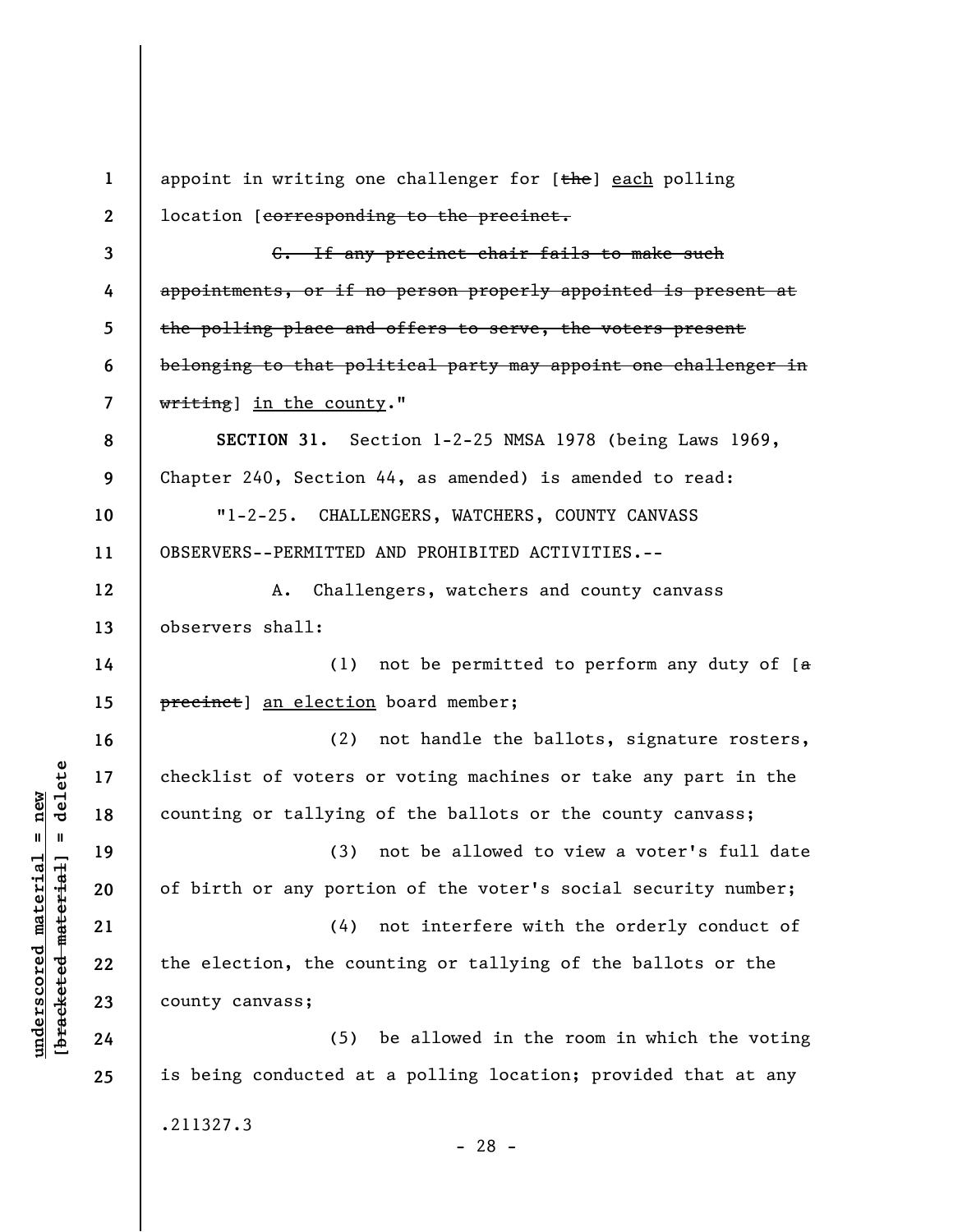| $\mathbf{1}$ | given time, each political party, candidate or election-related |
|--------------|-----------------------------------------------------------------|
| $\mathbf{2}$ | organization may have no more than one person present; and      |
| 3            | (6)<br>be allowed in the room in which the absent               |
| 4            | voter [precinct] election board, the recount election board or  |
| 5            | the election board for a special election conducts its business |
| 6            | or, in the case of county canvass observers, in which the       |
| 7            | county canvass is conducted; provided that each political       |
| 8            | party, candidate or election-related organization shall have no |
| 9            | more than:                                                      |
| 10           | two persons present at any given<br>(a)                         |
| 11           | time in counties with more than ten thousand registered voters; |
| 12           | four persons present at any given<br>(b)                        |
| 13           | time in counties with more than fifty thousand registered       |
| 14           | voters; or                                                      |
| 15           | fifteen persons present at any given<br>(c)                     |
| 16           | time in counties with more than [two] one hundred fifty         |
| 17           | thousand registered voters.                                     |
| 18           | Subject to permission granted by the county<br><b>B.</b>        |
| 19           | clerk, additional challengers may be present in the room in     |
| 20           | which the absent voter [precinct] election board, the recount   |
| 21           | election board or the election board for a special election     |
| 22           | conducts its business in a partisan election; provided that the |
| 23           | number of additional challengers allowed pursuant to this       |
| 24           | subsection is identical for each political party participating  |
| 25           | in the election."                                               |
|              | .211327.3                                                       |

 $[bracketeed-materiat] = delete$ **[bracketed material] = delete**  $underscored material = new$ **underscored material = new**

- 29 -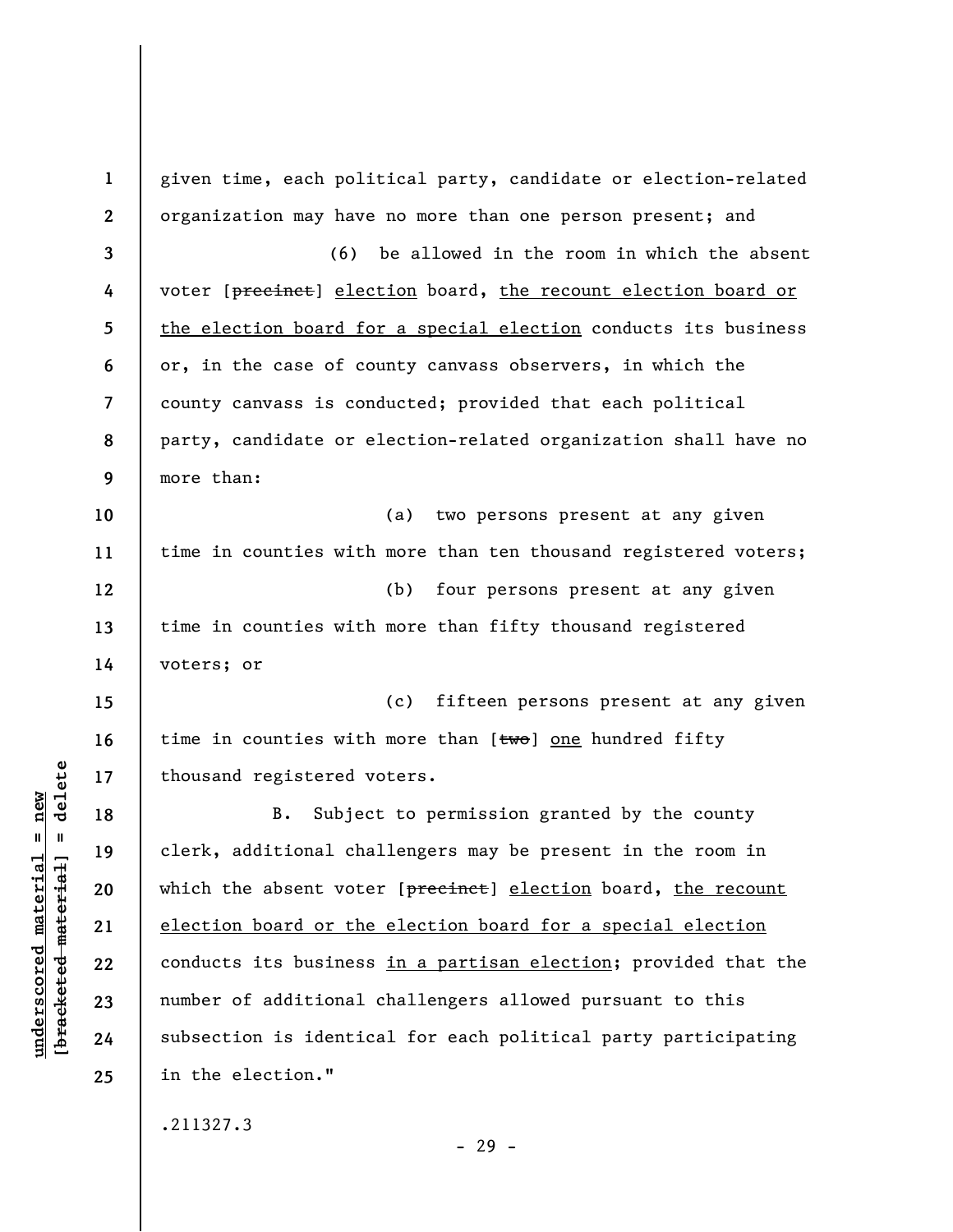**SECTION 32.** Section 1-2-27 NMSA 1978 (being Laws 1969, Chapter 240, Section 46, as amended) is amended to read:

**3 4** 

**5** 

**6** 

**7** 

**8** 

**9** 

**10** 

**11** 

**12** 

**13** 

**14** 

**15** 

**16** 

**17** 

**18** 

**19** 

**20** 

**21** 

**22** 

**23** 

**24** 

**25** 

**1** 

**2** 

"1-2-27. WATCHERS--APPOINTMENT.--

A. An election-related organization may in a statewide or special election appoint watchers in a county if the organization provides a written notice to the secretary of state at least [ten] seven days prior to serving as a watcher during early voting, the election date or the ballot qualification period for mailed ballots in a statewide or a special election and specifies the names of the qualified appointees. The secretary of state shall notify the county clerk of the qualified appointees at least five days before the election.

B. Any group of three candidates for elected office in a statewide election may appoint watchers in a county if the candidates provide a written notice to the secretary of state at least [ten] seven days prior to serving as a watcher during early voting, the election date or the ballot qualification period for mailed ballots in a statewide or special election and specify the names of the qualified appointees. The secretary of state shall notify the county clerk of the qualified appointees at least five days before the election."

**SECTION 33.** Section 1-2-31 NMSA 1978 (being Laws 2005, Chapter 270, Section 15, as amended) is amended to read:

"1-2-31. COUNTY CANVASS OBSERVERS.--

.211327.3

 $=$  delete **[bracketed material] = delete**  $underscored material = new$ **underscored material = new** bracketed material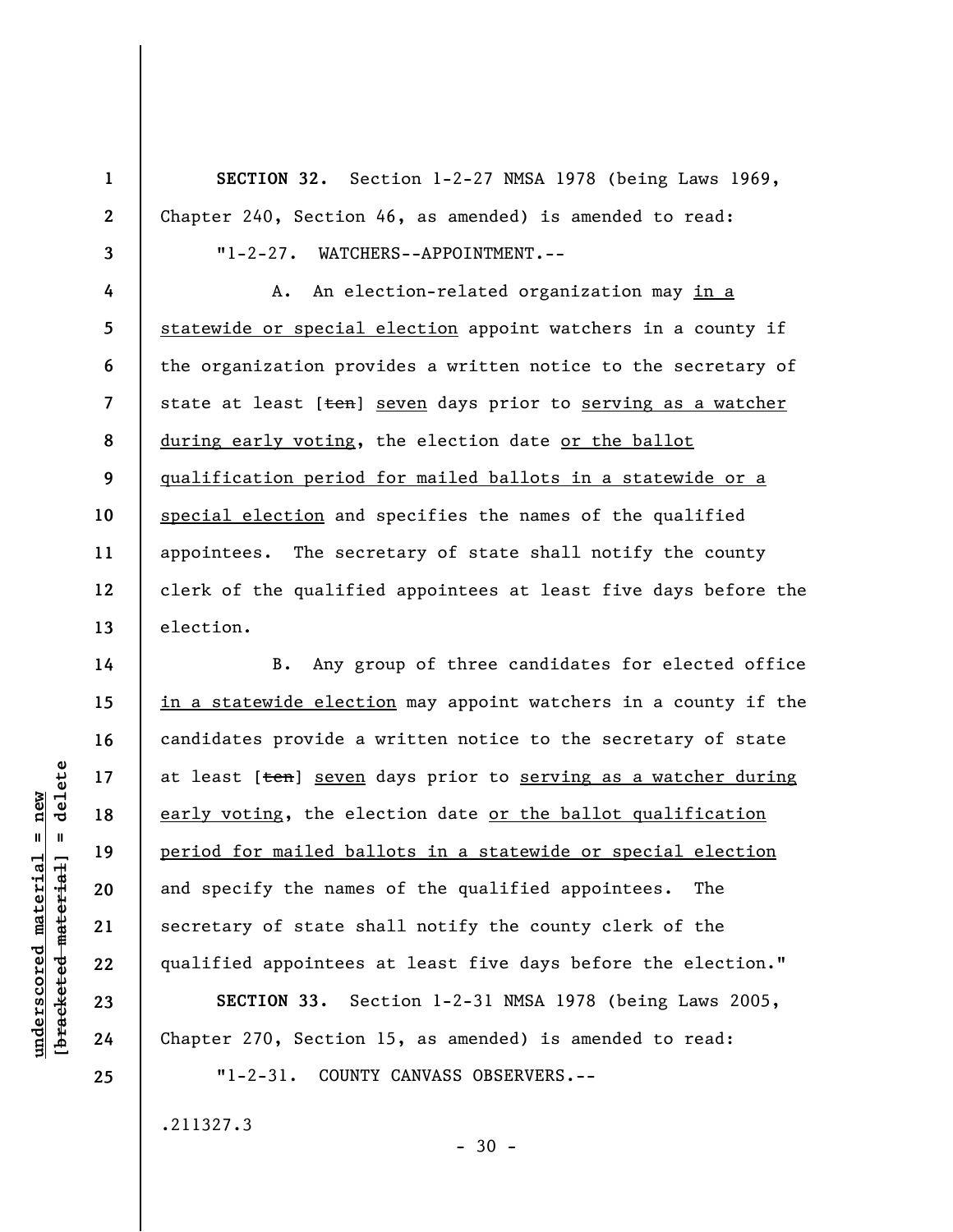A. The county chair of each political party represented on  $[the]$  a partisan ballot may appoint in writing county canvass observers. A candidate for elected office and an election-related organization in a statewide or special election may each appoint county canvass observers in a county if the candidate or organization makes a written request to the secretary of state [at least ten days prior to the election date] and specifies the names of the qualified appointees. The secretary of state shall immediately notify the county clerk of the qualified appointees [at least five days before the election].

B. County canvass observers shall be voters of a precinct located in that county to which they are appointed. No person shall be qualified for appointment or service as a county canvass observer who is a sheriff, deputy sheriff, marshal, deputy marshal or state or municipal police officer.

C. A county canvass observer or an election observer, upon presentation of the observer's written appointment, shall be permitted to be present at any time from the time the county canvassing begins until the completion of the canvass.

D. A county canvass observer or election observer is strictly limited to observing and documenting the canvassing process and shall not interrupt the canvassing process.

E. County canvass observers and election observers .211327.3 - 31 -

 $b$ racketed material] = delete **[bracketed material] = delete**  $underscored material = new$ **underscored material = new**

**25** 

**1** 

**2** 

**3** 

**4** 

**5** 

**6** 

**7** 

**8** 

**9** 

**10** 

**11** 

**12** 

**13** 

**14** 

**15** 

**16** 

**17** 

**18** 

**19** 

**20** 

**21** 

**22** 

**23**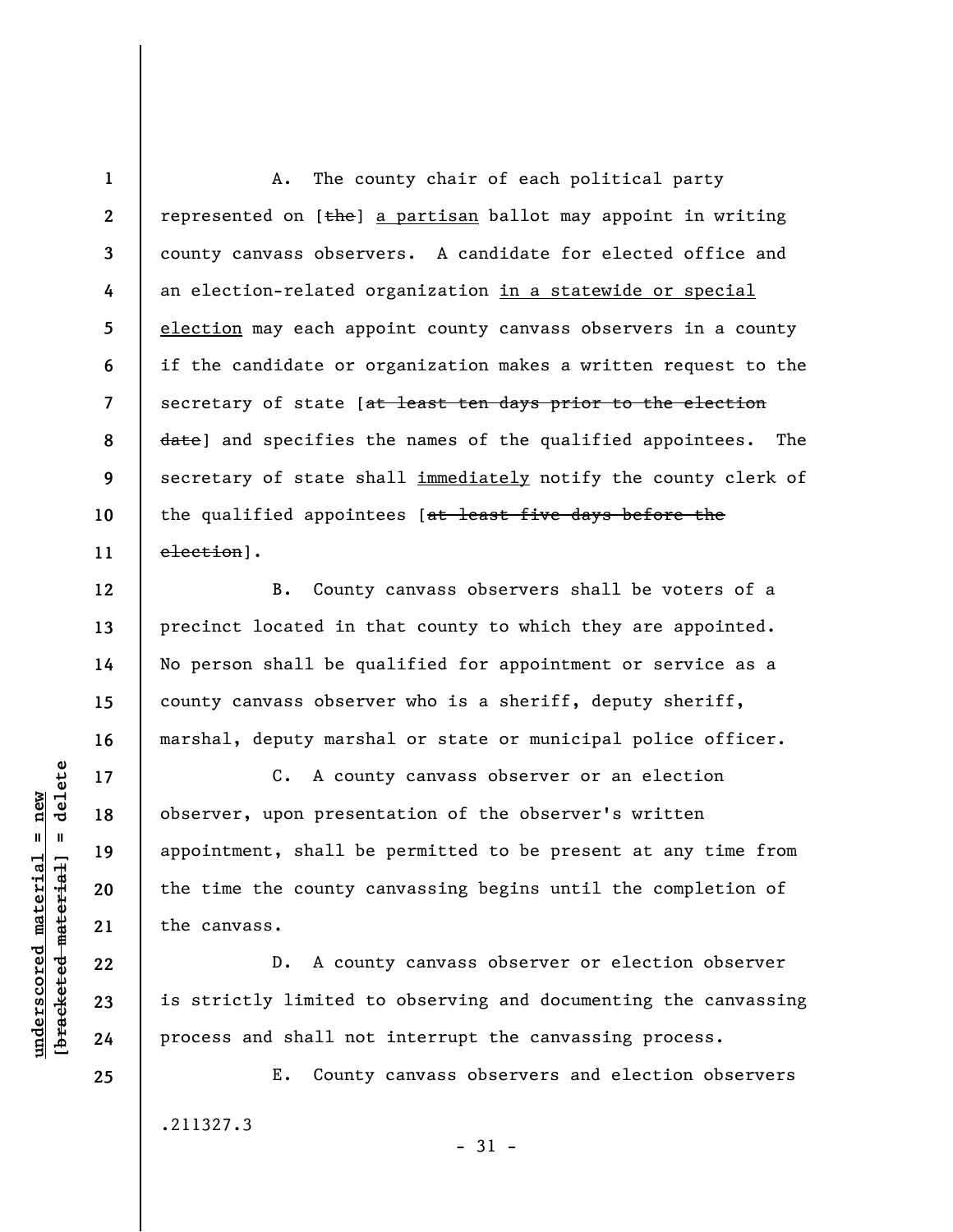shall not interfere with the orderly conduct of the canvass and may be removed by the county clerk if the observer does not comply with the law.

F. As used in this section, "county canvass" means the process in the office of the county clerk of qualifying and verifying paper ballots and counting and tallying votes for each precinct beginning upon the closing of the polls and ending with the certification and announcement of the results by the county canvassing board."

**SECTION 34.** Section 1-2-32 NMSA 1978 (being Laws 2011, Chapter 137, Section 11) is amended to read:

"1-2-32. STATE CANVASS OBSERVERS.--

A. The state chair of each political party represented on  $[the]$  a partisan ballot may appoint in writing state canvass observers. A candidate for elected office in a statewide election and an election-related organization in a statewide or special election may each appoint state canvass observers if the candidate or organization makes a written request to the secretary of state [at least ten days prior to the election date] and specifies the names of the qualified appointees.

B. State canvass observers shall be voters of the state. No person shall be qualified for appointment or service as a state canvass observer who is a sheriff, deputy sheriff, marshal, deputy marshal or state or municipal police officer.

.211327.3

- 32 -

**1** 

**2** 

**3** 

**4** 

**5** 

**6** 

**7** 

**8** 

**9** 

**10** 

**11** 

**12** 

**13** 

**14** 

**15** 

**16** 

**17** 

**18** 

**19** 

**20** 

**21** 

**22** 

**23** 

**24**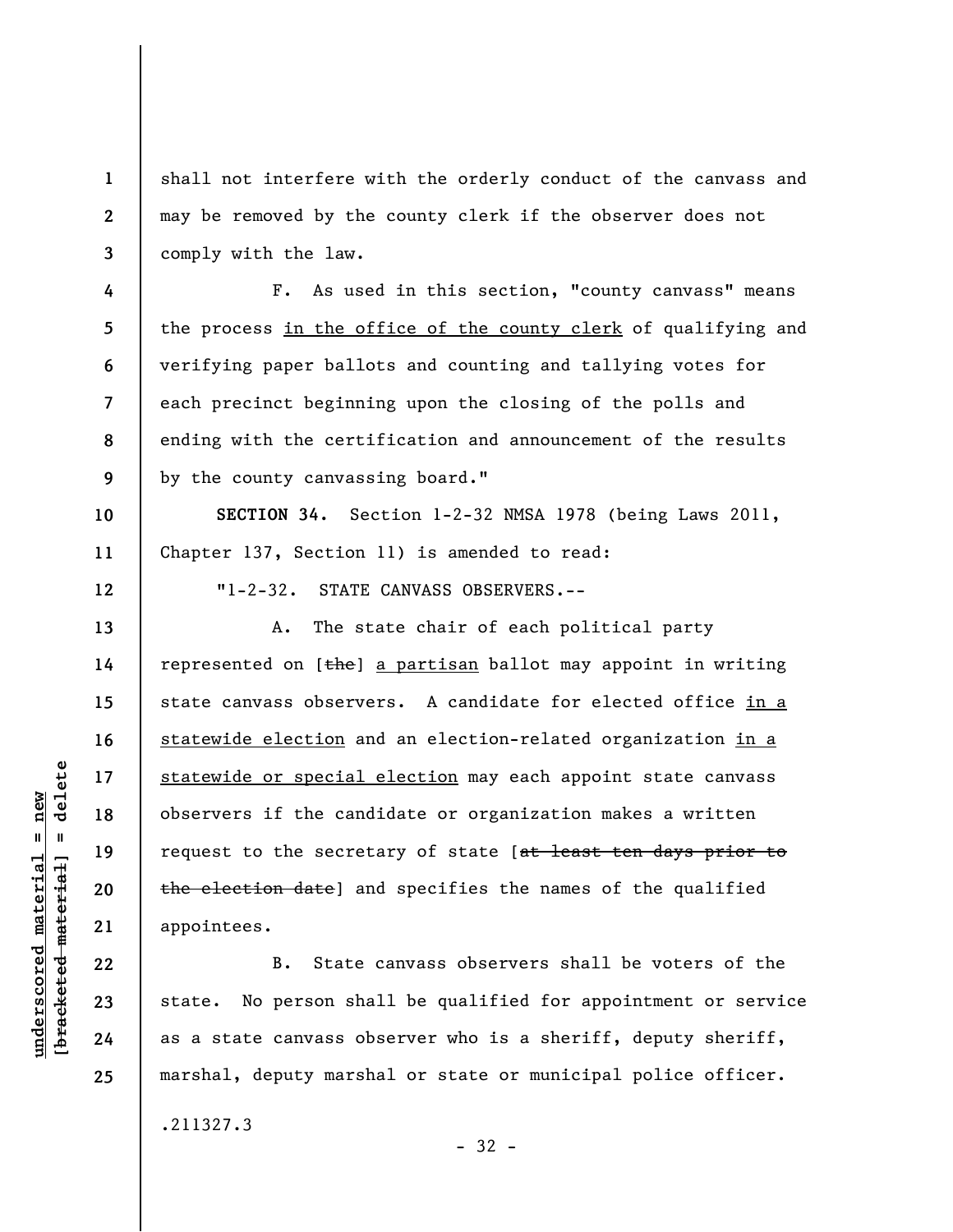C. The state canvass observer or election observer, upon presentation of the observer's written appointment, shall be permitted to be present at any time from the time the state canvassing begins until the completion of the canvass.

D. A state canvass observer or election observer is strictly limited to observing and documenting the canvassing process and shall not interrupt the canvassing process.

**8 9 10 11**  E. State canvass observers shall not interfere with the orderly conduct of the canvass and may be removed by the secretary of state if the observer does not comply with the law.

F. As used in this section, "state canvass" means the process  $[off-*examining*]$  in the office of the secretary of state or by such person as the state canvassing board may appoint to examine election returns and certificates issued by the county canvassing boards and ending with the certification and announcement of the results by the state canvassing board."

**SECTION 35.** Section 1-3-1 NMSA 1978 (being Laws 1969, Chapter 240, Section 50, as amended) is amended to read: "1-3-1. NATURE OF A PRECINCT--MAPS.--

A. Each precinct as nearly as practicable shall be composed of contiguous and compact areas having clearly definable boundaries. All precinct boundaries shall comply with the provisions of the Precinct Boundary Adjustment Act.

B. A precinct [for general or primary election .211327.3

- 33 -

 $\frac{1}{2}$  of  $\frac{1}{2}$  and  $\frac{1}{2}$  and  $\frac{1}{2}$  and  $\frac{1}{2}$  and  $\frac{1}{2}$  and  $\frac{1}{2}$  and  $\frac{1}{2}$  and  $\frac{1}{2}$  and  $\frac{1}{2}$  and  $\frac{1}{2}$  and  $\frac{1}{2}$  and  $\frac{1}{2}$  and  $\frac{1}{2}$  and  $\frac{1}{2}$  and  $\frac{1}{2}$  an **[bracketed material] = delete**  $underscored material = new$ **underscored material = new**

**24 25** 

**1** 

**2** 

**3** 

**4** 

**5** 

**6** 

**7** 

**12** 

**13** 

**14** 

**15** 

**16** 

**17** 

**18** 

**19** 

**20** 

**21** 

**22**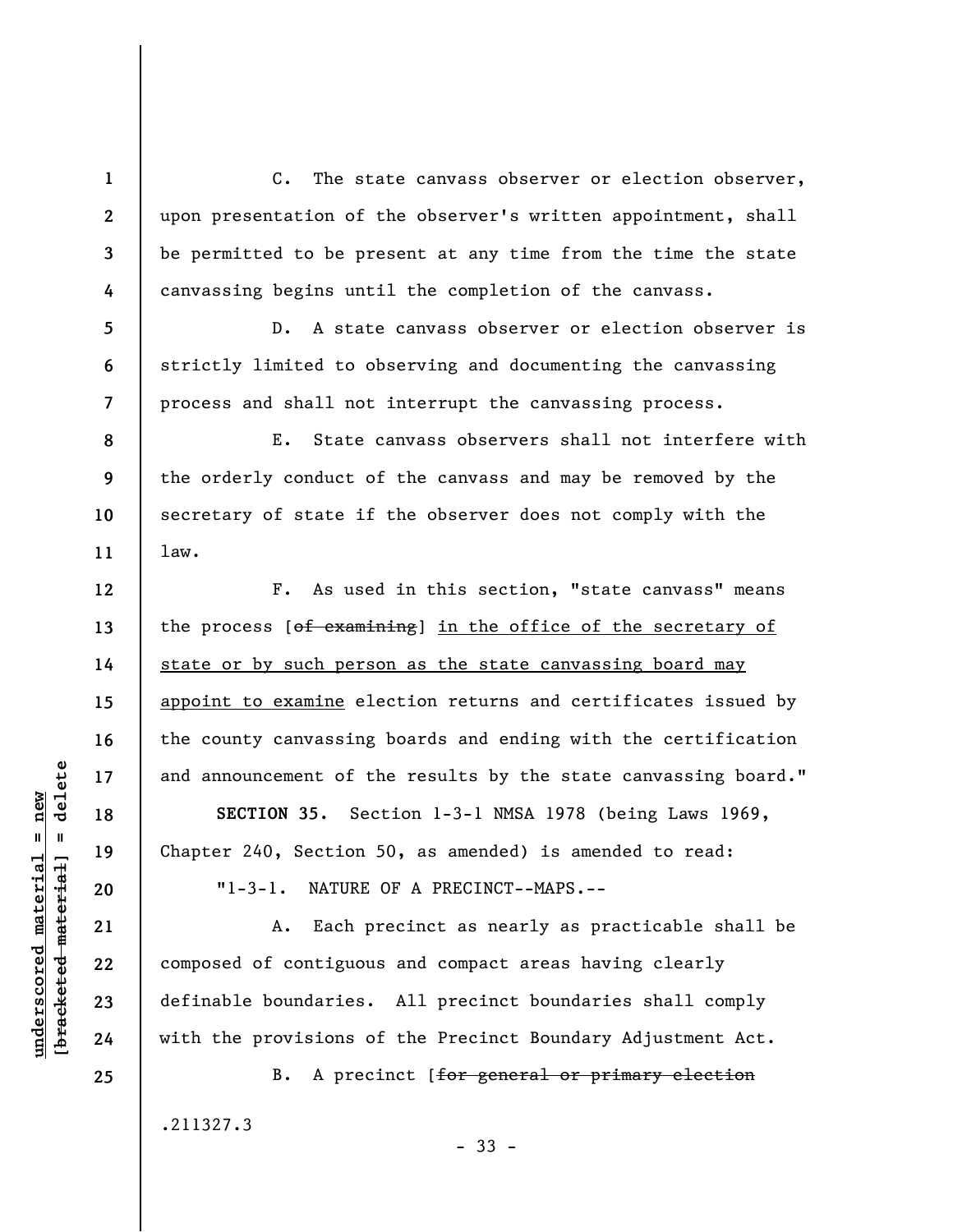| $\mathbf{1}$     | purposes shall not have had more than eight] shall be divided   |
|------------------|-----------------------------------------------------------------|
| $\boldsymbol{2}$ | or its boundaries adjusted if the precinct has had more than:   |
| 3                | (1) seven hundred fifty votes cast [in person                   |
| 4                | in] by voters of that precinct at [the last preceding] a        |
| 5                | general election, based on the two most recent general          |
| 6                | elections; or                                                   |
| $\overline{7}$   | two thousand five hundred persons residing<br>(2)               |
| 8                | within the boundaries of the precinct, based on the most recent |
| 9                | federal decennial census.                                       |
| 10               | C. A precinct shall be combined with another                    |
| 11               | precinct or its boundaries adjusted if the precinct is in a     |
| 12               | county with more than one thousand five hundred persons         |
| 13               | residing within the boundaries of the county, based on the most |
| 14               | recent federal decennial census, and the precinct has had less  |
| 15               | than:                                                           |
| 16               | one hundred votes cast by voters of that<br>(1)                 |
| 17               | precinct at a general election, based on the two most recent    |
| 18               | general elections; or                                           |
| 19               | (2) five hundred persons residing within the                    |
| 20               | boundaries of the precinct, based on the most recent federal    |
| 21               | decennial census.                                               |
| 22               | D. A precinct shall not be combined with an                     |
| 23               | adjoining precinct as provided in Subsection C of this section  |
| 24               | if the combination of the two precincts would:                  |
| 25               | (1) violate the maximum votes cast or                           |
|                  | .211327.3<br>$-34 -$                                            |

**underscored material = new [bracketed material] = delete**

 $[bracketeed-materiat] = delete$  $underscored material = new$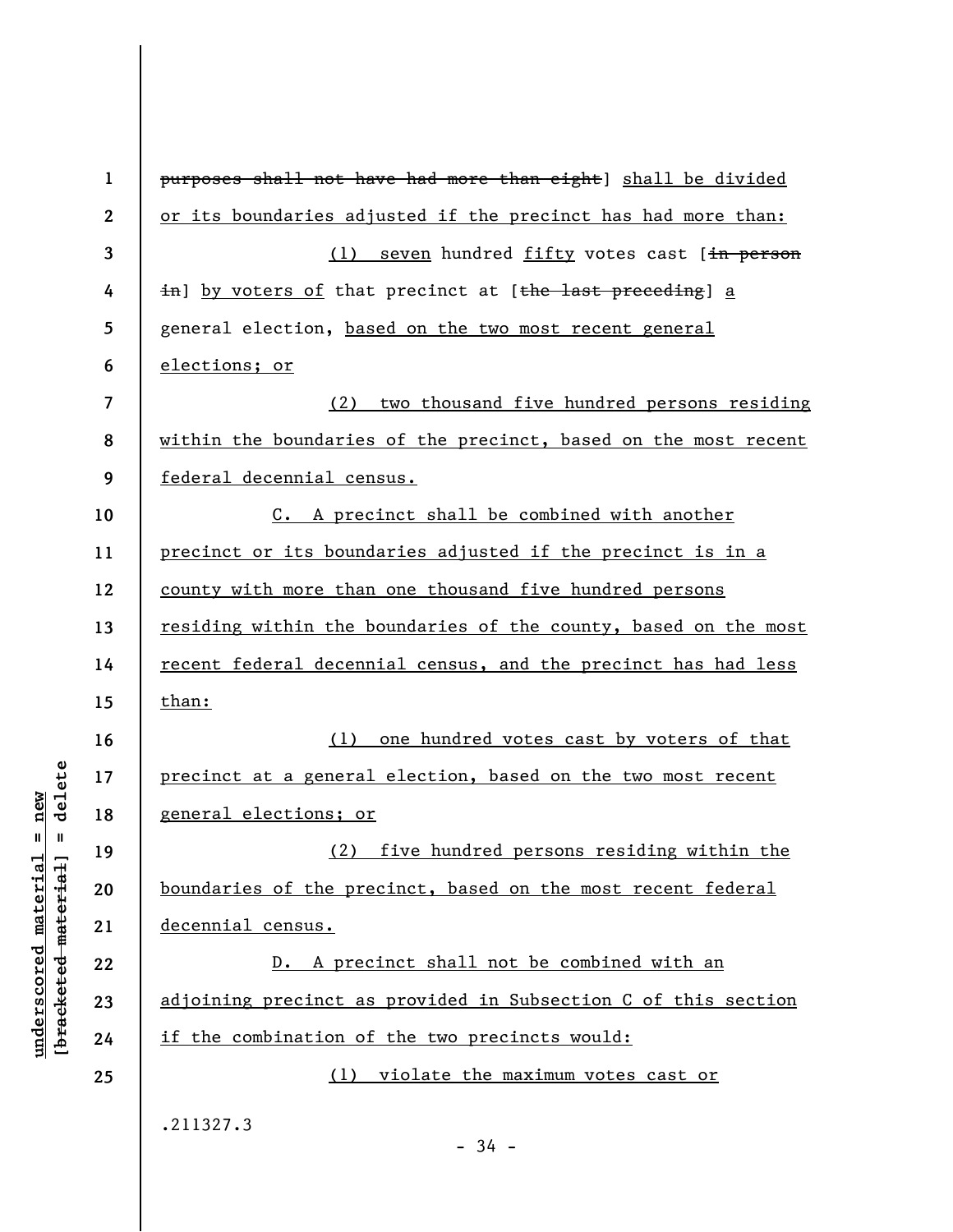**1 2 3 4 5 6 7 8 9 10 11 12 13**  population requirements of Subsection B of this section; or (2) cross any local, state or federal district or districted boundary lines. [C. Each county clerk] E. The secretary of state shall provide and maintain a suitable map showing the current geographical boundaries with designation of each precinct, local government, representative district and senatorial district in the county. The size and form of such maps shall be prescribed by the secretary of state. A word description of the geographical boundaries shall be attached to each map, [Such] along with a description of the changes from the previous map of the area. The map, with attached description, is a public record.

[D. Each county clerk shall send a copy of each map with attached description to the secretary of state. These copies are also public records.]"

**SECTION 36.** Section 1-3-2 NMSA 1978 (being Laws 1969, Chapter 240, Section 51, as amended) is amended to read:

"1-3-2. PRECINCTS--DUTIES OF COUNTY COMMISSIONERS.-- $[A,]$ For the conduct of any statewide election during the period beginning January 1 of the next succeeding even-numbered year until December 31 of the odd-numbered year thereafter, in June or July of each odd-numbered year, the board of county commissioners shall by resolution:

 $[\frac{1}{1}]$  A. designate the polling place of each .211327.3

delete **[bracketed material] = delete**  $anderscored material = new$ **underscored material = new**  $\frac{1}{2}$ 

**24 25** 

**14** 

**15** 

**16** 

**17** 

**18** 

**19** 

**20** 

**21** 

**22**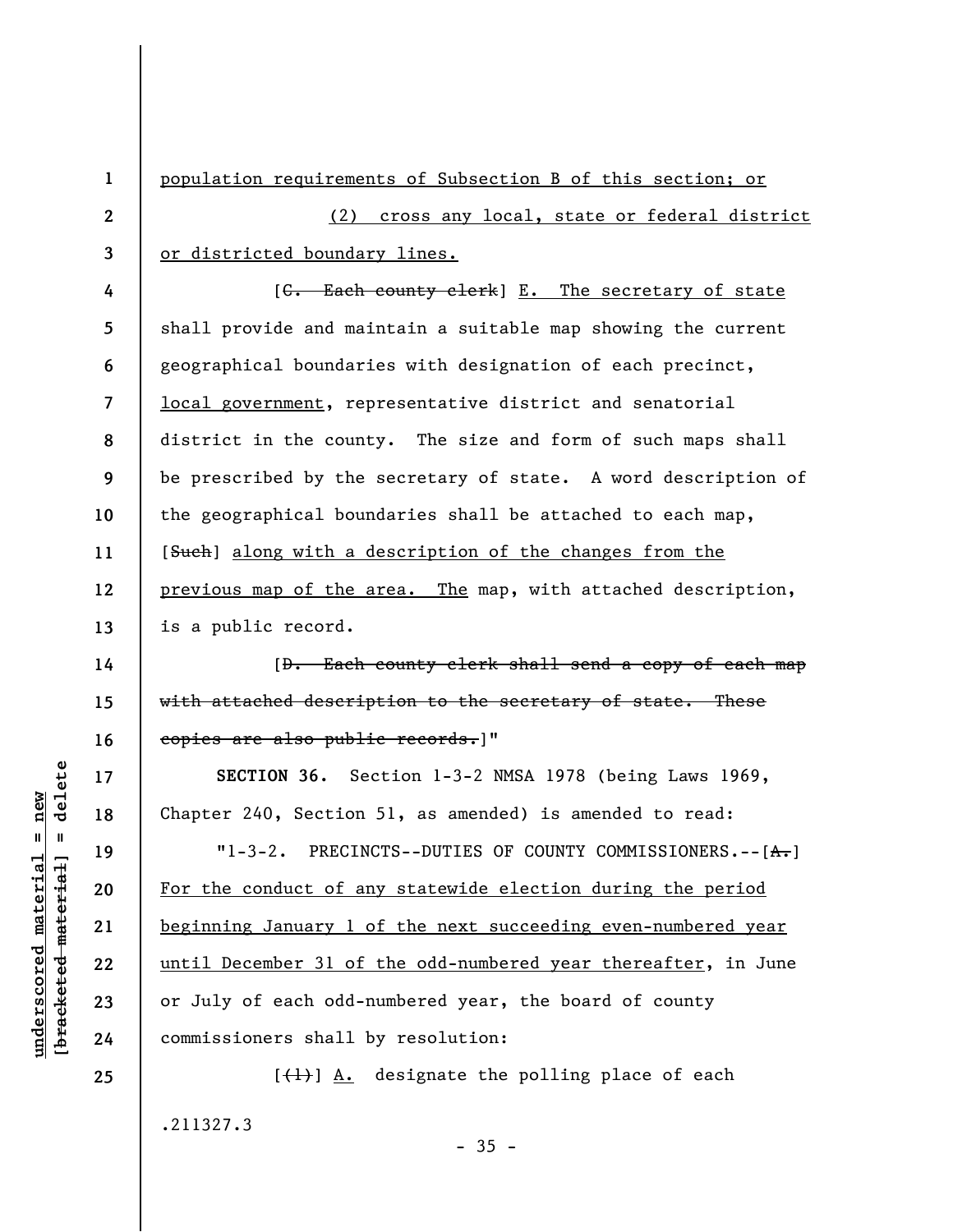**1 2 3 4 5 6 7 8 9 10 11 12 13 14 15 16 17 18 19 20 21 22 23 24 25**  precinct that shall provide individuals with physical mobility limitations an unobstructed access to at least one voting machine;  $[2]$ ]  $\underline{B.}$  consolidate any precincts [for the next succeeding primary and general elections) pursuant to Section 1-3-4 NMSA 1978;  $[3]$   $[3]$   $[.$  designate any mail ballot election precincts [for the next succeeding primary and general elections; (4) consolidate precincts for the regular local elections following the next succeeding general election as provided in Section 1-3-4 NMSA 1978; (5) designate any mail ballot election precincts for the regular local election following the next succeeding general election; (6) create additional precincts to meet the requirements of Section 1-3-1 NMSA 1978 or upon petition pursuant to Section 4-38-21 NMSA 1978] pursuant to Section 1-6-22.1 NMSA 1978; and  $[\overline{(+7)}]$  D. create additional polling places in existing precincts [as necessary] pursuant to Section 1-3-7.1 NMSA 1978 [and (8) divide any precincts as necessary to meet legal and constitutional requirements for redistricting. B. Polling places, consolidated precincts and mail .211327.3  $-36 -$ 

**underscored material = new [bracketed material] = delete**

 $anderscored material = new$ 

delete

 $\mathbf{I}$ 

bracketed material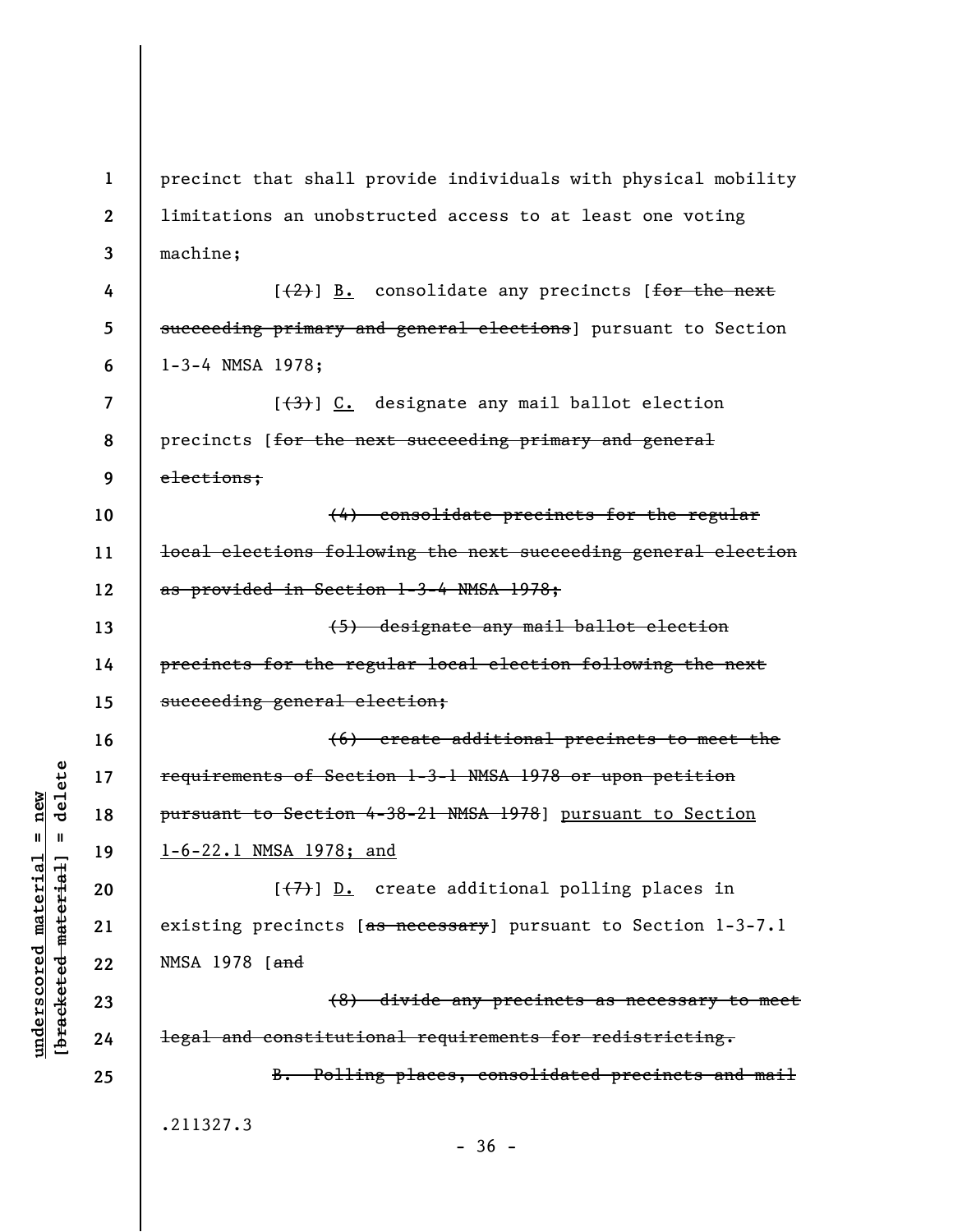ballot election precinct designations established in the resolution adopted pursuant to Subsection A of this section for primary and general elections shall be the same used for any special election for the office of United States representative held in the two succeeding calendar years following adoption of the resolution.

**7 8 9 10 11 12 13**  C. The county clerk shall notify the secretary of state in writing of any proposed changes in precincts or the designation of polling places made by the board of county commissioners and shall furnish a copy of the map showing the current geographical boundaries, designation and word description of each new polling place and each new or changed precinct.

**14 15 16 17 18 19 20 21 22 23 24 25**  D. The secretary of state shall review all new or changed precinct maps submitted pursuant to this section for compliance under the Precinct Boundary Adjustment Act. Any necessary precinct boundary adjustments shall be made and submitted to the secretary of state no later than the first Monday in December of each odd-numbered year. Upon approval of the new or changed precincts by the secretary of state, the precincts and polling places as changed by the resolution of the boards of county commissioners and approved by the secretary of state shall be the official precincts and polling places for the next succeeding primary and general elections and the regular local election following the next succeeding .211327.3

- 37 -

delete **[bracketed material] = delete**  $anderscored material = new$ **underscored material = new**  $\mathbf{I}$ bracketed material

**1** 

**2** 

**3** 

**4** 

**5**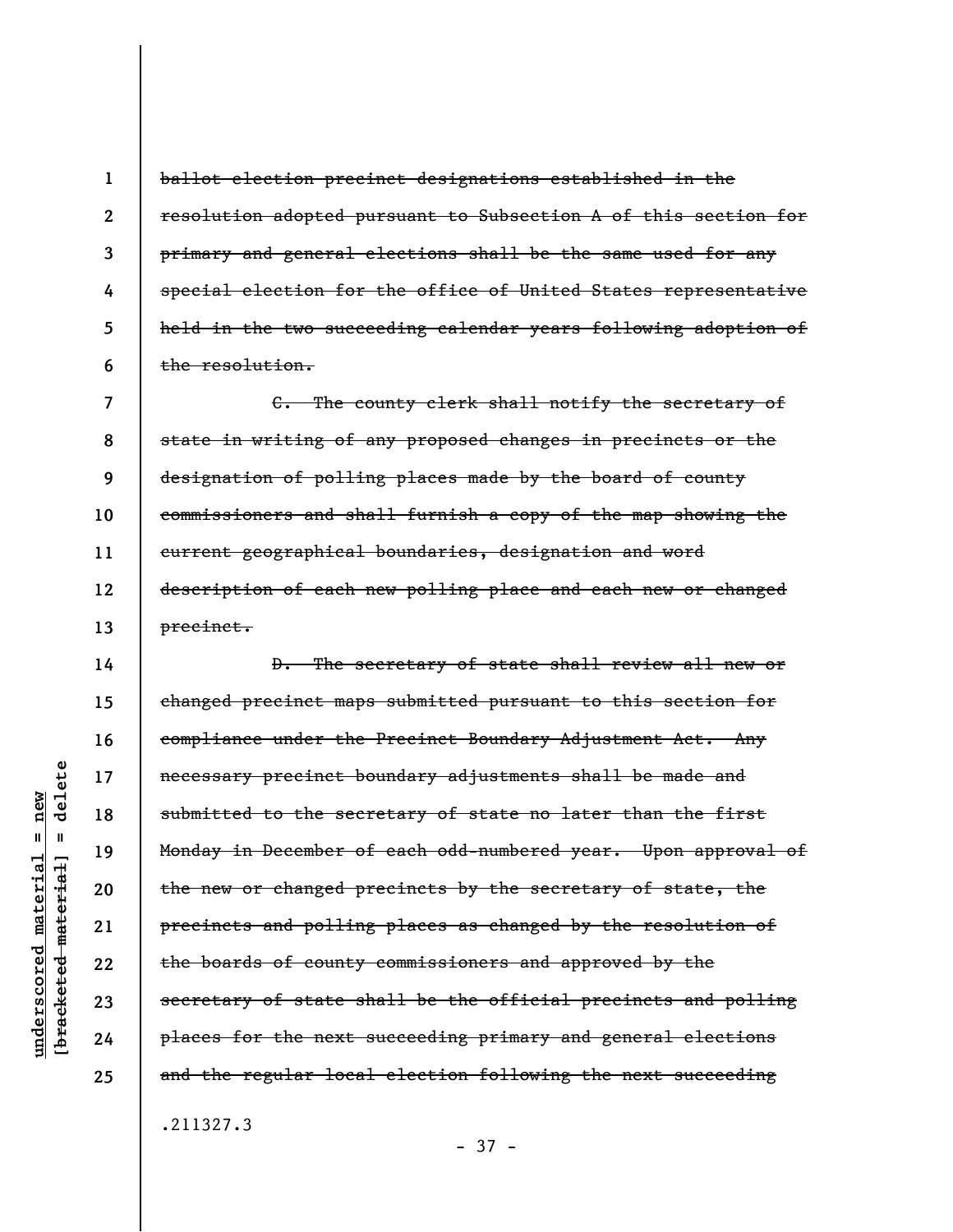delete **[bracketed material] = delete**  $underscored material = new$ **underscored material = new**  $\mathbf{I}$ bracketed material

**1** 

general election]."

**23** 

**2 3 4 5 6 7 8 9 10 11 12 13 14 15 16 17 18 19 20 21 22 24 25 SECTION 37.** Section 1-3-4 NMSA 1978 (being Laws 1975, Chapter 255, Section 30, as amended) is amended to read: "1-3-4. CONSOLIDATION OF PRECINCTS--VOTER CONVENIENCE CENTERS.-- A. [Precincts may be consolidated by] The board of county commissioners [for the following elections: (1) primary and general elections; and (2) local elections] may permit voters in the county to cast ballots in statewide elections at voter convenience centers through the use of consolidated precincts authorized pursuant to this section. B. When precincts are consolidated [for a primary and general election or a regular local election] and voter convenience centers are established for statewide elections: (1) the resolution required by Section 1-3-2 NMSA 1978, in addition to the other matters required by law, shall state therein which precincts have been consolidated and the [designation of the polling place. In addition, when consolidating precincts] location of the voter convenience center within that consolidated precinct;  $[\frac{1}{1}]$  (2) any voter of the county shall be allowed to vote [in any consolidated precinct polling location] on a regular ballot at any voter convenience center in the county; .211327.3

- 38 -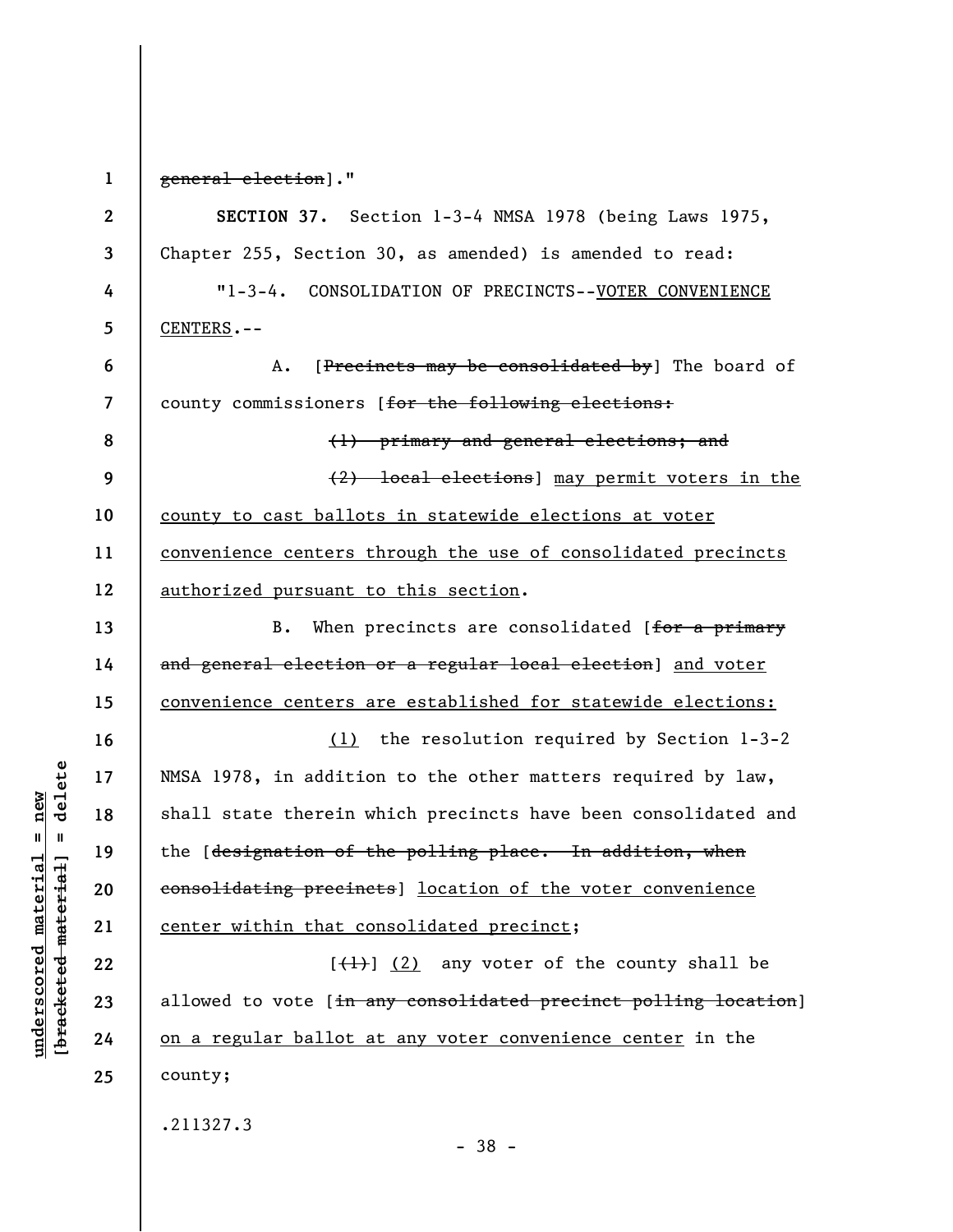| $\mathbf{1}$   | $\left[\frac{2}{2}\right]$ (3) each [consolidated precinct in a       |
|----------------|-----------------------------------------------------------------------|
| $\mathbf{2}$   | primary or general election] voter convenience center shall be        |
| 3              | a consolidated precinct composed of no more than ten precincts;       |
| 4              | [(3) each consolidated precinct in a local                            |
| 5              | election shall be composed of no more than twenty precincts; ]        |
| 6              | (4) each [consolidated precinct] voter                                |
| $\overline{7}$ | convenience center shall comply with the provisions of Section        |
| 8              | 1-3-7 NMSA 1978;                                                      |
| 9              | each [consolidated precinct polling<br>(5)                            |
| 10             | <del>location</del> ] voter convenience center shall have a broadband |
| 11             | internet connection and real-time access to the [statewide]           |
| 12             | voter registration electronic management system;                      |
| 13             | (6) the county clerk may maintain any                                 |
| 14             | [alternative] alternate voting locations or mobile alternate          |
| 15             | voting locations previously used in the same election open for        |
| 16             | voting on election day [for any voter in the county] as a voter       |
| 17             | convenience center, in addition to the [polling location] voter       |
| 18             | convenience center established [in] within each consolidated          |
| 19             | precinct; provided that the locations otherwise meet the              |
| 20             | requirements of a voter convenience center; and                       |
| 21             | the board of county commissioners may<br>(7)                          |
| 22             | permit [rural] certain precincts to be exempted from operating        |
| 23             | as a voter convenience center or being a part of a consolidated       |
| 24             | precinct; provided that if the precinct is not designated as a        |
| 25             | mail ballot election precinct pursuant to Section 1-6-22.1 NMSA       |
|                | .211327.3<br>$-39 -$                                                  |

 $[**bracket**et~~ed matched~~ + **net** + **1** + **1**$  = delete **[bracketed material] = delete**  $underscored material = new$ **underscored material = new**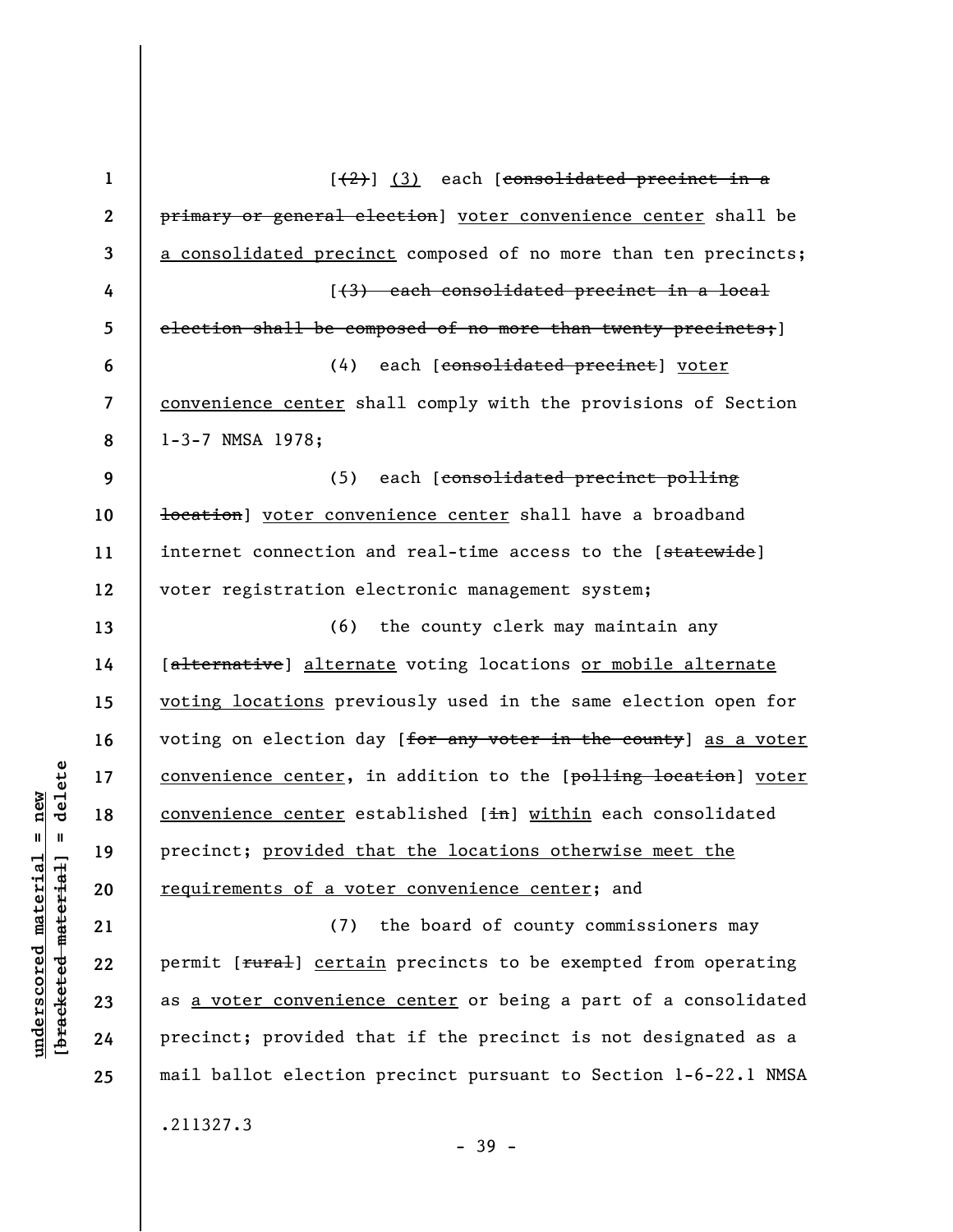| $\mathbf{1}$            | 1978 and the polling place for [the rural] that precinct does   |
|-------------------------|-----------------------------------------------------------------|
| $\boldsymbol{2}$        | not have real-time access to the [statewide] voter registration |
| 3                       | electronic management system, voters registered in a [rural]    |
| 4                       | precinct as described in this paragraph are permitted to vote   |
| 5                       | [in] at any [consolidated precinct polling location] voter      |
| 6                       | convenience center on election day only by use of a provisional |
| $\overline{\mathbf{7}}$ | paper ballot, which shall be counted after the county clerk     |
| 8                       | confirms that the voter did not also vote in the [rural         |
| 9                       | precinct] same election on any other ballot.                    |
| 10                      | C. Unless the county clerk receives a written                   |
| 11                      | waiver from the secretary of state specifying the location and  |
| 12                      | specific provision being waived, each [consolidated precinct    |
| 13                      | polling location] voter convenience center shall:               |
| 14                      | have ballots available for voters from<br>(1)                   |
| 15                      | every precinct [that is able] authorized to vote [in the        |
| 16                      | consolidated precinct] at that voter convenience center;        |
| 17                      | (2) have at least one optical scan tabulator                    |
| 18                      | programmed to read every ballot style able to be cast [in the   |
| 19                      | consolidated precinct] at that voter convenience center;        |
| 20                      | (3) have at least one voting system available                   |
| 21                      | to assist disabled voters to cast and record their votes;       |
| 22                      | (4) have sufficient spaces for at least five                    |
| 23                      | voters to simultaneously and privately mark their ballots, with |
| 24                      | at least one of those spaces wheelchair-accessible;             |
| 25                      | have sufficient check-in stations to<br>(5)                     |
|                         | .211327.3                                                       |
|                         |                                                                 |

 $[bracketeed-materiat] = delete$ **[bracketed material] = delete**  $underscored material = new$ **underscored material = new**

- 40 -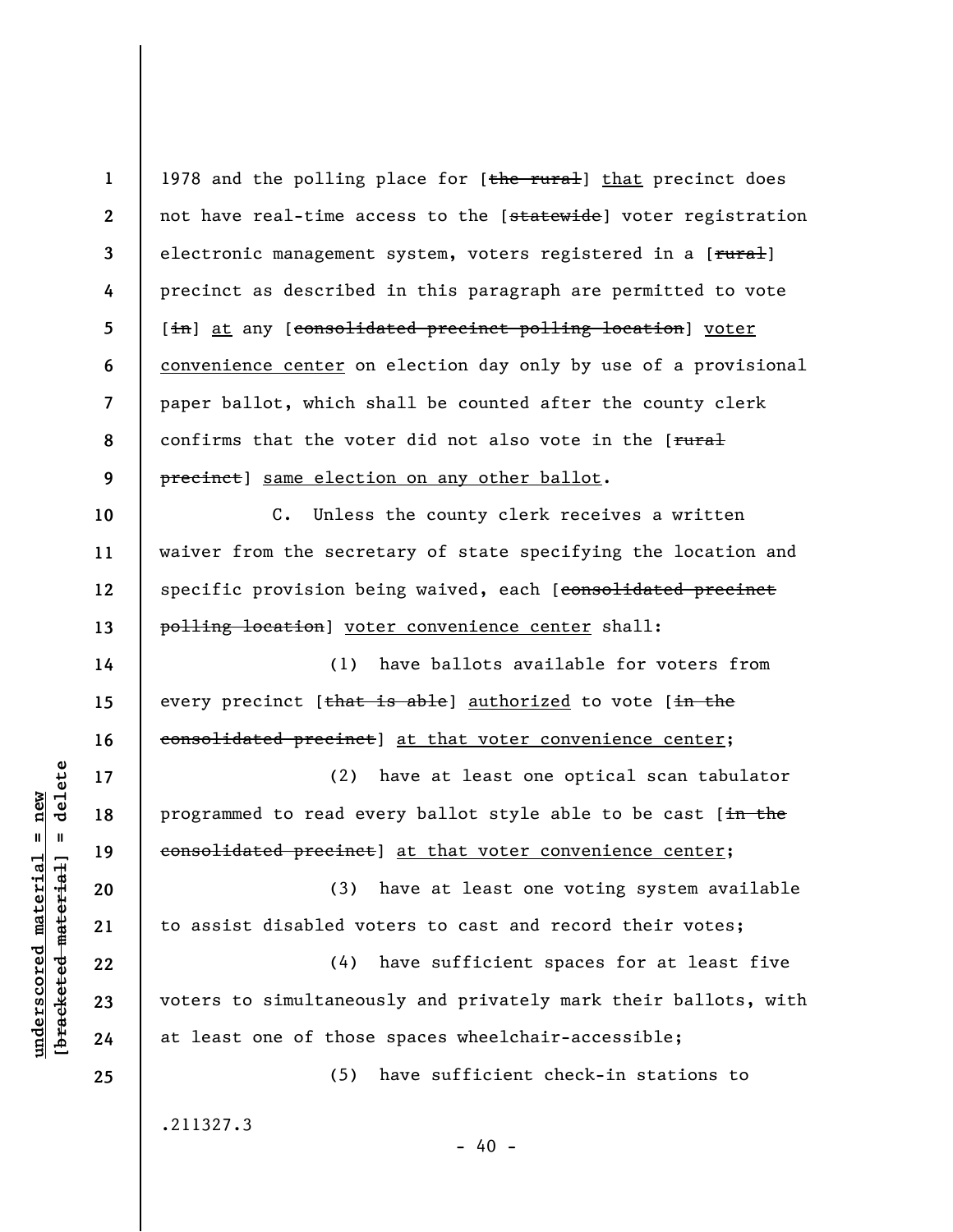**1 2**  accommodate voters throughout the day as provided in Section 1-9-5 NMSA 1978;

**3 4 5**  (6) have a secure area for storage of preprinted ballots or for storage of paper ballot stock and a system designed to print ballots at a polling location;

**6 7 8 9 10 11**  (7) issue a ballot to voters who have provided the required voter identification after the voter has signed a signature roster or an electronic equivalent approved by the voting system certification committee or after the voter has subscribed an application to vote on a form approved by the secretary of state; and

(8) be in a location that is accessible and compliant with the requirements of the federal Americans with Disabilities Act of 1990.

D. As a prerequisite to consolidation, the authorizing resolution must find that consolidation will make voting more convenient and accessible to voters of the consolidated precinct and will not result in delays for voters in the voting process and that the [consolidated precinct voting location] voter convenience center will be centrally located within the consolidated precinct."

**SECTION 38.** Section 1-3-5 NMSA 1978 (being Laws 1969, Chapter 240, Section 55, as amended) is amended to read:

"1-3-5. PRECINCTS--POWERS OF COUNTY COMMISSIONERS.--

A. The board of county commissioners shall by

 $- 41 -$ 

.211327.3

 $\frac{1}{2}$  intereted material = delete **[bracketed material] = delete**  $underscored material = new$ **underscored material = new**

**12** 

**13** 

**14** 

**15** 

**16** 

**17** 

**18** 

**19** 

**20** 

**21** 

**22** 

**23** 

**24**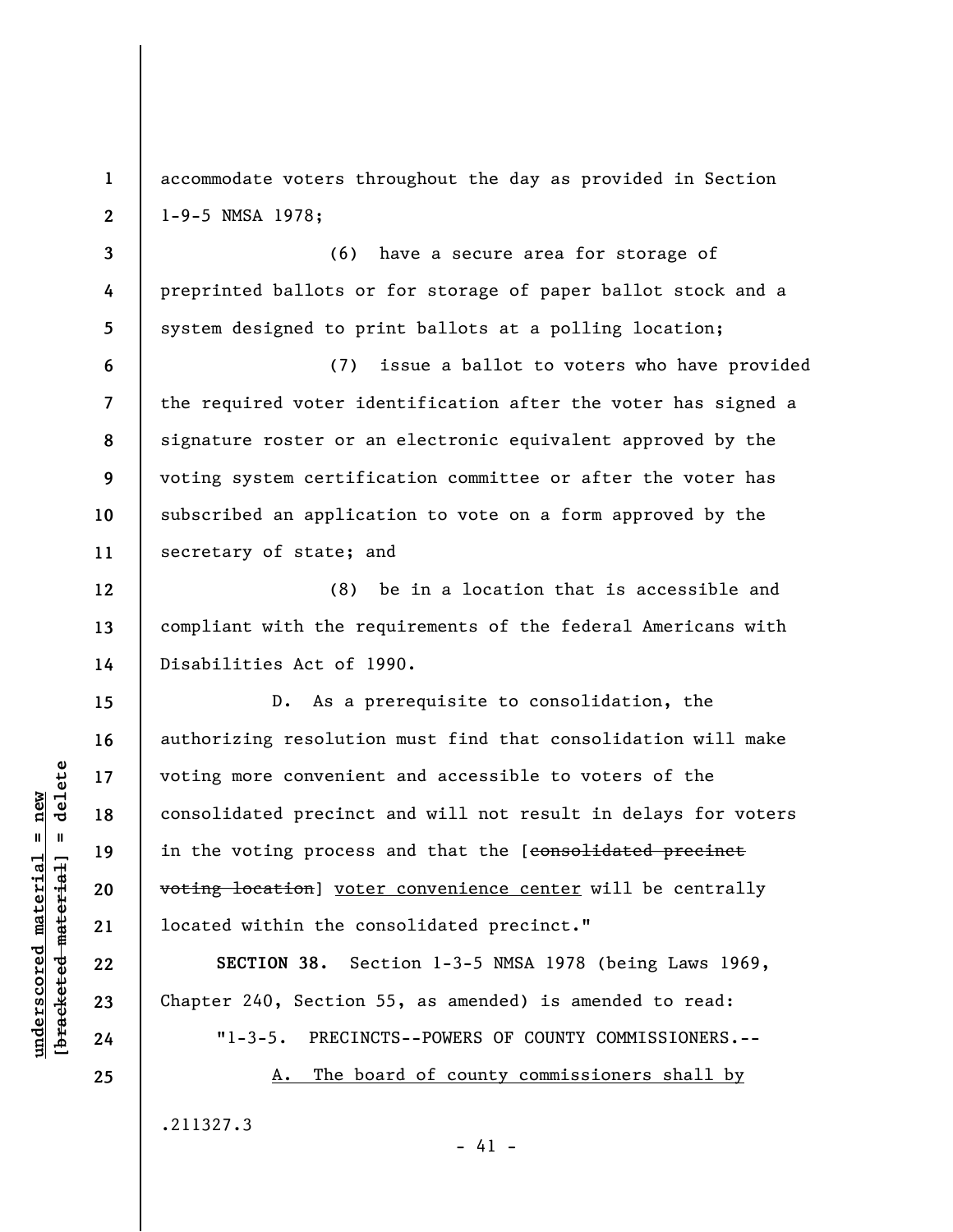**1**  resolution:

| $\overline{2}$ | (1) create additional precincts to meet the                      |
|----------------|------------------------------------------------------------------|
| 3              | requirements of Section 1-3-1 NMSA 1978; and                     |
| 4              | divide, abolish, combine or adjust the<br>(2)                    |
| 5              | boundaries of any precincts as necessary to meet legal and       |
| 6              | constitutional requirements for redistricting.                   |
| 7              | Any necessary precinct boundary adjustments<br>$B_{\bullet}$     |
| 8              | shall be submitted to the secretary of state no later than the   |
| 9              | first Monday in December of each odd-numbered year to become     |
| 10             | effective January 1 next succeeding the approval of the          |
| 11             | boundary adjustment. No precinct shall be created, divided,      |
| 12             | abolished or [consolidated] combined or the boundaries [or       |
| 13             | polling place therein changed] adjusted less than four months    |
| 14             | prior to [each] a statewide election, except by order of the     |
| 15             | district court.                                                  |
| 16             | The county clerk shall notify the secretary of<br>$\mathsf{C}$ . |
| 17             | state in writing of any proposed changes in precincts or the     |
| 18             | designation of polling places made by the board of county        |
| 19             | commissioners and shall furnish the current geographical         |
| 20             | boundaries, designation and word description of each new         |
| 21             | polling place and each new or changed precinct.                  |
| 22             | The secretary of state shall review all new or<br>$D$ .          |
| 23             | changed precinct maps submitted pursuant to this section for     |
| 24             | compliance under the Precinct Boundary Adjustment Act and        |
| 25             | Section 1-3-1 NMSA 1978.                                         |

- 42 -

.211327.3

 $[bracketeed-materiat] = delete$ **[bracketed material] = delete**  $underscored material = new$ **underscored material = new**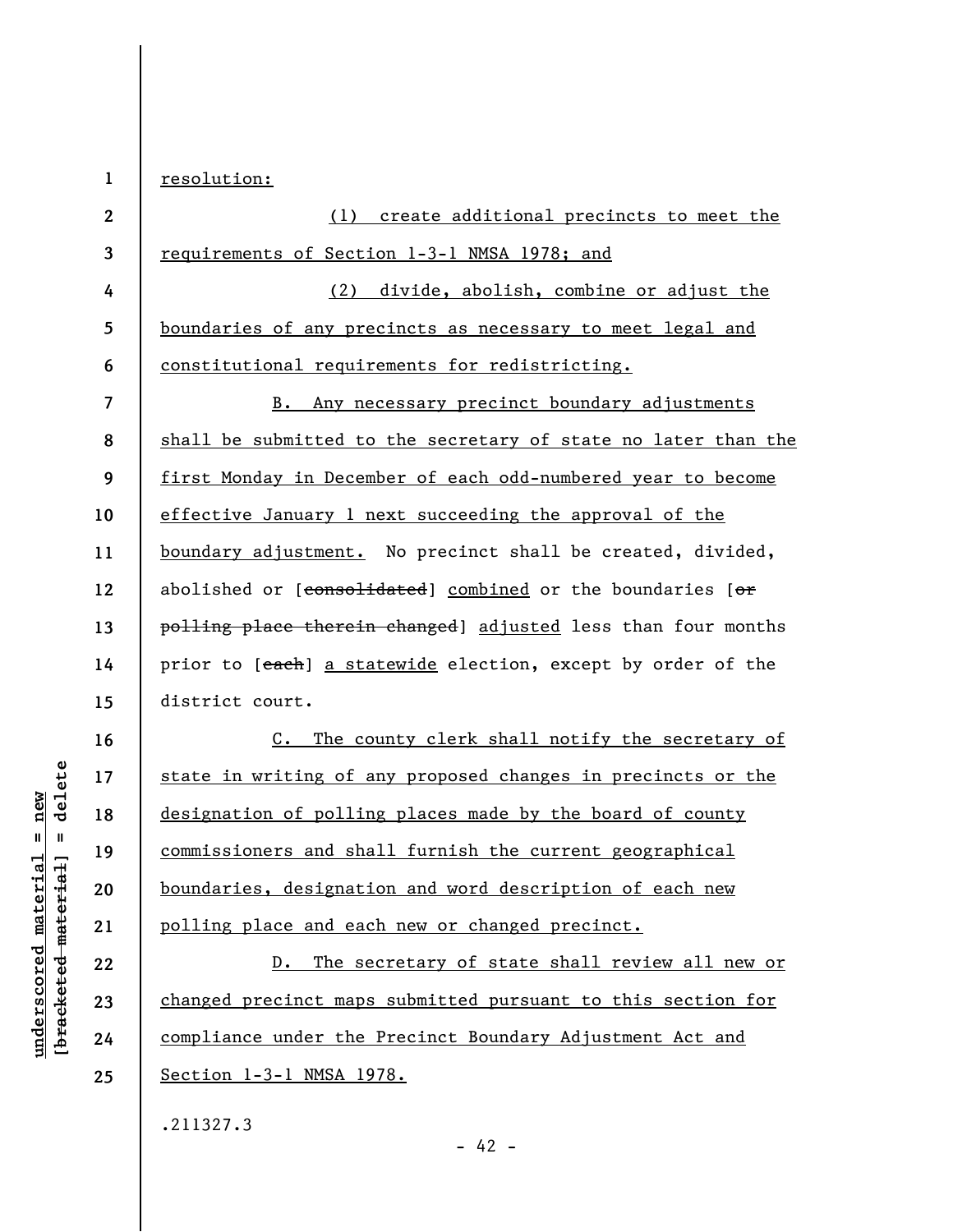E. Precincts shall be designated solely by whole numbers."

**SECTION 39.** Section 1-3-6 NMSA 1978 (being Laws 1969, Chapter 240, Section 56, as amended) is amended to read: "1-3-6. PRECINCTS--BOUNDARIES--PROTEST.--

**6 7 8 9 10 11 12 13 14 15 16 17**  A. Any twenty-five or more voters of a precinct dissatisfied with the boundaries fixed for a precinct or location of the polling place designated by the board of county commissioners for that precinct may, within one hundred eighty days from the date a change to the boundaries of a precinct was approved in the case of a protest to the boundaries of a precinct, or at any time not less than [fifty-five] one hundred twenty days prior to any [general] statewide election, petition the district court of that county, setting forth the facts and reasons for their dissatisfaction and requesting that the board of county commissioners be required by mandamus to change the boundaries or polling place as set forth in the petition.

B. Upon filing of the petition, the court shall fix a time and place for hearing, which time shall not be more than twenty days from the date the petition was filed. Each member of the board of county commissioners and the person whose name appears first on the petition as a signer  $[thereof]$  shall immediately be given notice by the court of the filing of the petition and the date set for hearing.

C. On the date set for the hearing on the petition, .211327.3  $- 43 -$ 

 $=$  delete **[bracketed material] = delete**  $underscored material = new$ **underscored material = new** bracketed material

**18** 

**19** 

**20** 

**21** 

**22** 

**23** 

**24** 

**25** 

**1** 

**2** 

**3** 

**4**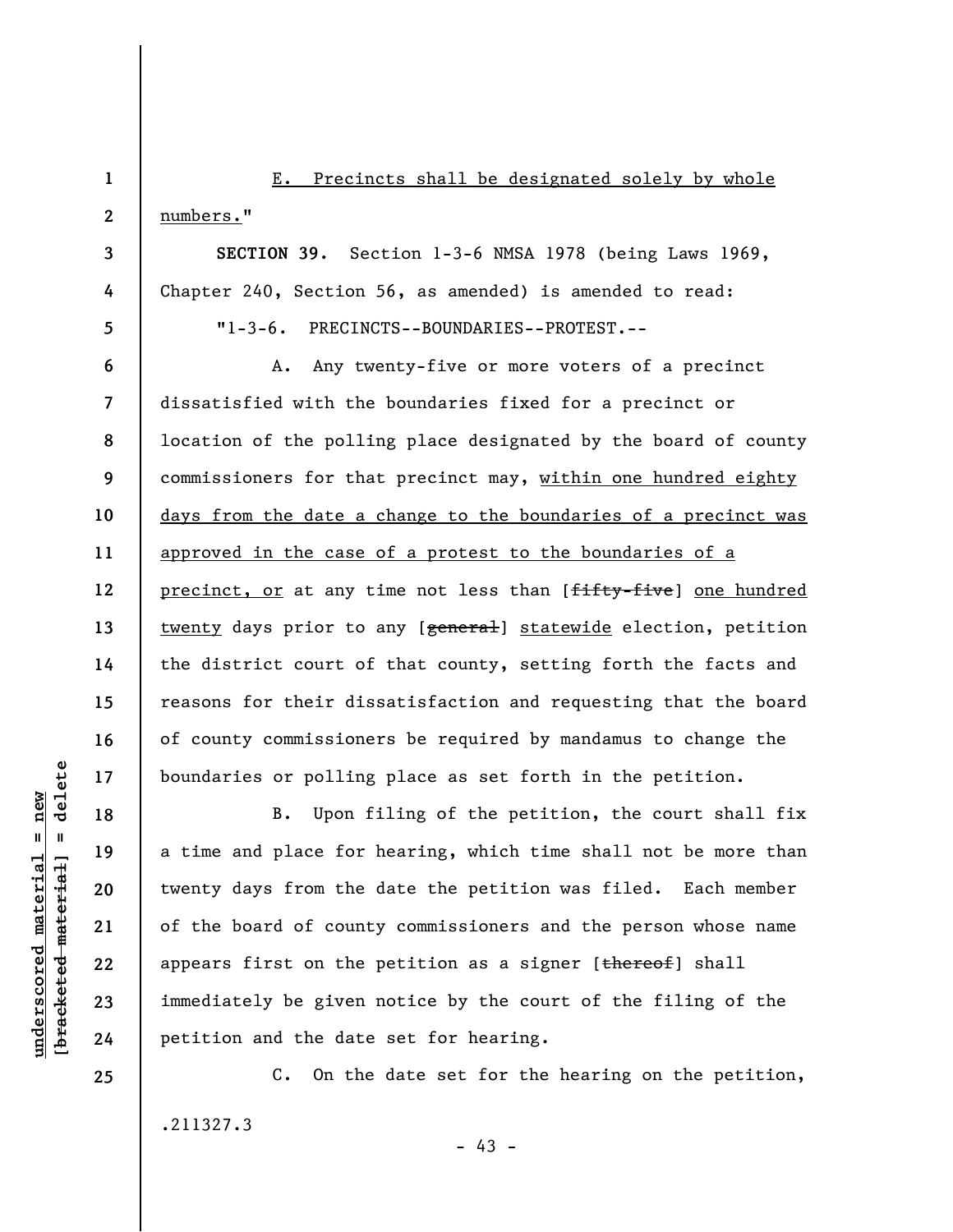the court shall hear the evidence, decide the issues involved and issue its order as the law and facts require."

**SECTION 40.** Section 1-3-7 NMSA 1978 (being Laws 1969, Chapter 240, Section 57, as amended) is amended to read: "1-3-7. POLLING PLACES.--

A. No less than one polling place shall be provided for each precinct that is not a mail ballot election precinct; provided that in a local election, a precinct that lies partly within and partly without a district may be located in a single polling place and use a single [precinct] election board.

B. The board of county commissioners shall designate as the polling place or places, as the case may be, in each precinct, other than a mail ballot election precinct, the most convenient and suitable public building or public school building in the precinct that can be obtained.

C. If no public building or public school building is available, the board of county commissioners shall provide some other suitable place, which shall be the most convenient and appropriate place obtainable in the precinct, considering the purpose for which it is to be used pursuant to the Election Code.

D. If, in a precinct that is not a mail ballot election precinct or a consolidated precinct, there is no public building or public school building available in the precinct, and there is no other suitable place obtainable in

- 44 -

.211327.3

 $\frac{1}{2}$  of  $\frac{1}{2}$  and  $\frac{1}{2}$  and  $\frac{1}{2}$  and  $\frac{1}{2}$  and  $\frac{1}{2}$  and  $\frac{1}{2}$  and  $\frac{1}{2}$  and  $\frac{1}{2}$  and  $\frac{1}{2}$  and  $\frac{1}{2}$  and  $\frac{1}{2}$  and  $\frac{1}{2}$  and  $\frac{1}{2}$  and  $\frac{1}{2}$  and  $\frac{1}{2}$  an **[bracketed material] = delete**  $underscored material = new$ **underscored material = new**

**1** 

**2** 

**3** 

**4** 

**5** 

**6** 

**7** 

**8** 

**9** 

**10** 

**11** 

**12** 

**13** 

**14** 

**15** 

**16** 

**17** 

**18** 

**19** 

**20** 

**21** 

**22** 

**23** 

**24**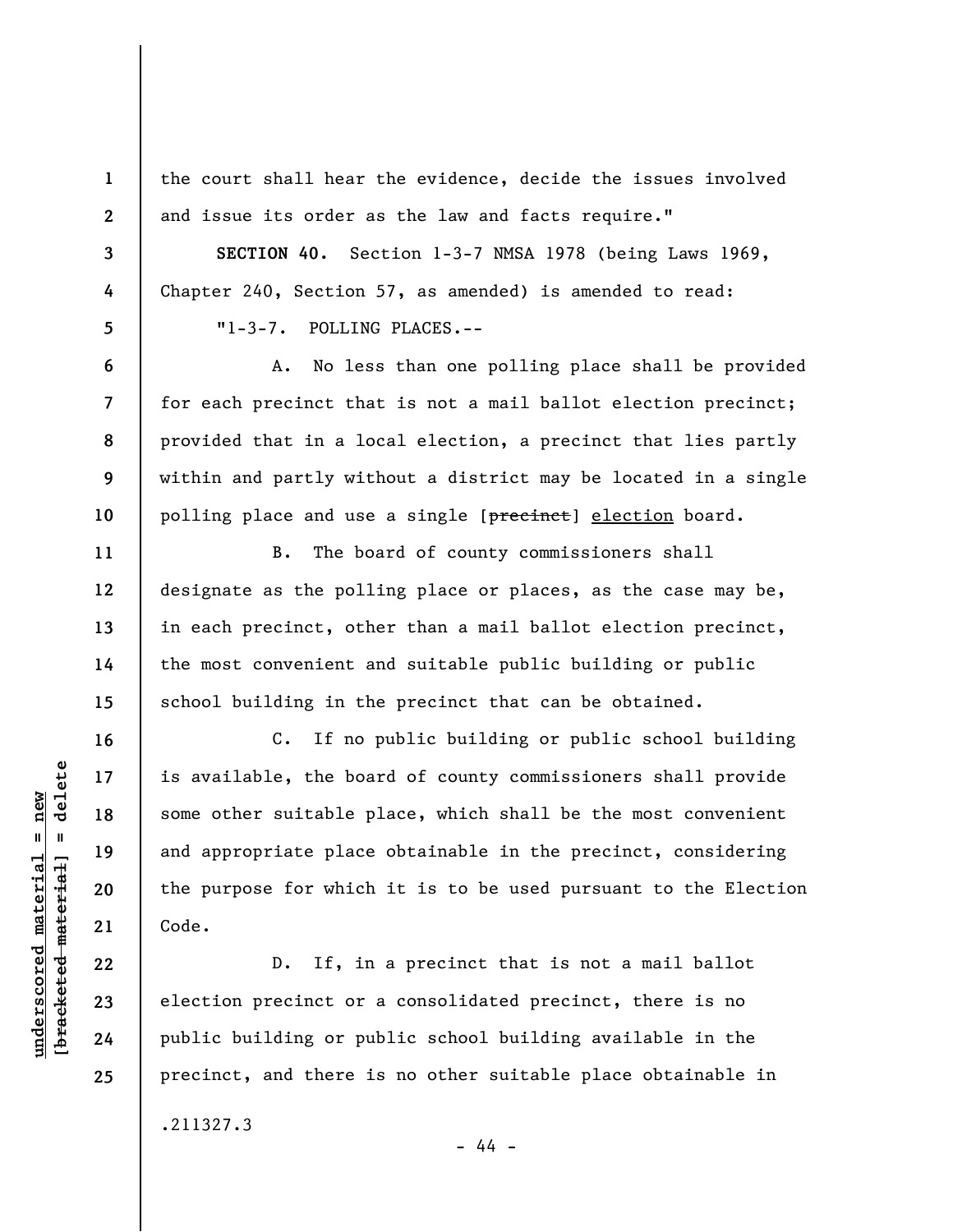**2 3 8**  the precinct, the board of county commissioners may designate as a polling place for the precinct the most convenient and suitable building or public school building nearest to that precinct that can be obtained. No polling place shall be designated outside the boundary of the precinct as provided in this subsection until such designated polling place is approved by written order of the district court of the county in which the precinct is located.

**9 10 11 12 13 14 15 16 17 18 19**  E. Upon application of the board of county commissioners, the governing board of any school district shall permit the use of any school building or a part thereof for registration purposes and the conduct of any election; provided that the building or the part used for the election complies with the standards set out in the federal Voting Accessibility for the Elderly and Handicapped Act. Application for use of a school building or any part thereof for the conduct of a statewide election shall be made by delivering to the superintendent of the school district the resolution adopted pursuant to Section 1-3-2 NMSA 1978.

F. [Public schools may be closed for elections at the discretion of local school boards. On the day of any statewide election for which application was made pursuant to Subsection E of this section, the board of education of a school district shall provide exclusive use of any school building or the part thereof to be used in the conduct of the .211327.3

delete **[bracketed material] = delete**  $anderscored material = new$ **underscored material = new**  $\frac{1}{2}$ 

**20** 

**21** 

**22** 

**23** 

**24** 

**25** 

**1** 

**4** 

**5** 

**6**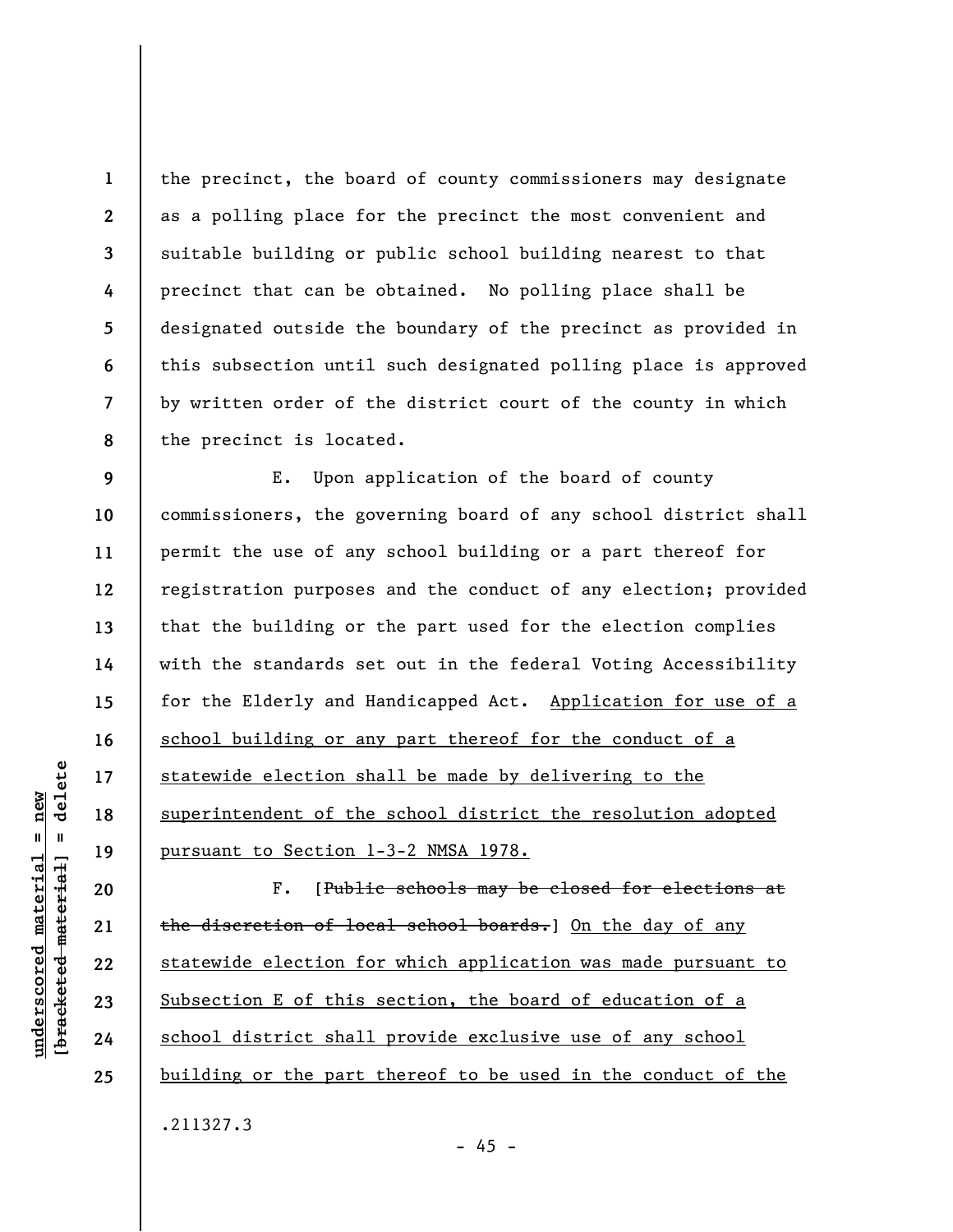| $\mathbf{1}$             | election and shall provide sufficient parking for election     |
|--------------------------|----------------------------------------------------------------|
| $\mathbf{2}$             | officials and to permit voters to exercise the elective        |
| 3                        | franchise."                                                    |
| 4                        | SECTION 41. Section 1-3-12 NMSA 1978 (being Laws 1984          |
| 5                        | (1st S.S.), Chapter 3, Section 4, as amended) is amended to    |
| 6                        | read:                                                          |
| $\overline{\phantom{a}}$ | "1-3-12. ADJUSTING PRECINCT BOUNDARIES.--                      |
| 8                        | Before each federal decennial census, every<br>A.              |
| 9                        | precinct shall comply with the requirements of Section 1-3-1   |
| 10                       | NMSA 1978, and if necessary its boundary shall be adjusted to  |
| 11                       | coincide with a feature or a boundary that is:                 |
| 12                       | shown on the standard base maps developed<br>(1)               |
| 13                       | pursuant to Subsection B of this section;                      |
| 14                       | a designated census block boundary on the<br>(2)               |
| 15                       | proposed federal PL 94-171 [2010] 2020 census block maps; or   |
| 16                       | (3) approved by the secretary of state and the                 |
| 17                       | United States bureau of the census.                            |
| 18                       | Prior to commencement of the federal decennial<br>В.           |
| 19                       | census, the secretary of state shall have prepared and shall   |
| 20                       | furnish to each county clerk standard base maps of the county. |
| 21                       | The standard base map for urban and nonurban areas of the      |
| 22                       | county shall, as nearly as practical, show:                    |
| 23                       | all state and federal highways;<br>(1)                         |
| 24                       | (2)<br>all numbered and named county roads that                |
| 25                       | have been certified to the department of transportation;       |
|                          | .211327.3<br>$-46 -$                                           |

**underscored material = new [bracketed material] = delete**

 $[**bracket eted metert et**] = **del et e**$  $underscored material = new$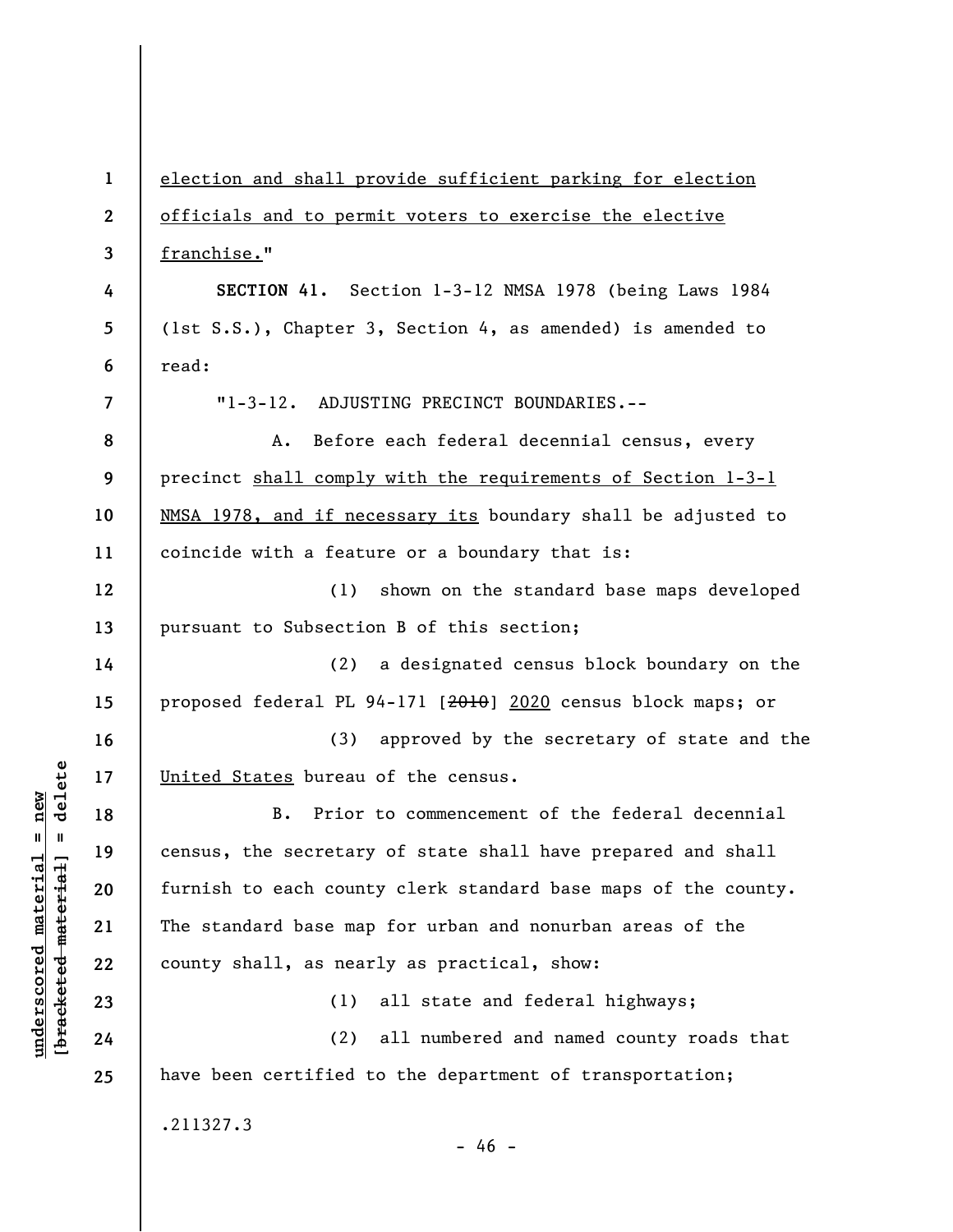**1 2 3 4 5 6 7 8 9 10 11 12 13 14 15 16 17 18 19 20 21 22 23 24 25**  (3) all military installation boundaries and federal and state prison boundaries; (4) all major railroad lines; (5) federal, state and county political boundaries, municipal boundaries and school district boundaries; (6) all streets within urban areas; and (7) other major terrain features, such as flowing rivers and streams, arroyos, [powerlines] power lines, pipelines, roads, trails and ridgelines and other acceptable census block boundaries. C. The board of county commissioners [and the county clerks], upon receipt of the standard base maps from the secretary of state and upon the recommendation of the county clerk, shall: (1) adjust all precinct boundaries to coincide with numbered or named street boundaries or suitable visible terrain features shown on the standard base map; provided that the precincts shall be composed of contiguous and compact areas, and state, county, municipal, school district and other special district or political boundary lines shall serve as precinct boundaries whenever possible; and (2) upon the completion of the precinct boundary adjustments as required in this section, indicate on the standard base maps the boundaries for both urban and .211327.3

 $b$ racketed material] = delete **[bracketed material] = delete**  $underscored material = new$ **underscored material = new**

- 47 -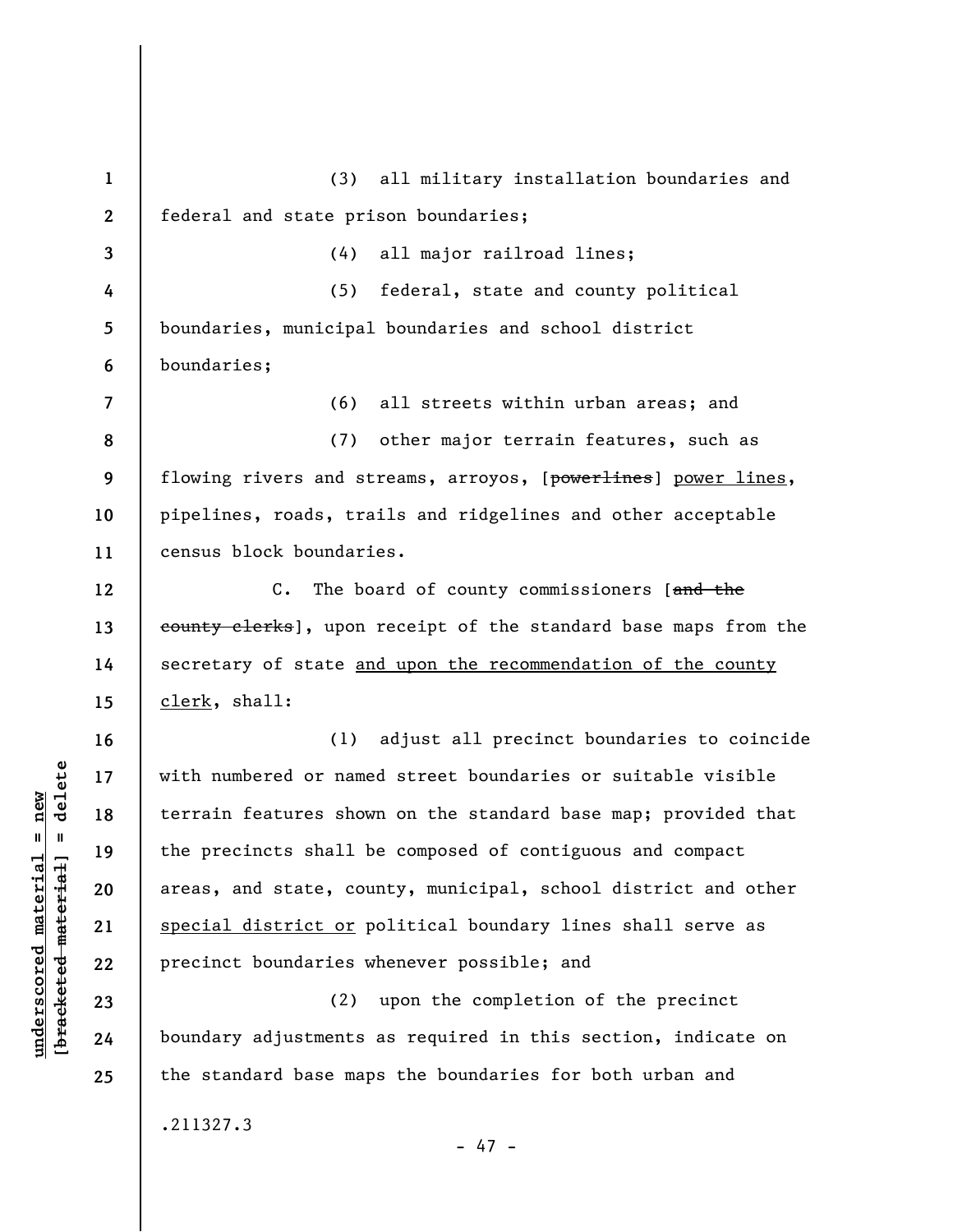nonurban precincts and, together with a written description of the precincts, shall send an electronic copy [in a format approved by the secretary of state or four copies of the precinct maps] to the secretary of state for approval.

D. The precincts shown upon the standard base maps submitted pursuant to the provisions of this section and as revised and approved by the secretary of state pursuant to the Precinct Boundary Adjustment Act shall become the official precincts of each county for the  $[2011]$   $2021$  redistricting. For the  $[2012]$  2022 and subsequent  $[\frac{\text{primary and general}}{\text{energy}}]$ statewide elections, changes in precincts shall be made in accordance with the provisions of Chapter 1, Article 3 NMSA 1978.

E. In the same calendar year in which the state receives the results of a federal decennial census, the state legislature shall redistrict federal representative districts, each chamber of the legislature, public regulation commission districts, public education commission districts and any other state districts requiring redistricting.

 $[E-]$   $F.$  In the calendar year following the receipt of the results of a federal decennial census, each local public body subject to districting shall create or redraw districts for the local public body. A local public body, when creating or redrawing districts, shall not split a precinct into two or more districts for any elected office unless necessary to

- 48 -

.211327.3

 $\frac{1}{2}$  intereted material = delete **[bracketed material] = delete**  $anderscored material = new$ **underscored material = new**

**1** 

**2** 

**3** 

**4** 

**5** 

**6** 

**7** 

**8** 

**9** 

**10** 

**11** 

**12** 

**13** 

**14** 

**15** 

**16** 

**17** 

**18** 

**19** 

**20** 

**21** 

**22** 

**23** 

**24**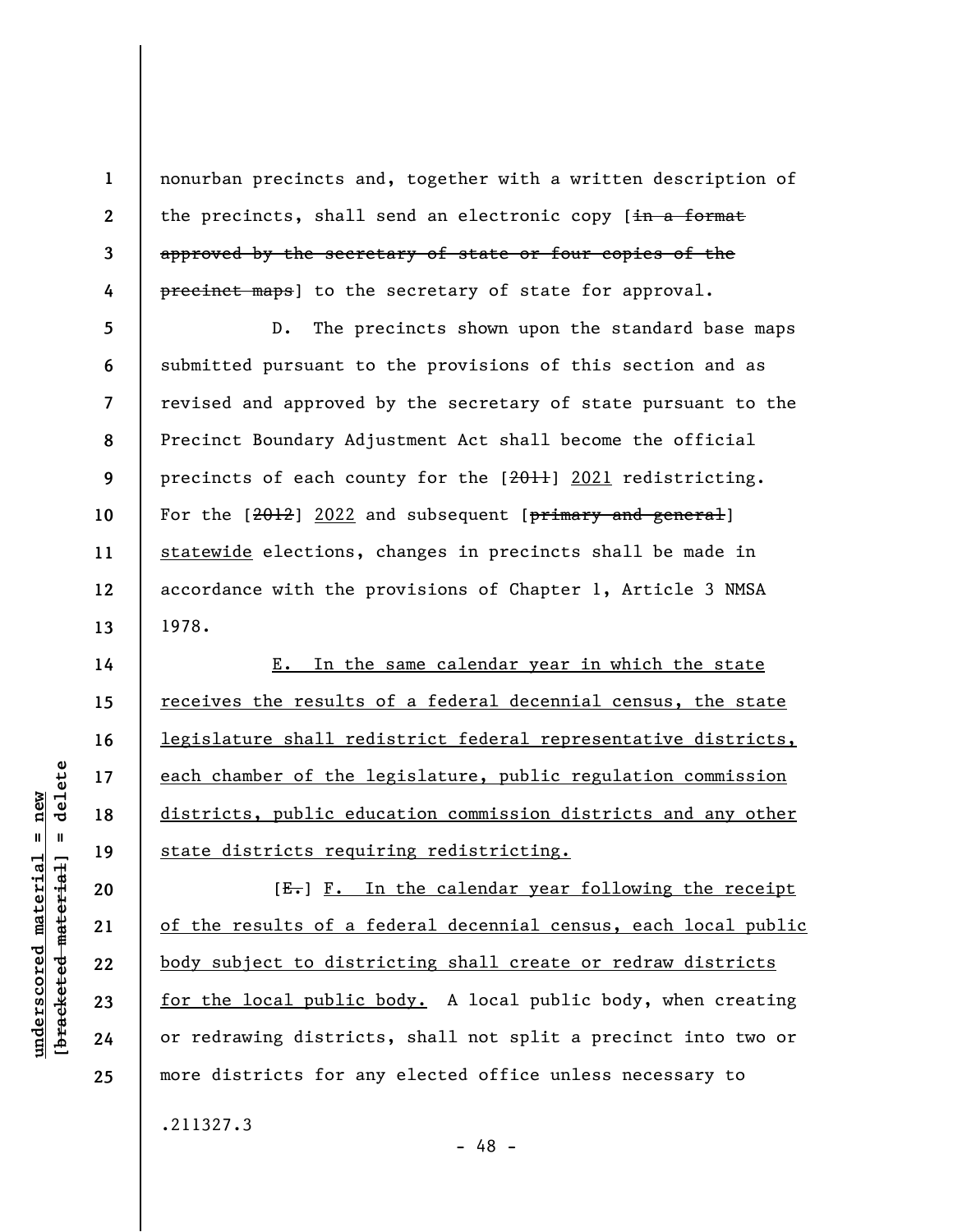**1 2 3 4 5 6 7 8 9 10 11 12 13 14 15 16 17 18 19 20 21 22 23 24 25**  comply with federal law or to preserve communities of interest. [F. Precincts shall be designated solely by whole numbers.]" **SECTION 42.** Section 1-3-13 NMSA 1978 (being Laws 1983, Chapter 223, Section 4, as amended) is amended to read: "1-3-13. SECRETARY OF STATE POWERS AND DUTIES.-- A. Prior to commencement of the federal decennial census, the secretary of state shall review all county precinct maps submitted pursuant to Section 1-3-12 NMSA 1978 for compliance with the provisions of the Precinct Boundary Adjustment Act and Section 1-3-1 NMSA 1978. Those county precinct maps determined not to be in compliance with the precinct boundary criteria set forth in Subsection A of Section 1-13-12 NMSA 1978 or Section 1-3-1 NMSA 1978 shall be rejected and returned to the appropriate county clerk with a written statement setting forth those instances in which the map does not comply. The county clerk and the board of county commissioners shall make the required adjustments [and resubmit one copy of the corrected county precinct map] within thirty days after receiving notice of noncompliance. B. [Prior to January 1, 2012] Following receipt of the results of a federal decennial census and no later than June 30 of the same year, if any precinct boundary adjustments are necessary to meet the legal and constitutional requirements of redistricting, including the requirements of Section 1-3-1

.211327.3

**underscored material = new [bracketed material] = delete**

 $underscored material = new$ 

delete

 $\mathbf{u}$ 

bracketed material

- 49 -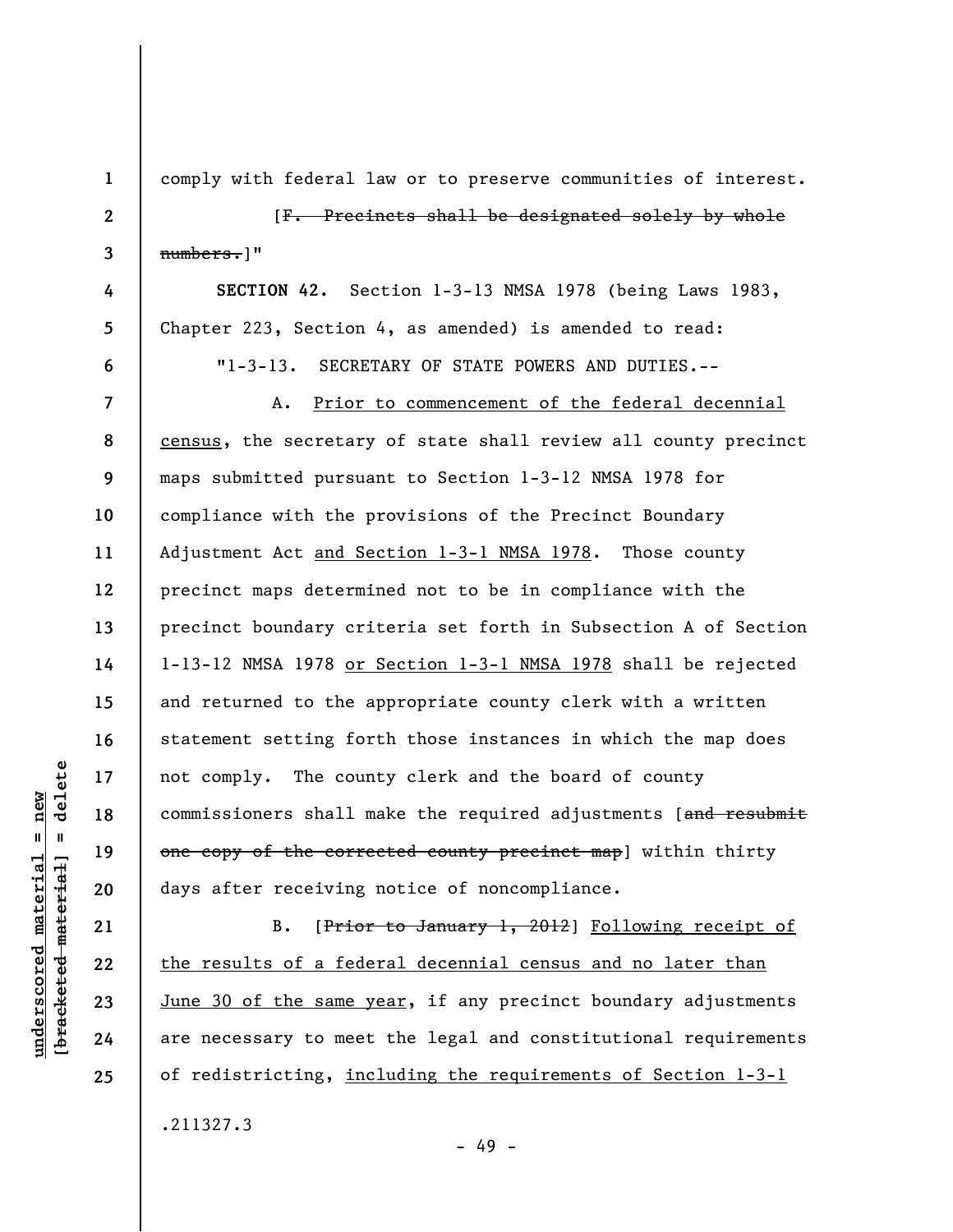| $\mathbf 1$              | NMSA 1978, the secretary of state shall adjust the boundaries   |
|--------------------------|-----------------------------------------------------------------|
| $\boldsymbol{2}$         | of the precincts only to the extent necessary to achieve        |
| 3                        | compliance and notify [any] the county of those boundary        |
| 4                        | adjustments [that are necessary in that county. Upon review     |
| 5                        | and certification of the adjusted precinct boundaries, the      |
| 6                        | county shall submit the certified precinct changes to the       |
| $\overline{\mathcal{L}}$ | secretary of state for final approval of the precincts for the  |
| 8                        | 2012 primary and general elections]."                           |
| 9                        | SECTION 43. Section 1-3-18 NMSA 1978 (being Laws 1989,          |
| 10                       | Chapter 199, Section 1, as amended) is amended to read:         |
| 11                       | $"1 - 3 - 18.$<br>POLLING PLACES--BUILDING REQUIREMENTS--       |
| 12                       | INSPECTION.--                                                   |
| 13                       | [A. No building used as a polling place for the                 |
| 14                       | conduct of an election in any class A county shall house:       |
| 15                       | (1) more than four precinct polling places in                   |
| 16                       | the conduct of any single election; and                         |
| 17                       | (2) more than two precinct polling places in                    |
| 18                       | any single room.                                                |
| 19                       | B. The restrictions set forth in Subsection A of                |
| 20                       | this section may be waived with the approval of the director of |
| 21                       | the bureau of elections and do not apply to precincts that are  |
| 22                       | consolidated pursuant to the provisions of Section 1-3-4 NMSA   |
| 23                       | 1978.                                                           |
| 24                       | G. A. The location of each [precinct] polling                   |
| 25                       | place within [the] a building shall be clearly designated by    |
|                          | .211327.3                                                       |

- 50 -

 $[**bracket**et~~ed matched~~ + **net** + **1** + **1**$  = delete **[bracketed material] = delete**  $underscored material = new$ **underscored material = new**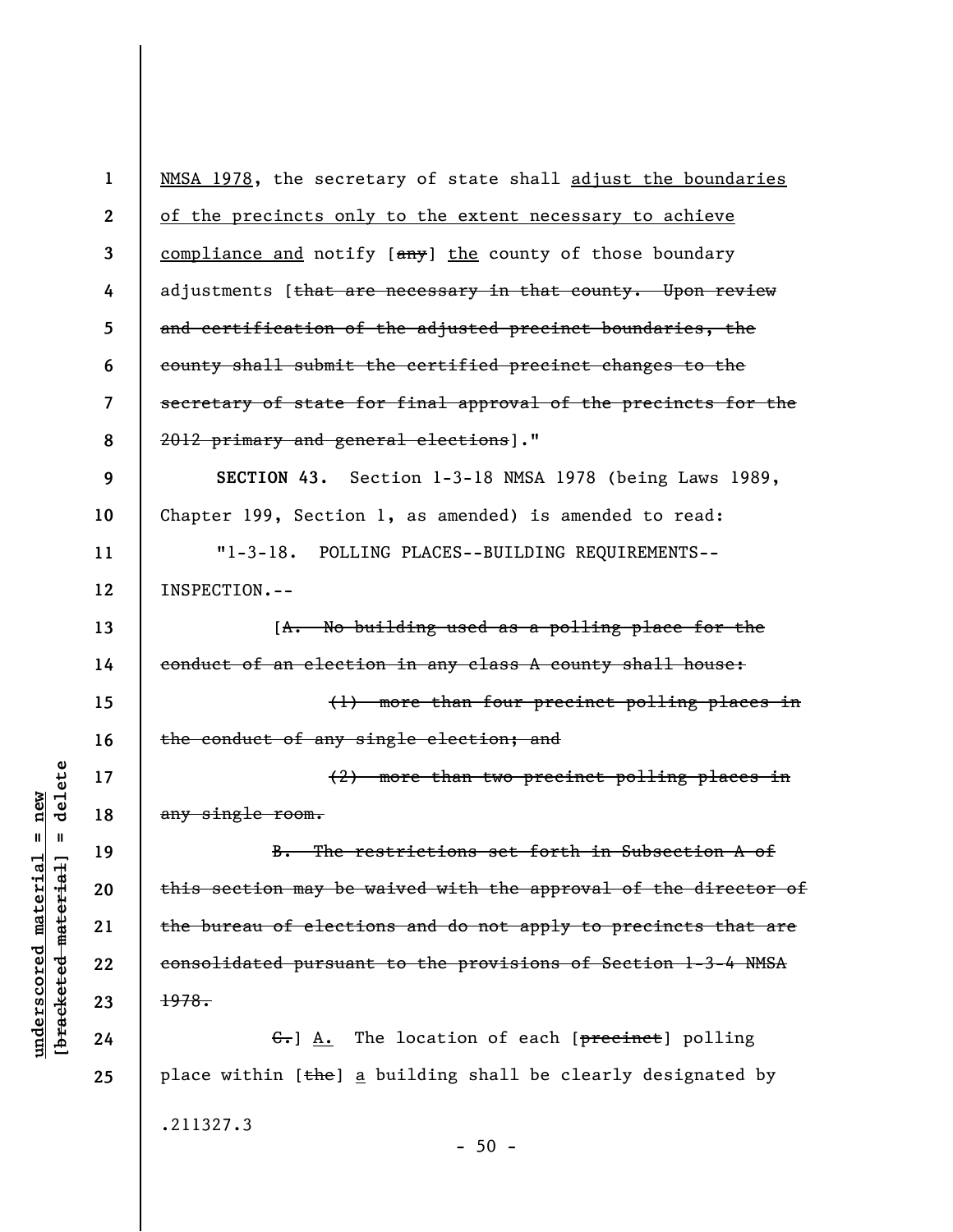appropriate signs, displayed prominently and clearly [displayed at a height no less than six feet from the floor]. Signs for each [precinct] polling place shall also be clearly displayed outside the building where polling takes place.

**5 6 7 8 9 10 11 12 13 14 15 16 17 18 19 20 21**   $[\frac{D-1}{2}]$  B. Not less than thirty days prior to  $[\frac{any}{2}]$ each election at which  $[\frac{t}{t}he]$  a building is intended for use as [ $a$ ] an alternate voting location, a mobile alternate voting location or an election day polling place, the county clerk or the clerk's designated representative shall physically inspect each such facility to determine its suitability for [precinct polling places] use as a polling place and its capability of handling heavy voter traffic in the most expeditious manner with a maximum efficiency and minimum discomfort of the voter. [In the event the building is found to meet these standards, the county clerk shall certify for the record its acceptability.] The county clerk shall maintain a log of the day and time each facility was physically inspected, whether the inspection was performed by the county clerk, and if the inspection was not performed by the county clerk, the name of the person designated by the county clerk to perform the inspection.

[E.] C. Each polling place shall be furnished and have available equipment necessary to assist voters in reading the ballot."

**SECTION 44.** Section 1-3-19 NMSA 1978 (being Laws 2013, .211327.3  $-51 -$ 

delete **[bracketed material] = delete**  $anderscored material = new$ **underscored material = new**  $\mathbf{I}$ bracketed material

**22** 

**23** 

**24** 

**25** 

**1** 

**2** 

**3**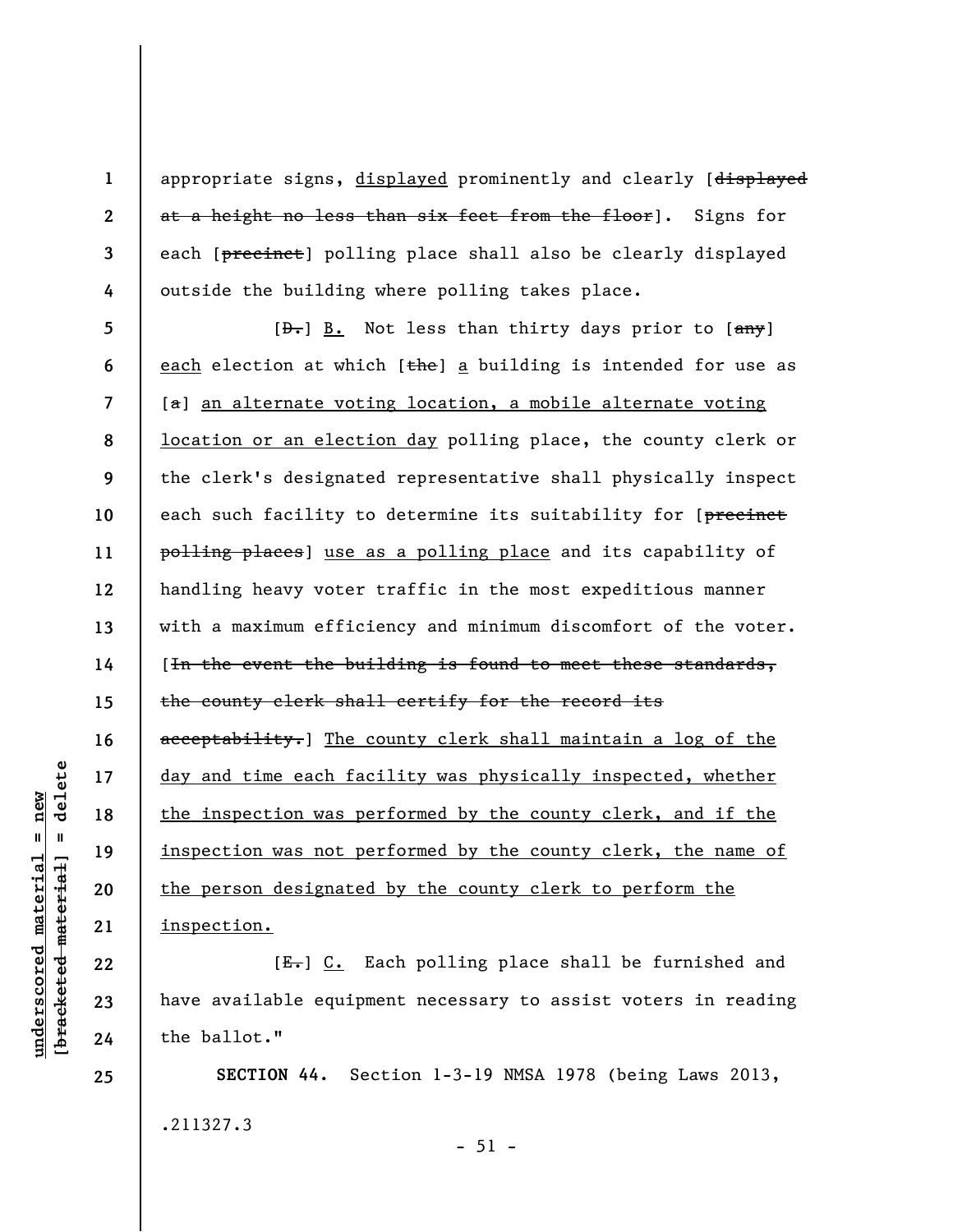**1 2**  Chapter 189, Section 1 and Laws 2015, Chapter 145, Section 12) is amended to read:

**3 4**  "1-3-19. ELECTION-DAY POLLING PLACES--ADEQUATE RESOURCES.--

**5 6 7 8 9 10 11 12**  A. Each election-day polling place in a [primary or general] statewide election that does not contain mail ballot election precincts or precincts consolidated pursuant to Section 1-3-4 NMSA 1978 shall comply with the requirements for polling places and precincts as provided in Subsections B and C of this section, unless the county clerk receives a written waiver from the secretary of state specifying the location and specific provision being waived.

B. Each election-day polling place shall:

(1) have at least one voting system available to assist disabled voters to cast and record their votes; and

(2) be in a location that is accessible and compliant with the requirements of the federal Americans with Disabilities Act of 1990.

C. Each precinct polling place located within a single polling place shall have:

(1) a separate [precinct] election board and signature roster for the precinct;

(2) at least one optical scan tabulator for the precinct; and

(3) sufficient spaces for at least five voters .211327.3

 $-52 -$ 

 $\frac{1}{2}$  intereted material = delete **[bracketed material] = delete**  $underscored material = new$ **underscored material = new**

**13** 

**14** 

**15** 

**16** 

**17** 

**18** 

**19** 

**20** 

**21** 

**22** 

**23** 

**24**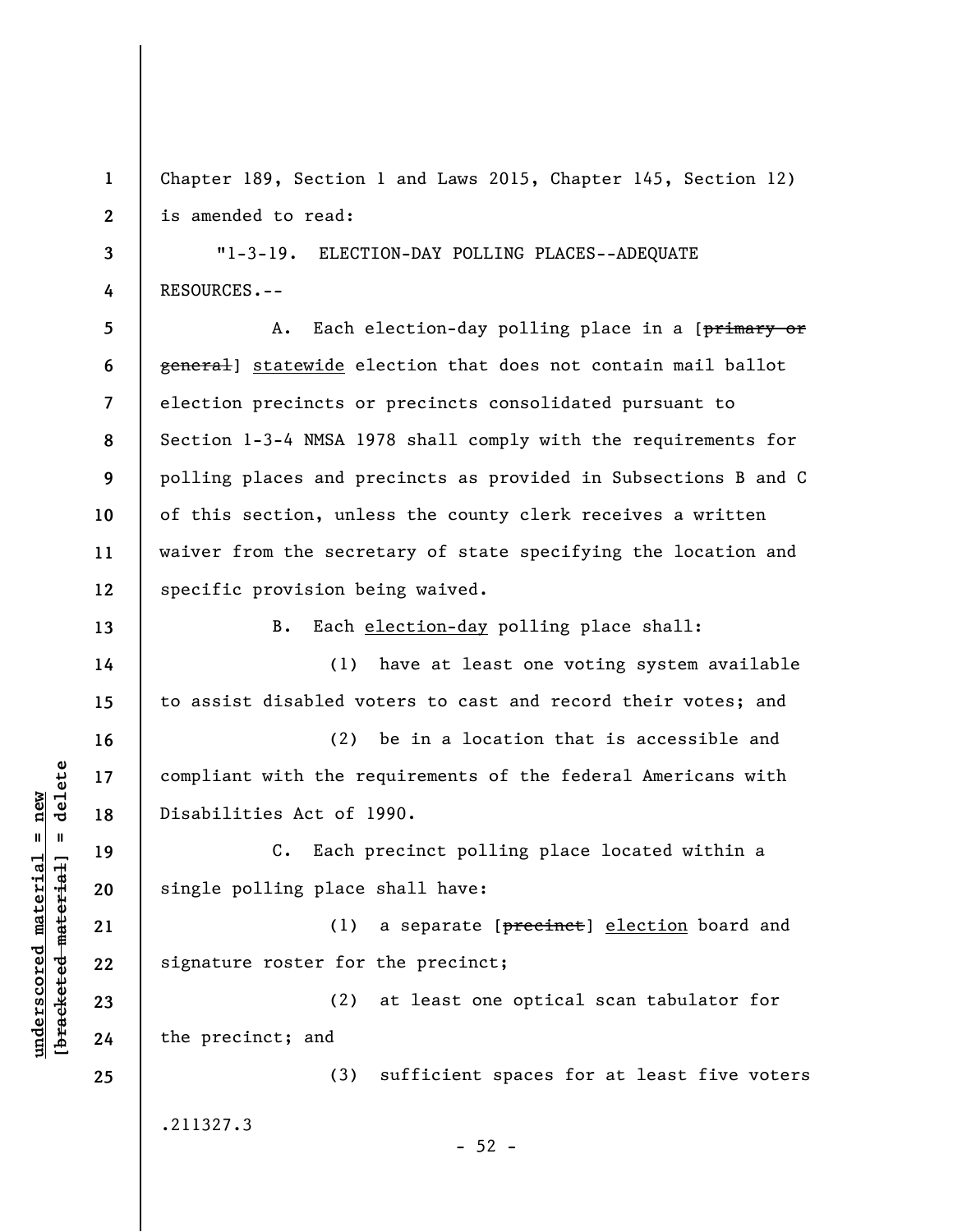to simultaneously and privately mark their ballots, with at least one of those spaces wheelchair-accessible, for the precinct."

**SECTION 45.** Section 1-4-2 NMSA 1978 (being Laws 1969, Chapter 240, Section 60, as amended) is amended to read:

"1-4-2. [<del>QUALIFICATION FOR</del>] REGISTRATION OF QUALIFIED RESIDENTS--RIGHT TO VOTE IN PRIMARY.--

**8 9 10 11 12 13 14 15 16 17 18 19 20**  A. Any qualified resident of New Mexico [who will be a qualified elector at the date of the next ensuing general election] shall be permitted within the provisions of the Election Code to [register and become a voter] submit a voter registration certificate in paper form, through the online voter registration portal provided by the secretary of state, electronically when conducting an in-person transaction at the motor vehicle division of the taxation and revenue department or as otherwise prescribed by the secretary of state. The certificate shall be processed by the county clerk in the same manner as for a qualified elector, but the qualified resident shall not become a voter nor be considered a voter except as provided by this section.

B. If a [person who is seventeen years old will be a qualified elector on the day of the general election and registers to vote in accordance with the provisions of Subsection A of this section, for the purposes of the primary election, that person shall be considered to be a voter and may .211327.3

 $- 53 -$ 

**21** 

**22** 

**23** 

**24** 

**25** 

**1** 

**2** 

**3** 

**4** 

**5** 

**6**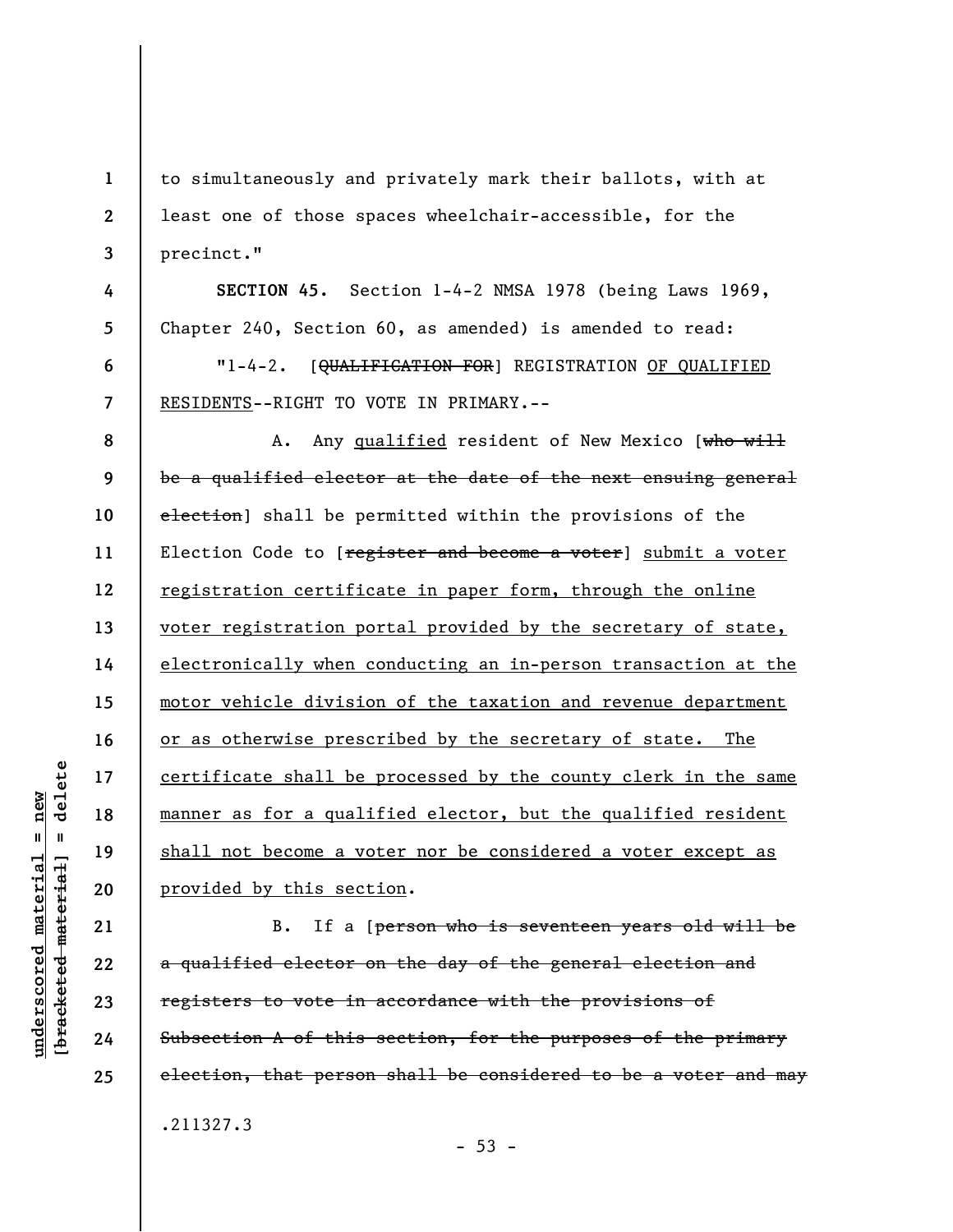| $\mathbf{1}$   | vote in the primary election immediately preceding that general      |
|----------------|----------------------------------------------------------------------|
| $\mathbf{2}$   | election] qualified resident submits a voter registration            |
| 3              | certificate in accordance with the provisions of Subsection A        |
| 4              | of this section and pursuant to the requirements of Section          |
| 5              | 1-4-8 NMSA 1978, the qualified resident shall:                       |
| 6              | become a voter upon the qualified<br>(1)                             |
| $\overline{7}$ | resident's eighteenth birthday;                                      |
| 8              | be considered a voter for the purpose of<br>(2)                      |
| 9              | participation in a statewide or special election where the           |
| 10             | <u>qualified resident will turn eighteen on or before the day of</u> |
| 11             | the statewide or special election; or                                |
| 12             | be considered a voter for the purpose of<br>(3)                      |
| 13             | participation in a political party primary election where the        |
| 14             | qualified resident will turn eighteen on or before the day of        |
| 15             | the general election immediately succeeding the primary              |
| 16             | election.                                                            |
| 17             | Any resident of New Mexico who may be a<br>$c_{\bullet}$             |
| 18             | qualified elector upon the resident's eighteenth birthday, who       |
| 19             | obtains a license, permit or identification card from the motor      |
| 20             | vehicle division of the taxation and revenue department and who      |
| 21             | has not submitted a voter registration certificate pursuant to       |
| 22             | Subsection A of this section shall be sent a notification by         |
| 23             | the secretary of state advising the resident of the                  |
| 24             | requirements and opportunity to register to vote and a uniform       |
| 25             | resource locator for a web page where the resident may submit a      |
|                | .211327.3                                                            |

 $[**bracket**et~~ed matched~~ + **net** + **1** + **1**$  = delete **[bracketed material] = delete**  $underscored material = new$ **underscored material = new**

- 54 -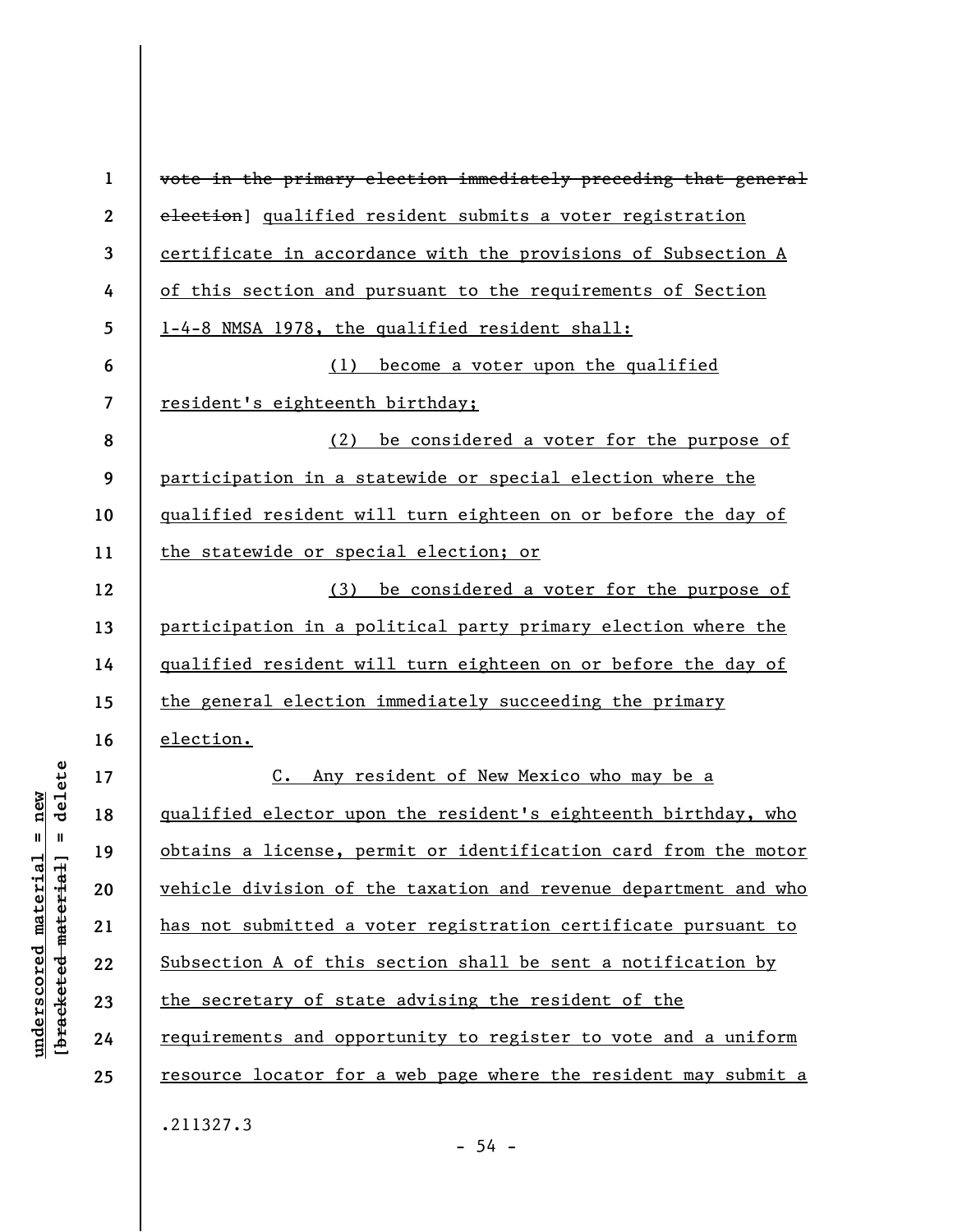**1 2 3 4 5 6 7**  voter registration certificate online. When applicable, a notification shall be sent to a resident described in this subsection within the sixty days following the resident's seventeenth birthday, when the resident obtained a license, permit or identification card from the motor vehicle division prior to the resident's seventeenth birthday and within thirty days prior to the resident's eighteenth birthday."

**SECTION 46.** Section 1-4-5.1 NMSA 1978 (being Laws 1993, Chapter 314, Section 7 and Laws 1993, Chapter 316, Section 7, as amended) is amended to read:

"1-4-5.1. METHOD OF REGISTRATION--FORM.--

A. A qualified elector may apply for registration using the paper form by mail, in the office of the secretary of state or county clerk or with a registration agent or officer.

B. A person may request certificate of registration forms from the secretary of state or any county clerk in person, by telephone or by mail for that person or for other persons.

C. [Except as provided in Subsection D of this section] A qualified elector who wishes to register to vote shall fill out completely and sign the certificate of registration. The qualified elector may seek the assistance of any person in completing the certificate of registration.

D. A qualified elector who has filed for an order of protection pursuant to the provisions of the Family Violence .211327.3

 $\frac{1}{2}$  intereted material = delete **[bracketed material] = delete**  $anderscored material = new$ **underscored material = new**

**8** 

**9** 

**10** 

**11** 

**12** 

**13** 

**14** 

**15** 

**16** 

**17** 

**18** 

**19** 

**20** 

**21** 

**22** 

**23** 

**24**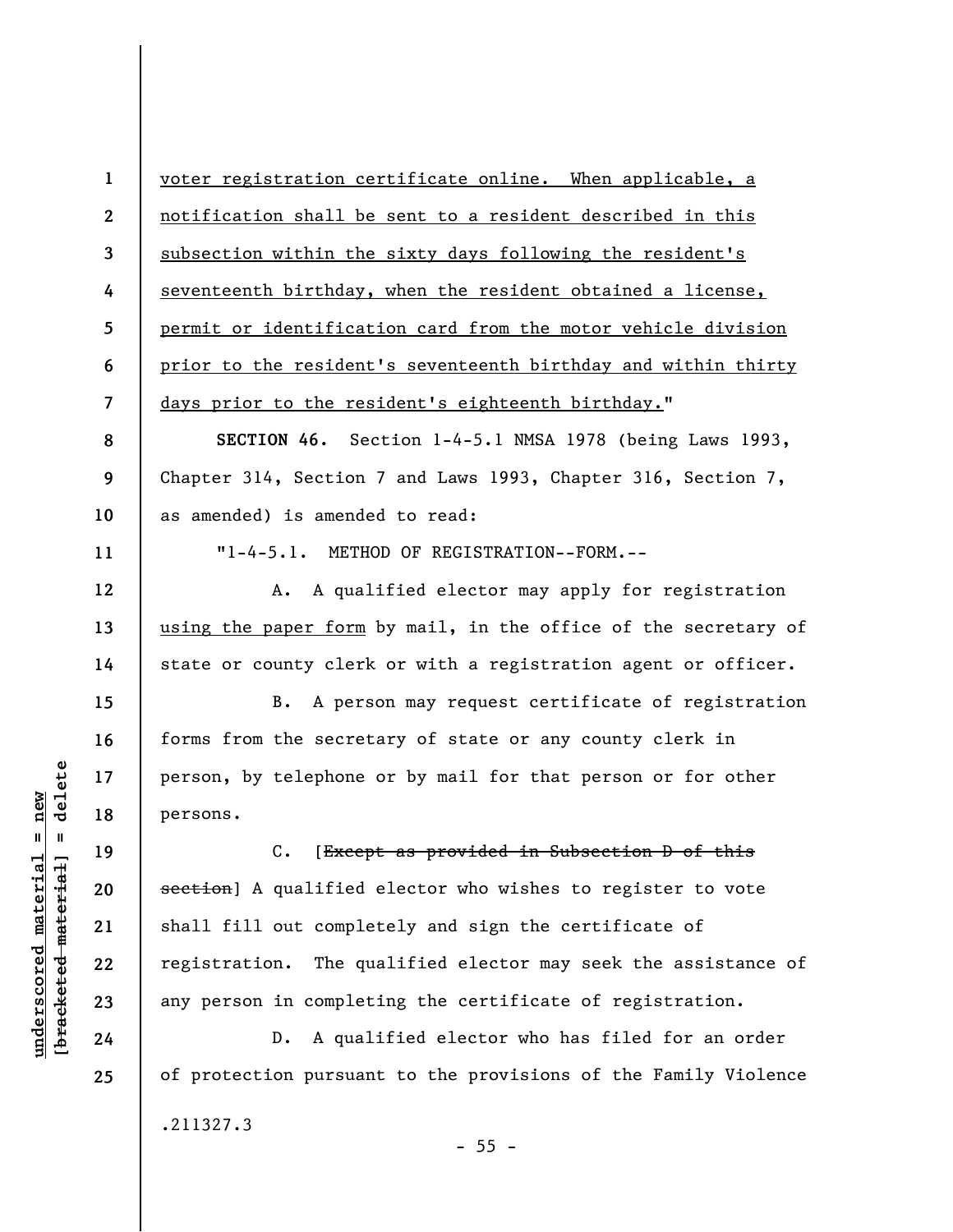Protection Act and who presents a copy of that order from a state or tribal court to the registration officer shall [not be required to provide physical residence address information on the certificate of registration] be referred to the confidential address program administered by the secretary of state pursuant to the Confidential Substitute Address Act.

**7 8 9 10 11 12**  E. Completed certificates of registration may be mailed or presented in person by the registrant or any other person to the secretary of state, [or presented in person by the registrant or any other person] to the county clerk of the county in which the registrant resides or to any other county clerk in this state.

F. If the registrant wishes to vote in the next election, the completed and signed certificate of registration shall be delivered or mailed and postmarked [at least twentyeight days before the election] within the time frame provided in Subsection A of Section 1-4-8 NMSA 1978.

G. Within one business day after receipt of a certificate of registration, the secretary of state shall send the certificate to the county clerk in the county where the qualified elector resides. Within one business day after receipt of a certificate of registration of another county, a county clerk shall send the certificate of registration to the county clerk in the county where the qualified elector resides.

H. Only when the certificate of registration is .211327.3

 $-56 -$ 

 $\frac{1}{2}$  intereted material = delete **[bracketed material] = delete**  $underscored material = new$ **underscored material = new**

**1** 

**2** 

**3** 

**4** 

**5** 

**6** 

**13** 

**14** 

**15** 

**16** 

**17** 

**18** 

**19** 

**20** 

**21** 

**22** 

**23** 

**24**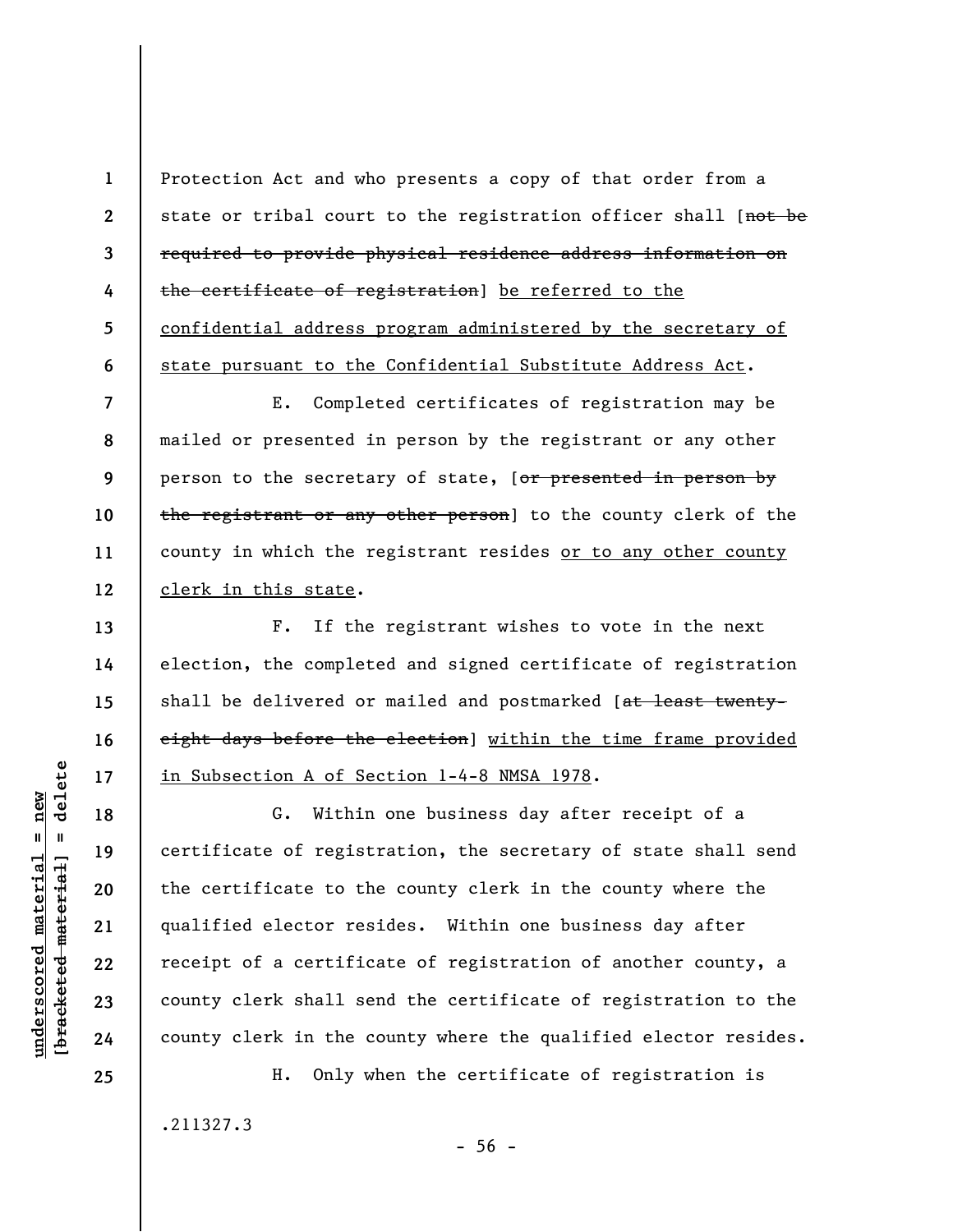**1 2 3 4 5 6 7 8 9 10**  properly filled out, signed by the qualified elector and accepted for filing by the county clerk as evidenced by the county clerk's signature or stamp and the date of acceptance thereon shall it constitute an official public record of the registration of the qualified elector. A qualified elector complies with a voter registration deadline established in the Election Code when a properly filled-out voter registration certificate has been received by a county clerk or the secretary of state, regardless of the date the certificate is processed.

I. The secretary of state shall prescribe the form of the certificate of registration, which form shall be a postpaid mail-in format and shall be printed in Spanish and English. The certificate of registration form shall be clear and understandable to the average person and shall include brief but sufficient instructions to enable the qualified elector to complete the form without assistance. The form shall also include:

(1) the question "Are you a citizen of the United States of America?" and boxes for the applicant to check to indicate whether the applicant is or is not a citizen;

[(2) the question "Will you be at least eighteen years of age on or before the next general election?" and boxes for the applicant to check to indicate whether the applicant will be eighteen years of age or older on or before .211327.3

 $- 57 -$ 

**11** 

**12** 

**13** 

**14** 

**15** 

**16** 

**17** 

**18** 

**19** 

**20** 

**21** 

**22** 

**23** 

**24**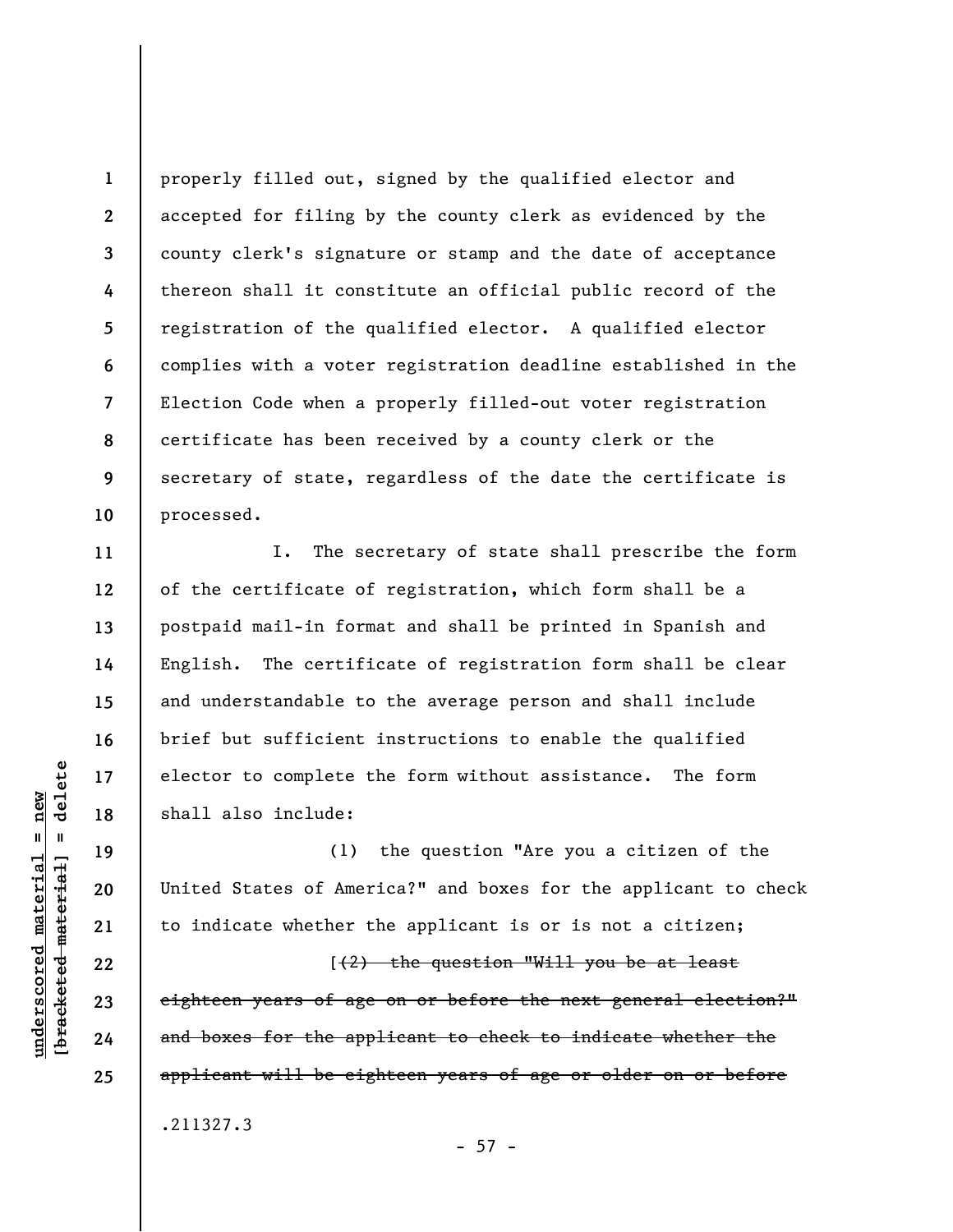**1**  the next general election; **2**  (3)] (2) the statement "If you checked 'no' [in response to either of these questions], do not complete **3 4**  this form."; **5**   $[\frac{4}{4}]$  (3) a statement informing the applicant **6**  that: (a) if the form is submitted by mail by **7**  the applicant and the applicant is registering for the first **8 9**  time in New Mexico, the applicant must submit with the form a **10**  copy of:  $1)$  a [current and valid] photo identification issued by a government or educational institution; or 2) a current **11**  utility bill, bank statement, government check, paycheck, **12**  student identification card or other government document, **13**  including identification issued by an Indian nation, tribe or **14**  pueblo, that shows the name and current address of the **15 16**  applicant; and  $b$ racketed material] = delete **[bracketed material] = delete 17**  (b) if the applicant does not submit the required documentary identification, the applicant will be **18**  required to do so when voting in person or absentee; and **19**   $[\frac{1}{5}]$  (4) a statement requiring the applicant **20**  to swear or affirm that the information supplied by the **21**  applicant is true." **22 SECTION 47.** Section 1-4-5.4 NMSA 1978 (being Laws 1969, **23**  Chapter 240, Section 125, as amended) is amended to read: **24**  "1-4-5.4. REGISTRATION--FORM.-- **25**  .211327.3 - 58 -

**underscored material = new**

 $underscored material = new$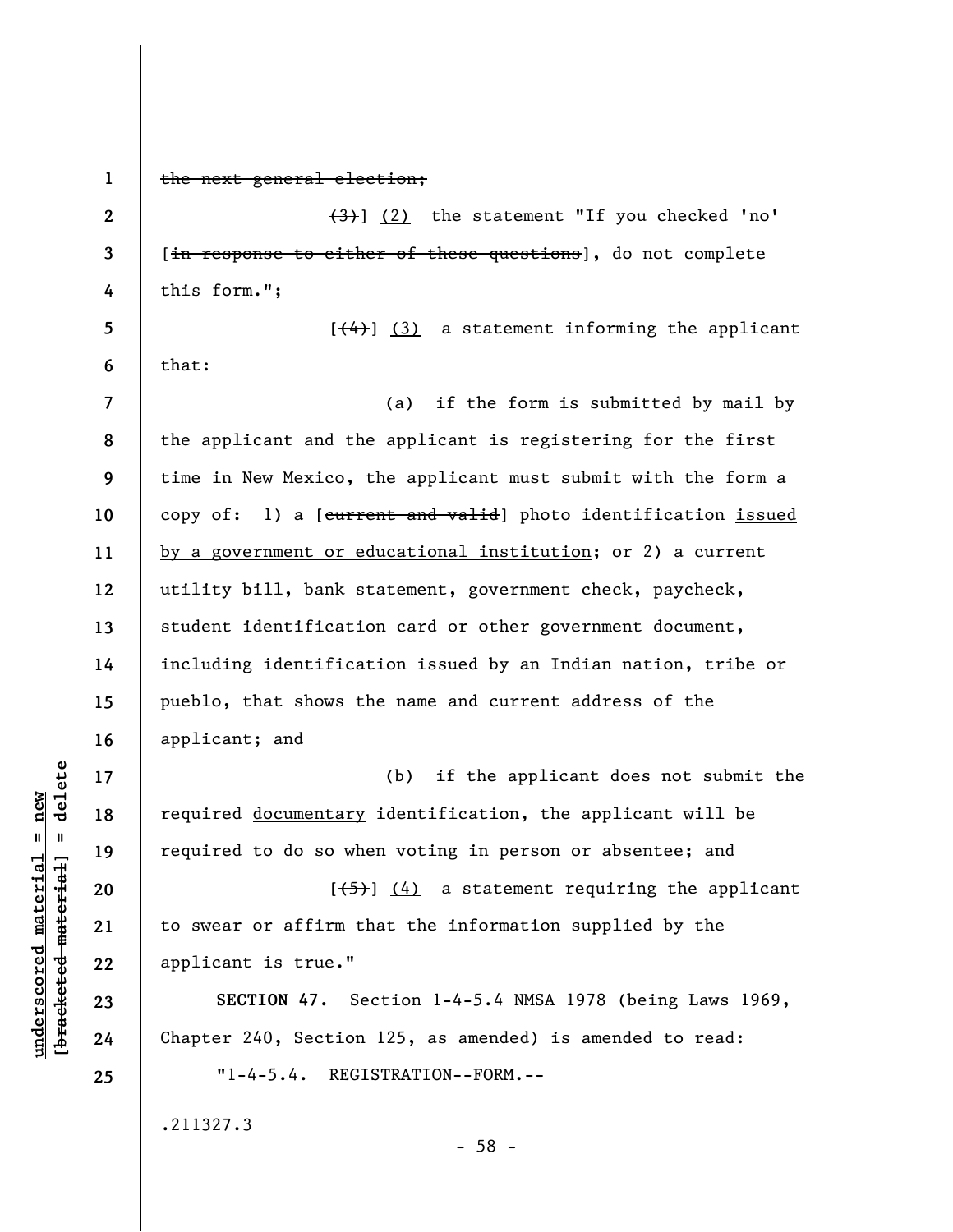**1 2 3 4 5 6**  A. The secretary of state shall prescribe the paper form and [assure] ensure that the certificate of registration to be used in any county is compatible with the data processing systems. The secretary of state shall also prescribe the form produced by an online or electronic voter registration transaction.

**7 8 9 10 11 12 13 14 15 16 17 18 19 20**  B. The certificate of registration form shall require the following elements of information concerning the applicant for registration: name, gender, residence, municipality, post office, county of former registration, [social security number] date of birth, political party affiliation, zip code, telephone number at the applicant's option and statement of qualification for voting. The paper form shall contain a space for the qualified elector to provide a driver's license or state identification number issued by the motor vehicle division of the taxation and revenue department or the last four digits of the qualified elector's social security number, while the form resulting from an online or electronic voter registration transaction shall contain the qualified elector's full social security number.

C. Provision shall be made for the usual signature or mark of the applicant, for the signature of the county clerk and for the dates of such signatures.

D. The certificate form may be multipurpose by providing for an indication of whether the certificate of

.211327.3

- 59 -

 $\frac{1}{2}$  intereted material = delete **[bracketed material] = delete**  $anderscored material = new$ **underscored material = new**

**21** 

**22** 

**23** 

**24**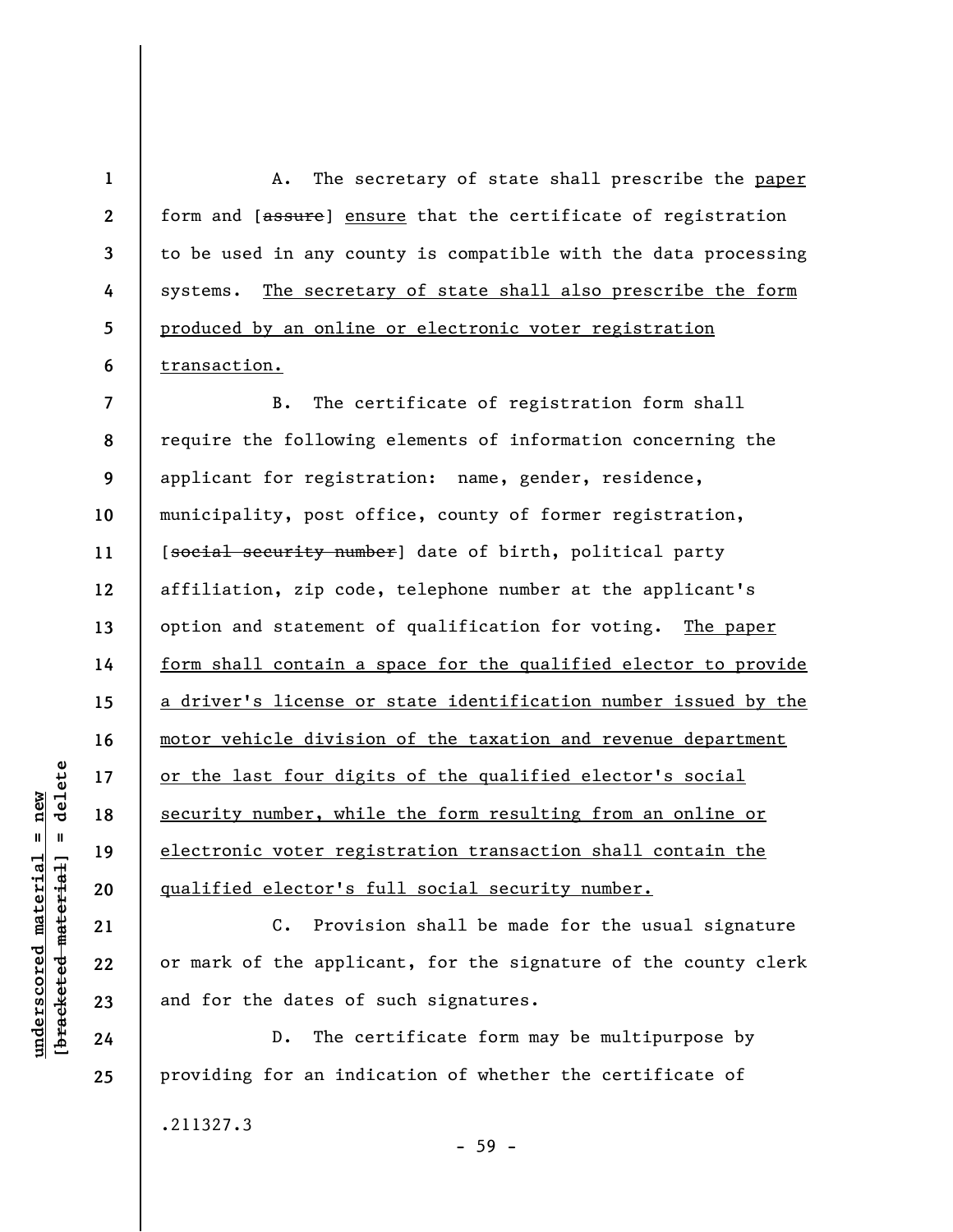**1 2 3 5**  registration is for a new registration, a change in the existing registration or a cancellation of an existing registration. Provision shall be made on any multipurpose form for entry of any existing registered information for which a change may be requested.

**6 7 8 9**  E. The certificate of registration forms shall be serially numbered and shall be furnished promptly and in adequate supply by the secretary of state upon application from the county clerk.

F. The secretary of state shall maintain on the secretary's website a Privacy Act notice in conformance with the federal Privacy Act of 1974."

**SECTION 48.** Section 1-4-8 NMSA 1978 (being Laws 1969, Chapter 240, Section 66, as amended) is amended to read:

"1-4-8. DUTIES OF COUNTY CLERK--ACCEPTANCE OF REGISTRATION--CLOSE OF REGISTRATION--LATE REGISTRATION.--For qualified electors seeking to register to vote or update an existing voter registration in the state, the following provisions shall apply:

A. to participate in an election, the deadline to register to vote or update an existing voter registration is twenty-eight days prior to that election;

 $[A<sub>+</sub>]$  B. the county clerk shall receive certificates of registration at all times during normal working hours, except that the clerk shall [close registration at the end of .211327.3

**4** 

**10** 

**11** 

**12** 

**13** 

**14** 

**15** 

**16** 

**17** 

**18** 

**19** 

**20** 

**21** 

**22** 

**23** 

**24**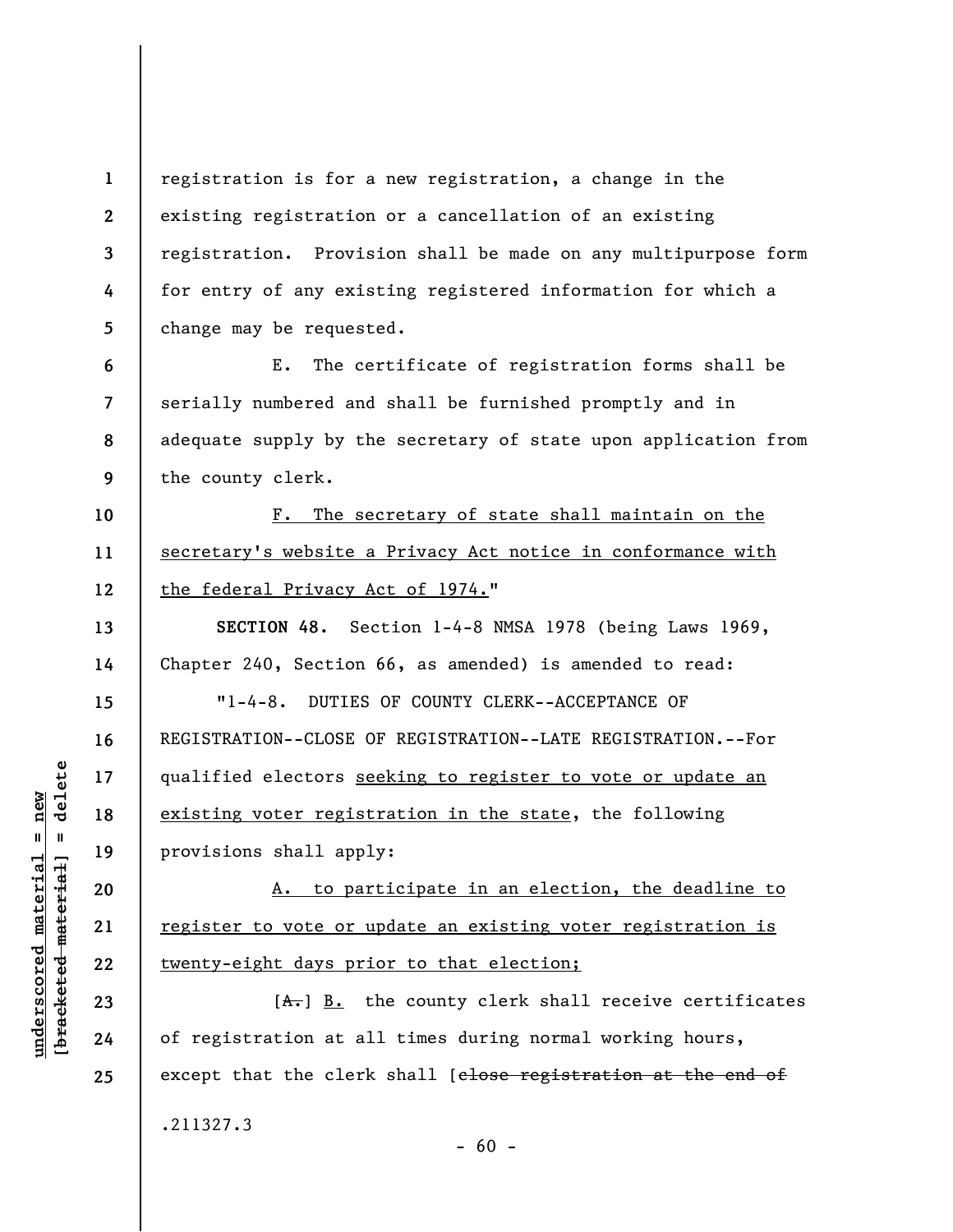**1 2 3 4 5 6 7 8 9 10 11 12 13 14 15 16 17 18 19 20 21 22 23 24 25**  the twenty-eighth day immediately preceding any election at which the registration books are to be furnished to the precinct board; B. registration shall be reopened on the Monday following the election; C. for purposes of a municipal or school election, the registration period for those precincts within the municipality or school district is closed at the end of the twenty-eighth day immediately preceding the municipal or school election and is opened again on the Monday following the election; D. during the period when registration is closed, the county clerk shall receive certificates of registration and other documents pertaining thereto but shall not file any certificate of registration in the registration book until the Monday following the election, at which time a voter information document shall be mailed to the registrant at the address shown on the certificate of registration] not process any certificate of registration subscribed and sworn beginning the first business day after the deadline to register to vote or update an existing voter registration before an election if the residential address on the certificate of registration indicates that the registration is for a: (1) statewide election, within the county; or (2) special election, within any precinct in .211327.3

delete **[bracketed material] = delete**  $anderscored material = new$ **underscored material = new**  $\mathbf{I}$ bracketed material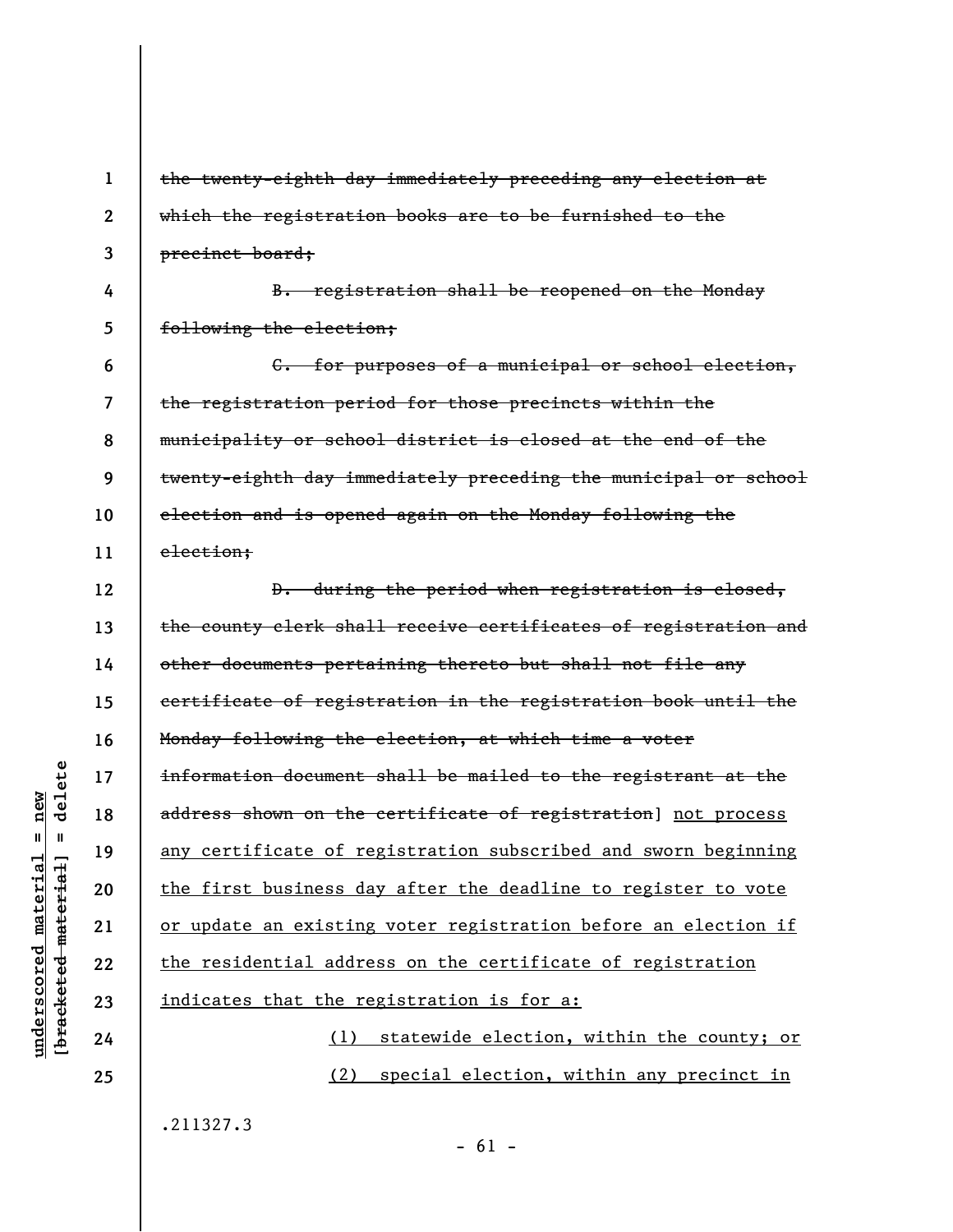**1 2 3 4 5 6 7 8 9 10 11 12 13 14 15 16 17 18 19 20 21 22 23 24 25**  the county in which votes may be cast in the special election; C. between the deadline to register to vote or update an existing voter registration through the day of the election, the county clerk shall process all: (1) new voter registrations that meet the requirements of this section; (2) updates to existing voter registrations in this state that meet the requirements of this section; provided that an update to an existing registration in this state shall not be processed if the voter has requested or been sent a ballot in the election, unless the voter executes an affidavit stating that the voter has not and will not vote the ballot that was issued and the ballot register does not show that a ballot from the voter has been cast in the election; and (3) pending cancellations of existing voter registrations in this state through the day of the election; provided that a cancellation of an existing voter registration shall not be processed if the voter has requested or been sent a ballot in the election; D. certificates of registration and cancellations of existing voter registrations not processed pursuant to Subsection B or C of this section shall be processed beginning thirty-five days after an election, at which time a voter information document shall be mailed to the registrant at the address shown on the certificate of registration; provided that .211327.3

delete **[bracketed material] = delete**  $anderscored material = new$ **underscored material = new**  $\mathbf{I}$ bracketed material]

 $- 62 -$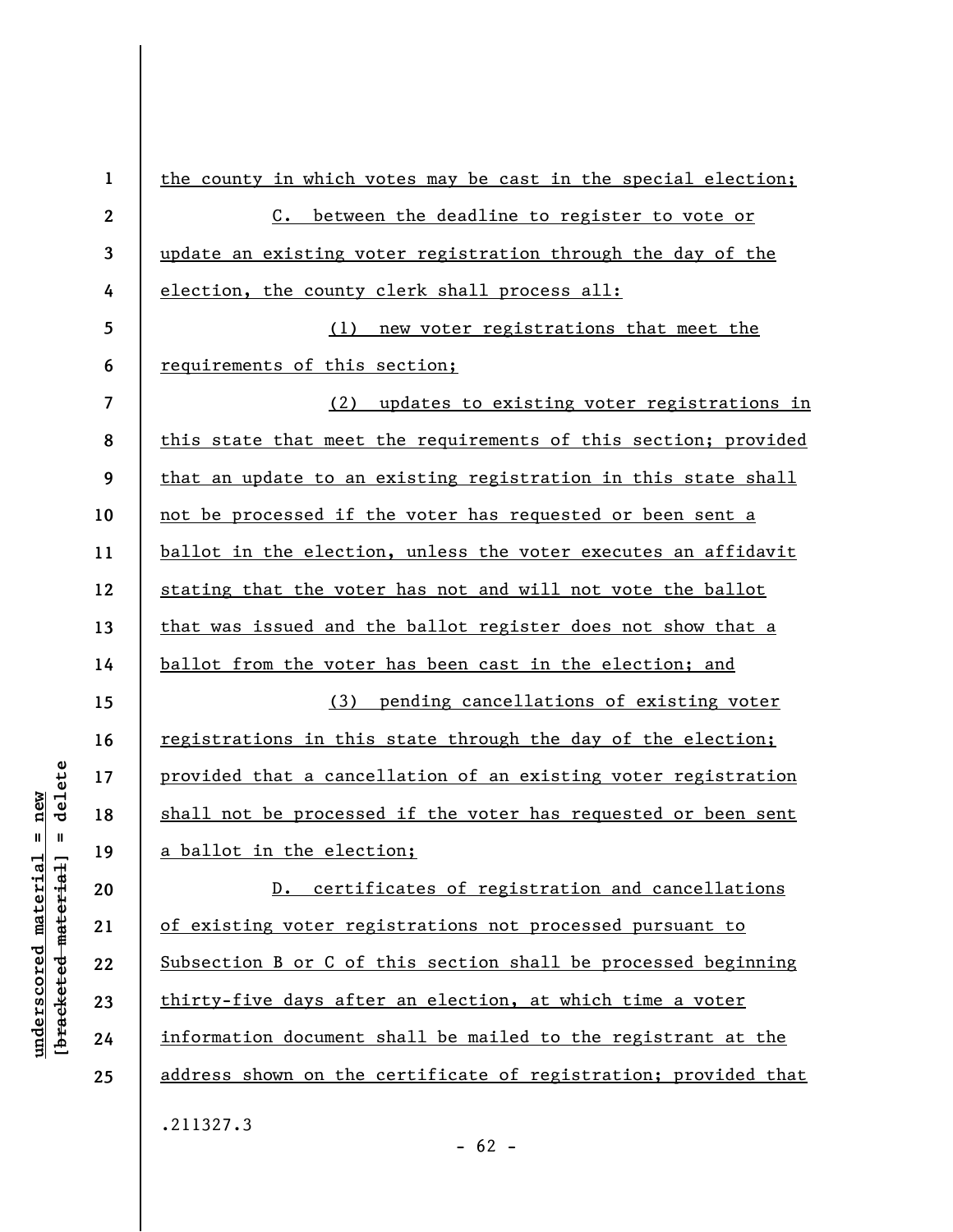**1 2 3 4 5 6 7**  if there is a subsequent election scheduled at which a qualified elector or voter would be eligible to vote if the certificate of registration were processed on an earlier date, the certificate of registration for that qualified elector or voter shall be processed by the county clerk on a day and in a manner to ensure the ability of the qualified elector or voter to vote in the subsequent election;

**8 9 10 11 12 13 14**  E. when the [twenty-eighth day prior to any] deadline to register to vote or update an existing voter registration prior to an election referred to in this section is a Saturday, Sunday or [legal] state holiday, registration certificates shall be [closed at the end of] accepted through the next succeeding [regular] business day for the office of the county clerk; and

F. the county clerk shall accept for filing and process any certificate of registration that is subscribed and dated on or before [the twenty-eighth day preceding] the deadline to register to vote or update an existing voter registration prior to an election and:

(1) received by the county clerk by the end of the last regular business day of the week for the office of the county clerk [on the Friday] immediately following the [elose of registration] deadline to register to vote or update an existing voter registration prior to an election;

(2) mailed and postmarked [not less than

.211327.3

 $\frac{1}{2}$  intereted material = delete **[bracketed material] = delete**  $underscored material = new$ **underscored material = new**

**15** 

**16** 

**17** 

**18** 

**19** 

**20** 

**21** 

**22** 

**23** 

**24**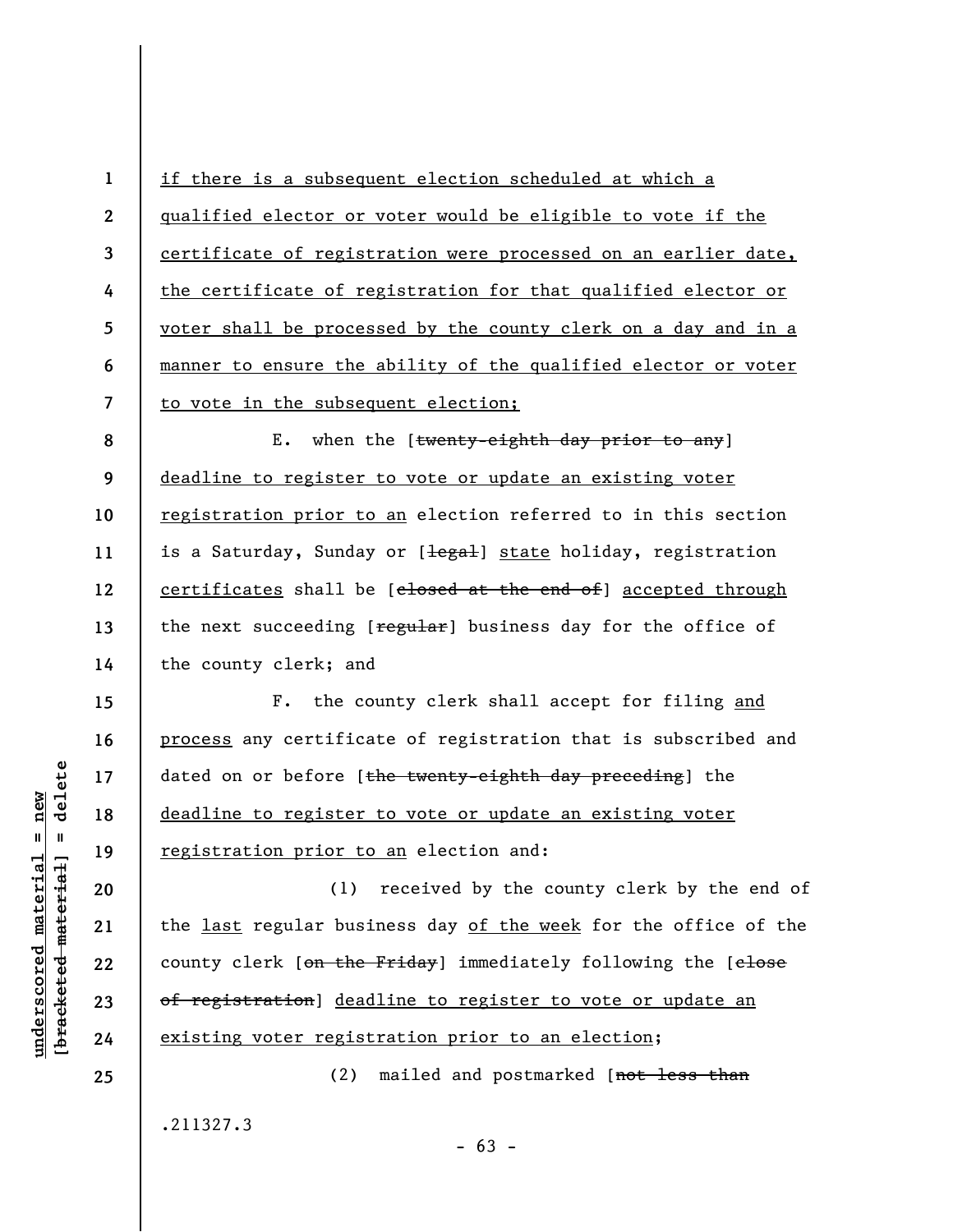**1 2 3 4 5 6 7 8 9 10 11 12 13 14 15 16 17 18 19 20 21 22 23**  twenty-eight days] on or before the day of the deadline to register to vote or update an existing voter registration prior to any election referred to in this section; or (3) accepted at a state agency designated pursuant to Section 1-4-5.2 NMSA 1978." **SECTION 49.** Section 1-4-11 NMSA 1978 (being Laws 1969, Chapter 240, Section 67, as amended) is amended to read: "1-4-11. DUTIES OF COUNTY CLERK--UPON RECEIPT OF CERTIFICATES.-- A. Upon receipt of a complete certificate of registration, if the certificate of registration is in proper form, the county clerk shall determine if the qualified elector applying for registration is already registered in the registration records of the county. If the qualified elector is not already registered in the county and if the certificate of registration is received within the time allowed by law for filing certificates of registration in the county clerk's office, the county clerk shall sign or stamp, in the space provided therefor on each copy of the certificate, the qualified elector's name and the date the certificate was accepted for filing in the county registration records. Voter information shall be handed or mailed immediately to the qualified elector and to no other person.

B. [If the qualified elector is already registered in the county as shown by the qualified elector's original .211327.3

delete **[bracketed material] = delete**  $anderscored material = new$ **underscored material = new**  $\mathbf{I}$ bracketed material

**25** 

**24** 

- 64 -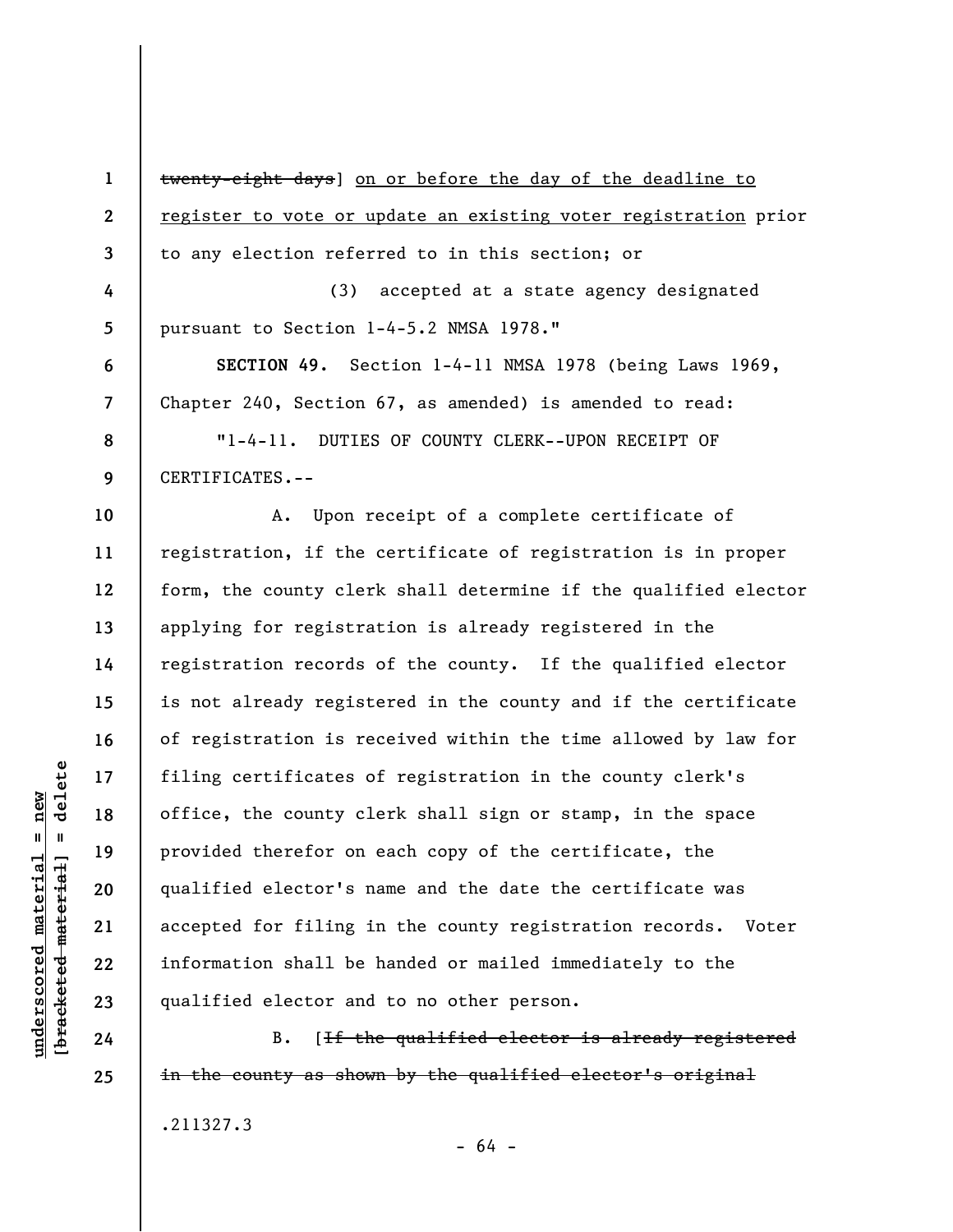**1 2 3 4 5 6 7 8 9 10 11 12**  certificate of registration currently on file in the county registration records, the county clerk shall not accept the new certificate of registration unless it is filed pursuant to Section 1-4-13, 1-4-15, 1-4-17 or 1-4-18 NMSA 1978.] If the applicant's certificate of registration is rejected for any reason, the county clerk shall stamp or write the word "rejected" on the new certificate of registration and hand or mail it, if possible, to the applicant with an explanation of why the new certificate of registration was rejected and what remedial action, if any, the applicant must take to bring the registration up to date or into compliance with the Election Code.

C. The county clerk shall reject any certificate of registration that does not contain the qualified elector's name, address [social security number] and date of birth, along with a signature or usual mark. If the qualified elector is a new voter, the county clerk shall reject any certificate of registration that does not contain the qualified elector's driver's license or state identification number issued by the motor vehicle division of the taxation and revenue department, social security number or last four digits of the qualified elector's social security number. The county clerk shall reject any certificate of registration in which the question regarding citizenship is not answered or is answered in the negative.

 $- 65 -$ 

.211327.3

delete **[bracketed material] = delete**  $anderscored material = new$ **underscored material = new**  $\mathbf{I}$ bracketed material

**13** 

**14** 

**15** 

**16** 

**17** 

**18** 

**19** 

**20** 

**21** 

**22** 

**23** 

**24**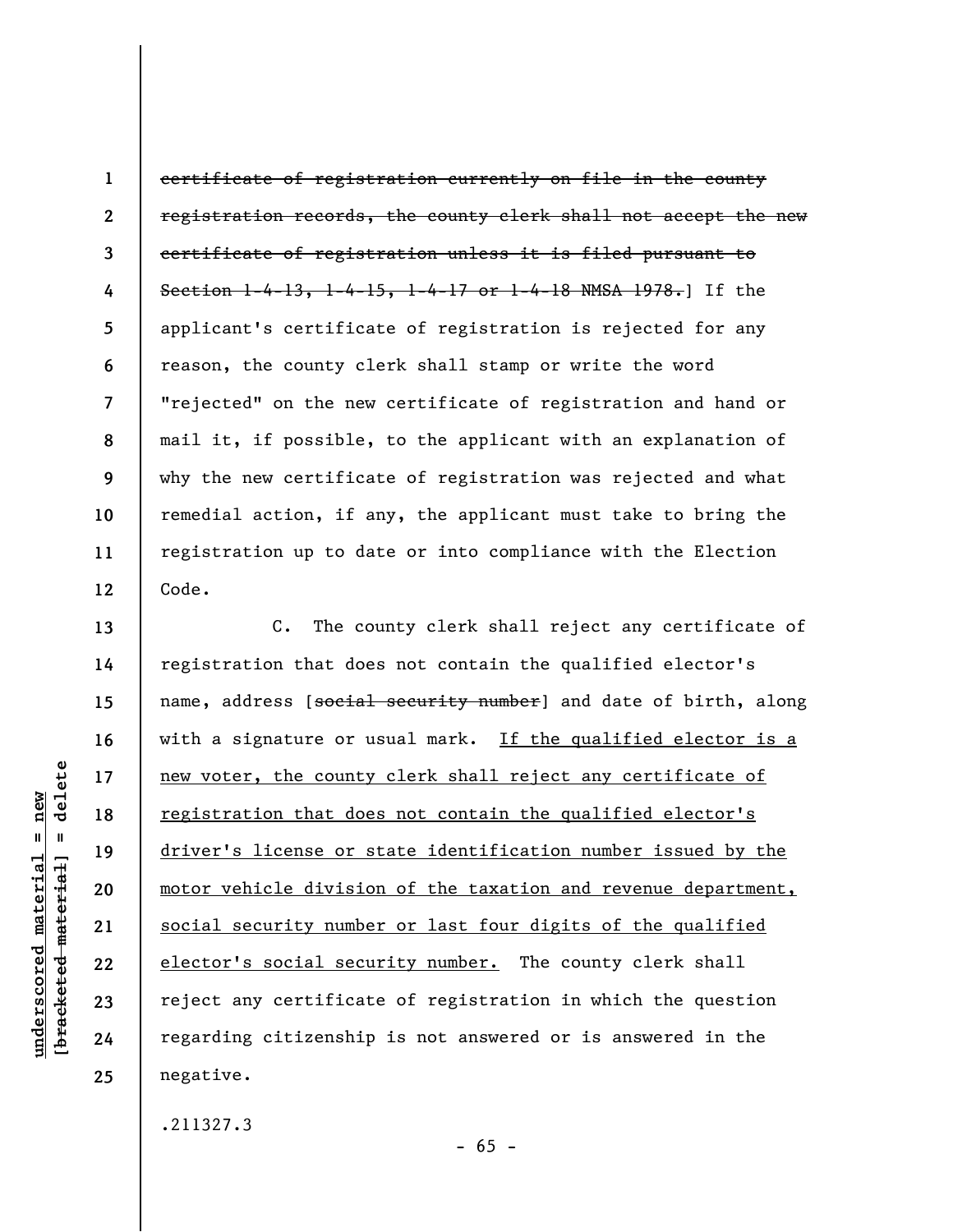| $\mathbf 1$    | D. A social security number is required to finish              |
|----------------|----------------------------------------------------------------|
| $\mathbf{2}$   | processing a new voter registration in this state. If the      |
| 3              | certificate of registration does not contain a social security |
| 4              | number, the county clerk shall ascertain the qualified         |
| 5              | elector's social security number from the qualified elector's  |
| 6              | previous certificate of registration, from the motor vehicle   |
| $\overline{7}$ | division of the taxation and revenue department or from the    |
| 8              | secretary of state. If the county clerk cannot ascertain the   |
| 9              | qualified elector's social security number, the county clerk   |
| 10             | shall indicate this on the qualified elector's certificate of  |
| 11             | registration and shall make the appropriate notation in the    |
| 12             | voter file, indicating that the voter may only vote on a       |
| 13             | provisional ballot if the social security number has not been  |
| 14             | ascertained. The provisional ballot shall be counted once the  |
| 15             | voter's social security number is ascertained.                 |

 $[**bracket** etc. ] = **del** etc.$ **[bracketed material] = delete**  $underscored$  material = new **underscored material = new**

**16** 

**17** 

**18** 

**19** 

**20** 

**21** 

**22** 

**23** 

**24** 

**25** 

 $[\frac{D-1}{2}]$  E. If the qualified elector does not register in person, [indicates that the qualified elector] has not previously voted in [a general] an election in New Mexico and does not provide the registration officer with the required documentary identification, the registration officer shall indicate this on the qualified elector's certificate of registration and the county clerk shall note this on the appropriate precinct signature roster."

**SECTION 50.** Section 1-4-16 NMSA 1978 (being Laws 1969, Chapter 240, Section 72, as amended by Laws 1993, Chapter 314, .211327.3

- 66 -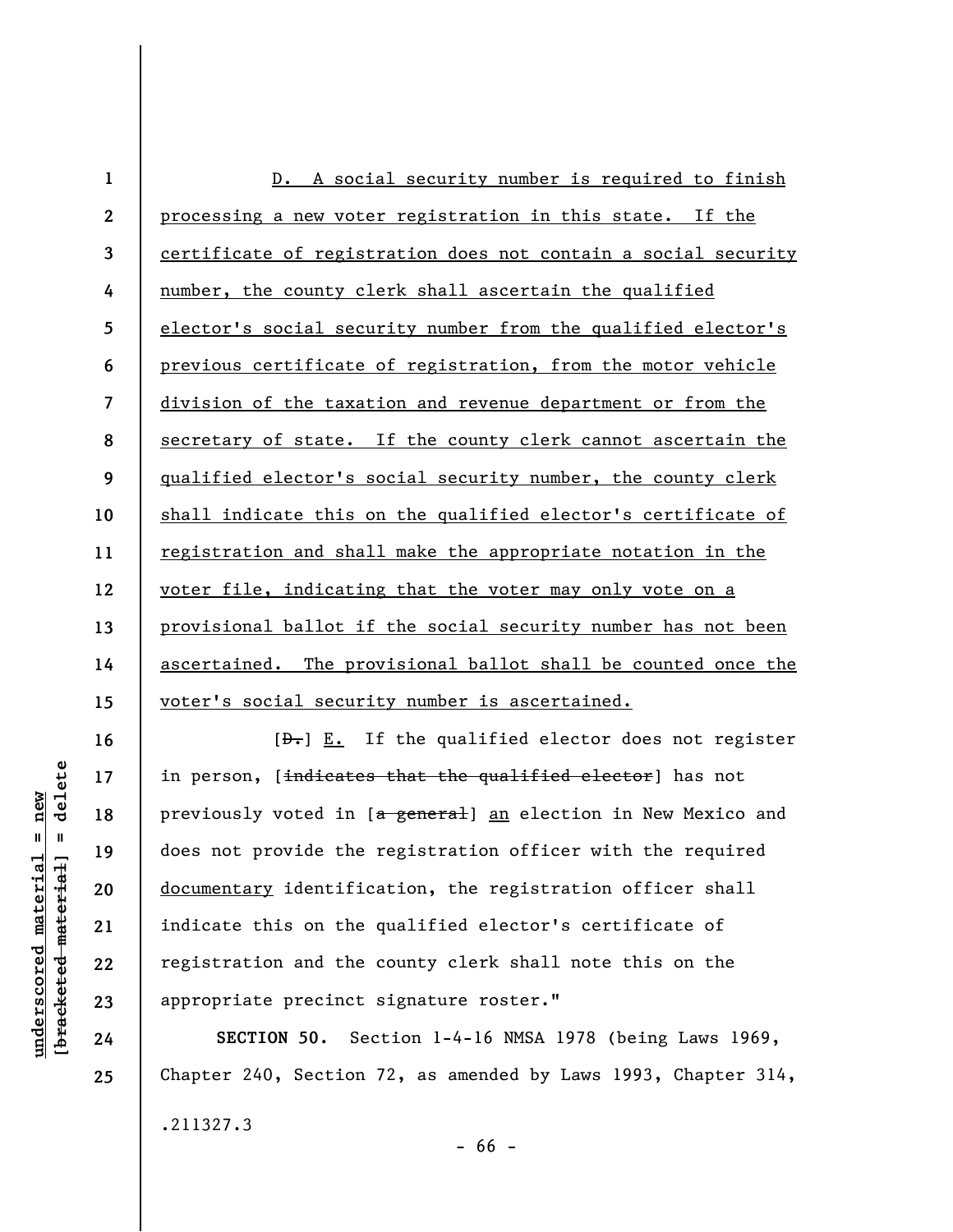**1 2**  Section 15 and also by Laws 1993, Chapter 316, Section 15) is amended to read:

"1-4-16. REGISTRATION--WHEN PARTY AFFILIATION SHALL NOT BE MADE.--

A. No designation of party affiliation shall be made or changed on an existing certificate of registration at any time during which registration is closed.

B. Every person appearing as a candidate on the primary or general election ballot shall be a candidate only under the name and party affiliation designation appearing on [his] the person's existing certificate of registration on file in the county clerk's office on the date of the [governor's] secretary of state's general election proclamation  $[off a]$ primary election]."

**SECTION 51.** Section 1-4-22 NMSA 1978 (being Laws 1969, Chapter 240, Section 78, as amended) is amended to read:

"1-4-22. CANCELLATION OF REGISTRATION--PETITION TO DISTRICT COURT.--

A. At any time not less than [ninety] one hundred twenty days prior to and following a [primary or general] statewide election, the secretary of state may file and present to the district court a verified petition alleging, on information and belief, that certain persons registered, named in the petition, are not qualified electors in the precincts named in the petition. The petition shall contain a brief

- 67 -

.211327.3

 $\frac{1}{2}$  of  $\frac{1}{2}$  and  $\frac{1}{2}$  and  $\frac{1}{2}$  and  $\frac{1}{2}$  and  $\frac{1}{2}$  and  $\frac{1}{2}$  and  $\frac{1}{2}$  and  $\frac{1}{2}$  and  $\frac{1}{2}$  and  $\frac{1}{2}$  and  $\frac{1}{2}$  and  $\frac{1}{2}$  and  $\frac{1}{2}$  and  $\frac{1}{2}$  and  $\frac{1}{2}$  an **[bracketed material] = delete**  $underscored material = new$ **underscored material = new**

**3** 

**4** 

**5** 

**6** 

**7** 

**8** 

**9** 

**10** 

**11** 

**12** 

**13** 

**14** 

**15** 

**16** 

**17** 

**18** 

**19** 

**20** 

**21** 

**22** 

**23** 

**24**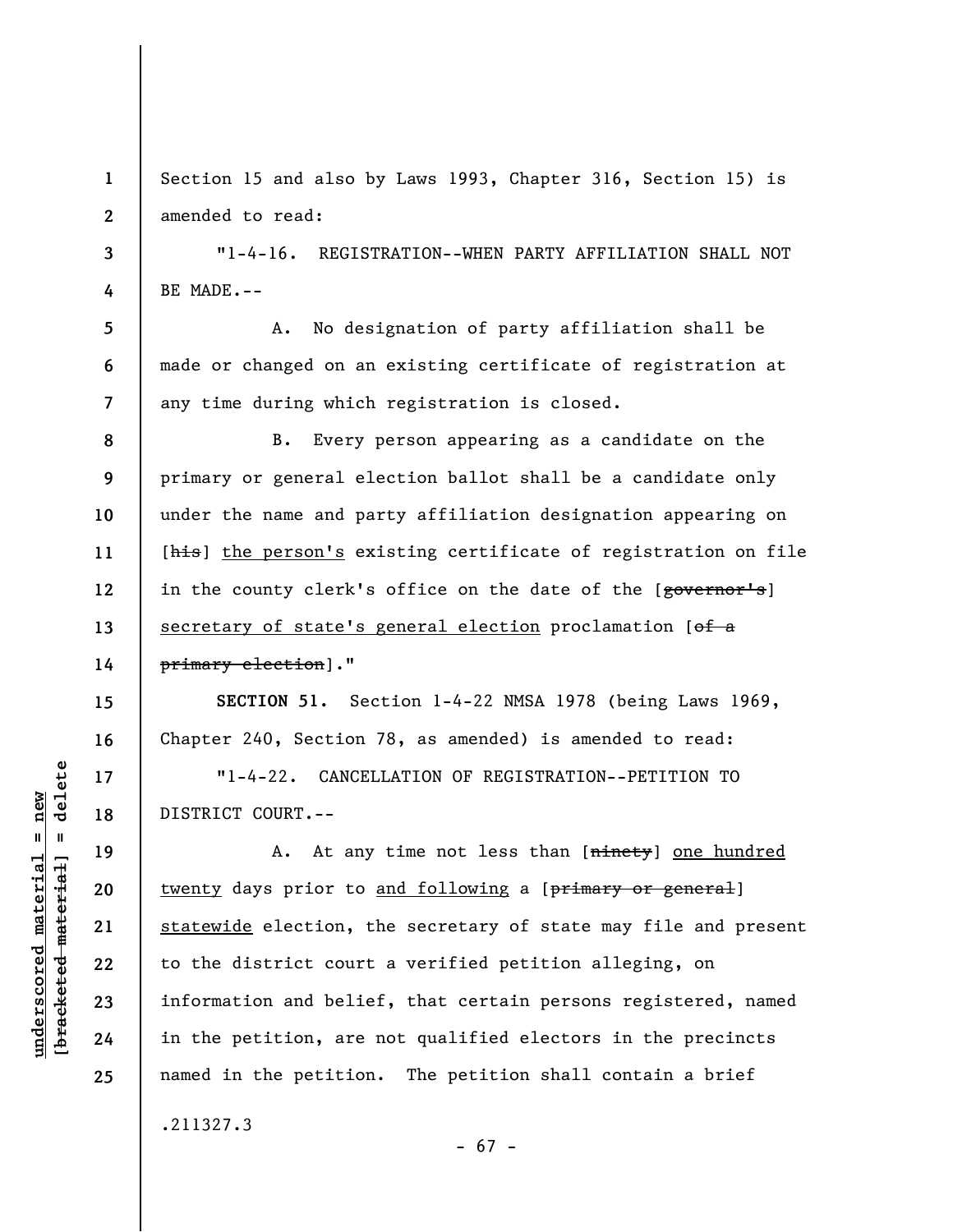**1 2** 

**3** 

**4** 

**5** 

**6** 

**7** 

**8** 

**9** 

**10** 

**11** 

**12** 

**13** 

**14** 

**15** 

**16** 

**17** 

**18** 

**19** 

**20** 

**21** 

**22** 

**23** 

**24** 

**25** 

statement of the facts upon which such allegation is made.

B. Upon filing and presentation of the petition, the court shall by order fix a day for hearing thereon, which date shall be not less than fourteen days nor more than twentyone days after such order. The court shall direct the county clerk to use the address on the certificates of registration to forthwith notify the persons named in the petition whose registration is sought to be canceled of the date and purpose of the hearing and that each person should contact the county clerk no later than the close of business the day before the hearing or be present at the hearing if the person desires to oppose the cancellation.

C. If, after hearing, the court finds that the registration of any of the persons named in the petition should be canceled, it shall by order direct the county clerk to cancel the registrations.

D. Within thirty days following a hearing held pursuant to this section, the secretary of state shall report the results of the hearing to the United States election assistance commission and to the voting section of the civil rights division of the United States department of justice. The report required by this subsection shall be posted on the secretary of state's website for one year following the hearing."

**SECTION 52.** Section 1-4-28 NMSA 1978 (being Laws 1975, .211327.3 - 68 -

delete **[bracketed material] = delete**  $underscored material = new$ **underscored material = new**  $\mathbf{I}$ bracketed material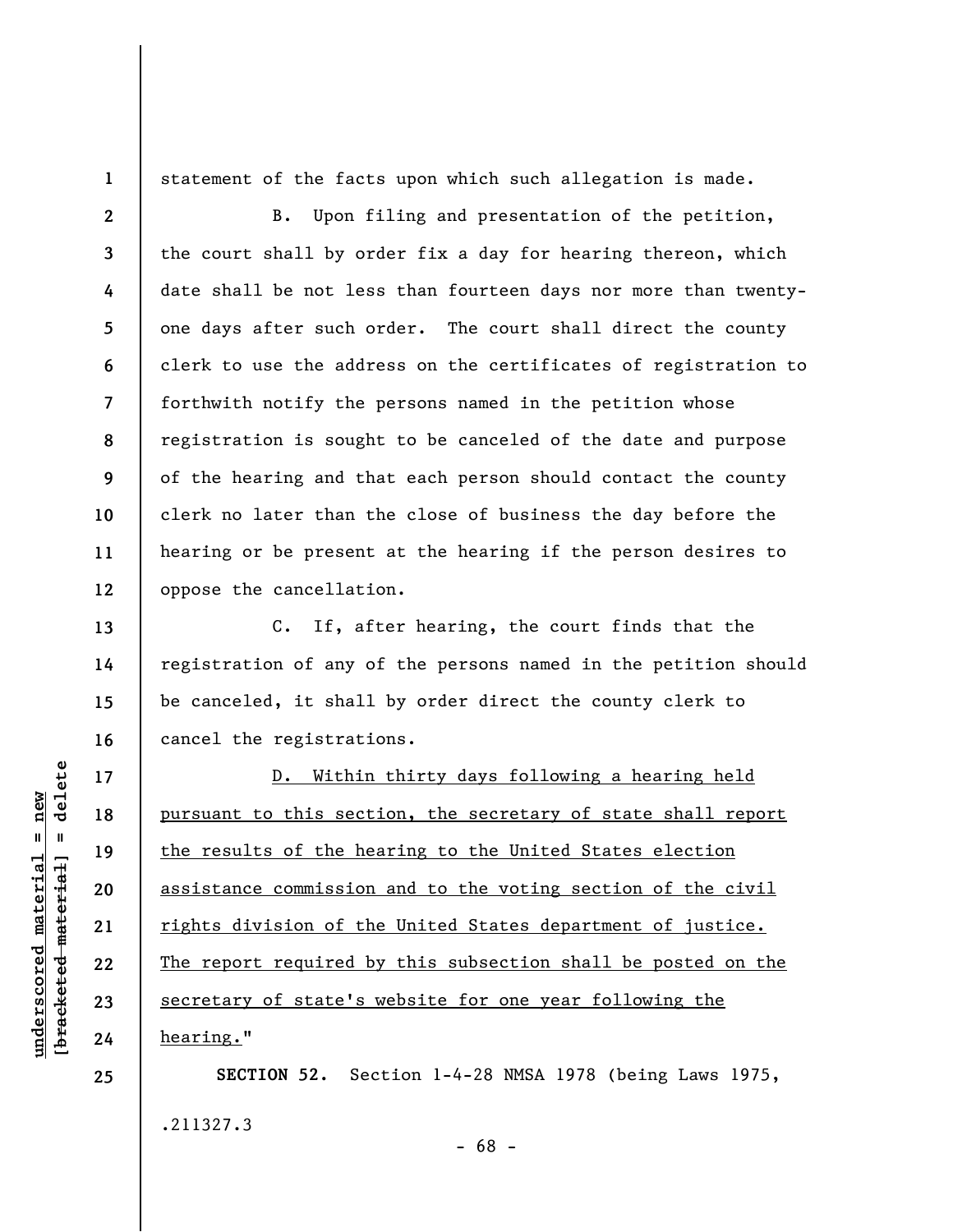Chapter 255, Section 46, as amended) is amended to read:

"1-4-28. CANCELLATION OF REGISTRATION--CHANGE OF RESIDENCE--NOTICE.--

A. The secretary of state, county clerks and boards of registration, in compliance with the federal National Voter Registration Act of 1993, shall remove from the official list of eligible voters the names of voters who are ineligible to vote due to change of residence.

**9 10 11 12 13 14 15 16 17 18 19**  B. The secretary of state shall conduct a general program that identifies voters who may no longer reside at their address of registration. This program shall use information supplied by the United States postal service national change of address service. This program may also include, among other practices, identification of voters whose official election-related mail is returned and periodic mailings to voters to verify continued residency at their address of registration, provided such practices are uniform, nondiscriminatory and in compliance with the federal Voting Rights Act of 1965.

C. Between ninety and one hundred twenty days before the next general election, the secretary of state shall send to each voter who it appears has changed address from the voter's precinct of registration a notice, sent by forwardable mail, that shall include a postage prepaid and pre-addressed return card. The notice shall state that:

- 69 -

.211327.3

 $\frac{1}{2}$  intereted material = delete **[bracketed material] = delete**  $underscored material = new$ **underscored material = new**

**20** 

**21** 

**22** 

**23** 

**24** 

**25** 

**1** 

**2** 

**3** 

**4** 

**5** 

**6** 

**7**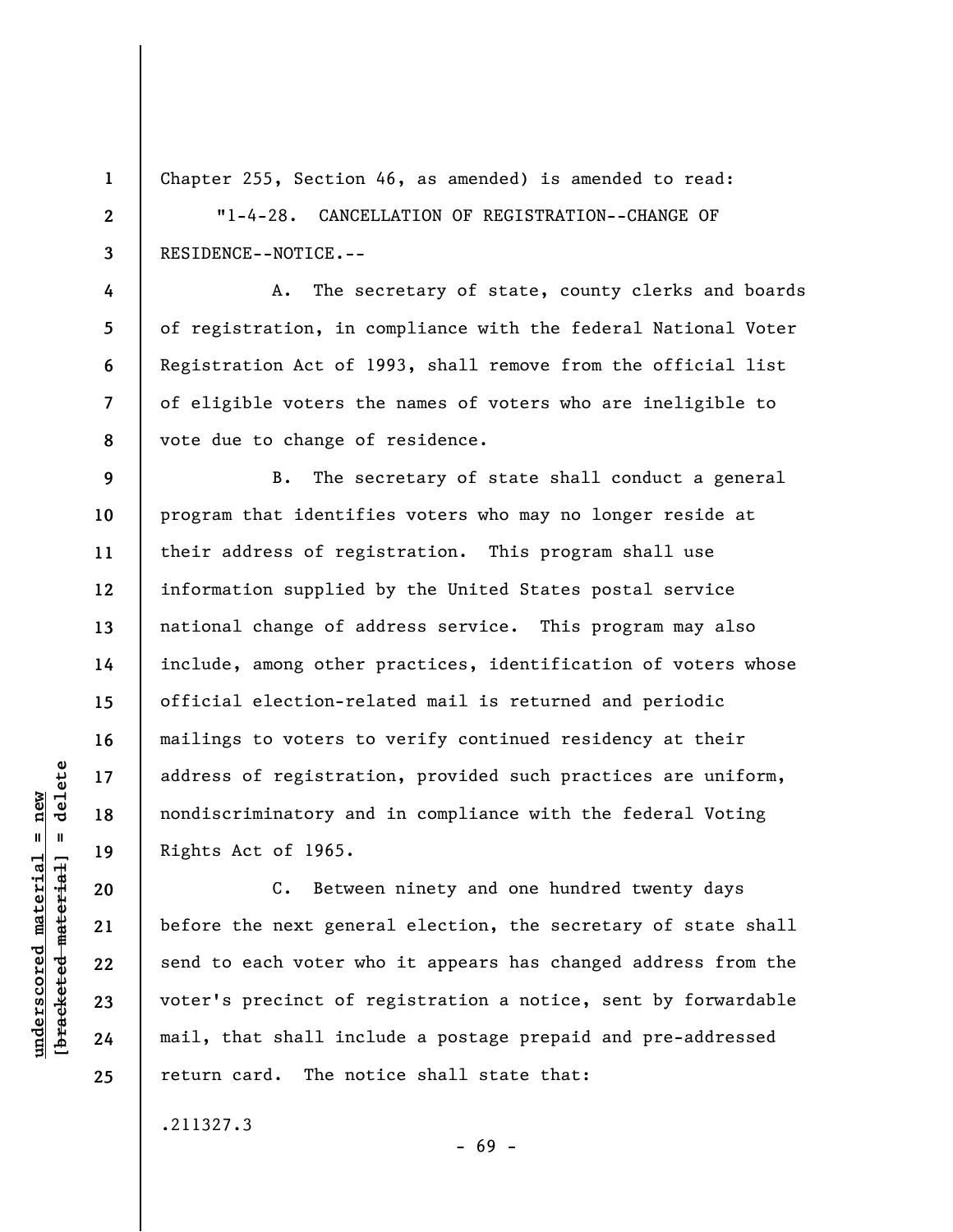**1 2 3 4 5 6 7 8 9 10 11 12 13 14 15 16 17 18 19 20**  (1) if the voter did not change residency, the voter should return the card no later than twenty-eight days before the next general election; (2) if the voter does not return the card, the voter may be provided an opportunity to update the voter's registration address before the voter casts a ballot in any election during the period beginning on the date of the notice and ending on the day after the second general election that occurs after the date of the notice; (3) if the voter does not vote in any election during the period beginning on the date of that notice and ending on the day after the second general election that occurs after the date of the notice, the voter's registration may be canceled; and (4) if the voter has changed residence within the same county, the voter should complete the place on the return card for the voter to indicate the address of the new residence and a request to have the voter's registration moved to that address in the same county [and (5) if the voter has changed residence outside

of the county, the voter should follow the information provided concerning how the voter can continue to be eligible to vote].

D. If the voter returned the card indicating a new address and the address is:

(1) in the same county, the county clerk shall .211327.3  $- 70 -$ 

 $\frac{1}{2}$  intereted material = delete **[bracketed material] = delete**  $underscored material = new$ **underscored material = new**

**25** 

**21** 

**22** 

**23**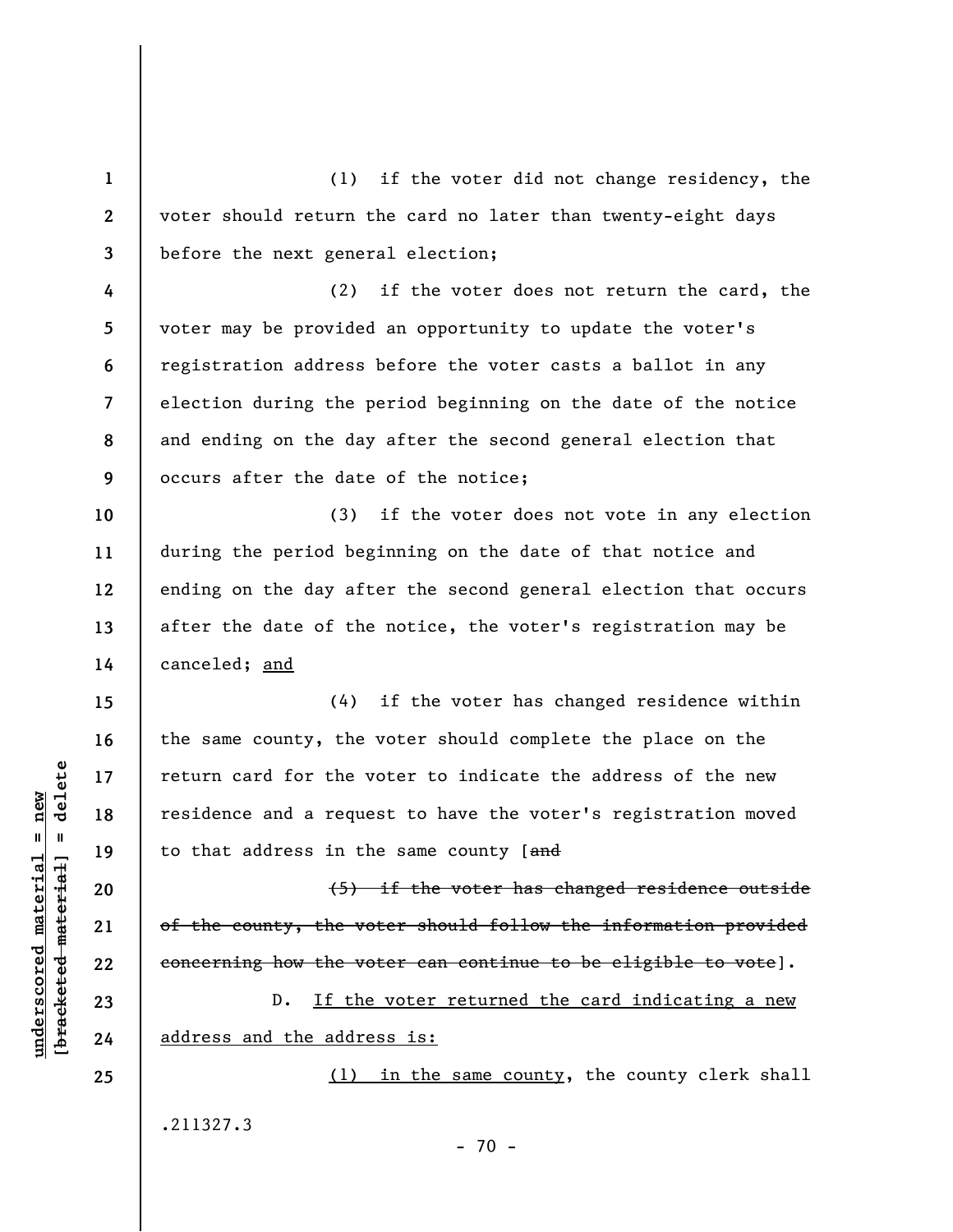**1 2 3 4 5 6 7 8 9 10 11 12 13 14 15 16 17 18 19 20 21 22 23 24 25**  correct the official list of eligible voters in accordance with the change of residence information obtained on the [prepaid and pre-addressed] return card [to a new address in the same county, and such names shall not be removed from the list of eligible voters for reason of change of residence]; or (2) in another county, the county clerk shall forward the return card to the appropriate county clerk, who shall process the change of residence as a new registration in the county. E. No later than the fifteenth day of March following a general election, the board of registration shall review the list of eligible voters. The board of registration shall direct the county clerk to cancel the registration of any voter who has been sent notice in conformance with this section and who: (1) has failed to respond to the notice sent in conformance with this section and has not voted or appeared to vote in any election during the period beginning on the date of the notice and ending on the day after the second general election that occurs after the date of the notice; or (2) has confirmed in writing that the voter has changed residence to a place outside the [county] state." **SECTION 53.** Section 1-4-34 NMSA 1978 (being Laws 1969, Chapter 240, Section 90, as amended) is amended to read: "1-4-34. BOARD OF REGISTRATION--BOARD OF COUNTY .211327.3 - 71 -

**underscored material = new [bracketed material] = delete**

bracketed material

 $underscored material = new$ 

 $=$  delete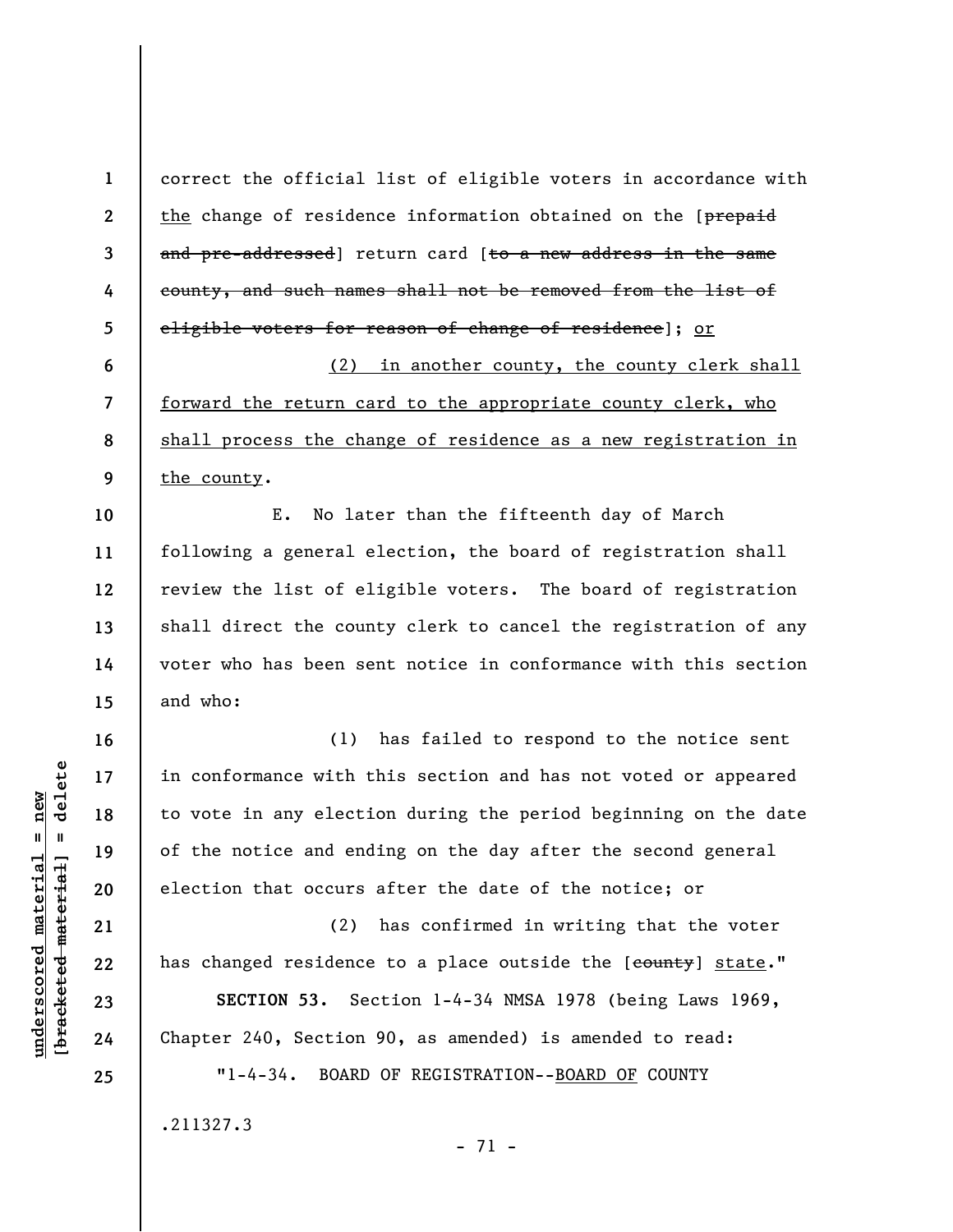**1** 

COMMISSIONERS--APPOINTMENT.--

**2 3 4 5 6 7 8 9 10 11 12 13 14 15 16 17 18 19 20 21 22 23**  A. The board of county commissioners shall, at its first regular scheduled meeting in [February] June of each odd-numbered year, appoint [three] five voters who shall constitute the board of registration for the county; provided that a class B county as defined in Section 4-44-1 NMSA 1978 shall appoint three voters who shall constitute the board of registration for the county. B. [No] Members of the board of registration shall not during their service be county employees, elected officials or candidates for public office, and not more than two [of the three persons appointed to] members of the board of registration shall be members of the same [major] political party at the time of their appointment; [provided that if a major party has no registered, qualified elector who is able to fill the position, a registered, qualified elector from another major party may be chosen by the county clerk. C. In addition, the board of county commissioners shall appoint two alternates who shall not belong to the same political party at the time of their appointment. D. In making all appointments to the board of registration or as alternates to the board of registration from the lists of the county chairmen, the board of county

commissioners shall give preference to the names in the order indicated by the numbers on the list] provided that:

.211327.3

**underscored material = new [bracketed material] = delete**

 $anderscored material = new$ 

delete

 $\mathbf{I}$ 

bracketed material

**24** 

**25** 

- 72 -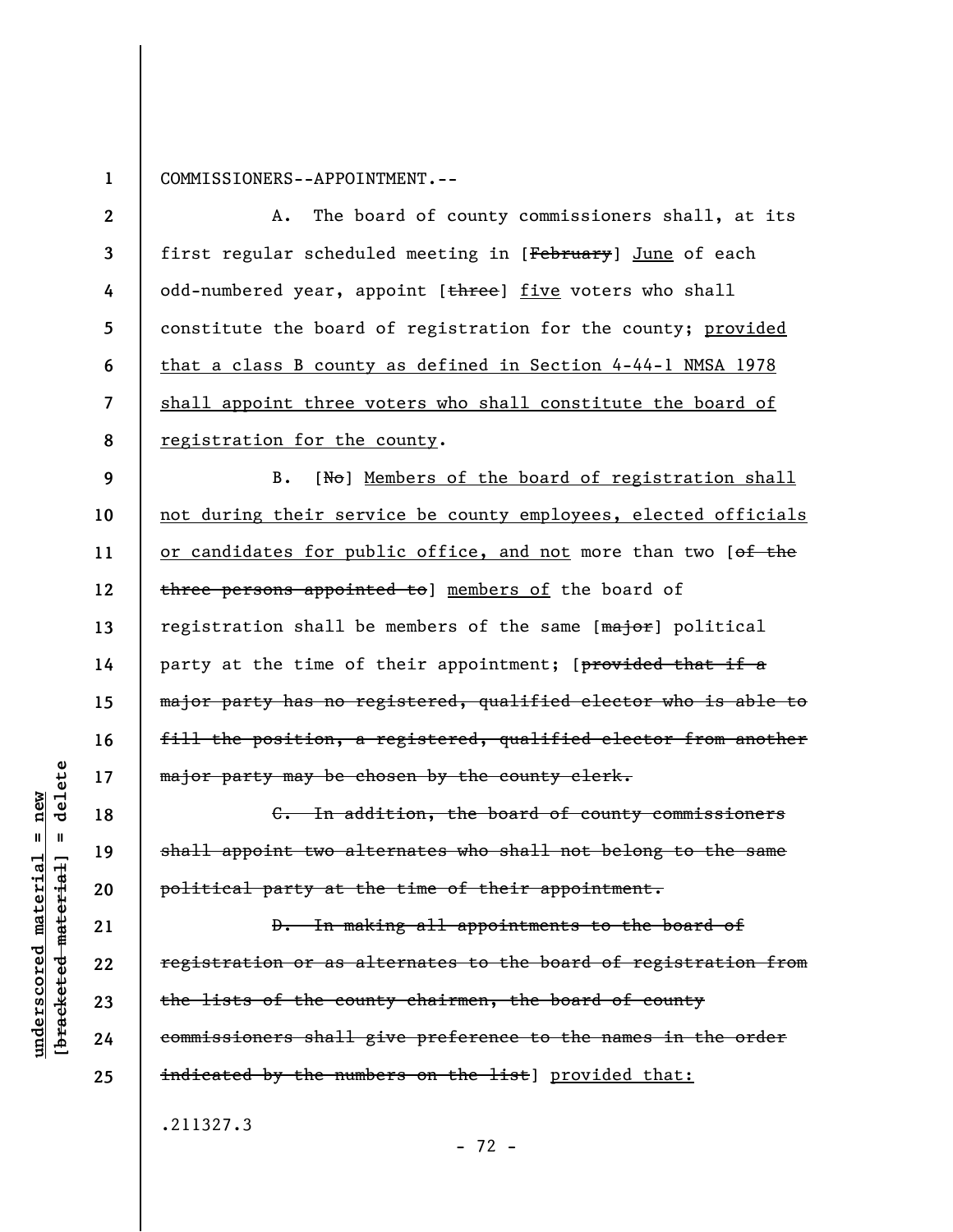| $\mathbf{1}$   | (1) a member of the board of registration                       |
|----------------|-----------------------------------------------------------------|
| $\mathbf{2}$   | shall not have changed party registration in the two years next |
| $\overline{3}$ | preceding the member's appointment in such a manner that the    |
| 4              | member's prior party registration would make the member         |
| $\overline{5}$ | ineligible to serve on the board of registration; and           |
| 6              | (2) a member of the board of registration                       |
| $\overline{7}$ | shall not continue to serve on the board of registration if the |
| 8              | member changes party registration after the date of appointment |
| 9              | in such a manner to make the member ineligible to serve on the  |
| 10             | board of registration.                                          |
| 11             | C. In the event that a position on the board of                 |
| 12             | registration becomes vacant for any of the reasons described in |
| 13             | Section 10-3-1 NMSA 1978, the board of county commissioners     |
| 14             | shall appoint a replacement who shall qualify pursuant to       |
| 15             | Subsection B of this section and serve until the expiration of  |
| 16             | the original term."                                             |
| 17             | SECTION 54. Section 1-4-35 NMSA 1978 (being Laws 1969,          |
| 18             | Chapter 240, Section 91) is amended to read:                    |
| 19             | "1-4-35. BOARD OF REGISTRATION--SECRETARY.--The county          |
| 20             | clerk or [his] the county clerk's authorized deputy shall be    |
| 21             | secretary to the board of registration [and shall serve without |
| 22             | additional compensation]."                                      |
| 23             | SECTION 55. Section 1-4-37 NMSA 1978 (being Laws 1969,          |
| 24             | Chapter 240, Section 93) is amended to read:                    |
| 25             | "1-4-37. BOARD OF REGISTRATION--TERM--QUALIFICATION.--          |
|                | .211327.3                                                       |
|                | $-73 -$                                                         |

 $[bracketeed-materiat] = delete$ **[bracketed material] = delete**  $underscored material = new$ **underscored material = new**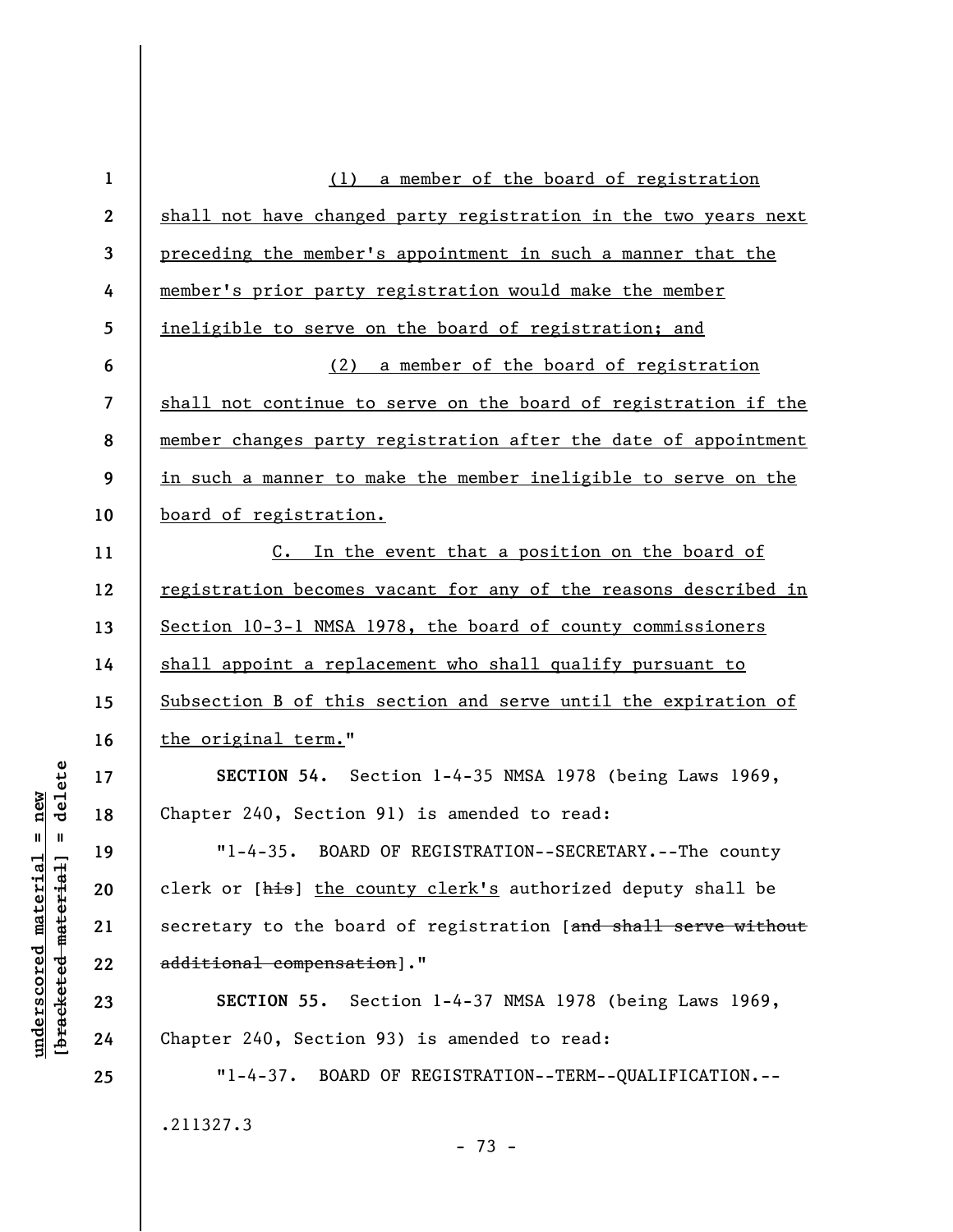**1 2 3 4 5 6 7 8 9 10 11 12 13 14 15 16 17 18 19 20 21 22 23 24 25**  A. The term of office of members of the board of registration is from July 1 of an odd-numbered year until June 30 of the next succeeding odd-numbered year. Members of the board of registration shall hold office until their successors are appointed and qualified. B. Members of the board of registration shall qualify by taking and filing in the office of the county clerk the oath required of county officials." **SECTION 56.** Section 1-4-38 NMSA 1978 (being Laws 1969, Chapter 240, Section 94, as amended) is amended to read: "1-4-38. BOARD OF REGISTRATION--[PLACE OF] MEETINGS.-- [The board of registration shall meet at the office of the county clerk.] A. All meetings of the board of registration shall be open meetings held in accordance with the Open Meetings Act. B. All reports and other records of the board of registration shall be open to public inspection pursuant to the Inspection of Public Records Act. C. A person's month and day of birth, and any part of a person's driver's license number or other identifier assigned by the motor vehicle division of the taxation and revenue department, state or federal tax identification number or social security number shall not be disclosed in any meeting or in any record of the board of registration made available to the public. This subsection does not preclude disclosure of a .211327.3

 $\frac{1}{2}$  intereted material = delete **[bracketed material] = delete**  $anderscored material = new$ **underscored material = new**

- 74 -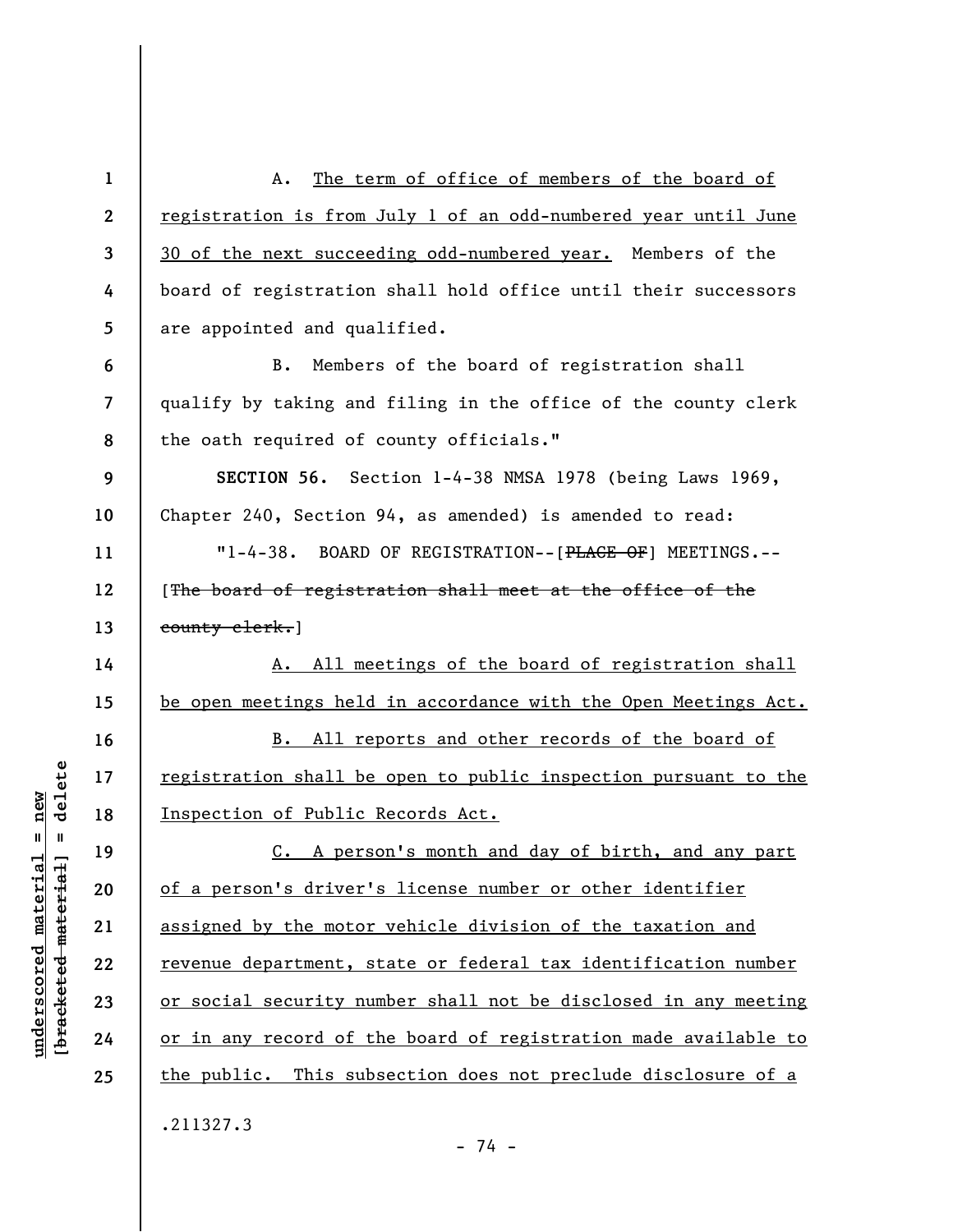**1 2**  person's unique identifier as defined in Section 1-1-23 NMSA 1978.

**3 4 5 6**  D. Members of the board of registration are entitled to receive per diem and mileage as provided in the Per Diem and Mileage Act, to be paid out of the election funds appropriated to the county clerk from the county general fund."

**SECTION 57.** Section 1-5-30 NMSA 1978 (being Laws 1989, Chapter 298, Section 1, as amended) is amended to read:

**9 10 11**  "1-5-30. SECRETARY OF STATE--[ESTABLISHMENT OF STATEWIDE COMPUTERIZED] VOTER REGISTRATION ELECTRONIC MANAGEMENT SYSTEM.--

**12 13**  A. The secretary of state shall develop, implement, establish and supervise a [statewide computerized] voter registration electronic management system that complies with the federal Help America Vote Act of 2002 to facilitate voter registration and to provide a central database containing voter registration information for New Mexico.

B. The [statewide computerized] voter registration electronic management system shall:

(1) provide for the establishment and maintenance of a central database for all voter registration information;

(2) permit the offices of all county clerks to add, modify and delete county information from the system to provide for accurate and up-to-date records;

.211327.3

 $- 75 -$ 

 $b$ racketed material] = delete **[bracketed material] = delete**  $underscored material = new$ **underscored material = new**

**7** 

**8** 

**14** 

**15** 

**16** 

**17** 

**18** 

**19** 

**20** 

**21** 

**22** 

**23** 

**24**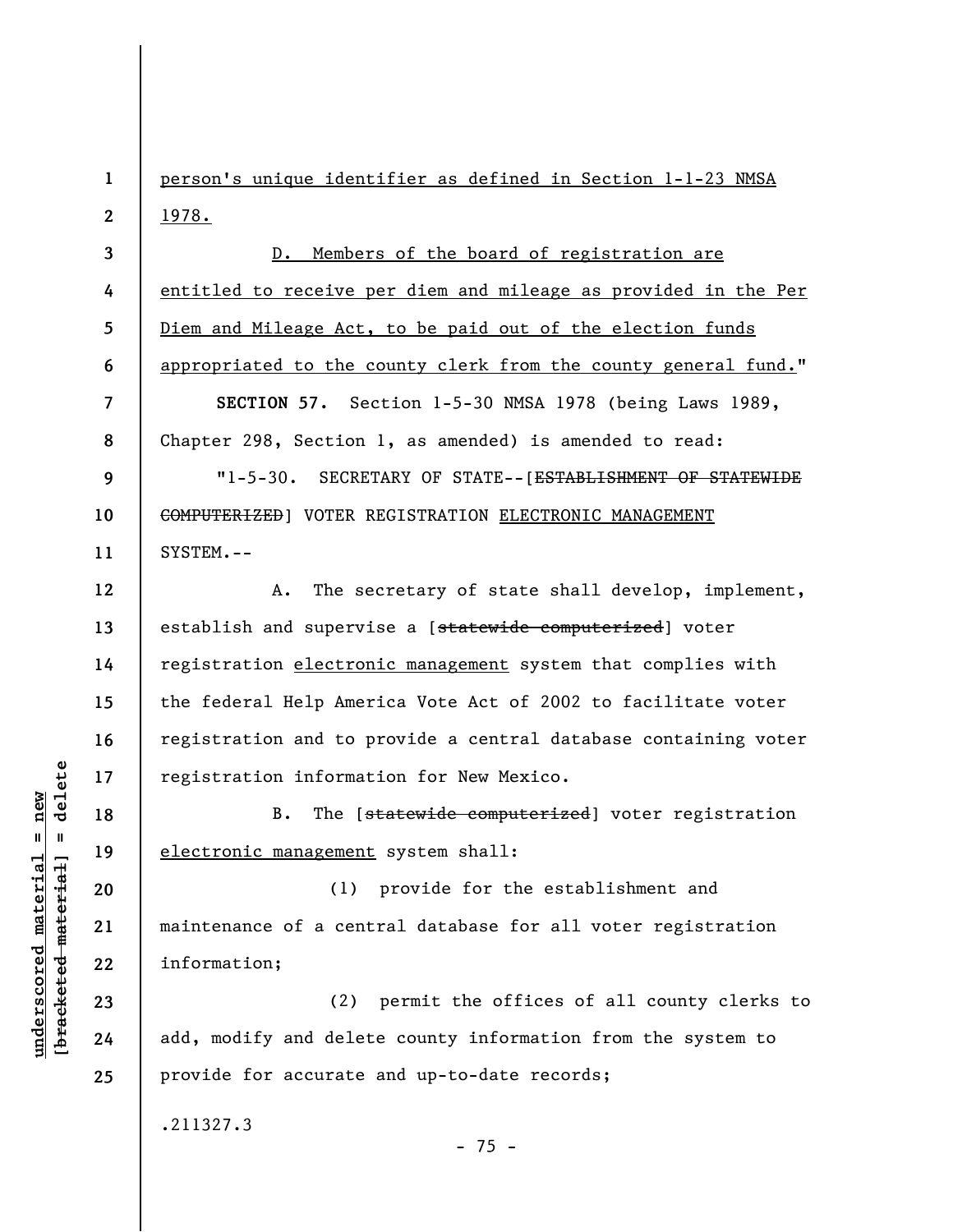| $\mathbf{1}$     | permit the offices of the county clerks<br>(3)                  |
|------------------|-----------------------------------------------------------------|
| $\boldsymbol{2}$ | and the bureau of elections to have access to the central       |
| 3                | database for review and search capabilities;                    |
| 4                | provide security and protection for all<br>(4)                  |
| 5                | information in the central database and monitor the central     |
| 6                | database to ensure the prevention of unauthorized entry;        |
| 7                | (5) provide procedures for the electronic                       |
| 8                | receipt of voter registration application and update            |
| 9                | information, including digitized and electronic signatures,     |
| 10               | photographs and other data provided by the motor vehicle        |
| 11               | division of the taxation and revenue department or the federal  |
| 12               | social security administration;                                 |
| 13               | (6) provide procedures for entering data into                   |
| 14               | the central database; and                                       |
| 15               | provide a centralized system for each<br>(7)                    |
| 16               | county to enter the precinct to which a voter should be         |
| 17               | assigned for voting purposes.                                   |
| 18               | C. Based on written agreements with the secretary               |
| 19               | of state, the secretary of state shall provide access to the    |
| 20               | voter registration electronic management system to              |
| 21               | municipalities and other local governments based upon statutory |
| 22               | responsibilities for administration of elections or to          |
| 23               | administer procedures related to elections that do not conflict |
| 24               | with the provisions of the Election Code. The agreements shall  |
| 25               | include the scope of access, required initial and continuing    |
|                  | .211327.3                                                       |

 $[**bracket**et~~eted matcherial~~] = **delete**$ **[bracketed material] = delete**  $underscored material = new$ **underscored material = new**

- 76 -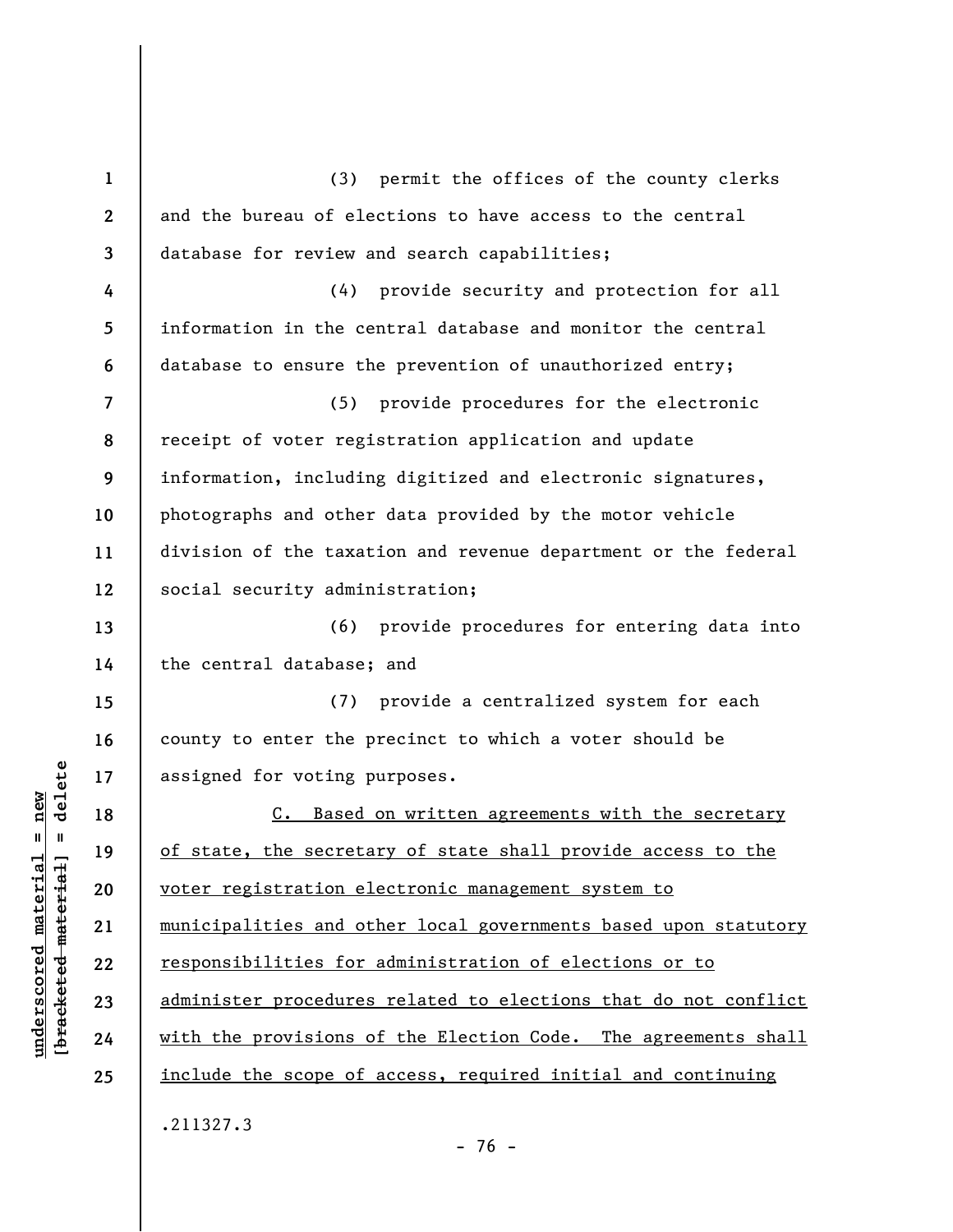**1 2 3 4 5 6 7 8 9 10 11 12 13 14 15 16 17 18 19 20 21 22 23 24 25**  training, job titles for persons with login credentials and security requirements associated with accessing the voter registration electronic management system." **SECTION 58.** A new Section 1-6-1.1 NMSA 1978 is enacted to read: "1-6-1.1. [NEW MATERIAL] DEFINITIONS.--As used in the Absent Voter Act: A. "absentee" means the ability of a voter to receive, fill out and return a ballot at a place and time other than a polling location on the day of the election; B. "early voting location" means the office of the county clerk, an alternate voting location or a mobile alternate voting location; C. "mailed ballot" means a ballot that is sent to a voter pursuant to the provisions of the Election Code and does not include a ballot that is provided to a voter in person at an early voting location; and D. "registered ballot" means a ballot that has been filled out by the voter and whose votes have been recorded and retained by an electronic voting system before the day of the election pursuant to the provisions of the Election Code." **SECTION 59.** Section 1-6-3 NMSA 1978 (being Laws 1969, Chapter 240, Section 129, as amended) is amended to read: "1-6-3. RIGHT TO VOTE [BY] ABSENTEE [BALLOT].--A voter may vote  $\{by\}$  absentee  $\{b$ allot for all candidates and on all .211327.3 - 77 -

**underscored material = new [bracketed material] = delete**

 $\frac{1}{2}$  intereted material = delete  $underscored material = new$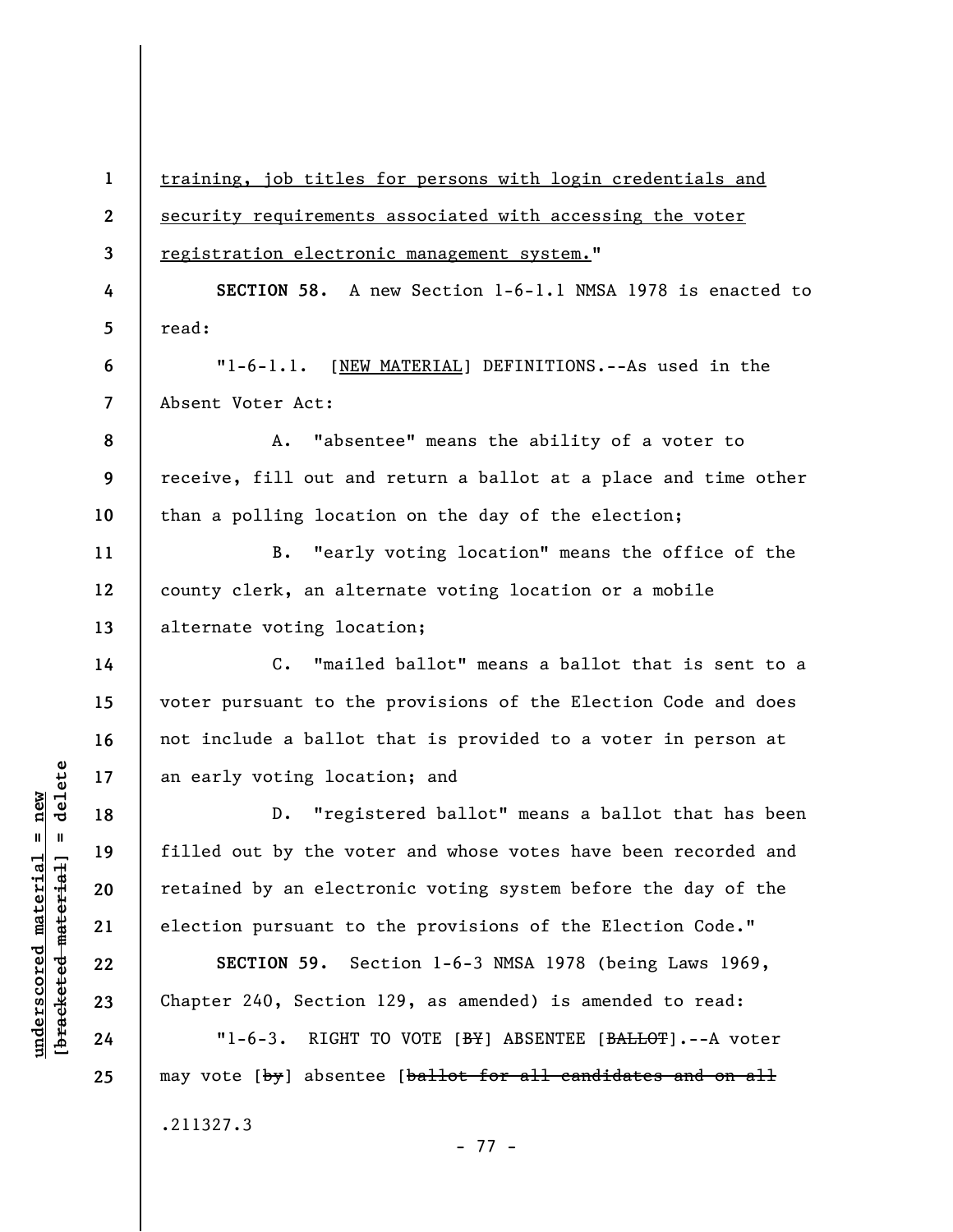questions appearing on the ballot as if the voter were able to east the ballot in person] in all candidate contests and on all ballot questions as if the voter had appeared on the day of the election to vote in person at a polling location."

**SECTION 60.** Section 1-6-4 NMSA 1978 (being Laws 1969, Chapter 240, Section 130, as amended) is amended to read:

"1-6-4. [ABSENTEE] MAILED BALLOT APPLICATION.--

A. In a statewide election, application by a voter for [an absentee] a mailed ballot shall be made only on a paper form or its [electronic] online equivalent [as prescribed by the secretary of state]. The form shall identify the applicant and contain information to establish the applicant's qualification for issuance of [an absentee] a mailed ballot under the Absent Voter Act; provided that only on the application form for a [general] primary election ballot there shall be  $[m\theta]$  a box, space or place provided for designation of the voter's political party affiliation.

B. Each application on a paper form for [an absentee] a mailed ballot shall be signed by the applicant and shall require the applicant's printed name, registration address and year of birth to be supplied by the applicant, which shall constitute the required form of identification. [except for] When submitted by the voter, the county clerk shall accept an application for a mailed ballot pursuant to this subsection regardless of whether the application for a .211327.3

delete **[bracketed material] = delete**  $anderscored material = new$ **underscored material = new**  $\mathbf{I}$ bracketed material

**1** 

**2** 

**3** 

**4** 

**5** 

**6** 

**7** 

**8** 

**9** 

**10** 

**11** 

**12** 

**13** 

**14** 

**15** 

**16** 

**17** 

**18** 

**19** 

**20** 

**21** 

**22** 

**23** 

**24**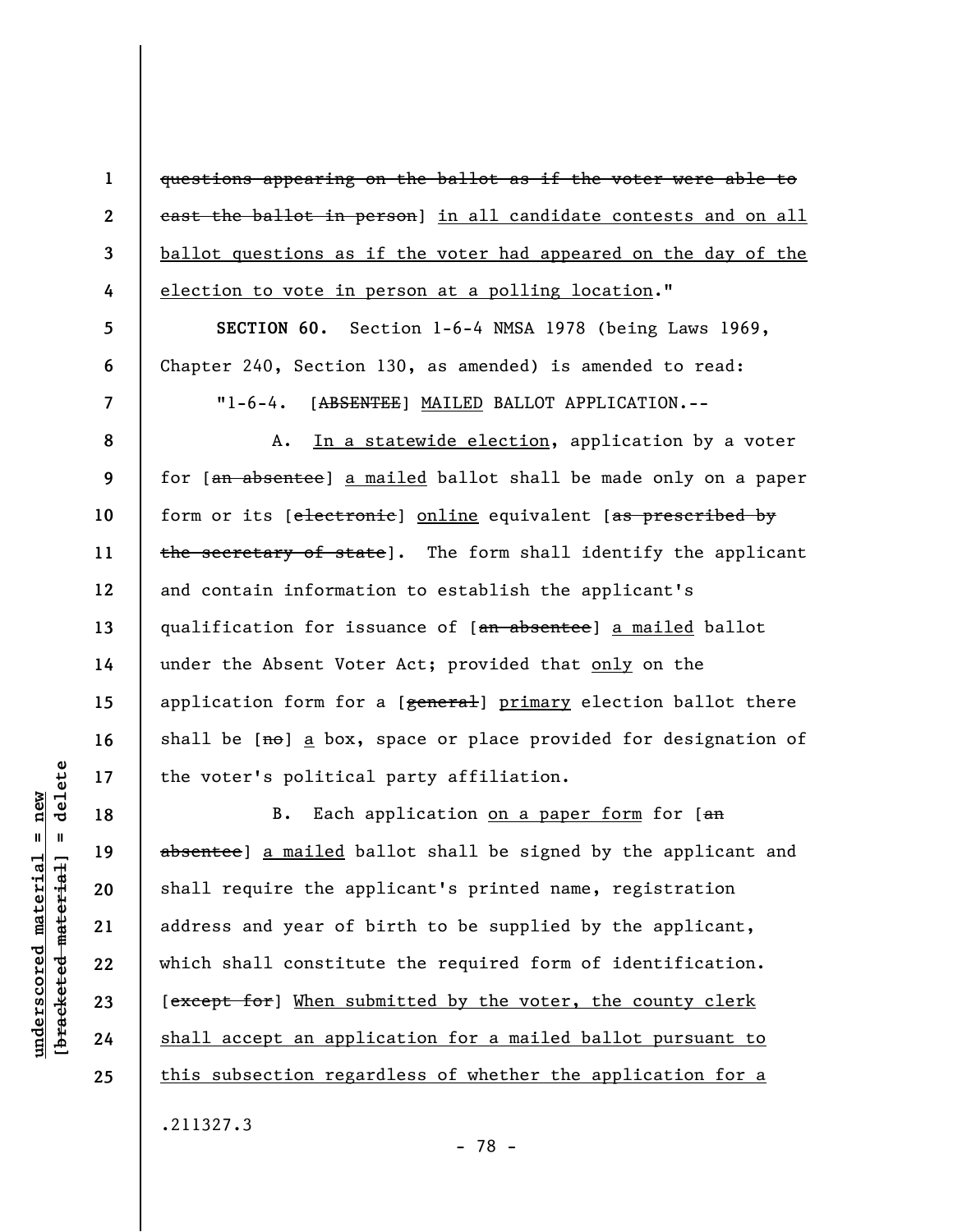**1 2 3 4 5**  mailed ballot is delivered to the county clerk on paper or by electronic means. When submitted by a third party, the county clerk shall not accept an application for a mailed ballot pursuant to this subsection if the application for a mailed ballot is delivered by electronic means.

**6 7 8 9 10 11 12 13 14 15**  C. The secretary of state shall allow a voter to submit an online application for a mailed ballot through a website authorized by the secretary of state; provided that the voter shall have a current or expired New Mexico driver's license or state identification card issued by the motor vehicle division of the taxation and revenue department. An online request for a mailed ballot shall contain all of the information that is required for a paper form. The voter shall also provide the person's full New Mexico driver's license number or state identification card number.

D. When a voter requests a mailed ballot pursuant to this section, the voter shall mark the box associated with the following statement, which shall be included as part of the online mailed ballot request form:

"By clicking the boxes below, I swear or affirm all of the following:

[ ] I am the person whose name and identifying information is provided on this form and I desire to request a mailed ballot to vote in the state of New Mexico; and

[ ] All of the information that I have provided on

- 79 -

.211327.3

delete **[bracketed material] = delete**  $underscored material = new$ **underscored material = new**  $\mathbf{I}$ bracketed material **16** 

**17** 

**18** 

**19** 

**20** 

**21** 

**22** 

**23** 

**24**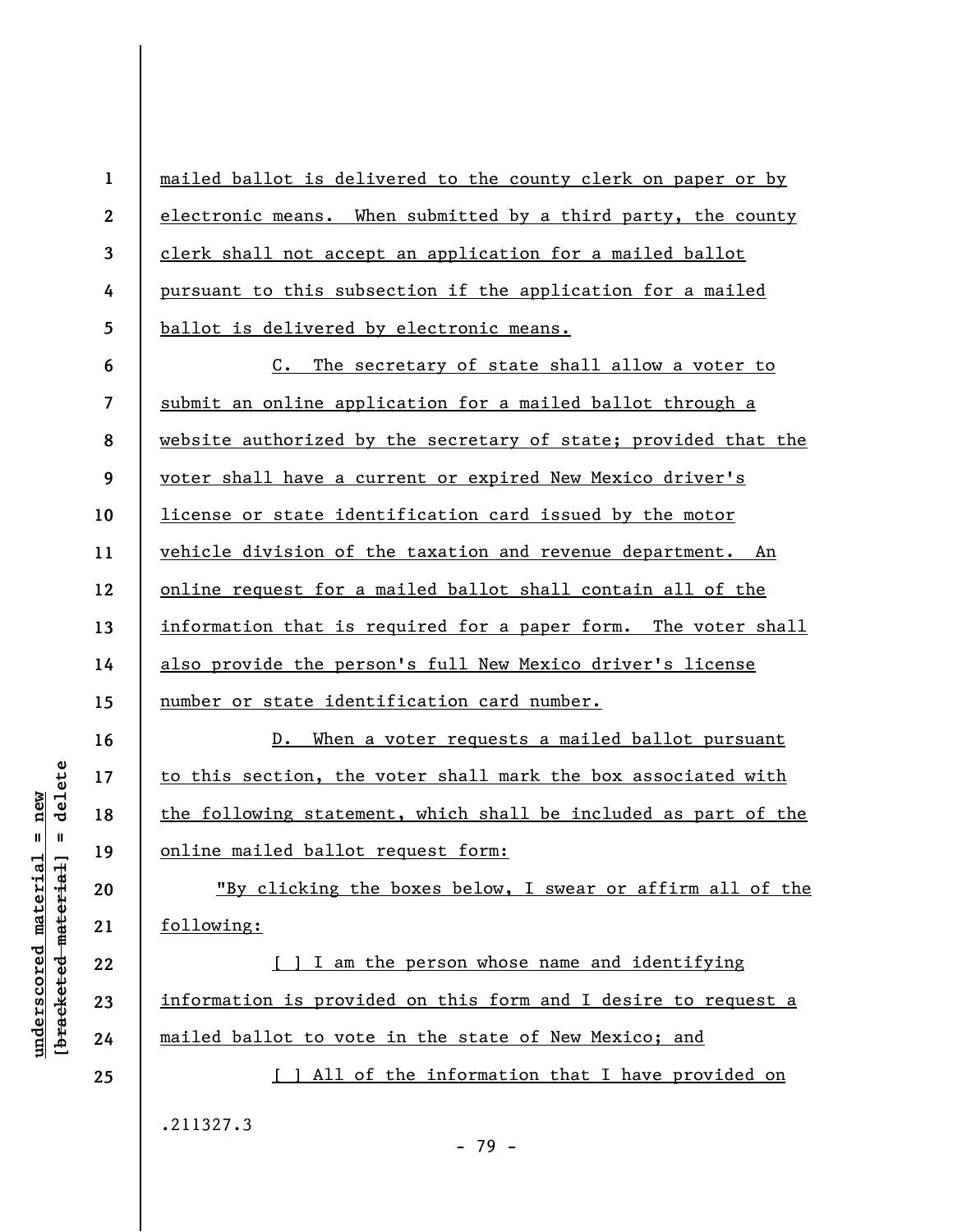**1 2**  this form is true and correct as of the date I am submitting this form.".

**3 4 5 6 7 8 9**  E. Online applications for mailed ballots shall retain the dates of submission by the qualified elector and of acceptance by the county clerk. For purposes of deadlines contained in the Election Code, the time and date of the submission by the voter shall be considered the time and date when the application for a mailed ballot is received by the county clerk.

F. New registrants who [have] registered for the first time in this state by mail and at that time did not provide acceptable documentary identification as required by federal law shall be informed of the need to comply with federal identification requirements when returning the requested ballot. The secretary of state shall issue rules to exempt voters from submitting identification only as required by federal law and shall review and, if necessary, update these rules no later than March 15 of even-numbered years.

 $[G<sub>r</sub>] G<sub>r</sub>$  A person who willfully and with knowledge and intent to deceive or mislead any voter, [precinct] election board, canvassing board, county clerk or other election official and who falsifies any information on an absentee ballot request form or who affixes a signature or mark other than the person's own on [an absentee] a mailed ballot request form is guilty of a fourth degree felony."

- 80 -

.211327.3

delete **[bracketed material] = delete**  $anderscored material = new$ **underscored material = new**  $\frac{1}{2}$ 

**10** 

**11** 

**12** 

**13** 

**14** 

**15** 

**16** 

**17** 

**18** 

**19** 

**20** 

**21** 

**22** 

**23** 

**24**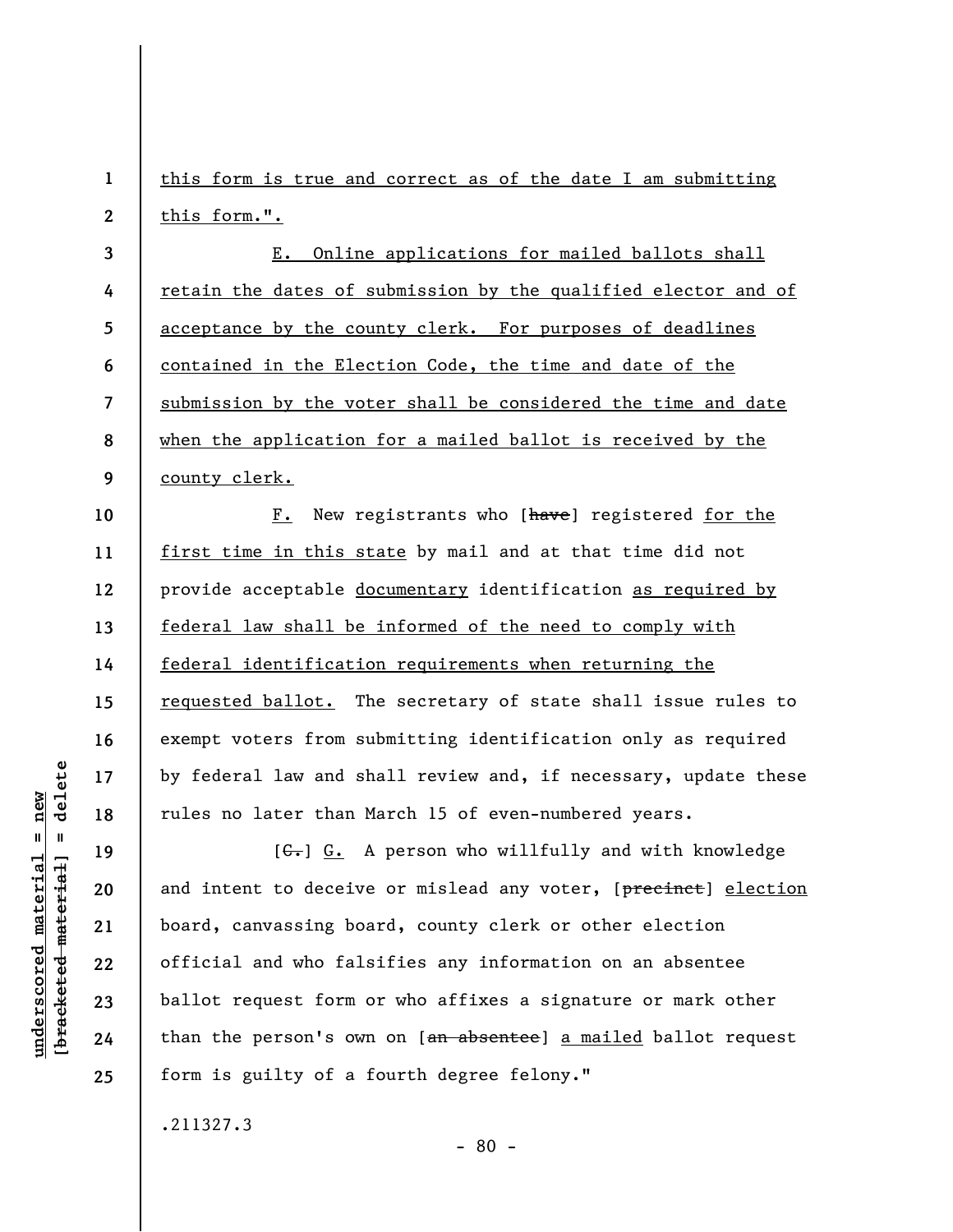**1 2 3 4 5 6 7 8 9 10 11 12 13 14 15 16 17 18 19 20 21 22 23 24 25 SECTION 61.** Section 1-6-4.3 NMSA 1978 (being Laws 2005, Chapter 270, Section 41, as amended) is amended to read: "1-6-4.3. THIRD PARTY AGENTS COLLECTING [ABSENTEE BALLOT] APPLICATIONS FOR MAILED BALLOTS.-- A. A person or organization that is not part of a government agency and that collects [absentee ballot] applications for mailed ballots shall submit the applications to the appropriate office for filing within forty-eight hours of their completion or the next business day if the appropriate office is closed for that forty-eight-hour period. B. A person who collects [absentee ballot] applications for mailed ballots and fails to submit a voter's completed [absentee ballot] application is guilty of a petty misdemeanor. C. A person who intentionally alters another voter's completed [absentee ballot] application for a mailed ballot is guilty of a fourth degree felony." **SECTION 62.** Section 1-6-5 NMSA 1978 (being Laws 1969, Chapter 240, Section 131, as amended) is amended to read: "1-6-5. PROCESSING APPLICATION--ISSUANCE OF BALLOT.-- A. The county clerk shall mark each completed [absentee ballot] application for a mailed ballot with the date and time of receipt in the clerk's office and enter the required information in the [absentee] ballot register. The county clerk shall then determine if the applicant is a voter .211327.3

## $=$  delete **[bracketed material] = delete**  $underscored material = new$ **underscored material = new** bracketed material

- 81 -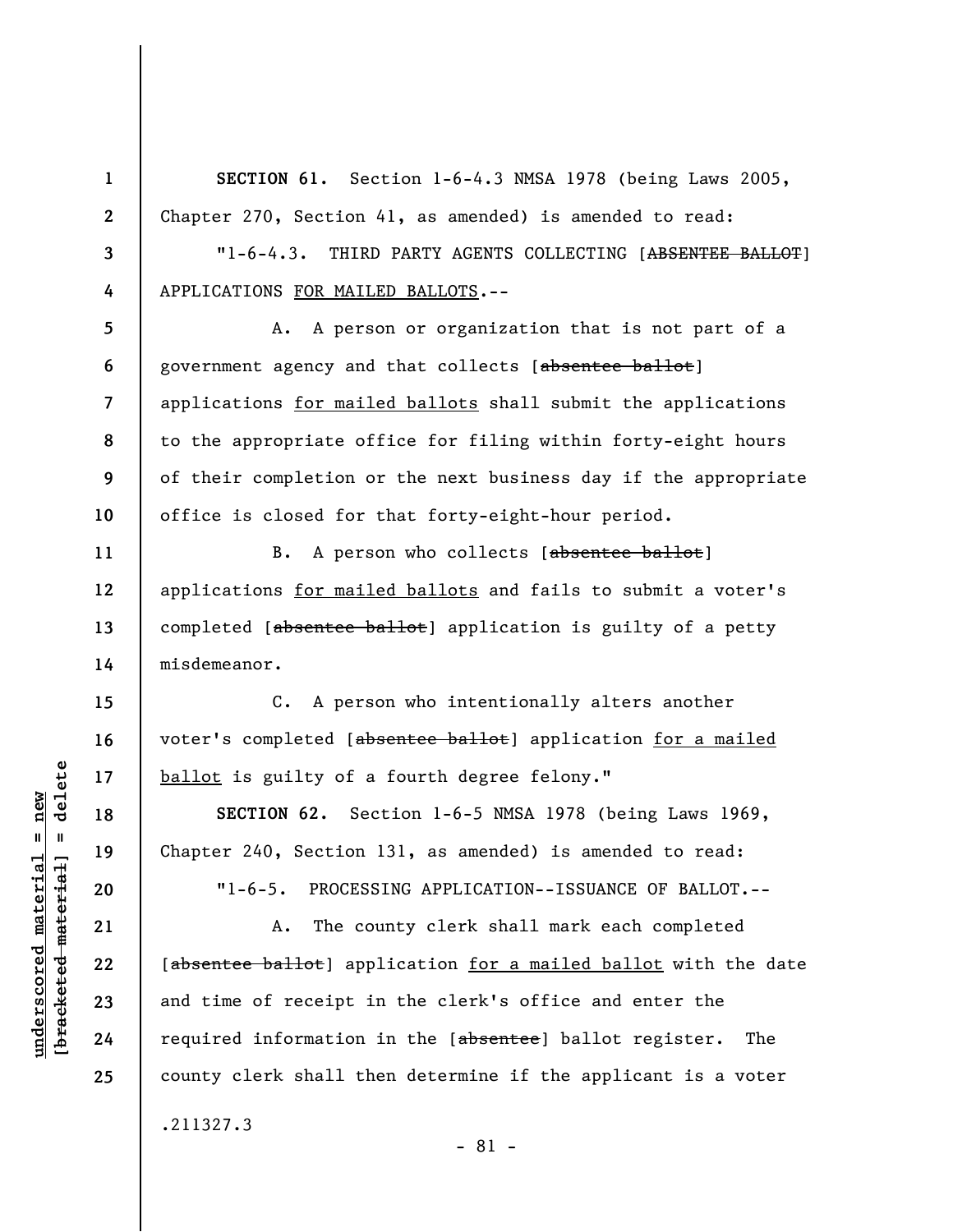and if the voter is a uniformed-service voter or an overseas voter. If the applicant is a uniformed-service voter or overseas voter, the application shall be processed pursuant to the Uniform Military and Overseas Voters Act.

**8**  B. If the applicant does not have a valid certificate of registration on file in the county,  $[ $\theta$  m]$ absentee] a mailed ballot shall not be issued and the county clerk shall mark the application "rejected", [and] file the application in a separate file from those accepted

[C. The county clerk shall notify in writing each applicant of the fact of acceptance or rejection of the application and, if rejected, shall explain why the application was rejected] and notify the applicant in writing with an explanation why the application was rejected.

[ $\theta$ .] C. When required by federal law, if the applicant has on file with the county a valid certificate of registration that indicates that the applicant is a voter who is a new registrant in the state and who registered by mail without submitting the required [voter] documentary identification, the county clerk shall notify the voter that the voter must submit with the [absentee] mailed ballot [the required physical] a form of documentary identification from the list in Paragraph (3) of Subsection I of Section 1-4-5.1 NMSA 1978. The county clerk shall note on the [absentee] ballot register and signature roster that the applicant's .211327.3

- 82 -

**1** 

**2** 

**3** 

**4** 

**5** 

**6** 

**7** 

**9** 

**10** 

**11** 

**12** 

**13** 

**14** 

**15** 

**16** 

**17** 

**18** 

**19** 

**20** 

**21** 

**22** 

**23** 

**24**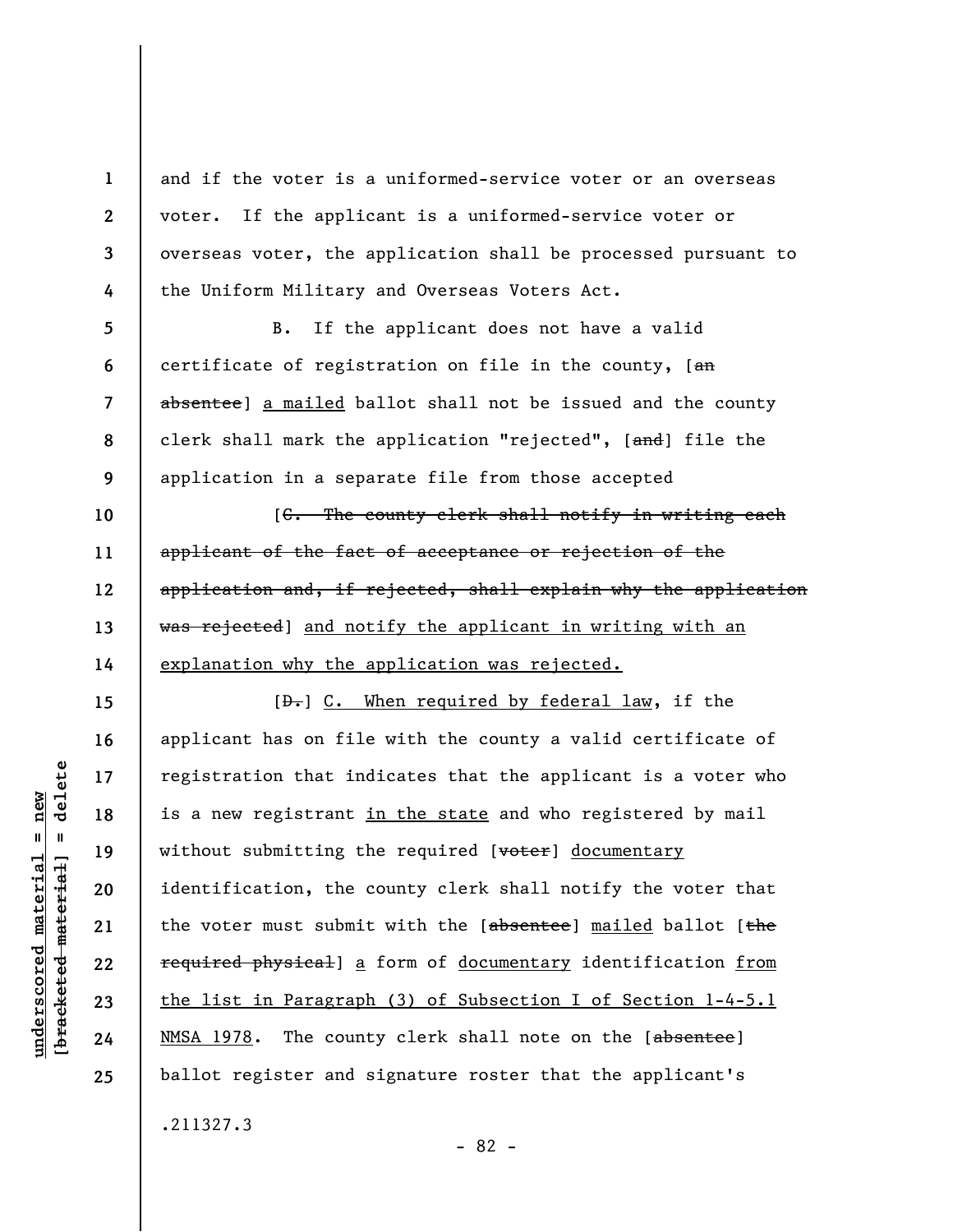**1 2**  [absentee] mailed ballot must be returned with the required voter identification.

**3 4 5 6 7 8 9 10 11 12**   $[E-]$  D. If the applicant has on file with the county a valid certificate of registration, the county clerk shall mark the application "accepted" and [beginning twentyeight days before the election] deliver [an absentee] a mailed ballot to the voter [in the county clerk's office or mail to the applicant an absentee ballot] and the required envelopes for use in returning the ballot. [An absent voter shall not be permitted to change party affiliation during those periods when change of party affiliation is prohibited by the Election Gode.]

E. Upon [delivery of an absentee ballot to a voter in the county clerk's office or] the mailing of [an absentee] a mailed ballot to an applicant who is a voter, an appropriate designation shall be made on the signature line of the signature roster next to the name of the voter.  $[who$  has been provided or mailed an absentee ballot.

F. Absentee ballots may be marked in person at the county clerk's office during the regular hours and days of business beginning on the twenty-eighth day preceding the election and from 10:00 a.m. to 6:00 p.m. on the Saturday immediately prior to the date of the election. The act of marking the absentee ballot in the office of the county clerk shall be a convenience to the voter in the delivery of the

.211327.3

- 83 -

delete **[bracketed material] = delete**  $anderscored material = new$ **underscored material = new**  $\mathbf{I}$ bracketed material

**13** 

**14** 

**15** 

**16** 

**17** 

**18** 

**19** 

**20** 

**21** 

**22** 

**23** 

**24**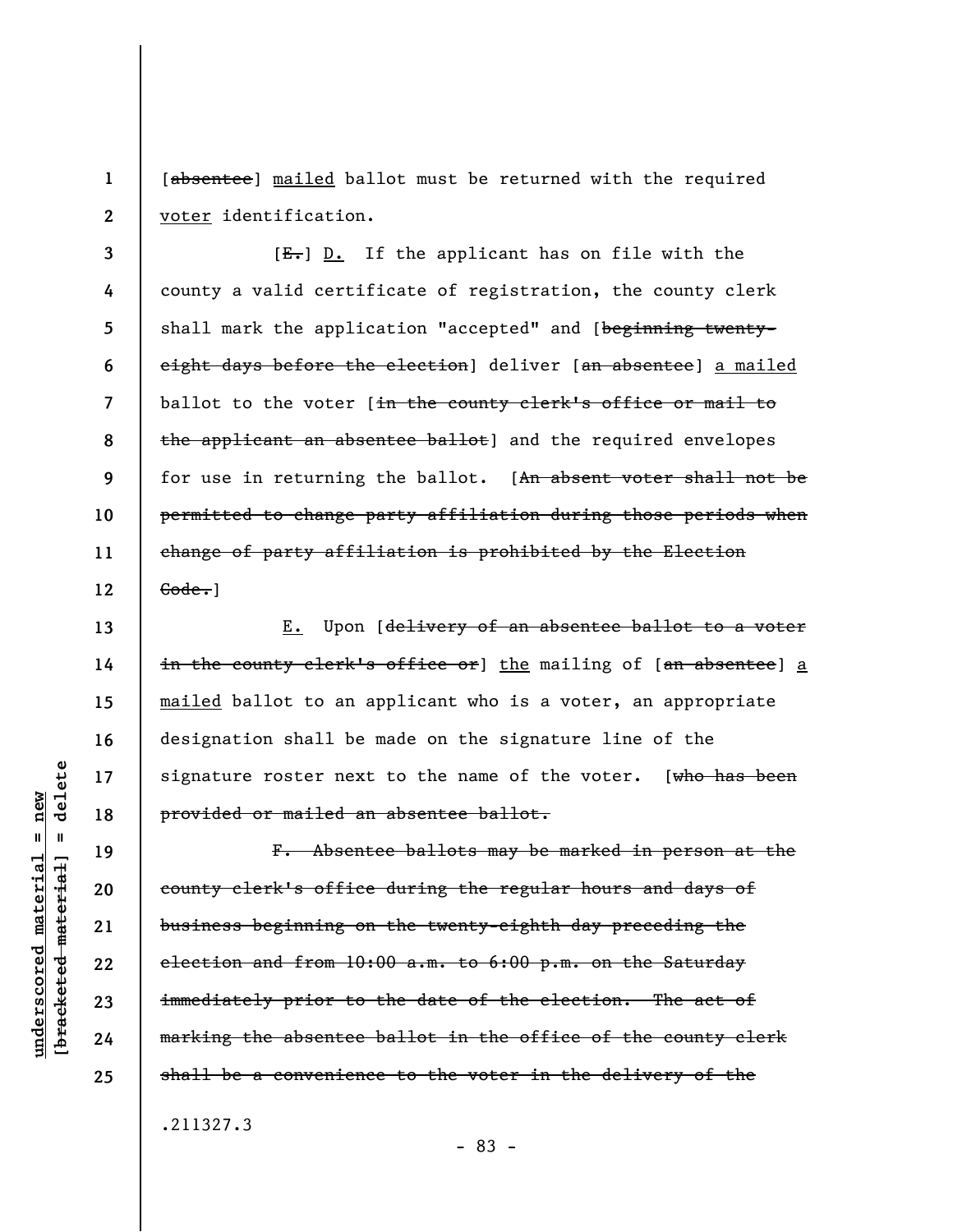**1 2 3 4 5 6 7 8 9 10 11 12**  absentee ballot and does not make the office of the county clerk a polling place subject to the requirements of a polling place in the Election Code. If the county clerk establishes an additional alternate voting location near the clerk's office, absentee ballots may be marked in person at that location during the regular hours and days of business beginning on the twenty-eighth day preceding the election and during the hours for voting at alternate voting locations commencing on the third Saturday prior to the election through the Saturday immediately prior to the election. The additional alternate voting location shall be operated by the county clerk and the county clerk's staff.

G. When marking an absentee ballot in person at the county clerk's office, the voter shall provide the required voter identification to the county clerk or the clerk's authorized representative. If the voter does not provide the required voter identification, the voter shall be allowed to vote on a provisional ballot. If the voter provides the required voter identification, the voter, after subscribing an application for an absentee ballot, shall be allowed to vote by inserting the ballot into an optical scan tabulator certified for in-person absentee voting at the county clerk's office. The county clerk or the clerk's authorized representative shall make an appropriate designation indicating that the voter has voted absentee. In marking the absentee ballot, the voter may

.211327.3

- 84 -

delete **[bracketed material] = delete**  $anderscored material = new$ **underscored material = new**  $\mathbf{I}$ bracketed material] **13** 

**14** 

**15** 

**16** 

**17** 

**18** 

**19** 

**20** 

**21** 

**22** 

**23** 

**24**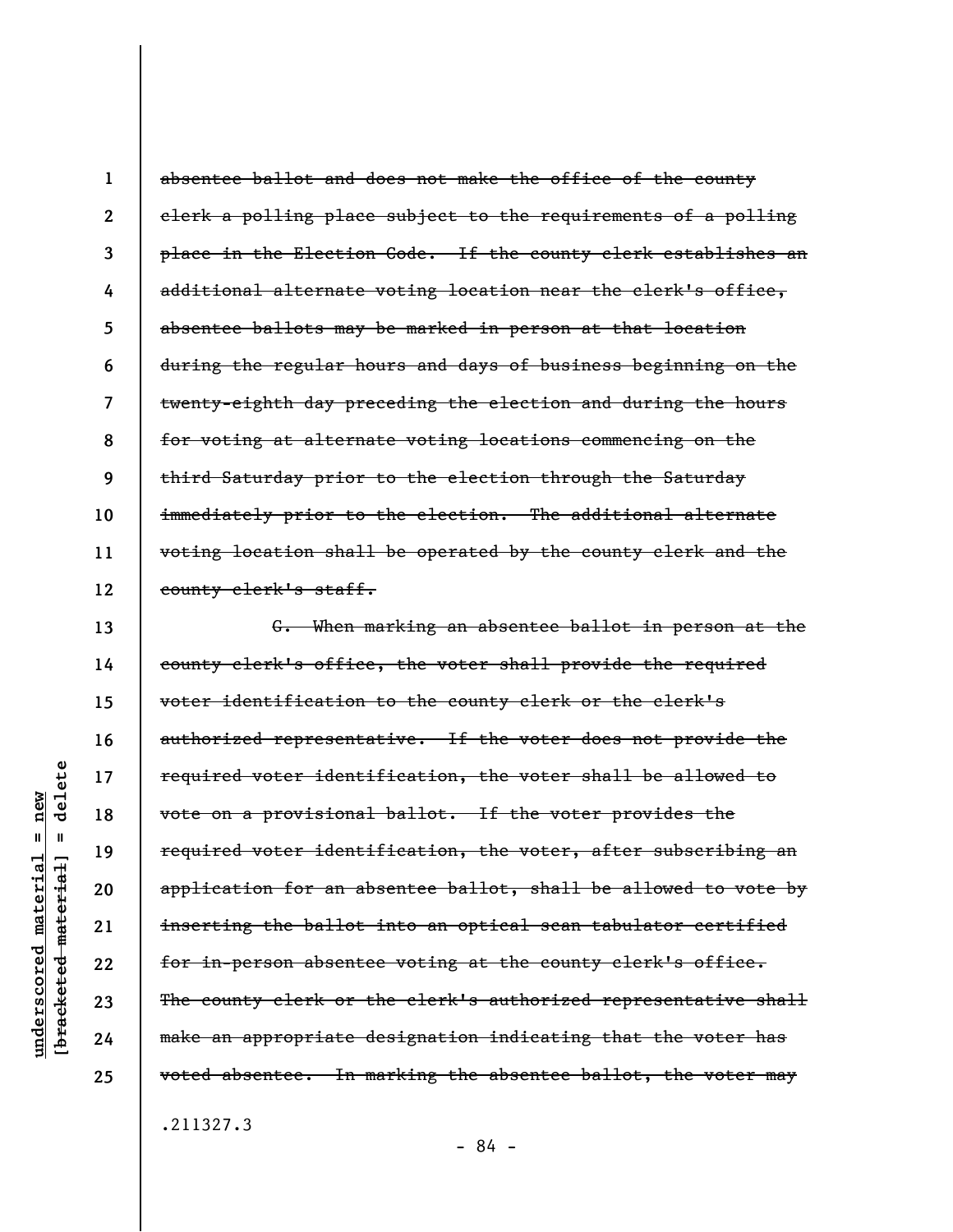**1 2 3 4 5 6 7 8 9 10 11 12 13 14 15 16 17 18 19 20 21 22 23 24 25**  be assisted pursuant to the provisions of Section 1-12-15 NMSA 1978. H. Absentee ballots shall be sent to applicants not later than on the Friday immediately prior to the date of the election. I. An absentee ballot shall not be delivered or mailed by the county clerk to any person other than the applicant for such ballot. J. The secretary of state and each county clerk shall make reasonable efforts to publicize and inform voters of the times and locations for absentee voting; provided, however, that notice is provided at least ten days before early voting begins. K. The secretary of state shall establish procedures for the submittal, when required by federal law, of required voter identification with mailed-in absentee ballots. L. It is unlawful to electioneer in the county clerk's office or in any alternate voting location.] F. A mailed ballot shall not be delivered by the county clerk to any person other than the applicant for the ballot. Mailed ballots shall be sent to applicants beginning twenty-eight days before the election. For each application for a mailed ballot received twenty-three or more days before the election, the county clerk shall send either the ballot or a notice of rejection to the applicant as soon as practicable; .211327.3

delete **[bracketed material] = delete**  $anderscored material = new$ **underscored material = new**  $\mathbf{I}$ bracketed material

- 85 -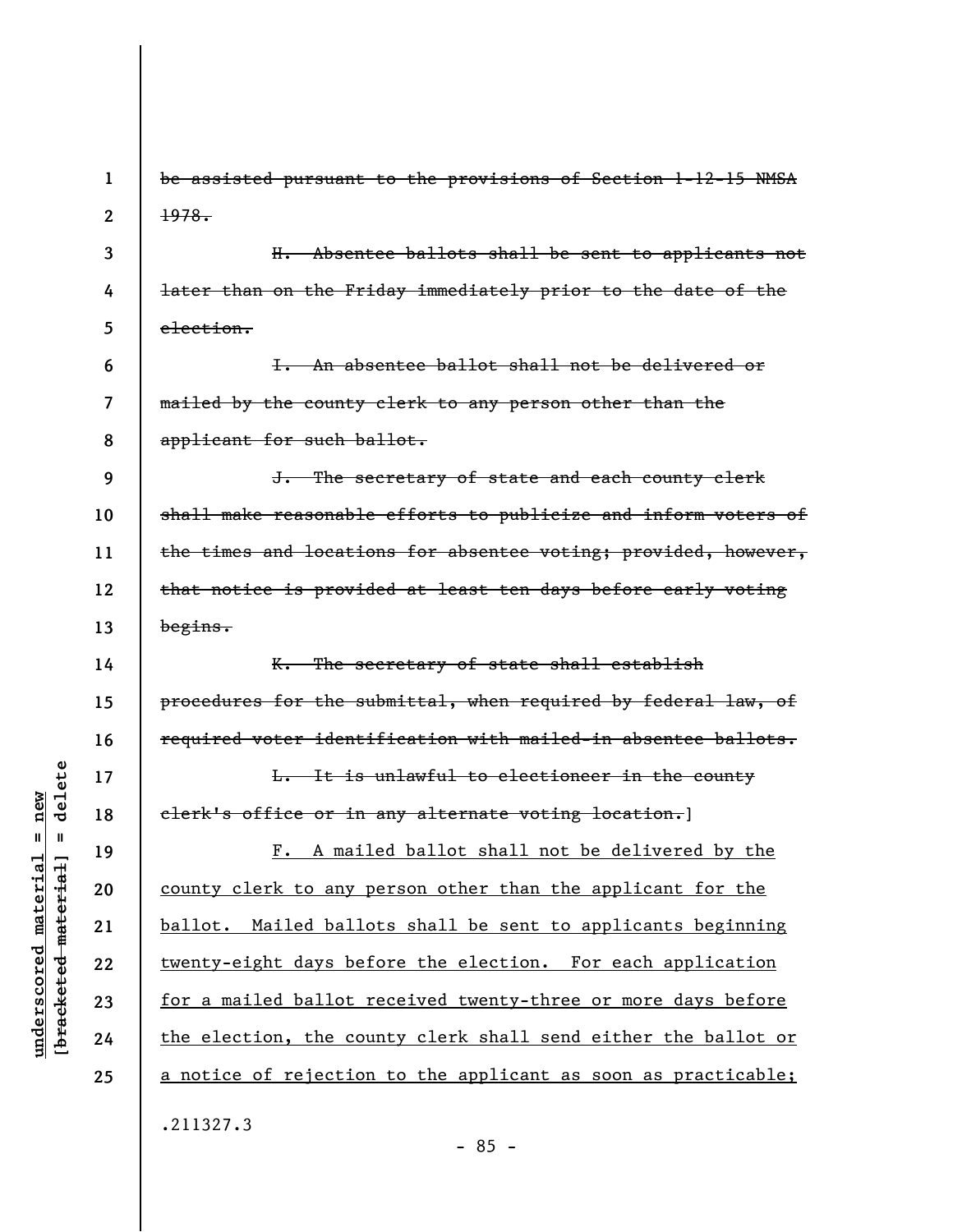| $\mathbf 1$              | provided that the ballot or a notice of rejection is sent not    |
|--------------------------|------------------------------------------------------------------|
| $\boldsymbol{2}$         | later than twenty-two days before the election. For each         |
| 3                        | application for a mailed ballot received within twenty-two days  |
| 4                        | of election day, the county clerk shall send either the mailed   |
| 5                        | ballot or a notice of rejection to the applicant within twenty-  |
| 6                        | four hours after receipt of the voter's application for a        |
| $\overline{\mathcal{L}}$ | mailed ballot. A mailed ballot shall be requested not later      |
| 8                        | than the Thursday immediately prior to the date of the election  |
| 9                        | and shall be sent to the voter not later than the Friday         |
| 10                       | immediately prior to the date of the election."                  |
| 11                       | SECTION 63. Section 1-6-5.6 NMSA 1978 (being Laws 2003,          |
| 12                       | Chapter 357, Section 6, as amended) is amended to read:          |
| 13                       | $"1 - 6 - 5.6.$<br>EARLY VOTING--ALTERNATE VOTING LOCATIONS--    |
| 14                       | PROCEDURES. -- The county clerk shall:                           |
| 15                       | ensure that voters have adequate access to<br>Α.                 |
| 16                       | [alternate voting locations for] early voting in the county,     |
| 17                       | taking into consideration population density and travel time to  |
| 18                       | the location of voting;                                          |
| 19                       | B. ensure that early voters are not allowed to vote              |
| 20                       | in person on election day;                                       |
| 21                       | ensure that adequate interpreters are available<br>$c_{\bullet}$ |
| 22                       | at alternate voting locations in those precincts having a        |
| 23                       | majority of qualified electors who are part of a recognized      |
| 24                       | language minority; and                                           |
| 25                       | based on rules adopted by the secretary of<br>$D$ .              |
|                          | .211327.3                                                        |

 $[bracketeed-materiat] = delete$ **[bracketed material] = delete**  $underscored material = new$ **underscored material = new**

- 86 -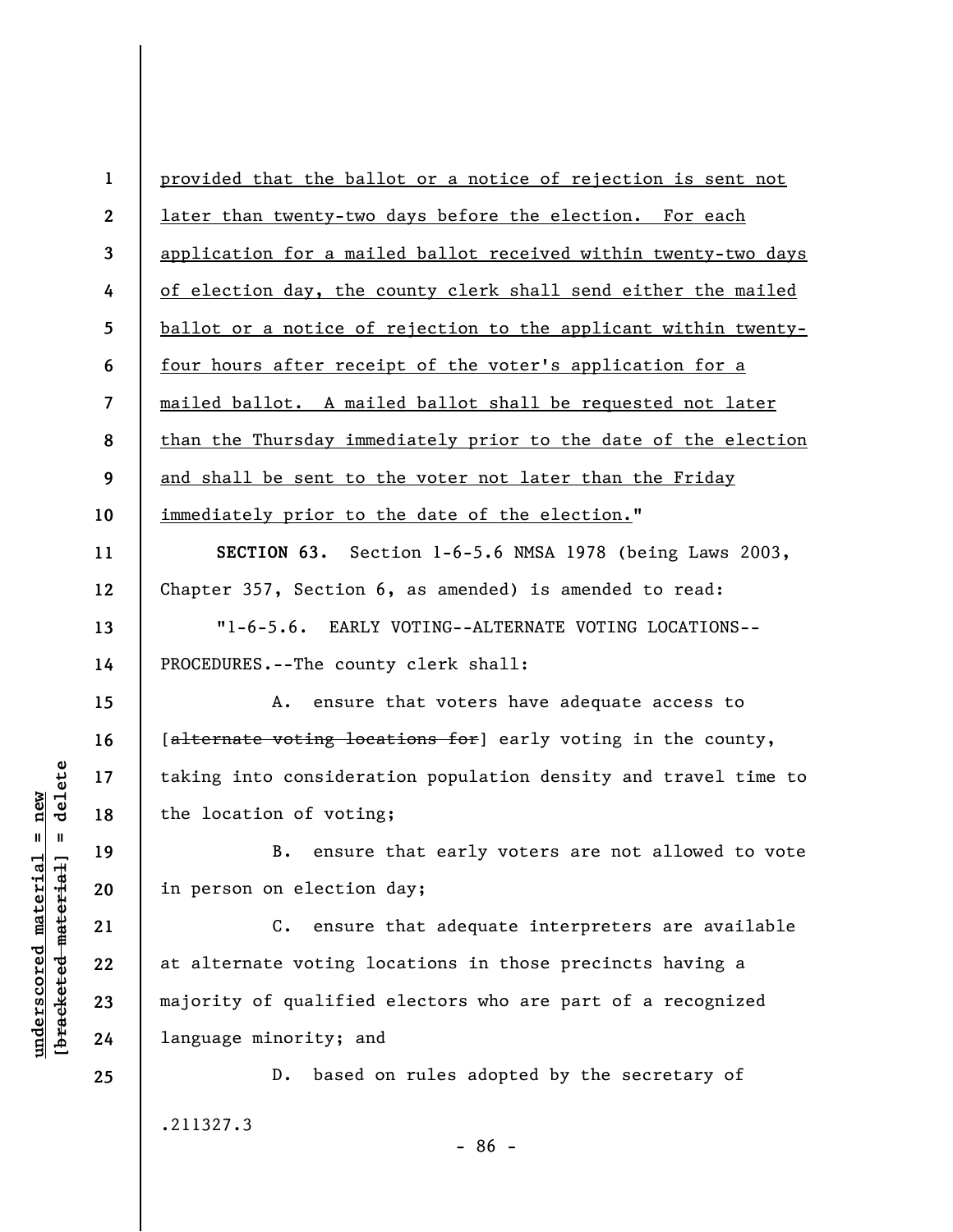**1 2 3 4 5 6 7 8 9 10 11 12 13 14 15 16 17 18 19 20 21 22 23 24 25**  state, allow for mobile alternate voting locations [in rural areas of the state) that may be set up temporarily in specified precincts of the county during the period when early voting is allowed at alternate voting locations." **SECTION 64.** Section 1-6-5.7 NMSA 1978 (being Laws 2005, Chapter 270, Section 40, as amended) is amended to read: "1-6-5.7. EARLY VOTING--USE OF ABSENTEE VOTING PROCEDURES--COUNTY CLERK'S OFFICE--ALTERNATE VOTING LOCATIONS.-- [A. Commencing on the third Saturday prior to an election and ending on the Saturday immediately preceding the election, an early voter may vote in person on a voting system at an alternate voting location established by the county clerk.  $B-$ ] A. Commencing on the twenty-eighth day preceding the election during the regular hours and days of business at the county clerk's office and from 10:00 a.m. to 6:00 p.m. on the Saturday immediately prior to the date of the election, early voting shall be conducted in each office of the county clerk; [and at such alternate voting locations as may be established by the county clerk] provided that: (1) when marking a ballot in person at the county clerk's office, the voter shall provide the required voter identification to the county clerk or the clerk's authorized representative. If the voter does not provide the .211327.3 - 87 -

delete **[bracketed material] = delete**  $anderscored material = new$ **underscored material = new**  $\mathbf{I}$ bracketed material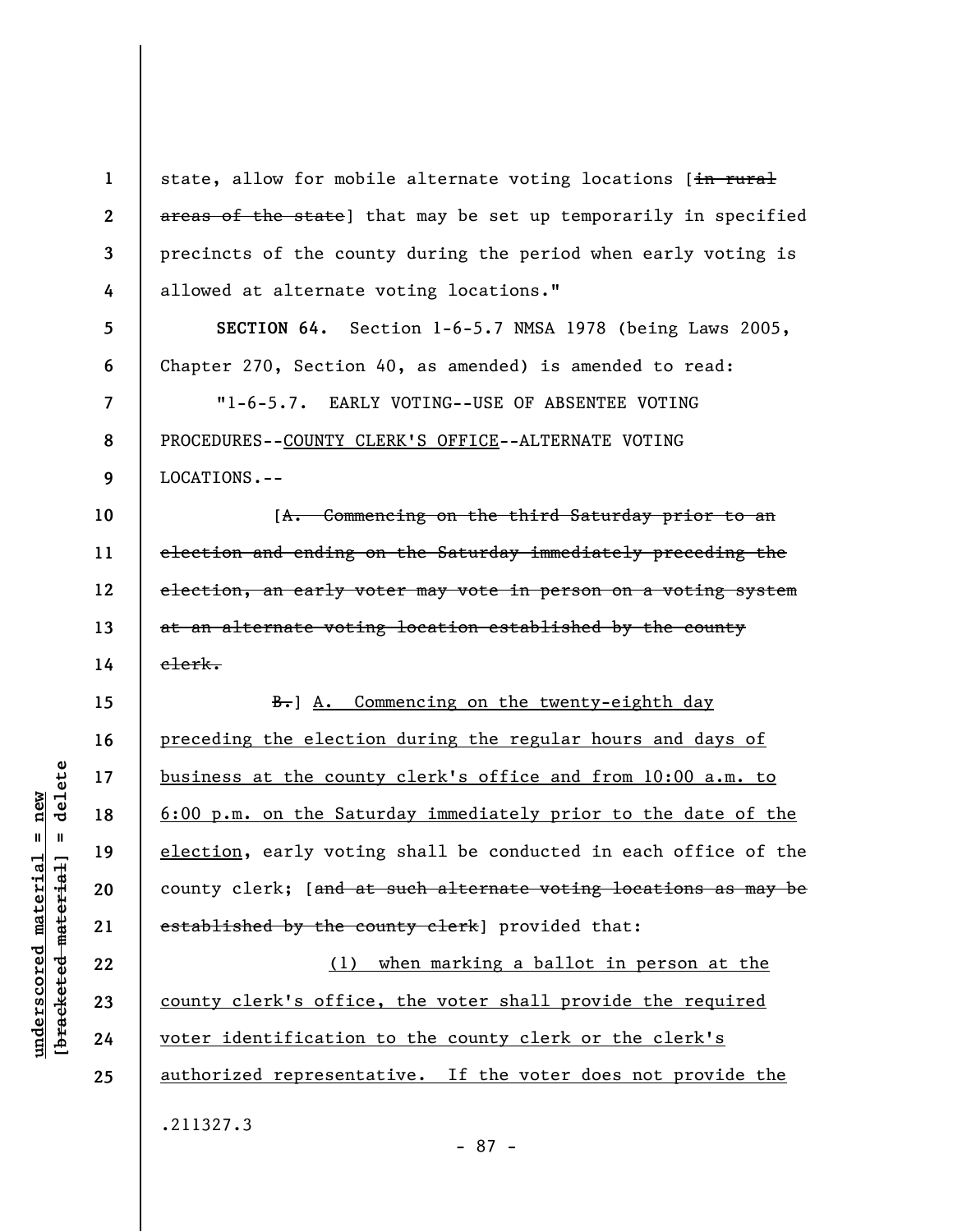| $\mathbf{1}$    | required voter identification, the voter shall be allowed to    |
|-----------------|-----------------------------------------------------------------|
| $\mathbf{2}$    | vote on a provisional ballot. If the voter provides the         |
| $\overline{3}$  | required voter identification, the voter, after subscribing an  |
| 4               | application for an absentee ballot, shall be allowed to vote by |
| $5\phantom{.0}$ | inserting the ballot into an optical scan tabulator certified   |
| 6               | for in-person absentee voting at the county clerk's office.     |
| $\overline{7}$  | The county clerk or the clerk's authorized representative shall |
| 8               | make an appropriate designation indicating that the voter has   |
| 9               | voted. In marking the ballot, the voter may be assisted         |
| 10              | pursuant to the provisions of Section 1-12-15 NMSA 1978;        |
| 11              | (2) the act of marking the ballot in the                        |
| 12              | office of the county clerk shall be a convenience to the voter  |
| 13              | in the delivery of the ballot and does not make the office of   |
| 14              | the county clerk a polling place subject to the requirements of |
| 15              | a polling place in the Election Code; and                       |
| 16              | (3) if the county clerk establishes an                          |
| 17              | additional alternate voting location near the clerk's office,   |
| 18              | ballots may be marked in person at that location during the     |
| 19              | regular hours and days of business beginning on the             |
| 20              | twenty-eighth day preceding the election and during the hours   |
| 21              | for voting at alternate voting locations commencing on the      |
| 22              | third Saturday prior to the election through the Saturday       |
| 23              | immediately prior to the election. The additional alternate     |
| 24              | voting location may be operated by the county clerk and the     |
| 25              | <u>county clerk's staff.</u>                                    |
|                 |                                                                 |

.211327.3

 $[**bracket**et~~eted matcherial~~] = **delete**$ **[bracketed material] = delete**  $underscored material = new$ **underscored material = new**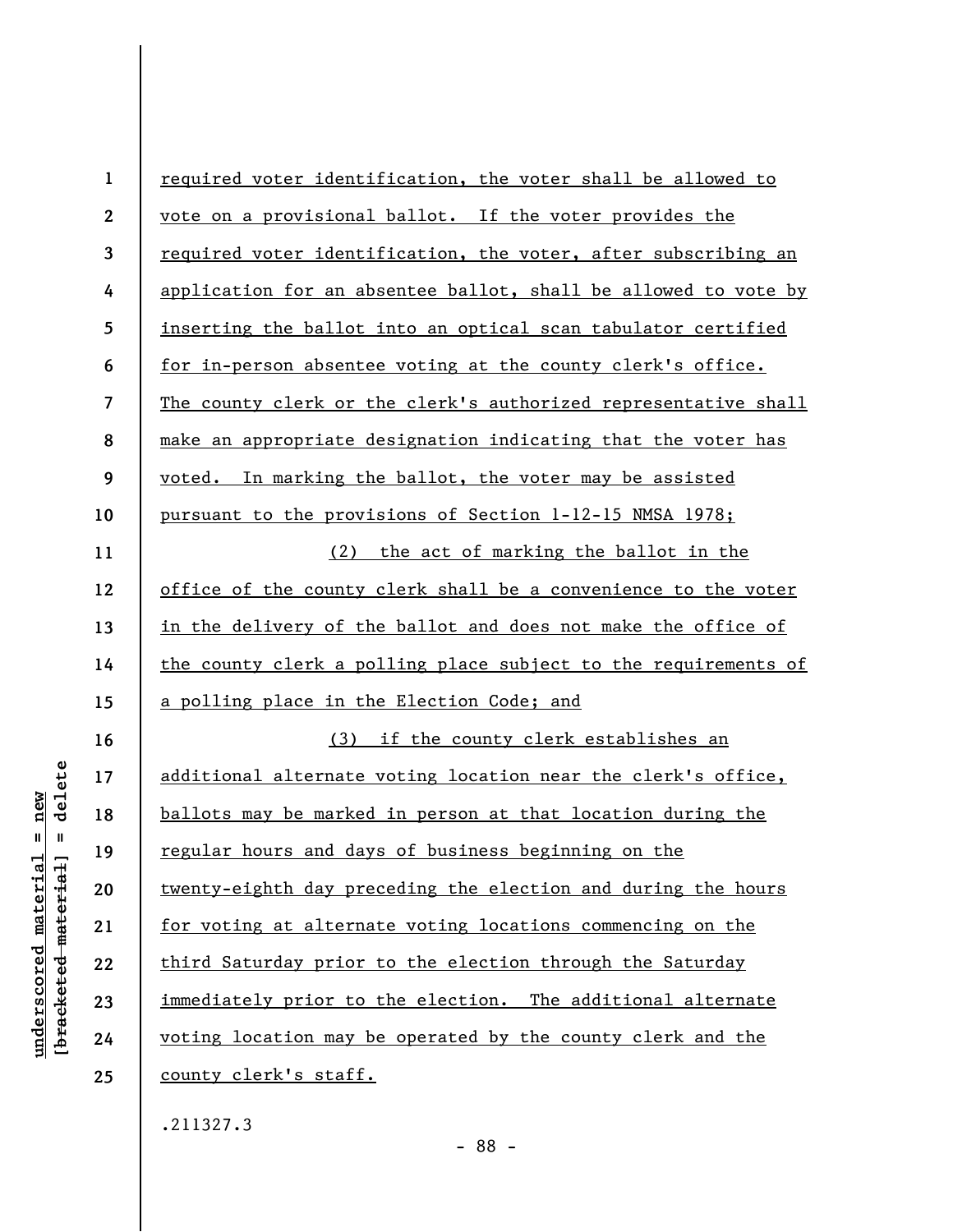| $\mathbf{1}$     | Commencing on the third Saturday prior to a<br><b>B.</b>        |
|------------------|-----------------------------------------------------------------|
| $\boldsymbol{2}$ | statewide election and ending on the Saturday immediately prior |
| $\mathbf{3}$     | to the date of the election, an early voter may vote in person  |
| 4                | on a voting system at alternate voting locations that may be    |
| $5\phantom{.0}$  | established by the county clerk; provided that:                 |
| 6                | (1) the county clerk shall establish:                           |
| $\overline{7}$   | $[\frac{1}{1}]$ (a) in counties with more than ten              |
| 8                | thousand voters, not fewer than one alternate voting location;  |
| 9                | $\left[\frac{2}{2}\right]$ (b) in counties with more than       |
| 10               | fifty thousand voters, not fewer than four alternate voting     |
| 11               | locations; and                                                  |
| 12               | $\left[\frac{(3)}{(c)}\right]$ in counties with more than       |
| 13               | [two] one hundred fifty thousand voters, not fewer than fifteen |
| 14               | alternate voting locations; and                                 |
| 15               | $[\theta - \theta] (2) not later than ninety days before$       |
| 16               | each [primary and general] statewide election, the county clerk |
| 17               | shall [publicly fix] post the location and hours of operation   |
| 18               | for [alternate] early voting locations in the county, which     |
| 19               | shall open no earlier than 7:00 a.m. and shall close no later   |
| 20               | than 9:00 p.m. Within ninety days of a [primary or general]     |
| 21               | statewide election, a county clerk may not modify the location  |
| 22               | or hours of operation of [alternate] early voting locations     |
| 23               | except with the written approval of the secretary of state      |
| 24               | [Alternate] and upon posting the approved changes. Early        |
| 25               | voting locations shall be open each day of early voting for at  |
|                  | .211327.3                                                       |

 $[bracketeed-materiat] = delete$ **[bracketed material] = delete**  $underscored material = new$ **underscored material = new**

- 89 -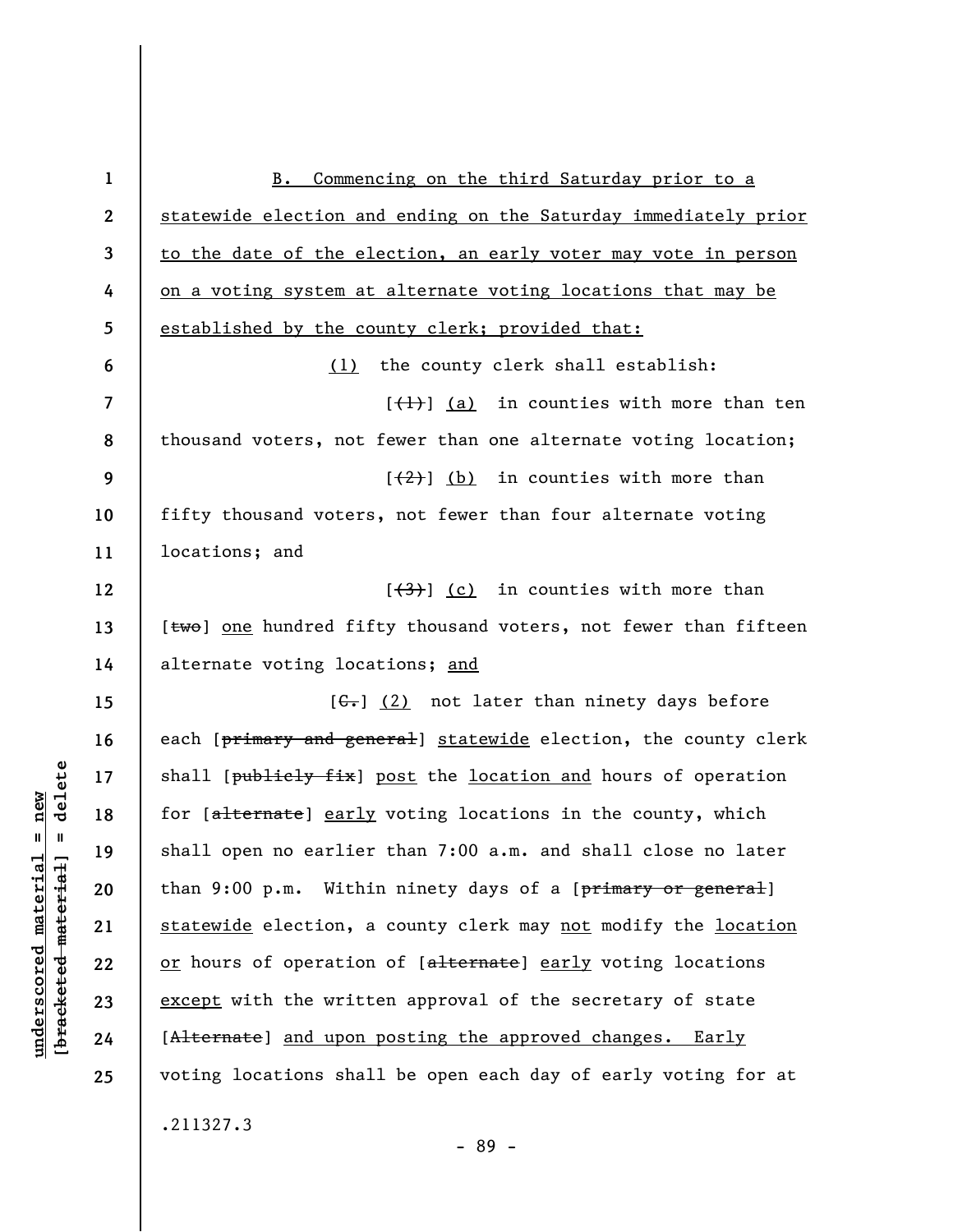**1 2 3 4 5 6 7 8 9 10 11 12 13 14 15 16 17 18 19 20 21 22 23 24 25**  least eight consecutive hours. Alternate voting locations may be closed Sundays and Mondays during the early voting period. [D.] C. Each [alternate] early voting location shall comply with the following provisions, unless the county clerk receives a written waiver from the secretary of state specifying the location and specific provision being waived: (1) have ballots available for voters from every precinct in the county; (2) have at least one optical scan tabulator programmed to read every ballot style in the county; (3) have at least one voting system available to assist disabled voters to cast and record their votes; (4) have a broadband internet connection; (5) have sufficient spaces for at least five voters to simultaneously and privately mark their ballots, with at least one of those spaces wheelchair-accessible; (6) have a secure area for storage of preprinted ballots or for storage of a paper ballot stock and a system designed to print ballots at a polling location; and (7) be in a location that is accessible and compliant with the requirements of the federal Americans with Disabilities Act of 1990.  $[E-]$   $D.$  When voting  $[early]$  at an early voting location, the voter shall provide the required voter identification to the election board, county clerk or the .211327.3

 $-90 -$ 

 $\frac{1}{2}$  intereted material = delete **[bracketed material] = delete**  $underscored material = new$ **underscored material = new**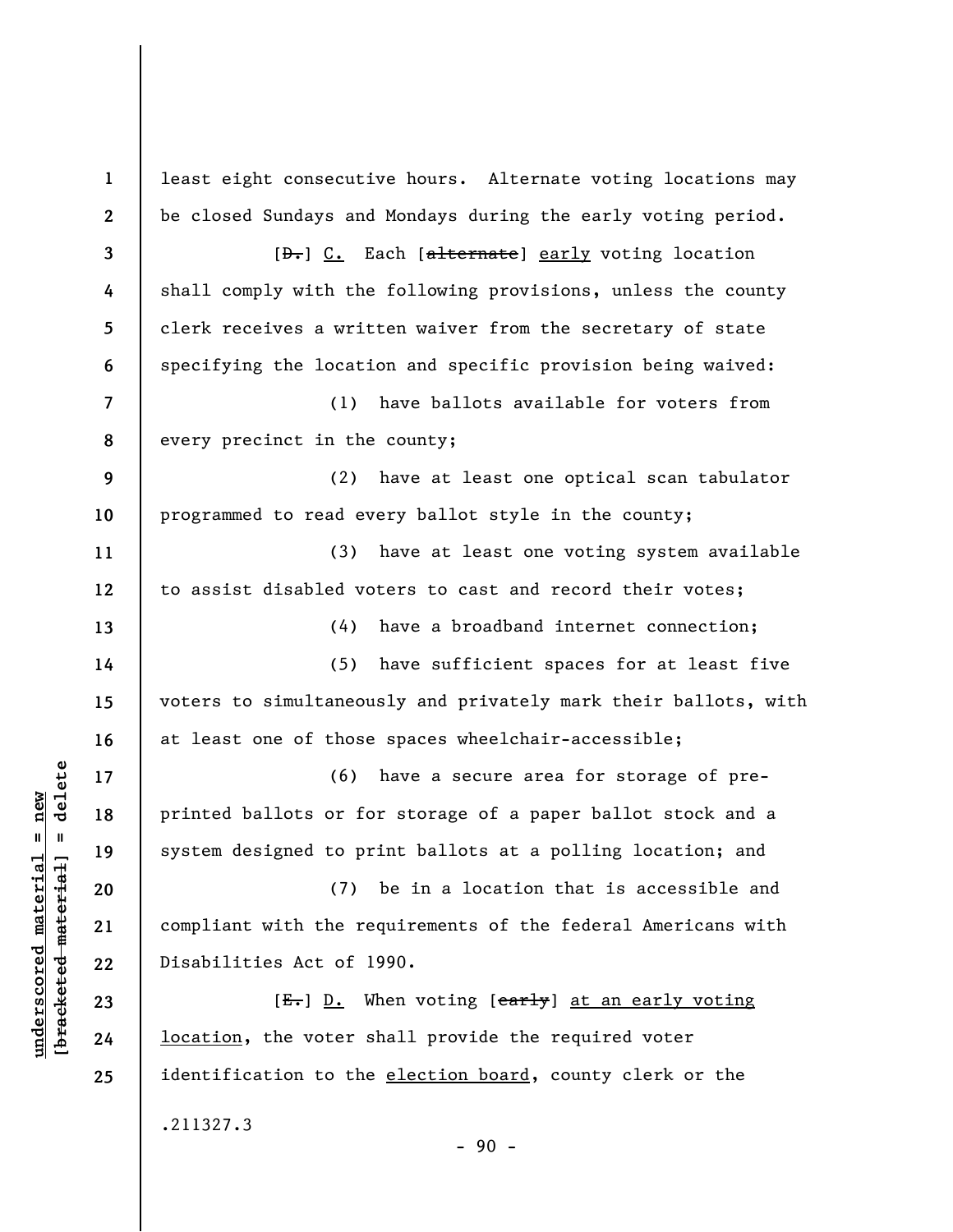**1 2 3 4 5 6 7 8 9 10 11**  clerk's authorized representative. If the voter does not provide the required voter identification, the voter shall be allowed to vote on a provisional ballot. If the voter provides the required voter identification, the voter shall be allowed to vote after subscribing an application to vote on a form approved by the secretary of state or its electronic equivalent approved by the voting system certification committee. The county clerk or the clerk's authorized representative shall make an appropriate designation on the signature roster or register next to the voter's name indicating that the voter has voted early."

**SECTION 65.** Section 1-6-5.8 NMSA 1978 (being Laws 2009, Chapter 251, Section 2) is amended to read:

"1-6-5.8. EARLY VOTING--NATIVE AMERICAN EARLY VOTING LOCATIONS.--A county clerk shall provide at least one alternate [early] voting or mobile alternate voting location on Indian nation, tribal or pueblo land when requested by the Indian nation, tribe or pueblo in the county; provided that:

A. the Indian nation, tribe or pueblo submits a written request to the county clerk no later than the first Monday in November of each odd-numbered year;

B. the alternate  $[early]$  voting or mobile alternate voting location may operate for less than the full early voting period, to be decided upon between the Indian nation, tribe or pueblo and the county clerk;

.211327.3

delete **[bracketed material] = delete**  $underscored$  material = new **underscored material = new**  $\mathbf{I}$ bracketed material

**12** 

**13** 

**14** 

**15** 

**16** 

**17** 

**18** 

**19** 

**20** 

**21** 

**22** 

**23** 

**24**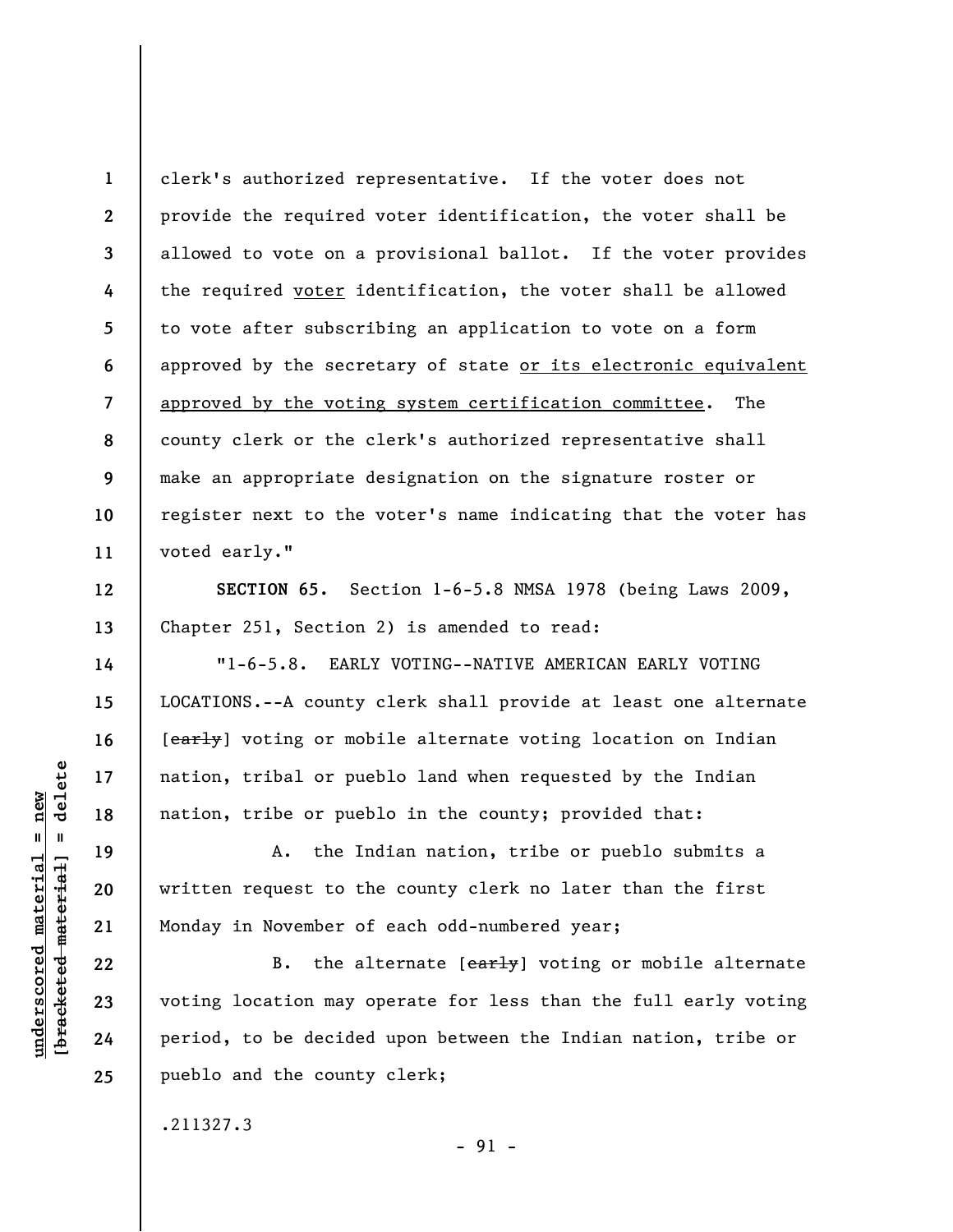**1 2 3 4 5 6 7 8 9 10 11 12 13 14 15 16 17 18 19 20 21 22 23 24 25**  [C. the county clerk may limit voting to precincts on and near the Indian nation, tribe or pueblo;] C. any voter of the county shall have access to and be permitted to vote at the alternate voting or mobile alternate voting location; D. the location of the alternate [early] voting or mobile alternate voting location on Indian nation, tribal or pueblo land conforms to the requirements for alternate [early] voting locations, except as specified in this section; E. the county clerk provides federally mandated language translators at the alternate [early] voting or mobile alternate voting locations; F. the Indian nation, tribe or pueblo provides the facility and services for the alternate [early] voting or mobile alternate voting location; and G. the costs of voting equipment and personnel for the alternate [early] voting or mobile alternate voting locations on Indian nation, tribal or pueblo land pursuant to this section are reimbursed to the county by the secretary of state." **SECTION 66.** Section 1-6-6 NMSA 1978 (being Laws 1969, Chapter 240, Section 132, as amended) is amended to read: "1-6-6. [ABSENTEE] BALLOT REGISTER.-- A. For each statewide election, the county clerk shall keep an "absentee ballot register", in which the county .211327.3 - 92 -

 $\frac{1}{2}$  intereted material = delete **[bracketed material] = delete**  $underscored material = new$ **underscored material = new**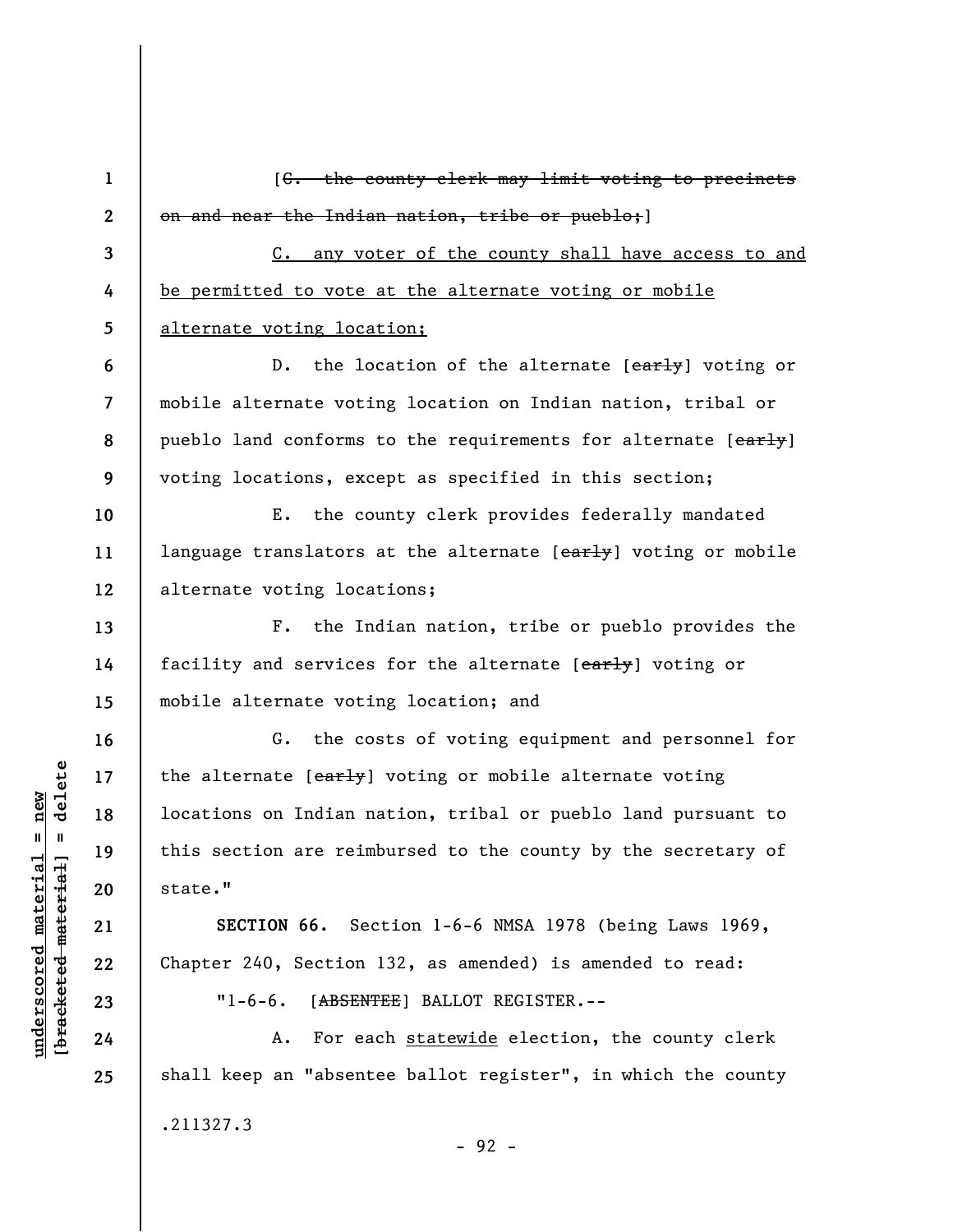**1**  clerk shall enter: **2**  (1) the name and address of each absentee ballot applicant; **3 4**  (2) the date and time of receipt of the **5**  application; **6**  (3) whether the application was accepted or rejected; **7**  (4) the date of issue of an absentee ballot **8 9**  [in the county clerk's office or at an alternate] at an early **10**  voting location or the mailing of an absentee ballot to the **11**  applicant; (5) the applicant's precinct; **12**  (6) whether the applicant is a voter and **13 14**  whether the voter is a uniformed-service voter or an overseas voter; **15**  (7) whether the voter is required to submit **16**   $b$ racketed material] = delete **[bracketed material] = delete 17**  documentary identification pursuant to Section 1-6-5 NMSA 1978; **18**  and (8) the date and time the completed [absentee] **19**  mailed ballot was received from the [applicant] voter by the **20**  county clerk or the absent voter [voted] registered a ballot **21**  early in person in the county clerk's office or at an alternate **22**  location. **23**  [B. Absentee ballots shall be sent to applicants **24**  beginning twenty-eight days before the election. For each **25**  .211327.3 - 93 -

**underscored material = new**

 $underscored material = new$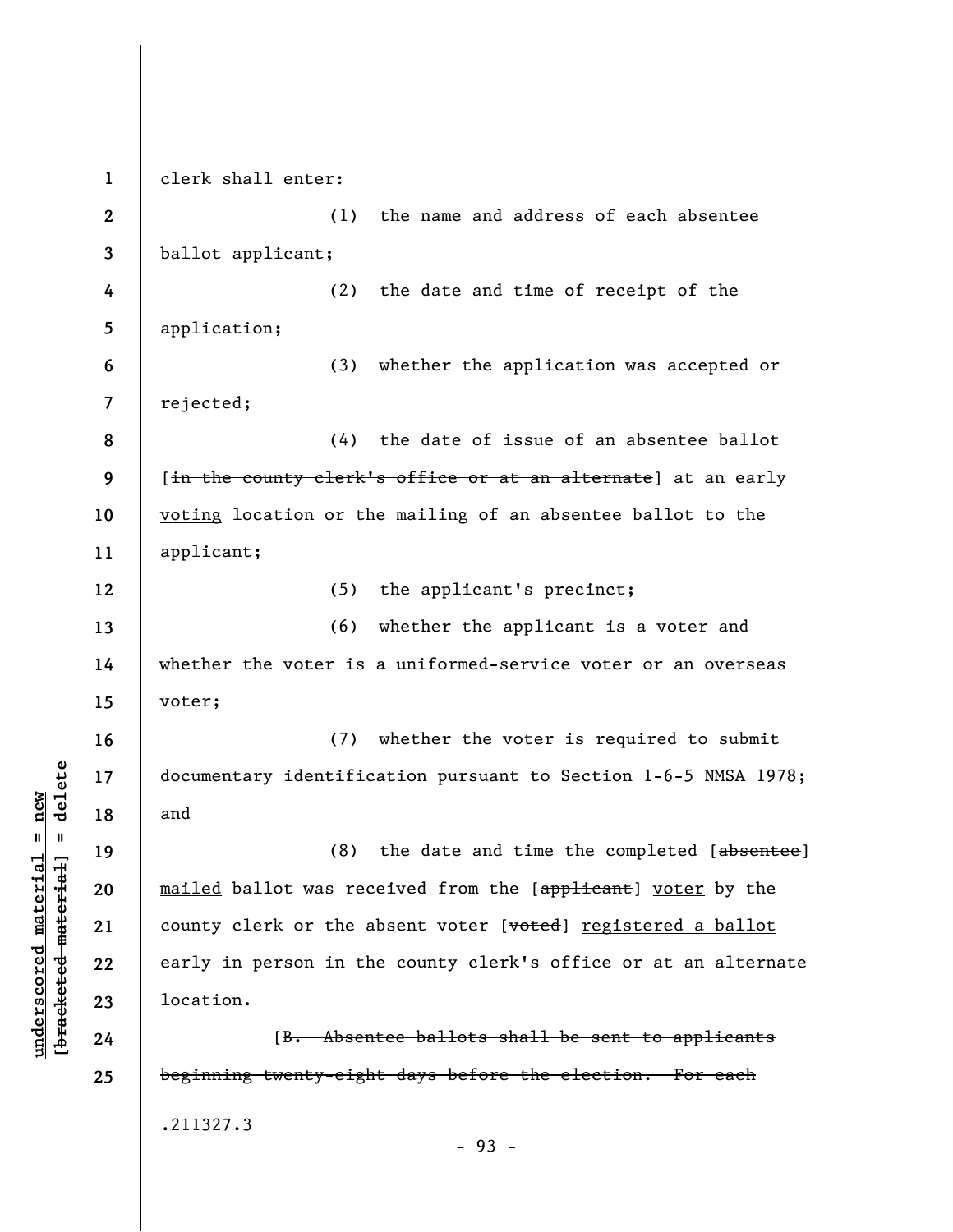| 1                | application for an absentee ballot received twenty-three or     |
|------------------|-----------------------------------------------------------------|
| $\boldsymbol{2}$ | more days before the election, the county clerk shall send      |
| 3                | either the ballot or a notice of rejection to the applicant as  |
| 4                | soon as practicable, provided it is sent not later than twenty- |
| 5                | two days before the election. Within twenty-two days of         |
| 6                | election day, the county clerk shall send either the ballot or  |
| 7                | a notice of rejection to the applicant within twenty-four hours |
| 8                | after receipt of the voter's application for an absentee        |
| 9                | $b$ allot.]                                                     |
| 10               | For each special election, the county clerk<br>$B_{\bullet}$    |
| 11               | shall keep a "mailed ballot register", in which the county      |
| 12               | clerk shall enter:                                              |
| 13               | the name and address of each voter to whom<br>(1)               |
| 14               | <u>a mailed ballot was sent;</u>                                |
| 15               | the date of mailing of a mailed ballot to<br>(2)                |
| 16               | the voter;                                                      |
| 17               | (3)<br>the applicant's precinct;                                |
| 18               | whether the voter is a uniformed-service<br>(4)                 |
| 19               | voter or an overseas voter;                                     |
| 20               | (5) whether the voter is required to submit a                   |
| 21               | documentary identification pursuant to Section 1-6-5 NMSA 1978; |
| 22               | <u>and</u>                                                      |
| 23               | the date and time the completed mailed<br>(6)                   |
| 24               | ballot was received from the voter by the county clerk.         |
| 25               | $C$ .<br>[The absentee] Each ballot register is a public        |
|                  | .211327.3                                                       |
|                  | - 94 -                                                          |

**underscored material = new [bracketed material] = delete**

 $[**bracket eted metert et**] = **del et e**$  $underscored material = new$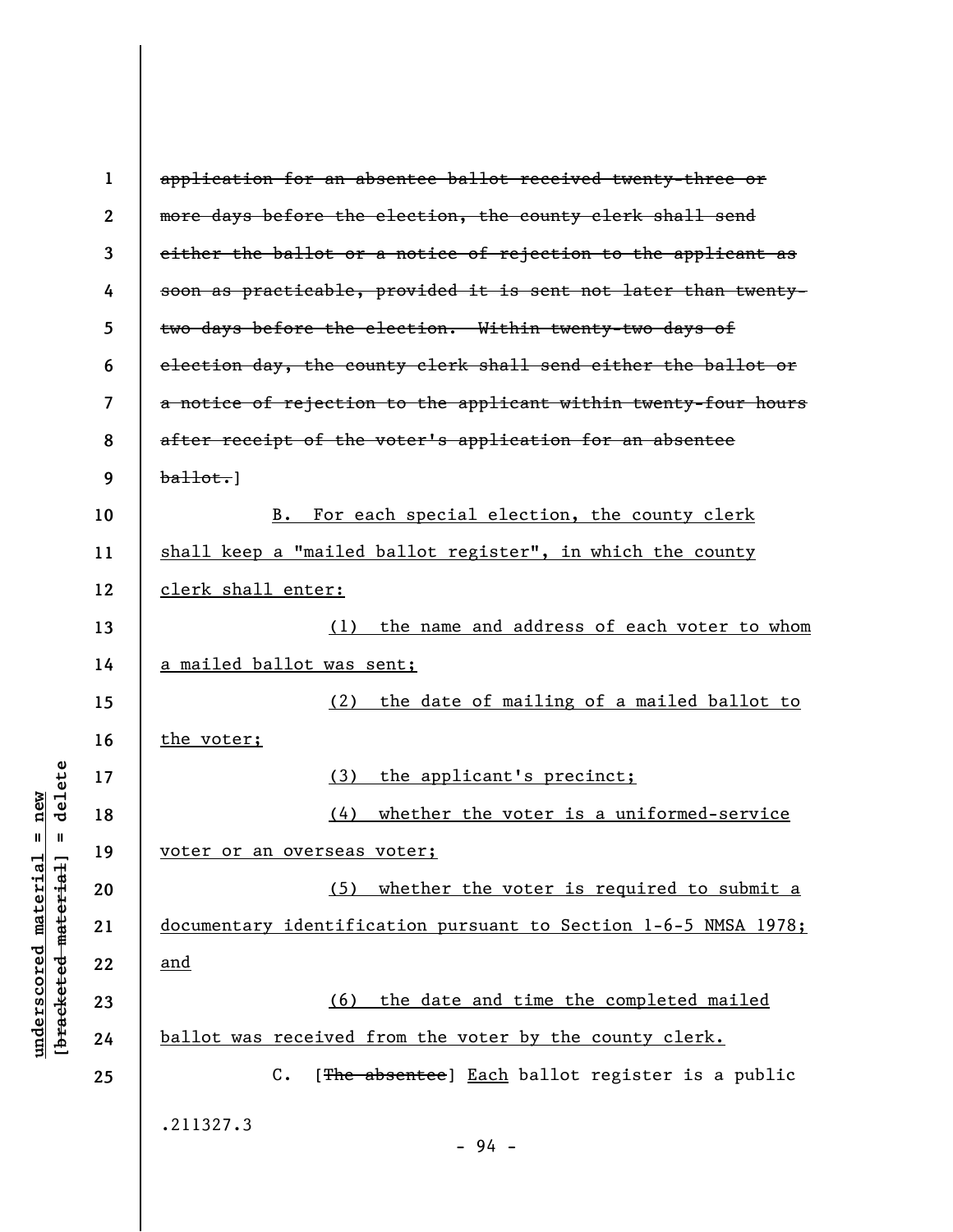record open to public inspection in the county clerk's office during regular office hours. The county clerk shall have an updated [absentee] ballot register available for public inspection Monday through Friday during regular office hours.

D. The county clerk shall deliver to the absent voter [precinct] election board on election day a complete list of all absentee ballot applicants and early voters with applicable information shown in the absentee ballot register for each applicant and early voter up to 6:00 p.m. on the Saturday preceding  $[the]$  a statewide election. The county clerk shall deliver a signature roster containing the same information as the lists to the absent voter [precinct] election board.

E. Upon request, the county clerk shall transmit to the county chair of each of the [major] political parties participating in a partisan election in the county a complete copy of entries made in the absentee ballot register. Such transmissions shall be made once each week beginning four weeks immediately prior to the election. A final copy shall be transmitted on the Saturday immediately following the election.

F. If the county clerk has available the technology to do so, at the request of a candidate or chair of a political party of the county, the county clerk shall electronically transmit to the candidate or chair via the internet the information, when updated, on the absentee ballot register .211327.3

- 95 -

**1** 

**2** 

**3** 

**4** 

**5** 

**6** 

**7** 

**8** 

**9** 

**10** 

**11** 

**12** 

**13** 

**14** 

**15** 

**16** 

**17** 

**18** 

**19** 

**20** 

**21** 

**22** 

**23** 

**24**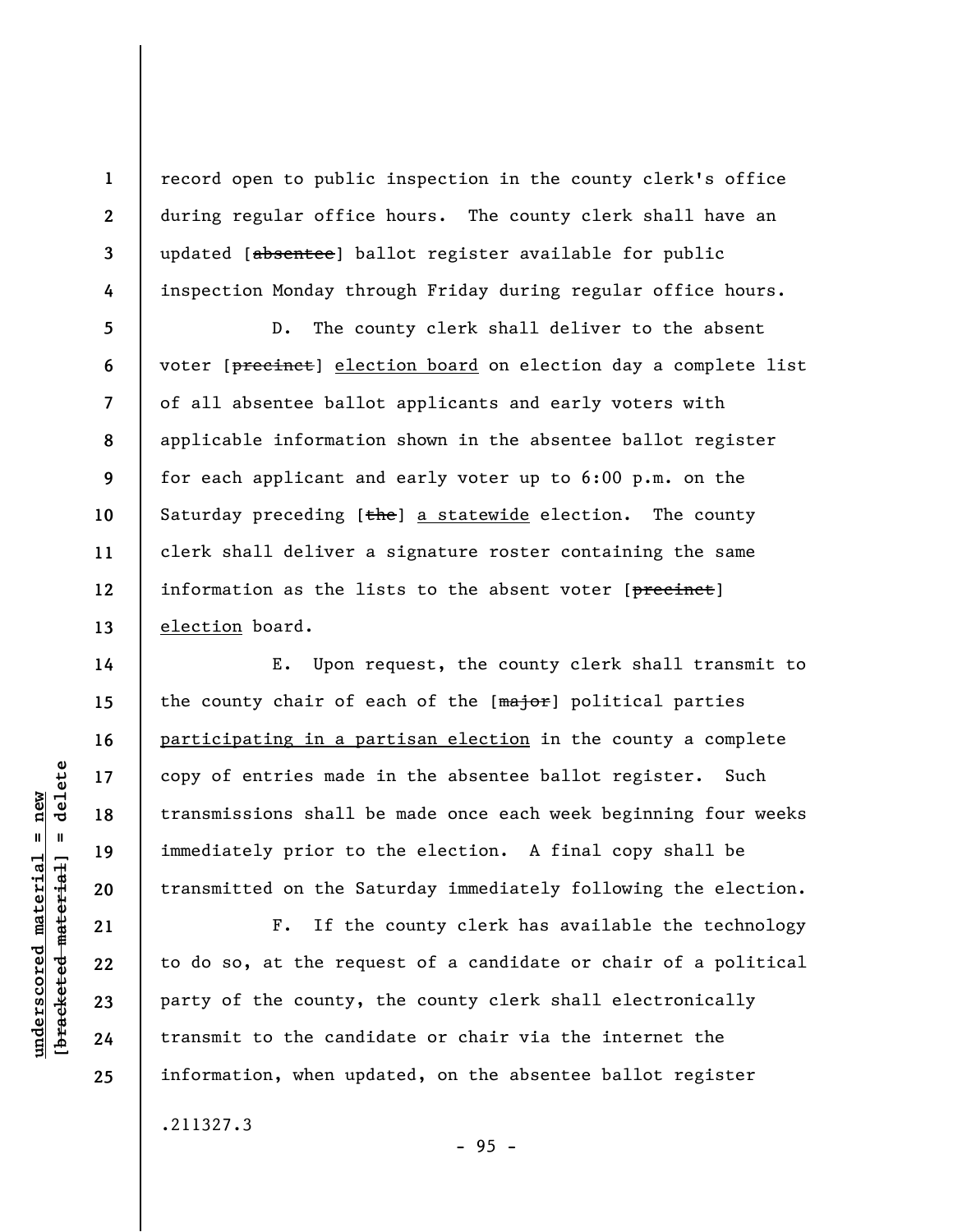**1 2 3 4 5 6 7 8 9 10 11 12 13 14 15 16 17 18 19 20 21 22 23 24 25**  indicating voters who have requested absentee ballots, returned their absentee ballots or voted early in person." **SECTION 67.** Section 1-6-8 NMSA 1978 (being Laws 1969, Chapter 240, Section 134, as amended) is amended to read: "1-6-8. [ABSENTEE] MAILED BALLOT ENVELOPES.-- A. The secretary of state shall prescribe the form of, procure and distribute to each county clerk a supply of: (1) official inner envelopes for use in sealing the completed [absentee] mailed ballot; (2) official mailing envelopes for use in returning the official inner envelope to the county clerk, which shall be postage-paid; provided that only the official mailing envelope for absentee ballots in a [genera<del>l election</del>] political party primary shall contain [no] a designation of party affiliation; (3) [absentee] mailed ballot instructions, describing proper methods for completion of the ballot and returning it; and (4) official transmittal envelopes for use by the county clerk in [mailing absentee] sending mailed ballot materials. B. Official transmittal envelopes and official mailing envelopes for transmission of [absentee] mailed ballot materials to and from the county clerk and voters shall be printed in black in substantially similar form. All official .211327.3 - 96 -

**underscored material = new [bracketed material] = delete**

 $\frac{1}{2}$  intereted material = delete  $underscored material = new$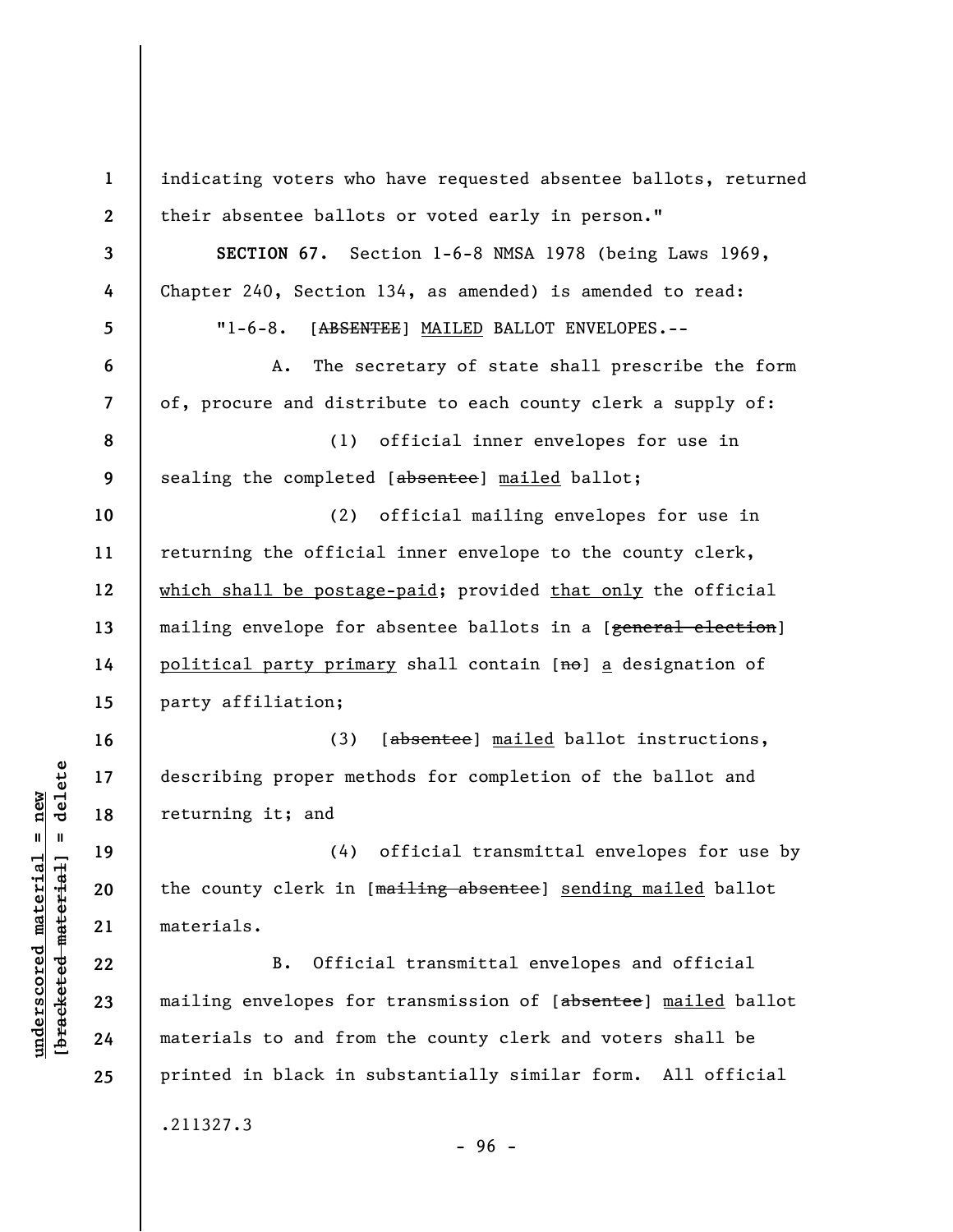**1**  inner envelopes shall be printed in black.

**2 3 4 5 6 7 8 9 10 11 12 13 14 15 16 17 18 19 20 21 22 23 24 25**  C. The reverse of each official mailing envelope shall contain a form to be executed by the voter completing the [absentee] mailed ballot. The form shall identify the voter and shall contain the following statement: "I have not and will not vote [in this election] any other [than by the enclosed] ballot [<del>I will not receive or offer any compensation</del> or reward for giving or withholding any vote] in this election".  $[\frac{D-1}{2}]$  The official mailing envelope shall contain a space for the voter to record the voter's name, registration address and year of birth. The envelope shall have a security flap to cover this information." **SECTION 68.** Section 1-6-9 NMSA 1978 (being Laws 1969, Chapter 240, Section 135, as amended) is amended to read: "1-6-9. MAILED BALLOTS--MANNER OF VOTING--[ALTERNATE] DELIVERY METHODS.--[Except as provided in Section 1-6-5 or Section 1-6-5.7 NMSA 1978, a person voting pursuant to the Absent Voter Act] A. When voting a mailed ballot, the voter shall secretly mark the [absentee] mailed ballot in the manner provided in the Election Code for marking paper ballots, place it in the official inner envelope and securely seal the envelope. The voter shall then place the official inner envelope inside the official mailing envelope and securely seal .211327.3

 $\frac{1}{2}$  of  $\frac{1}{2}$  and  $\frac{1}{2}$  and  $\frac{1}{2}$  and  $\frac{1}{2}$  and  $\frac{1}{2}$  and  $\frac{1}{2}$  and  $\frac{1}{2}$  and  $\frac{1}{2}$  and  $\frac{1}{2}$  and  $\frac{1}{2}$  and  $\frac{1}{2}$  and  $\frac{1}{2}$  and  $\frac{1}{2}$  and  $\frac{1}{2}$  and  $\frac{1}{2}$  an **[bracketed material] = delete**  $underscored material = new$ **underscored material = new**

- 97 -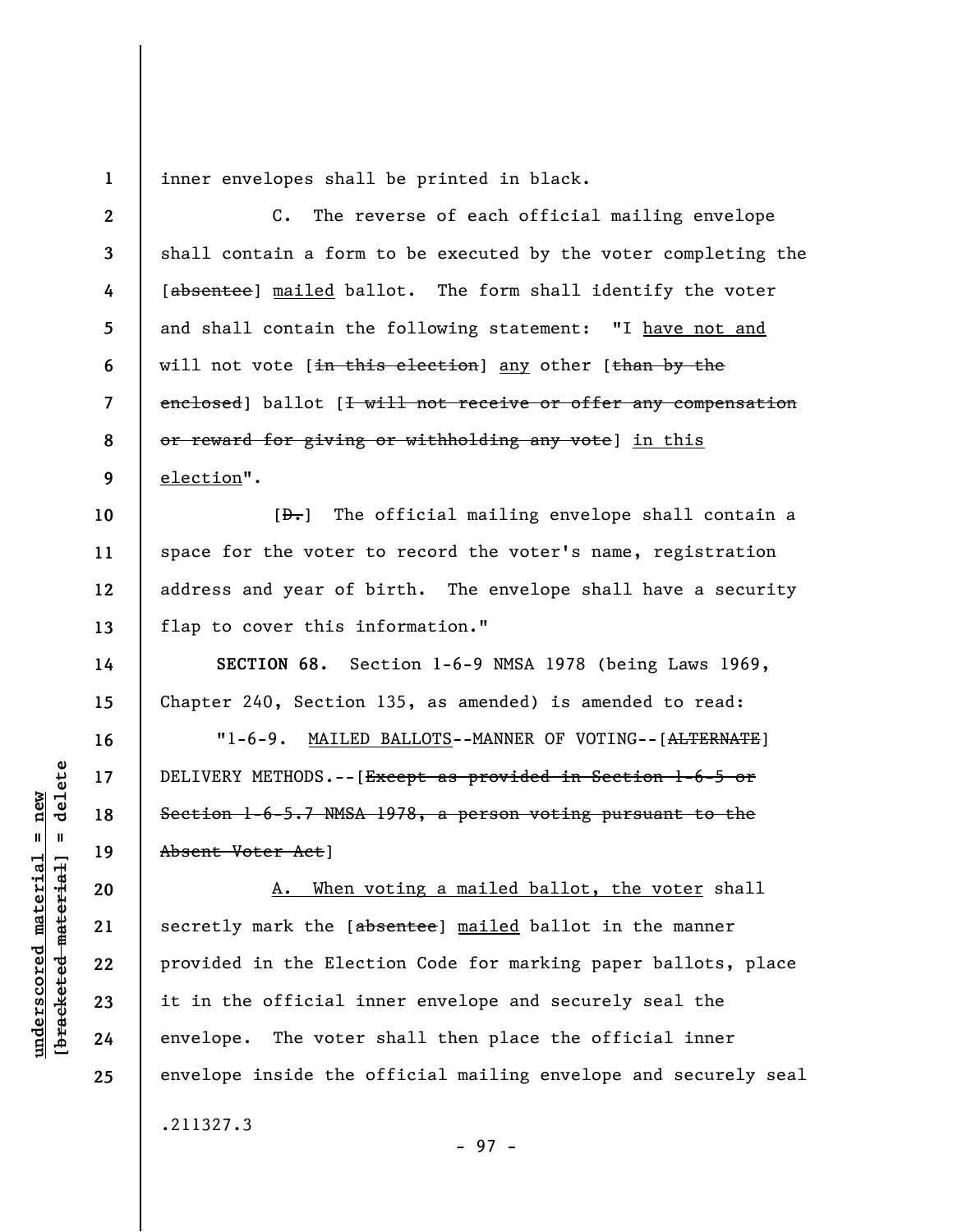**1 2 3 4 5 6 7 8 9 10 11 12 13**  the envelope. The voter shall then complete the form on the reverse of the official mailing envelope, which shall include a statement by the voter under penalty of perjury that the facts stated in the form are true and the voter's name, registration address and year of birth. [Voters shall either deliver or mail the official mailing envelope to the county clerk of their county of residence.] The voter or another person authorized by law shall then return the official mailing envelope containing the voted ballot to the county clerk of the voter's county of residence. Returned by a person other than the voter, the official mailing envelope shall contain the signature, printed name and relationship to the voter of the person returning the ballot.

B. The official mailing envelope may be returned by mail using the United States postal service. The secretary of state shall implement a free-access tracking system for each voter to be able to see the status of the voter's mailed ballot while en route to the voter as well as when returned to the county clerk.

C. The official mailing envelope may be returned using a commercial delivery service; provided that unless the secretary of state has approved the use of a specific commercial delivery service, the voter shall be responsible for the costs of delivery by means of such service.

D. The official mailing envelope may be returned in .211327.3

 $\frac{1}{2}$  intereted material = delete **[bracketed material] = delete**  $underscored material = new$ **underscored material = new**

**14** 

**15** 

**16** 

**17** 

**18** 

**19** 

**20** 

**21** 

**22** 

**23** 

**24**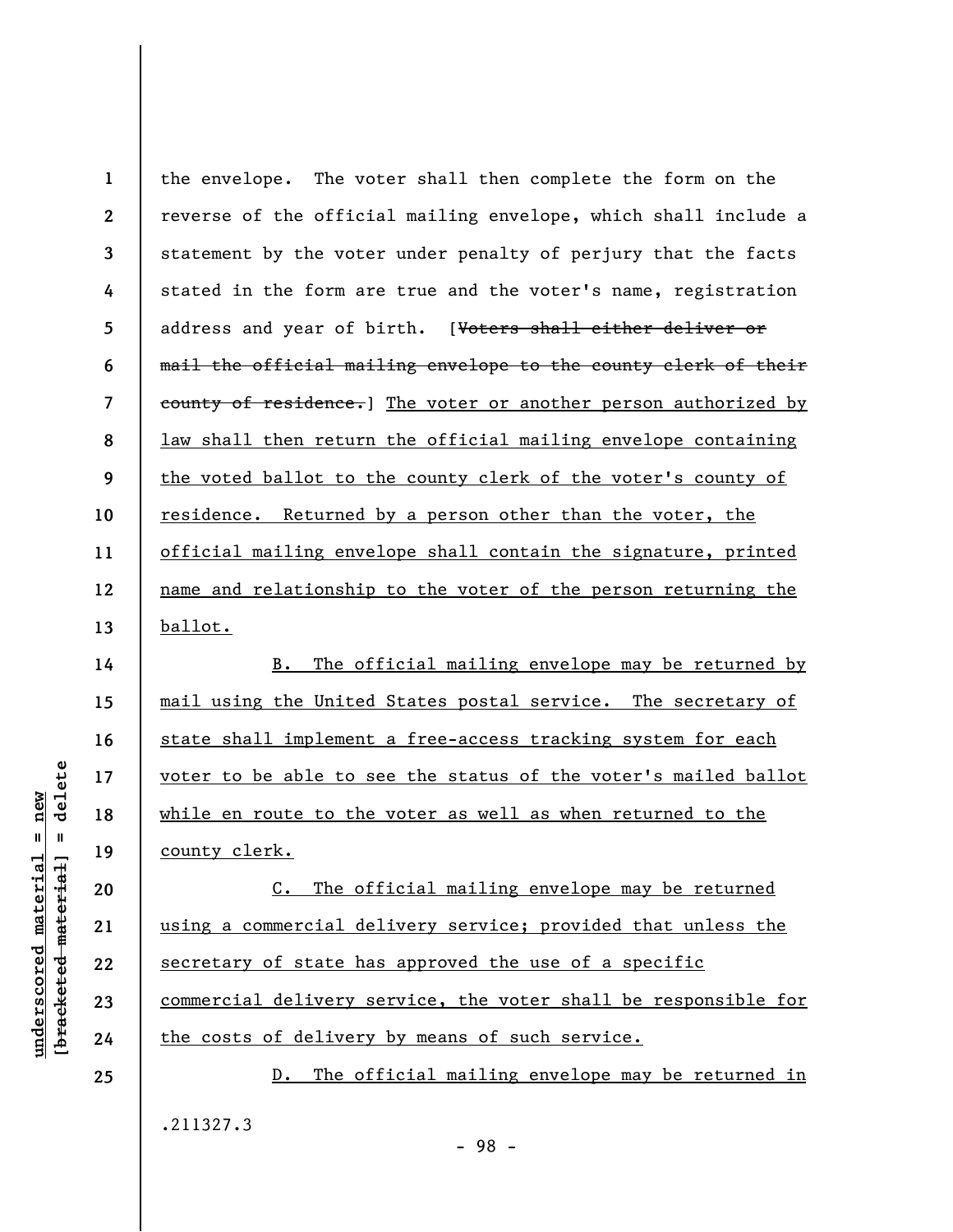| $\mathbf{1}$     | person to the office of the county clerk or to an alternate     |
|------------------|-----------------------------------------------------------------|
| $\boldsymbol{2}$ | voting location, mobile alternate voting location or election   |
| 3                | day voting location.                                            |
| 4                | The official mailing envelope may be returned by<br>Ε.          |
| 5                | depositing the official mailing envelope in a secured container |
| 6                | made available pursuant to this subsection to receive voted     |
| 7                | mailed ballots for that election; provided that:                |
| 8                | (1) secured containers shall be available at                    |
| 9                | the office of the county clerk for any statewide or special     |
| 10               | election in which voters of any precinct of the county may cast |
| 11               | ballots. In addition, secured containers may be located at      |
| 12               | county facilities; provided that the location of the containers |
| 13               | and the days and times the containers will be available to      |
| 14               | receive ballots are posted by the county clerk at least         |
| 15               | forty-two days before the election;                             |
| 16               | (2) secured containers shall be available at                    |
| 17               | municipal offices and at such municipal facilities as           |
| 18               | determined by a municipal clerk and approved by the county      |
| 19               | clerk in any statewide or special election in which voters may  |
| 20               | cast a ballot within the boundaries of any precinct located in  |
| 21               | a municipality with more than thirty thousand voters; provided  |
| 22               | that the locations and hours of availability at the facilities  |
| 23               | are posted by the county clerk at least forty-two days before   |
| 24               | the election;                                                   |
| 25               | (3)<br>secured containers may be made available                 |
|                  |                                                                 |

.211327.3

 $[**bracket**et~~eted matcherial~~] = **delete**$ **[bracketed material] = delete**  $underscored material = new$ **underscored material = new**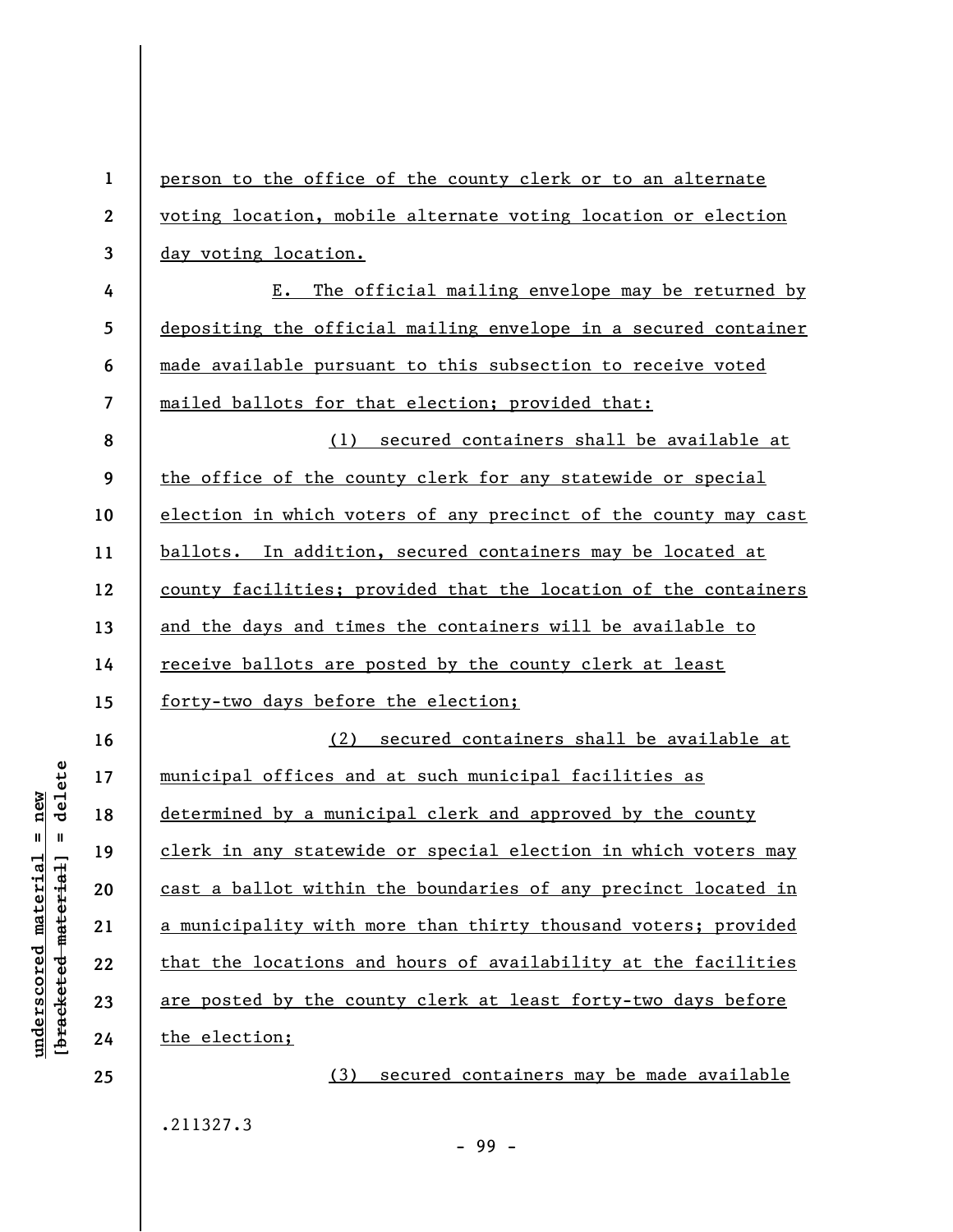| $\mathbf{1}$   | at municipal offices and at such municipal facilities as        |
|----------------|-----------------------------------------------------------------|
| $\mathbf{2}$   | determined by a municipal clerk and approved by the county      |
| $\overline{3}$ | clerk in any statewide or special election in which voters may  |
| 4              | cast a ballot within the boundaries of any precinct located in  |
| 5              | a municipality with fewer than thirty thousand voters; provided |
| 6              | that the locations and hours of availability at the facilities  |
| $\overline{7}$ | are posted by the county clerk at least forty-two days before   |
| 8              | the election; and provided further that the municipality has    |
| 9              | been approved by the secretary of state to make available       |
| 10             | secured containers for the deposit of voted ballots in a        |
| 11             | statewide or special election;                                  |
| 12             | (4) secured containers may be made available                    |
| 13             | at the main administrative offices and at such other facilities |
| 14             | as determined by a local government and approved by the county  |
| 15             | clerk in any statewide or special election in which voters may  |
| 16             | cast a ballot within the boundaries of any precinct located     |
| 17             | within the local government; provided that the locations and    |
| 18             | hours of availability at the facilities are posted by the       |
| 19             | county clerk at least forty-two days before the election; and   |
| 20             | provided further that the local government has been approved by |
| 21             | the secretary of state to make available secured containers for |
| 22             | the deposit of voted ballots in a statewide or special          |
| 23             | election;                                                       |
| 24             | (5) the secretary of state shall prescribe by                   |
| 25             | rule specifications for secured containers where voters may     |
|                | .211327.3                                                       |

 $- 100 -$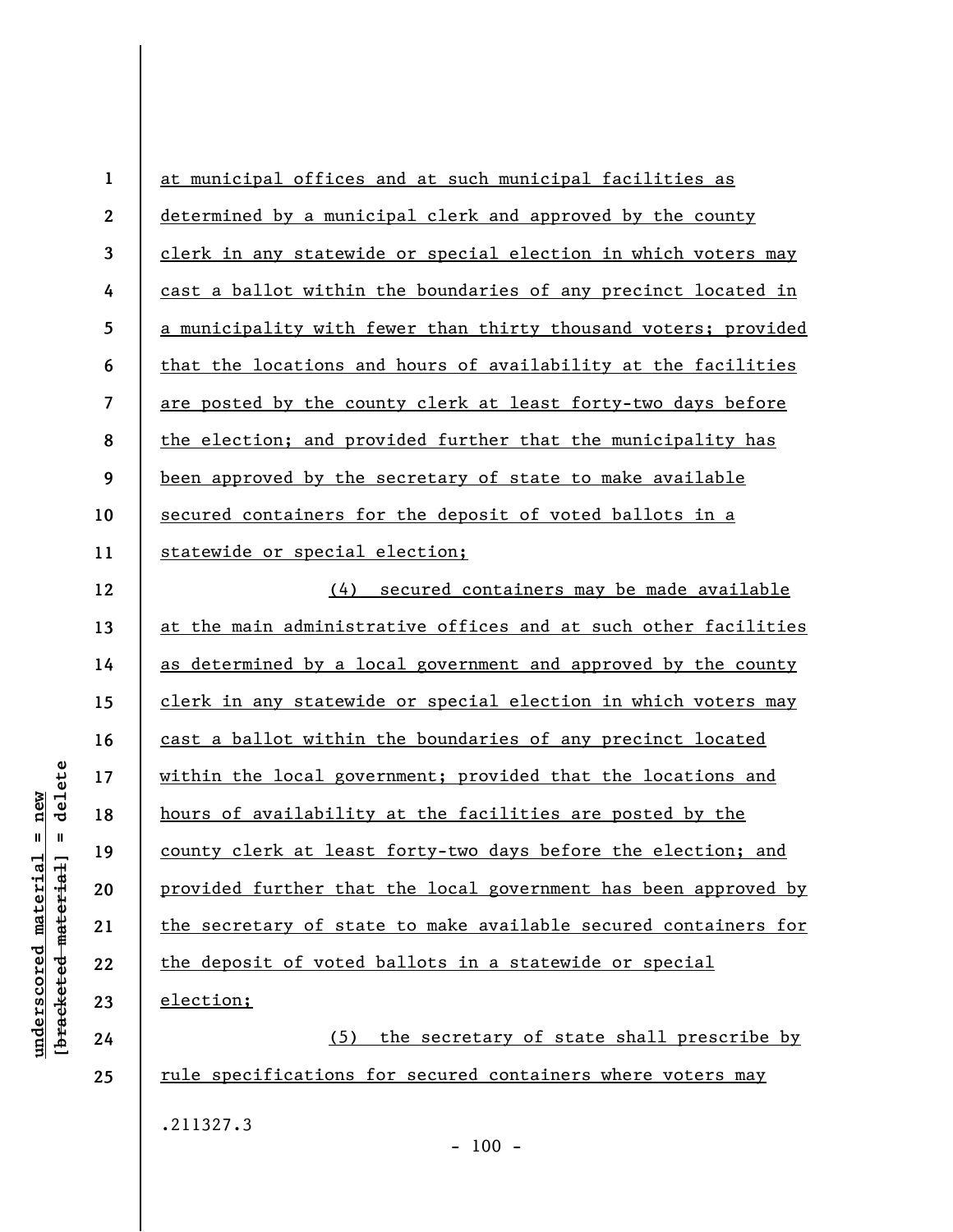**1 2 3 4 5 6 7 8 9 10 11 12 13 14 15 16 17 18 19 20 21 22 23 24 25**  deposit voted ballots pursuant to this subsection. If the secretary of state becomes aware that a county, municipality or other approved local government is not following the specifications promulgated by the secretary of state, the secretary of state may take action as is deemed appropriate to protect the ballots in that election and the sanctity of the voting process. Such action may include issuing an order requiring a county, municipality or local government to establish compliance with the specifications prior to available making secured containers for the deposit of voted ballots in a special or statewide election; and (6) the location of a secured container is considered a polling place for purposes of electioneering too close to the polling place in violation of Section 1-20-16 NMSA 1978." **SECTION 69.** Section 1-6-10 NMSA 1978 (being Laws 1969, Chapter 240, Section 136, as amended) is amended to read: "1-6-10. RECEIPT OF [ABSENTEE] MAILED BALLOTS BY CLERK.--A. The county clerk shall mark on each completed official mailing envelope the date and time of receipt in the clerk's office, record this information in the absentee or mailed ballot register and safely keep the official mailing envelope unopened in a locked and number-sealed ballot box until it is delivered to the [absent voter precinct] proper election board, counted in the county canvass or [until it is]

.211327.3

 $b$ racketed material] = delete **[bracketed material] = delete**  $anderscored material = new$ **underscored material = new**

- 101 -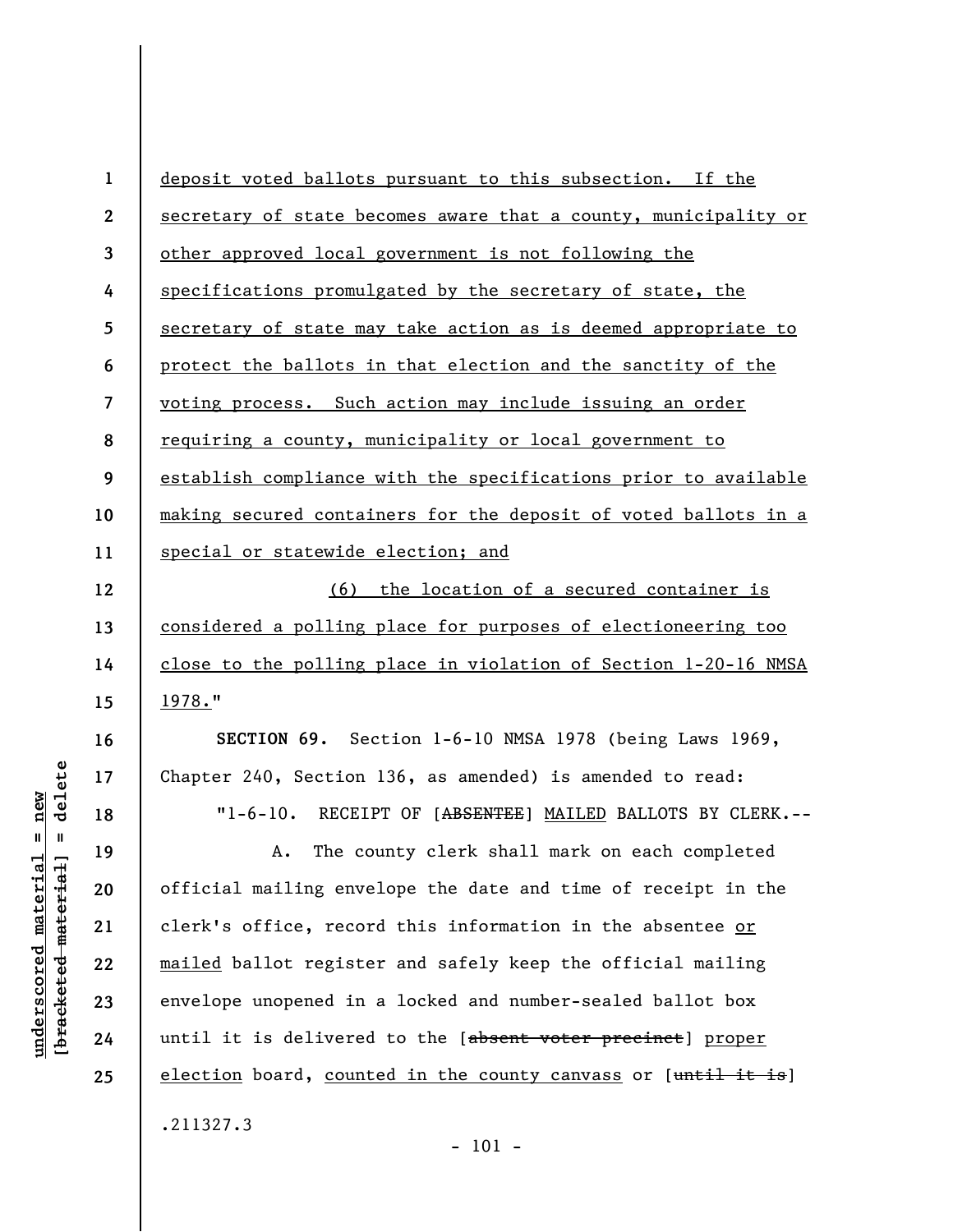**1** 

**13** 

**14** 

**15** 

**16** 

**17** 

**18** 

**19** 

**20** 

**21** 

**22** 

**23** 

**24** 

**25** 

canceled and destroyed in accordance with law.

**2 3 4 5 6 7 8 9 10 11 12**  B. In a statewide election, if the unopened official mailing envelope is received by the county clerk from an election board before the absent voter election board has adjourned, the unopened official mailing envelope shall be logged and transmitted to the absent voter election board to be tallied immediately. If the unopened official mailing envelope is received by the county clerk from an election board after the absent voter election board has adjourned, the unopened official mailing envelope shall be logged and transmitted to be tallied and included in the canvass report of that county for the appropriate precinct.

 $[B<sub>1</sub>]$  C. Completed official mailing envelopes shall be accepted until 7:00 p.m. on election day.

D. Any completed official mailing envelope received after that time shall not be [delivered to the absent voter precinct board] qualified or opened but shall be preserved by the county clerk [until the time for election contests has expired. In the absence of a restraining order after expiration of the time for election contests, the county clerk shall destroy all late official mailing envelopes without opening or permitting the contents to be examined, cast, counted or canvassed. Before their destruction] for the applicable retention period provided in Section 1-12-69 NMSA 1978. The county clerk shall [count] report the [numbers] .211327.3

delete **[bracketed material] = delete**  $anderscored material = new$ **underscored material = new**  $\mathbf{I}$ bracketed material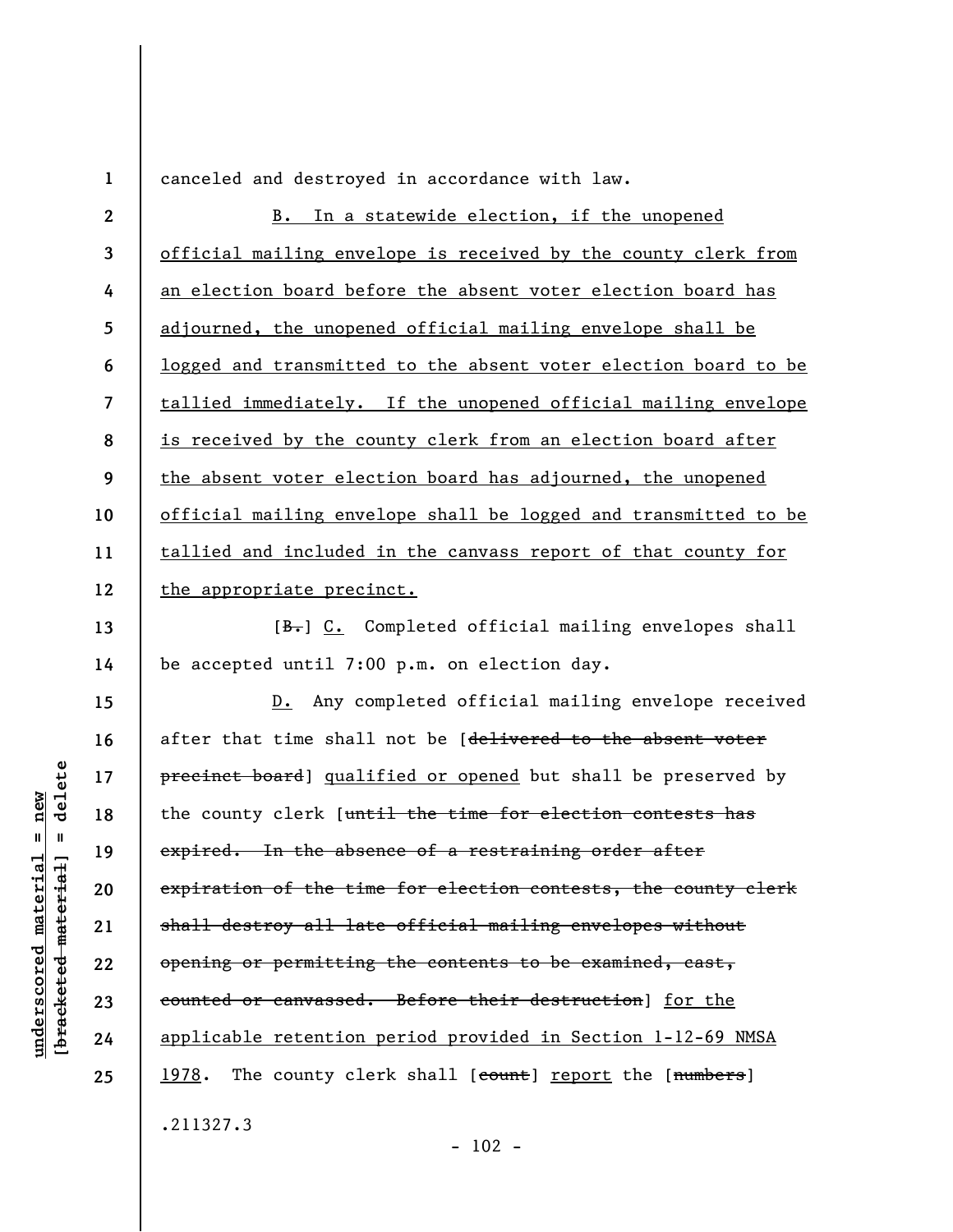**1 2 3 4 5 6 7 8 9 10 11 12 13 14 15 16 17**  number of late ballots from voters, uniformed-service voters and overseas voters and report the number from each category to date on the final absentee ballot report and as part of the county canvass report. If additional late ballots are received, the county clerk shall update the number of late ballots from each category to the secretary of state. [C. No later than 5:00 p.m. on the Monday immediately preceding the date of election, the county clerk shall record the numbers of unused ballots and shall publicly destroy in the county clerk's office all such unused ballots or prepare the unused ballots for delivery to precinct boards. The county clerk shall execute a certificate of destruction, which shall include the numbers on the ballots destroyed. A copy of the certificate of destruction shall be sent to the secretary of state.]" **SECTION 70.** Section 1-6-10.1 NMSA 1978 (being Laws 2003, Chapter 357, Section 5, as amended) is amended to read: "1-6-10.1. ABSENTEE BALLOT--DELIVERY TO COUNTY CLERK.--

delete **[bracketed material] = delete**  $anderscored material = new$ **underscored material = new 18**   $\mathbf{I}$ A. A voter, caregiver to that voter or member of **19**  bracketed material that voter's immediate family may deliver that voter's absentee **20 21 22 23 24 25** 

ballot to the county clerk in person or by mail; provided that the voter has subscribed the [outer] official mailing envelope of the absentee ballot. B. As used in this section, "immediate family"

means the spouse, children, parents or siblings of a voter." .211327.3  $- 103 -$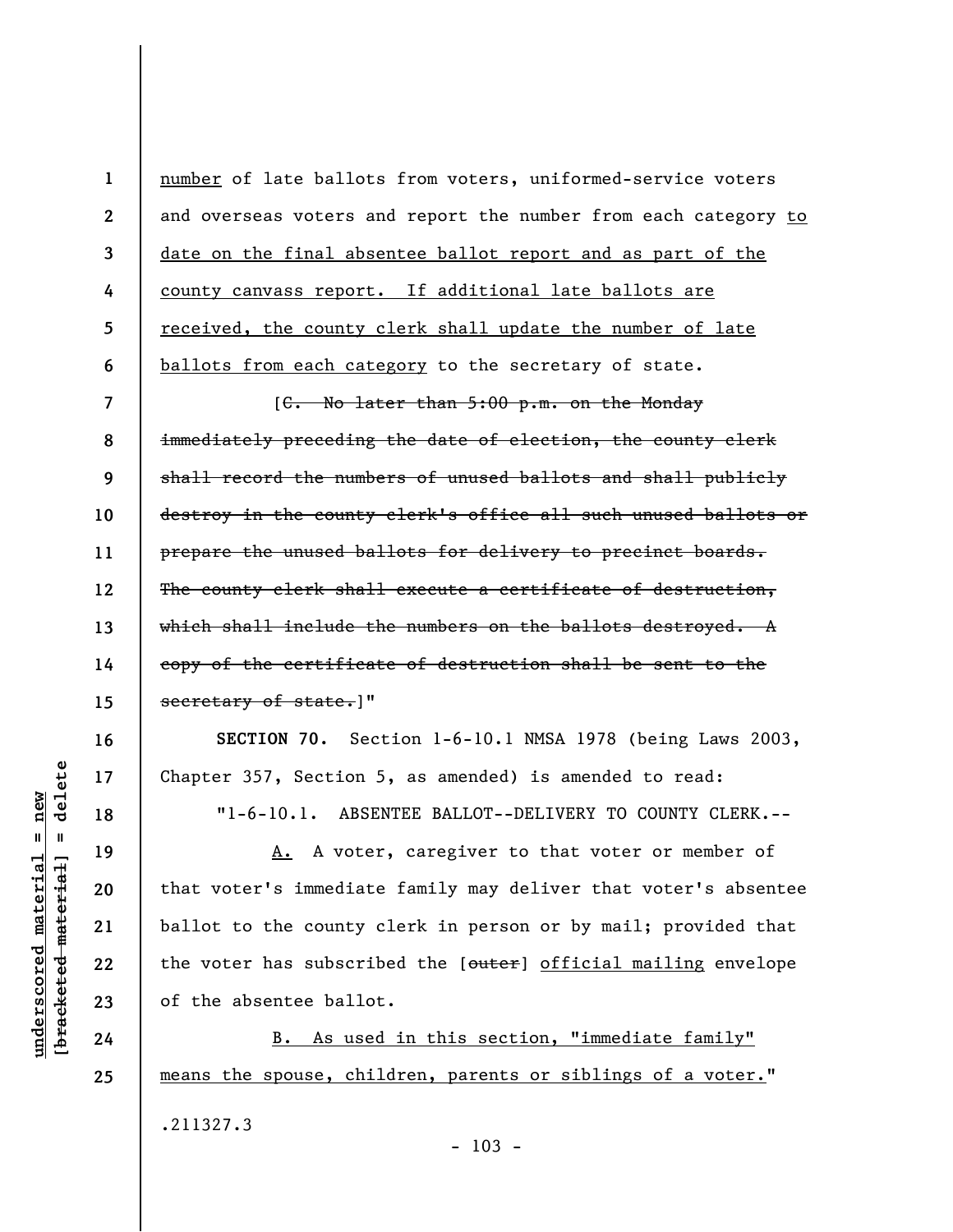**SECTION 71.** Section 1-6-14 NMSA 1978 (being Laws 1971, Chapter 317, Section 11, as amended) is amended to read:

"1-6-14. HANDLING [ABSENTEE] MAILED BALLOTS [BY ABSENT VOTER PRECINCT BOARDS].--

A. At any time after mailed ballots have been sent to voters and until the fifth day before the election, the county clerk may convene an election board to meet during the normal business hours of the office of the county clerk to qualify the mailed ballots that are returned. Before opening an official mailing envelope, the presiding judge and the election judges shall determine that the required information has been completed on the reverse side of the official mailing envelope.

B. If the voter's signature is missing, the presiding judge shall write "Rejected" on the front of the official mailing envelope. The judge or election clerk shall enter the voter's name in the signature rosters or register and shall write the notation "Rejected--Missing Signature" in the "Notations" column of the [signature rosters or] register. The presiding judge shall place the official mailing envelope unopened in [an envelope] a container provided for rejected ballots [seal the envelope and write the voter's name on the front of the envelope and deposit it in the locked ballot box].

C. A lawfully appointed challenger may view the official mailing envelope and may challenge the ballot of any .211327.3  $- 104 -$ 

delete **[bracketed material] = delete**  $underscored material = new$ **underscored material = new**  $\mathbf{I}$ bracketed material

**1** 

**2** 

**3** 

**4** 

**5** 

**6** 

**7** 

**8** 

**9** 

**10** 

**11** 

**12** 

**13** 

**14** 

**15** 

**16** 

**17** 

**18** 

**19** 

**20** 

**21** 

**22**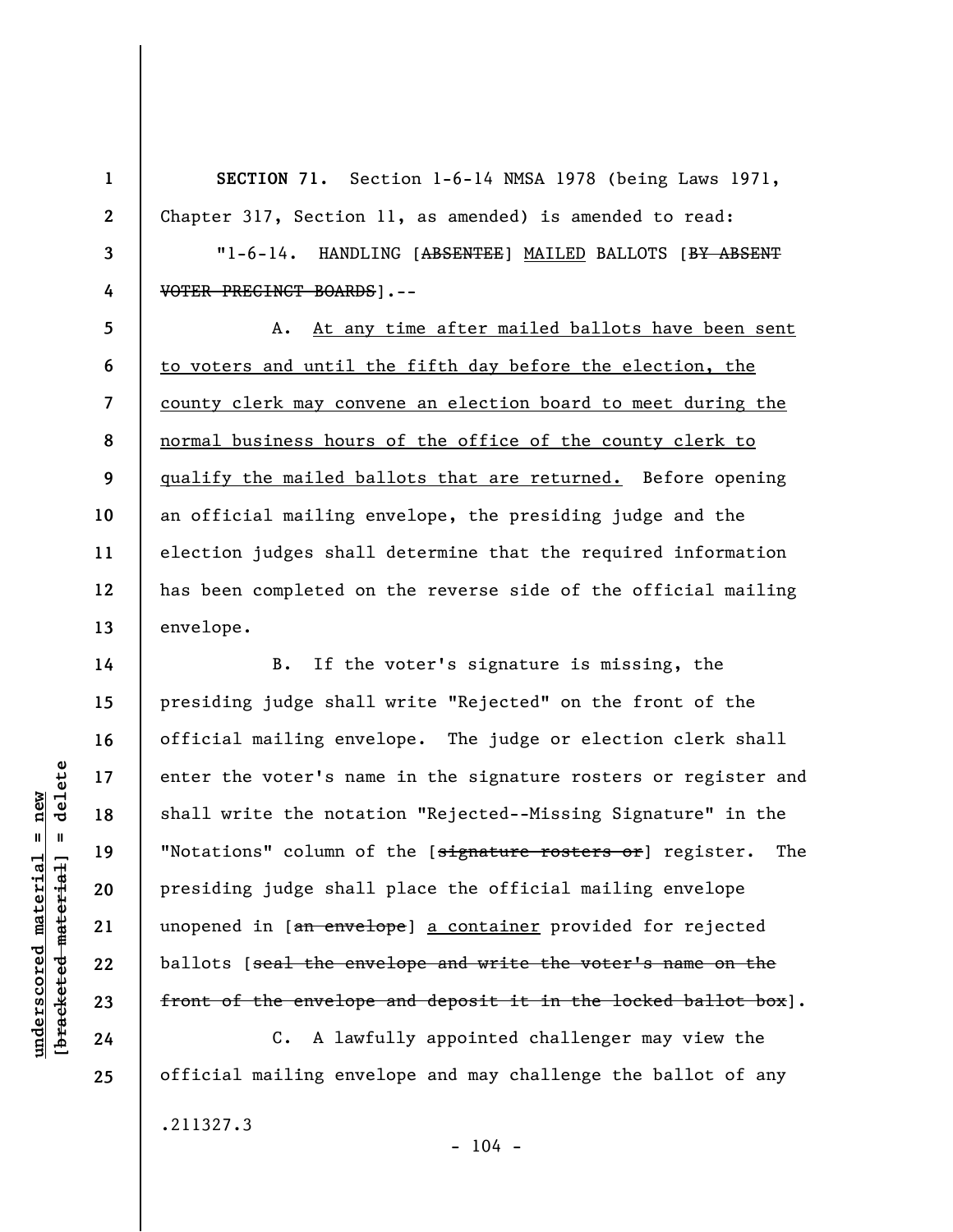**1 2 3 4 5 6 7 8 9 10 11 12 13 14 15 16 17 18 19 20 21 22 23 24 25**  [absent] mailed ballot voter for the following reasons: (1) the official mailing envelope has been opened by someone other than the voter prior to being received by the absent voter [precinct] election board; (2) the official mailing envelope does not contain a signature; or (3) the person offering to vote is not a voter as provided in the Election Code. D. If a challenge is upheld by unanimous vote of the presiding judge and the election judges, the official mailing envelope shall not be opened but shall be placed in [an envelope] a container provided for challenged ballots. If the reason for the challenge is satisfied by the voter before the conclusion of the county canvass or as part of an appeal, the official mailing envelope shall be opened and the vote counted. [The same procedure shall be followed in canvassing and determining the validity of challenged absentee ballots as with other challenged ballots.] E. If the official mailing envelope has been properly subscribed and the voter has not been challenged,  $[\frac{1}{1}]$  the judges or election clerks shall enter the [absent] voter's name and residence address as shown on the official mailing envelope [in the signature rosters] and shall [mark the notation "AB"] make the appropriate notation opposite the voter's name in the "Notations" column of the [signature

.211327.3

 $- 105 -$ 

 $\frac{1}{2}$  intereted material = delete **[bracketed material] = delete**  $anderscored material = new$ **underscored material = new**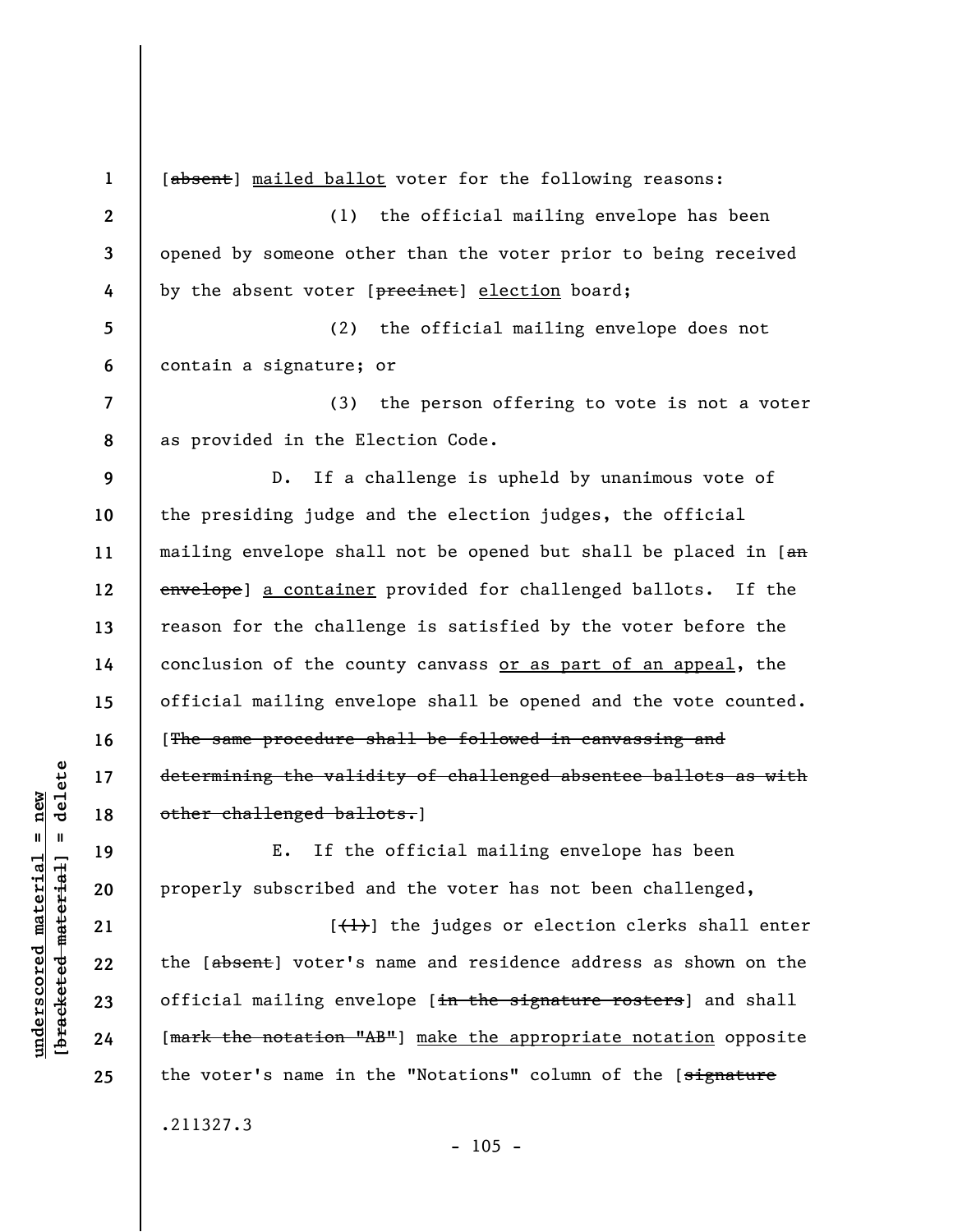**1**  rosters or] register. [and

**2 3 4 5 6 7 8 9 10 11 12**   $(2)$ ] F. For any election in which fewer than ten thousand mailed ballots were sent to the voters of a county, only between 8:00 a.m. and 10:00 p.m. on the five days preceding the election [day, including Saturday and Sunday], and beginning at 7:00 a.m. on election day, under the personal supervision of the presiding election judge, shall the election judges open the official mailing envelope and the official inner envelope and insert the enclosed ballot into an electronic voting machine to be registered and retained until votes are counted and canvassed following the closing of the polls on election night.

G. For any election in which ten thousand or more mailed ballots were sent to the voters of a county, only during the regular business hours of the office of the county clerk during the two weeks preceding the election, between 8:00 a.m. and 10:00 p.m. on the four days preceding the election and beginning at 7:00 a.m. on election day, under the personal supervision of the presiding election judge, shall the election judges open the official mailing envelope and the official inner envelope and insert the enclosed ballot into an electronic voting machine to be registered and retained until votes are counted and canvassed following the closing of the polls on election night.

 $[F<sub>1</sub>]$  H. It is unlawful for a person to disclose the .211327.3

delete **[bracketed material] = delete**  $anderscored material = new$ **underscored material = new**  $\mathbf{u}$ bracketed material

**13** 

**14** 

**15** 

**16** 

**17** 

**18** 

**19** 

**20** 

**21** 

**22** 

**23** 

**24**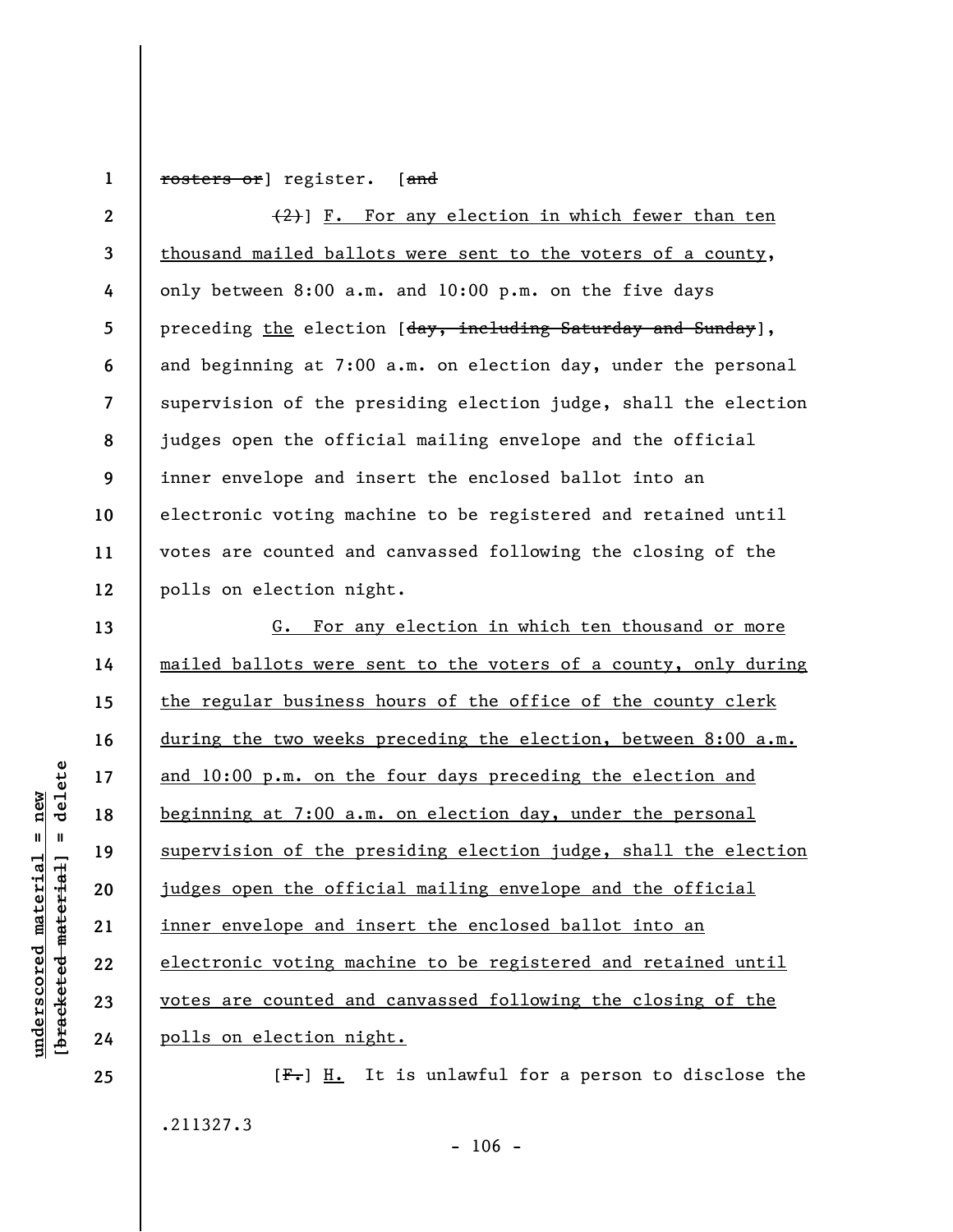**1 2 3 4**  results of a count and tally or the registration on a voting machine of [absentee] mailed ballots prior to the later of the closing of the polls or the deadline for receiving mailed ballots pursuant to Section 1-6-10 NMSA 1978.

[G. Absentee] I. Mailed ballots shall be counted and tallied, where possible, on an electronic voting machine as provided in the Election Code.

**8 9 10 11**  [H. Absent voter precinct polls shall close in accordance with Section 1-6-23 NMSA 1978, and the results of the election shall be certified as prescribed by the secretary of state.

I. If an absentee ballot does not contain the identification required pursuant to Subsection D of Section 1-6-5 NMSA 1978]

J. If a mailed ballot is rejected for any reason, it shall be handled in the same manner as a disqualified provisional paper ballot in accordance with the Election Code."

**SECTION 72.** Section 1-6-16 (being Laws 1969, Chapter 240, Section 141, as amended) is repealed and a new Section 1-6-16 NMSA 1978 is enacted to read:

"1-6-16. [NEW MATERIAL] MAILED BALLOTS--REPLACEMENT AND PROVISIONAL PAPER BALLOTS.--

A. A voter who has applied for a mailed ballot or who has been sent a mailed ballot may execute an affidavit stating that the person did not and will not vote the mailed .211327.3

**5** 

**6** 

**7** 

**12** 

**13** 

**14** 

**15** 

**16** 

**17** 

**18** 

**19** 

**20** 

**21** 

**22** 

**23** 

**24**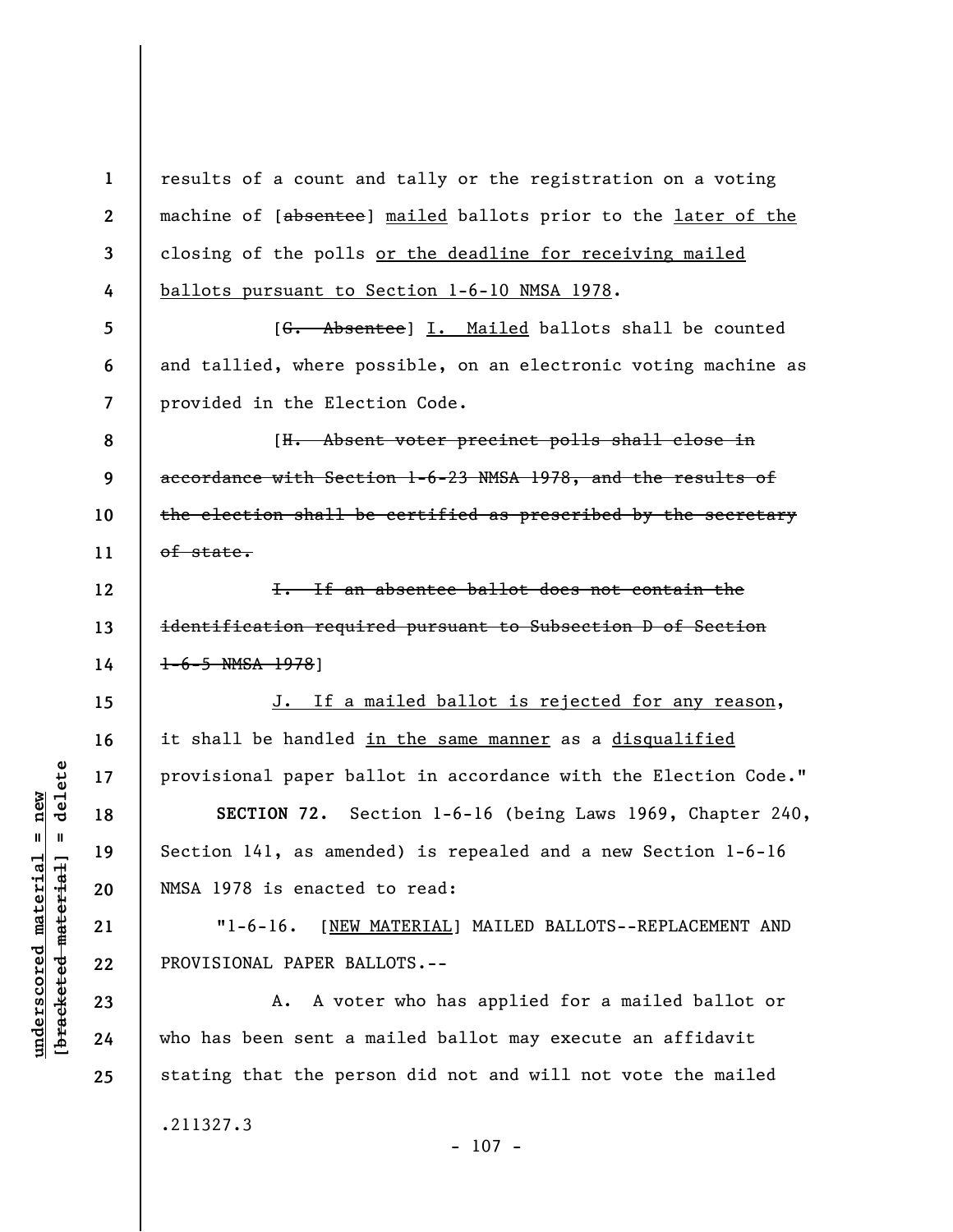**1 2 3 4 5 6 7 8 9 10 11 12 13 14 15 16 17 18 19 20 21 22 23 24 25**  ballot that was issued. Upon receipt of the sworn affidavit, if the ballot register does not show that a ballot from the voter has been cast in that election, the county clerk shall void the mailed ballot that was previously issued to the voter. B. A voter shall be mailed a replacement ballot to be returned to the county clerk for tabulation by the absent ballot election board if the voter: (1) communicates with the office of the county clerk and requests a replacement mailed ballot be delivered to the voter; and (2) has executed the affidavit required by Subsection A of this section and the county clerk has voided the mailed ballot previously issued to the voter. C. A voter shall be issued a replacement ballot to be filled out and fed by the voter into the electronic vote tabulator if the voter: (1) appears at the office of the county clerk, an alternate voting location or a mobile alternate voting location: (a) at any time during the period for early voting if the county clerk has real-time synchronization between the early voting locations and the qualification of mailed ballots; or (b) during the period for early voting until the time the county clerk begins qualifying mailed .211327.3  $- 108 -$ 

**underscored material = new [bracketed material] = delete**

 $\frac{1}{2}$  intereted material = delete  $underscored material = new$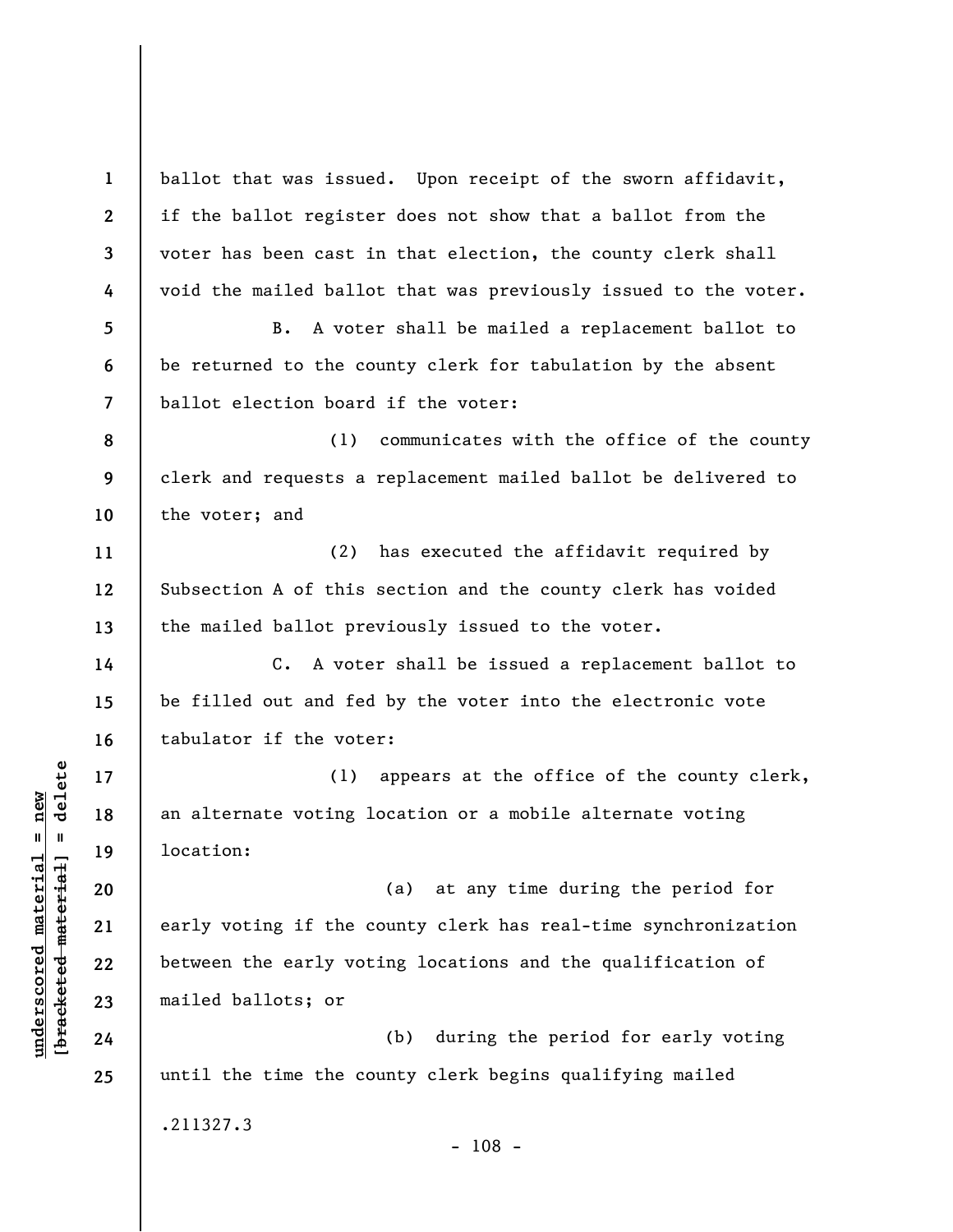**1 2 3 4 5 6 7 8 9 10 11 12 13 14 15 16 17 18 19 20 21 22 23 24 25**  ballots if the county clerk does not have real-time synchronization between the early voting locations and the qualification of mailed ballots; and (2) has executed the affidavit required by Subsection A of this section and the county clerk has voided the mailed ballot previously issued to the voter. D. If the county clerk does not have real-time synchronization between the early voting locations and the qualification of mailed ballots, a voter shall be issued a provisional paper ballot to be filled out and delivered to the county clerk for tabulation during the county canvass if: (1) the voter appears at an early voting location after the time the county clerk begins qualifying mailed ballots; and (2) the voter has executed the affidavit required by Subsection A of this section and the county clerk has voided the mailed ballot previously issued to the voter. E. A provisional paper ballot issued pursuant to this section shall be qualified and tabulated once the county clerk determines that the voter did not vote any other ballot in the same election and if no challenge is successfully interposed. F. The secretary of state shall prescribe the form of the affidavit and the manner in which the county clerk shall void the previously requested absentee ballot."

- 109 -

.211327.3

 $\frac{1}{2}$  intereted material = delete **[bracketed material] = delete**  $underscored$  material = new **underscored material = new**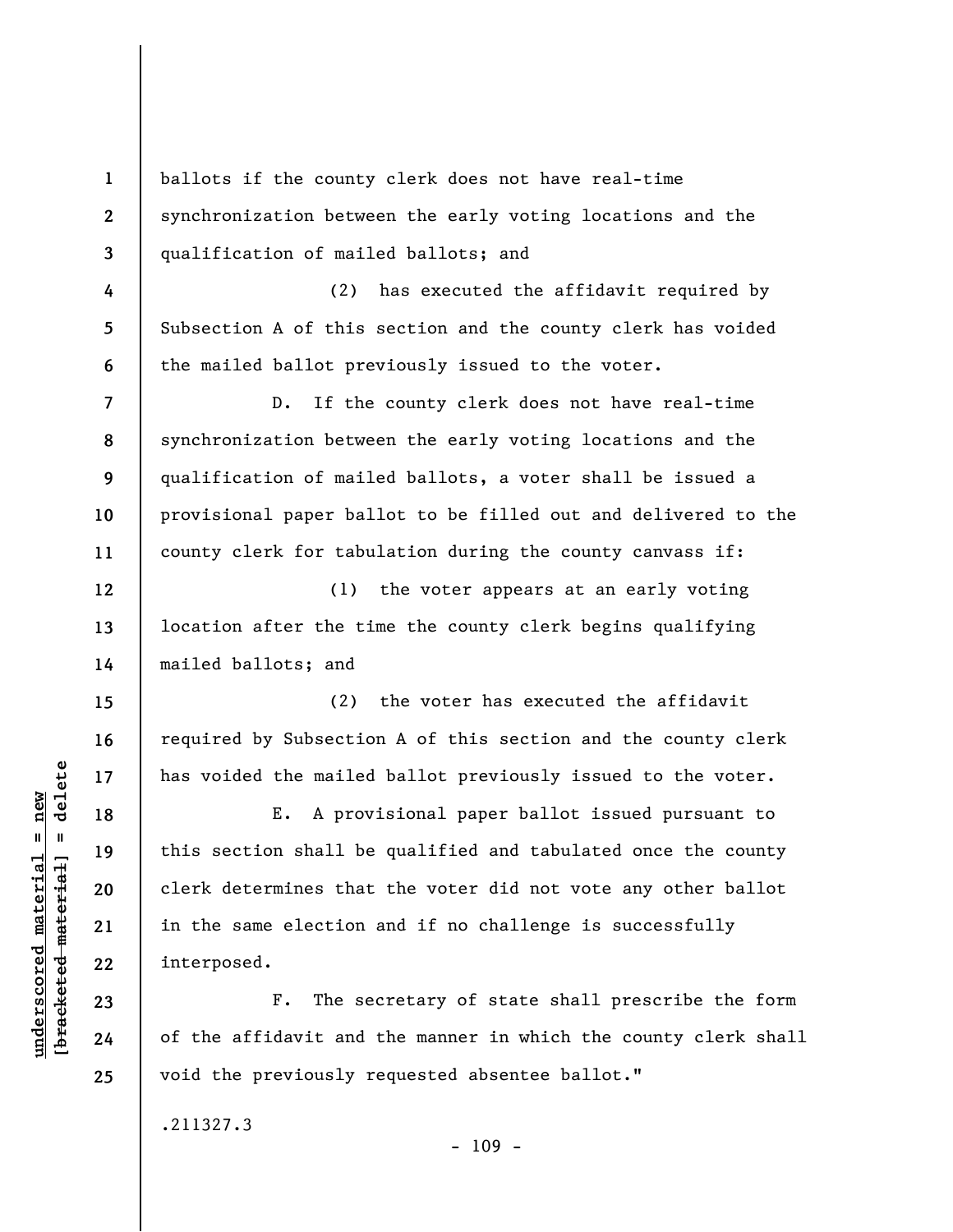**SECTION 73.** Section 1-6-16.1 NMSA 1978 (being Laws 1989, Chapter 368, Section 1, as amended) is amended to read:

"1-6-16.1. ABSENTEE BALLOT--CONDUCT OF ELECTION--WHEN NOT TIMELY RECEIVED--EMERGENCY PROCEDURE FOR VOTING AND COUNTING.--

A. A voter who applies for [an absentee] a mailed ballot but has not received or returned the [absentee] ballot by mail as of the date of the election may go to the voter's assigned polling place or a voter convenience center and, after executing an affidavit [of nonreceipt of absentee ballot] stating that the person did not and will not vote the mailed ballot that was issued, shall be permitted to vote on a [replacement absentee] provisional paper ballot.

[B. The completed ballot shall be placed in an official inner envelope substantially as prescribed by Section 1-6-8 NMSA 1978 and sealed. The official inner envelope shall then be placed in an official envelope substantially as prescribed for a transmittal envelope or mailing envelope in Section 1-6-8 NMSA 1978. This envelope shall contain a form on its back that identifies the voter by name and signature roster number and a printed statement to the effect that the voter made application for an absentee ballot but had not received it as of the date of the election and is permitted to vote by replacement absentee paper ballot.

C. The presiding judge shall put all replacement absentee ballots in a special envelope provided for that

.211327.3

 $- 110 -$ 

delete **[bracketed material] = delete**  $underscored material = new$ **underscored material = new**  $\mathbf{I}$ bracketed material

**1** 

**2** 

**3** 

**4** 

**5** 

**6** 

**7** 

**8** 

**9** 

**10** 

**11** 

**12** 

**13** 

**14** 

**15** 

**16** 

**17** 

**18** 

**19** 

**20** 

**21** 

**22** 

**23** 

**24**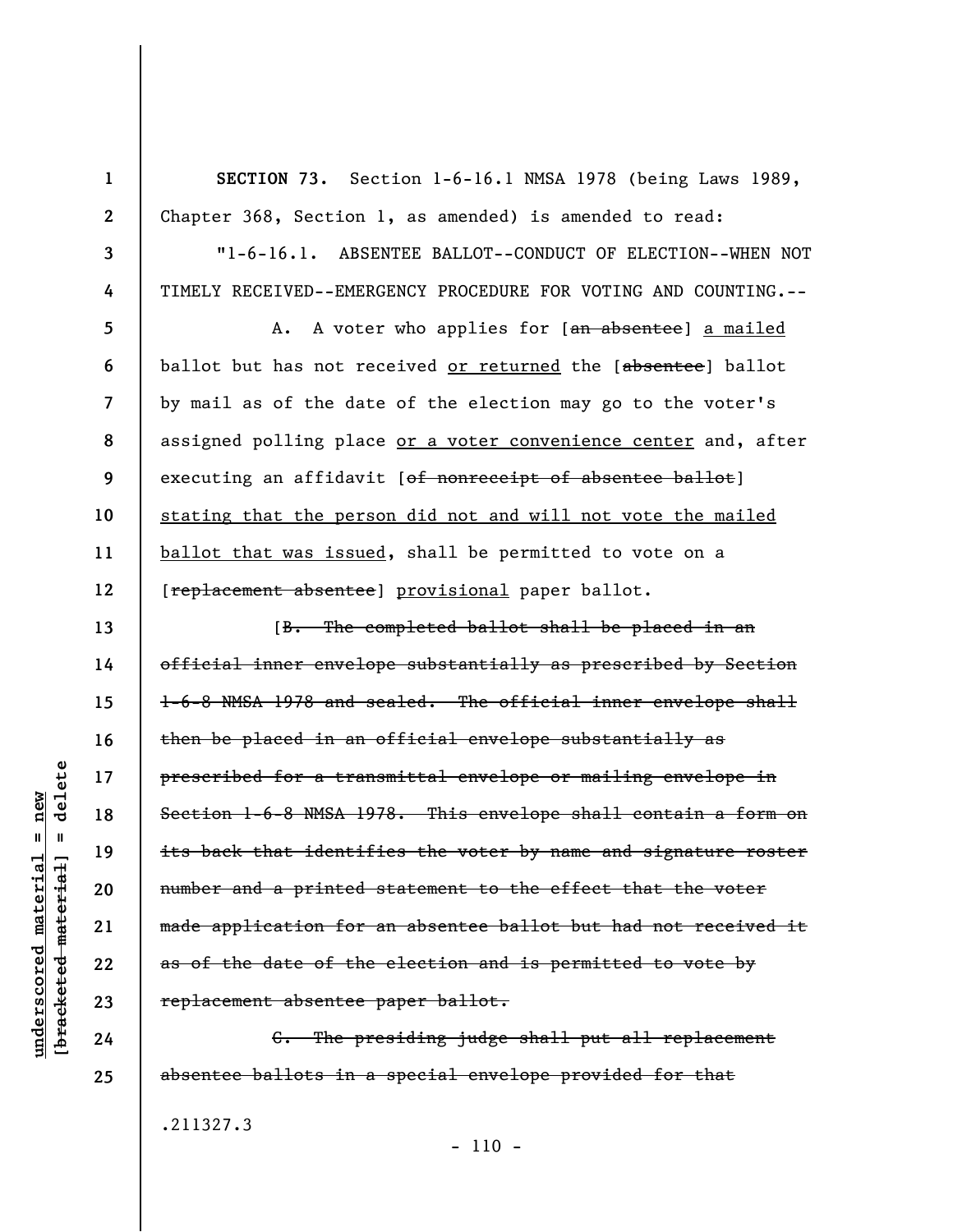| $\mathbf{1}$ | purpose by the county clerk, seal it and return it to the       |
|--------------|-----------------------------------------------------------------|
| $\mathbf{2}$ | county clerk along with the machine tally sheets. The sealed    |
| 3            | envelope shall not be put in the locked ballot box.             |
| 4            | D. Upon receipt of the envelope containing                      |
| 5            | replacement absentee ballots, the county clerk, no later than   |
| 6            | forty-eight hours after the close of the election, shall remove |
| 7            | the transmittal envelopes and, without removing or opening the  |
| 8            | inner envelopes, determine that:                                |
| 9            | (1) the voter did in fact make application for                  |
| 10           | an absentee ballot; and                                         |
| 11           | $(2)$ no absentee ballot was received by the                    |
| 12           | county clerk from the voter by 7:00 p.m. on election day.       |
| 13           | E. Upon making that determination, the county clerk             |
| 14           | shall remove the inner envelope without opening it, retain the  |
| 15           | transmittal envelope with the other election returns and place  |
| 16           | the inner unopened envelope in a secure container to be         |
| 17           | transmitted to the county canvassing board to be tallied and    |
| 18           | included in the canvass of that county for the appropriate      |
| 19           | precinct.                                                       |
| 20           | F. The secretary of state shall prescribe and                   |
| 21           | furnish the necessary envelopes for purposes of this section    |
| 22           | and shall adopt rules deemed necessary to preserve the secrecy  |
| 23           | of the replacement absentee paper ballots.]                     |
| 24           | If the county clerk has real-time<br>B.                         |
| 25           | synchronization between the election-day polling places and the |
|              | .211327.3                                                       |
|              |                                                                 |

- 111 -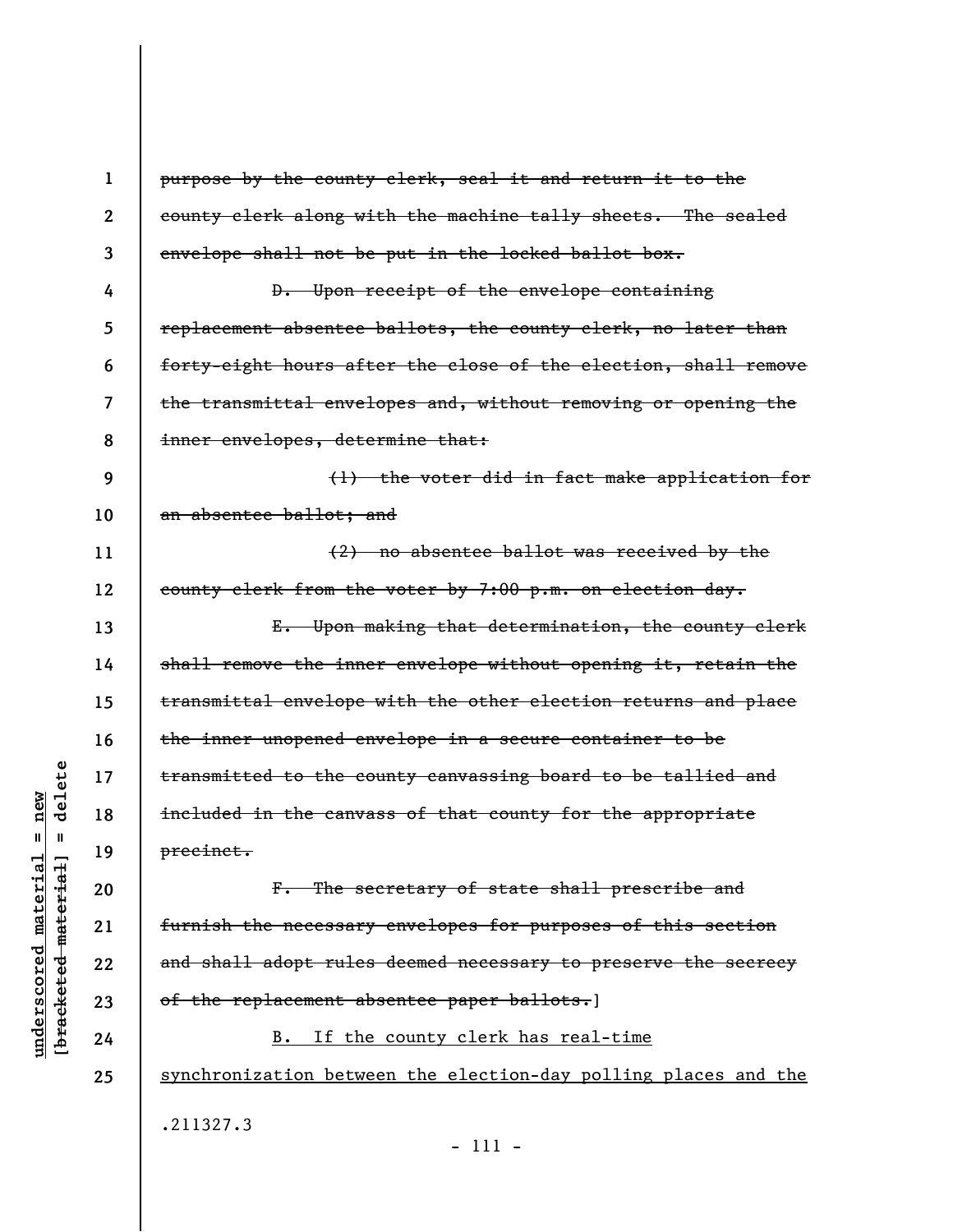qualification of ballots received by mail, the voter shall be issued a replacement ballot to be filled out and fed by the voter into the electronic vote tabulator."

**SECTION 74.** Section 1-6-16.2 NMSA 1978 (being Laws 1993, Chapter 353, Section 1, as amended) is amended to read: "1-6-16.2. ADDITIONAL EMERGENCY PROCEDURE FOR VOTING.--

A. After the close of the period for requesting [absentee ballots by mail] a mailed ballot, any voter who is unable to go to the polls due to unforeseen illness or disability resulting in the voter's confinement in a hospital, sanatorium, nursing home or residence and who is unable to vote in person may request in writing that a provisional paper ballot be made available to the voter. The written request shall be signed by the voter and a health care provider under penalty of perjury.

B. The provisional paper ballot shall be made available by the county clerk of the county in which the voter resides to any authorized representative of the voter who through the representative has presented the written request to the office of the county clerk.

[C. Before releasing the provisional paper ballot, the county clerk shall compare the signature on the written request with the signature on the voter's affidavit of registration. If the county clerk determines that the signature on the written request is not the signature of the .211327.3

- 112 -

**1** 

**2** 

**3** 

**4** 

**5** 

**6** 

**7** 

**8** 

**9** 

**10** 

**11** 

**12** 

**13** 

**14** 

**15** 

**16** 

**17** 

**18** 

**19** 

**20** 

**21** 

**22** 

**23** 

**24**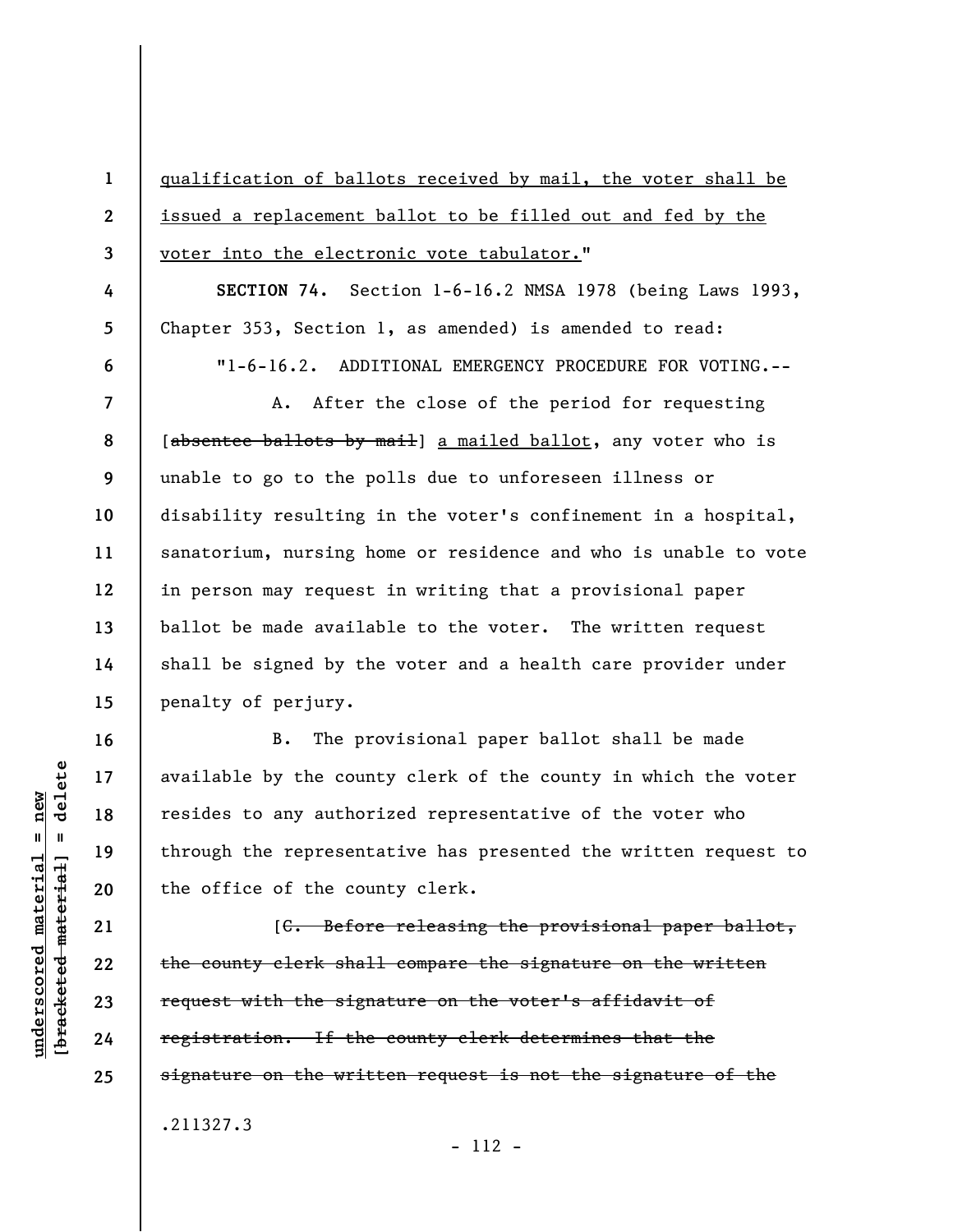**1 2**  voter, the county clerk shall reject the request for a provisional paper ballot.

**3 4 5 6 7 8 9 10 11**   $\theta$ . The voter shall mark the provisional paper ballot, place it in an identification envelope, fill out and sign the envelope and return the ballot to the office of the county clerk of the county in which the voter resides no later than the time of closing of the polls on election day. A provisional paper ballot issued pursuant to this section shall be qualified and tabulated once the county clerk determines that the person did not cast any other ballot and if no challenge is successfully interposed."

**SECTION 75.** A new section of the Absent Voter Act is enacted to read:

"[NEW MATERIAL] MAILED BALLOTS--REGULAR ELECTION PILOT PROJECT.--

A. Notwithstanding the provisions of Section 1-6-4 NMSA 1978 requiring an application by a voter for a mailed ballot in a regular local election, on written request by a county clerk no later than June 30 immediately preceding a regular local election, the secretary of state may authorize a county clerk in the regular local election of the same calendar year to send a ballot to each voter authorized to receive a ballot pursuant to Subsection B of Section 1-24-3 NMSA 1978; provided that the county clerk shall send a notice by forwardable mail to each voter at least forty-two days prior to .211327.3

delete **[bracketed material] = delete**  $underscored material = new$ **underscored material = new**  $\mathbf{I}$ bracketed material

**12** 

**13** 

**14** 

**15** 

**16** 

**17** 

**18** 

**19** 

**20** 

**21** 

**22** 

**23** 

**24**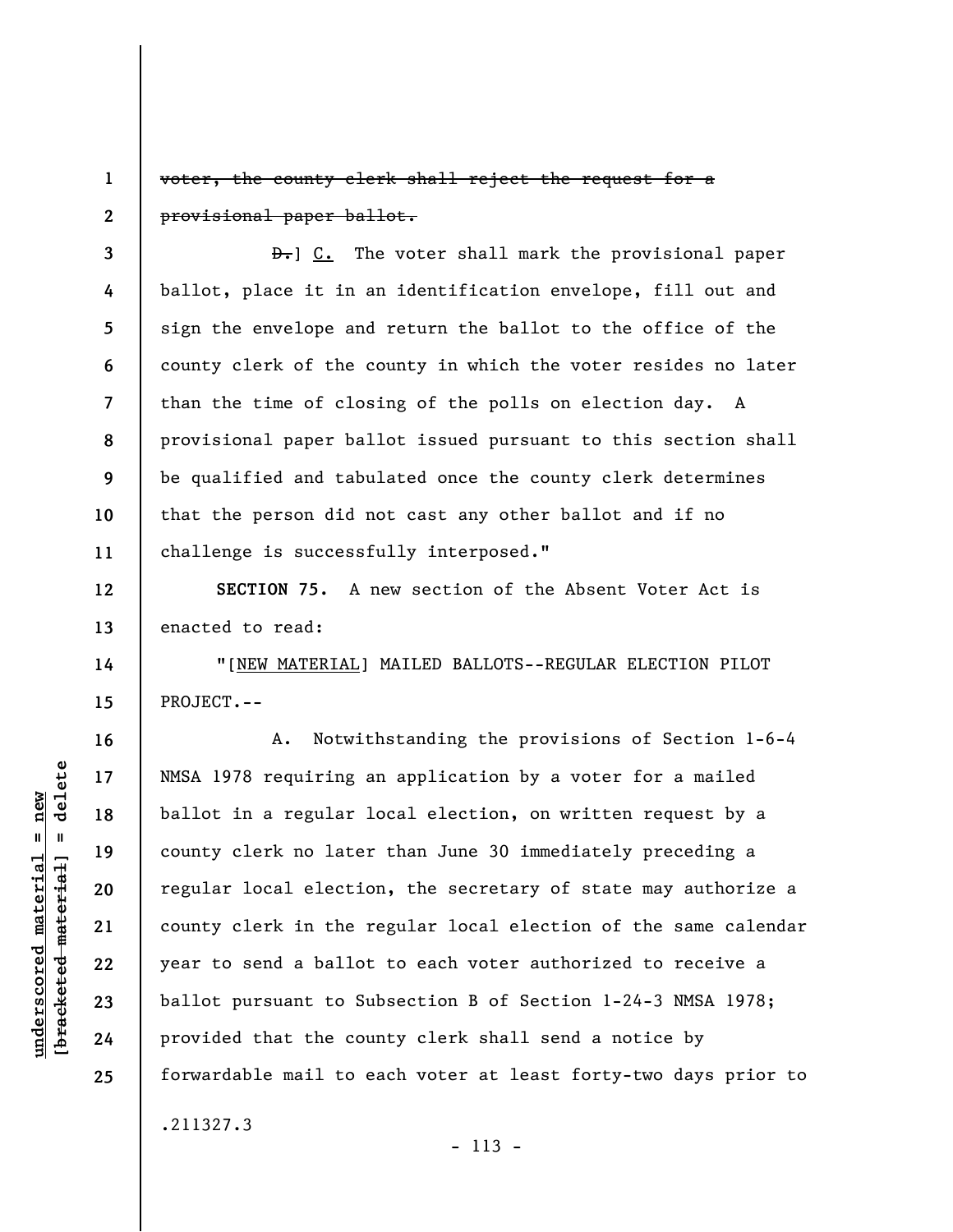| $\mathbf{1}$   | the regular local election. The notice sent to:                 |
|----------------|-----------------------------------------------------------------|
| $\mathbf{2}$   | (1)<br>voters described in Paragraphs (1) and (2)               |
| $\mathbf{3}$   | of Subsection B of Section 1-24-3 NMSA 1978 shall inform the    |
| 4              | voter that no ballot will be sent unless the voter updates the  |
| 5              | voter's certificate of registration within the time frame       |
| 6              | provided by Section 1-4-8 NMSA 1978 or submits an application   |
| $\overline{7}$ | for a mailed ballot pursuant to the provisions of Section 1-6-4 |
| 8              | NMSA 1978; and                                                  |
| 9              | (2) all other voters of the county shall                        |
| 10             | inform the voter that a mailed ballot will be sent to the voter |
| 11             | twenty-two days before the election unless:                     |
| 12             | the voter has already voted in<br>(a)                           |
| 13             | person in the office of the county clerk in that election; or   |
| 14             | (b)<br>the voter has communicated with the                      |
| 15             | county clerk requesting that a mailed ballot not be sent to the |
| 16             | voter in that election.                                         |
| 17             | Beginning twenty-two days before the regular<br>B.              |
| 18             | local election, the county clerk shall send mailed ballots to   |
| 19             | each voter authorized to receive a ballot pursuant to           |
| 20             | Subsection B of Section 1-24-3 NMSA 1978 and in the same manner |
| 21             | as provided for in Subsection D of Section 1-24-3 NMSA 1978;    |
| 22             | provided that a ballot shall not be sent to any otherwise       |
| 23             | eligible voter who has already voted in person in the office of |
| 24             | the county clerk in that election, has requested that a mailed  |
| 25             | ballot not be sent to the voter or whose notice sent pursuant   |
|                | .211327.3                                                       |

 $[bracketeed-materiat] = delete$ **[bracketed material] = delete**  $underscored material = new$ **underscored material = new**

- 114 -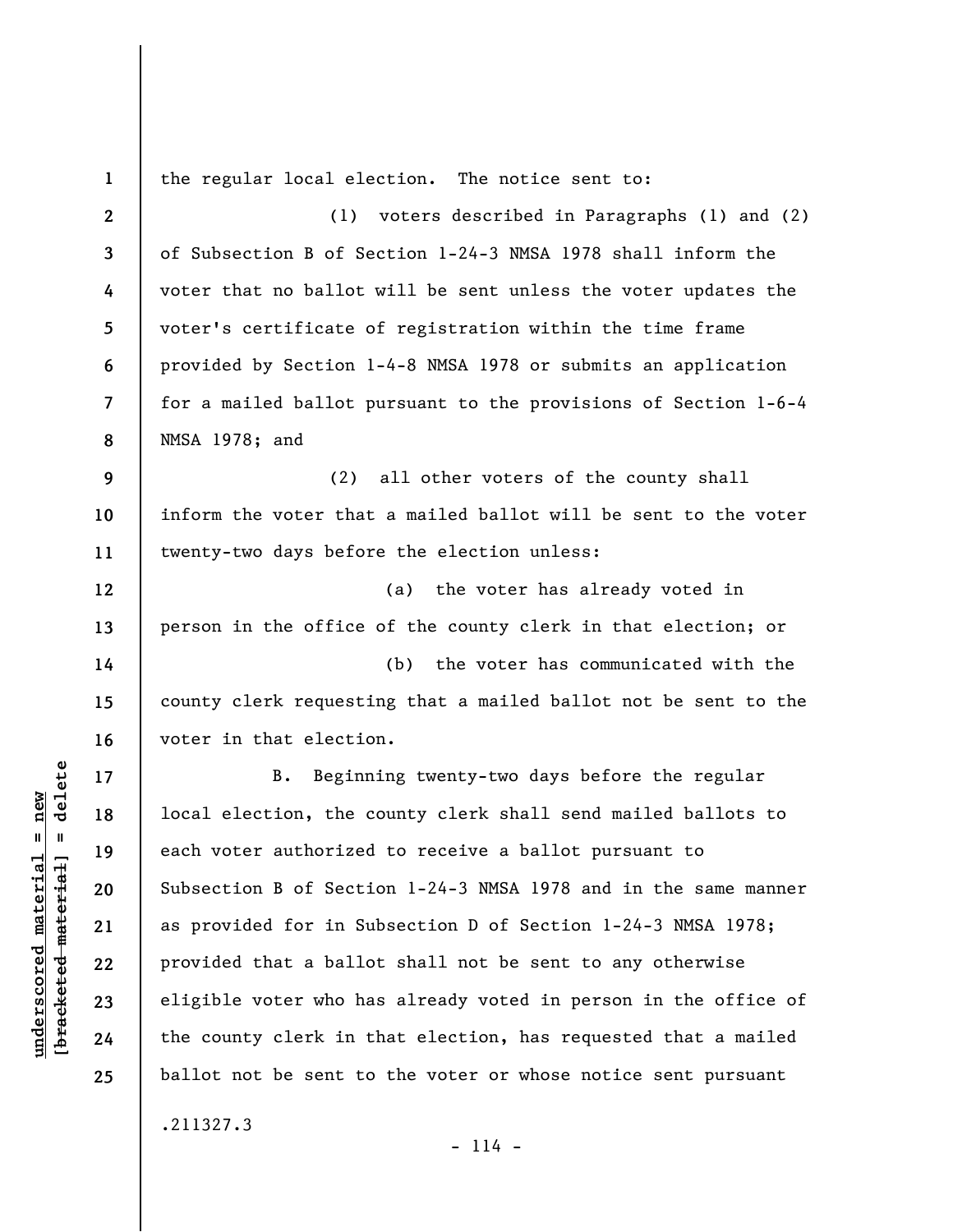**1 2**  to Paragraph (2) of Subsection A of this section was returned as undeliverable.

**3 4 5 6 7 8 9 10 11**  C. The secretary of state shall approve the written request of a county clerk pursuant to guidelines issued by the secretary of state if there is sufficient funding available in the election fund to cover the requirements of this section. A county clerk whose written request pursuant to this section has been authorized by the secretary of state shall provide the same number of early voting locations and election day polling places in the regular local election as would have been provided had the written request not been approved."

**SECTION 76.** Section 1-6B-2 NMSA 1978 (being Laws 2015, Chapter 145, Section 26, as amended) is amended to read:

"1-6B-2. DEFINITIONS.--As used in the Uniform Military and Overseas Voters Act:

[A. "appropriate clerk" means the county clerk of the county in which the federal qualified elector is eligible to vote;

B. A. "federal postcard application" means the application prescribed under the federal Uniformed and Overseas Citizens Absentee Voting Act;

 $[G<sub>1</sub>]$  B. "federal write-in absentee ballot" means the ballot approved pursuant to the federal Uniformed and Overseas Citizens Absentee Voting Act; and

 $- 115 -$ 

 $[\frac{\theta}{\theta}]$  C. "military-overseas ballot" means .211327.3

**underscored material = new [bracketed material] = delete**

 $\frac{1}{2}$  $underscored material = new$ 

**12** 

**13** 

**14** 

**15** 

**16** 

**17** 

**18** 

**19** 

**20** 

**21** 

**22** 

**23** 

**24**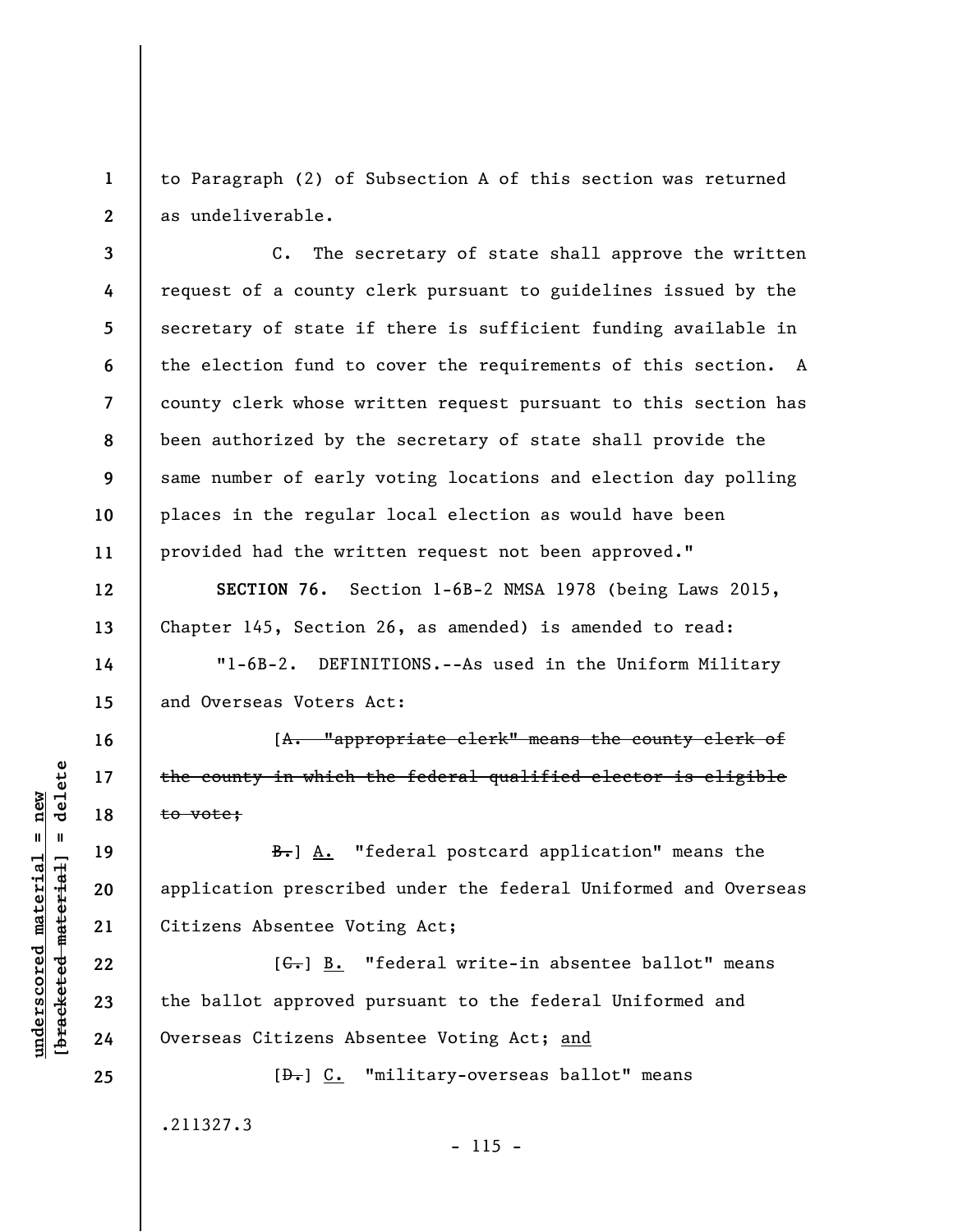| 1                | $(\dagger)$ a federal write-in absentee ballot; or                                                 |
|------------------|----------------------------------------------------------------------------------------------------|
| $\boldsymbol{2}$ | $(2)$ ] a ballot sent to a federal qualified                                                       |
| 3                | elector by the [ <del>appropriate</del> ] <u>county</u> clerk [ <del>and</del> ] <u>or</u> cast in |
| 4                | accordance with the provisions of the Uniform Military and                                         |
| 5                | Overseas Voters Act                                                                                |
| 6                | [E. "state" means a state of the United States, the                                                |
| 7                | District of Columbia, Puerto Rico, the United States Virgin                                        |
| 8                | Islands or any territory or insular possession subject to the                                      |
| 9                | jurisdiction of the United States; and                                                             |
| 10               | F. "United States", used in the territorial sense,                                                 |
| 11               | means the several states, the District of Columbia, Puerto                                         |
| 12               | Rico, the United States Virgin Islands and any territory or                                        |
| 13               | insular possession subject to the jurisdiction of the United                                       |
| 14               | States]."                                                                                          |
| 15               | SECTION 77. Section 1-6B-3 NMSA 1978 (being Laws 2015,                                             |
| 16               | Chapter 145, Section 27, as amended) is amended to read:                                           |
| 17               | "1-6B-3. ELECTIONS COVERED--FORM OF BALLOT AND BALLOT                                              |
| 18               | MATERIALS--BENEFITS OF THE UNIFORM MILITARY AND OVERSEAS VOTERS                                    |
| 19               | $ACT. --$                                                                                          |
| 20               | The procedures in the Uniform Military and<br>A.                                                   |
| 21               | Overseas Voters Act apply to elections conducted pursuant to                                       |
| 22               | the Election Code.                                                                                 |
| 23               | B. A federal qualified elector may vote for all                                                    |
| 24               | candidates and on all ballot questions as if the voter were                                        |
| 25               | able to cast a ballot in person.                                                                   |
|                  | .211327.3<br>$- 116 -$                                                                             |

 $[bracketeed-materiat] = delete$ **[bracketed material] = delete**  $underscored material = new$ **underscored material = new**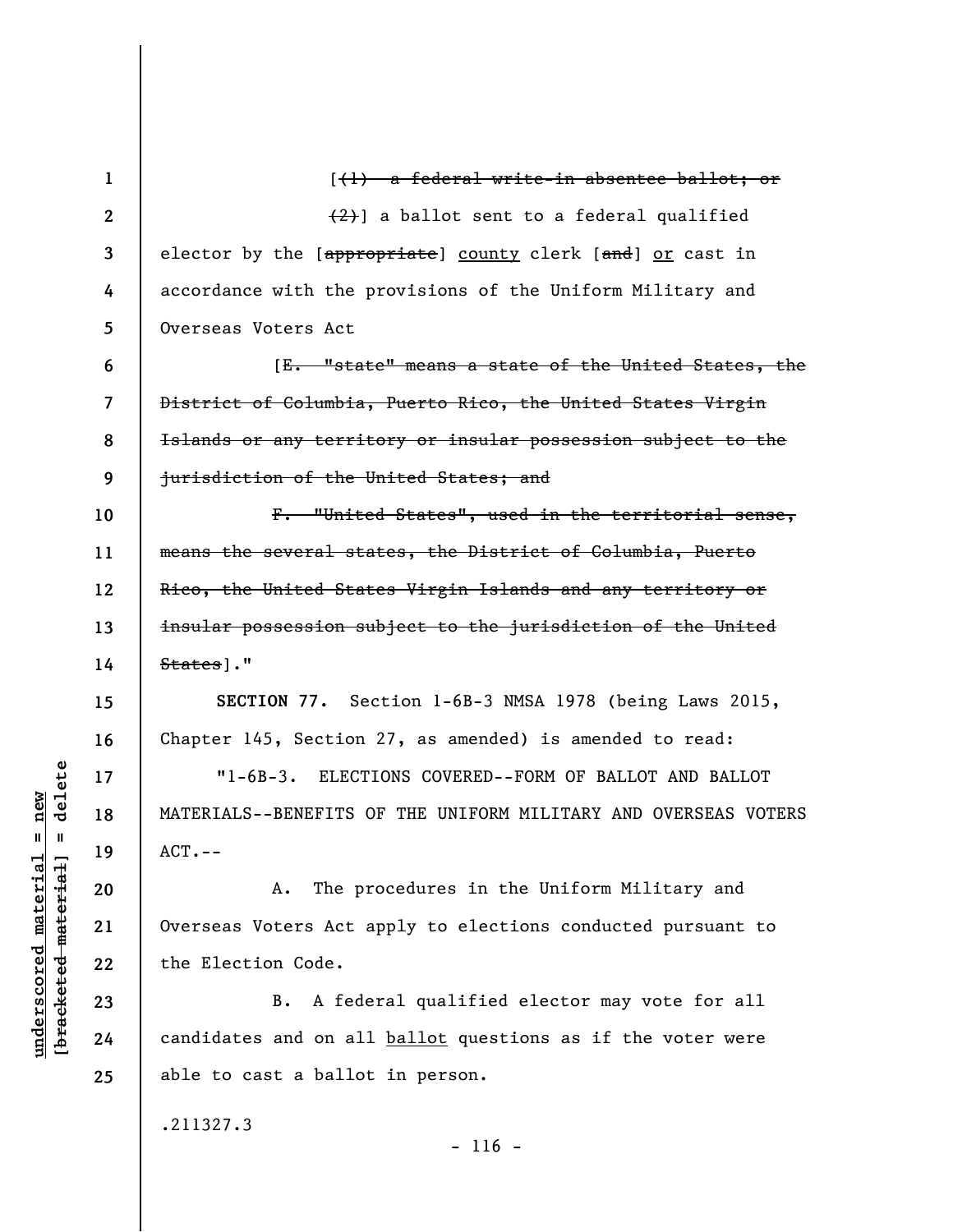**1 2 3 4 5 6 7 8 9 10 11 12 13 14 15 16 17 18 19 20 21 22 23 24 25**  C. The form of the military-overseas ballot shall be the same as the ballot provided to all other voters. The form of the military-overseas ballot materials shall be the same as the ballot materials provided to all other voters, except as required by the Uniform Military and Overseas Voters Act. D. To receive the benefits of the Uniform Military and Overseas Voters Act, a federal qualified elector shall inform the [appropriate] county clerk that the individual is a federal qualified elector. Methods of informing the [appropriate] county clerk include: (1) the use of a federal postcard application or federal write-in absentee ballot; (2) the use of an army post office, fleet post office or diplomatic post office address in the correct format as a mailing address on a certificate of registration or as a delivery address on an absentee ballot application; (3) the use of an overseas address as a mailing address on a certificate of registration or as a delivery address on an absentee ballot application; or (4) the inclusion on a certificate of registration or an absentee ballot application or other information sufficient to identify the voter as a federal qualified elector." **SECTION 78.** Section 1-6B-4 NMSA 1978 (being Laws 2015, .211327.3

- 117 -

 $\frac{1}{2}$  of  $\frac{1}{2}$  and  $\frac{1}{2}$  and  $\frac{1}{2}$  and  $\frac{1}{2}$  and  $\frac{1}{2}$  and  $\frac{1}{2}$  and  $\frac{1}{2}$  and  $\frac{1}{2}$  and  $\frac{1}{2}$  and  $\frac{1}{2}$  and  $\frac{1}{2}$  and  $\frac{1}{2}$  and  $\frac{1}{2}$  and  $\frac{1}{2}$  and  $\frac{1}{2}$  an **[bracketed material] = delete**  $underscored material = new$ **underscored material = new**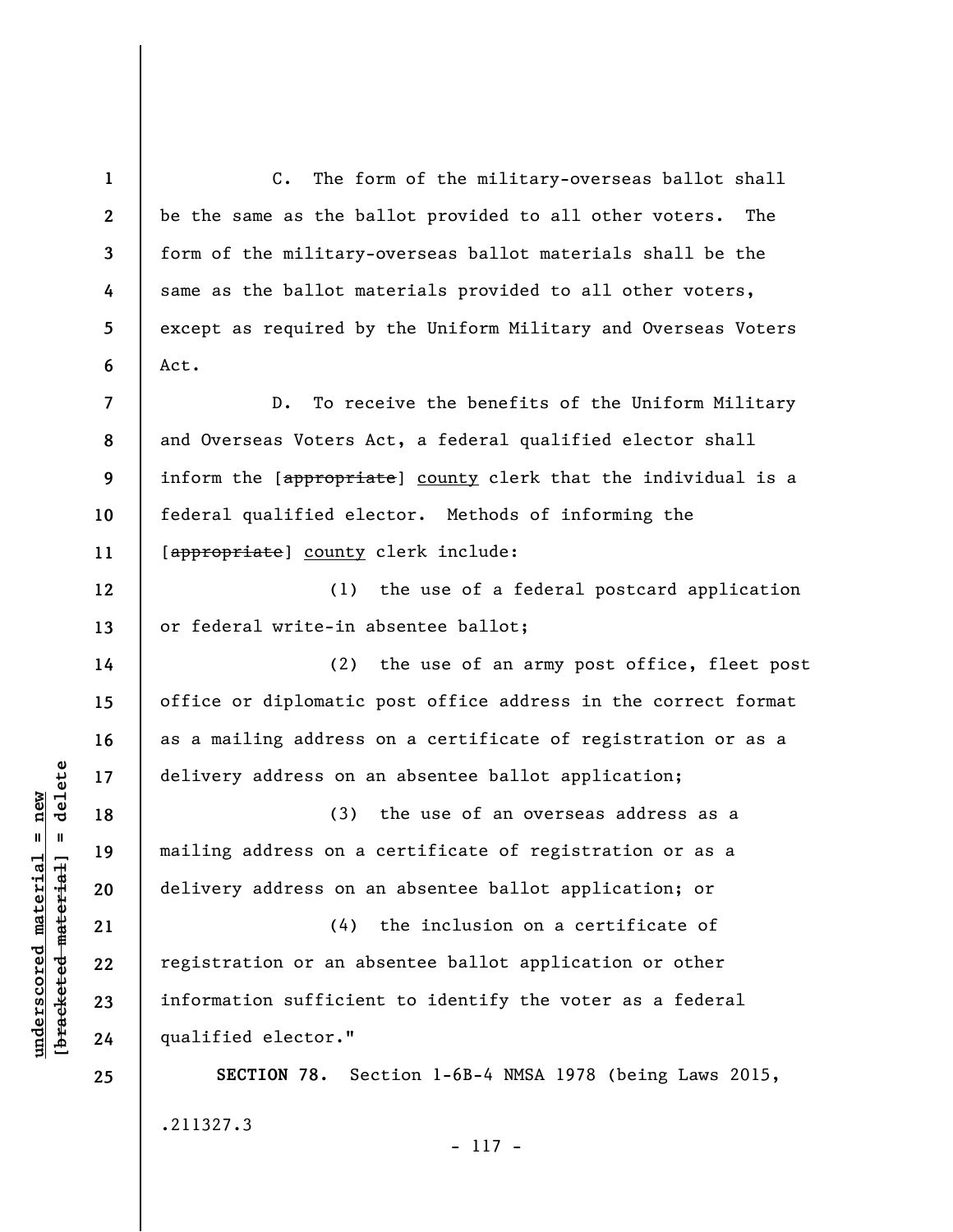**1 2 3 4 5 6 7 8 9 10 11 12 13 14 15 16 17 18 19 20 21 22**  Chapter 145, Section 28, as amended) is amended to read: "1-6B-4. ROLE OF SECRETARY OF STATE--FEDERAL UNIFORMED AND OVERSEAS CITIZENS ABSENTEE VOTING ACT.-- A. The secretary of state shall make available to federal qualified electors information regarding voter registration procedures for federal qualified electors and procedures for casting military-overseas ballots. B. The secretary of state shall maintain a web page dedicated to federal qualified electors. The dedicated web page shall be accessible from international internet connections and may be segregated from the main website for the office of the secretary of state. The secretary of state shall establish an electronic transmission system through which a federal qualified elector may apply for and receive voter registration materials, military-overseas ballots and other information pursuant to the Uniform Military and Overseas Voters Act. The secretary of state shall ensure that the electronic transmission system is capable of accepting a federal postcard application, any other approved electronic registration application and any other approved electronic military-overseas ballot application sent to a county clerk. C. Official transmittal envelopes and official

mailing envelopes for transmission of [absentee] mailed ballot materials to and from federal qualified electors shall be in the same form as those used in the jurisdiction where the voter

 $\frac{1}{2}$  intereted material = delete **[bracketed material] = delete**  $anderscored material = new$ **underscored material = new**

**23** 

**24** 

**25** 

.211327.3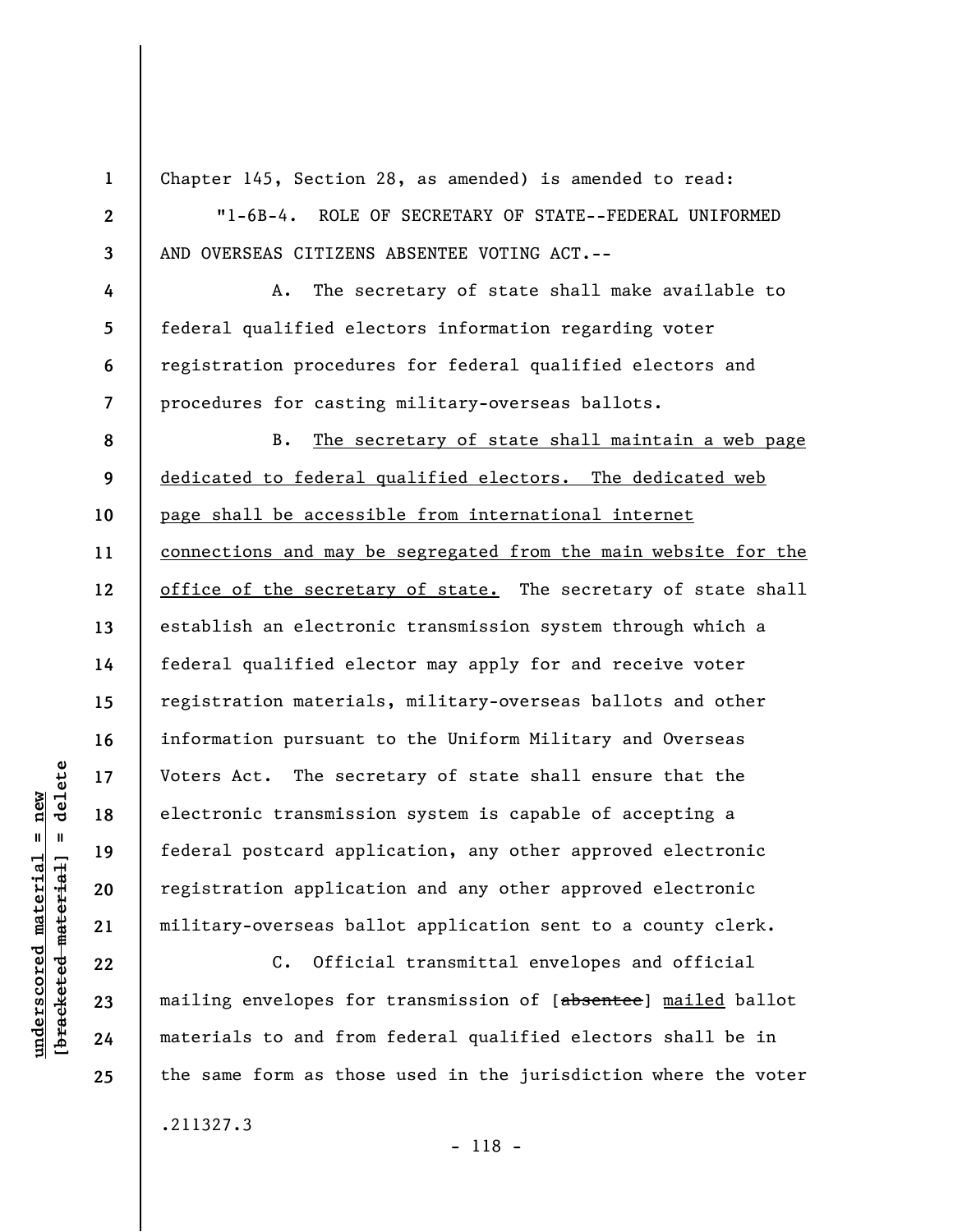**1 2 3 4 5 6 7 8 9**  is registered except as modified to comply with the Uniform Military and Overseas Voters Act or federal law. The secretary of state may, to the extent reasonably possible, coordinate with other states to develop standardized [absentee-voting] materials for voting by mail, including privacy and transmission envelopes and their electronic equivalents, authentication materials and voting instructions, to be used with the military-overseas ballot of a voter authorized to vote in any jurisdiction in this state.

D. The secretary of state shall prescribe the form and content of a declaration for use by a federal qualified elector to swear or affirm specific representations pertaining to the voter's identity, eligibility to vote, status as a federal qualified elector and timely and proper completion of a military-overseas ballot. The declaration shall be based on the declaration prescribed to accompany a federal write-in absentee ballot, as modified to be consistent with the Uniform Military and Overseas Voters Act. The secretary of state shall ensure that a form for the execution of the declaration, including an indication of the date of execution of the declaration, is a prominent part of all balloting materials for which the declaration is required.

E. The secretary of state shall prescribe to the [appropriate] county clerk the form of and distribute to each county clerk a supply of:

.211327.3

 $\frac{1}{2}$  of  $\frac{1}{2}$  and  $\frac{1}{2}$  and  $\frac{1}{2}$  and  $\frac{1}{2}$  and  $\frac{1}{2}$  and  $\frac{1}{2}$  and  $\frac{1}{2}$  and  $\frac{1}{2}$  and  $\frac{1}{2}$  and  $\frac{1}{2}$  and  $\frac{1}{2}$  and  $\frac{1}{2}$  and  $\frac{1}{2}$  and  $\frac{1}{2}$  and  $\frac{1}{2}$  an **[bracketed material] = delete**  $underscored material = new$ **underscored material = new**

**10** 

**11** 

**12** 

**13** 

**14** 

**15** 

**16** 

**17** 

**18** 

**19** 

**20** 

**21** 

**22** 

**23** 

**24**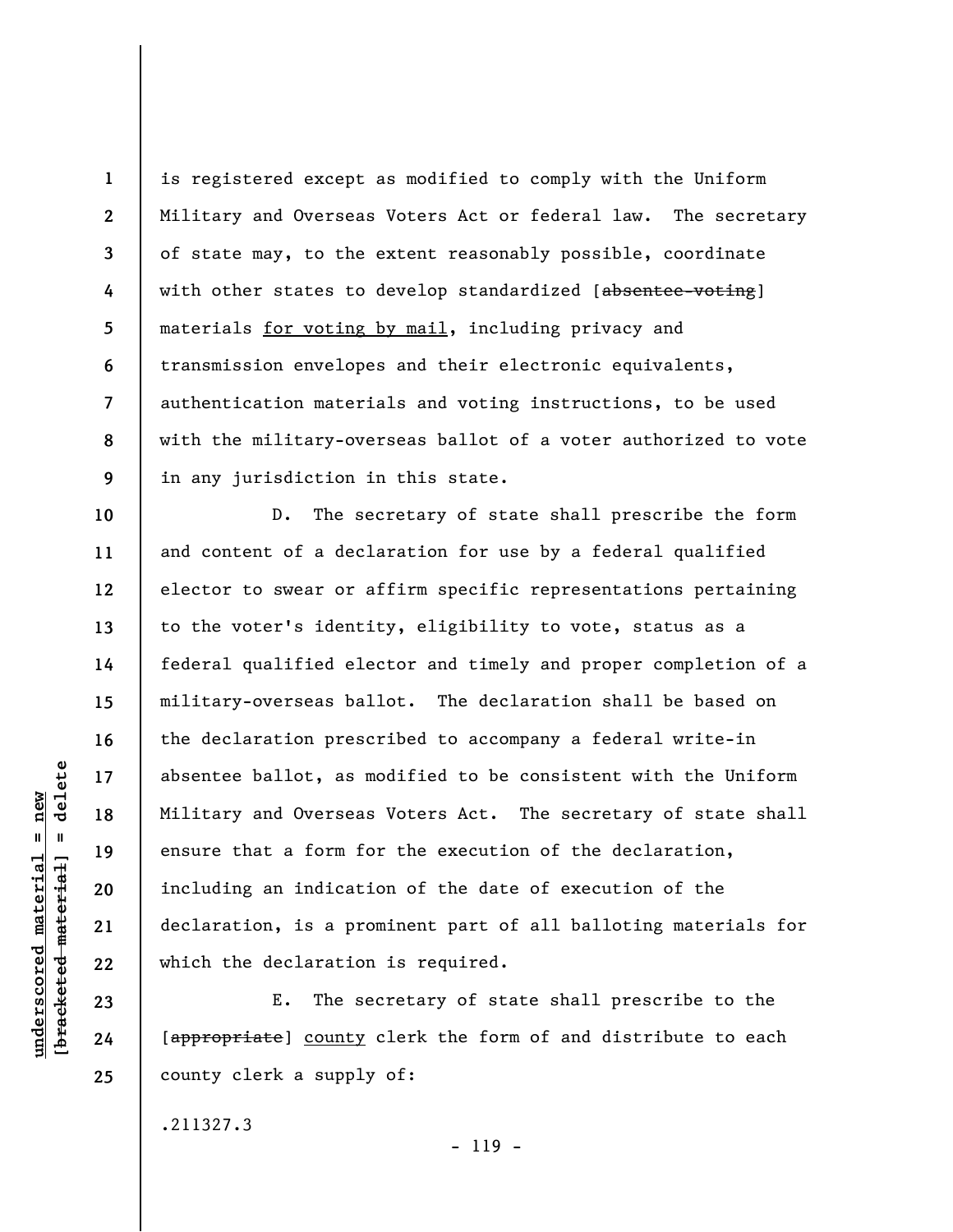**1 2 3 4 5 6 7 8 9 10 11 12 13 14 15 16 17 18 19 20 21 22 23 24 25**  (1) official inner envelopes for use in sealing the completed [absentee] mailed ballot; (2) official mailing envelopes for use in returning the official inner envelope to the [appropriate] county clerk, which shall be postage-paid within the United States postal system; provided that only the official mailing envelope for [absentee] mailed ballots in a political party primary [election] shall contain a designation of party affiliation; (3) [absentee] mailed ballot instructions describing the proper methods for completion and return of the ballot, including instructions for those federal qualified electors returning a ballot electronically; (4) official transmittal envelopes for use by the [appropriate] county clerk in mailing [absentee] ballot materials; and (5) official holding envelopes for ballots returned electronically by federal qualified electors." **SECTION 79.** Section 1-6B-5 NMSA 1978 (being Laws 2015, Chapter 145, Section 29) is amended to read: "1-6B-5. METHODS OF REGISTERING TO VOTE.-- A. A federal qualified elector may register to vote using any of the following methods; provided that the document is received by the county clerk by the deadline for registering to vote as provided in Section 1-4-8 NMSA 1978: .211327.3  $- 120 -$ 

**underscored material = new [bracketed material] = delete**

 $underscored material = new$ 

delete

 $\mathbf{I}$ 

bracketed material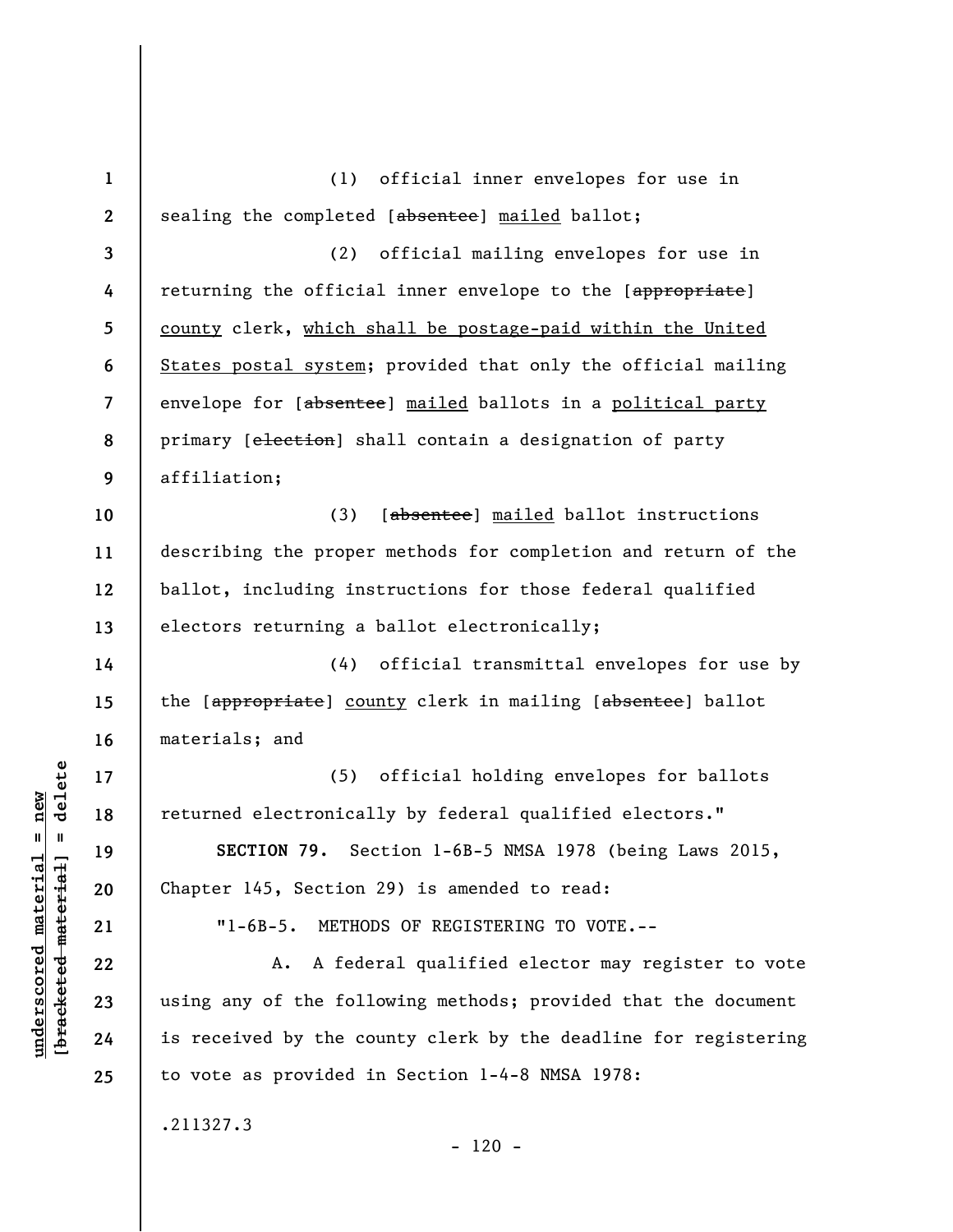**1 2 3 4 5 6 7 8 9 10 11 12 13 14 15 16 17 18 19 20 21 22 23 24 25**  (1) using the procedures provided in Chapter 1, Article 4 [of the Election Code] NMSA 1978; or (2) using a federal postcard application or the application's approved electronic equivalent  $[ $\sigma$  r]$ (3) using the declaration accompanying a federal absentee write-in ballot]. B. A voter's certificate of registration completed pursuant to the Uniform Military and Overseas Voters Act shall remain valid until [the voter's certificate of registration is] canceled in accordance with the procedures specified in Chapter 1, Article 4 [of the Election Code] NMSA 1978. C. In registering to vote, a federal qualified elector shall use and must be assigned to the voting precinct of the address of: (1) the residence of the voter, if the voter resides in this state; or (2) the last place of residence of the voter in this state, or the last place of residence in this state of the parent or legal guardian of the voter if the voter did not reside in this state; provided that if that address is no longer a recognized residential address, the voter shall be assigned an address or other location within that precinct  $[ $\sigma$  r]$ that precinct part]." **SECTION 80.** Section 1-6B-6 NMSA 1978 (being Laws 2015, Chapter 145, Section 30, as amended) is amended to read: .211327.3

- 121 -

delete **[bracketed material] = delete**  $anderscored material = new$ **underscored material = new**  $\mathbf{I}$ bracketed material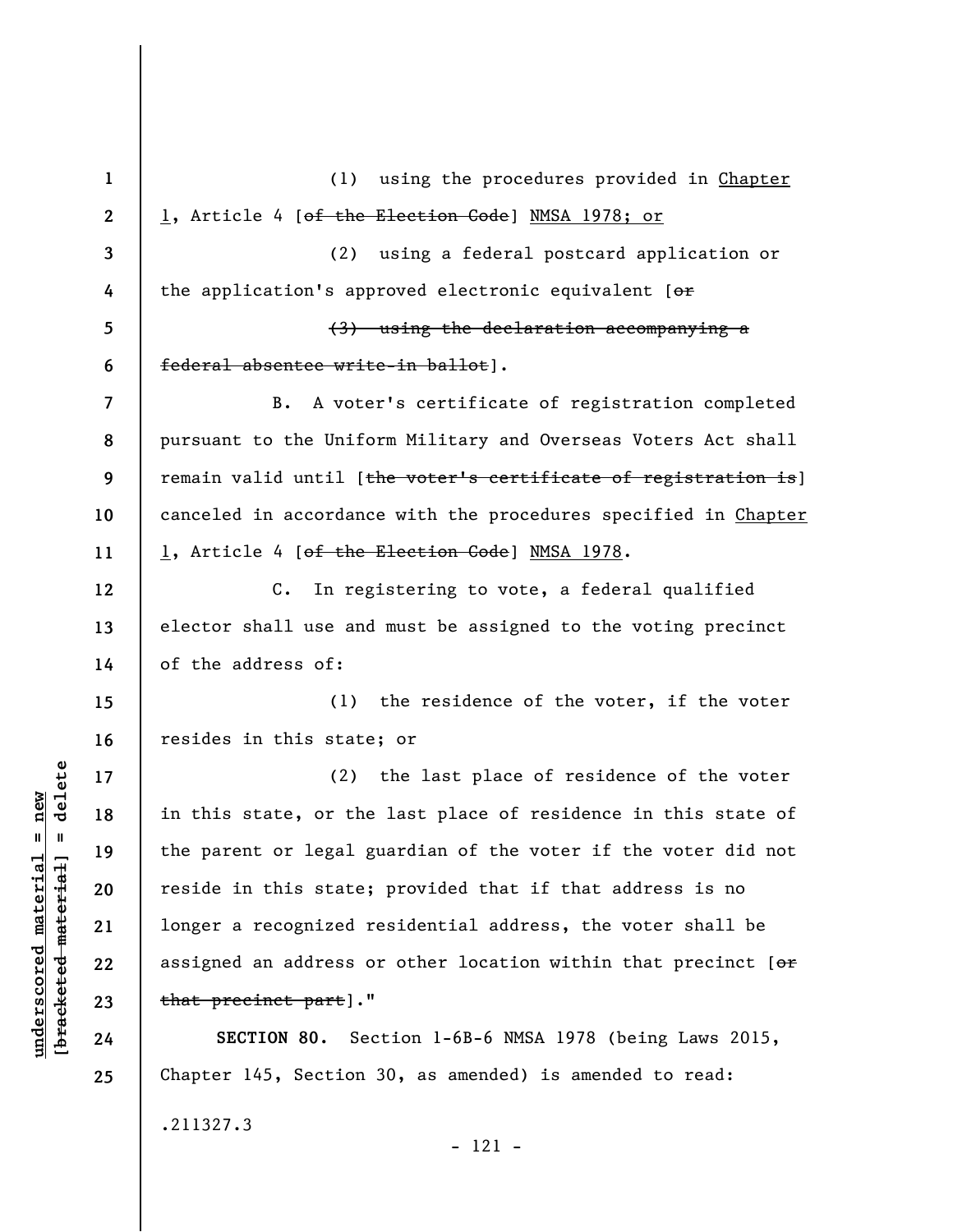| $\mathbf{1}$     | $"1-6B-6.$<br>METHODS OF APPLYING FOR MILITARY-OVERSEAS         |
|------------------|-----------------------------------------------------------------|
| $\boldsymbol{2}$ | BALLOT--TIMELINESS--SCOPE OF APPLICATION FOR MILITARY-OVERSEAS  |
| 3                | BALLOT.--                                                       |
| 4                | A federal qualified elector who is currently<br>Α.              |
| 5                | registered to vote in this state may, by the deadline specified |
| 6                | in the Absent Voter Act for receipt of [absentee] mailed ballot |
| 7                | applications, apply for a military-overseas ballot by:          |
| 8                | using [an absentee] a mailed ballot<br>(1)                      |
| 9                | application pursuant to the Absent Voter Act; or                |
| 10               | (2)<br>using the federal postcard application or                |
| 11               | the application's electronic equivalent [or                     |
| 12               | (3) using the declaration accompanying a                        |
| 13               | federal write-in absentee ballot as an application for a        |
| 14               | military-overseas ballot simultaneously with the submission of  |
| 15               | the federal write-in absentee ballot].                          |
| 16               | A federal qualified elector who is not currently<br>В.          |
| 17               | registered to vote in this state may, by the deadline in the    |
| 18               | Election Code for registering to vote, simultaneously register  |
| 19               | to vote and apply for a military-overseas ballot by using a     |
| 20               | federal postcard application or the application's electronic    |
| 21               | equivalent.                                                     |
| 22               | An application for a military-overseas ballot<br>$C_{\bullet}$  |
| 23               | for a primary election, whether or not timely, is effective as  |
| 24               | an automatic application for a military-overseas ballot for the |
| 25               | general election.                                               |

.211327.3

**underscored material = new [bracketed material] = delete**

 $[$ bracketed material] = delete  $underscored material = new$ 

- 122 -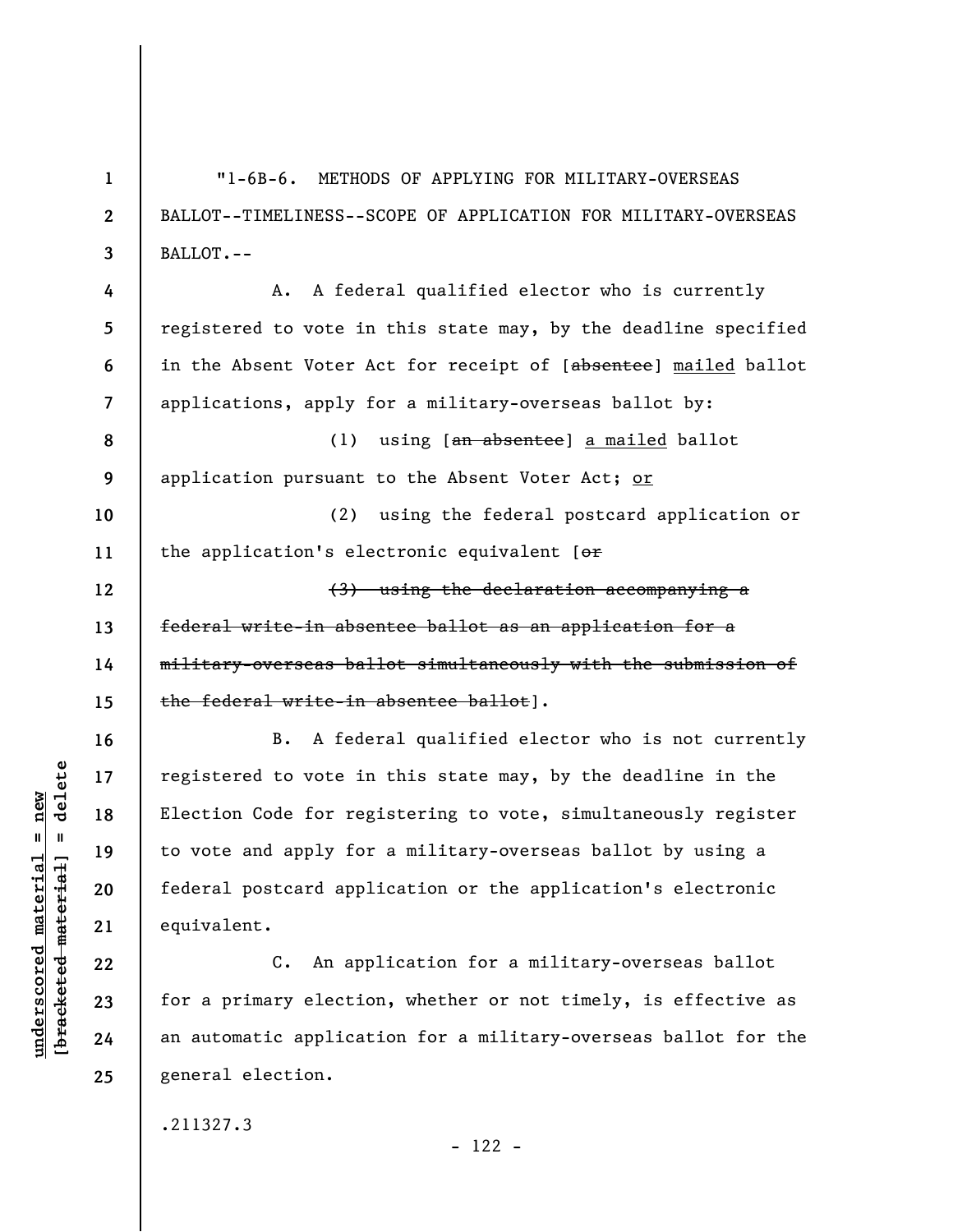D. An application for a military-overseas ballot is effective as an automatic application for a military-overseas ballot for a top-two runoff election necessary to conclude the election for which the application was submitted."

**SECTION 81.** Section 1-6B-7 NMSA 1978 (being Laws 2015, Chapter 145, Section 31, as amended) is amended to read:

"1-6B-7. TRANSMISSION OF UNVOTED MILITARY-OVERSEAS BALLOTS TO FEDERAL QUALIFIED ELECTORS.--

A. Not later than forty-five days before an election, even if the forty-fifth day before an election falls on a weekend or a holiday, the [appropriate] county clerk shall transmit a ballot and balloting materials to all federal qualified electors who by that date submit a valid militaryoverseas ballot application.

B. The [appropriate] county clerk shall transmit a ballot and balloting materials as soon as practicable when the ballot application from a federal qualified elector arrives after the forty-fifth day before the election and before absentee ballots are transmitted to other voters pursuant to the Absent Voter Act.

C. The [appropriate] county clerk shall transmit a ballot and balloting materials in accordance with the procedures for processing of all other absentee ballot applications for that jurisdiction when the ballot application from a federal qualified elector arrives after the

.211327.3

- 123 -

 $\frac{1}{2}$  intereted material = delete **[bracketed material] = delete**  $underscored material = new$ **underscored material = new**

**1** 

**2** 

**3** 

**4** 

**5** 

**6** 

**7** 

**8** 

**9** 

**10** 

**11** 

**12** 

**13** 

**14** 

**15** 

**16** 

**17** 

**18** 

**19** 

**20** 

**21** 

**22** 

**23** 

**24**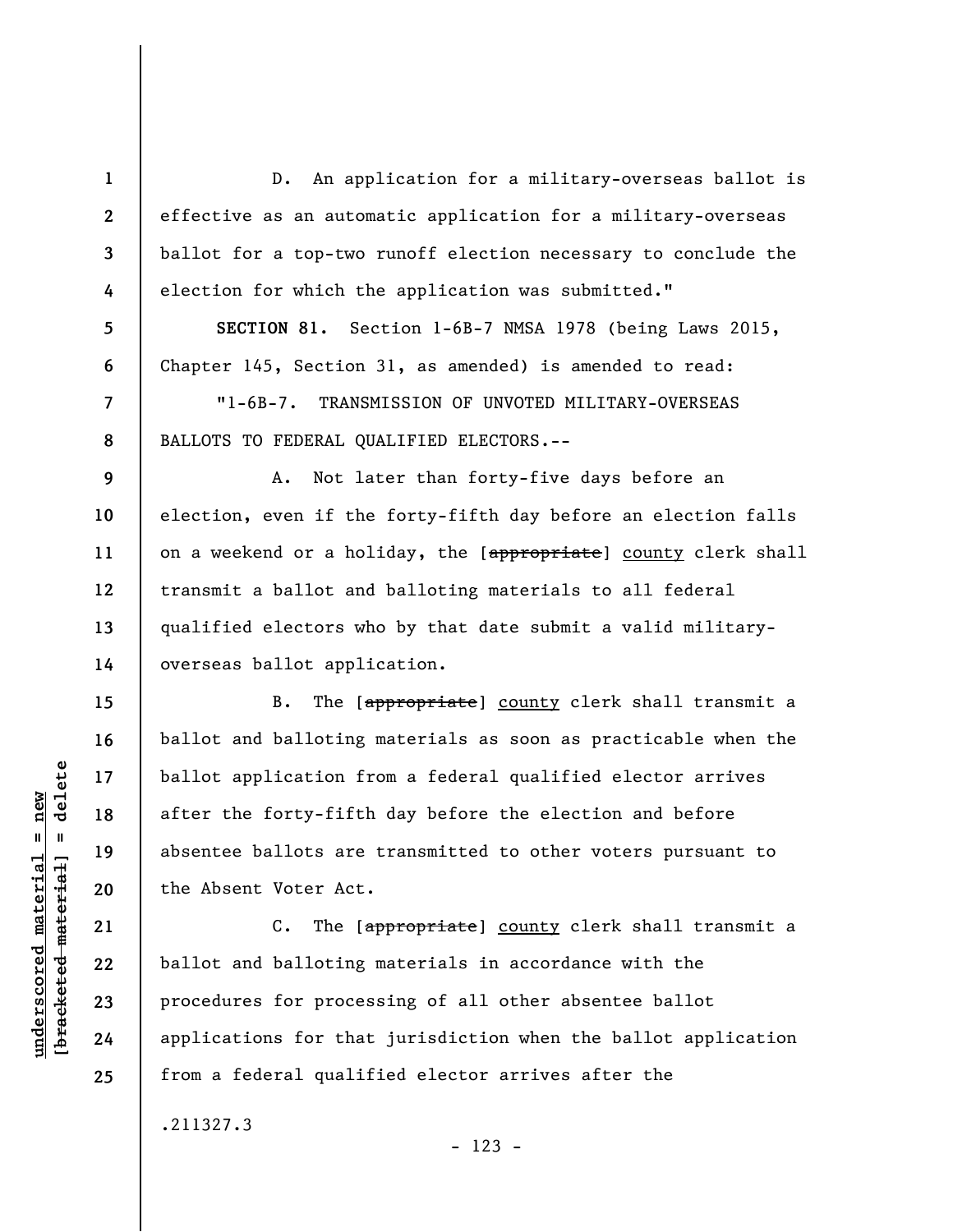**1 2**  [appropriate] county clerk has begun transmitting ballots and balloting materials to other voters.

**3 4 5 6 7 8 9 10 11 12 13 14**  D. A federal qualified elector may request that the ballot and balloting materials be sent by [facsimile transmission, electronic mail delivery or other equivalent] secured electronic transmission available to the [appropriate] county clerk where the ballot and balloting materials are sent directly by the clerk to the federal qualified elector. [The clerk shall transmit the ballot and balloting materials using the means of transmission requested by the federal qualified elector. The clerk shall determine the most reasonable expedited means of delivery for a ballot and balloting materials for a federal qualified elector who does not request [a particular means of] secured electronic transmission."

**SECTION 82.** Section 1-6B-8 NMSA 1978 (being Laws 2015, Chapter 145, Section 32) is amended to read:

"1-6B-8. RECEIPT OF VOTED MILITARY-OVERSEAS BALLOTS FROM FEDERAL QUALIFIED ELECTORS.--

A. A military-overseas ballot shall be considered timely if it is received by the [appropriate] county clerk no later than the [closing of the polls on election day] deadline for receiving mailed ballots in Section 1-6-10 NMSA 1978.

B. A federal qualified elector may transmit, and the [appropriate] county clerk shall accept, a militaryoverseas ballot by [facsimile transmission, electronic mail

 $- 124 -$ 

delete **[bracketed material] = delete**  $underscored material = new$ **underscored material = new**  $\mathbf{I}$ bracketed material

**15** 

**16** 

**17** 

**18** 

**19** 

**20** 

**21** 

**22** 

**23** 

**24** 

**25** 

.211327.3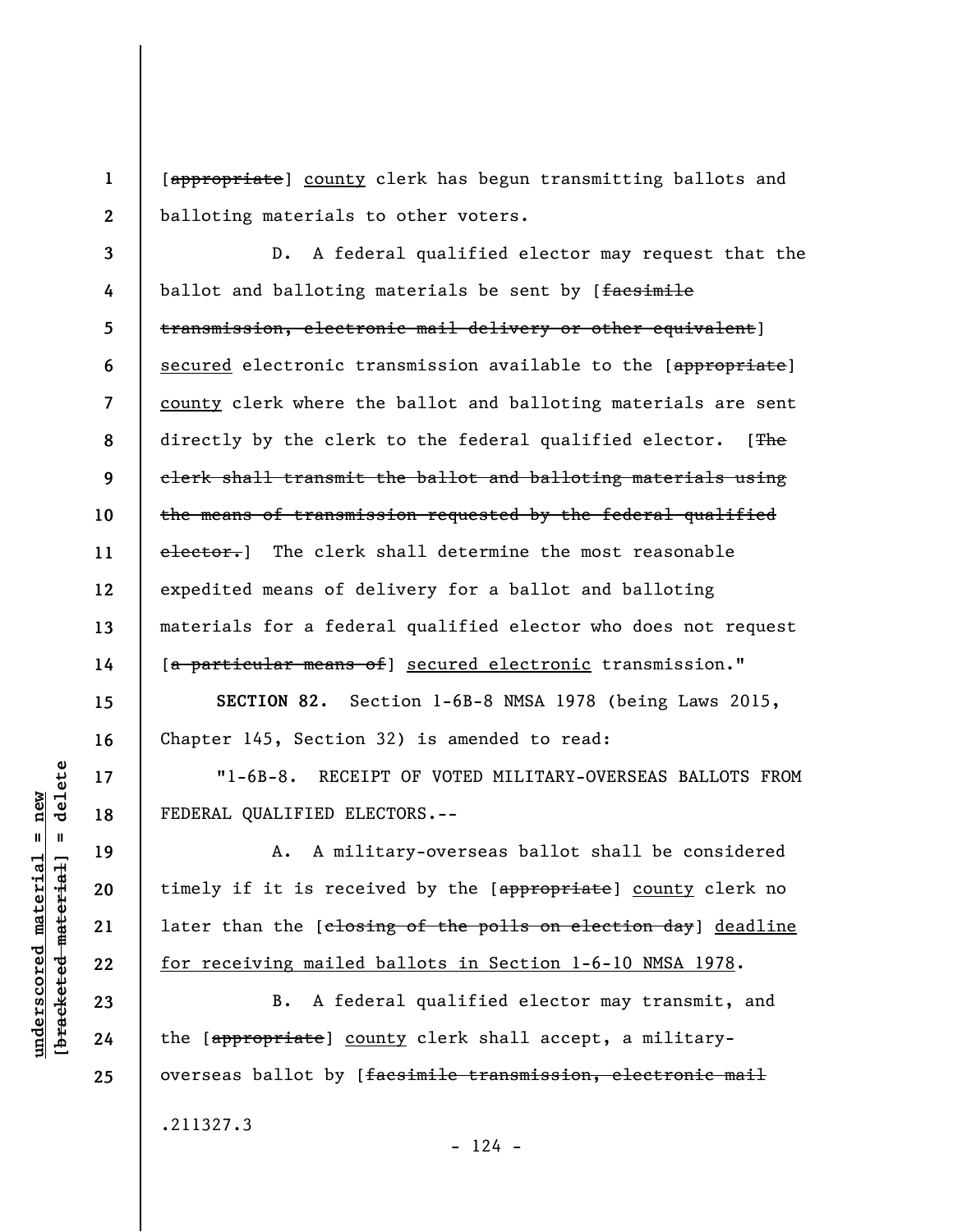**1 2 3 4 5 6 7 8 9 10 11 12 13 14 15 16 17 18 19 20 21 22 23 24 25**  delivery or other equivalent] secured electronic [delivery] transmission available to the [appropriate] county clerk when the military-overseas ballot is sent directly by the voter to that clerk; provided that, when sending a military-overseas ballot [utilizing any method] as described in this subsection: (1) the federal qualified elector signs an affidavit waiving the right of secrecy of the federal qualified elector's ballot; (2) the federal qualified elector transmits the affidavit with the military-overseas ballot; and (3) the [appropriate] county clerk places the received ballot in a holding envelope provided by the secretary of state for this purpose and delivers the ballot to the [absent precinct] appropriate election board." **SECTION 83.** Section 1-6B-9 NMSA 1978 (being Laws 2015, Chapter 145, Section 33) is amended to read: "1-6B-9. EMERGENCY RESPONSE PROVIDERS.-- A. An emergency response provider may benefit from the ability to apply for [an absentee] a mailed ballot and to return the marked ballot in the same manner as provided in the Uniform Military and Overseas Voters Act for federal qualified electors; provided that the emergency response provider may not use the federal postcard application or the federal write-in absentee ballot. B. The [appropriate] county clerk shall transmit

.211327.3

 $\frac{1}{2}$  intereted material = delete **[bracketed material] = delete**  $underscored material = new$ **underscored material = new**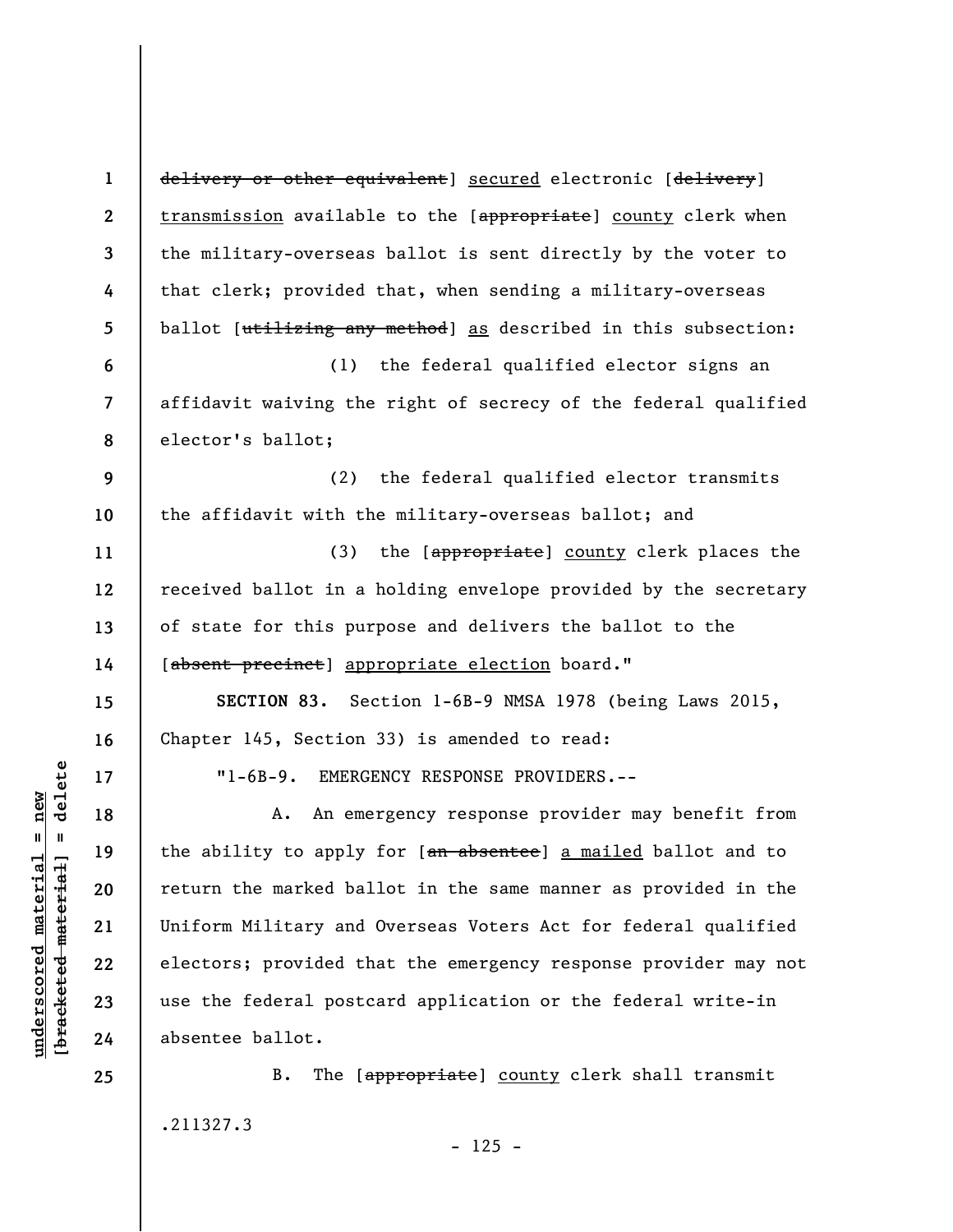to, receive from and process [an absentee] a mailed ballot of an emergency response provider in the same manner as provided in the Uniform Military and Overseas Voters Act for a federal qualified elector.

**5 6 7 8 9 10 11**  C. As used in this section, "emergency response provider" means a resident of this state who otherwise satisfies this state's voter eligibility requirements and who, in response to an emergency, is temporarily assigned by a governmental or nongovernmental relief agency or employer to provide support to the victims of the emergency or to rebuild the infrastructure in the affected area and:

(1) the assignment is for a period beginning on or after the thirty-five days immediately prior to an election;

**15 16**  (2) the affected area is outside the individual's county of residence; and

(3) the president of the United States or the governor of a state has declared an emergency in the affected area."

**SECTION 84.** Section 1-6B-10 NMSA 1978 (being Laws 2015, Chapter 145, Section 34) is amended to read:

"1-6B-10. USE OF FEDERAL WRITE-IN ABSENTEE BALLOT-- QUALIFICATION.--

A. A federal qualified elector may use a federal write-in absentee ballot to vote for all offices and ballot .211327.3

 $- 126 -$ 

 $\frac{1}{2}$  intereted material = delete **[bracketed material] = delete**  $underscored material = new$ **underscored material = new**

**1** 

**2** 

**3** 

**4** 

**12** 

**13** 

**14** 

**17** 

**18** 

**19** 

**20** 

**21** 

**22** 

**23** 

**24**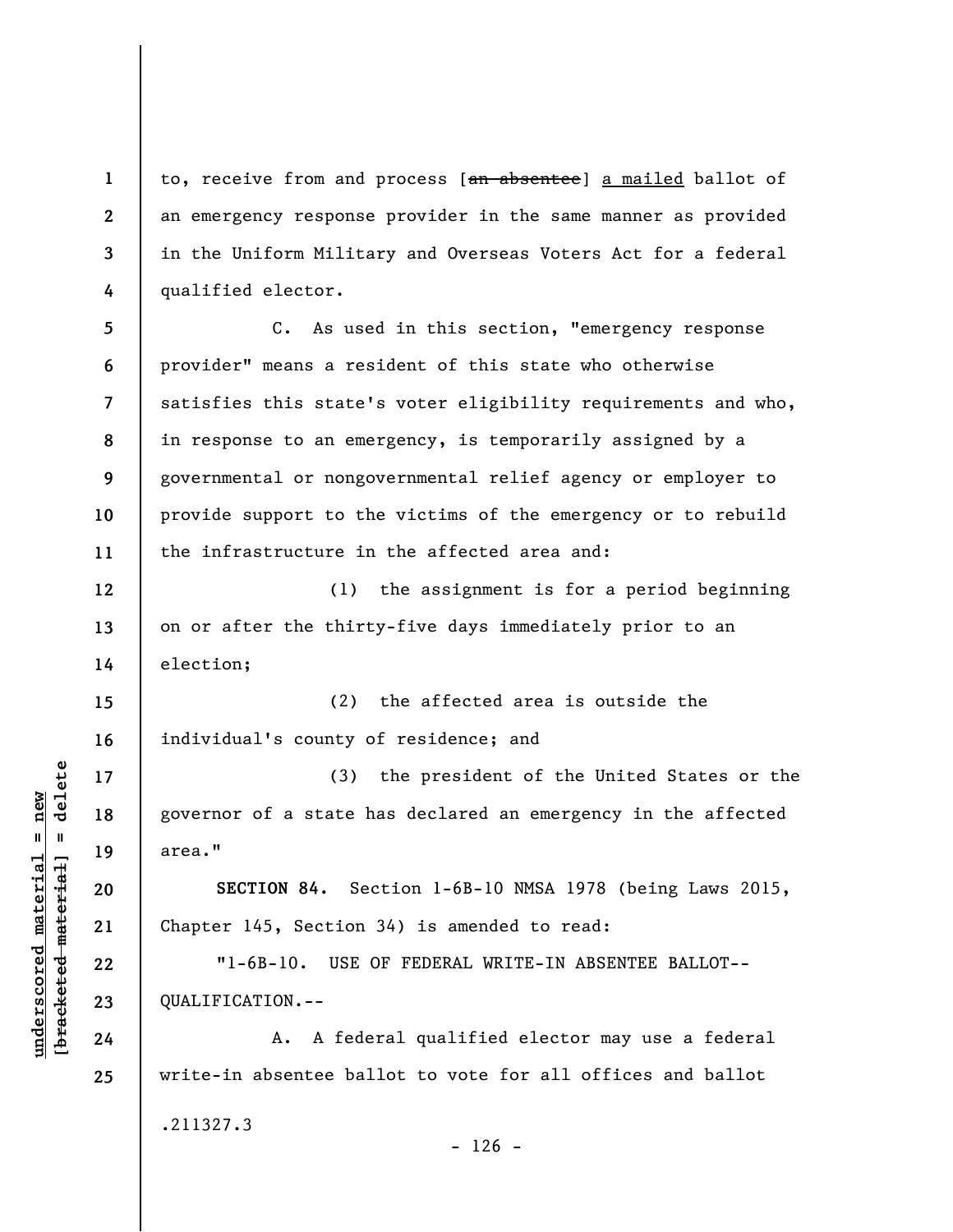**1**  [measures] questions in an election.

B. In completing the federal write-in absentee ballot, the federal qualified elector may designate a candidate by writing in the name of the candidate. In a general election when voting for a specified office, a federal qualified elector may in the alternate complete the federal write-in absentee ballot by writing in the name of a political party, in which case the ballot shall be counted for the candidate of that political party.

C. A qualified federal write-in absentee ballot shall be processed by the canvassing board in the same manner as a provisional ballot. A federal write-in absentee ballot from a federal qualified elector shall not be qualified if the federal qualified elector voted on any other type of ballot. A federal write-in absentee ballot of an overseas voter shall not be qualified if the ballot is submitted from any location in the United States."

**SECTION 85.** Section 1-6B-12 NMSA 1978 (being Laws 2015, Chapter 145, Section 36) is amended to read:

"1-6B-12. USE OF VOTER'S ELECTRONIC-MAIL ADDRESS.--

A. The county clerk shall request an electronicmail address from each federal qualified elector who registers to vote. An electronic-mail address provided by a federal qualified elector shall not be made available to the public and is exempt from disclosure pursuant to the Inspection of Public .211327.3

**underscored material = new [bracketed material] = delete**

 $\frac{1}{2}$  of  $\frac{1}{2}$  and  $\frac{1}{2}$  and  $\frac{1}{2}$  and  $\frac{1}{2}$  and  $\frac{1}{2}$  and  $\frac{1}{2}$  and  $\frac{1}{2}$  and  $\frac{1}{2}$  and  $\frac{1}{2}$  and  $\frac{1}{2}$  and  $\frac{1}{2}$  and  $\frac{1}{2}$  and  $\frac{1}{2}$  and  $\frac{1}{2}$  and  $\frac{1}{2}$  an  $underscored material = new$ 

**2** 

**3** 

**4** 

**5** 

**6** 

**7** 

**8** 

**9** 

**10** 

**11** 

**12** 

**13** 

**14** 

**15** 

**16** 

**17** 

**18** 

**19** 

**20** 

**21** 

**22** 

**23** 

**24**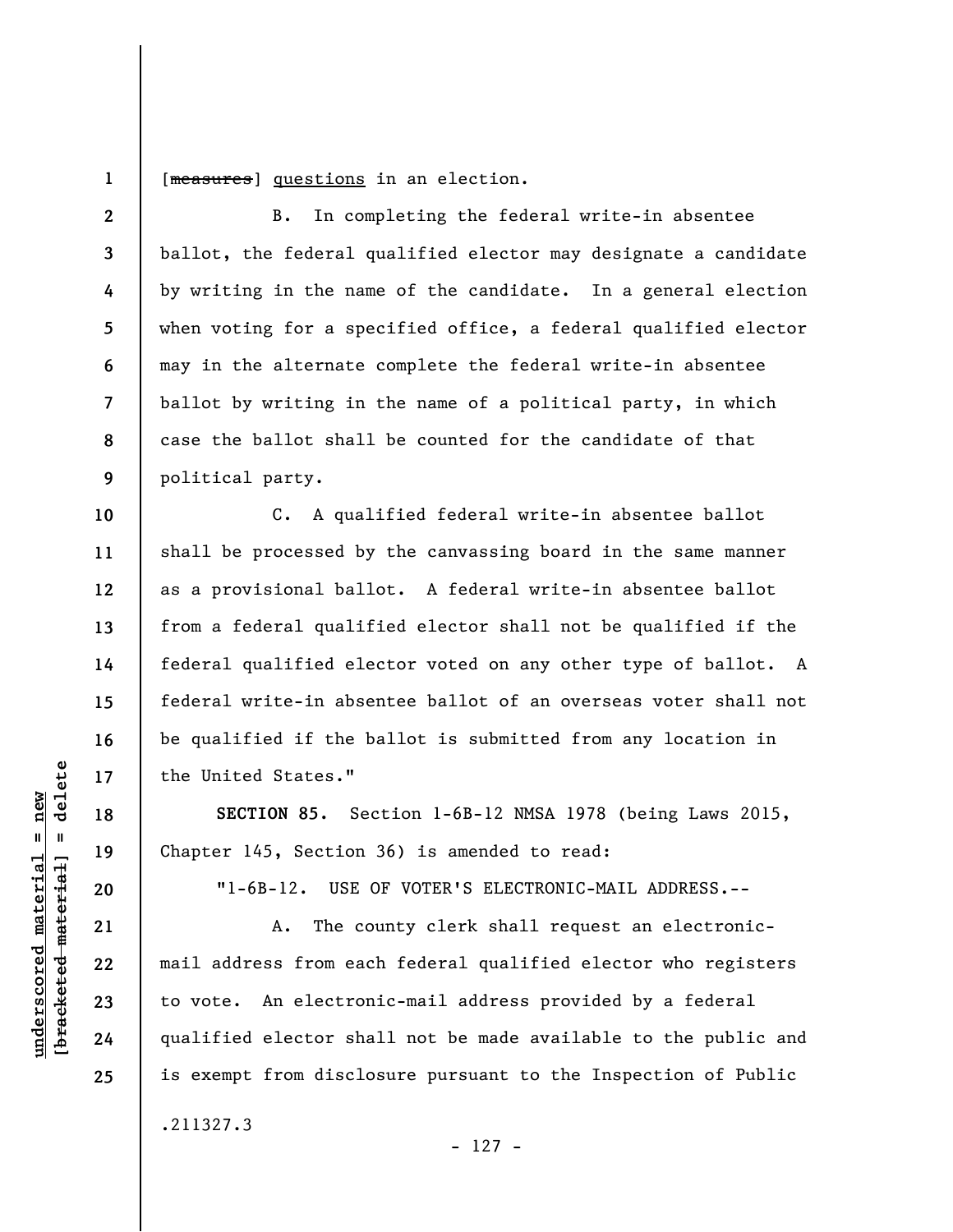**1 2 3 4 5 6 7 8 9 10**  Records Act. The electronic-mail address may be used only for official communication with the voter about the voting process, including [transmitting] the secured transmission of military-overseas ballots and ballot materials if the voter has requested [electronie] secured transmission [by electronic mail], and verifying the voter's mailing address and physical location. The request for an electronic-mail address shall describe the purposes for which the electronic-mail address may be used and include a statement that any other use or disclosure of the electronic-mail address is prohibited.

B. If [an absentee] a mailed ballot is transmitted to a federal qualified elector via [electronic mail] secured transmission, the [appropriate] county clerk shall note in the [absentee] ballot register the voter's registration address, that the ballot was delivered to the voter electronically and the date on which it was sent, but shall not disclose the voter's electronic-mail address.

C. A federal qualified elector who provides an electronic-mail address may request that the voter's application for a military-overseas ballot be considered a standing request for secured electronic delivery of a ballot for all elections in the election cycle. The [appropriate] county clerk shall provide a military-overseas ballot to a voter who makes a standing request for each election to which the request is applicable as an automatic application for a

.211327.3

- 128 -

 $\frac{1}{2}$  intereted material = delete **[bracketed material] = delete**  $anderscored material = new$ **underscored material = new**

**11** 

**12** 

**13** 

**14** 

**15** 

**16** 

**17** 

**18** 

**19** 

**20** 

**21** 

**22** 

**23** 

**24**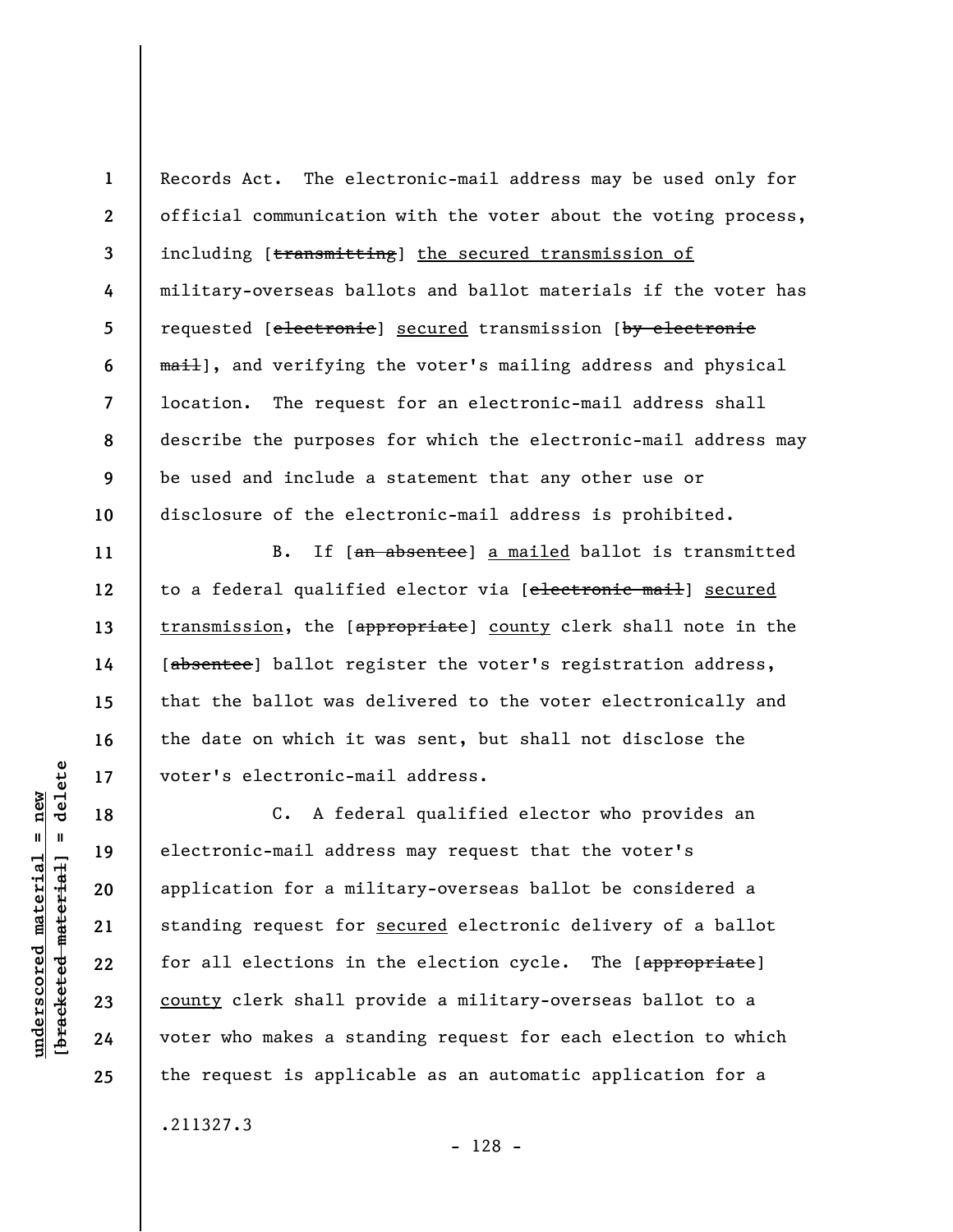**1** 

**2** 

**3** 

**4** 

**5** 

**6** 

**7** 

**8** 

**9** 

**10** 

**11** 

**12** 

**13** 

**14** 

**15** 

**16** 

**17** 

**18** 

**19** 

**20** 

**21** 

**22** 

**23** 

**24** 

**25** 

military-overseas ballot."

**SECTION 86.** Section 1-8-2 NMSA 1978 (being Laws 1969, Chapter 240, Section 152, as amended by Laws 2014, Chapter 40, Section 3 and by Laws 2014, Chapter 81, Section 3) is amended to read:

"1-8-2. NOMINATION BY MINOR POLITICAL PARTY-- CONVENTION--DESIGNATED NOMINEES.--

A. If the rules of a minor political party require nomination by political convention:

(1) the chair and secretary of the state political convention shall certify to the secretary of state the names of their party's nominees for United States senator, United States representative, all elective state offices, legislative offices elected from multicounty districts, the public regulation commission, all elective judicial officers in the judicial department and all offices representing a district composed of more than one county; and

(2) the chair and secretary of the county political convention shall certify to the county clerk the names of their party's nominees for elected county offices and for legislative offices elected from a district located wholly within one county or that is composed of only one county.

B. The names certified to the secretary of state shall be filed on the twenty-third day following the primary election in the year of the general election and shall be

.211327.3

 $\frac{1}{2}$  of  $\frac{1}{2}$  and  $\frac{1}{2}$  and  $\frac{1}{2}$  and  $\frac{1}{2}$  and  $\frac{1}{2}$  and  $\frac{1}{2}$  and  $\frac{1}{2}$  and  $\frac{1}{2}$  and  $\frac{1}{2}$  and  $\frac{1}{2}$  and  $\frac{1}{2}$  and  $\frac{1}{2}$  and  $\frac{1}{2}$  and  $\frac{1}{2}$  and  $\frac{1}{2}$  an **[bracketed material] = delete**  $underscored material = new$ **underscored material = new**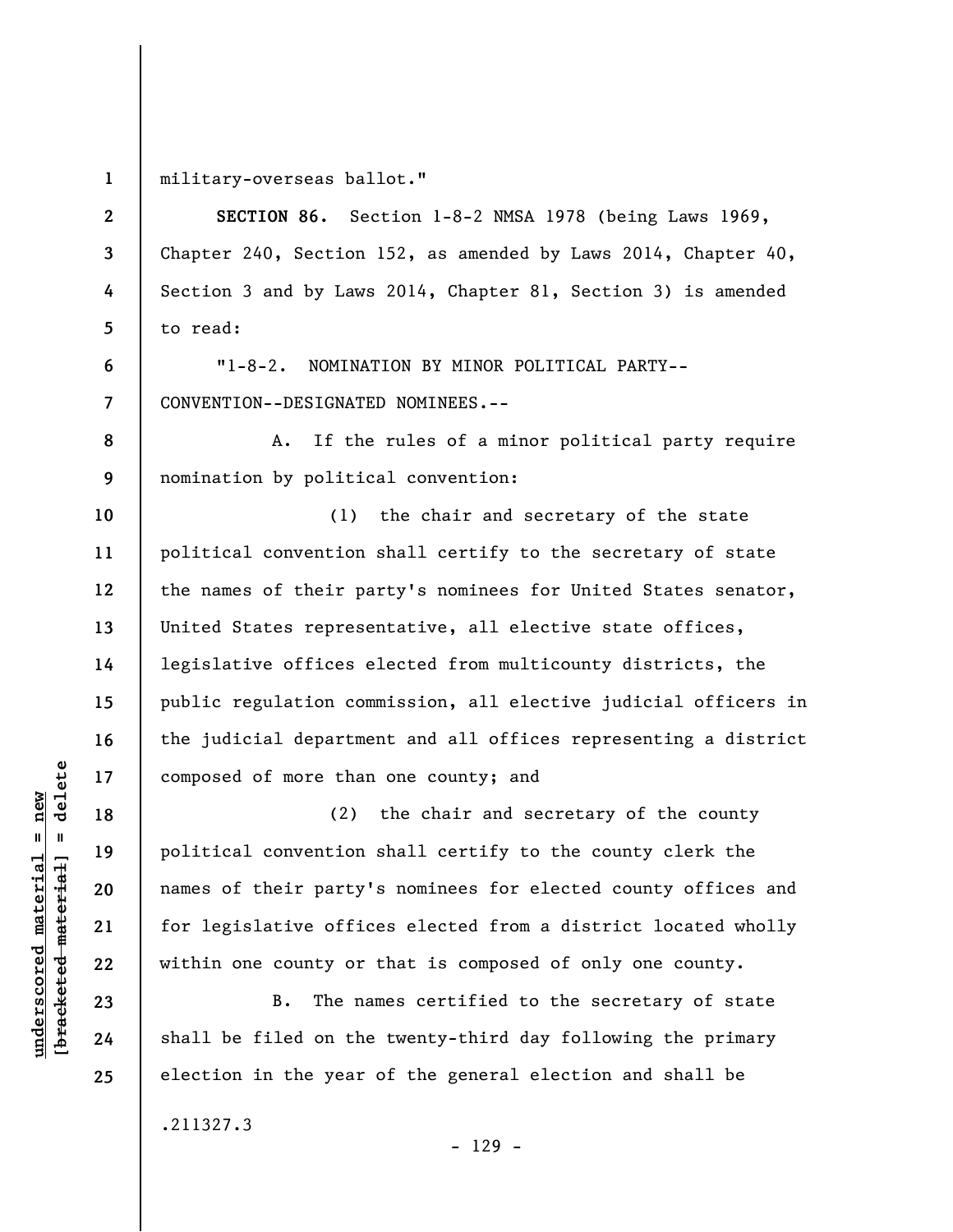accompanied by nominating petitions containing the signatures of voters totaling not less than one percent of the total number of votes cast for governor at the last preceding general election at which a governor was elected:

(1) in the state for statewide offices; and (2) in the district for offices other than statewide offices.

The petition shall contain a statement that the voters signing the petition are residents of the area to be represented by the office for which the person being nominated is a candidate.

C. The names certified to the county clerk shall be filed on the twenty-third day following the primary election in the year of the general election and shall be accompanied by a nominating petition containing the signatures of voters totaling not less than one percent of the total number of votes cast for governor at the last preceding general election at which a governor was elected:

(1) in the county for countywide offices; and

(2) in the district for offices other than countywide offices.

The petition shall contain a statement that the voters signing the petition are residents of the area to be represented by the office for which the person being nominated is a candidate.

.211327.3

 $- 130 -$ 

 $\frac{1}{2}$ **[bracketed material] = delete**  $underscored material = new$ **underscored material = new**

**1** 

**2** 

**3** 

**4** 

**5** 

**6** 

**7** 

**8** 

**9** 

**10** 

**11** 

**12** 

**13** 

**14** 

**15** 

**16** 

**17** 

**18** 

**19** 

**20** 

**21** 

**22** 

**23** 

**24**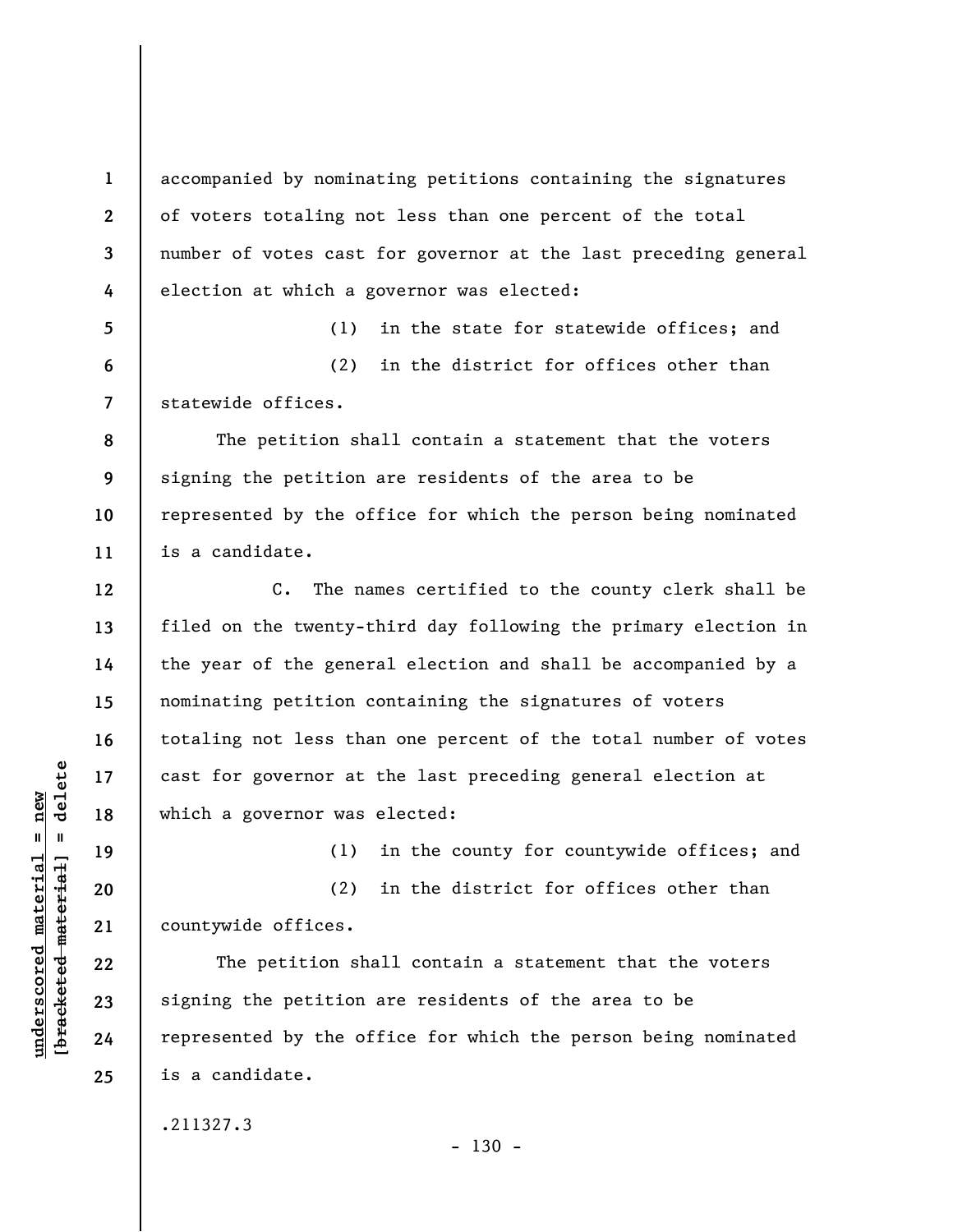**1 2 3 4 5**  D. Except in the case of a political party certified in the year of the election, persons certified as candidates shall be members of that party on the day the [governor] secretary of state issues the [primary] general election proclamation.

E. When a political party is certified in the year of the general election, and after the day the [governor] secretary of state issues the [primary] general election proclamation, a person certified as a candidate shall be:

(1) a member of that party not later than the date the political party filed its rules and qualifying petitions pursuant to Sections 1-7-2 and 1-7-4 NMSA 1978; and

(2) a resident in the district of the office for which the person is a candidate on the date of the [governor's] secretary of state's proclamation for the [primary] general election or in the case of a person seeking the office of United States senator or United States representative, a resident within New Mexico on the date of the [governor's] secretary of state's proclamation for the [primary] general election. No person who is a candidate for a party in a primary election may be certified as a candidate for a different party in the general election in the same election cycle.

F. No voter shall sign a petition prescribed by this section for more persons than the number of candidates .211327.3 - 131 -

 $\frac{1}{2}$  of  $\frac{1}{2}$  and  $\frac{1}{2}$  and  $\frac{1}{2}$  and  $\frac{1}{2}$  and  $\frac{1}{2}$  and  $\frac{1}{2}$  and  $\frac{1}{2}$  and  $\frac{1}{2}$  and  $\frac{1}{2}$  and  $\frac{1}{2}$  and  $\frac{1}{2}$  and  $\frac{1}{2}$  and  $\frac{1}{2}$  and  $\frac{1}{2}$  and  $\frac{1}{2}$  an **[bracketed material] = delete**  $anderscored material = new$ **underscored material = new**

**6** 

**7** 

**8** 

**9** 

**10** 

**11** 

**12** 

**13** 

**14** 

**15** 

**16** 

**17** 

**18** 

**19** 

**20** 

**21** 

**22** 

**23** 

**24**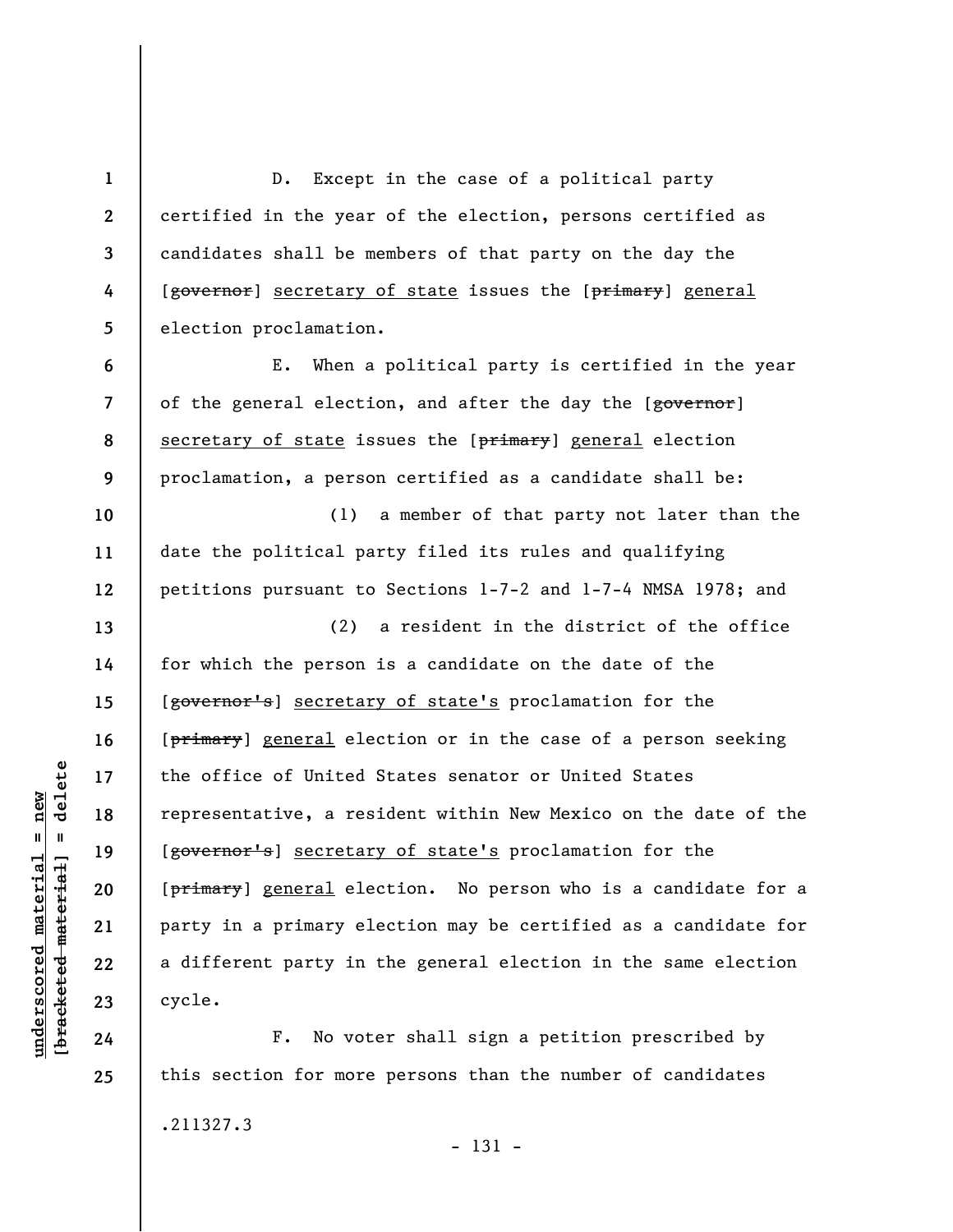**1 2**  necessary to fill the office at the next ensuing general election."

**3 7 SECTION 87.** Section 1-8-7 NMSA 1978 (being Laws 1969, Chapter 240, Section 157, as amended) is amended to read: "1-8-7. VACANCY ON GENERAL ELECTION BALLOT--DEATH OF CANDIDATE OR RESIGNATION OR DEATH OF OFFICE HOLDER BEFORE PRIMARY.--

**8 9 10 11 12**  A. Vacancies on the general election ballot may be filled as provided in Subsection B of this section if after a primary election there is no nominee of a major political party for a public office to be filled in the general election and if the vacancy was caused by:

(1) the death of a candidate after filing of the declaration of candidacy or after certification as a convention-designated nominee and before the primary election;  $[o\tau]$ 

(2) the failure of a major political party to nominate a candidate for lieutenant governor; provided that the major political party nominated a candidate for governor; or

 $[\frac{1}{2}]$  (3) the resignation or death of a person holding a public office after the last Friday before the first Tuesday in March, when such office was not included in the [governor's] general election proclamation and is required by law to be filled at the next succeeding general election after the vacancy is created.

- 132 -

.211327.3

delete **[bracketed material] = delete**  $underscored material = new$ **underscored material = new**  $\frac{1}{2}$ 

**4** 

**5** 

**6** 

**13** 

**14** 

**15** 

**16** 

**17** 

**18** 

**19** 

**20** 

**21** 

**22** 

**23** 

**24**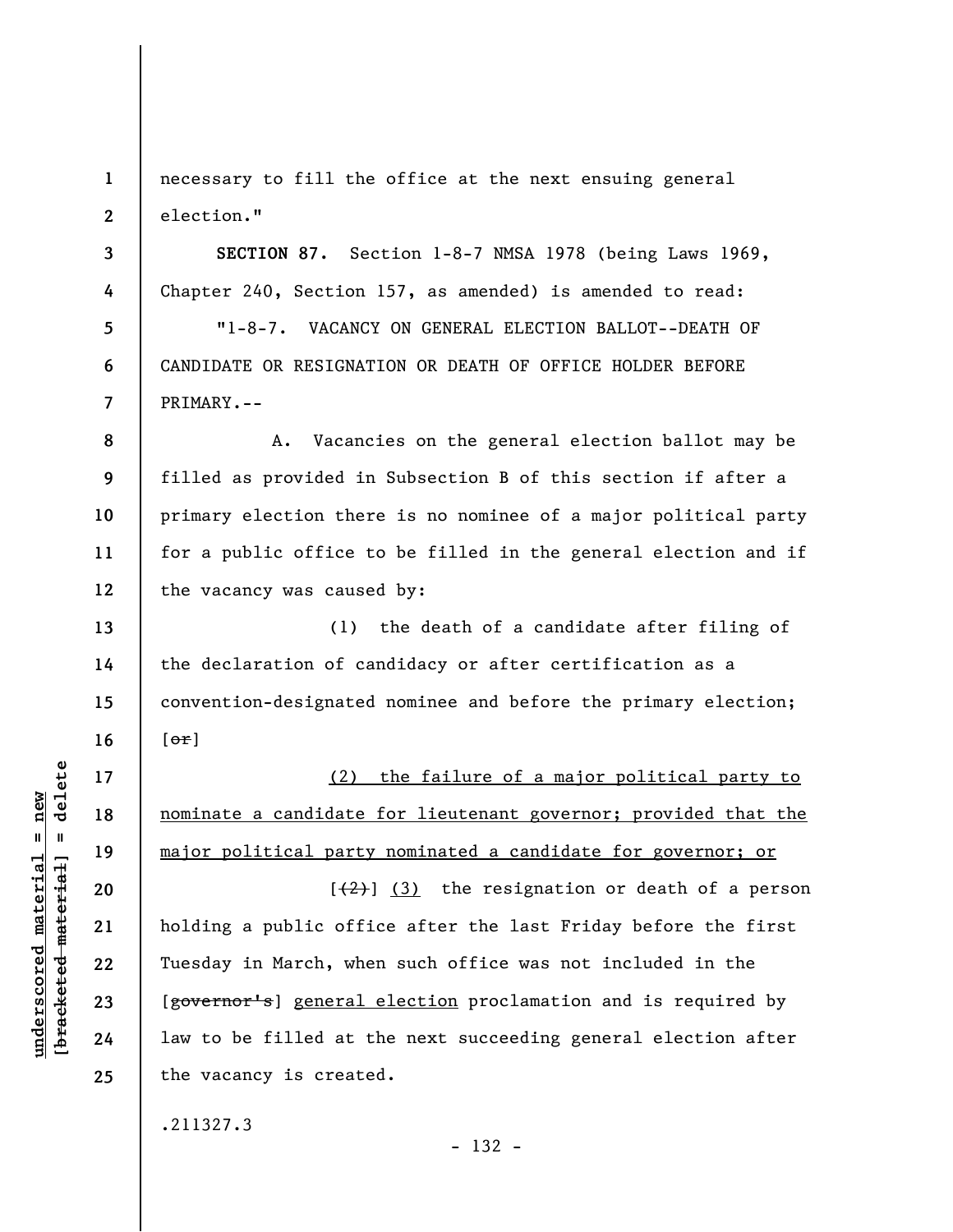B. The vacancy may be filled subsequent to the primary election by the central committee of the state or county political party, as the case may be, as provided by Subsection A of Section 1-8-8 NMSA 1978.

**5 6 7 8 9 10 11 12 13**  C. The name of the person to fill the vacancy on the general election ballot shall be filed with the proper filing officer on a form approved by the secretary of state [within fifteen days] on the twenty-third day after the primary election, [and when so filed, it shall be placed on the general election ballot as the political party's nominee for such office] along with a declaration of candidacy subscribed and sworn by the selected nominee and the required form for candidates pursuant to the Campaign Reporting Act.

D. When the name of a nominee is filed as provided in this section, the name shall be placed on the general election ballot as the party's candidate for that office."

**SECTION 88.** Section 1-8-8 NMSA 1978 (being Laws 1969, Chapter 240, Section 158, as amended) is amended to read:

"1-8-8. VACANCY ON GENERAL ELECTION BALLOT--OCCURRING AFTER PRIMARY.--

A. If after a primary election, but seventy or more days before the general election, a vacancy occurs, for any cause, in the list of the nominees of a qualified political party for any public office to be filled in the general election, or a vacancy occurs because of the resignation or .211327.3

- 133 -

delete **[bracketed material] = delete**  $anderscored material = new$ **underscored material = new**  $\mathbf{I}$ bracketed material

**1** 

**2** 

**3** 

**4** 

**14** 

**15** 

**16** 

**17** 

**18** 

**19** 

**20** 

**21** 

**22** 

**23** 

**24**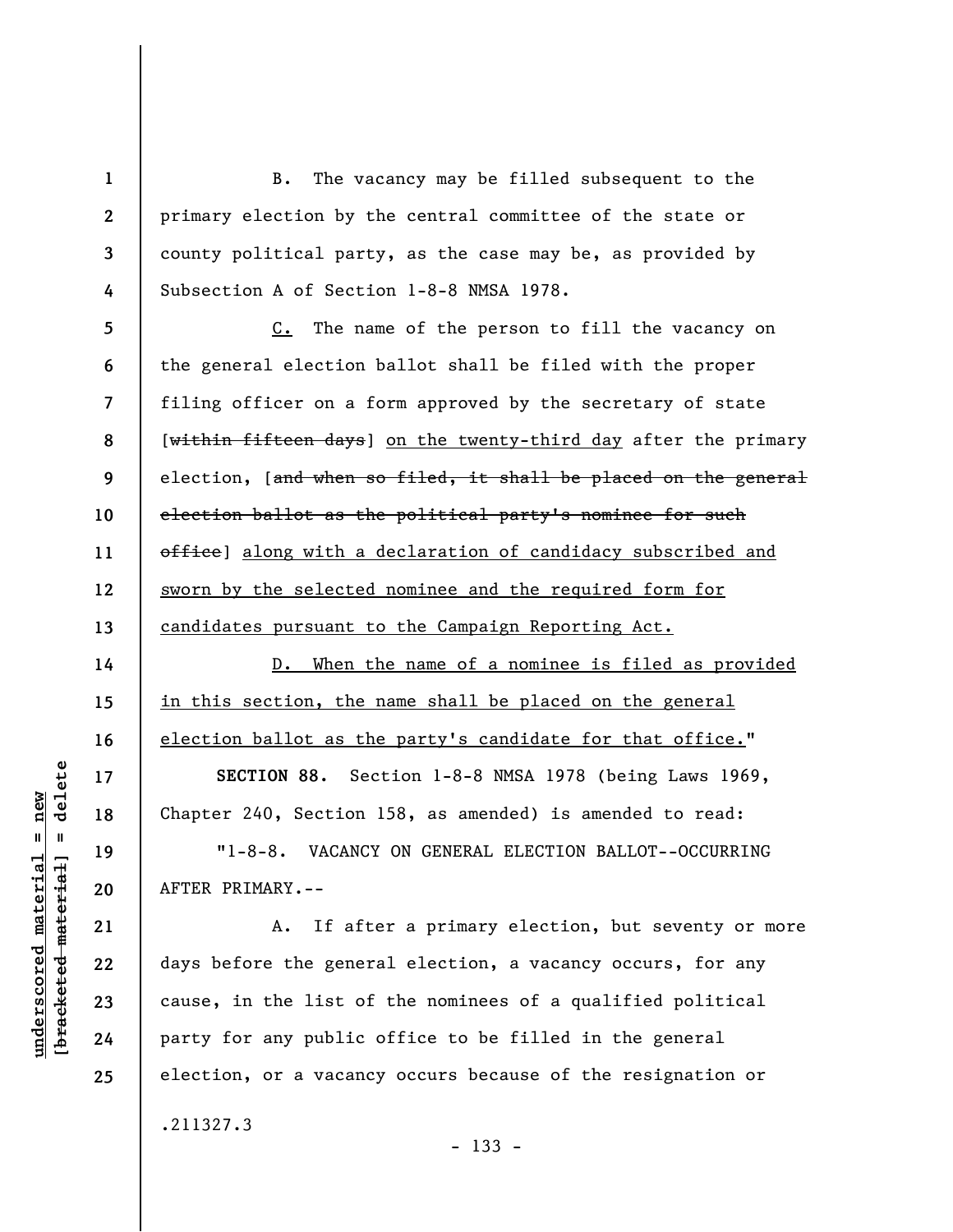**1 2 3 4 5 6 7 8 9 10 11 12 13 14 15 16 17 18 19 20 21 22 23**  death of a person holding a public office not included in the [governor's] secretary of state's general election proclamation and which office is required by law to be filled at the next succeeding general election, or a vacancy occurs because a new public office is created and was not included in the [governor's] secretary of state's general election proclamation but is capable by law of being filled at the next succeeding general election, the vacancy on the general election ballot may be filled by: (1) the central committee of the state political party filing the name of its nominee for the office with the proper filing officer when the office is a federal office, state office, district office or multicounty legislative district office; and (2) the central committee of the county political party filing the name of its nominee for the office with the proper filing officer when the office is a magistrate office, county office or legislative district office where the district is entirely within the boundaries of a single county. B. Appointments made pursuant to Subsection A of this section shall qualify pursuant to Section 1-8-18 NMSA 1978. C. The county or state central committee members

making the appointment pursuant to Subsection A of this section shall be as provided for in the rules of the respective party;

.211327.3

 $- 134 -$ 

 $\frac{1}{2}$  intereted material = delete **[bracketed material] = delete**  $nderscored$  material = new **underscored material = new**

**24**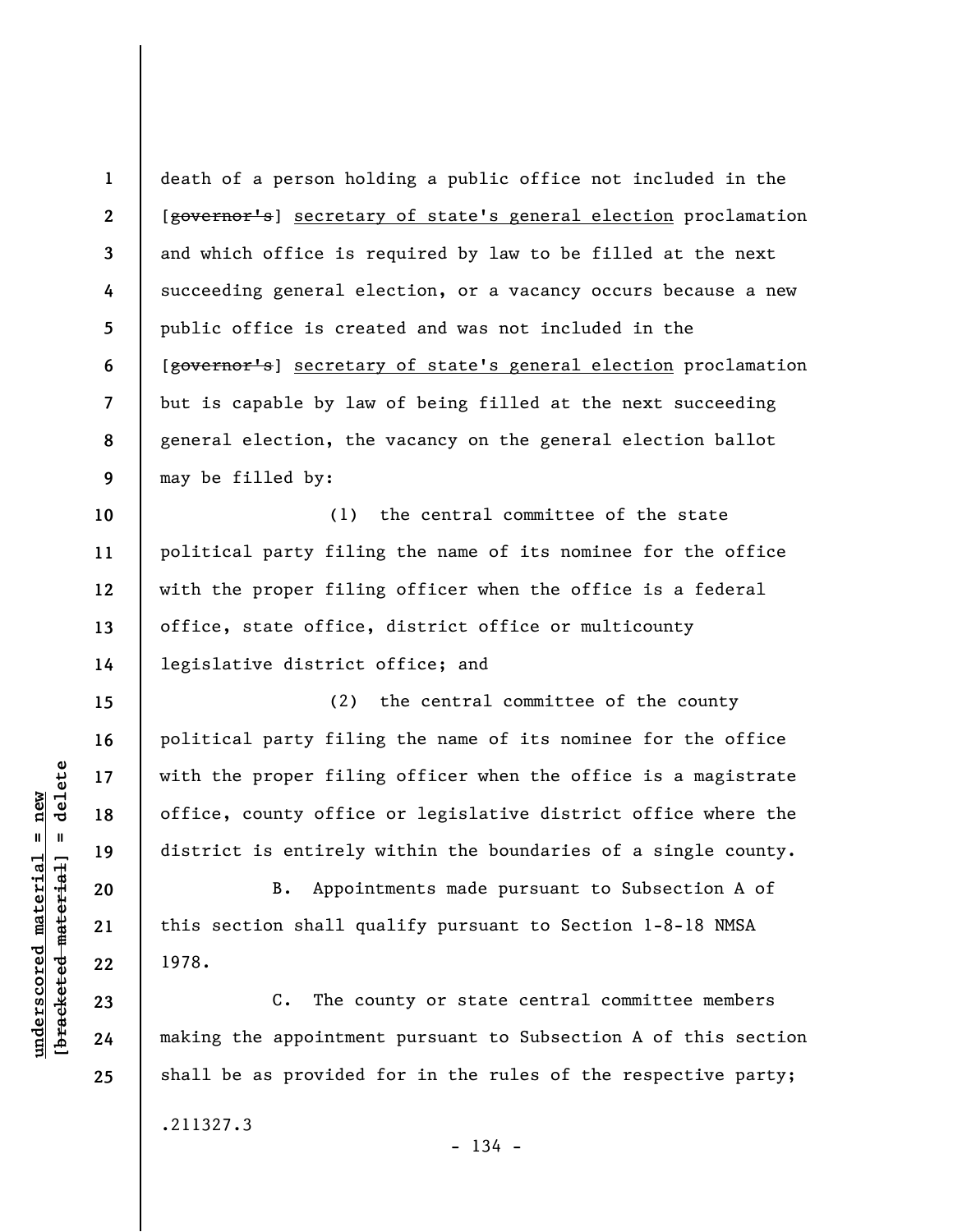**1 2 3**  provided that, at a minimum, the committee shall include those members residing within the boundaries of the area to be represented by the public office.

**4 5 6 7 8 9 10**  D. Appointments to fill vacancies in the list of a party's nominees shall be made and filed with the proper filing officer using a form approved by the secretary of state at least sixty-three days prior to the general election, along with a declaration of candidacy subscribed and sworn by the selected nominee and the required form for candidates pursuant to the Campaign Reporting Act.

E. When the name of a nominee is filed as provided in this section, the name shall be placed on the general election ballot as the party's candidate for that office."

**SECTION 89.** Section 1-8-12 NMSA 1978 (being Laws 1969, Chapter 240, Section 161, as amended) is amended to read:

"1-8-12. PRIMARY ELECTION LAW--PROCLAMATION CALLING PRIMARY AND GENERAL ELECTIONS.--

A. The [governor] secretary of state shall issue a public proclamation calling a general election to be held in each county and precinct of the state on the date prescribed by Article 20, Section 6 of the constitution of New Mexico.

B. The general election proclamation shall also call a primary election for the nomination of general election candidates by each major political party to be held in each county and precinct of the state on the date prescribed by the .211327.3  $- 135 -$ 

**11** 

**12** 

**13** 

**14** 

**15** 

**16** 

**17** 

**18** 

**19** 

**20** 

**21** 

**22** 

**23** 

**24**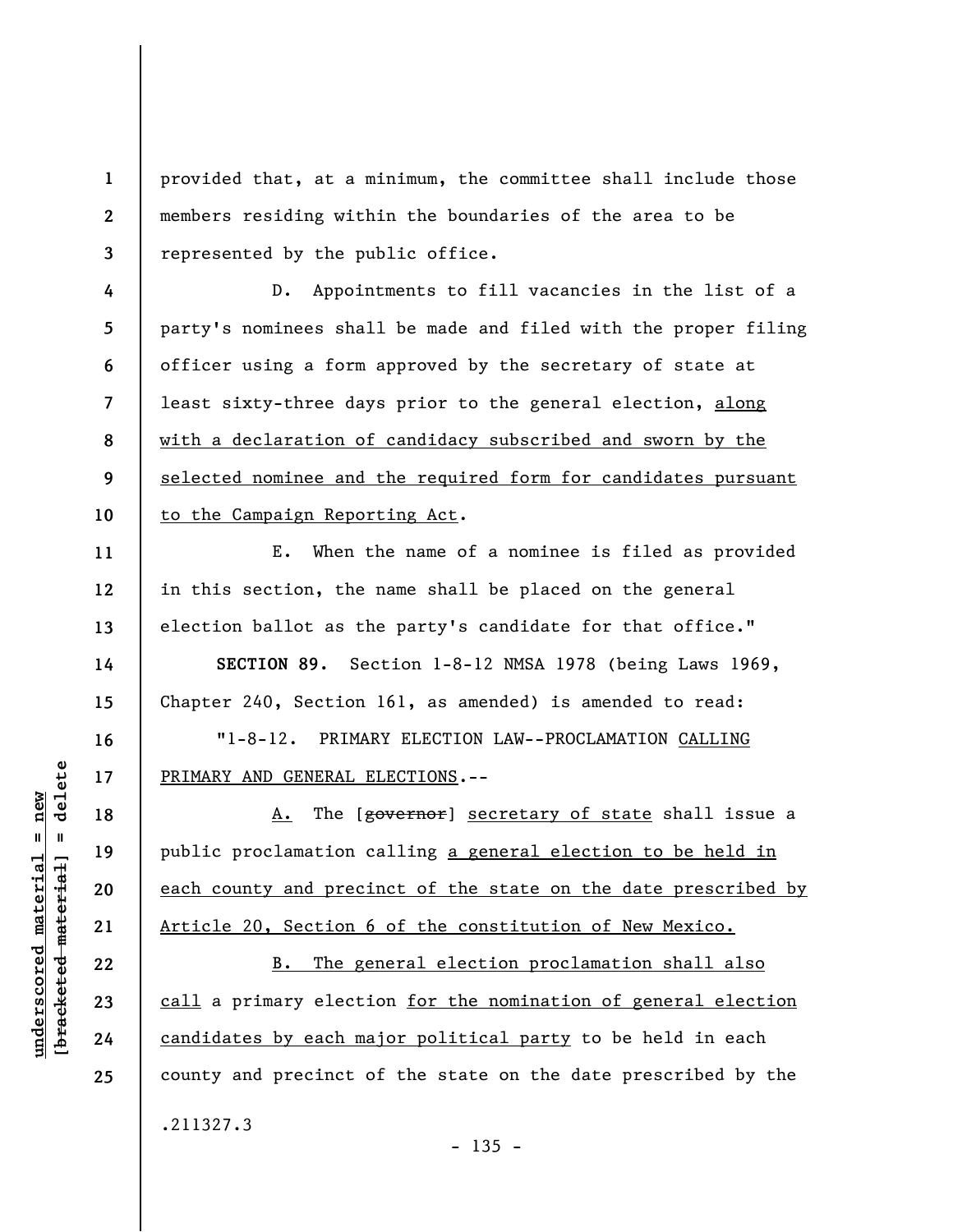**1**  Primary Election Law.

| $\mathbf{2}$   | The proclamation shall be filed $[\text{with}]$ by the<br>$c_{\bullet}$      |
|----------------|------------------------------------------------------------------------------|
| 3              | secretary of state in the office of the secretary of state on                |
| 4              | the last Monday in January of each even-numbered year."                      |
| 5              | SECTION 90. Section 1-8-13 NMSA 1978 (being Laws 1969,                       |
| 6              | Chapter 240, Section 162, as amended) is amended to read:                    |
| $\overline{7}$ | $"1 - 8 - 13.$<br>PRIMARY ELECTION LAW--CONTENTS OF                          |
| 8              | PROCLAMATION.--The general election proclamation calling a                   |
| 9              | primary and general election shall contain:                                  |
| 10             | the names of the major political parties<br>А.                               |
| 11             | participating in the primary election;                                       |
| 12             | the offices to be elected at the general<br>B.                               |
| 13             | election and for which each political party shall nominate                   |
| 14             | candidates; provided that if any law is enacted by the                       |
| 15             | legislature in the year in which the primary election is held                |
| 16             | and the law does not take effect until after the date $[\theta + \theta]$ to |
| 17             | amend the proclamation but prior to the date [of the primary                 |
| 18             | election] to fill vacancies pursuant to Section 1-8-7 or 1-8-8               |
| 19             | NMSA 1978, the [proclamation] secretary of state shall conform               |
| 20             | the proclamation to the intent of the law with respect to the                |
| 21             | offices for which each political party shall nominate                        |
| 22             | candidates;                                                                  |
| 23             | the date on which declarations of candidacy and<br>С.                        |

C. the date on which declarations of candidacy and nominating petitions for United States representative, any office voted upon by all the voters of the state, a legislative .211327.3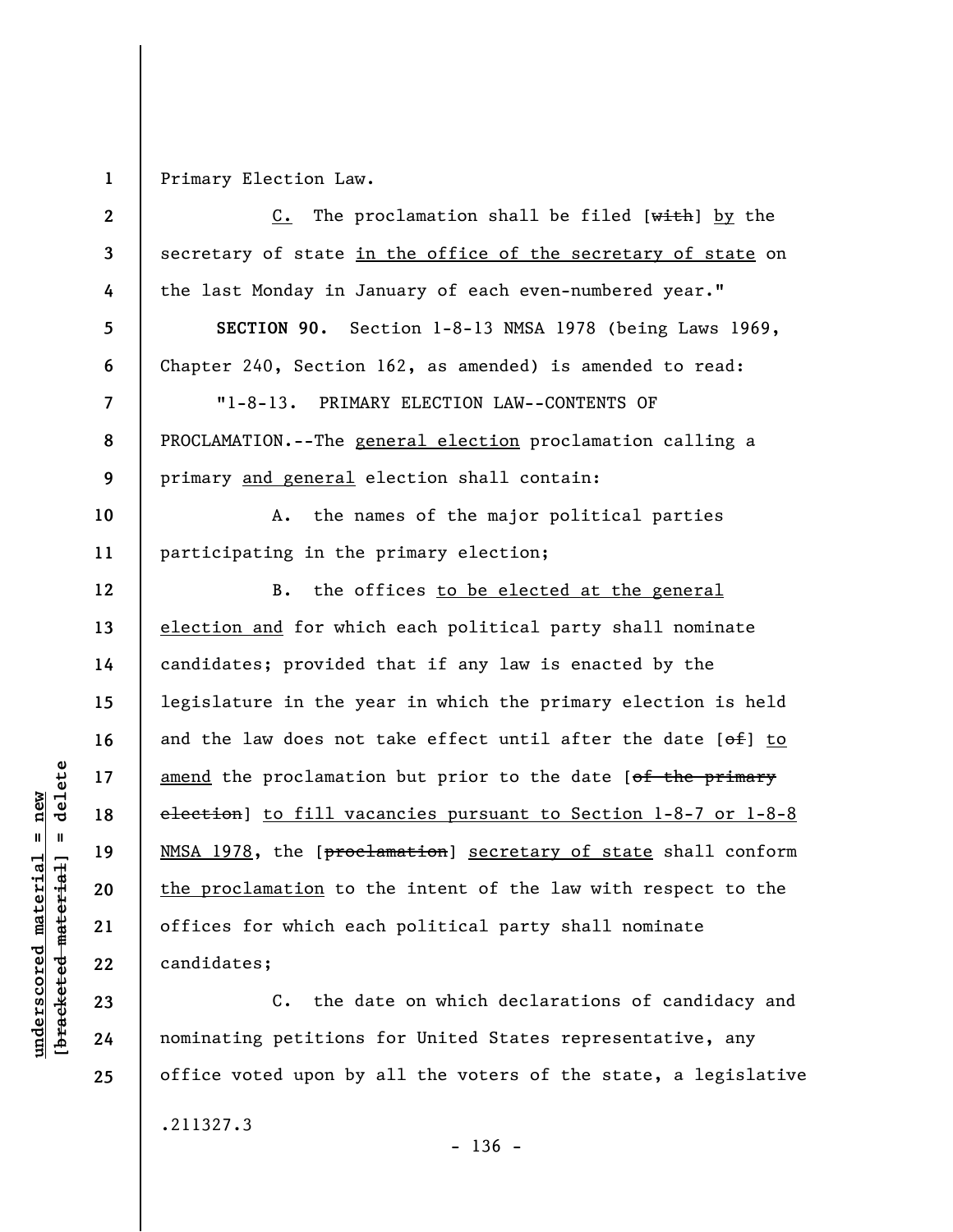office, the office of district judge, district attorney, [state board of public education commission, public regulation commission or magistrate shall be filed and the places where they shall be filed in order to have the candidates' names printed on the official ballot of their party at the primary election or in order to have the candidates' names printed on the official ballot at the general election, as applicable;

D. the date on and place at which declarations of candidacy shall be filed for any other office and filing fees paid or, in lieu thereof, a pauper's statement of inability to pay;

E. the final date on and place at which candidates for the office of United States representative and for any statewide office seeking preprimary convention designation by the major parties shall file petitions and declarations of candidacy;

F. the final date on which the major political parties shall hold state preprimary conventions for the designation of candidates; [and]

G. the final date on and place at which certificates of designation of primary election candidates shall be filed by political parties with the secretary of state;

[As used in the Primary Election Law, "statewide office" means any office voted on by all the voters of the state.] .211327.3

 $\frac{1}{2}$  intereted material = delete **[bracketed material] = delete**  $underscored material = new$ **underscored material = new**

**1** 

**2** 

**3** 

**4** 

**5** 

**6** 

**7** 

**8** 

**9** 

**10** 

**11** 

**12** 

**13** 

**14** 

**15** 

**16** 

**17** 

**18** 

**19** 

**20** 

**21** 

**22** 

**23** 

**24** 

**25** 

- 137 -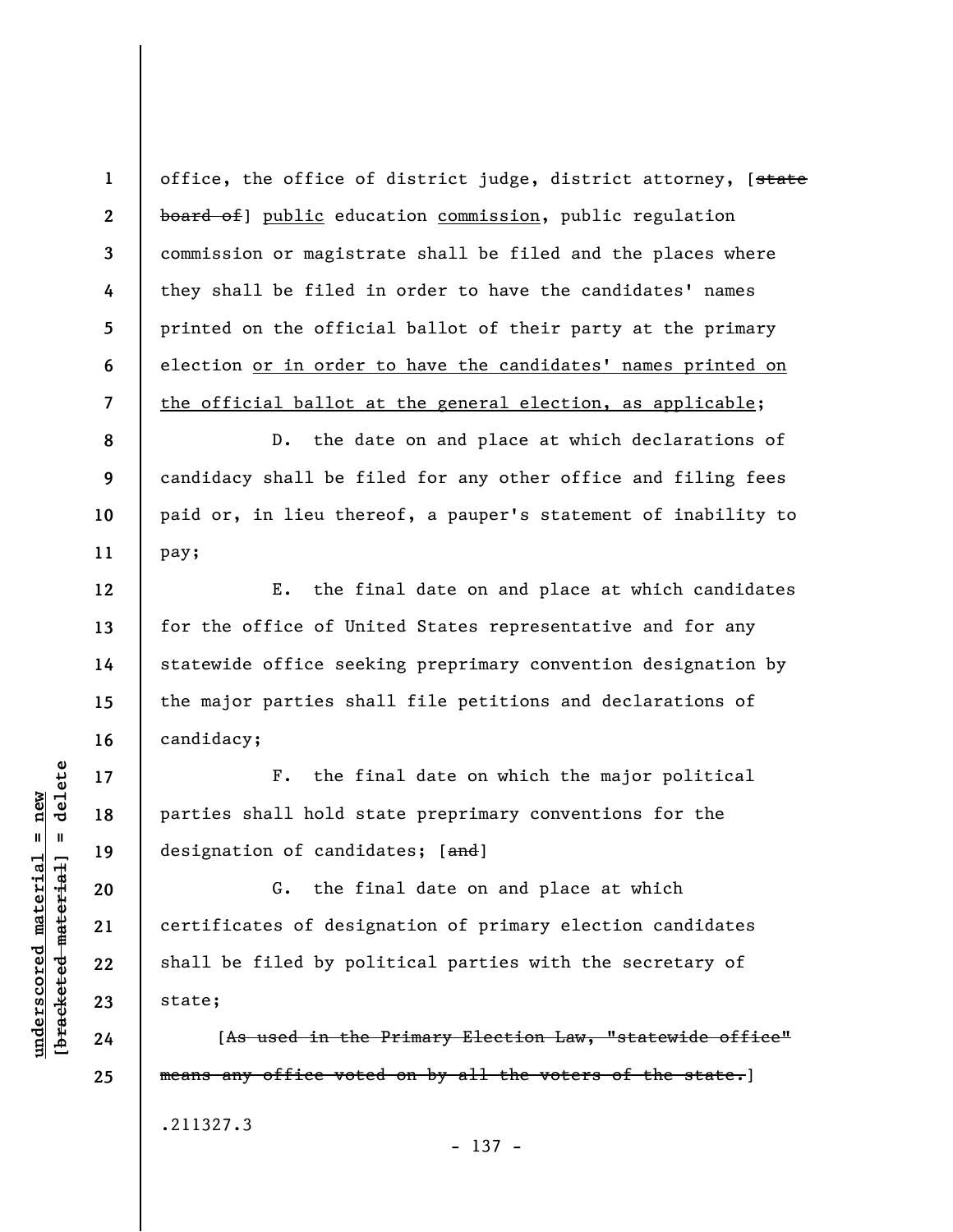| $\mathbf{1}$            | the date on which declarations of candidacy for<br>н.           |
|-------------------------|-----------------------------------------------------------------|
| $\boldsymbol{2}$        | minor party candidates shall be filed and the places where the  |
| $\mathbf{3}$            | declarations of candidacy shall be filed in order to have the   |
| 4                       | minor party candidate names printed on the official ballot of   |
| 5                       | the general election;                                           |
| 6                       | I. the date on which declarations of candidacy for              |
| $\overline{\mathbf{z}}$ | unaffiliated candidates shall be filed and the places where the |
| 8                       | declarations of candidacy shall be filed in order to have the   |
| 9                       | unaffiliated candidate names printed on the official ballot of  |
| 10                      | the general election;                                           |
| 11                      | J. the date on which declarations of candidacy for              |
| 12                      | nonpartisan judicial retention shall be filed and the places    |
| 13                      | where the declarations of candidacy shall be filed in order to  |
| 14                      | have the judicial retention names printed on the official       |
| 15                      | ballot of the general election; and                             |
| 16                      | the date on which declarations to be a write-in<br>к.           |
| 17                      | candidate are to be filed and the places where the declarations |
| 18                      | of candidacy shall be filed in order to have write-in votes     |
| 19                      | counted and canvassed at the political party primary or general |
| 20                      | election."                                                      |
| 21                      | SECTION 91. Section 1-8-18 NMSA 1978 (being Laws 1969,          |
| 22                      | Chapter 240, Section 167, as amended) is amended to read:       |
| 23                      | "1-8-18. PRIMARY ELECTION LAW--WHO MAY BECOME A                 |
| 24                      | CANDIDATE.--                                                    |
| 25                      | No person shall become a candidate for<br>Α.                    |
|                         | .211327.3                                                       |

- 138 -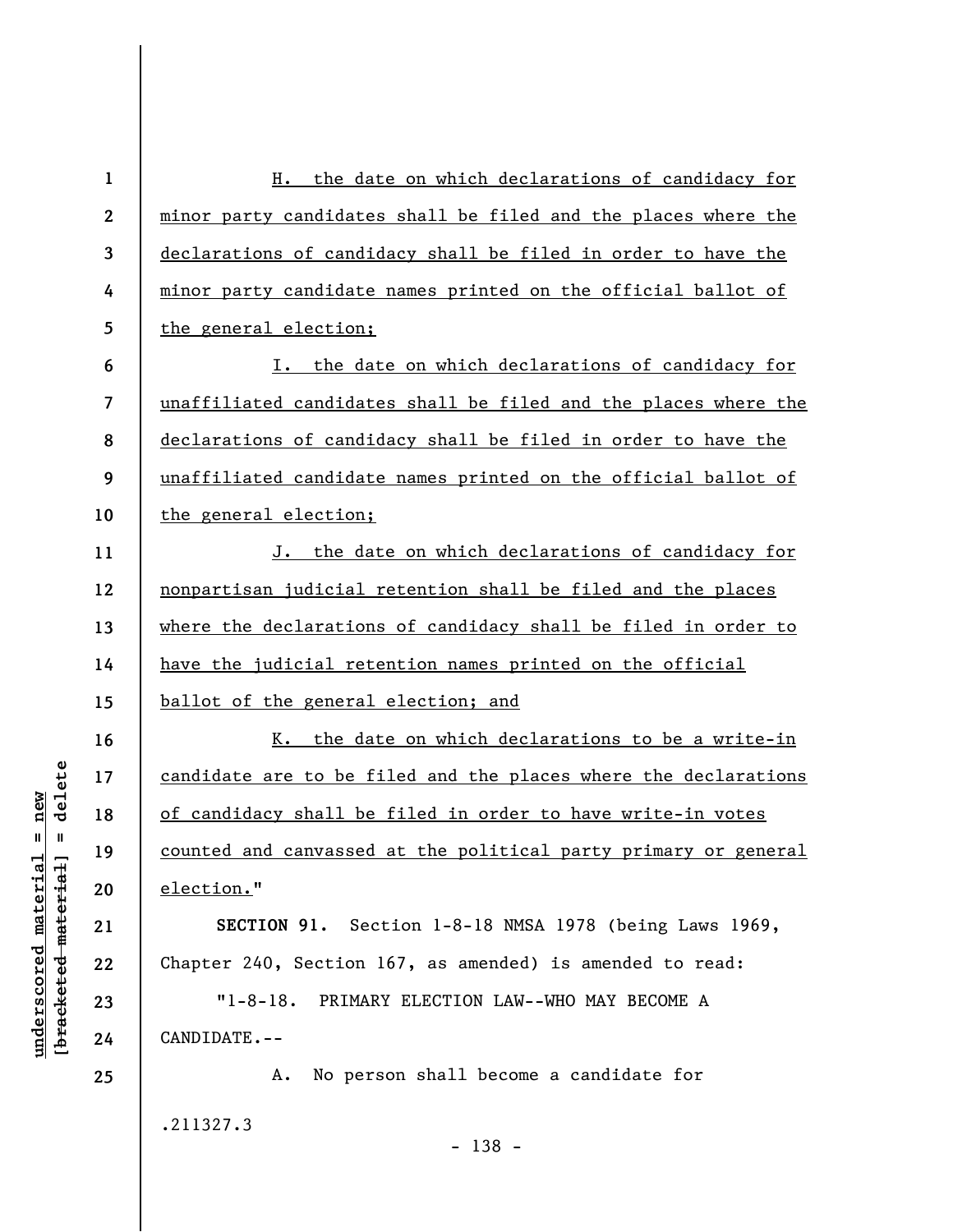| $\mathbf{1}$     | nomination by a political party or have [his] the person's name |
|------------------|-----------------------------------------------------------------|
| $\boldsymbol{2}$ | printed on the primary election ballot unless [his] the         |
| $\mathbf{3}$     | person's record of voter registration shows:                    |
| 4                | [his] affiliation with that political<br>(1)                    |
| 5                | party on the date of the [governor's] secretary of state's      |
| 6                | general election proclamation [for the primary election]; and   |
| $\overline{7}$   | (2)<br>[his] residence in the district of the                   |
| 8                | office for which [he] the person is a candidate on the date of  |
| 9                | the [governor's] secretary of state's general election          |
| 10               | proclamation [for the primary election] or in the case of a     |
| 11               | person seeking the office of United States senator or United    |
| 12               | States representative, [his] residence within New Mexico on the |
| 13               | date of the [governor's] secretary of state's general election  |
| 14               | proclamation [for the primary election].                        |
| 15               | B. $[Any]$ $\Delta$ voter may challenge the candidacy of        |
| 16               | [any] a person seeking nomination by a political party for the  |
| 17               | reason that [he] the person does not meet the requirements of   |
| 18               | Subsection A of this section by filing a petition in the        |
| 19               | district court within ten days after the last day for filing a  |
| 20               | declaration of candidacy or a statement of candidacy for        |
| 21               | convention designation. The district court shall hear and       |
| 22               | render a decision on the matter within ten days after the       |
| 23               | filing of the petition. The decision of the district court may  |
| 24               | be appealed to the supreme court within five days after the     |
| 25               | decision is rendered. The supreme court shall hear and render   |
|                  |                                                                 |

.211327.3

- 139 -

 $[$ bracketed material] = delete **[bracketed material] = delete**  $underscored material = new$ **underscored material = new**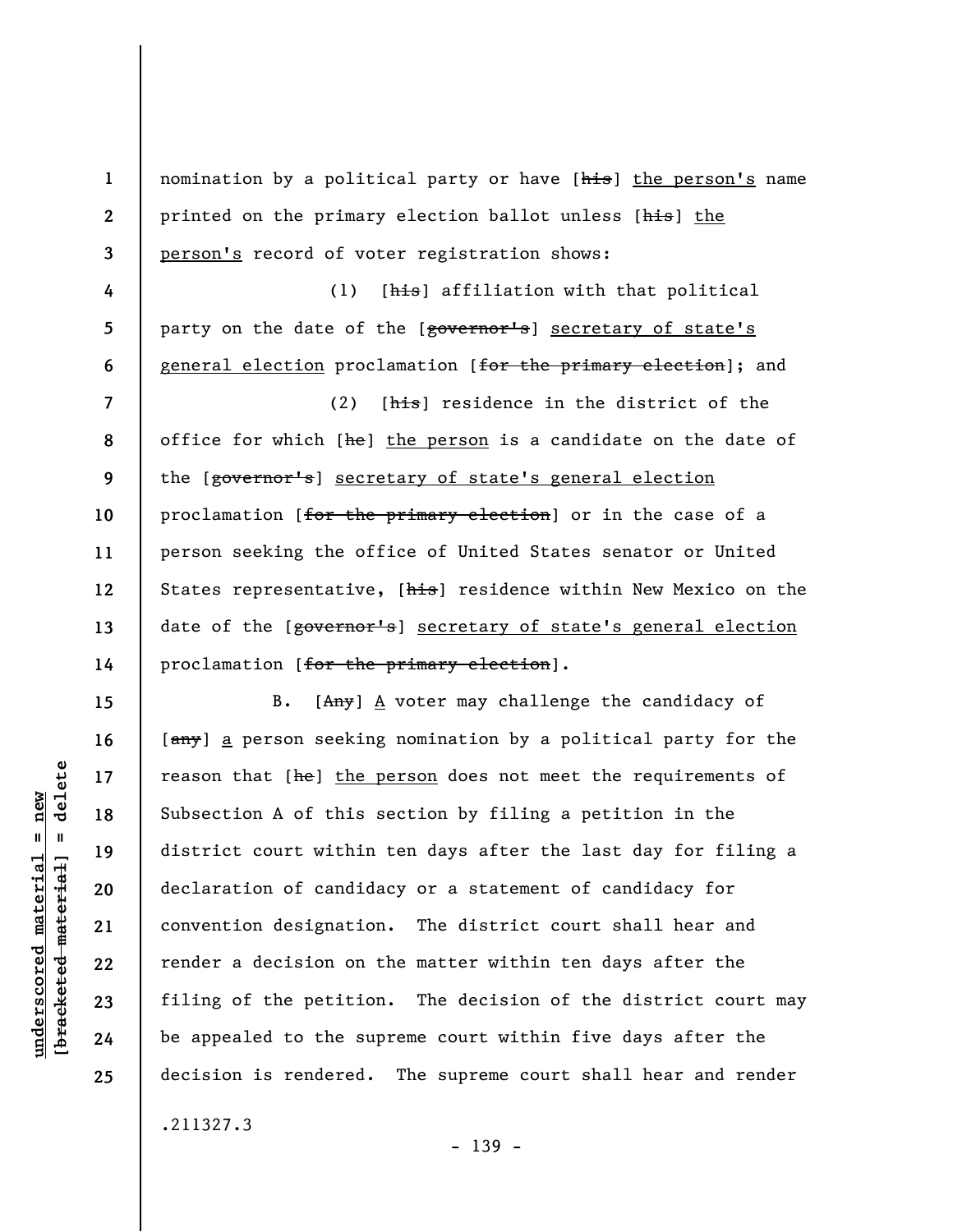**1 2** 

**3** 

**4** 

**5** 

**6** 

**7** 

**8** 

**9** 

**10** 

**11** 

**12** 

**13** 

**14** 

**15** 

**16** 

**17** 

**18** 

**19** 

**20** 

**21** 

**22** 

**23** 

**24** 

**25** 

a decision on the appeal forthwith."

**SECTION 92.** Section 1-8-26 NMSA 1978 (being Laws 1975, Chapter 295, Section 12, as amended) is amended to read:

"1-8-26. PRIMARY ELECTION LAW--TIME OF FILING--DOCUMENTS NECESSARY TO QUALIFY FOR BALLOT--CHALLENGE.--

A. Declarations of candidacy by preprimary convention designation for any statewide office or for the office of United States representative shall be filed with the proper filing officer on the first Tuesday in February of each even-numbered year between the hours of 9:00 a.m. and 5:00 p.m.

B. Declarations of candidacy for any other office to be nominated in the primary election shall be filed with the proper filing officer on the second Tuesday of March of each even-numbered year between the hours of 9:00 a.m. and 5:00 p.m.

C. Certificates of designation shall be submitted to the secretary of state on the first Tuesday following the preprimary convention at which the candidate's designation took place between the hours of 9:00 a.m. and 5:00 p.m.

[D. Declarations of candidacy for retention for all affected judicial offices shall be filed with the proper filing officer between the hours of 9:00 a.m. and 5:00 p.m. on the twenty-third day after the primary election.

 $E_{\tau}$ ] D. No [candidate's] name shall be placed on the ballot until the [candidate] person has been notified in writing by the proper filing officer that the certificate of .211327.3  $- 140 -$ 

 $\frac{1}{2}$  intereted material = delete **[bracketed material] = delete**  $underscored material = new$ **underscored material = new**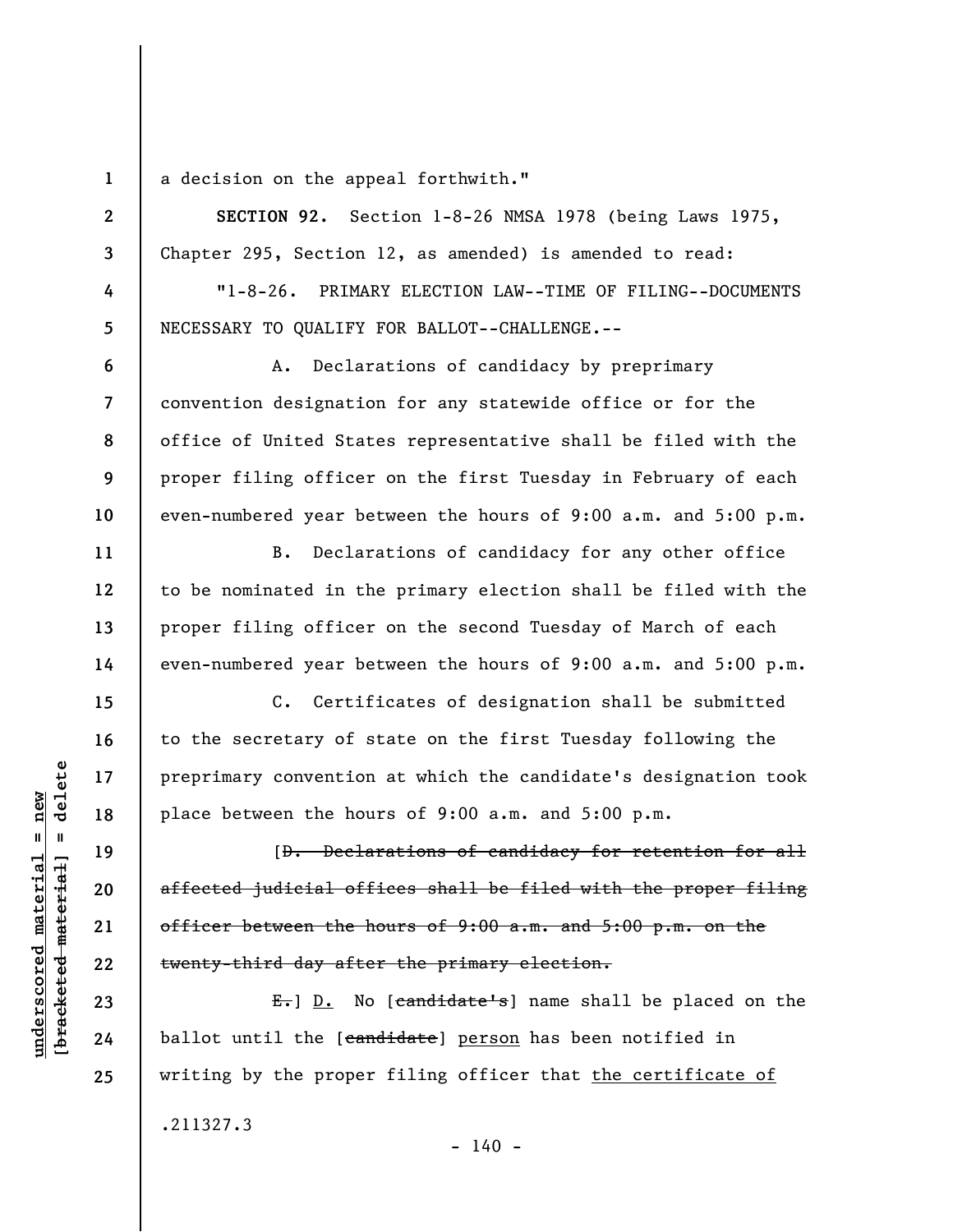registration on file, the declaration of candidacy and the petition, if required, [and the certificate of registration of the candidate on file] are in proper order and that the [candidate] person, based on those documents, is qualified to [have the candidate's name placed on the ballot] be a candidate. The proper filing officer shall mail the notice no later than 5:00 p.m. on the Tuesday following the filing date.

**8 9 10 11 12 13 14 15 16 17 18**  [F.] E. If a [candidate] person is notified by the proper filing officer that the [candidate] person is not qualified to [have the candidate's name appear on the ballot] be a candidate, the [candidate] person may challenge that decision by filing a petition with the district court within ten days of the notification. The district court shall hear and render a decision on the matter within ten days after the petition is filed. The decision of the district court may be appealed to the supreme court within five days after the decision is rendered. The supreme court shall hear and render a decision on the appeal forthwith."

**SECTION 93.** Section 1-8-29 NMSA 1978 (being Laws 1973, Chapter 228, Section 3, as amended by Laws 1993, Chapter 55, Section 5 and by Laws 1993, Chapter 314, Section 46 and also by Laws 1993, Chapter 316, Section 46) is amended to read:

"1-8-29. PRIMARY ELECTION LAW--DECLARATION OF CANDIDACY-- FORM.--In making a declaration of candidacy by nominating petition or by pre-primary convention designation, the

- 141 -

.211327.3

delete **[bracketed material] = delete**  $anderscored material = new$ **underscored material = new**  $\mathbf{I}$ bracketed material

**19** 

**20** 

**21** 

**22** 

**1** 

**2** 

**3** 

**4** 

**5** 

**6**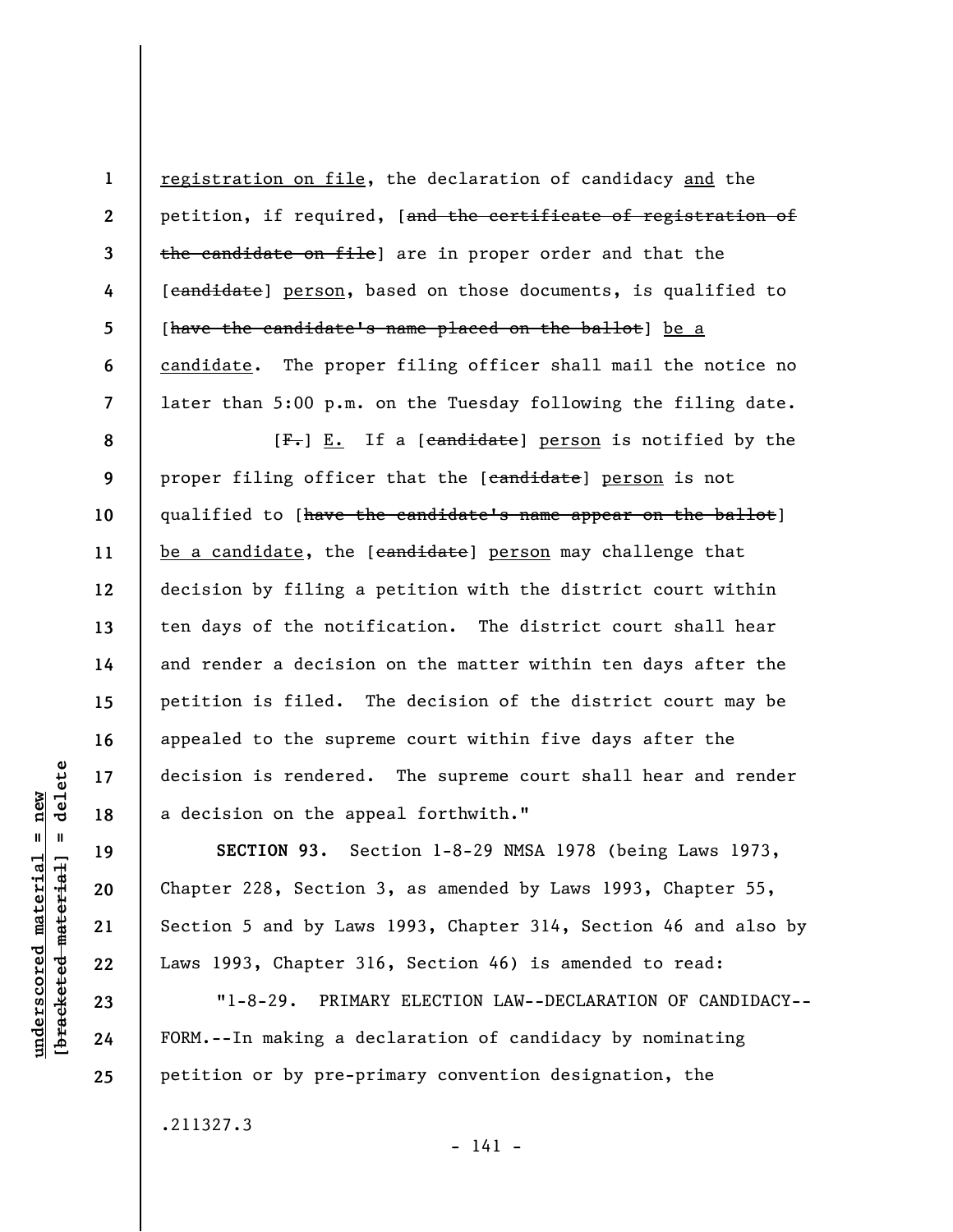**1 2 3 4 5 6 7 8 9 10 11 12 13 14 15 16 17 18 19 20 21 22 23 24 25**  candidate shall submit substantially the following form: "DECLARATION OF CANDIDACY BY PRE-PRIMARY CONVENTION DESIGNATION (OR BY NOMINATING PETITION) I, \_\_\_\_\_\_\_\_\_\_\_\_\_\_\_\_\_\_, (candidate's name on certificate of registration) being first duly sworn, say that I reside at , as shown by my certificate of registration as a voter of Precinct No.  $\qquad \qquad$  of the county of \_\_\_\_\_\_\_\_\_\_\_\_\_\_\_, State of New Mexico; I am a member of the \_\_\_\_\_\_\_\_\_\_\_\_\_\_\_\_\_\_\_\_\_\_\_\_\_ party as shown by my certificate of registration and I have not changed such party affiliation subsequent to the [governor's] secretary of state's general election proclamation calling the primary in which I seek to be a candidate; I desire to become a candidate for the office of at the primary election to be held on the date set by law for this year, and if the office be that of a member of the legislature or that of a member of the [state board of] public education commission, that I actually reside at the address designated on my certificate of voter registration; I will be eligible and legally qualified to hold this office at the beginning of its term; If a candidate for any office for which a nominating petition is required, I am submitting with this statement a

.211327.3

**underscored material = new [bracketed material] = delete**

 $underscored material = new$ 

delete

 $\mathbf{I}$ 

bracketed material

 $- 142 -$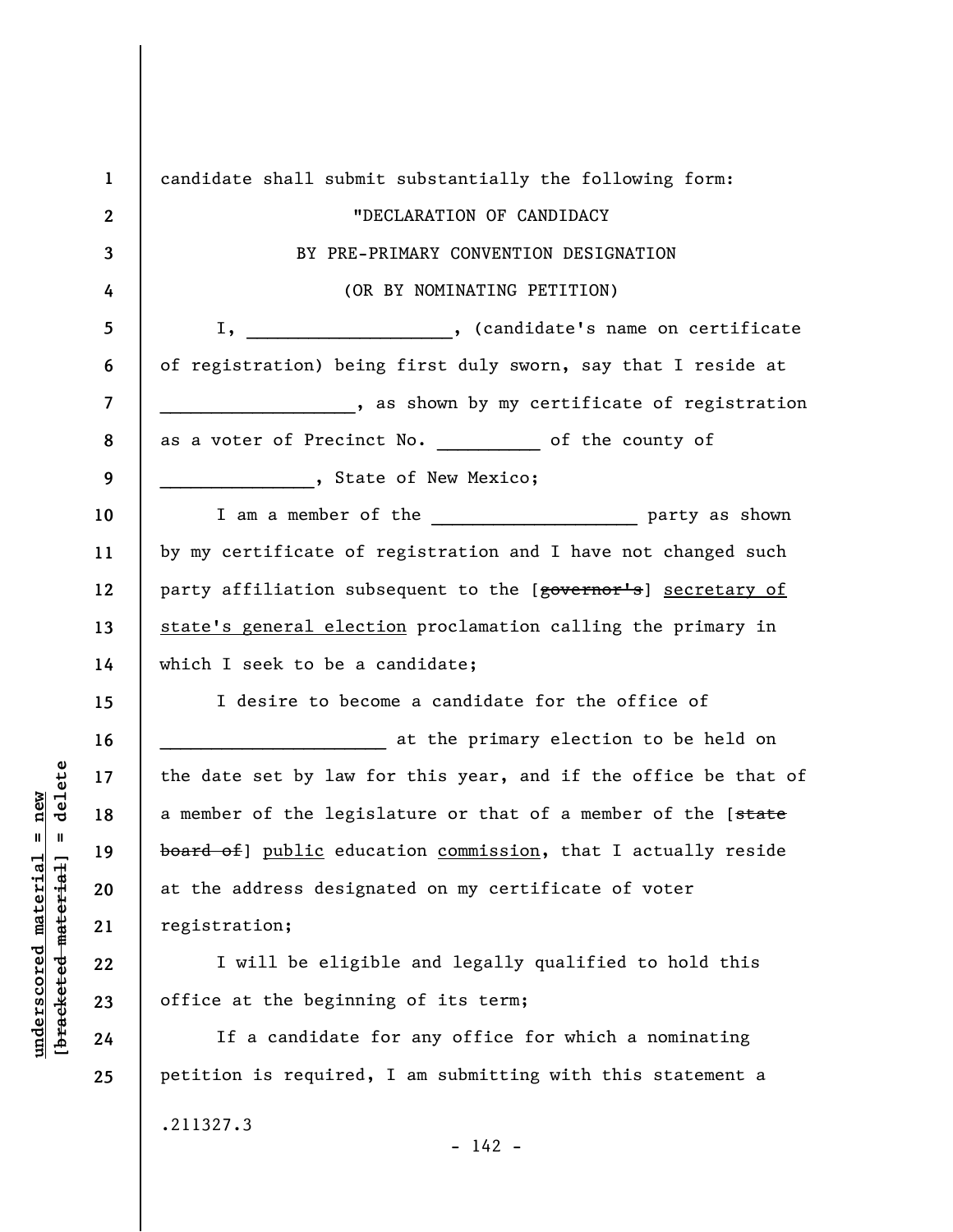| $\mathbf{1}$            | nominating petition in the form and manner as prescribed by the |
|-------------------------|-----------------------------------------------------------------|
| $\mathbf{2}$            | Primary Election Law; and                                       |
| 3                       | I make the foregoing affidavit under oath, knowing that         |
| 4                       | any false statement herein constitutes a felony punishable      |
| 5                       | under the criminal laws of New Mexico.                          |
| 6                       |                                                                 |
| $\overline{\mathbf{z}}$ | (Declarant)                                                     |
| 8                       |                                                                 |
| 9                       | (Mailing Address)                                               |
| 10                      |                                                                 |
| 11                      | (Residence Address)                                             |
| 12                      | Subscribed and sworn to before me this day of                   |
| 13                      | $\frac{1}{20}$ , $\frac{1}{20}$                                 |
| 14                      |                                                                 |
| 15                      | (Notary Public)                                                 |
| 16                      | My commission expires:                                          |
| 17                      | $^{\prime\prime}$ . $^{\prime\prime}$                           |
| 18                      | SECTION 94. Section 1-8-36.1 NMSA 1978 (being Laws 1981,        |
| 19                      | Chapter 156, Section 1, as amended) is amended to read:         |
| 20                      | "1-8-36.1. PRIMARY ELECTION LAW--WRITE-IN CANDIDATES.--         |
| 21                      | Write-in candidates are permitted in the primary<br>Α.          |
| 22                      | election only for the offices of United States representative,  |
| 23                      | members of the legislature, district judges, district           |
| 24                      | attorneys, public regulation commission, public education       |
| 25                      | commission, magistrates and any office voted upon by all voters |
|                         | .211327.3                                                       |
|                         | $-143 -$                                                        |

**underscored material = new [bracketed material] = delete**

 $[**bracket eted metert et**] = **del et e**$  $underscored material = new$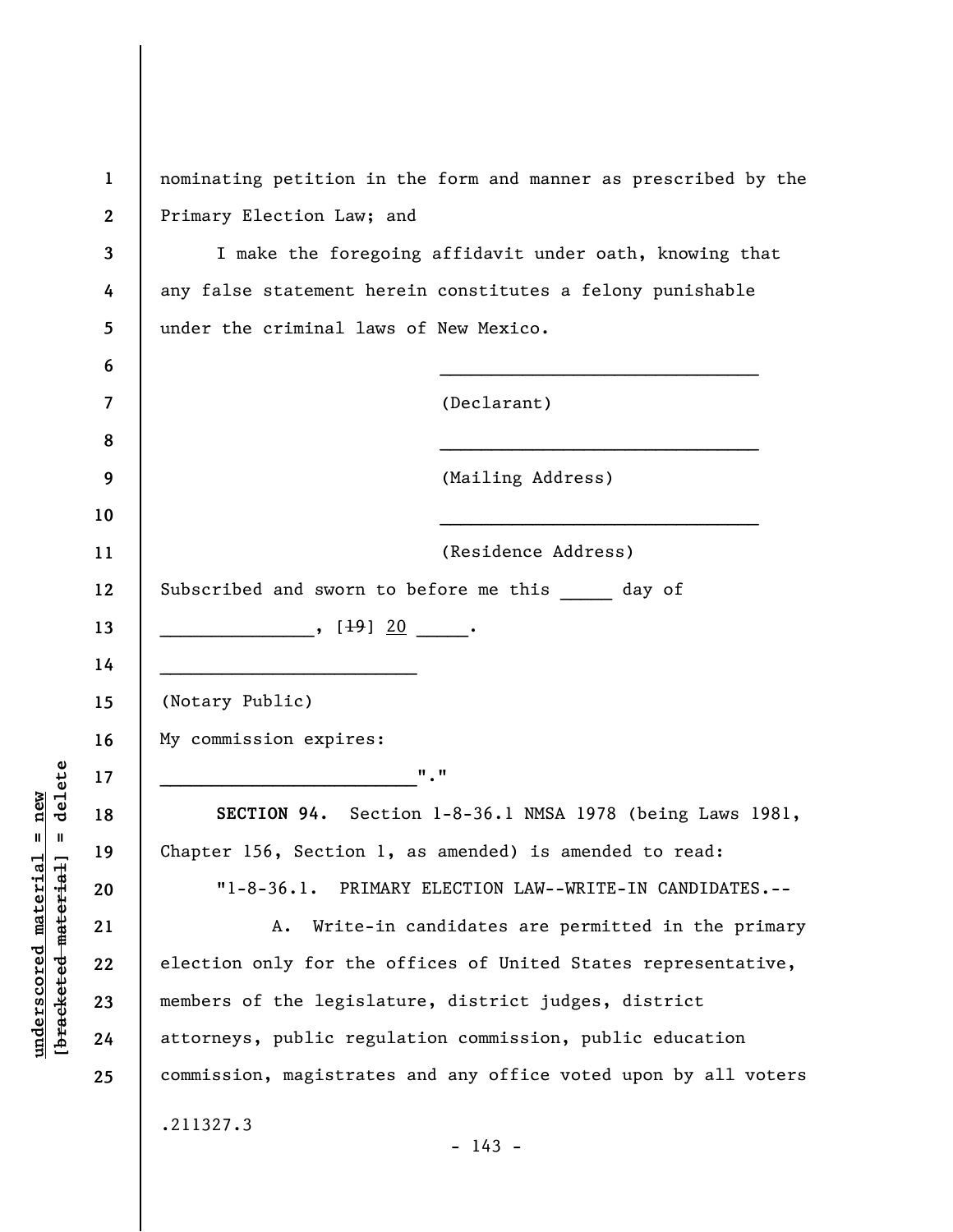**1**  of the state.

**8** 

**9** 

**10** 

**11** 

**12** 

**13** 

**14** 

**15** 

**16** 

**17** 

**18** 

**19** 

**20** 

**21** 

**22** 

**23** 

**24** 

**25** 

**2 3 4 5 6 7**  B. A person may be a write-in candidate only for nomination by the major political party with which the person is affiliated as shown by the certificate of registration, and such person shall have the qualifications to be a candidate in the primary election for the political party for which the person is a write-in candidate.

C. A person desiring to be a write-in candidate for one of the offices listed in Subsection A of this section in the primary election shall file with the proper filing officer a declaration of intent to be a write-in candidate. Such declaration of intent shall be filed between 9:00 a.m. and 5:00 p.m. on the third Tuesday in March.

[D. A write-in vote shall be counted and canvassed  $only$  if:

(1) the name written in is the name of a declared write-in candidate and shows two initials and last name; first name, middle initial or name and last name; first and last name; or the full name as it appears on the declaration of intent to be a write-in candidate and misspellings of the above combinations that can be reasonably determined by a majority of the members of the precinct board to identify a declared write-in candidate; and (2) the name is written on the proper line

.211327.3

 $- 144 -$ 

provided on the ballot for write-in votes for the office for

delete **[bracketed material] = delete**  $underscored material = new$ **underscored material = new**  $\mathbf{I}$ bracketed material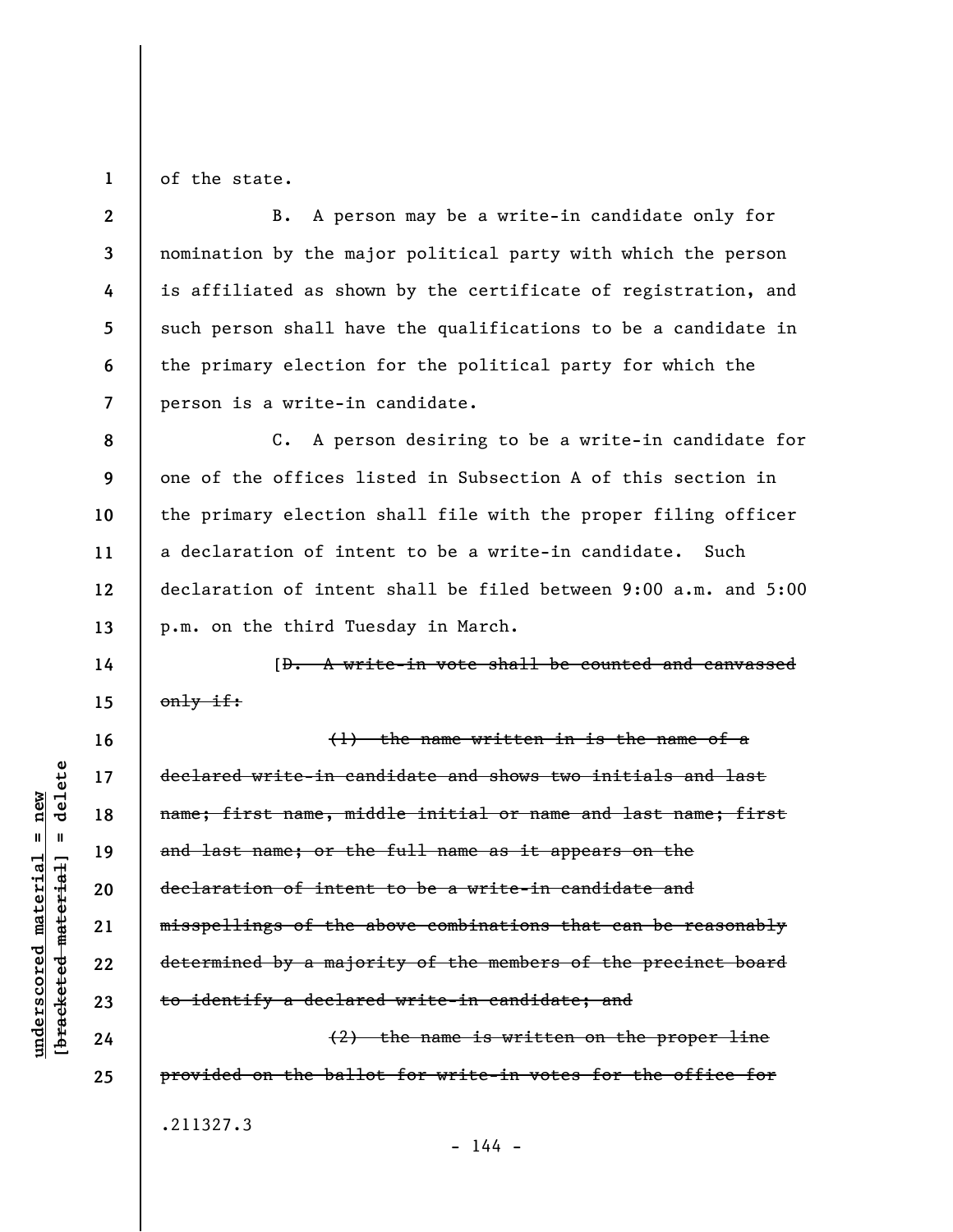which the candidate has filed a declaration of intent and the voter has followed the directions for casting a vote for the write-in candidate.

 $E_{\tau}$ ] D. At the time of filing the declaration of intent to be a write-in candidate, the write-in candidate shall be considered a candidate for all purposes and provisions relating to candidates in the Election Code, including the obligations to report pursuant to the Campaign Reporting Act, except that the write-in candidate's name shall not be printed on the ballot.

[F. No unopposed write-in candidate shall have the write-in candidate's nomination certified unless the write-in candidate receives at least the number of write-in votes in the primary election as the write-in candidate would need signatures on a nominating petition pursuant to the requirements set out in Section 1-8-33 NMSA 1978.

G. A write-in vote shall be cast by writing in the name and following the directions for casting a vote for the write-in candidate. As used in this section, "write-in" does not include the imprinting of any name by rubber stamp or similar device or the use of pre-printed stickers or labels]."

**SECTION 95.** Section 1-8-45 NMSA 1978 (being Laws 1977, Chapter 322, Section 1, as amended) is amended to read:

"1-8-45. INDEPENDENT CANDIDATES FOR GENERAL OR UNITED STATES REPRESENTATIVE [SPECIAL] ELECTIONS--DEFINITION.--

.211327.3

delete **[bracketed material] = delete**  $underscored material = new$ **underscored material = new**  $\mathbf{I}$ bracketed material

**1** 

**2** 

**3** 

**4** 

**5** 

**6** 

**7** 

**8** 

**9** 

**10** 

**11** 

**12** 

**13** 

**14** 

**15** 

**16** 

**17** 

**18** 

**19** 

**20** 

**21** 

**22** 

**23** 

**24**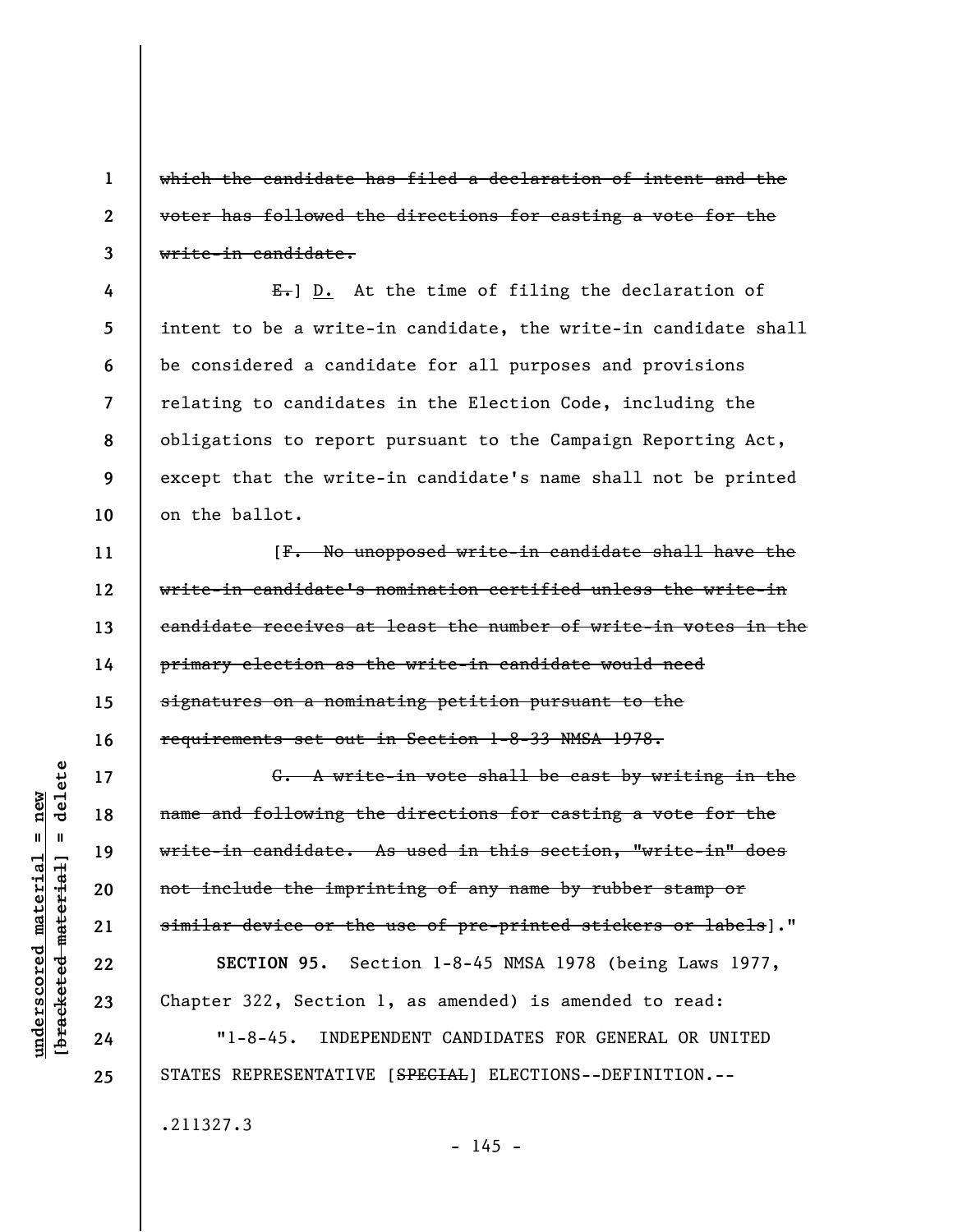**1 2 3 4 5 6 7 8 9 10 11 12 13 14 15 16 17 18 19 20 21 22 23 24 25**  A. As used in the Election Code, an independent candidate means a person who: (1) is a candidate for any state or county office to be voted on at a general election: (a) whose certificate of voter registration shows affiliation with no qualified political party on the date of the [governor's] secretary of state's general election proclamation [for the primary election] and, if applicable, shows residence on the date of the [governor's] secretary of state's proclamation [for the primary election] in the district or county of the office for which the person is a candidate; and (b) who has complied with the nomination procedures set forth in the Election Code for independent candidates; (2) is a candidate for United States senator or United States representative: (a) whose certificate of voter registration, if any, shows affiliation with no qualified political party on the date of the [governor's] secretary of state's general election proclamation [for the primary election]; (b) who will be a resident of New Mexico when elected; and (c) who has complied with the nomination .211327.3  $- 146 -$ 

**underscored material = new [bracketed material] = delete**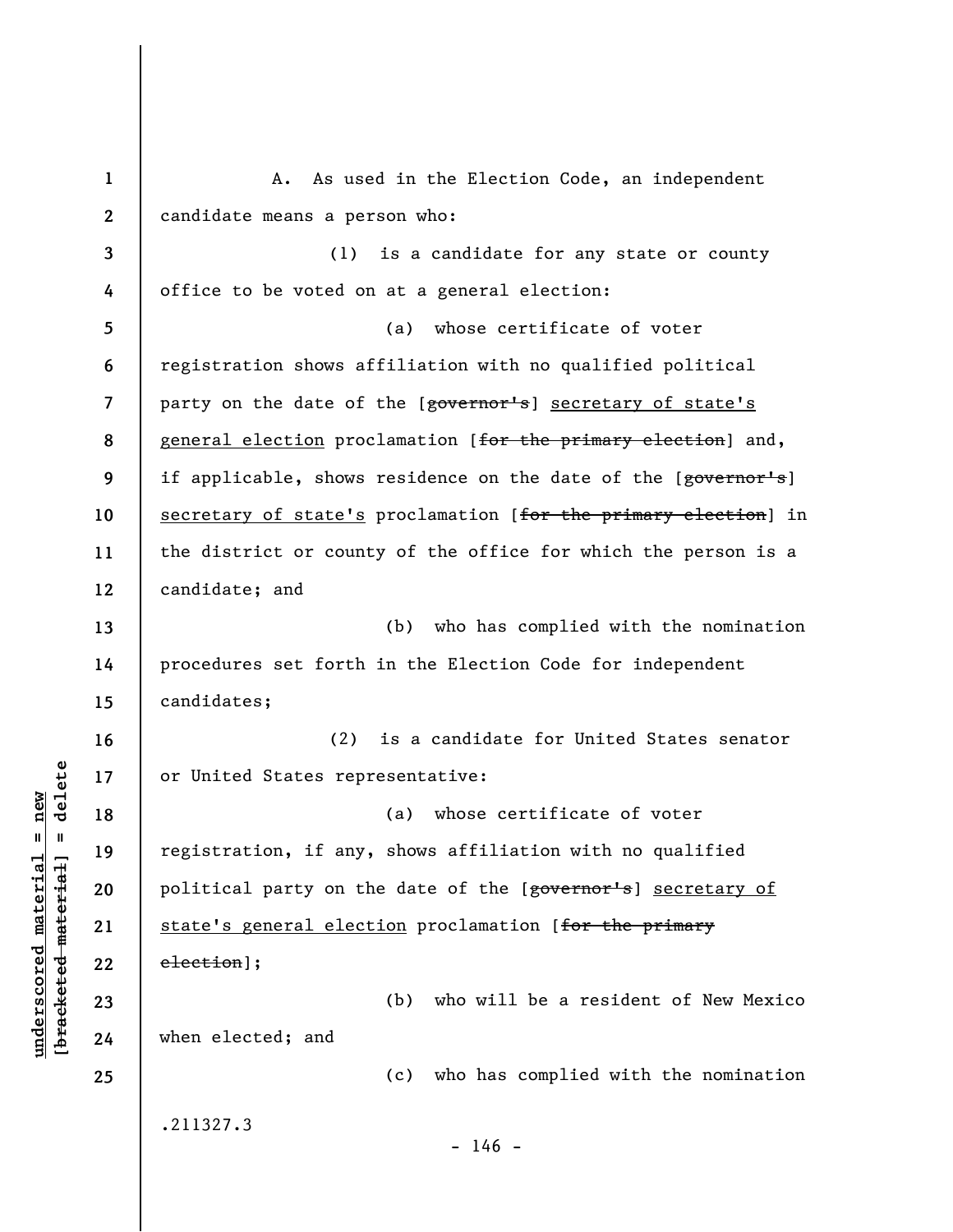**1 2 3 4 5 6 7 8 9 10 11 12 13 14 15 16 17 18 19 20 21 22 23 24 25**  procedures set forth in the Election Code for independent candidates; or (3) is a candidate for the office of president or vice president who: (a) has complied with the nomination procedures set forth in the Election Code for independent candidates; and (b) was not a major party candidate for the same office on the primary election ballot. B. No person shall become an independent candidate for any office, and the person's name shall not be printed on the general election ballot, unless the person complies with the requirements of this section. C. Any voter may challenge the candidacy of any person seeking to become an independent candidate for any office for the reason that the person does not meet the requirements of this section or because the nominating petitions, if required, do not meet the requirements of Section 1-8-31 NMSA 1978 by filing a petition in the district court within ten days after the last day for filing a declaration of candidacy. The district court shall hear and render a decision on the matter within ten days after the filing of the petition. The decision of the district court may be appealed to the supreme court within five days after the decision is rendered. The supreme court shall hear and render a decision on the .211327.3

 $- 147 -$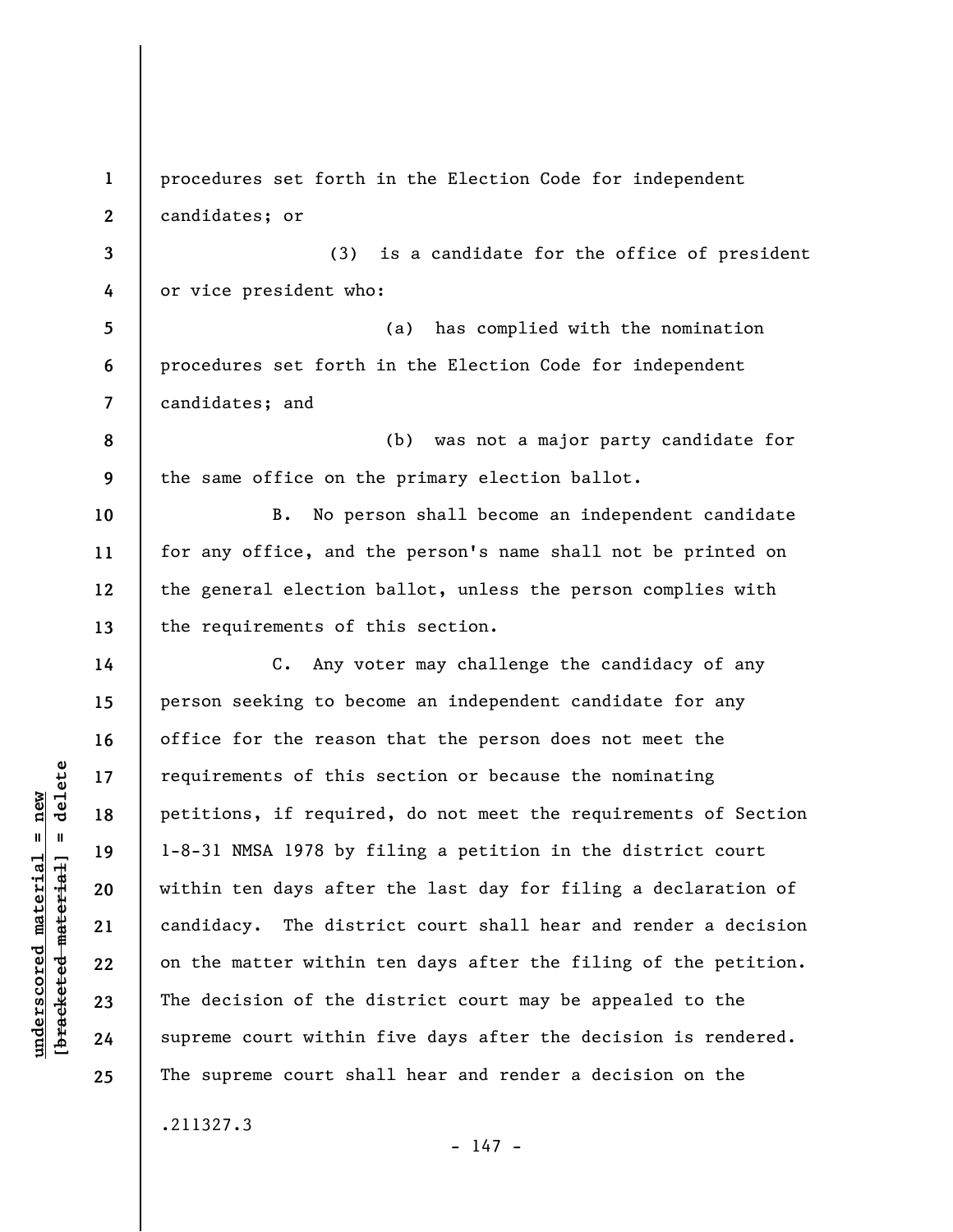**1** 

**underscored material = new [bracketed material] = delete**

 $\frac{1}{2}$  intereted material = delete  $underscored material = new$ 

appeal forthwith."

**2 3 4 5 6 7 8 9 10 11 12 13 14 15 16 17 18 19 20 21 22 23 24 25 SECTION 96.** Section 1-8-48 NMSA 1978 (being Laws 1977, Chapter 322, Section 4, as amended) is amended to read: "1-8-48. INDEPENDENT CANDIDATES FOR GENERAL OR UNITED STATES REPRESENTATIVE [SPECIAL] ELECTIONS--DECLARATION OF INDEPENDENT CANDIDACY AND NOMINATING PETITION.-- A. Nomination as an independent candidate shall be made by filing a declaration of independent candidacy and a nominating petition with the proper filing officer. B. In making a declaration of independent candidacy, the candidate for an office other than that of president or vice president shall submit a sworn statement in the following form: "DECLARATION OF INDEPENDENT CANDIDACY I, \_\_\_\_\_\_\_\_\_\_\_\_\_\_\_\_\_\_\_\_\_\_\_\_\_ (candidate's name), being first duly sworn, say that: I reside at I did not designate any current affiliation with a qualified political party on my certificate of registration on or before the date of issuance of the [governor's] secretary of state's general election proclamation [for the primary election] in the year of the general election at which I seek to be a candidate; I meet the qualifications listed in Section .211327.3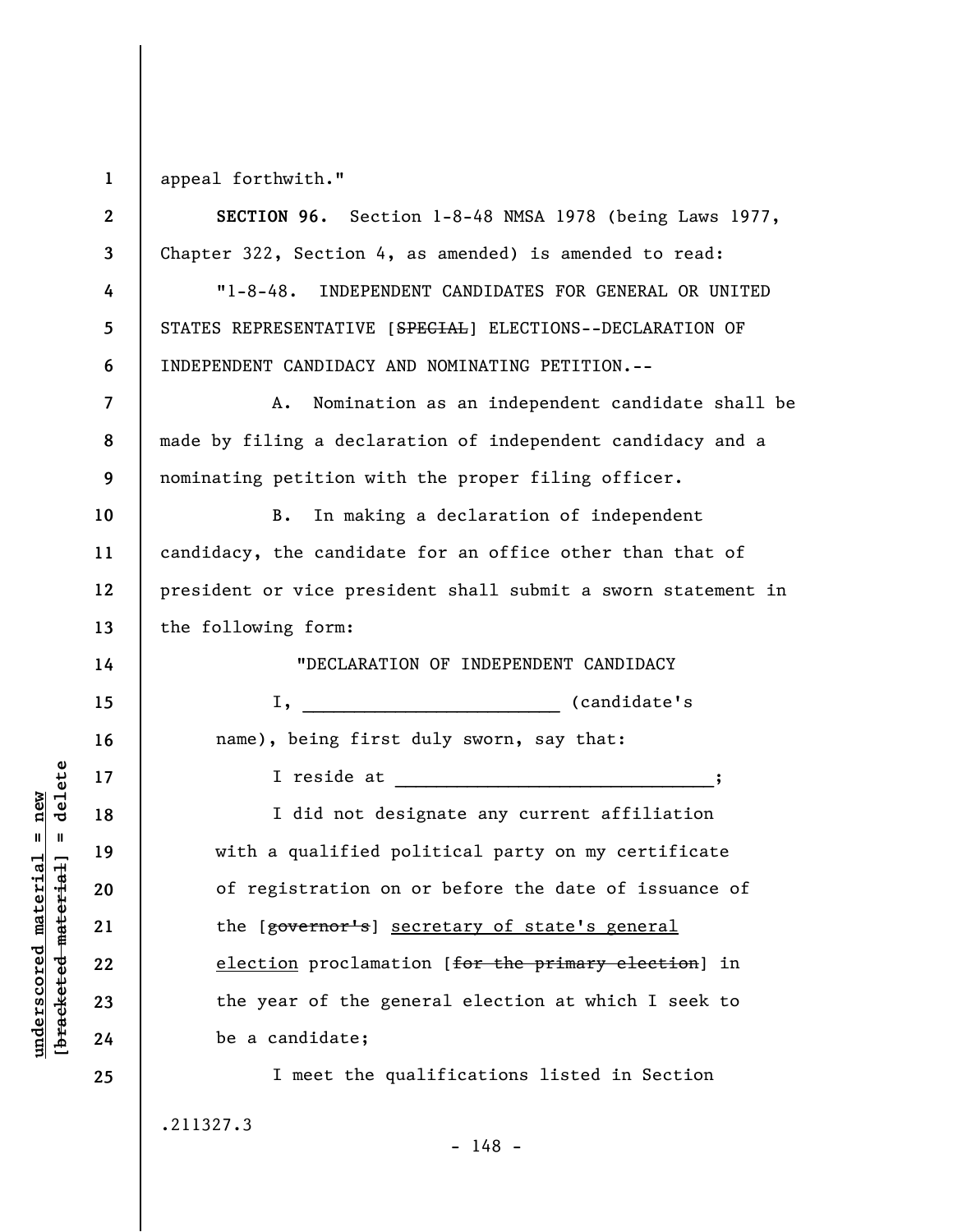**1 2 3 4 5 6 7 8 9 10 11 12 13 14 15 16 17 18 19 20 21 22 23 24 25**  1-8-45 NMSA 1978 for the office that I seek; I desire to become a candidate for the office of  $\begin{array}{|c|c|c|c|c|}\n\hline\n\text{of} & \text{.} & \text{.} & \text{.} & \text{.} & \text{.} & \text{.} & \text{.} & \text{.} & \text{.} & \text{.} & \text{.} & \text{.} & \text{.} & \text{.} & \text{.} & \text{.} & \text{.} & \text{.} & \text{.} & \text{.} & \text{.} & \text{.} & \text{.} & \text{.} & \text{.} & \text{.} & \text{.} & \text{.} & \text{.} & \text{.} & \text{.} & \text{$ at the general election to be held on the date set by law for this year; if the office I seek be a state or county district office, I actually reside within the district of the office for which I declare my candidacy, and if the office I seek be a countywide office, I actually reside in the county of the office for which I declare my candidacy; I will be eligible and legally qualified to hold this office at the beginning of its term; if a candidate for any office for which a nominating petition is required, I am submitting with this statement a nominating petition in the form and manner as prescribed by the Election Code; and I make the foregoing affidavit under oath or affirmation knowing that any false statement herein constitutes a felony punishable under the criminal laws of New Mexico.  $\mathcal{L}_\text{max} = \mathcal{L}_\text{max} = \mathcal{L}_\text{max} = \mathcal{L}_\text{max} = \mathcal{L}_\text{max} = \mathcal{L}_\text{max} = \mathcal{L}_\text{max} = \mathcal{L}_\text{max} = \mathcal{L}_\text{max} = \mathcal{L}_\text{max} = \mathcal{L}_\text{max} = \mathcal{L}_\text{max} = \mathcal{L}_\text{max} = \mathcal{L}_\text{max} = \mathcal{L}_\text{max} = \mathcal{L}_\text{max} = \mathcal{L}_\text{max} = \mathcal{L}_\text{max} = \mathcal{$ (Declarant)  $\mathcal{L}_\text{max} = \mathcal{L}_\text{max} = \mathcal{L}_\text{max} = \mathcal{L}_\text{max} = \mathcal{L}_\text{max} = \mathcal{L}_\text{max} = \mathcal{L}_\text{max} = \mathcal{L}_\text{max} = \mathcal{L}_\text{max} = \mathcal{L}_\text{max} = \mathcal{L}_\text{max} = \mathcal{L}_\text{max} = \mathcal{L}_\text{max} = \mathcal{L}_\text{max} = \mathcal{L}_\text{max} = \mathcal{L}_\text{max} = \mathcal{L}_\text{max} = \mathcal{L}_\text{max} = \mathcal{$ 

 $\frac{1}{2}$  intereted material = delete **[bracketed material] = delete**  $underscored material = new$ **underscored material = new**

.211327.3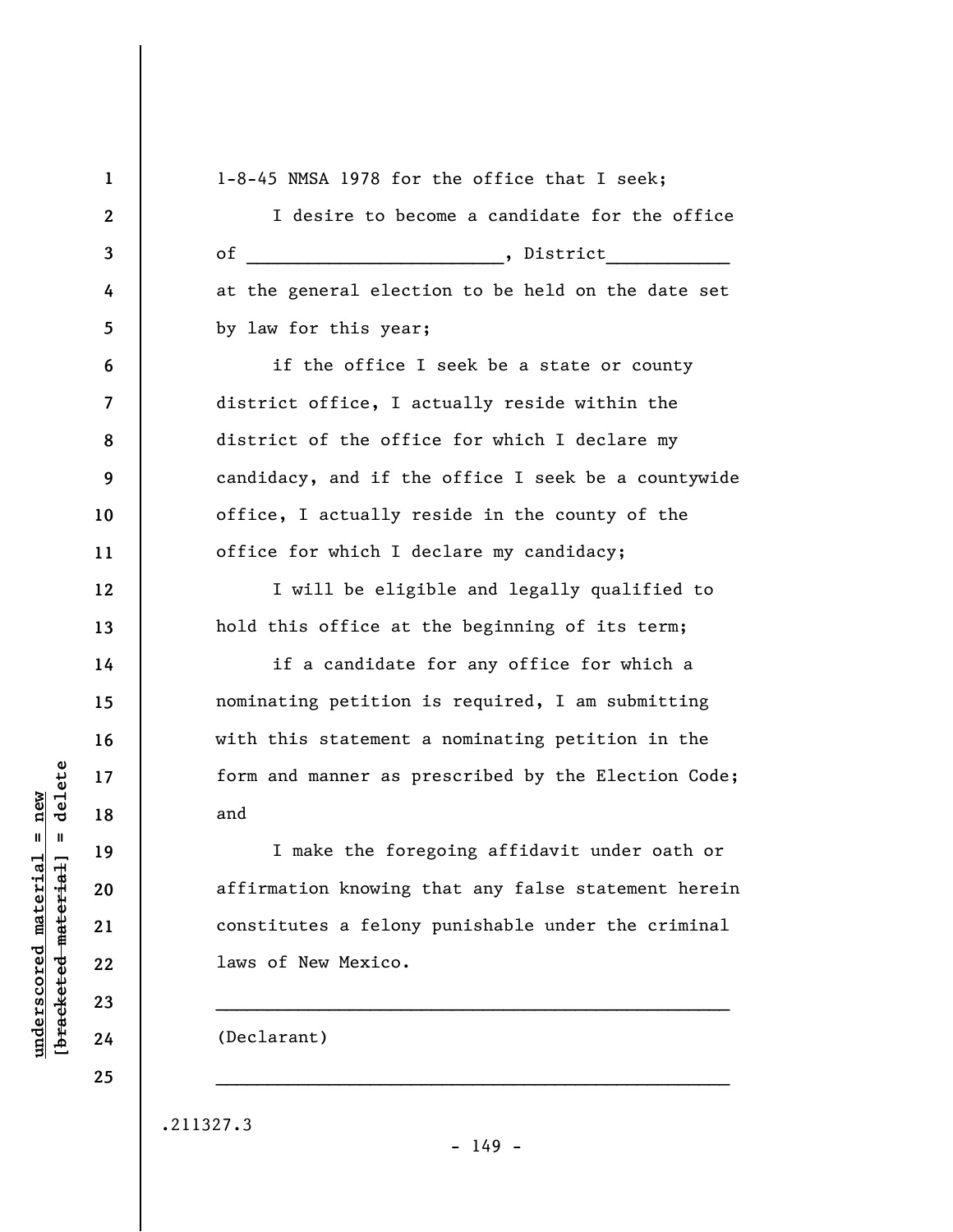| 1            | (Residence Address)                                             |
|--------------|-----------------------------------------------------------------|
| $\mathbf{2}$ |                                                                 |
| 3            | (Mailing Address, if different)                                 |
| 4            | Subscribed and sworn to or affirmed before me                   |
| 5            | this $\qquad \qquad \text{day of} \qquad \qquad \text{}$        |
| 6            | (month) (year)                                                  |
| 7            |                                                                 |
| 8            | (Notary Public)                                                 |
| 9            | My commission expires:                                          |
| 10           | $\mathbf{u}$ .                                                  |
| 11           | $C$ .<br>The secretary of state shall prescribe and             |
| 12           | furnish the form for the declaration of independent candidacy   |
| 13           | for the office of president and vice president."                |
| 14           | SECTION 97. Section 1-8-51 NMSA 1978 (being Laws 1977,          |
| 15           | Chapter 322, Section 7, as amended) is amended to read:         |
| 16           | "1-8-51. INDEPENDENT CANDIDATES FOR GENERAL OR UNITED           |
| 17           | STATES REPRESENTATIVE [SPECIAL] ELECTIONS--NOMINATING           |
| 18           | PETITIONS--REQUIRED NUMBER OF SIGNATURES.--                     |
| 19           | The basis of percentage for the total number of<br>Α.           |
| 20           | votes cast in each instance referred to in this section shall   |
| 21           | be the total vote cast for governor at the last preceding       |
| 22           | general election at which a governor was elected.               |
| 23           | Nominating petitions for an independent<br>B.                   |
| 24           | candidate for president of the United States shall be signed by |
| 25           | a number of voters equal to [at least three percent of the      |
|              | .211327.3                                                       |
|              | $-150 -$                                                        |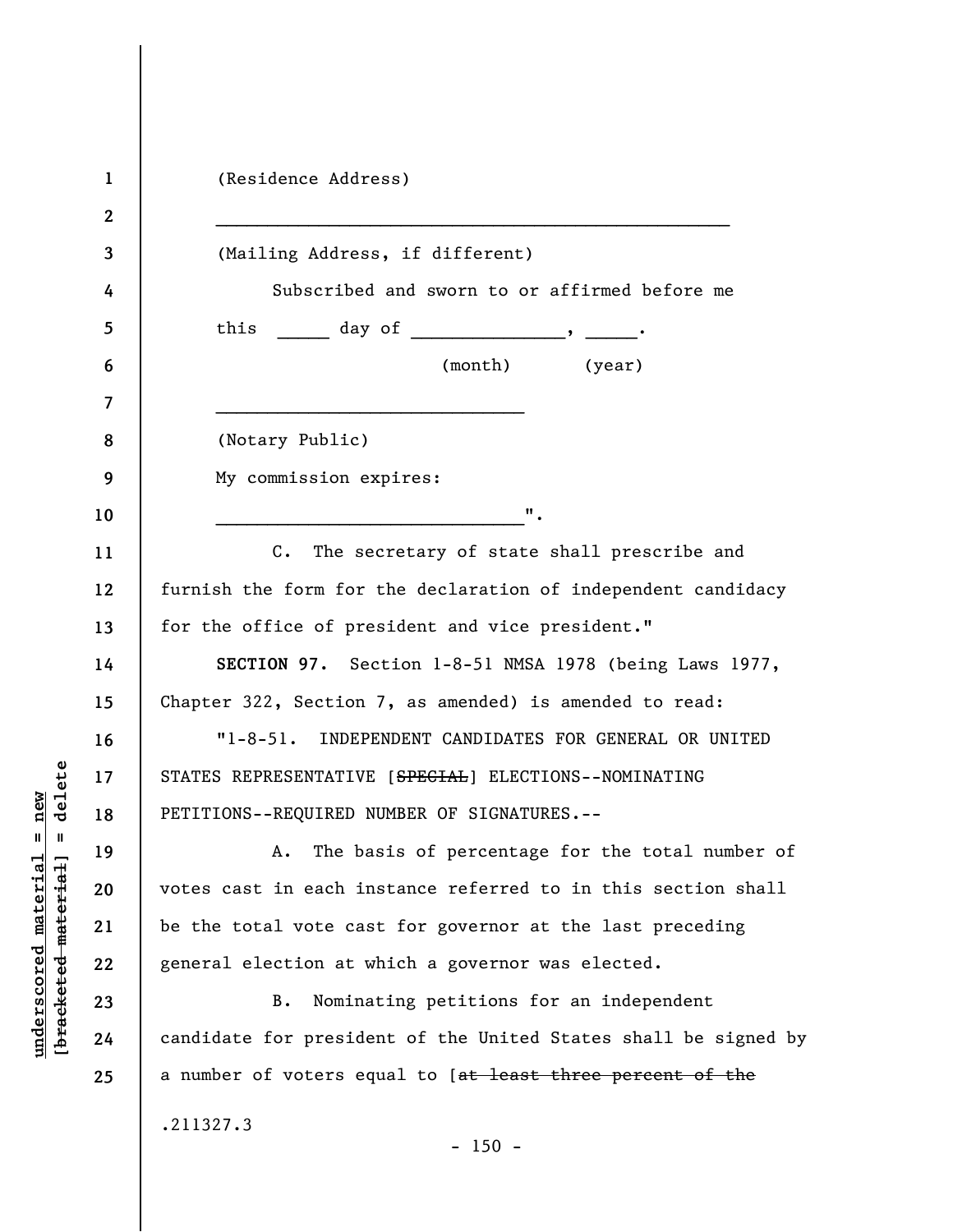total number of votes cast in the state] the number of signatures required for nominating petitions for minor party candidates for president of the United States.

**4 5 6 7 8**  C. Nominating petitions for an independent candidate for United States senator or any other statewide elective office shall be signed by a number of voters equal to at least [three] two percent of the total number of votes cast in the state.

**9 10 11 12**  D. Nominating petitions for an independent candidate for United States representative shall be signed by a number of voters equal to at least three percent of the total number of votes cast in the district.

E. Nominating petitions for an independent candidate for a member of the legislature, public regulation commission, district judge, district attorney, member of the [state board of] public education commission, magistrate or county office shall be signed by a number of voters equal to at least [three] two percent of the total number of votes cast in the district, division or county, as the case may be.

F. When a vacancy for any office occurs on the general election ballot pursuant to Section 1-8-7 or 1-8-8 NMSA 1978 in which all political parties may name a general election candidate or when a vacancy occurs in the office of United States representative pursuant to Section 1-15-18.1 NMSA 1978, an independent candidate may file a declaration of candidacy on .211327.3

 $\frac{1}{2}$  intereted material = delete **[bracketed material] = delete**  $anderscored material = new$ **underscored material = new**

**1** 

**2** 

**3** 

**13** 

**14** 

**15** 

**16** 

**17** 

**18** 

**19** 

**20** 

**21** 

**22** 

**23** 

**24**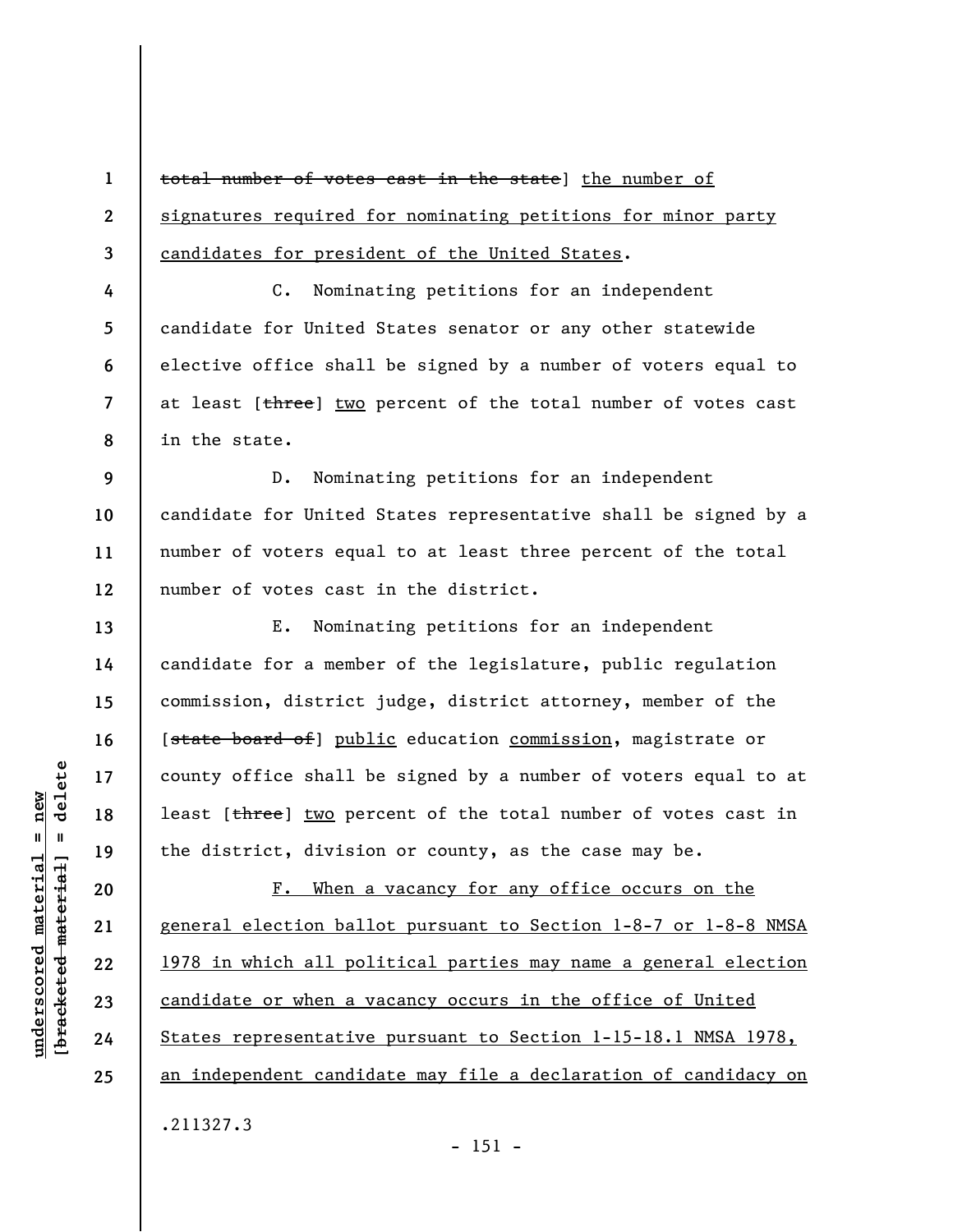**1 2 3 4 5 6 7 8 9 10 11 12 13 14 15 16 17 18 19 20 21**  or by the same deadline applicable to the political parties. The nominating petitions for an independent candidate in such circumstances shall be signed by the number of voters provided in this section, unless there are fewer than: (1) sixty days from the announcement of the vacancy to the last day to file a declaration of candidacy, in which case an independent candidate shall submit nominating petitions signed by a number of voters equal to two-thirds the number of voters otherwise required by this section for an independent candidate; or (2) thirty days from the announcement of the vacancy to the last day to file a declaration of candidacy, in which case an independent candidate shall submit nominating petitions signed by a number of voters equal to one-third the number of voters otherwise required by this section for an independent candidate.  $[F-]$  G. A voter shall not sign a petition for an independent candidate as provided in this section if [he] the voter has signed a petition for another independent candidate for the same office." **SECTION 98.** Section 1-10-4 NMSA 1978 (being Laws 1977,

Chapter 222, Section 27, as amended) is amended to read:

"1-10-4. BALLOTS--PREPARATION.--

A. In a primary election, not less than [sixtythree] sixty days before the [primary] election, each [proper .211327.3

delete **[bracketed material] = delete**  $anderscored material = new$ **underscored material = new**  $\frac{1}{2}$  bracketed material =

**22** 

**23** 

**24**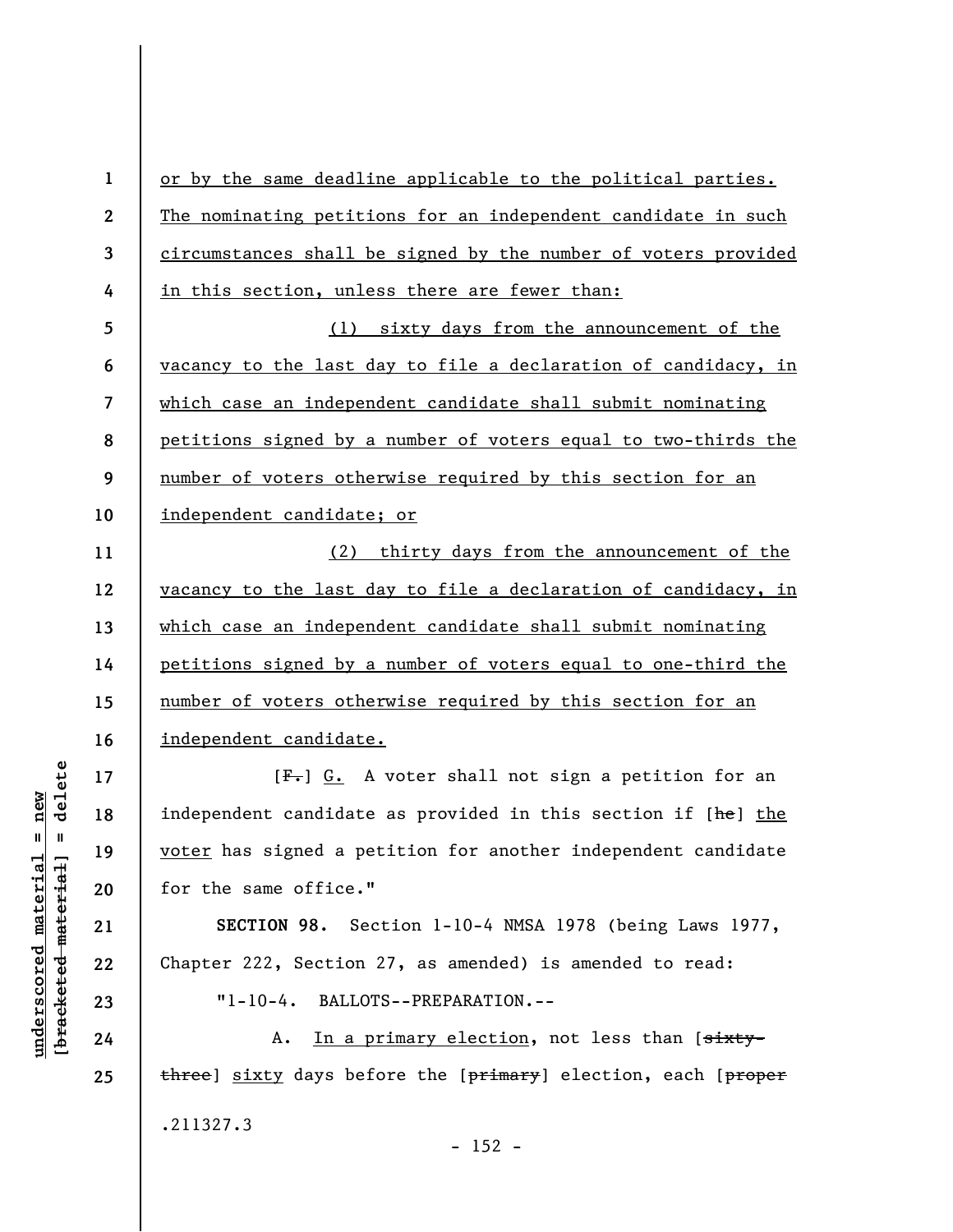**1 2 3 4 5 6 7 8**  filing officer] county clerk shall group [all candidates for] each candidate who has been qualified by a proper filing officer and a space for any offices with a declared write-in candidate, separated by political party [by themselves] and [prepare] certify in writing a separate ballot for each precinct in the county for each major political party [and certify the candidates for each ballot position to the printer] to be voted on at the primary election.

**9 10 11 12 13 14 15 16 17 18 19 20**  B. In a general election, not less than [sixtythree] sixty days before the [general] election, each [proper filing officer] county clerk shall [prepare] certify in writing the ballot for each precinct in the county containing the name of each candidate that has been certified [and filed] as the nominee of a qualified political party, each unaffiliated candidate who has been qualified by a proper filing officer, a space for any offices with a declared write-in candidate and any [constitutional amendments, questions or other propositions that are to be voted on and certify all such information to the ballot printer. A copy of each certification shall be kept on file in the office of the secretary of state.

 $\epsilon$ . ballot questions to be voted on at the general election.

C. In a regular local election, not less than sixty days before the election, each county clerk shall certify in writing the ballot for each precinct in the county containing .211327.3  $- 153 -$ 

delete **[bracketed material] = delete**  $anderscored material = new$ **underscored material = new**  $\mathbf{I}$ bracketed material

**21** 

**22** 

**23** 

**24**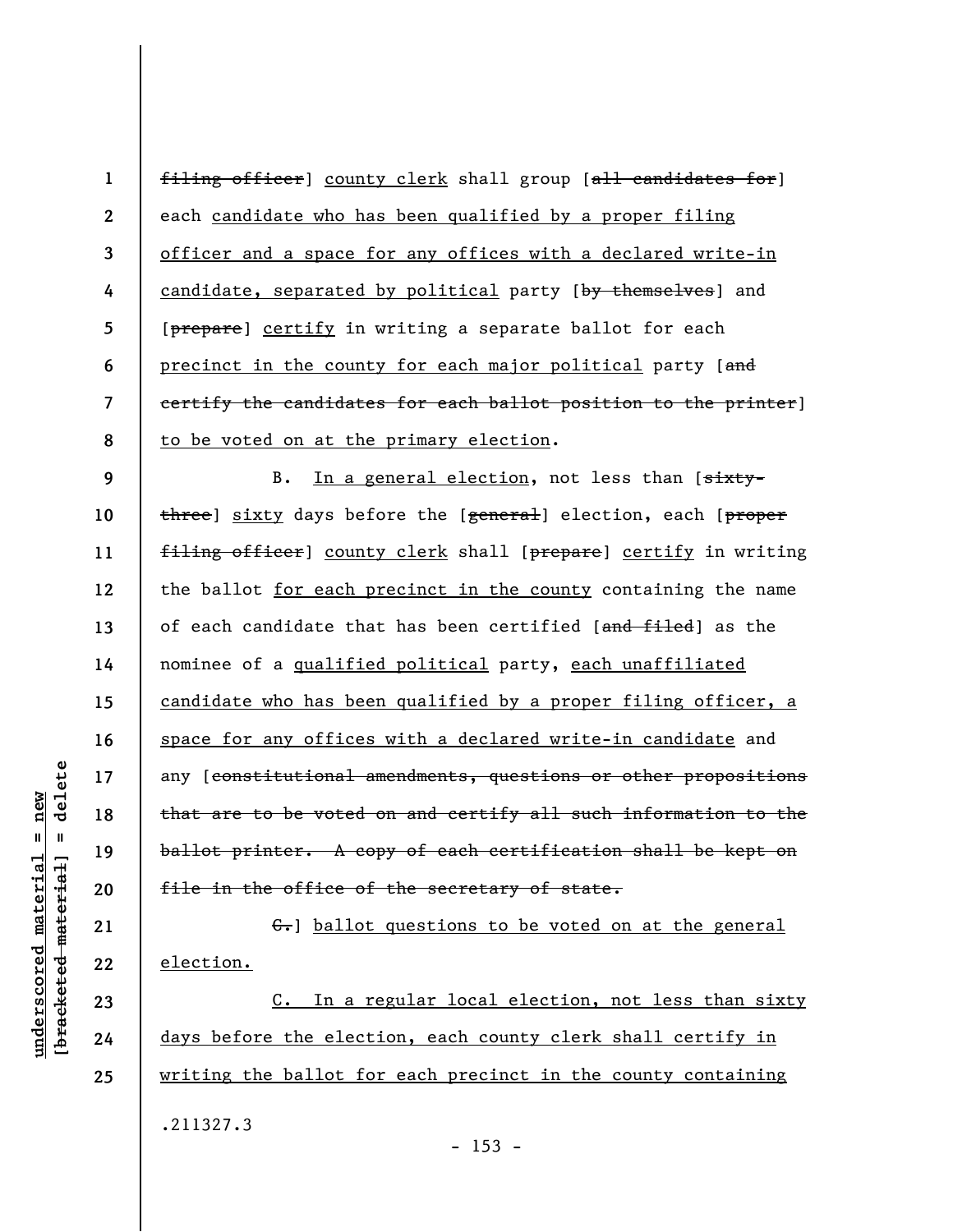**1 2 3 4 5 6 7 8 9 10 11 12 13 14 15 16 17 18 19 20 21 22 23**  the name of each candidate who has been qualified by a proper filing officer, a space for any offices with a declared write-in candidate and any ballot questions to be voted on at the regular local election. D. In a special local election, not less than sixty days before the election, each county clerk shall certify in writing the ballot for each precinct in the county containing any ballot questions to be voted on at the special election. E. In a special state election, not less than sixty days before the election, the secretary of state shall certify in writing the ballot containing any ballot questions to be voted on at the special state election. F. In an election to fill a vacancy in the office of United States representative and except as provided in Subsection G of this section, not less than fifty-three days before the election, the secretary of state shall certify in writing the ballot containing the name of each candidate that has been certified as the nominee of a qualified political party, each unaffiliated candidate who has been qualified and a space for any declared write-in candidate to be voted on at the election to fill a vacancy in the office of United States representative. G. In an election to fill a vacancy in the office

of United States representative in extraordinary circumstances pursuant to 2 U.S.C. Section 8(b), not more than seventeen days .211327.3

delete **[bracketed material] = delete**  $anderscored material = new$ **underscored material = new**  $\mathbf{I}$ bracketed material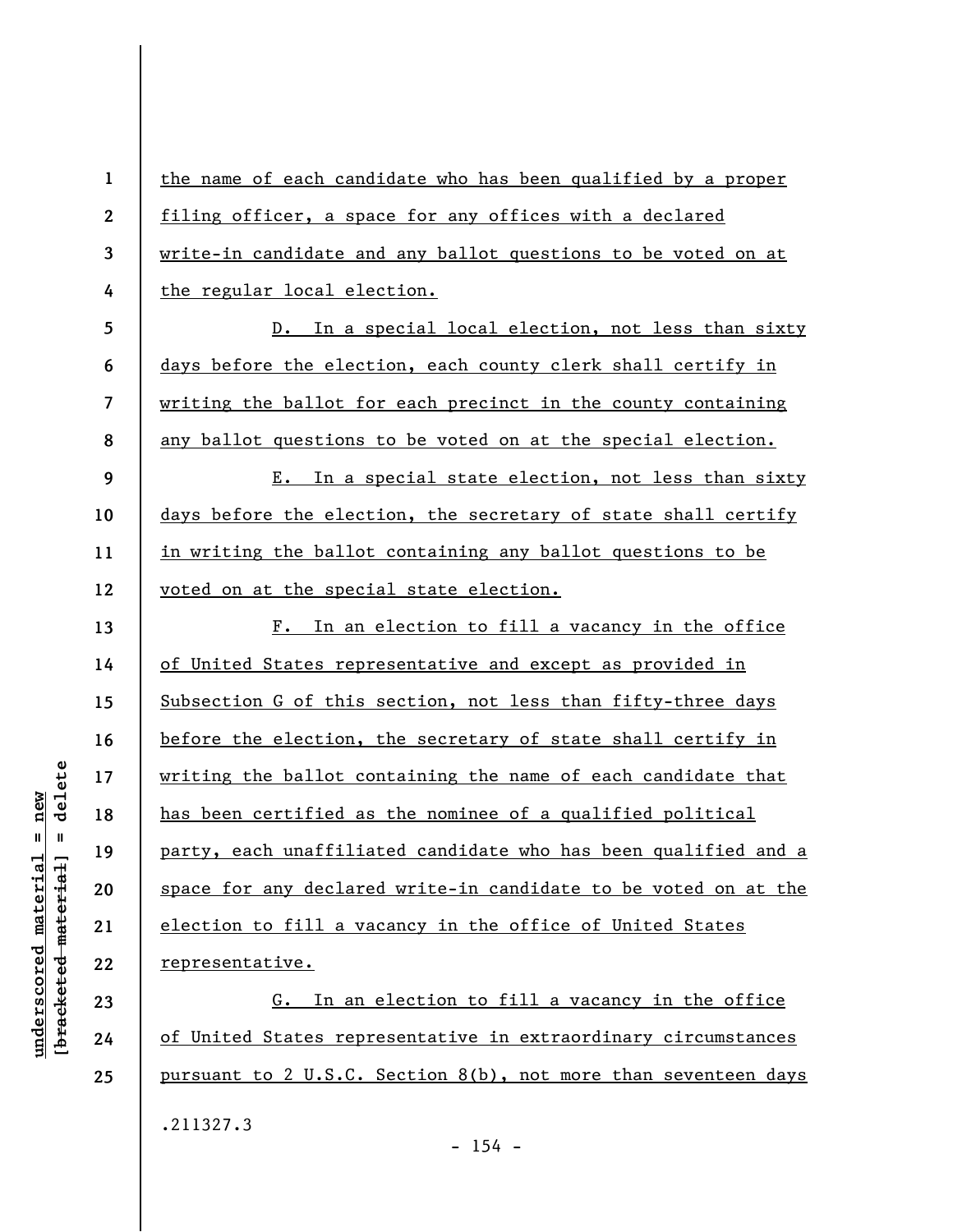**1 2 3 4 5 6 7 8**  after the announcement of a vacancy in the office of United States representative, the secretary of state shall certify in writing the ballot containing the name of each candidate that has been certified as the nominee of a qualified political party, each unaffiliated candidate who has been qualified and a space for any declared write-in candidate to be voted on at the election to fill a vacancy in the office of United States representative.

**9 10 11 12 13 14 15 16 17 18 19**  H. On the date specified for each election in this section, each ballot certified pursuant to this section shall be sent to the ballot printer or other person preparing the ballot for use by voters and sent to the secretary of state to keep on file for twelve months, after which the certified ballot shall be transferred to be a permanent record at the state records center. Upon request of the county chair of a political party participating in  $[the]$  a partisan election, the county clerk shall furnish proof sheets or a copy of the proof sheets of the **certified** ballot as soon as they become available."

**SECTION 99.** Section 1-10-5 NMSA 1978 (being Laws 1977, Chapter 222, Section 28, as amended) is amended to read:

"1-10-5. BALLOTS--PRINTING.--The county clerk shall have access to sufficient ballots to send to federal qualified electors no later than the last business day before the fortyfifth day prior to an election. All other pre-printed ballots .211327.3

**20** 

**21** 

**22** 

**23** 

**24**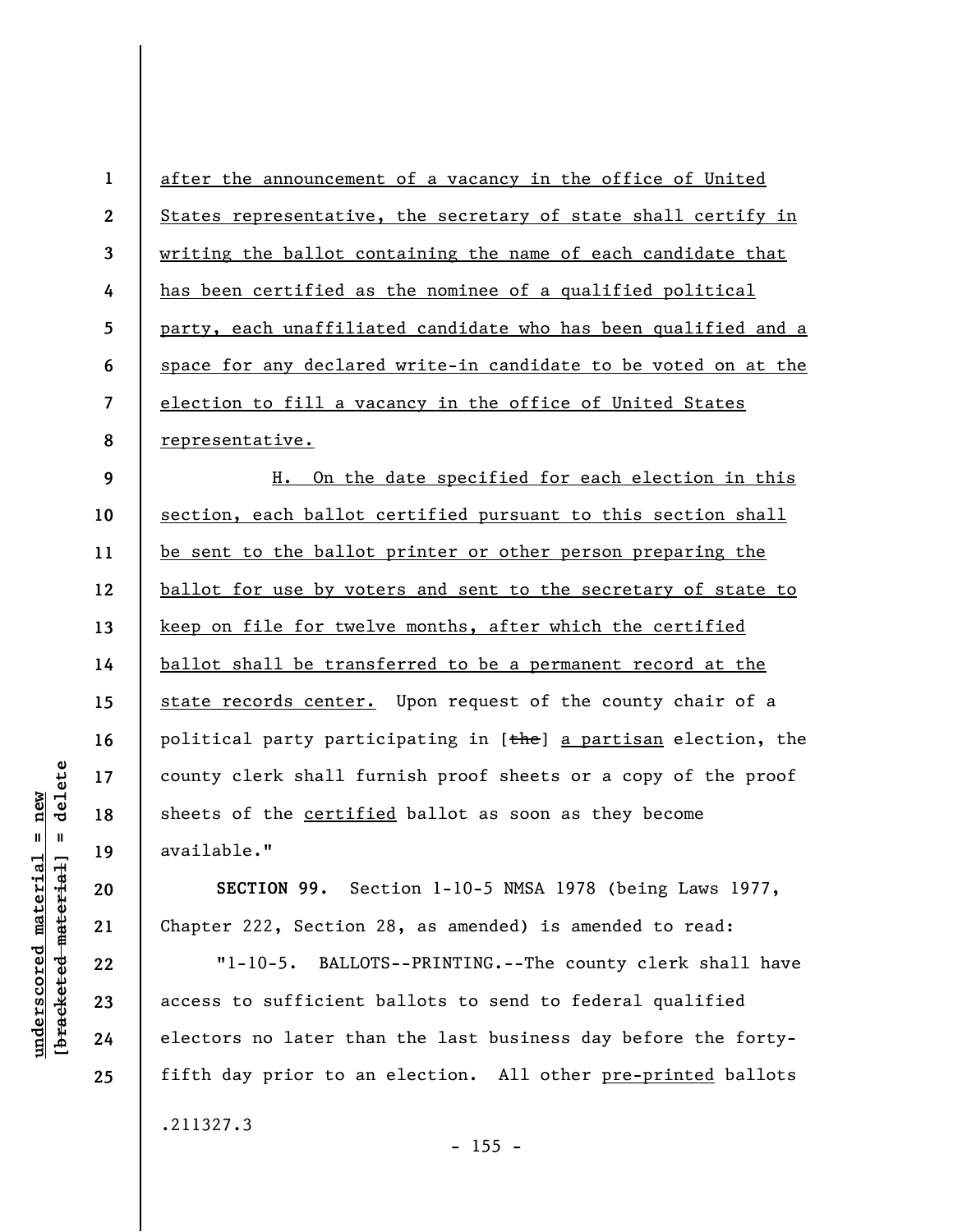**1 2 3 4 5**  shall be [printed and] in the possession of the county clerk at least forty days before the election. When a county is using a system that is designed to print ballots at a polling location, the system shall be programmed and capable of operation at least forty days before the election."

**SECTION 100.** Section 1-10-6 NMSA 1978 (being Laws 1977, Chapter 222, Section 29, as amended by Laws 1993, Chapter 314, Section 52 and also by Laws 1993, Chapter 316, Section 52) is amended to read:

**10 11**  "1-10-6. BALLOTS--NAME TO BE PRINTED--[CANDIDATES WITH] SIMILAR NAMES--NAMES NOT TO BE PRINTED.--

A. In the preparation of ballots for a statewide election,  $[A,-]$  the candidate's name shall be printed on the ballot as it appears on the candidate's certificate of registration that is on file in the county clerk's office on the day [the governor] the secretary of state issues the proclamation for [the primary] that election; [and] provided that:

(1) the last name printed on the ballot shall match the candidate's legal last name;

(2) academic, honorific and elected titles shall not be printed; (3) periods after initials shall not be printed;

 $- 156 -$ 

(4) punctuation common to names, other than a

.211327.3

 $\frac{1}{2}$  of  $\frac{1}{2}$  and  $\frac{1}{2}$  and  $\frac{1}{2}$  and  $\frac{1}{2}$  and  $\frac{1}{2}$  and  $\frac{1}{2}$  and  $\frac{1}{2}$  and  $\frac{1}{2}$  and  $\frac{1}{2}$  and  $\frac{1}{2}$  and  $\frac{1}{2}$  and  $\frac{1}{2}$  and  $\frac{1}{2}$  and  $\frac{1}{2}$  and  $\frac{1}{2}$  an **[bracketed material] = delete**  $underscored material = new$ **underscored material = new**

**6** 

**7** 

**8** 

**9** 

**12** 

**13** 

**14** 

**15** 

**16** 

**17** 

**18** 

**19** 

**20** 

**21** 

**22** 

**23** 

**24**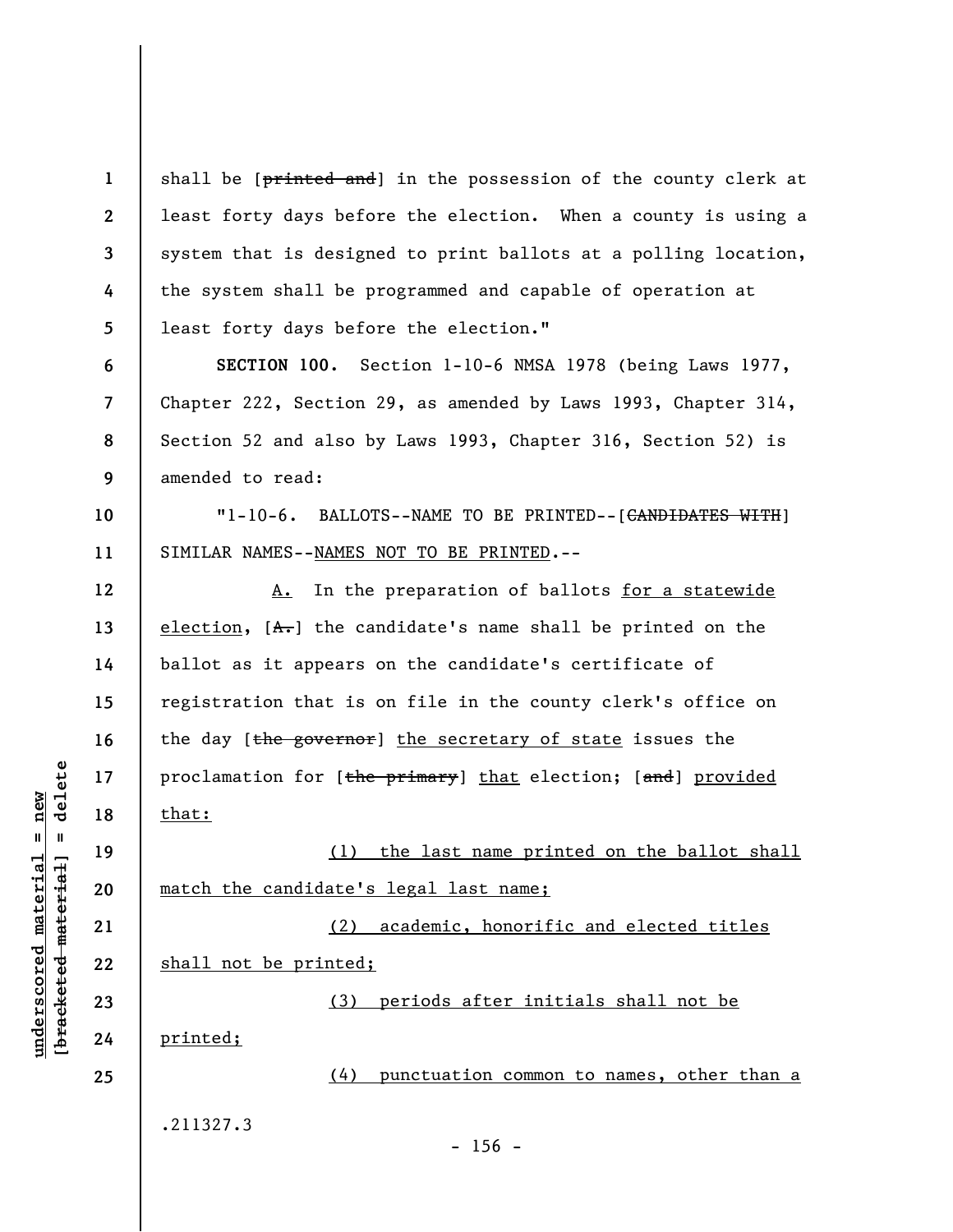**1 2 3 4 5 6 7 8 9 10 11 12 13 14 15 16 17 18 19 20 21 22 23 24 25**  period, shall be printed as it appears on the candidate's certificate of registration; and (5) only letters and punctuation used in roman typefaces shall be printed. B. If it appears that the names of two or more candidates for any office to be voted on at the election are the same or are so similar as to tend to confuse the voter as to the candidates' identities, the occupation and, [post office address) if further differentiation is necessary, the year of birth, of each such candidate shall be printed immediately under the candidate's name on the ballot. C. A candidate's name shall not be printed on the ballot if at least seventy days before a general election, sixty-three days before a primary election or regular local election or seven days after the filing day for declarations of candidacy for any other election: (1) the candidate files with the proper filing officer a signed and notarized statement of withdrawal as a candidate in that election; (2) a judicial determination is made that the candidate does not qualify to be a candidate for the office sought; (3) the voter registration of the candidate is updated by the candidate in such manner that the candidate does not qualify to be a candidate for the office sought; or .211327.3  $- 157 -$ 

 $b$ racketed material] = delete **[bracketed material] = delete**  $anderscored material = new$ **underscored material = new**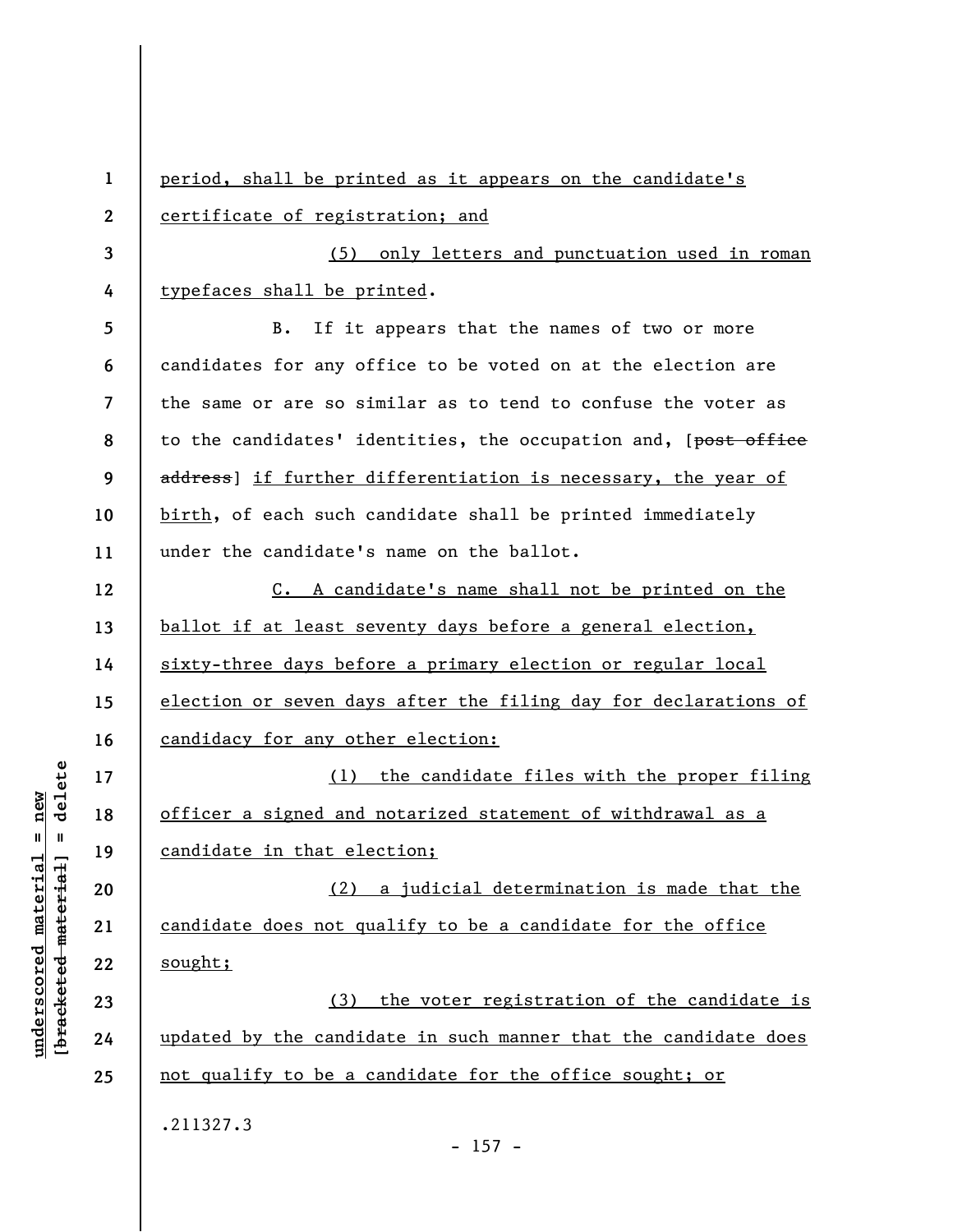| $\mathbf{1}$   | (4) the voter registration of the candidate is                     |
|----------------|--------------------------------------------------------------------|
| $\overline{2}$ | canceled for any reason provided in Chapter 1, Article 4 NMSA      |
| 3              | 1978."                                                             |
| 4              | SECTION 101. Section 1-10-7 NMSA 1978 (being Laws 1977,            |
| 5              | Chapter 222, Section 30, as amended) is amended to read:           |
| 6              | "1-10-7. BALLOTS--NAME SHALL APPEAR BUT ONCE--                     |
| 7              | <b>EXCEPTIONS.--</b> [Except in the case of a candidate for United |
| 8              | States senate or United States representative who is also a        |
| 9              | eandidate for president or vice president of the United States]    |
| 10             | A. In a primary or general election, no candidate's                |
| 11             | name shall appear more than once on the ballot, [Whenever a        |
| 12             | person is, with his knowledge and consent, a candidate at any      |
| 13             | nominating convention or primary for nomination as the             |
| 14             | candidate of any political party for any office to be voted on     |
| 15             | at the election to be held next after such convention or           |
| 16             | primary, his name shall not be printed on the ballot at such       |
| 17             | election except in the column under the party name and emblem      |
| 18             | of the party designated on his declaration of candidacy or         |
| 19             | statement of candidacy for convention designation] except in       |
| 20             | the case of a candidate who is also a candidate for president      |
| 21             | or vice president of the United States.                            |
| 22             | B. In a regular local election, a candidate's name:                |
| 23             | (1) shall not appear more than once to be                          |
| 24             | elected to any position with the same local government; and        |
| 25             | (2) may appear more than once to be elected to                     |
|                | .211327.3                                                          |

- 158 -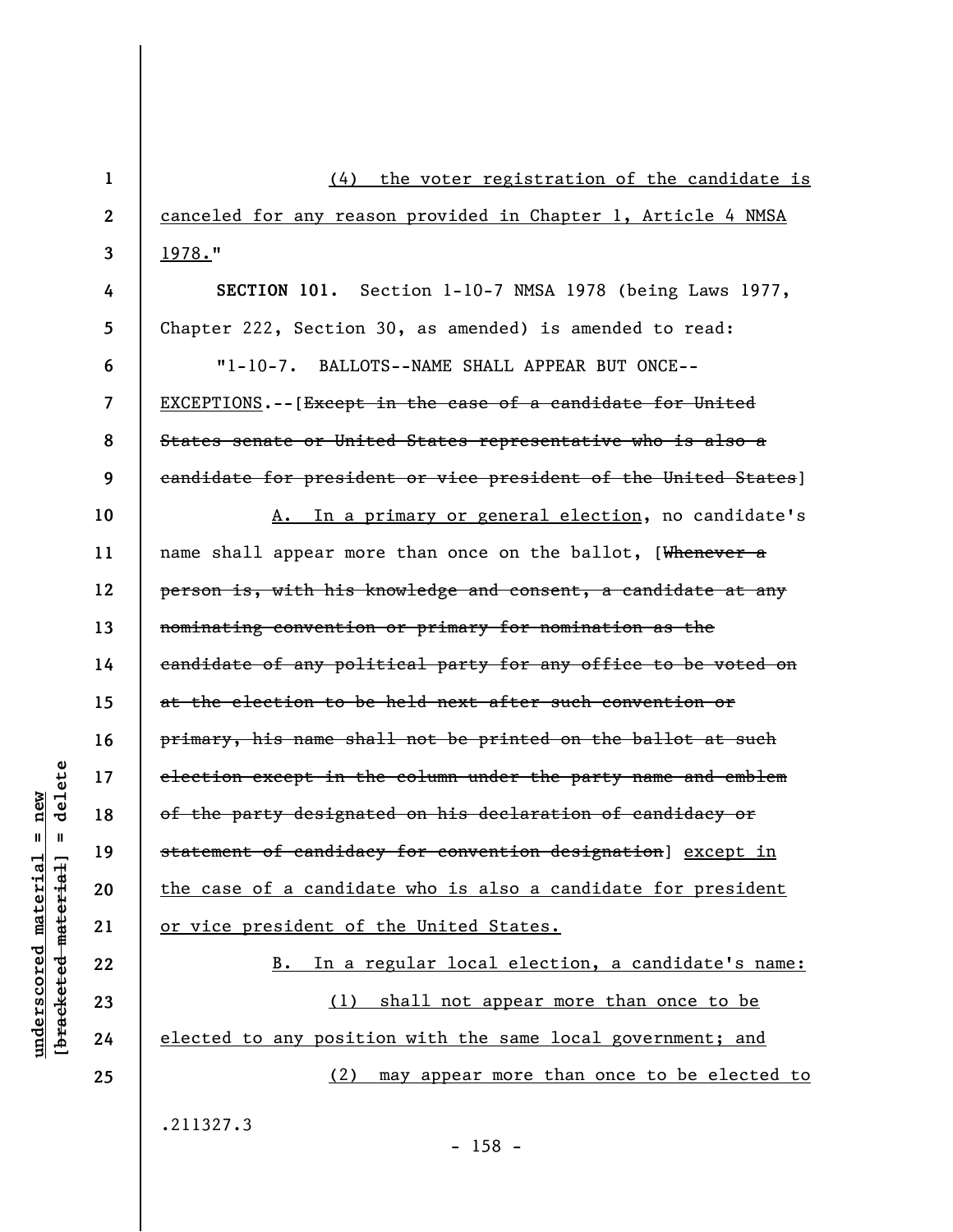**1 2 3 4 5 6 7 8 9 10 11 12 13 14 15 16 17 18 19 20 21 22 23 24 25**  any position with different local governments." **SECTION 102.** Section 1-10-8 NMSA 1978 (being Laws 1977, Chapter 222, Section 31, as amended) is repealed and a new Section 1-10-8 NMSA 1978 is enacted to read: "1-10-8. [NEW MATERIAL] BALLOTS--ORDER OF OFFICES AND BALLOT QUESTIONS.-- A. In the year in which the president of the United States is elected, the ballot in a primary election and general election shall contain, when applicable, partisan offices to be voted on in the following order: (1) in a presidential primary, president; (2) in a general election, president and vice president as a ticket; (3) United States senator; (4) United States representative; (5) state senator; (6) state representative; (7) supreme court; (8) court of appeals; (9) public regulation commission districts with odd-numbered designations; (10) public education commission districts with odd-numbered designations; (11) district court; (12) metropolitan court; .211327.3 - 159 -

**underscored material = new [bracketed material] = delete**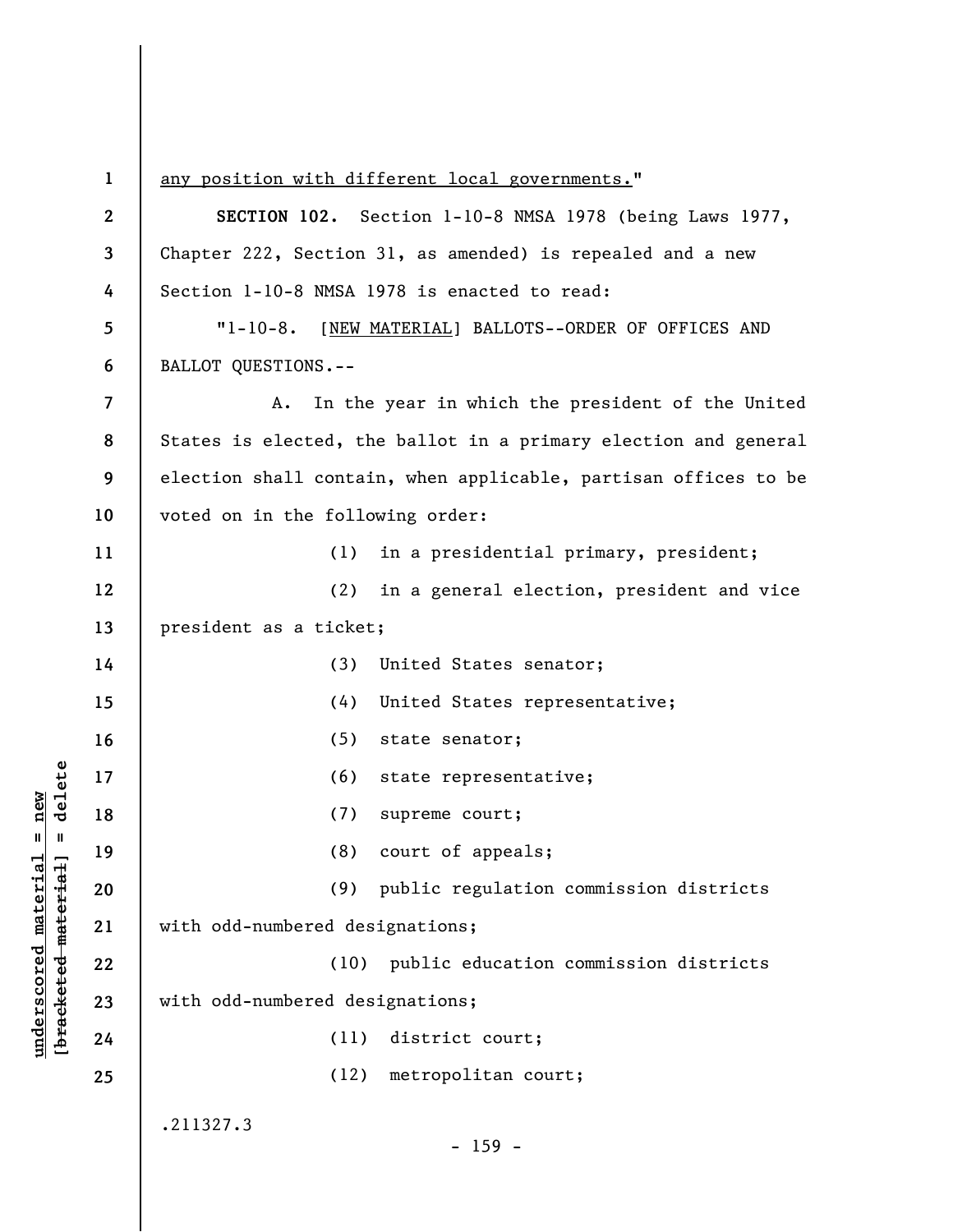**1 2 3 4 5 6 7 8 9 10 11 12 13 14 15 16 17 18 19 20 21 22 23 24 25**  (13) county clerk; (14) county treasurer; and (15) county commission districts and positions with odd-numbered designations. B. In the year in which the governor is elected, the ballot in a primary election and general election shall contain, when applicable, partisan offices to be voted on in the following order: (1) United States senator; (2) United States representative; (3) in a major political party primary, governor; (4) in a major political party primary, lieutenant governor; (5) in a general election, governor and lieutenant governor as a ticket; (6) secretary of state; (7) attorney general; (8) state auditor; (9) state treasurer; (10) commissioner of public lands; (11) state representative; (12) supreme court; (13) court of appeals; (14) public regulation commission districts .211327.3  $- 160 -$ 

**underscored material = new [bracketed material] = delete**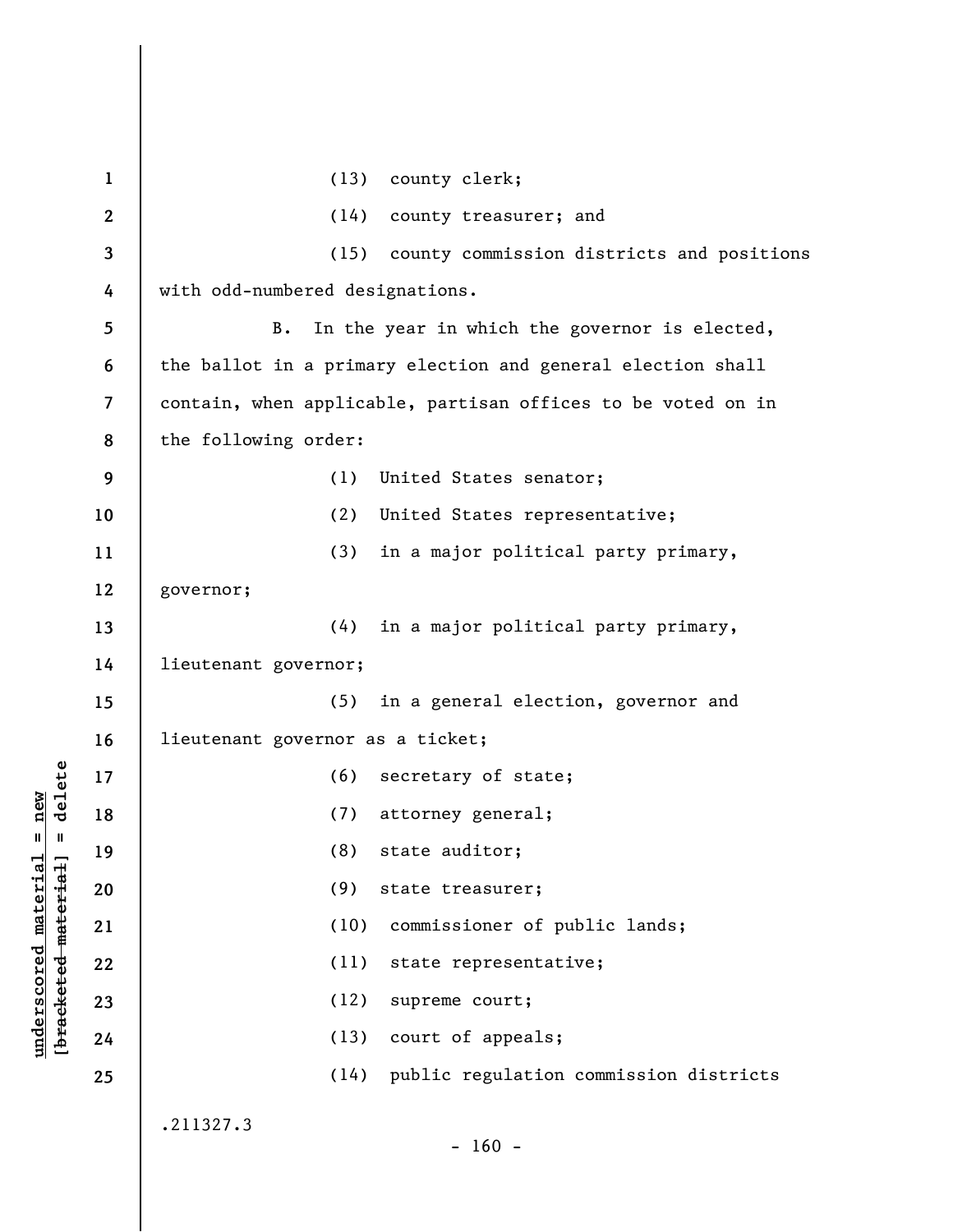**1 2 3 4 5 6 7 8 9 10 11 12 13 14 15 16 17 18 19 20 21 22 23 24 25**  with even-numbered designations; (15) public education commission districts with even-numbered designations; (16) district court; (17) district attorney; (18) metropolitan court; (19) magistrate court; (20) county sheriff; (21) county assessor; (22) county commission districts and positions with even-numbered designations; and (23) probate judge. C. The ballot in a regular local election shall contain, when applicable, nonpartisan offices to be voted on in the following order: (1) municipal, with elective executive officers listed first, governing board members listed second and judicial officers listed third; (2) board of education of a school district; (3) community college, branch community college, technical and vocational institute district or learning center district; and (4) special districts listed in order by voting population of each special district, with the most populous listed first and the least populous listed last. .211327.3  $- 161 -$ 

**underscored material = new [bracketed material] = delete**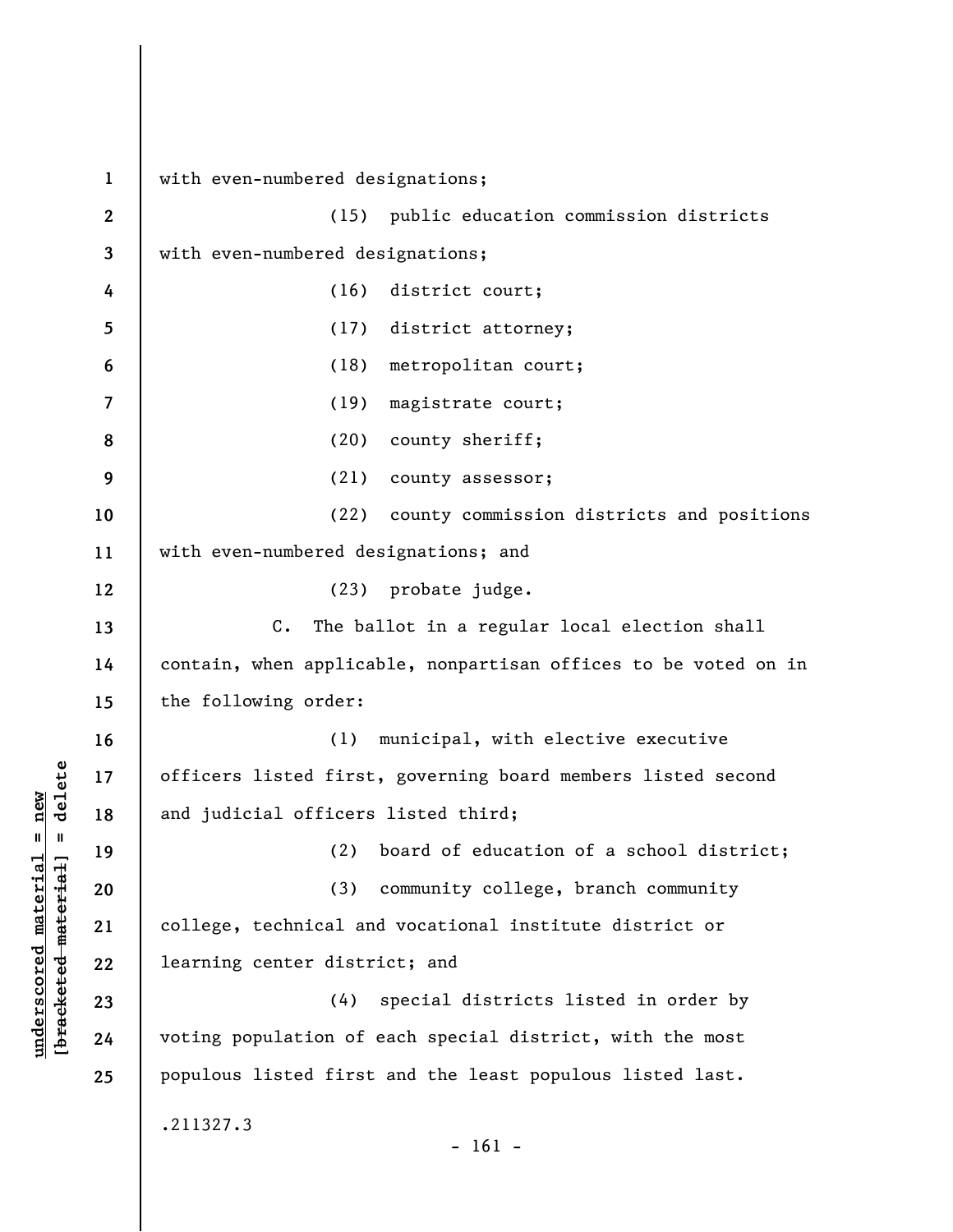| $\mathbf{1}$     | The ballot in a statewide election shall<br>$D$ .               |
|------------------|-----------------------------------------------------------------|
| $\boldsymbol{2}$ | contain, when applicable, nonpartisan judicial retention and in |
| 3                | a statewide or special election, when applicable, ballot        |
| 4                | questions to be voted on in the following order, unless a       |
| 5                | different order is prescribed by the secretary of state:        |
| 6                | judicial retention;<br>(1)                                      |
| 7                | (2)<br>proposed state constitutional amendments;                |
| 8                | (3)<br>other state ballot questions;                            |
| 9                | (4)<br>county ballot questions; and                             |
| 10               | (5)<br>local government ballot questions listed                 |
| 11               | in the same order as the list of local governments in           |
| 12               | Subsection C of this section.                                   |
| 13               | When multiple positions for the same nonjudicial<br>E.          |
| 14               | office are listed on the same ballot and each position is to be |
| 15               | elected individually:                                           |
| 16               | (1) offices designated by district number                       |
| 17               | shall appear on the ballot in ascending numerical order of the  |
| 18               | districts;                                                      |
| 19               | (2)<br>offices not designated by district number                |
| 20               | shall appear on the ballot in ascending numerical order of the  |
| 21               | position; provided that the secretary of state shall            |
| 22               | numerically designate the positions on the ballot as "position  |
| 23               | one", "position two" and such additional consecutively numbered |
| 24               | positions as are necessary, and only one member shall be        |
| 25               | elected for each position; and                                  |
|                  | .211327.3                                                       |
|                  | $-162 -$                                                        |

**underscored material = new [bracketed material] = delete**

 $[**bracket eted metert et**] = **del et e**$  $underscored material = new$ 

 $\overline{\phantom{a}}$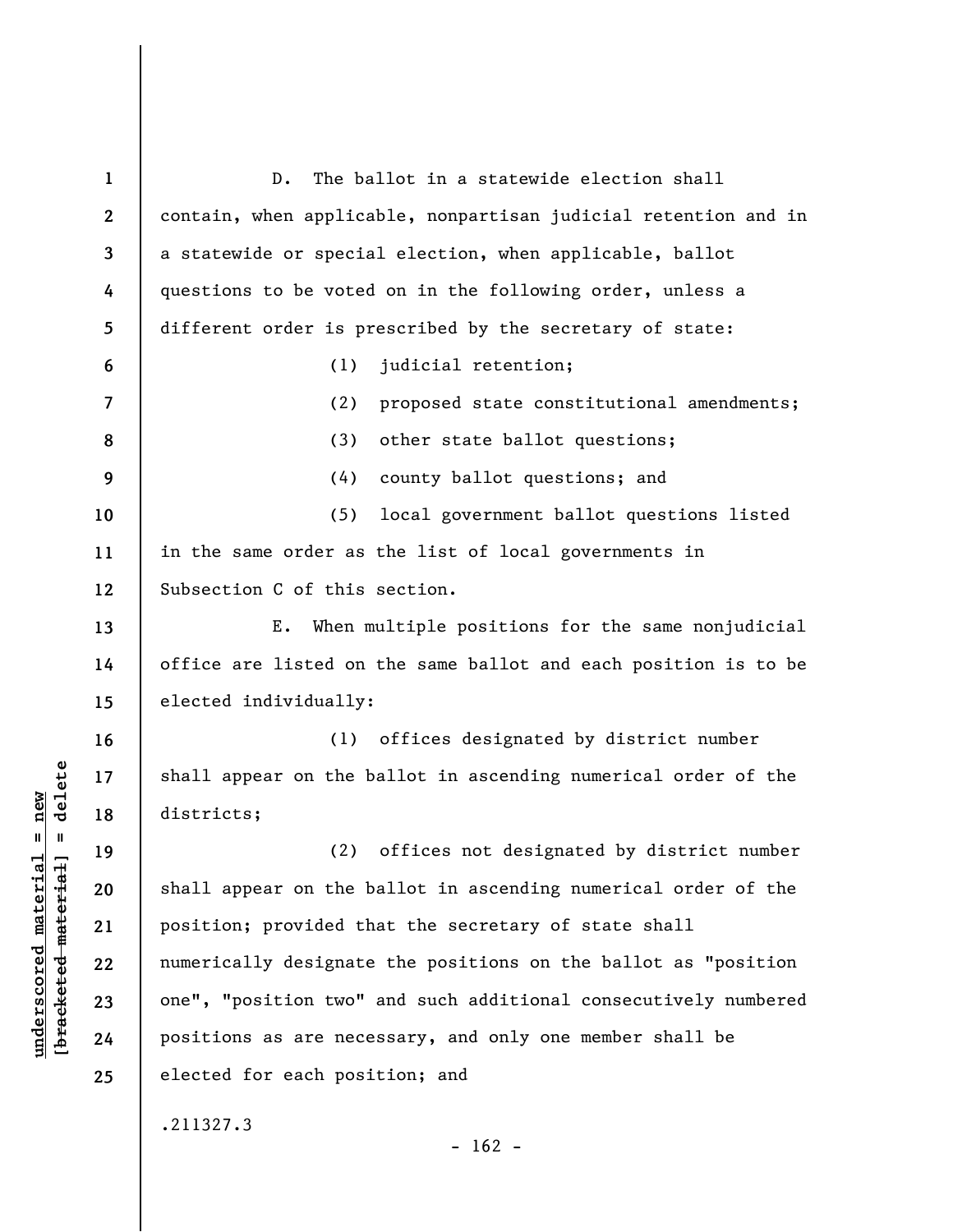(3) whenever two or more positions for the same office are to be elected to represent the same area with terms of different lengths of time, the secretary of state shall first group the offices with the shorter length of time and shall designate each position with "for a term expiring ", specifying the date the term expires.

F. When multiple positions for the same judicial office are listed on the same ballot and each position is to be elected or voted on individually:

(1) district, metropolitan and magistrate court positions, either for partisan election or for nonpartisan judicial retention, shall appear on the ballot in ascending numerical order of the division number assigned to each position;

(2) supreme court and court of appeals for partisan election shall appear on the ballot in ascending numerical order of the position number designated by the secretary of state for that election, based on the date of the vacancy causing the position to be listed on the ballot; provided that if multiple vacancies occurred on the same day, the positions shall appear on the ballot based on the order of seniority of the justice or judge who vacated the position, with the highest seniority listed first; and

(3) supreme court and court of appeals for nonpartisan judicial retention shall appear on the ballot in

.211327.3

 $- 163 -$ 

 $\frac{1}{2}$  of  $\frac{1}{2}$  and  $\frac{1}{2}$  and  $\frac{1}{2}$  and  $\frac{1}{2}$  and  $\frac{1}{2}$  and  $\frac{1}{2}$  and  $\frac{1}{2}$  and  $\frac{1}{2}$  and  $\frac{1}{2}$  and  $\frac{1}{2}$  and  $\frac{1}{2}$  and  $\frac{1}{2}$  and  $\frac{1}{2}$  and  $\frac{1}{2}$  and  $\frac{1}{2}$  an **[bracketed material] = delete**  $underscored material = new$ **underscored material = new**

**1** 

**2** 

**3** 

**4** 

**5** 

**6** 

**7** 

**8** 

**9** 

**10** 

**11** 

**12** 

**13** 

**14** 

**15** 

**16** 

**17** 

**18** 

**19** 

**20** 

**21** 

**22** 

**23** 

**24**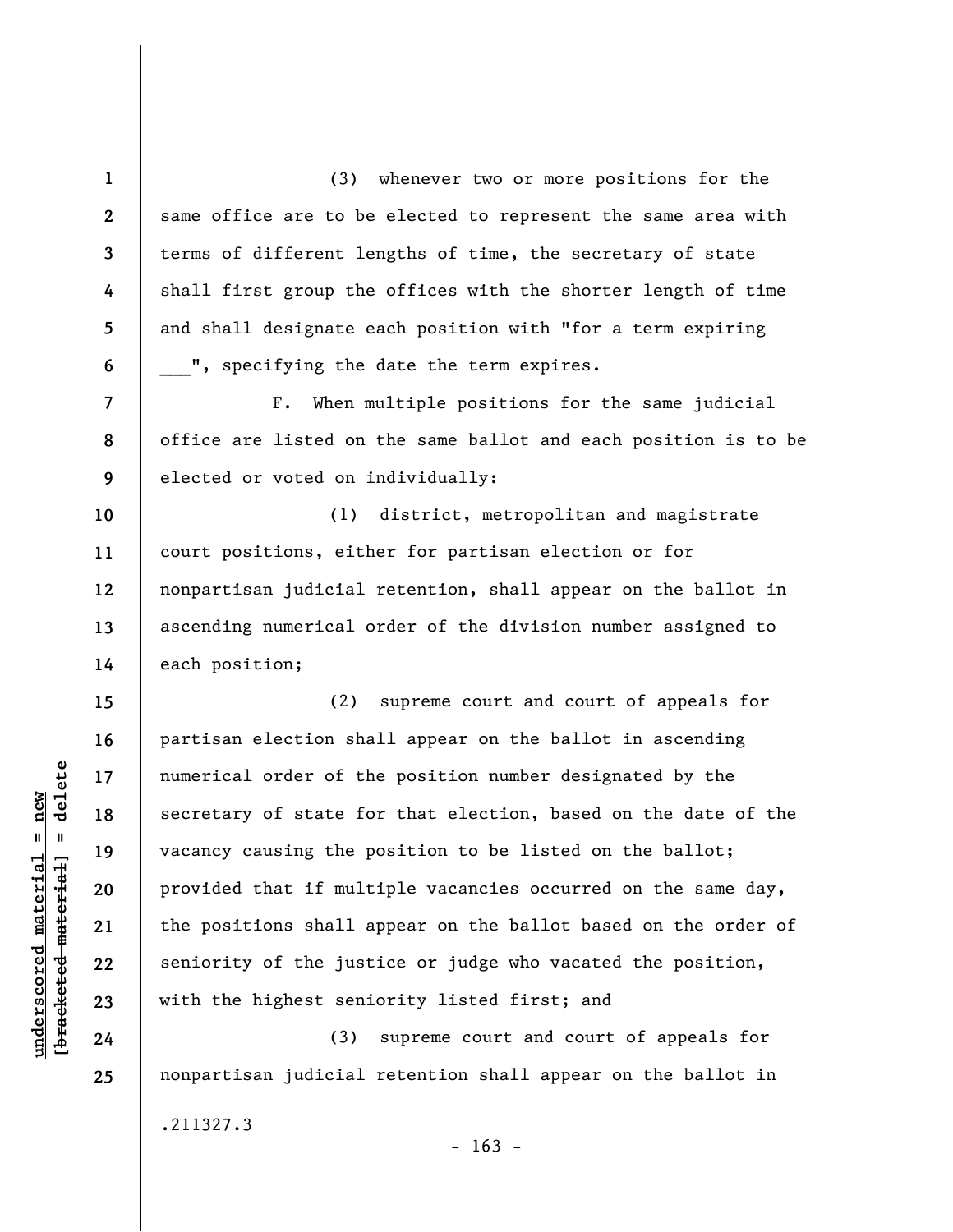ascending numerical order of the position number designated by the secretary of state for that election, based on the seniority of the justice or judge seeking retention, with the highest seniority listed first."

**SECTION 103.** Section 1-10-8.1 NMSA 1978 (being Laws 1981, Chapter 166, Section 1, as amended) is amended to read:

"1-10-8.1. [GENERAL ELECTION] BALLOTS--ORDER OF CANDIDATE NAMES--PARTY POSITION ON BALLOT.--

**9 10 11 12**  [A. The order of preference for position on the ballots of the candidates of political parties in the general election shall be determined by lot at the time and in the manner prescribed by the secretary of state.

B. When electronic vote recording and tabulating machines or electronic vote tabulating machines are used, the offices and candidates shall be printed on the ballot in a vertical position with the order of preference being from top to bottom.

C. When paper ballots are used in a general election, such ballots shall be printed and bound so that the ballots for each precinct shall reflect the actual positioning of parties as they appear on all ballots in that precinct.

D. The secretary of state shall prescribe procedures and publish instructions to carry out the provisions of this section.]

A. Except as provided in this section, the order of .211327.3  $- 164 -$ 

delete **[bracketed material] = delete**  $anderscored material = new$ **underscored material = new**  $\mathbf{I}$ bracketed material

**25** 

**1** 

**2** 

**3** 

**4** 

**5** 

**6** 

**7** 

**8** 

**13** 

**14** 

**15** 

**16** 

**17** 

**18** 

**19** 

**20** 

**21** 

**22** 

**23**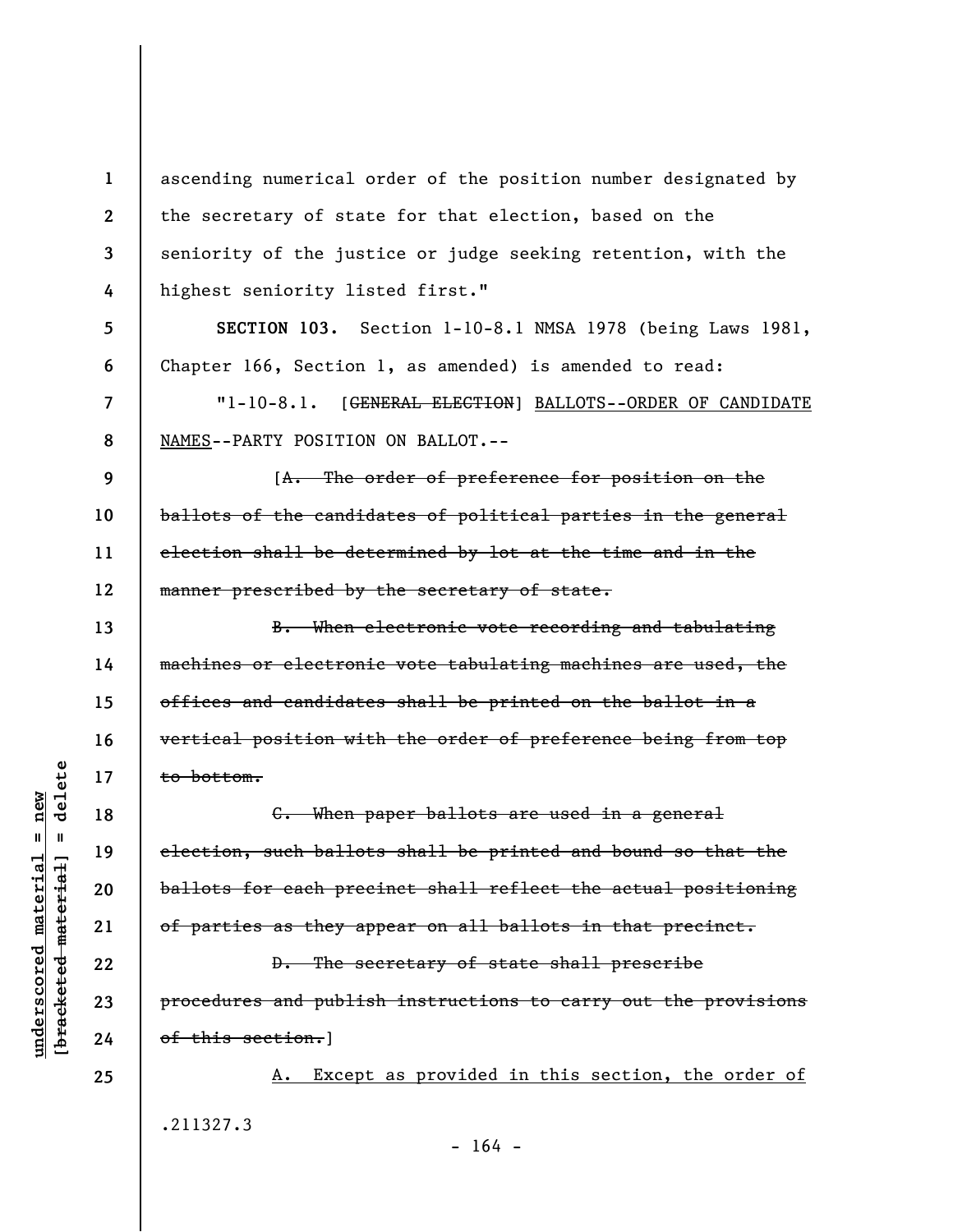**1 2 3**  candidates for the same office in a statewide election shall be determined using a randomization method provided by rule based on candidate name or determined by lot.

B. In a general election, the order of candidates for the same office shall be determined using a randomization method provided by rule based on political party or candidate name or determined by lot.

**8 9 10 11 12 13 14 15 16 17**  C. Candidates designated and certified by state convention pursuant to Section 1-8-21.1 NMSA 1978 shall be placed on the respective political party primary ballot before other candidates for the same office in descending order of the vote received at the applicable state convention; provided that the order of names on the respective political party primary ballot of two or more candidates receiving an equal number of votes for designation by convention for the same office shall be determined using a randomization method provided by rule based on candidate name or determined by lot."

**SECTION 104.** Section 1-10-13 NMSA 1978 (being Laws 1977, Chapter 222, Section 50, as amended) is amended to read:

"1-10-13. [PAPER] BALLOTS--WRITE-IN CANDIDATES.--When a write-in candidate has been [certified] qualified by the proper filing officer pursuant to the Election Code:

A. a space for entering the name of the write-in candidate shall be clearly designated by the use of the heading "Declared Write-in Candidate" after the listing of other

.211327.3

delete **[bracketed material] = delete**  $underscored material = new$ **underscored material = new**  $\mathbf{I}$ bracketed material]

**18** 

**19** 

**20** 

**21** 

**22** 

**23** 

**24** 

**25** 

**4** 

**5** 

**6**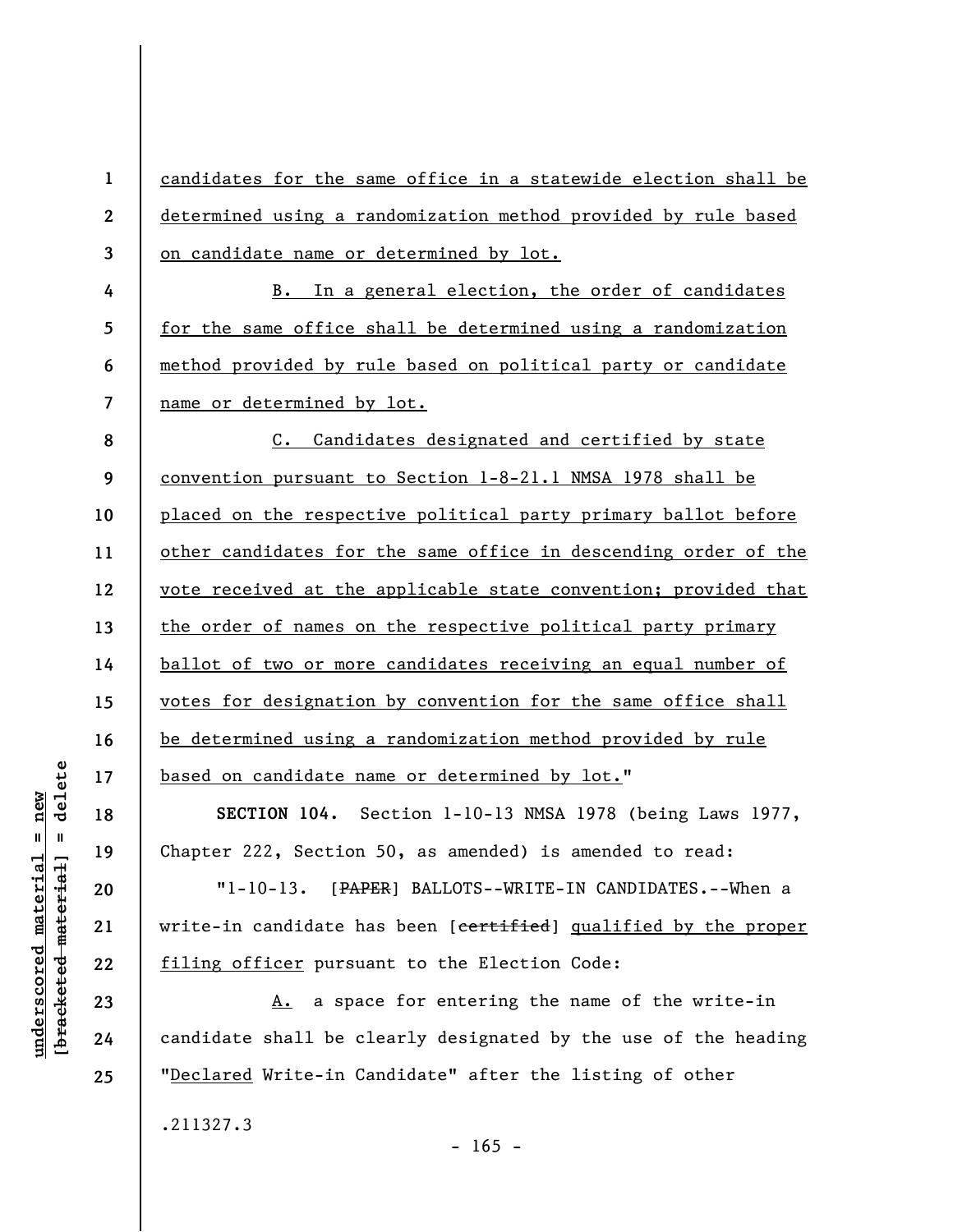**1 2 3 4 5 6 7 8 9 10 11 12 13 14 15 16 17 18 19 20 21 22 23 24 25**  candidates for that office; and B. the write-in candidate's name shall not be preprinted on the ballot, nor displayed or otherwise provided in any polling place by any election official or member of an election board." **SECTION 105.** Section 1-11-1 NMSA 1978 (being Laws 1969, Chapter 240, Section 211) is amended to read: "1-11-1. NOTICE OF ELECTION [PROCLAMATION].--The county clerk shall, at least [twelve] twenty-one days prior to [any eounty or] a statewide election, give notice of the election [by proclamation]." **SECTION 106.** Section 1-11-2 NMSA 1978 (being Laws 1969, Chapter 240, Section 212, as amended) is amended to read: "1-11-2. NOTICE OF ELECTION--CONTENTS [OF PROCLAMATION].--The [proclamation] notice of election shall, as applicable: A. give notice of the election; B. set forth the purpose of the election; C. list the ballot question or questions to be voted on by voters of any precinct of the county other than those questions that have been published by the secretary of state; D. list the final day and time when absentee or mailed ballots will be accepted by the county clerk; and E. for a statewide election: .211327.3  $- 166 -$ 

 $\frac{1}{2}$  intereted material = delete **[bracketed material] = delete**  $underscored material = new$ **underscored material = new**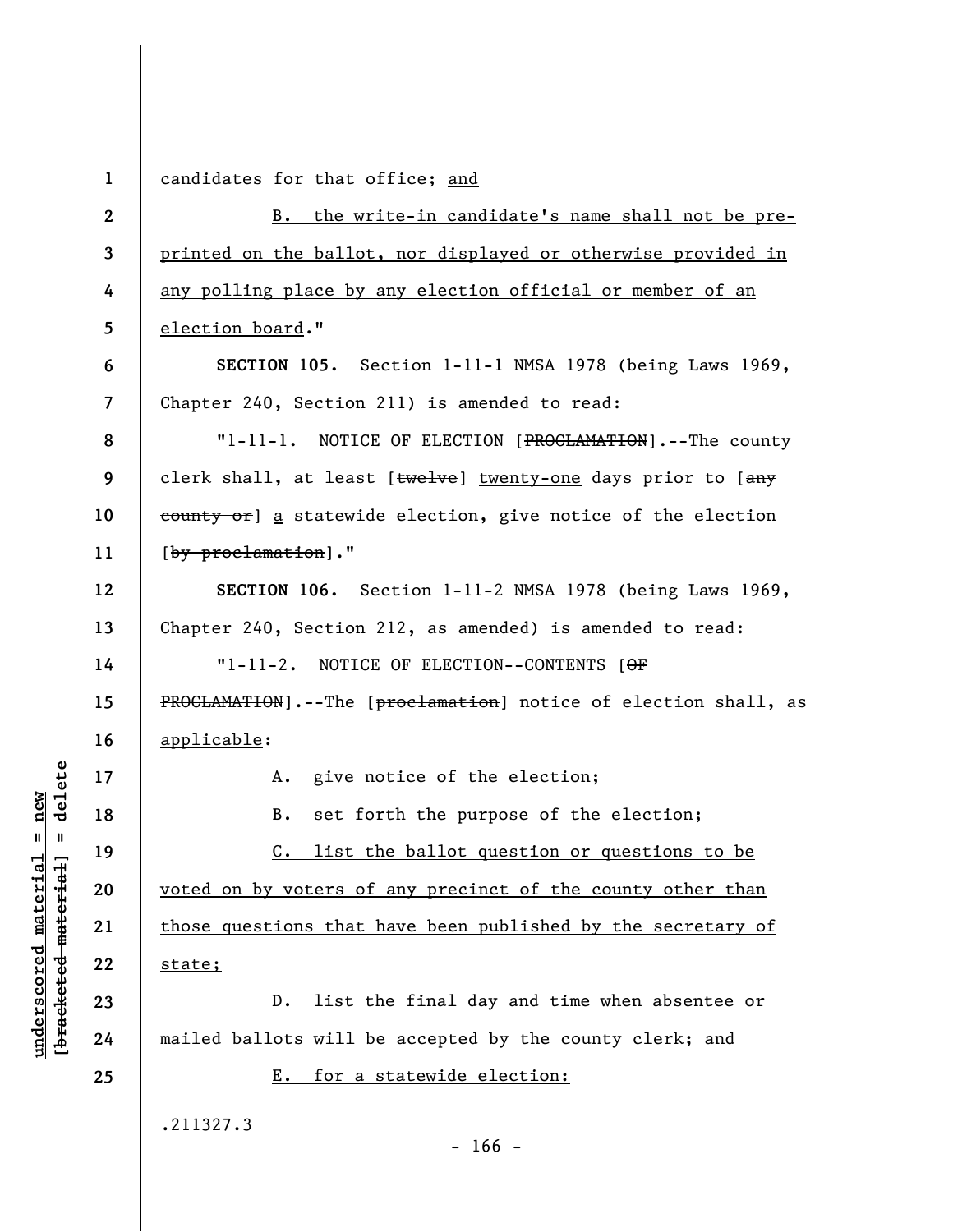| $\mathbf{1}$     | $[\theta - \theta$ $(1)$ list the offices to be filled by                    |
|------------------|------------------------------------------------------------------------------|
| $\boldsymbol{2}$ | voters of any precinct of the county;                                        |
| 3                | [ <del>D.</del> ] (2) list all [properly certified]                          |
| 4                | <u>qualified</u> candidates [and] <u>for those offices whose names shall</u> |
| 5                | appear on the ballot and, except in the case of a regular local              |
| 6                | election, list their party affiliation; [for each of the                     |
| 7                | offices to be filled;                                                        |
| 8                | E.] (3) list all [properly certified]                                        |
| 9                | qualified candidates for nonpartisan judicial retention;                     |
| 10               | [ <del>F.</del> ] (4) list all [properly] qualified                          |
| 11               | declared write-in candidates for each of the offices to be                   |
| 12               | filled; and                                                                  |
| 13               | [G. list the names of all precinct board members,                            |
| 14               | the polling location and the precinct, if applicable, to which               |
| 15               | they are appointed; and                                                      |
| 16               | $H_{\bullet}$ ] (5) give the address or location [ <del>of each</del>        |
| 17               | polling place and alternate voting location] and the hours of                |
| 18               | operation where the election is to be held at:                               |
| 19               | (a) the office of the county clerk;                                          |
| 20               | each alternate voting location and<br>(b)                                    |
| 21               | mobile alternate voting location; and                                        |
| 22               | (c) each election day polling place."                                        |
| 23               | SECTION 107. Section 1-11-3 NMSA 1978 (being Laws 1969,                      |
| 24               | Chapter 240, Section 213, as amended) is amended to read:                    |
| 25               | $"1 - 11 - 3.$<br>[PROCLAMATION] NOTICE OF ELECTION--PUBLICATION--           |
|                  | .211327.3<br>$-167 -$                                                        |

**underscored material = new [bracketed material] = delete**

 $[bracketeed-materiat] = delete$  $underscored material = new$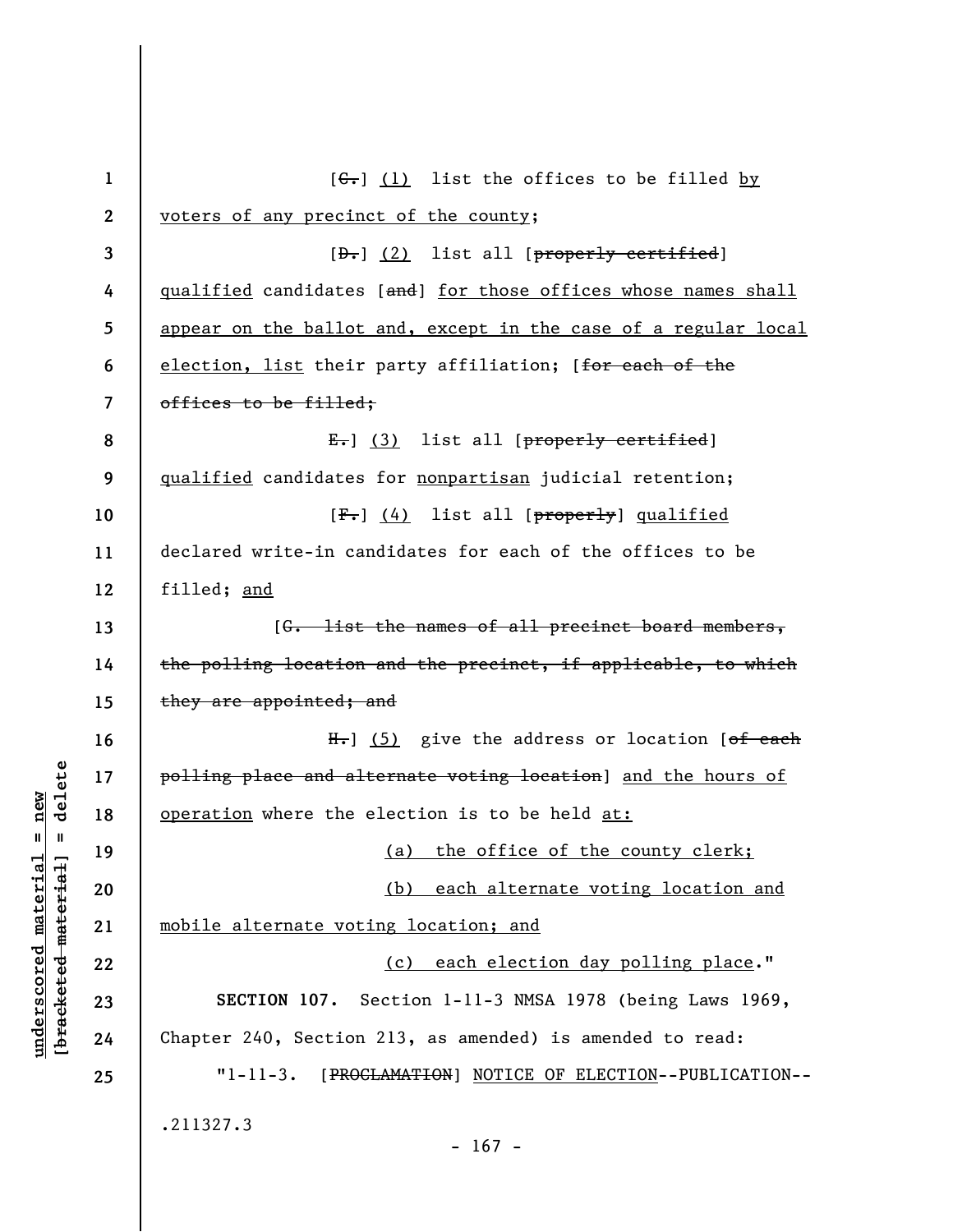**1**  POSTING.--

**2 3 4 5 6 7 8 9 10 11 12 13 14 15 16 17 18 19 20 21 22 23 24 25**  A. The [proclamation] notice of election shall be published at least once, not more than [twelve] twenty-one nor less than seven days before election day. B. The [proclamation] notice of election shall be published in a legal newspaper as [defined by] provided in Section 14-11-2 NMSA 1978. C. If no legal newspaper is published in the county, the [proclamation] notice of election shall be published in a legal newspaper of general circulation in the county. D. [A copy of the proclamation shall be posted in a public building] The county clerk shall post the notice of election beginning no later than twenty days before the election. The county clerk shall also place on the county website the proclamation for the election or provide a link to the proclamation posted on the secretary of state's website. E. The [proclamation] notice of election shall be printed in English and Spanish. F. The [proclamation] notice of election shall be broadcast on a radio station in the appropriate Native American languages in those counties affected by the federal Voting Rights Act of 1965, as amended." **SECTION 108.** Section 1-11-4 NMSA 1978 (being Laws 1969, Chapter 240, Section 214) is amended to read:

- 168 -

 $\frac{1}{2}$  bracketed material] = delete **[bracketed material] = delete**  $underscored material = new$ **underscored material = new**

.211327.3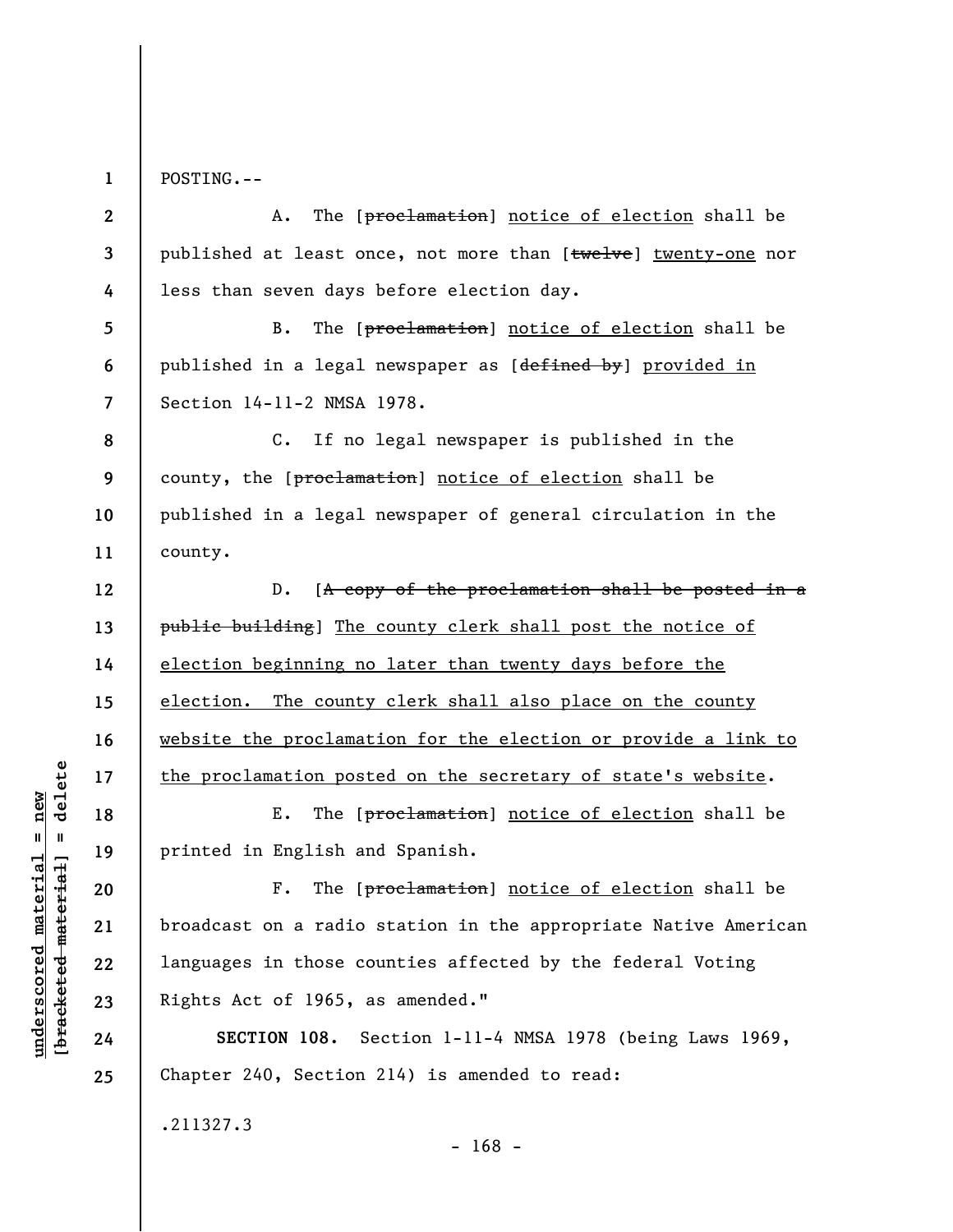**1 2**  "1-11-4. [PROCLAMATION] NOTICE OF ELECTION--ERRORS AND OMISSIONS.--

**3 4 5 6**  A. The county clerk may amend the [proclamation] notice of election between the time of its issuance and the day of election to provide for any corrections or to supply any omissions.

**7 8 9 10 11 12**  B. Upon petition of any voter that an error or omission has occurred in the [proclamation] notice of election, the district court may forthwith order the county clerk to correct the error or to supply the omission or immediately show cause why the error should not be corrected or the omission should not be supplied."

**SECTION 109.** Section 1-22-20 NMSA 1978 (being Laws 2018, Chapter 79, Section 33) is recompiled in Chapter 1, Article 11 NMSA 1978 and is amended to read:

"COSTS OF ELECTIONS--LOCAL ELECTION ASSESSMENT--[<del>LOCAL</del>] ELECTION FUND ESTABLISHED.--

A. There is created in the state treasury the "[local] election fund" solely for the purposes of:

(1) paying the costs of conducting and administering statewide elections required by the Election Code;

 $[\frac{1}{1}]$  (2) reimbursing the counties for the costs of conducting and administering [regular local] statewide elections required by the [Local Election Act] Election Code; .211327.3  $- 169 -$ 

 $\frac{1}{2}$  intereted material = delete **[bracketed material] = delete**  $underscored material = new$ **underscored material = new**

**13** 

**14** 

**15** 

**16** 

**17** 

**18** 

**19** 

**20** 

**21** 

**22** 

**23** 

**24**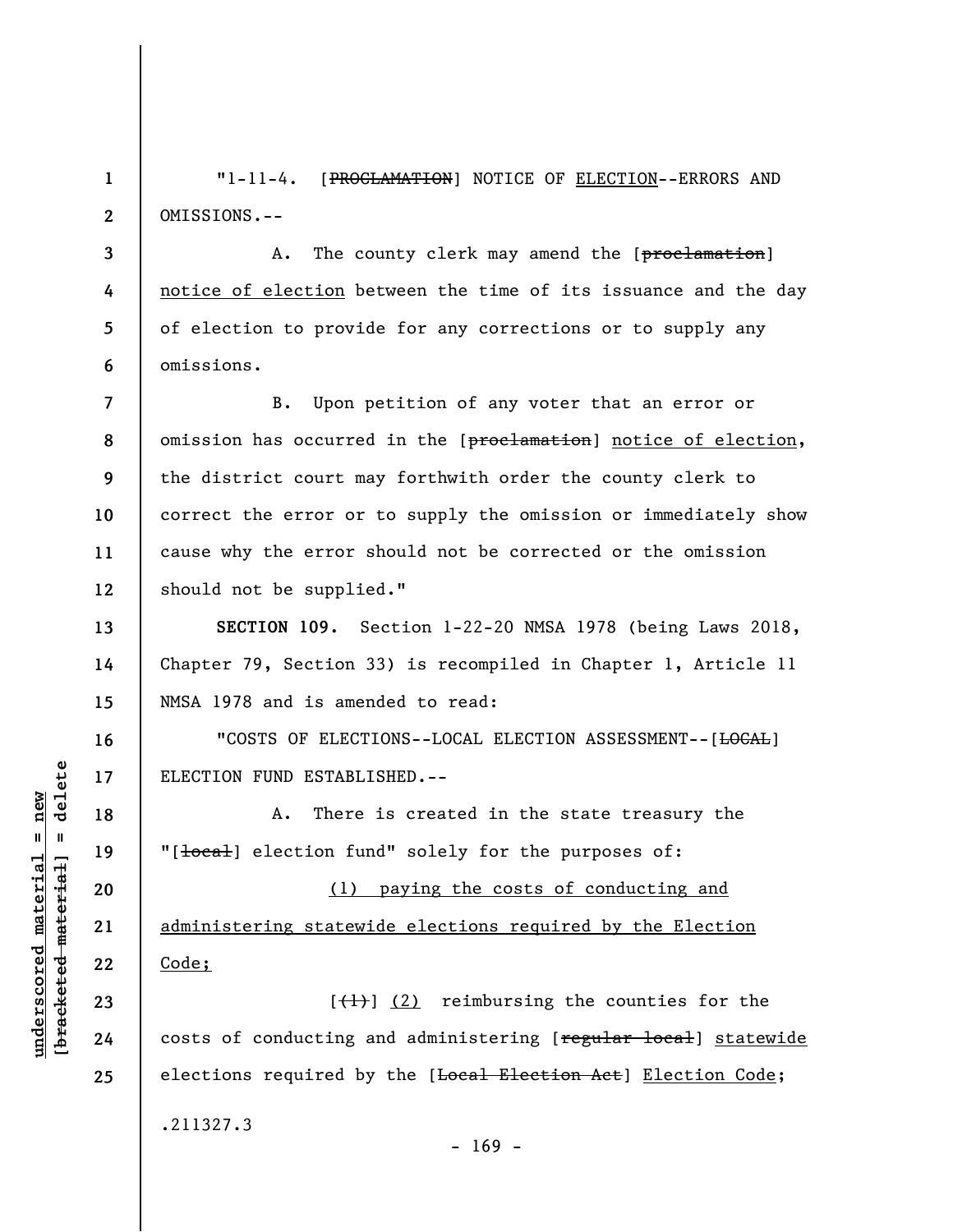**1 2 3 4 5 6 7 8 9 10 11 12 13 14 15 16 17 18 19 20 21 22 23 24 25**   $[\frac{1}{2}]$  (3) paying the administrative costs of the office of the secretary of state for administering elections required by the [Local Election Act] Election Code and for administering the [local] election fund; and  $[43]$  (4) carrying out all other specified provisions of the [Local Election Act] Election Code not already covered by another fund administered by the secretary of state. B. The state treasurer shall invest the  $\lceil \frac{\text{local}}{\text{total}} \rceil$ election fund as other state funds are invested, and all income derived from the fund shall be credited directly to the fund. Remaining balances at the end of a fiscal year shall remain in the fund and not revert to the general fund. Money in the fund shall only be expended on warrants of the department of finance and administration pursuant to vouchers signed by the secretary of state or the secretary's designee. C. Money received from the following sources shall be deposited directly into the [local] election fund: [(1) annual assessments imposed on local governments pursuant to Subsection F of this section; and  $(2)$ ] (1) money appropriated to the fund by the legislature; [D. Money in the local election fund is appropriated to the secretary of state for the purposes authorized in Subsection A of this section and for distribution .211327.3 - 170 -

 $=$  delete **[bracketed material] = delete**  $underscored material = new$ **underscored material = new** bracketed material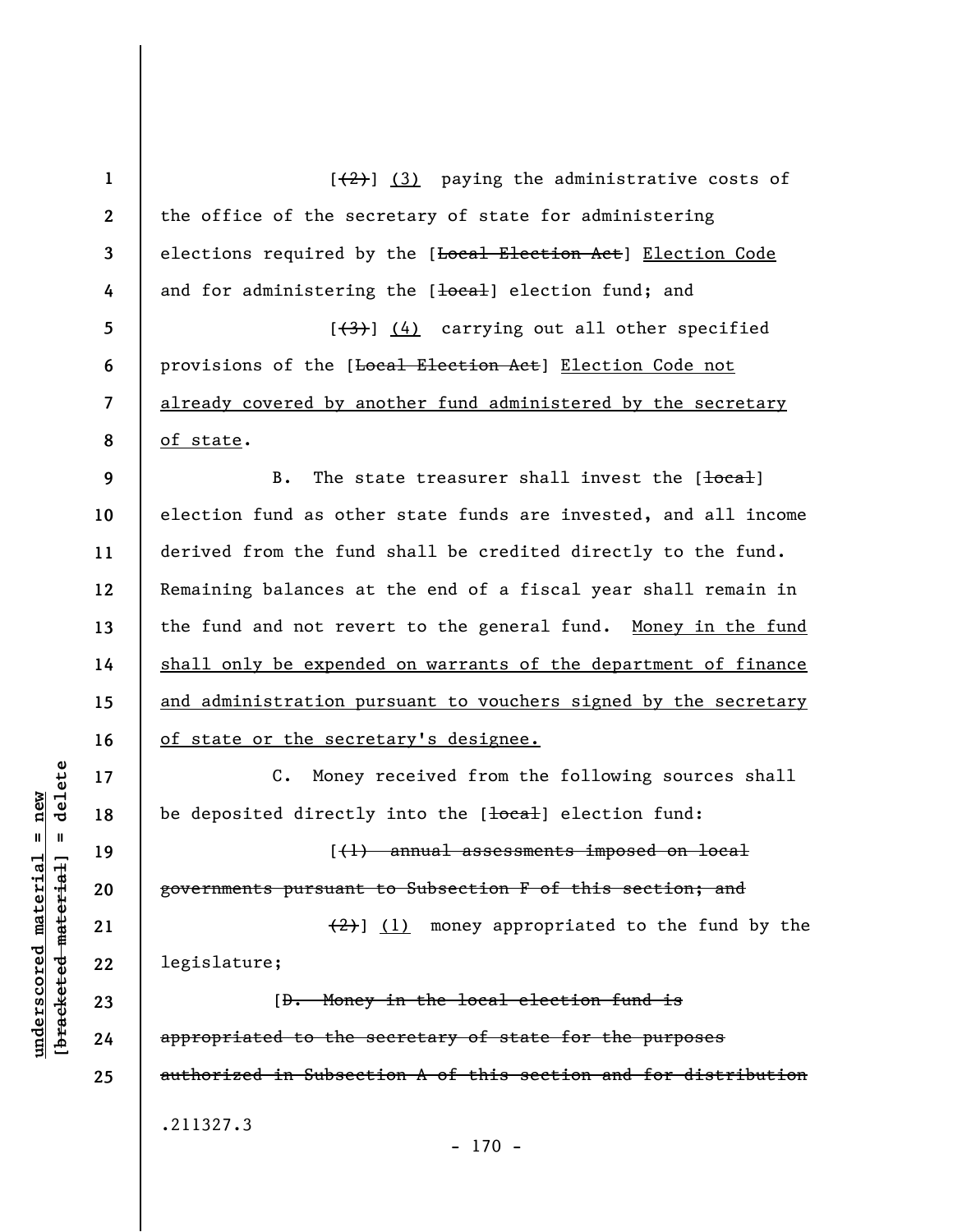**1 2 3 4 5 6 7 8 9 10 11 12 13 14 15 16 17 18 19 20 21 22 23 24 25**  to the counties for reimbursement of reasonable costs associated with conducting and administering regular local elections required by the Local Election Act. Money in the fund shall only be expended on warrants of the department of finance and administration pursuant to vouchers signed by the secretary of state or the secretary's designee] and (2) grants received by the secretary of state.  $[E-]$  D. In the event that current year balances in the  $\left[\frac{1}{\text{total}}\right]$  election fund do not cover the costs of  $\left[\frac{1}{\text{total}}\right]$ elections, the secretary of state may apply to the state board of finance for an emergency grant to cover those costs pursuant to Section 6-1-2 NMSA 1978. [F. Each local government whose local governing body is elected in the regular local election shall pay an annual assessment to the secretary of state for deposit into the local election fund. The first one-half of the annual assessment shall be paid no later than thirty days following the close of the sixth month of each fiscal year, and the second one-half of the annual assessment shall be paid no later than thirty days following the close of each fiscal year. Assessments are based on a local government's general fund expenditures for each fiscal year; provided that no assessment shall be made on federal funds received by a local government nor on capital expenditures. The annual assessment shall be equal to two hundred fifty dollars (\$250) per one million

.211327.3

- 171 -

delete **[bracketed material] = delete**  $anderscored material = new$ **underscored material = new**  $\mathbf{I}$ bracketed material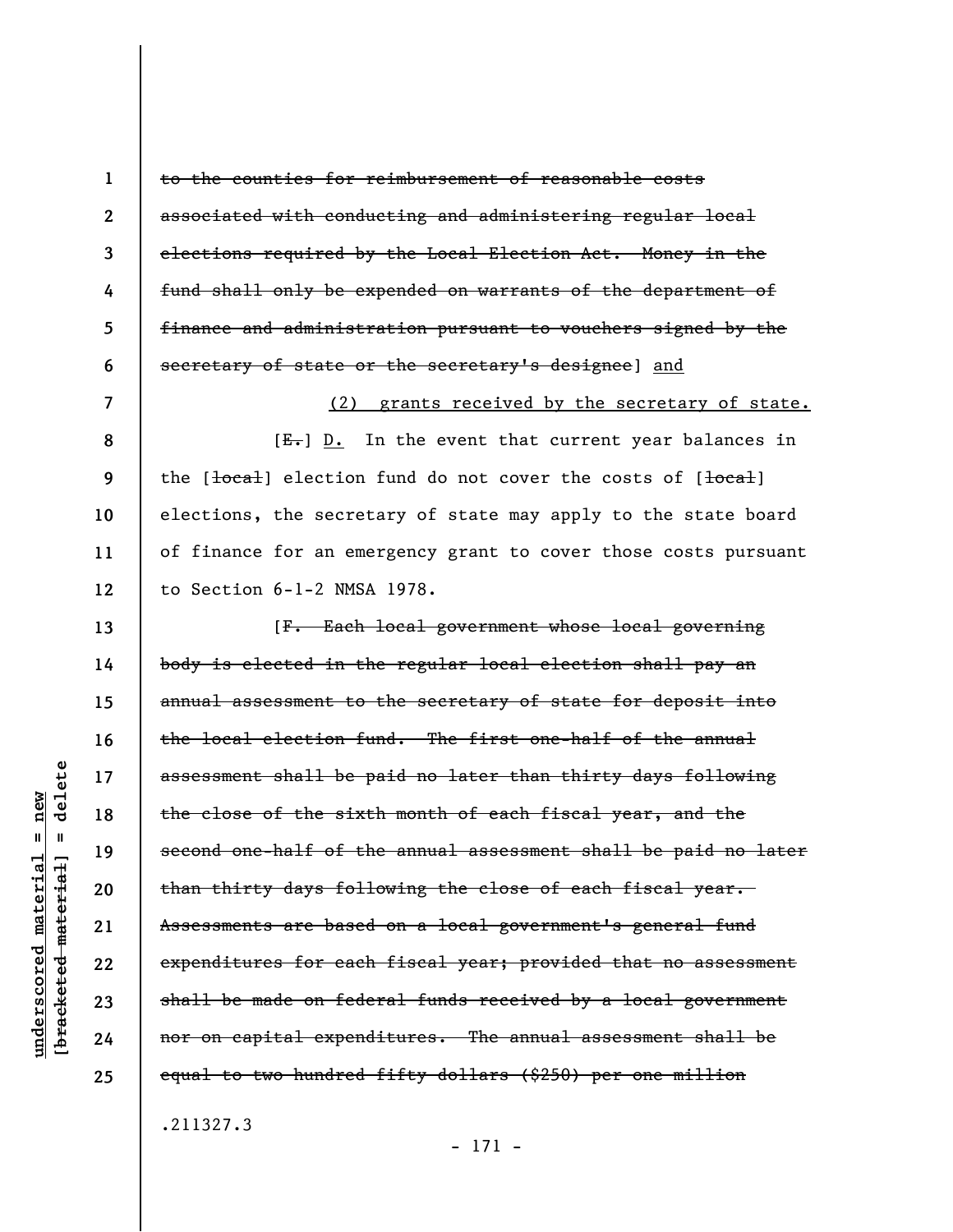| $\mathbf 1$  | dollars (\$1,000,000) or minor fraction thereof of the local    |
|--------------|-----------------------------------------------------------------|
| $\mathbf{2}$ | government's general fund expenditures; provided that:          |
| 3            | (1) for a municipality that adopts an                           |
| 4            | ordinance pursuant to Section 1-22-16 NMSA 1978 to have a top-  |
| 5            | two runoff election, the annual assessment shall be equal to    |
| 6            | five hundred dollars (\$500) per one million dollars            |
| 7            | $(\$1,000,000)$ or minor fraction thereof of the municipality's |
| 8            | general fund expenditures; and                                  |
| 9            | $(2)$ no assessment shall be paid by a local                    |
| 10           | government with general fund expenditures less than one hundred |
| 11           | $\frac{1}{2}$ thousand dollars $(\$100,000)$ .                  |
| 12           | SECTION 110. Section 1-12-12 NMSA 1978 (being Laws 1969,        |
| 13           | Chapter 240, Section 265, as amended) is amended to read:       |
| 14           | "1-12-12. CONDUCT OF ELECTION--ELIGIBILITY FOR                  |
| 15           | ASSISTANCE.--A voter may request assistance in voting only if   |
| 16           | the voter:                                                      |
| 17           | A. is blind;                                                    |
| 18           | is physically disabled;<br>B.                                   |
| 19           | C. is unable to read or write;                                  |
| 20           | is a member of a language minority who has an<br>$D$ .          |
| 21           | inability to read well enough to exercise the elective          |
| 22           | franchise; or                                                   |
| 23           | requires assistance in operating the voting<br>Ε.               |
| 24           | system provided for voting access for people with               |
| 25           | disabilities."                                                  |
|              | .211327.3                                                       |
|              | $-172 -$                                                        |

**underscored material = new [bracketed material] = delete**

 $[**bracket eted metert et**] = **del et e**$  $underscored material = new$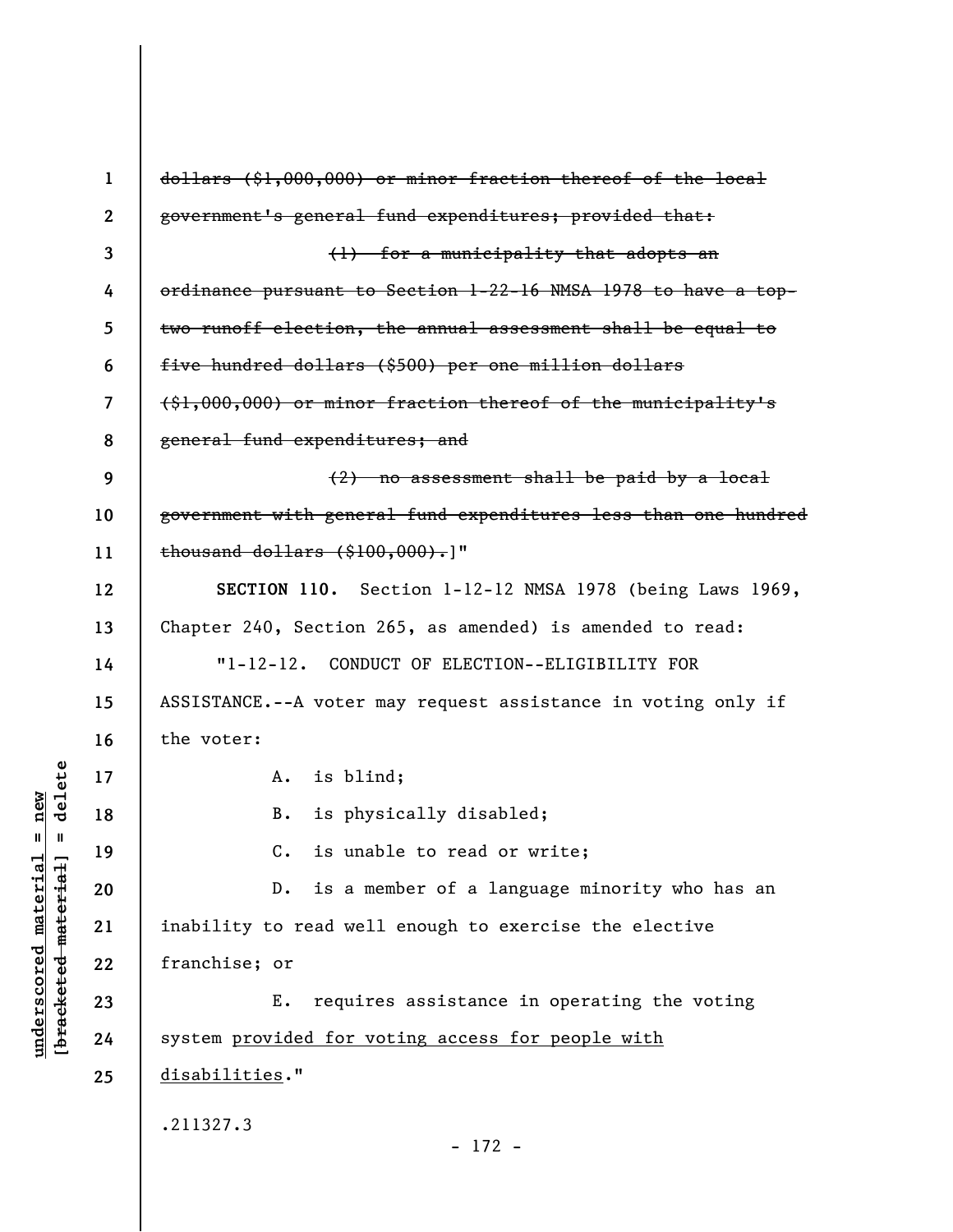**SECTION 111.** Section 1-12-19.1 NMSA 1978 (being Laws 1981, Chapter 156, Section 2, as amended by Laws 2014, Chapter 40, Section 9 and by Laws 2014, Chapter 81, Section 9) is amended to read:

**5 6**  "1-12-19.1. GENERAL ELECTIONS [SPECIAL ELECTIONS]--WRITE-IN CANDIDATES.--

**7 8 9 10 11 12 13 14 15 16**  A. A person desiring to be a write-in candidate in a general election shall file with the proper filing officer between 9:00 a.m. and 5:00 p.m. on the twenty-third day after the primary election a declaration of intent to be a write-in candidate. [A person desiring to be a write-in candidate in a special election for United States representative or a statewide special election shall file with the proper filing officer between 9:00 a.m. and 5:00 p.m. on the sixty-third day immediately preceding the election a declaration of intent to be a write-in candidate.]

B. The form of the declaration of intent shall be prescribed by the secretary of state and shall contain a sworn statement by the [candidate] person that the [candidate] person is qualified to be a candidate for and to hold the office for which the [candidate] person is filing.

C. At the time of filing the declaration of intent to be a write-in candidate, the write-in candidate shall be considered a candidate for all purposes and provisions relating to candidates in the Election Code, including the obligation to .211327.3

**17** 

**18** 

**19** 

**20** 

**21** 

**22** 

**23** 

**24** 

**25** 

**1** 

**2** 

**3**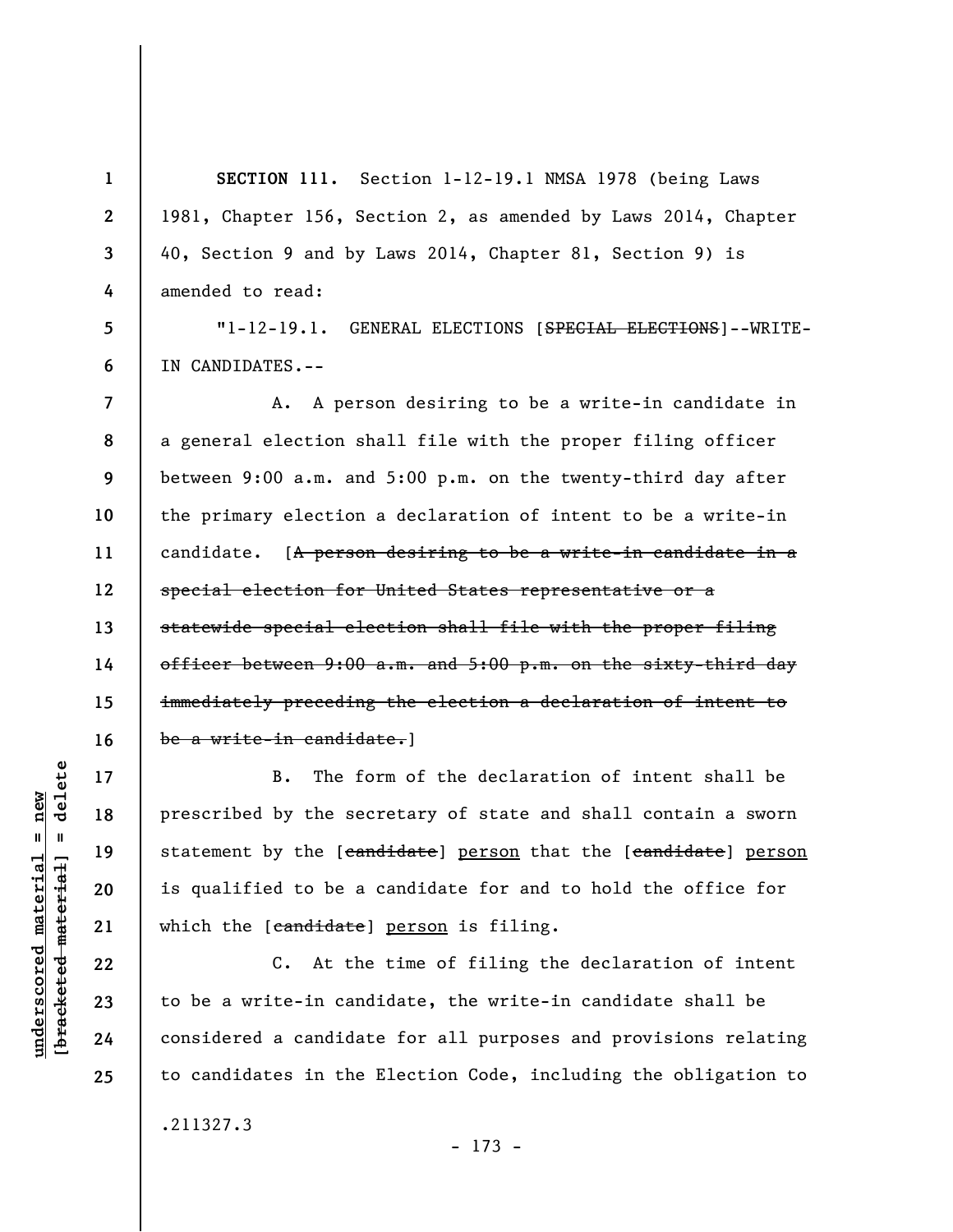**1 2 3**  report under the Campaign Reporting Act, except that the candidate shall not be entitled to have the candidate's name printed on the ballot.

D. The secretary of state shall, not more than ten days after the filing date, certify the names of the declared write-in candidates to the county clerks of every county affected by such candidacy.

**8 9 10 11 12 13 14 15**  E. No person shall be a write-in candidate in the general election who was a candidate or who filed a declaration of candidacy in the primary election immediately prior to the general election. A write-in candidate for governor or lieutenant governor in the general election shall have a companion write-in candidate, and they shall be candidates to be elected jointly by the casting by a voter of a single vote applicable to both offices.

[F. A vote for a write-in candidate shall be counted and canvassed only if:

(1) the name written in is the name of a declared write-in candidate and shows two initials and last name; first name, middle initial or name and last name; first and last name; or the full name as it appears on the declaration of intent to be a write-in candidate and misspellings of the above combinations that can be reasonably determined by a majority of the members of the precinct board to identify a declared write-in candidate; and

- 174 -

.211327.3

delete **[bracketed material] = delete**  $anderscored material = new$ **underscored material = new**  $\mathbf{I}$ bracketed material

**4** 

**5** 

**6** 

**7** 

**16** 

**17** 

**18** 

**19** 

**20** 

**21** 

**22** 

**23** 

**24**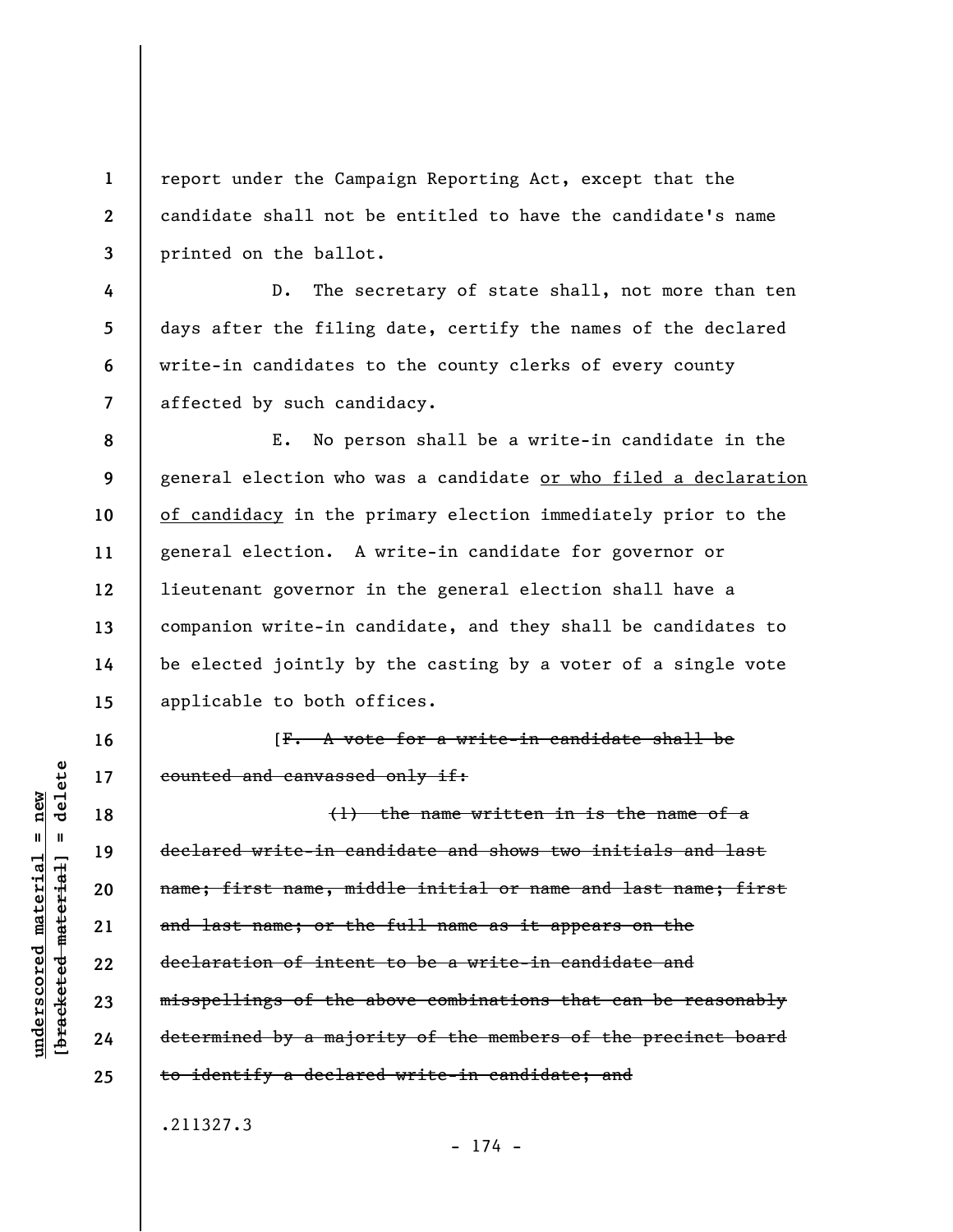(2) the name is written in the proper office on the proper line provided on the ballot for write-in votes for the office for which the candidate has filed a declaration of intent and the voter has followed the directions for casting a vote for the write-in candidate.

**6 7 8 9 10 11**  G. No unopposed write-in candidate shall have an election certified unless the candidate receives at least the number of write-in votes equal to two percent of the total vote in the state, district or county in which the candidate seeks election that were cast for governor in the last preceding general election in which a governor was elected.

H. A write-in vote shall be cast by writing in the name. As used in this section, "write-in" does not include the imprinting of any name by rubber stamp or similar device or the use of preprinted stickers or labels.]"

**SECTION 112.** Section 1-12-25.4 NMSA 1978 (being Laws 2003, Chapter 356, Section 7, as amended) is amended to read:

"1-12-25.4. PROVISIONAL PAPER BALLOTS--DISPOSITION.--

A. Upon closing of the polls, provisional paper ballots shall be delivered to the county clerk, who shall determine if the ballots will be counted prior to certification of the election.

B. A provisional paper ballot shall not be counted if the registered voter did not sign either the signature roster or the ballot's envelope.

 $- 175 -$ 

.211327.3

delete **[bracketed material] = delete**  $anderscored material = new$ **underscored material = new**  $\mathbf{I}$ bracketed material

**1** 

**2** 

**3** 

**4** 

**5** 

**12** 

**13** 

**14** 

**15** 

**16** 

**17** 

**18** 

**19** 

**20** 

**21** 

**22** 

**23** 

**24**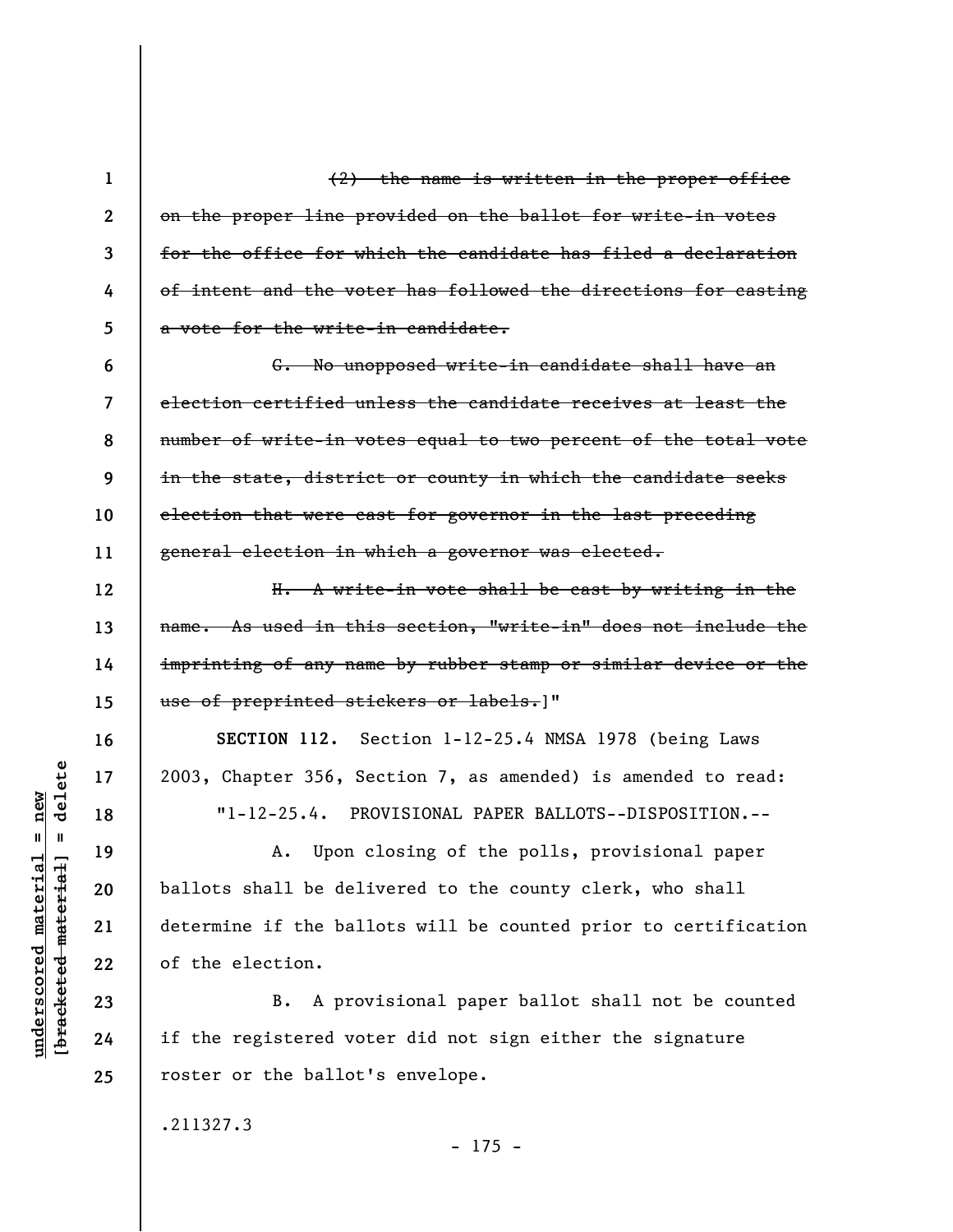C. If there is no record of the voter ever having been registered in the county, the voter shall be offered the opportunity to register and the provisional paper ballot shall not be counted.

**5 6 7 8 9 10 11**  D. If the voter was registered in the county, the registration was later canceled and the county clerk determines that the cancellation was in error, or that the voter continues to reside in the same precinct, or that the voter's name should not have been placed on the list of voters whose registrations were to be canceled, the voter's registration shall be immediately restored and the provisional paper ballot counted.

E. If the county clerk determines that the cancellation was not in error, the voter shall be offered the opportunity to register at the voter's correct address, and the provisional paper ballot shall not be counted.

F. If the voter is a registered voter in the county but has voted on a provisional paper ballot at a polling place other than the voter's designated polling place, the county canvassing board shall ensure that only those votes for the positions or measures for which the voter was eligible to vote are counted.

G. If the county clerk finds that the voter who voted on a provisional paper ballot at the polls has also voted an absentee ballot in that election, the provisional paper ballot shall not be counted.

.211327.3

 $b$ racketed material] = delete **[bracketed material] = delete**  $underscored material = new$ **underscored material = new**

**1** 

**2** 

**3** 

**4** 

**12** 

**13** 

**14** 

**15** 

**16** 

**17** 

**18** 

**19** 

**20** 

**21** 

**22** 

**23** 

**24**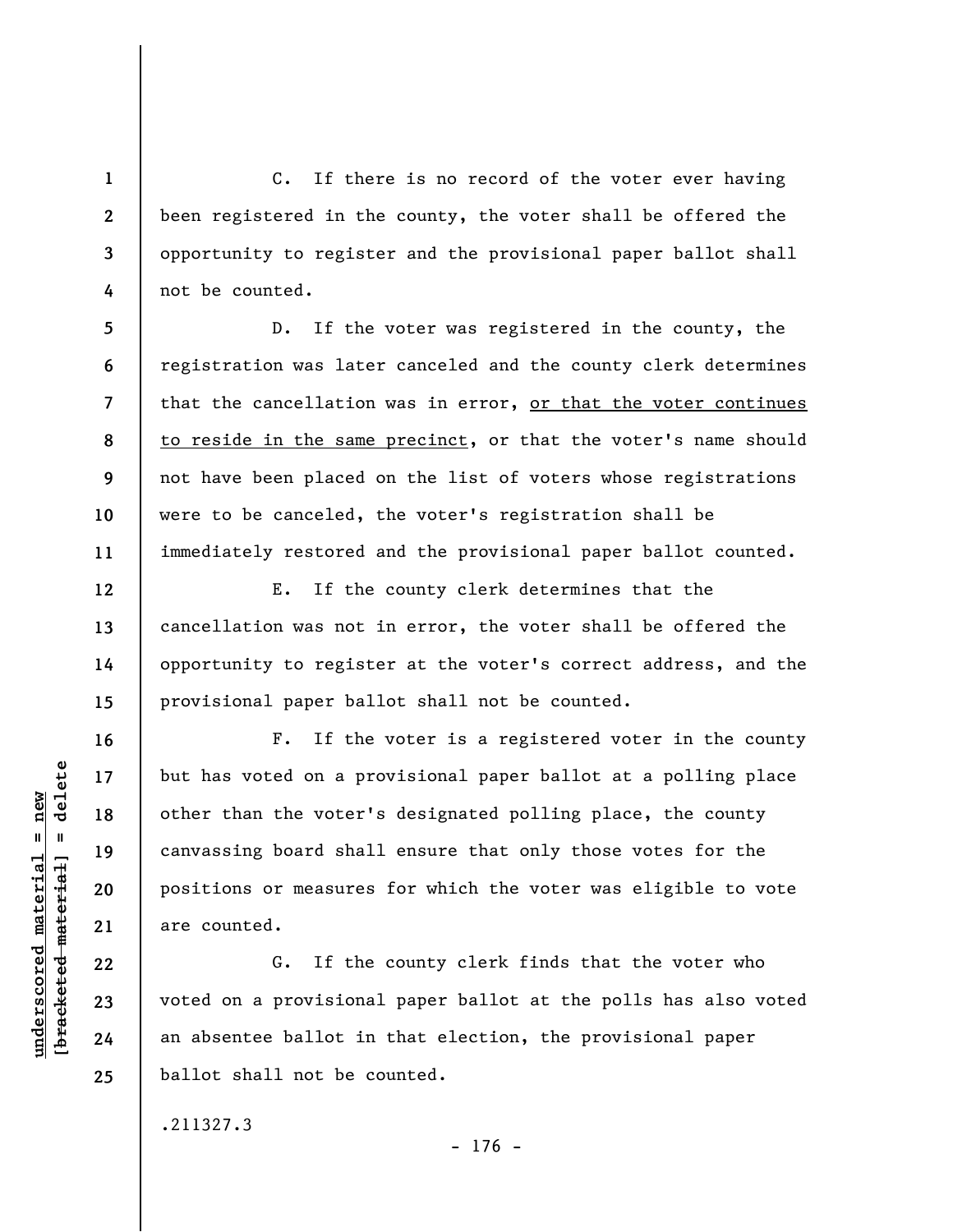**1 2 3 4 5 6 7 8 9 10**  H. The county clerk shall maintain a provisional ballot register that shall be in the same form and made available in the same manner as the absentee ballot register and the mailed ballot register. The county [canvassing board] clerk shall prepare a tally displaying the number of provisional paper ballots received, the number found valid and counted, the number rejected and not counted and the reason for not counting the ballots as part of the canvassing process and forward it to the secretary of state immediately upon certification of the election.

I. The secretary of state shall issue rules to ensure securing the secrecy of the provisional paper ballots, especially during canvassing, reviewing or recounting, and protecting against fraud in the voting process."

**SECTION 113.** Section 1-12-31 NMSA 1978 (being Laws 1969, Chapter 240, Section 291, as amended) is amended to read:

"1-12-31. CONDUCT OF ELECTION--DISPOSITION OF BALLOT BOXES AND OTHER ELECTION MATERIALS.--

A. The following election returns and materials shall not be placed in the ballot box and shall be returned immediately to the county clerk along with the locked ballot box:

(1) one ballot box key in an envelope addressed to the county clerk;

(2) one signature roster;

- 177 -

.211327.3

 $\frac{1}{2}$  bracketed material = delete **[bracketed material] = delete**  $underscored material = new$ **underscored material = new**

**11** 

**12** 

**13** 

**14** 

**15** 

**16** 

**17** 

**18** 

**19** 

**20** 

**21** 

**22** 

**23** 

**24**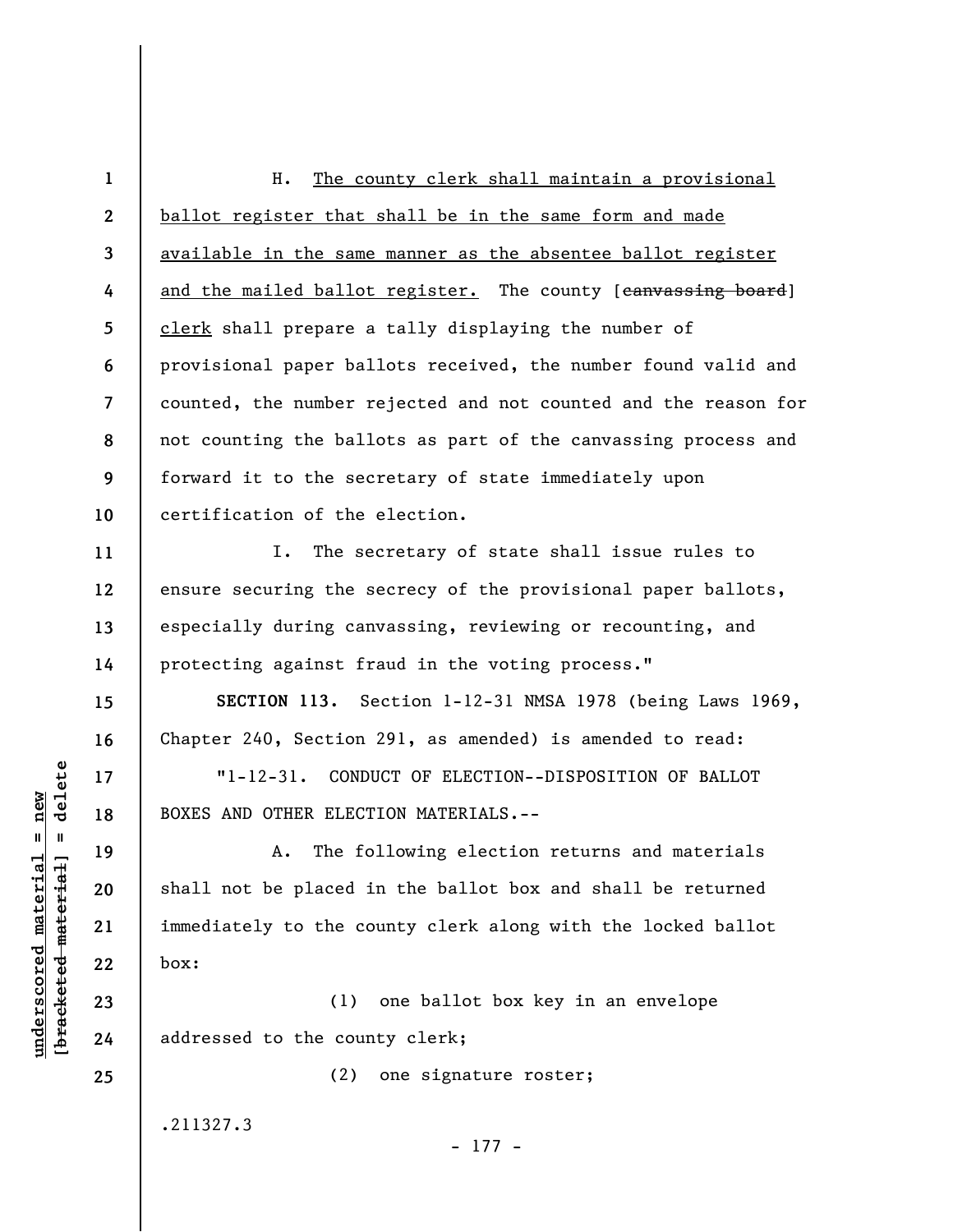| $\mathbf{1}$ | (3) one [tally sheet; and] certificate of                         |
|--------------|-------------------------------------------------------------------|
| $\mathbf{2}$ | returns for the polling place;                                    |
| 3            | (4) the envelope containing any provisional                       |
| 4            | paper ballots cast at the polling place;                          |
| 5            | (5) the envelope containing any absentee or                       |
| 6            | mailed ballots delivered to the polling place by the voter or     |
| 7            | <u>an immediate family member of the voter;</u>                   |
| 8            | (6) the envelope containing paper ballots that                    |
| 9            | were not tabulated by the electronic vote tabulator;              |
| 10           | (7) the envelope containing machine-tabulated                     |
| 11           | paper ballots with write-in votes; and                            |
| 12           | $[\left(4\right)]$ (8) all unused election supplies not           |
| 13           | destroyed pursuant to the Election Code.                          |
| 14           | The removable media storage device shall not be<br>B.             |
| 15           | placed in the ballot box and shall be returned immediately to     |
| 16           | the county clerk either by messenger or along with the locked     |
| 17           | ballot box.                                                       |
| 18           | The election judge of the party different from<br>$\mathsf{c}$ .  |
| 19           | that of the presiding judge shall place the other ballot box      |
| 20           | key in the envelope addressed to the district court and           |
| 21           | immediately mail it to the district court."                       |
| 22           | SECTION 114.<br>Section 1-12-57 NMSA 1978 (being Laws 1977,       |
| 23           | Chapter 222, Section 60, as amended) is amended to read:          |
| 24           | $"1 - 12 - 57.$<br>PAPER BALLOTS--PROCEDURE AFTER MARKING.--After |
| 25           | marking and preparing a paper ballot in a polling place [or       |
|              | .211327.3                                                         |
|              |                                                                   |

 $[bracketeed-materiat] = delete$ **[bracketed material] = delete**  $underscored material = new$ **underscored material = new**

- 178 -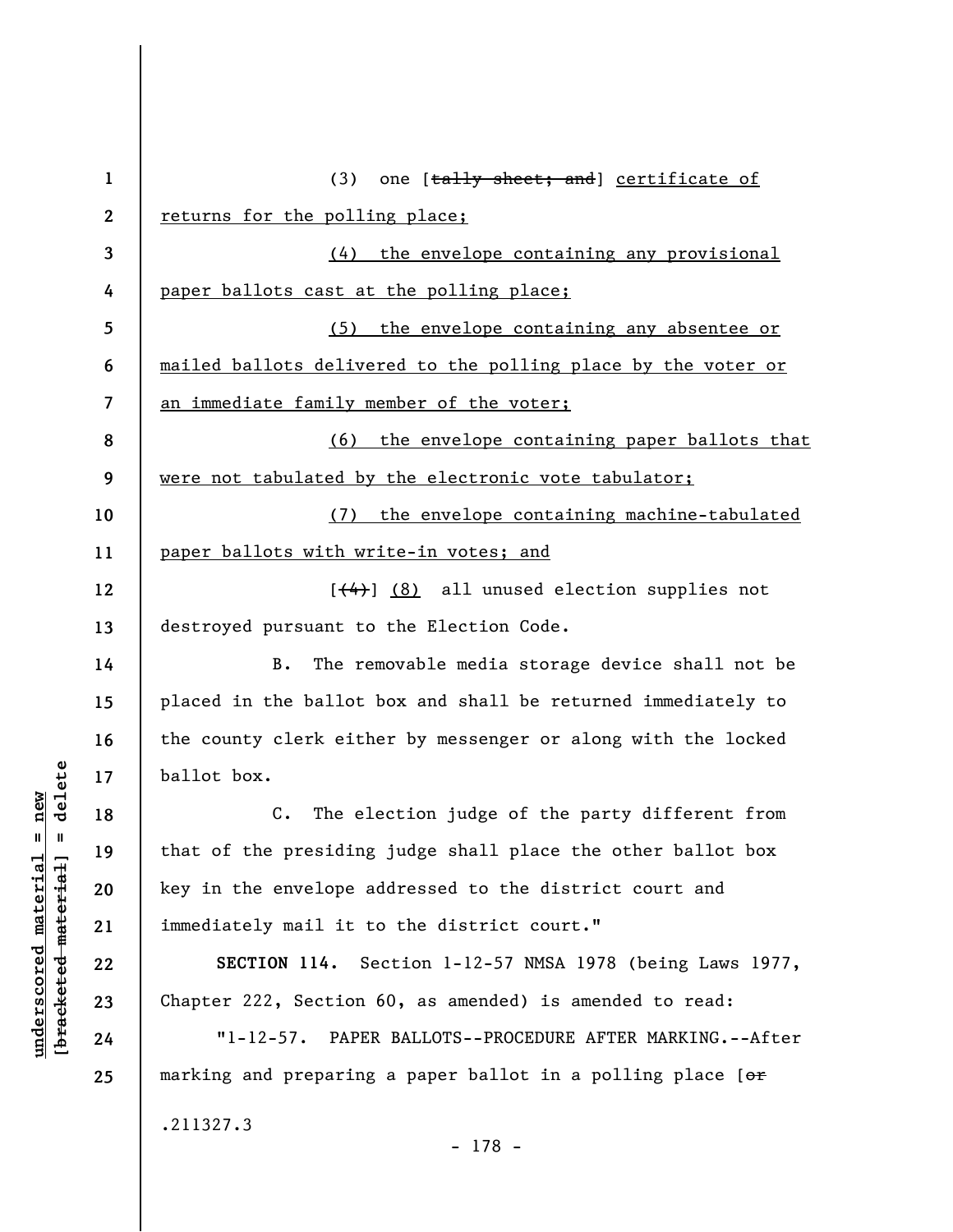**1 2 3 4 5 6 7 8 9 10 11 12 13 14 15 16 17 18 19 20 21 22 23 24 25**  alternate voting location], the voter: A. shall not show it to any person in the polling place in such a way as to reveal its contents; and B. shall feed the paper ballot into the electronic vote tabulator." **SECTION 115.** Section 1-12-59 NMSA 1978 (being Laws 1977, Chapter 222, Section 62, as amended) is amended to read: "1-12-59. VIEWING MARKED PAPER BALLOT.-- A. A voter may, on the voter's own initiative and using whatever form of communication or media chosen by the voter, voluntarily communicate any information regarding: (1) the name of any candidate in a candidate contest for whom the voter voted or for whom the voter abstained from voting; (2) the affirmative or negative vote cast by the voter on a ballot question or nonpartisan judicial retention election; or (3) any other information regarding the manner in which a voter marked a paper ballot in an election. B. No person shall solicit  $[\frac{the}{b}]$  a voter to show the voter's marked paper ballot or coerce a voter to reveal any of the information listed in Subsection A of this section. C. No person shall disclose without the consent of the voter any of the information listed in Subsection A of this section. .211327.3 - 179 -

**underscored material = new [bracketed material] = delete**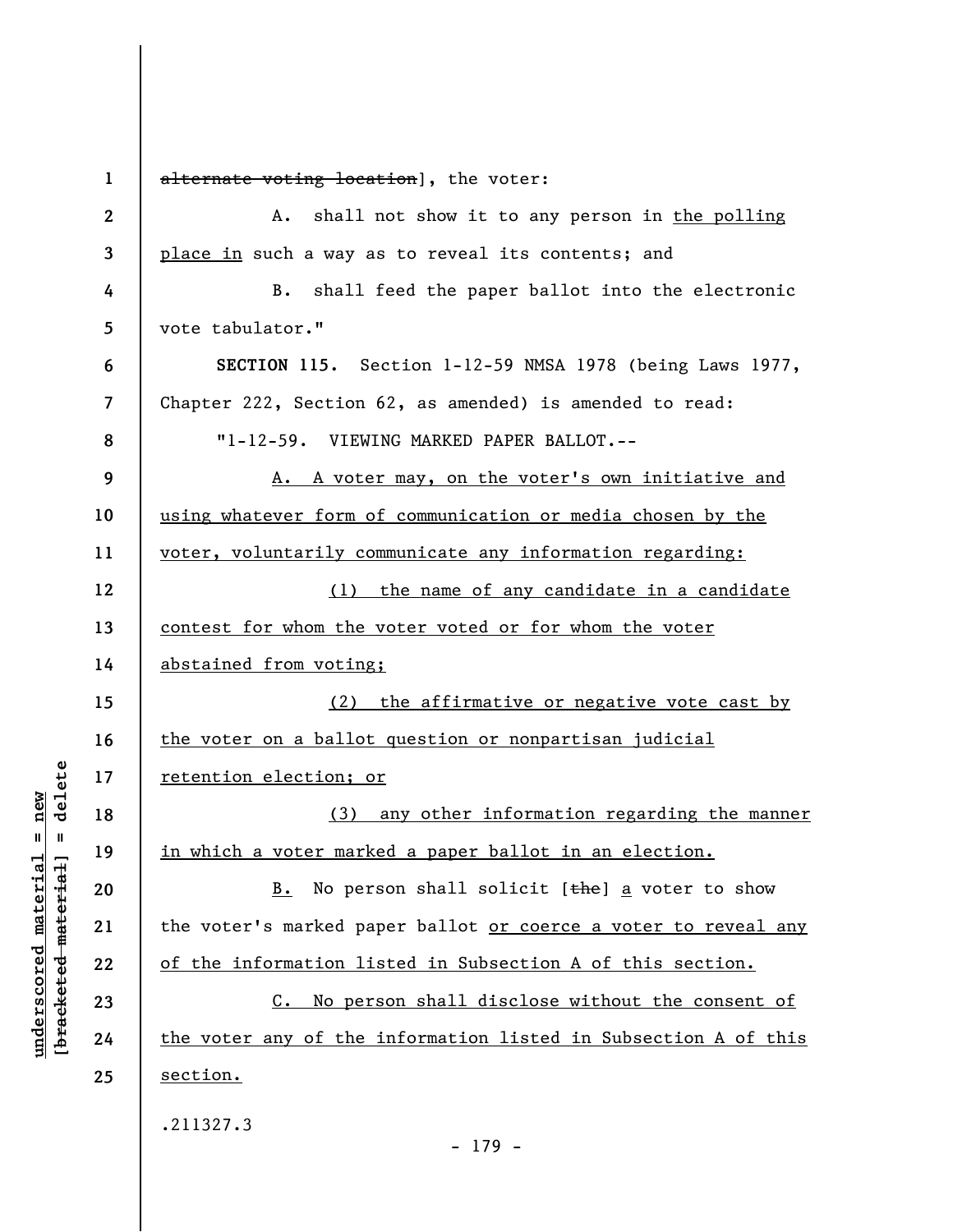**1 2 3 4 5 6 7 8 9 10 11 12 13 14 15 16 17 18 19 20 21 22 23 24 25**  D. A violation of Subsection B or C of this section may constitute the crime of offering a bribe, coercion of employees, coercion of voters, intimidation or conspiracy to violate the Election Code." **SECTION 116.** Section 1-12-65 NMSA 1978 (being Laws 1977, Chapter 222, Section 68, as amended) is amended to read: "1-12-65. EMERGENCY SITUATIONS--PAPER BALLOTS--COUNTING AND TALLYING PROCEDURES.-- A. The presiding judge and the election judges, assisted by the election clerks, shall count [and tally] the number of paper ballots that were not tabulated by the electronic vote tabulator, [and certify the results of the election on the form on the tally sheet setting opposite the name of each candidate in figures the total number of votes cast for the candidate, and they shall set forth in the spaces provided therefor the total number of votes cast for and against each constitutional amendment and other questions. Paper ballots not marked as required by the Election Code shall not be counted. The precinct board shall sign the tally sheet certificate] write the number of such ballots on each copy of the certificate of returns for that polling place and place the paper ballots that were not tabulated by the electronic vote tabulator in an envelope provided for that purpose. The envelope shall not be locked in the ballot box but shall instead be transmitted directly to the county clerk for .211327.3

delete **[bracketed material] = delete**  $anderscored material = new$ **underscored material = new**  $\mathbf{I}$ bracketed material

- 180 -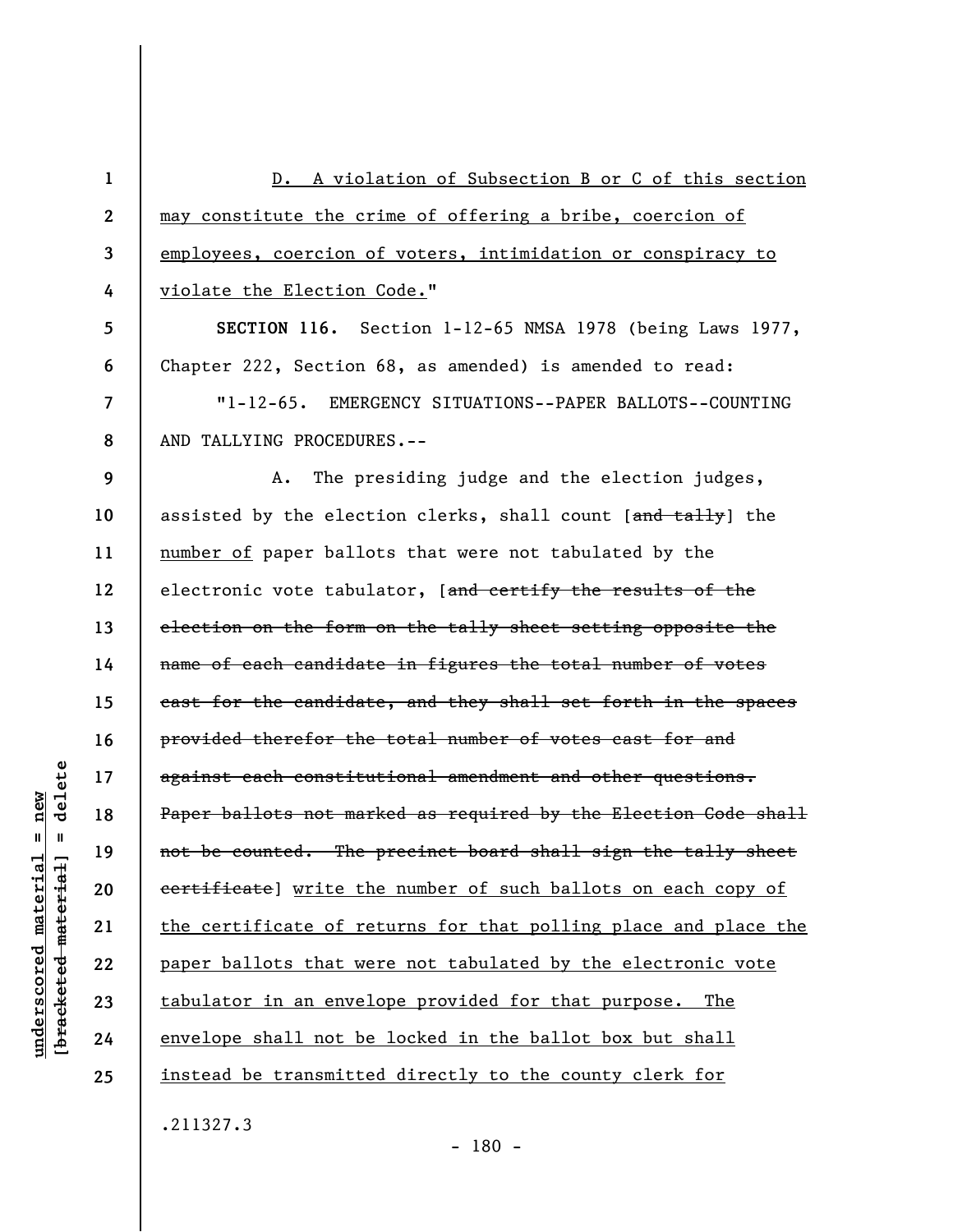**1 2 3 4 5 6 7 8 9 10 11 12 13 14 15 16 17 18 19 20 21 22 23 24 25**  machine-tabulation or hand-tallying of the ballots. B. The presiding judge and the election judges, assisted by the election clerks, shall count the number of machine-tabulated paper ballots with write-in votes, write the number of such ballots on each copy of the certificate of returns for that polling place and place those paper ballots with write-in votes in an envelope provided for that purpose. The envelope shall not be locked in the ballot box but shall instead be transmitted directly to the county clerk for manual counting of the write-in votes. [B.] C. The [counting and] tallying of paper ballots [in emergency situations] that were not tabulated by the electronic vote tabulator at the polling place and the counting of ballots with write-in votes shall be in accordance with procedures prescribed by the secretary of state." **SECTION 117.** Section 1-12-66 NMSA 1978 (being Laws 1977, Chapter 222, Section 69, as amended) is amended to read: "1-12-66. PAPER BALLOTS--SIGNATURE ROSTERS, CHECKLIST OF VOTERS AND TALLY SHEETS--DISPOSITION.-- A. After [the counting and tallying of paper ballots are completed and after] all certificates have been executed, the presiding judge and the two election judges shall place the checklist of voters and one copy of the [tally sheet] certificate of returns in that polling place in the stamped, addressed envelope provided for that purpose and an election .211327.3

delete **[bracketed material] = delete**  $anderscored material = new$ **underscored material = new**  $\frac{1}{2}$ 

- 181 -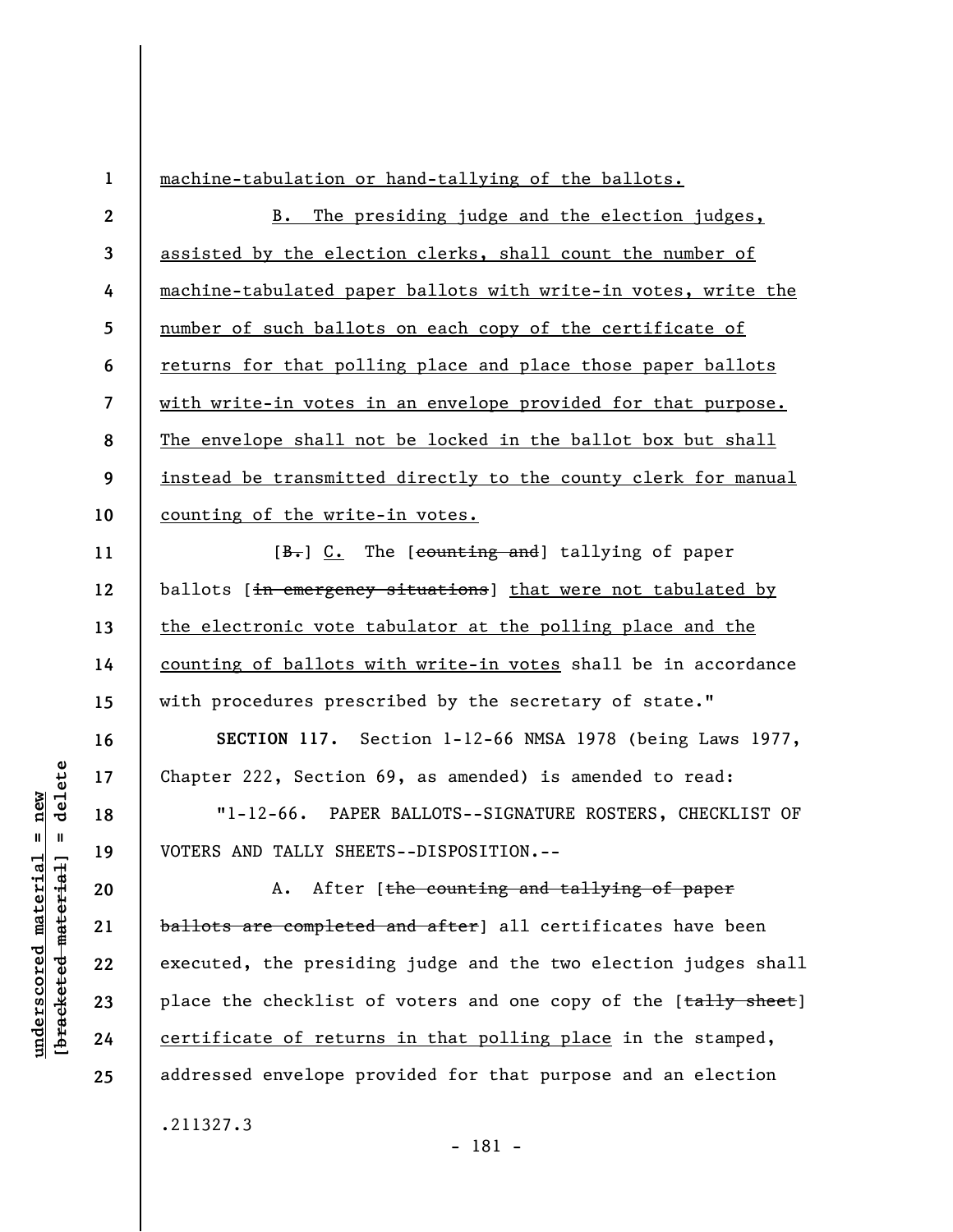judge shall immediately mail it to the secretary of state.

B. The signature roster and the original  $[taHy]$ sheet] certificate of returns in that polling place shall be returned to the county clerk. The signature roster and the [tally sheet] certificate of returns shall not be placed in the ballot box.

C. Signature rosters, checklists of registered voters, certificates of returns and tally sheets in the custody of the county clerk and the secretary of state may be destroyed only pursuant to Section 1-12-69 NMSA 1978."

**SECTION 118.** Section 1-12-67 NMSA 1978 (being Laws 1977, Chapter 222, Section 70, as amended) is amended to read:

"1-12-67. PAPER BALLOTS TO BE PLACED IN BALLOT BOX.-- After [the paper ballots are tallied, the precinct] all certificates have been executed, the election board shall place the bundles of [counted] tabulated paper ballots in the ballot box and the ballot box shall be closed and locked."

**SECTION 119.** Section 1-13-1 NMSA 1978 (being Laws 1969, Chapter 240, Section 303) is amended to read:

"1-13-1. POST-ELECTION DUTIES--COUNTY CANVASSING BOARD.--

A. The board of county commissioners is ex officio the county canvassing board in each county.

B. The board of county commissioners may designate the board of registration to serve as the county canvassing board for the county. The designation shall be made in the .211327.3

delete **[bracketed material] = delete**  $anderscored material = new$ **underscored material = new**  $\mathbf{u}$ bracketed material

**1** 

**2** 

**3** 

**4** 

**5** 

**6** 

**7** 

**8** 

**9** 

**10** 

**11** 

**12** 

**13** 

**14** 

**15** 

**16** 

**17** 

**18** 

**19** 

**20** 

**21** 

**22** 

**23** 

**24**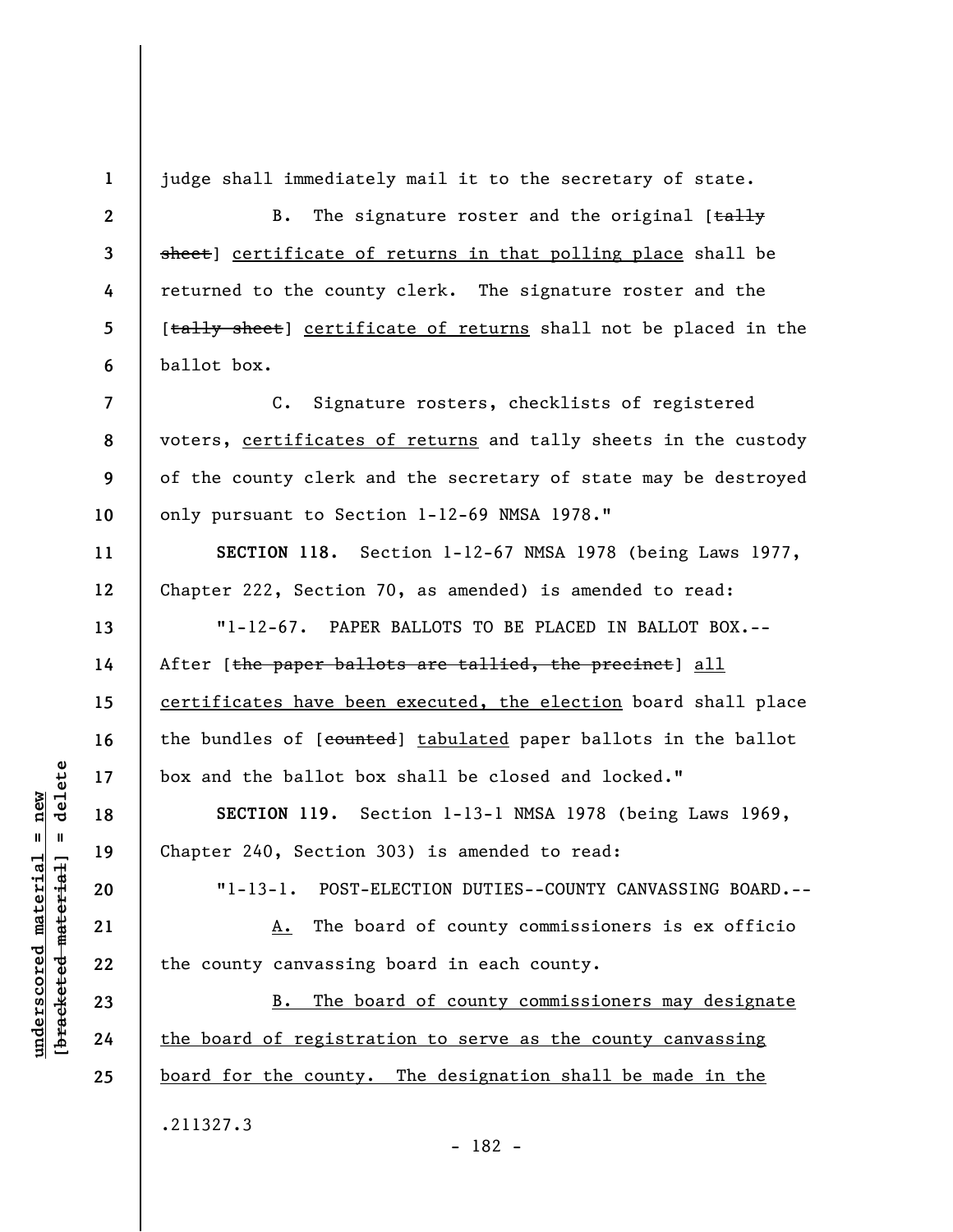**1 2 3 4 5 6 7 8 9 10 11 12 13 14 15 16 17 18 19 20 21 22 23 24 25**  polling place resolution adopted pursuant to Section 1-3-2 NMSA 1978 and is valid for all statewide and special elections conducted within the county until the expiration of the resolution." **SECTION 120.** Section 1-13-4 NMSA 1978 (being Laws 1969, Chapter 240, Section 306, as amended) is amended to read: "1-13-4. POST-ELECTION DUTIES--COUNTY CANVASS--METHOD.-- The county [canvassing board] clerk shall: A. prepare the report of the canvass of the election returns by carefully examining [such] the returns of each precinct to ascertain if they contain the properly executed certificates required by the Election Code and to ascertain whether any discrepancy, omission or error appears on the face of the election returns; and B. present the report of the canvass to the county canvassing board for the board's consideration and approval." **SECTION 121.** Section 1-13-12 NMSA 1978 (being Laws 1969, Chapter 240, Section 315) is amended to read: "1-13-12. POST-ELECTION DUTIES--MANDAMUS TO COMPEL CANVASS.-- [A. The county canvassing board shall not adjourn until it has canvassed all the returns of the election.  $B<sub>r</sub>$ ] The district court, upon petition of any [qualified elector] voter, may issue a writ of mandamus to the county canvassing board to compel it to approve the report of .211327.3

- 183 -

delete **[bracketed material] = delete**  $anderscored material = new$ **underscored material = new**  $\frac{1}{2}$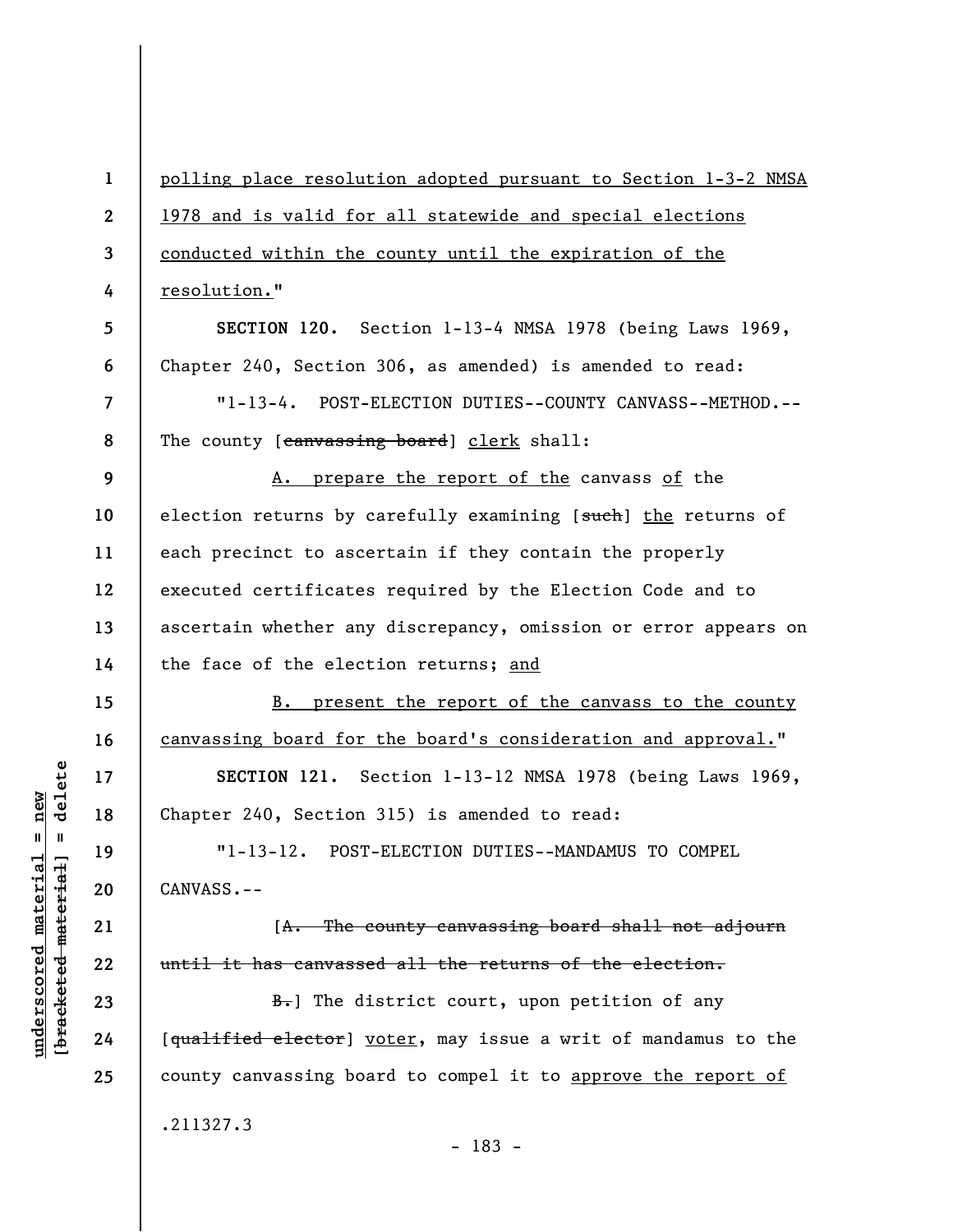**1 2** 

**3** 

the county canvass [declare] and certify the election returns."

**SECTION 122.** Section 1-13-13 NMSA 1978 (being Laws 1969, Chapter 240, Section 316, as amended) is amended to read:

**4 5**  "1-13-13. POST-ELECTION DUTIES--COUNTY CANVASSING BOARD-- CERTIFYING RESULTS.--

**6 7 8 9 10 11 12 13 14**  A. The county canvassing board shall [complete] meet to approve the report of the canvass of the returns and declare the results [within] no sooner than six days and no later than ten days from the date of the election. A county canvassing board in a county with more than  $[tw0]$  one hundred fifty thousand voters shall [complete] meet to approve the report of the canvass of the returns and declare the results [within] no sooner than six days and no later than thirteen days from the date of the election.

B. The county canvassing board, immediately upon approval of the report of the canvass of the returns of an election, shall issue a certificate of canvass of the results of the election and send one copy of the certified results to:

(1) the county clerk;

(2) each local governing body with a candidate or ballot question receiving votes from any precinct in the county;

(3) the secretary of state;

(4) the state records center;

(5) the state canvassing board, in the case of

**23** 

**underscored material = new [bracketed material] = delete**

 $\frac{1}{2}$  intereted material = delete  $underscored material = new$ 

**24 25** 

.211327.3

**15** 

**16** 

**17** 

**18** 

**19** 

**20** 

**21** 

**22** 

- 184 -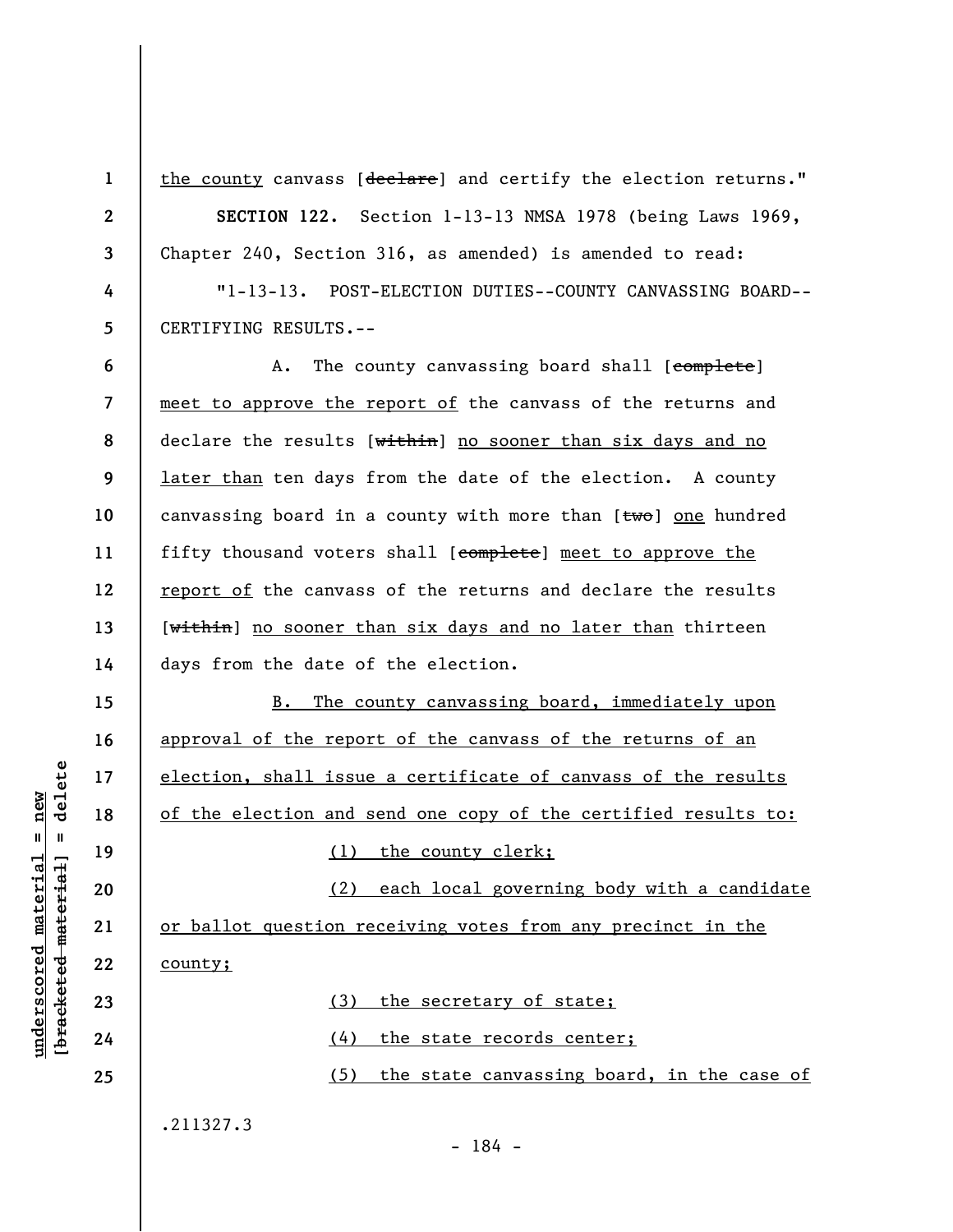a statewide election or a special state election and the results are for candidates or ballot questions voted on by the voters of more than one county; and

(6) in the case of a municipality whose laws provide for a top-two runoff, the municipality and the county clerk, if the results indicate the need for a top-two runoff election.

**8 9 10 11 12 13 14 15 16 17 18 19**   $[B<sub>r</sub>]$  C. On the thirty-first day after any primary or general [or district special] election, the [county eanvassing board] secretary of state shall issue to those candidates entitled by law election certificates, or certificate of nomination in the case of the primary election, to all county officers, magistrates and to members of the legislature elected from districts wholly within the county. In addition, the county canvassing board, immediately after completion of the canvass, shall declare the results [immediately after completion of the canvass] of the election and of all ballot questions affecting only precincts within the county.

[C. The county canvassing board, immediately after completion of the canvass, shall also certify to the state canvassing board the number of votes cast for all other candidates and questions respectively and shall immediately deliver to the county chair of each political party that participated in the election a certificate showing the total .211327.3

delete **[bracketed material] = delete**  $anderscored material = new$ **underscored material = new**  $\frac{1}{2}$  bracketed material =

**20** 

**21** 

**22** 

**23** 

**24** 

**25** 

**1** 

**2** 

**3** 

**4** 

**5** 

**6**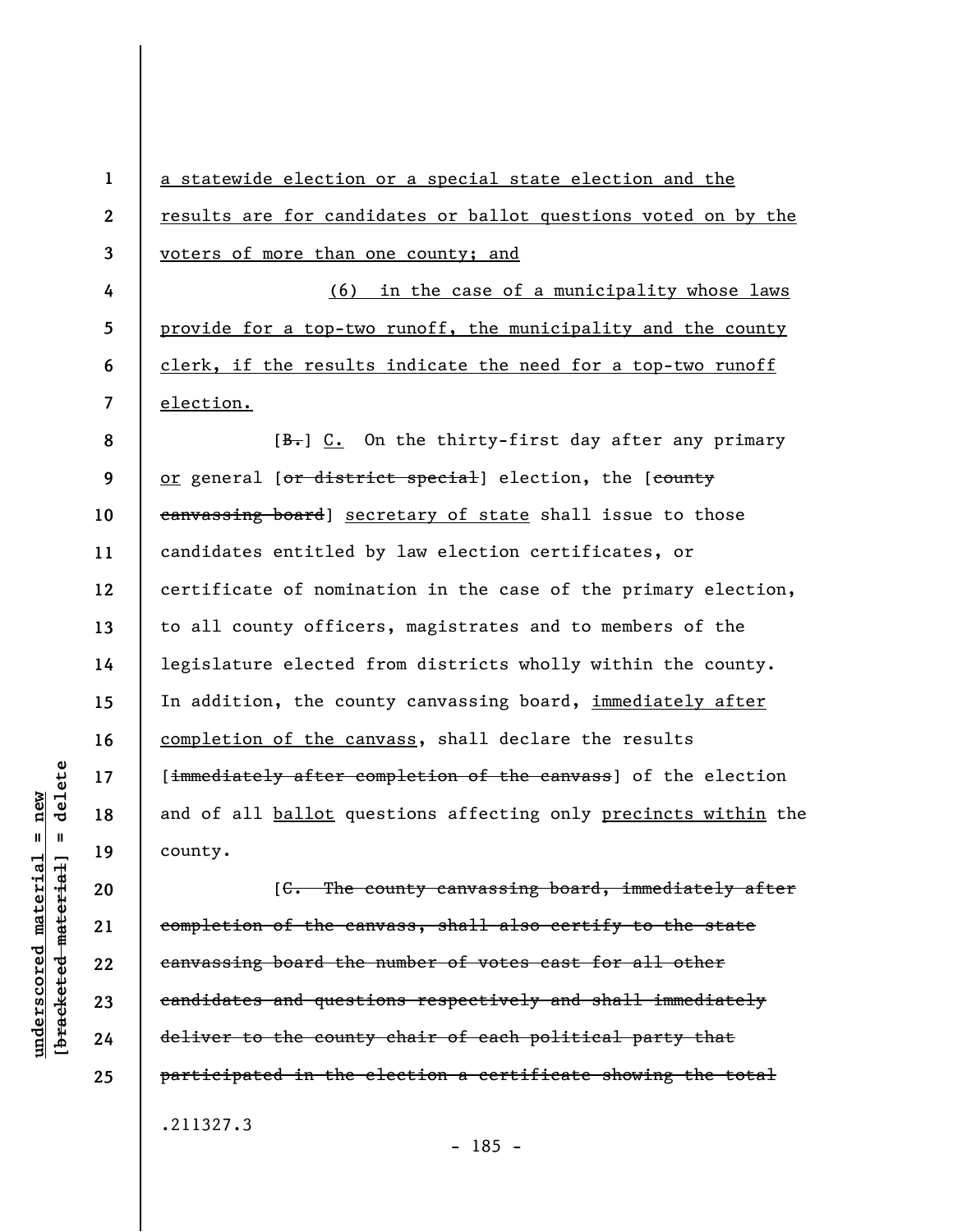**1 2**  number of votes cast for each candidate in the election in the county.]"

**SECTION 123.** Section 1-13-15 NMSA 1978 (being Laws 1969, Chapter 240, Section 318, as amended) is amended to read:

"1-13-15. POST-ELECTION DUTIES--STATEWIDE ELECTION--STATE CANVASS.--

**7 8 9 10 11 12**  A. The state canvassing board shall meet in the state capitol on the third Tuesday after each statewide election and proceed to approve the report of the canvass and declare the results of the election or nomination of each candidate voted upon by the entire state and by the voters of more than one county.

B. The state canvassing board shall also meet in the state capitol on the third Tuesday after each statewide election or special state election to approve the report of the canvass and declare the result of the vote on any constitutional amendment or any ballot question voted upon by the voters of more than one county.

C. Upon the completion of the state canvass, the secretary of state shall notify each county clerk of that fact."

**SECTION 124.** Section 1-13-16 NMSA 1978 (being Laws 1969, Chapter 240, Section 319, as amended) is amended to read:

"1-13-16. POST-ELECTION DUTIES--[STATE CANVASS METHOD] SECRETARY OF STATE DUTIES.--

.211327.3

 $=$  delete **[bracketed material] = delete**  $underscored material = new$ bracketed material

**3** 

**4** 

**5** 

**6** 

**13** 

**14** 

**15** 

**16** 

**17** 

**18** 

**19** 

**20** 

**21** 

**22** 

**23** 

**24** 

**25** 

**underscored material = new**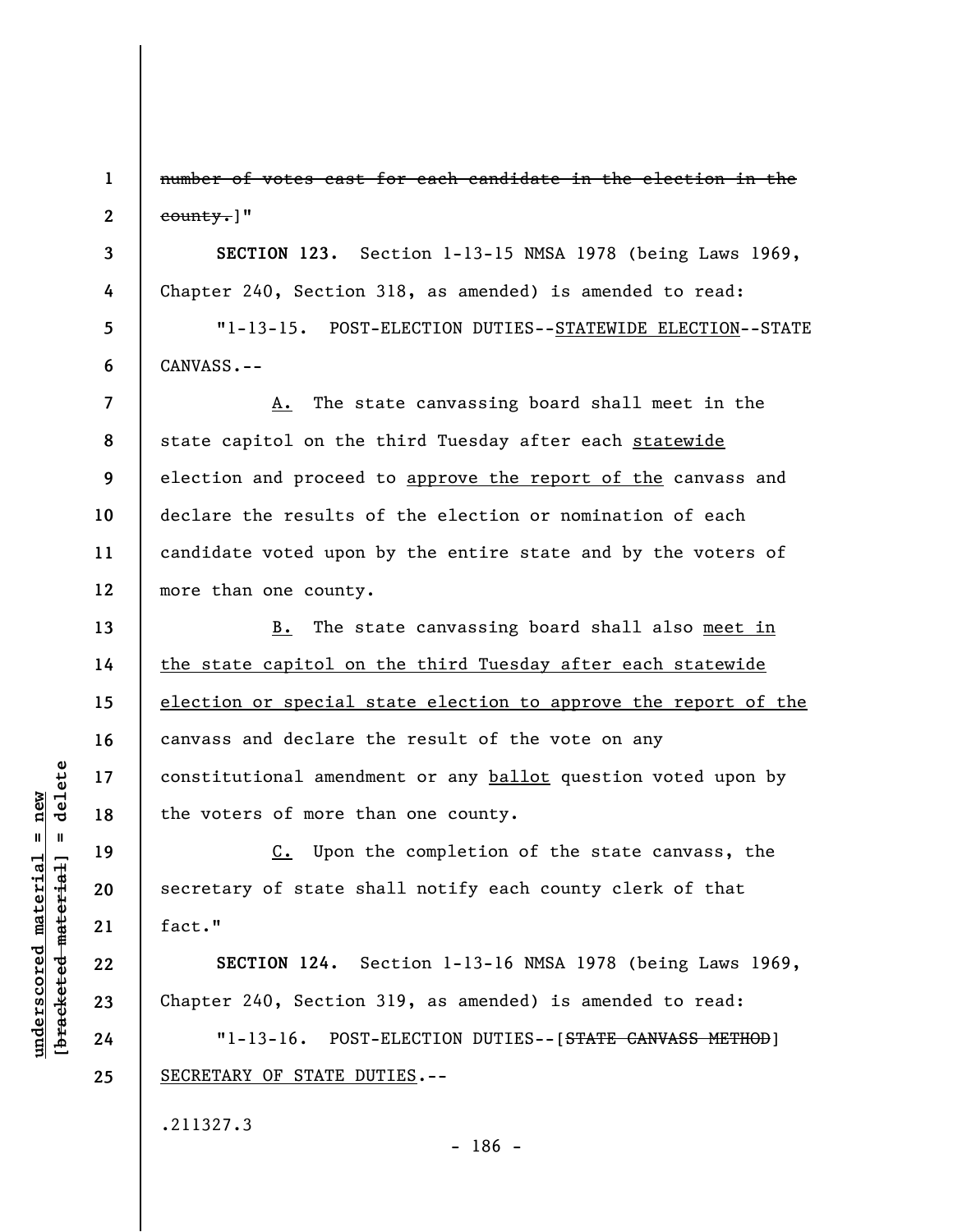**1 2 3 4 5 6 7 8 9 10 11**  A. The report of the state canvass shall be made from the election returns transmitted directly to the secretary of state from each of the [precinct] election boards and, in the case of candidates voted upon by a district composed of two or more counties, from the certificates transmitted by the county canvassing boards. The secretary of state shall prepare the report of the state canvass; provided that the state canvassing board may designate a person or persons to compare the totals appearing on the election returns, statements of canvass and certificates and to certify the results of their findings to the state canvassing board.

B. Upon [the completion] approval of the report of the state canvass, but not sooner than the thirty-first day after any primary or general [or district special] election, the [state canvassing board] secretary of state shall issue to those candidates entitled by law the appropriate certificate of election or, in the case of a primary election, a certificate of nomination.

[C. The state canvassing board may designate a person or persons to compare the totals appearing on the election returns, statements of canvass and certificates and to certify the results of their findings to the state canvassing board.]

C. Upon receipt of the reports of the county canvass of a local election from each county, the secretary of .211327.3 - 187 -

 $\frac{1}{2}$  intereted material = delete **[bracketed material] = delete**  $anderscored material = new$ **underscored material = new**

**12** 

**13** 

**14** 

**15** 

**16** 

**17** 

**18** 

**19** 

**20** 

**21** 

**22** 

**23** 

**24**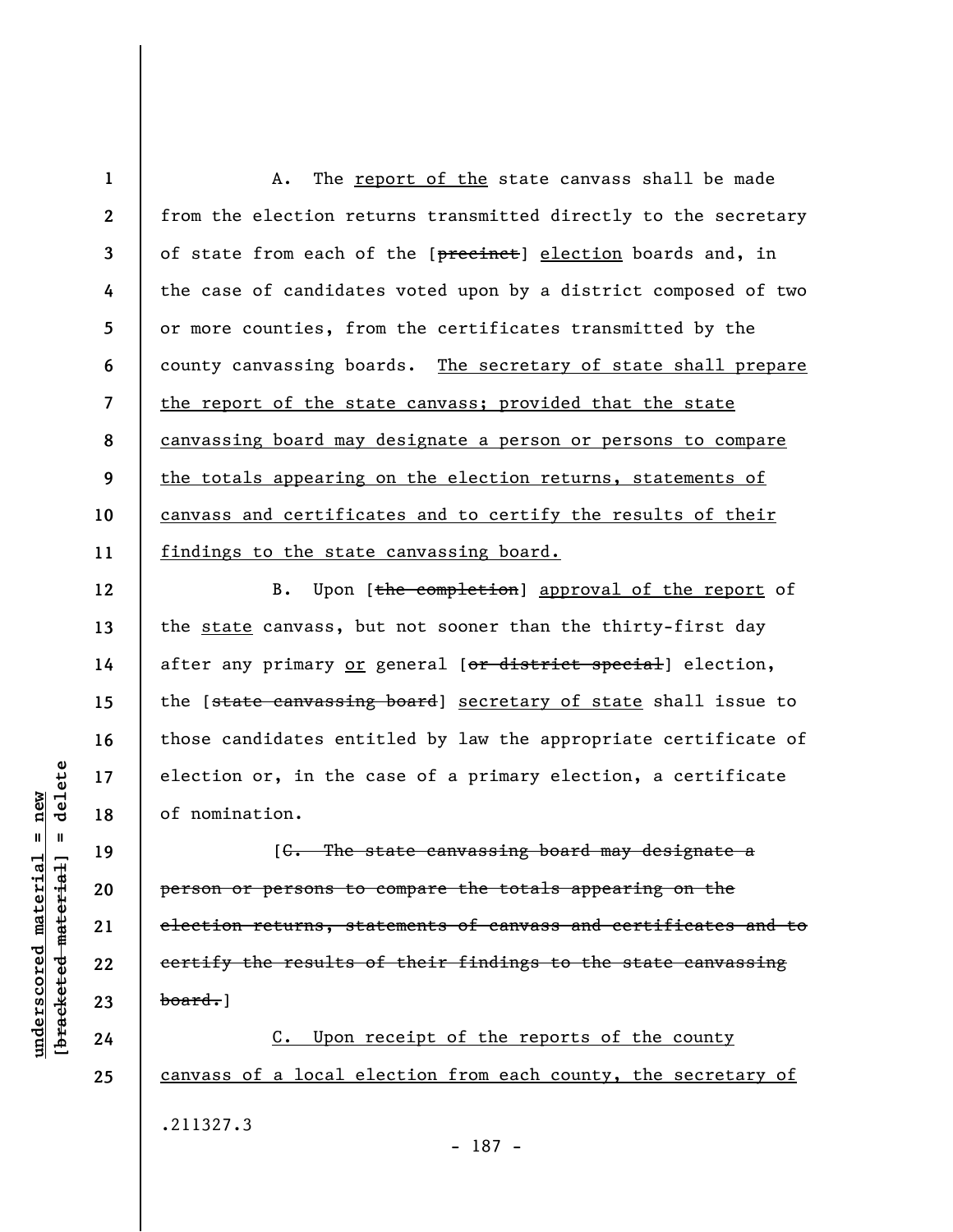**1**  state shall:

| $\mathbf{2}$             | (1) not sooner than the twenty-fourth day                      |
|--------------------------|----------------------------------------------------------------|
| 3                        | after a regular local election, issue to those candidates      |
| 4                        | entitled by law the appropriate certificate of election;       |
| 5                        | (2) not sooner than the seventeenth day                        |
| 6                        | following a top-two runoff election, issue to those candidates |
| $\overline{\mathcal{L}}$ | entitled by law the appropriate certificate of election; and   |
| 8                        | (3) no later than the seventeenth day                          |
| 9                        | following a special local election in which votes were cast by |
| 10                       | the voters of more than one county, declare the result of the  |
| 11                       | vote on any ballot question and issue a certificate of canvass |
| 12                       | of the results of the special election."                       |
| 13                       | SECTION 125. Section 1-13-21 NMSA 1978 (being Laws 1971,       |
| 14                       | Chapter 317, Section 21, as amended) is amended to read:       |
| 15                       | $"1 - 13 - 21.$<br>CLEARING VOTING SYSTEMS--TRANSFERRING       |
| 16                       | BALLOTS.--                                                     |
| 17                       | The county clerk shall not clear the votes<br>Α.               |
| 18                       | recorded on the removable storage media devices until at least |
| 19                       | forty-five days after adjournment of the county or state       |
| 20                       | canvassing board, whichever is later.                          |
| 21                       | The county clerk shall not clear and shall keep<br><b>B.</b>   |
| 22                       | locked those removable media storage devices from voting       |
| 23                       | systems used to tabulate votes for precincts where a recount,  |
| 24                       | judicial inquiry or inspection is sought, subject to order of  |
| 25                       | the district court or other authority having jurisdiction of   |

.211327.3

- 188 -

 $[$ bracketed material] = delete **[bracketed material] = delete**  $underscored material = new$ **underscored material = new**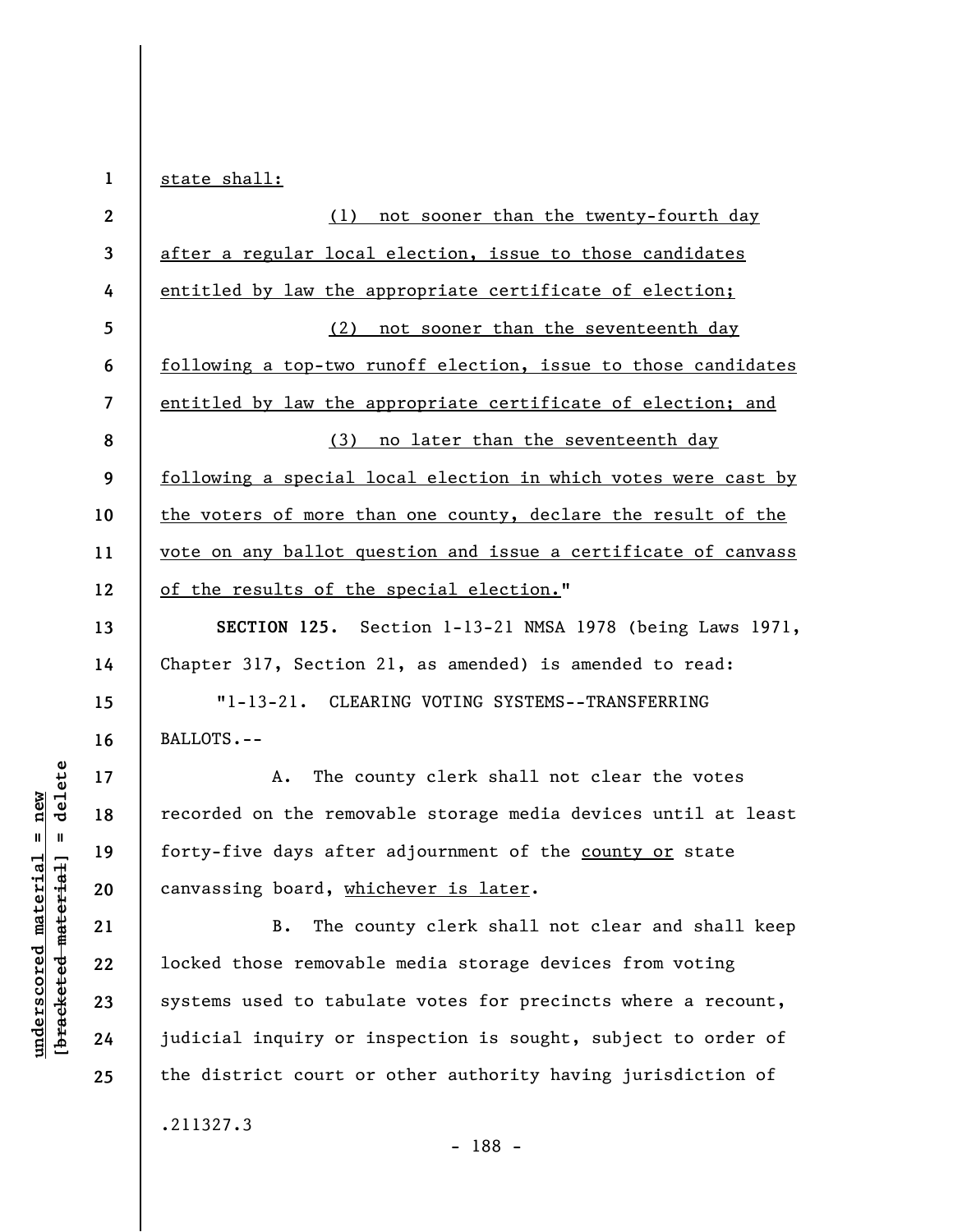**1**  the contest or inspection.

**3**  C. Beginning forty-five days after the adjournment of the state or county canvassing board, whichever is later, or forty-five days after completion of a recount or judicial inquiry, the county clerk may transfer ballots from the locked ballot boxes for disposition pursuant to Section 1-12-69 NMSA 1978."

**SECTION 126.** Section 1-22-17 NMSA 1978 (being Laws 2018, Chapter 79, Section 30) is recompiled in Chapter 1, Article 13 NMSA 1978 and is amended to read:

**11** 

**2** 

**4** 

**5** 

**6** 

**7** 

**8** 

**9** 

**10** 

**12** 

**13** 

**14** 

**15** 

**16** 

**17** 

**18** 

**19** 

**20** 

**21** 

**22** 

**23** 

**24** 

**25** 

"POST-ELECTION DUTIES--RECORDS.--

A. The returns and certificates of the result of the county canvass [of a regular or special local election] are public documents, subject to inspection and retention as provided by Section 1-12-69 NMSA 1978. The certificate of results of the canvass of the election shall, forty-five days after the election or recount after any contest has been settled by the court, be preserved as a permanent record in the state records center. A copy of the certificate of results of the canvass of the election shall be preserved as a permanent record in the office of the county clerk in a separate book maintained for recording the results of elections.

B. The returns and certificates of the result of the state canvass are public documents, subject to inspection and retention as provided by Section 1-12-69 NMSA 1978. The .211327.3

- 189 -

 $\frac{1}{2}$  of  $\frac{1}{2}$  and  $\frac{1}{2}$  and  $\frac{1}{2}$  and  $\frac{1}{2}$  and  $\frac{1}{2}$  and  $\frac{1}{2}$  and  $\frac{1}{2}$  and  $\frac{1}{2}$  and  $\frac{1}{2}$  and  $\frac{1}{2}$  and  $\frac{1}{2}$  and  $\frac{1}{2}$  and  $\frac{1}{2}$  and  $\frac{1}{2}$  and  $\frac{1}{2}$  an **[bracketed material] = delete**  $underscored material = new$ **underscored material = new**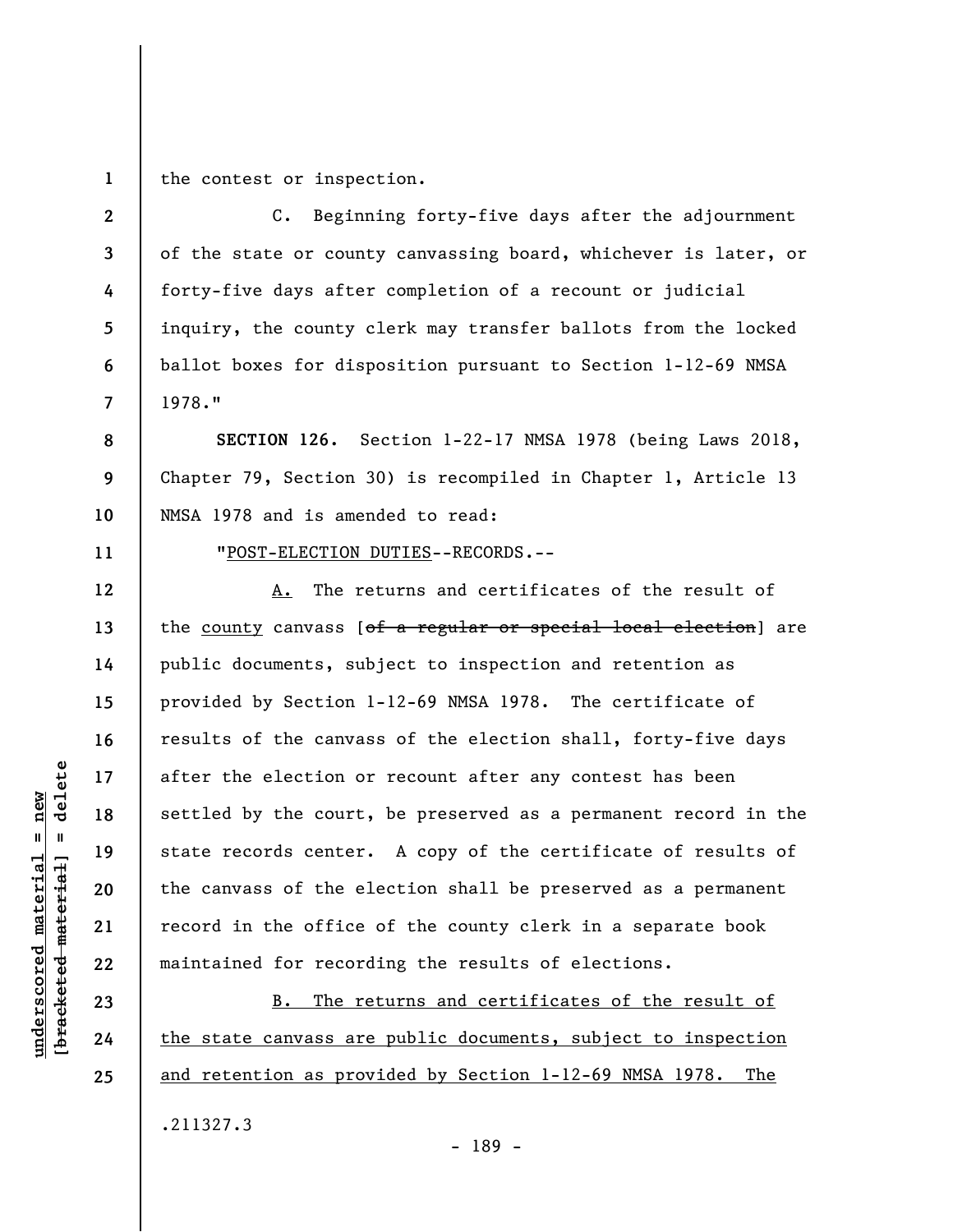**1 2 3 4 5 6 7 8 9 10 11 12 13 14 15 16 17 18**  certificate of results of the canvass of the election shall, forty-five days after the election or recount after any contest has been settled by the court, be preserved as a permanent record in the state records center. A copy of the certificate of results of the canvass of the election shall be preserved as a permanent record in the office of the secretary of state in a separate book maintained for recording the results of elections." **SECTION 127.** A new section of Chapter 1, Article 13 NMSA 1978 is enacted to read: "[NEW MATERIAL] POST-ELECTION DUTIES--UNOPPOSED WRITE-IN CANDIDATES.-- A. In a general election, the proper canvassing board shall not certify the election of an unopposed write-in candidate unless the candidate receives at least the number of write-in votes equal to two percent of the total vote in the state, district or county in which the candidate seeks election that were cast for governor in the last preceding general

B. In a regular local election, the secretary of state shall not issue a certificate of election to an unopposed write-in candidate unless the candidate receives either one hundred votes or the number of write-in votes equal to at least ten percent of the total number of ballots on which the office appears that are cast in the regular local election.

election in which a governor was elected.

.211327.3

 $- 190 -$ 

 $\frac{1}{2}$  intereted material = delete **[bracketed material] = delete**  $anderscored material = new$ **underscored material = new**

**19** 

**20** 

**21** 

**22** 

**23** 

**24**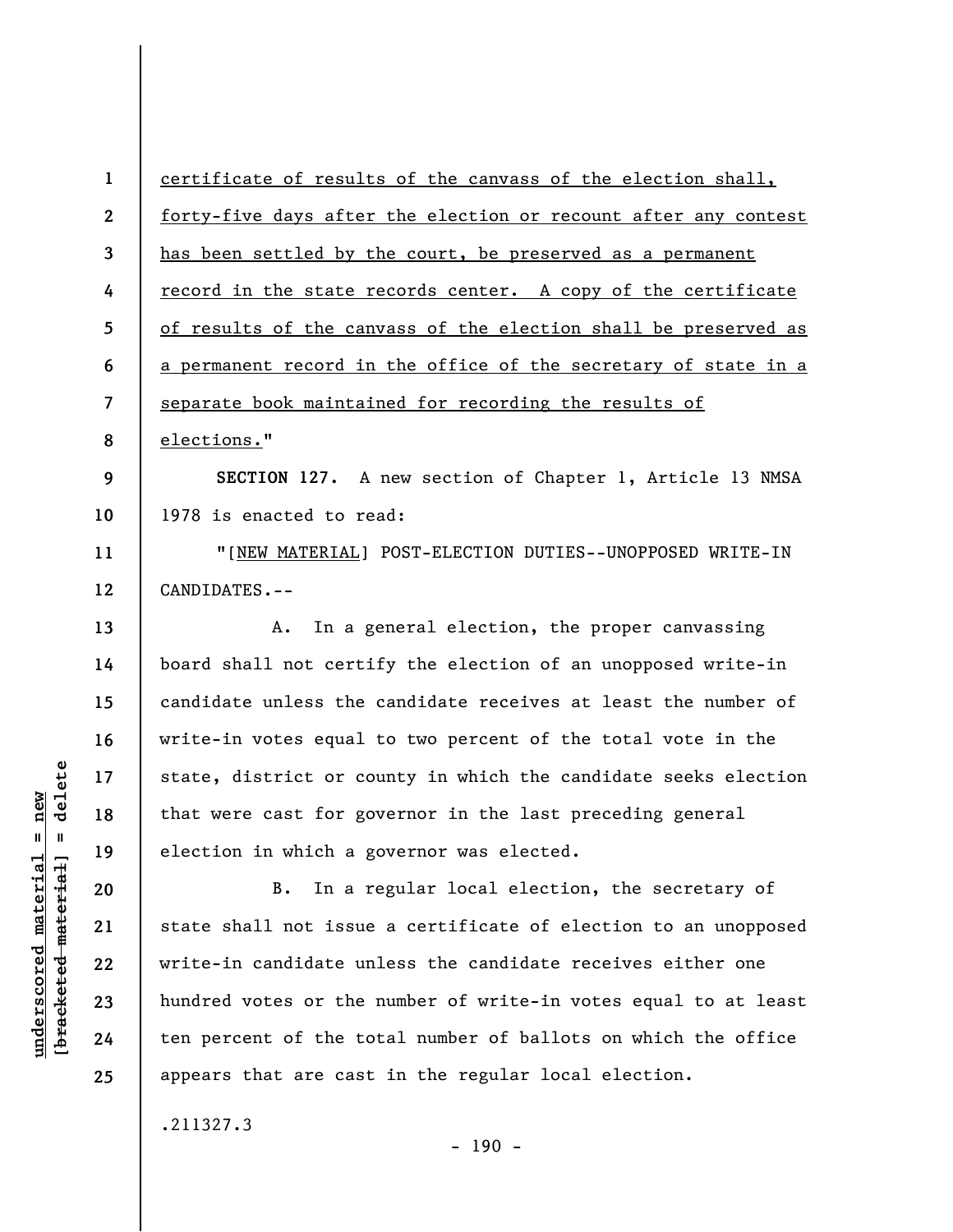C. In a primary election, the proper canvassing board shall not certify the nomination of an unopposed write-in candidate unless the candidate receives at least the number of write-in votes in the primary election as the write-in candidate would need for signatures on a nominating petition pursuant to the requirements set out in Section 1-8-33 NMSA 1978.

**8 9 10 11 12 13 14 15**  D. In an election to fill a vacancy in the office of United States representative, the state canvassing board shall not certify the election of an unopposed write-in candidate unless the candidate receives at least the number of write-in votes equal to two percent of the total vote in the congressional district in which the candidate seeks election that were cast for governor in the last preceding general election in which a governor was elected."

**SECTION 128.** Section 1-14-22 NMSA 1978 (being Laws 2005, Chapter 270, Section 76, as amended) is amended to read:

"1-14-22. CONTESTS AND RECOUNTS--PROVISIONAL, ABSENTEE AND OTHER PAPER BALLOTS--USE OF BALLOT IMAGES.--

A. The secretary of state shall issue rules governing and allowing procedures for reviewing the qualification of provisional ballot envelopes, absentee and other paper ballots in the case of a contest or recount of election results. All rejected provisional paper ballot envelopes shall be included in any contest or recount of .211327.3

- 191 -

**1** 

**2** 

**3** 

**4** 

**5** 

**6** 

**7** 

**16** 

**17** 

**18** 

**19** 

**20** 

**21** 

**22** 

**23** 

**24**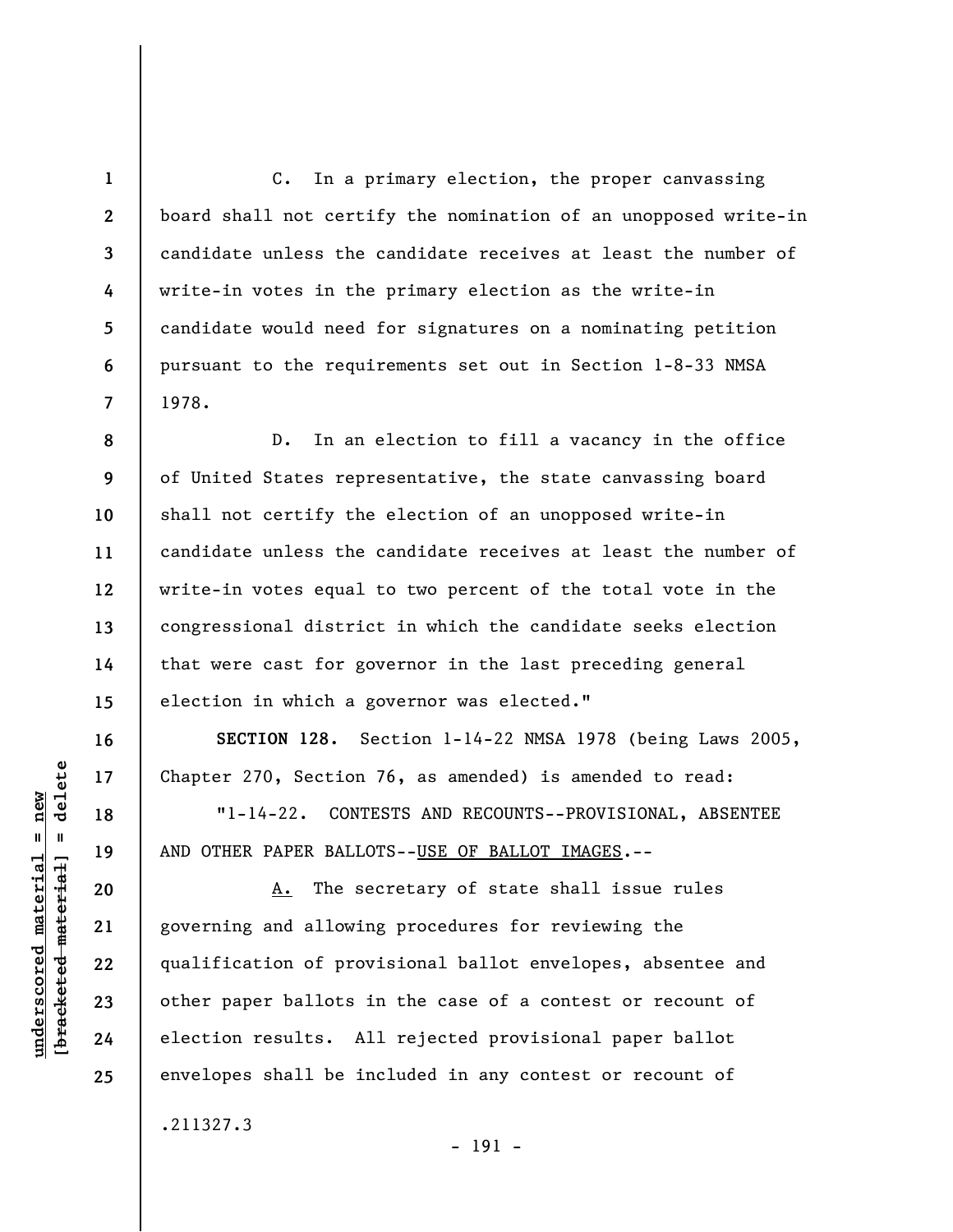election results, and a review of the qualification of provisional ballot envelopes shall occur in a recount.

B. Upon petition by the secretary of state or a county clerk, the district court may permit a review of ballot images in place of paper ballots whenever there are defective or missing returns in an election and when the voting system technology captures an image of each ballot in an election."

**SECTION 129.** Section 1-14-24 NMSA 1978 (being Laws 2008, Chapter 41, Section 1, as amended) is amended to read:

"1-14-24. AUTOMATIC RECOUNTS--ELECTIONS FOR STATE AND FEDERAL OFFICES--PROCEDURES.--

**12**  A. An automatic recount of the vote is required when the canvass of returns [in a primary or general election for a federal or statewide office, or a judicial office in a county with more than two hundred thousand registered qualified electors) indicates that the margin between the two candidates receiving the greatest number of votes for  $[the]$  an office, the margin between those supporting and those opposing a ballot question or the margin affecting the outcome of a nonpartisan judicial retention election is less than:

(1) one-fourth [of one] percent of the total votes cast in that election:

(a) for that office  $[in + that +$  election. An automatic recount of the vote is required when the canvass of returns in a primary or general election for any other state .211327.3

**1** 

**2** 

**3** 

**4** 

**5** 

**6** 

**7** 

**8** 

**9** 

**10** 

**11** 

**13** 

**14** 

**15** 

**16** 

**17** 

**18** 

**19** 

**20** 

**21** 

**22** 

**23** 

**24** 

**25** 

- 192 -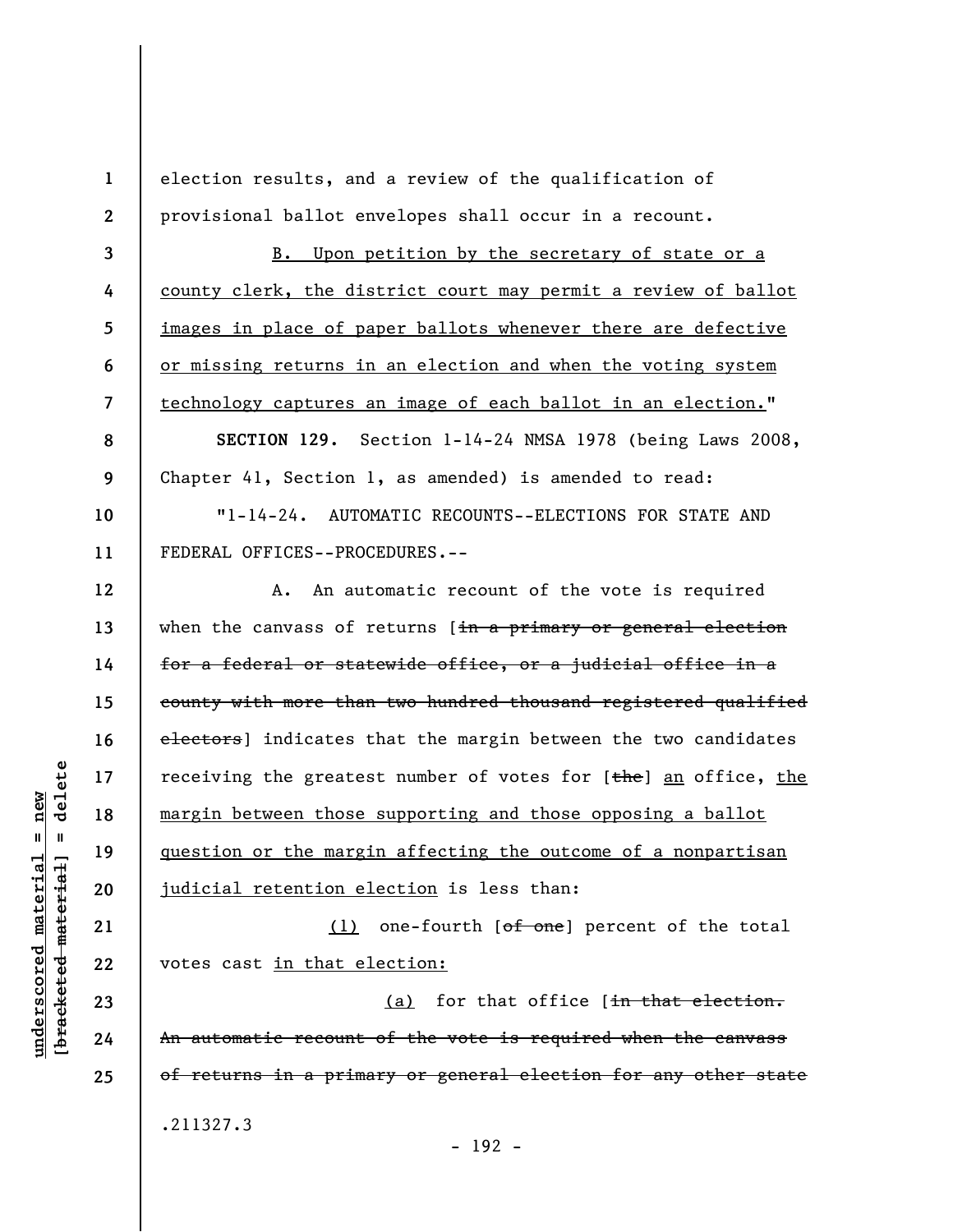| $\mathbf{1}$ | office indicates that the margin between the two candidates    |
|--------------|----------------------------------------------------------------|
| $\mathbf{2}$ | receiving the greatest number of votes for the office is less  |
| 3            | than one percent of the total votes cast for that office in    |
| 4            | that election] in the case of a federal or statewide office;   |
| 5            | (b) on a ballot question in the case of                        |
| 6            | a state ballot question; or                                    |
| 7            | (c) on a nonpartisan judicial retention                        |
| 8            | election in the case of the supreme court or the court of      |
| 9            | appeals;                                                       |
| 10           | (2) one-half percent of the total votes cast                   |
| 11           | in that election:                                              |
| 12           | (a) for that office in the case of a                           |
| 13           | public regulation commissioner, public education commissioner, |
| 14           | district attorney or any office elected countywide in a county |
| 15           | with more than one hundred fifty thousand registered voters;   |
| 16           | (b)<br>on a ballot question in the case of                     |
| 17           | a local ballot question; or                                    |
| 18           | on a nonpartisan judicial retention<br>(c)                     |
| 19           | election in the case of a district court or the metropolitan   |
| 20           | <u>court; or</u>                                               |
| 21           | one percent of the total votes cast in<br>(3)                  |
| 22           | that election for that office in the case of any other office. |
| 23           | For an office for which ballots were cast in<br><b>B.</b>      |
| 24           | more than one county, the secretary of state shall file notice |
| 25           | with the state canvassing board upon the completion of the     |
|              | .211327.3<br>$-193 -$                                          |

 $\overline{\phantom{a}}$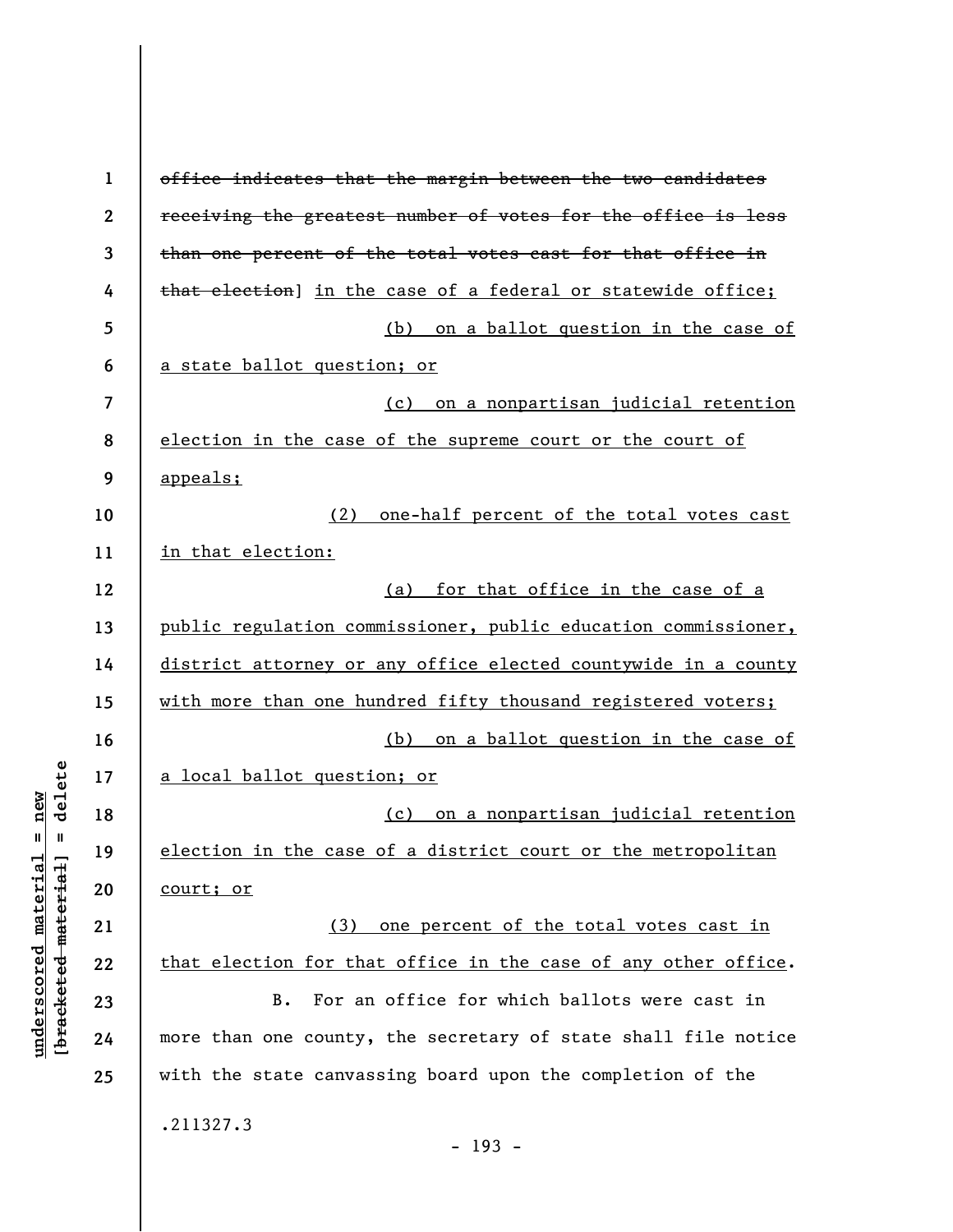**1 2 3 4 5 6 7 8 9**  state canvass that an automatic recount is required, and the state canvassing board shall order a recount of the ballots for the specified office. For an office in which ballots were cast solely within one county, the secretary of state shall file notice with the state canvassing board within seven days after receiving notice from the county clerk following the completion of the county canvass that an automatic recount is required, and the state canvassing board shall order a recount of the ballots for the specified office.

C. Automatic recounts shall be conducted pursuant to the recount procedures established in Sections 1-14-16 and 1-14-18 through 1-14-23 NMSA 1978.

[D. For the purposes of this section, "state office" means the office of governor, lieutenant governor, state auditor, state treasurer, attorney general, secretary of state, supreme court justice, court of appeals judge, district judge, magistrate judge, public regulation commissioner, commissioner of public lands, state senator or state representative.]"

**SECTION 130.** Section 1-15-18.1 NMSA 1978 (being Laws 1983, Chapter 232, Section 16, as amended) is amended to read: "1-15-18.1. UNITED STATES REPRESENTATIVE--VACANCY.--

A. Within ten days after a vacancy occurs in the office of United States representative, the [governor] secretary of state shall, by proclamation, call  $[a$  special an .211327.3 - 194 -

**10** 

**11** 

**12** 

**13** 

**14** 

**15** 

**16** 

**17** 

**18** 

**19** 

**20** 

**21** 

**22** 

**23** 

**24**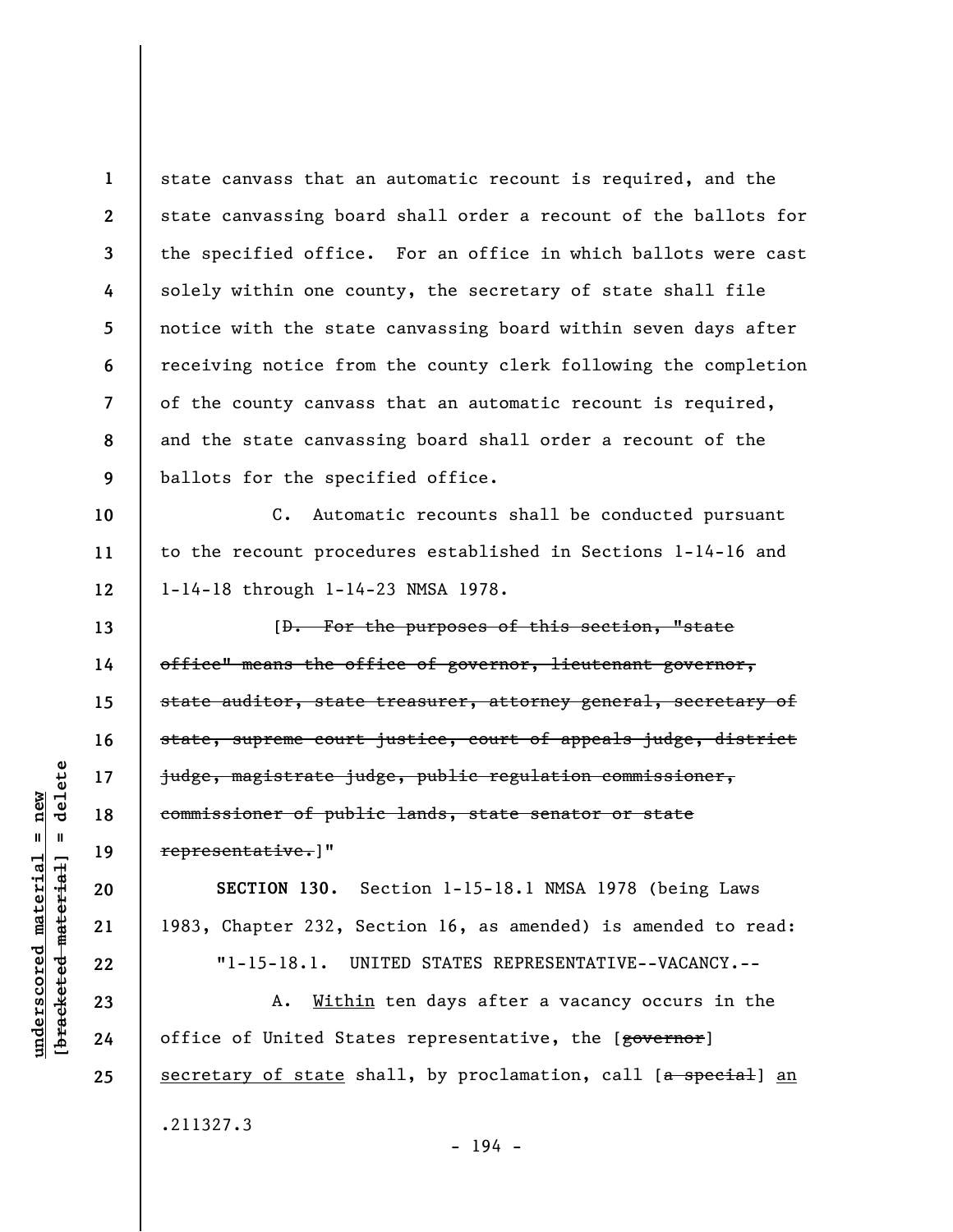| $\mathbf{1}$             | election to be held not less than [eighty-four] seventy-seven   |
|--------------------------|-----------------------------------------------------------------|
| $\boldsymbol{2}$         | nor more than ninety-one days after the date of the vacancy for |
| 3                        | the purpose of filling the vacancy, except as provided in       |
| 4                        | Subsections $[E]$ H and $[F]$ I of this section.                |
| 5                        | The proclamation shall forthwith be filed by the<br>B.          |
| 6                        | secretary of state in the office of the secretary of state.     |
| $\overline{\phantom{a}}$ | The proclamation shall specify the:                             |
| 8                        | date on which the election will be held;<br>(1)                 |
| 9                        | purpose for which the election is called;<br>(2)                |
| 10                       | date on which declarations of candidacy<br>(3)                  |
| 11                       | are to be filed;                                                |
| 12                       | date on which declarations of intent to be<br>(4)               |
| 13                       | a write-in candidate are to be filed; and                       |
| 14                       | date certificates of registration are to<br>(5)                 |
| 15                       | be subscribed and sworn to participate in the election as       |
| 16                       | <u>required by law.</u>                                         |
| 17                       | C. After the proclamation is issued pursuant to                 |
| 18                       | Subsection B of this section, the secretary of state shall      |
| 19                       | within five days certify the proclamation to each county clerk  |
| 20                       | with precincts located in the United States representative      |
| 21                       | district in which the vacancy exists. Beginning not less than   |
| 22                       | sixty-three days before the date of the election, the secretary |
| 23                       | of state shall publish the proclamation once each week for two  |
| 24                       | consecutive weeks in a newspaper of general circulation.        |
| 25                       | [B.] D. Upon the issuance of the [governor's]                   |
|                          | .211327.3                                                       |
|                          |                                                                 |

 $[**bracket**et~~eted matcherial~~] = **delete**$ **[bracketed material] = delete**  $underscored material = new$ **underscored material = new**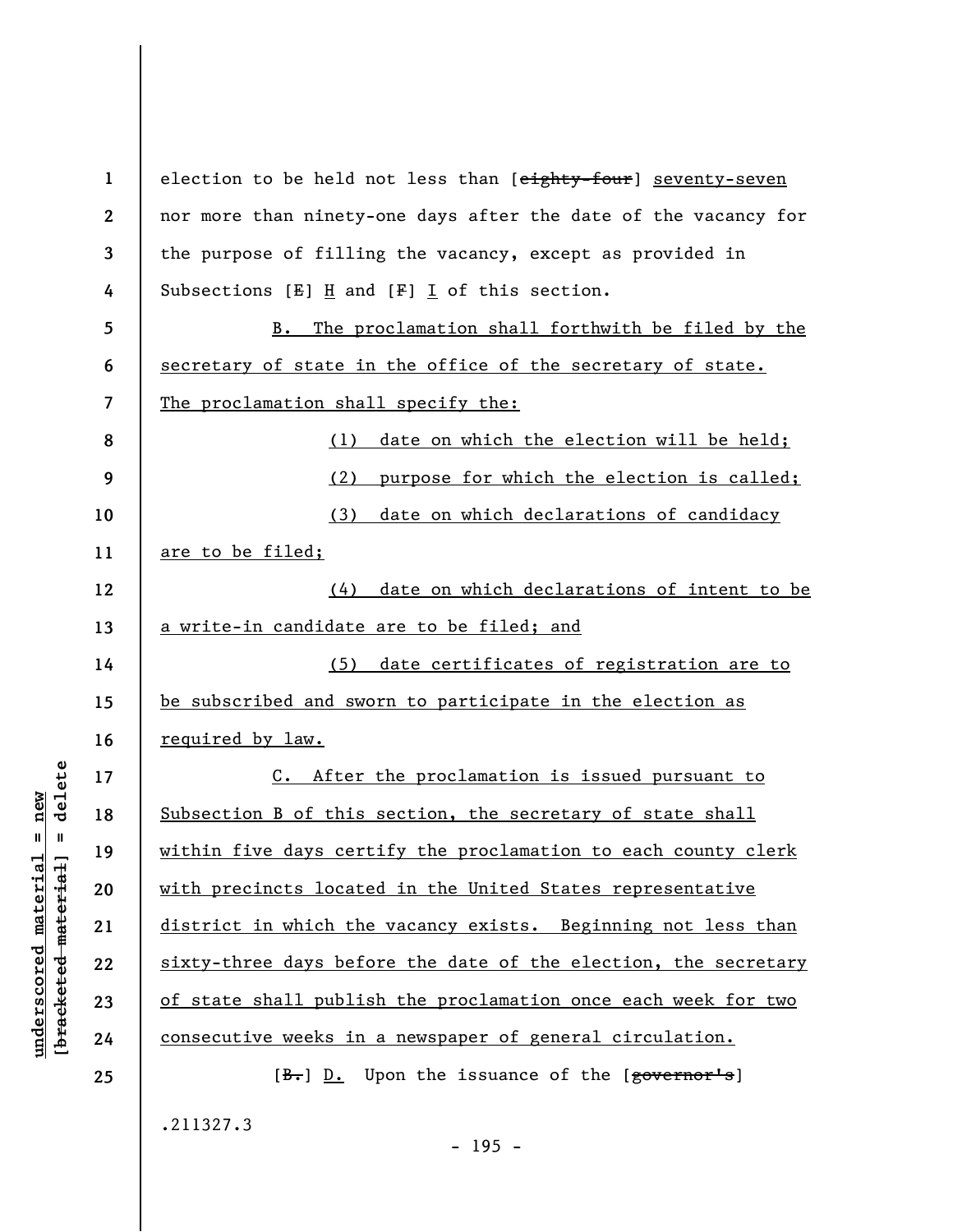proclamation, each qualified political party may nominate in the manner provided by the rules of that party a candidate to fill the vacancy in the office of United States representative; provided that such nomination is certified to the secretary of state by the state chair of that party no later than 5:00 p.m. on the fifty-sixth day preceding the date of the [special] election.

[ $G$ .] E. Declarations of [independent] unaffiliated candidacy to fill the vacancy in the office of United States representative and nominating petitions pertaining thereto shall be filed with the secretary of state no later than 5:00 p.m. on the fifty-sixth day preceding the date of the [special] election.

[D. Special] F. Declarations of intent to be a write-in candidate to fill a vacancy in the office of United States representative shall be filed with the secretary of state no later than 5:00 p.m. on the fifty-sixth day preceding the date of the election.

G. Elections called for the purpose of filling a vacancy in the office of United States representative shall be conducted in accordance with the provisions of the Election Code for general elections; provided, however, if there is a conflict between this section and other provisions of the Election Code, the provisions of this section shall control. The secretary of state shall, only when necessary, adjust the .211327.3

 $\frac{1}{2}$  intereted material = delete **[bracketed material] = delete**  $anderscored material = new$ **underscored material = new**

**1** 

**2** 

**3** 

**4** 

**5** 

**6** 

**7** 

**8** 

**9** 

**10** 

**11** 

**12** 

**13** 

**14** 

**15** 

**16** 

**17** 

**18** 

**19** 

**20** 

**21** 

**22** 

**23** 

**24**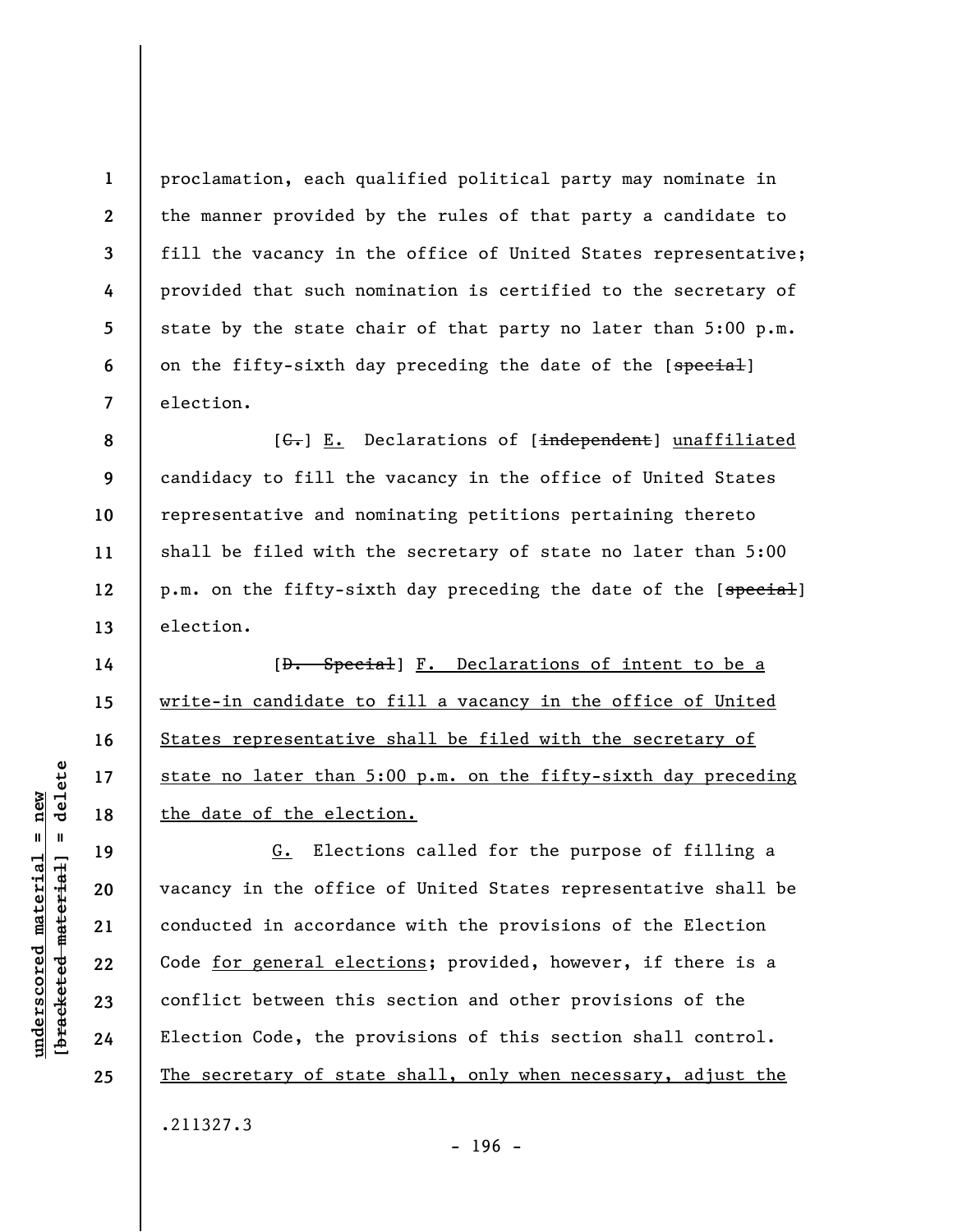**1 2 3 4 5 6**  day provided in the Uniform Military and Overseas Voters Act to send ballots to federal qualified electors in an election to fill a vacancy in the office of United States representative. The adjusted day shall be immediately posted on the website of the secretary of state and reported to the federal voting assistance program.

**7 8 9 10 11 12 13 14**   $[E-]$  H. If a vacancy occurs in the office of United States representative [after the date of the primary election and before the date of the general election of that same year, the vacancy shall be filled at that general election of the same year] beginning one hundred sixty days and no less than sixty-three days before a statewide election, the vacancy shall be filled at the next statewide election; provided that when filling a vacancy:

(1) at a general election, candidates seeking the office of United States representative in that general election for the next succeeding term shall be deemed to be candidates for the unexpired term as well, and the candidate elected shall take office upon the certification of the election results; or

(2) at a political party primary or a regular local election, each ballot shall contain the election to fill the vacancy in the office of United States representative listed before the contests in the political party primary or regular local election, and ballots containing only the

 $\frac{1}{2}$  intereted material = delete **[bracketed material] = delete**  $anderscored material = new$ **underscored material = new**

**15** 

**16** 

**17** 

**18** 

**19** 

**20** 

**21** 

**22** 

**23** 

**24** 

**25** 

.211327.3

- 197 -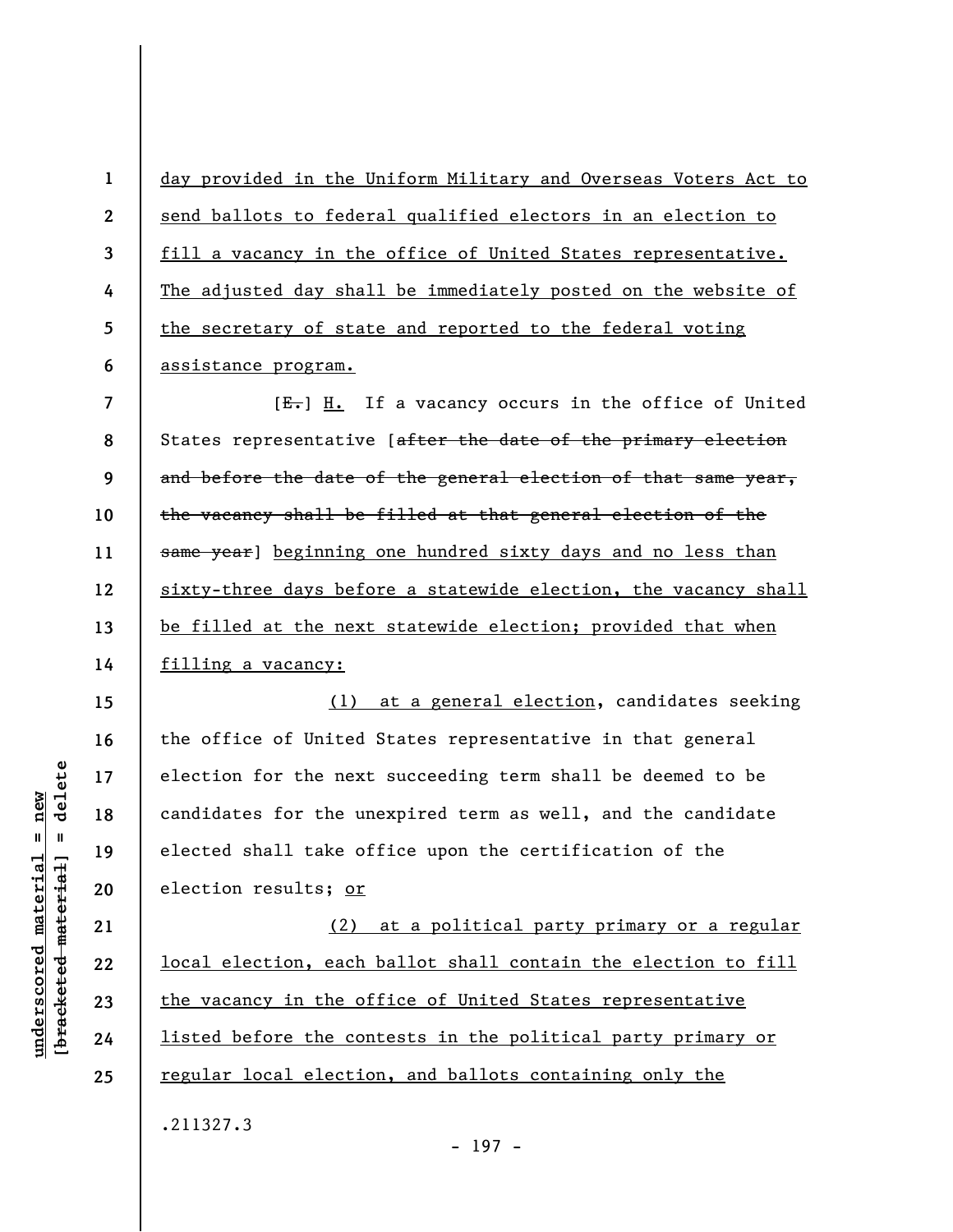**1 2 3 4**  election of the vacancy in the office of United States representative shall be available to voters who do not otherwise qualify to vote in the political party primary or that regular local election.

**5 6 7 8 9 10**   $[F_{\bullet}]$  I. If a vacancy occurs in the office of United States representative in extraordinary circumstances when there are more than one hundred vacancies in the United States house of representatives and there are more than seventy-five days before a regularly scheduled election [or previously scheduled special election], then pursuant to 2 U.S.C. Section 8(b):

(1) the governor shall immediately issue a writ of election, upon which the secretary of state shall, by proclamation, call [a special] an election to be held not more than forty-nine days after the vacancy is announced and file the proclamation along with the writ in the office of the secretary of state;

(2) the secretary of state shall immediately certify the proclamation to each county clerk with precincts located in the United States representative district in which the vacancy exists, and beginning not less than thirty-five days before the date of the election, the secretary of state shall publish the proclamation once each week for two consecutive weeks in a newspaper of general circulation;  $[\frac{2}{2}]$  (3) each qualified political party may nominate in the manner provided by the rules of that party a

**25** 

.211327.3

**11** 

**12** 

**13** 

**14** 

**15** 

**16** 

**17** 

**18** 

**19** 

**20** 

**21** 

**22** 

**underscored material = new [bracketed material] = delete**

 $\frac{1}{2}$  intereted material = delete  $underscored material = new$ 

- 198 -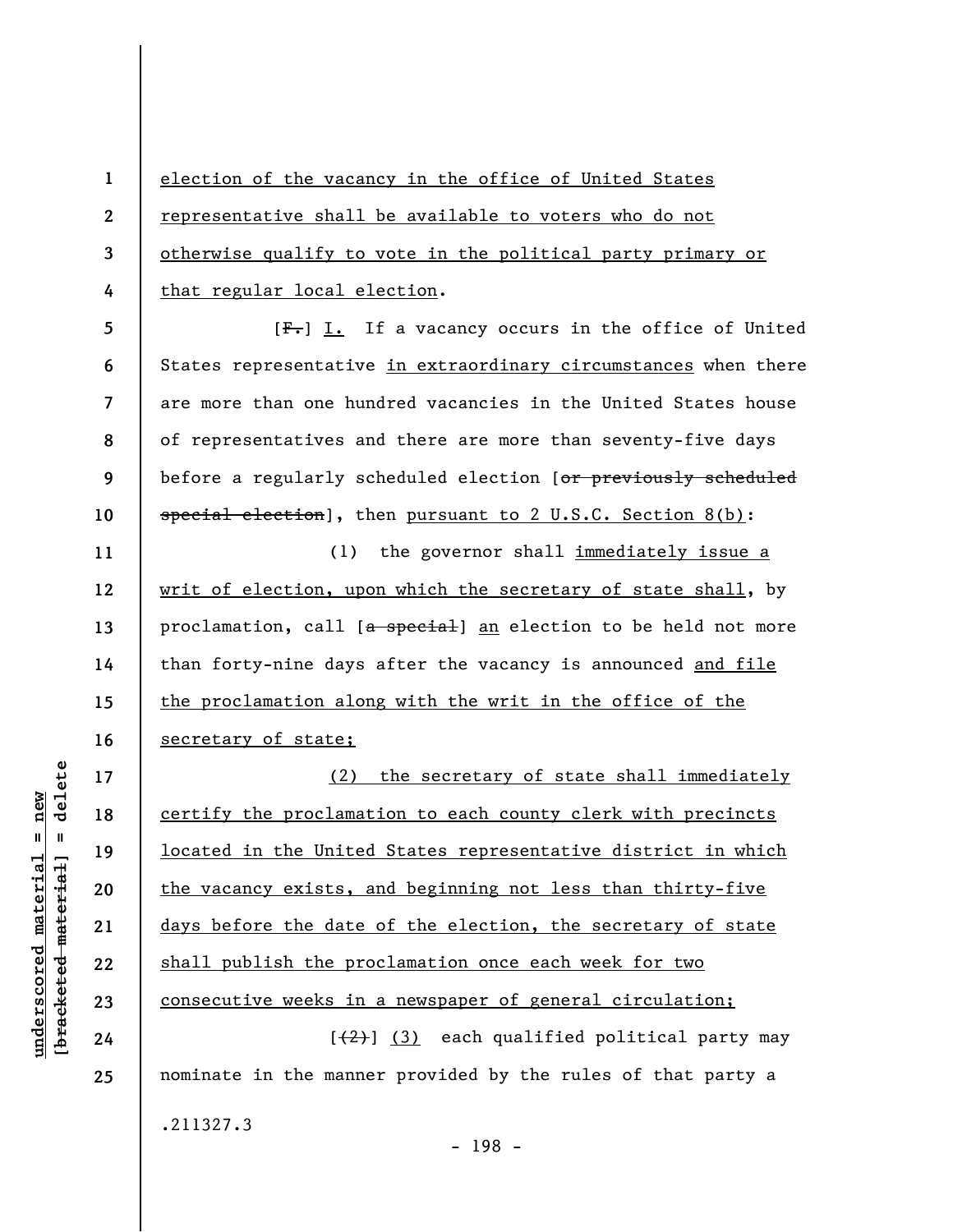**1 2 3 4 5 6 7 8 9 10 11 12 13 14 15 16 17 18 19 20 21 22 23 24 25**  candidate to fill the vacancy in the office of United States representative; provided that such nomination is certified to the secretary of state by the state chair of that party no later than 5:00 p.m. on the tenth business day following announcement of the vacancy; [and  $(3)$ ] (4) declarations of independent candidacy to fill the vacancy in the office of United States representative and nominating petitions pertaining thereto shall be filed with the secretary of state no later than 5:00 p.m. on the [twentieth] tenth business day following announcement of the vacancy; and (5) declarations of intent to be a write-in candidate to fill the vacancy in the office of United States representative shall be filed with the secretary of state no later than 5:00 p.m. on the tenth business day following announcement of the vacancy. J. The state shall pay all costs of an election to fill a vacancy in the office of United States representative when the election is not held on the same ballot as a statewide election." **SECTION 131.** Section 1-15-20 NMSA 1978 (being Laws 1969, Chapter 240, Section 370) is amended to read: "1-15-20. EXPIRING TERM AND NEXT SUCCEEDING TERM IN SAME ELECTION.-- A. In all instances where the expiring term of [any .211327.3 - 199 -

 $\frac{1}{2}$  of  $\frac{1}{2}$  and  $\frac{1}{2}$  and  $\frac{1}{2}$  and  $\frac{1}{2}$  and  $\frac{1}{2}$  and  $\frac{1}{2}$  and  $\frac{1}{2}$  and  $\frac{1}{2}$  and  $\frac{1}{2}$  and  $\frac{1}{2}$  and  $\frac{1}{2}$  and  $\frac{1}{2}$  and  $\frac{1}{2}$  and  $\frac{1}{2}$  and  $\frac{1}{2}$  an **[bracketed material] = delete**  $underscored material = new$ **underscored material = new**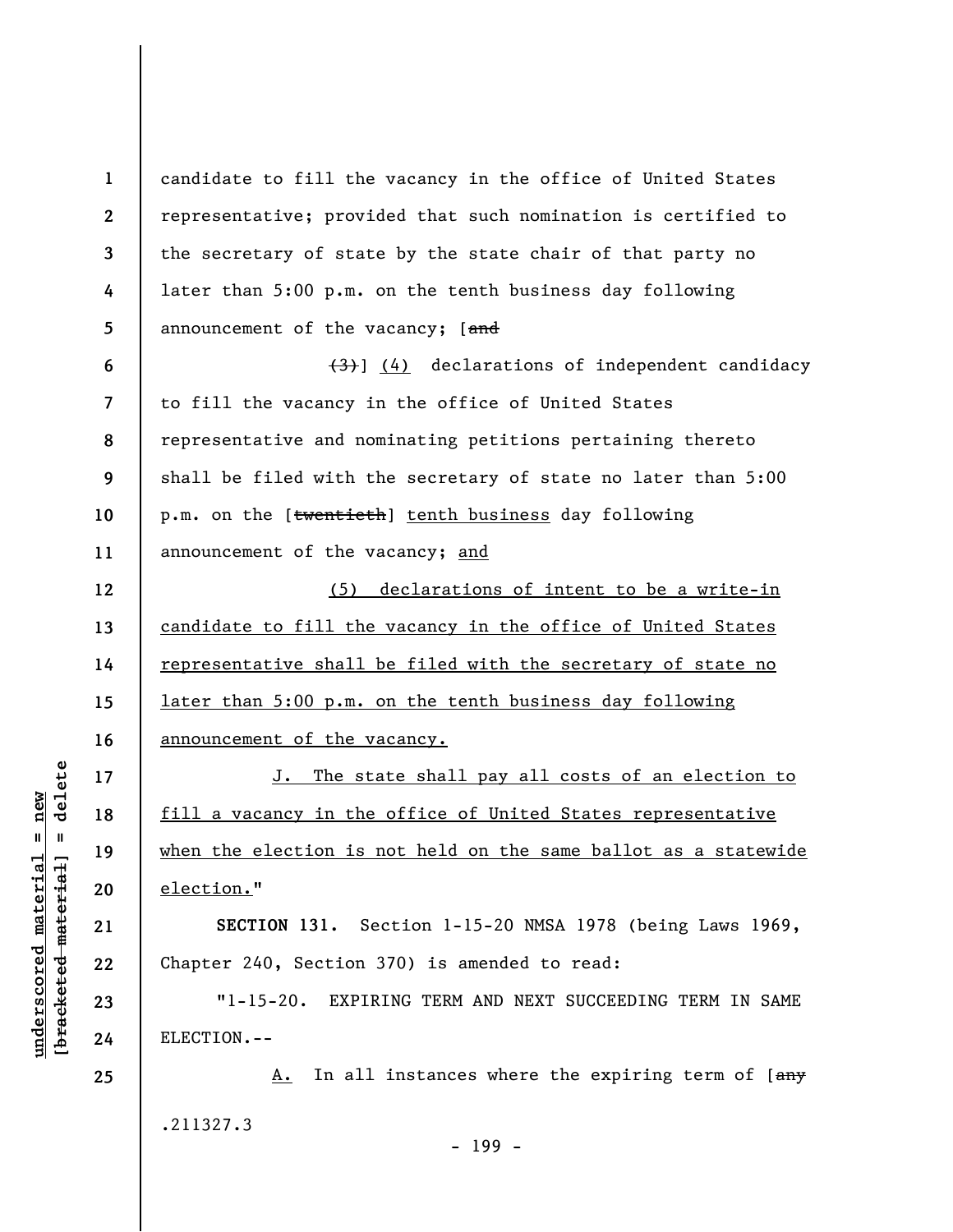**1 2 3 4 5 6 7**  elective state or district office or] the office of United States senator or representative and the term next succeeding [such] the expiring term are to be voted upon at the same general election, the same individual may be a candidate for both [such] the expiring term and next succeeding term, whether at a primary election, nominating convention or general election.

**8 9 10 11 12 13 14 15 16 17**  B. In those instances where a person is initially elected for a next succeeding term of the office of United States senator or representative at a general election and there becomes a vacancy in the expiring term of that office at any time beginning seventy days before the general election through the first day of the next succeeding term, the person initially elected for the next succeeding term and in possession of the certificate of election from the general election shall be declared elected for the remainder of the expiring term."

**SECTION 132.** Section 1-16-1 NMSA 1978 (being Laws 1969, Chapter 240, Section 374) is amended to read:

"1-16-1. [STATE CONSTITUTIONAL AMENDMENTS] BALLOT QUESTIONS--APPLICATION OF ELECTION CODE.--At all elections at which any [proposed constitutional amendment or] ballot question is submitted to [a vote of the electors] the voters, the election shall be [held and] called, conducted and canvassed in accordance with the Election Code."

.211327.3

delete **[bracketed material] = delete**  $underscored material = new$ **underscored material = new**  $\mathbf{I}$ bracketed material

**18** 

**19** 

**20** 

**21** 

**22** 

**23** 

**24**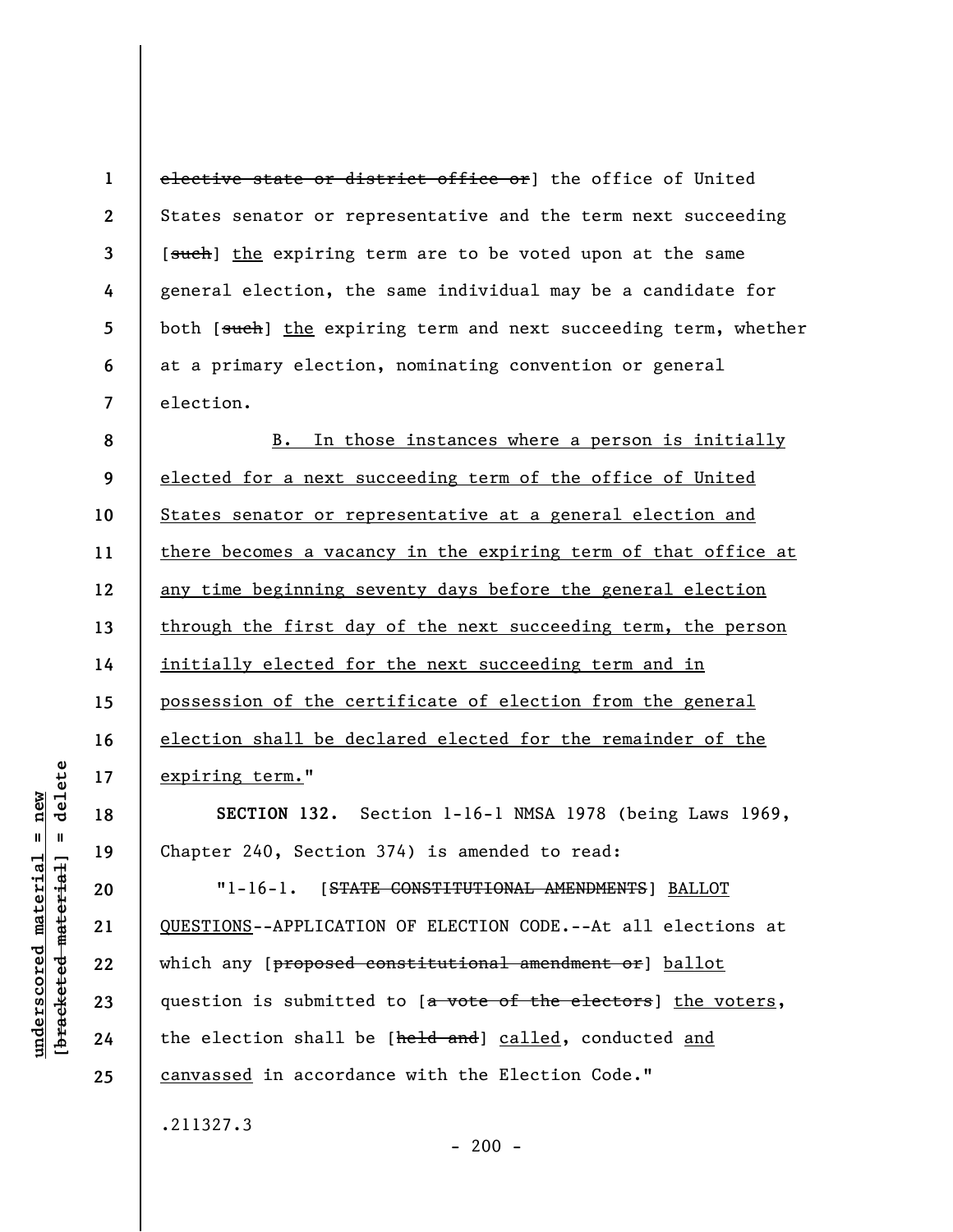| $\mathbf{1}$ | SECTION 133. Section 1-16-2 NMSA 1978 (being Laws 1969,         |
|--------------|-----------------------------------------------------------------|
| $\mathbf{2}$ | Chapter 240, Section 375) is amended to read:                   |
| 3            | "1-16-2. [STATE CONSTITUTIONAL AMENDMENTS--BALLOTS--            |
| 4            | SPECIAL ELECTIONS] BALLOT QUESTIONS--STATE BALLOT QUESTIONS--   |
| 5            | LOCAL GOVERNMENT BALLOT QUESTIONS. -- [The secretary of state   |
| 6            | shall provide ballots for the use of voters in all special      |
| 7            | elections where constitutional amendments or other questions    |
| 8            | are submitted to the voters of the entire state. Paper ballots  |
| 9            | shall bear on their face the facsimile signature of the         |
| 10           | secretary of state and shall be furnished to each of the county |
| 11           | $e$ lerks.                                                      |
| 12           | A state ballot question includes any:                           |
| 13           | (1) proposed amendment to the constitution of                   |
| 14           | New Mexico, as provided in a joint resolution passed by the     |
| 15           | <u>legislature;</u>                                             |
| 16           | tax authorization for general obligation<br>(2)                 |
| 17           | bonds or mill levy, as provided by law;                         |
| 18           | (3) referendum, as provided in Article 4,                       |
| 19           | Section 1 of the constitution of New Mexico; and                |
| 20           | (4) other questions, as provided by statute or                  |
| 21           | the constitution of New Mexico.                                 |
| 22           | A local government ballot question includes any:<br>B.          |
| 23           | (1) tax authorization for bond sales, mill                      |
| 24           | levy or gross receipts tax, as required by law;                 |
| 25           | (2) recall of county, school board or certain                   |
|              | .211327.3                                                       |

 $[bracketeed-materiat] = delete$ **[bracketed material] = delete**  $underscored material = new$ **underscored material = new**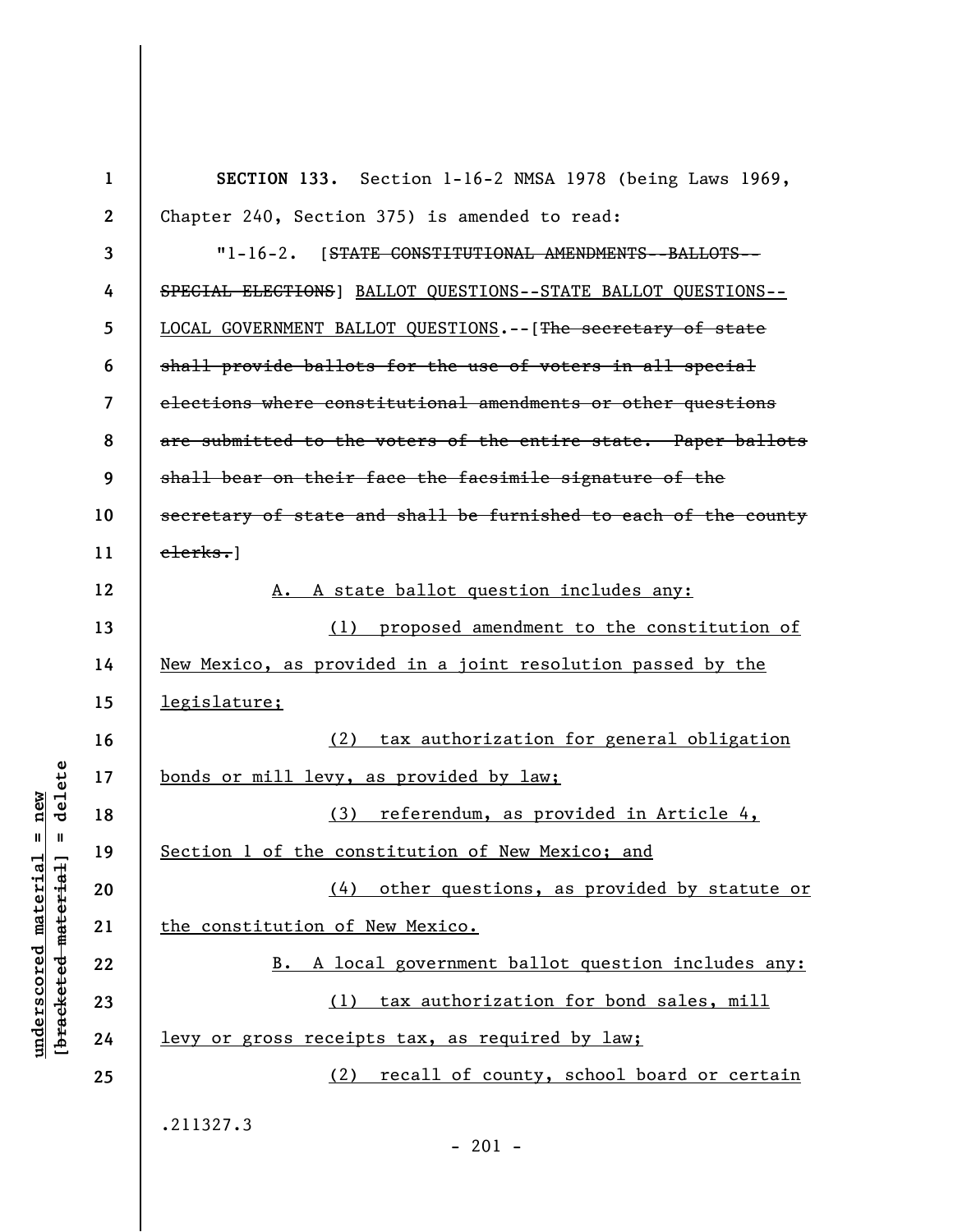| $\mathbf{1}$            | municipal officers, as provided by law or by municipal home     |
|-------------------------|-----------------------------------------------------------------|
| $\boldsymbol{2}$        | rule charter;                                                   |
| 3                       | (3) petition for the creation of a special                      |
| 4                       | district or consideration of a statutory local option, as       |
| 5                       | provided by law;                                                |
| 6                       | (4) referendum on local governing body                          |
| $\overline{\mathbf{z}}$ | taxation authority, as provided by law;                         |
| 8                       | (5) referendum on local government ordinances,                  |
| 9                       | as provided by the charter of a home rule municipality, by an   |
| 10                      | incorporated or urban county or by law;                         |
| 11                      | (6) change in the laws of a home rule                           |
| 12                      | municipality, as provided by the municipal charter or by law;   |
| 13                      | (7) changes in the charter of an incorporated                   |
| 14                      | or urban county, as provided by the charter of the incorporated |
| 15                      | or urban county or by law; and                                  |
| 16                      | (8) other questions, as provided by state                       |
| 17                      | statute or the constitution of New Mexico."                     |
| 18                      | SECTION 134. Section 1-16-3 NMSA 1978 (being Laws 1969,         |
| 19                      | Chapter 240, Section 376, as amended) is amended to read:       |
| 20                      | "1-16-3. [STATE CONSTITUTIONAL AMENDMENTS] BALLOT               |
| 21                      | QUESTIONS--CERTIFICATION.--                                     |
| 22                      | A. Whenever a [proposed constitutional amendment or             |
| 23                      | other] state ballot question is to be submitted to the voters   |
| 24                      | of the entire state [the secretary of state] on a general       |
| 25                      | election or regular local election ballot, not less than        |
|                         | .211327.3                                                       |
|                         | $-202 -$                                                        |

**underscored material = new [bracketed material] = delete**

 $[**bracket eted metert et**] = **del et e**$  $underscored material = new$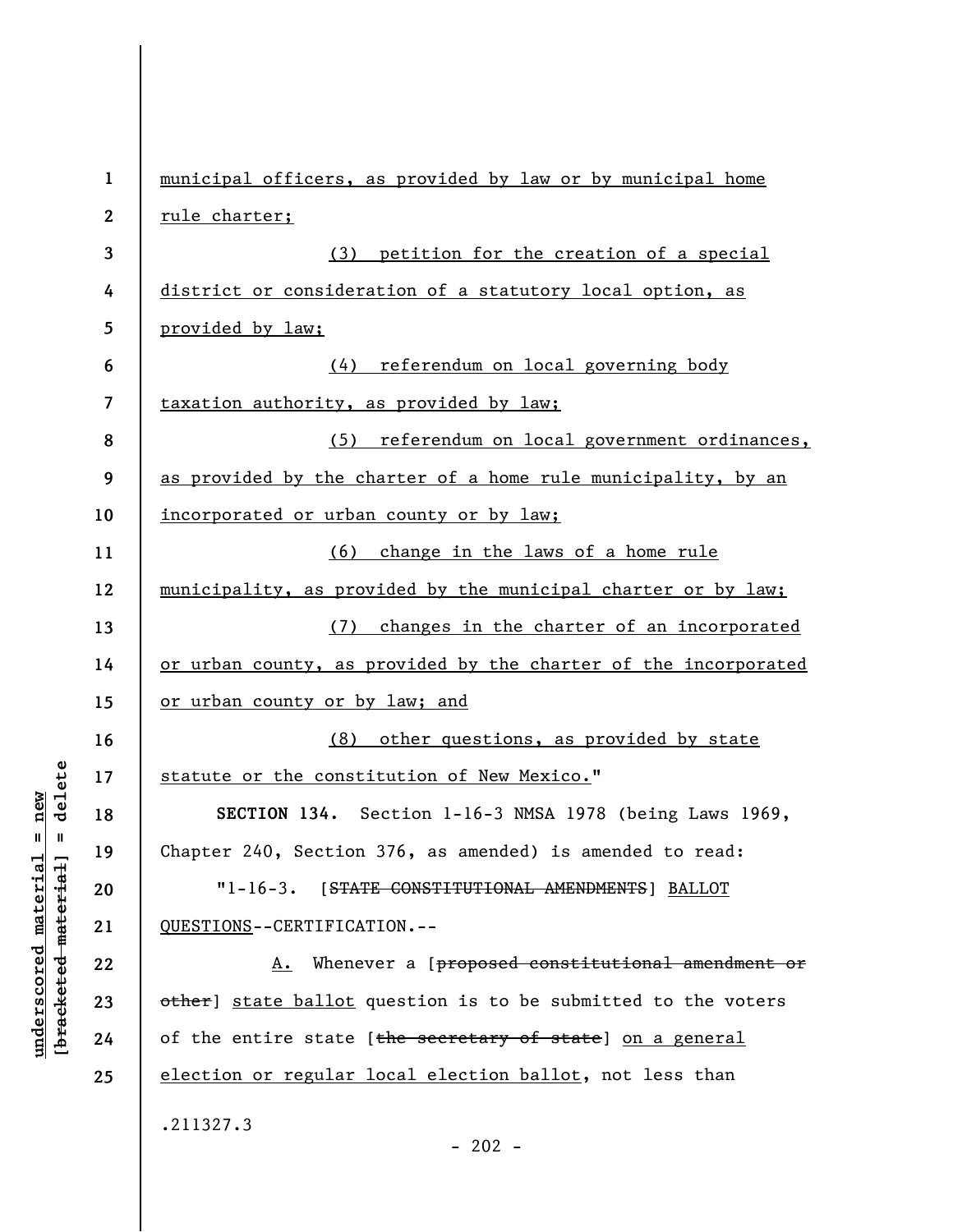**2 3**  [sixty-three] seventy days before the election, [at which it is to be submitted] the secretary of state shall certify the [proposed constitutional amendment or] state ballot question to the county clerk of each county.

**5 6 7 8 9 10 11 12 13 14 15**  B. Whenever a local government ballot question is to be submitted to the voters of a local government on a general election or regular local election ballot, not less than seventy days before the election at which the ballot question is proposed to be submitted to the voters, the local government shall file a resolution proposing the ballot question with the county clerk of each county containing any precinct in which votes may be cast for or against the local government ballot question. Not less than sixty-seven days before the election, each county clerk shall certify the local government ballot question to the secretary of state.

C. Whenever a state or local government ballot question is to be submitted to the voters in a special election, the proclamation calling the election shall be filed with or certified to the county clerk of each county containing any precinct in which votes may be cast pursuant to the provisions of the Special Election Act."

**SECTION 135.** Section 1-16-4 NMSA 1978 (being Laws 1969, Chapter 240, Section 377) is amended to read:

"1-16-4. BALLOT QUESTIONS--STATE CONSTITUTIONAL AMENDMENTS--PUBLICATION.--[Upon receipt of the certified .211327.3

delete **[bracketed material] = delete**  $underscored material = new$ **underscored material = new**  $\mathbf{I}$ bracketed material

**16** 

**17** 

**18** 

**19** 

**20** 

**21** 

**22** 

**23** 

**24** 

**25** 

**1**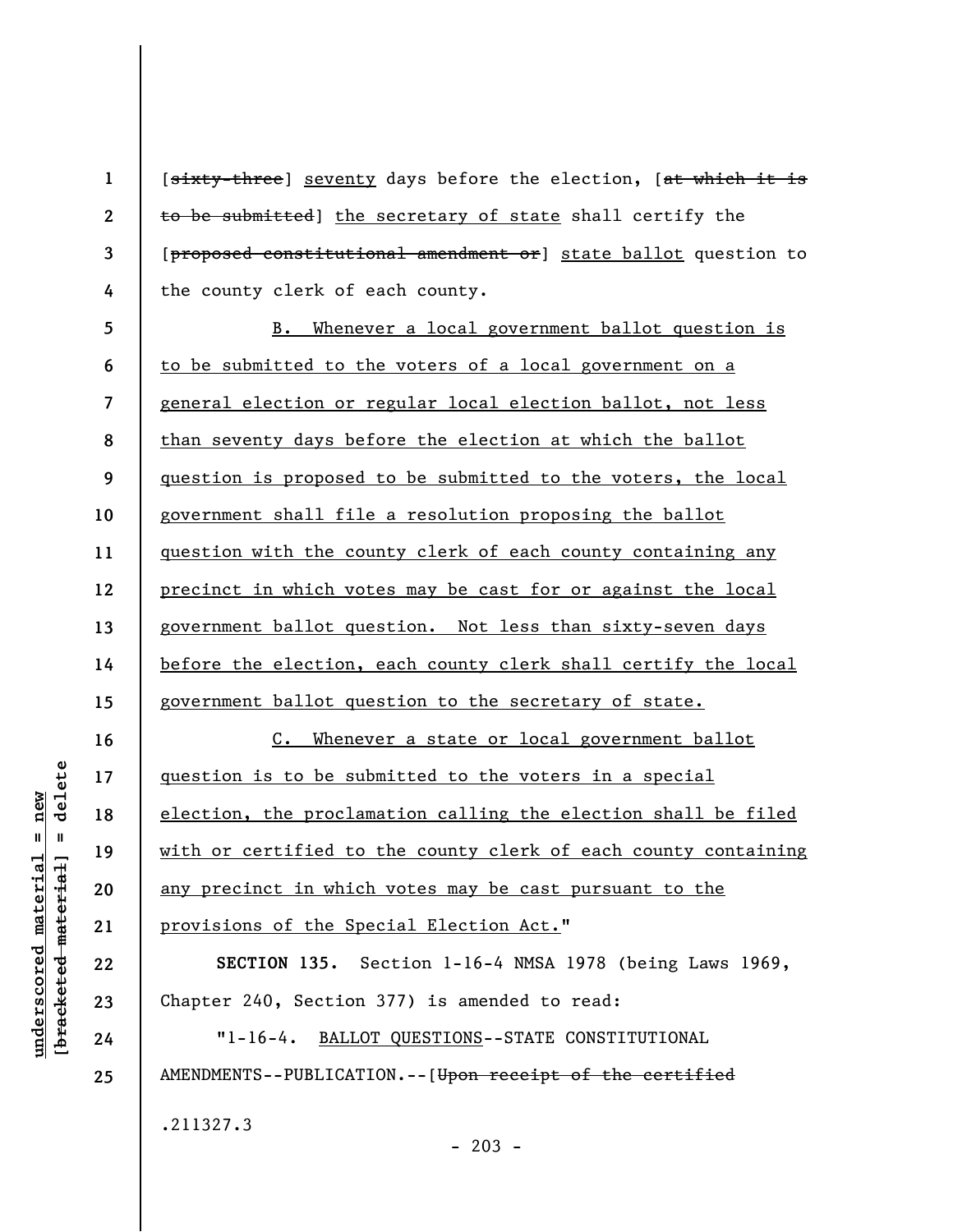**1** 

**2** 

**3** 

**4** 

**5** 

**6** 

**7** 

**8** 

**9** 

**10** 

**11** 

**12** 

**13** 

**14** 

**15** 

**16** 

**17** 

**18** 

**19** 

**20** 

**21** 

**22** 

**23** 

**24** 

**25** 

proposed constitutional amendment or other question, the county clerk shall include it in the proclamation to be issued and shall publish the full text of each proposed constitutional amendment or other question in accordance with the constitution of New Mexico.1

A. The secretary of state shall cause a proposed constitutional amendment to be published as provided in Article 19, Section 1 of the constitution of New Mexico.

B. The secretary of state shall post a proposed constitutional amendment beginning no later than seventy days prior to the election at which the amendment is to be submitted to the voters of the state for their approval or rejection.

C. Each county clerk shall post a proposed constitutional amendment beginning no later than sixty-seven days prior to the election at which the amendment is to be submitted to the voters of the state for their approval or rejection."

**SECTION 136.** Section 1-16-7 NMSA 1978 (being Laws 1977, Chapter 222, Section 96, as amended) is amended to read:

"1-16-7. [STATE CONSTITUTIONAL AMENDMENTS] BALLOT [LABELS] QUESTIONS--FORM.--

A. The secretary of state shall by rule prescribe the form in which [state constitutional amendments] a state or local ballot question shall appear on the ballot. [Such]

B. For a proposed constitutional amendment, the .211327.3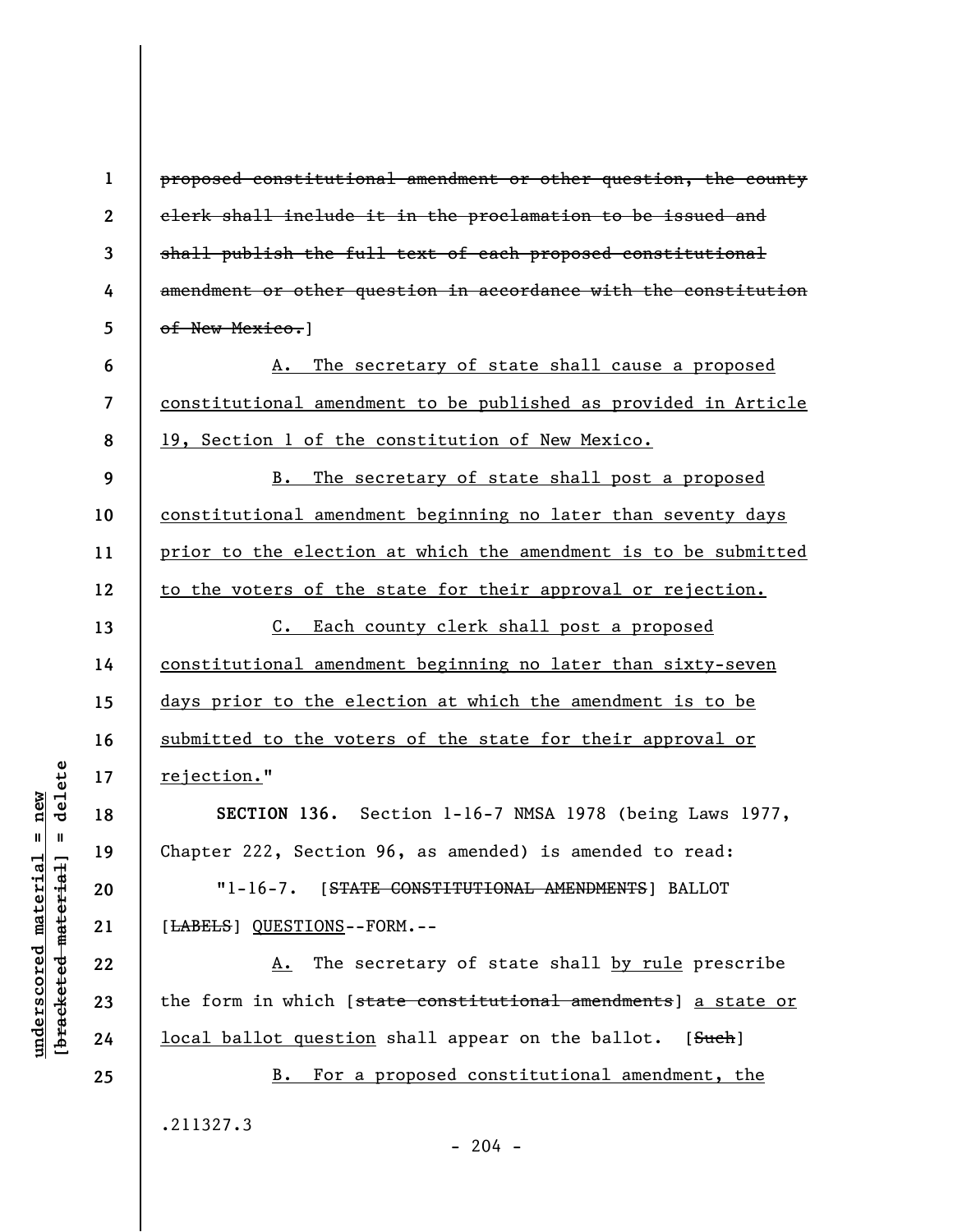**1 2 3 4 5 6 7 8 9 10 11 12 13 14 15 16 17 18 19 20 21 22 23 24**  form shall include the full title of the joint resolution proposing the constitutional amendment and the constitutional amendment number assigned to the joint resolution by the secretary of state. [The secretary of state may provide an analysis of the proposed constitutional amendment on the ballot. The ballot shall be printed in both English and Spanish.]" **SECTION 137.** Section 1-16-8 NMSA 1978 (being Laws 1969, Chapter 240, Section 380, as amended) is amended to read: "1-16-8. [OTHER] BALLOT QUESTIONS--PROHIBITION ON NONBINDING OR ADVISORY QUESTIONS.-- [A. The form for ballots on questions other than proposed constitutional amendments to be submitted to the voters of the entire state shall be prescribed by the secretary of state. The form for ballots on those questions not statewide in application to be submitted to the voters of a county or local government shall be furnished by the county clerk, and a copy of the resolution proposing the question shall be sent by the county clerk to the secretary of state not less than seventy days prior to the election. In each case, the ballots shall conform as nearly as practicable to the form required for ballots on proposed constitutional amendments.  $B\rightarrow$ ] In no case shall a nonbinding or merely advisory question be placed on the ballot for any election held pursuant

.211327.3

to the Election Code."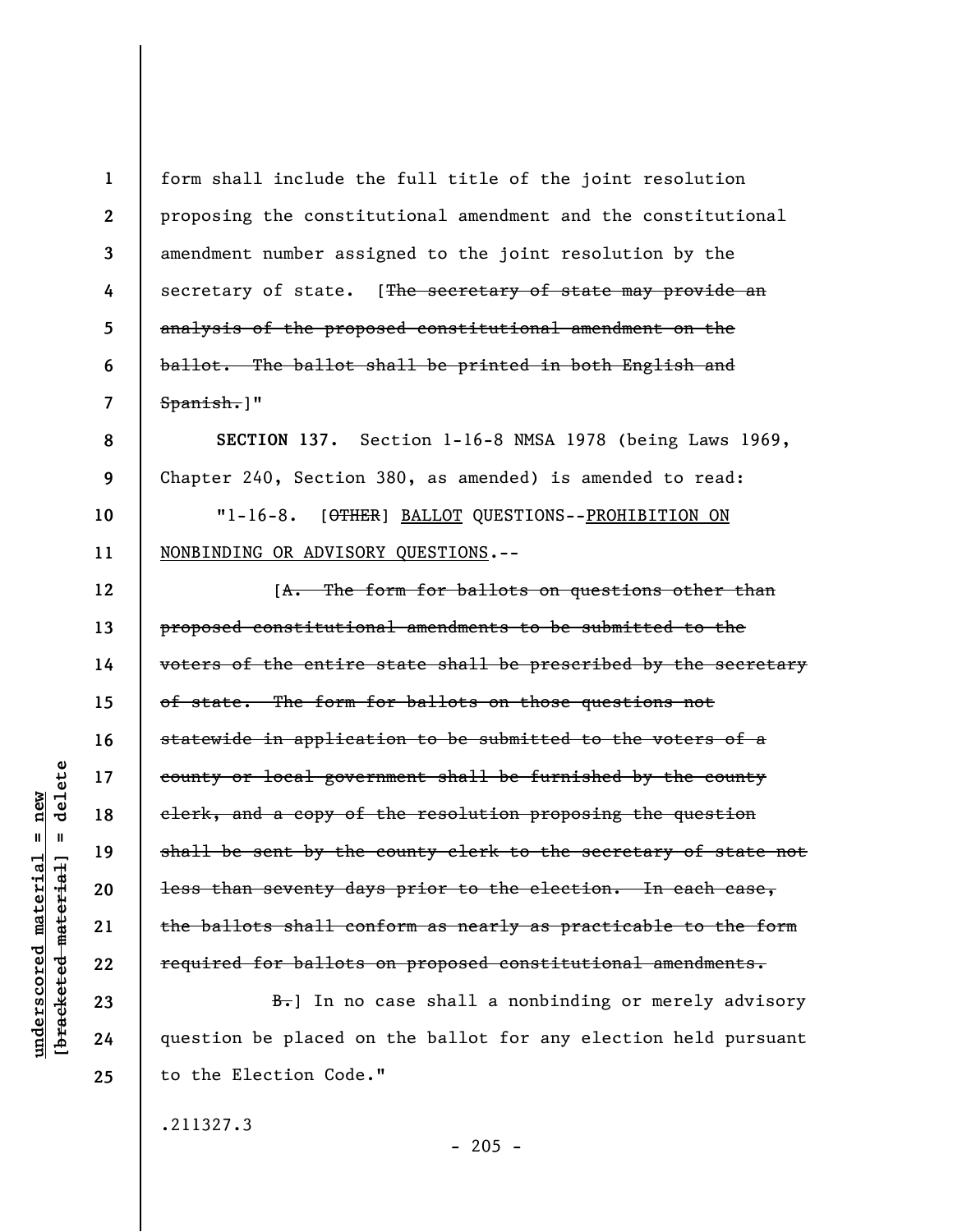| $\mathbf{1}$     | SECTION 138. Section 1-16-9 NMSA 1978 (being Laws 1969,        |
|------------------|----------------------------------------------------------------|
| $\boldsymbol{2}$ | Chapter 240, Section 381, as amended) is amended to read:      |
| 3                | "1-16-9. [STATE CONSTITUTIONAL AMENDMENTS] BALLOT              |
| 4                | QUESTIONS--SINGLE BALLOT--SPACE ON BALLOT. -- [Proposed        |
| 5                | constitutional amendments or other]                            |
| 6                | A. Ballot questions submitted to the voters at any             |
| $\overline{7}$   | election shall be printed on one ballot only.                  |
| 8                | B. State ballot questions certified by the                     |
| 9                | secretary of state shall be printed on the ballot as provided  |
| 10               | in the Election Code.                                          |
| 11               | C. Local government ballot questions authorized by             |
| 12               | law shall be printed on the ballot of each county containing   |
| 13               | any precinct in which votes may be cast for or against the     |
| 14               | local government ballot question.                              |
| 15               | D. If, after printing any offices required to be               |
| 16               | elected and the state ballot questions certified by the        |
| 17               | secretary of state, there is insufficient space on a single-   |
| 18               | page ballot using both sides of the page to accommodate the    |
| 19               | various ballot questions submitted by local governments:       |
| 20               | (1) priority for printing local government                     |
| 21               | ballot questions shall be in the order the approved ballot     |
| 22               | questions were filed with the county clerk; provided that for  |
| 23               | multicounty jurisdictions, exclusion from one county's ballot  |
| 24               | excludes that local government ballot question from the ballot |
| 25               | in all applicable counties;                                    |
|                  | .211327.3                                                      |

 $[bracketeed-materiat] = delete$ **[bracketed material] = delete**  $underscored material = new$ **underscored material = new**

- 206 -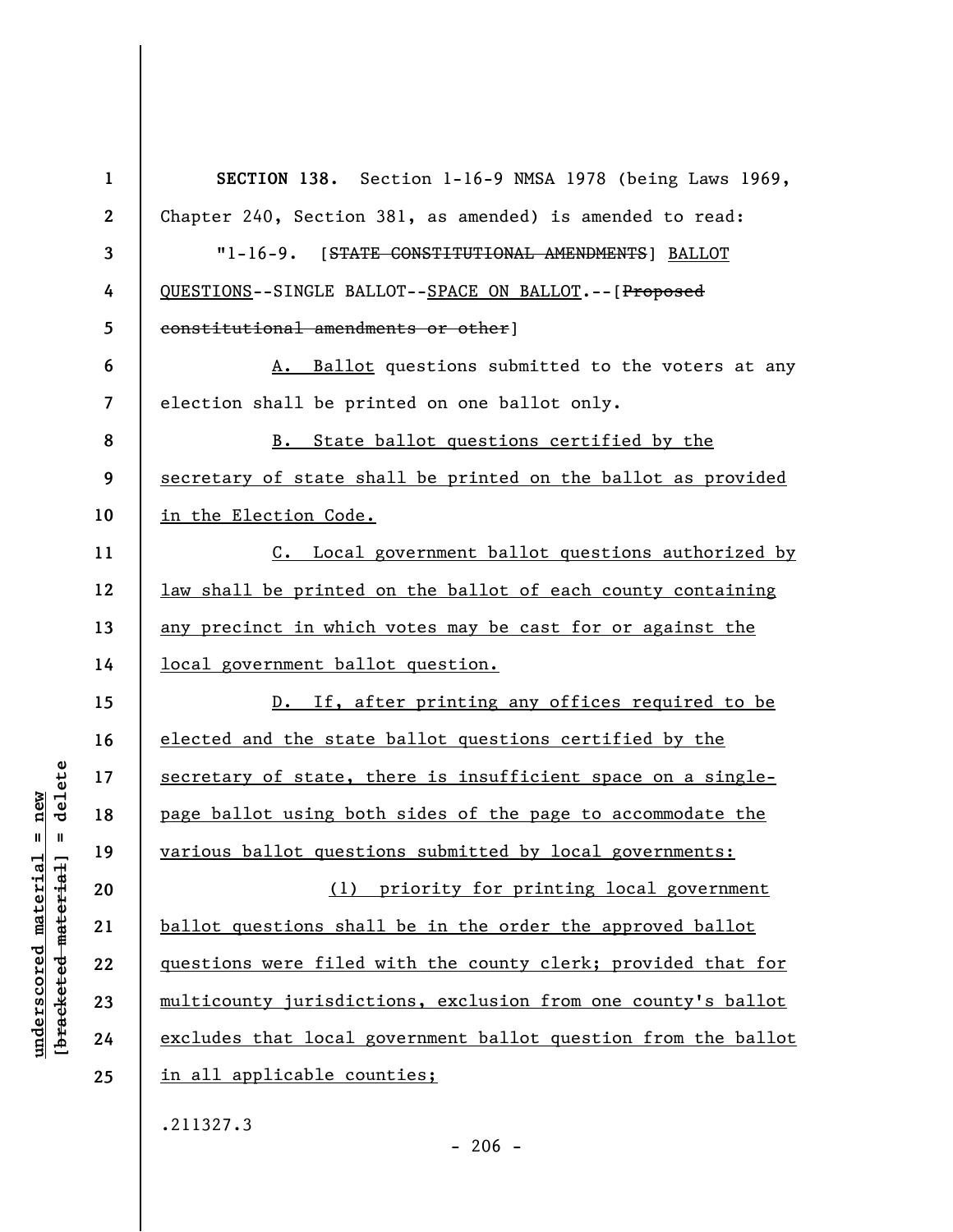| $\mathbf 1$      | (2) a local government ballot question that,                       |
|------------------|--------------------------------------------------------------------|
| $\boldsymbol{2}$ | based on the order received by the county clerk, would require     |
| 3                | the ballot to be on more than one page shall be included on the    |
| 4                | ballot only if the local government submitting the ballot          |
| 5                | question pays the additional costs of any subsequent ballot        |
| 6                | page; provided that if more than one local government submits      |
| 7                | ballot questions that would require the ballot to be on more       |
| 8                | than one page, those local governments shall share the             |
| 9                | additional costs of any subsequent ballot page;                    |
| 10               | (3) a single ballot that is printed on more                        |
| 11               | <u>than one page may permit voters to cast on the first page a</u> |
| 12               | vote for or against any local government ballot question           |
| 13               | printed on a subsequent ballot page; and                           |
| 14               | (4) regardless of the order in which local                         |
| 15               | government ballot questions are filed with the county clerk,       |
| 16               | the ballot questions shall be printed on the ballot in the         |
| 17               | order provided in Section 1-10-8 NMSA 1978."                       |
| 18               | SECTION 139. Section 1-19-26 NMSA 1978 (being Laws 1979,           |
| 19               | Chapter 360, Section 2, as amended by Laws 2009, Chapter $67$ ,    |
| 20               | Section 1 and by Laws 2009, Chapter 68, Section 2) is amended      |
| 21               | to read:                                                           |
| 22               | "1-19-26. DEFINITIONS.--As used in the Campaign Reporting          |
| 23               | Act:                                                               |
| 24               | "advertising campaign" means an advertisement or<br>Α.             |
| 25               | series of advertisements used for a political purpose and          |
|                  | .211327.3                                                          |
|                  | $-207 -$                                                           |

 $[**bracket eted metert et**] = **del et e**$ **[bracketed material] = delete**  $underscored material = new$ **underscored material = new**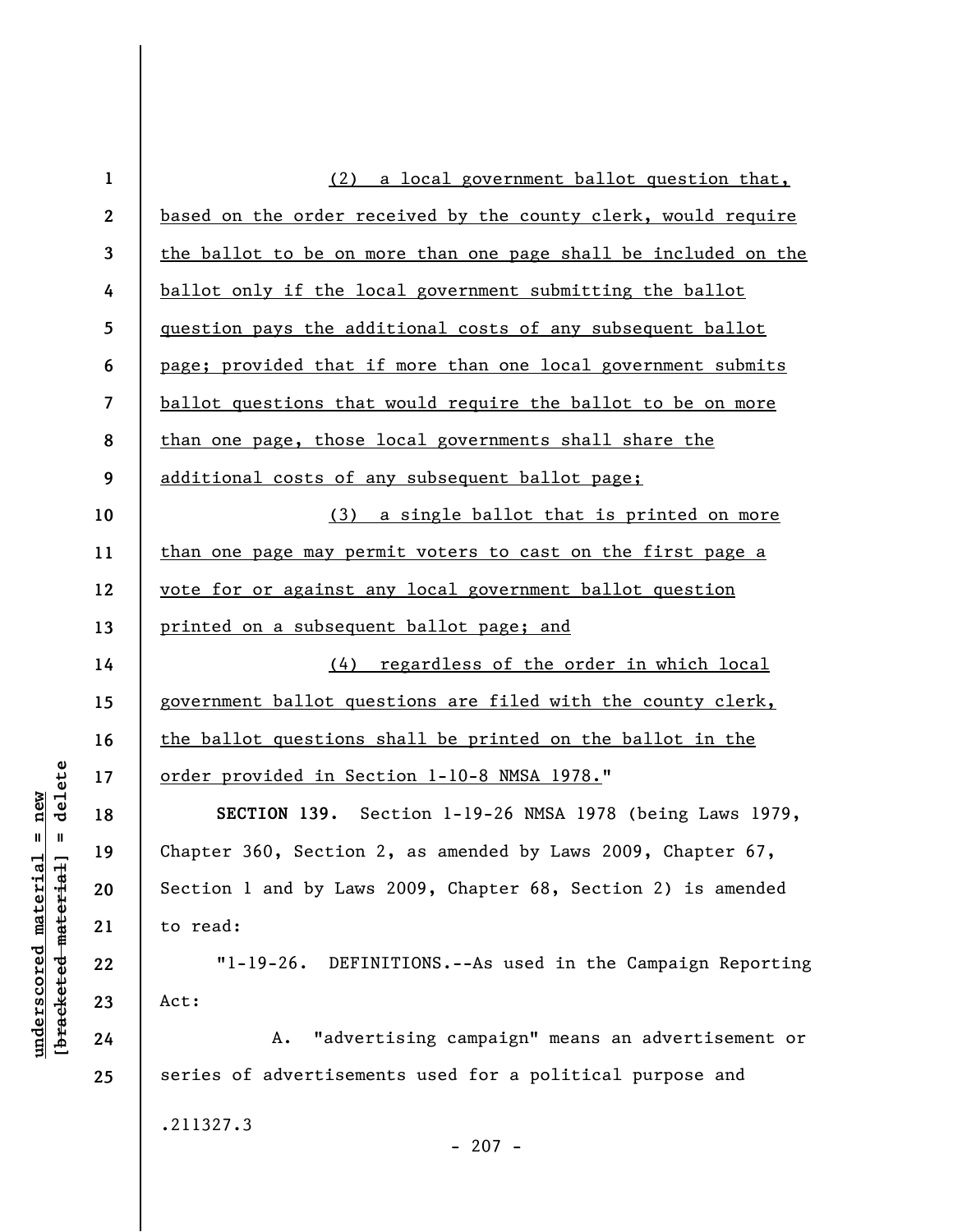**1 2 3 4**  disseminated to the public either in print, by radio or television broadcast or by any other electronic means, including telephonic communications, and may include direct or bulk mailings of printed materials;

**8**  B. "anonymous contribution" means a contribution the contributor of which is unknown to the candidate or the candidate's agent or the political committee or its agent who accepts the contribution;

**9 10**  C. "bank account" means an account in a financial institution located in New Mexico;

D. "campaign committee" means two or more persons authorized by a candidate to raise, collect or expend contributions on the candidate's behalf for the purpose of electing the candidate to office;

E. "candidate" means an individual who seeks or considers an office  $[\frac{1}{n} + \frac{1}{n}]$  to be voted on in a primary or general election [covered by the Campaign Reporting Act], including a public official, who either has filed a declaration of candidacy [or nominating petition] or:

(1) for a nonstatewide office, has received contributions or made expenditures of one thousand dollars (\$1,000) or more or authorized another person or campaign committee to receive contributions or make expenditures of one thousand dollars (\$1,000) or more for the purpose of seeking election to the office; or

.211327.3

 $\frac{1}{2}$  of  $\frac{1}{2}$  and  $\frac{1}{2}$  and  $\frac{1}{2}$  and  $\frac{1}{2}$  and  $\frac{1}{2}$  and  $\frac{1}{2}$  and  $\frac{1}{2}$  and  $\frac{1}{2}$  and  $\frac{1}{2}$  and  $\frac{1}{2}$  and  $\frac{1}{2}$  and  $\frac{1}{2}$  and  $\frac{1}{2}$  and  $\frac{1}{2}$  and  $\frac{1}{2}$  an **[bracketed material] = delete**  $underscored material = new$ **underscored material = new**

**5** 

**6** 

**7** 

**11** 

**12** 

**13** 

**14** 

**15** 

**16** 

**17** 

**18** 

**19** 

**20** 

**21** 

**22** 

**23** 

**24**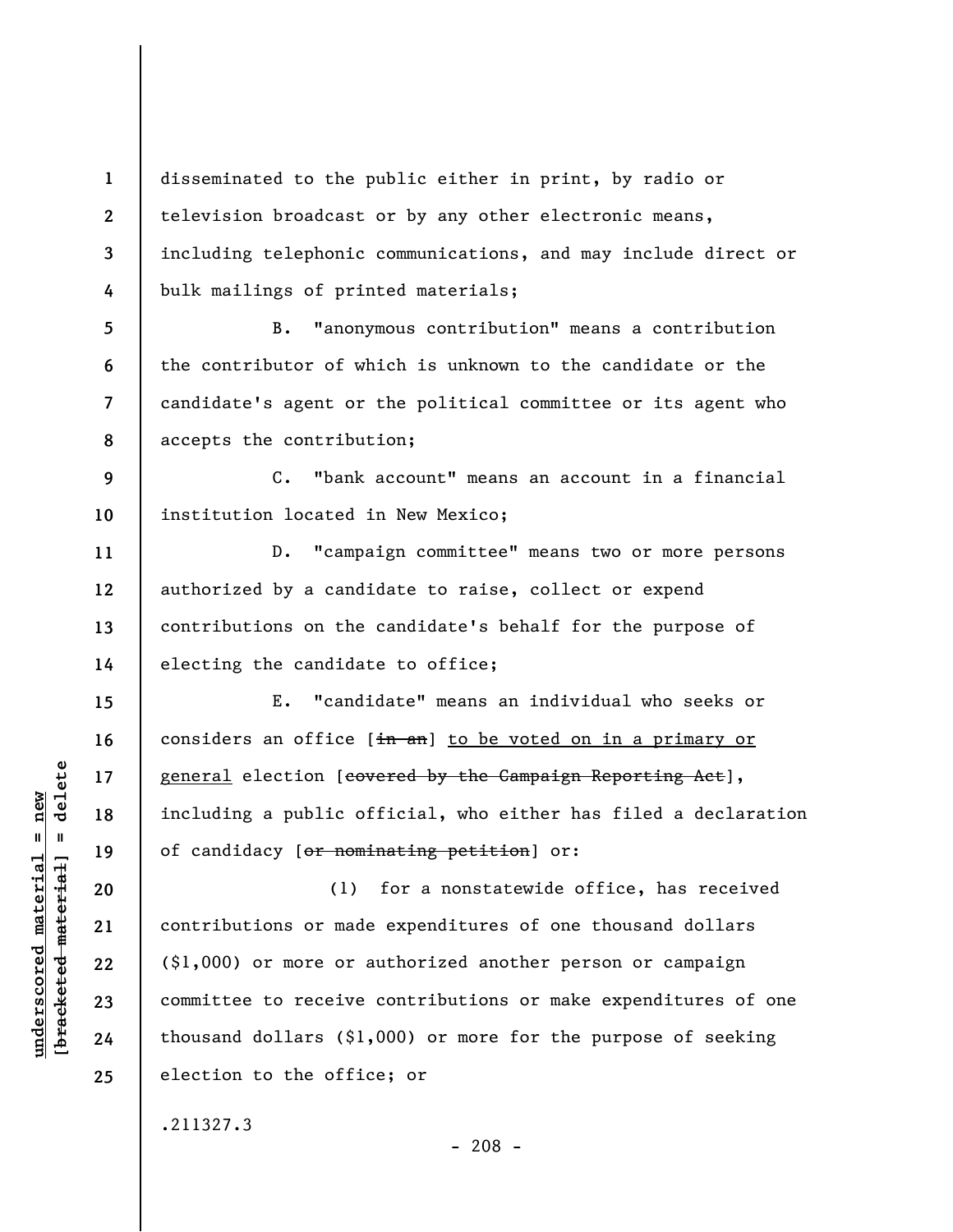**1 2 3 4 5 6 7 8**  (2) for a statewide office, has received contributions or made expenditures of two thousand five hundred dollars (\$2,500) or more or authorized another person or campaign committee to receive contributions or make expenditures of two thousand five hundred dollars (\$2,500) or more for the purpose of seeking election to the office or for candidacy exploration purposes in the years prior to the year of the election;

**9 10 11 12 13 14 15 16 17 18 19 20**  F. "contribution" means a gift, subscription, loan, advance or deposit of money or other thing of value, including the estimated value of an in-kind contribution, that is made or received for a political purpose, including payment of a debt incurred in an election campaign, but "contribution" does not include the value of services provided without compensation or unreimbursed travel or other personal expenses of individuals who volunteer a portion or all of their time on behalf of a candidate or political committee, nor does it include the administrative or solicitation expenses of a political committee that are paid by an organization that sponsors the committee;

G. "deliver" or "delivery" means to deliver by certified or registered mail, telecopier, electronic transmission or facsimile or by personal service;

H. "election" means any primary or general  $[ $\sigma$  r]$ statewide special] election [in New Mexico and includes county .211327.3

 $\frac{1}{2}$  intereted material = delete **[bracketed material] = delete**  $underscored material = new$ **underscored material = new**

**21** 

**22** 

**23** 

**24**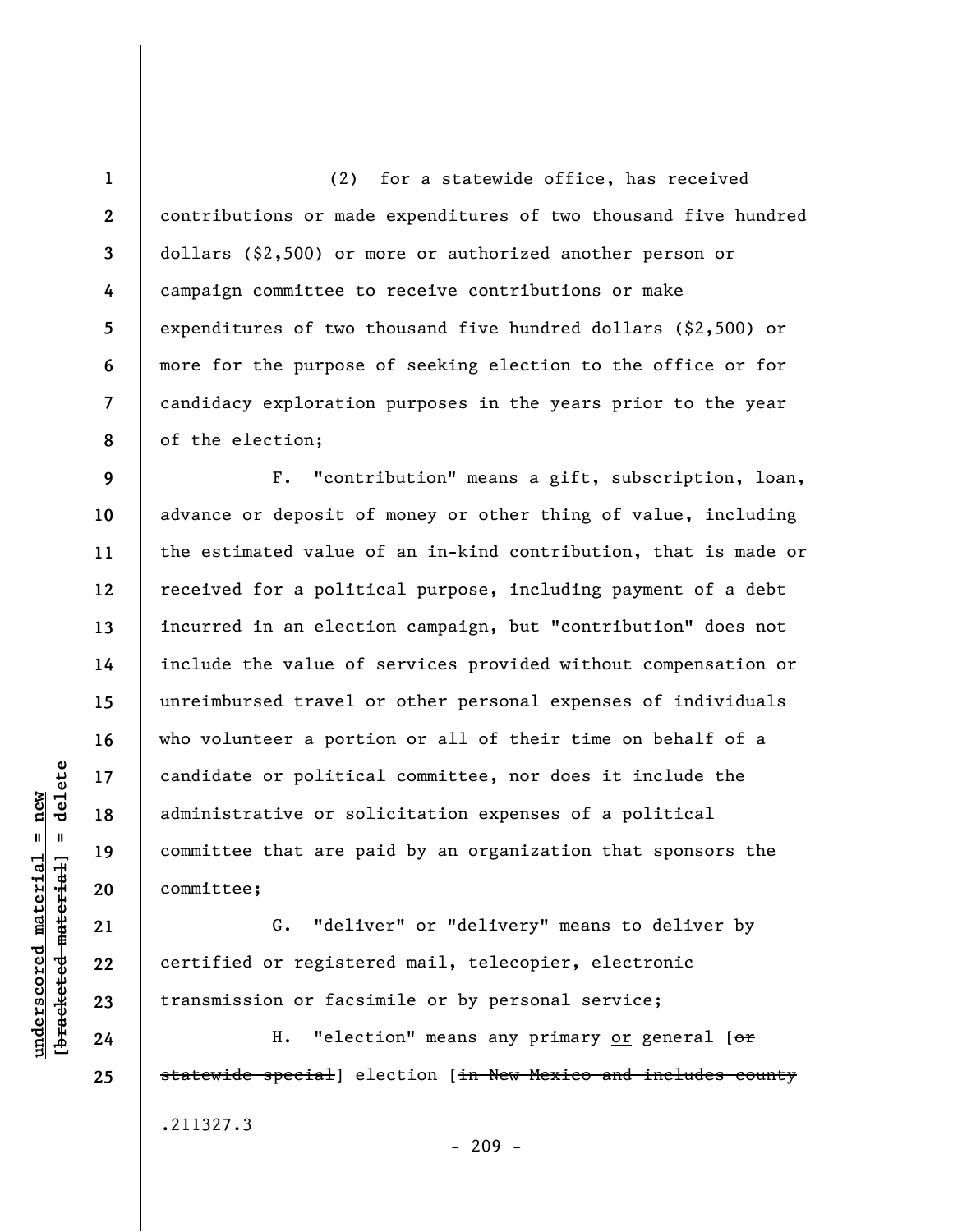and judicial retention elections but excludes municipal, school board and special district elections];

I. "election year" means an even-numbered year in which an election covered by the Campaign Reporting Act is held;

**6 7 8 9 10 11 12 13**  J. "expenditure" means a payment, transfer or distribution or obligation or promise to pay, transfer or distribute any money or other thing of value for a political purpose, including payment of a debt incurred in an election campaign or pre-primary convention, but does not include the administrative or solicitation expenses of a political committee that are paid by an organization that sponsors the committee;

K. "person" means an individual or entity;

L. "political committee" means two or more persons, other than members of a candidate's immediate family or campaign committee or a [husband and wife] spouse who make a contribution out of a joint account, who are selected, appointed, chosen, associated, organized or operated primarily for a political purpose; and "political committee" includes:

(1) political parties, political action committees or similar organizations composed of employees or members of any corporation, labor organization, trade or professional association or any other similar group that raises, collects, expends or contributes money or any other .211327.3

 $- 210 -$ 

**1** 

**2** 

**3** 

**4** 

**5** 

**14** 

**15** 

**16** 

**17** 

**18** 

**19** 

**20** 

**21** 

**22** 

**23** 

**24**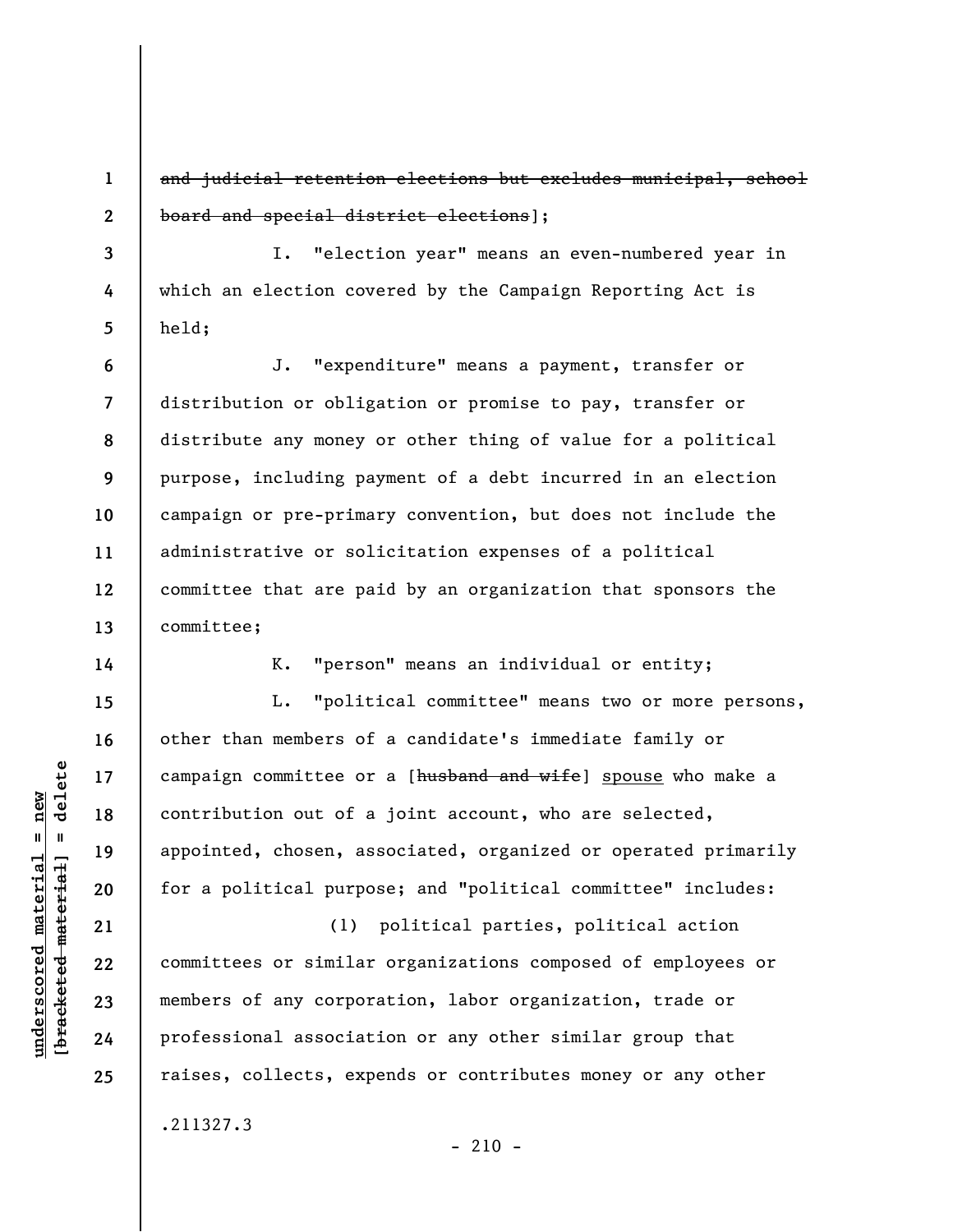**1**  thing of value for a political purpose;

**2 3 4 5 6 7 8 9 10 11 12 13 14 15 16 17 18 19 20 21 22 23 24 25**  (2) a single individual whose actions represent that the individual is a political committee; and (3) a person or an organization of two or more persons that within one calendar year expends funds in excess of five hundred dollars (\$500) to conduct an advertising campaign for a political purpose; M. "political purpose" means influencing or attempting to influence an election or pre-primary convention, including a constitutional amendment or other question submitted to the voters; N. "prescribed form" means a form or electronic format prepared and prescribed by the secretary of state; [O. "proper filing officer" means either the secretary of state or the county clerk as provided in Section 1-19-27 NMSA 1978; P. 0. "public official" means a person elected to an office in an election covered by the Campaign Reporting Act or a person appointed to an office that is subject to an election covered by that act; and  $[Q_{\tau}]$  P. "reporting individual" means every public official, candidate or treasurer of a campaign committee and every treasurer of a political committee." **SECTION 140.** Section 1-22-2 NMSA 1978 (being Laws 2018, Chapter 79, Section 17) is amended to read:

.211327.3

 $\frac{1}{2}$  of  $\frac{1}{2}$  and  $\frac{1}{2}$  and  $\frac{1}{2}$  and  $\frac{1}{2}$  and  $\frac{1}{2}$  and  $\frac{1}{2}$  and  $\frac{1}{2}$  and  $\frac{1}{2}$  and  $\frac{1}{2}$  and  $\frac{1}{2}$  and  $\frac{1}{2}$  and  $\frac{1}{2}$  and  $\frac{1}{2}$  and  $\frac{1}{2}$  and  $\frac{1}{2}$  an **[bracketed material] = delete**  $anderscored material = new$ **underscored material = new**

- 211 -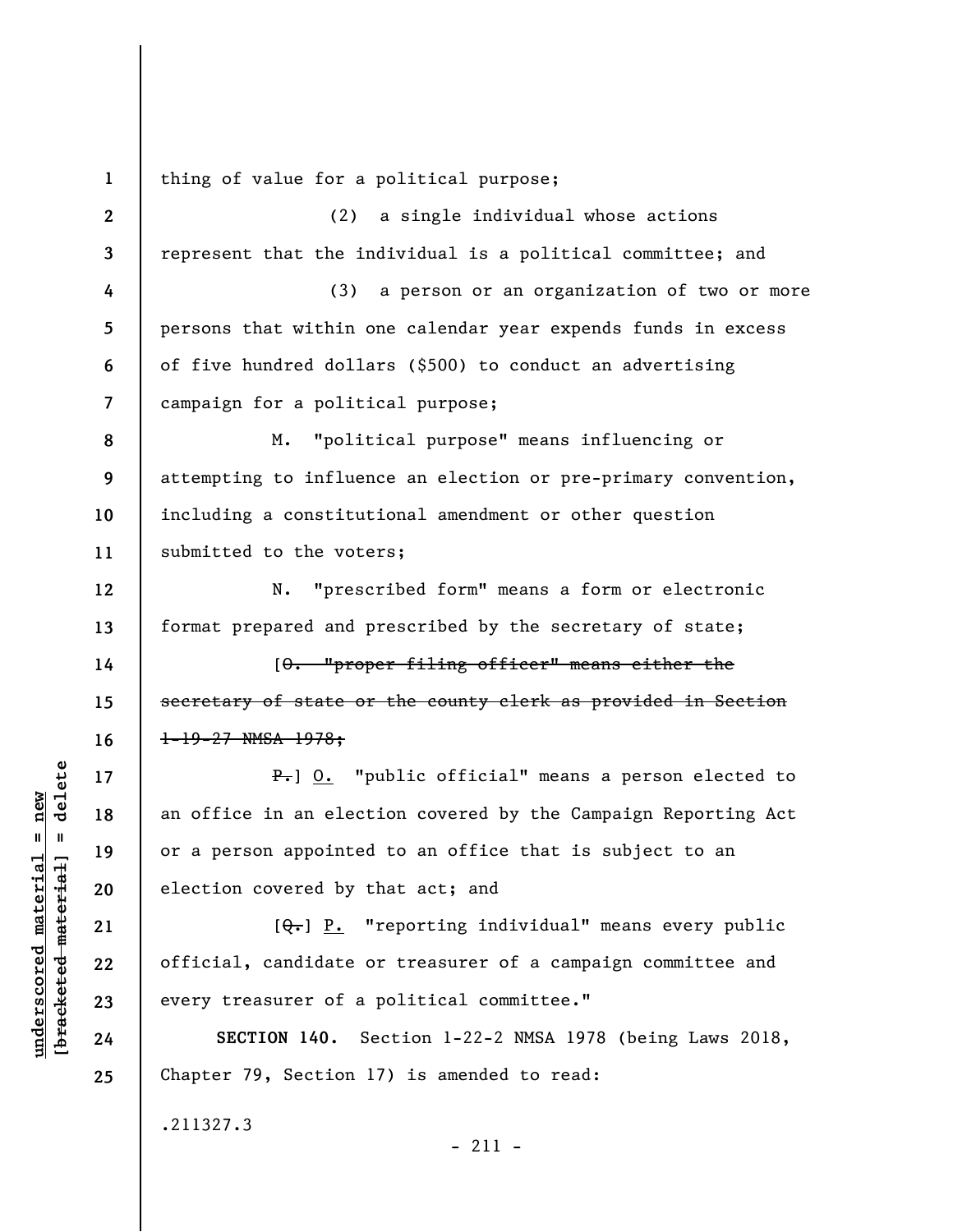**1 2 3 4 5 6 7 8 9 10 11 12 13 14 15 16 17 18 19 20 21 22 23 24 25**  "1-22-2. DEFINITIONS.--As used in the Local Election Act: A. "local election" means a local government election; B. "local governing body" means a board, council or commission, as appropriate for a given local government; C. "local government" means a [school district, a special hospital district, a community college district, a technical and vocational institute district, a learning center district, an arroyo flood control district, a special zoning district, a soil and water conservation district, a water and sanitation district and a municipality, including a home rule municipality governed pursuant to Article 10, Section 6 of the constitution of New Mexico, a municipality operating pursuant to a territorial charter or special charter and, beginning July 1, 2022, a conservancy district governed pursuant to Chapter 73, Article 14 or 18 NMSA 1978 and a watershed district governed pursuant to the Watershed District Act]: (1) political subdivision of the state with authority to levy taxes pursuant to Article 8, Section 9 of the constitution of New Mexico and its enabling legislation, but does not include a conservancy district governed pursuant to Chapter 73, Article 14 or 18 NMSA 1978 or a county; and (2) political subdivision of the state without authority to levy taxes pursuant to Article 8, Section 9 of the constitution of New Mexico or its enabling legislation, but .211327.3

delete **[bracketed material] = delete**  $anderscored material = new$ **underscored material = new**  $\mathbf{I}$ bracketed material

 $-212 -$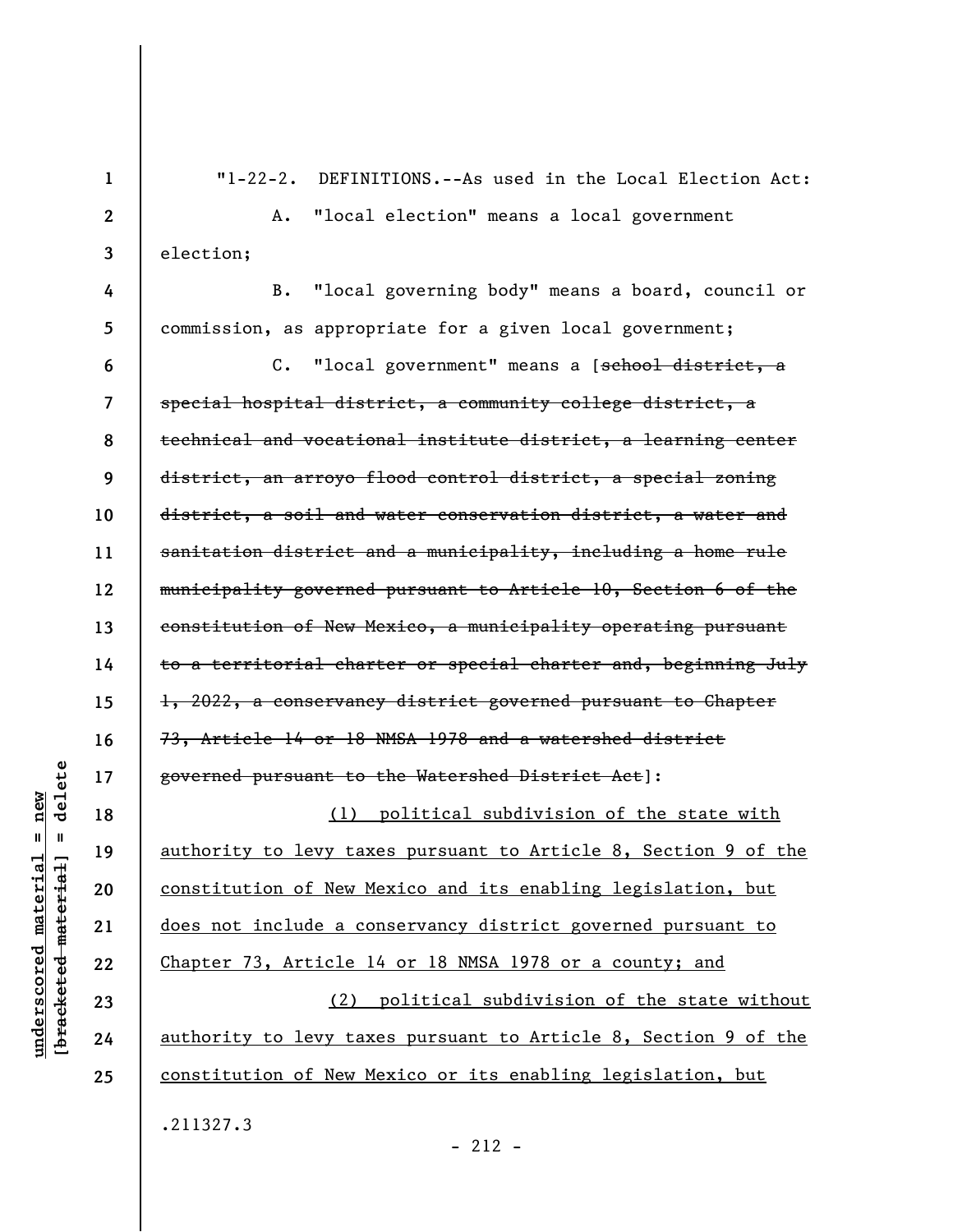| $\mathbf{1}$ | whose statutory provisions provide for election of officers or  |
|--------------|-----------------------------------------------------------------|
| $\mathbf{2}$ | ballot questions to be decided pursuant to the Local Election   |
| 3            | Act;                                                            |
| 4            | "municipal officers" means the local governing<br>$D$ .         |
| 5            | body and any executive and judicial officers of a municipality; |
| 6            | $[$ and                                                         |
| 7            | E. "proper filing officer" means the clerk of the               |
| 8            | county in which the candidate resides; ]                        |
| 9            | E. "regular local election" means the biennial                  |
| 10           | local election at which local governing body members are        |
| 11           | elected pursuant to the provisions of the Local Election Act;   |
| 12           | and                                                             |
| 13           | F. "special local election" means a local election              |
| 14           | conducted at a time other than a statewide election at which    |
| 15           | only ballot questions are considered pursuant to the provisions |
| 16           | of the Special Election Act."                                   |
| 17           | SECTION 141. Section 1-22-2 NMSA 1978 (being Laws 2018,         |
| 18           | Chapter 79, Section 17, as amended by Section 140 of this act)  |
| 19           | is repealed and a new Section 1-22-2 NMSA 1978 is enacted to    |
| 20           | read:                                                           |
| 21           | $1 - 22 - 2$ .<br>[NEW MATERIAL] DEFINITIONS.--As used in the   |
| 22           | Local Election Act:                                             |
| 23           | "local election" means a local government<br>Α.                 |
| 24           | election;                                                       |
| 25           | "local governing body" means a board, council or<br><b>B.</b>   |
|              | .211327.3                                                       |
|              | $-213 -$                                                        |

 $[bracketeed-materiat] = delete$ **[bracketed material] = delete**  $underscored material = new$ **underscored material = new**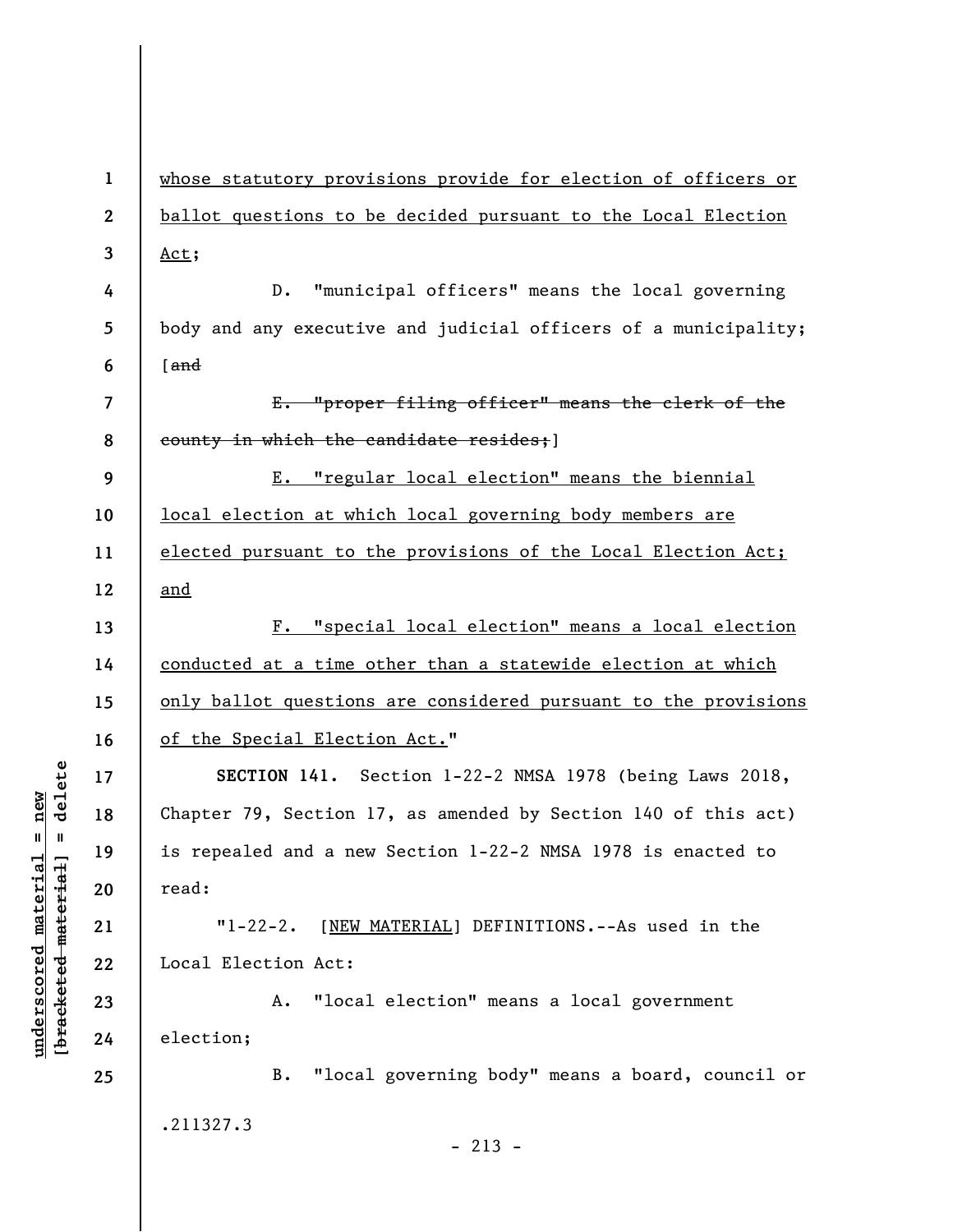**1 2 3 4 5 6 7 8 9 10 11 12 13 14 15 16 17 18 19 20 21 22 23 24 25**  commission, as appropriate for a given local government; C. "local government" means a: (1) political subdivision of the state with authority to levy taxes pursuant to Article 8, Section 9 of the constitution of New Mexico and its enabling legislation, but does not include a county; and (2) political subdivision of the state without authority to levy taxes pursuant to Article 8, Section 9 of the constitution of New Mexico or its enabling legislation, but whose statutory provisions provide for election of officers or ballot questions to be decided pursuant to the Local Election Act; D. "municipal officers" means the local governing body and any elective executive and judicial officers of a municipality; E. "regular local election" means the biennial local election at which local governing body members are elected pursuant to the provisions of the Local Election Act; and F. "special local election" means a local election conducted at a time other than a statewide election at which only ballot questions are considered pursuant to the provisions of the Special Election Act." **SECTION 142.** Section 1-22-3 NMSA 1978 (being Laws 2018, Chapter 79, Section 18) is amended to read: .211327.3  $-214 -$ 

**underscored material = new [bracketed material] = delete**

 $b$ racketed material] = delete  $underscored material = new$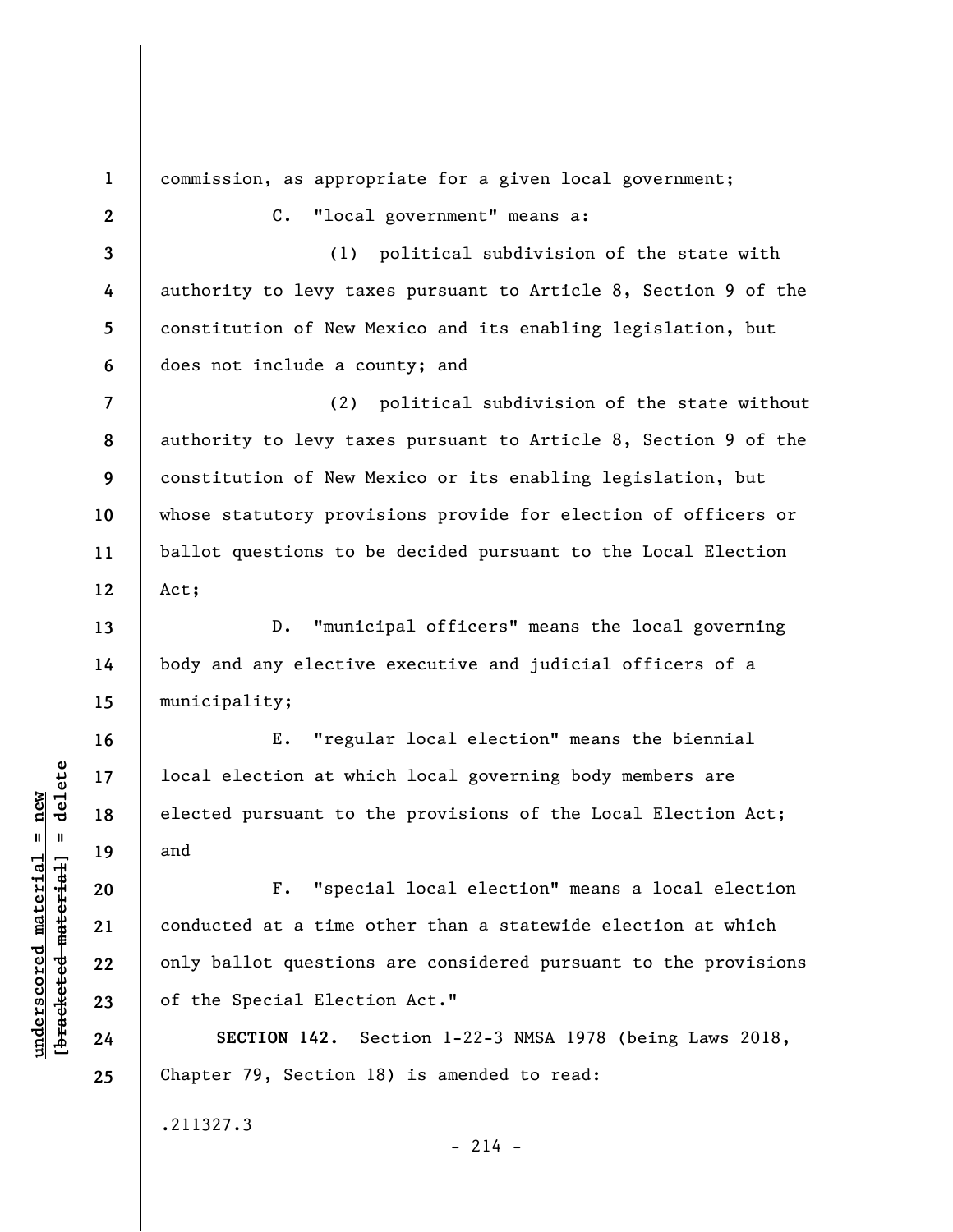**1 2 3 4 5 6 7 8 9 10 11 12 13 14 15 16 17 18 19 20 21 22**  "1-22-3. REGULAR LOCAL ELECTIONS--SPECIAL LOCAL ELECTIONS--BALLOT QUESTIONS--QUALIFICATIONS OF CANDIDATES.-- A. A regular local election shall be held on the first Tuesday after the first Monday in November of each oddnumbered year.  $[**B**]<sub>1</sub>$  A regular local election shall be held to elect qualified persons to membership on a local governing body and, where applicable, to elective municipal executive office and to municipal judicial office. B. A regular local election shall be a nonpartisan election, and the names of all candidates shall be listed on the ballot with no party or slate designation. No person shall become a candidate in a regular local election unless the person physically resides within the boundaries of the district or districted area in which the person desires to be elected or to represent and the person's record of voter registration shows that the person is both a qualified elector of the state [physically resides in the district in which the person is a eandidate) and was registered to vote in the [district] area to be elected to represent on the date the proclamation calling a local election is filed in the office of the secretary of state.

C. [In addition to candidates in the election, a regular local election ballot may contain ballot questions proposed by the state, county or local government or as otherwise provided by law. An election on a ballot question .211327.3

delete **[bracketed material] = delete**  $underscored material = new$ **underscored material = new**  $\mathbf{I}$ bracketed material

**23** 

**24** 

**25** 

 $-215 -$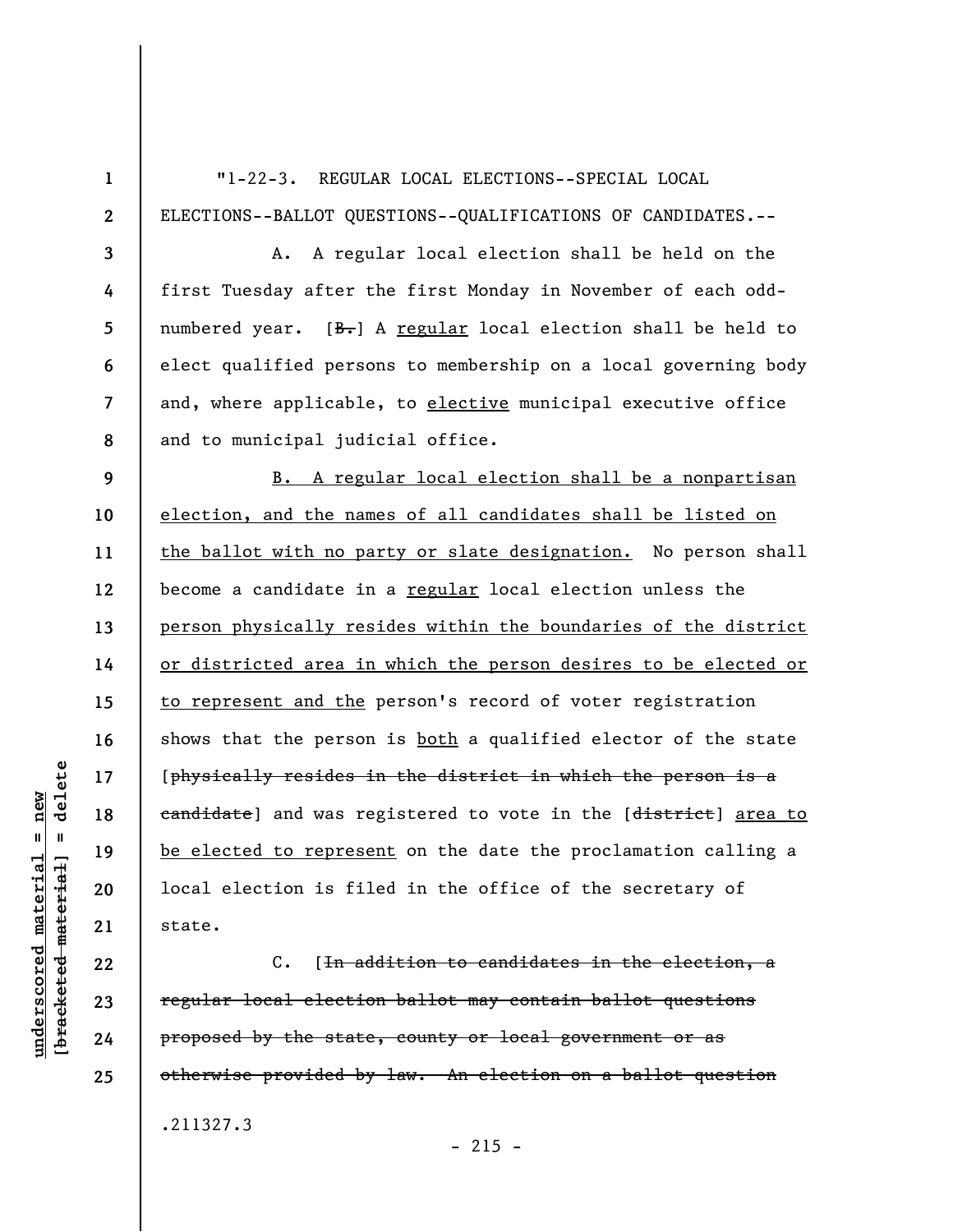| $\mathbf{1}$             | held at any time other than the date for a regular local        |
|--------------------------|-----------------------------------------------------------------|
| $\mathbf{2}$             | election shall be held with the general election, as provided   |
| 3                        | by law, or municipal officer election if authorized by the      |
| 4                        | governing body of the municipality; or shall be] A local        |
| 5                        | government may propose a ballot question to be considered by    |
| 6                        | the voters of the local government:                             |
| $\overline{\mathcal{L}}$ | (1) at a regular local election or a general                    |
| 8                        | election as provided by Subsection B of Section 1-16-3 NMSA     |
| 9                        | <u>1978; or</u>                                                 |
| 10                       | (2) at a special local election called,                         |
| 11                       | conducted and canvassed as provided in [Chapter 1, Article 24   |
| 12                       | NMSA 1978.                                                      |
| 13                       | D. Provisions in a territorial charter supplemental             |
| 14                       | to the Local Election Act may be implemented pursuant to        |
| 15                       | authorization by the secretary of state in the proclamation for |
| 16                       | the regular local election] the Special Election Act.           |
| 17                       | $[E-]$ D. Except as otherwise provided in the Local             |
| 18                       | Election Act, local elections shall be called, conducted and    |
| 19                       | canvassed as provided in the Election Code."                    |
| 20                       | SECTION 143. Section 1-22-3.1 NMSA 1978 (being Laws 2018,       |
| 21                       | Chapter 79, Section 34) is amended to read:                     |
| 22                       | "1-22-3.1. MUNICIPAL OFFICER ELECTION DAY--PROCEDURES--         |
| 23                       | EXCEPTIONS.--                                                   |
| 24                       | A. All municipalities shall elect their municipal               |
| 25                       | officers pursuant to this section on the municipal officer      |
|                          | .211327.3<br>$-216 -$                                           |

 $[bracketeed-materiat] = delete$ **[bracketed material] = delete**  $underscored material = new$ **underscored material = new**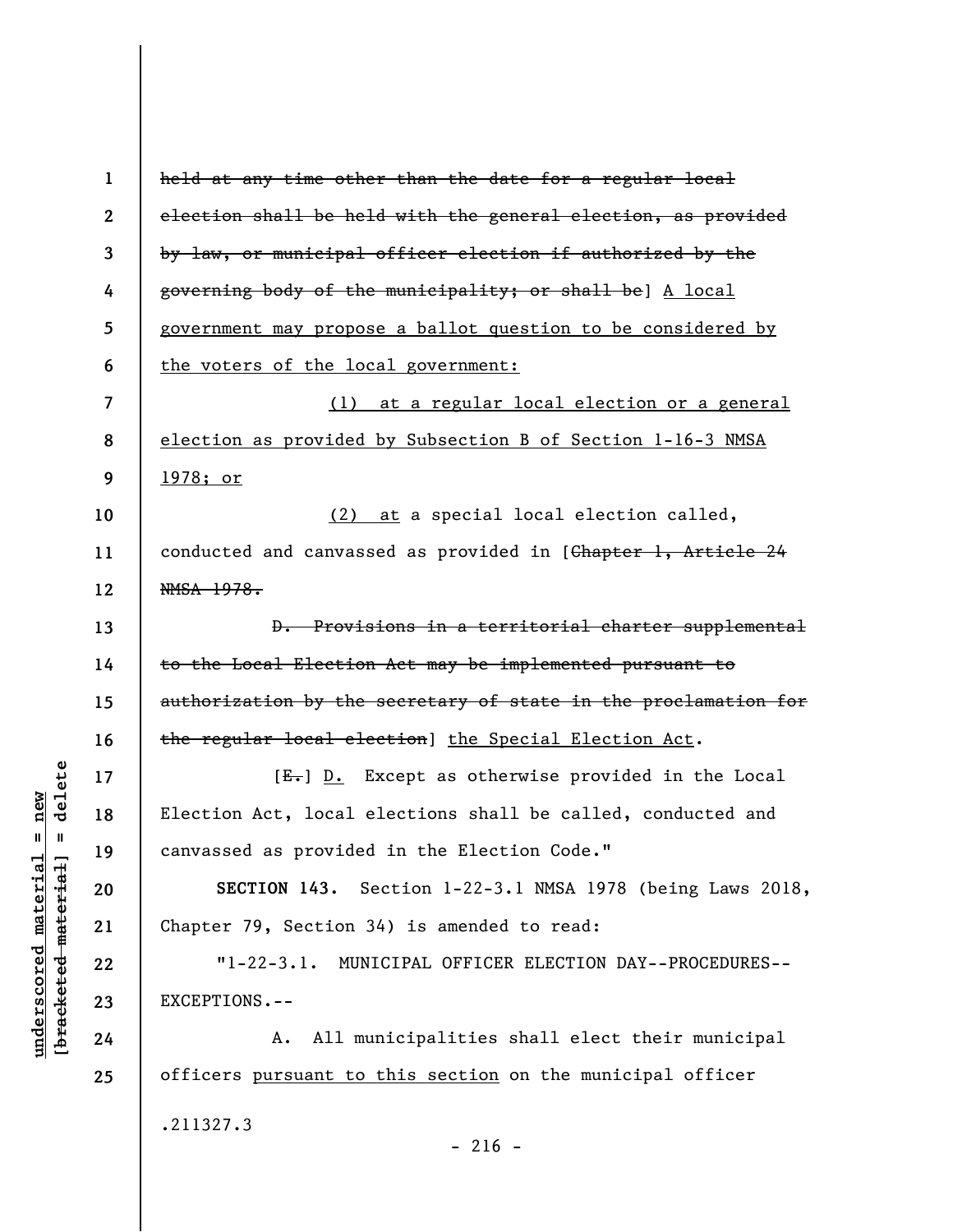election day, which is the first Tuesday in March of evennumbered years, unless the municipality has opted in to the election of its municipal officers at the regular local election.

**5 6 7 8 9 10 11 12 13 14 15 16 17 18 19 20 21**  B. Except as provided in Subsection C of this section, any municipality may by ordinance opt in to the election of its municipal officers in the regular local election if the municipality passes an ordinance and files the ordinance with the secretary of state no later than [January] June 30 of the year in which the next regular local election is scheduled. The ordinance shall also determine if the terms of office for current office holders will be lengthened or shortened to correspond with the new election date. Following the second regular local election at which its municipal officers are elected at the regular local election, a municipality that has passed an ordinance pursuant to this subsection may  $[$  at any time] rescind the ordinance opting in to the election of its municipal officers in the regular local election [upon filing] and file the rescission with the secretary of state no later than [January] June 30 of the year in which the next regular local election is scheduled.

C. A home rule municipality that pursuant to its charter is implementing a form of required voter identification that supersedes the provisions of Section 1-1-24 NMSA 1978 shall not elect its municipal officers at the regular local

.211327.3

 $-217 -$ 

 $\frac{1}{2}$  of  $\frac{1}{2}$  and  $\frac{1}{2}$  and  $\frac{1}{2}$  and  $\frac{1}{2}$  and  $\frac{1}{2}$  and  $\frac{1}{2}$  and  $\frac{1}{2}$  and  $\frac{1}{2}$  and  $\frac{1}{2}$  and  $\frac{1}{2}$  and  $\frac{1}{2}$  and  $\frac{1}{2}$  and  $\frac{1}{2}$  and  $\frac{1}{2}$  and  $\frac{1}{2}$  an **[bracketed material] = delete**  $underscored material = new$ **underscored material = new**

**22** 

**23** 

**24** 

**25** 

**1** 

**2** 

**3**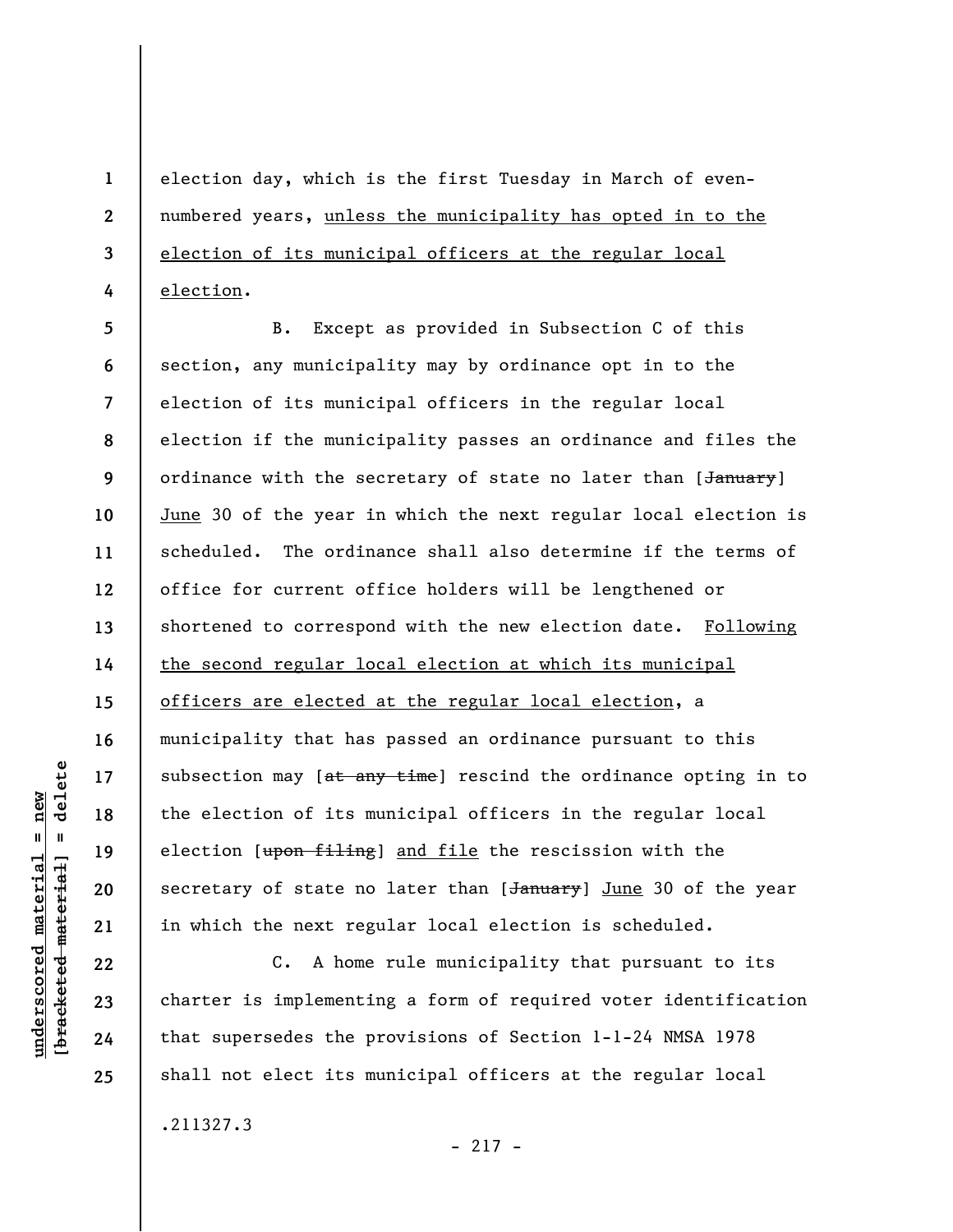**1**  election.

**2 3 4 5 6 7 8 9 10 11 12 13 14 15 16 17 18 19 20 21 22 23 24 25**  D. For municipalities that elect their officers on municipal officer election day: (1) all provisions of the Local Election Act as supplemented by the Election Code apply, except as provided in this section; [and except for those election procedures contained in the charter of a home rule municipality that operate in lieu of or in addition to the provisions of the Election Code.] (2) for a municipal officer election, when the Local Election Act or the Election Code references a process or procedure to be conducted by the county clerk in the administration of a regular local election, the process or procedure shall instead be fulfilled and administered by the municipal clerk; (3) for a special local election, the municipal clerk shall fulfill the duties of the county clerk pursuant to the Special Election Act in the conduct of administering a special local election by the municipality, unless the municipal clerk has entered into a memorandum of understanding with the county clerk to administer the special local election on behalf of the municipality; (4) for a recall election, notwithstanding the laws of any municipality to the contrary, the county clerk shall at all times conduct a municipal recall election pursuant .211327.3

 $\frac{1}{2}$  intereted material = delete **[bracketed material] = delete**  $anderscored material = new$ **underscored material = new**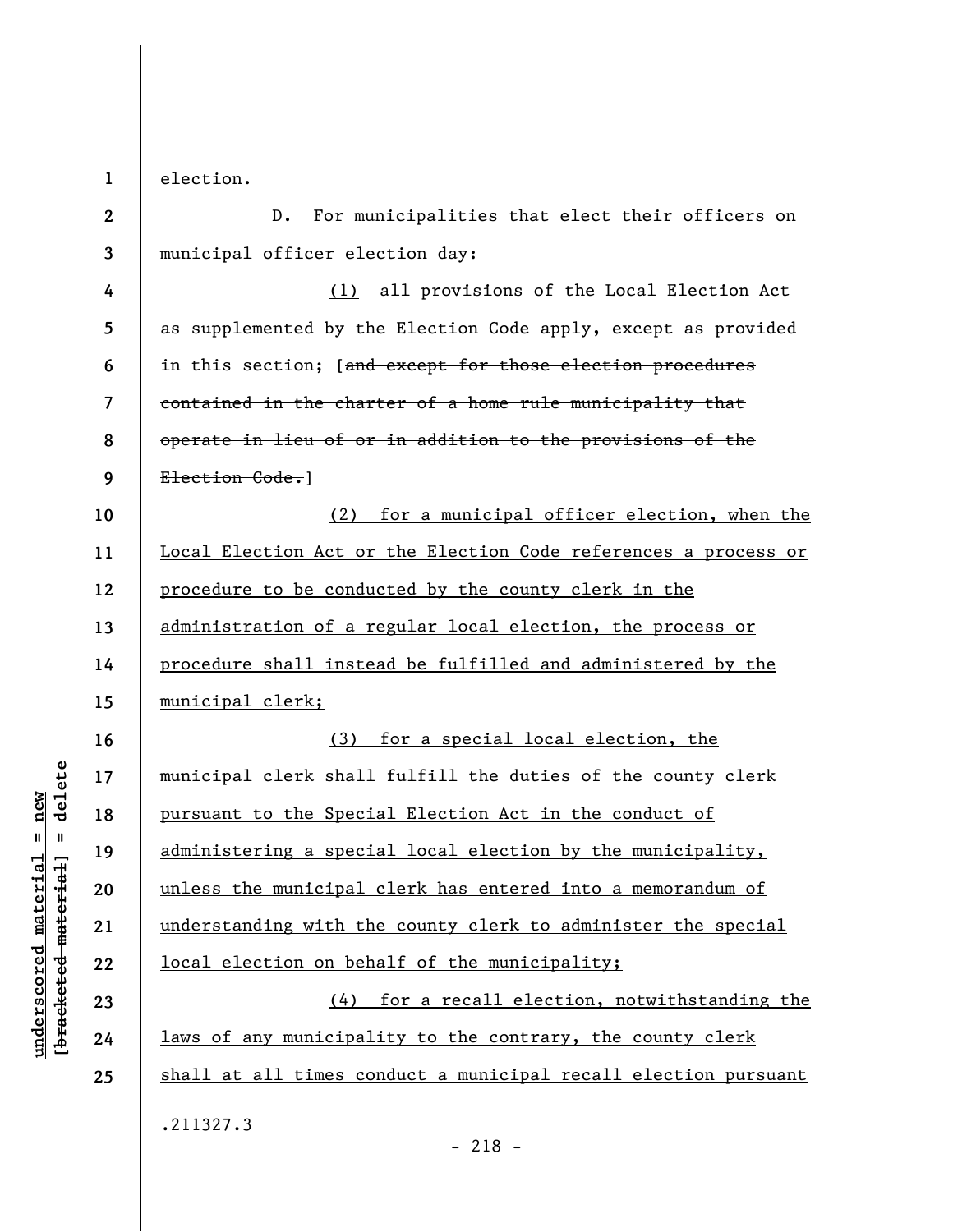| $\mathbf{1}$     | to the provisions of the Recall Act;                            |
|------------------|-----------------------------------------------------------------|
| $\boldsymbol{2}$ | (5) in an election administered by the                          |
| 3                | municipal clerk, the secretary of state shall provide to the    |
| 4                | municipal clerk access to the list of voters of the             |
| 5                | municipality through the voter registration electronic          |
| 6                | management system;                                              |
| $\overline{7}$   | (6) the provisions of the Uniform Military and                  |
| 8                | Overseas Voters Act apply to an election administered by the    |
| 9                | municipal clerk; provided that for the municipal officer        |
| 10               | election, military-overseas ballots shall be sent to federal    |
| 11               | qualified electors beginning thirty-five days before the        |
| 12               | election;                                                       |
| 13               | upon the approval of the governing body of<br>(7)               |
| 14               | a municipality, a local government ballot question may appear   |
| 15               | on the ballot for an election conducted pursuant to this        |
| 16               | section at the request of a county, school or special district; |
| 17               | (8) the governing body of a municipality may                    |
| 18               | act in relation to the duties of the board of county            |
| 19               | commissioners set forth in Section 1-3-2 NMSA 1978 in setting   |
| 20               | polling places and consolidating precincts for the municipal    |
| 21               | officer election; provided that if the governing body of a      |
| 22               | municipality does not pass a resolution as provided by Section  |
| 23               | 1-3-2 NMSA 1978, the polling places set by the board of county  |
| 24               | commissioners within the boundaries of the municipality shall   |
| 25               | be used for municipal officer elections;                        |
|                  | .211327.3                                                       |

 $[**bracket**et~~ed matched~~ + **net** + **1** + **1**$  = delete **[bracketed material] = delete**  $underscored material = new$ **underscored material = new**

- 219 -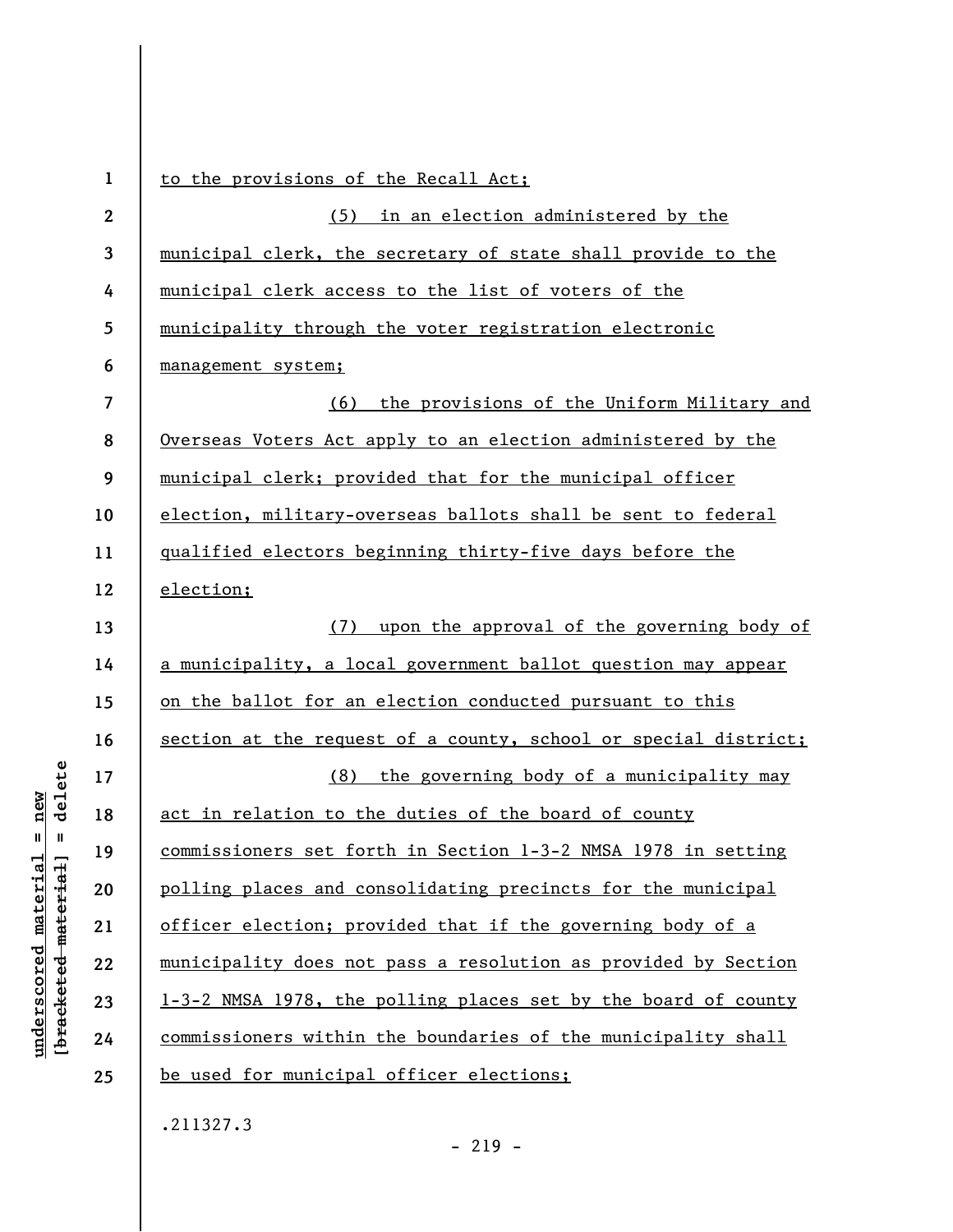| $\mathbf{1}$     | the provisions of Section 1-22-3.2 NMSA<br>(9)                     |
|------------------|--------------------------------------------------------------------|
| $\boldsymbol{2}$ | 1978 apply to a municipality conducting elections pursuant to      |
| 3                | this section; provided that the adjustment of dates in the laws    |
| 4                | of the municipality shall accord with the schedule imposed by      |
| 5                | the Election Code for the conduct of the municipal officer         |
| 6                | election; and                                                      |
| 7                | (10) a municipality that elects its municipal                      |
| 8                | officers pursuant to this section shall bear the costs of          |
| 9                | administering the municipal officer election.                      |
| 10               | Ε.<br>[Except as otherwise provided in this                        |
| 11               | subsection] Candidate procedures for municipalities that elect     |
| 12               | their officers on municipal officer election day are as            |
| 13               | follows:                                                           |
| 14               | (1) the secretary of state shall, in                               |
| 15               | <u>accordance with the provisions of Section 1-22-4 NMSA 1978,</u> |
| 16               | issue the proclamation calling for the municipal officer           |
| 17               | election for all municipalities conducting the election of         |
| 18               | their officers pursuant to this section. The municipal clerk       |
| 19               | shall post those portions of the proclamation relevant to the      |
| 20               | municipality and publish what is posted in accordance with the     |
| 21               | schedule and procedures provided in Subsection D of Section        |
| 22               | 1-22-4 NMSA 1978, and each county clerk shall post the entire      |
| 23               | proclamation on the county clerk's website along with a notice     |
| 24               | of which municipalities in the county are conducting elections     |
| 25               | pursuant to this section;                                          |
|                  |                                                                    |

.211327.3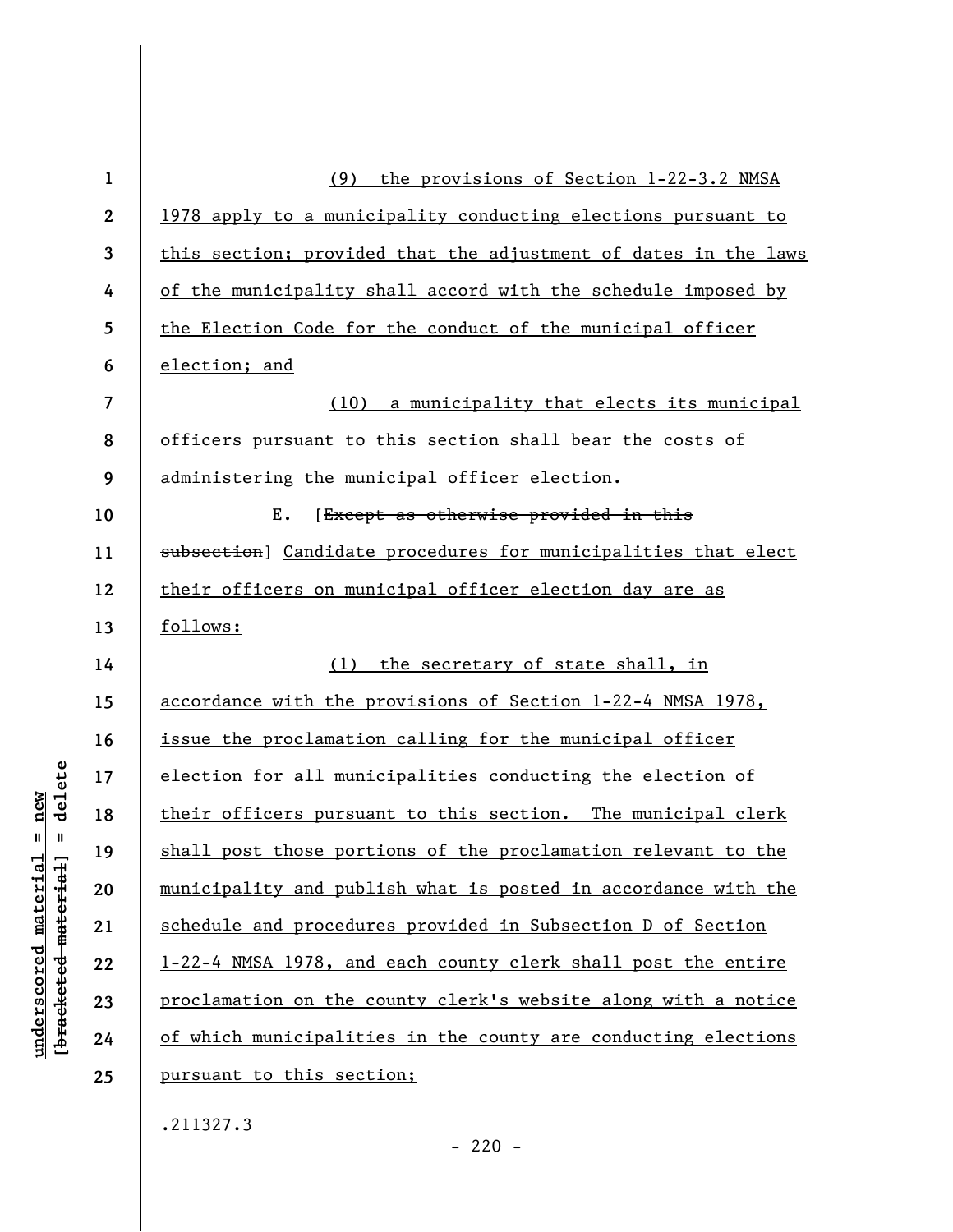(2) each declaration of candidacy shall be delivered for filing in person by the eligible candidate or by a person acting by virtue of written authorization. The proper filing officer shall not accept for filing from any one individual more than one declaration of candidacy;

**6 7 8 9 10 11 12 13 14 15 16 17 18 19 20**  (3) declarations of candidacy for municipal officer elections shall be filed between 9:00 a.m. and 5:00 p.m. on the fifty-sixth day before the election. [For a home rule municipality whose charter or ordinance requires that a candidate file a declaration of candidacy before qualifying for public financing, declarations of candidacy shall be filed on the date provided in the municipality's charter.] No name shall be placed on the ballot until the person has been notified in writing by the municipal clerk that the certificate of registration of the candidate on file with the county clerk, the declaration of candidacy and the petition, if required, are in proper order and that the person, based on those documents, is qualified to be a candidate. The municipal clerk shall deliver the notice to the person no later than 5:00 p.m. on the Friday following the filing date;

(4) write-in candidates for municipal officer elections shall file declarations of candidacy between 9:00 a.m. and 5:00 p.m. on the forty-ninth day before the election. [The last day to file a statement of withdrawal for a municipal officer election is forty-nine days before the election.] No .211327.3

**21** 

**22** 

**23** 

**24** 

**25** 

**1** 

**2** 

**3** 

**4** 

**5** 

 $- 221 -$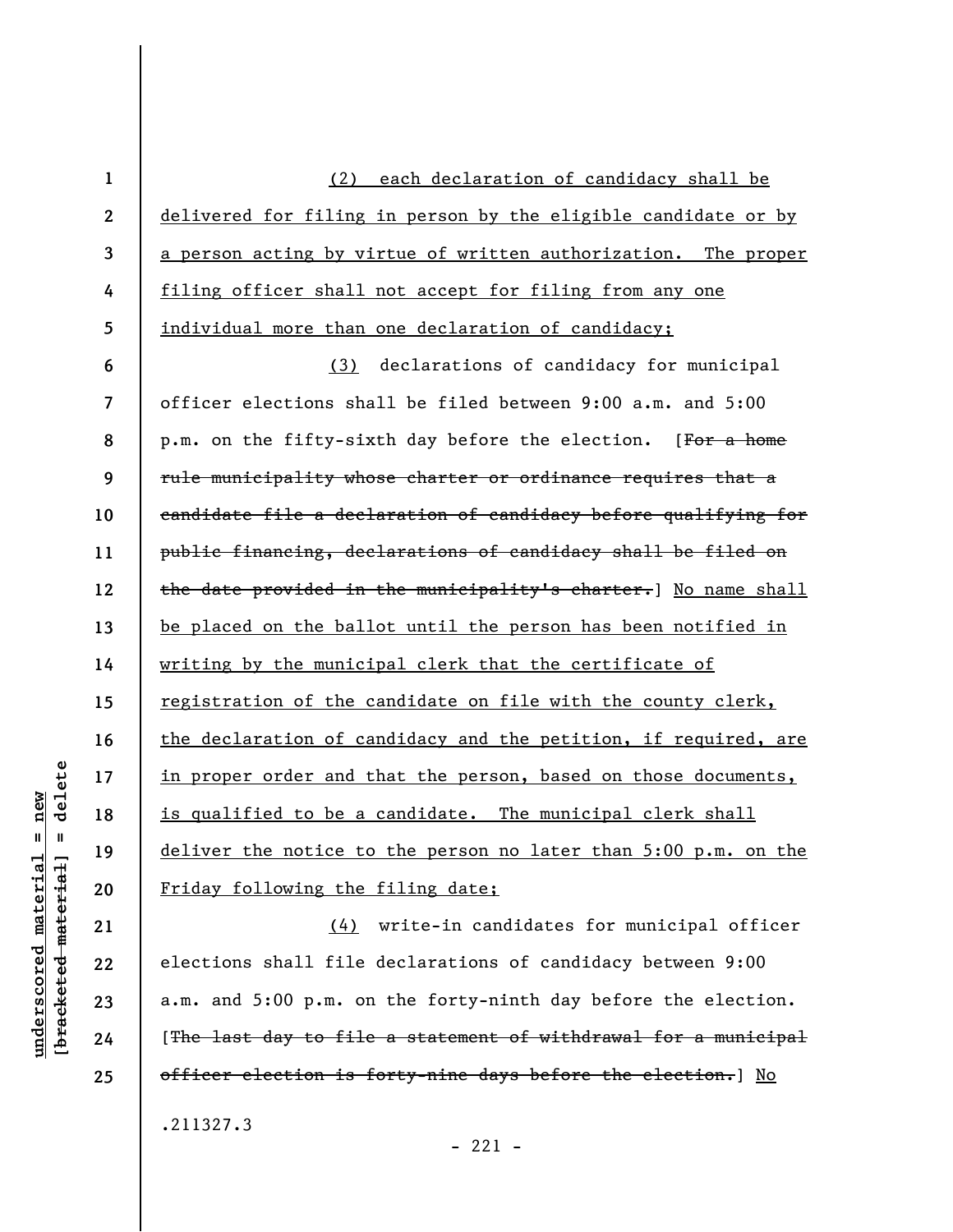| $\mathbf{1}$             | space shall appear on the ballot for a write-in candidate until |
|--------------------------|-----------------------------------------------------------------|
| $\boldsymbol{2}$         | the person has been notified in writing by the municipal clerk  |
| 3                        | that the certificate of registration of the candidate on file   |
| 4                        | with the county clerk and the declaration of candidacy are in   |
| 5                        | proper order and that the person, based on those documents, is  |
| 6                        | qualified to be a declared write-in candidate. The municipal    |
| $\overline{\mathcal{L}}$ | clerk shall deliver the notice to the person no later than 5:00 |
| 8                        | p.m. on the Friday following the filing date;                   |
| 9                        | (5) any voter may challenge the candidacy of                    |
| 10                       | any person seeking election to municipal office for the reason  |
| 11                       | that the person does not meet the requirements for the office   |
| 12                       | sought by filing a petition in the district court within seven  |
| 13                       | days after the deadline for filing a declaration of candidacy.  |
| 14                       | The district court shall hear and render a decision on the      |
| 15                       | matter within ten days after the filing of the petition. The    |
| 16                       | decision of the district court may be appealed to the supreme   |
| 17                       | court within five days after the decision is rendered. The      |
| 18                       | supreme court shall hear and render a decision on the appeal    |
| 19                       | forthwith; and                                                  |
| 20                       | (6) the municipal clerk shall certify in                        |
| 21                       | writing the ballot for each precinct in the municipality        |
| 22                       | containing the name of each candidate who has been qualified, a |
| 23                       | space for any offices with a declared write-in candidate and    |
| 24                       | any ballot questions to be voted on at the municipal officer    |
| 25                       | election. The order of candidates for the same office in a      |
|                          | .211327.3                                                       |

 $[**bracketed**-**meterial**] = **delete**$ **[bracketed material] = delete**  $underscored material = new$ **underscored material = new**

- 222 -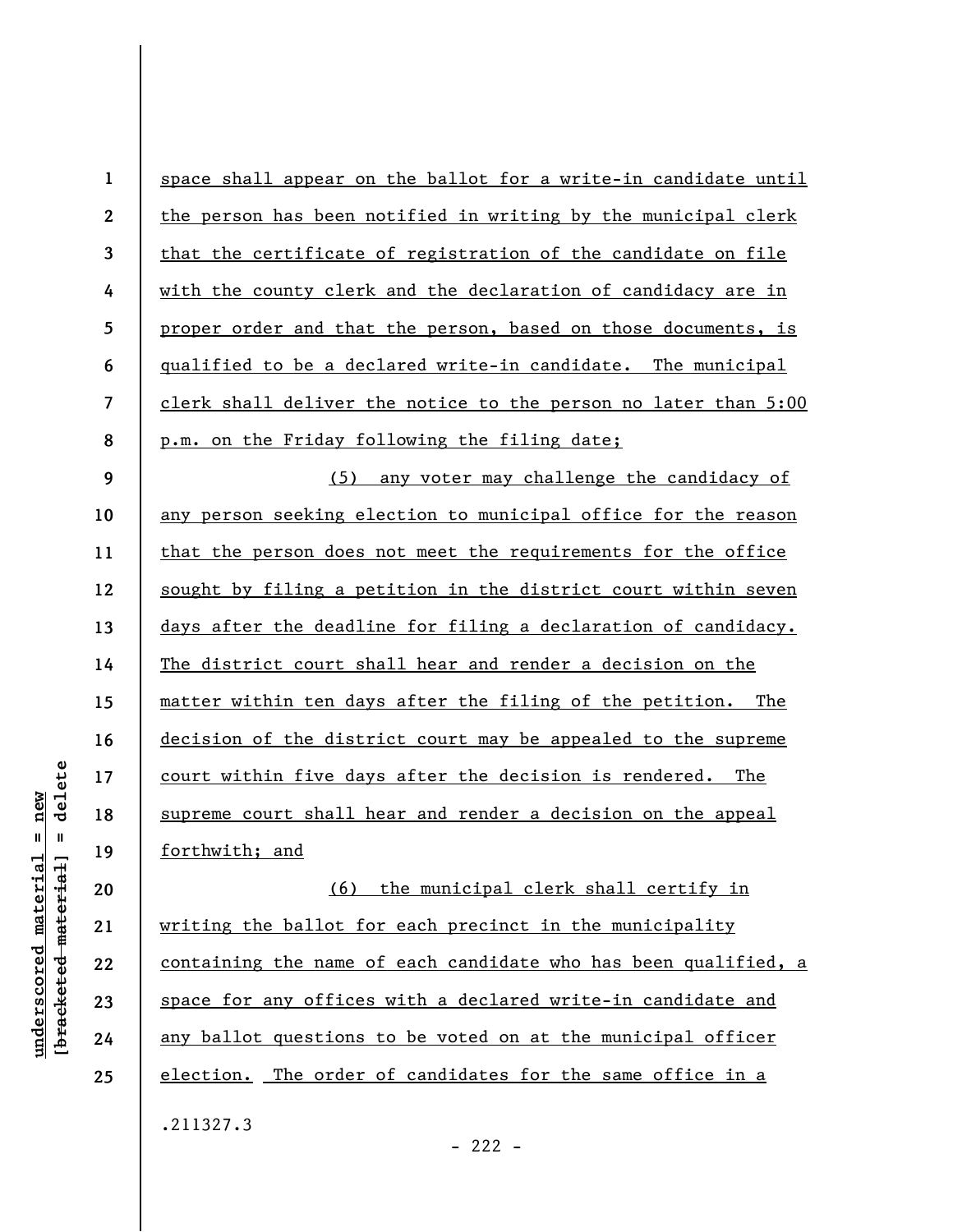**1 2 3 4 5 6 7 8 9 10 11**  municipal officer election shall follow the randomization method established by rule by the secretary of state for the regular local election. Each ballot certified pursuant to this paragraph shall, no later than forty-two days before the election, be sent to the ballot printer or other person preparing the ballot for use by the voters and a certified copy sent to the secretary of state. A copy of each certification shall be kept on file in the office of the secretary of state for twelve months, after which the ballot certification shall be transferred to be a permanent record at the state records center.

F. Except for municipalities that provide for a top-two runoff election pursuant to Section 1-22-16 NMSA 1978, [have chosen to have a top-two runoff election] the term of office for municipalities holding elections pursuant to this section shall begin the first day of the month following the election. For [home rule] municipalities that [hold] provide for a top-two runoff election, the term of office for municipalities holding elections pursuant to this section shall begin the first day of the month following the runoff election.

[G. A municipality holding municipal officer elections pursuant to this section may place ballot questions on the ballot of an election held pursuant to this section and as otherwise provided in the Local Election Act.

H. The municipal clerk shall fulfill the duties of .211327.3  $-223 -$ 

delete **[bracketed material] = delete**  $anderscored material = new$ **underscored material = new**  $\mathbf{I}$ bracketed material

**12** 

**13** 

**14** 

**15** 

**16** 

**17** 

**18** 

**19** 

**20** 

**21** 

**22** 

**23** 

**24**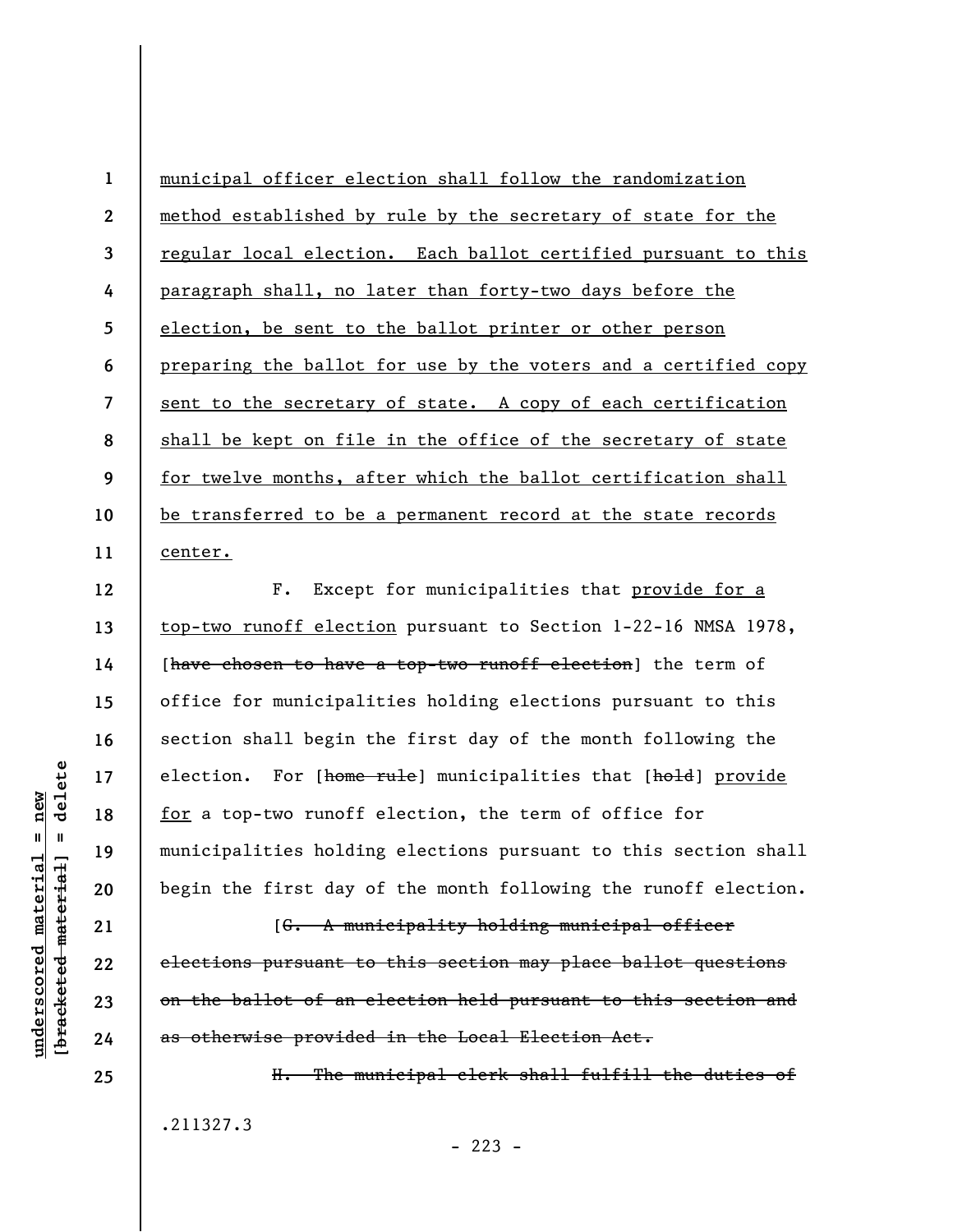**1 2 3 4 5 6 7 8 9 10 11 12 13**  the county clerk in the conduct of elections held pursuant to this section and, except for recall elections, special local elections held pursuant to Section 1-24-3 NMSA 1978. The county clerk shall maintain accurate voter registration information for each municipality located in the county. The county clerk shall provide to the municipal clerk, in advance of an election held pursuant to this section, the names of only those voters entitled to vote in the municipal election. The municipality shall bear the reasonable cost of preparation of the voter lists, signature rosters and voter registration in electronic format and all other costs of administering municipal officer and special elections held pursuant to this section.

I. The secretary of state shall issue the proclamation calling for an election pursuant to this section in accordance with the provisions of Section 1-22-4 NMSA 1978. The municipal clerk shall publish the proclamation in accordance with the schedule and procedures provided in Subsection D of Section 1-22-4 NMSA 1978. Each county clerk shall post the entire proclamation on the county clerk's website along with a notice of which municipalities in the county are conducting elections pursuant to this section.

J. The governing body of the municipality may act in relation to the duties of the board of county commissioners set forth in Section 1-3-2 NMSA 1978 that are applicable to the .211327.3

**14** 

**15** 

**16** 

**17** 

**18** 

**19** 

**20** 

**21** 

**22** 

**23** 

**24** 

**25** 

 $-224 -$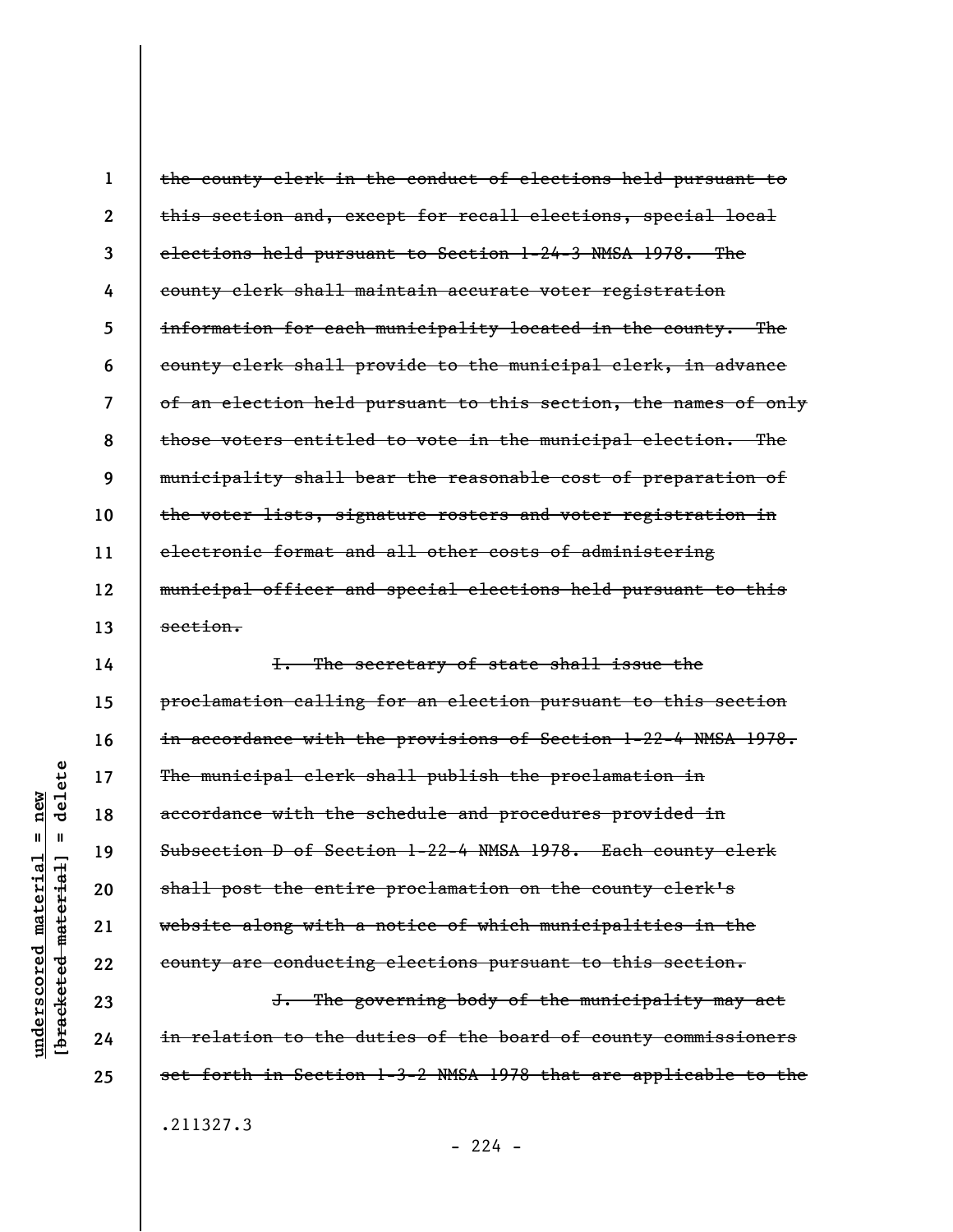| $\mathbf{1}$             | conduct of an election held pursuant to this section.]                                   |
|--------------------------|------------------------------------------------------------------------------------------|
| $\boldsymbol{2}$         | When the Municipal Code:<br>G.                                                           |
| 3                        | (1) provides for vacancies in municipal office                                           |
| 4                        | to be filled by election at the next regular local election,                             |
| 5                        | the vacancies shall instead be filled by election at the next                            |
| 6                        | municipal officer election; or                                                           |
| $\overline{\mathcal{L}}$ | (2) references a ballot question that may be                                             |
| 8                        | placed on the regular local election or general election                                 |
| 9                        | ballot, the reference shall also permit placing the ballot                               |
| 10                       | question on the municipal officer election ballot."                                      |
| 11                       | SECTION 144. Section 1-22-3.2 NMSA 1978 (being Laws 2018,                                |
| 12                       | Chapter 79, Section 35) is amended to read:                                              |
| 13                       | "1-22-3.2. MUNICIPALITIES--MUNICIPAL ELECTION                                            |
| 14                       | PROVISIONS--ADJUSTMENT OF DATES AND CHARTER AMENDMENTS FOR                               |
| 15                       | PROCEDURES AFFECTED BY THE [ <del>LOCAL</del> ] ELECTION [ <del>ACT</del> ] CODE--PUBLIC |
| 16                       | FINANCING.--                                                                             |
| 17                       | Election provisions or procedures in the laws of<br>A.                                   |
| 18                       | a municipality that operate in addition to and do not conflict                           |
| 19                       | with the provisions of the Election Code continue in effect as                           |
| 20                       | long as such provisions do not conflict with the Election Code                           |
| 21                       | or until amended or repealed by the municipality. Election                               |
| 22                       | provisions or procedures in an ordinance or charter of a                                 |
| 23                       | municipality that conflict with the Election Code or other                               |
| 24                       | applicable state or federal law are not operable and shall not                           |
| 25                       | be enforced. Election provisions or procedures in an ordinance                           |
|                          | .211327.3                                                                                |

 $[**bracket**et~~ed matched~~ + **net** + **1** + **1**$  = delete **[bracketed material] = delete**  $underscored material = new$ **underscored material = new**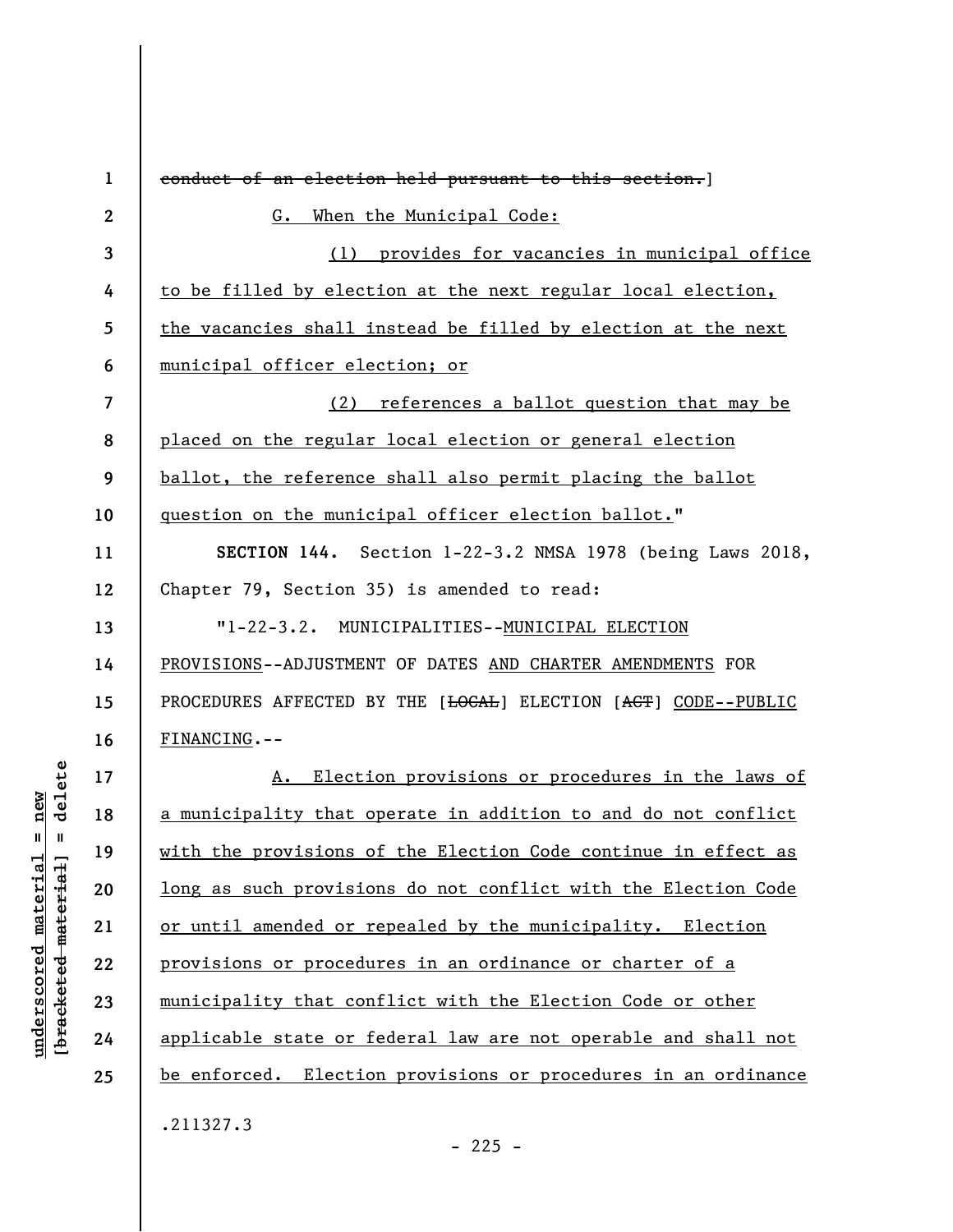**2 3**  or charter of a municipality that do not conflict with the Election Code shall be administered by the municipal clerk, unless the municipal clerk and the county clerk have signed a memorandum of understanding for the county clerk to conduct election provisions or procedures on behalf of the municipality.

**7 8 9 10 11 12 13 14 15 16 17 18 19**  [A.] B. A municipality [that has enacted] with election provisions or procedures in an ordinance or its charter that [are supplemental to provisions in] do not conflict with the Election Code shall adjust the calendar dates that implement those election provisions and procedures to accord with the schedules imposed by the [Local Election Act for the conduct of local or municipal officer elections] Election Code. At the discretion of the municipality, the adjustment of calendar dates may be done administratively, by ordinance or as otherwise provided by the charter of the municipality. The municipal clerk shall post the [conforming] adjusted dates [on the municipality's website] no later than [January] June 30 of each odd-numbered year.

[B.] C. At the discretion of the municipality, a municipality with a charter may [change] amend its charter by ordinance or as otherwise provided by the municipality to conform its [election schedule] ordinances or charter with the requirements of [this section] the Election Code and other applicable state or federal laws related to elections.

.211327.3

 $-226 -$ 

delete **[bracketed material] = delete**  $anderscored material = new$ **underscored material = new**  $\mathbf{I}$ bracketed material]

**20** 

**21** 

**22** 

**23** 

**24** 

**25** 

**1** 

**4** 

**5**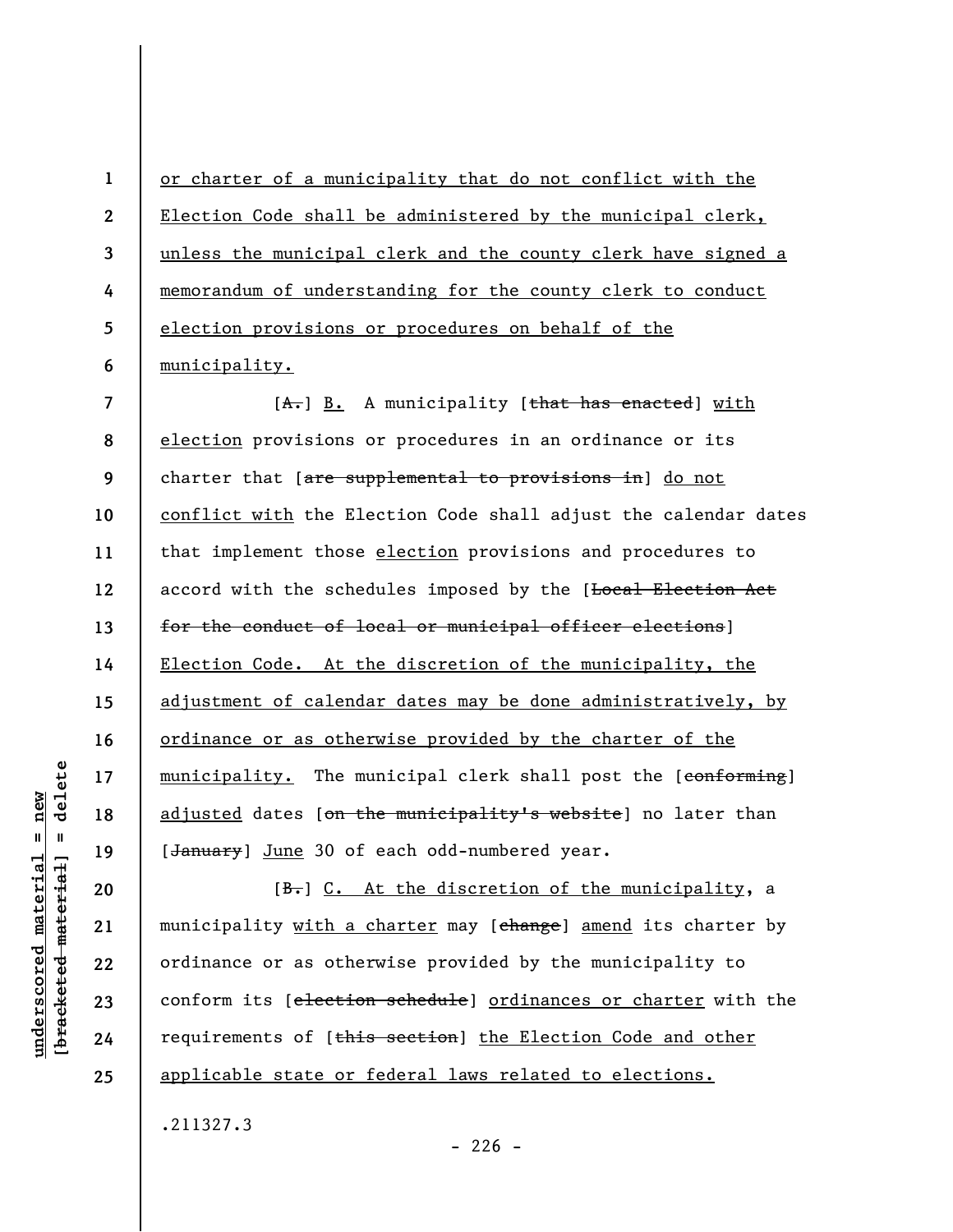| $\mathbf{1}$             | In any municipality implementing public<br>$D$ .                |
|--------------------------|-----------------------------------------------------------------|
| $\boldsymbol{2}$         | financing for its municipal elections consistent with this      |
| 3                        | section and notwithstanding any provision to the contrary in    |
| 4                        | the ordinances or charter of the municipality:                  |
| 5                        | (1) the municipality shall require as a                         |
| 6                        | precondition to the receipt of public financing that a person   |
| $\overline{\mathcal{L}}$ | first be qualified as a candidate;                              |
| 8                        | (2) if the date in the ordinances or charter                    |
| 9                        | of the municipality for submitting documents to be approved for |
| 10                       | public financing is an earlier date than the filing date for    |
| 11                       | declarations of candidacy provided in the Local Election Act,   |
| 12                       | the municipal clerk shall accept declarations of candidacy and  |
| 13                       | other candidate qualification documents from persons seeking to |
| 14                       | be approved for public financing on the date provided in the    |
| 15                       | ordinances or charter of the municipality upon which the        |
| 16                       | municipal clerk shall deliver to the country clerk the          |
| 17                       | candidate qualification documents of each person seeking to be  |
| 18                       | approved for public financing;                                  |
| 19                       | (3) the county clerk shall notify the                           |
| 20                       | municipal clerk in writing no later than 5:00 p.m. on the third |
| 21                       | day following receipt of the candidate qualification documents  |
| 22                       | that the certificate of registration of the candidate, the      |
| 23                       | declaration of candidacy and the petition, if any, are in       |
| 24                       | proper order and whether the person, based on those documents,  |
| 25                       | is qualified to be a candidate;                                 |
|                          |                                                                 |

.211327.3

 $[**bracket**et~~ed matched~~ + **net** + **1** + **1**$  = delete **[bracketed material] = delete**  $underscored material = new$ **underscored material = new**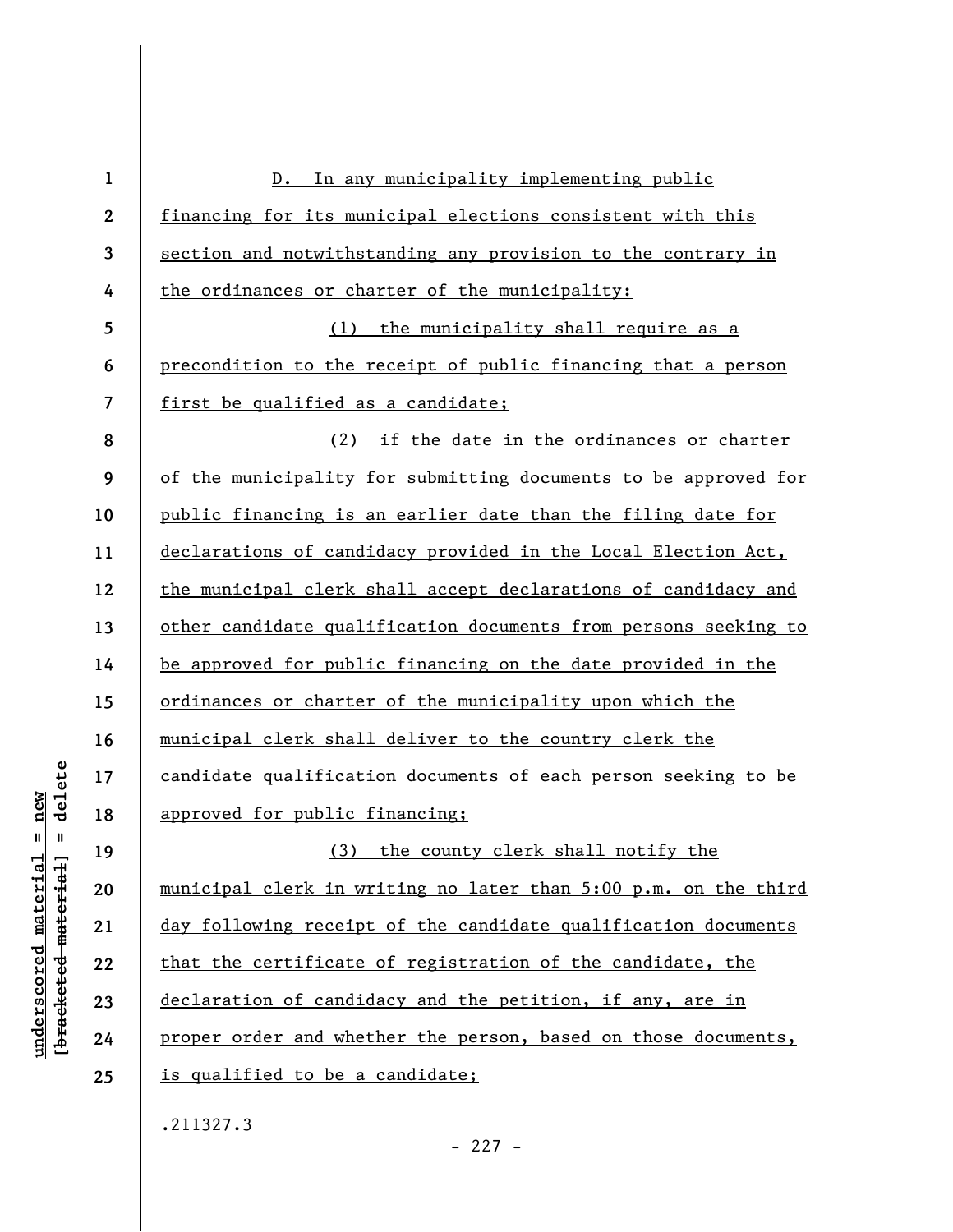| $\mathbf{1}$    | (4) any voter may challenge the candidacy of a                  |
|-----------------|-----------------------------------------------------------------|
| $\mathbf{2}$    | person seeking election to municipal office by the county clerk |
| 3               | or approval to receive public financing by the municipal clerk  |
| 4               | for the reason that the person does not meet the requirements   |
| $5\phantom{.0}$ | by filing a petition in the district court within seven days    |
| 6               | after the deadline for the municipal clerk to approve           |
| $\overline{7}$  | candidates to receive public financing. The district court      |
| 8               | shall hear and render a decision on the matter within ten days  |
| 9               | after the filing of the petition. The decision of the district  |
| 10              | court may be appealed to the supreme court within five days     |
| 11              | after the decision is rendered. The supreme court shall hear    |
| 12              | and render a decision on the appeal forthwith; and              |
| 13              | on the day provided in the Local Election<br>(5)                |
| 14              | Act to submit declarations of candidacy, any qualified person   |
| 15              | may file a declaration of candidacy for municipal office,       |
| 16              | including a person who failed to be approved for public         |
| 17              | financing but who otherwise qualifies to be a candidate, but    |
| 18              | not including a person who previously sought public financing   |
| 19              | in the same election but was not qualified to be a candidate;   |
| 20              | provided that any candidate qualification requirements imposed  |
| 21              | by the municipality other than those pertinent to public        |
| 22              | financing and the date for filing a declaration of candidacy    |
| 23              | must be fulfilled by a person who submits a declaration of      |
| 24              | candidacy on the day provided in the Local Election Act."       |
| 25              | SECTION 145. Section 1-22-4 NMSA 1978 (being Laws 2018,         |
|                 | .211327.3                                                       |

 $[**bracket**et~~ed matched~~ + **net** + **1** + **1**$  = delete **[bracketed material] = delete**  $underscored material = new$ **underscored material = new**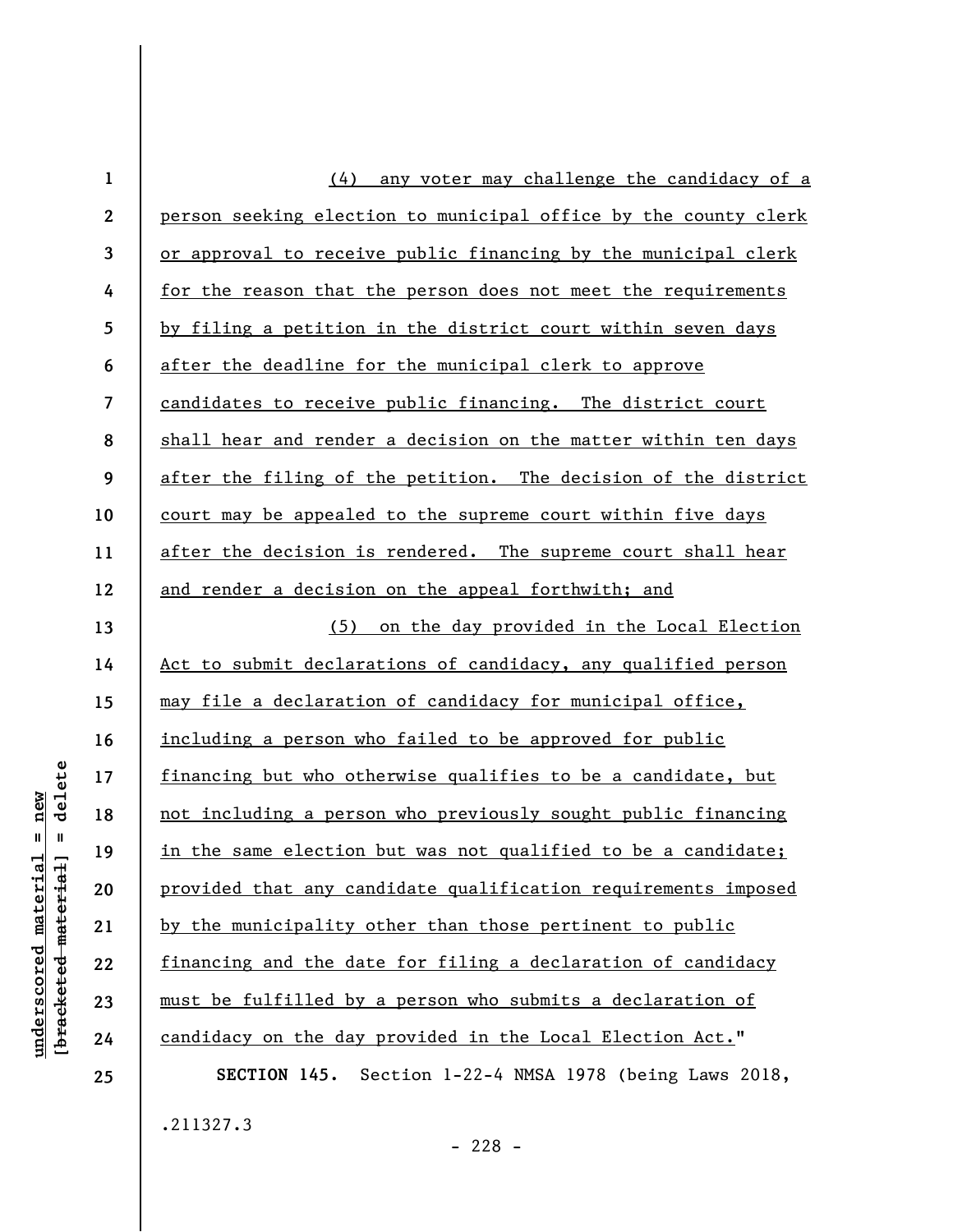**1 2** 

**3** 

**13** 

**14** 

**15** 

**16** 

**17** 

**18** 

**19** 

**20** 

**21** 

**22** 

**23** 

**24** 

**25** 

Chapter 79, Section 19) is amended to read:

"1-22-4. REGULAR LOCAL ELECTION [MUNICIPAL OFFICER ELECTION]--PROCLAMATION--PUBLICATION.--

**4 5 6 7 8 9 10 11 12**  A. Between one hundred twenty and one hundred fifty days before the next regular local election, each local government shall notify the county clerk of the county in which the primary administrative office of the local government is situate of all local government positions that are to be filled at the next regular local election. Each county clerk shall inform the secretary of state of all positions to be filled no later than one hundred twelve days before the regular local election.

 $[A<sub>1</sub>]$  B. The secretary of state shall by resolution issue a public proclamation in Spanish and English calling a regular local election [on the date prescribed by the Local Election Act]. The proclamation shall be issued and filed by the secretary of state in the office of the secretary of state ninety days preceding the date of the regular local election,

[B. Between one hundred twenty and one hundred fifty days before the next local election, each local government shall notify the secretary of state of all local government positions that are to be filled at the next election for that local government] and upon filing the proclamation, the secretary of state shall post the proclamation and certify it to each county clerk.

.211327.3

delete **[bracketed material] = delete**  $anderscored material = new$ **underscored material = new**  $\mathbf{I}$ bracketed material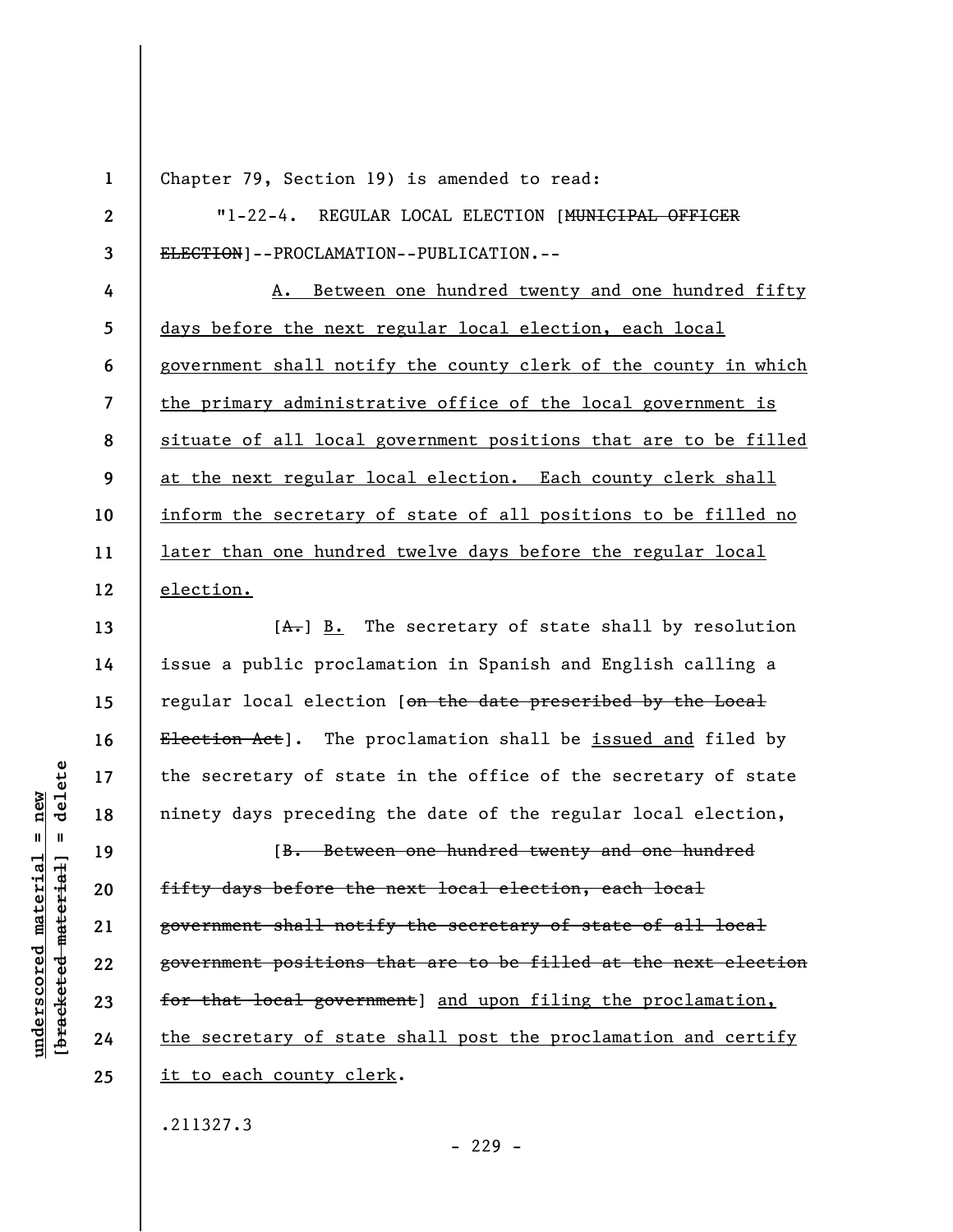| $\mathbf{1}$   | $C$ .<br>The proclamation shall specify $[\frac{the}{ }]$ :      |
|----------------|------------------------------------------------------------------|
| $\mathbf{2}$   | the date when the election will be held;<br>(1)                  |
| 3              | [positions on] each elective office, local<br>(2)                |
| 4              | governing body and judicial position to be filled;               |
| 5              | [(3) executive and judicial positions to be                      |
| 6              | $f$ illed;                                                       |
| $\overline{7}$ | $\left(\frac{4}{4}\right)$ (3) the date on which declarations of |
| 8              | candidacy are to be filed;                                       |
| 9              | $[\frac{1}{5}]$ (4) the date on which declarations of            |
| 10             | intent to be a write-in candidate are to be filed; and           |
| 11             | $[\left(6\right)]$ (5) the municipalities subject to a           |
| 12             | ranked-choice voting runoff election and those subject to a      |
| 13             | top-two runoff election and the date of the top-two runoff       |
| 14             | election should one be necessary.                                |
| 15             | After receipt of the proclamation from the<br>$D$ .              |
| 16             | secretary of state, the county clerk shall post the entire       |
| 17             | proclamation on the county clerk's website and, not less than    |
| 18             | seventy-five days before the date of the election, shall         |
| 19             | publish portions of the proclamation relevant to the county at   |
| 20             | least once in a newspaper of general circulation within the      |
| 21             | The publication of the proclamation shall conform to<br>county.  |
| 22             | the requirements of the federal Voting Rights Act of 1965, as    |
| 23             | amended, and shall specify $[\frac{the}{).}$                     |
| 24             | the date when the election will be held;<br>(1)                  |
| 25             | [(2) positions on each local governing body of                   |
|                |                                                                  |

.211327.3

 $[**bracket**et~~ed matched~~ + **net** + **1** + **1**$  = delete **[bracketed material] = delete**  $underscored material = new$ **underscored material = new**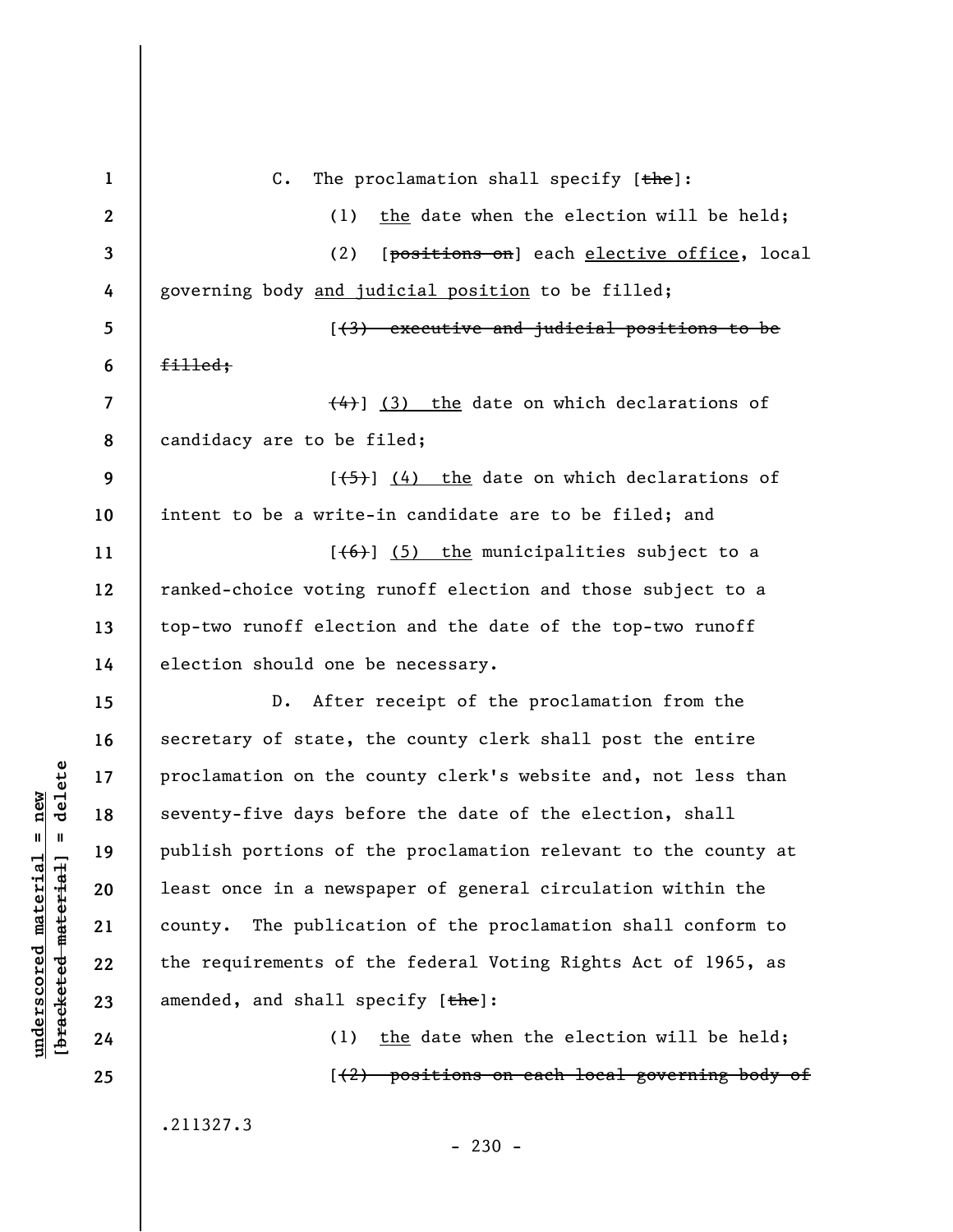| 1                | a district situated in whole or in part in the county;          |
|------------------|-----------------------------------------------------------------|
| $\boldsymbol{2}$ | (3) elective executive and judicial positions                   |
| 3                | of each local government situated in whole or in part in the    |
| 4                | county;                                                         |
| 5                | (2) for each local government situated in                       |
| 6                | whole or in part in the county, each elective executive, local  |
| 7                | governing body and judicial position to be filled by voters of  |
| 8                | any precinct in the county;                                     |
| 9                | $[$ $(4)$ ] $(3)$ the date on which declarations of             |
| 10               | candidacy are to be filed and the date on which declarations of |
| 11               | intent to be a write-in candidate are to be filed;              |
| 12               | $[\frac{+5}{5}]$ (4) the location, [ <del>of each polling</del> |
| 13               | place] days and hours for voting at the office of the county    |
| 14               | $_{\rm clerk}$ ;                                                |
| 15               | $[ (6) ] (5)$ the location, [of each alternate                  |
| 16               | voting location for early voting;                               |
| 17               | (7) hours each polling place and alternate                      |
| 18               | voting location will be open] days and hours for early voting   |
| 19               | at each alternate voting location and mobile alternate voting   |
| 20               | location;                                                       |
| 21               | (6) the location, date and hours for voting at                  |
| 22               | each election day polling place; and                            |
| 23               | $[ (8) ]$ (7) the date [and time of the closing of              |
| 24               | the registration books by the county] certificates of           |
| 25               | registration shall be subscribed and sworn as required by law.  |
|                  | .211327.3<br>$-231 -$                                           |

 $[**bracket eted metert et**] = **del et e**$ **[bracketed material] = delete**  $underscored material = new$ **underscored material = new**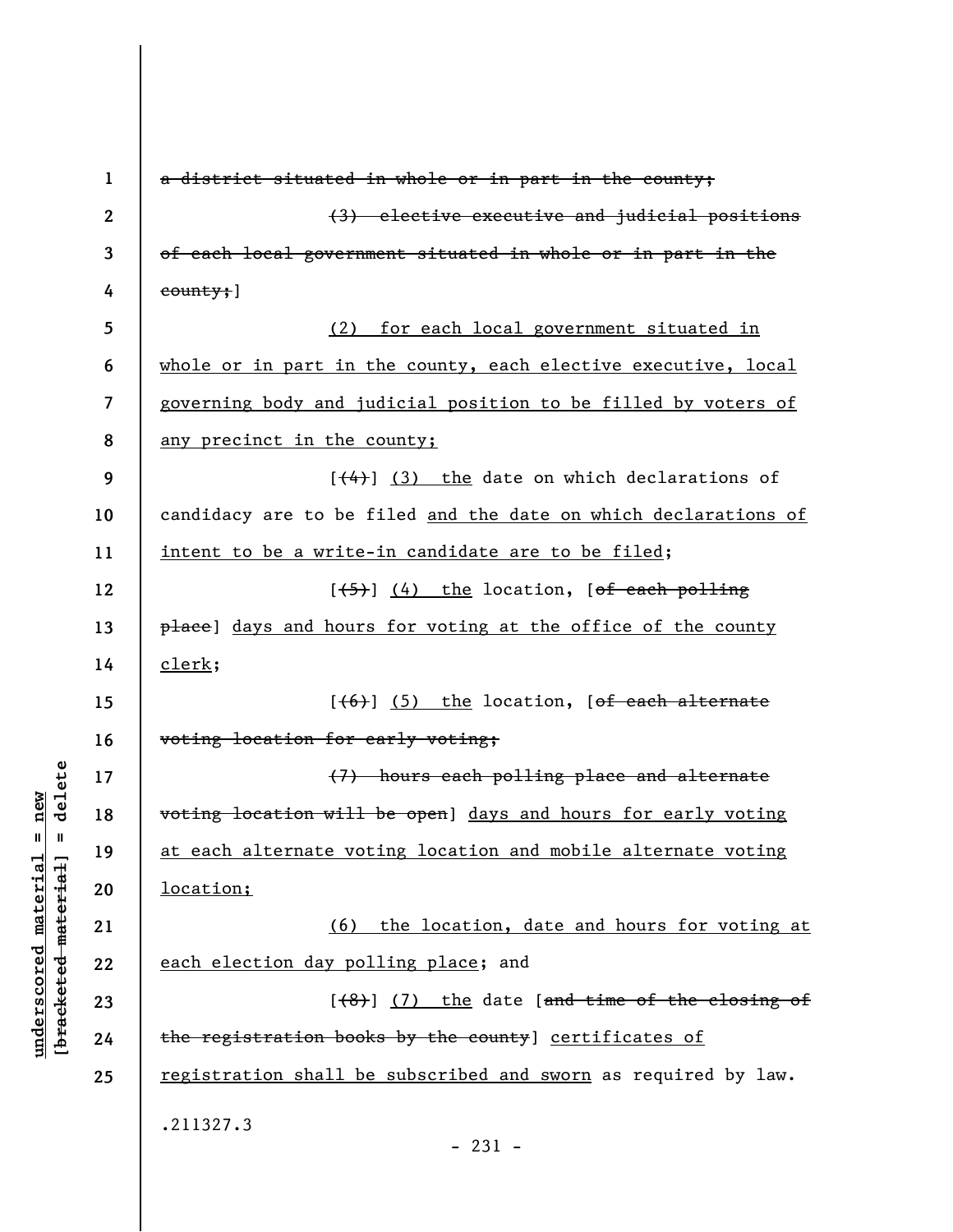**1 2 3 4 5 6 7 8 9 10 11 12 13**  E. Whenever two or more members of a local governing body are to be elected at large for terms of the same length of time, the secretary of state shall numerically designate the positions on the ballot as "position one", "position two" and such additional consecutively numbered positions as are necessary, but only one member shall be elected for each position. Whenever two or more members of a local governing body are to be elected to represent the same area with terms of different lengths of time, the secretary of state shall list the office with the shorter length of time first and shall designate each position with "for a term expiring "."

**SECTION 146.** Section 1-22-7 NMSA 1978 (being Laws 2018, Chapter 79, Section 20) is amended to read:

"1-22-7. DECLARATION OF CANDIDACY--FILING DATE-- PENALTY.--

A. A candidate for a position that will be filled at a regular local election shall file a declaration of candidacy with the proper filing officer [during the period commencing at] between 9:00 a.m. and 5:00 p.m. on the seventieth day before the date of the regular local election [and ending at  $5:00$  p.m. on the same day].

B. A candidate shall file for only one position in the same local government but may file for a position in more than one local government [during a filing period] on the same .211327.3 - 232 -

delete **[bracketed material] = delete**  $underscored material = new$ **underscored material = new**  $\mathbf{I}$ bracketed material

**14** 

**15** 

**16** 

**17** 

**18** 

**19** 

**20** 

**21** 

**22** 

**23** 

**24**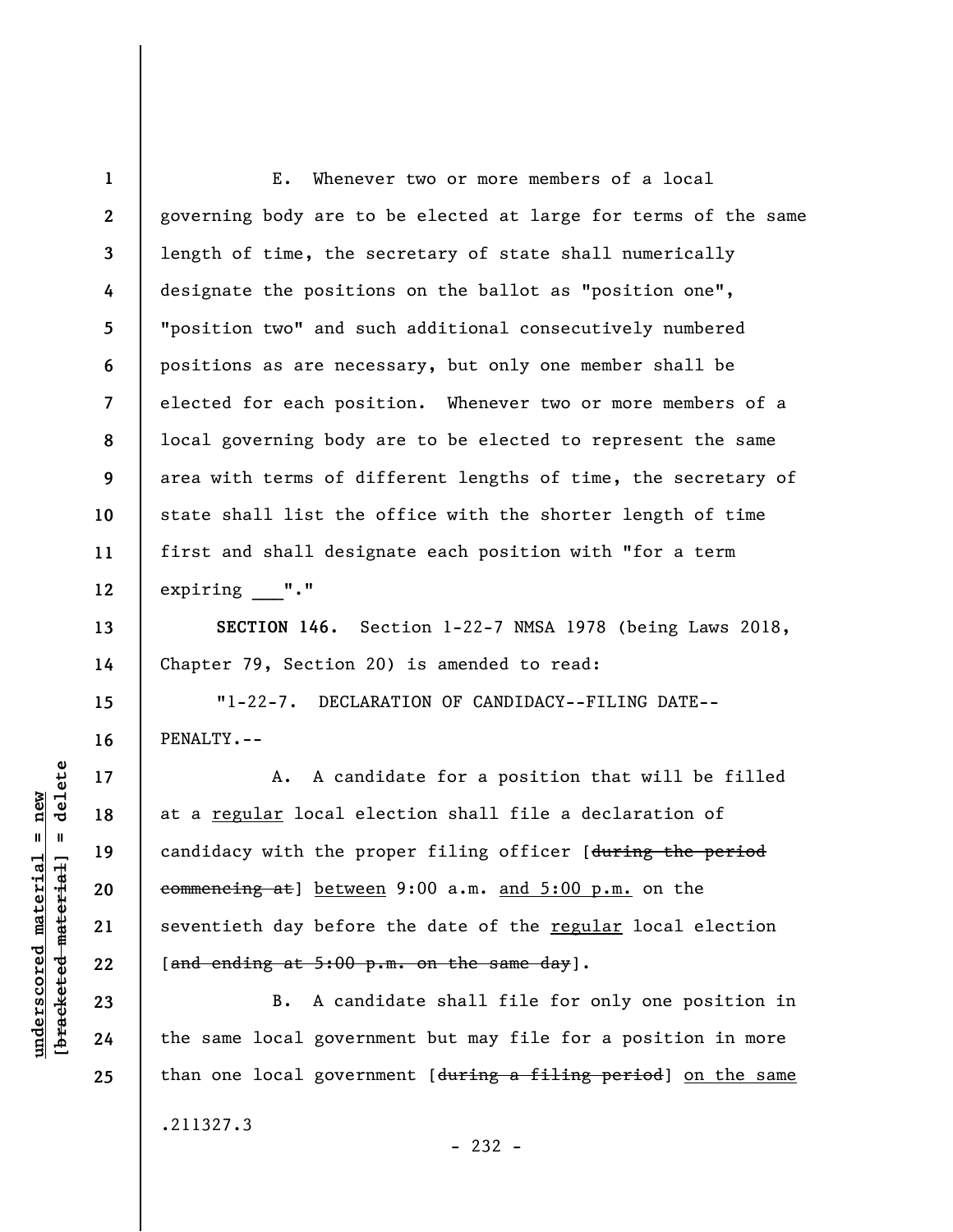**1 2 3 4 5 6 7 8 9 10 11 12 13 14 15 16 17 18 19 20 21 22 23 24 25**  filing day. C. A declaration of candidacy shall not be amended after it has been filed with the proper filing officer. D. Each declaration of candidacy shall be delivered for filing in person by the eligible candidate or by a person acting by virtue of written authorization. The proper filing officer shall not accept for filing from any one individual more than one declaration of candidacy.  $[\frac{D-1}{2}]$  E. Whoever knowingly makes a false statement in a declaration of candidacy is guilty of a fourth degree felony and shall be sentenced pursuant to the provisions of Section 31-18-15 NMSA 1978." **SECTION 147.** Section 1-22-8 NMSA 1978 (being Laws 2018, Chapter 79, Section 21) is amended to read: "1-22-8. DECLARATION OF CANDIDACY--SWORN STATEMENT OF INTENT--FORM.--In making a declaration of candidacy, the candidate shall submit a sworn statement of intent in substantially the following form: "DECLARATION OF CANDIDACY--STATEMENT OF INTENT I, \_\_\_\_\_\_\_\_\_\_\_\_\_\_\_\_\_\_\_ (candidate's name on certificate of registration), being first duly sworn, say that I am a voter of the county of \_\_\_\_\_\_\_\_\_\_\_\_\_\_\_, State of New Mexico. I reside  $\quad$  at and was registered to vote at that place on the date of the proclamation calling this election; .211327.3 - 233 -

delete **[bracketed material] = delete**  $anderscored material = new$ **underscored material = new**  $\mathbf{u}$ bracketed material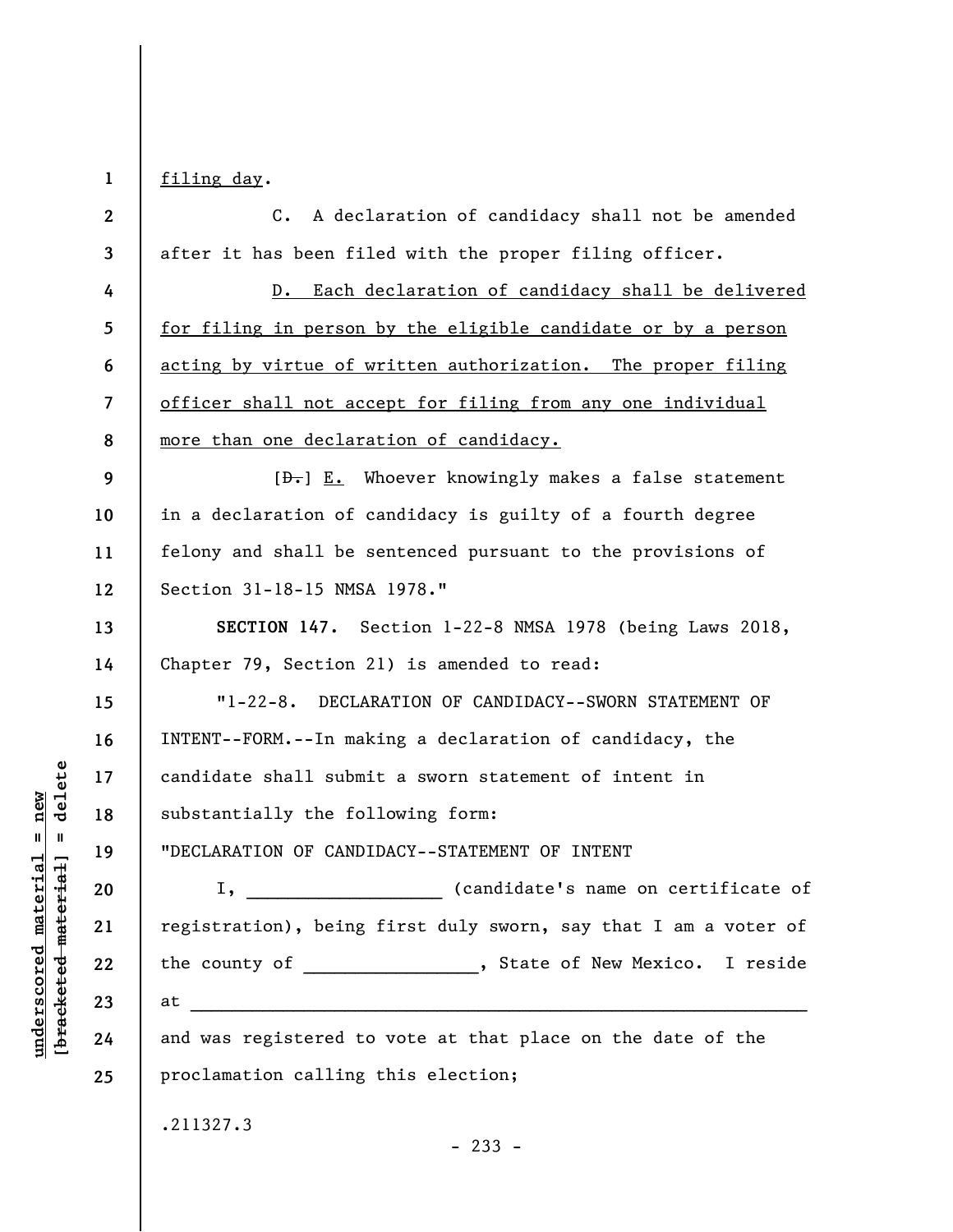| $\mathbf{1}$     | I reside within and am registered to vote in the area to      |
|------------------|---------------------------------------------------------------|
| $\boldsymbol{2}$ | be [represented] elected to represent;                        |
| 3                | I desire to become a candidate for the office of              |
| 4                | at the <u>regular</u> local election to be held [on           |
| 5                | the date set by law] in November of the year this declaration |
| 6                | <u>is filed;</u>                                              |
| 7                | I will be eligible and legally qualified to hold this         |
| 8                | office at the beginning of its term; and                      |
| 9                | I make the foregoing affidavit under oath, knowing that       |
| 10               | any false statement herein constitutes a felony punishable    |
| 11               | under the criminal laws of New Mexico.                        |
| 12               |                                                               |
| 13               | (Signature of Declarant)                                      |
| 14               |                                                               |
| 15               | (Mailing Address)                                             |
| 16               |                                                               |
| 17               | (Residence Address)                                           |
| 18               | Subscribed and sworn to before me by<br>this                  |
| 19               | day of<br>, 20                                                |
| 20               |                                                               |
| 21               | (Notary Public)                                               |
| 22               | My commission expires:                                        |
| 23               | $\mathbf{u}$ , $\mathbf{u}$                                   |
| 24               | SECTION 148. Section 1-22-8.1 NMSA 1978 (being Laws 2018,     |
| 25               | Chapter 79, Section 22) is amended to read:                   |
|                  | .211327.3                                                     |
|                  | $-234 -$                                                      |
|                  |                                                               |

**underscored material = new [bracketed material] = delete**

 $[bracketeed-materiat] = delete$  $underscored material = new$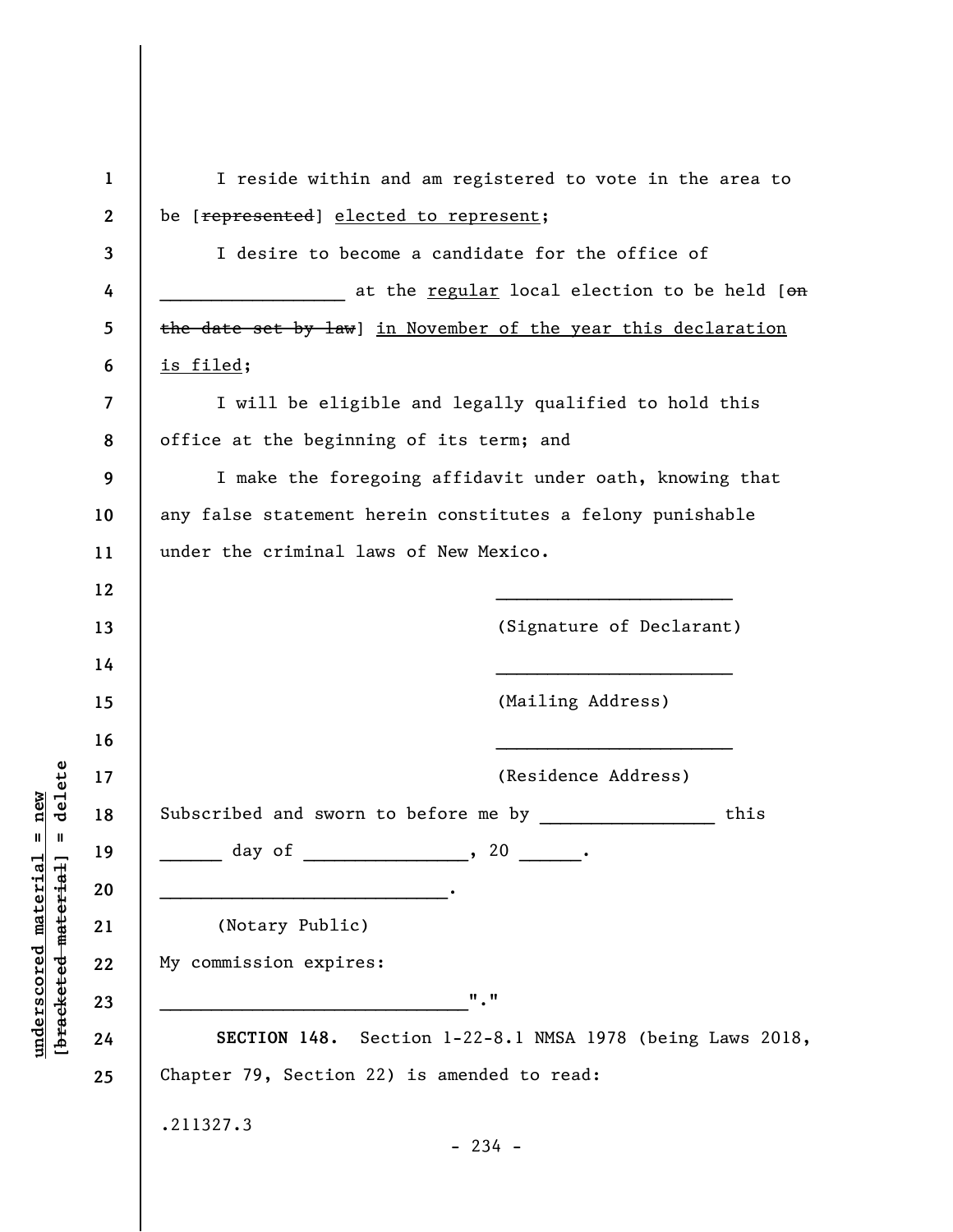**1** 

**14** 

**15** 

**16** 

**17** 

**18** 

**19** 

**20** 

**21** 

**22** 

**23** 

**24** 

**25** 

"1-22-8.1. WRITE-IN CANDIDATES.--

**2 3**  A. Write-in candidates shall be permitted in regular local elections.

**4 5 6**  B. A person may be a write-in candidate only if the person has the qualifications to be a candidate for the position for which the person is running.

**7 8 9 10 11 12 13**  C. A person desiring to be a write-in candidate for an office shall file with the proper filing officer a declaration of candidacy. The declaration shall be filed between 9:00 a.m. and 5:00 p.m. on the sixty-third day preceding the date of the election. The county clerk shall ensure that a declaration of candidacy filed pursuant to this section specifies that it is for a write-in candidate.

[D. A write-in vote shall be counted and canvassed only if:

(1) the name written in is the name of a declared write-in candidate and shows two initials and last name; first name, middle initial or name and last name; first and last name; or the full name as it appears on the declaration of candidacy and if misspellings of those combinations can be reasonably determined by a majority of the members of the precinct board to identify a declared write-in candidate; and

(2) the name is written on the proper line provided on the ballot for write-in votes for the office and .211327.3

 $-235 -$ 

delete **[bracketed material] = delete**  $anderscored material = new$ **underscored material = new**  $\mathbf{I}$ bracketed material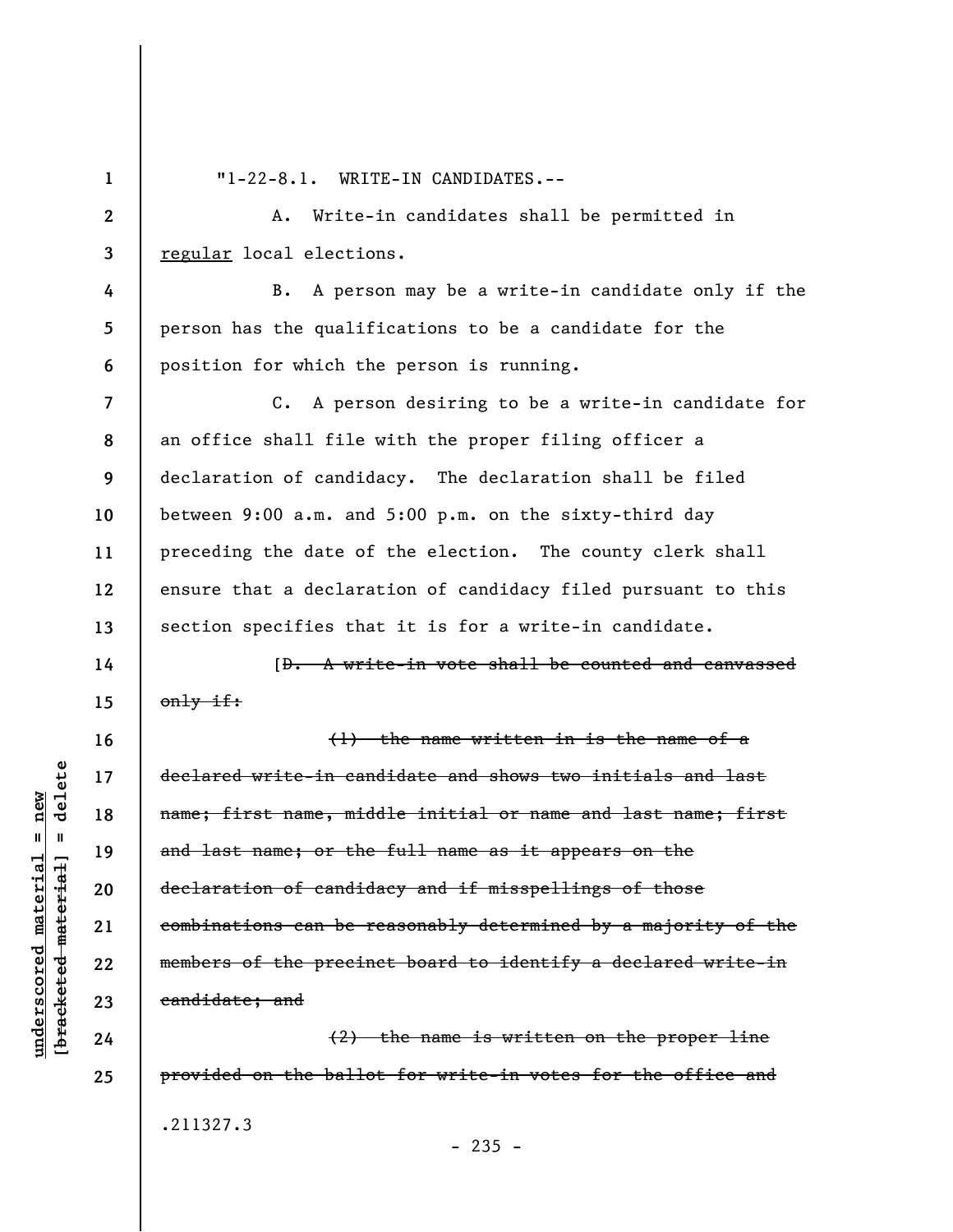position for which the candidate has declared intent and the voter has followed the directions for voting for the write-in candidate.

**4 5 6 7 8 9**  E.] D. At the time of filing the declaration of candidacy, the write-in candidate shall be considered a candidate for all purposes and provisions relating to candidates in the Local Election Act, except that the write-in candidate's name shall not be printed on the ballot nor posted in any polling place.

[F. A write-in vote shall be cast by writing in the name. As used in this section, "write-in" does not include the imprinting of any name by rubber stamp or similar device or the use of a preprinted sticker or label.

G. No unopposed write-in candidate shall have an election certified unless the candidate receives at least the number of write-in votes equal to ten percent of the total number of ballots on which the office appears on the ballot that are cast in the local election, or one hundred.]"

**SECTION 149.** Section 1-22-10 NMSA 1978 (being Laws 2018, Chapter 79, Section 24) is amended to read:

"1-22-10. CANDIDATE QUALIFICATION--CHALLENGES--BALLOTS.--

A. The proper filing officer shall determine whether a candidate filing a declaration of candidacy is registered to vote within the [<del>local election district</del>] area to be elected to represent and, if required for the office being .211327.3  $-236 -$ 

delete **[bracketed material] = delete**  $anderscored material = new$ **underscored material = new**  $\mathbf{I}$ bracketed material

**1** 

**2** 

**3** 

**10** 

**11** 

**12** 

**13** 

**14** 

**15** 

**16** 

**17** 

**18** 

**19** 

**20** 

**21** 

**22** 

**23** 

**24**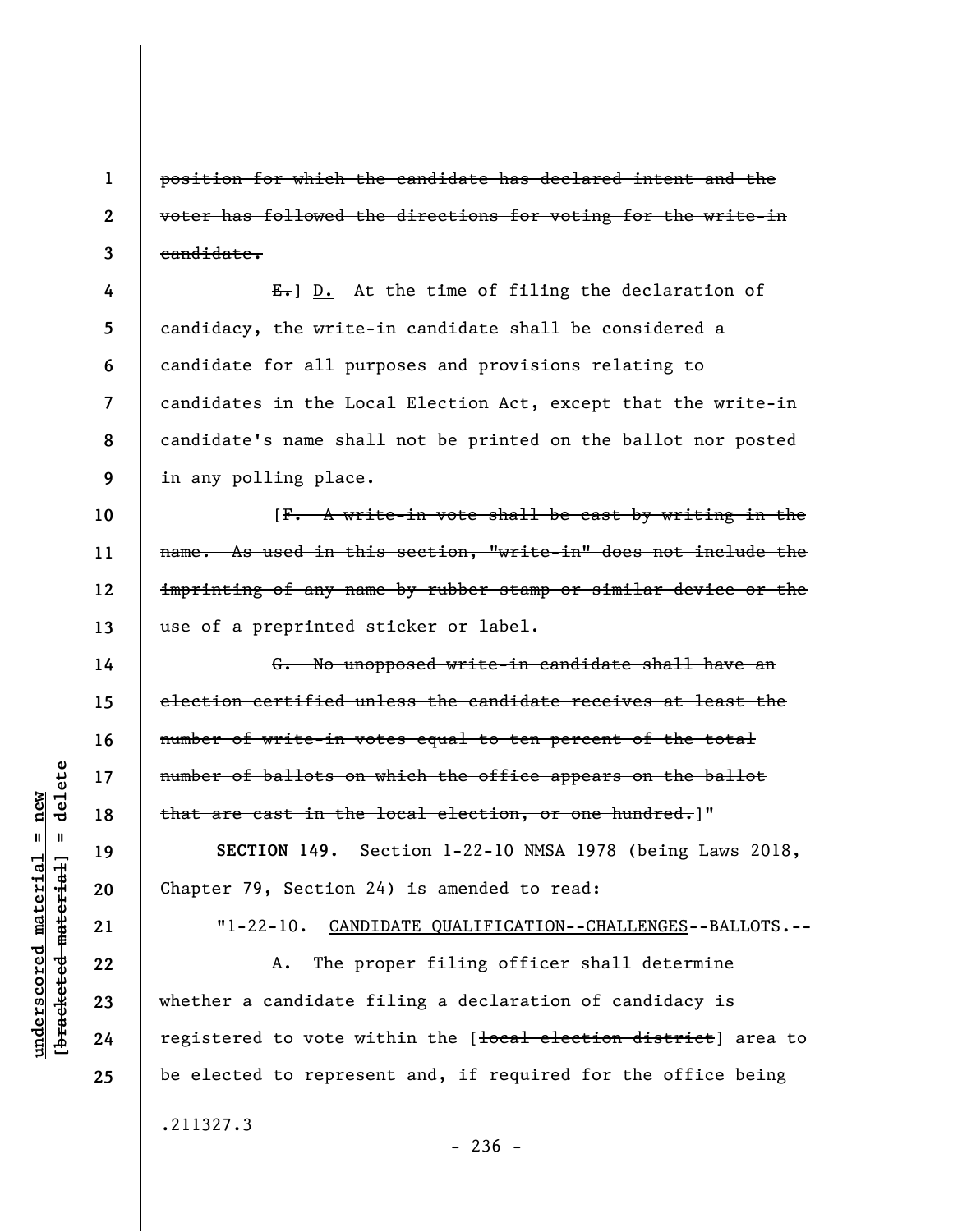**1 2 3 4 5 6 7 8 9**  sought, whether the candidate's nominating petition for that office has been filed with a number of signatures that is equal to or greater than the number required for that office. If the candidate is so qualified and no withdrawal of candidacy has been filed as provided in the Local Election Act, the proper filing officer shall place the candidate's name on the ballot for the position specified in the declaration of candidacy and notify each candidate in writing no later than 5:00 p.m. on the sixtieth day before the local election.

B. Any voter may challenge the candidacy of any person seeking election at the regular local election for the reason that the person does not meet the requirements for the office sought by filing a petition in the district court within seven days after the day for filing a declaration of candidacy. The district court shall hear and render a decision on the matter within ten days after the filing of the petition. The decision of the district court may be appealed to the supreme court within five days after the decision is rendered. The supreme court shall hear and render a decision on the appeal forthwith.

[B.] C. Ballots for the regular local election shall be prepared by the proper filing officer and printed in accordance with the provisions of Section 1-10-5 NMSA 1978.

D. The printed ballot shall contain the name of each person who is a candidate and the position for which the .211327.3 - 237 -

 $\frac{1}{2}$  intereted material = delete **[bracketed material] = delete**  $anderscored material = new$ **underscored material = new**

**10** 

**11** 

**12** 

**13** 

**14** 

**15** 

**16** 

**17** 

**18** 

**19** 

**20** 

**21** 

**22** 

**23** 

**24**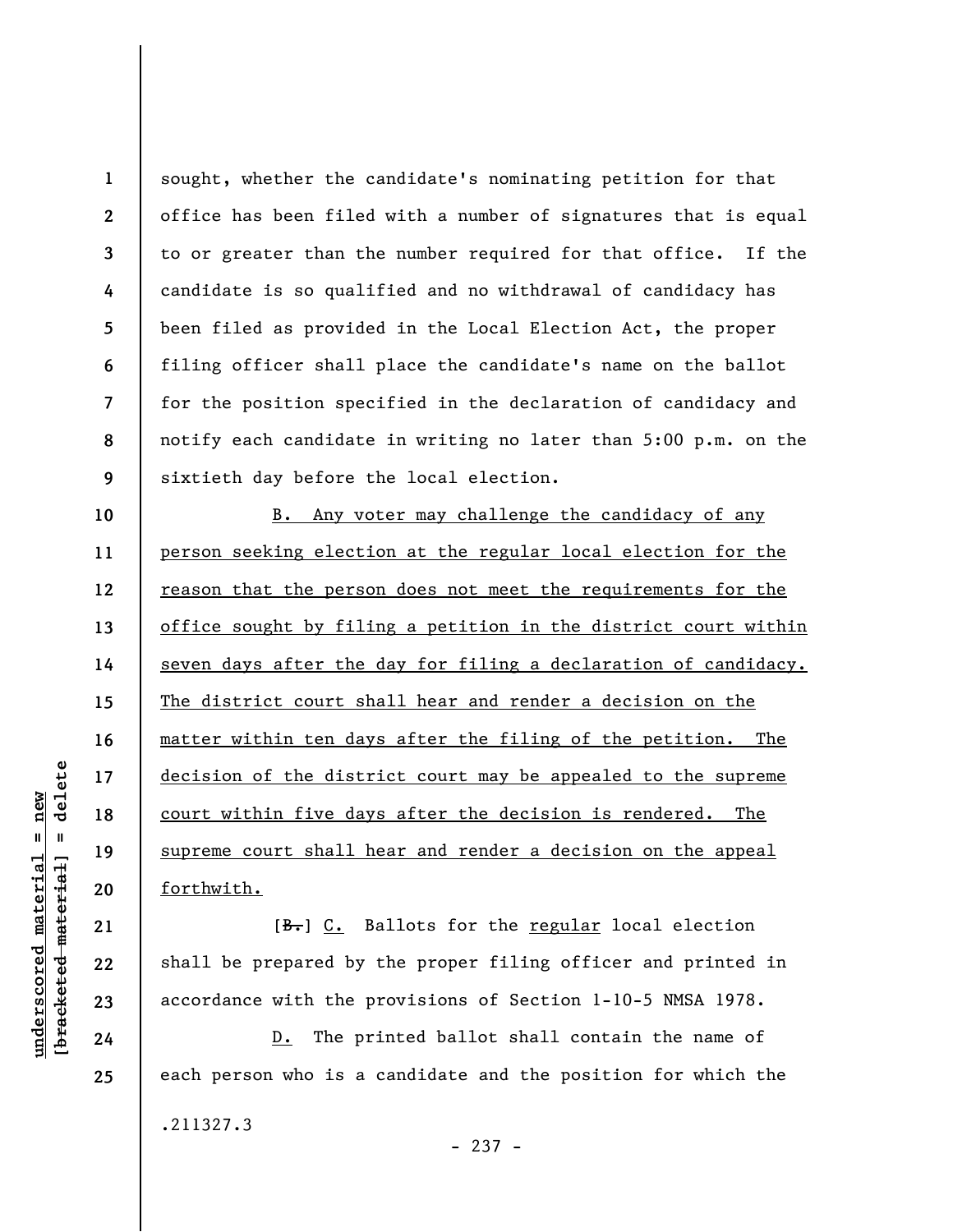**1**  person is a candidate.

| $\mathbf{2}$ | The ballot shall also contain all ballot<br>Е.                             |
|--------------|----------------------------------------------------------------------------|
| 3            | questions [ <del>permitted by the board of county commissioners</del>      |
| 4            | pursuant to Section 1-22-10.1 NMSA 1978] that are to be                    |
| 5            | submitted to the voters as certified by a local governing body             |
| 6            | to the county clerk in each county in which the local                      |
| 7            | government is situate [ <del>by the local governing body</del> ] and shall |
| 8            | conform to the requirements [of Section 1-16-8 NMSA 1978.                  |
| 9            | C. Paper ballots shall be printed in a form in                             |
| 10           | substantial compliance with the provisions of Section 1-10-12              |
| 11           | NMSA 1978 and in compliance with the provisions of the federal             |
| 12           | Voting Rights Act of 1965, as amended.                                     |
| 13           | D. A local election shall be a nonpartisan                                 |
| 14           | election, and the names of all candidates shall be listed on               |
| 15           | the ballot without party or slate designation. The order in                |
| 16           | which the names of candidates are listed on the ballot shall be            |
| 17           | determined by the secretary of state either by lot or by                   |
| 18           | randomization as provided by rule.                                         |
| 19           | E. Space shall be provided on each ballot for a                            |
| 20           | voter to write in the name of one candidate for each position              |
| 21           | to be filled when a declaration of candidacy by a write-in                 |
| 22           | eandidate has been filed] for ballot questions on the regular              |
| 23           | local election ballot as provided in Chapter 1, Article 16 NMSA            |
| 24           | 1978."                                                                     |
| 25           | SECTION 150. Section 1-22-16 NMSA 1978 (being Laws 2018,                   |
|              | .211327.3                                                                  |

- 238 -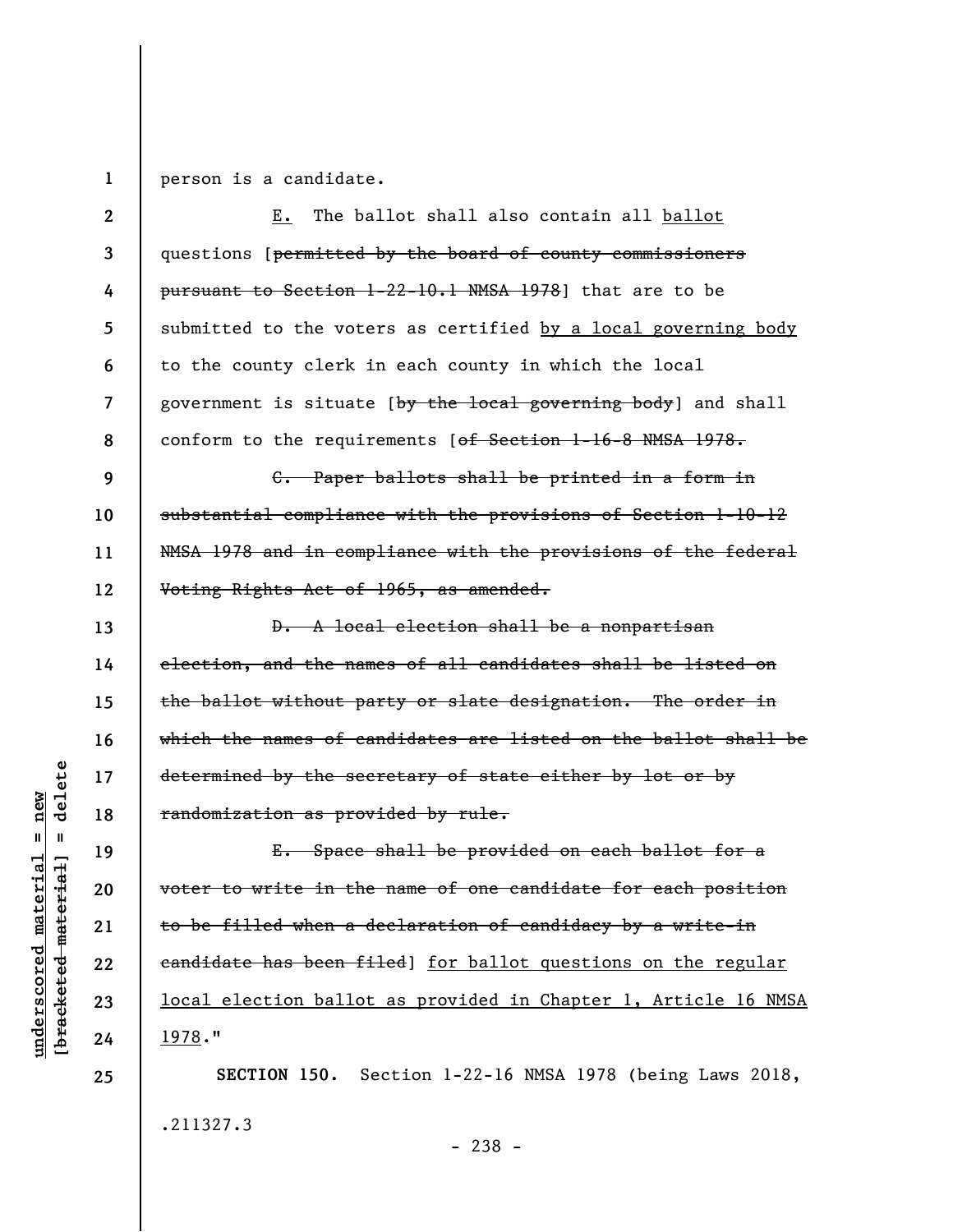**1 2** 

**3** 

**4** 

**5** 

**6** 

**16** 

**17** 

**18** 

**19** 

**20** 

**21** 

**22** 

**23** 

**24** 

**25** 

Chapter 79, Section 29) is amended to read:

"1-22-16. MUNICIPAL RUNOFF ELECTIONS.--

A. All runoff elections authorized by Article 7, Section 5 of the constitution of New Mexico shall be conducted pursuant to this section as a top-two runoff election or as a ranked-choice runoff election as follows:

**7 8 9 10 11 12 13 14 15**  (1) a top-two runoff election shall be conducted on a separate ballot when the candidate receiving the most votes for an office did not receive the percentage of votes required by the laws of the municipality to be elected in the first round of voting. When ordered, the top-two runoff election shall be held following the regular local election [or municipal officer election] and allow the voter to select between the two candidates who in the first round of voting received the highest number of votes for an office; and

(2) a ranked-choice runoff election shall be conducted on the same ballot as the regular local election  $[ $\Theta$ rff$ municipal officer election] and allow the voter to rank the candidates for an office in the order of preference for the voter.

B. If a municipality whose laws provide for top-two runoff elections is notified by the proper canvassing board that a runoff election is required following the regular local election [or municipal officer election], the top-two runoff election shall be conducted in accordance with  $[the]$  those .211327.3

- 239 -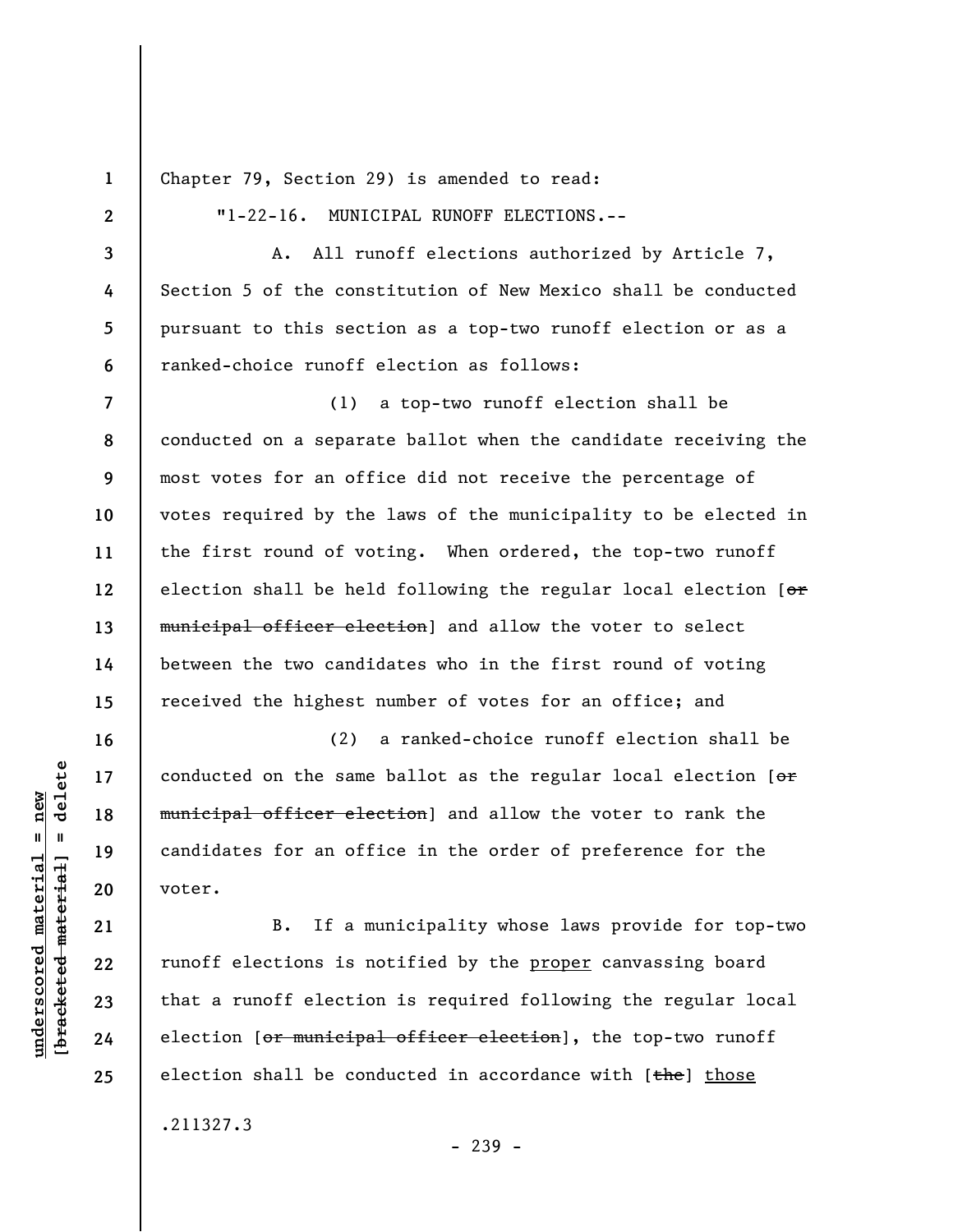election provisions [of the municipality's ordinance or charter that supplement the Local Election Act] and procedures in the ordinances or charter of the municipality that do not conflict with the Election Code or administrative rules issued by the secretary of state; provided that

**6 7 8 9**   $[$ ( $\{$ + $\}$ ) in the case of  $\}$  in a municipality in which the first round of voting is conducted at the regular local election, the county clerk shall perform the duties of administering the top-two runoff election [and

(2) in the case of a municipality in which the first round of voting is conducted at the municipal officer election, the municipal clerk shall perform the duties of administering the top-two runoff election].

C. A municipality whose laws provide for a runoff election shall conduct the election in the manner provided by the municipality's ordinance or charter; provided that a municipality may by ordinance choose between conducting a top-two runoff election and a ranked-choice runoff election. The ordinance shall be filed with the secretary of state no later than [January] June 30 of the year the next regular local election [or municipal officer election] is scheduled.

D. The secretary of state shall issue rules to implement top-two and ranked-choice runoff elections."

**SECTION 151.** Section 1-22-19 NMSA 1978 (being Laws 2018, Chapter 79, Section 32) is amended to read:

 $- 240 -$ 

.211327.3

delete **[bracketed material] = delete**  $anderscored material = new$ **underscored material = new**  $\frac{1}{2}$ 

**1** 

**2** 

**3** 

**4** 

**5** 

**10** 

**11** 

**12** 

**13** 

**14** 

**15** 

**16** 

**17** 

**18** 

**19** 

**20** 

**21** 

**22** 

**23** 

**24**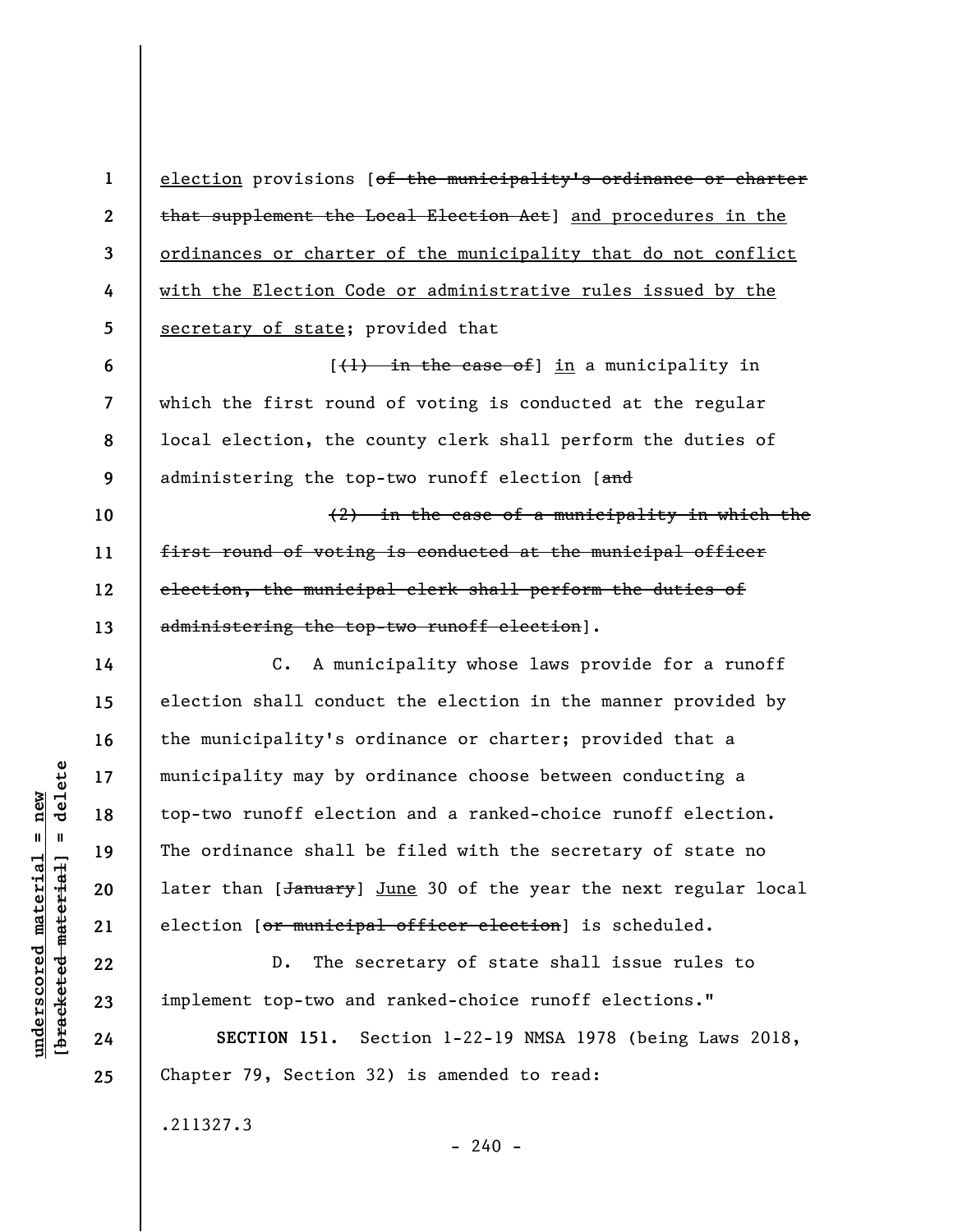**1 2 3 4 5 6 7 8 9 10 11 12 13 14 15 16 17 18 19 20 21 22 23 24 25**  "1-22-19. [ABSENTEE] EARLY VOTING--[ALTERNATE] MUNICIPAL EARLY VOTING LOCATIONS.-- [A. The provisions of the Absent Voter Act and Uniform Military and Overseas Voter Act apply to absentee voting in local elections. B. Early voting shall be conducted in each office of the county clerk pursuant to Section 1-6-5 NMSA 1978 and at such alternate voting locations as may be established by the county clerk pursuant to the provisions of Section 1-6-5.7 NMSA 1978. C.] In a regular local election, a county clerk shall provide at least one alternate [early] voting or mobile alternate voting location in a municipality when requested by a municipality in the county; provided that the:  $[\frac{(1)}{2}]$   $\underline{A}.$  municipality elects its municipal officers at the regular local election and submits a written request to the county clerk no later than January 30 of the year of the local election;  $[\frac{2}{2}]$  B. alternate  $\frac{1}{2}$  voting or mobile alternate voting location may operate for less than the full early voting period, to be decided upon between the municipality and the county clerk;  $[\frac{(3)}{2}]$  C. location of the alternate  $[\frac{earth}{2}]$  voting or mobile alternate voting location in the municipality conforms to the requirements for alternate [early] voting .211327.3

 $\frac{1}{2}$  intereted material = delete **[bracketed material] = delete**  $underscored material = new$ **underscored material = new**

 $- 241 -$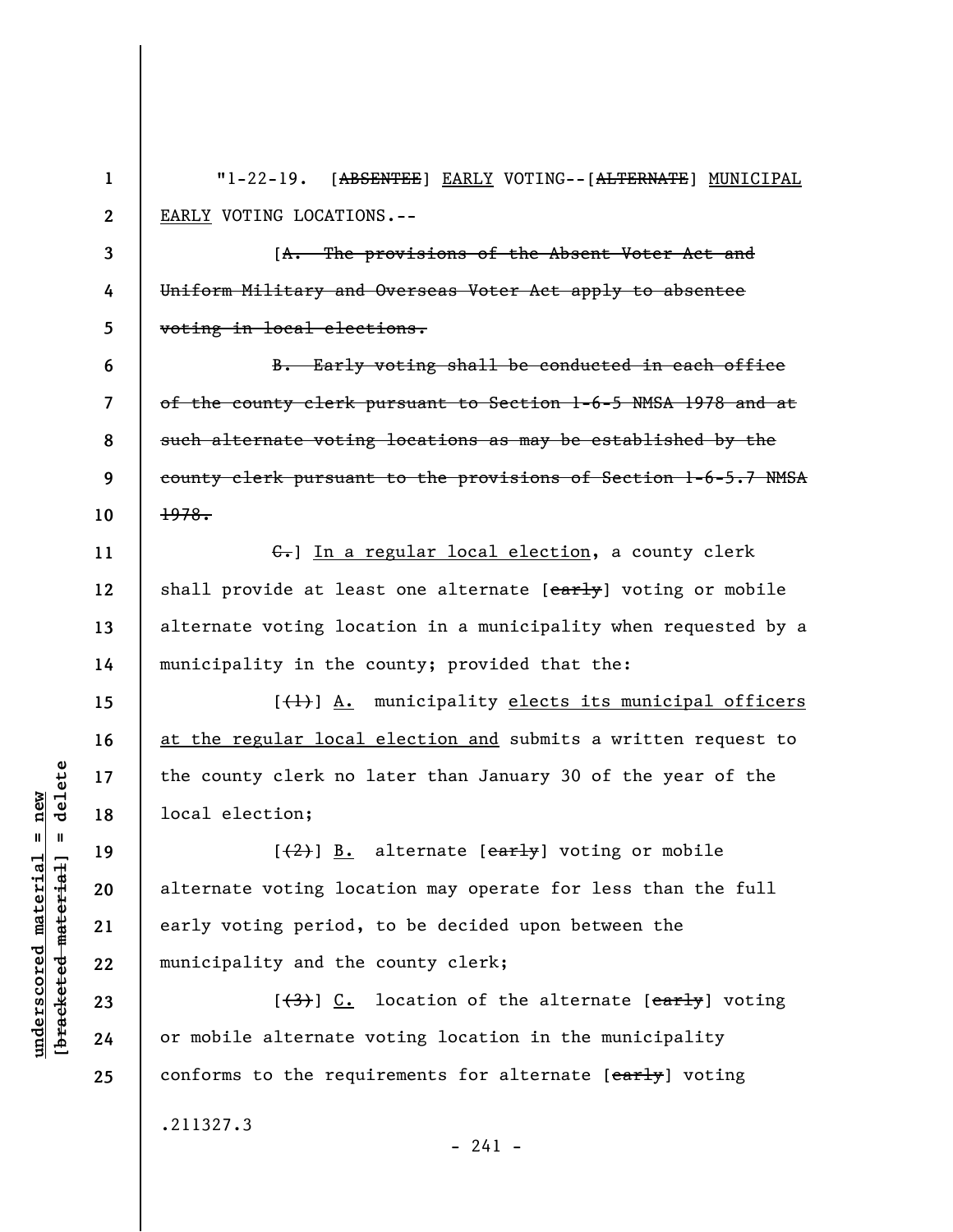**1**  locations; and

| $\overline{2}$ | [(4)] D. municipality provides the facility and                       |
|----------------|-----------------------------------------------------------------------|
| 3              | services for the alternate [early] voting or mobile alternate         |
| 4              | voting location."                                                     |
| 5              | SECTION 152. Section 1-24-1 NMSA 1978 (being Laws 1989,               |
| 6              | Chapter 295, Section 1, as amended) is amended to read:               |
| $\overline{7}$ | "1-24-1. SHORT TITLE--SPECIAL ELECTION ACT--APPLICATION--             |
| 8              | [EXCEPTION] PROHIBITION.--                                            |
| 9              | A. Chapter 1, Article 24 NMSA 1978 may be cited as                    |
| 10             | the "Special Election Act".                                           |
| 11             | Notwithstanding any state or local laws to the<br><b>B.</b>           |
| 12             | contrary, the provisions of the Special Election Act govern the       |
| 13             | conduct of all special elections conducted by the state or $[a]$      |
| 14             | <del>local government, except for ballot questions printed on a</del> |
| 15             | general election ballot or a ballot on which local governing          |
| 16             | body members are elected pursuant to the Local Election Act]          |
| 17             | <u>any local public body.</u>                                         |
| 18             | C. No special election shall be held beginning the                    |
| 19             | seventieth day prior to any statewide election and until:             |
| 20             | (1) the one hundredth day following a general                         |
| 21             | or regular local election; or                                         |
| 22             | (2) the seventieth day following a major                              |
| 23             | political party primary or an election to fill a vacancy in the       |
| 24             | office of united states representative."                              |
| 25             | SECTION 153. Section 1-24-6 NMSA 1978 (being Laws 2018,               |
|                | .211327.3<br>$-242 -$                                                 |

 $\frac{\text{underscored material} = \text{new}}{(\text{bracketed-materiat})}$ **[bracketed material] = delete underscored material = new**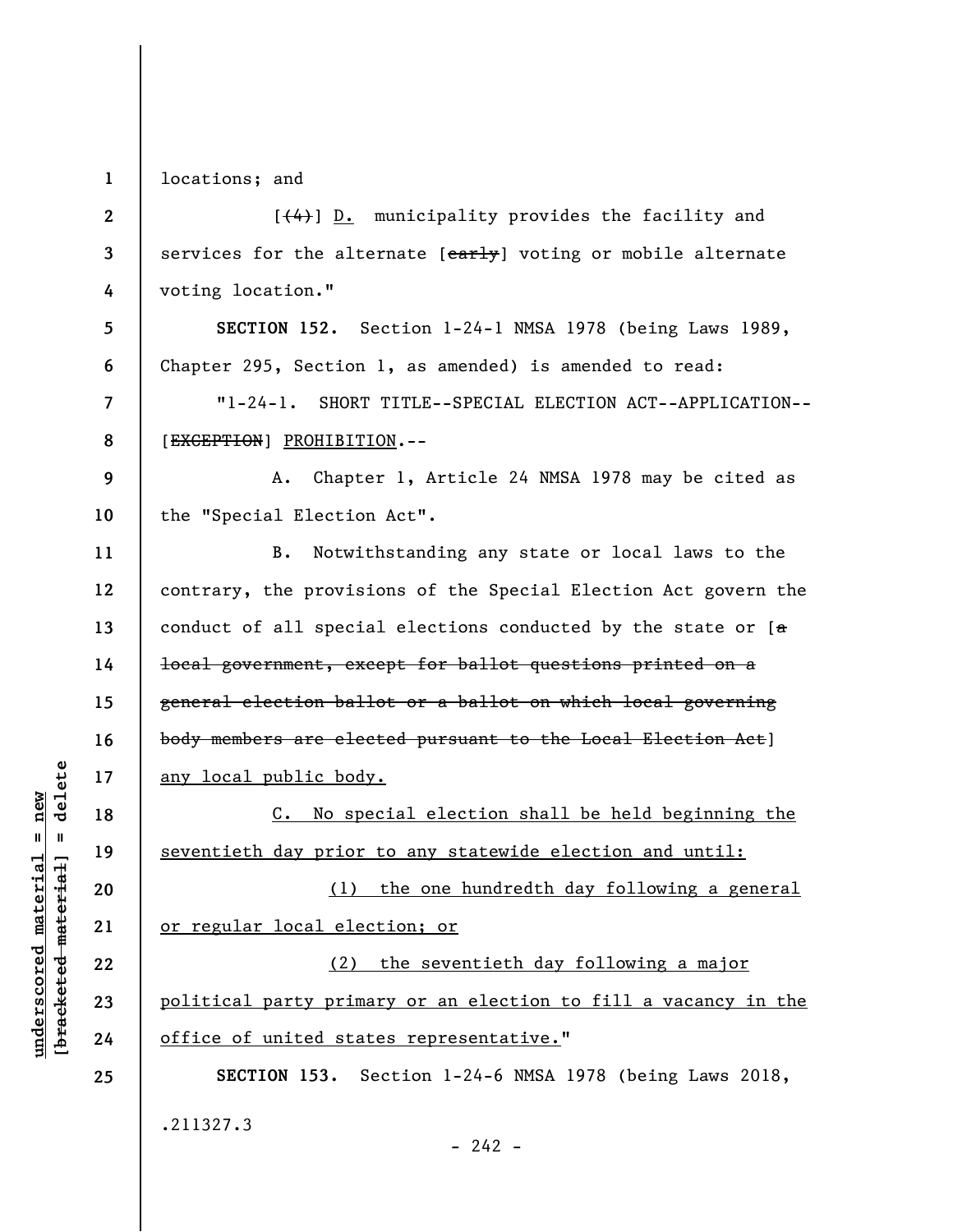**1 2 3 4 5 6 7 8 9 10 11 12 13 14 15 16 17 18 19 20 21 22 23 24 25**  Chapter 79, Section 39) is recompiled as Section 1-24-1.1 NMSA 1978 and is amended to read: "1-24-1.1. DEFINITION.--As used in the Special Election Act, "local [government] public body" means: A. a county; B. a local government subject to the Local Election Act; or C. a special district not subject to the Local Election Act." **SECTION 154.** Section 1-24-2 NMSA 1978 (being Laws 1989, Chapter 295, Section 2, as amended) is amended to read: "1-24-2. SPECIAL ELECTION PROCEDURES--PROCLAMATION-- PUBLICATION.-- A. Whenever a local [government special election is to be called or is required by law] public body determines that it is necessary or desirable to conduct a special election: (1) the governing body shall by resolution issue a public proclamation calling the election. The proclamation shall forthwith be filed with the county clerk no later than seventy days prior to the date for the special election. If the boundaries of the local public body include precincts in multiple counties, the proclamation shall forthwith be filed with each county clerk no later than seventy days prior to the election; (2) the proclamation shall specify: .211327.3

 $- 243 -$ 

**[bracketed material] = delete**  $\frac{1}{2}$ 

**underscored material = new**

 $underscored material = new$ 

delete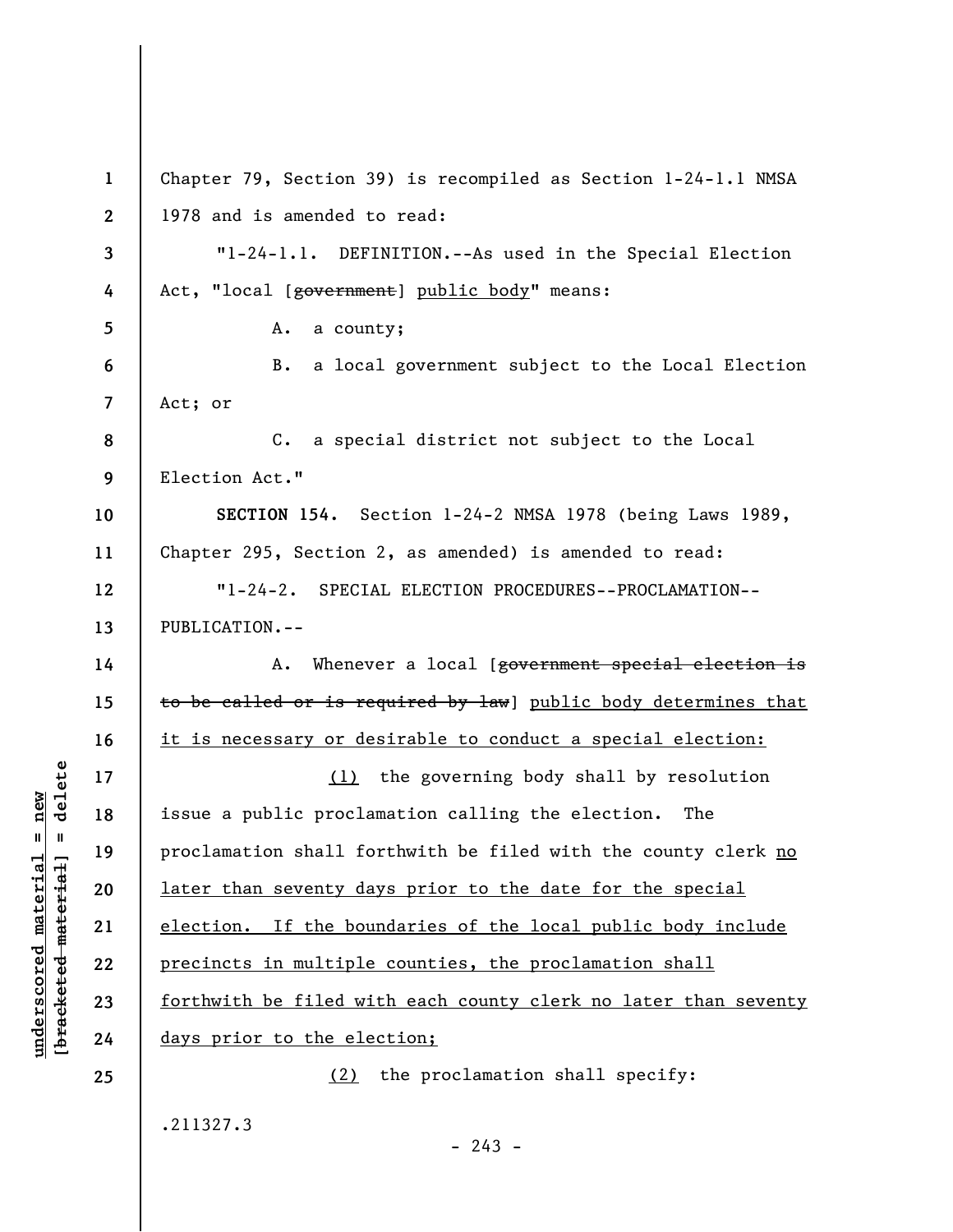| $\mathbf{1}$             | $[\frac{1}{1}]$ (a) the date on which the special                                  |
|--------------------------|------------------------------------------------------------------------------------|
| $\mathbf{2}$             | election will be held;                                                             |
| 3                        | $[\frac{2}{2}]$ (b) the purpose for which the                                      |
| 4                        | special election is called; and                                                    |
| 5                        | $\left[\frac{3}{3}\right]$ (c) the text of $\left[\frac{any}{n}\right]$ the ballot |
| 6                        | question or ballot questions to be voted on; [and                                  |
| $\overline{\mathcal{L}}$ | (4) the date and time of closing the                                               |
| 8                        | registration books by the county clerk as required by law;                         |
| 9                        | <b>B.</b> ] (3) after filing with the county clerk or                              |
| 10                       | clerks the proclamation issued pursuant to [Subsection A of                        |
| 11                       | this section] this subsection, each county clerk shall post the                    |
| 12                       | proclamation beginning no later than sixty-seven days before                       |
| 13                       | the election and, beginning not less than sixty-three days                         |
| 14                       | before the date of the election, [the] each county clerk shall                     |
| 15                       | publish the proclamation once each week for two consecutive                        |
| 16                       | weeks in a newspaper of general circulation within the                             |
| 17                       | boundaries of the local [government or special district] public                    |
| 18                       | body; provided that if the boundaries of the local public body                     |
| 19                       | include precincts in multiple counties that share the same                         |
| 20                       | newspaper of general circulation, the county clerks may jointly                    |
| 21                       | publish the proclamation;                                                          |
| 22                       | the posting and publication pursuant to<br>(4)                                     |
| 23                       | this subsection shall also inform the public that the special                      |
| 24                       | election will be conducted by mailed ballot, of the date                           |
| 25                       | ballots will be initially mailed to voters and of the last day                     |
|                          | .211327.3<br>$-244 -$                                                              |

 $[bracketeed-materiat] = delete$ **[bracketed material] = delete**  $underscored material = new$ **underscored material = new**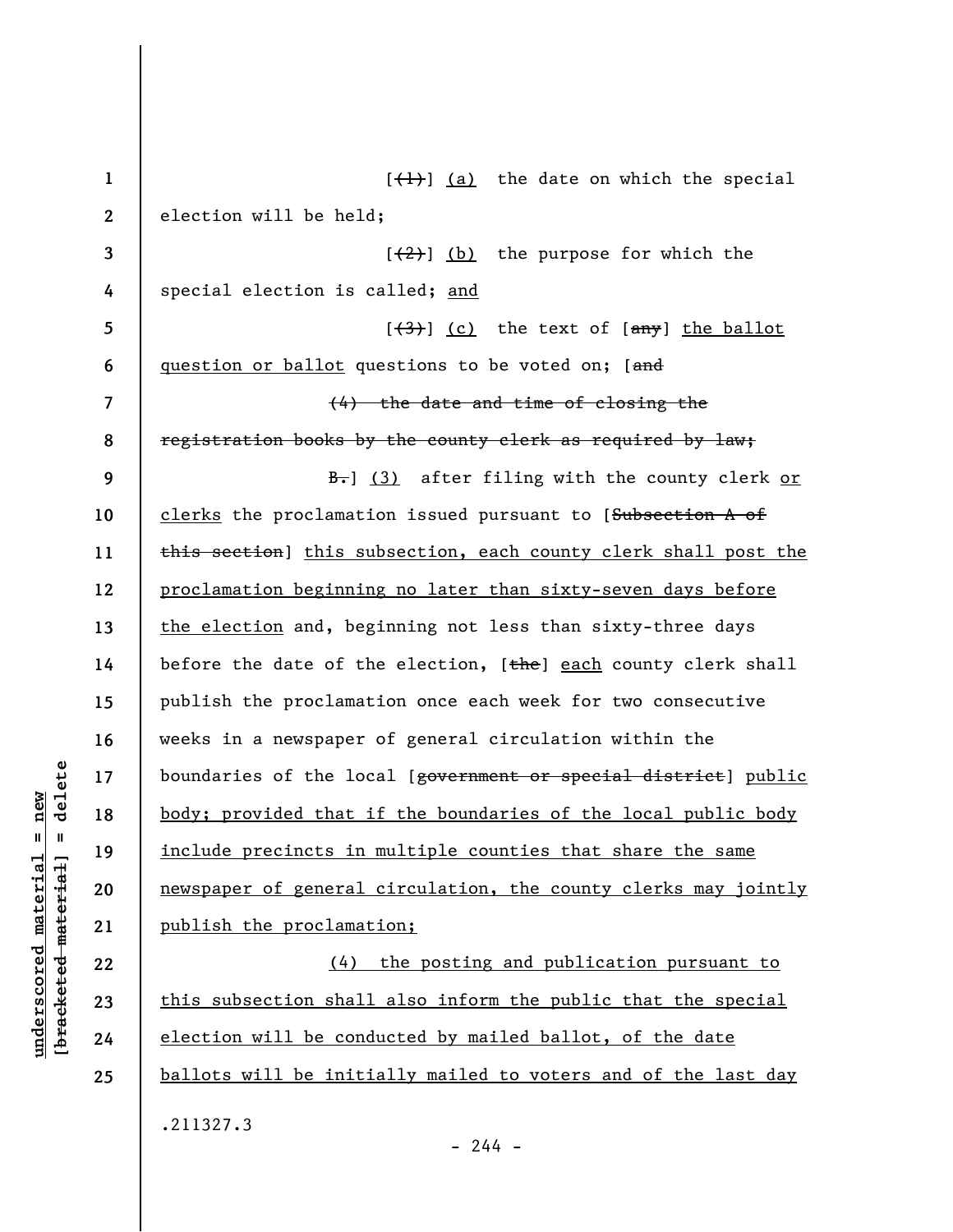**1 2 3 4 5 6 7 8 9 10 11 12 13 14 15 16 17 18 19 20 21 22 23 24 25**  to register to vote or to update an existing registration in advance of the special election; and (5) the proclamation shall conform to the requirements of the federal Voting Rights Act of 1965, as amended.  $[G<sub>r</sub>]$  B. Whenever [a statewide special election is to be called or is required by law] the state determines that it is necessary or desirable to conduct a special election: (1) the [governor] secretary of state shall by resolution issue a public proclamation calling the election. [Whenever an election to fill a vacancy in the office of United States representative is to be called or is required by law, the governor shall by resolution issue a public proclamation calling the election pursuant to the requirements of Section 1-15-18.1 NMSA 1978.] The proclamation shall forthwith be filed with the secretary of state no later than seventy-five days prior to the election; (2) the proclamation shall specify:  $[\frac{1}{1}]$  (a) the date on which the special election will be held;  $[2]$  (b) the purpose for which the special election is called; and [(3) if a vacancy in the office of United States representative is to be filled, the date on which declarations of candidacy are to be filed; .211327.3  $- 245 -$ 

**underscored material = new [bracketed material] = delete**

 $\frac{1}{2}$  intereted material = delete  $anderscored material = new$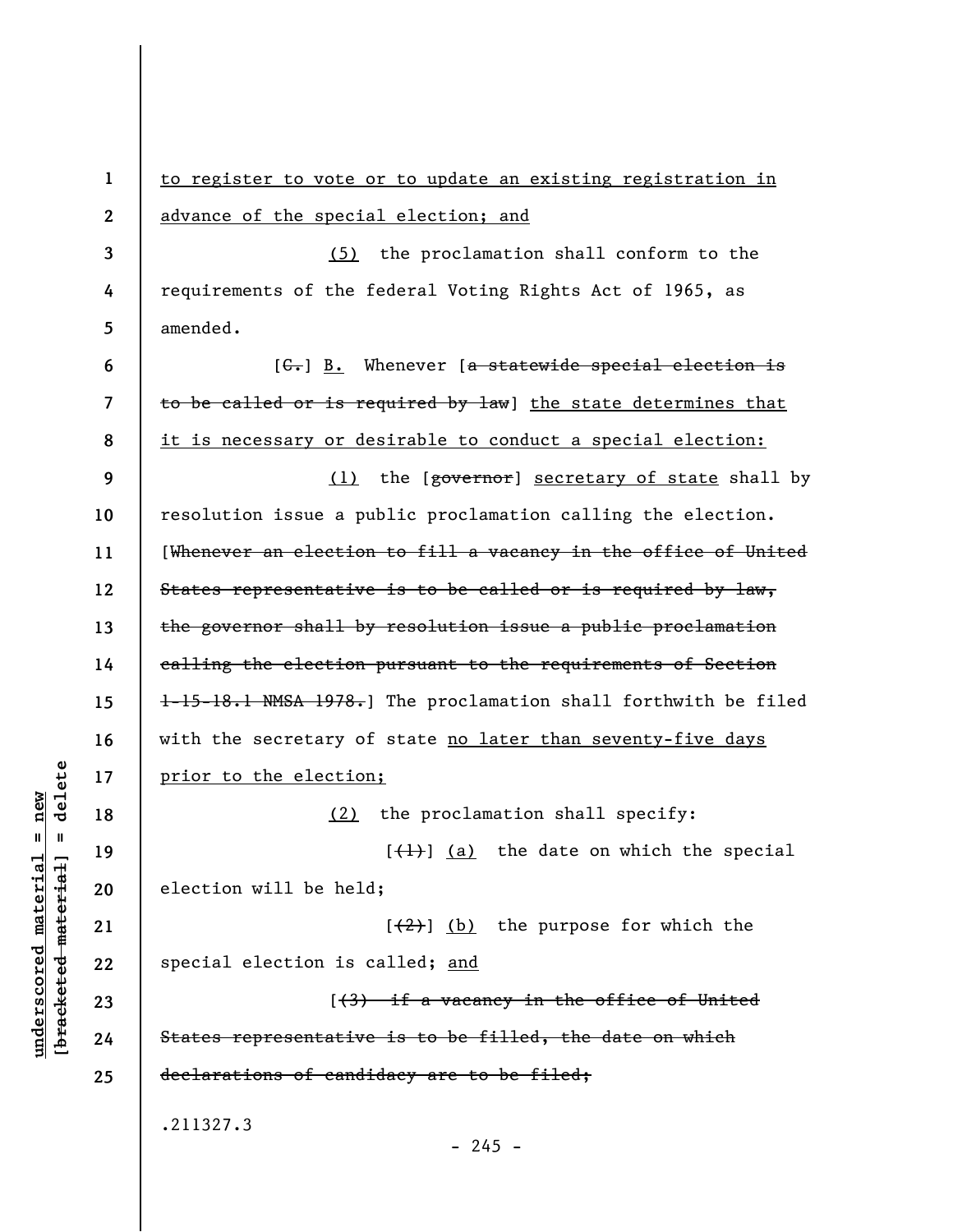| $\mathbf{1}$ | $\left(\frac{4}{4}\right)$ (c) the text of $\left[\frac{any}{1}\right]$ the ballot |
|--------------|------------------------------------------------------------------------------------|
| $\mathbf{2}$ | question or ballot questions to be voted upon; [and                                |
| 3            | (5) the date and time of closing the                                               |
| 4            | registration books by the county clerk as required by law.                         |
| 5            | D. (3) after filing with the secretary of                                          |
| 6            | state the proclamation issued pursuant to [Subsection C of this                    |
| 7            | section is filed with the secretary of state] this subsection,                     |
| 8            | the secretary of state shall within five days certify the                          |
| 9            | proclamation to each county clerk in the state; [Beginning not                     |
| 10           | less than sixty-three days before the date of the election, the                    |
| 11           | county clerk shall publish the proclamation once each week for                     |
| 12           | two consecutive weeks in a newspaper of general circulation;                       |
| 13           | E. For an election called pursuant to Subsection F                                 |
| 14           | of Section 1-15-18.1 NMSA 1978, the proclamation shall be                          |
| 15           | published consistent with this subsection not less than thirty-                    |
| 16           | six days before the date of the election]                                          |
| 17           | (4) the proclamation shall be posted and                                           |
| 18           | published in the same manner as provided for a proposed state                      |
| 19           | constitutional amendment pursuant to Section 1-16-4 NMSA 1978;                     |
| 20           | (5) the posting and publication pursuant to                                        |
| 21           | this subsection shall also inform the public that the special                      |
| 22           | election will be conducted by mailed ballot, of the date                           |
| 23           | ballots will be initially mailed to voters and of the last day                     |
| 24           | to register to vote or to update an existing registration in                       |
| 25           | advance of the special election; and                                               |
|              | .211327.3                                                                          |

 $[$ bracketed material] = delete **[bracketed material] = delete**  $underscored material = new$ **underscored material = new**

**24 25** 

- 246 -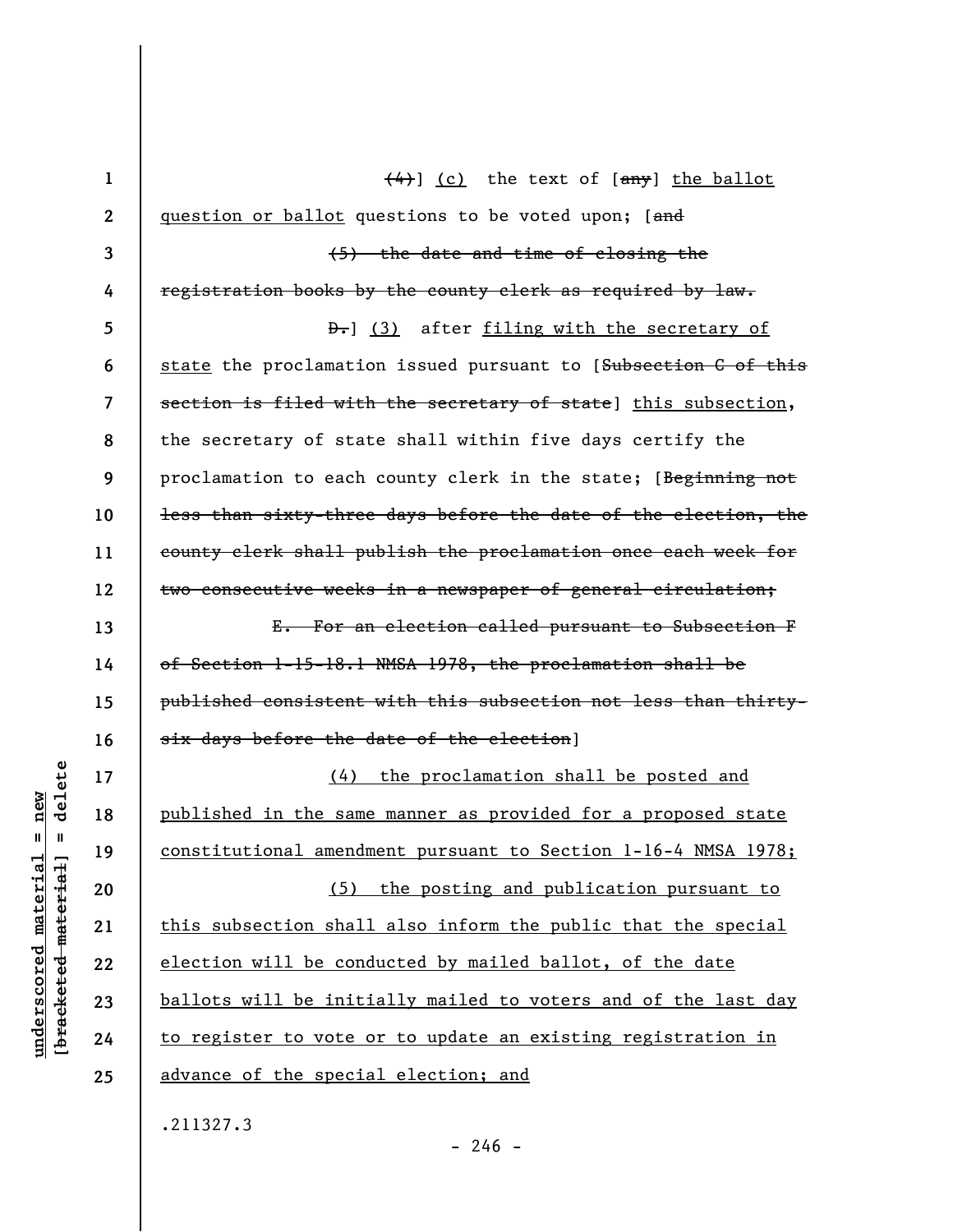**1 2 3 4 5 6 7 8 9 10 11 12 13 14 15 16 17 18 19 20 21 22 23 24 25**  (6) the proclamation shall conform to the requirements of the federal Voting Rights Act of 1965, as amended." **SECTION 155.** Section 1-24-3 NMSA 1978 (being Laws 1989, Chapter 295, Section 3, as amended) is repealed and a new Section 1-24-3 NMSA 1978 is enacted to read: "1-24-3. [NEW MATERIAL] SPECIAL ELECTION PROCEDURES-- CONDUCT.-- A. All special elections in this state shall be conducted absentee. Mailed ballots shall be used exclusively for voting in special elections. Except as otherwise provided in the Special Election Act, all special elections in this state shall be conducted and canvassed as provided in the Election Code. B. Without requiring a voter to file an application to receive a ballot, the county clerk shall send a mailed ballot to every voter of the county or local public body, except a voter: (1) who was sent a notice pursuant to Subsection C of Section 1-4-28 NMSA 1978 and who has not returned the prepaid and pre-addressed return card sent pursuant to that section and has not filed a new certificate of registration with a new address; or (2) whose official election-related mail sent through a uniform, nondiscriminatory process was returned to .211327.3

 $\frac{1}{2}$  intereted material = delete **[bracketed material] = delete**  $underscored material = new$ **underscored material = new**

 $- 247 -$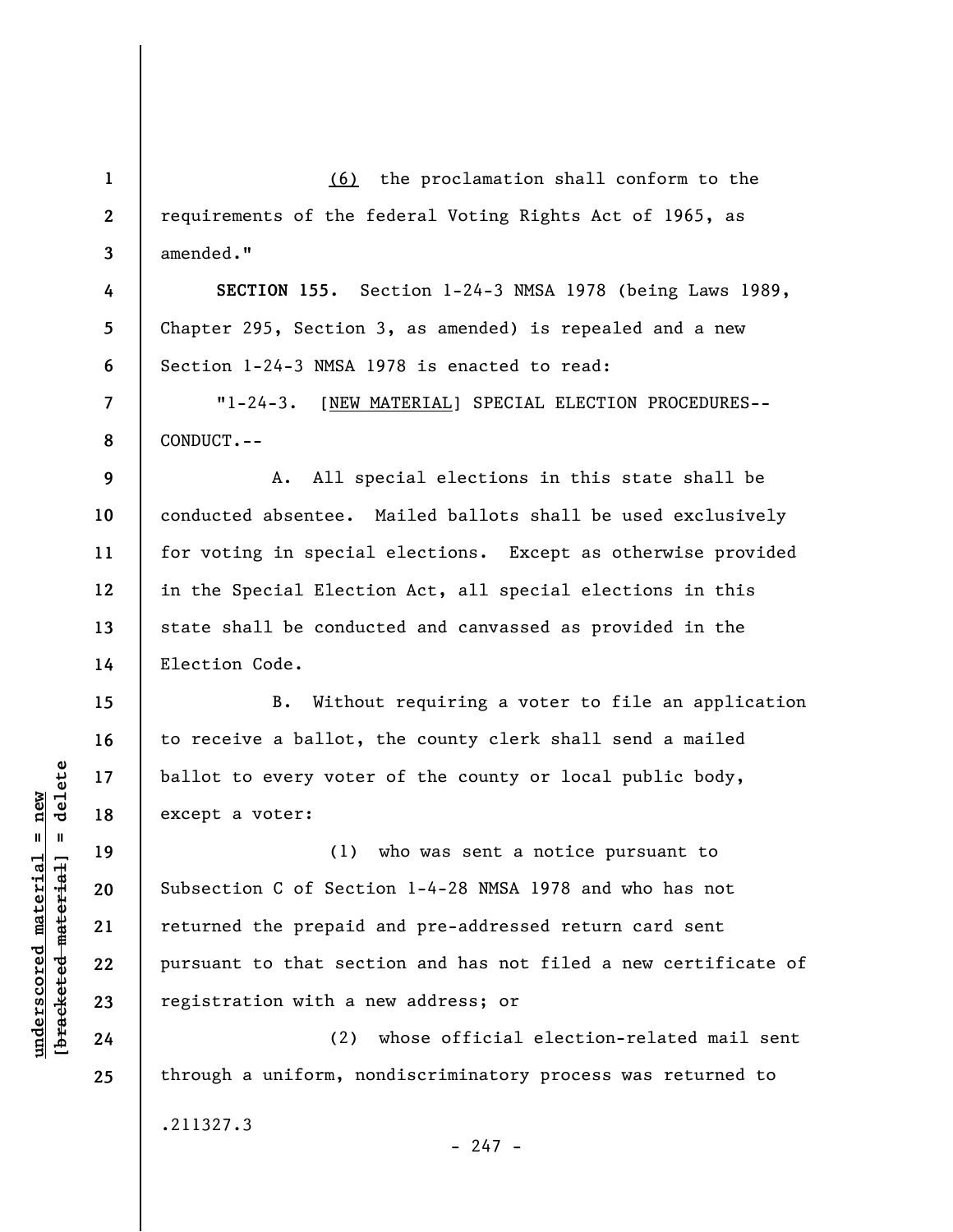the county clerk or the secretary of state as undeliverable and the voter has not communicated with the county clerk that the official election-related mail was returned as undeliverable in error or filed a certificate of registration with a new address.

C. Forty-two days before the election, the county clerk shall send to each voter of the county or local public body described in Paragraphs (1) and (2) of Subsection B of this section notice, sent by forwardable mail, that the voter will not be sent a ballot for the special election unless the voter updates the voter's address as provided by the Election Code or informs the county clerk that the address on the certificate of registration is valid. The notice shall include contact information for the office of the county clerk and an internet address where the voter may update the voter's address or communicate with the county clerk. The mailed ballot register shall note which voters were sent a notice pursuant to this subsection.

D. Twenty-two days before the election, pursuant to Subsection B of this section, the county clerk shall send to each voter a ballot for the special election, along with a postage-paid return envelope, a notice that there will be no traditional polling places for the election, the deadline for the ballot to be received by the county clerk and a list of the times and locations of secured containers available in addition

 $\frac{1}{2}$  bracketed material = delete **[bracketed material] = delete** **1** 

**2** 

**3** 

**4** 

**5** 

**6** 

**7** 

**8** 

**9** 

**10** 

**11** 

**12** 

**13** 

**14** 

**15** 

**16** 

**17** 

**18** 

**19** 

**20** 

**21** 

**22** 

**23** 

**24** 

**25** 

.211327.3

**underscored material = new**

 $underscored material = new$ 

 $- 248 -$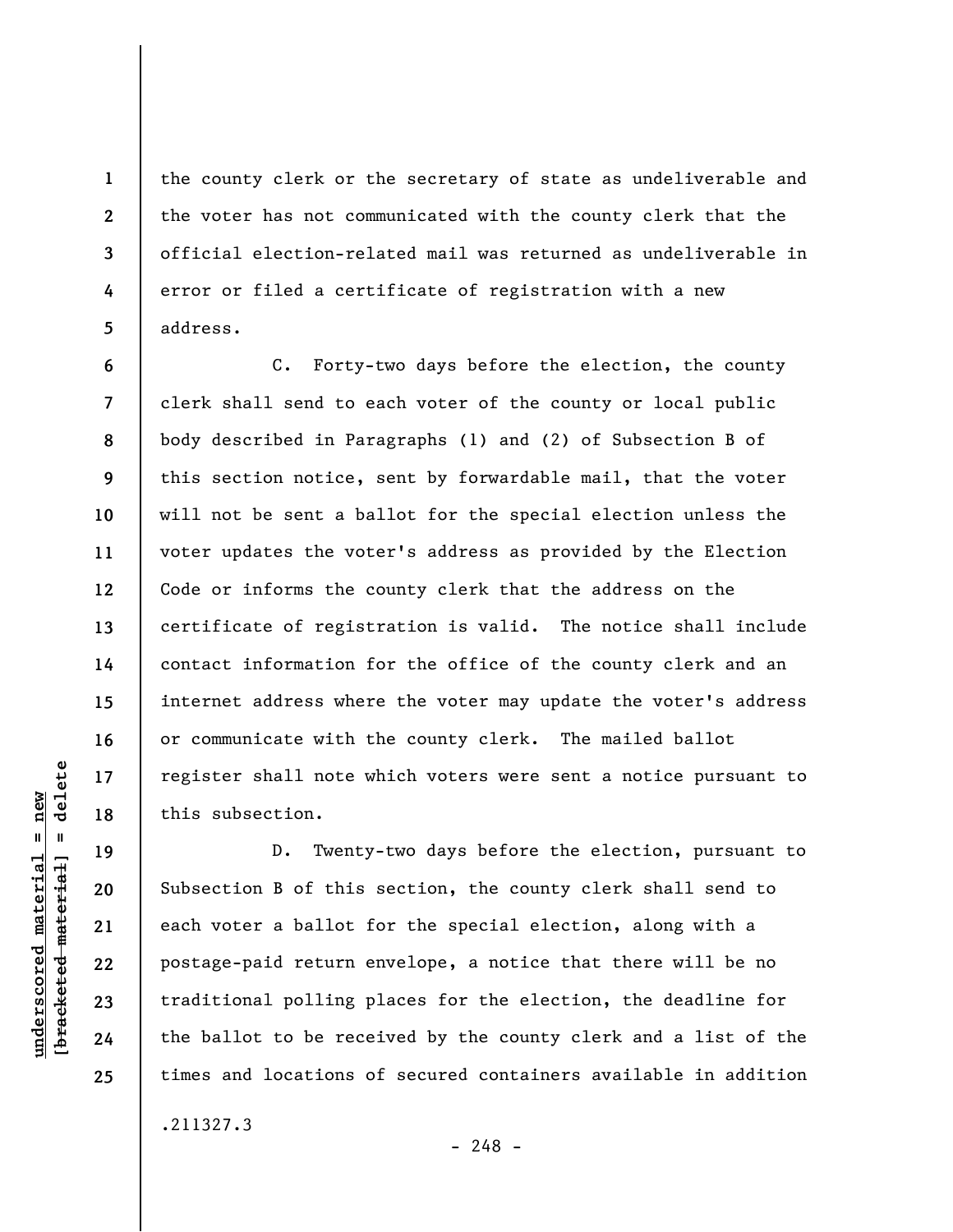**1 2**  to the United States postal service for a voter to return the ballot.

**3 4 5 6 7 8 9 10**  E. Beginning twenty-one days before the election, the county clerk shall issue replacement and provisional ballots as provided in the Absent Voter Act for the mailed ballot process. In addition, the county clerk shall send a ballot to any voter described in Paragraphs (1) and (2) of Subsection B of this section who has not previously been sent a ballot if the voter submits an application pursuant to Section 1-6-4 NMSA 1978.

F. When required by federal law, if the voter has on file with the county a valid certificate of registration that indicates that the voter is a new registrant in the state and who registered by mail without submitting the required voter identification, the county clerk shall notify the voter that the voter must submit with the mailed ballot the required documentary identification from the list in Paragraph (3) of Subsection I of Section 1-4-5.1 NMSA 1978. The county clerk shall note on the mailed ballot register and signature roster that the applicant's mailed ballot must be returned with the required voter identification."

**SECTION 156.** Section 1-24-4 NMSA 1978 (being Laws 1989, Chapter 295, Section 4) is amended to read:

"1-24-4. SPECIAL ELECTION PROCEDURES--ELECTION BOARD-- RECORDS.--

.211327.3

 $-249 -$ 

delete **[bracketed material] = delete**  $underscored material = new$ **underscored material = new**  $\mathbf{I}$ bracketed material

**11** 

**12** 

**13** 

**14** 

**15** 

**16** 

**17** 

**18** 

**19** 

**20** 

**21** 

**22** 

**23** 

**24**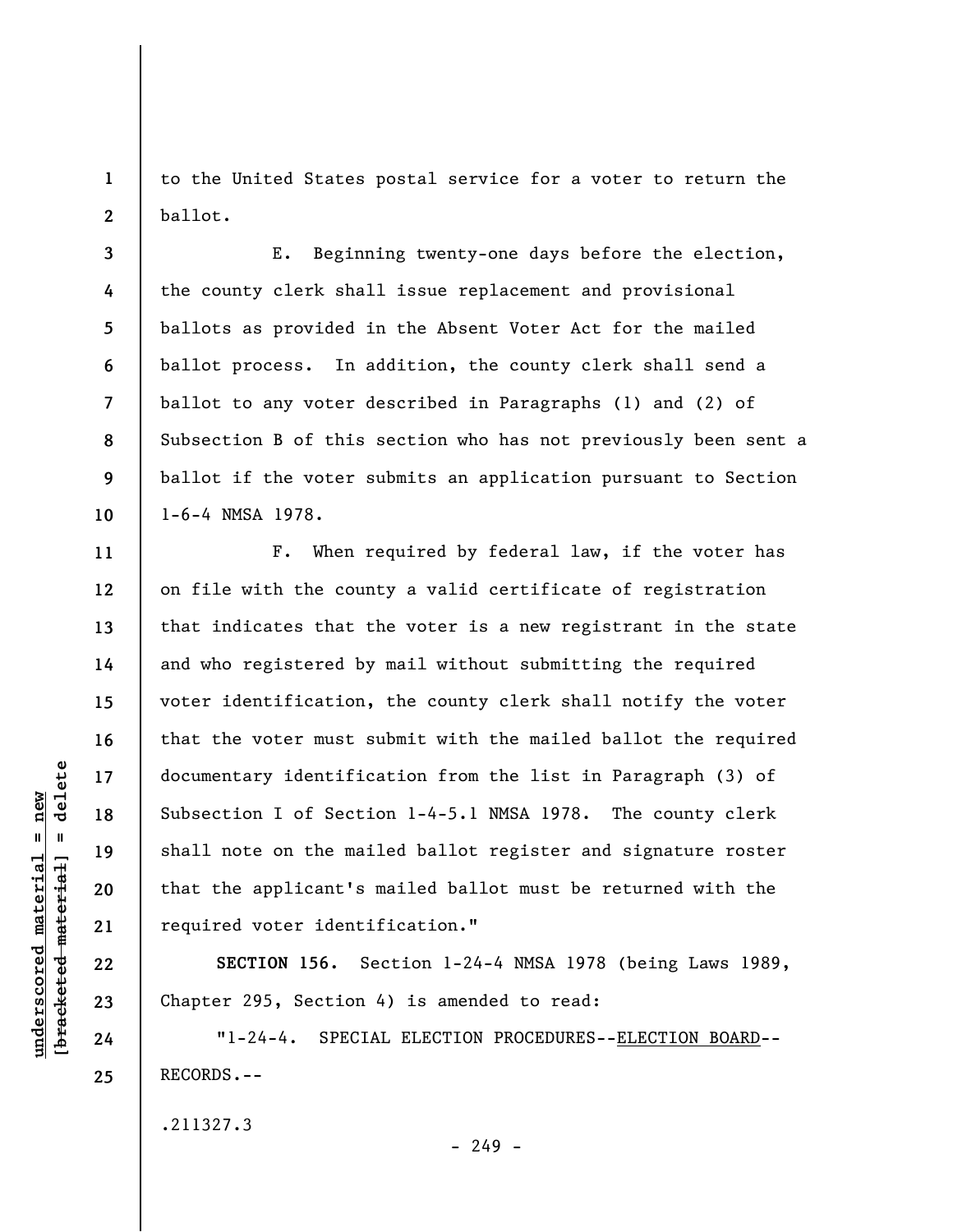| $\mathbf{1}$             | Upon the filing in the office of the county<br>Α.               |
|--------------------------|-----------------------------------------------------------------|
| $\boldsymbol{2}$         | clerk of a proclamation calling a special election, the county  |
| $\mathbf{3}$             | clerk shall appoint election boards for the special election    |
| 4                        | pursuant to the provisions of Sections 1-2-6 through 1-2-18     |
| 5                        | NMSA 1978. The county clerk shall keep a log of how each        |
| 6                        | person was notified and confirmation that the notice was        |
| $\overline{\mathcal{L}}$ | received. Presiding judges and election judges on the election  |
| 8                        | board for the special election shall be appointed from among    |
| 9                        | those persons who served as election board members in a recent  |
| 10                       | statewide election. The handling of mailed ballots returned to  |
| 11                       | the county clerk in a special election shall be pursuant to the |
| 12                       | provisions of Section 1-6-14 NMSA 1978. The election board for  |
| 13                       | the special election shall tally the votes for each ballot      |
| 14                       | question in the special election ballot in the presence of the  |
| 15                       | county clerk and any other person who may desire to be present; |
| 16                       | provided that such person does not interfere with the duties of |
| 17                       | the election board for the special election. After completion   |
| 18                       | of the tally, the election board for the special election shall |
| 19                       | replace the ballots in the ballot boxes or ballot containers    |
| 20                       | and lock the ballot boxes or ballot containers, and the         |
| 21                       | election board for the special election shall certify for the   |
| 22                       | county canvassing report the results of the special election.   |

B. The returns [and certificates] of the results of special elections are public documents, subject to retention and inspection [during the customary hours and days of

.211327.3

- 250 -

 $[breaked$  material = delete **[bracketed material] = delete**  $underscored material = new$ **underscored material = new**

**23** 

**24**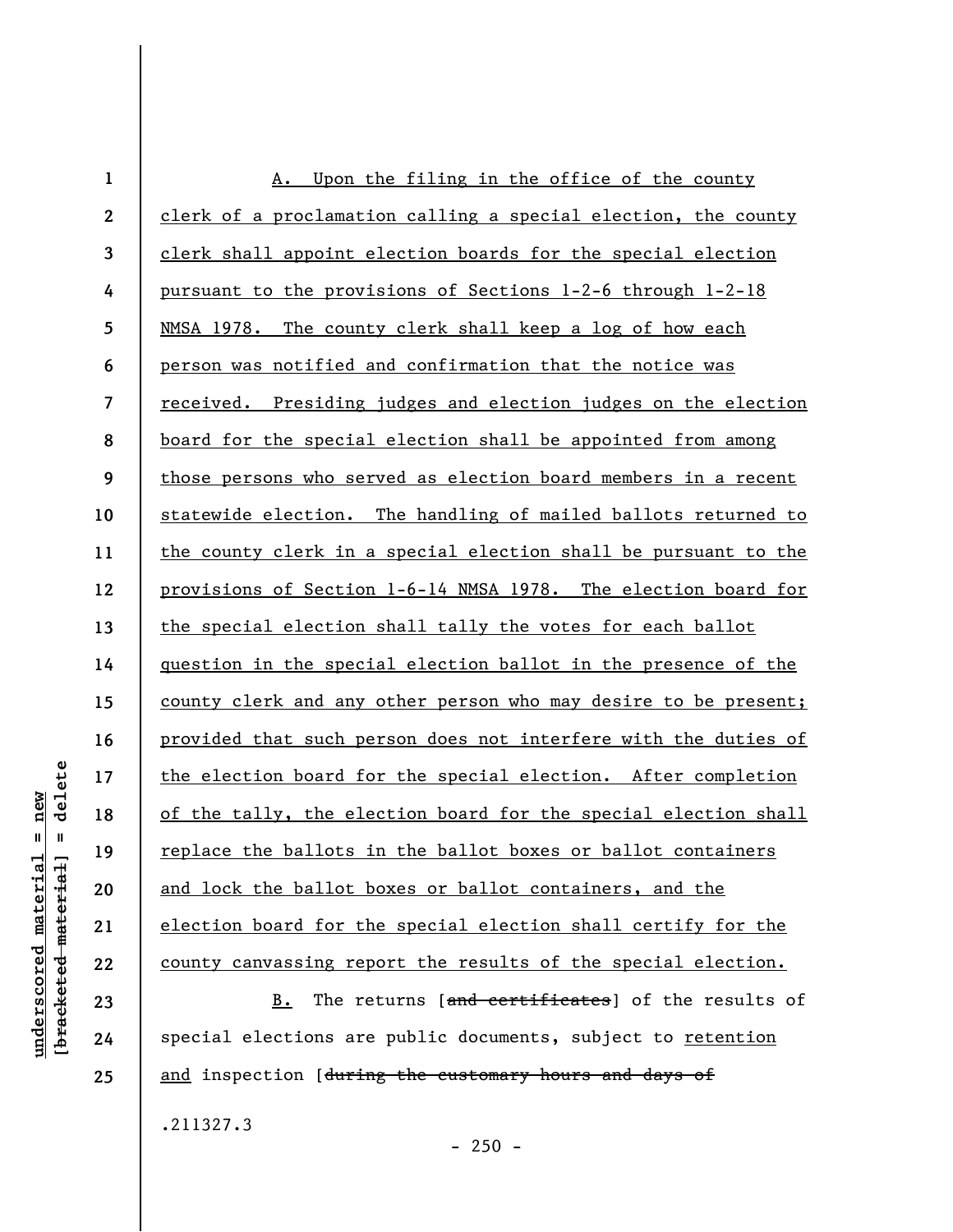**1 2 3 4 5 6 7 8 9 10 11 12 13 14 15 16 17 18 19 20 21 22 23 24 25**  business. Poll books, signature rosters and tally books may be destroyed three years after the election to which they apply. The certificate of results of the canvass of the election shall, after three years, be placed on file as a permanent record in the records center] pursuant to Section 1-12-69 NMSA 1978." **SECTION 157.** Section 1-24-5 NMSA 1978 (being Laws 2018, Chapter 79, Section 42) is amended to read: "1-24-5. SPECIAL ELECTION PROCEDURES--COSTS OF ELECTION-- PROHIBITION ON NONGOVERNMENTAL ENTITIES.-- A. The costs of conducting a special election shall be paid for by the state or local [government] public body calling for the election. B. When the proclamation is issued by: (1) the secretary of state, the state shall pay all costs of the special election, including reasonable costs incurred by each county clerk; and (2) a local public body: (a) unless the local public body has made appropriate arrangements with the county clerk by means of a written memorandum of understanding, the local public body shall deposit the estimated actual amount for all costs associated with the conduct of the special local election with the county clerk no later than forty-nine days before the special local election; and if multiple local public bodies .211327.3  $-251 -$ 

**underscored material = new [bracketed material] = delete**

 $underscored material = new$  $\frac{1}{2}$ 

delete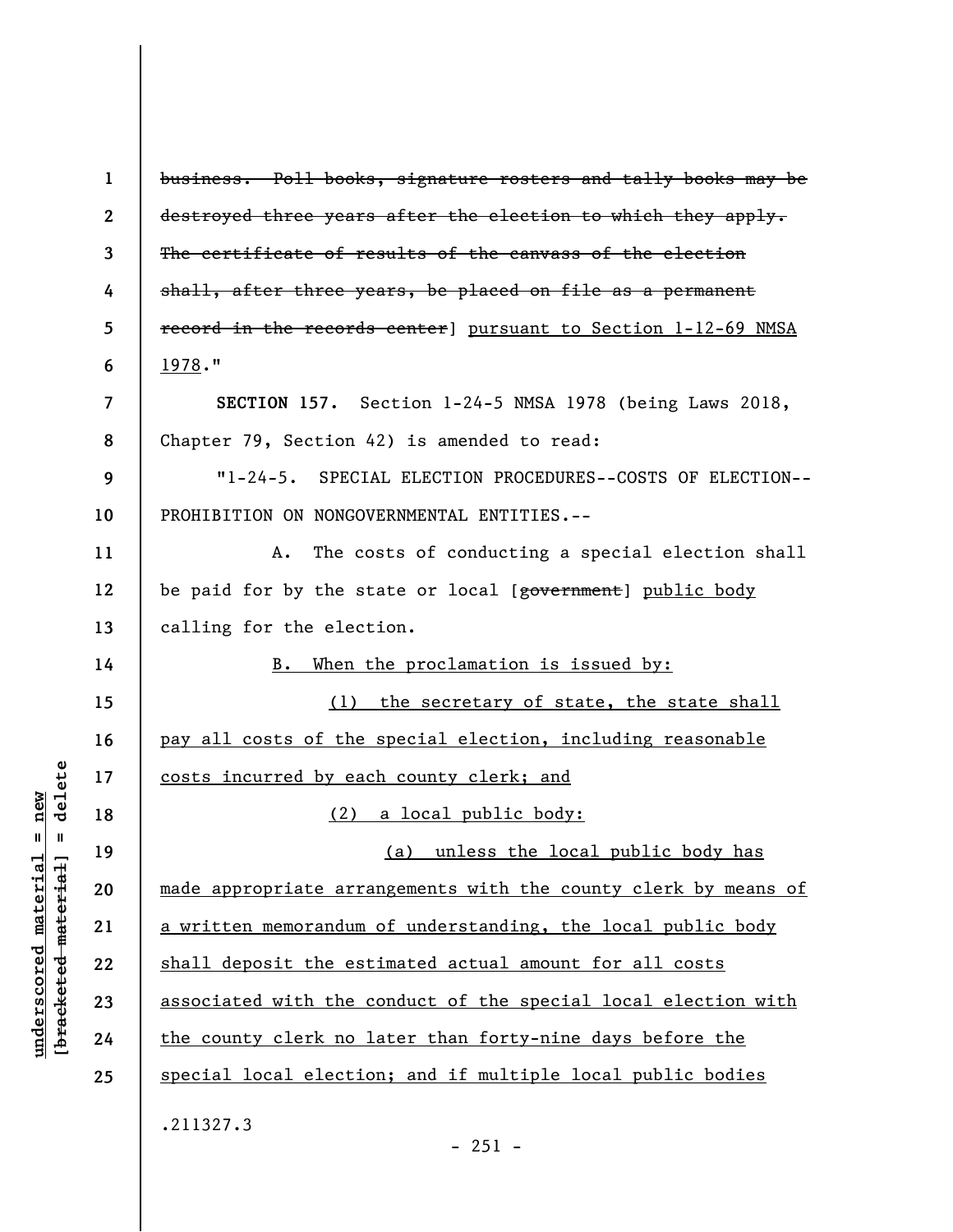| $\mathbf{1}$    | jointly conduct a special local election, each local public     |
|-----------------|-----------------------------------------------------------------|
| $\mathbf{2}$    | body shall post a pro rata share of the estimated actual cost   |
| $\mathbf{3}$    | of conducting the special local election;                       |
| 4               | a county clerk may refuse to print<br>(b)                       |
| $5\phantom{.0}$ | or mail ballots for a special local election if the estimated   |
| 6               | actual cost of the election has not been deposited with the     |
| $\overline{7}$  | county clerk no later than forty-nine days before the special   |
| 8               | local election and the local public body has not made           |
| 9               | appropriate arrangements with the county clerk by means of a    |
| 10              | written memorandum of understanding;                            |
| 11              | (c) within sixty days following the                             |
| 12              | special local election, the county clerk shall provide an       |
| 13              | accounting of expenses along with a refund for any funds not    |
| 14              | expended or a bill for the remainder of the expenses to be paid |
| 15              | by the local public body within ninety days following the       |
| 16              | special local election; and                                     |
| 17              | the secretary of state shall<br>(d)                             |
| 18              | maintain current on the secretary's website guidance for        |
| 19              | calculating the estimated actual cost of a special local        |
| 20              | election.                                                       |
| 21              | [B.] C. No individual, corporation, person,                     |
| 22              | political action committee or other nongovernmental entity      |
| 23              | shall pay for or reimburse the state or a local [government]    |
| 24              | public body for the costs associated with conducting a special  |
| 25              | election. [G.] Upon a finding of a violation of this [section]  |
|                 | .211327.3                                                       |

 $[bracketeed-materiat] = delete$ **[bracketed material] = delete**  $underscored material = new$ **underscored material = new**

- 252 -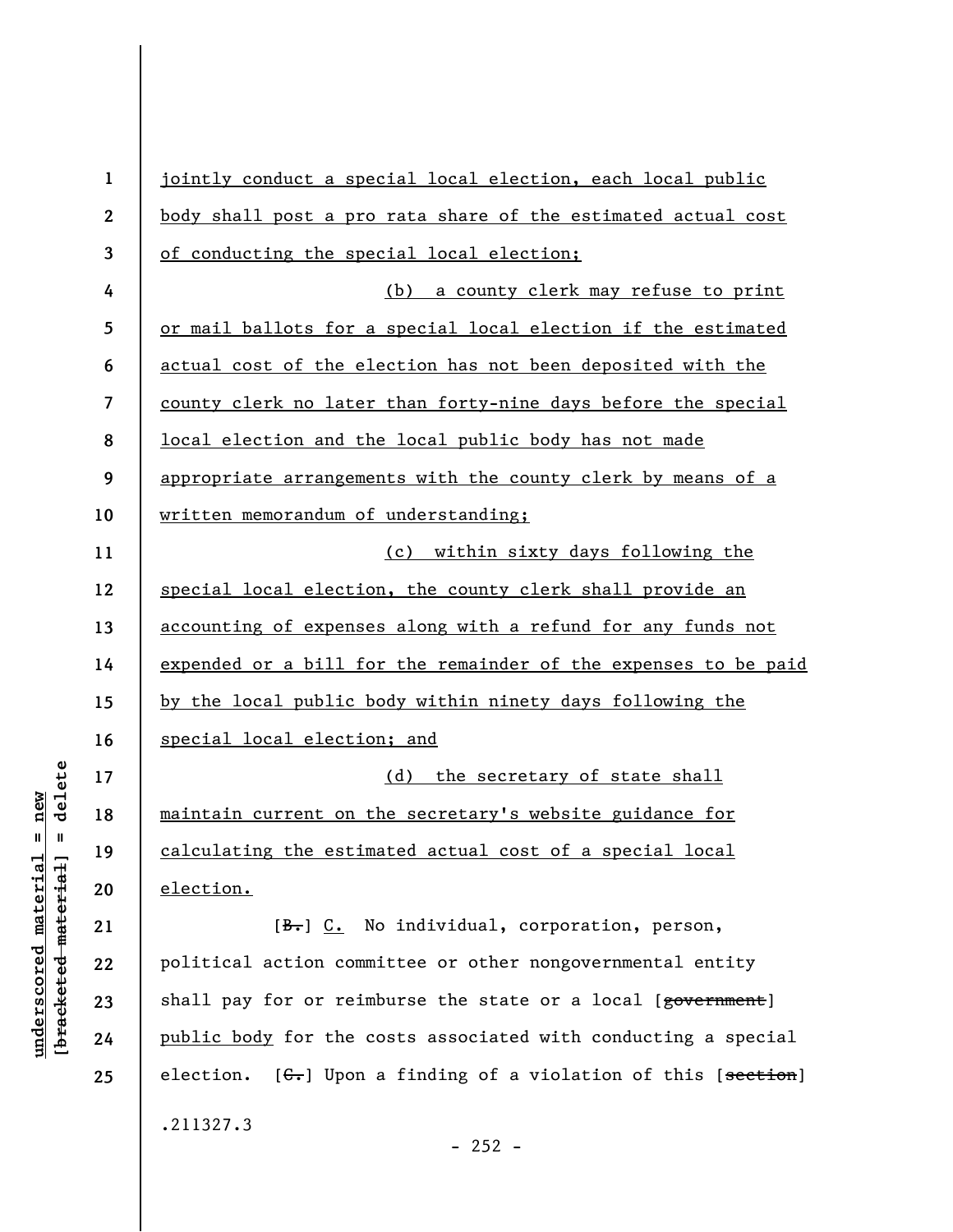**1 2 3 4 5 6 7 8 9 10 11 12 13 14 15 16 17 18 19 20 21 22 23 24 25**  subsection, the district court shall nullify the votes cast in the special election and shall void the result of the special election." **SECTION 158.** Section 22-7-1 NMSA 1978 (being Laws 1977, Chapter 308, Section 1, as amended) is recompiled as Section 1-25-1 NMSA 1978 and is amended to read: "1-25-1. SHORT TITLE.--[Chapter 22, Article 7] Chapter 1, Article 25 NMSA 1978 may be cited as the "[Local School Board Member] Recall Act"." **SECTION 159.** Section 22-7-3 NMSA 1978 (being Laws 1977, Chapter 308, Section 3, as amended) is recompiled as Section 1-25-2 NMSA 1978 and is amended to read: "1-25-2. DEFINITIONS.--As used in the [Local School Board Member] Recall Act: A. "canvasser" means a [registered voter] person who circulates a petition and collects signatures; [B. "date of closure" means the date on which the county clerk receives signed petitions for the recall of one or more named members; C. "date of initiation" means the date on which the county clerk stamps the face sheet of the petition initiating the recall procedure; ] B. "county clerk" means: (1) the clerk of the county in which the local jurisdiction is situate; .211327.3  $-253 -$ 

**underscored material = new [bracketed material] = delete**

 $underscored material = new$ 

delete

 $\mathbf{I}$ 

bracketed material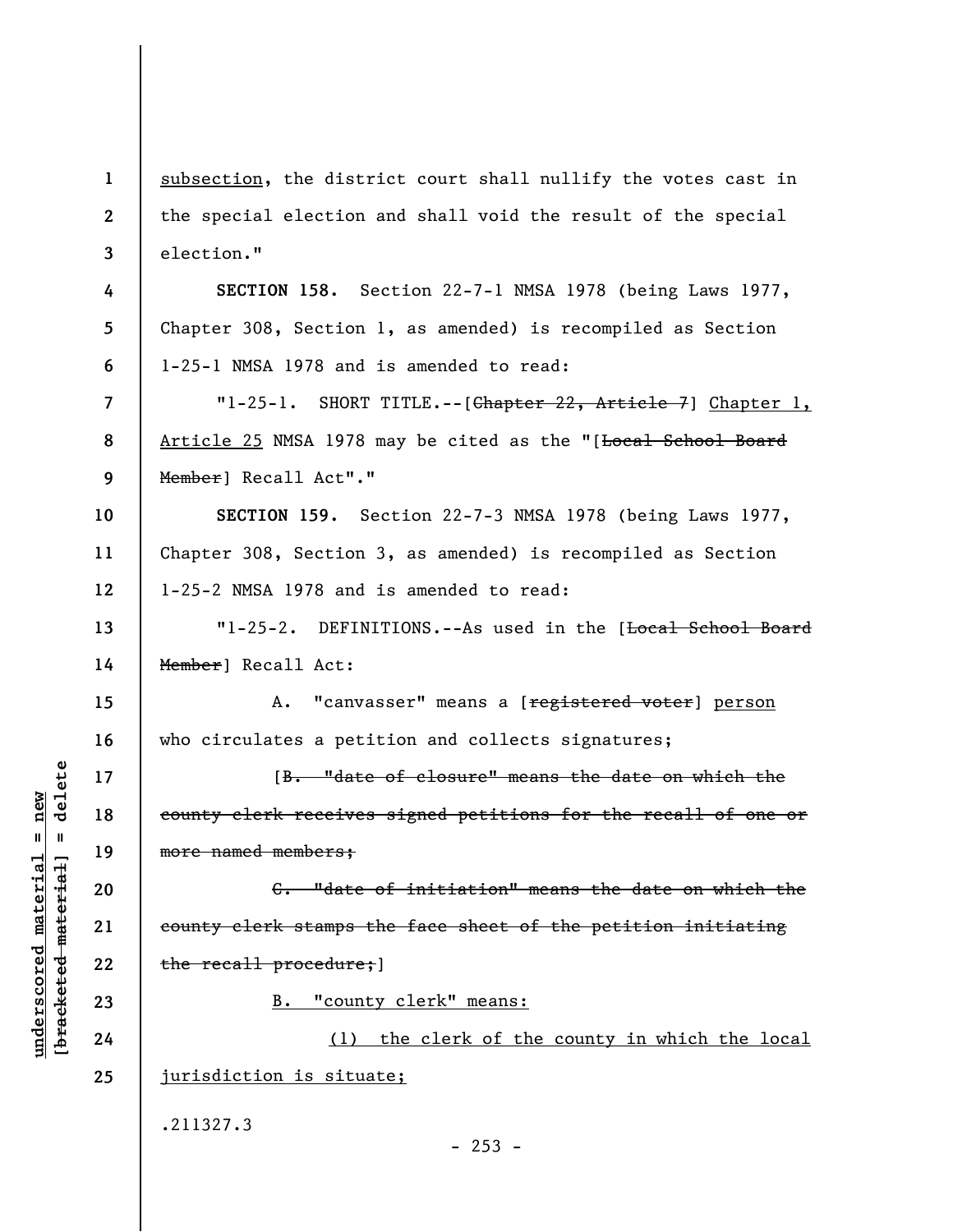| $\mathbf 1$ | (2) in the case of a multicounty jurisdiction,                        |
|-------------|-----------------------------------------------------------------------|
| 2           | the clerk of the county in which the primary administrative           |
| 3           | office of the local jurisdiction is situate; and                      |
| 4           | (3) the clerk of each county containing any                           |
| 5           | precinct in which votes may be cast for or against the recall         |
| 6           | of a named official;                                                  |
| 7           | $[\frac{b}{c}, \frac{c}{c}]$ . "face sheet" means the first page of a |
| 8           | petition containing the information [as provided in Subsections       |
| 9           | <b>D</b> and E of Section 22-7-6 NMSA 1978;                           |
| 10          | E. "member" means any person elected to the local                     |
| 11          | school board of a school district] required in the Recall Act;        |
| 12          | D. "filing date" means the date on which the county                   |
| 13          | clerk receives signed petitions for the recall of one or more         |
| 14          | named officials;                                                      |
| 15          | E. "initiation date" means the date on which the                      |
| 16          | district court stamps the face sheet of the petition after            |
| 17          | entering an order finding that probable cause exists to proceed       |
| 18          | with the recall process;                                              |
| 19          | F. "malfeasance" means wrongful conduct that                          |
| 20          | affects, interrupts or interferes with the performance of             |
| 21          | official duties; provided that if the act is discretionary, the       |
| 22          | act was performed with an improper or corrupt motive;                 |
| 23          | G. "misfeasance" means performing a legal act in an                   |
| 24          | improper or illegal manner and the conduct evinces an improper        |
| 25          | or corrupt motive;                                                    |
|             | .211327.3                                                             |
|             | $-254 -$                                                              |

 $[**bracket eted metert et**] = **del et e**$ **[bracketed material] = delete**  $underscored material = new$ **underscored material = new**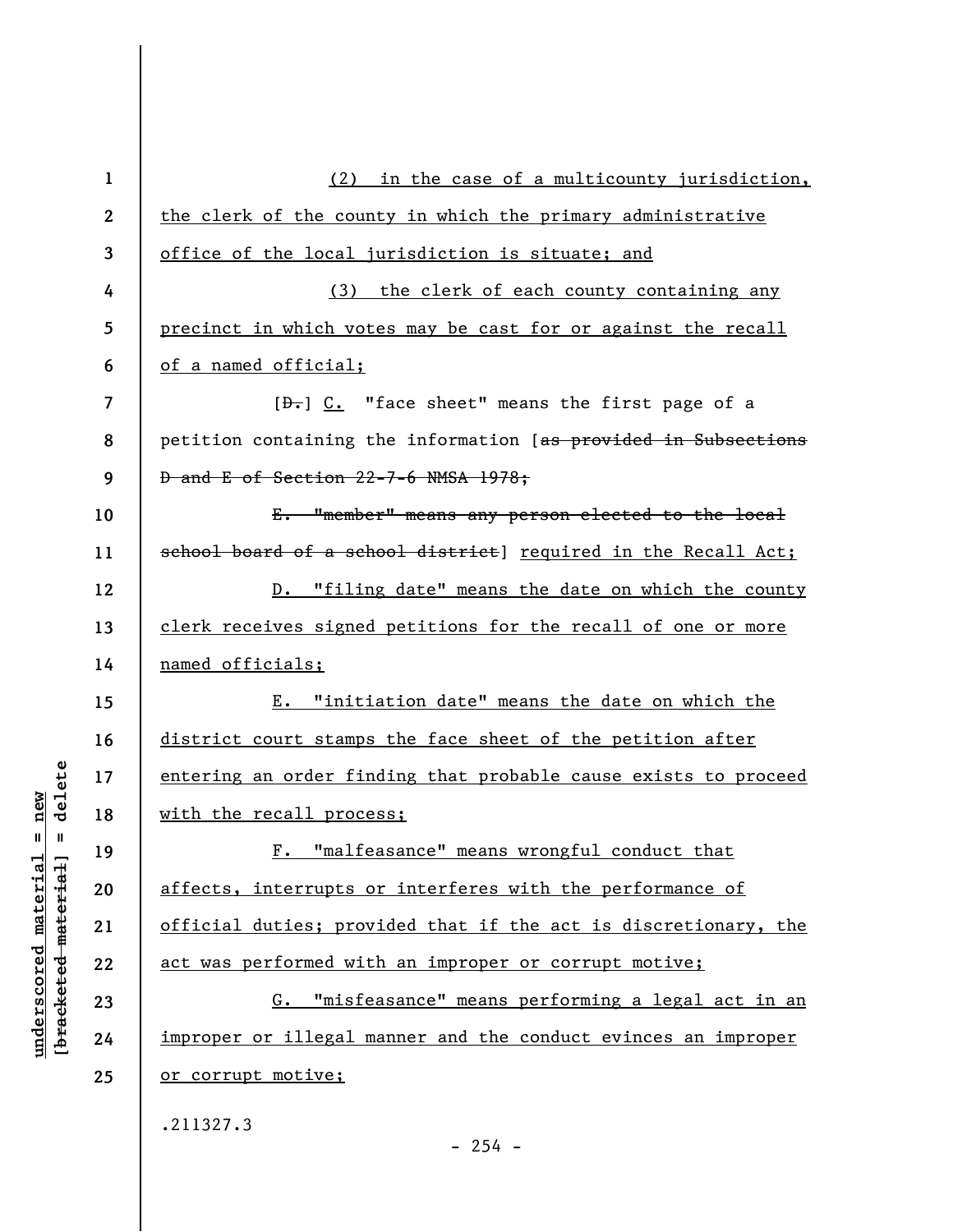| $\mathbf{1}$     | [F.] H. "named [member] official" means [a local               |
|------------------|----------------------------------------------------------------|
| $\boldsymbol{2}$ | school board member] an elected official of a local            |
| 3                | jurisdiction subject to the Recall Act and who is named on a   |
| 4                | petition [and subject to recall];                              |
| 5                | $[6-]$ I. "petition" means a document consisting of a          |
| 6                | completed face sheet or exact duplicate thereof and as many    |
| 7                | subsequent pages as are necessary for signatures;              |
| 8                | [H.] J. "petitioner" means a person, group or                  |
| 9                | organization initiating the petition;                          |
| 10               | [ <del>I. "registered voter" means any qualified elector</del> |
| 11               | who is registered to vote as provided in the Election Gode;    |
| 12               | J. "signature" means the name of a person as                   |
| 13               | written by himself; ]                                          |
| 14               | K. "subsequent page" means the pages in a petition             |
| 15               | after the face sheet [arranged as provided in Subsection G of  |
| 16               | Section 22-7-6 NMSA 1978]; and                                 |
| 17               | [L. "county clerk" means the clerk of the county in            |
| 18               | which the school district is situate or, in the case of a      |
| 19               | multi-county school district, the clerk of the county in which |
| 20               | the administrative office of the school district is situate;   |
| 21               | L. "violation of oath of office" means to refuse or            |
| 22               | neglect to perform, without any just cause, any of the duties  |
| 23               | that are or shall be required by law of the named official."   |
| 24               | SECTION 160. Section 22-7-4 NMSA 1978 (being Laws 1977,        |
| 25               | Chapter 308, Section 4) is recompiled as Section 1-25-3 NMSA   |
|                  | .211327.3                                                      |

## $[**bracket**et~~eted matcherial~~] = **delete**$ **[bracketed material] = delete**  $underscored material = new$ **underscored material = new**

- 255 -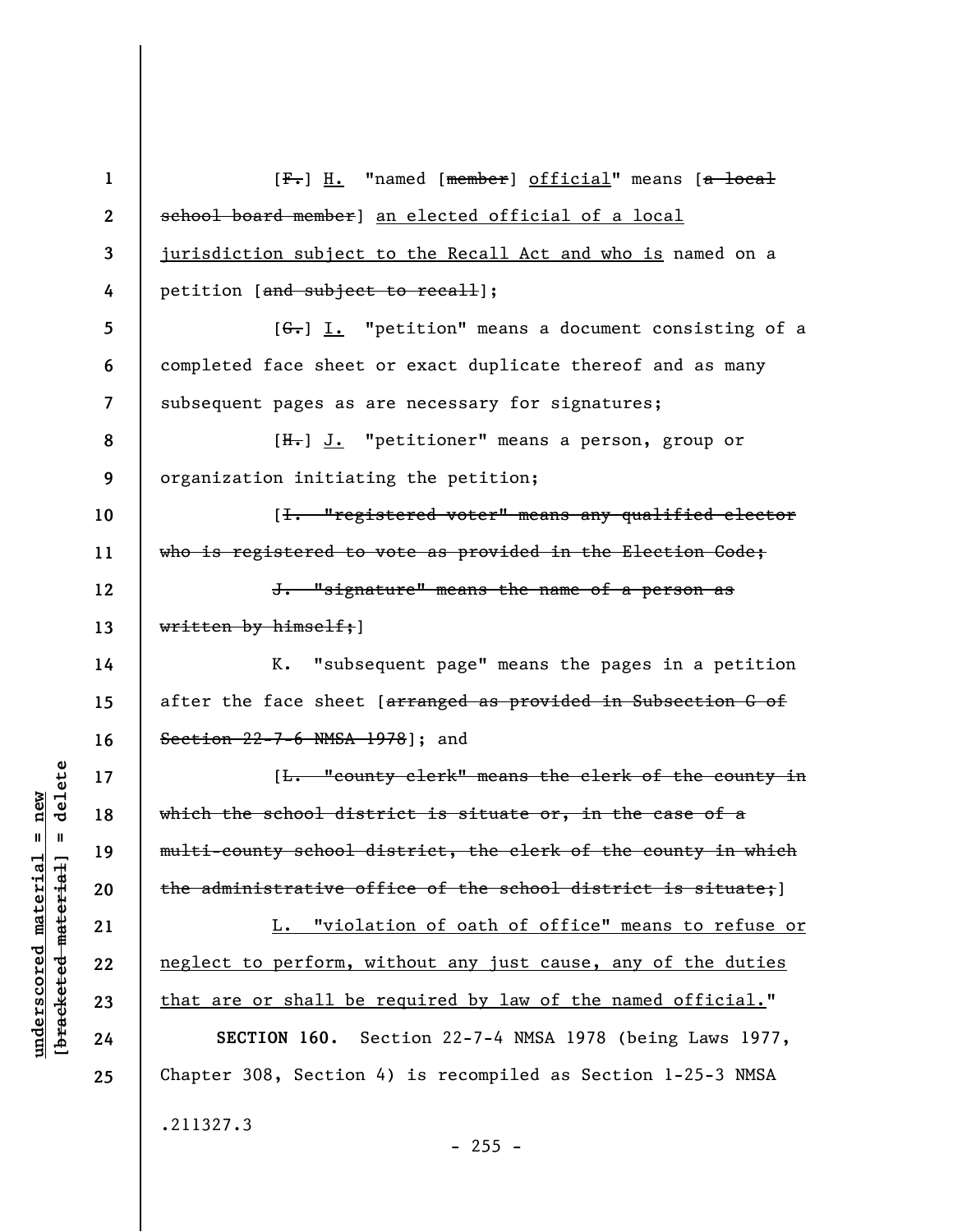**1 2 3 4 5 6 7 8 9 10 11 12 13 14 15 16 17 18 19 20 21 22 23 24 25**  1978 and is amended to read: "1-25-3. [MEMBERS] RECALL--ELECTED OFFICIALS SUBJECT TO RECALL--LIMITATIONS.--[Any elected member of the local school board of any school district may be recalled as provided in the Local School Board Member Recall Act. 1 A. An elected official of the following local jurisdictions is subject to recall pursuant to the provisions of the Recall Act: (1) a school district, pursuant to Article 12, Section 14 of the constitution of New Mexico; (2) a county, pursuant to Article 10, Section 9 of the constitution of New Mexico; (3) a commission-manager municipality, pursuant to Section 3-14-16 NMSA 1978; and (4) a home rule municipality, if the charter of the home rule municipality provides for recall of elective officers and notwithstanding any election provisions or procedures in the laws of the municipality that may conflict with the Recall Act; provided that if the recall procedures of a home rule municipality provide greater due process than the Recall Act, the recall procedures of the home rule municipality shall be utilized in place of the due process procedures of the Recall Act. B. Recall of elected officials of the local jurisdictions listed in Subsection A of this section is subject .211327.3

**underscored material = new [bracketed material] = delete**

 $anderscored material = new$  $\frac{1}{2}$ 

delete

 $-256 -$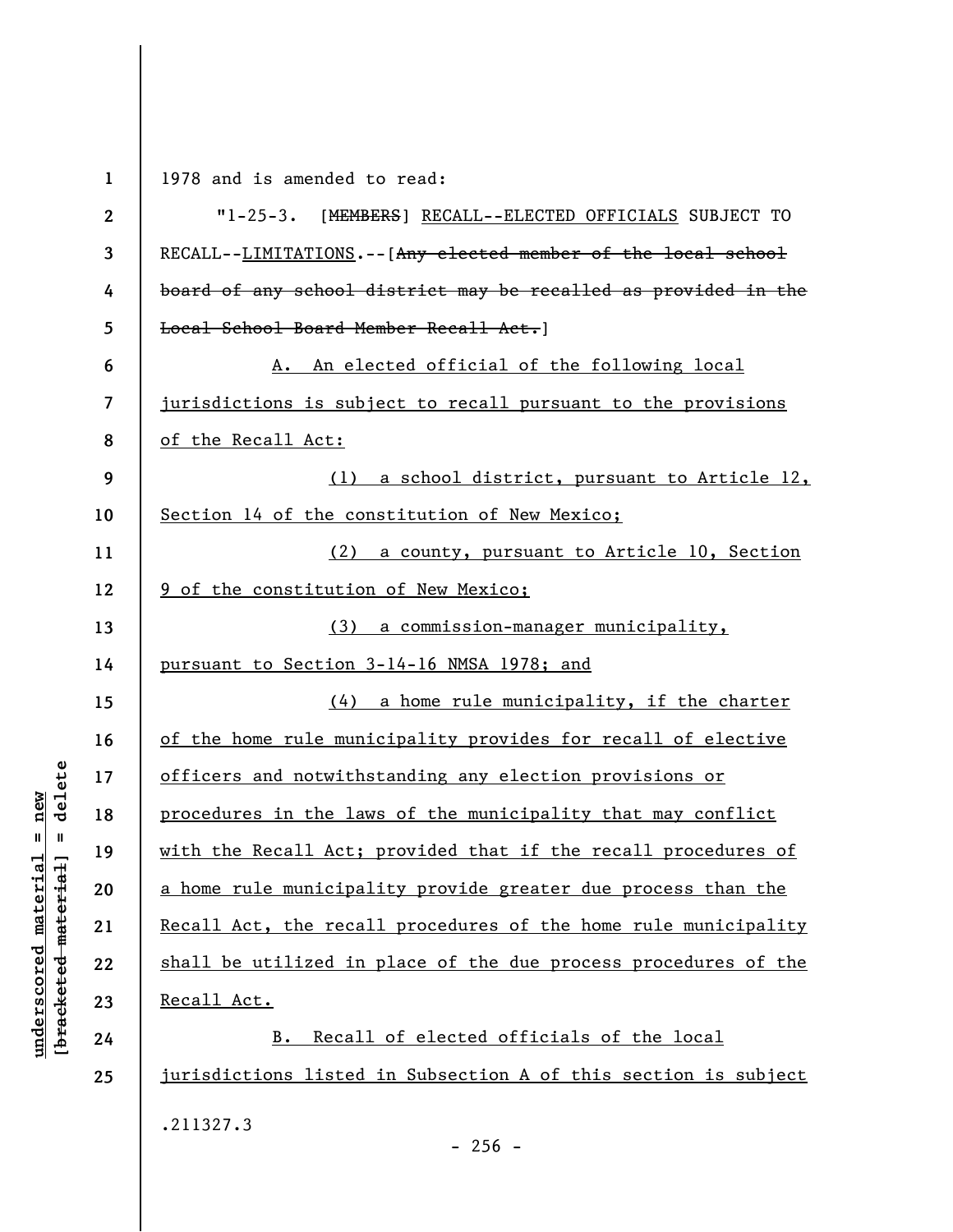| $\mathbf{1}$     | to the following limitations:                                   |
|------------------|-----------------------------------------------------------------|
| $\boldsymbol{2}$ | (1) the cited grounds for recall shall be                       |
| 3                | based upon acts or failures to act constituting malfeasance in  |
| 4                | office, misfeasance in office or violation of oath of office    |
| 5                | occurring during the current term of the named official sought  |
| 6                | to be recalled;                                                 |
| 7                | (2) no petition for recall of a named official                  |
| 8                | shall be submitted more than once during the same term of       |
| 9                | office to which the official is elected; and                    |
| 10               | (3) an election to recall a named official                      |
| 11               | shall not be conducted:                                         |
| 12               | (a) later than one hundred eighty days                          |
| 13               | from the end of the term for the office for which the recall of |
| 14               | a named official is sought, in the case of any office subject   |
| 15               | to recall; and                                                  |
| 16               | (b) after May 1 in the calendar year in                         |
| 17               | which an election is to be held for the office for which the    |
| 18               | recall of a named official is sought, in the case of a county   |
| 19               | official who is a candidate for reelection."                    |
| 20               | SECTION 161. Section 22-7-6 NMSA 1978 (being Laws 1977,         |
| 21               | Chapter 308, Section 6, as amended) is recompiled as Section    |
| 22               | 1-25-4 NMSA 1978 and is amended to read:                        |
| 23               | $"1-25-4.$ RECALL--PETITION.--                                  |
| 24               | [A. A separate petition shall be initiated for each             |
| 25               | named member.]                                                  |
|                  | .211327.3                                                       |
|                  | $-257 -$                                                        |

**underscored material = new [bracketed material] = delete**

 $[**bracket eted metert et**] = **del et e**$  $underscored material = new$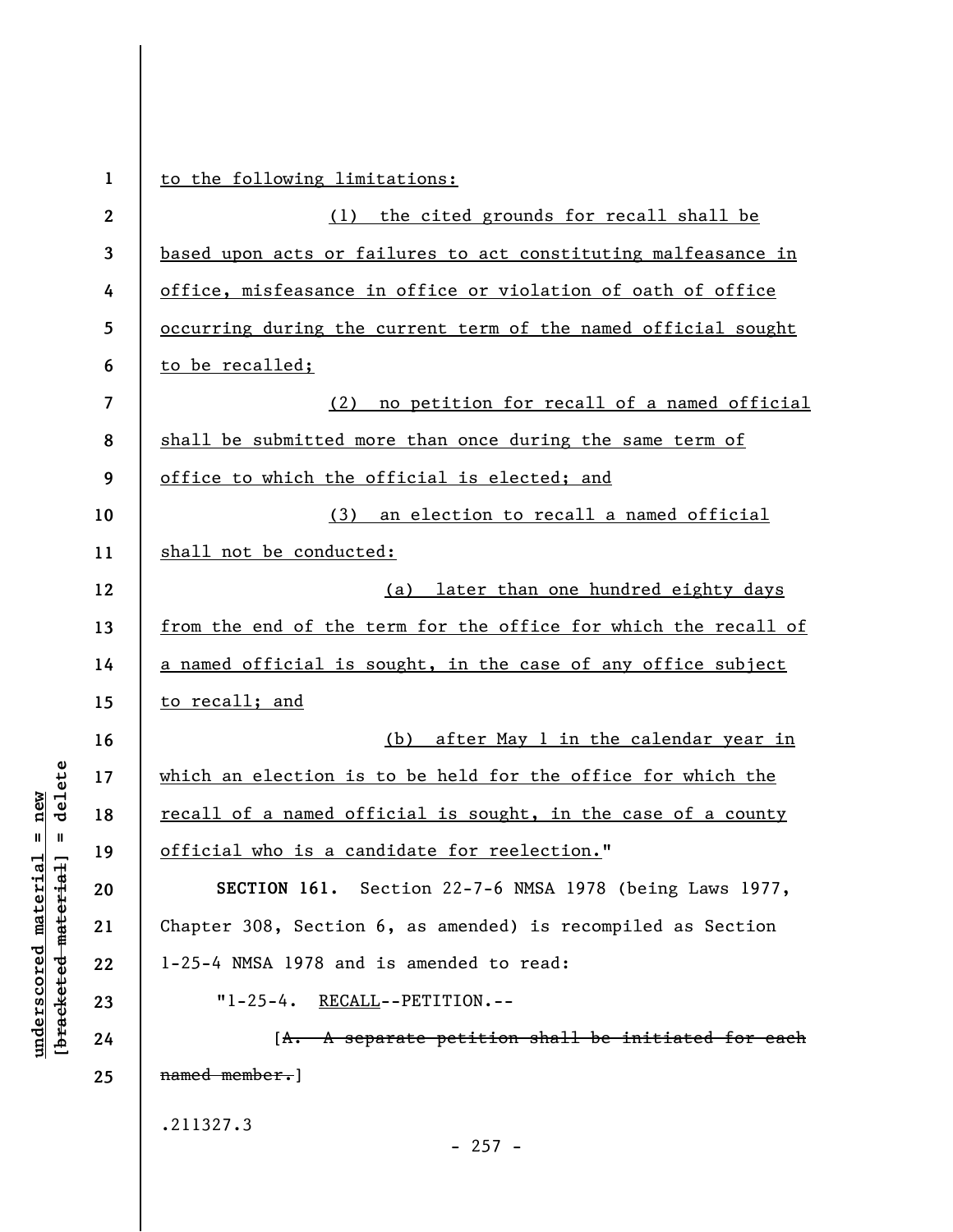| $\mathbf{1}$ | The recall petition shall be composed of a face<br>А.                        |
|--------------|------------------------------------------------------------------------------|
| $\mathbf{2}$ | sheet and a subsequent page. An individual, group or                         |
| 3            | <u>organization desiring to initiate the recall process may obtain</u>       |
| 4            | the forms from the district court.                                           |
| 5            | The petition shall be on eight and one-half inch<br><b>B.</b>                |
| 6            | by [fourteen] eleven inch paper.                                             |
| 7            | All information written on the petition form<br>$c_{\bullet}$                |
| 8            | shall be in compliance with the federal Voting Rights Act of                 |
| 9            | 1965, as amended.                                                            |
| 10           | Each face sheet of a petition shall contain the<br>D.                        |
| 11           | following:                                                                   |
| 12           | a space for the initiation date;<br>(1)                                      |
| 13           | (2)<br>a notice at the top of the sheet stating:                             |
| 14           | "Recall is a local decision to be funded by local money.                     |
| 15           | [Additional] State funds will not be advanced to support                     |
| 16           | recall."                                                                     |
| 17           | (3)<br>a space for the name of the named [member]                            |
| 18           | official;                                                                    |
| 19           | (4) a space for the name of the local                                        |
| 20           | jurisdiction in which the named official has been elected;                   |
| 21           | $[\left(4\right)]$ (5) a space for the name of the [ $person$ ]              |
| 22           | individual, group or organization initiating the petition;                   |
| 23           | $[\frac{1}{5}]$ (6) a space in which to list the                             |
| 24           | specific charges $[\pm n]$ to support $[\theta f + h e]$ recall of the named |
| 25           | [member] official that constitute malfeasance in office,                     |
|              | .211327.3<br>$-258 -$                                                        |

 $[**bracket eted metert et**] = **del et e**$ **[bracketed material] = delete**  $underscored material = new$ **underscored material = new**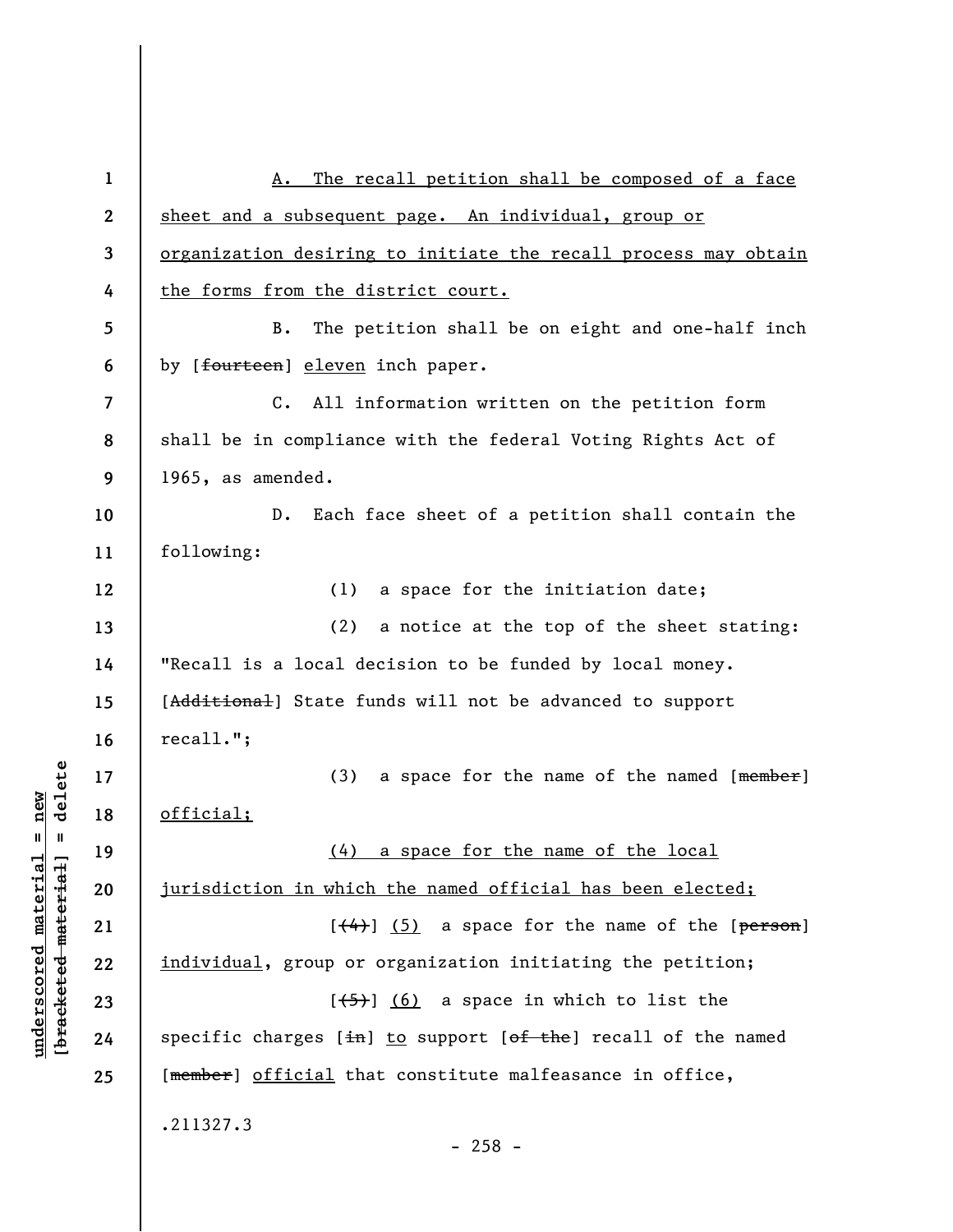**1 2 3 4 5 6 7 8 9 10 11 12 13 14 15 16 17 18 19 20 21 22 23 24 25**  misfeasance in office or violation of oath of office; and  $[$ ( $\{6\}$ ) (7) a notice stating "Signatures are valid for a maximum of [one hundred ten] ninety days from [date of initiation] the initiation date.". E. The remaining portion of the face sheet shall be substantially in the following form: "I, the undersigned, a registered voter [in the county of **Example 2018**, New Mexico) and a resident of the [<del>school district</del>] <u>(name of local jurisdiction)</u>, hereby petition for the recall of the [local school board member] named official on the face sheet of this petition. 1.\_\_\_\_\_\_\_\_\_\_\_\_\_ \_\_\_\_\_\_\_\_\_\_\_\_\_ \_\_\_\_\_\_\_\_\_\_\_\_ \_\_\_\_\_\_ \_\_\_\_\_\_ Usual Signature Name Printed Address As City Or Date As Registered Registered Zip Code Signed 2.  $\frac{1}{2}$ Usual Signature Name Printed Address As City Or Date As Registered Registered Zip Code Signed". F. One completed face sheet or duplicate thereof shall be the first page of all circulated petitions. G. Each subsequent page [of the petition shall have approximately twenty-five lines numbered one to twenty-five] shall describe the purpose of the petition, provide the name of the named official sought to be recalled and indicate that additional details are contained on the face sheet and [shall] be substantially in the form  $[$ as] provided in  $[$ Subsection E of] .211327.3

delete **[bracketed material] = delete**  $anderscored material = new$ **underscored material = new**  $\mathbf{I}$ bracketed material

- 259 -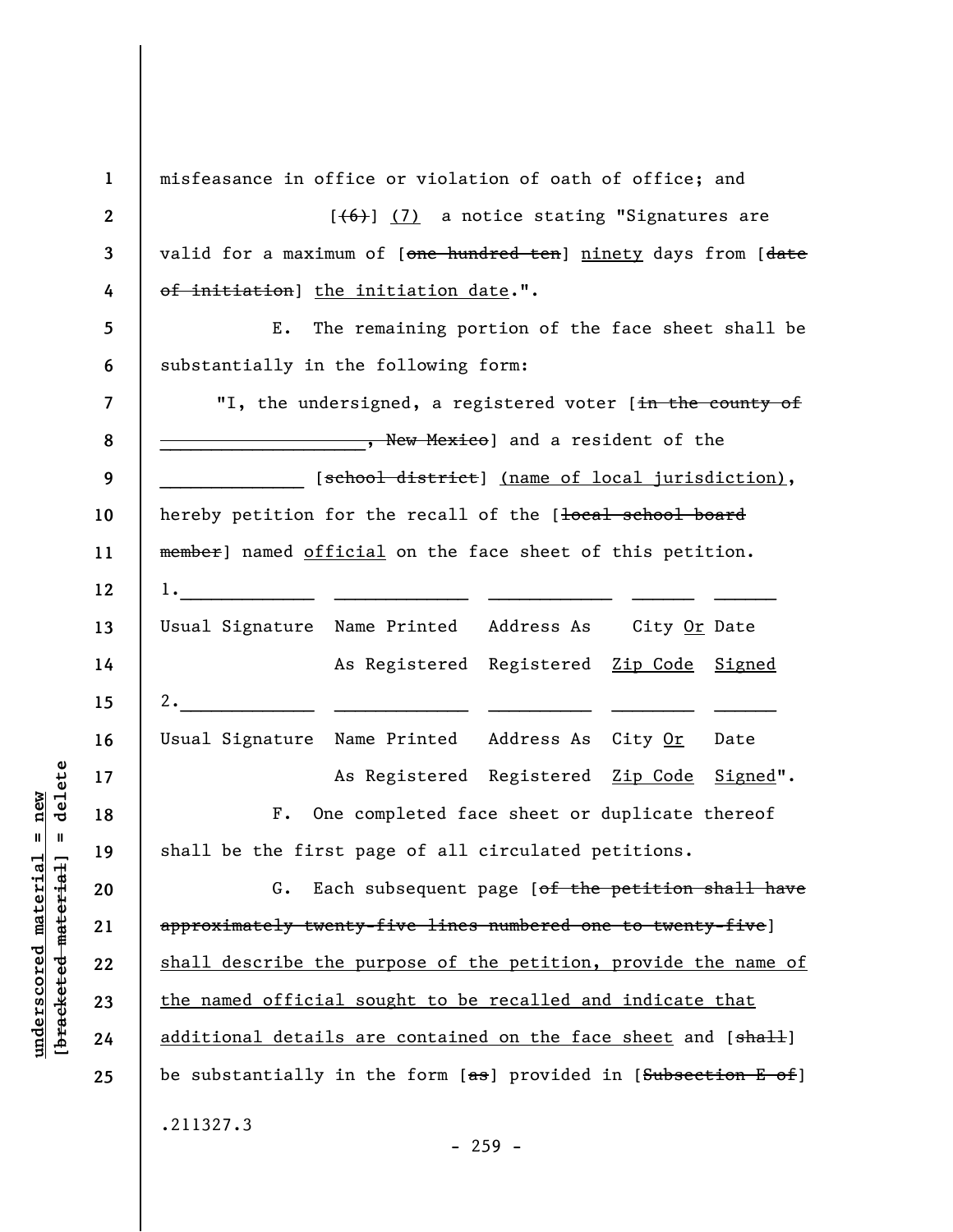**1**  this section."

| $\mathbf{2}$   | SECTION 162. Section 22-7-8 NMSA 1978 (being Laws 1977,         |
|----------------|-----------------------------------------------------------------|
| 3              | Chapter 308, Section 8, as amended) is recompiled as Section    |
| 4              | 1-25-5 NMSA 1978 and is amended to read:                        |
| 5              | "1-25-5. RECALL--RESPONSIBILITIES OF PETITIONER.--              |
| 6              | [A. The petitioner may obtain a face sheet form and             |
| $\overline{7}$ | a subsequent page form from the county clerk, or the petitioner |
| 8              | may assemble both as provided in Section 22-7-6 NMSA 1978.      |
| 9              | $\frac{B}{B}$ .] The petitioner shall complete the following    |
| 10             | portions of the face sheet:                                     |
| 11             | $[\frac{1}{1}]$ A. name of the named [member; and] official;    |
| 12             | B. name of the local jurisdiction in which the                  |
| 13             | named official has been elected;                                |
| 14             | $[2, 0]$ $[2, 0]$ name of the [person] individual, group or     |
| 15             | organization initiating the petition; and                       |
| 16             | [C. The petitioner shall cite the specific charges              |
| 17             | in support of the recall of the named member on the face sheet  |
| 18             | in compliance with the federal Voting Rights Act of 1965, as    |
| 19             | amended.                                                        |
| 20             | D. the specific charges to support recall of the                |
| 21             | named official, which shall constitute [misfeasance]            |
| 22             | malfeasance in office, [malfeasance] misfeasance in office or   |
| 23             | violation of oath of office.                                    |
| 24             | [D. The petitioner shall submit the completed face              |
| 25             | sheet to the county clerk for affixing of the initiation date.  |
|                | .211327.3                                                       |

 $\frac{\text{underscored material} = \text{new}}{(\text{bracketed material})}$  =  $\frac{\text{new}}{\text{t}}$ **[bracketed material] = delete underscored material = new**

- 260 -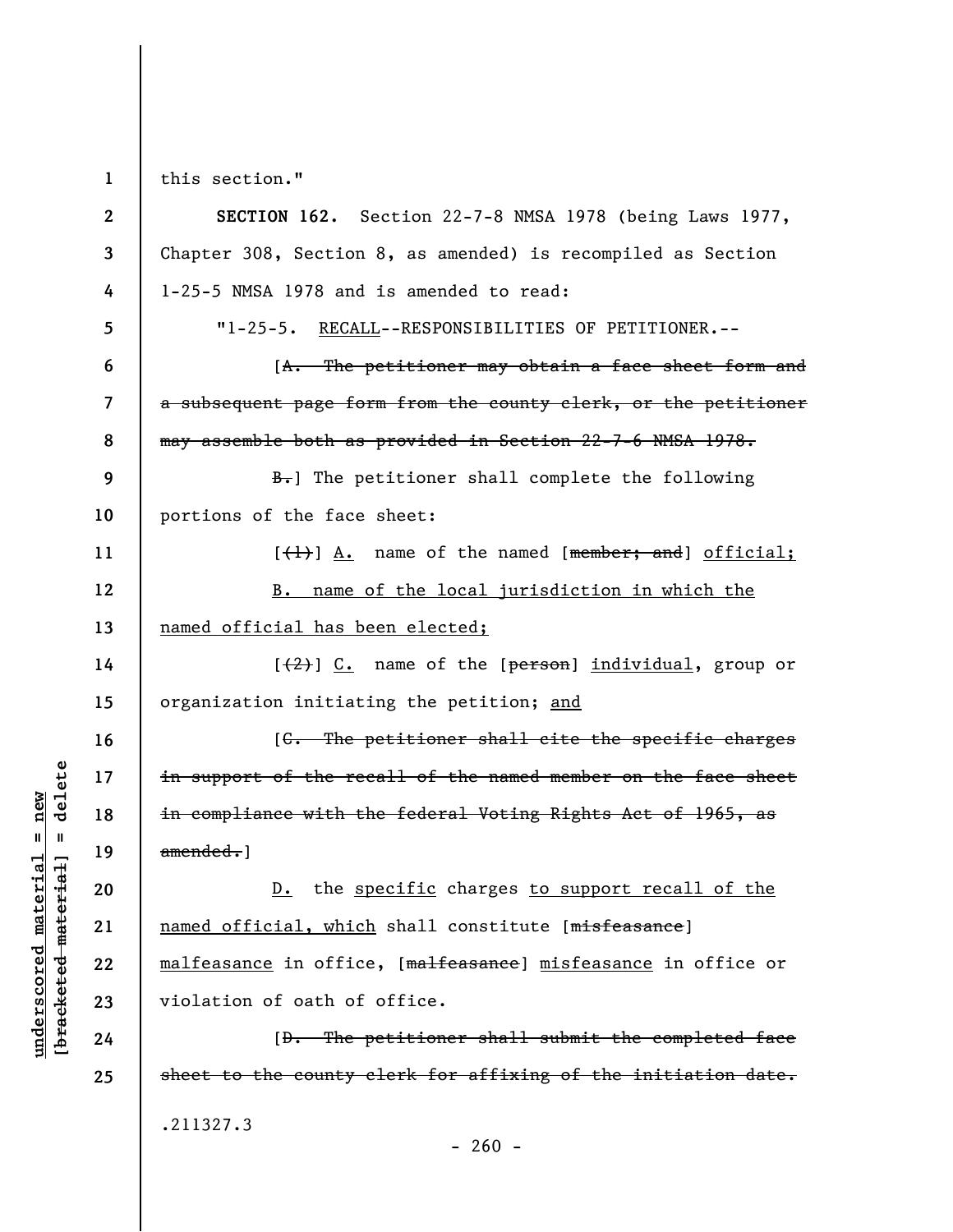| $\mathbf{1}$             | E. The petitioner shall duplicate the completed                              |
|--------------------------|------------------------------------------------------------------------------|
| $\mathbf{2}$             | face sheet with the initiation date affixed.                                 |
| 3                        | F. The petitioner shall file all petitions                                   |
| 4                        | collected to recall the named member with the county clerk on                |
| 5                        | the same day within one hundred ten calendar days from the                   |
| 6                        | initiation date.]"                                                           |
| $\overline{\mathcal{L}}$ | SECTION 163. Section 22-7-9.1 NMSA 1978 (being Laws 1987,                    |
| 8                        | Chapter 142, Section 2) is recompiled as Section 1-25-6 NMSA                 |
| 9                        | 1978 and is amended to read:                                                 |
| 10                       | "1-25-6. RECALL--COURT HEARING.--                                            |
| 11                       | [Prior to affixing the date of initiation to the<br>Α.                       |
| 12                       | completed face sheet, the county clerk shall file an                         |
| 13                       | application with the district court within five days from the                |
| 14                       | date the completed face sheet is presented to the county clerk]              |
| 15                       | The petitioner shall file the completed face sheet along with a              |
| 16                       | petition in the district court of the county in which the named              |
| 17                       | official resides, requesting a hearing for a determination by                |
| 18                       | the court of whether sufficient facts and probable cause exist               |
| 19                       | to allow the petitioner to continue with the recall process. $\underline{A}$ |
| 20                       | separate face sheet and petition shall be filed for each named               |
| 21                       | official.                                                                    |
| 22                       | Upon the filing of the application, the district<br>B.                       |
| 23                       | court shall set a hearing date on the issue of sufficiency of                |
| 24                       | the facts alleged, which hearing shall be held not more than                 |

.211327.3

- 261 -

[<del>ten</del>] <u>fourteen</u> days from the date the [<del>application is filed by</del>

 $[**bracketed**-**meterial**] = **delete**$ **[bracketed material] = delete**  $underscored material = new$ **underscored material = new**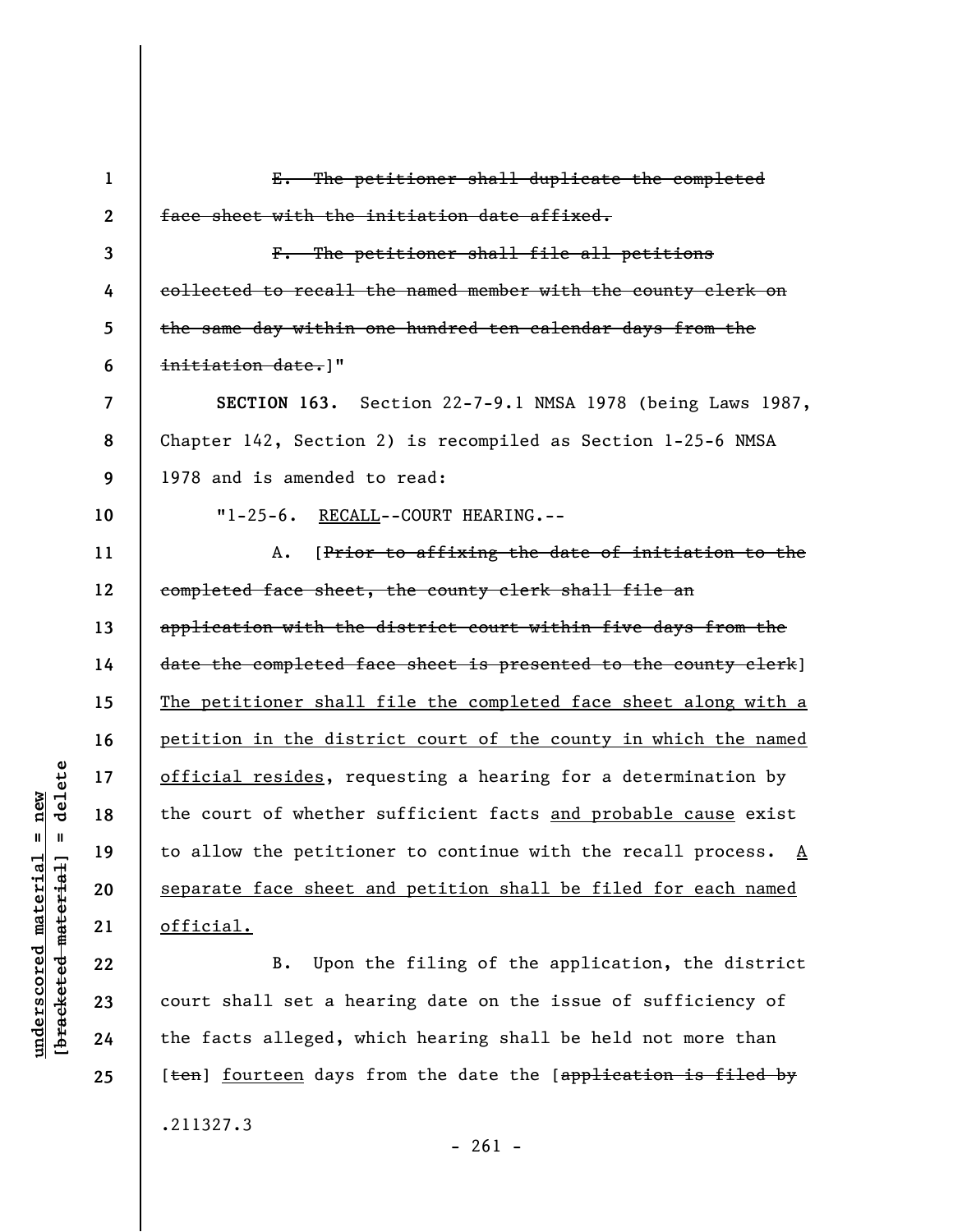**1 2 3 4 5 6 7 8 9 10 11 12 13 14 15 16 17 18 19 20**  the county clerk] petitioner files the face sheet and petition. The court shall notify the [petitioner at the mailing address listed on the face sheet of the time and place of the hearing. C. Upon review of the completed face sheet together with affidavits submitted by the petitioner setting forth specific facts in support of the charges specified on the face sheet, the district court shall make a determination whether sufficient facts exist to allow petitioners to continue with the recall process. D. Upon entry of an order by the court that sufficient facts exist to allow the petitioner to continue the recall process, the county clerk shall affix the date of initiation to the completed face sheet] county clerk of the date for the hearing. At the hearing, the petitioner and the named official shall each be given an opportunity to present evidence and cross-examine witnesses.  $[E_r]$   $C_t$ . The district court's decision is appealable by the petitioner or the named official only to the supreme court, and notice of appeal shall be filed within five days after the decision of the district court. The supreme court

shall hear and render a decision on the appeal forthwith."

**SECTION 164.** Section 22-7-9 NMSA 1978 (being Laws 1977, Chapter 308, Section 9, as amended) is recompiled as Section 1-25-7 NMSA 1978 and is amended to read:

"1-25-7. RECALL--DUTIES OF COUNTY CLERK.--

.211327.3

delete **[bracketed material] = delete**  $anderscored material = new$ **underscored material = new**  $\mathbf{I}$ bracketed material

**21** 

**22** 

**23** 

**24**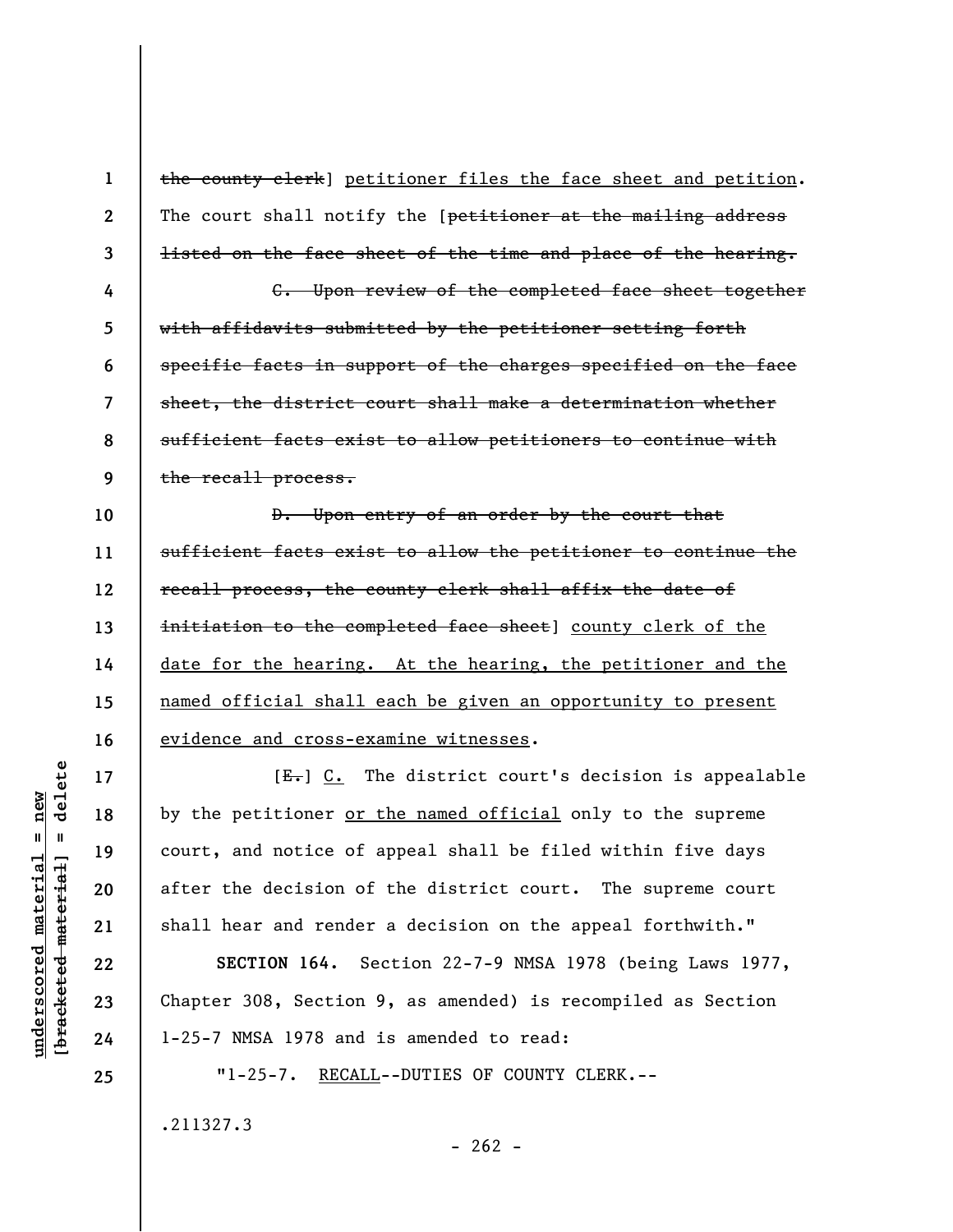| 1  | [A. The county clerk shall perform the following                |
|----|-----------------------------------------------------------------|
| 2  | duties:                                                         |
| 3  | (1) provide standard face sheet forms to                        |
| 4  | include a place for the mailing address of the petitioner,      |
| 5  | standard subsequent page forms and standard affidavit forms to  |
| 6  | the general public upon request;                                |
| 7  | (2) affix the initiation date to the completed                  |
| 8  | face sheet only after the district court has issued an order    |
| 9  | permitting the continuation of the recall process after a       |
| 10 | hearing pursuant to Section 22-7-9.1 NMSA 1978 on the           |
| 11 | sufficiency of facts supporting the charges of malfeasance or   |
| 12 | misfeasance in office or violation of oath of office;           |
| 13 | (3) send one copy of the completed face sheet                   |
| 14 | to the named member by registered mail, return receipt          |
| 15 | requested; and                                                  |
| 16 | (4) keep one copy of the completed face sheet                   |
| 17 | on file.                                                        |
| 18 | B. A. Upon receipt of completed petitions, the                  |
| 19 | county clerk shall stamp the petitions with the filing date [of |
| 20 | elosure]. All completed petitions for the recall of one or      |
| 21 | more named [members] officials shall be filed with the county   |
| 22 | clerk on the same day within [one hundred ten calendar] ninety  |
| 23 | days from the date of initiation.                               |
| 24 | [ $C_r$ ] B. For each petition that is accompanied by           |
| 25 | the required affidavit pursuant to the Recall Act, the county   |
|    | .211327.3<br>$-263 -$                                           |

 $[bracketeed-materiat] = delete$ **[bracketed material] = delete**  $underscored material = new$ **underscored material = new**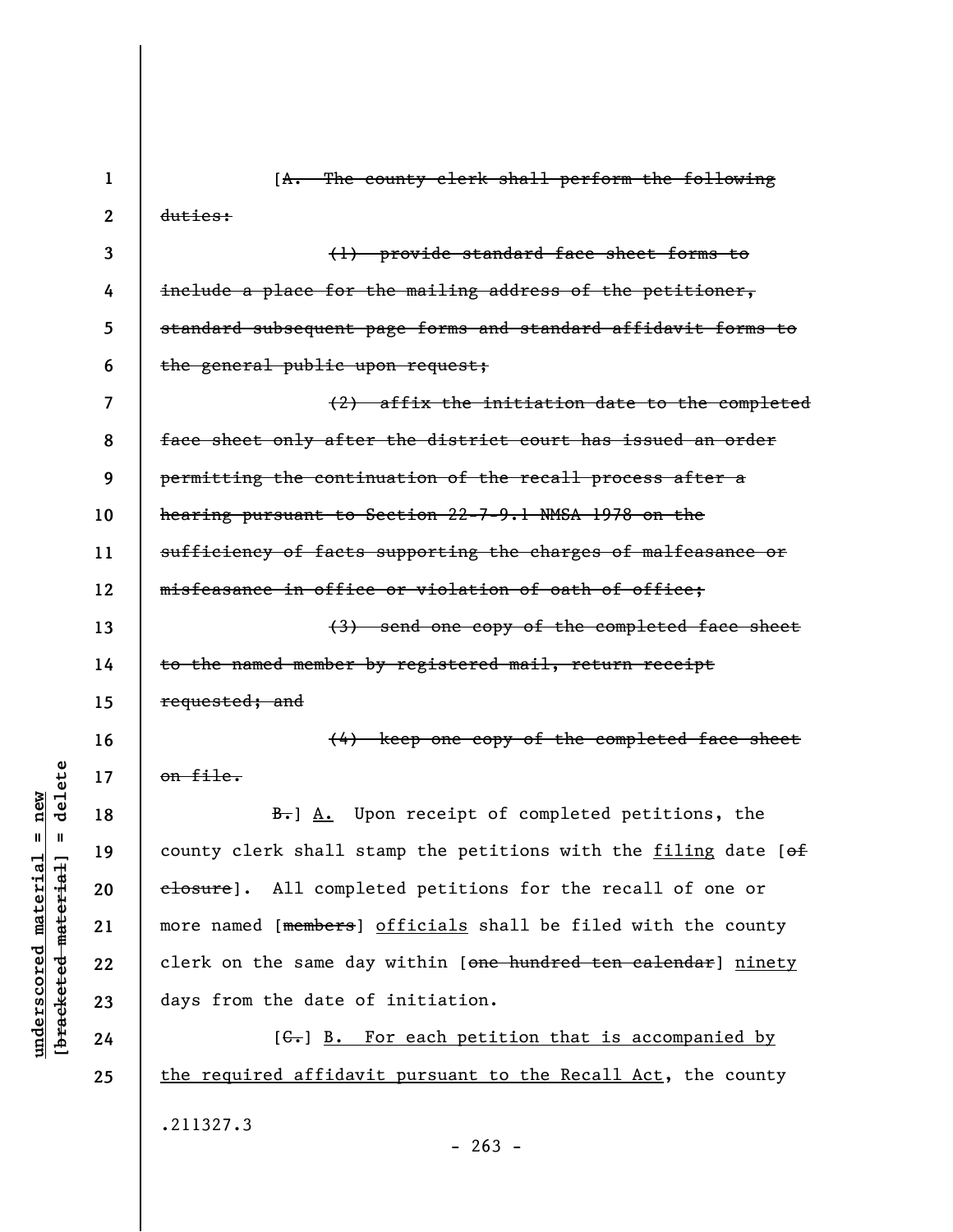| $\mathbf 1$      | clerk shall verify the signatures on the completed petitions    |
|------------------|-----------------------------------------------------------------|
| $\boldsymbol{2}$ | within [ten working] fifteen days                               |
| 3                | [D. Within five working days of the validation by               |
| 4                | the county clerk, the county clerk shall] and determine whether |
| 5                | the verified signatures meet the required minimum number.       |
| 6                | [required by Section 22-7-10 NMSA 1978.                         |
| 7                | E. If the county clerk determines that sufficient               |
| 8                | signatures have not been submitted, he shall notify the         |
| 9                | petitioner at the mailing address listed on the face sheet and  |
| 10               | the named member by registered mail, return receipt requested,  |
| 11               | within three working days after the determination.              |
| 12               | F. If the county clerk determines that sufficient               |
| 13               | signatures have been submitted, he shall do the following       |
| 14               | within three working days after the determination:              |
| 15               | (1) notify the petitioner at the mailing                        |
| 16               | address listed on the face sheet and the named member by        |
| 17               | registered mail, return receipt requested; and                  |
| 18               | $(2)$ initiate procedures for a special recall                  |
| 19               | election as provided in Section 22-7-13 NMSA 1978.]             |
| 20               | C. The minimum number of verified signatures                    |
| 21               | required to validate a petition is thirty-three and one-third   |
| 22               | percent of the total number of voters who voted for all         |
| 23               | candidates for the elected position currently occupied by the   |
| 24               | named official at the last election where the official was      |
| 25               | elected.                                                        |
|                  | .211327.3                                                       |

 $[bracketeed-materiat] = delete$ **[bracketed material] = delete**  $underscored material = new$ **underscored material = new**

 $- 264 -$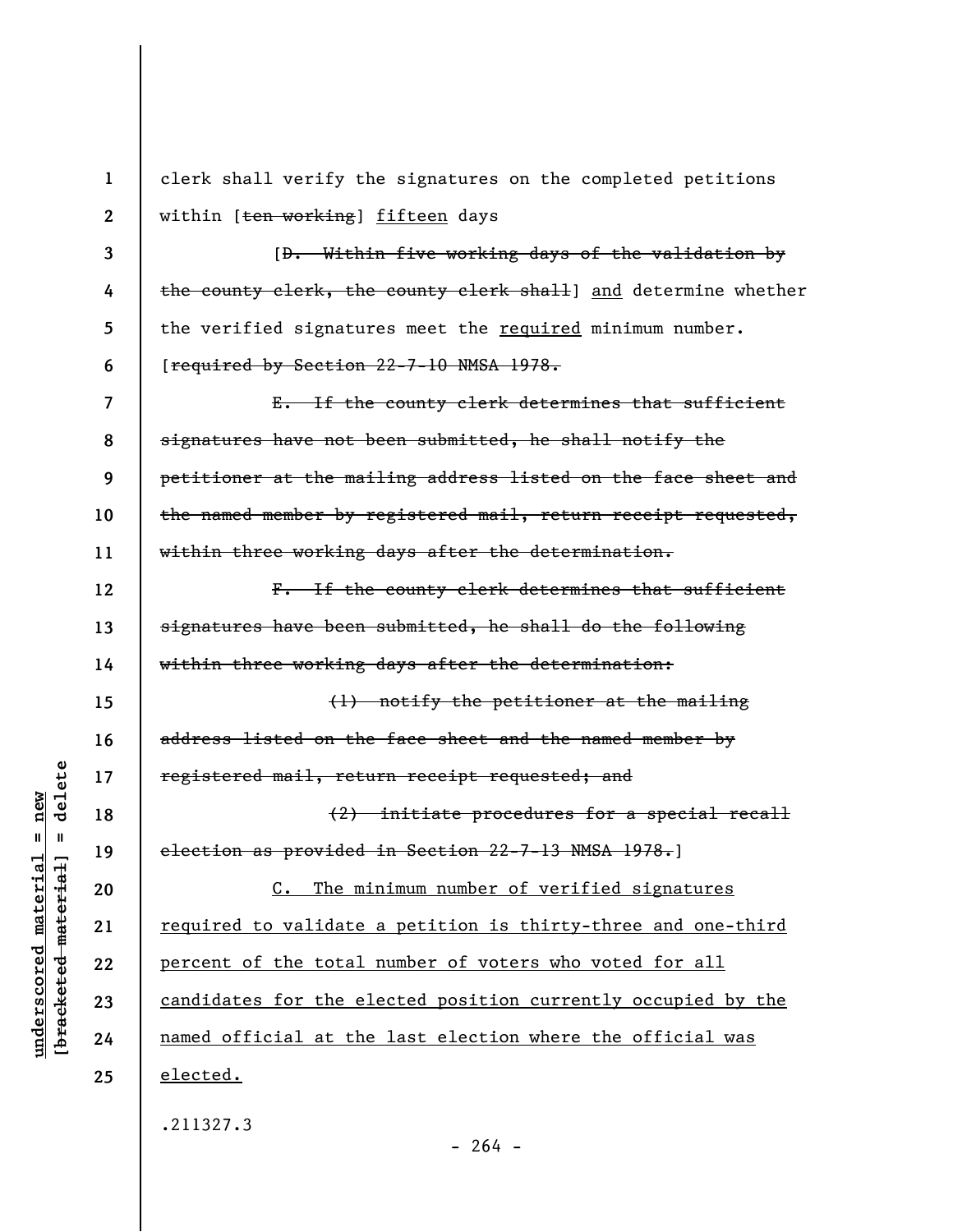| $\mathbf{1}$            | D. Within five days of making a determination                   |
|-------------------------|-----------------------------------------------------------------|
| $\mathbf{2}$            | whether the verified signatures meet the required minimum       |
| $\mathbf{3}$            | number, the county clerk shall notify the petitioner and the    |
| 4                       | named official in writing of the determination, and if the      |
| 5                       | county clerk determines that sufficient signatures have been    |
| 6                       | submitted, the clerk shall initiate procedures for a recall     |
| $\overline{\mathbf{z}}$ | election as provided in the Local Election Act; provided that   |
| 8                       | the order of the district court shall serve as the proclamation |
| 9                       | calling the recall election."                                   |
| 10                      | SECTION 165. Section 22-7-7 NMSA 1978 (being Laws 1977,         |
| 11                      | Chapter 308, Section 7, as amended) is recompiled as Section    |
| 12                      | 1-25-8 NMSA 1978 and is amended to read:                        |
| 13                      | $"1 - 25 - 8.$<br>RECALL--AFFIDAVIT WITH PETITION--PENALTY.--   |
| 14                      | When submitted to the county clerk, each<br>Α.                  |
| 15                      | petition shall have a notarized affidavit attached.<br>The      |
| 16                      | affidavit shall state that the canvasser [is a registered voter |
| 17                      | of the district and that the canvasser] circulated that         |
| 18                      | particular petition and witnessed each [signer write his]       |
| 19                      | signature and any other information recorded on the petition.   |
| 20                      | According to the best information and belief of<br><b>B.</b>    |
| 21                      | the canvasser, the canvasser shall [insure] ensure the          |
| 22                      | following:                                                      |
| 23                      | (1) each signature is the signature of the                      |
| 24                      | person whose name it purports to be;                            |
| 25                      | (2) each signer is a registered voter of the                    |
|                         | .211327.3<br>$-265 -$                                           |

 $[bracketeed-materiat] = delete$ **[bracketed material] = delete**  $underscored material = new$ **underscored material = new**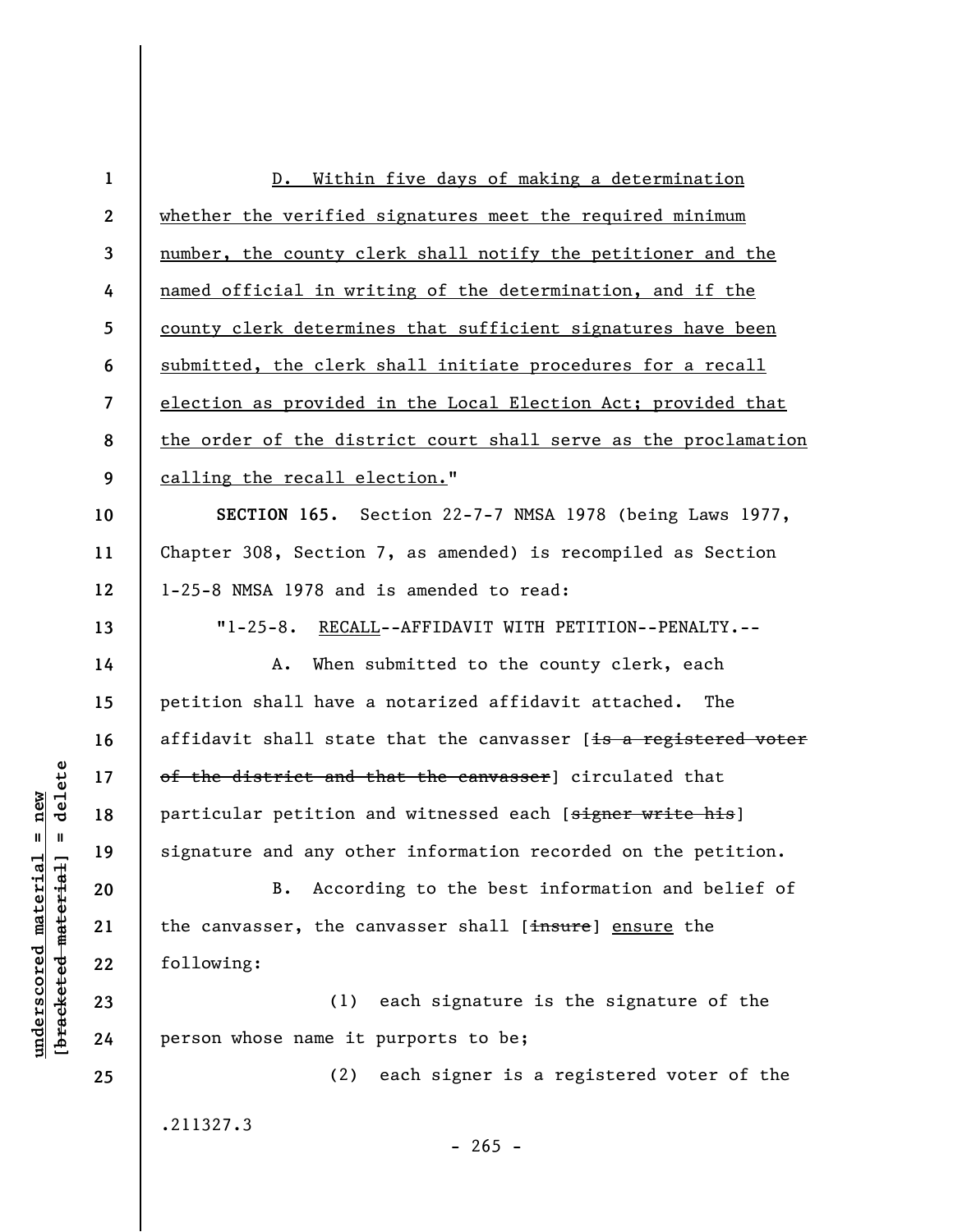**1 2 3 4 5 6 7 8 9 10 11 12 13 14 15 16 17 18 19 20 21 22 23 24 25**  [county and school district] local jurisdiction listed on the petition; (3) each signature was obtained on or after the filing date [of initiation]; and (4) each signer had an opportunity to read the information on the completed face sheet or an exact duplicate thereof. C. Any knowingly false statement made in the affidavit constitutes a fourth degree felony." **SECTION 166.** Section 22-7-10 NMSA 1978 (being Laws 1977, Chapter 308, Section 10, as amended) is recompiled as Section 1-25-9 NMSA 1978 and is amended to read: "1-25-9. RECALL--SIGNATURES.-- A. No signature may be signed on the petition prior to the initiation date. B. Signatures are valid for a maximum of [one hundred ten calendar] ninety days from the date of initiation. C. Each signer of a recall petition shall sign but one petition [unless more than one member is a named member, and in that case not more than the number of recall petitions equal to the number of named members shall be signed] for each named official of a local jurisdiction in which the signer is registered to vote. D. The signature shall not be counted unless the entire line is filled in full and is upon the form prescribed .211327.3

**underscored material = new [bracketed material] = delete**

 $\frac{1}{2}$  intereted material = delete  $underscored material = new$ 

 $- 266 -$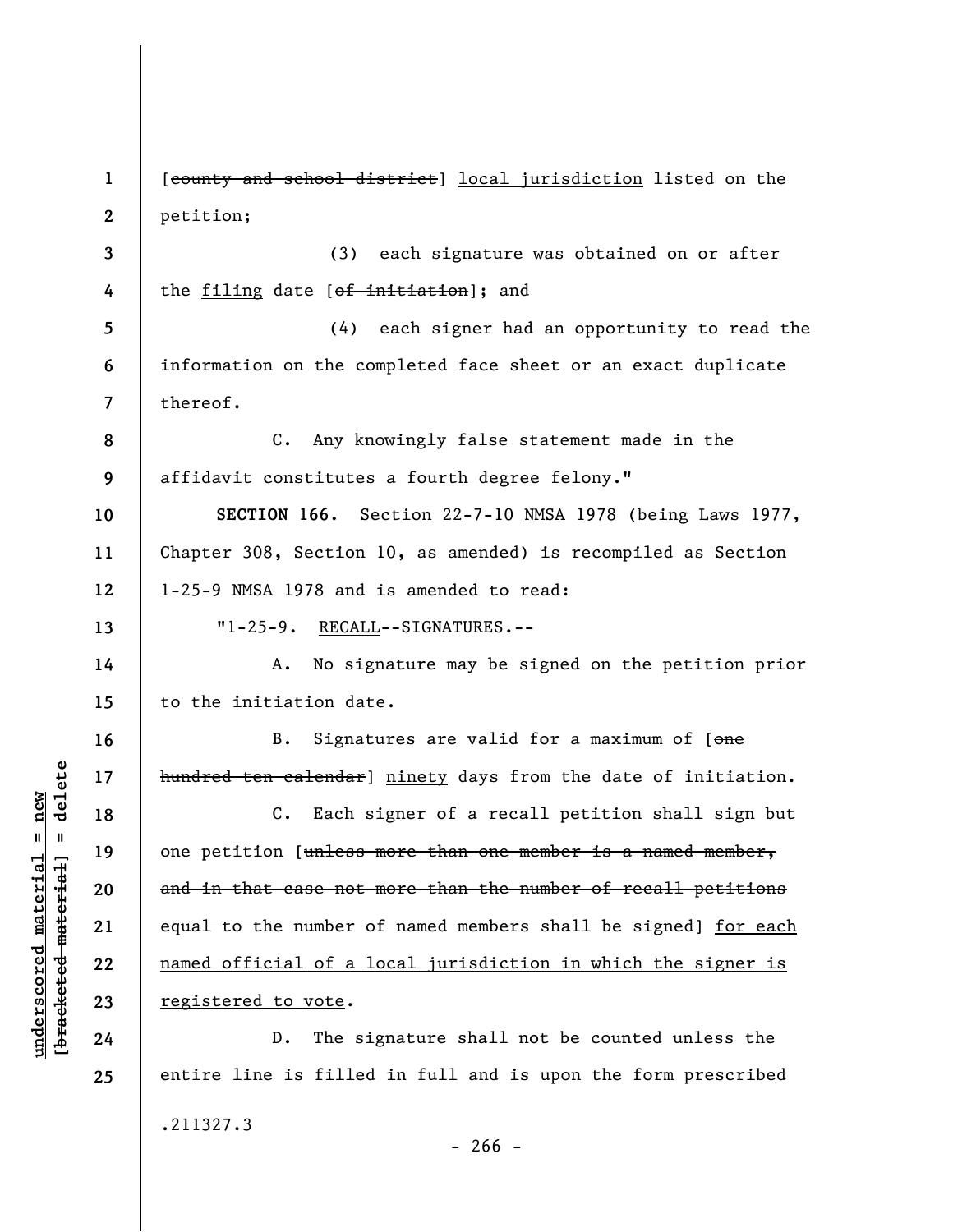**1** 

**14** 

**15** 

**16** 

**17** 

**18** 

**19** 

**20** 

**21** 

**22** 

**23** 

**24** 

**25** 

by the [Local School Board Member] Recall Act.

**2 3 4**  E. A signature shall be counted on a recall petition unless there is evidence presented that the person signing:

**5 6 7 8 9**  (1) is not a registered voter of the  $[*count*$ and of the school district] local jurisdiction listed on the face sheet of the petition, and in the case of a named official serving in a districted position, is not a registered voter of that district within the local jurisdiction;

**10 11 12 13**  (2) has signed more than one recall petition [for one] page seeking to recall the same named [member] official or has signed one petition page more than once; or (3) is not the person whose name appears  $[\Theta_n]$ 

as a signer of the recall petition.

[F. The minimum number of verified signatures needed to validate a petition is thirty-three and one-third percent of the number of registered voters who voted for the school board position of the named member at the last preceding school board election.]"

**SECTION 167.** Section 22-7-12 NMSA 1978 (being Laws 1977, Chapter 308, Section 12, as amended) is recompiled as Section 1-25-10 NMSA 1978 and is amended to read:

"1-25-10. RECALL [PETITION]--LIMITATION ON APPEALS OF VALIDITY OF RECALL PETITION.--

A. Any person filing any court action challenging a .211327.3

 $\frac{1}{2}$  intereted material = delete **[bracketed material] = delete**  $underscored material = new$ **underscored material = new**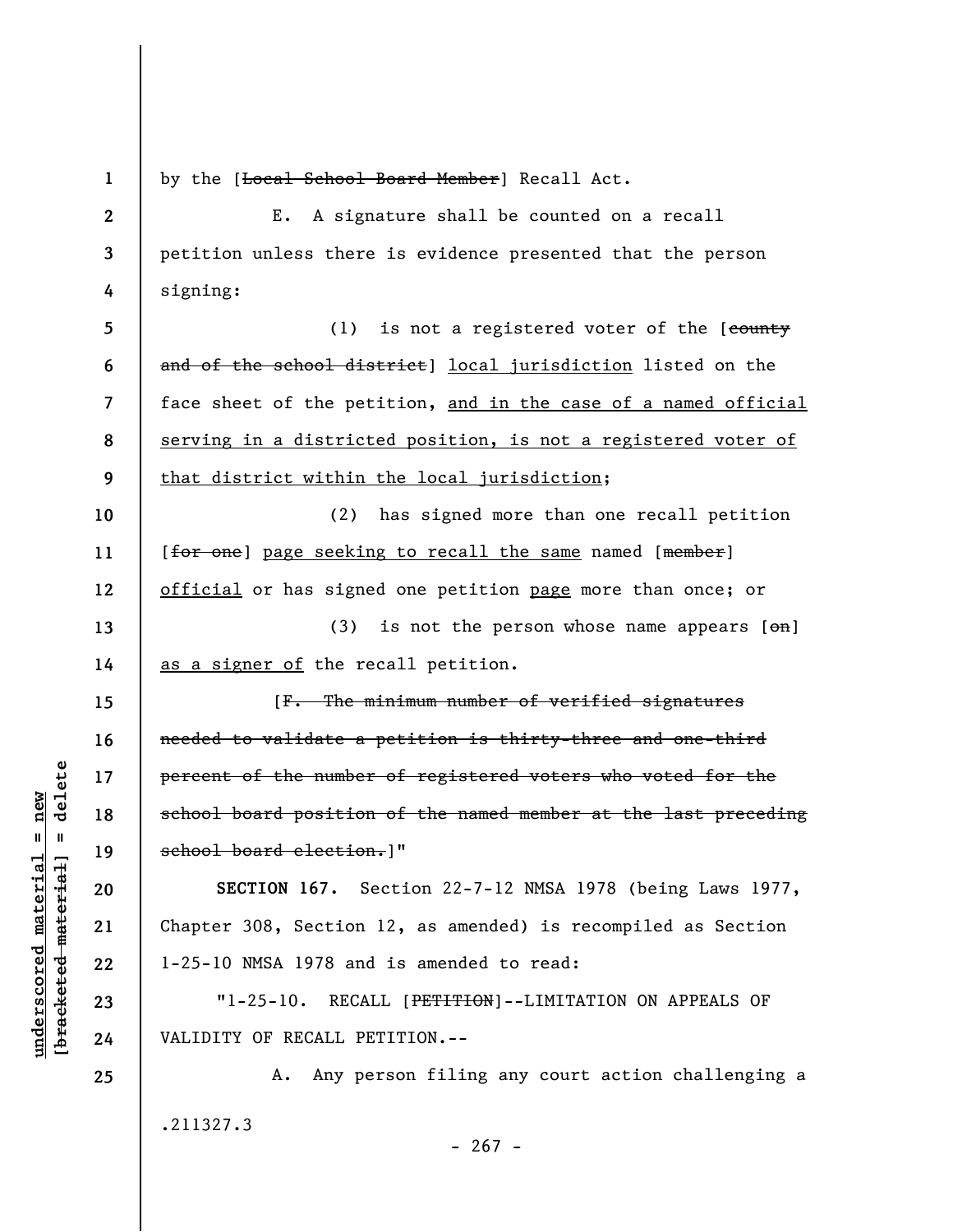**2 3 4 5 6 7 8 9 10 11 12 13 14 15 16 17 18 19 20 21 22 23 24 25**  Recall Act shall do so within  $[ten]$  seven days after the determination of the county clerk as [set forth in Section 22-7-9 NMSA 1978] to whether sufficient signatures have been submitted. Challenges to the recall petition shall be directed to: (1) the validity of the signatures on the petitions; or (2) the determination of the county clerk as to the minimum number of signatures  $[ $\sigma$  r]$ (3) the sufficiency of the charge]. B. Within ten days after the filing of the action, the district court shall hear and render a decision on the matter. The decision shall be appealable only to the supreme court, and notice of appeal shall be filed within five days after the decision of the district court. The supreme court shall hear and render a decision on the appeal forthwith. [B. For the purpose of an action challenging a recall petition, each petitioner filing a recall petition under the Local School Board Member Recall Act appoints the proper filing officer as his agent to receive service of process. Immediately upon receipt of process served upon the proper filing officer, that officer shall, by certified mail, return receipt requested, mail the process to the person.]" **SECTION 168.** Section 22-7-13 NMSA 1978 (being Laws 1977,

recall petition provided for in the [Local School Board Member]

.211327.3

 $- 268 -$ 

 $\frac{1}{2}$  bracketed material = delete **[bracketed material] = delete**  $anderscored material = new$ **underscored material = new**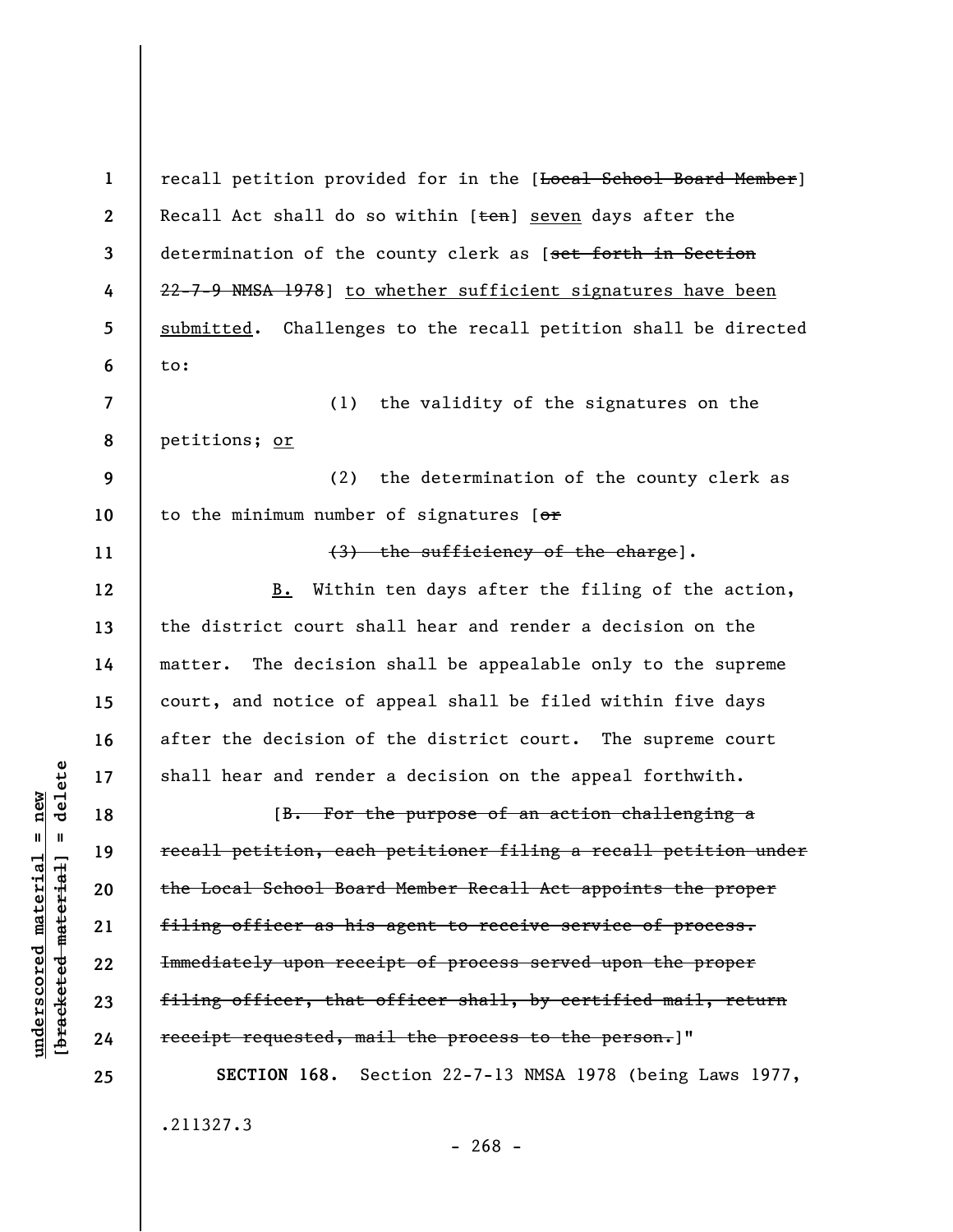**1 2 3 4 5 6 7 8 9 10 11 12 13 14 15 16 17 18 19 20 21 22 23 24 25**  Chapter 308, Section 13, as amended) is recompiled as Section 1-25-11 NMSA 1978 and is amended to read: "1-25-11. [SPECIAL] RECALL--ELECTION.--A. Except as otherwise provided in the Recall Act, recall elections shall be conducted and canvassed pursuant to the provisions of the Local Election Act.  $[A<sub>r</sub>]$  B. The date of the  $[spectal]$  recall election shall be set no later than [one hundred twenty] ninety days after the date of the determination by the county clerk; [but in no event shall the election be held within the period of time prohibited for local government elections pursuant to Section 1-12-71 NMSA 1978] provided that: (1) the date is not in conflict with the provisions of Section 1-24-1 NMSA 1978; and (2) if the date of the determination by the county clerk is within ninety days but no less than forty-nine days before a statewide election, the recall election shall be the first ballot question following the election or nomination of candidates on the statewide election ballot; and if the statewide election is a political party primary or the regular local election, ballots containing only the recall ballot question shall be available to voters who do not otherwise qualify to vote in the statewide election.  $[**B**]<sub>+</sub>] C. The question to be submitted to the voters$ at the [special] recall election shall be whether the named

 $\frac{1}{2}$  intereted material = delete **[bracketed material] = delete**  $anderscored material = new$ **underscored material = new**

.211327.3

 $- 269 -$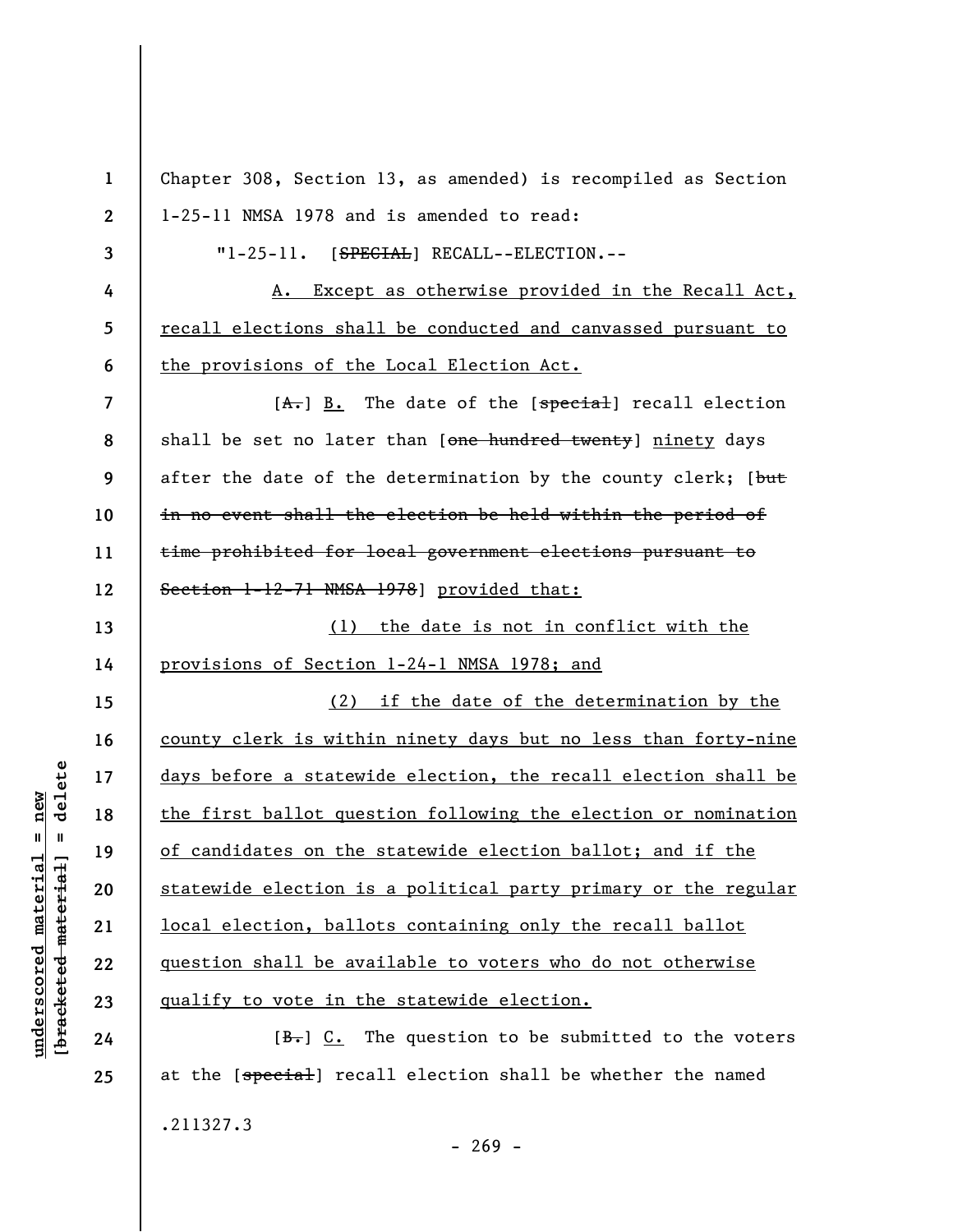**1 2** 

**3** 

**4** 

**5** 

**6** 

**7** 

**16** 

**17** 

**18** 

**19** 

**20** 

**21** 

**22** 

**23** 

**24** 

**25** 

[member] official shall be recalled

[C. A special recall election may be held in conjunction with a regular or local special election.

D. Except as otherwise provided in the Local School Board Member Recall Act, special recall elections in a school district shall be conducted pursuant to the provisions of the Local Election Act.

**8 9 10 11 12 13 14 15**  E. The ballot shall be in compliance with the federal Voting Rights Act of 1965, as amended, and shall present the voter the choice of voting "for the removal of the named member<sup>n</sup> or "against the removal of the named member<sup>n</sup>] and shall present the voter the choice of voting "for the removal of" the named official or "against the removal of" the named official. The ballot or ballot question shall be in compliance with the federal Voting Rights Act of 1965, as amended."

**SECTION 169.** Section 22-7-5 NMSA 1978 (being Laws 1977, Chapter 308, Section 5, as amended) is recompiled as Section 1-25-12 NMSA 1978 and is amended to read:

"1-25-12. RECALL--EXPENSES.--Following a decision of the district court, if the county clerk proceeds to initiate proceedings for a recall election as a special local election, the local [school board] jurisdiction shall ensure [the] payment of the cost of  $[a - s$  pecial] the recall election  $[a + s]$ costs incurred by the county clerk in carrying out his duties] as provided in the [Local School Board Member Recall] Special .211327.3

delete **[bracketed material] = delete**  $anderscored material = new$ **underscored material = new**  $\mathbf{I}$ bracketed material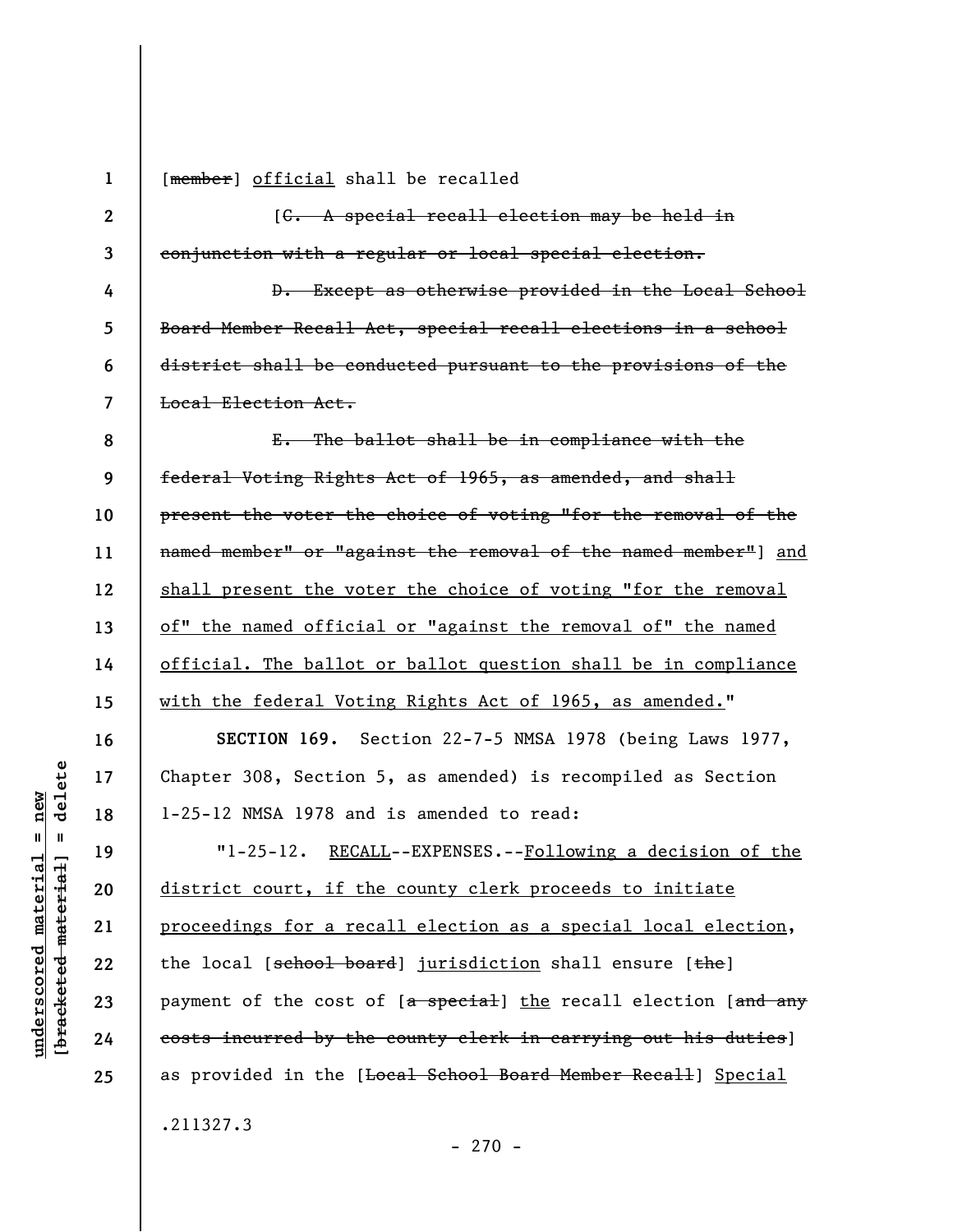**1**  Election Act."

**2 3 4 5 6 7 8 9 10 11 12 13 14 15 16 17 18 19 20 21 22 23 24 25 SECTION 170.** Section 22-7-14 NMSA 1978 (being Laws 1977, Chapter 308, Section 14) is recompiled as Section 1-25-13 NMSA 1978 and is amended to read: "1-25-13. RECALL--VACANCY.-- A. The vacancy created by a recalled [member] official shall be filled as provided [in Section 77-4-6 NMSA 1953] by law for vacancies in office for the local jurisdiction. B. Under no circumstances may a recalled [member] official be appointed to fill any vacancy for the remainder of the term of office for which [he] the recalled official was elected and from which the official was recalled." **SECTION 171.** A new section of the Election Code is enacted to read: "[NEW MATERIAL] SHORT TITLE.--Sections 171 through 176 of this act may be cited as the "Nonpartisan Judicial Retention Act"." **SECTION 172**. A new section of the Election Code is enacted to read: "[NEW MATERIAL] JUDICIAL RETENTION--ELIGIBILITY FOR RETENTION--DEFINITIONS.-- A. A justice of the supreme court, judge of the court of appeals, district court judge or metropolitan court judge is eligible for nonpartisan judicial retention after the .211327.3 - 271 -

 $\frac{1}{2}$  intereted material = delete **[bracketed material] = delete**  $underscored material = new$ **underscored material = new**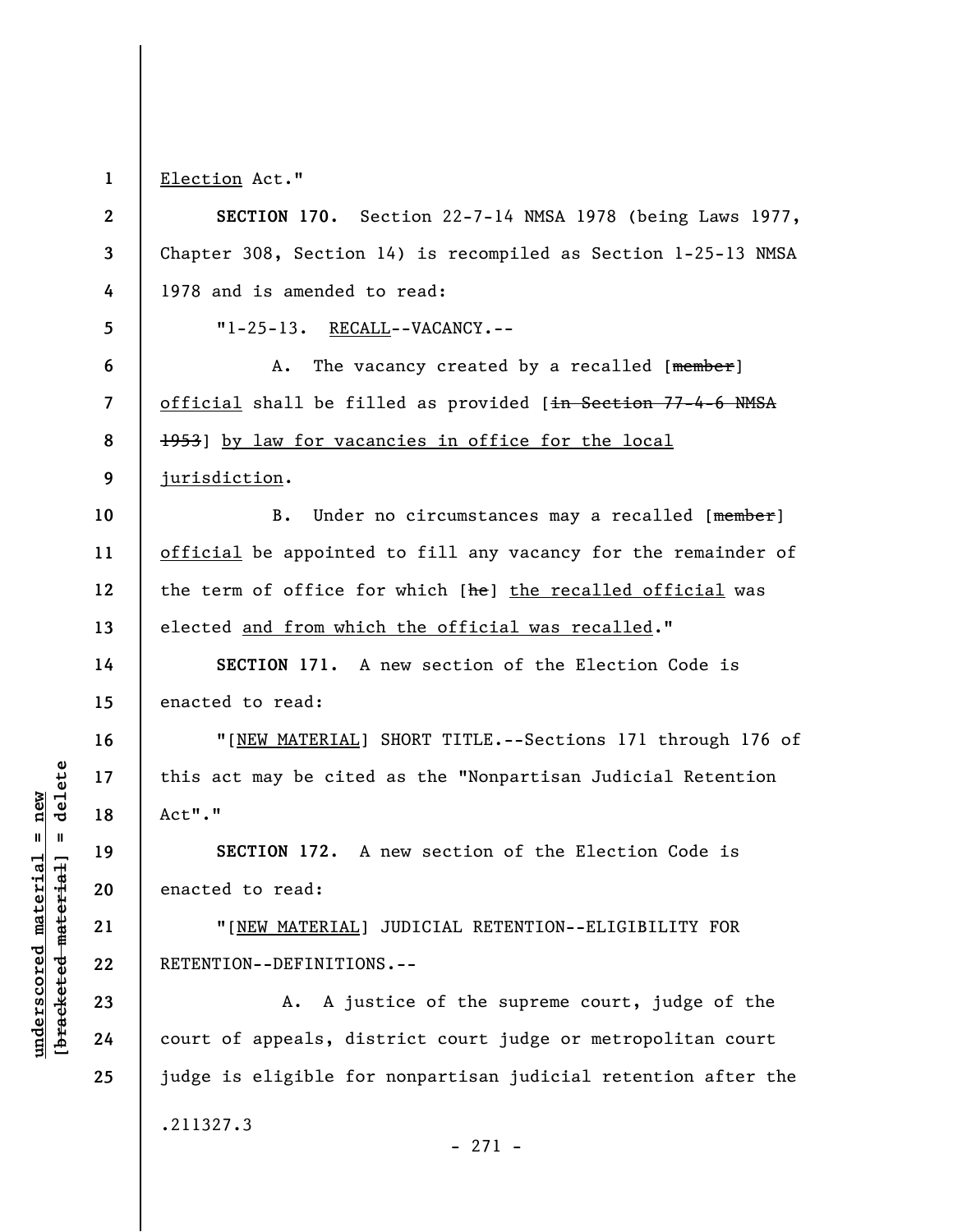**1 2**  justice or judge has first been elected to that position in a partisan election.

**3 4 5 6 7 8 9**  B. In the last year of the term of office for the position to which an eligible justice or eligible judge was elected in a partisan election or by a previous nonpartisan retention election, the eligible justice or judge desiring to continue to serve in that position shall be subject to a nonpartisan judicial retention election as provided in the Nonpartisan Judicial Retention Act.

C. Declarations of candidacy for nonpartisan judicial retention for the supreme court, court of appeals, district court or metropolitan court shall be filed with the proper filing officer between the hours of 9:00 a.m. and 5:00 p.m. on the twenty-third day after the primary election.

D. Each declaration of candidacy for nonpartisan judicial retention shall be delivered for filing in person by the eligible justice or judge therein named or by a person acting by virtue of written authorization. The proper filing officer shall not accept for filing from any one individual more than one declaration of candidacy for nonpartisan judicial retention.

E. As used in the Nonpartisan Judicial Retention Act, "eligible justice" or "eligible judge" means a justice or judge who has been elected to that position in a partisan election."

.211327.3

- 272 -

delete **[bracketed material] = delete**  $underscored material = new$ **underscored material = new**  $\mathbf{u}$ bracketed material **10** 

**11** 

**12** 

**13** 

**14** 

**15** 

**16** 

**17** 

**18** 

**19** 

**20** 

**21** 

**22** 

**23** 

**24**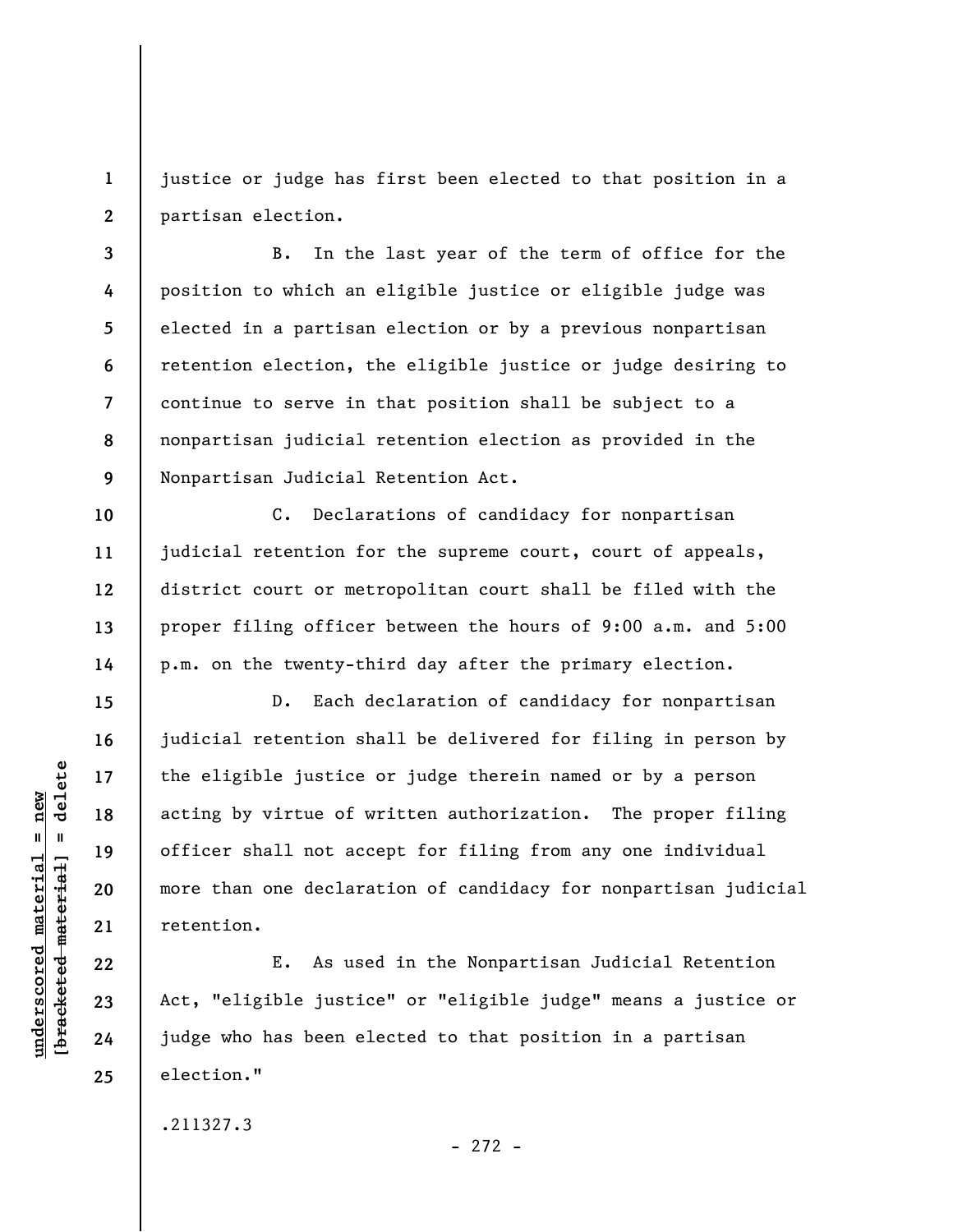**1 2 SECTION 173.** A new section of the Election Code is enacted to read:

**3 4**  "[NEW MATERIAL] JUDICIAL RETENTION--SUPREME COURT JUSTICES.--

A. Each eligible justice of the supreme court shall be subject to retention or rejection at the general election in the last year of the eight-year term of office for the position in which the justice is serving.

**9 10 11 12**  B. Terms of office for positions on the supreme court shall be staggered so that at least one term of office shall expire each even-numbered year; provided that no more than two terms of office shall expire in the same year.

C. The administrative office of the courts shall maintain current on its website a list of the names of the currently serving justices of the supreme court and the year in which the term of office for each position on the supreme court expires."

**SECTION 174.** A new section of the Election Code is enacted to read:

"[NEW MATERIAL] JUDICIAL RETENTION--APPEALS COURT JUDGES.--

A. Each eligible judge of the court of appeals shall be subject to retention or rejection at the general election in the last year of the eight-year term of office for the position in which the judge is serving.

.211327.3

- 273 -

 $\frac{1}{2}$  intereted material = delete **[bracketed material] = delete**  $underscored material = new$ **underscored material = new**

**5** 

**6** 

**7** 

**8** 

**13** 

**14** 

**15** 

**16** 

**17** 

**18** 

**19** 

**20** 

**21** 

**22** 

**23** 

**24**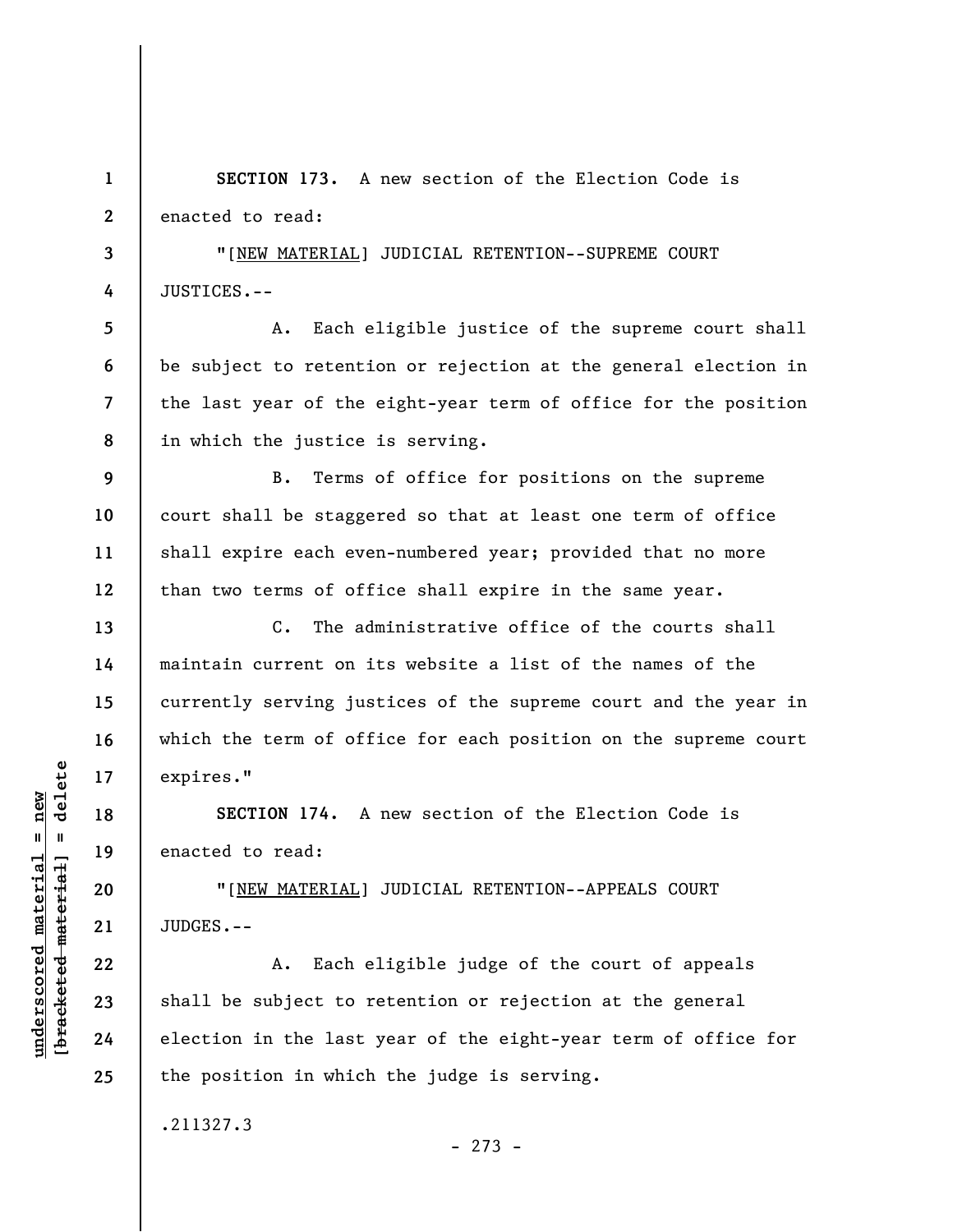**1 2 3 4 5 6 7 8 9 10 11 12 13 14 15 16 17 18 19 20 21 22 23 24 25**  B. Terms of office for positions on the court of appeals shall be staggered so that at least two terms of office shall expire each even-numbered year; provided that no more than three terms of office shall expire in the same year. C. The administrative office of the courts shall maintain current on its website a list of the names of the currently serving judges of the court of appeals and the year in which the term of office for each position on the court of appeals expires." **SECTION 175.** A new section of the Election Code is enacted to read: "[NEW MATERIAL] JUDICIAL RETENTION--DISTRICT COURT JUDGES.-- A. Each eligible district court judge shall be subject to retention or rejection at the general election in the last year of the six-year term of office for the position in which the judge is serving. B. Terms of office for positions on the district court in each judicial district shall be staggered, as follows: (1) the term of office for division 1 and for every third division number thereafter shall expire in 2020 and every six years thereafter; (2) the term of office for division 2 and for every third division number thereafter shall expire in 2022 and every six years thereafter; and .211327.3

 $-274 -$ 

 $\frac{1}{2}$  of  $\frac{1}{2}$  and  $\frac{1}{2}$  and  $\frac{1}{2}$  and  $\frac{1}{2}$  and  $\frac{1}{2}$  and  $\frac{1}{2}$  and  $\frac{1}{2}$  and  $\frac{1}{2}$  and  $\frac{1}{2}$  and  $\frac{1}{2}$  and  $\frac{1}{2}$  and  $\frac{1}{2}$  and  $\frac{1}{2}$  and  $\frac{1}{2}$  and  $\frac{1}{2}$  an **[bracketed material] = delete**  $underscored material = new$ **underscored material = new**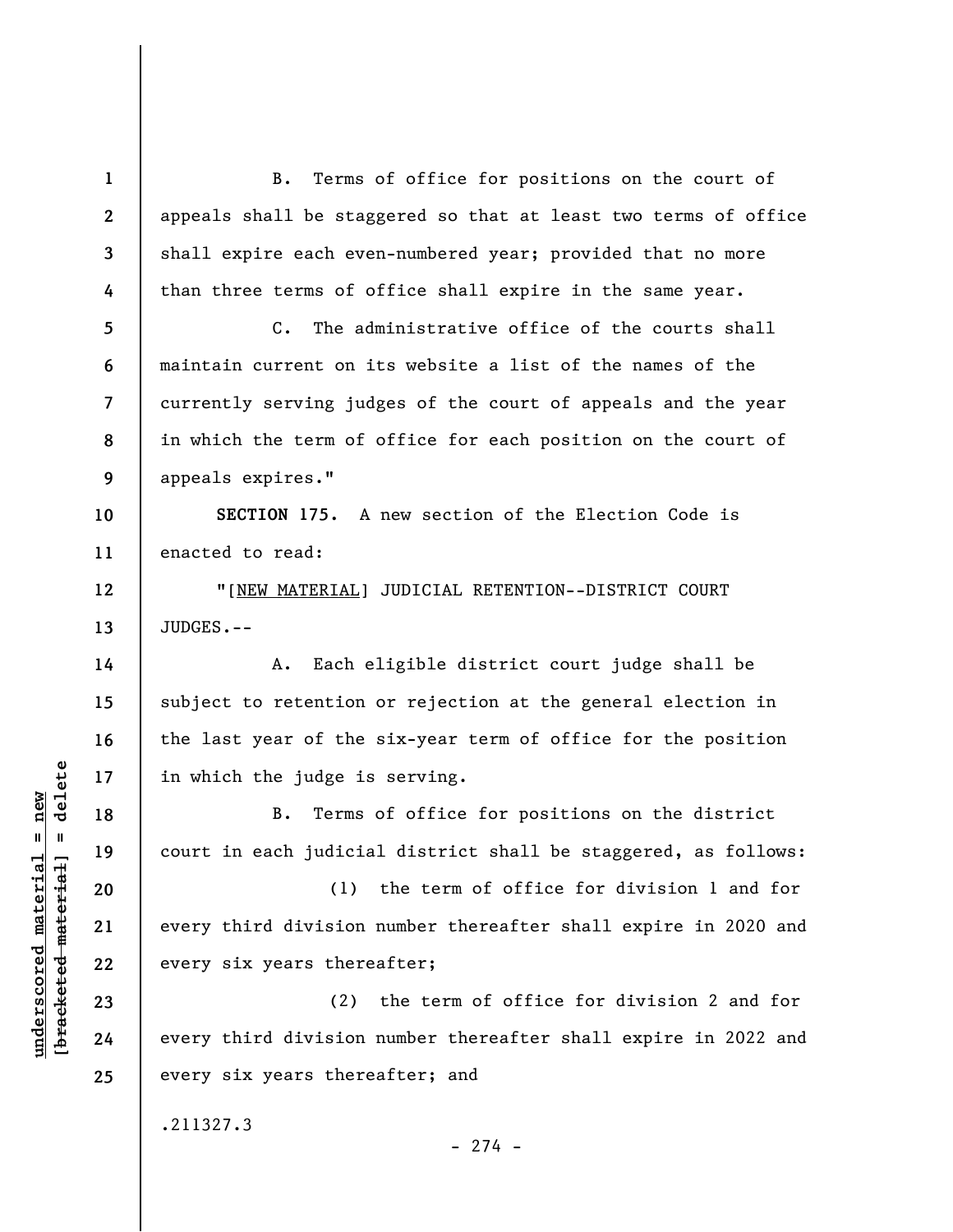**1 2 3**  (3) the term of office for division 3 and for every third division number thereafter shall expire in 2024 and every six years thereafter.

C. The administrative office of the courts shall maintain current on its website a list of the names of the currently serving judges of each judicial district and the year in which the term of office for each position expires.

D. As used in this section, "division" means the divisions established pursuant to Section 34-6-18 NMSA 1978."

**10 11 SECTION 176.** A new section of the Election Code is enacted to read:

"[NEW MATERIAL] JUDICIAL RETENTION--METROPOLITAN COURT JUDGES.--

A. Each eligible metropolitan court judge shall be subject to retention or rejection at the general election in the last year of the four-year term of office for the position in which the judge is serving.

B. Terms of office for positions on each metropolitan court shall be staggered, as follows:

(1) the term of office for division 1 and for every second division number thereafter shall expire in 2022 and every four years thereafter; and

(2) the term of office for division 2 and for every second division number thereafter shall expire in 2024 and every four years thereafter.

.211327.3

 $\frac{1}{2}$  of  $\frac{1}{2}$  and  $\frac{1}{2}$  and  $\frac{1}{2}$  and  $\frac{1}{2}$  and  $\frac{1}{2}$  and  $\frac{1}{2}$  and  $\frac{1}{2}$  and  $\frac{1}{2}$  and  $\frac{1}{2}$  and  $\frac{1}{2}$  and  $\frac{1}{2}$  and  $\frac{1}{2}$  and  $\frac{1}{2}$  and  $\frac{1}{2}$  and  $\frac{1}{2}$  an **[bracketed material] = delete 20 21 22 23 24** 

**4** 

**5** 

**6** 

**7** 

**8** 

**9** 

**12** 

**13** 

**14** 

**15** 

**16** 

**17** 

**18** 

**19** 

**25** 

**underscored material = new**

 $underscored material = new$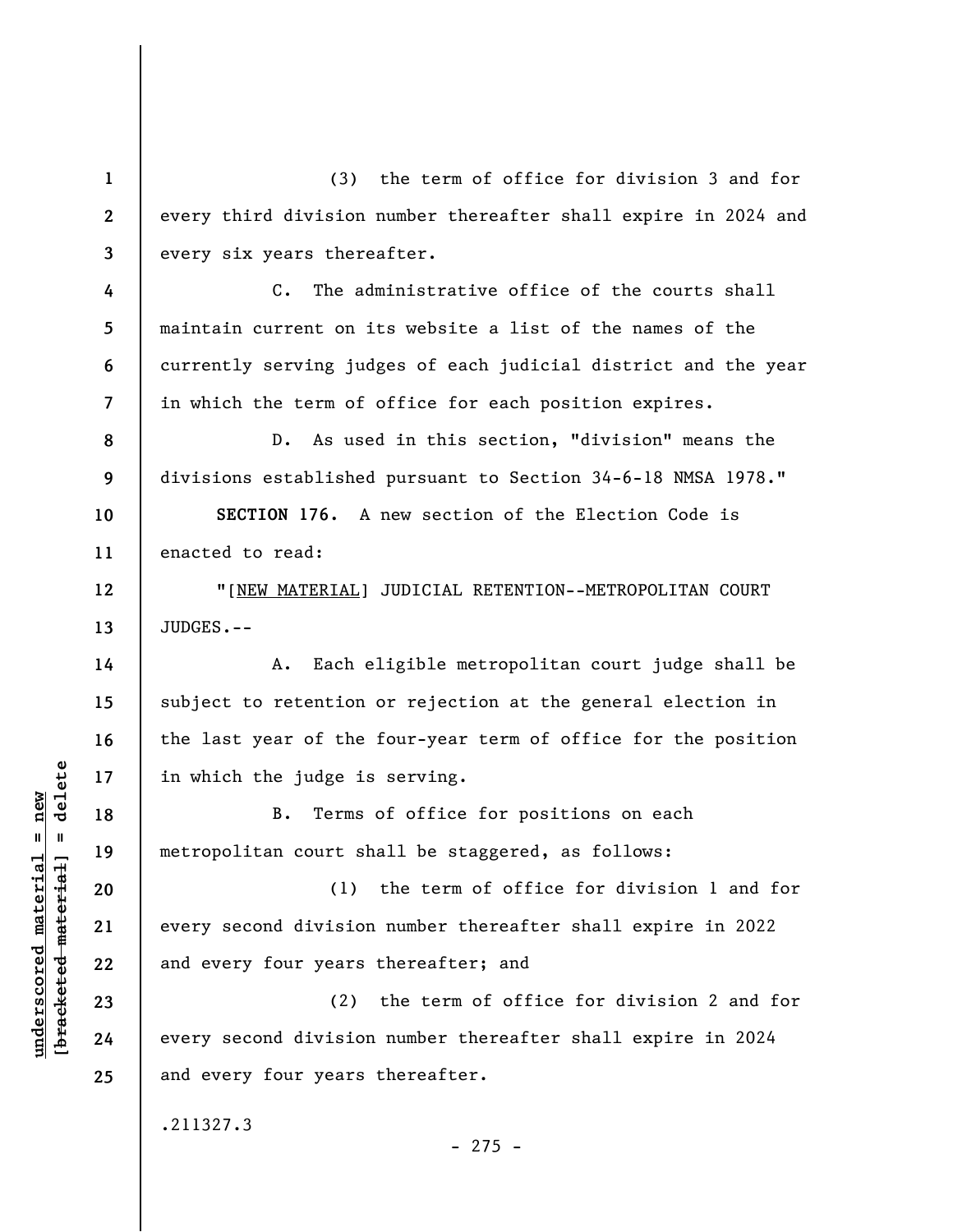**1 2 3 4 5 6 7 8 9 10 11 12 13 14 15 16 17 18 19 20 21 22 23 24 25**  C. The administrative office of the courts shall maintain current on its website a list of the names of the currently serving judges of the metropolitan court and the year in which the term of office for each position expires. D. As used in this section, "division" means the divisions established pursuant to Subsection B of Section 34-8A-4 NMSA 1978." **SECTION 177.** Section 3-1-2 NMSA 1978 (being Laws 1965, Chapter 300, Section 14-1-2, as amended) is amended to read: "3-1-2. DEFINITIONS.--As used in the Municipal Code: A. "acquire" or "acquisition" means purchase, construct, accept or any combination of purchasing, constructing or accepting; B. "business" means any person, occupation, profession, trade, pursuit, corporation, institution, establishment, utility, article, commodity or device engaged in making a profit, but does not include an employee; C. "census" means any enumeration of population of a municipality conducted under the direction of the government of the United States, the state of New Mexico or the municipality; D. "county" means the county in which the municipality or land is situated; E. "district court" means the district court of the district in which the municipality or land is situated;

 $\frac{1}{2}$  intereted material = delete **[bracketed material] = delete**  $underscored material = new$ **underscored material = new**

.211327.3

 $-276 -$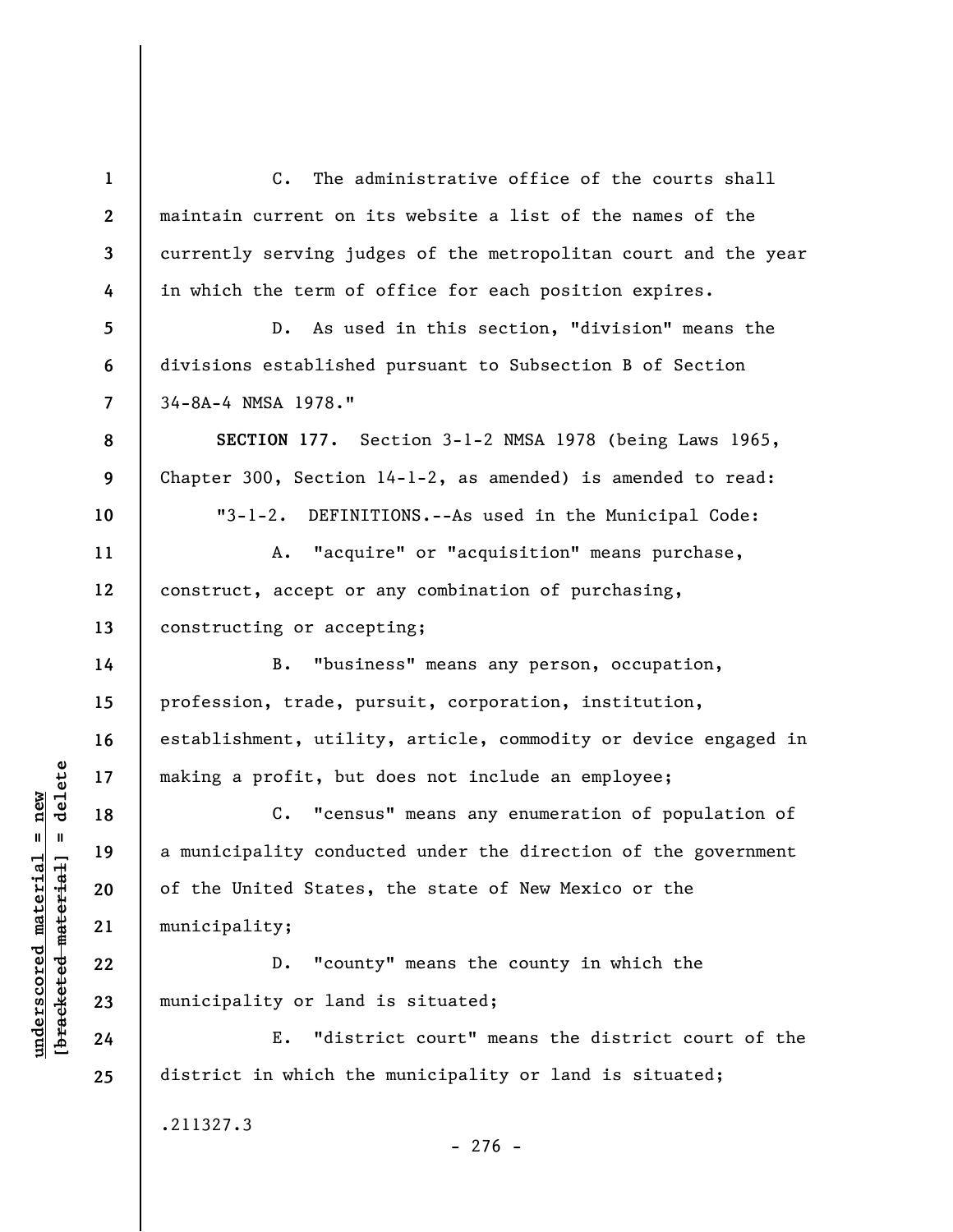**1 2 3 4**  F. "governing body" means the city council or city commission of a city, the board of trustees of a town or village, the council of incorporated counties and the board of county commissioners of H class counties;

**8**  G. "municipal" or "municipality" means any incorporated city, town or village, whether incorporated under general act, special act or special charter, incorporated counties and H class counties;

**9 10 11 12 13 14 15 16 17 18 19 20 21**  H. "municipal utility" means sewer facilities, water facilities, gas facilities, electric facilities, generating facilities or any interest in jointly owned generating facilities owned by a municipality and serving the public. A municipality that owns both electric facilities and any interest in jointly owned generating facilities may, by ordinance, designate such interest in jointly owned generating facilities as part of its electric facilities. Generating facilities shall be considered as part of a municipality's electric facilities unless the municipality designates, by ordinance, the generating facilities as a separate municipal utility, such designation being conclusive subject to any existing property rights or contract rights;

I. "public ground" means any real property owned or leased by a municipality;

J. "publish" or "publication" means printing in a newspaper that maintains an office in the municipality and is .211327.3 - 277 -

 $\frac{1}{2}$  intereted material = delete **[bracketed material] = delete**  $underscored material = new$ **underscored material = new**

**22** 

**23** 

**24** 

**25** 

**5** 

**6**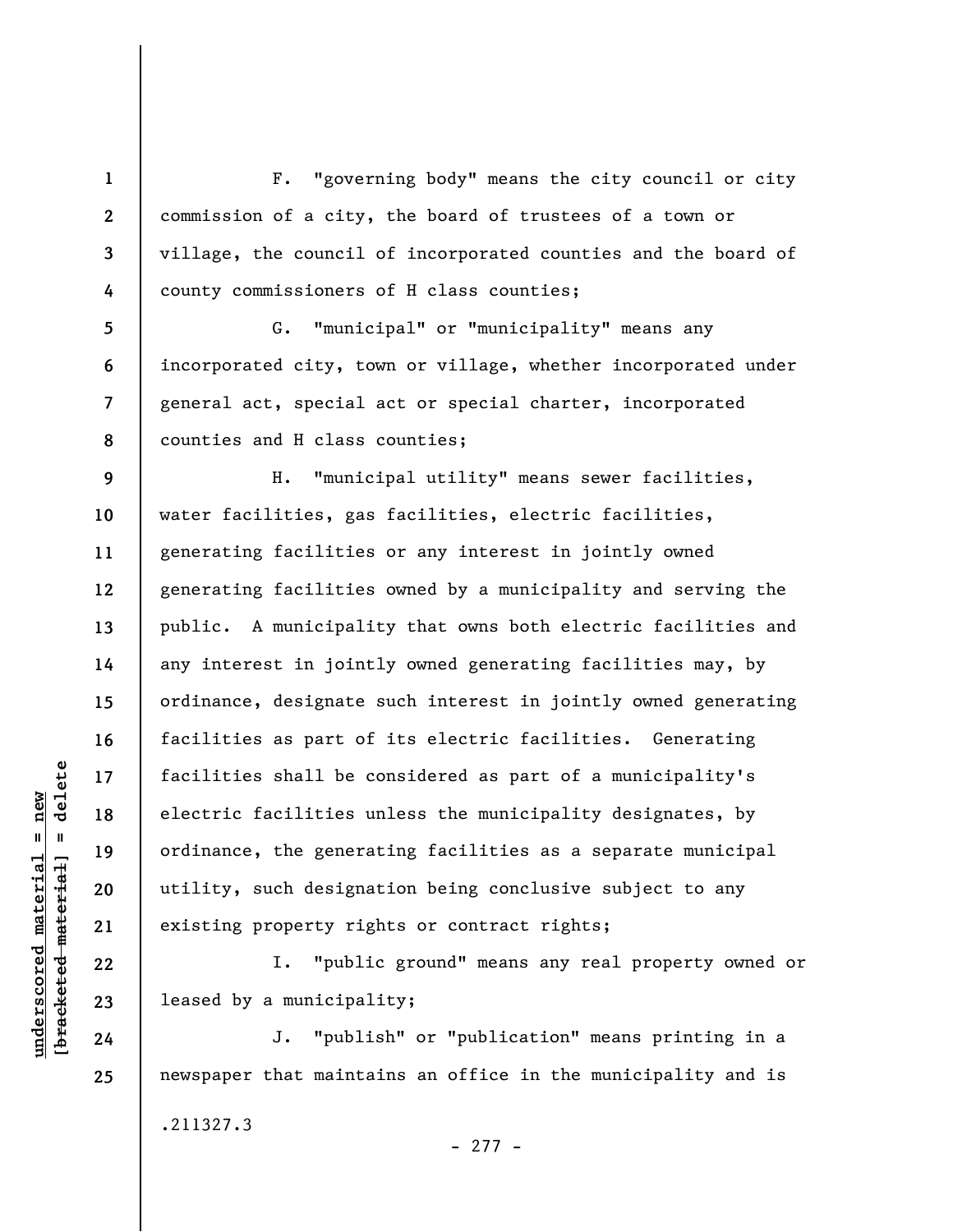**3 8 12**  of general circulation within the municipality or, if such newspaper is a nondaily paper that will not be circulated to the public in time to meet publication requirements or if there is no newspaper that maintains an office in the municipality and is of general circulation within the municipality, then "publish" or "publication" means posting in six public places within the municipality on the first day that publication is required in a newspaper that maintains an office in the municipality and is of general circulation within the municipality. One of the public places where posting shall be made is the office of the municipal clerk, who shall maintain the posting during the length of time necessary to comply with the provisions relating to the number of times publication is required in a newspaper of general circulation within the municipality. The municipal clerk may, in addition to posting, publish one or more times in a newspaper of general circulation in the municipality;

K. "qualified elector" means any person [whose affidavit of voter registration has been filed by the county clerk, who is registered to vote in a general election precinct established by the board of county commissioners that is wholly or partly within the municipal boundaries and] who is a resident of the municipality and is registered to vote under the provisions of the Election Code. Persons who would otherwise be qualified electors if land on which they reside is .211327.3

- 278 -

delete **[bracketed material] = delete**  $anderscored material = new$ **underscored material = new**  $\mathbf{u}$ bracketed material

**1** 

**2** 

**4** 

**5** 

**6** 

**7** 

**9** 

**10** 

**11** 

**13** 

**14** 

**15** 

**16** 

**17** 

**18** 

**19** 

**20** 

**21** 

**22** 

**23** 

**24**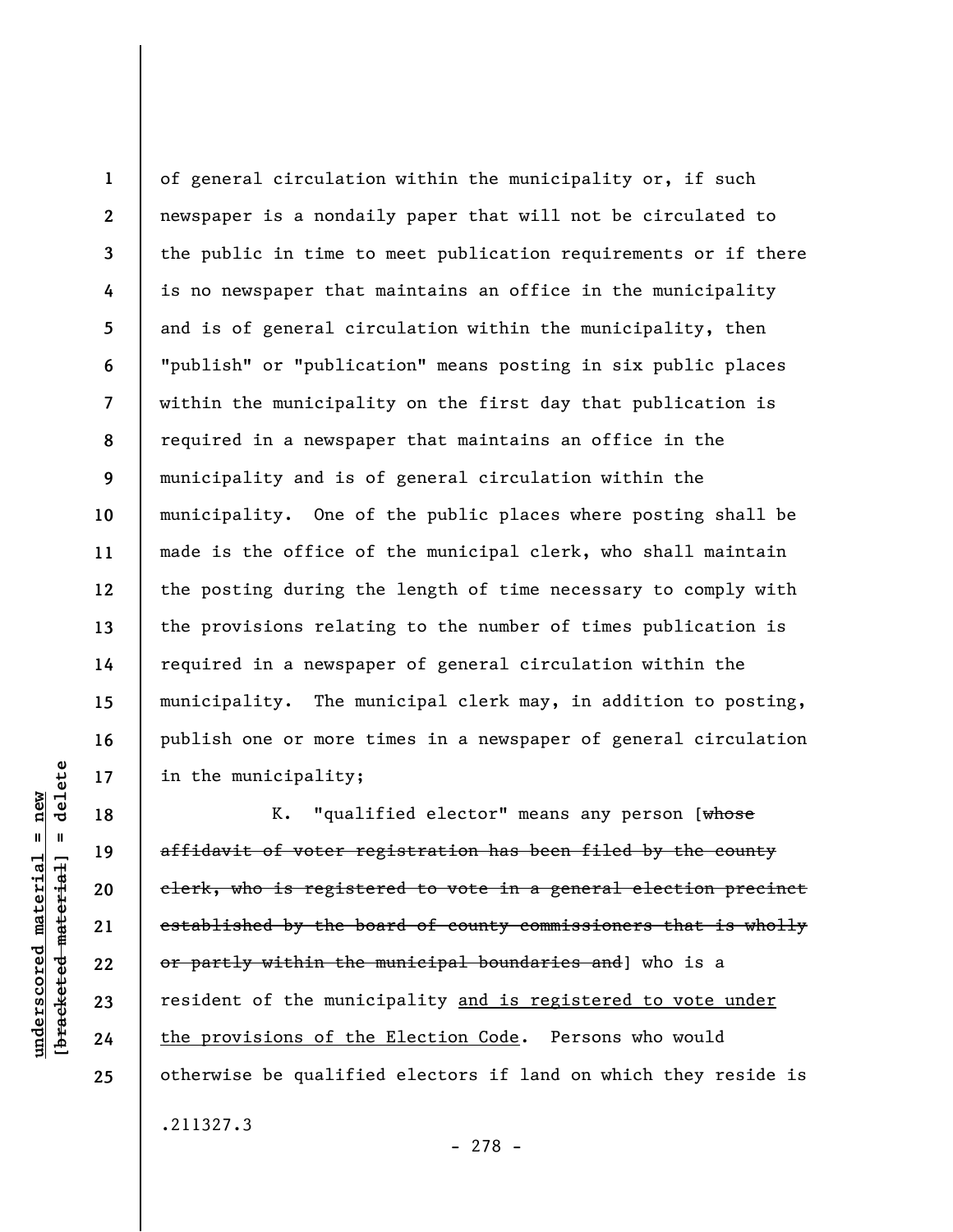**2 3 4 5 6 7**  electors: (1) upon the effective date of the municipal ordinance effectuating the terms of the annexation as certified by the board of arbitration pursuant to Section 3-7-10 NMSA 1978; (2) upon thirty days after the filing of an

annexed to a municipality shall be deemed to be qualified

order of annexation by the municipal boundary commission pursuant to Sections 3-7-15 and 3-7-16 NMSA 1978 if no appeal is filed or, if an appeal is filed, upon the filing of a nonappealable court order effectuating the annexation; or

**12 13 14 15**  (3) upon thirty days after the filing of an ordinance pursuant to Section 3-7-17 NMSA 1978 if no appeal is filed or, if an appeal is filed, upon the filing of a nonappealable court order effectuating the annexation;

L. "revenue producing project" means any municipally owned self-liquidating projects that furnish public services to a municipality and its citizens, including but not necessarily limited to public buildings; facilities and equipment for the collection or disposal of trash, refuse or garbage; swimming pools; golf courses and other recreational facilities; cemeteries or mausoleums or both; airports; offstreet parking garages; and transportation centers, which may include but are not limited to office facilities and customary terminal facilities for airlines, trains, monorails, subways,

.211327.3

 $\frac{1}{2}$  of  $\frac{1}{2}$  and  $\frac{1}{2}$  and  $\frac{1}{2}$  and  $\frac{1}{2}$  and  $\frac{1}{2}$  and  $\frac{1}{2}$  and  $\frac{1}{2}$  and  $\frac{1}{2}$  and  $\frac{1}{2}$  and  $\frac{1}{2}$  and  $\frac{1}{2}$  and  $\frac{1}{2}$  and  $\frac{1}{2}$  and  $\frac{1}{2}$  and  $\frac{1}{2}$  an **[bracketed material] = delete**  $underscored material = new$ **underscored material = new**

**1** 

**8** 

**9** 

**10** 

**11** 

**16** 

**17** 

**18** 

**19** 

**20** 

**21** 

**22** 

**23** 

**24**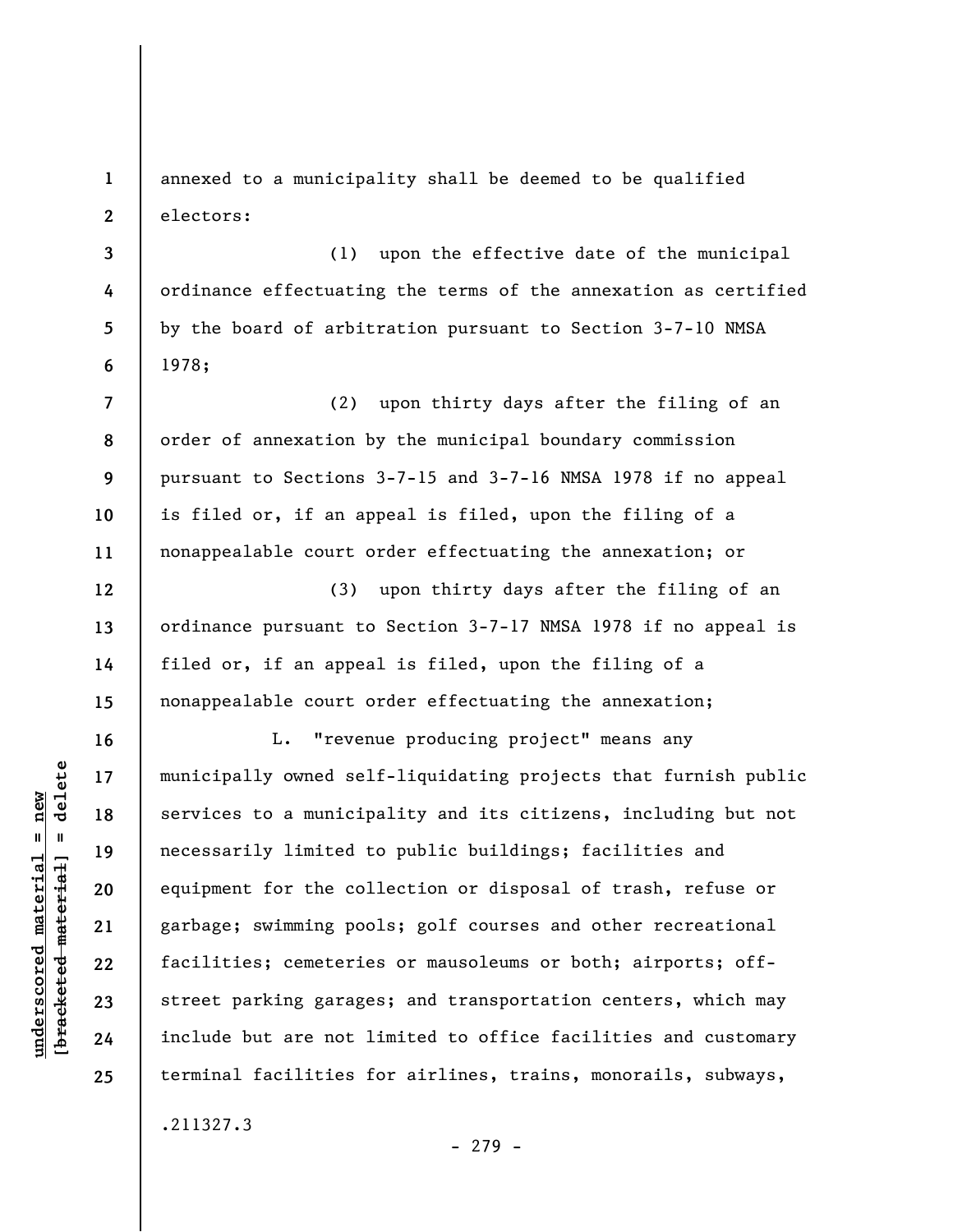intercity and intracity buses and taxicabs [but]. "Revenue producing [facilities] project" does not mean a municipal utility as defined in Subsection H of this section;

M. "street" means any thoroughfare that can accommodate pedestrian or vehicular traffic, is open to the public and is under the control of the municipality;

N. "warrant" means a warrant, check or other negotiable instrument issued by a municipality in payment for goods or services acquired by the municipality or for the payment of a debt incurred by the municipality;

O. "mayor" means the chief executive officer of municipalities having the mayor-council form of government. In municipalities having other forms of government, the presiding officer of the governing body and the official head of the government, without executive powers, may be designated mayor by the governing body. Wherever the Municipal Code requires an act to be performed by the mayor with the consent of the governing body, in municipalities not having the mayor-council form of government, the act shall be performed by the governing body;

P. "generating facility" means any facility located within or outside the state necessary or incidental to the generation or production of electric power and energy by any means and includes:

(1) any facility necessary or incidental to .211327.3

 $\frac{1}{2}$  intereted material = delete **[bracketed material] = delete**  $underscored material = new$ **underscored material = new**

**1** 

**2** 

**3** 

**4** 

**5** 

**6** 

**7** 

**8** 

**9** 

**10** 

**11** 

**12** 

**13** 

**14** 

**15** 

**16** 

**17** 

**18** 

**19** 

**20** 

**21** 

**22** 

**23** 

**24**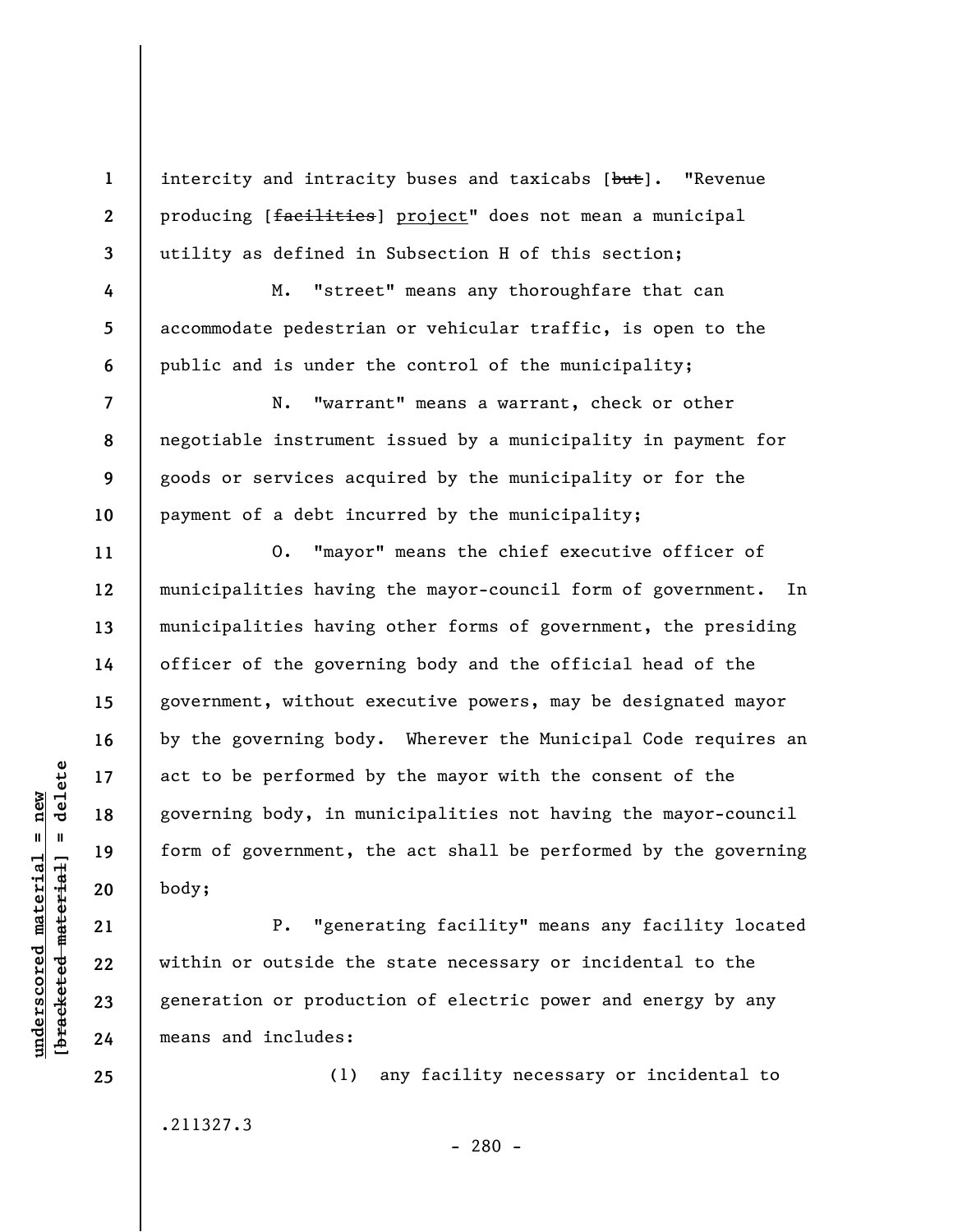the acquisition of fuel of any kind for the production of electric power and energy, including the acquisition of fuel deposits, the extraction of fuel from natural deposits, the conversion of fuel for use in another form, the burning of fuel in place and the transportation and storage of such fuel; and

(2) any facility necessary or incidental to the transfer of the electric power and energy to the municipality, including without limitation step-down substations or other facilities used to reduce the voltage in a transmission line in order that electric power and energy may be distributed by the municipality to its retail customers;

Q. "jointly owned generating facility" means any generating facility in which a municipality owns any undivided or other interest, including without limitation any right to entitlement or capacity; and

R. "joint participant" means any municipality in New Mexico or any other state; any public entity incorporated under the laws of any other state having the power to enter into the type of transaction contemplated by the Municipal Electric Generation Act; the state of New Mexico; the United States; Indian tribes; and any public electric utility, investor-owned electric utility or electric cooperative subject to general or limited regulation by the [New Mexico] public [utility] regulation commission or a similar commission of any other state."

.211327.3

 $\frac{1}{2}$  of  $\frac{1}{2}$  and  $\frac{1}{2}$  and  $\frac{1}{2}$  and  $\frac{1}{2}$  and  $\frac{1}{2}$  and  $\frac{1}{2}$  and  $\frac{1}{2}$  and  $\frac{1}{2}$  and  $\frac{1}{2}$  and  $\frac{1}{2}$  and  $\frac{1}{2}$  and  $\frac{1}{2}$  and  $\frac{1}{2}$  and  $\frac{1}{2}$  and  $\frac{1}{2}$  an **[bracketed material] = delete**  $anderscored material = new$ **underscored material = new**

**1** 

**2** 

**3** 

**4** 

**5** 

**6** 

**7** 

**8** 

**9** 

**10** 

**11** 

**12** 

**13** 

**14** 

**15** 

**16** 

**17** 

**18** 

**19** 

**20** 

**21** 

**22** 

**23** 

**24**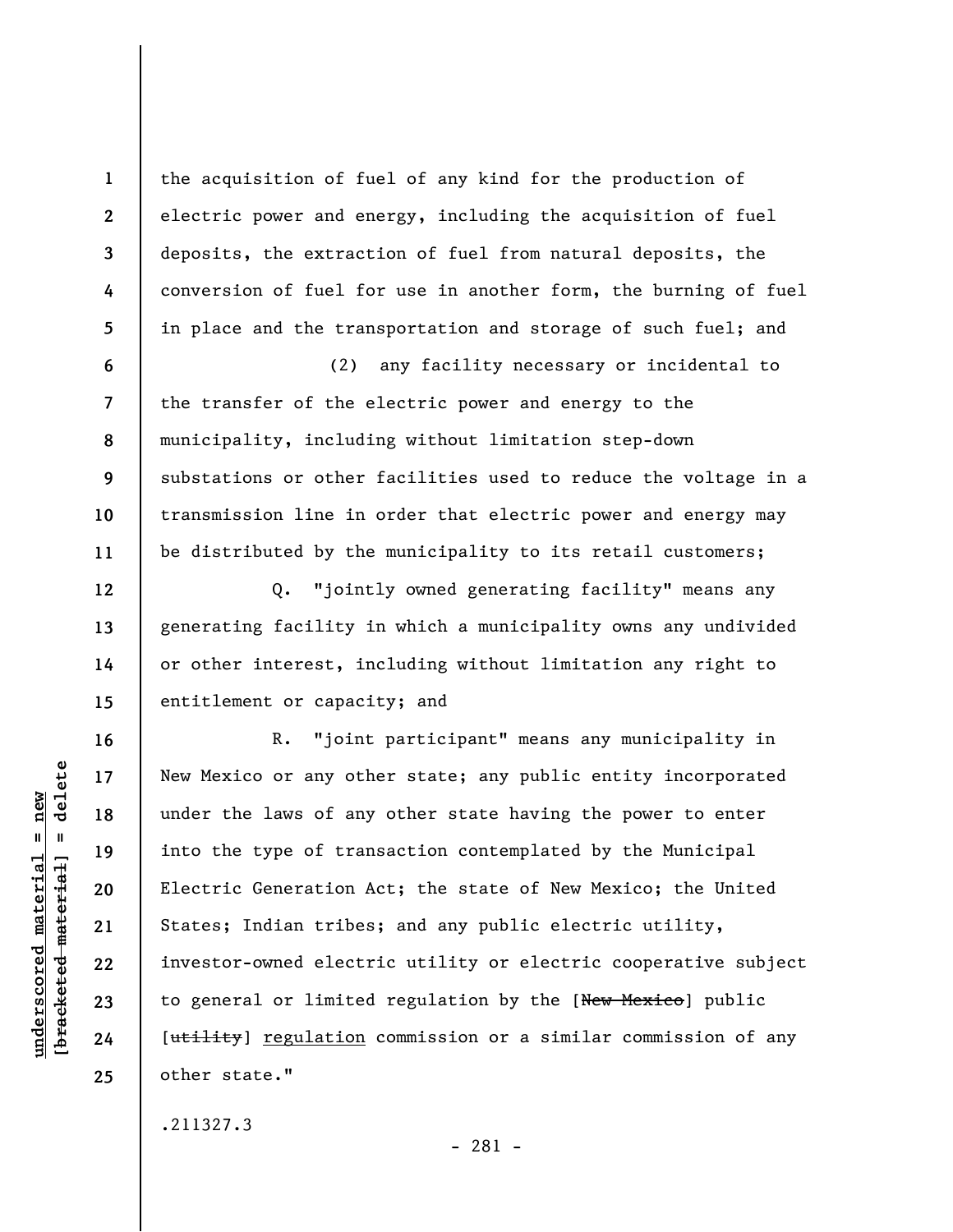**SECTION 178.** Section 3-2-3 NMSA 1978 (being Laws 1965, Chapter 300, Section 14-2-3, as amended) is amended to read:

"3-2-3. URBANIZED TERRITORY--INCORPORATION LIMITED WITHIN URBANIZED TERRITORY.--

**12**  A. Urbanized territory is that territory within the same county and within five miles of the boundary of any municipality having a population of five thousand or more persons and that territory within the same county and within three miles of a municipality having a population of less than five thousand persons, except that territory in a class B county with a population between ninety-five thousand and ninety-nine thousand five hundred, based on the 1990 federal decennial census, declared by an ordinance of the board of county commissioners to be a traditional historic community shall not be considered urbanized territory and shall not be annexed by a municipality unless it is considered for annexation pursuant to a petition requesting annexation signed by a majority of the [registered] qualified electors within the traditional historic community.

B. No territory within an urbanized territory shall be incorporated as a municipality unless the:

(1) municipality or municipalities causing the urbanized territory approve, by resolution, the incorporation of the territory as a municipality;

.211327.3

(2) residents of the territory proposed to be

- 282 -

 $\frac{1}{2}$  of  $\frac{1}{2}$  and  $\frac{1}{2}$  and  $\frac{1}{2}$  and  $\frac{1}{2}$  and  $\frac{1}{2}$  and  $\frac{1}{2}$  and  $\frac{1}{2}$  and  $\frac{1}{2}$  and  $\frac{1}{2}$  and  $\frac{1}{2}$  and  $\frac{1}{2}$  and  $\frac{1}{2}$  and  $\frac{1}{2}$  and  $\frac{1}{2}$  and  $\frac{1}{2}$  an **[bracketed material] = delete**  $underscored material = new$ **underscored material = new**

**1** 

**2** 

**3** 

**4** 

**5** 

**6** 

**7** 

**8** 

**9** 

**10** 

**11** 

**13** 

**14** 

**15** 

**16** 

**17** 

**18** 

**19** 

**20** 

**21** 

**22** 

**23** 

**24**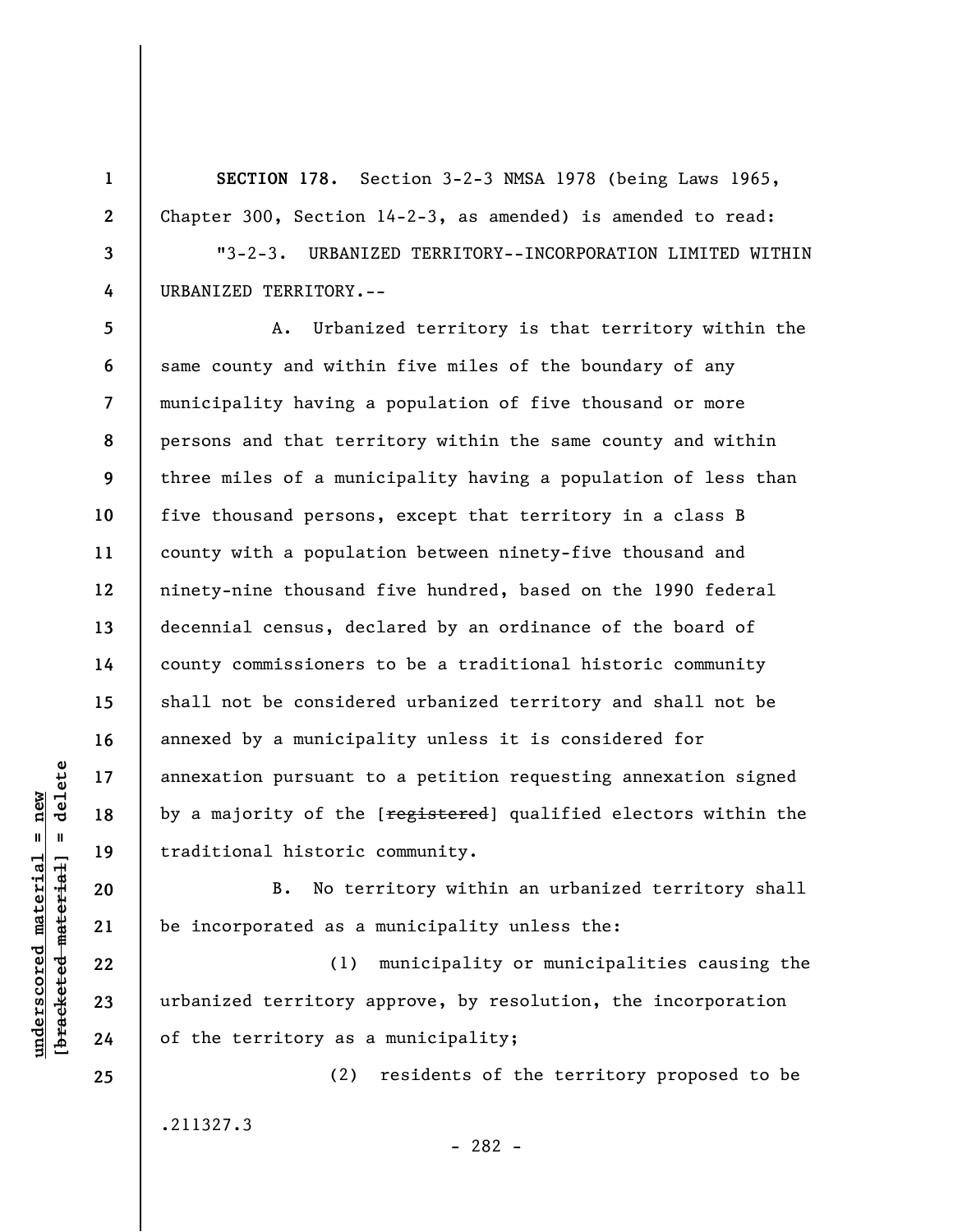incorporated have filed with the municipality a valid petition to annex the territory proposed to be incorporated and the municipality fails, within one hundred twenty days after the filing of the annexation petition, to annex the territory proposed to be incorporated; or

**6 7 8 9 10**  (3) residents of the territory proposed to be annexed conclusively prove that the municipality is unable to provide municipal services within the territory proposed to be incorporated within the same period of time that the proposed municipality could provide municipal service.

C. A traditional historic community may become incorporated even though it is located within what is defined as urbanized territory pursuant to Subsection A of this section, by following the procedures set forth in Sections 3-2-5 through 3-2-9 NMSA 1978."

**SECTION 179.** Section 3-7-1 NMSA 1978 (being Laws 1965, Chapter 300, Section 14-7-1, as amended by Laws 1995, Chapter 170, Section 2 and also by Laws 1995, Chapter 211, Section 1) is amended to read:

"3-7-1. METHODS OF ANNEXATION.--

A. There shall be three methods of annexing territory to a municipality:

(1) the arbitration method as provided in Sections 3-7-5 through 3-7-10 NMSA 1978;

(2) the boundary commission method as provided

.211327.3

- 283 -

 $\frac{1}{2}$  of  $\frac{1}{2}$  and  $\frac{1}{2}$  and  $\frac{1}{2}$  and  $\frac{1}{2}$  and  $\frac{1}{2}$  and  $\frac{1}{2}$  and  $\frac{1}{2}$  and  $\frac{1}{2}$  and  $\frac{1}{2}$  and  $\frac{1}{2}$  and  $\frac{1}{2}$  and  $\frac{1}{2}$  and  $\frac{1}{2}$  and  $\frac{1}{2}$  and  $\frac{1}{2}$  an **[bracketed material] = delete**  $underscored material = new$ **underscored material = new**

**1** 

**2** 

**3** 

**4** 

**5** 

**11** 

**12** 

**13** 

**14** 

**15** 

**16** 

**17** 

**18** 

**19** 

**20** 

**21** 

**22** 

**23** 

**24**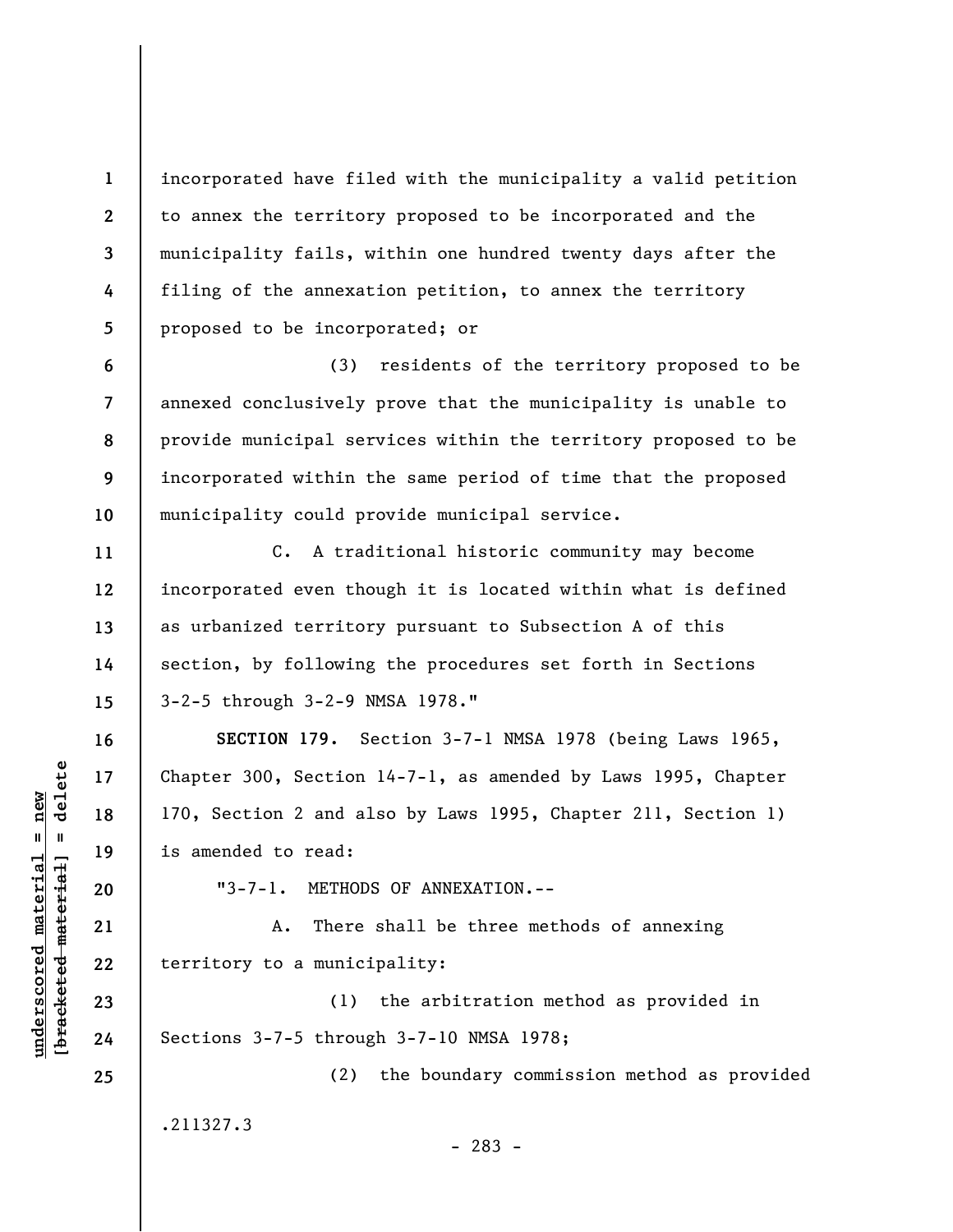**1**  in Sections 3-7-11 through 3-7-16 NMSA 1978; and **2**  (3) the petition method as provided in Section 3-7-17 NMSA 1978. **3 4**  B. Territory may be annexed to a municipality by **5**  any one of the three methods of annexation provided for in **6**  Sections 3-7-5 through 3-7-18 NMSA 1978 except where limitations of annexation are provided by law. The provisions **7**  of this section apply to annexations of all municipalities **8 9**  except those that are otherwise specifically provided by law. **10**  The arbitration method of annexation may be used for municipal annexation of a traditional historic community only upon **11**  petition of a majority of the [registered] qualified electors **12**  of the territory within the traditional historic community." **13 SECTION 180.** Section 3-7-1.1 NMSA 1978 (being Laws 1995, **14**  Chapter 170, Section 5 and Laws 1995, Chapter 211, Section 4) **15**  is amended to read: **16**   $\frac{1}{2}$  of  $\frac{1}{2}$  and  $\frac{1}{2}$  and  $\frac{1}{2}$  and  $\frac{1}{2}$  and  $\frac{1}{2}$  and  $\frac{1}{2}$  and  $\frac{1}{2}$  and  $\frac{1}{2}$  and  $\frac{1}{2}$  and  $\frac{1}{2}$  and  $\frac{1}{2}$  and  $\frac{1}{2}$  and  $\frac{1}{2}$  and  $\frac{1}{2}$  and  $\frac{1}{2}$  an **[bracketed material] = delete** "3-7-1.1. TRADITIONAL HISTORIC COMMUNITY-- **17 18**  QUALIFICATIONS--ANNEXATION RESTRICTIONS.-- A. To qualify as a traditional historic community, **19**  an area shall: **20**  (1) be an unincorporated area of a class B **21**  county with a population between ninety-five thousand and **22**  ninety-nine thousand five hundred, based on the 1990 federal **23**  decennial census; **24**  (2) be an identifiable village, community, **25**  .211327.3 - 284 -

**underscored material = new**

 $underscored material = new$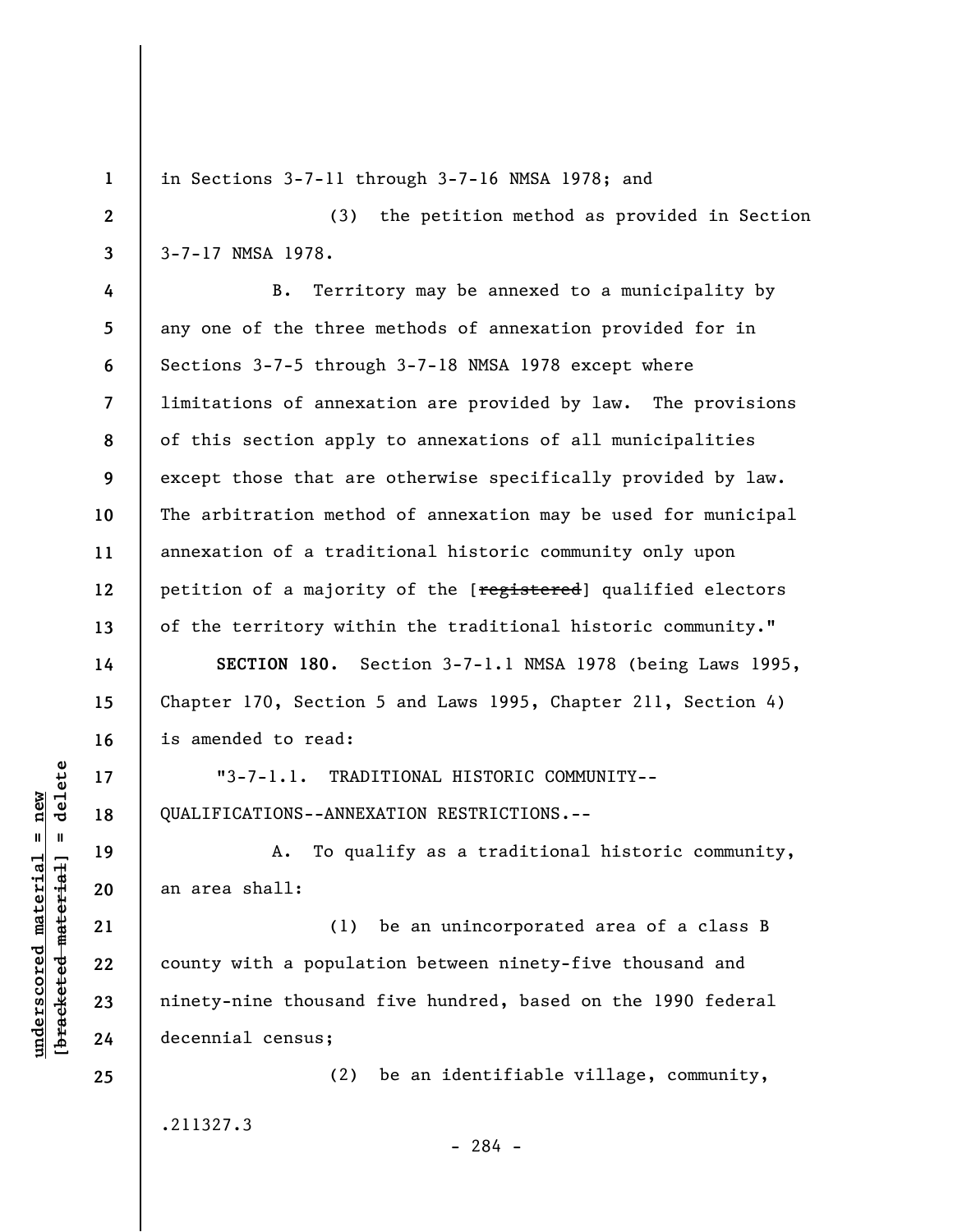**1 2 3 4 5 6 7 8 9 10 11 12 13 14 15 16 17 18 19 20 21 22 23 24 25**  neighborhood or district that can be documented as having existed for more than one hundred years; (3) include structures or landmarks that are associated with the identity of the specific village, community, neighborhood or district seeking designation as a traditional historic community; (4) have a distinctive character or traditional quality that can be distinguished from surrounding areas or new developments in the vicinity; and (5) be declared a traditional historic community by an ordinance of the board of county commissioners of the county in which the petitioning village, community, neighborhood or district is located. B. A traditional historic community may be annexed by a municipality only by petition of a majority of the [registered] qualified electors of the territory within the traditional historic community proposed to be annexed by the municipality or by the arbitration method of annexation only upon petition of a majority of the [registered] qualified electors of the territory within the traditional historic community." **SECTION 181.** Section 3-14-16 NMSA 1978 (being Laws 1965, Chapter 300, Section 14-13-16, as amended) is amended to read: "3-14-16. COMMISSION--MANAGER--RECALL--ELECTION [BALLOT-- EFFECT--FILLING VACANCIES].--

.211327.3

 $\frac{1}{2}$  intereted material = delete **[bracketed material] = delete**  $underscored material = new$ **underscored material = new**

 $- 285 -$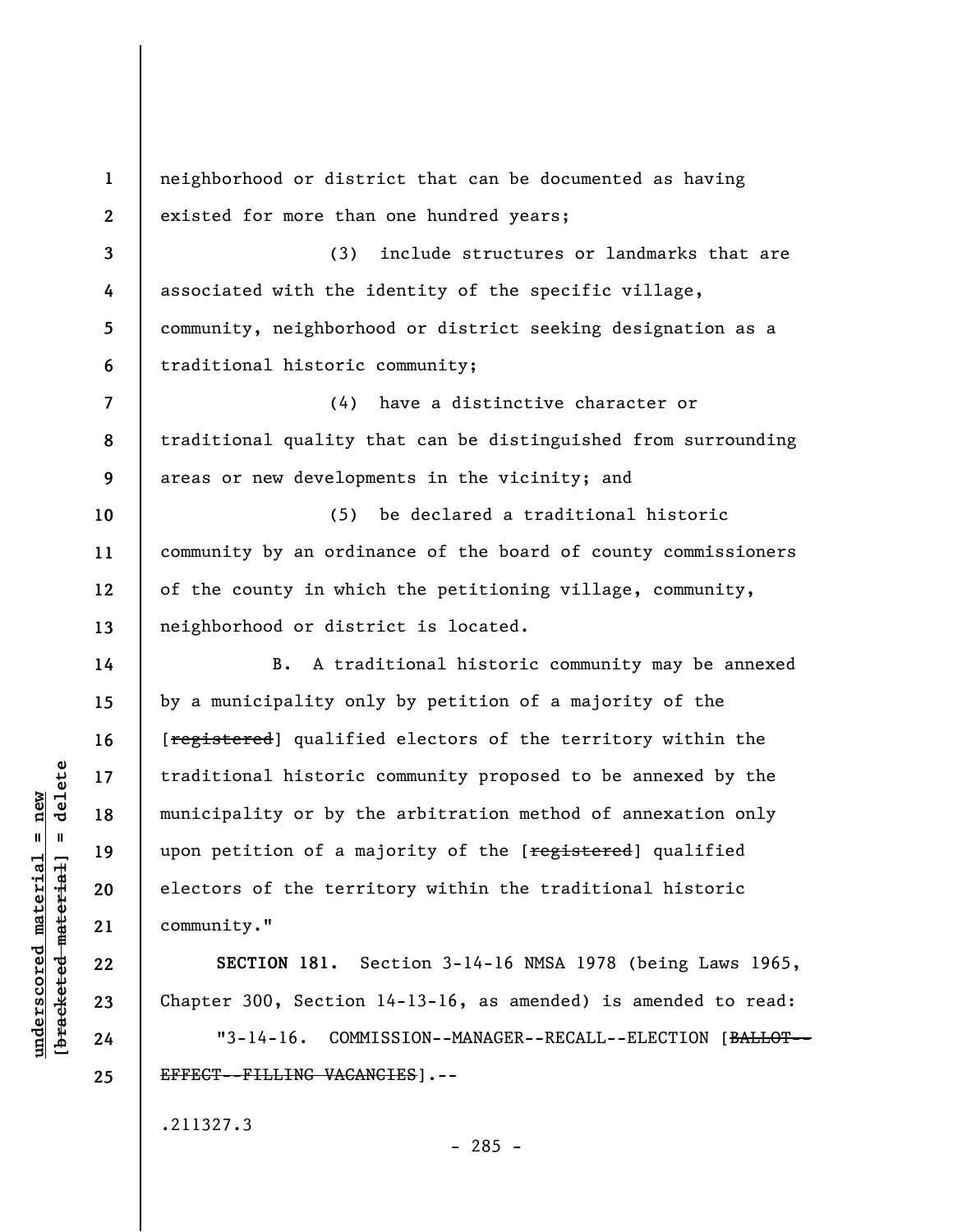A. In any commission-manager municipality, any elective [officer] executive or commissioner is subject to a recall election for malfeasance  $[ $\sigma$ **r**]$  in office, misfeasance in office or a violation of [the] oath of office based upon acts or failures to act occurring during the current term of the official sought to be recalled.

**7 8 9 10 11 12 13 14 15 16 17**  [B. The factual allegations that support the grounds for recall shall be presented in a complaint to the district court for the county in which the recall is proposed to be conducted. The district court shall hold a hearing to determine if probable cause exists for the grounds for recall. The proponents of the recall effort and the officer sought to be recalled shall be given an opportunity to present evidence at the hearing. In making its determination, the district court shall only consider evidence of acts or failures to act occurring during the current term of the official sought to be recalled.

C. If the district court determines that probable cause for the recall exists, the recall petition may be circulated. The recall petition shall cite the grounds of malfeasance or misfeasance in office or violation of the oath of office by the official concerned. The cited grounds shall be based upon acts or failures to act occurring during the current term of the official sought to be recalled. The grounds for recall in the petition shall be as found by the .211327.3

delete **[bracketed material] = delete**  $anderscored material = new$ **underscored material = new**  $\mathbf{I}$ bracketed material

**18** 

**19** 

**20** 

**21** 

**22** 

**23** 

**24** 

**25** 

**1** 

**2** 

**3** 

**4** 

**5** 

**6** 

- 286 -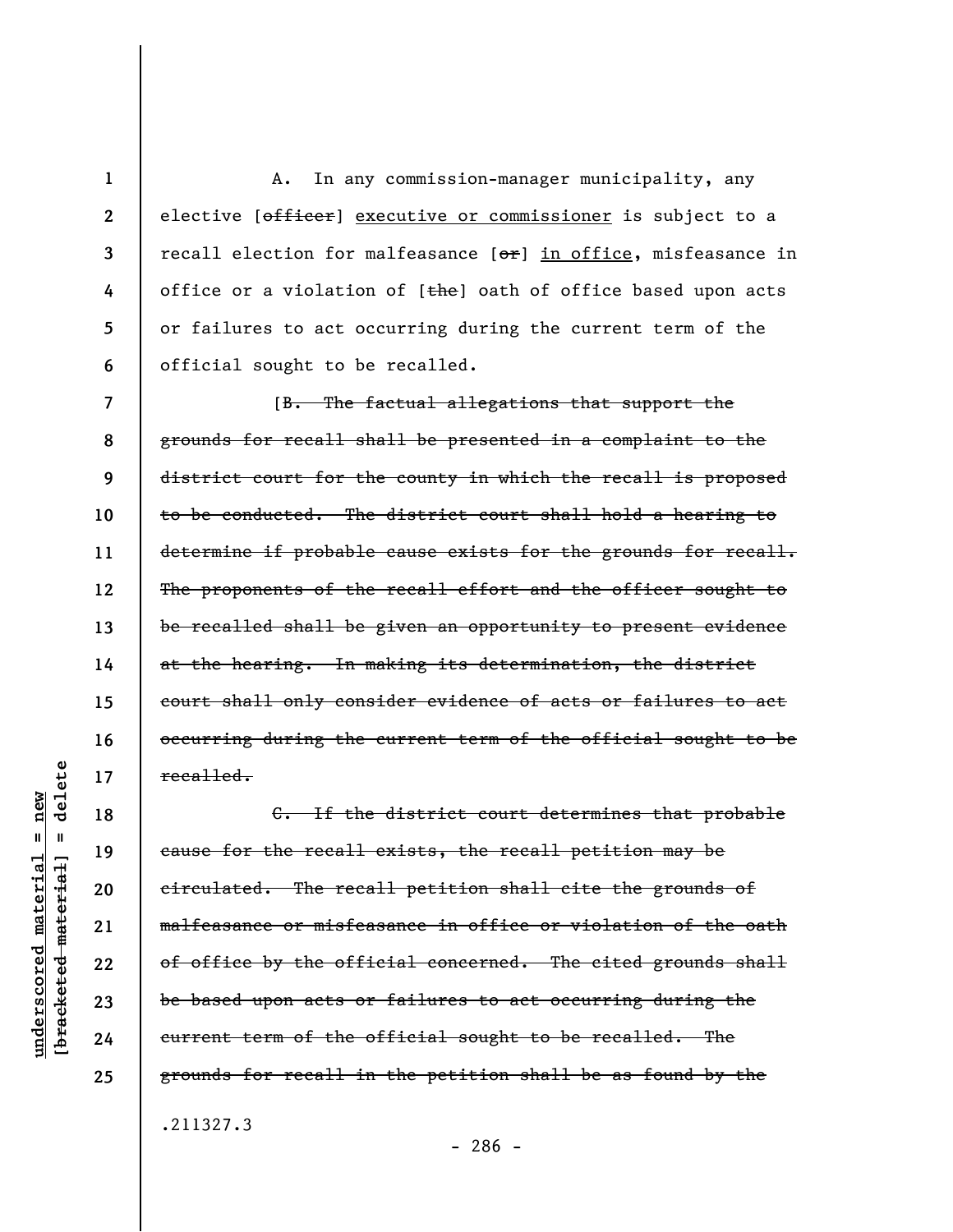| 1            | district court in its finding of probable cause. The recall    |
|--------------|----------------------------------------------------------------|
| $\mathbf{2}$ | petition shall be signed by the qualified electors in a number |
| 3            | more than twenty percent of the average number of voters who   |
| 4            | voted at the previous four regular municipal elections or more |
| 5            | than twenty percent of the number of voters who voted at the   |
| 6            | previous regular municipal election, whichever is the greater. |
| 7            | D. The municipal clerk shall verify that the                   |
| 8            | persons who signed the petition are qualified electors in the  |
| 9            | district and that the petition contains the proper number of   |
| 10           | signatures. If the municipal clerk has so verified the         |
| 11           | petition, the commission shall call a special election unless  |
| 12           | the regular municipal election occurs within sixty days, in    |
| 13           | which case the qualified electors shall vote on the recall at  |
| 14           | the regular election. In either case, there shall be a special |
| 15           | ballot containing the name of the officer, the title of the    |
| 16           | office and the dates of the beginning and termination of the   |
| 17           | officer's official term. Below the name of the officer shall   |
| 18           | be two phrases, "For the recall" and "Against the recall", one |
| 19           | below the other with a space after each for placing a cross    |
| 20           | where desired. If a majority of the votes cast favor recall    |
| 21           | and the number of votes cast favoring a recall are equal to or |
| 22           | more than the number the officer received when the officer was |
| 23           | a candidate for office, the officer who is the subject of      |
| 24           | recall is recalled from the office and the office in question  |
| 25           | <del>is declared vacant.</del>                                 |
|              |                                                                |

.211327.3

**underscored material = new [bracketed material] = delete**

 $[**bracket**et~~eted matcherial~~] = **delete**$  $underscored material = new$ 

- 287 -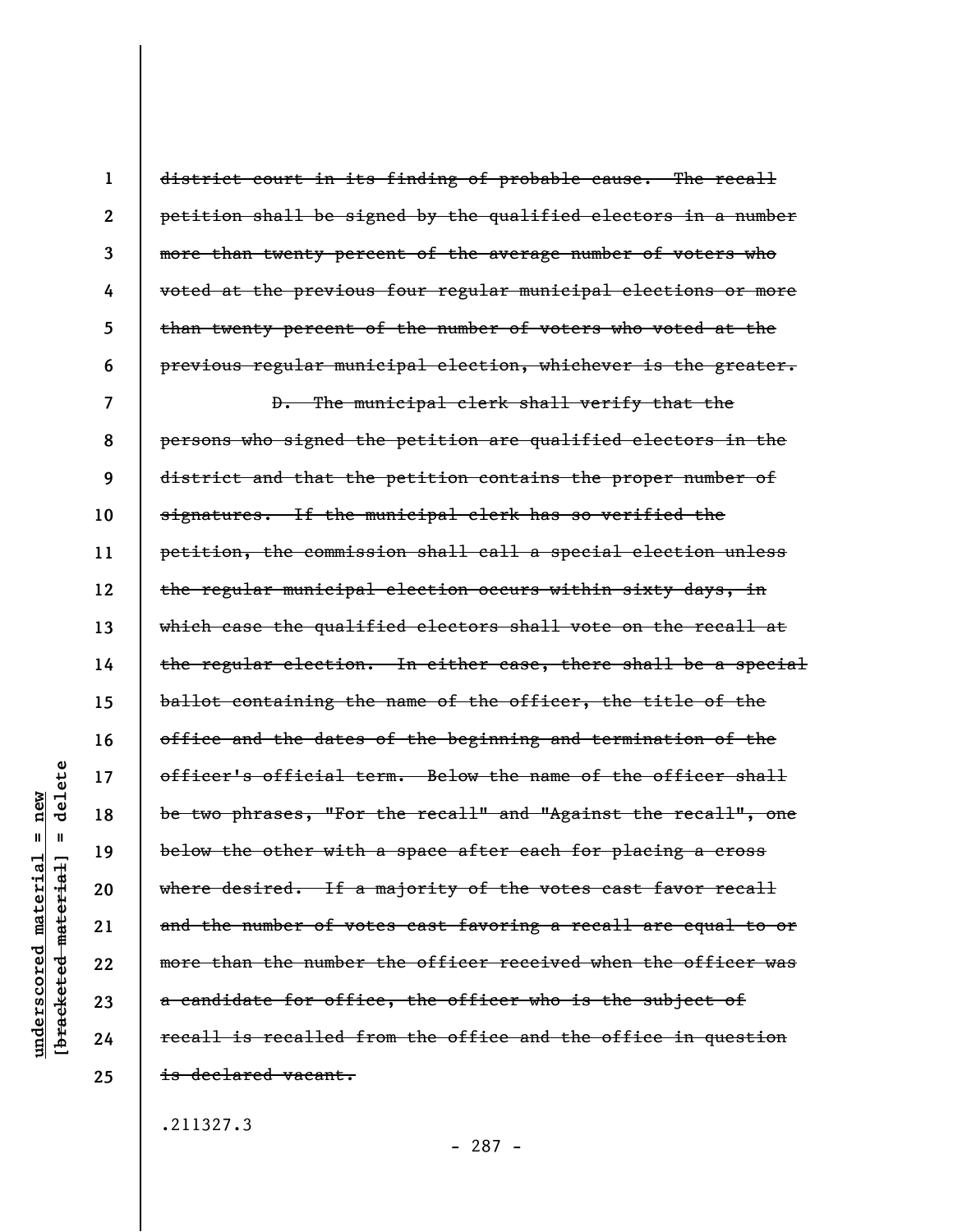**1 2 3 4 5 6 7 8 9 10 11 12 13 14 15 16 17 18 19 20 21 22 23**  E. If an officer is recalled, the officer shall not be eligible for reelection until the term for which the officer was originally elected has expired. F. If the recall election results in a failure to secure the votes necessary to recall, the officer in question shall not be subject again to recall until six months have elapsed from the date the previous recall election was held. G. A vacancy created by a recall election shall be filled in the same manner as other vacancies on the commission are filled. Recall of an elective executive or commissioner in a commissioner-manager municipality shall be conducted pursuant to the provisions of the Recall Act. B. If all commissioners are recalled at the same election, [the municipal clerk or, if there is no municipal elerk] the district court shall [within three days, call] order an election [as provided in Section 3-14-8 NMSA 1978 for the election of five commissioners]." **SECTION 182.** Section 3-21-1 NMSA 1978 (being Laws 1965, Chapter 300, Section 14-20-1, as amended by Laws 2007, Chapter 46, Section 3 and by Laws 2007, Chapter 270, Section 1) is amended to read: "3-21-1. ZONING--AUTHORITY OF COUNTY OR MUNICIPALITY.-- A. For the purpose of promoting health, safety,

morals or the general welfare, a county or municipality is a zoning authority and may regulate and restrict within its

.211327.3

delete **[bracketed material] = delete**  $anderscored material = new$ **underscored material = new**  $\mathbf{I}$ bracketed material

**24**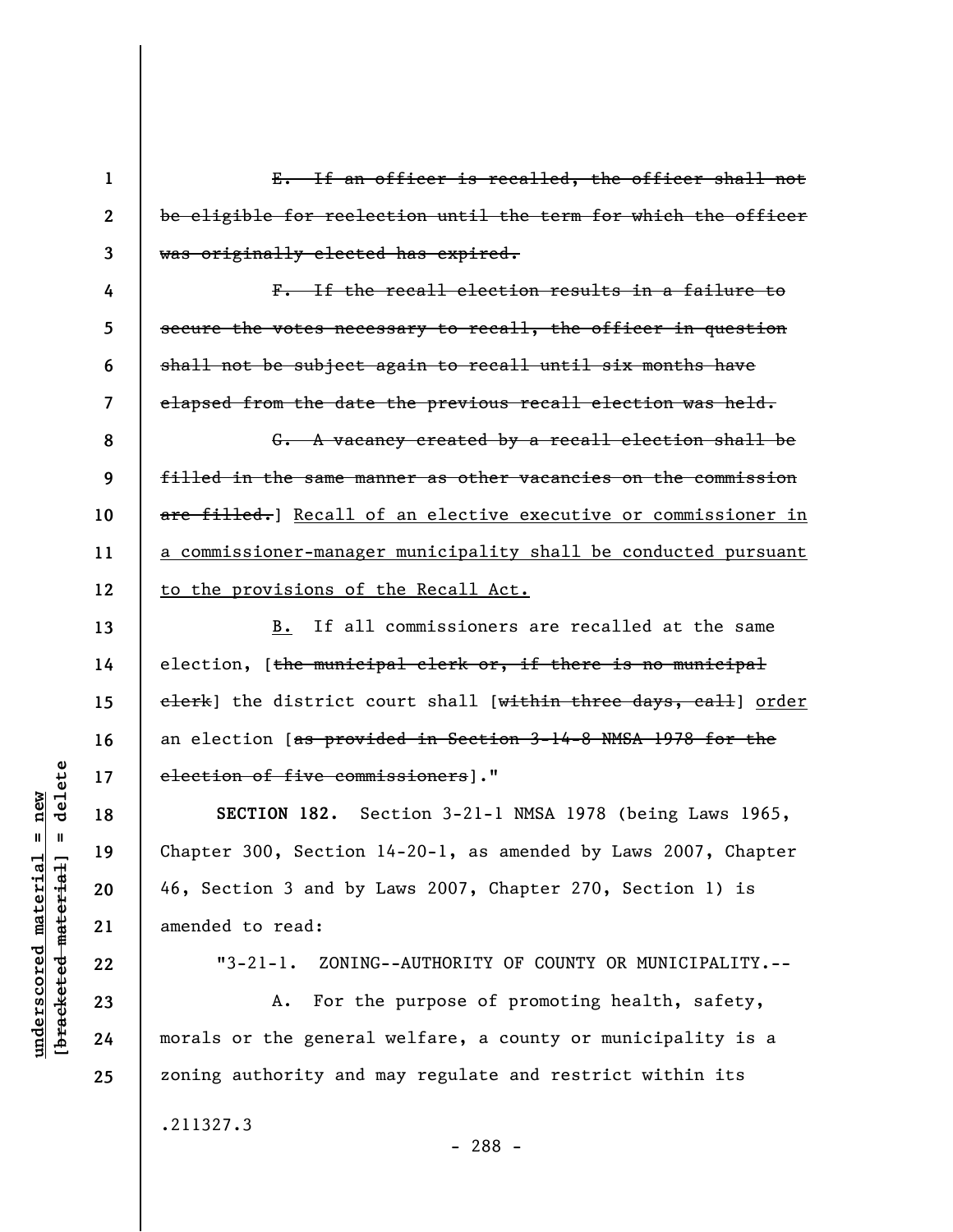**1 2 3 4 5 6 7 8 9 10 11 12 13 14 15 16 17 18 19 20 21 22 23 24 25**  jurisdiction the: (1) height, number of stories and size of buildings and other structures; (2) percentage of a lot that may be occupied; (3) size of yards, courts and other open space; (4) density of population; and (5) location and use of buildings, structures and land for trade, industry, residence or other purposes. B. The county or municipal zoning authority may: (1) divide the territory under its jurisdiction into districts of such number, shape, area and form as is necessary to carry out the purposes of Sections 3-21-1 through 3-21-14 NMSA 1978; and (2) regulate or restrict the erection, construction, reconstruction, alteration, repair or use of buildings, structures or land in each district. All such regulations shall be uniform for each class or kind of buildings within each district, but regulation in one district may differ from regulation in another district. C. All state-licensed or state-operated community residences for persons with a mental or developmental disability and serving ten or fewer persons may be considered a residential use of property for purposes of zoning and may be permitted use in all districts in which residential uses are .211327.3 - 289 -

 $\frac{1}{2}$  bracketed material = delete **[bracketed material] = delete**  $underscored material = new$ **underscored material = new**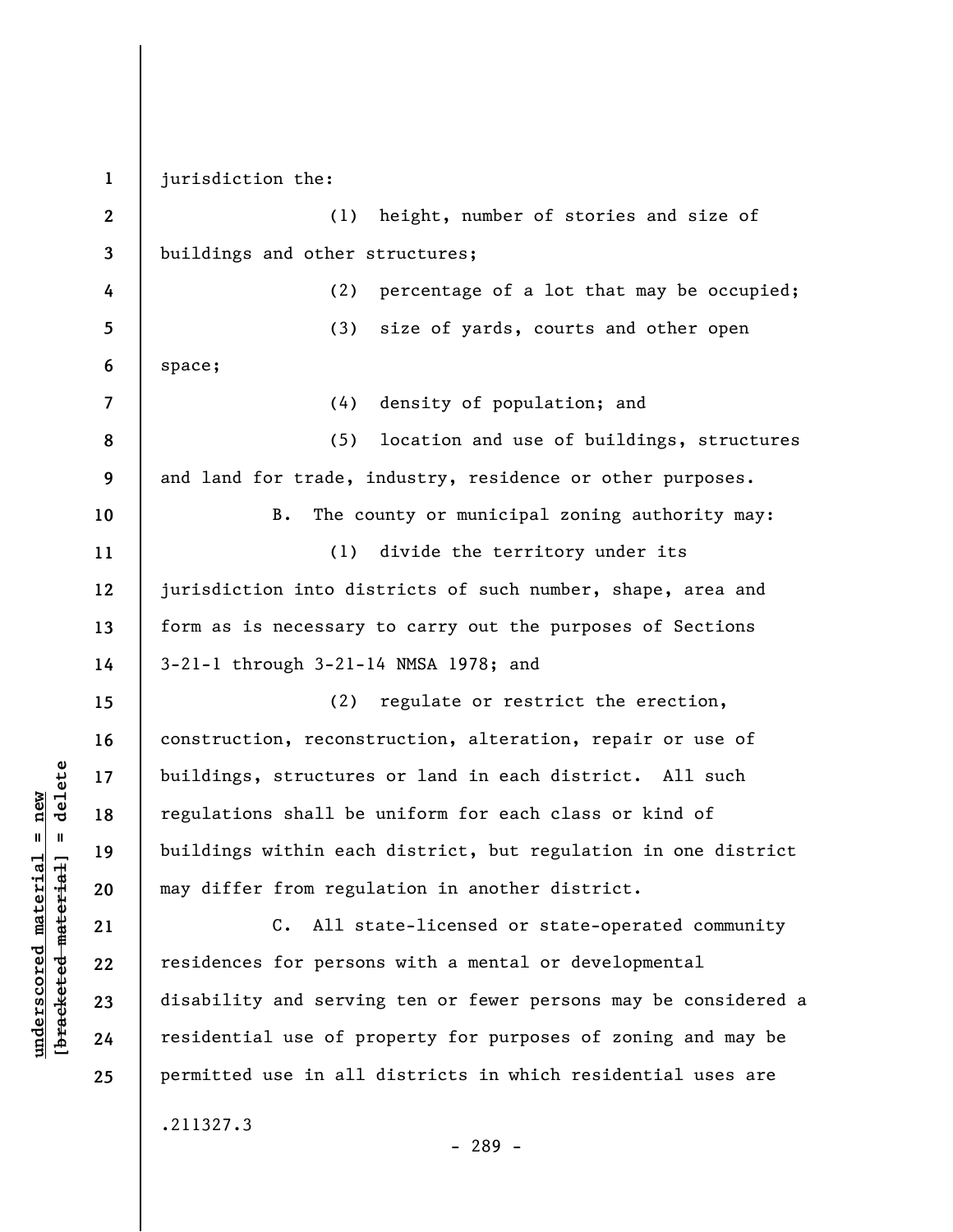**1 2**  permitted generally, including particularly residential zones for single-family dwellings.

**3 4 5 6 7 8 9 10 11 12**  D. A board of county commissioners of the county in which the greatest amount of the territory of the petitioning village, community, neighborhood or district lies may declare by ordinance that a village, community, neighborhood or district is a "traditional historic community" upon petition by twenty-five percent or more of the [registered] qualified electors of the territory within the village, community, neighborhood or district requesting the designation. The number of [registered] qualified electors shall be based on county records as of the date of the last general election.

E. Any village, community, neighborhood or district that is declared a traditional historic community shall be excluded from the extraterritorial zone and extraterritorial zoning authority of any municipality whose extraterritorial zoning authority extends to include all or a portion of the traditional historic community and shall be subject to the zoning jurisdiction of the county in which the greatest portion of the traditional historic community lies.

F. Zoning authorities, including zoning authorities of home rule municipalities, shall accommodate multigenerational housing by creating a mechanism to allow up to two kitchens within a single-family zoning district, such as conditional use permits.

.211327.3

 $\frac{1}{2}$  intereted material = delete **[bracketed material] = delete**  $anderscored material = new$ **underscored material = new**

**13** 

**14** 

**15** 

**16** 

**17** 

**18** 

**19** 

**20** 

**21** 

**22** 

**23** 

**24**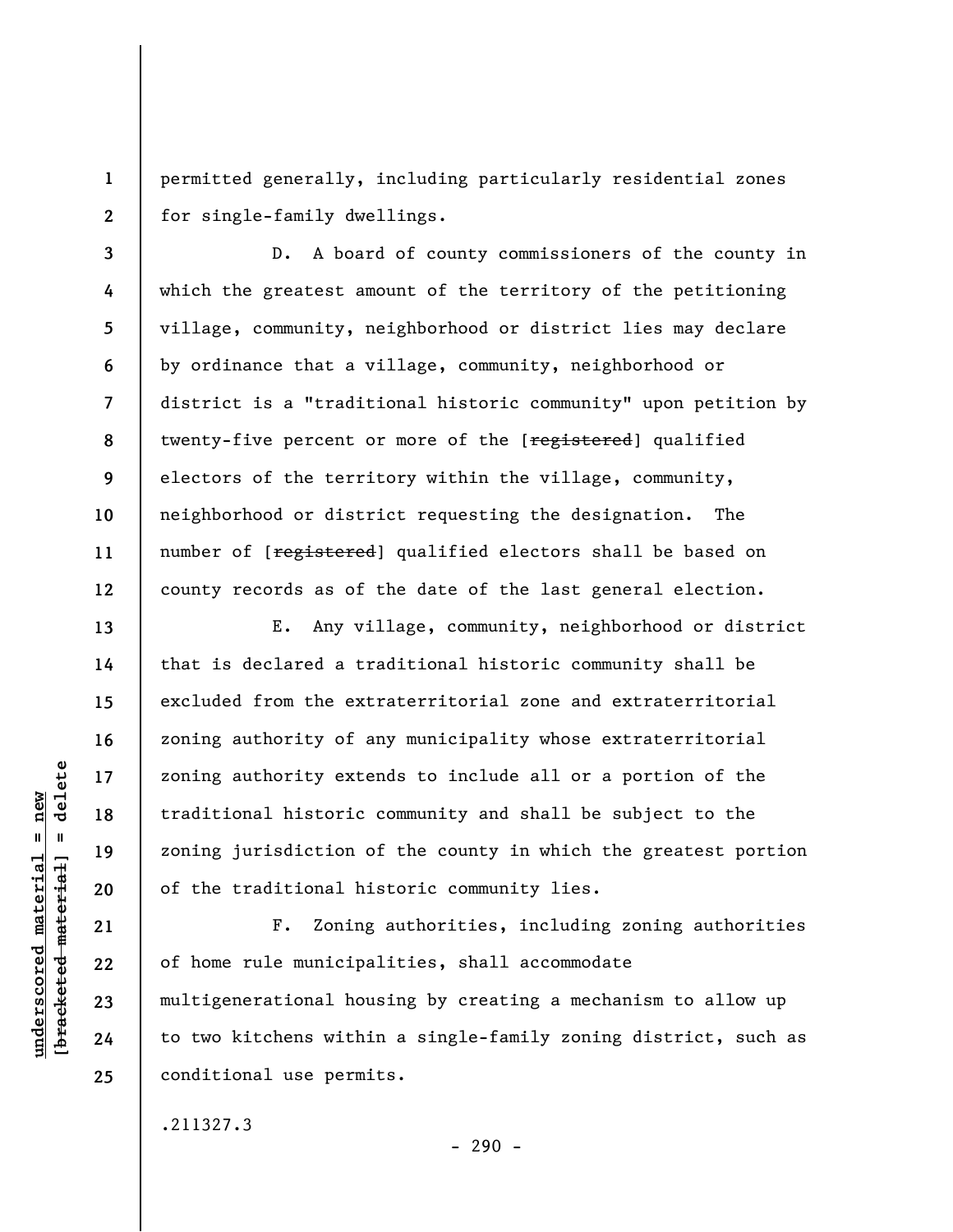**1 2 3 4 5 6 7 8 9 10 11 12 13 14 15 16 17 18 19 20 21 22 23 24 25**  G. For the purpose of this section, "multigenerational" means any number of persons related by blood, common ancestry, marriage, guardianship or adoption." **SECTION 183.** Section 3-30-1 NMSA 1978 (being Laws 1965, Chapter 300, Section 14-29-1) is repealed and a new Section 3-30-1 NMSA 1978 is enacted to read: "3-30-1. [NEW MATERIAL] BOND ELECTIONS--FINDINGS-- QUALIFIED ELECTORS.-- A. The legislature finds that the provisions of Article 9, Section 12 of the constitution of New Mexico regarding nonresident municipal electors violate the rights of property owners who are not qualified electors of the county where such city, town or village is situated compared to nonresident property owners who are qualified electors of the county where such city, town or village is located, and further finds that providing voting rights based on property ownership violates the franchise provisions in Article 7, Section 1 of the constitution of New Mexico. B. Voting for all purposes in all public elections in a municipality shall be based exclusively on voter registration by qualified electors of the municipality as provided in the Municipal Code and Election Code." **SECTION 184.** Section 3-30-6 NMSA 1978 (being Laws 1965, Chapter 300, Section 14-29-6, as amended) is amended to read: "3-30-6. BOND ELECTION--QUALIFICATIONS OF VOTERS-- .211327.3

 $=$  delete **[bracketed material] = delete**  $underscored material = new$ **underscored material = new** bracketed material

- 291 -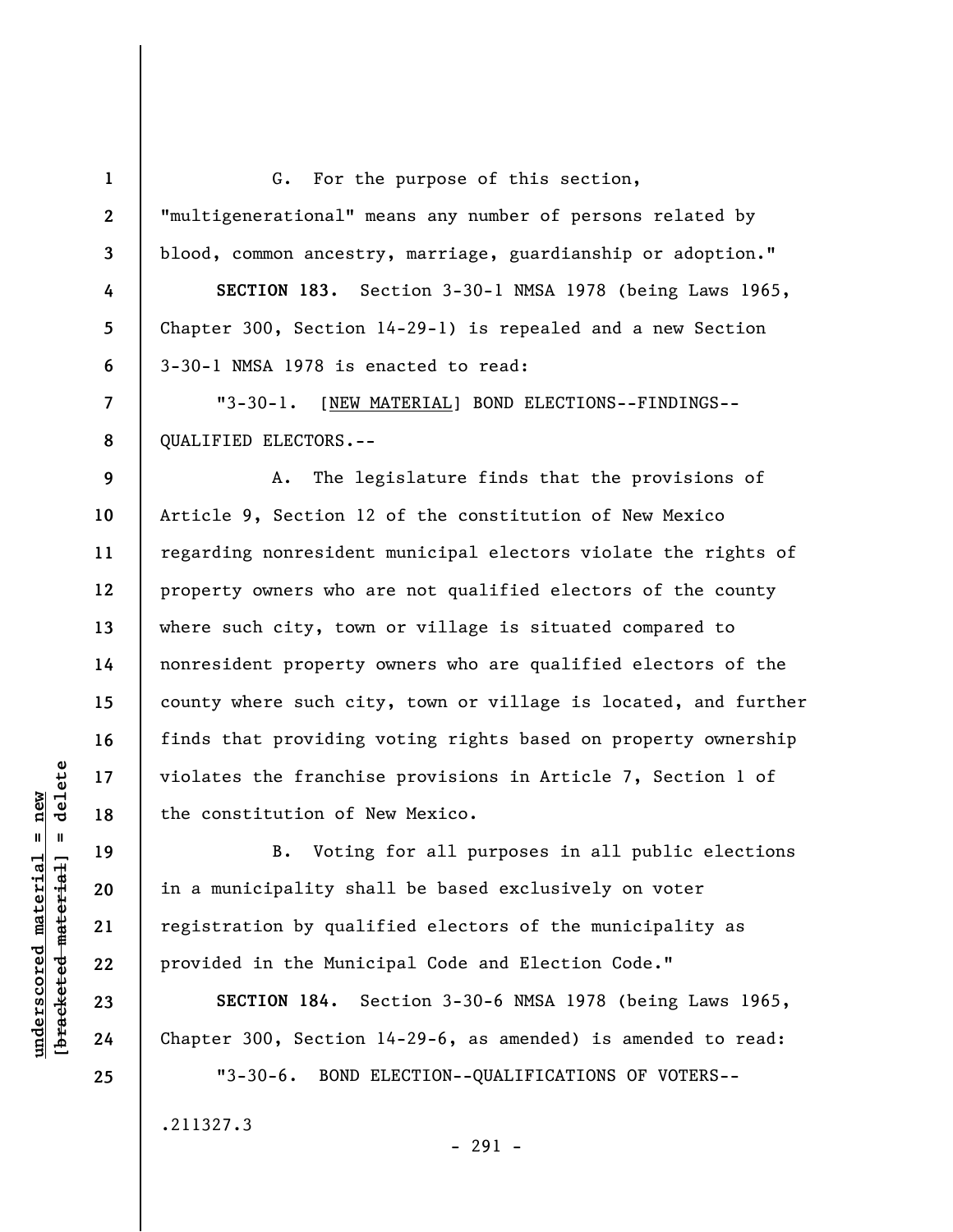SEPARATION OF ITEMS--TIME--PUBLICATION OR POSTING--BALLOTS.--

**3 8**  A. Before bonds are issued, the governing body of the municipality shall submit to a vote of the [registered] qualified electors of the municipality [and the nonresident municipal electors] the question of issuing the bonds. The election may be held at the same time as the regular local election or at any special election held pursuant to Article 9, Section 12 of the constitution of New Mexico.

B. The governing body of the municipality shall give notice of the time and place of holding the election and the purpose for which the bonds are to be issued. The election shall be conducted pursuant to the provisions of the Local Election Act.

C. The question shall state the purpose for which the bonds are to be issued and the amount of the issue. If bonds are to be issued for more than one purpose, a separate question shall be submitted to the voter for each purpose to be voted upon. The ballots shall contain words indicating the purpose of the bond issue and a place for a vote "For . . . (designate type) bonds" and "Against . . . (designate type) bonds" for each bond issue. The ballots shall be deposited in a separate ballot box unless voting machines are used."

**SECTION 185.** Section 3-33-14.1 NMSA 1978 (being Laws 2001, Chapter 312, Section 5) is amended to read:

"3-33-14.1. IMPOSITION OF IMPROVEMENT DISTRICT PROPERTY .211327.3 - 292 -

## $=$  delete **[bracketed material] = delete**  $underscored material = new$ **underscored material = new** bracketed material

**1** 

**2** 

**4** 

**5** 

**6** 

**7** 

**9** 

**10** 

**11** 

**12** 

**13** 

**14** 

**15** 

**16** 

**17** 

**18** 

**19** 

**20** 

**21** 

**22** 

**23** 

**24**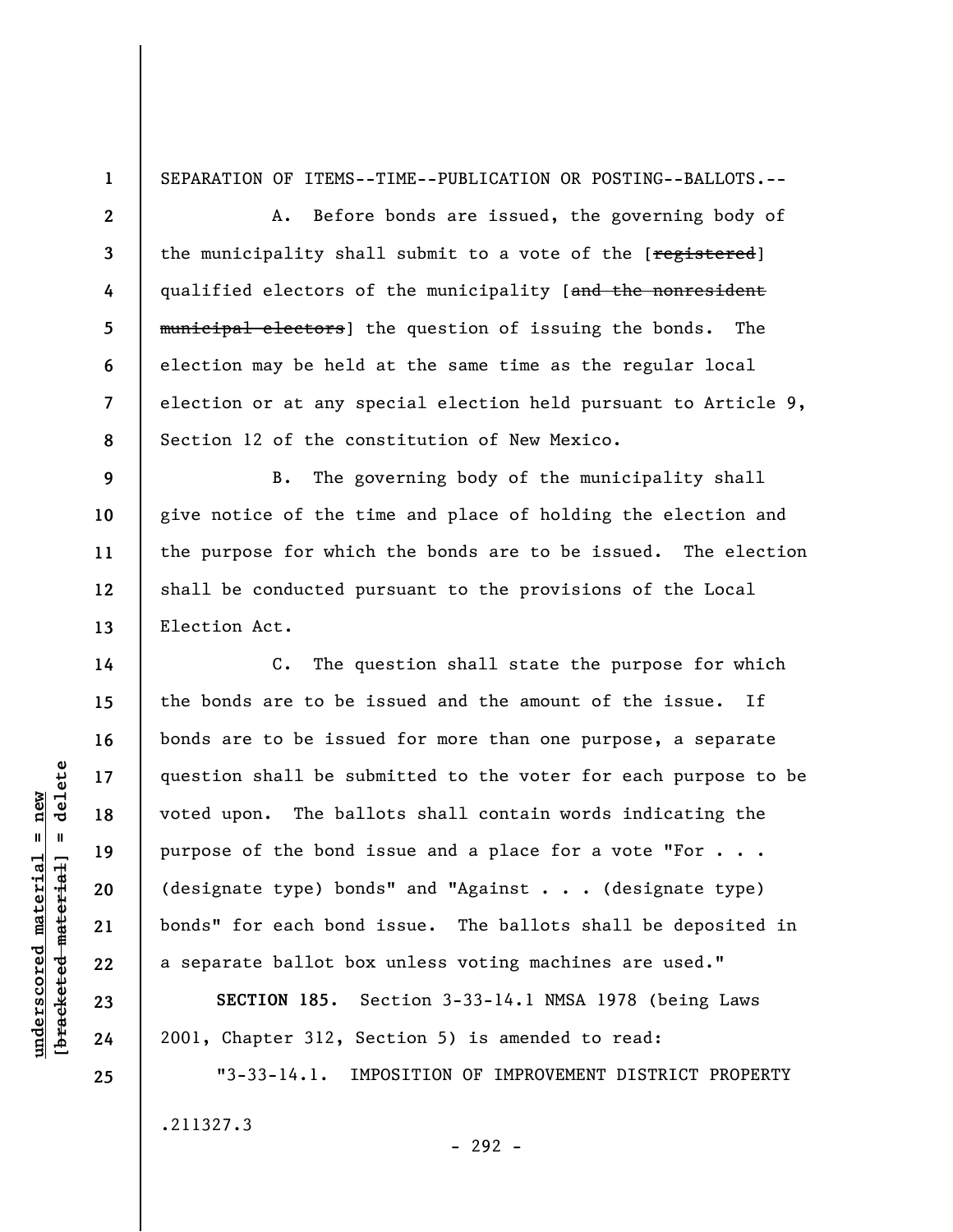**1** 

TAX--LIMITATIONS.--

**2 3 4 5 6 7 8 9 10 11 12 13 14 15 16 17 18 19 20 21 22 23 24 25**  A. If in connection with the creation of the improvement district the governing body determines that it is in the best interest of the municipality to finance the district improvements by the imposition of an improvement district property tax and the issuance of improvement district general obligation bonds, the governing body shall enact an ordinance making the determination and provide in the ordinance the improvement district property tax rate to be imposed; the date, which may be a predetermined date or a date to be established in the future after completion of the improvements, of commencement of the tax; the amount of the bonds to be issued to finance the improvements; and any other matters the governing body deems necessary or appropriate. The governing body shall call an election within the improvement district for the purpose of authorizing the governing body to issue general obligation bonds, the proceeds of the sale of which shall be used for constructing the improvements for which the district was created and to impose improvement district property taxes on all taxable property within the district for the purpose of paying the principal, debt service and other expenses incidental to the issuance and sale of the bonds. The [ordinance shall also include procedures for the conduct of the election based upon the size of the improvement district and the number of voters entitled to vote] election shall be

.211327.3

- 293 -

delete **[bracketed material] = delete**  $underscored material = new$ **underscored material = new**  $\mathbf{I}$ bracketed material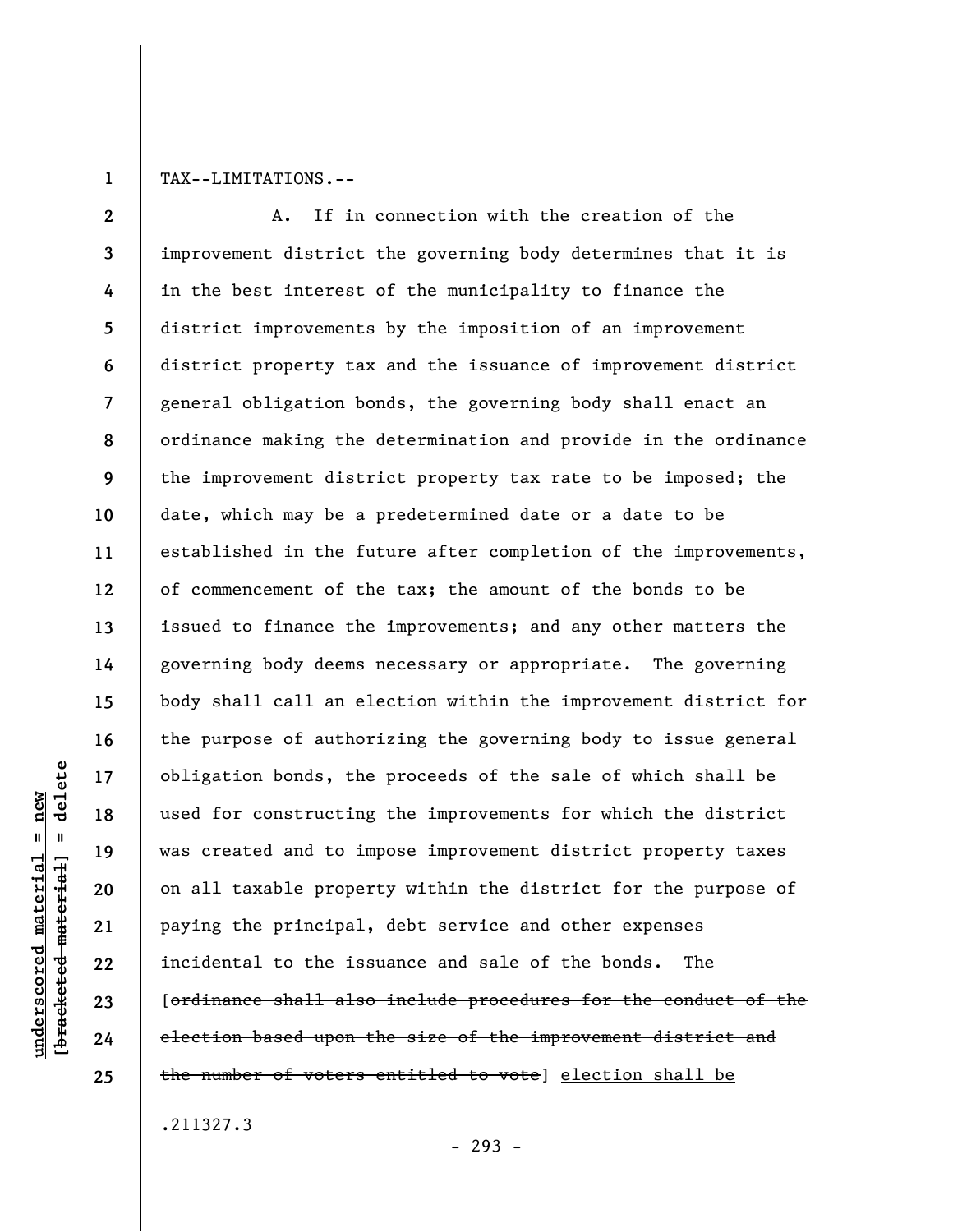**1 2 3**  conducted as prescribed by the Local Election Act and pursuant to the requirements of the property tax division of the taxation and revenue department.

**4 5 6 7 8 9**  B. If at the election described in Subsection A of this section the property tax imposition and the issuance of improvement district general obligation bonds are approved by a majority of the voters voting on the issues, the governing body shall impose the tax at a rate sufficient to pay the debt service on the bonds and retire them at maturity.

C. Imposition and collection of the improvement district property tax authorized in this section shall be made at the same time and in the same manner as impositions and collections of property taxes for use by municipalities and counties are made.

D. Bonds issued by the governing body for payment of the specified improvement district improvements shall be sold at a price that does not result in a net effective interest rate exceeding the maximum net effective interest rate permitted by the Public Securities Act. The bonds may be sold at public or private sale and may be in denominations that the governing body determines.

E. The form and terms of the bonds, including a final maturity of thirty years and provisions for their payment and redemption, shall be as determined by the governing body. The bonds shall be executed in the name of and on behalf of the

.211327.3

 $-294 -$ 

 $\frac{1}{2}$  of  $\frac{1}{2}$  and  $\frac{1}{2}$  and  $\frac{1}{2}$  and  $\frac{1}{2}$  and  $\frac{1}{2}$  and  $\frac{1}{2}$  and  $\frac{1}{2}$  and  $\frac{1}{2}$  and  $\frac{1}{2}$  and  $\frac{1}{2}$  and  $\frac{1}{2}$  and  $\frac{1}{2}$  and  $\frac{1}{2}$  and  $\frac{1}{2}$  and  $\frac{1}{2}$  an **[bracketed material] = delete**  $underscored material = new$ **underscored material = new**

**10** 

**11** 

**12** 

**13** 

**14** 

**15** 

**16** 

**17** 

**18** 

**19** 

**20** 

**21** 

**22** 

**23** 

**24**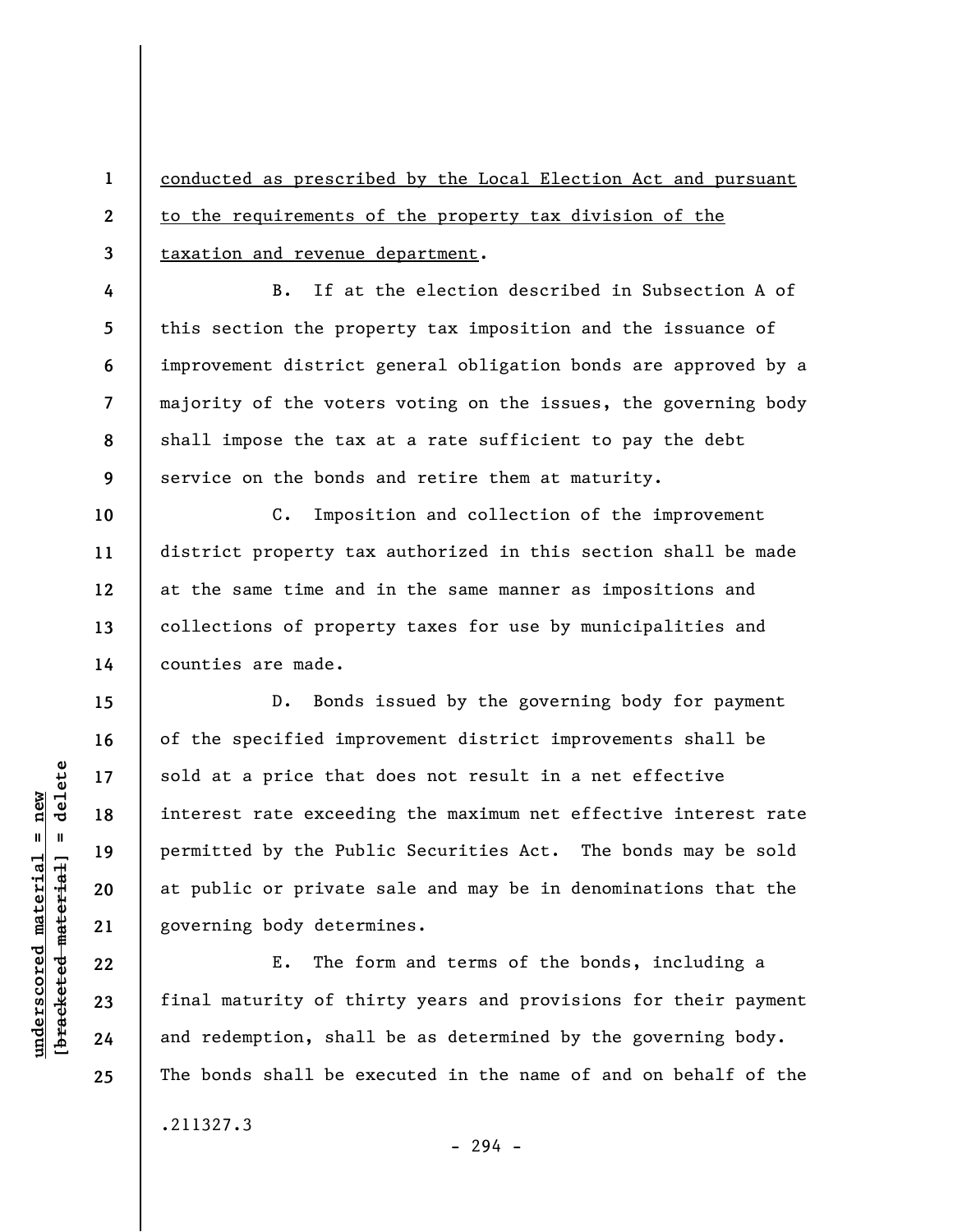improvement district by the mayor and clerk of the municipality. The bonds may be executed and sealed in accordance with the provisions of the Uniform Facsimile Signature of Public Officials Act.

**5 6 7 8 9 10**  F. To provide for the payment of the interest and principal of the bonds issued and sold pursuant to this section, the governing body shall annually impose a property tax on all taxable property in the district in an amount sufficient to produce a sum equal to the principal and interest on all bonds as they mature.

G. The bonds authorized in this section are general obligation bonds of the district, and the full faith and credit of the district are pledged to the payment of the bonds. The proceeds obtained from the issuance of the bonds shall not be diverted or expended for any purposes other than those provided in Chapter 3, Article 33 NMSA 1978.

H. All bonds issued by an improvement district shall be fully negotiable and constitute negotiable instruments within the meaning of and for all the purposes of the Uniform Commercial Code. If lost or completely destroyed, any bond may be reissued in the form and tenor of the lost or destroyed bond upon the owner furnishing to the satisfaction of the governing body:

> (1) proof of ownership; (2) proof of loss or destruction;

> > - 295 -

.211327.3

 $\frac{1}{2}$  of  $\frac{1}{2}$  and  $\frac{1}{2}$  and  $\frac{1}{2}$  and  $\frac{1}{2}$  and  $\frac{1}{2}$  and  $\frac{1}{2}$  and  $\frac{1}{2}$  and  $\frac{1}{2}$  and  $\frac{1}{2}$  and  $\frac{1}{2}$  and  $\frac{1}{2}$  and  $\frac{1}{2}$  and  $\frac{1}{2}$  and  $\frac{1}{2}$  and  $\frac{1}{2}$  an **[bracketed material] = delete**  $underscored material = new$ **underscored material = new**

**1** 

**2** 

**3** 

**4** 

**11** 

**12** 

**13** 

**14** 

**15** 

**16** 

**17** 

**18** 

**19** 

**20** 

**21** 

**22** 

**23** 

**24**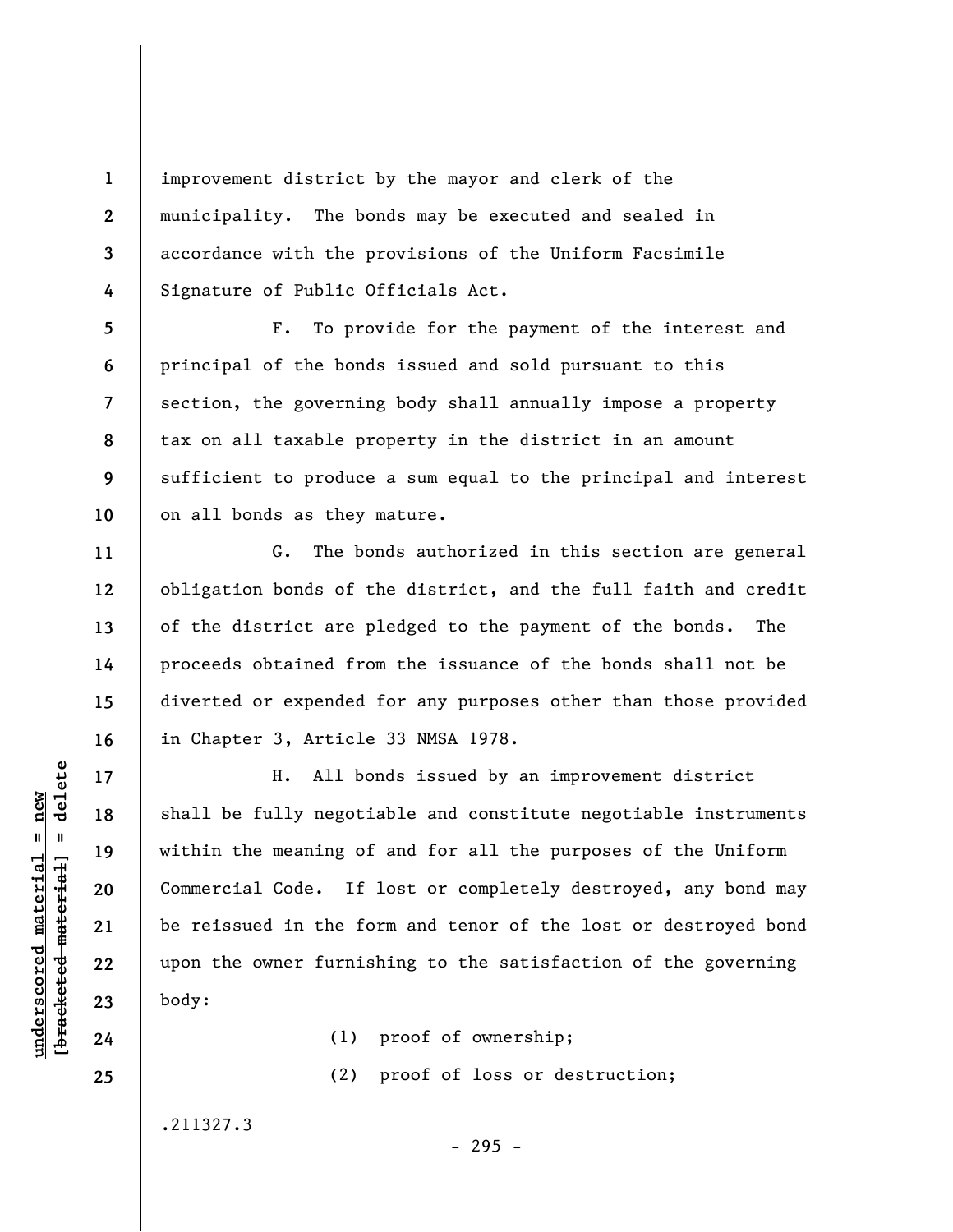**1 2**  (3) a surety bond in twice the face amount of the bond and coupons; and

**3 4**  (4) payment of the cost of preparing and issuing the new bond and coupons.

**5 6 7 8 9**  I. The governing body may in any proceeding authorizing improvement district bonds provide for the initial issuance of one or more bonds aggregating the amount of the entire issue or may make provision for installment payments of the principal amount of any bond as it may consider desirable.

**10 11 12 13 14 15 16 17 18 19 20 21 22 23 24 25**  J. The governing body may issue bonds to be denominated refunding bonds, for the purpose of refunding any of the general obligation bonded indebtedness of the improvement district. Whenever the governing body deems it expedient to issue refunding bonds, it shall adopt an ordinance setting out the facts making the issuance of the refunding bonds necessary or advisable, the determination of the necessity or advisability by the governing body and the amount of refunding bonds that the governing body deems necessary and advisable to issue. The ordinance shall fix the form of the bonds; the rate or rates of interest of the bonds, but the net effective interest rate of the bonds shall not exceed the maximum net effective interest rate permitted by the Public Securities Act; the date of the refunding bonds; the denominations of the refunding bonds; the maturity dates; and the place or places of payment within or without the state of

 $\frac{1}{2}$  of  $\frac{1}{2}$  and  $\frac{1}{2}$  and  $\frac{1}{2}$  and  $\frac{1}{2}$  and  $\frac{1}{2}$  and  $\frac{1}{2}$  and  $\frac{1}{2}$  and  $\frac{1}{2}$  and  $\frac{1}{2}$  and  $\frac{1}{2}$  and  $\frac{1}{2}$  and  $\frac{1}{2}$  and  $\frac{1}{2}$  and  $\frac{1}{2}$  and  $\frac{1}{2}$  an **[bracketed material] = delete**  $underscored material = new$ **underscored material = new**

.211327.3

- 296 -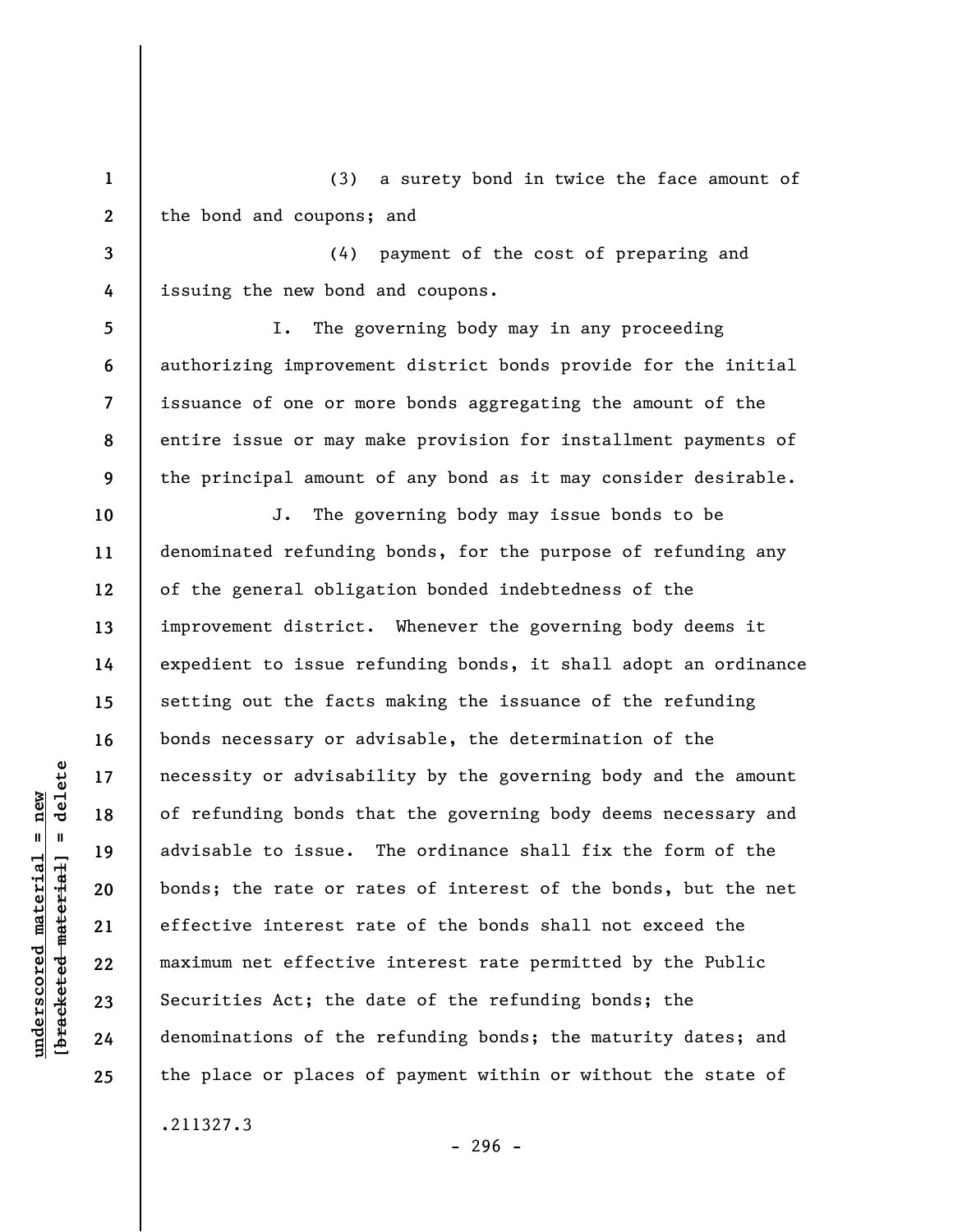both principal and interest. Refunding bonds when issued, except for bonds issued in book entry or similar form without the delivery of physical securities, shall be negotiable in form and shall bear the signature or the facsimile signature of the mayor and clerk of the municipality. All refunding bonds may be exchanged dollar for dollar for the bonds to be refunded or they may be sold as directed by the governing body, and the proceeds of the sale shall be applied only to the purpose for which the bonds were issued and the payment of any incidental expenses.

K. The principal amount of improvement district general obligation bonds that may be issued by the governing body for any improvement district shall not exceed twenty-five percent of the final estimated value of properties in the district after completion of the projects to be financed with the improvement district general obligation bonds and after development of the properties in the improvement district in accordance with their planned use, as determined by the governing body with the assistance of the engineer and other qualified professionals.

L. In connection with an improvement district project to be financed with the proceeds of improvement district general obligation bonds issued pursuant to this section, a property owner subject to the improvement district property tax or the governing body may enter into contracts to .211327.3

 $=$  delete **[bracketed material] = delete**  $underscored material = new$ **underscored material = new** bracketed material **1** 

**2** 

**3** 

**4** 

**5** 

**6** 

**7** 

**8** 

**9** 

**10** 

**11** 

**12** 

**13** 

**14** 

**15** 

**16** 

**17** 

**18** 

**19** 

**20** 

**21** 

**22** 

**23** 

**24** 

**25** 

- 297 -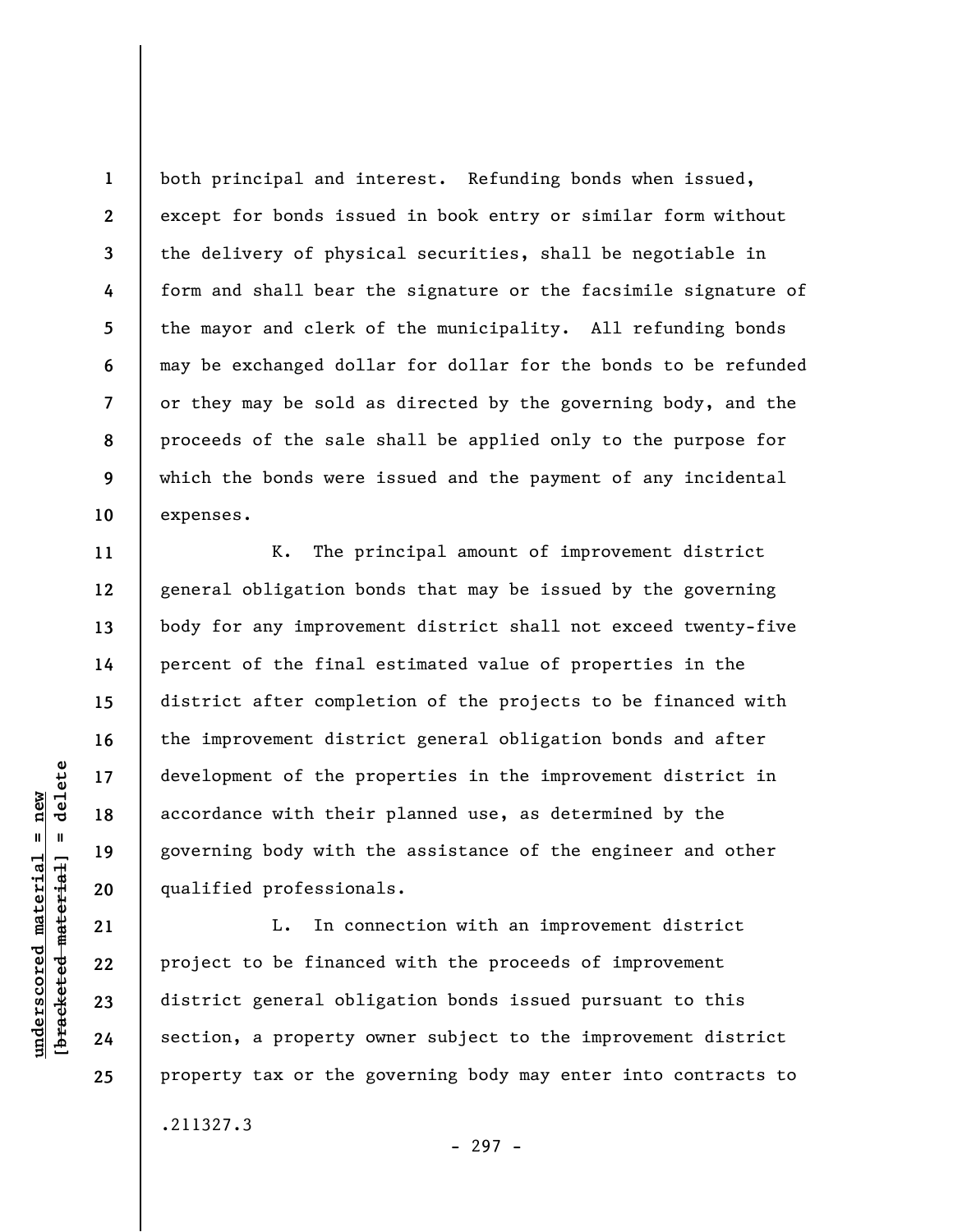**1 2 3 4 5 6 7 8 9 10 11 12 13 14 15 16 17 18 19 20 21 22 23 24 25**  design, engineer, finance, construct or acquire a project with contractors and professionals, on such terms and with such persons as a property owner subject to the improvement district property tax or the governing body determines to be appropriate, without following the procedures or meeting the requirements of the Procurement Code or the requirements of Sections 6-15-1 through 6-15-22 NMSA 1978." **SECTION 186.** Section 3-52-3 NMSA 1978 (being Laws 1965, Chapter 300, Section 14-53-3, as amended) is amended to read: "3-52-3. AUTHORIZATION.-- A. A municipality may invoke the authority contained in the Municipal Transit Law on finding all of the following state of facts to exist: (1) general transportation of persons is necessary and convenient; (2) privately owned public transportation facilities in operation are inadequate; (3) it is impossible for existing franchise operators to render necessary service with adequate resulting return on the investment of capital; and (4) assignment of the existing franchise by the holder or release [thereof] of the existing franchise and granting of a new franchise by the city will not afford adequate service. Such finding, if made, shall be by resolution adopted by .211327.3

- 298 -

 $\frac{1}{2}$  bracketed material] = delete **[bracketed material] = delete**  $underscored material = new$ **underscored material = new**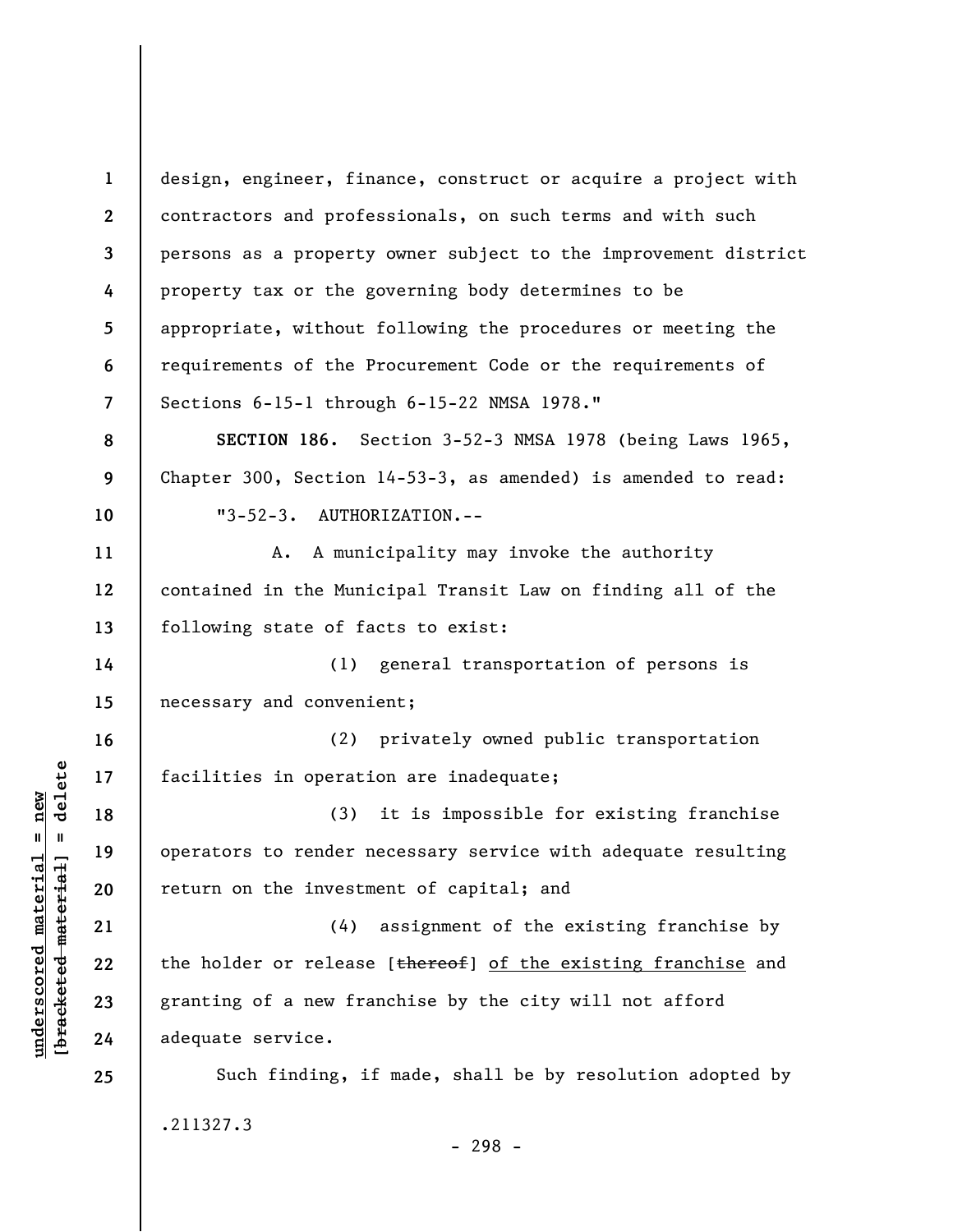**1 2 3 4 5 6 7 8 9 10 11 12 13 14 15 16 17 18 19 20 21 22 23 24 25**  the governing body on the affirmative recorded vote of at least two-thirds of the elected members of the governing body. [Such] The resolution shall be published in full in a daily newspaper of general circulation in the municipality. It shall not take effect until thirty days after the publication. If within the thirty days of the publication a petition signed by qualified voters in number equal to twenty percent of the number of voters at the preceding city election on which members of the governing body were elected asks that the resolution in question be submitted to a vote of the people for adoption or rejection, the measure shall not take effect until an election is held as petitioned. The [eity] governing body may then rescind the resolution or, in its discretion, call an election within ninety days, at which time the proposition shall be submitted to the voters; provided that the date is not in conflict with the provisions of Section 1-24-1 NMSA 1978. The governing body shall provide for the election [in the same manner as for an election at which members of the governing body are chosen] pursuant to the provisions of the Local Election Act. If a majority of the votes cast at such election are against the measure, it shall be void. If a majority of the votes cast favor the measure, the governing body may proceed to acquire and operate a transit system as provided in the Municipal Transit Law. If a majority of those voting on the proposition disapprove the proposition, the matter may not .211327.3

- 299 -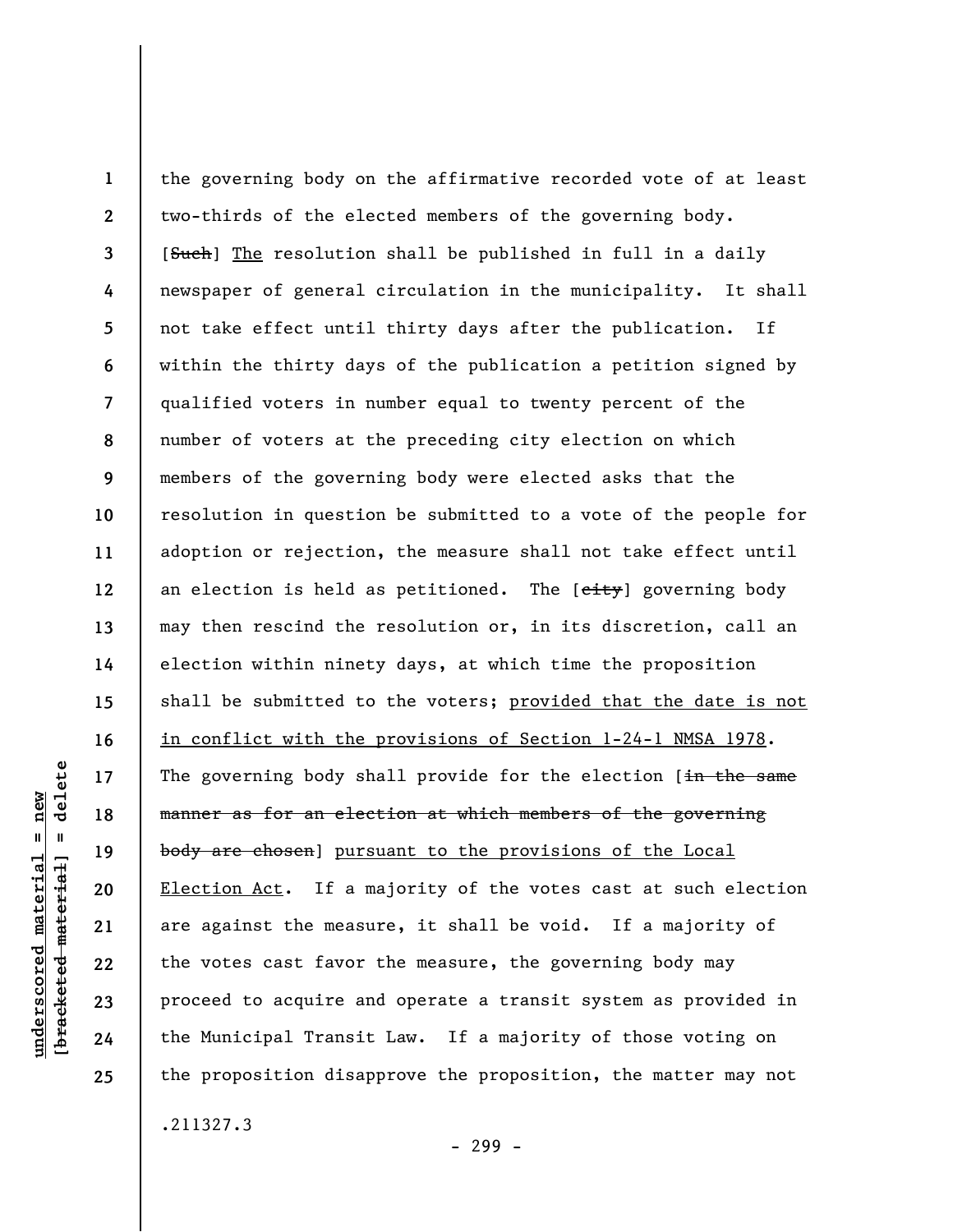again be submitted by the governing body until the next election at which city commissioners are chosen.

B. Any transit department so established is declared to be a public utility."

**SECTION 187.** Section 4-33-3 NMSA 1978 (being Laws 1947, Chapter 196, Section 3, as amended) is amended to read:

"4-33-3. CONTEST--NOTICE OF ELECTION.--Immediately upon the filing of [such] a petition under Section 4-33-2 NMSA 1978, it shall be the duty of the board of county commissioners with [whom such] which the petition is filed to cause a notice to be published in some newspaper [or newspapers] of general circulation in each county affected. Within thirty  $[430)$  days after the publication of [such] the notice, but not thereafter, any resident of either of the counties affected, on behalf of [himself] the resident and all others similarly situated, may bring an action in the district court of the county in which [such] the area proposed to be annexed is located, against any one or more of the signers of the petition, alleging that the petition has not been executed by the requisite number of signers or that the [description of the] area to be annexed is not accurately described or that the conditions described in Section  $[1 + (15-3305)$  hereof] 4-33-1 NMSA 1978 do not exist.

The judge, after hearing, shall make a determination as to whether the allegations of the petition are well taken. If [he] the judge shall determine that the allegations of the .211327.3

**1** 

**2** 

**3** 

**4** 

**5** 

**6** 

**7** 

**8** 

**9** 

**10** 

**11** 

**12** 

**13** 

**14** 

**15** 

**16** 

**17** 

**18** 

**19** 

**20** 

**21** 

**22** 

**23** 

**24**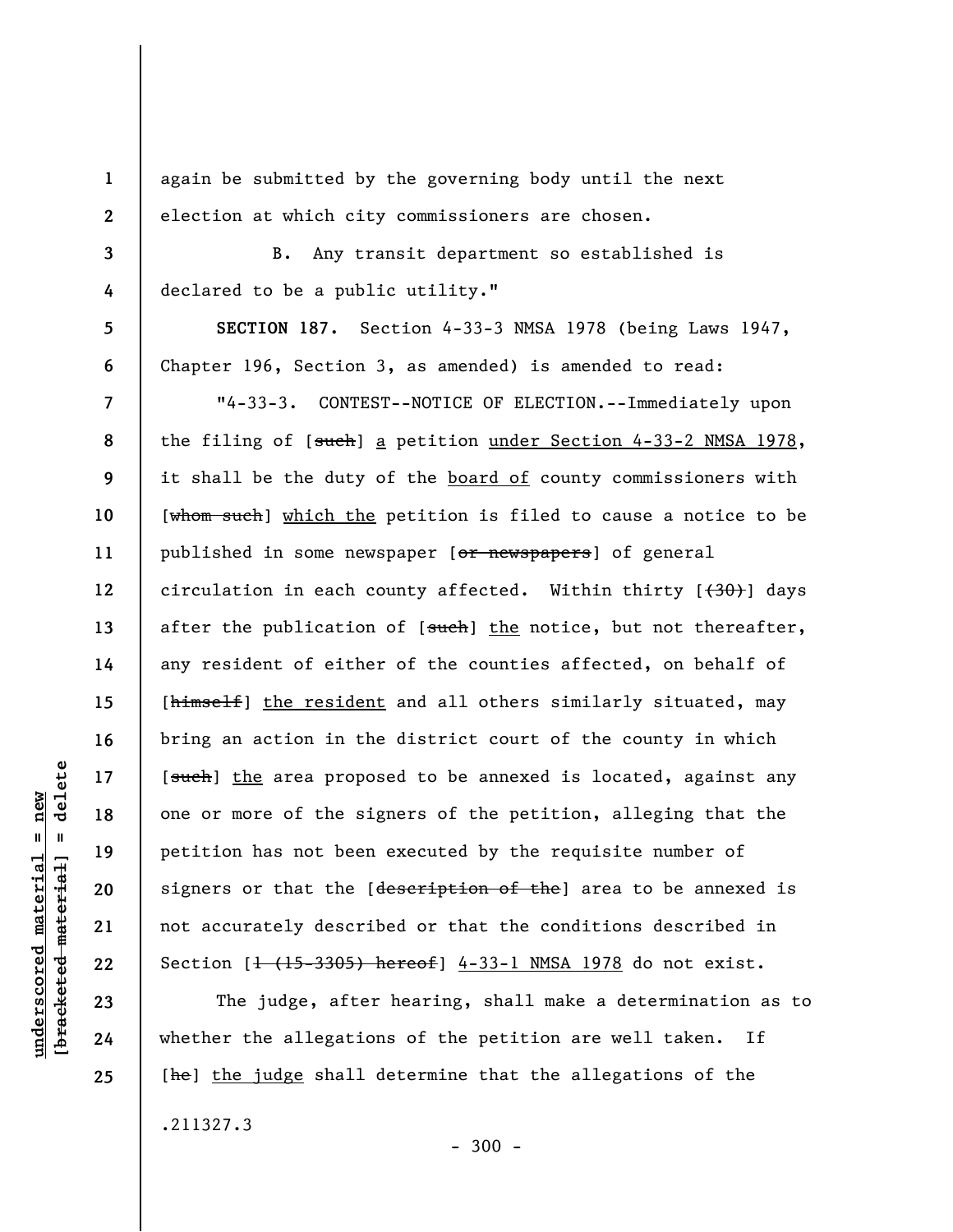**1 2 3 4 5 6 7 8 9 10 11 12 13 14 15 16 17 18 19 20 21 22 23 24 25**  petition are well taken, [he] the judge shall enter an order [and]. If the [same be] order is not stayed, it shall be the duty of the board of county commissioners to call an election to be held within [30] ninety days within the county of the area proposed to be annexed;  $[\text{and}]$  provided that the date is not in conflict with the provisions of Section 1-24-1 NMSA 1978. The county clerk shall cause a notice of election to be published two  $\left[\frac{2}{2}\right]$  times in a newspaper of general circulation in [said] the county, the last publication thereof to be at least seven  $[\frac{1}{2}]$  days before the date  $[\frac{1}{2}]$  of the election. [Such] The notice shall specify [the polling places, which polling places shall be not fewer than there were in said county at the last general election] whether the proposed annexation shall appear as a ballot question in a statewide election or specify the date a special election will be held as prescribed in the Election Code. At [such] the election, all qualified electors who reside within [said] the county shall be entitled to vote [provided, however, that this Act shall not apply in any case where a petition has been filed with any board of county commissioners under Chapter 196 of New Mexico Session Laws of 1947 in accordance with the requirements of said Act of 1947, and where such a petition has been filed prior to the effective date of this Act, the election shall be held under the provisions of Chapter 196, New Mexico Session Laws of 1947]."

.211327.3

- 301 -

delete **[bracketed material] = delete**  $anderscored material = new$ **underscored material = new**  $\mathbf{I}$ bracketed material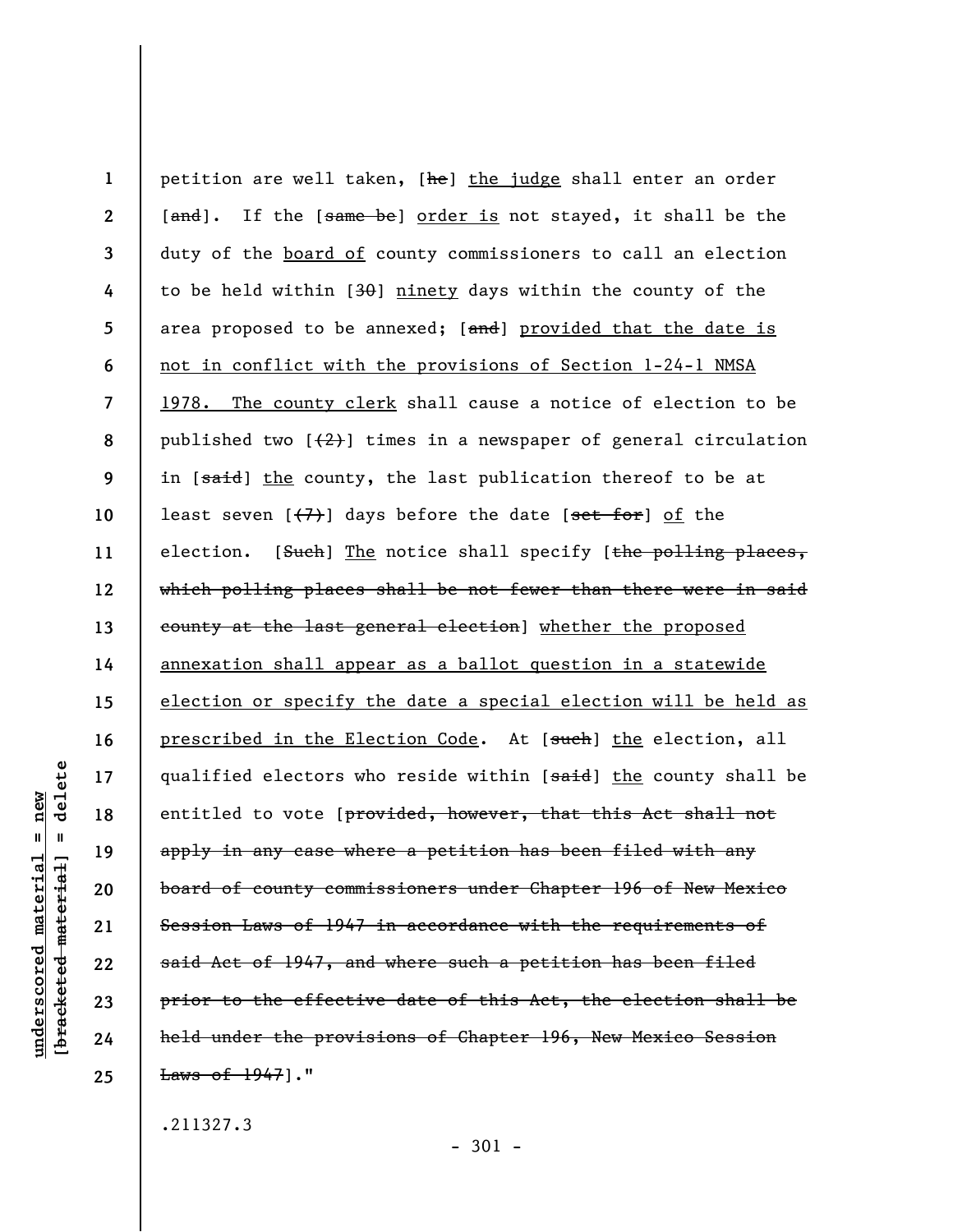**1 2 3 4 5 6 7 8 9 10 11 12 13 14 15 16 17 18 19 20 21 22 23 24 25 SECTION 188.** Section 4-48A-6 NMSA 1978 (being Laws 1978, Chapter 29, Section 6, as amended) is amended to read: "4-48A-6. BOARD OF TRUSTEES--TERMS--VACANCIES--REMOVAL.-- A. Subject to the requirements of Section 4-48A-3 NMSA 1978, the board of trustees of a special hospital district shall consist of the greater of five members or a number of members equal to the number of counties which agree to form a special hospital district. In the case of a special hospital district: (1)  $\int \frac{1}{\ln}$  the case of a special hospital district] included wholly within a county, the members shall be elected at large or from single-member districts as provided in the Special Hospital District Act; or (2)  $[in - the case of a special hospital]$ district] that includes all or a portion of two or more counties, one member of the board shall be elected from each subdistrict by the qualified electors who reside in that subdistrict and the remainder shall be elected at large by the qualified electors who reside in the special hospital district. B. Members shall be elected as follows: (1) for the purposes of the first election of a board of trustees, the board of county commissioners shall designate in its proclamation five positions to be filled so that: (a) two members shall be elected for an .211327.3  $-302 -$ 

**underscored material = new [bracketed material] = delete**

 $\frac{1}{2}$  of  $\frac{1}{2}$  and  $\frac{1}{2}$  and  $\frac{1}{2}$  and  $\frac{1}{2}$  and  $\frac{1}{2}$  and  $\frac{1}{2}$  and  $\frac{1}{2}$  and  $\frac{1}{2}$  and  $\frac{1}{2}$  and  $\frac{1}{2}$  and  $\frac{1}{2}$  and  $\frac{1}{2}$  and  $\frac{1}{2}$  and  $\frac{1}{2}$  and  $\frac{1}{2}$  an  $underscored material = new$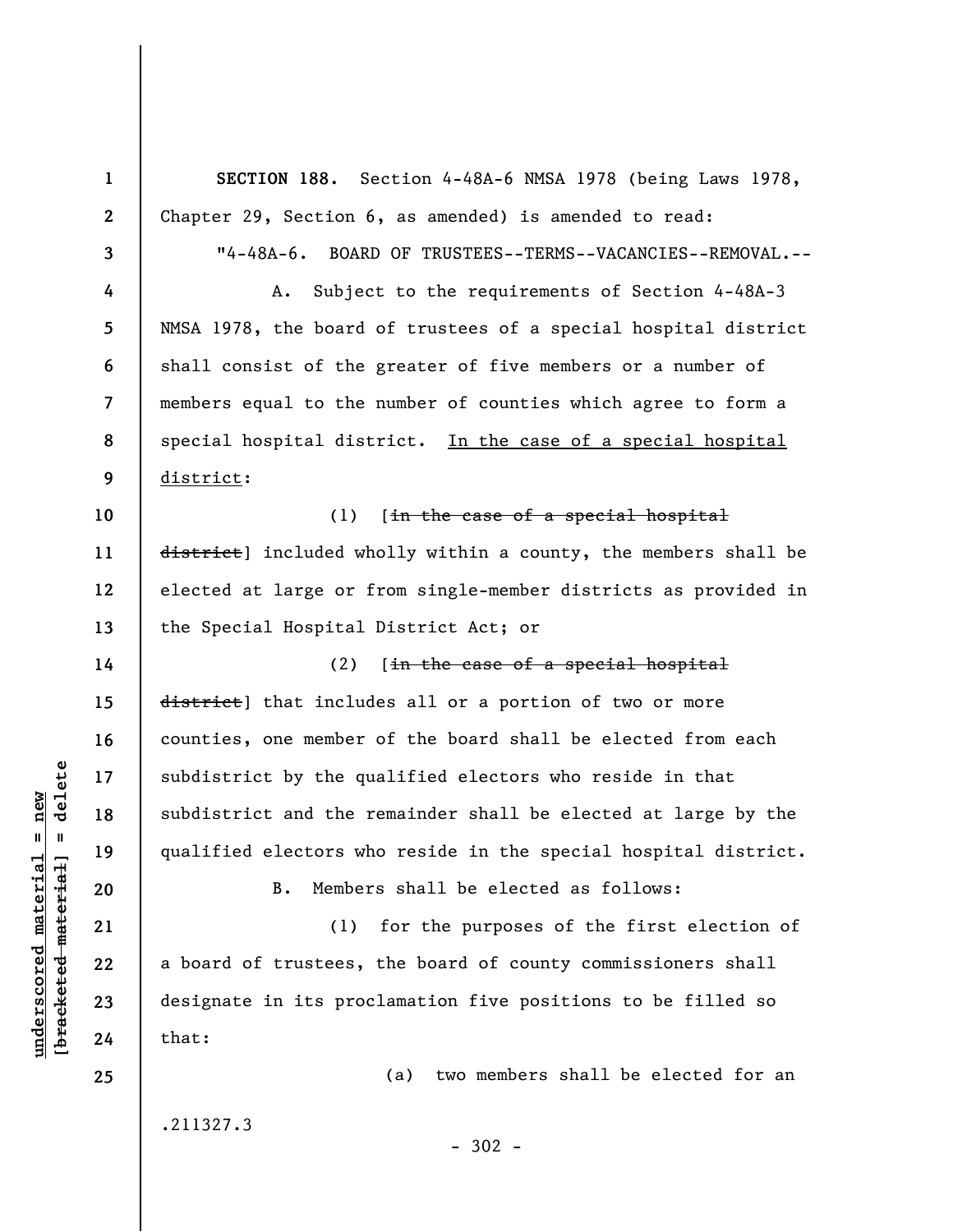**1 2 3 4 5 6 7 8 9 10 11 12 13 14 15 16 17 18 19 20 21 22 23 24 25**  initial term of two years; and (b)  $[$ two] three members shall be elected for an initial term of four years [and (c) one member shall be elected for an initial term of five years]. Thereafter, all members shall be elected for [five-year] fouryear terms; and (2) for the purposes of staggering the terms of any nonstaggered terms of a board of trustees elected under the provisions of the Special Hospital District Act, the board of county commissioners may call an election to provide for five positions to be filled so that: (a) two members shall be elected for an initial term of two years; and (b)  $[$ two] three members shall be elected for an initial term of four years [and (c) one member shall be elected for an initial term of five years]. Thereafter, all members shall be elected for [five-year] fouryear terms. C. Vacancies on the board of trustees created by a member elected from a subdistrict or a single-member district shall be filled by the board of county commissioners of the county in which the subdistrict or single-member district is located, and vacancies created by a member elected at large .211327.3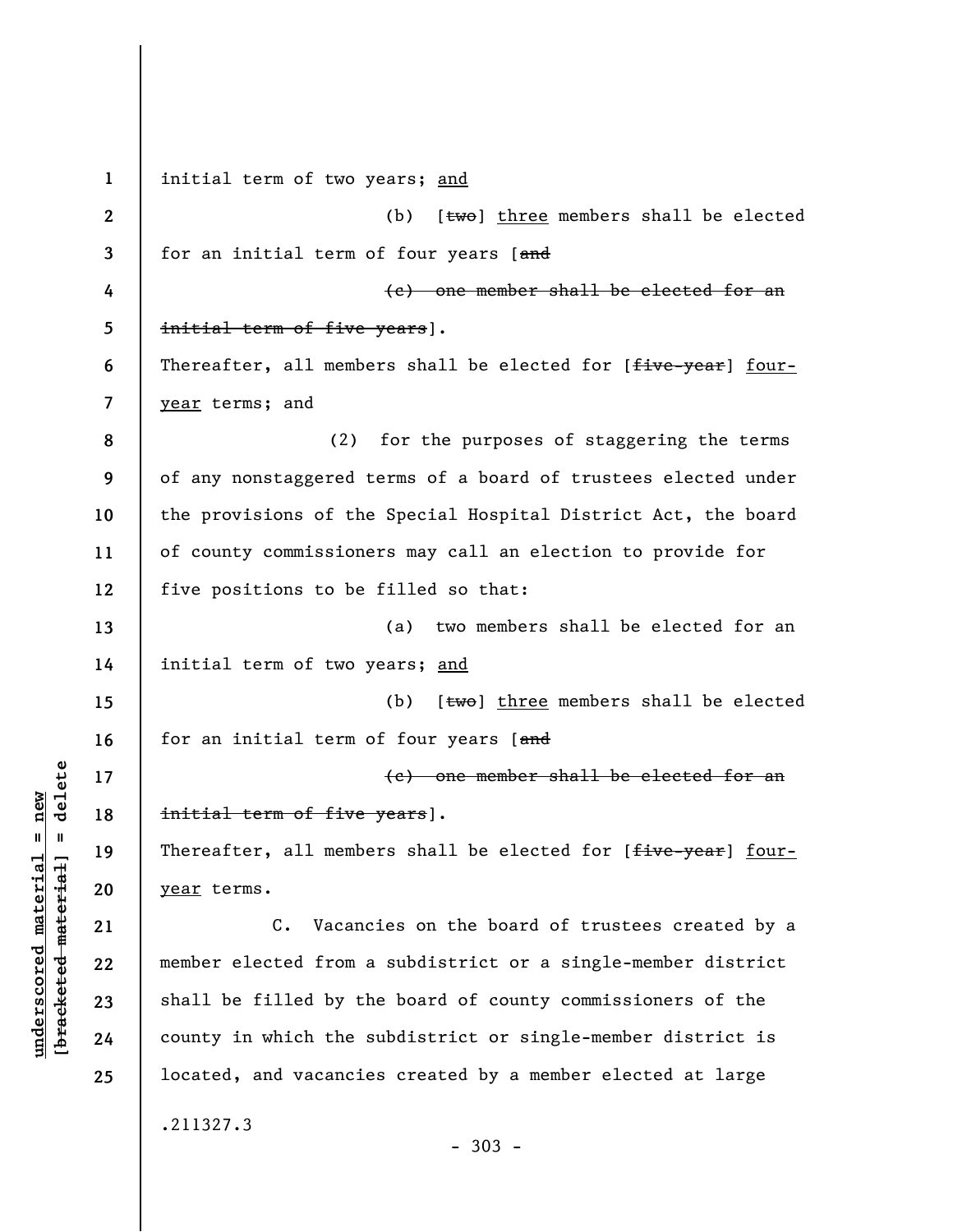shall be filled by the remaining members of the board of trustees for the remainder of the unexpired term of the member creating the vacancy.

D. Members of the board of trustees shall be suspended or removed from office only as provided in Sections 10-4-1 through 10-4-29 NMSA 1978 or as provided in Section  $[4 - 8A - 7]$  4-48A-7 NMSA 1978."

**SECTION 189.** Section 5-5-3 NMSA 1978 (being Laws 1959, Chapter 300, Section 3, as amended) is amended to read:

"5-5-3. DEFINITIONS.--As used in the Joint City-County Building Law, the following words or phrases shall be defined as follows:

A. "city" means any incorporated city, town or village [which] that is a county seat in the state of New Mexico, whether incorporated or governed under a general act, special act or special charter of any type and includes any combination of such cities, towns or villages located in adjacent counties;

B. "council" or "city council" means the city council, city commission, board of commissioners, board of trustees or other governing body of a city in which the legislative powers of the city are vested. "Councilmen" means the [aldermen or other] members of the council;

C. "county" means any county or combination of adjacent counties in the state of New Mexico;

 $-304 -$ 

.211327.3

 $b$ racketed material] = delete **[bracketed material] = delete**  $underscored material = new$ **underscored material = new**

**1** 

**2** 

**3** 

**4** 

**5** 

**6** 

**7** 

**8** 

**9** 

**10** 

**11** 

**12** 

**13** 

**14** 

**15** 

**16** 

**17** 

**18** 

**19** 

**20** 

**21** 

**22** 

**23** 

**24**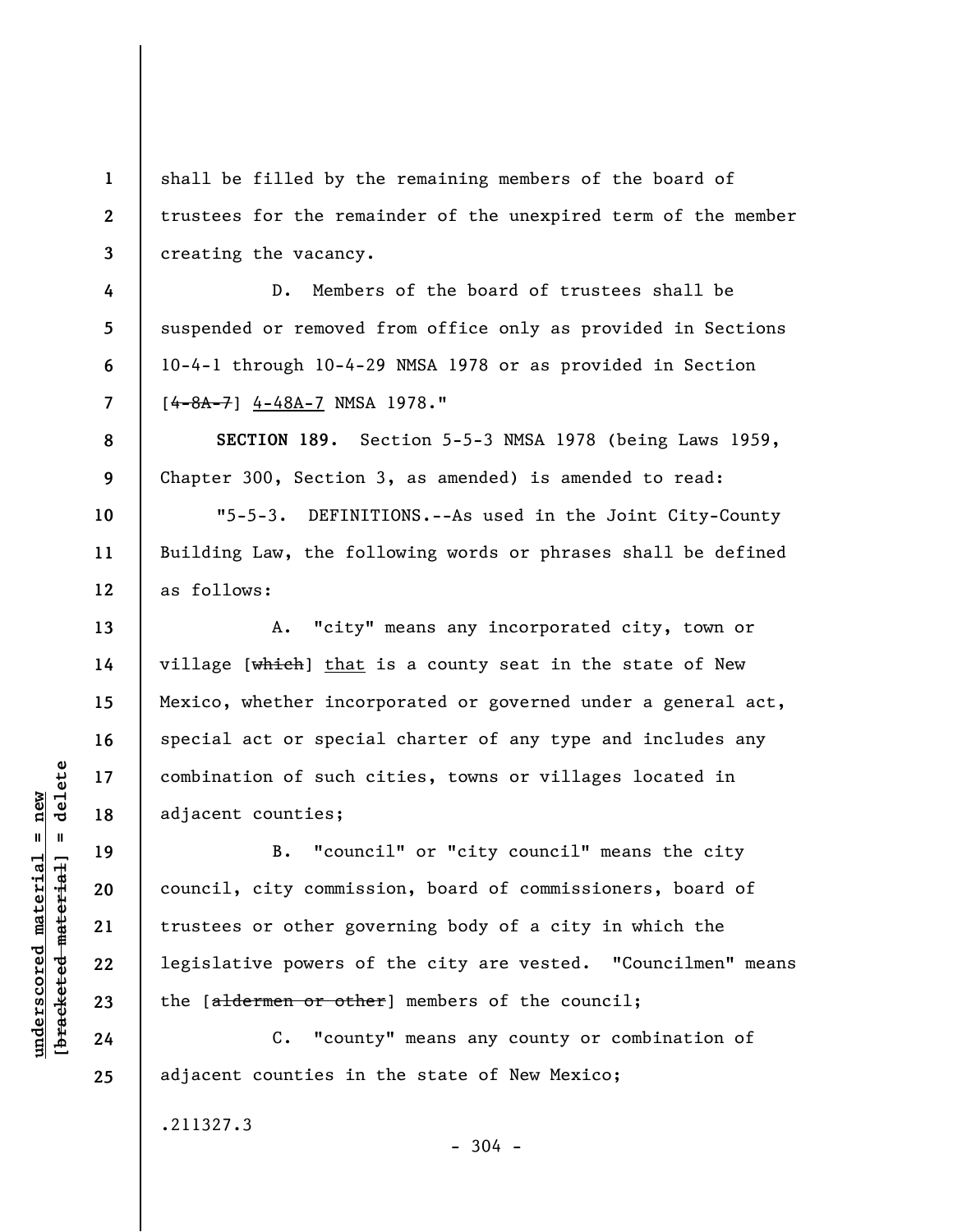**1 2 3 4 5 6 7 8 9 10 11 12 13 14**  D. "board" means the board of county commissioners. "Commissioners" or "county commissioners" means the members of a board; E. "municipality" means a city or county; F. "governing body" means a council or board; G. "building" means any building for use as a county courthouse, city hall, jail, regional jail, library, museum, utility office, garage for housing county and city vehicles, transportation office, communications office, maintenance shop, warehouse, cafeteria and restaurant facilities for county and city personnel, sheriff's office, police station, fire station, records office and administration building and for similar uses, or any combination thereof, to be acquired and jointly owned by a county and a city as tenants

in common;

**15** 

**16** 

**17** 

**18** 

**19** 

**20** 

**21** 

**22** 

**23** 

**24** 

**25** 

H. "site" means land and any estate, interest or right therein on which to locate a building. Any building site may include landscaped grounds and off-street parking facilities, including [but not limited to] improved or unimproved parking lots and buildings erected above or below the surface of the land for the accommodation of parked motor and other vehicles;

I. "acquisition" or "acquire" means the acquisition by purchase, construction, installation, reconstruction, condemnation, lease, rent, gift, grant, endowment, bequest,

.211327.3

 $-305 -$ 

 $b$ racketed material] = delete **[bracketed material] = delete**  $underscored material = new$ **underscored material = new**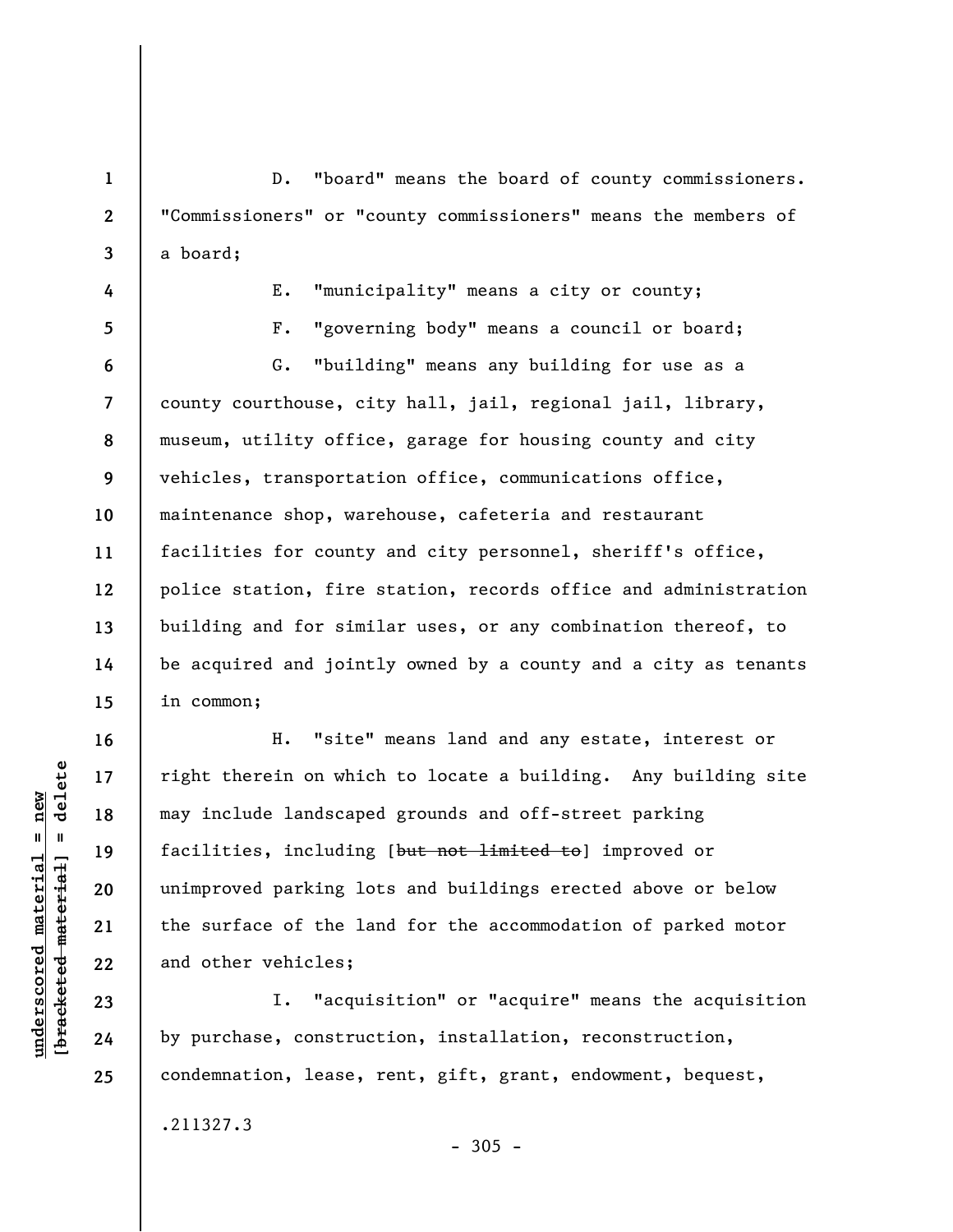**1 2 3**  devise, contract and other acquisition as may be deemed necessary or desirable by the board and council, or any combination thereof;

**7**  J. "improvement" or "improve" means the extension, betterment, alteration, reconstruction, repair and other improvement as may be deemed necessary or desirable by the board and council, or any combination thereof;

**8 9 10**  K. "equipment" or "equip" means furnishing all necessary or desirable, related or appurtenant, facilities, or any combination thereof;

L. "project" means any building site therefor, structure, facility and undertaking of any kind [which] that a county and a city are authorized by the Joint City-County Building Law to acquire, improve, equip, maintain and operate. A project may consist of any kind or all kinds of personal and real property, including [but not limited to] land, improvements and fixtures thereon, property of any nature appurtenant thereto or used in connection therewith and every estate, interest and right therein, legal or equitable, including terms for years, or any combination thereof;

M. "disposition" or "dispose" means the sale, lease, exchange, transfer, assignment and other disposition as may be deemed necessary or desirable by the board and council, or any combination thereof;

N. "federal government" means the United States or .211327.3

 $b$ racketed material] = delete **[bracketed material] = delete**  $underscored material = new$ **underscored material = new**

**4** 

**5** 

**6** 

**11** 

**12** 

**13** 

**14** 

**15** 

**16** 

**17** 

**18** 

**19** 

**20** 

**21** 

**22** 

**23** 

**24**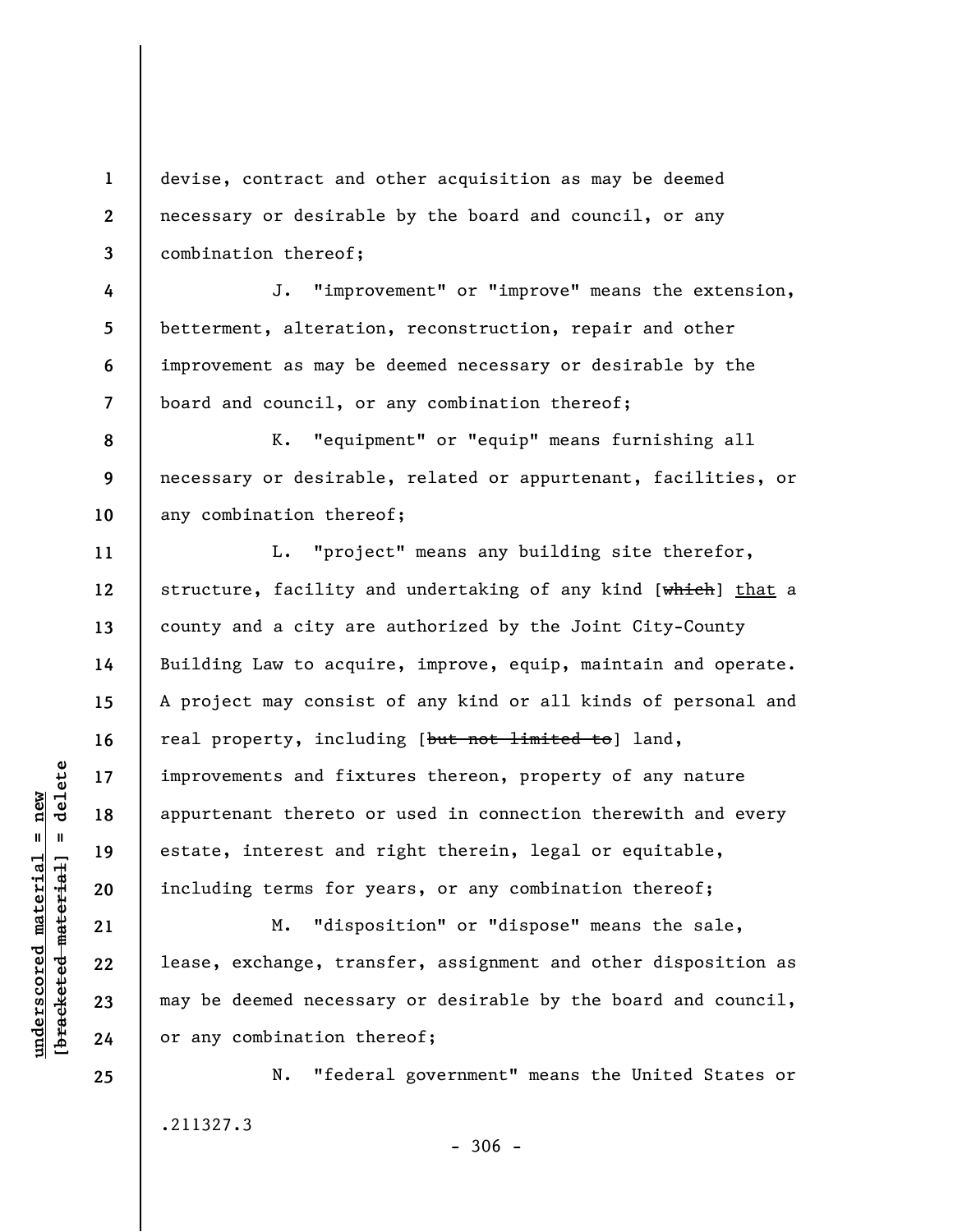**1 2** 

**3** 

**4** 

**5** 

**6** 

**7** 

**8** 

**9** 

**10** 

**11** 

**12** 

**13** 

**14** 

**15** 

**16** 

**17** 

**18** 

**19** 

**20** 

**21** 

**22** 

**23** 

**24** 

**25** 

any federal agency, instrumentality or corporation;

O. "state" means the state of New Mexico or, except where the subject matter or context is repugnant thereto, any state agency, instrumentality or corporation;

[P. "elector" of a municipality means a registered and qualified elector thereof;

Q.] P. "publication" or "publish" means publication once a week for at least three consecutive weeks commencing at least twenty days prior to the election in any newspaper published in a county;

 $[R_r]$  Q. for the purpose of computing any period of time prescribed in the Joint City-County Building Law, including [but not limited to] publications, the day of the first publication, other act or designated time shall be excluded and the day of the last publication, other act or designated time shall be included; and

 $[**S**$ . Whenever such construction is applicable, words used in the Joint City-County Building Law importing singular or plural number may be construed so that one number includes both; words importing masculine gender shall be construed to apply to the feminine gender as well; and the word "person" may extend to and include a firm and corporation, except in any reference to any election; provided, however, that these rules of construction shall not apply to any part of that law containing express provisions excluding such

.211327.3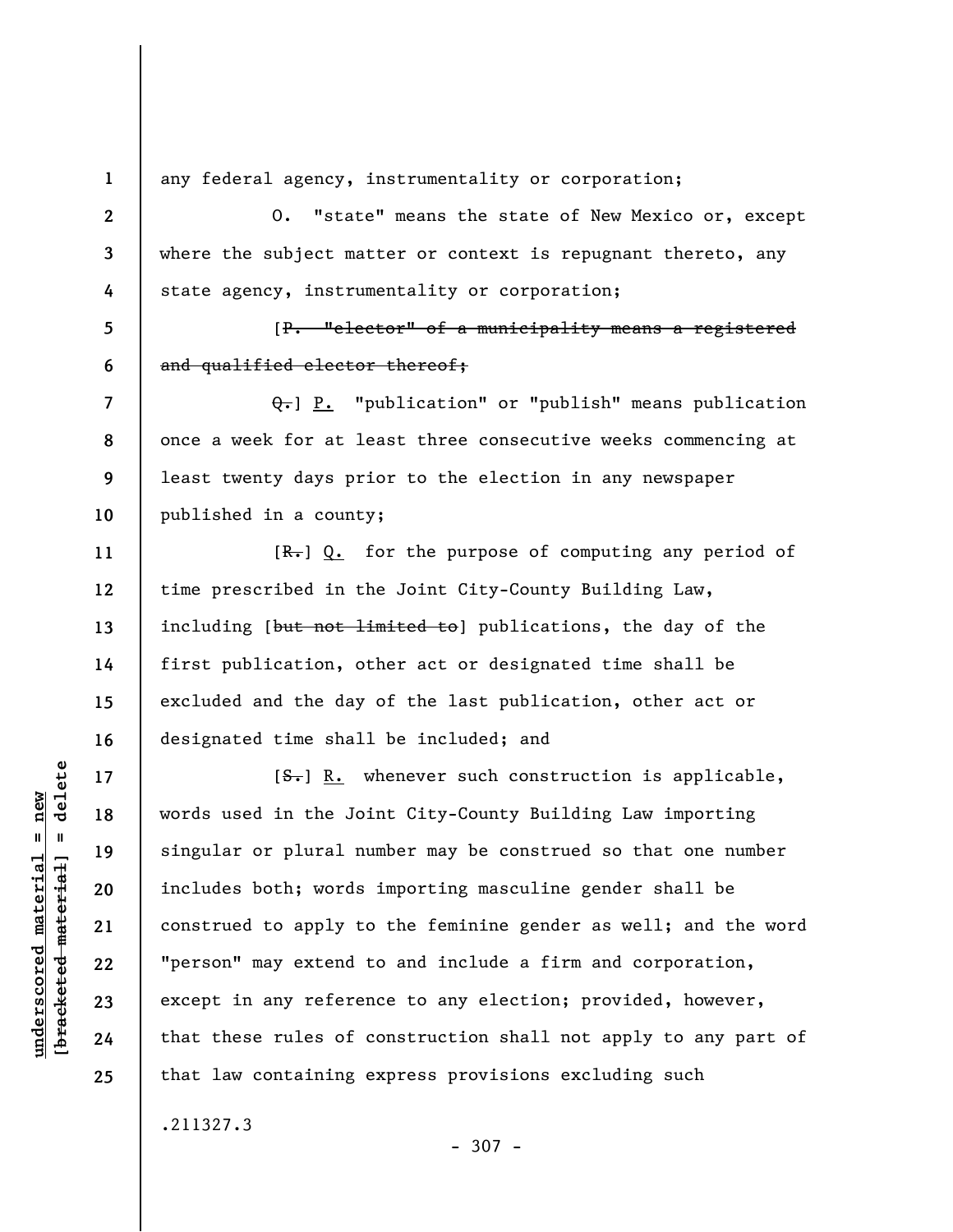**1 2**  construction or where the subject matter or context is repugnant thereto."

**SECTION 190.** Section 5-5-9 NMSA 1978 (being Laws 1959, Chapter 300, Section 9, as amended) is amended to read:

"5-5-9. LIMITATIONS UPON INCURRING DEBTS.--No general obligation bonds or other evidences of indebtedness, the payment of which is secured wholly or in part by a pledge of any proceeds of general ad valorem property taxes or to which the full faith and credit of a municipality are pledged, shall be issued, except as follows:

A. a county shall so borrow money only for the purpose of erecting necessary public buildings in connection with any project, and in any such case only after the proposition to create such debt shall have been submitted at a general or special election to the [registered] qualified electors of the county and approved by a majority of those voting thereon;

B. a city shall so contract any such debt only by an ordinance [which] that shall be irrepealable until the indebtedness therein provided for shall have been fully paid or discharged and [which] that shall specify the purposes to which the funds to be raised shall be applied. No such debt shall be created unless the question of incurring the [same] debt shall, at a regular election for councilmen or other officers of [such] the city, have been submitted to a vote of the

.211327.3

**3** 

**4** 

**5** 

**6** 

**7** 

**8** 

**9** 

**10** 

**11** 

**12** 

**13** 

**14** 

**15** 

**16** 

**17** 

**18** 

**19** 

**20** 

**21** 

**22** 

**23** 

**24**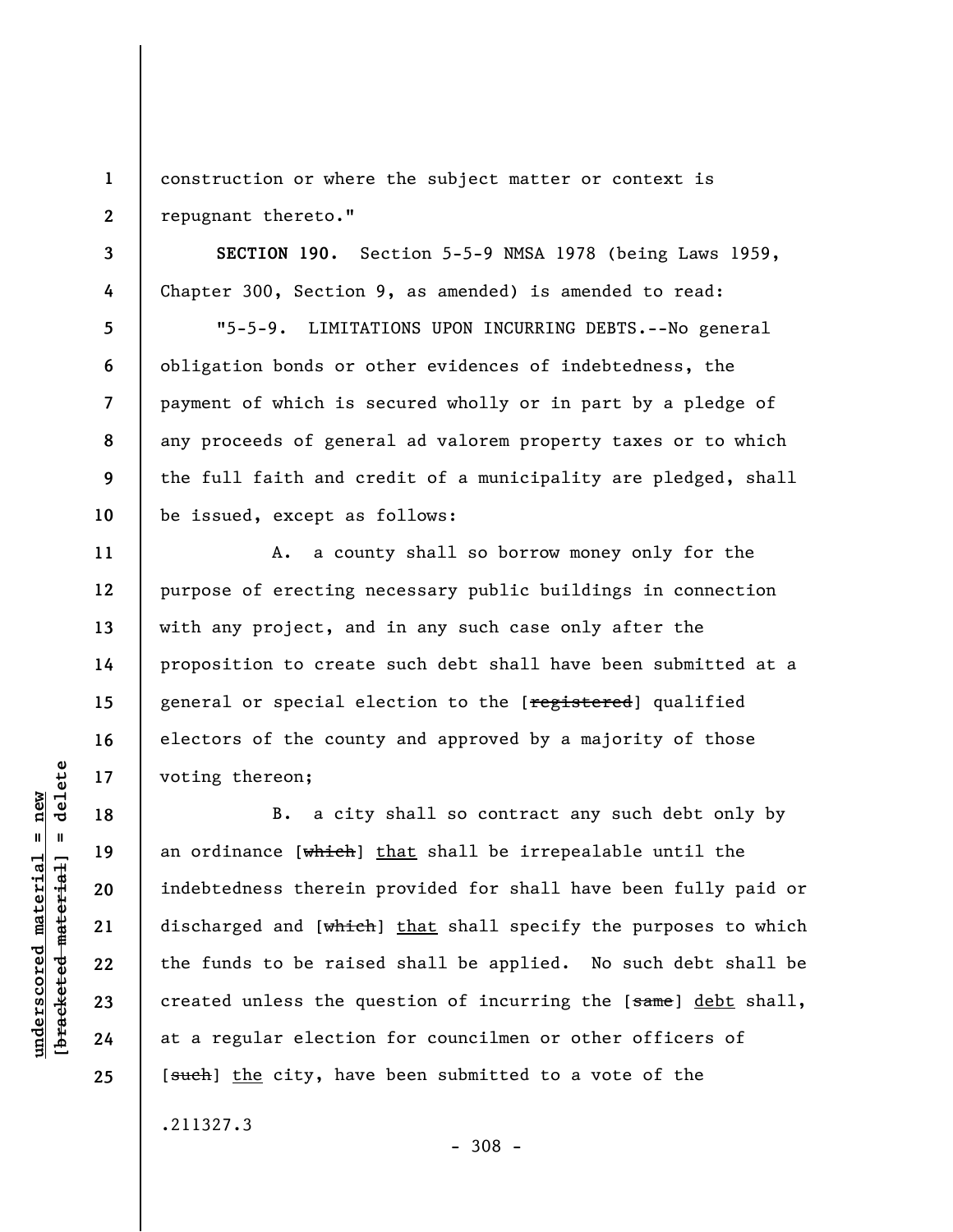[registered] qualified electors thereof and a majority of those voting on the question shall have voted in favor of creating [such] the debt; and

**4 5 6 7 8 9 10 11 12**  C. no municipality shall ever become indebted to an amount in the aggregate, including existing indebtedness, exceeding four [percentum] percent on the value of the taxable property within [such] the municipality as shown by the last preceding assessment for state or county taxes, but excluding debts contracted by a city for the construction or purchase of a system for supplying water or of a sewer system for [such] the city; and all bonds or obligations issued in excess of [such] that amount shall be void."

**SECTION 191.** Section 5-11-2 NMSA 1978 (being Laws 2001, Chapter 305, Section 2, as amended) is amended to read:

"5-11-2. DEFINITIONS.--As used in the Public Improvement District Act:

A. "allowable base" means the sum of the appraised value, not including the value of public infrastructure improvements, of:

(1) taxable property in a district that is owned by persons other than the applicant or the applicant's related entities;

(2) commercial, industrial or retail property in a district that is owned by the applicant or the applicant's related entities for which a certificate of completion has been .211327.3

 $\frac{1}{2}$  intereted material = delete **[bracketed material] = delete**  $underscored material = new$ **underscored material = new**

**1** 

**2** 

**3** 

**13** 

**14** 

**15** 

**16** 

**17** 

**18** 

**19** 

**20** 

**21** 

**22** 

**23** 

**24**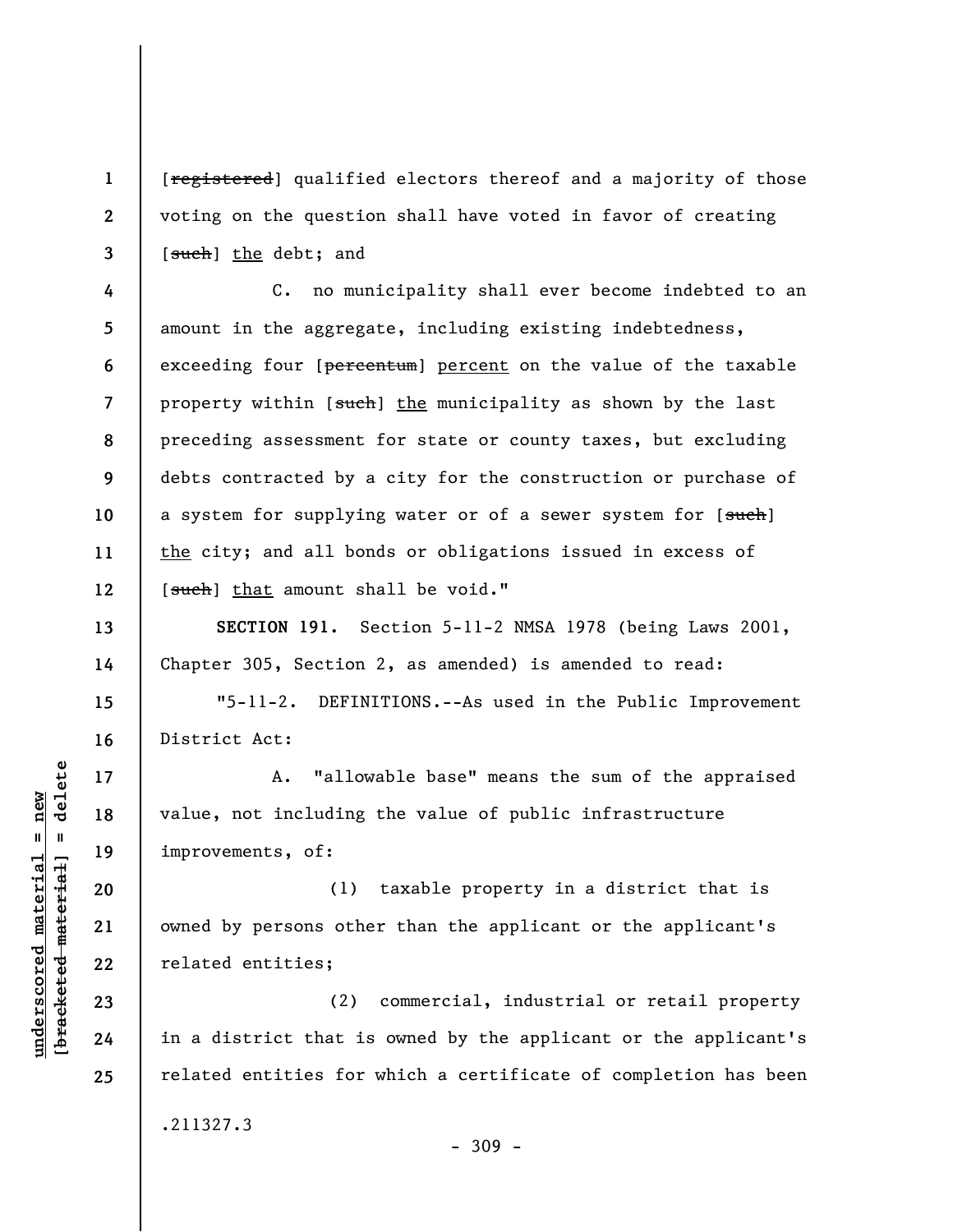issued; and

**1** 

**13** 

**14** 

**15** 

**16** 

**17** 

**18** 

**19** 

**20** 

**21** 

**22** 

**23** 

**24** 

**25** 

**2 3 4 5 6**  (3) all other taxable property in a district not described in Paragraphs (1) and (2) of this subsection, to the extent that its appraised value is less than or equal to the appraised value of property described in Paragraph (1) of this subsection;

**7 8 9**  B. "applicant" means a person that applies for the formation of a district pursuant to the Public Improvement District Act;

**10 11 12**  C. "clerk" means the clerk of the municipality or county, or any person appointed by the district board to be the district clerk pursuant to Section 5-11-6 NMSA 1978;

D. "county" means a county that forms a public improvement district pursuant to the Public Improvement District Act in an unincorporated area or in an incorporated area with the municipality's consent;

E. "debt service" means the principal of, interest on and premium, if any, on the bonds, when due, whether at maturity or prior redemption; the fees and costs of registrars, trustees, paying agents or other agents necessary to handle the bonds; and the costs of credit enhancement or liquidity support;

F. "development agreement" means an agreement between a property owner or developer and the county, municipality or district, concerning the improvement of

.211327.3

 $-310 -$ 

 $b$ racketed material] = delete **[bracketed material] = delete**  $underscored material = new$ **underscored material = new**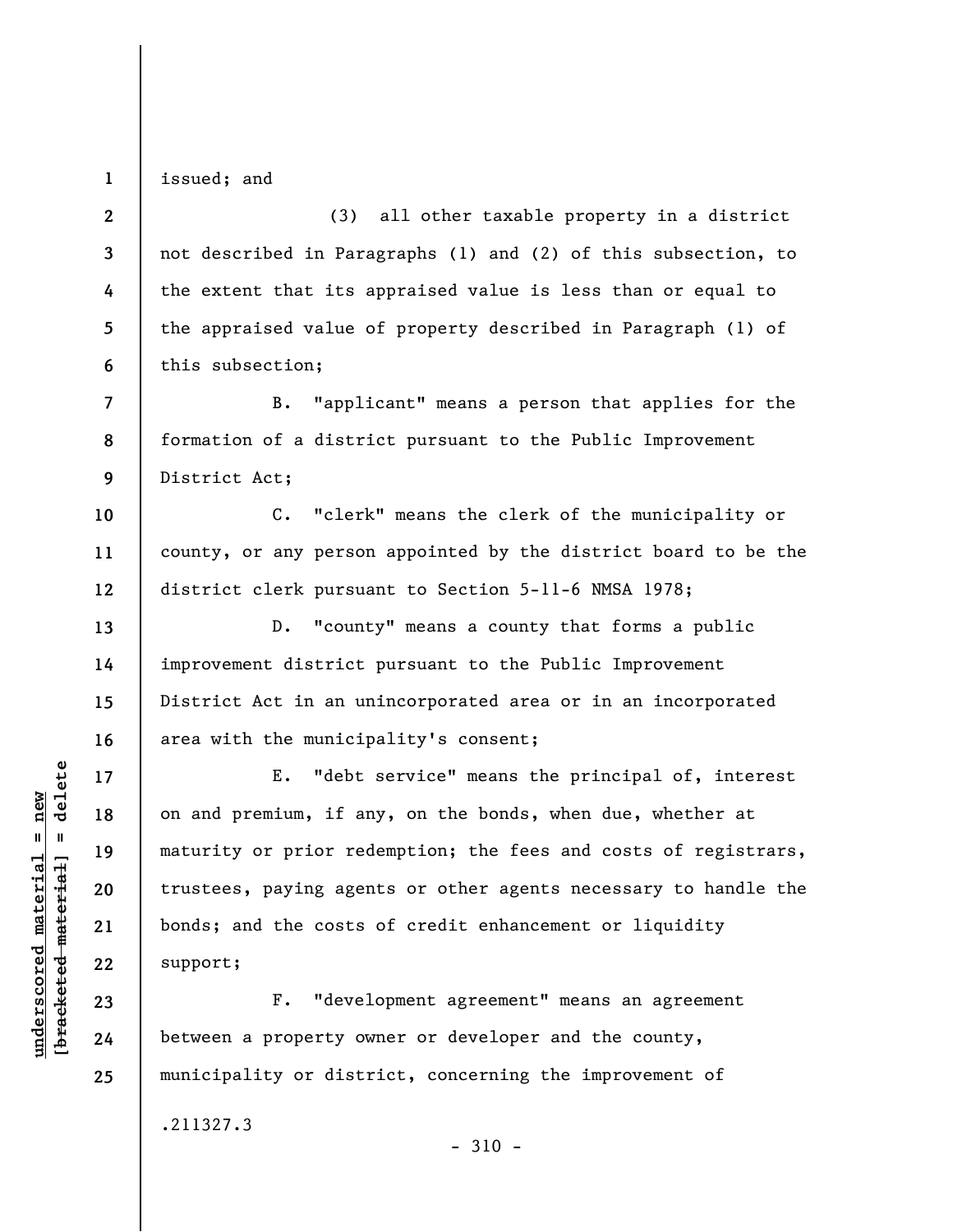specific property within the district, which agreement may be used to establish obligations of the owner or developer, the county or municipality or the district concerning the zoning, subdivision, improvement, impact fees, financial responsibilities and other matters relating to the development, improvement and use of real property within a district;

G. "district" means a public improvement district formed pursuant to the Public Improvement District Act by a municipality or by a county in an unincorporated area or in an incorporated area with the municipality's consent;

H. "district board" means the board of directors of the district, which shall be composed of members of the governing body, ex officio, or, at the option of the governing body, five directors appointed by the governing body of the municipality or county in which the district is located, until replaced by elected directors, which shall occur not later than six years after the date on which the resolution establishing the district is enacted, as provided in Section 5-11-9 NMSA 1978;

I. "election" means an election held in compliance with the provisions of Sections 5-11-6 and 5-11-7 NMSA 1978 and pursuant to the provisions of the Local Election Act;

J. "enhanced services" means public services provided by a municipality or county within the district at a higher level or to a greater degree than otherwise available to .211327.3

**1** 

**2** 

**3** 

**4** 

**5** 

**6** 

**7** 

**8** 

**9** 

**10** 

**11** 

**12** 

**13** 

**14** 

**15** 

**16** 

**17** 

**18** 

**19** 

**20** 

**21** 

**22** 

**23** 

**24**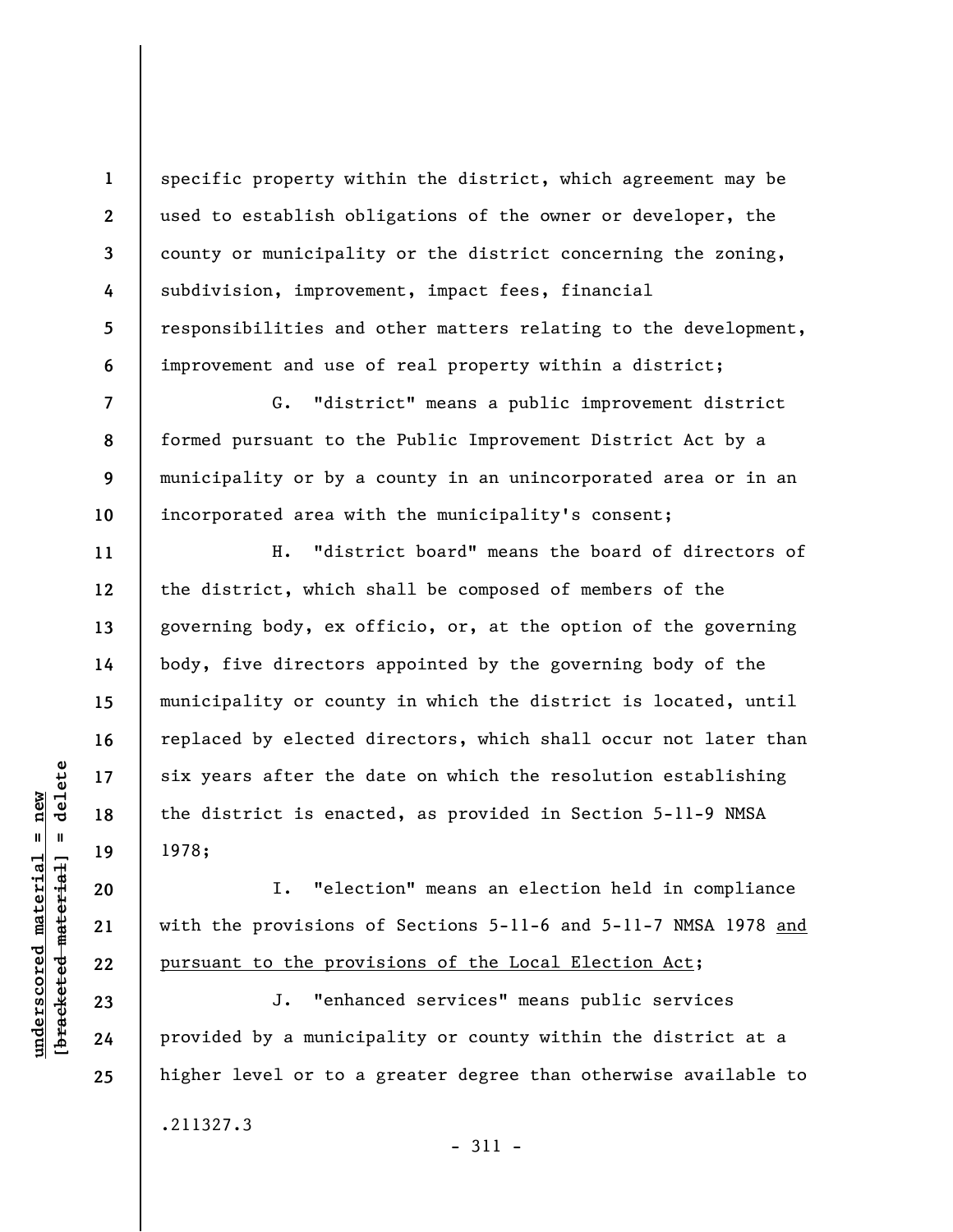**1 2 3 4 5 6 7**  the land located in the district from the municipality or county, including such services as public safety, fire protection, street or sidewalk cleaning or landscape maintenance in public areas. "Enhanced services" does not include the basic operation and maintenance related to infrastructure improvements financed by the district pursuant to the Public Improvement District Act;

**8 9 10**  K. "general plan" means the general plan described in Section 5-11-3 NMSA 1978, as the plan may be amended from time to time;

L. "governing body" means the body or board that by law is constituted as the governing body of the municipality or county in which the public improvement district is located;

M. "municipality" means an incorporated city, village or town;

**16** 

**11** 

**12** 

**13** 

**14** 

**15** 

**17** 

**18** 

**19** 

**20** 

**21** 

**22** 

**23** 

**24** 

**25** 

**underscored material = new [bracketed material] = delete**

 $\frac{1}{2}$  bracketed material = delete  $underscored material = new$ 

N. "owner" means:

(1) the person who is listed as the owner of real property in the district on the current property tax assessment roll in effect at the time that the action, proceeding, hearing or election has begun. For purposes of voting in elections held pursuant to the Public Improvement District Act, when the owner of record title is a married person, only one spouse in whose name title is held may vote at such election. Where record title is held in more than one name, each owner may vote the number of fractions of acres

.211327.3

- 312 -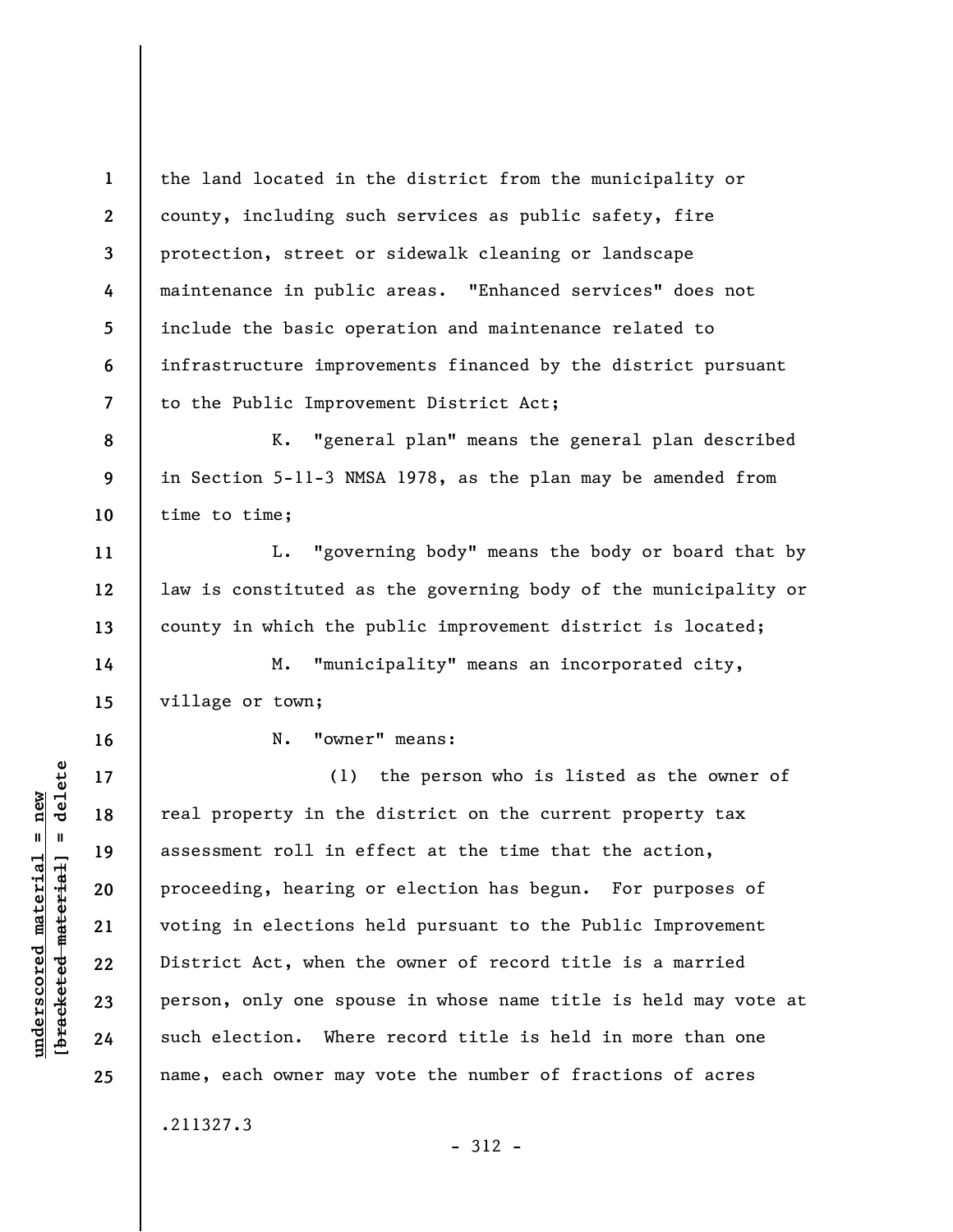| $\mathbf{1}$    | represented by the owner's legal interest or proportionate     |
|-----------------|----------------------------------------------------------------|
| $\mathbf{2}$    | share of and in the lands within the district;                 |
| 3               | the administrator or executor of an estate<br>(2)              |
| 4               | holding record title to land within the district;              |
| $5\phantom{.0}$ | the guardian of a minor or incompetent<br>(3)                  |
| 6               | person holding record title to land within the district,       |
| 7               | appointed and qualified under the laws of the state;           |
| 8               | an officer of a corporation holding record<br>(4)              |
| 9               | title to land within the district, which officer has been      |
| 10              | authorized by resolution of the corporation's board of         |
| 11              | directors to act with respect to such land;                    |
| 12              | the general partner of a partnership<br>(5)                    |
| 13              | holding record title to land within the district;              |
| 14              | the trustee of a trust holding record<br>(6)                   |
| 15              | title to land within the district; or                          |
| 16              | the manager or member of a limited<br>(7)                      |
| 17              | liability company holding record title to land within the      |
| 18              | district who has been authorized to represent the company;     |
| 19              | 0. "person" means any individual, estate, trust,               |
| 20              | receiver, cooperative association, club, corporation, company, |
| 21              | firm, partnership, limited liability company, joint venture,   |
| 22              | syndicate or other association;                                |
| 23              | "public infrastructure improvements" means all<br>$P$ .        |
| 24              | improvements listed in this subsection and includes both on-   |
| 25              | site improvements and off-site improvements that directly or   |
|                 | .211327.3                                                      |
|                 |                                                                |

 $[bracketeed-materiat] = delete$ **[bracketed material] = delete**  $underscored material = new$ **underscored material = new**

- 313 -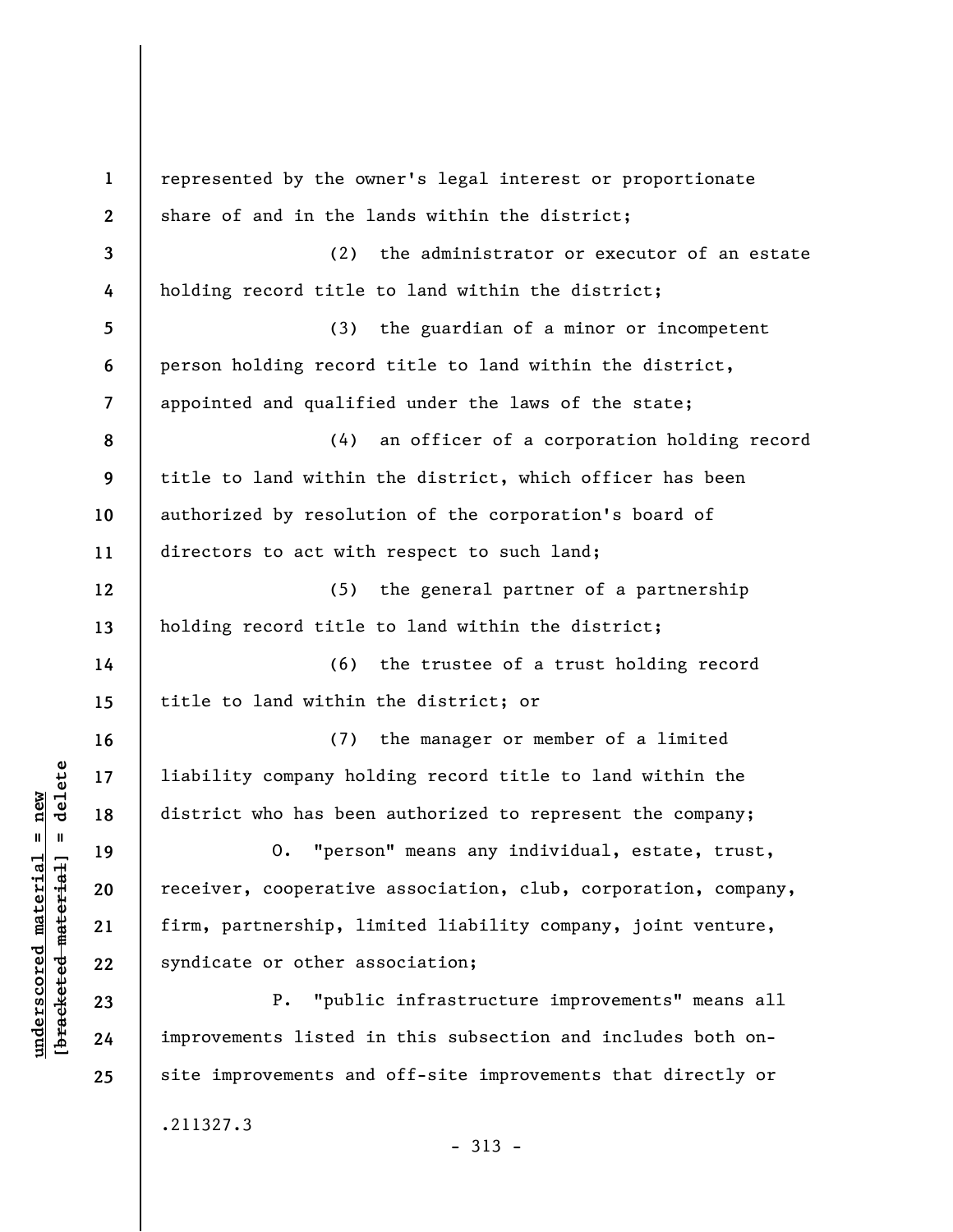**1 2 3 4 5 6 7 8 9 10 11 12 13 14 15 16 17 18 19 20 21 22 23 24 25**  indirectly benefit the district. Such improvements include necessary or incidental work, whether newly constructed, renovated or existing, and all necessary or desirable appurtenances. "Public infrastructure improvements" includes: (1) sanitary sewage systems, including collection, transport, storage, treatment, dispersal, effluent use and discharge; (2) drainage and flood control systems, including collection, transport, diversion, storage, detention, retention, dispersal, use and discharge; (3) water systems for domestic, commercial, office, hotel or motel, industrial, irrigation, municipal or fire protection purposes, including production, collection, storage, treatment, transport, delivery, connection and dispersal; (4) highways, streets, roadways, bridges, crossing structures and parking facilities, including all areas for vehicular use for travel, ingress, egress and parking; (5) trails and areas for pedestrian, equestrian, bicycle or other nonmotor vehicle use for travel, ingress, egress and parking; (6) pedestrian malls, parks, recreational facilities and open space areas for the use of members of the public for entertainment, assembly and recreation; (7) landscaping, including earthworks, .211327.3  $-314 -$ 

**underscored material = new [bracketed material] = delete**

 $\frac{1}{2}$  bracketed material = delete  $underscored material = new$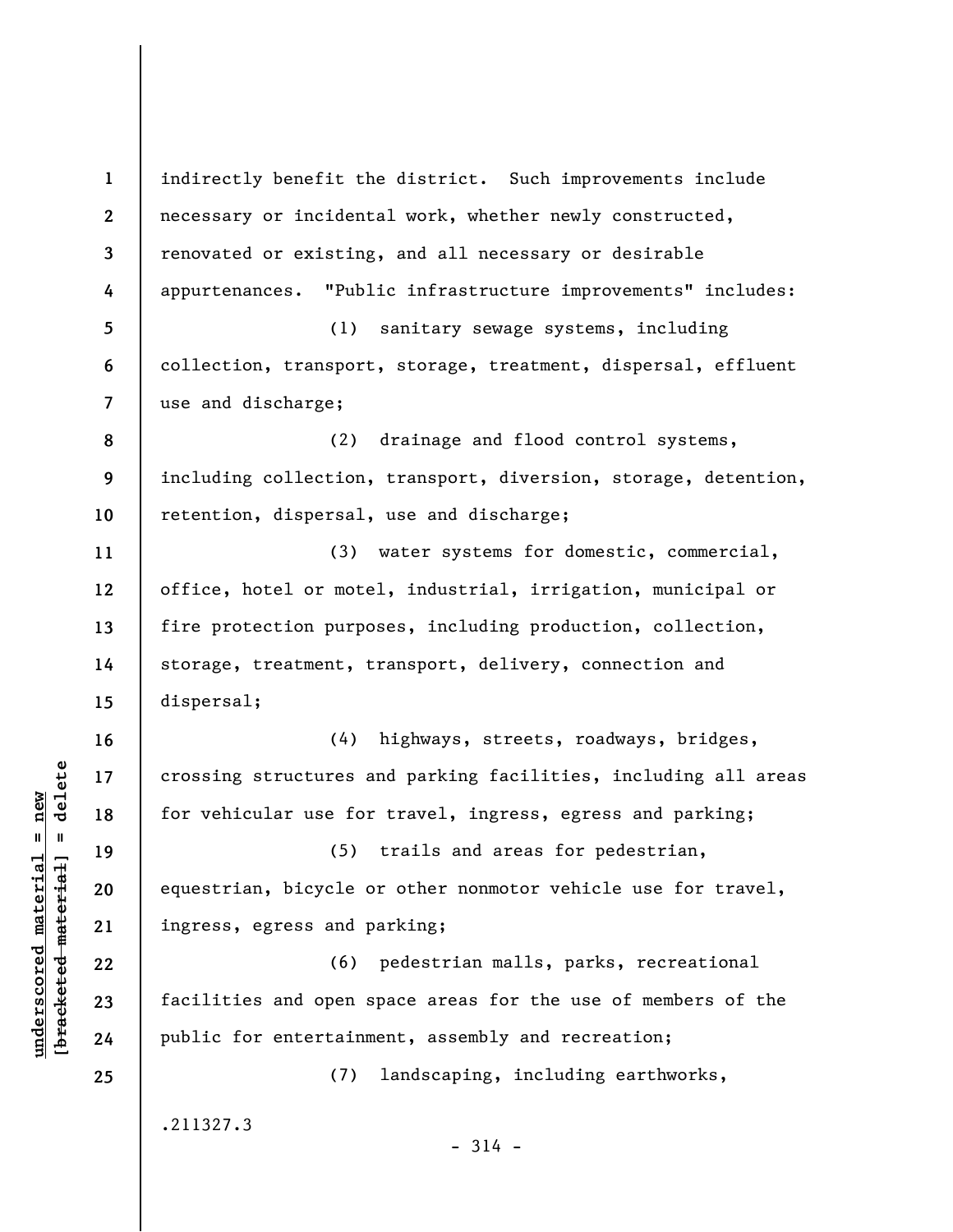**1 2 3 4 5 6 7 8 9 10 11 12 13 14 15 16 17 18 19 20 21 22 23 24 25**  structures, lakes and other water features, plants, trees and related water delivery systems; (8) public buildings, public safety facilities and fire protection and police facilities; (9) electrical generation, transmission and distribution facilities; (10) natural gas distribution facilities; (11) lighting systems; (12) cable or other telecommunications lines and related equipment; (13) traffic control systems and devices, including signals, controls, markings and signage; (14) school sites and facilities with the consent of the governing board of the public school district for which the site or facility is to be acquired, constructed or renovated; (15) library and other public educational or cultural facilities; (16) equipment, vehicles, furnishings and other personalty related to the items listed in this subsection; and (17) inspection, construction management and program management costs; Q. "public infrastructure purpose" means: (1) planning, design, engineering, .211327.3  $-315 -$ 

**underscored material = new [bracketed material] = delete**

 $\frac{1}{2}$  intereted material = delete  $underscored material = new$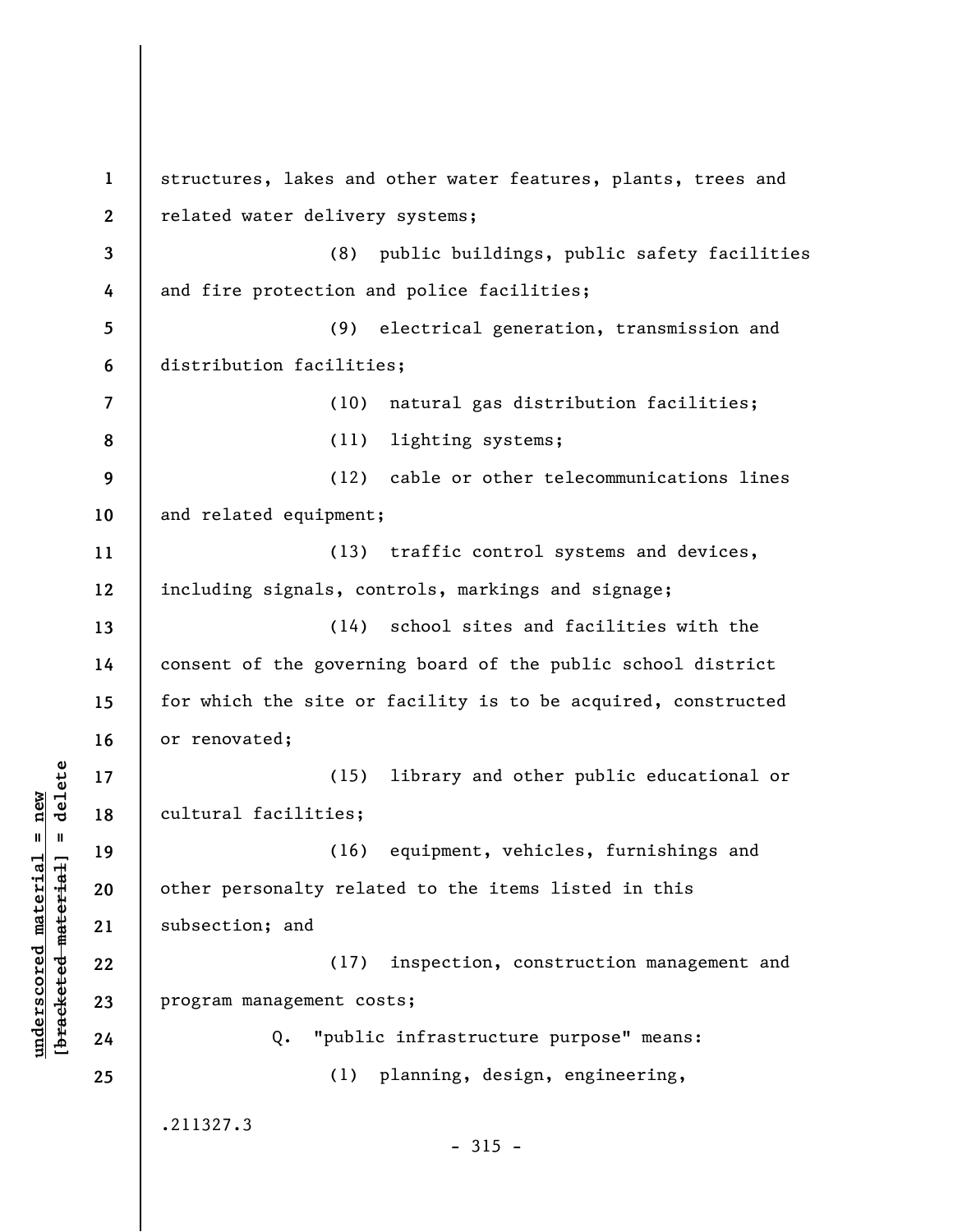**1 2 3 4 5 6 7 8 9 10 11 12 13 14 15 16 17 18 19 20 21 22 23 24 25**  construction, acquisition or installation of public infrastructure, including the costs of applications, impact fees and other fees, permits and approvals related to the construction, acquisition or installation of such infrastructure; (2) acquiring, converting, renovating or improving existing facilities for public infrastructure, including facilities owned, leased or installed by an owner; (3) acquiring interests in real property or water rights for public infrastructure, including interests of an owner; (4) establishing, maintaining and replenishing reserves in order to secure payment of debt service on bonds; (5) funding and paying from bond proceeds interest accruing on bonds for a period not to exceed three years from their date of issuance; (6) funding and paying from bond proceeds fiscal, financial and legal consultant fees, trustee fees, discount fees, district formation and election costs and all costs of issuance of bonds issued pursuant to the Public Improvement District Act, including [but not limited to] fees and costs for bond counsel, financial advisors, consultants and underwriters, costs of obtaining credit ratings, bond insurance premiums, fees for letters of credit and other credit enhancement costs and printing costs; .211327.3

**underscored material = new [bracketed material] = delete**

 $\frac{1}{2}$  bracketed material = delete  $underscored material = new$ 

 $-316 -$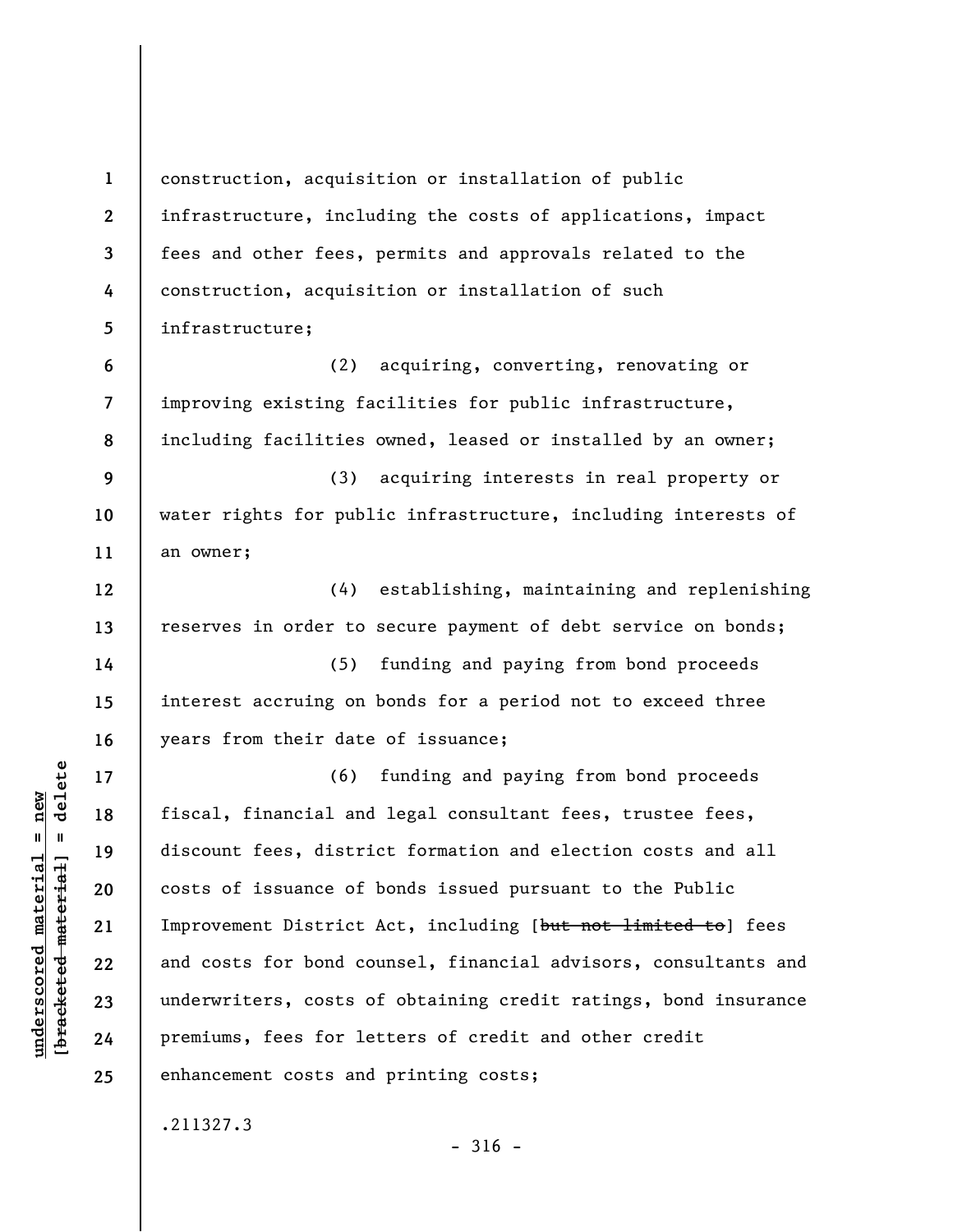**1 2 3 4 5 6 7 8 9 10 11 12 13 14 15 16 17 18 19 20 21 22 23 24 25**  (7) providing for the timely payment of debt service on bonds or other indebtedness of the district; (8) refinancing any outstanding bonds with new bonds, including through the formation of a new public improvement district; and (9) incurring expenses of the district incident to and reasonably necessary to carry out the purposes specified in this subsection; R. "related entities" means two or more entities that are owned in an amount greater than fifty percent by the same person, either directly or through one or more persons; [S. "resident qualified elector" means a person who resides within the boundaries of a district or proposed district and who is qualified to vote in the general elections held in the state pursuant to Section 1-1-4 NMSA 1978; T. S. "special levy" means a levy imposed against real property within a district that may be apportioned according to direct or indirect benefits conferred upon affected real property, as well as acreage, front footage, the cost of providing public infrastructure for affected real property, or other reasonable method, as determined by the governing body or district board, as applicable; and  $[\overline{\mathbf{u}}_r]$   $\overline{\mathbf{T}}_r$  "treasurer" means the treasurer of the governing body or the person appointed by the district board as the district treasurer pursuant to Section 5-11-6 NMSA 1978."

- 317 -

 $\frac{1}{2}$  intereted material = delete **[bracketed material] = delete**  $anderscored material = new$ **underscored material = new**

.211327.3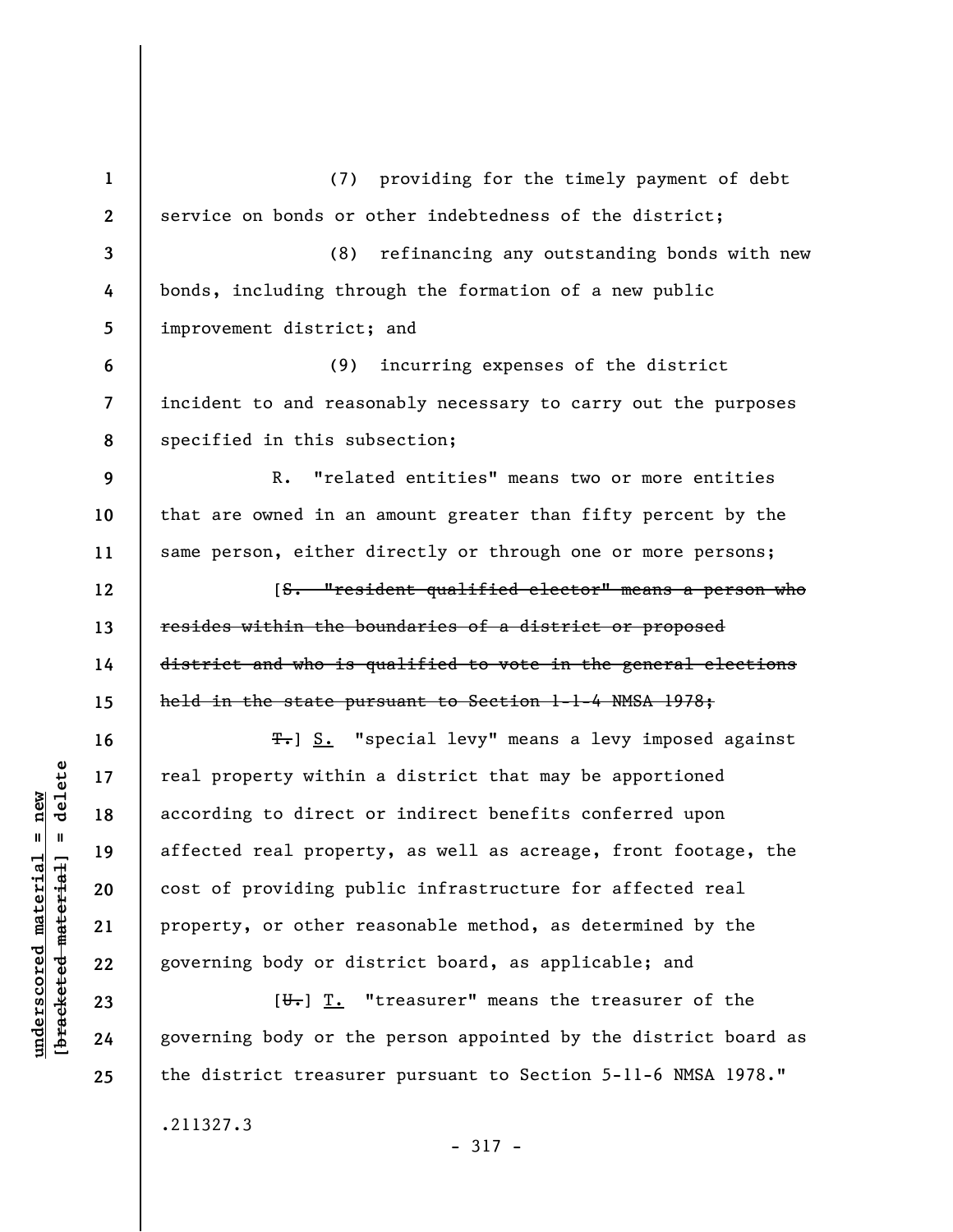**SECTION 192.** Section 5-11-6 NMSA 1978 (being Laws 2001, Chapter 305, Section 6, as amended) is amended to read:

"5-11-6. ORDER FORMING DISTRICT--DETERMINATION-- ELECTION.--

**5 6 7 8 9 10 11 12 13 14 15 16 17 18 19 20 22 23 24**  A. After the hearing, the governing body shall determine whether the district should be formed based upon the interests, convenience or necessity of the owners, residents of the district and citizens of the municipality or county in which the proposed district would be located. If the governing body determines that the district should be formed, it shall adopt a resolution ordering that the district be formed, deleting any property determined not to be directly or indirectly benefited by the district or modifying the general plan and then ordering that a formation determination be conducted and an election be held on the question whether to form the district. A resolution ordering a formation of the district shall state that the district will be governed by a district board consisting of members of the governing body, ex officio, or, upon determination of the governing body, five directors appointed by the governing body, and shall contain the names of the five initial directors and the terms of office of each. If the governing body appoints a district board, it shall appoint a treasurer and a clerk from the appointed members.

B. Before submitting the question of formation of .211327.3

 $\frac{1}{2}$  bracketed material = delete **[bracketed material] = delete**  $underscored material = new$ **underscored material = new**

**21** 

**25** 

**1** 

**2** 

**3**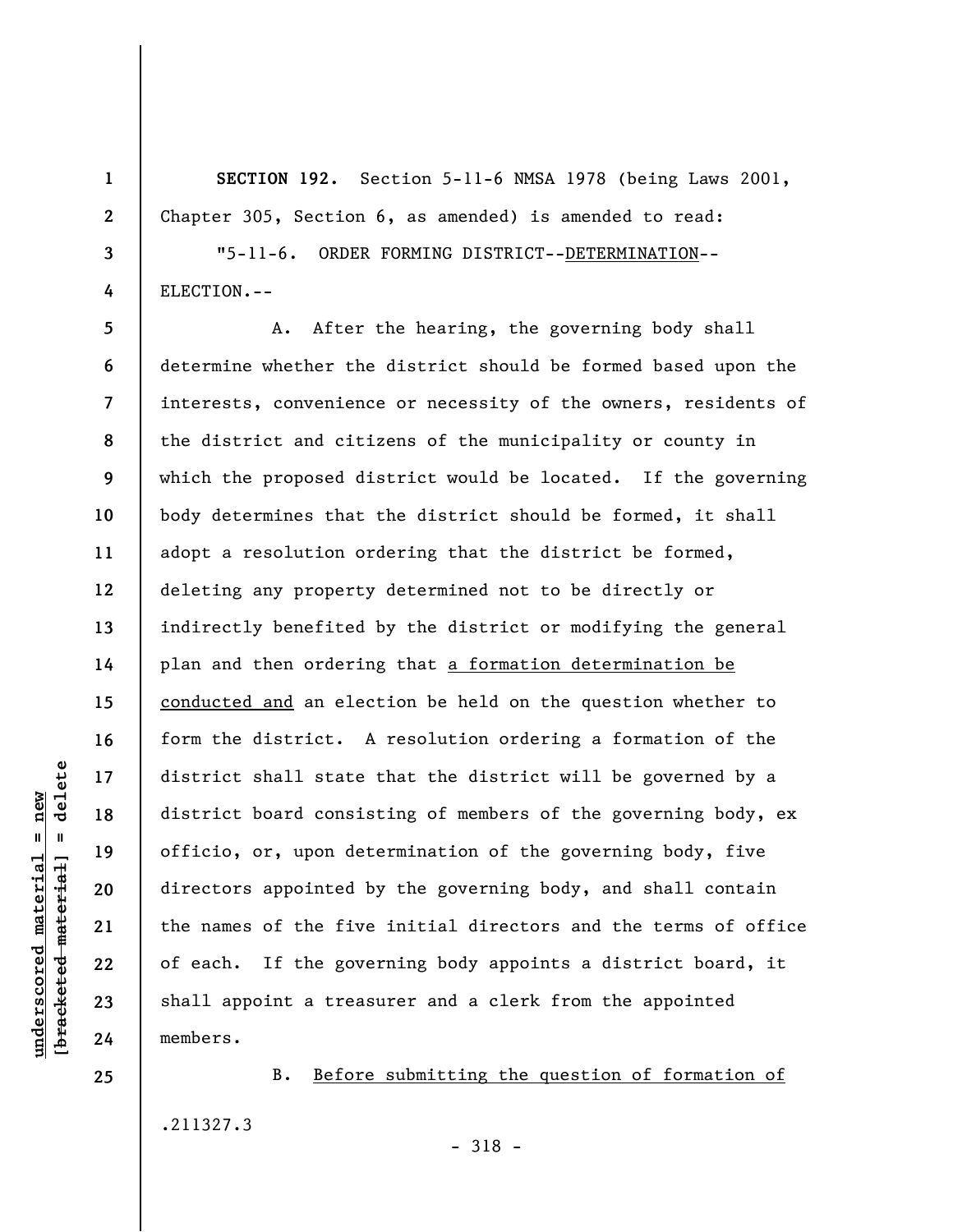**2 3 4 5 6 7 8 9 10 11 12 13**  district, a formation [election] determination shall [include] be conducted among the owners unless a petition is presented to the governing body pursuant to Subsection  $[+]$   $\underline{F}$  of Section 5-11-7 NMSA 1978. In the formation determination, each owner shall have the number of votes or portions of votes equal to the number of acres or portions of acres rounded upward to the nearest one-fifth of an acre owned by that owner in the submitted district. The right to vote on the question of formation of the district shall not be assigned or delegated to the property owners signing a petition submitted to the governing body for formation of a district or related entities of such property owners.

the district to the qualified electors of the proposed

C. Should the formation determination by the owners result in an affirmative vote, the question shall also be submitted to a vote of the [resident] qualified electors of the proposed district. The conduct of a formation election shall meet the requirements of Section 5-11-7 NMSA 1978."

**SECTION 193.** Section 5-11-7 NMSA 1978 (being Laws 2001, Chapter 305, Section 7) is amended to read:

"5-11-7. NOTICE AND CONDUCT OF ELECTION--WAIVER.--

A. Any election pursuant to the Public Improvement District Act shall be a nonpartisan election called,  $[\frac{b\psi}{c\psi}$ posting notices in three public places within the boundaries of the district not less than twenty days before the election.

- 319 -

.211327.3

delete **[bracketed material] = delete**  $underscored material = new$ **underscored material = new**  $\mathbf{I}$ bracketed material

**14** 

**15** 

**16** 

**17** 

**18** 

**19** 

**20** 

**21** 

**22** 

**23** 

**24** 

**25**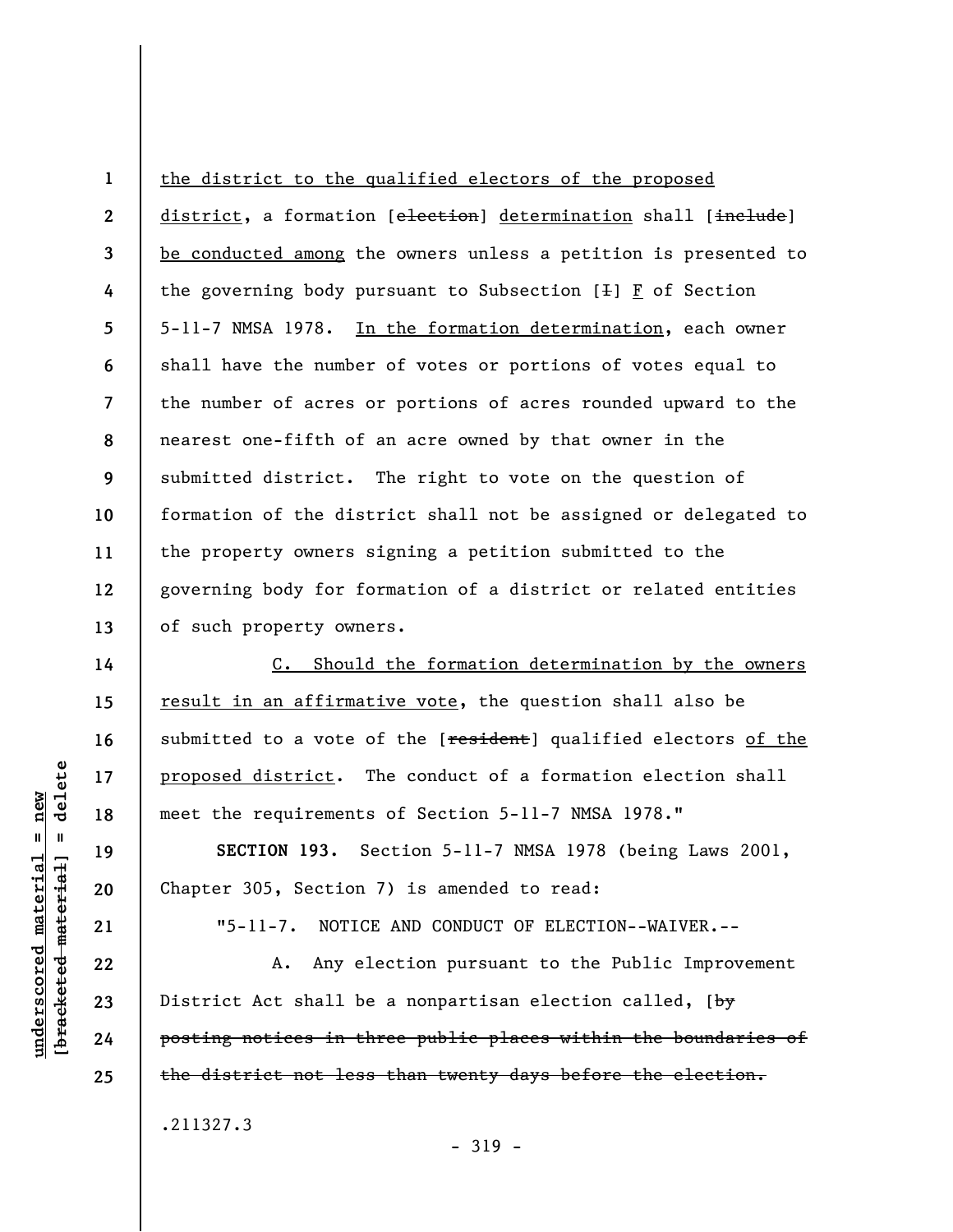| $\mathbf{1}$             | Notice shall also be published in a newspaper of general                    |
|--------------------------|-----------------------------------------------------------------------------|
| $\boldsymbol{2}$         | eirculation in the municipality or county, or, if there is no               |
| 3                        | newspaper so circulated in the municipality, in a newspaper of              |
| 4                        | general circulation in the county in which the municipality is              |
| 5                        | located once a week for two consecutive weeks before the                    |
| 6                        | election] conducted and canvassed pursuant to the provisions of             |
| $\overline{\mathcal{L}}$ | the Local Election Act. In addition to those matters required               |
| 8                        | for notice as provided in the Election Code, the notice of                  |
| 9                        | election shall state:                                                       |
| 10                       | $({\mathcal{H}})$ the place of holding the election and                     |
| 11                       | provisions for voting by mail, if any;                                      |
| 12                       | (2) the hours during the day, not less than                                 |
| 13                       | six, in which the polls will be open;                                       |
| 14                       | $\left(\frac{1}{2}\right)$ (1) if the election is a formation               |
| 15                       | election, the boundaries of the proposed district;                          |
| 16                       | $[$ $(4)$ ] $(2)$ if the election is a bond election,                       |
| 17                       | the amount of bonds to be authorized for the district, the                  |
| 18                       | maximum rate of interest to be paid on the bonds and the                    |
| 19                       | maximum term of the bonds, not exceeding thirty years;                      |
| 20                       | $[\frac{1}{5}]$ (3) if the election is a property tax                       |
| 21                       | levy election pursuant to Section [ <del>19 of the Public Improvement</del> |
| 22                       | District Act] 5-11-19 NMSA 1978, the maximum tax rate per one               |
| 23                       | thousand dollars $(91,000)$ of assessed valuation to be imposed,            |
| 24                       | the purposes for which the revenues raised will be used and the             |
| 25                       | existing maximum tax rate, if any;                                          |
|                          | .211327.3                                                                   |
|                          |                                                                             |

 $[bracketeed-materiat] = delete$ **[bracketed material] = delete**  $underscored material = new$ **underscored material = new**

- 320 -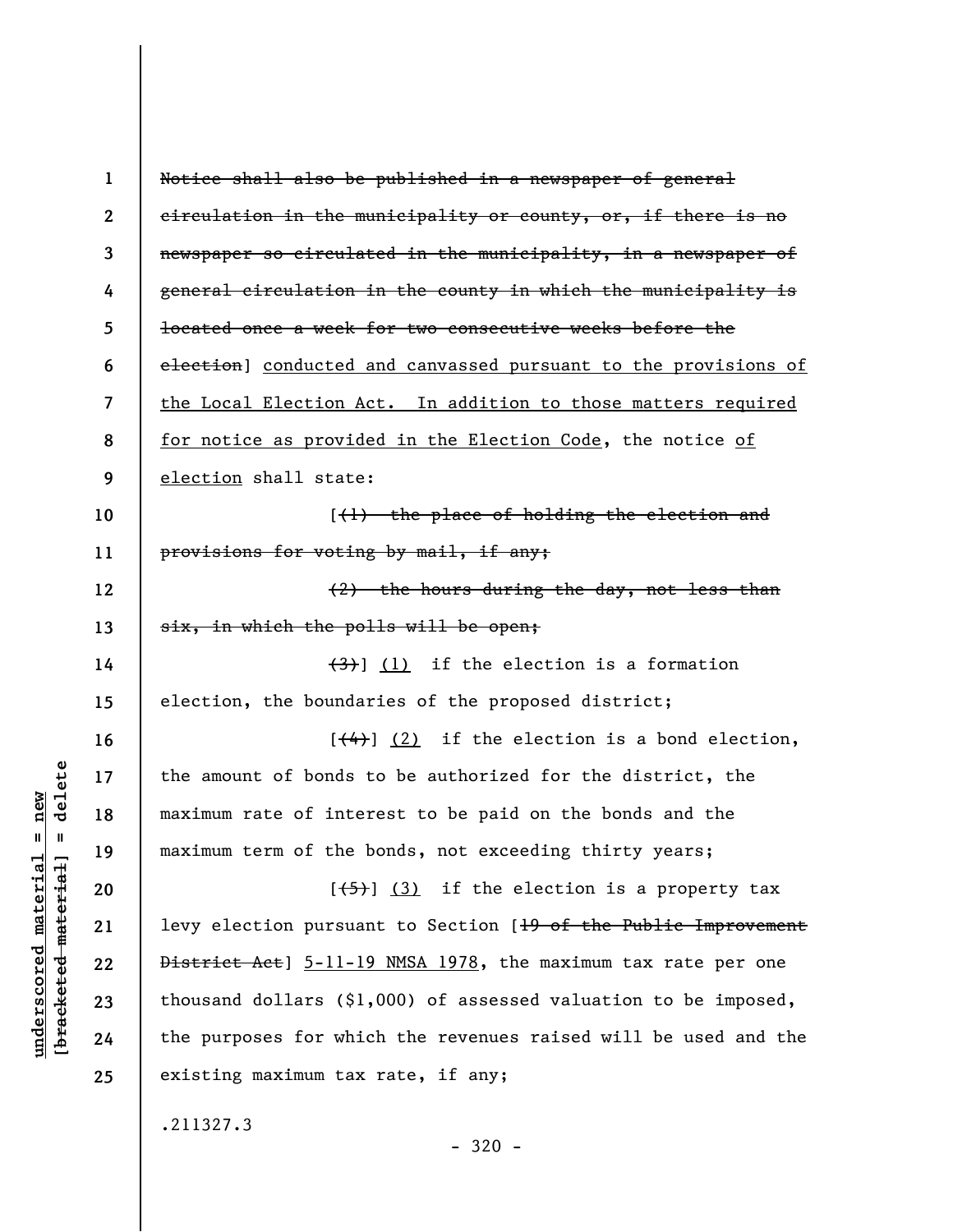**1 2 3 4 5 6 7 8 9 10 11 12 13 14 15 16 17 18 19 20 21 22**   $[ (6) ] (4)$  that a general plan is on file with the clerk;  $[\overline{(+7)}]$  (5) the purposes for which the property taxes or the special levies will be imposed, and the revenues raised will be used, including a description of the public improvements to be financed with tax revenues, special levies, district revenues or bond proceeds; and  $[$   $($ 8 $)$ ]  $($  6) that the imposition of property taxes or special levies will result in a lien for the payment thereof on property within the district. B. The district board or, in the case of a formation election, the governing body, shall determine the date of the election [and the polling places for the election and may consolidate county precincts. The district board or governing body may establish provisions for voting by mail. C. Voter lists shall be used to determine the resident qualified electors. If the district includes land lying partly in and partly out of any county election precinct, the voter lists may contain the names of all registered voters in the precinct, and the precinct boards at those precincts shall require that a prospective elector execute an affidavit stating that the elector is also a resident qualified elector. D. For all elections held pursuant to the Public Improvement District Act, a prospective elector who is not a

- 321 -

.211327.3

**23 24 25** 

**underscored material = new [bracketed material] = delete**

 $anderscored material = new$ 

delete

 $\mathbf{I}$ 

bracketed material

resident qualified elector shall execute an affidavit stating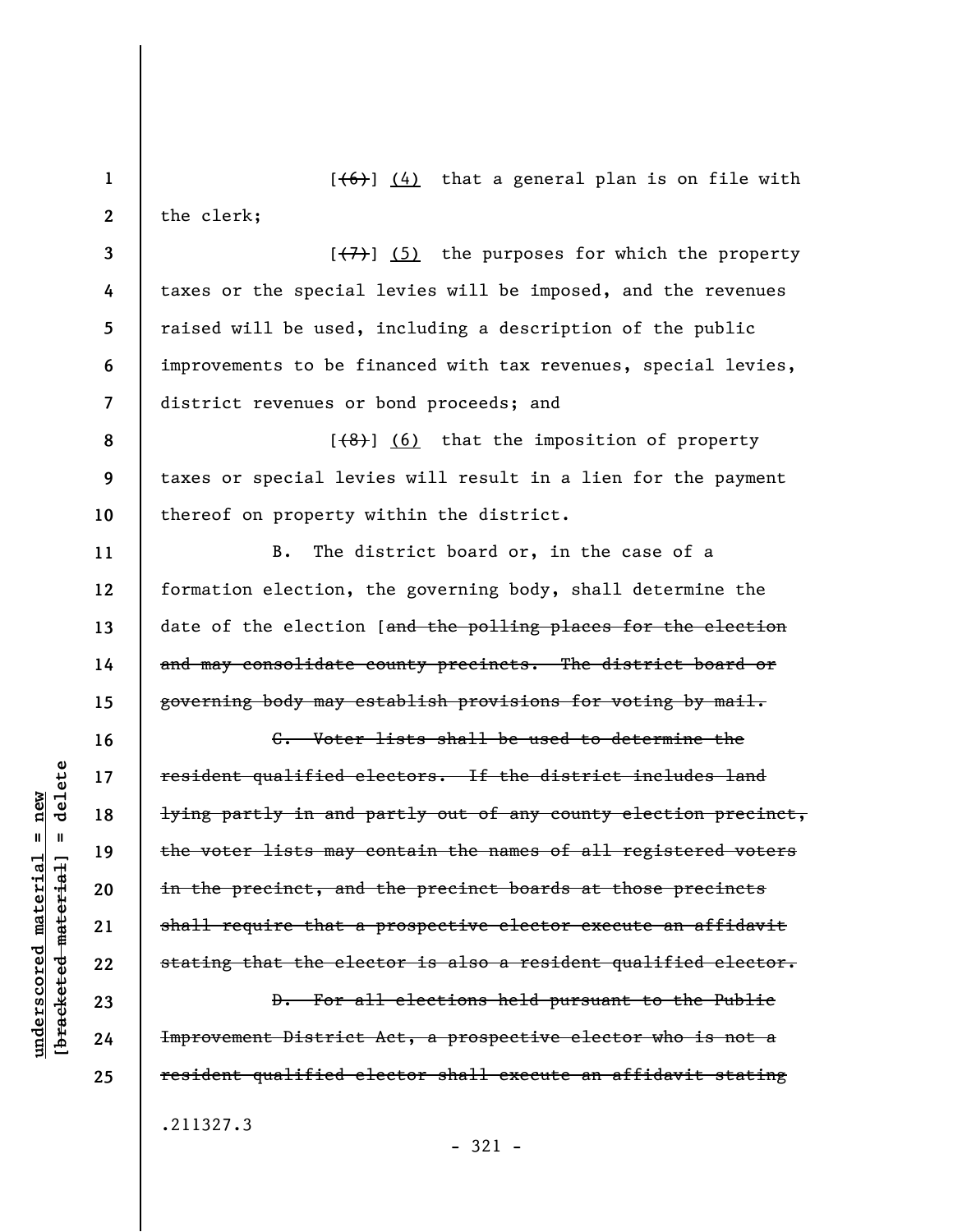**1 2 3 4 5 6 7**  that the elector is the owner of land in the proposed district and stating the area of land in acres owned by the prospective elector. Precinct board members may administer oaths or take all affirmations for these purposes] by passing a resolution placing the ballot question on a regular local election or general election ballot or by adopting a proclamation calling for a special election.

**8 9 10 11**   $[E-]$  C. Except as otherwise provided by this section, the election shall comply with the [general election laws of this state] Local Election Act. The ballot material provided to each voter shall include:

**12 13 14 15**  (1) for a formation election, an impartial description of the district improvements contemplated and a brief description of arguments for and against the formation of the district, if any;

(2) for an election concerning the imposition of property taxes, an impartial description of the taxes to be imposed, the method of apportionment, collection and enforcement and other details sufficient to enable each elector to determine the amount of tax it will be obligated to pay; a brief description of arguments for and against the imposition of taxes that are the subject of the election, if any; and a statement that the imposition of property taxes is for the provision of certain but not necessarily all public infrastructure improvements and services that may be needed or .211327.3

- 322 -

**16** 

**17** 

**18** 

**19** 

**20** 

**21** 

**22** 

**23** 

**24**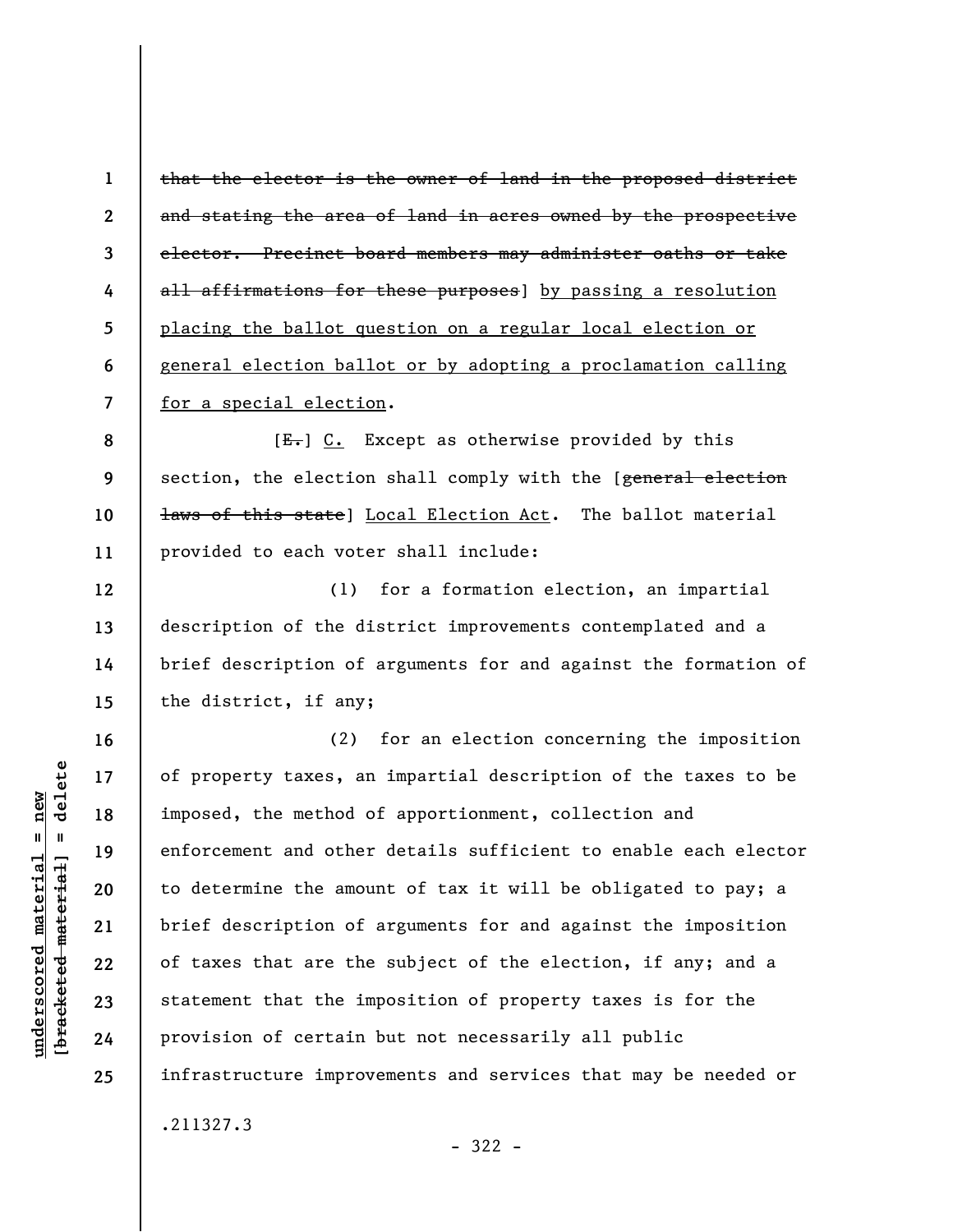desirable within the district, and that other taxes, levies or assessments by other governmental entities may be presented for approval by owners and [resident] qualified electors; and

**4 5 6 7 8 9 10 11**  (3) for a formation election, the ballot, which shall pose the question to be voted upon as "district, yes" and "district, no"; for a bond election, "bonds, yes" and "bonds, no"; for a property tax election, if no tax is in place, "property tax, yes" and "property tax, no"; and for an election to change an existing maximum or eliminate an existing tax, "tax change, yes" and "tax change, no", specifying the type of tax to which the proposed change pertains.

[F. The governing body or, if after formation, the district board, may provide for the returns of the election to be made in person or by mail.

G. Within thirty days after an election, the governing body, or if after formation, the district board, shall meet and canvass the returns, determining the number of votes properly cast by owners and resident qualified electors.]

D. At least a [three-fourths] three-fourths' majority of the votes cast at the election shall be required for formation, issuing the bonds, imposing the tax or special levy or changing the tax or special levy. [The canvass may be continued for an additional period not to exceed thirty days at the election of the governing body or district board for the purpose of completing the canvass.] Failure of a required

- 323 -

.211327.3

delete **[bracketed material] = delete**  $anderscored material = new$ **underscored material = new**  $\mathbf{I}$ bracketed material

**1** 

**2** 

**3** 

**12** 

**13** 

**14** 

**15** 

**16** 

**17** 

**18** 

**19** 

**20** 

**21** 

**22** 

**23** 

**24**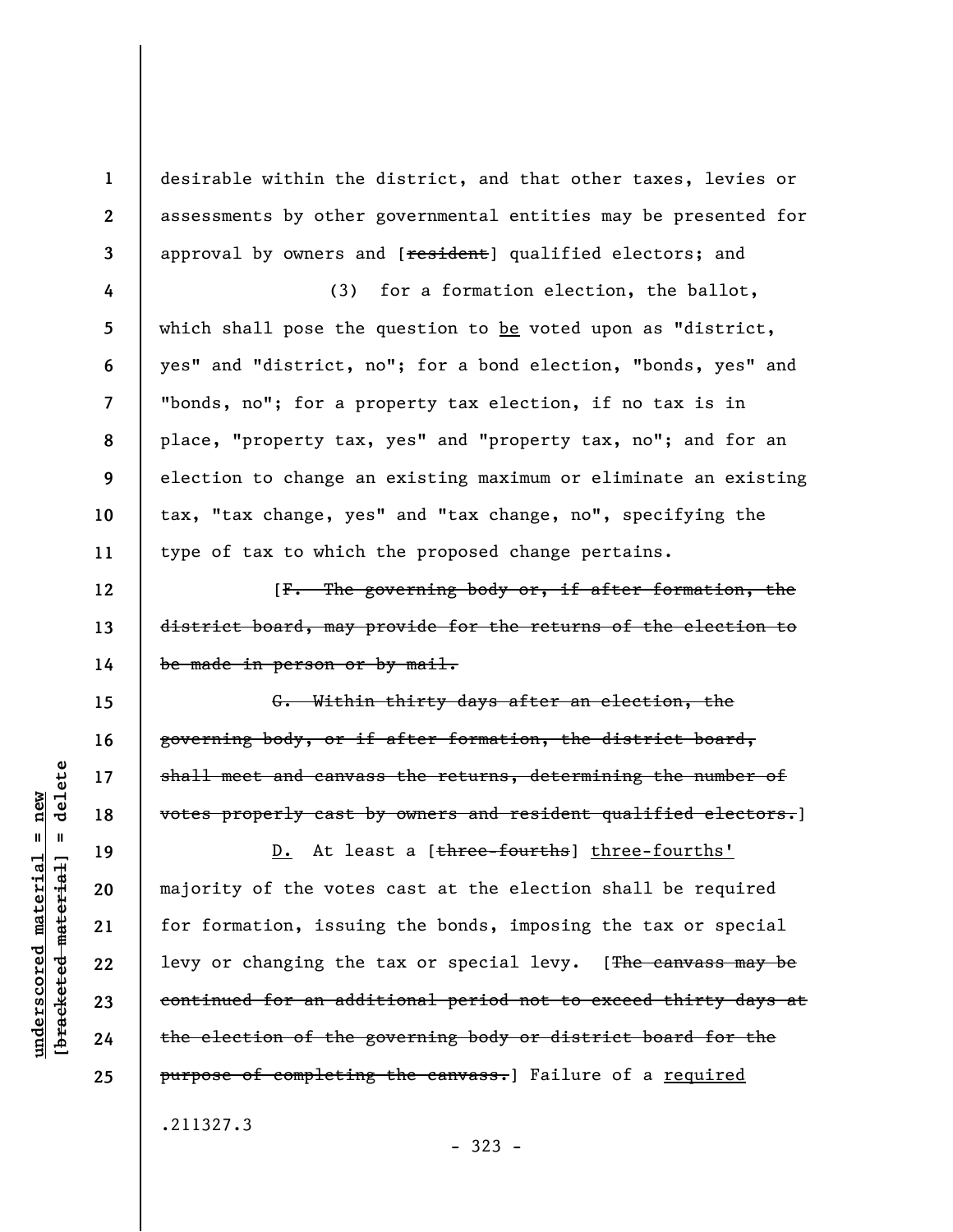majority to vote in favor of the matter submitted shall not prejudice the submission of the same or similar matters at a later election.

 $[H_r]$   $E.$  If a person listed on the assessment roll is no longer the owner of land in the district and the name of the successor owner becomes known and is verified by recorded deed or other similar evidence of transfer of ownership, the successor owner is deemed to be the owner for the purposes of the Public Improvement District Act.

 $[\frac{1}{\sqrt{1}}]$  F. Notwithstanding any other provision of the Public Improvement District Act, if a petition for formation is signed by owners of all of the land in the district described in the petition and is approved by the municipality or county, the municipality or county may waive any or all requirements of posting, publication, mailing, notice, hearing and owner [election] determination. On receipt of such a petition, and after approval by an election of [resident] qualified electors, if any, the municipality or county shall declare the district formed without being required to comply with the provisions of the Public Improvement District Act for posting, publication, mailing, notice, hearing or owner [election] determination.

 $[J<sub>r</sub>]$   $G<sub>r</sub>$  If no person [ $\frac{h}{h}$ as] is registered to vote within the district within [fifty] seventy days immediately preceding any scheduled election date, [any] the election required to be held pursuant to the Public Improvement District .211327.3

**1** 

**2** 

**3** 

**4** 

**5** 

**6** 

**7** 

**8** 

**9** 

**10** 

**11** 

**12** 

**13** 

**14** 

**15** 

**16** 

**17** 

**18** 

**19** 

**20** 

**21** 

**22** 

**23** 

**24** 

**25** 

 $-324 -$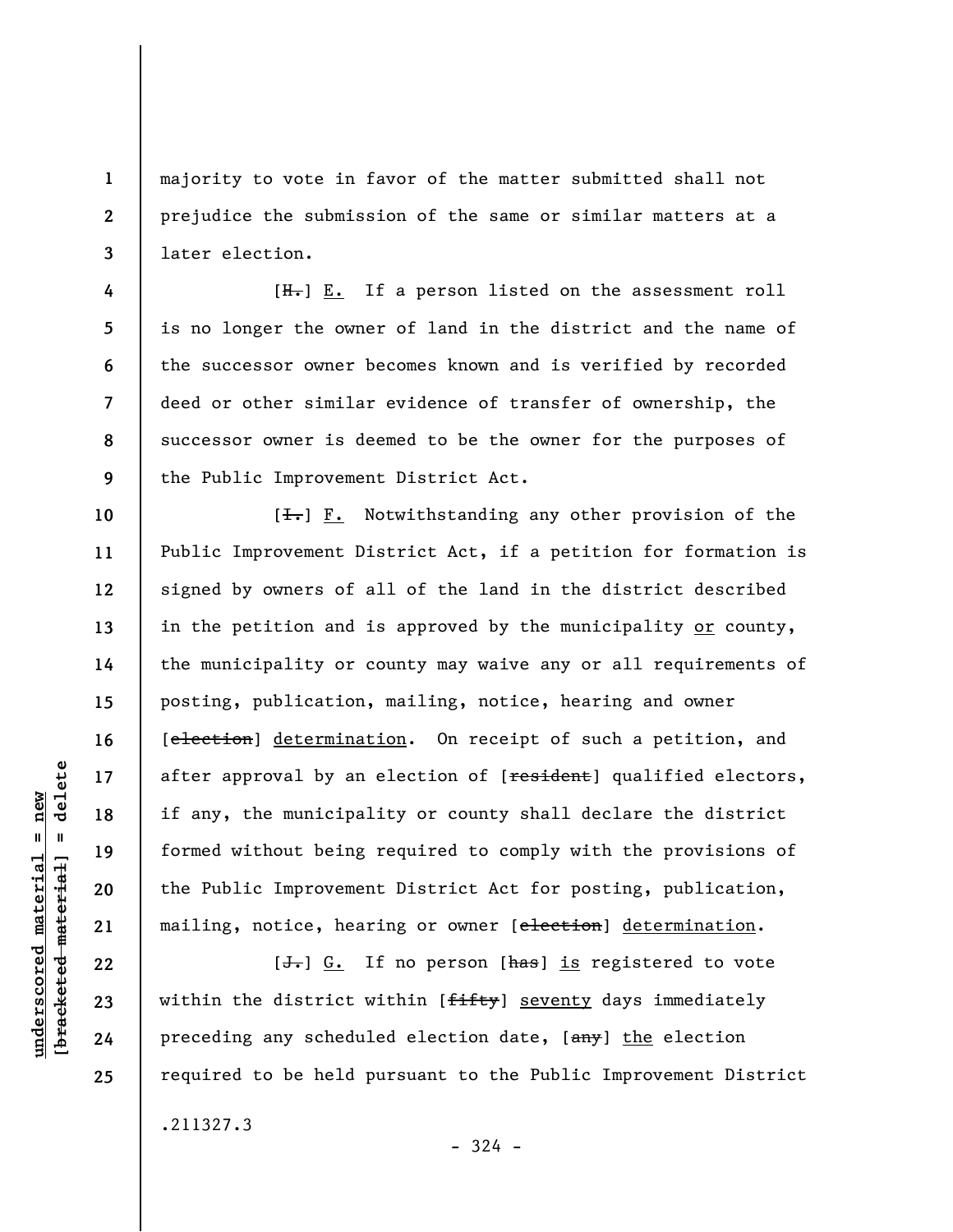Act shall be [held by vote of the owners. Each owner shall have the number of votes or portion of votes equal to the number of acres or portion of acres rounded upward to the nearest one-fifth of an acre owned in the district by that owner.

**6 7 8 9 10 11 12 13 14 15 16 17 18**  K. In any election held pursuant to the Public Improvement District Act, an owner who is also a resident qualified elector shall have the number of votes or portion of votes to which he is entitled as an owner and shall not be entitled to an additional vote as a result of residing within the district] canceled. Under such circumstances, when the question is on the formation of the district, the results of the formation determination of the owners shall prevail. When the question is on any other allowable action otherwise requiring a vote of the qualified electors, the owners shall make a determination in the same manner as the formation determination was conducted, the result of which shall prevail."

**SECTION 194.** Section 5-11-9 NMSA 1978 (being Laws 2001, Chapter 305, Section 9, as amended) is amended to read:

"5-11-9. APPOINTMENT OF DIRECTORS--QUALIFICATIONS-- TERMS--RESUMPTION OF GOVERNANCE BY GOVERNING BODY.--

A. The governing body, at its option, may authorize the appointment of a separate district board. In the case of an appointed district board, three of the appointed directors

.211327.3

delete **[bracketed material] = delete**  $underscored material = new$ **underscored material = new**  $\mathbf{I}$ bracketed material

**19** 

**20** 

**21** 

**22** 

**23** 

**24** 

**25** 

**1** 

**2** 

**3** 

**4**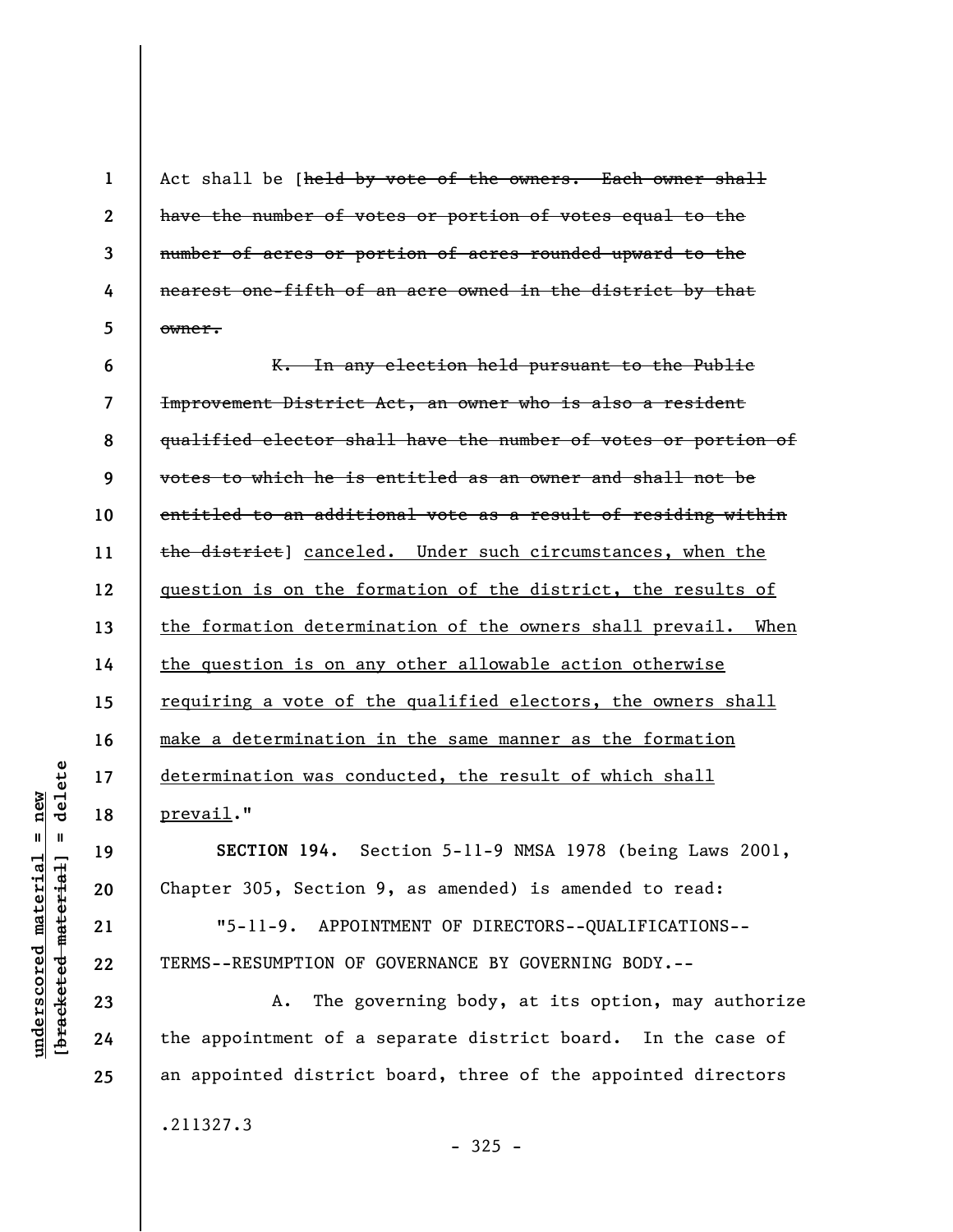**1 2 3 4 5 6 7 8 9 10 11 12**  shall serve an initial term [of] to expire following a regular local election and not to exceed six years. Two of the appointed directors shall serve an initial term [of] to expire following a regular local election and not to exceed four years. The resolution forming the district shall state which directors shall serve [four-year] the longer terms and which shall serve [six-year] the shorter terms. If a vacancy occurs on the district board because of death, resignation or inability of the director to discharge the duties of director, the governing body shall appoint a director to fill the vacancy, who shall hold office for the remainder of the unexpired term until a successor is appointed or elected.

[B. A director may be a director of more than one district.

G. B. At the end of the appointed directors' terms, the governing body shall resume governance of the district as its board either directly or through the governing body's designees or, at the governing body's option, shall hold an election of new directors by majority vote of the qualified electors and owners."

**SECTION 195.** Section 5-11-13 NMSA 1978 (being Laws 2001, Chapter 305, Section 13) is amended to read:

"5-11-13. CHANGE IN DISTRICT BOUNDARIES OR GENERAL PLAN.--

A. After the formation election, an area may be .211327.3  $-326 -$ 

 $\frac{1}{2}$  of  $\frac{1}{2}$  and  $\frac{1}{2}$  and  $\frac{1}{2}$  and  $\frac{1}{2}$  and  $\frac{1}{2}$  and  $\frac{1}{2}$  and  $\frac{1}{2}$  and  $\frac{1}{2}$  and  $\frac{1}{2}$  and  $\frac{1}{2}$  and  $\frac{1}{2}$  and  $\frac{1}{2}$  and  $\frac{1}{2}$  and  $\frac{1}{2}$  and  $\frac{1}{2}$  an **[bracketed material] = delete**  $underscored material = new$ **underscored material = new**

**13** 

**14** 

**15** 

**16** 

**17** 

**18** 

**19** 

**20** 

**21** 

**22** 

**23** 

**24**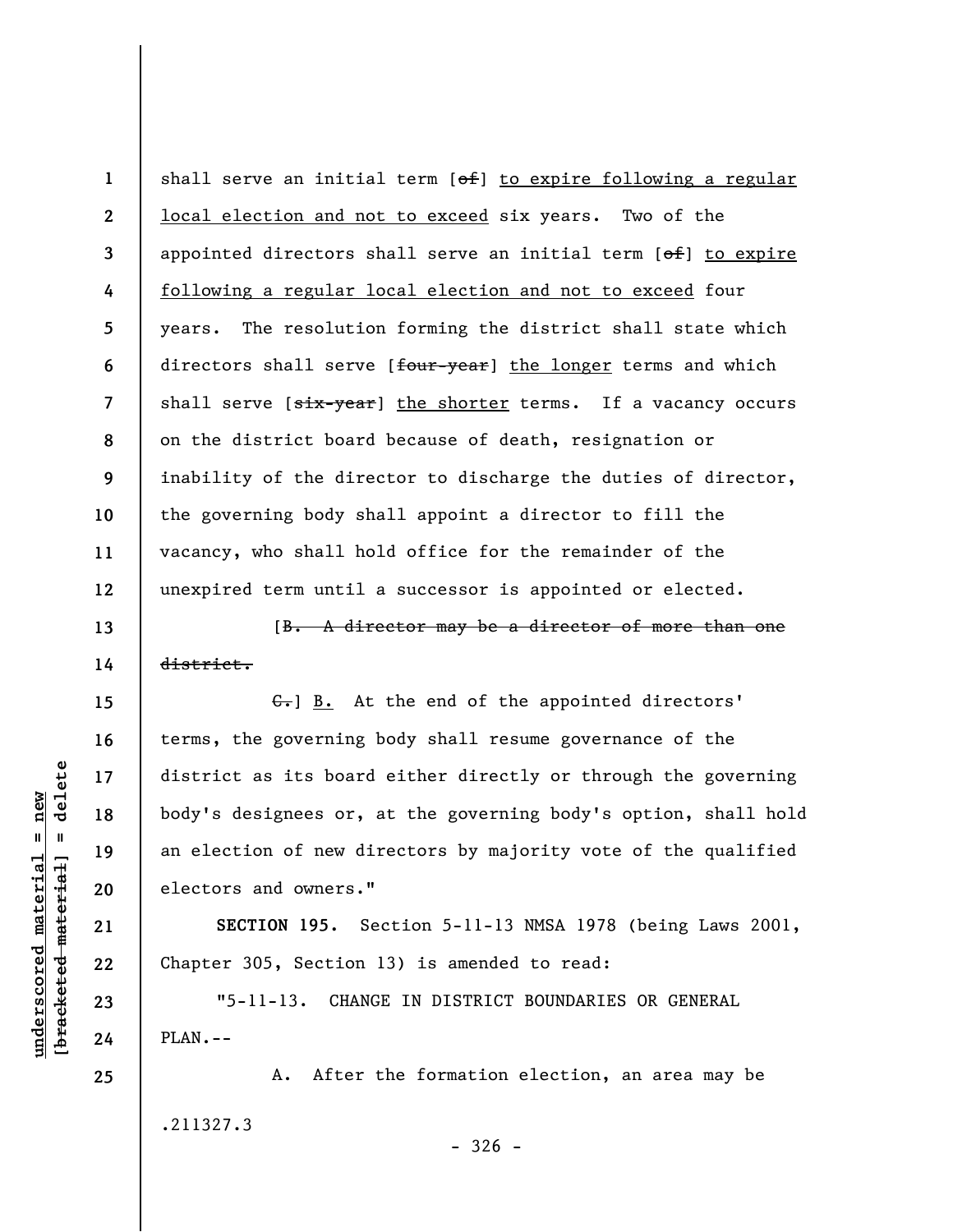**1 2 3 4 5 6 7 8 9 10 11 12**  deleted from the district only following a hearing on notice to the owners of land in the district given in the manner prescribed for the formation hearing, adoption of a resolution of intention to do so by the district board, a determination by the owners and voter approval by the [owners and resident] qualified electors as provided in Sections [6 and 7 of the Public Improvement District Act] 5-11-6 and 5-11-7 NMSA 1978. Lands within the district that are subject to the lien of property taxes, special levies or other charges imposed pursuant to the Public Improvement District Act shall not be deleted from the district while there are bonds outstanding that are payable by such taxes, special levies or charges.

B. At any time after adoption of a resolution creating a district, an area may be added to the district upon [the approval of] a determination by the owners of land in the proposed addition area and the [resident] approval of the qualified electors residing therein, as well as a determination by the owners of land in the district and approval of the [<del>resident</del>] qualified electors of the district, in the same manner as required for the formation of a district.

C. The district board, following a hearing on notice to the owners of real property located in the district given in the manner prescribed for the formation hearing, may amend the general plan in any manner that it determines will not substantially reduce the benefits to be received by any

.211327.3

- 327 -

delete **[bracketed material] = delete**  $anderscored material = new$ **underscored material = new**  $\mathbf{I}$ bracketed material

**13** 

**14** 

**15** 

**16** 

**17** 

**18** 

**19** 

**20** 

**21** 

**22** 

**23** 

**24**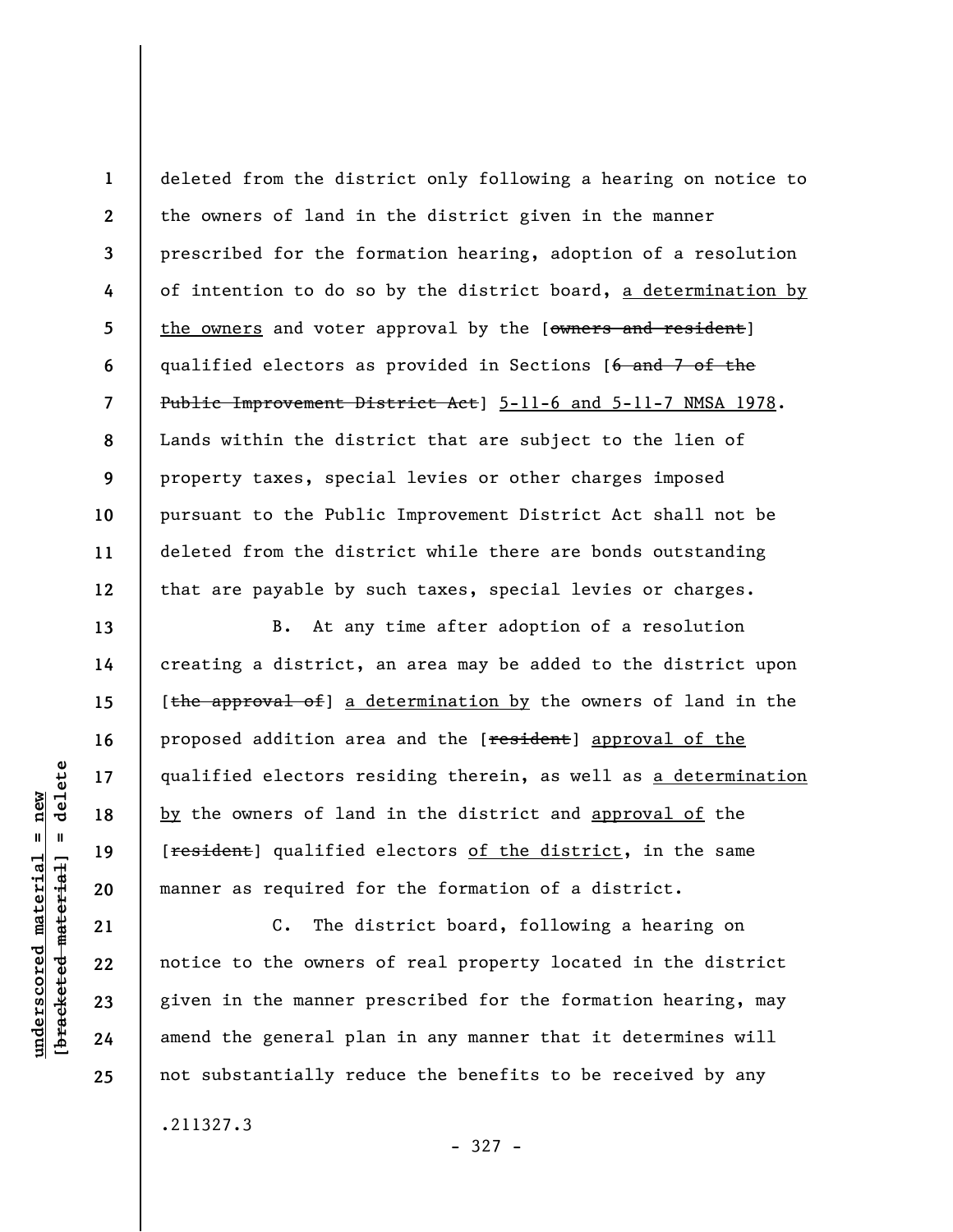land in the district from the public infrastructure on completion of the work to be performed under the general plan. No election shall be required solely for the purposes of this subsection."

**SECTION 196.** Section 5-11-19 NMSA 1978 (being Laws 2001, Chapter 305, Section 19, as amended) is amended to read:

"5-11-19. GENERAL OBLIGATION BONDS--TAX LEVY-- EXCEPTION.--

**12**  A. At any time after the hearing on formation of the district, the district board, or, if before formation, the governing body may from time to time order and call a general obligation bond election to submit to the [owners and] qualified electors the question of authorizing the district to issue general obligation bonds of the district to provide money for any public infrastructure purposes consistent with the general plan. The question shall include authorization for a levy, including a limitation on the levy, of a property tax to pay debt service on the bonds. The election shall be held pursuant to the provisions of the Local Election Act and may be held in conjunction with the formation election.

B. If general obligation bonds are approved at an election, the district board may issue and sell general obligation bonds of the district; provided that the district board shall have determined by resolution that the principal amount of all district general obligation bonds currently

.211327.3

- 328 -

 $\frac{1}{2}$  intereted material = delete **[bracketed material] = delete**  $underscored material = new$ **underscored material = new**

**1** 

**2** 

**3** 

**4** 

**5** 

**6** 

**7** 

**8** 

**9** 

**10** 

**11** 

**13** 

**14** 

**15** 

**16** 

**17** 

**18** 

**19** 

**20** 

**21** 

**22** 

**23** 

**24**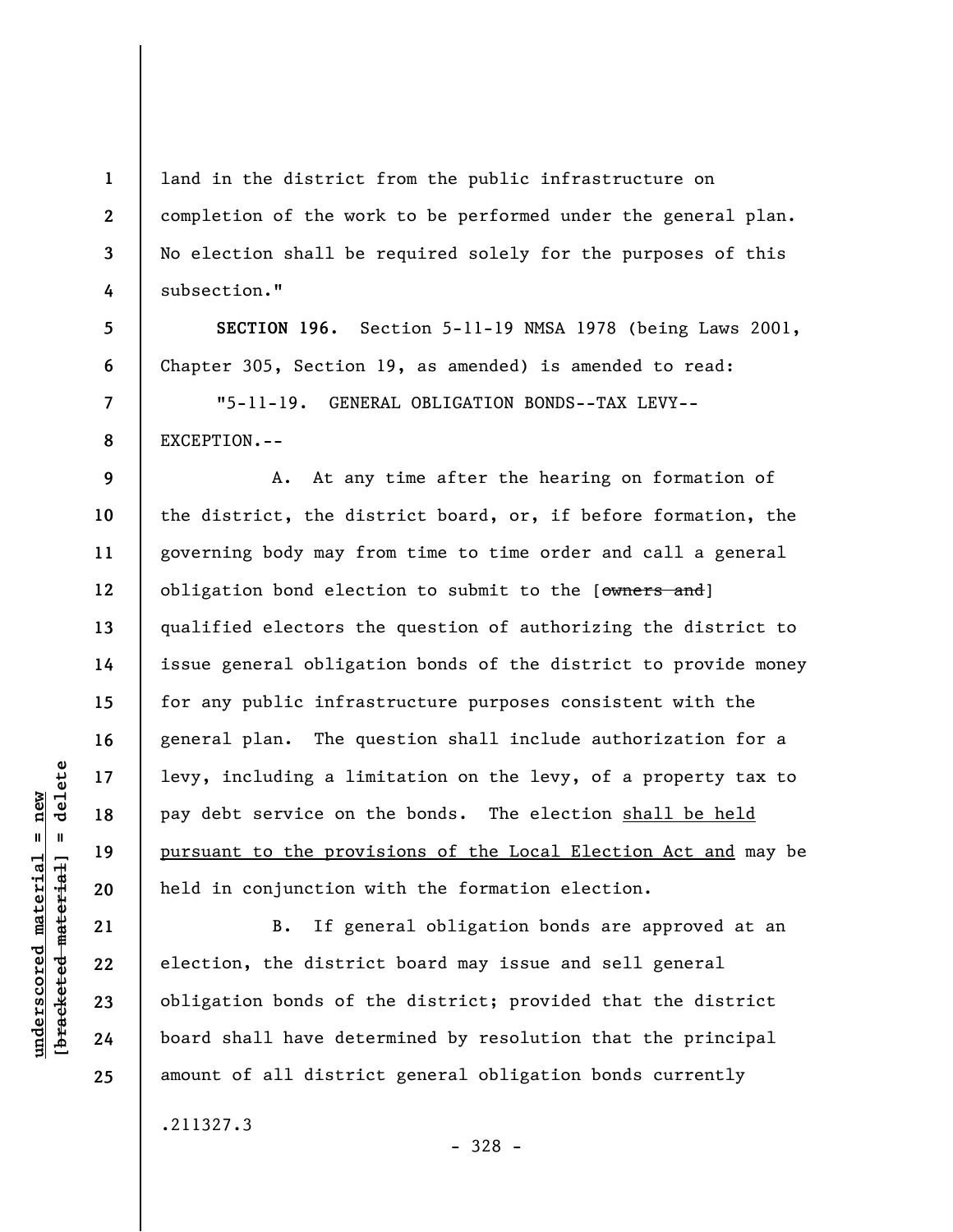outstanding and the district general obligation bonds proposed for issuance and sale shall not result in a total annual debt service that exceeds five-tenths percent of the allowable base.

C. Bonds may be sold in a public offering or in a negotiated sale.

**6 7 8 9 10 11 12 13 14 15 16 17 18 19 20 22 23 24 25**  D. After the bonds are issued, the district board shall enter in its minutes a record of the bonds sold and their numbers and dates and shall annually levy and cause a property tax to be collected, at the same time and in the same manner as other property taxes are levied and collected on all taxable property in the district, sufficient, together with any money from the sources described in Section 5-11-17 NMSA 1978 to pay debt service on the bonds when due. Money derived from the levy of property taxes that are pledged to pay the debt service on the bonds shall be kept separately from other funds of the district. Property tax revenues not pledged to pay debt service on bonds may be used to pay other costs of the district, including costs of formation, administration, operation and maintenance, services or enhanced services. A district's levy of property taxes shall constitute a lien on all taxable property within the district, including, without limitation, all leased property or improvements to leased land, which shall be subject to foreclosure in the same manner as other property tax liens under the laws of this state. The lien shall include delinquencies and interest thereon at a rate .211327.3

- 329 -

delete **[bracketed material] = delete**  $underscored material = new$ **underscored material = new**  $\frac{1}{2}$ 

**21** 

**1** 

**2** 

**3** 

**4**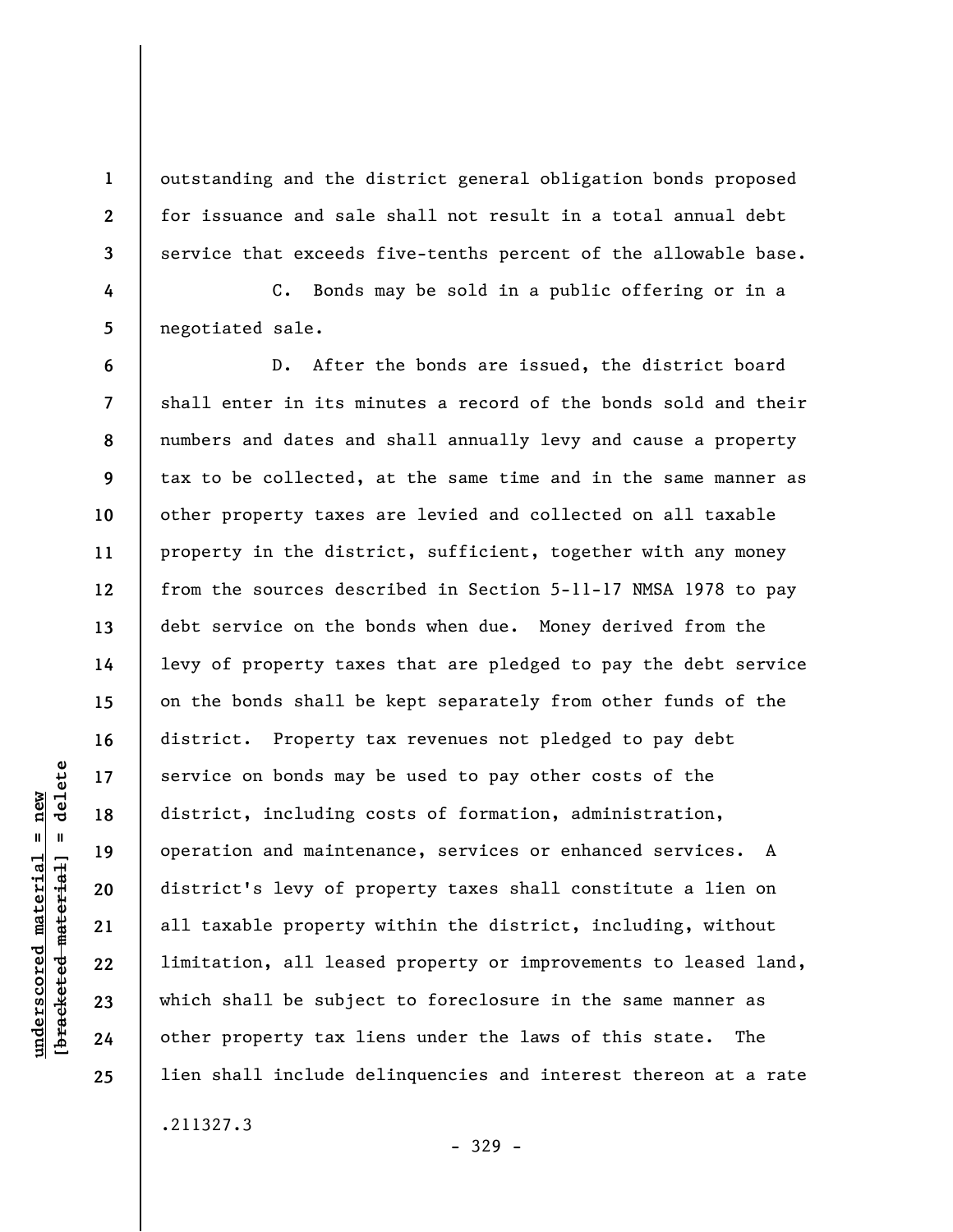not to exceed ten percent per year, the actual costs of foreclosure and any other costs of the district resulting from the delinquency. The proceeds of any foreclosure sale shall be deposited in the special bond fund for payment of any obligations secured thereby.

E. Subject to the election requirements of this section, a district may issue general obligation bonds at such times and in such amounts as the district deems appropriate to carry out a project or projects in phases.

F. Pursuant to this section, the district may issue and sell refunding bonds to refund general obligation bonds of the district authorized by the Public Improvement District Act. No election is required in connection with the issuance and sale of refunding bonds. Refunding bonds issued pursuant to this section shall have a final maturity date no later than the final maturity date of the bonds being refunded."

**SECTION 197.** Section 5-11-23 NMSA 1978 (being Laws 2001, Chapter 305, Section 23) is amended to read:

"5-11-23. DISTRICT TAXES--ANNUAL FINANCIAL ESTIMATE-- ANNUAL FINANCIAL ESTIMATE AND BUDGET--CERTIFICATION TO LOCAL GOVERNMENT DIVISION.--

A. All property taxes for the operation and maintenance expenses of the district shall not exceed an amount equal to three dollars (\$3.00) per one thousand dollars (\$1,000) of net taxable value for all real and personal .211327.3

- 330 -

 $\frac{1}{2}$  of  $\frac{1}{2}$  and  $\frac{1}{2}$  and  $\frac{1}{2}$  and  $\frac{1}{2}$  and  $\frac{1}{2}$  and  $\frac{1}{2}$  and  $\frac{1}{2}$  and  $\frac{1}{2}$  and  $\frac{1}{2}$  and  $\frac{1}{2}$  and  $\frac{1}{2}$  and  $\frac{1}{2}$  and  $\frac{1}{2}$  and  $\frac{1}{2}$  and  $\frac{1}{2}$  an **[bracketed material] = delete**  $underscored material = new$ **underscored material = new**

**1** 

**2** 

**3** 

**4** 

**5** 

**6** 

**7** 

**8** 

**9** 

**10** 

**11** 

**12** 

**13** 

**14** 

**15** 

**16** 

**17** 

**18** 

**19** 

**20** 

**21** 

**22** 

**23** 

**24**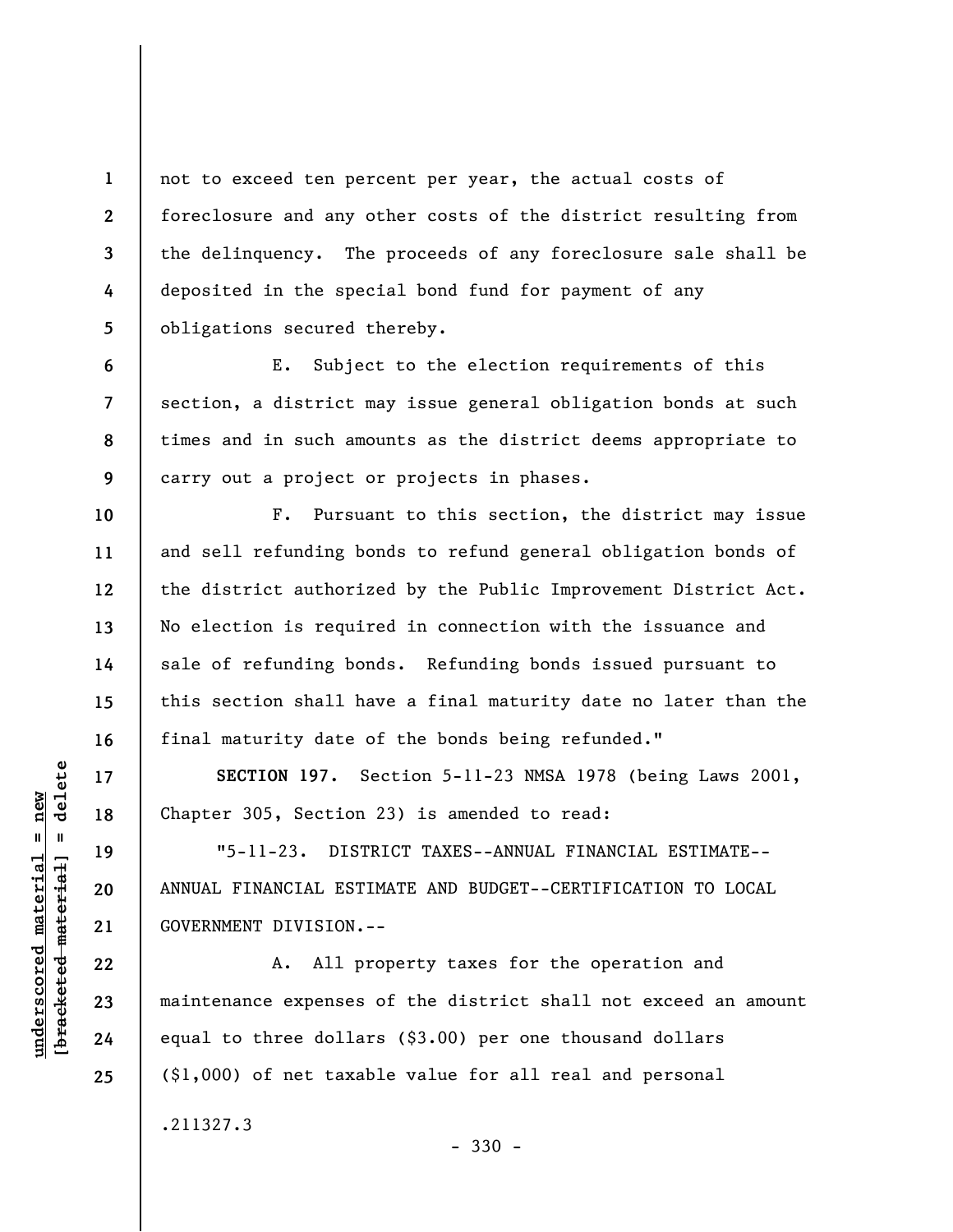property in the district, unless a higher rate is approved by a vote of the [resident] qualified electors [and owners] voting at an election conducted pursuant to the provisions of the Local Election Act not less than three years after the date of the formation of the district.

B. Once approved at an election or, in the case of a special levy, by resolution of the district board, the maximum rate of a property tax shall remain in effect until increased or decreased at a subsequent election, and the maximum rate of a special levy shall remain in effect until increased or decreased by resolution of the district board at a subsequent hearing.

C. If a maximum property tax rate is in effect, the district board, on petition of twenty-five percent of the [resident] qualified electors, or by the owners of twenty-five percent of the land area of the district, shall call an election pursuant to the provisions of the Local Election Act to reduce the maximum tax rate but not below the lesser of that rate determined by the district board to be necessary to maintain the district's facilities and improvements where the tax was authorized for operation and maintenance, or the actual rate then in effect, but in no event shall the rate be reduced below the rate necessary to satisfy the district's obligations in connection with any outstanding bonds issued pursuant to the Public Improvement District Act.

.211327.3

- 331 -

 $\frac{1}{2}$  of  $\frac{1}{2}$  and  $\frac{1}{2}$  and  $\frac{1}{2}$  and  $\frac{1}{2}$  and  $\frac{1}{2}$  and  $\frac{1}{2}$  and  $\frac{1}{2}$  and  $\frac{1}{2}$  and  $\frac{1}{2}$  and  $\frac{1}{2}$  and  $\frac{1}{2}$  and  $\frac{1}{2}$  and  $\frac{1}{2}$  and  $\frac{1}{2}$  and  $\frac{1}{2}$  an **[bracketed material] = delete**  $underscored material = new$ **underscored material = new**

**1** 

**2** 

**3** 

**4** 

**5** 

**6** 

**7** 

**8** 

**9** 

**10** 

**11** 

**12** 

**13** 

**14** 

**15** 

**16** 

**17** 

**18** 

**19** 

**20** 

**21** 

**22** 

**23** 

**24**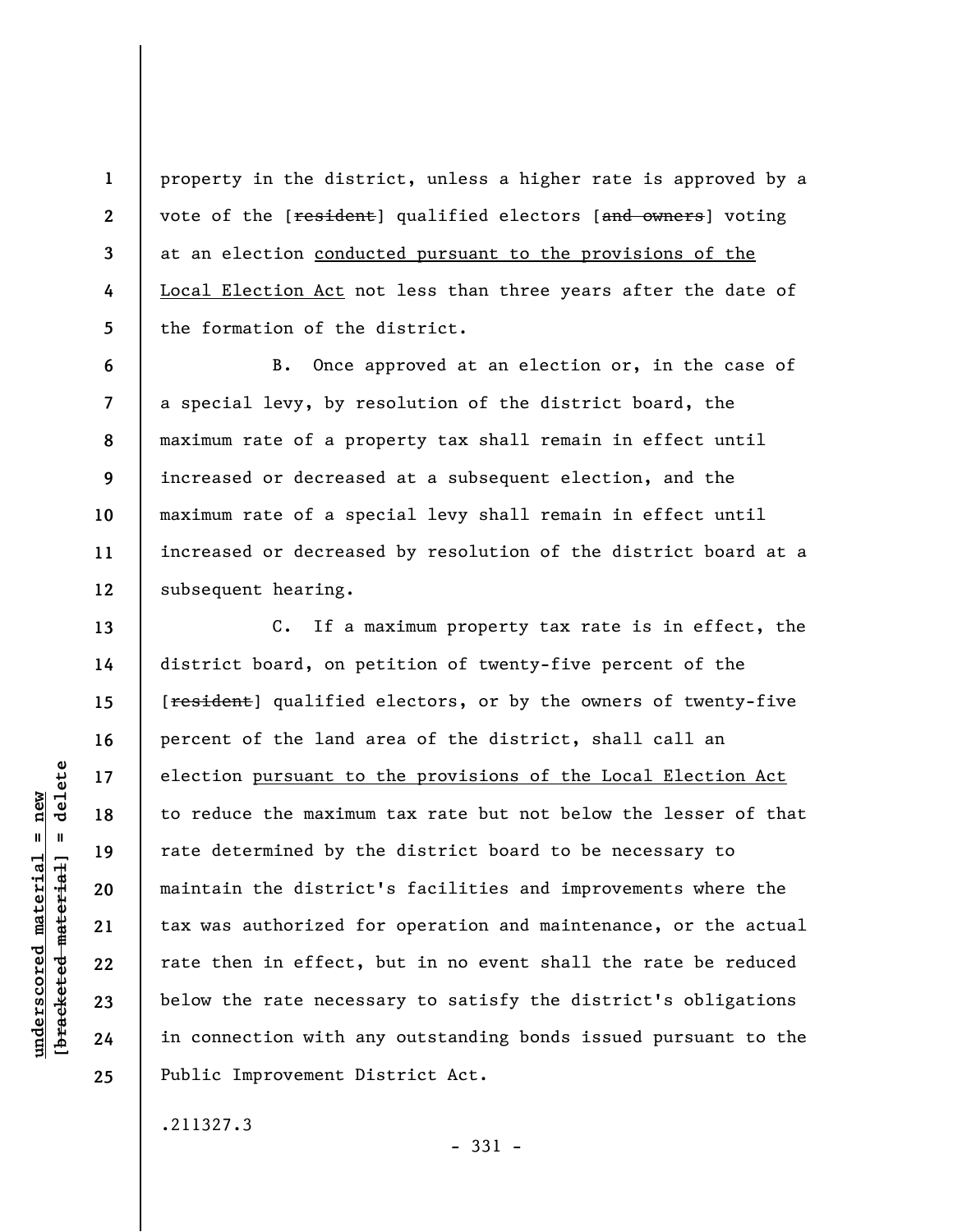**1 2 3 4 5 6 7 8 9 10 11 12 13**  D. If a maximum special levy is in effect, the district board, on petition of twenty-five percent of the [resident] qualified electors, or by the owners of twenty-five percent of the land area of the district, shall hold a hearing to determine whether to reduce the maximum special levy but not below the lesser of that rate determined by the district board to be necessary to maintain the district's facilities and improvements, where the special levy was authorized for operation and maintenance, or the actual rate then in effect, but in no event shall the rate be reduced below the rate necessary to satisfy the district's obligations in connection with any outstanding bonds issued pursuant to the Public Improvement District Act.

E. Upon presentation to the district board of a petition signed by the owners of a majority of the property in the district, the district board shall adopt a resolution to reduce or eliminate the portion of the tax or special levy, beginning the next fiscal year, required for one or more services or enhanced services specified in the petition. Signatures on a petition to reduce or eliminate a tax or special levy shall be valid for a period of sixty days.

F. When levying property tax or imposing a special levy, the district board shall make annual statements and estimates of the operation and maintenance expenses of the district, the costs of public improvements to be financed by .211327.3

- 332 -

delete **[bracketed material] = delete**  $anderscored material = new$ **underscored material = new**  $\mathbf{I}$ bracketed material

**14** 

**15** 

**16** 

**17** 

**18** 

**19** 

**20** 

**21** 

**22** 

**23** 

**24**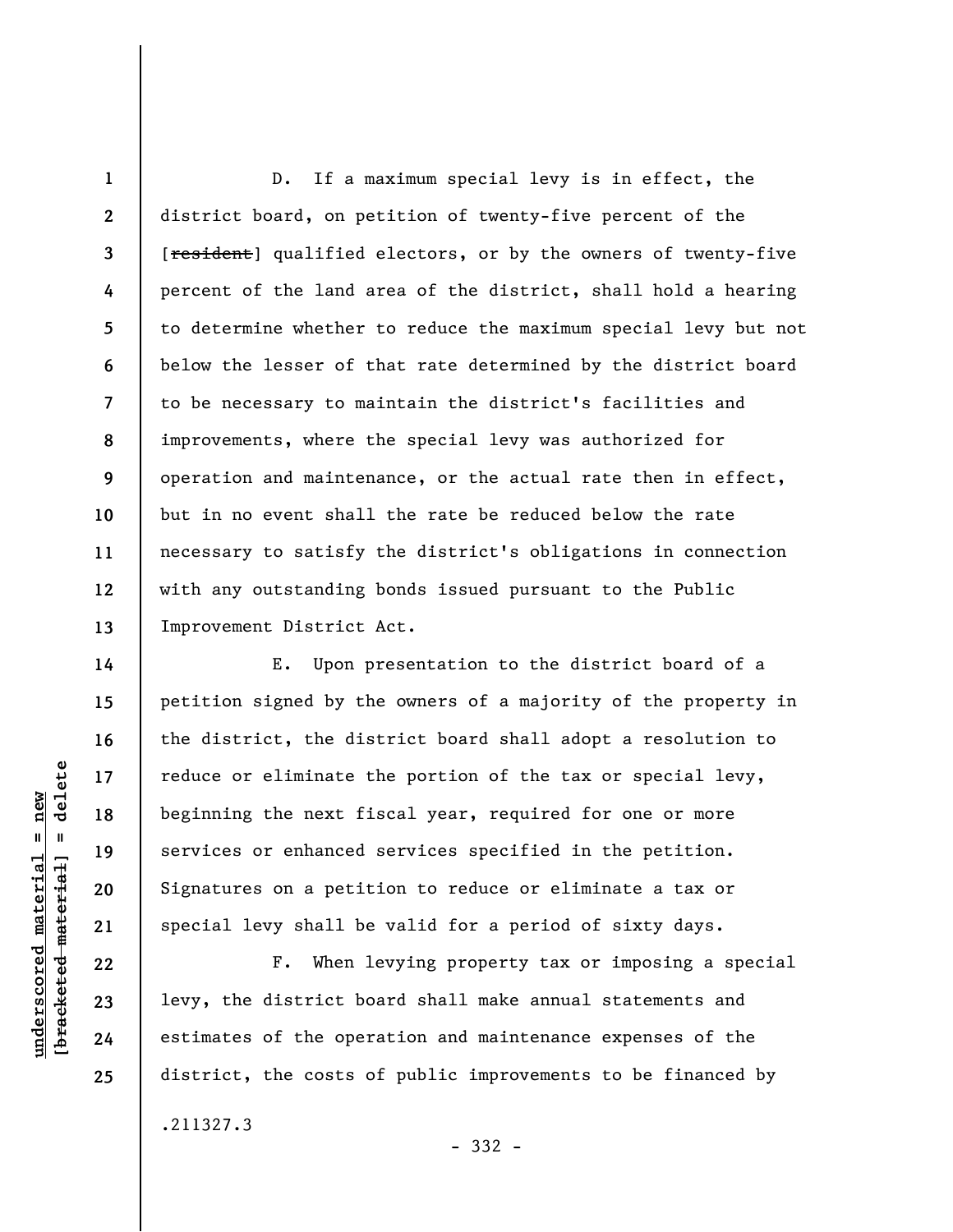**1 2 3 4 5 6 7 8 9 10 11 12 13 14 15 16 17 18 19 20 21 22 23 24 25**  the taxes or special levy and the amount of all other expenditures for public infrastructure improvements and enhanced services proposed to be paid from the taxes or special levy and of the amount to be raised to pay general obligation bonds of the district or special levy bonds, all of which shall be provided for by the levy and collection of property taxes on the net taxable value of the real property in the district or by the imposition and collection of special levies. The district board shall file the annual statements and estimates with the clerk. The district board shall publish a notice of the filing of the estimate, shall hold hearings on the portions of the estimate not relating to debt service on general obligation bonds or special levy bonds and shall adopt a budget. The district board, on or before the date set by law for certifying the annual budget of the municipality or county, shall fix, levy and assess the amounts to be raised by property taxes or special levies of the district and shall cause certified copies of the order to be delivered to the local government division of the department of finance and administration. All statutes relating to the levy and collection of property taxes, including the collection of delinquent taxes and sale of property for nonpayment of taxes, apply to district property taxes and to special levies, except to the extent that the district board has provided for other imposition, collection and foreclosure procedures in connection

- 333 -

delete **[bracketed material] = delete**  $underscored material = new$ **underscored material = new**  $\mathbf{I}$ bracketed material

.211327.3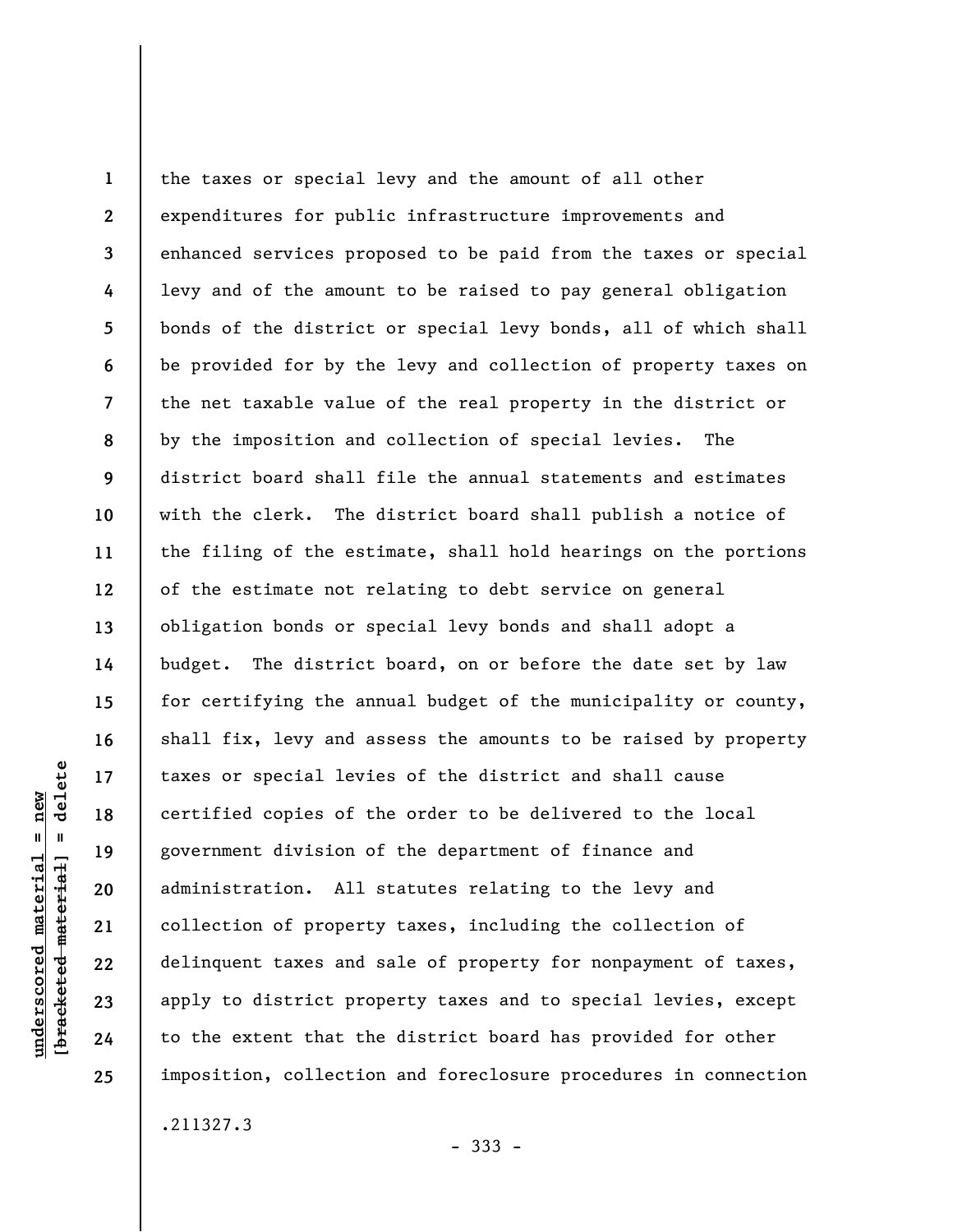**1 2** 

**3** 

**4** 

**5** 

**6** 

with special levies."

**SECTION 198.** Section 5-15-3 NMSA 1978 (being Laws 2006, Chapter 75, Section 3) is amended to read:

"5-15-3. DEFINITIONS.--As used in the Tax Increment for Development Act:

A. "base gross receipts taxes" means:

**7 8 9 10 11 12 13 14 15 16 17**  (1) the total amount of gross receipts taxes collected within a tax increment development district, as estimated by the governing body that adopted a resolution to form that district, in consultation with the taxation and revenue department, in the calendar year preceding the formation of the tax increment development district or, when an area is added to an existing district, the amount of gross receipts taxes collected in the calendar year preceding the effective date of the modification of the tax increment development plan and designated by the governing body to be available as part of the gross receipts tax increment; and

(2) any amount of gross receipts taxes that would have been collected in such year if any applicable additional gross receipts taxes imposed after that year had been imposed in that year;

B. "base property taxes" means:

(1) the portion of property taxes produced by the total of all property tax levied at the rate fixed each year by each governing body levying a property tax on the .211327.3

- 334 -

**18** 

**19** 

**20** 

**21** 

**22** 

**23** 

**24**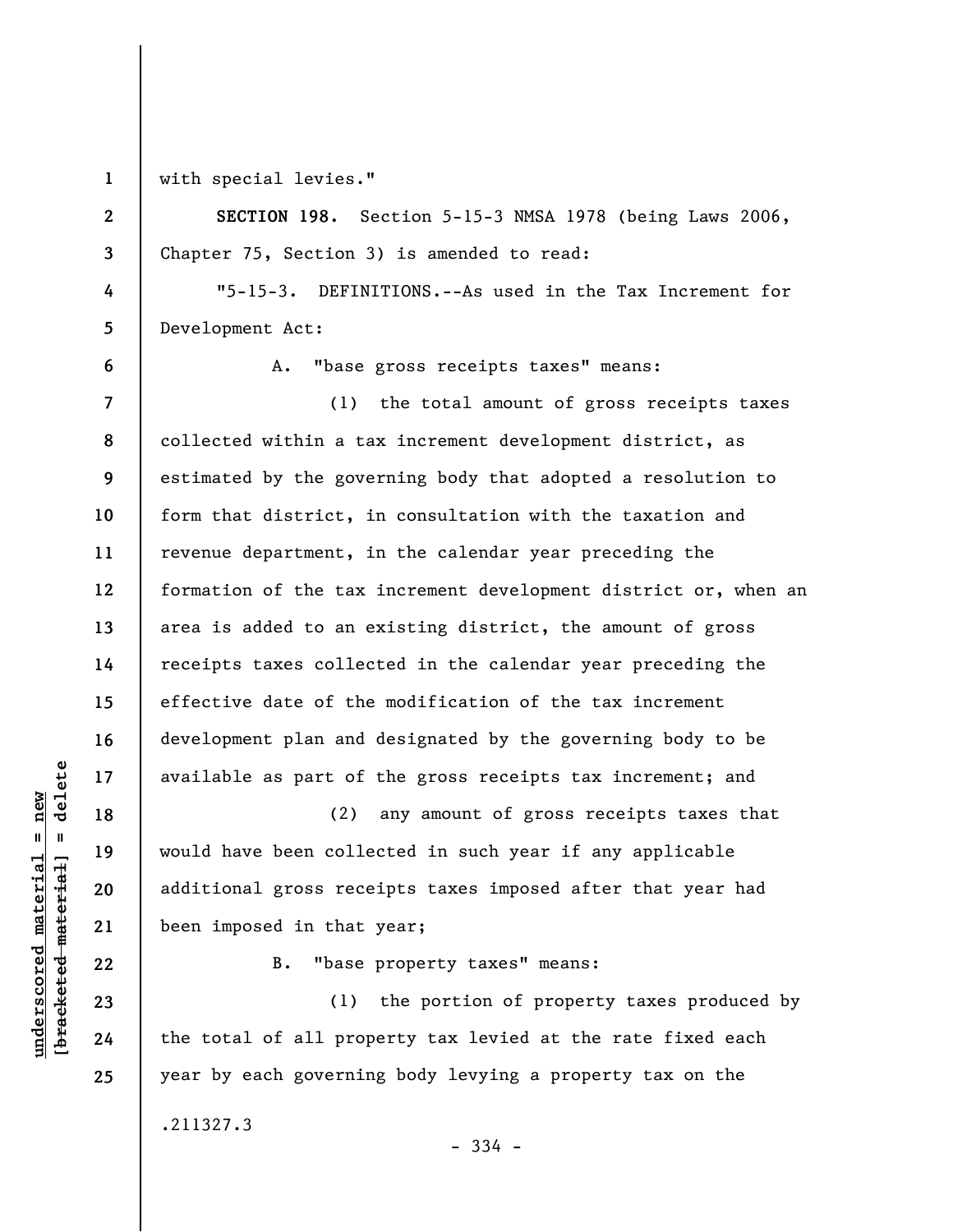**1 2 3 4 5 6 7 8 9 10 11 12 13**  assessed value of taxable property within the tax increment development area last certified for the year ending immediately prior to the year in which a tax increment development plan is approved for the tax increment development area, or, when an area is added to an existing tax increment development area, "base property taxes" means that portion of property taxes produced by the total of all property tax levied at the rate fixed each year by each governing body levying a property tax upon the assessed value of taxable property within the tax increment development area on the date of the modification of the tax increment development plan and designated by the governing body to be available as part of the property tax increment; and

(2) any amount of property taxes that would have been collected in such year if any applicable additional property taxes imposed after that year had been imposed in that year;

C. "county option gross receipts taxes" means gross receipts taxes imposed by counties pursuant to the County Local Option Gross Receipts Taxes Act and designated by the governing body of the county to be available as part of the gross receipts tax increment;

D. "district" means a tax increment development district;

E. "district board" means a board formed in .211327.3  $-335 -$ 

 $b$ racketed material] = delete **[bracketed material] = delete**  $underscored material = new$ **underscored material = new**

**25** 

**14** 

**15** 

**16** 

**17** 

**18** 

**19** 

**20** 

**21** 

**22** 

**23**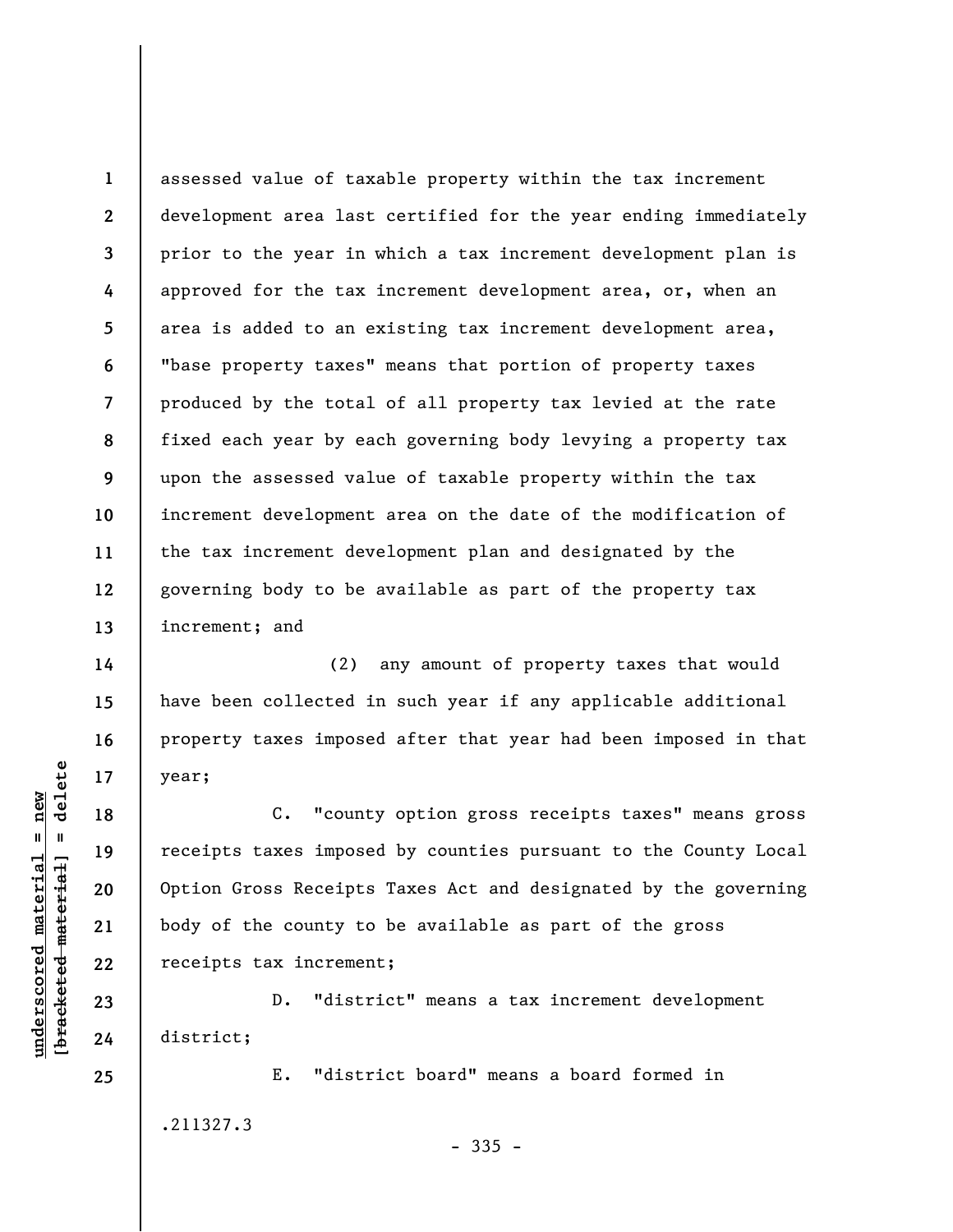accordance with the provisions of the Tax Increment for Development Act to govern a tax increment development district;

**3 4 5 6 7 8 9 10 11 12**  F. "enhanced services" means public services provided by a municipality or county within the district at a higher level or to a greater degree than otherwise available to the land located in the district from the municipality or county, including such services as public safety, fire protection, street or sidewalk cleaning or landscape maintenance in public areas; provided that "enhanced services" does not include the basic operation and maintenance related to infrastructure improvements financed by the district pursuant to the Tax Increment for Development Act;

G. "governing body" means the city council or city commission of a city, the board of trustees or council of a town or village or the board of county commissioners of a county;

H. "gross receipts tax increment" means the gross receipts taxes collected within a tax increment development district in excess of the base gross receipts taxes collected for the duration of the existence of a tax increment development district and distributed to the district in the same manner as distributions are made under the provisions of the Tax Administration Act;

I. "gross receipts tax increment bonds" means bonds issued by a district in accordance with the Tax Increment for .211327.3 - 336 -

 $\frac{1}{2}$  intereted material = delete **[bracketed material] = delete**  $underscored material = new$ **underscored material = new**

**1** 

**2** 

**13** 

**14** 

**15** 

**16** 

**17** 

**18** 

**19** 

**20** 

**21** 

**22** 

**23** 

**24**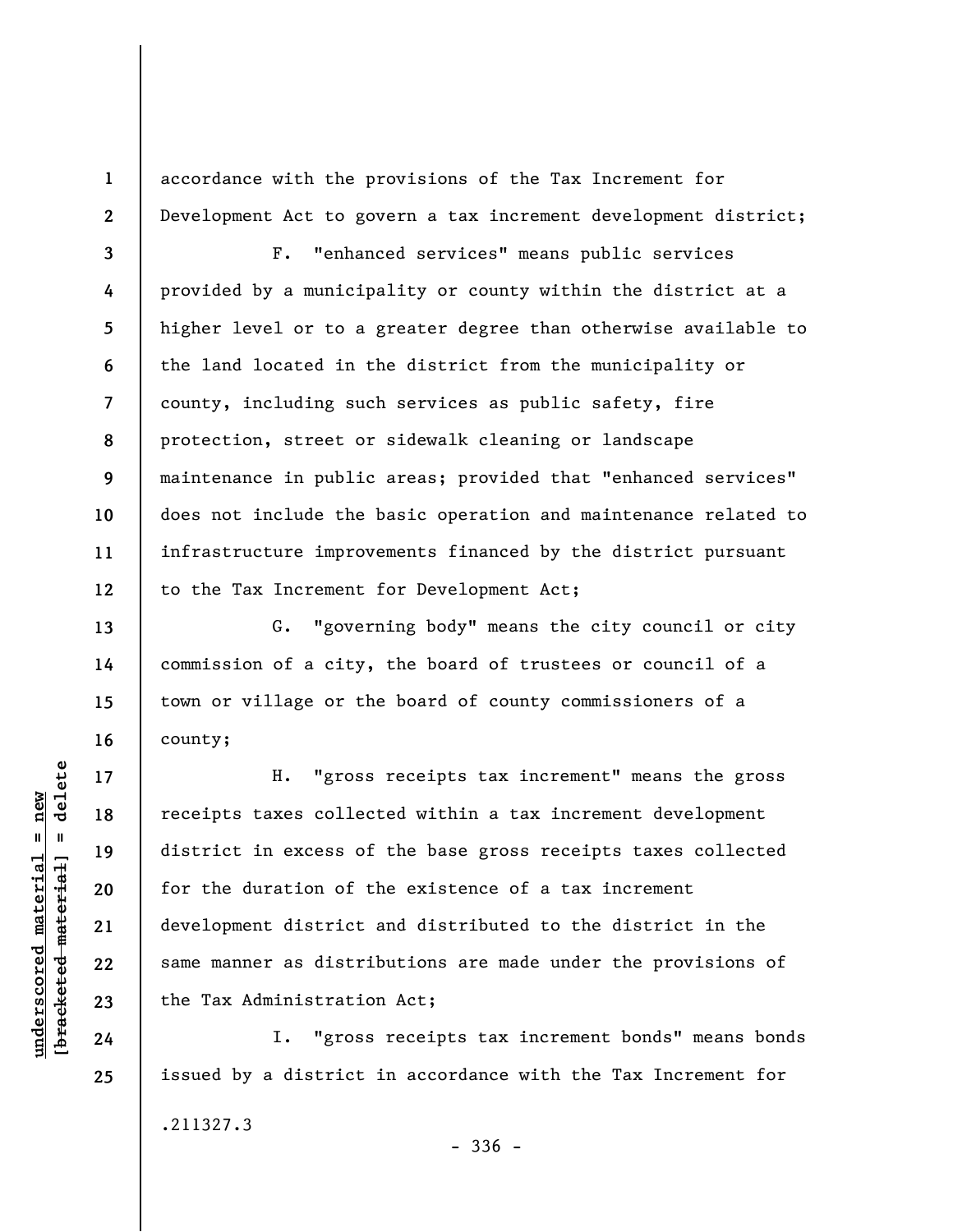**1 2**  Development Act, the pledged revenue for which is a gross receipts tax increment;

**3 4**  J. "local government" means a municipality or county;

**5 6 7 8 9**  K. "municipal option gross receipts taxes" means those gross receipts taxes imposed by municipalities pursuant to the Municipal Local Option Gross Receipts Taxes Act and designated by the governing body of the municipality to be available as part of the gross receipts tax increment;

**10 11**  L. "municipality" means an incorporated city, town or village;

M. "owner" means a person owning real property within the boundaries of a district;

N. "person" means an individual, corporation, association, partnership, limited liability company or other legal entity;

O. "project" means a tax increment development project;

P. "property tax increment" means all property tax collected on real property within the designated tax increment development area that is in excess of the base property tax until termination of the district and distributed to the district in the same manner as distributions are made under the provisions of the Tax Administration Act;

Q. "property tax increment bonds" means bonds .211327.3

 $b$ racketed material] = delete **[bracketed material] = delete**  $underscored material = new$ **underscored material = new**

**12** 

**13** 

**14** 

**15** 

**16** 

**17** 

**18** 

**19** 

**20** 

**21** 

**22** 

**23** 

**24**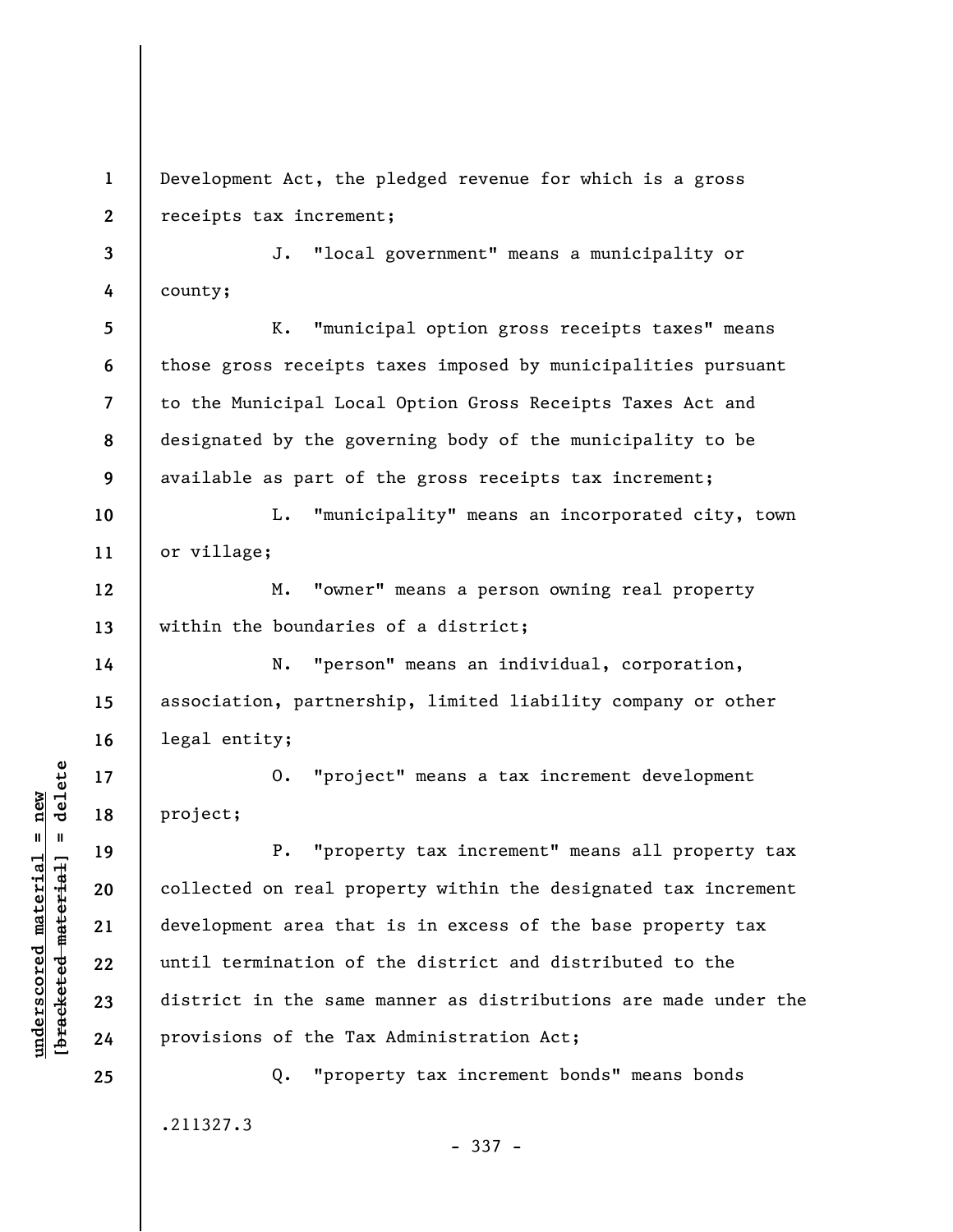**1 2 3**  issued by a district in accordance with the Tax Increment for Development Act, the pledged revenue for which is a property tax increment;

**4 5 6 7 8 9**  R. "public improvements" means on-site improvements and off-site improvements that directly or indirectly benefit a tax increment development district or facilitate development within a tax increment development area and that are dedicated to the governing body in which the district lies. "Public improvements" [include] includes:

**10 11 12**  (1) sanitary sewage systems, including collection, transport, treatment, dispersal, effluent use and discharge;

**13 14 15**  (2) drainage and flood control systems, including collection, transport, storage, treatment, dispersal, effluent use and discharge;

(3) water systems for domestic, commercial, office, hotel or motel, industrial, irrigation, municipal or fire protection purposes, including production, collection, storage, treatment, transport, delivery, connection and dispersal;

(4) highways, streets, roadways, bridges, crossing structures and parking facilities, including all areas for vehicular use for travel, ingress, egress and parking;

(5) trails and areas for pedestrian, equestrian, bicycle or other non-motor vehicle use for travel, .211327.3

 $\frac{1}{2}$  intereted material = delete **[bracketed material] = delete**  $underscored material = new$ **underscored material = new**

**16** 

**17** 

**18** 

**19** 

**20** 

**21** 

**22** 

**23** 

**24**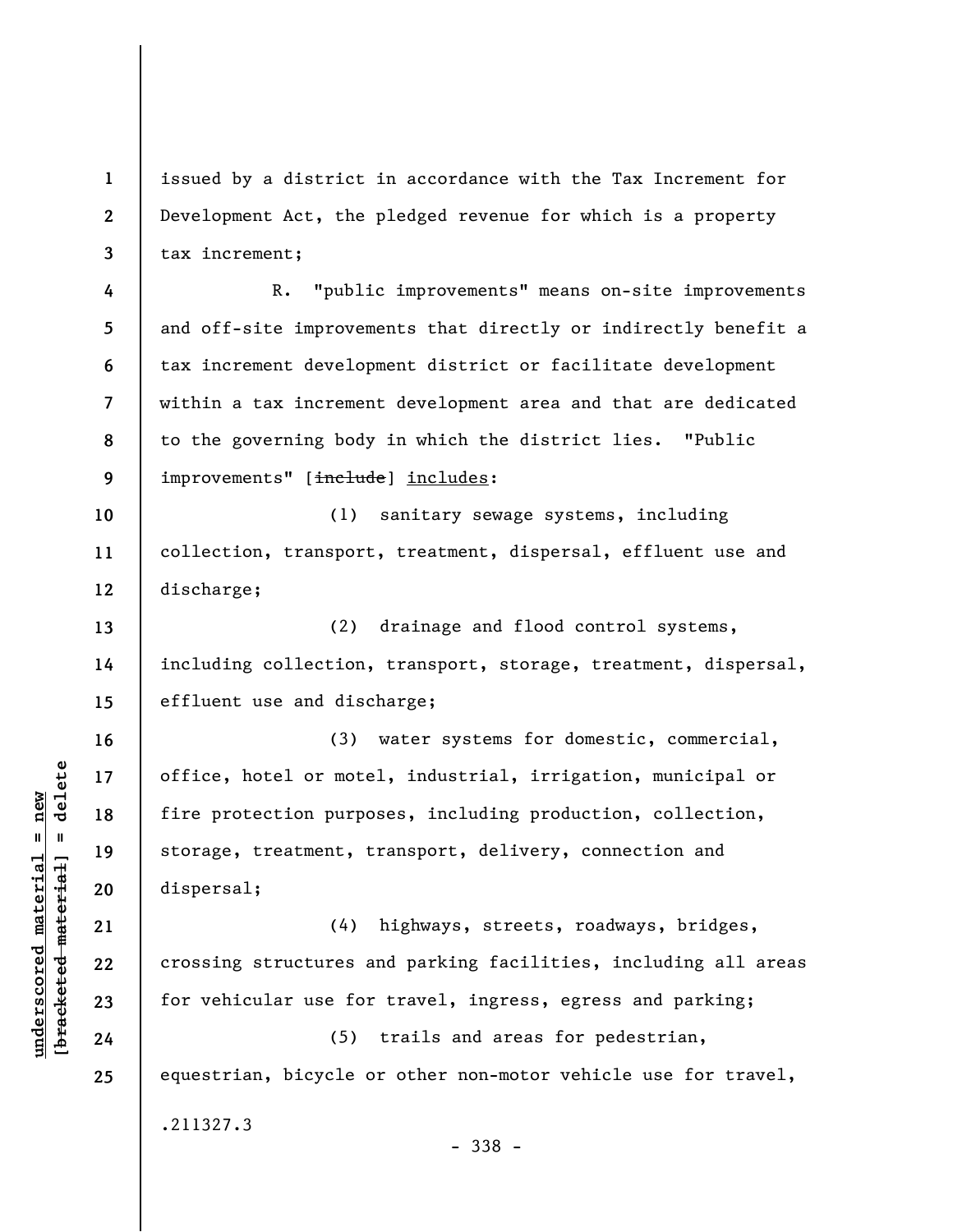**1 2 3 4 5 6 7 8 9 10 11 12 13 14 15 16 17 18 19 20 21 22 23 24 25**  ingress, egress and parking; (6) pedestrian and transit facilities, parks, recreational facilities and open space areas for the use of members of the public for entertainment, assembly and recreation; (7) landscaping, including earthworks, structures, plants, trees and related water delivery systems; (8) public buildings, public safety facilities and fire protection and police facilities; (9) electrical generation, transmission and distribution facilities; (10) natural gas distribution facilities; (11) lighting systems; (12) cable or other telecommunications lines and related equipment; (13) traffic control systems and devices, including signals, controls, markings and signage; (14) school sites and facilities with the consent of the governing board of the public school district for which the facility is to be acquired, constructed or renovated; (15) library and other public educational or cultural facilities; (16) equipment, vehicles, furnishings and other personal property related to the items listed in this .211327.3 - 339 -

**underscored material = new [bracketed material] = delete**

 $\frac{1}{2}$  intereted material = delete  $underscored material = new$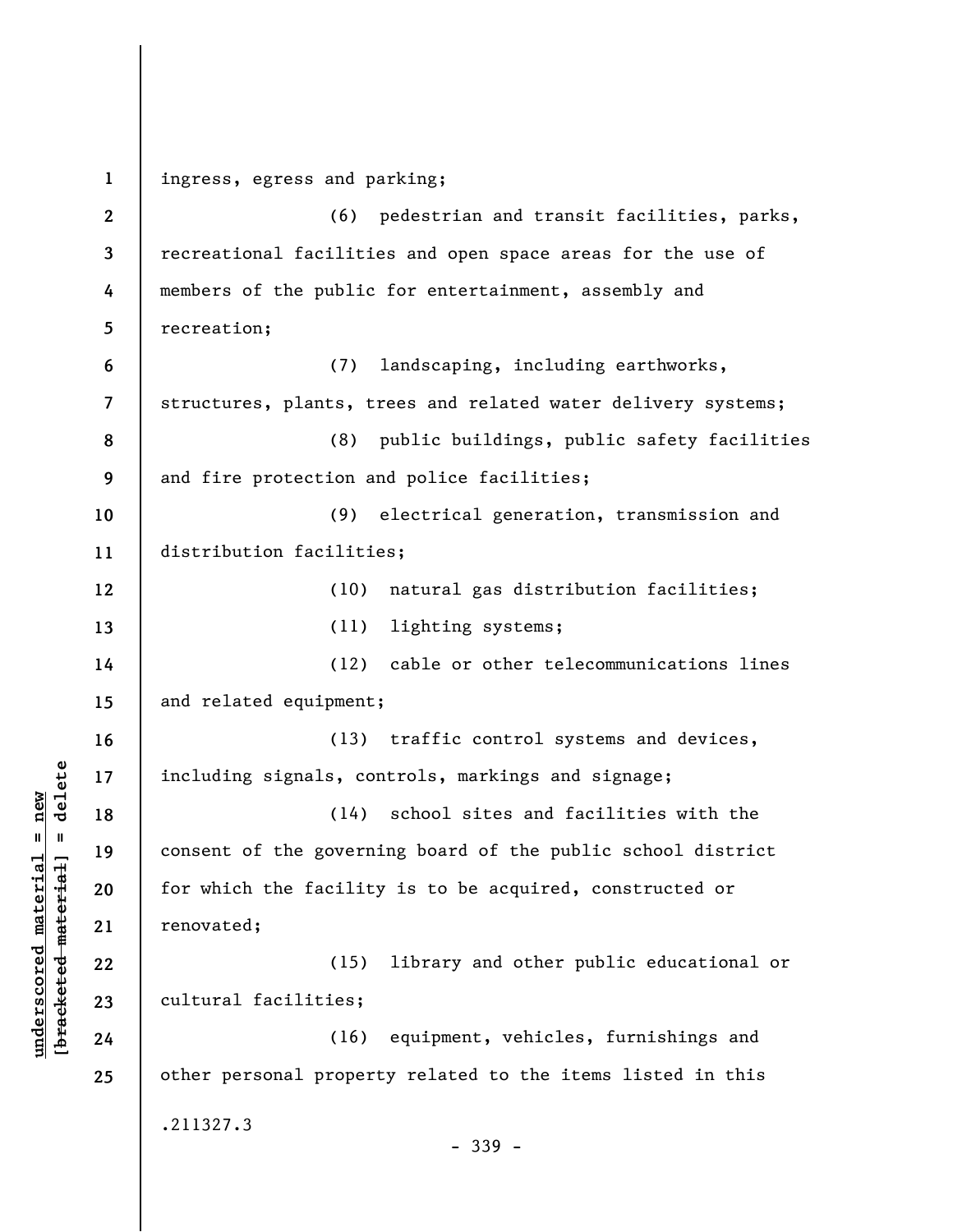**1**  subsection;

**2 3 4 5 6 7 8 9 10 11 12**  (17) inspection, construction management, planning and program management and other professional services costs incidental to the project; (18) workforce housing; and (19) any other improvement that the governing body determines to be for the use or benefit of the public; [S. "resident qualified elector" means a person who resides within the boundaries of a tax increment development district or proposed tax increment development district, and who is qualified to vote in the general elections held in the state pursuant to Section 1-1-4 NMSA 1978;

T.] S. "state gross receipts tax" means the gross receipts tax imposed pursuant to the Gross Receipts and Compensating Tax Act, but does not include that portion distributed to municipalities pursuant to Sections 7-1-6.4 and 7-1-6.46 NMSA 1978 or to counties pursuant to Section 7-1-6.47 NMSA 1978;

 $[\overline{\mathbf{u}}_t]$   $\overline{\mathbf{T}}_t$  "sustainable development" means land development that achieves sustainable economic and social goals in ways that can be supported for the long term by conserving resources, protecting the environment and ensuring human health and welfare using mixed-use, pedestrian-oriented, multimodal land use planning;

 $[\mathcal{F}_r]$  U. "tax increment development area" means the .211327.3

 $\frac{1}{2}$  bracketed material = delete **[bracketed material] = delete**  $underscored material = new$ **underscored material = new**

**13** 

**14** 

**15** 

**16** 

**17** 

**18** 

**19** 

**20** 

**21** 

**22** 

**23** 

**24**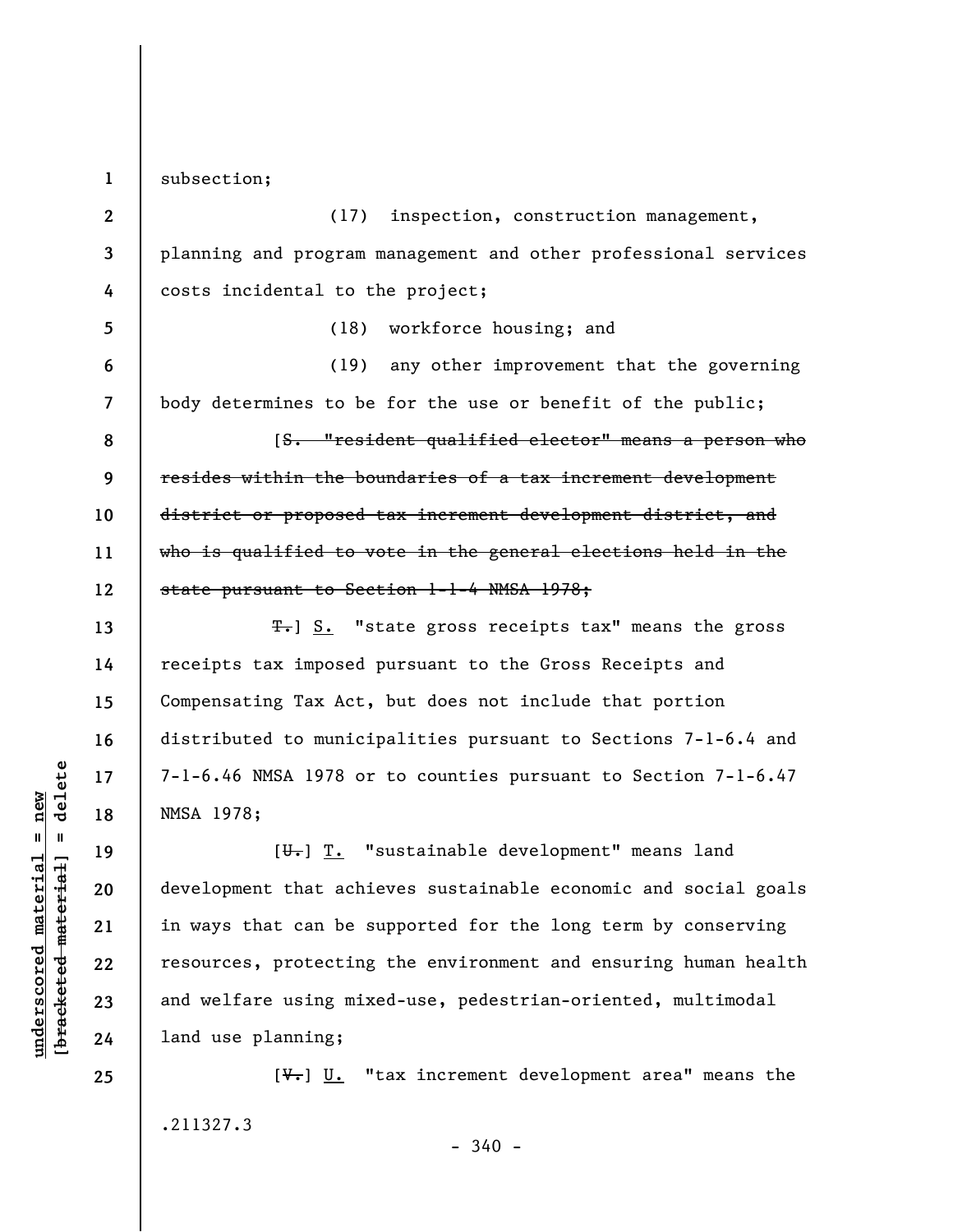**1 2 3 4 5 6 7 8 9 10 11 12 13 14 15 16 17 18 19 20 21 22 23 24 25**  land included within the boundaries of a tax increment development district;  $[W_{\bullet}]$  V. "tax increment development district" means a district formed for the purposes of carrying out tax increment development projects;  $[X<sub>1</sub>]$  W. "tax increment development plan" means a plan for the undertaking of a tax increment development project;  $[\frac{V}{N}]$  X. "tax increment development project" means activities undertaken within a tax increment development area to enhance the sustainability of the local, regional or statewide economy; to support the creation of jobs, schools and workforce housing; and to generate tax revenue for the provision of public improvements and may include: (1) acquisition of land within a designated tax increment development area or a portion of that tax increment development area; (2) demolition and removal of buildings and improvements and installation, construction or reconstruction of streets, utilities, parks, playgrounds and improvements necessary to carry out the objectives of the Tax Increment for Development Act; (3) installation, construction or reconstruction of streets, water utilities, sewer utilities, parks, playgrounds and other public improvements necessary to .211327.3

- 341 -

 $\frac{1}{2}$  bracketed material = delete **[bracketed material] = delete**  $underscored material = new$ **underscored material = new**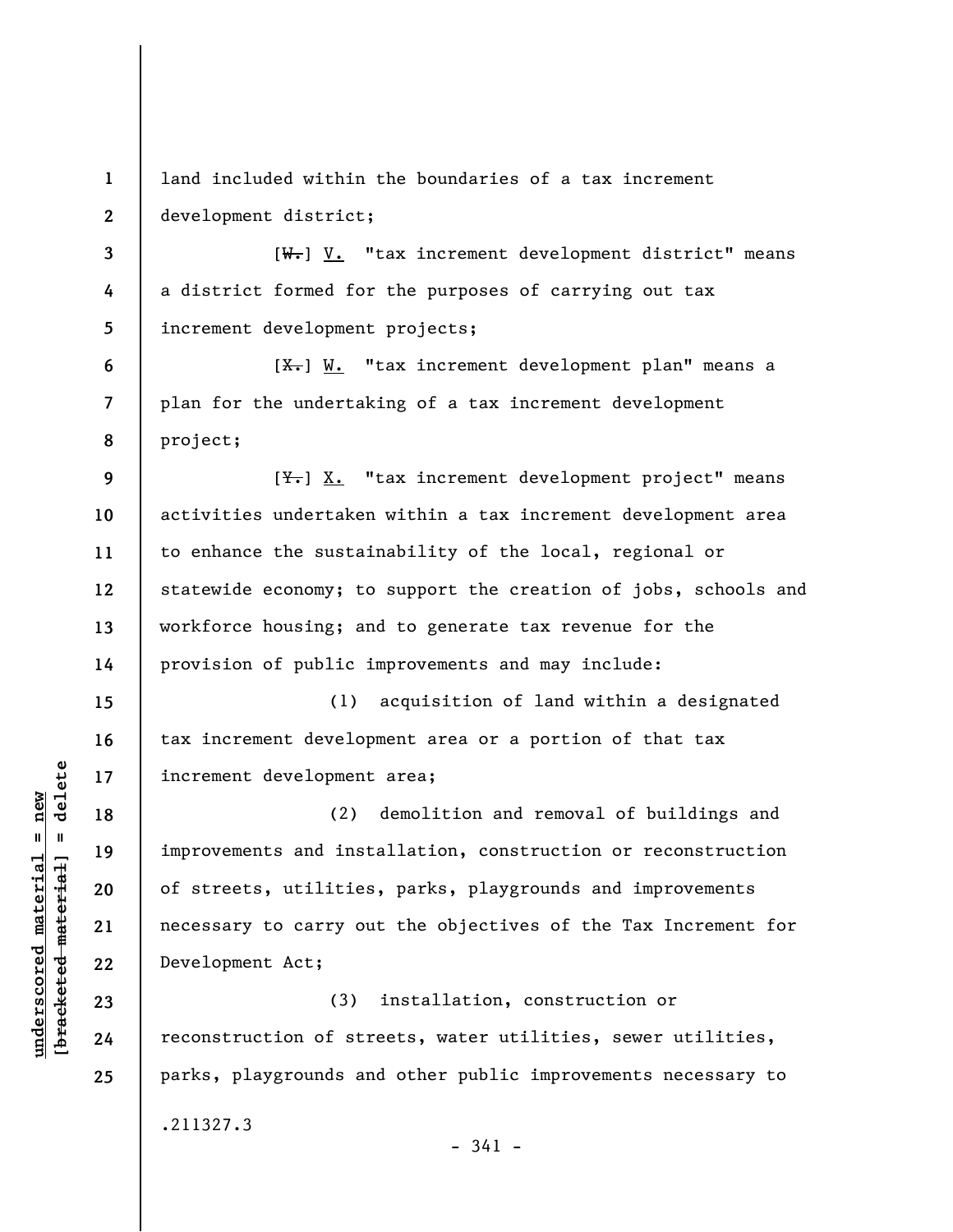**1 2**  carry out the objectives of the Tax Increment for Development Act;

**3 4 5 6 7**  (4) disposition of property acquired or held by a tax increment development district as part of the undertaking of a tax increment development project at the fair market value of such property for uses in accordance with the Tax Increment for Development Act;

**8 9 10**  (5) payments for professional services contracts necessary to implement a tax increment development plan or project;

(6) borrowing to purchase land, buildings or infrastructure in an amount not to exceed the revenue stream that may be derived from the gross receipts tax increment or the property tax increment estimated to be received by a tax increment development district; and

(7) grants for public improvements essential to the location or expansion of a business;

 $[**Z**]<sub>+</sub>$   $[**Y**]<sub>+</sub>$  "taxing entity" means the governing body of a political subdivision of the state, the gross receipts tax increment or property tax increment of which may be used for a tax increment development project; and

[AA.] Z. "workforce housing" means decent, safe and sanitary dwellings, apartments, single-family dwellings or other living accommodations that are affordable for persons or families earning less than eighty percent of the median income .211327.3  $-342 -$ 

 $\frac{1}{2}$  intereted material = delete **[bracketed material] = delete**  $underscored material = new$ **underscored material = new**

**11** 

**12** 

**13** 

**14** 

**15** 

**16** 

**17** 

**18** 

**19** 

**20** 

**21** 

**22** 

**23** 

**24**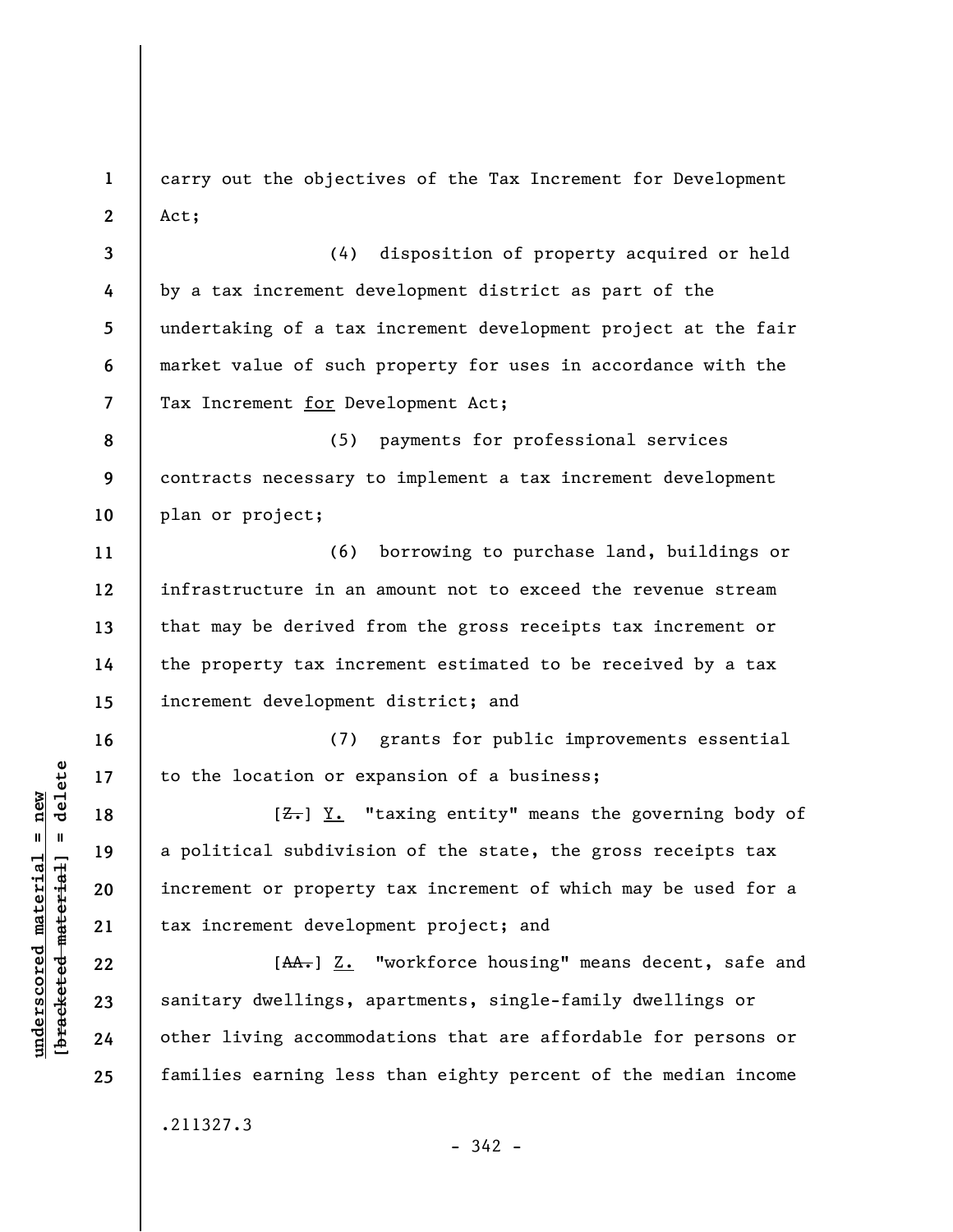**1 2 3 4 5 6 7 8 9 10 11 12 13 14 15 16 17 18 19 20 21 22 23 24 25**  within the county in which the tax increment development project is located; provided that an owner-occupied housing unit is affordable to a household if the expected sales price is reasonably anticipated to result in monthly housing costs that do not exceed thirty-three percent of the household's gross monthly income; provided that: (1) determination of mortgage amounts and payments [are] is to be based on down payment rates and interest rates generally available to lower- and moderateincome households; and (2) a renter-occupied housing unit is affordable to a household if the unit's monthly housing costs, including rent and basic utility and energy costs, do not exceed thirty-three percent of the household's gross monthly income." **SECTION 199.** Section 5-15-8 NMSA 1978 (being Laws 2006, Chapter 75, Section 8) is amended to read: "5-15-8. ELECTION.-- A. The election procedures set forth in this section shall be used for: (1) formation of a new tax increment development district; (2) election of a district board member; (3) adoption of a property tax levy by a tax increment development district; .211327.3  $-343 -$ 

 $\frac{1}{2}$  intereted material = delete **[bracketed material] = delete**  $underscored material = new$ **underscored material = new**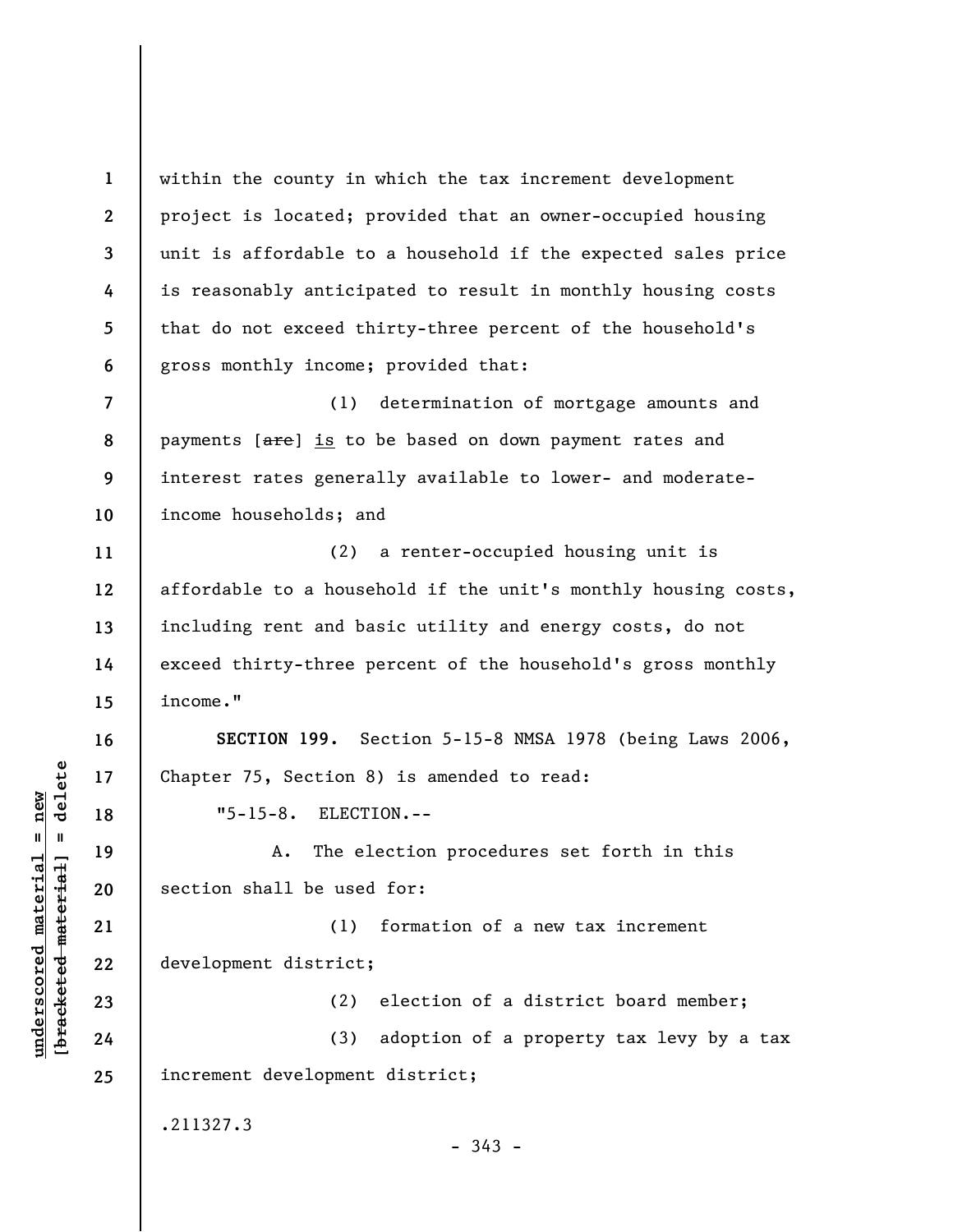(4) use of property tax increment financing by a tax increment development district; or

(5) issuing of property tax increment bonds to be repaid by funds raised by property tax increments.

**5 6 7 8 9 10 11 12**  B. An election may be waived and a tax increment development district shall be formed upon the governing body's adoption of a resolution to form a tax increment development district if a petition is presented to a governing body in accordance with the Tax Increment for Development Act and if the petition contains the signatures of all owners of the real property within the proposed tax increment development area and states that the owners waive the right to an election.

C. An election pursuant to the Tax Increment for Development Act shall be a nonpartisan election called,  $\{b^y\}$ posting notices in three public places within the boundaries of the district not less than twenty days before the election. Notice shall also be published in a newspaper of general circulation once each week for two consecutive weeks before the election in the municipality or county in which the proposed district is located] conducted and canvassed pursuant to the provisions of the Local Election Act.

D. In addition to the notice requirements in the Election Code, the notice shall state:

[(1) the place of holding the election and provisions for voting by mail, if any;

- 344 -

.211327.3

**[bracketed material] = delete**  $underscored material = new$ **underscored material = new** bracketed material

delete

 $\mathbf{I}$ 

**1** 

**2** 

**3** 

**4** 

**13** 

**14** 

**15** 

**16** 

**17** 

**18** 

**19** 

**20** 

**21** 

**22** 

**23** 

**24**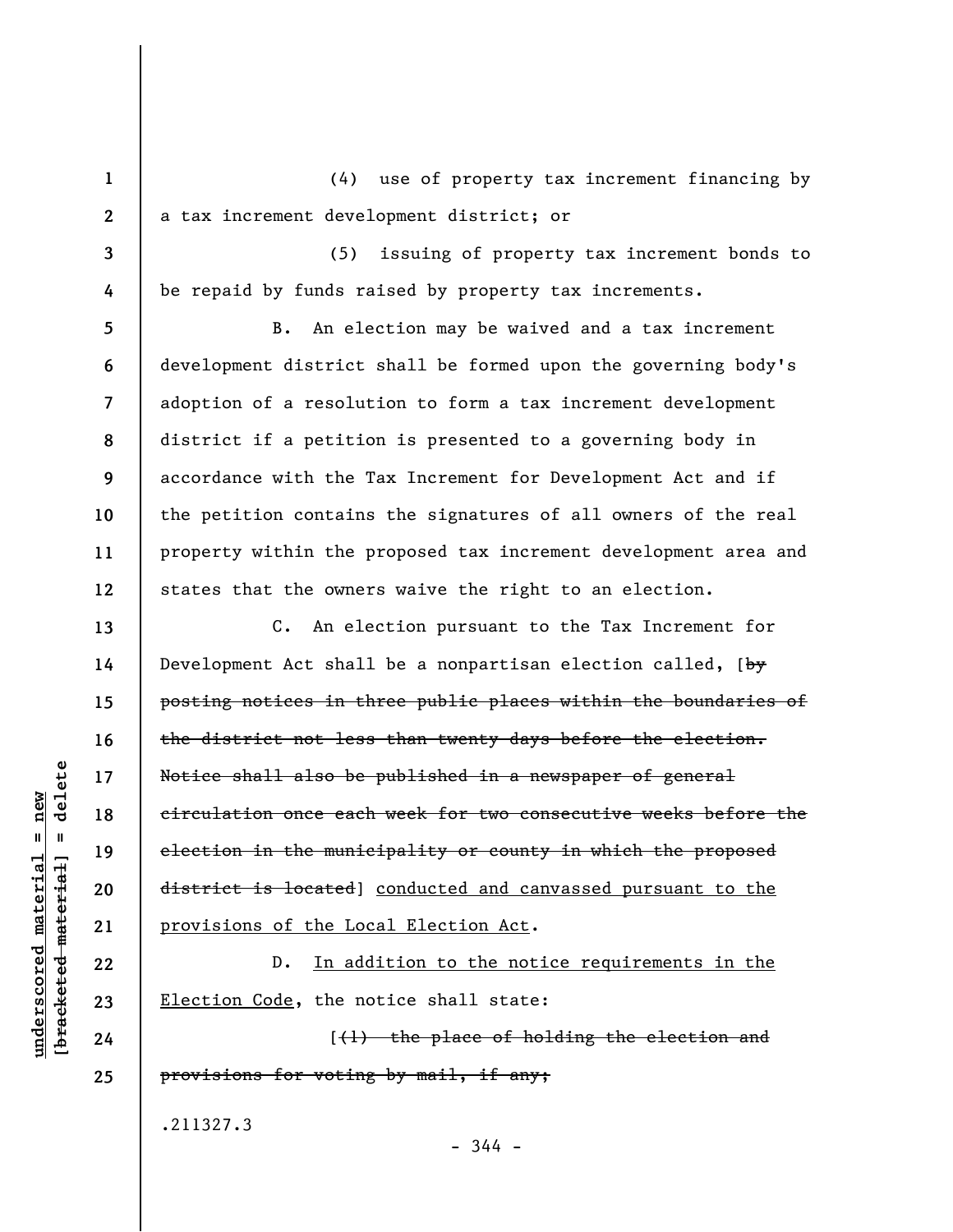**1 2 3 4 5 6 7 8 9 10 11 12 13 14 15 16 17 18 19 20 21 22 23 24 25**  (2) the hours during the day during which the polls will be open;  $(3)$ ] (1) if the election is a formation election, the boundaries of the proposed tax increment development district;  $[\frac{4}{4}]$  (2) if the election is a bond election, the purpose for which the bonds are to be issued and the amount of the issue;  $[\frac{1}{5}]$  (3) if the election is a property tax levy election, the maximum tax rate per one thousand dollars (\$1,000) of assessed valuation to be imposed, the purposes for which the revenues raised will be used and the existing maximum tax rate, if any;  $[\left(6\right)]$  (4) that an approved tax increment development plan is on file with the clerk of the governing body;  $[\overline{(7)}]$  (5) the purposes for which property taxes will be imposed and for which the revenues raised will be used, including a description of the public improvements to be financed with tax revenues, bond proceeds or other revenues of the tax increment development district; and  $[$   $($ 8 $)$ ]  $($  6) that the imposition of property taxes will result in a lien for the payment on property within the district. E. The district board, or, in the case of a .211327.3  $-345 -$ 

**underscored material = new [bracketed material] = delete**

 $\frac{1}{2}$  intereted material = delete  $underscored material = new$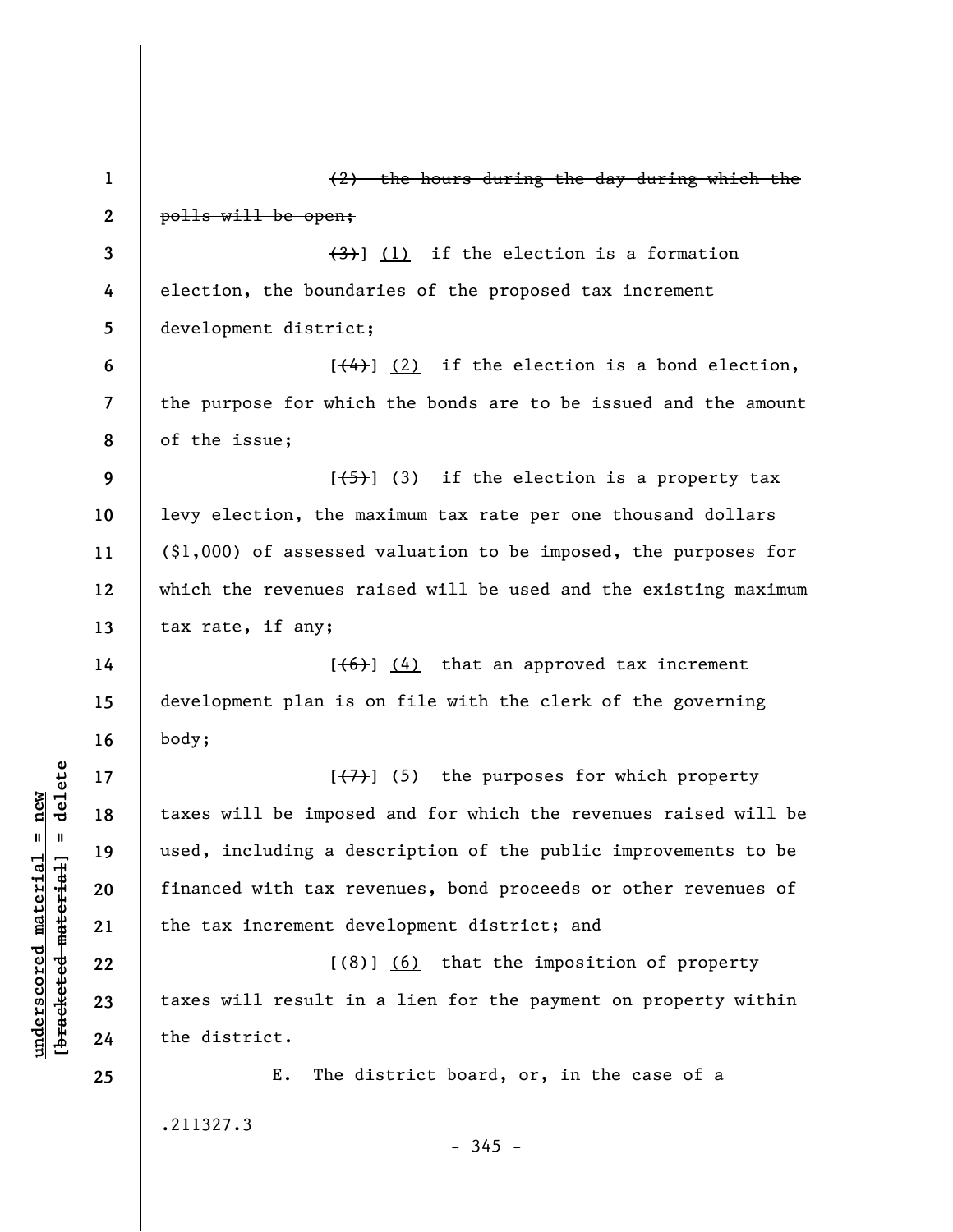formation election, the governing body, shall determine the date of the election, [and the polling places for the election and may consolidate county precincts. The district board or the governing body may establish provisions for voting by mail.

**5 6 7 8 9 10 11 12**  F. Voter lists shall be used to determine the resident qualified electors. If a district or proposed district includes land lying partly in and partly out of any county election precinct, the voter lists may contain the names of all registered voters in the precinct, and the precinct boards at these precincts shall require that a prospective elector execute an affidavit stating that the elector is also a resident qualified elector.

G. For an election held pursuant to the Tax Increment for Development Act, a prospective elector who is not a resident qualified elector shall execute an affidavit stating that the elector is the owner of land in the proposed or existing district and stating the area of land in acres owned by the prospective elector. If the prospective elector is not an individual, the affidavit shall provide that the individual casting the vote is the designated representative of the corporation, association, partnership, limited liability company or other legal entity entitled to vote in the election. Precinct board members may administer oaths or accept affirmations for those purposes.

H. Except as otherwise provided by this section, .211327.3  $-346 -$ 

delete **[bracketed material] = delete**  $anderscored material = new$ **underscored material = new**  $\mathbf{I}$ bracketed material

**24 25** 

**1** 

**2** 

**3** 

**4** 

**13** 

**14** 

**15** 

**16** 

**17** 

**18** 

**19** 

**20** 

**21** 

**22**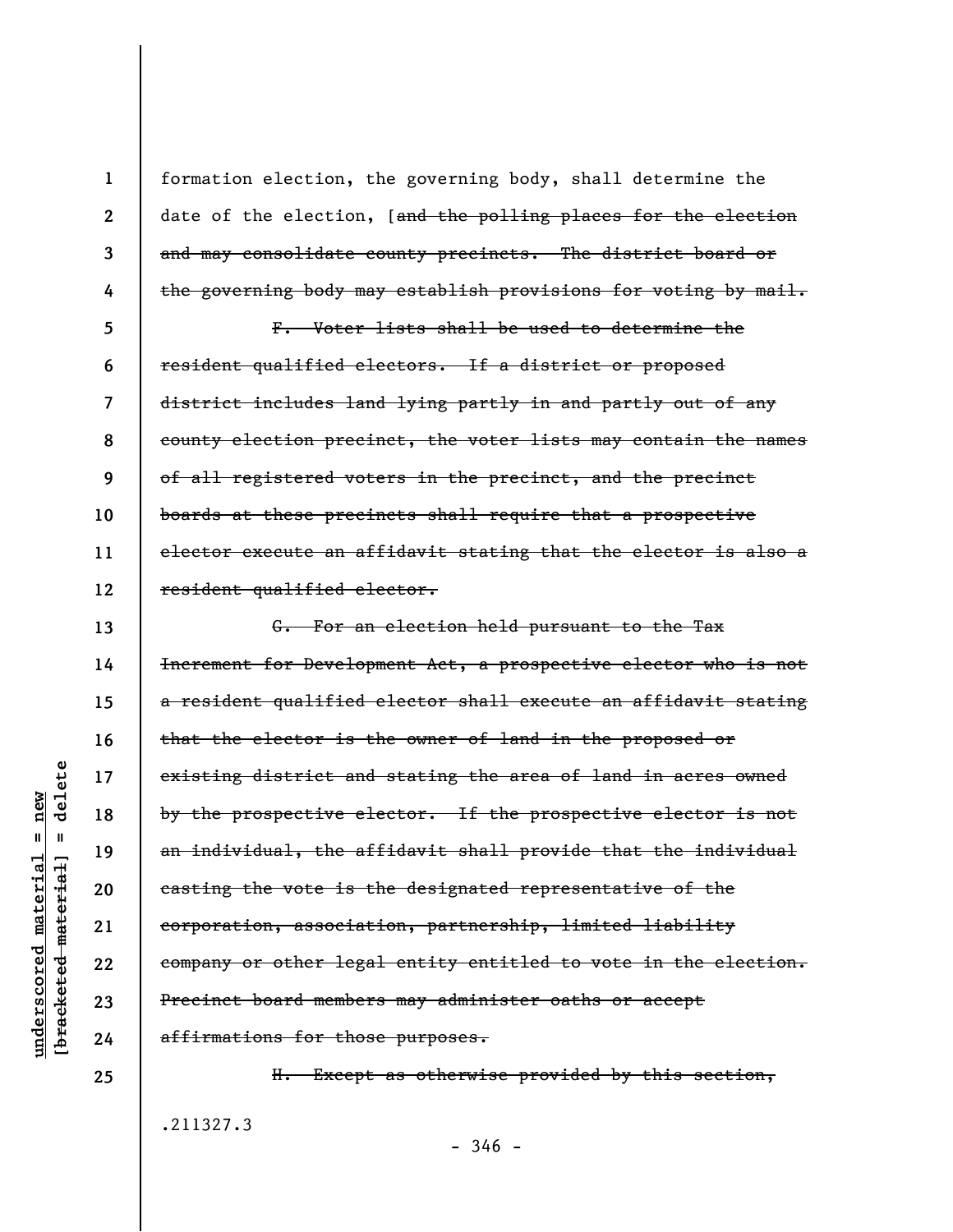**1 2 3 4 5 6 7 8 9 10 11 12 13 14 15 16 17 18 19 20 21 22**  the election] which shall comply with the [general election laws of the state] provisions of the Local Election Act. The ballot material provided to each voter shall include: (1) for a formation election, an impartial description of the tax increment development plan and a brief description of arguments for and against the formation of the tax increment development district, if any; (2) for an election concerning the imposition of property taxes, an impartial description of the taxes to be imposed, the method of apportionment, collection and enforcement and other details sufficient to enable each [resident] qualified elector to determine the amount of tax it will be obligated to pay; a brief description of arguments for and against the imposition of taxes that are the subject of the election, if any; and a statement that the imposition of property taxes is for the provision of certain, but not necessarily all, public improvements that may be needed or desirable within the tax increment development district, and that other taxes, levies or assessments by other governmental entities may be presented for approval by owners and [resident] qualified electors; (3) for an election concerning the use of

property tax increment financing, an impartial description of the estimated increment to be generated over the life of the project and the nature and extent of the public improvements to .211327.3

**23** 

**24** 

**25** 

- 347 -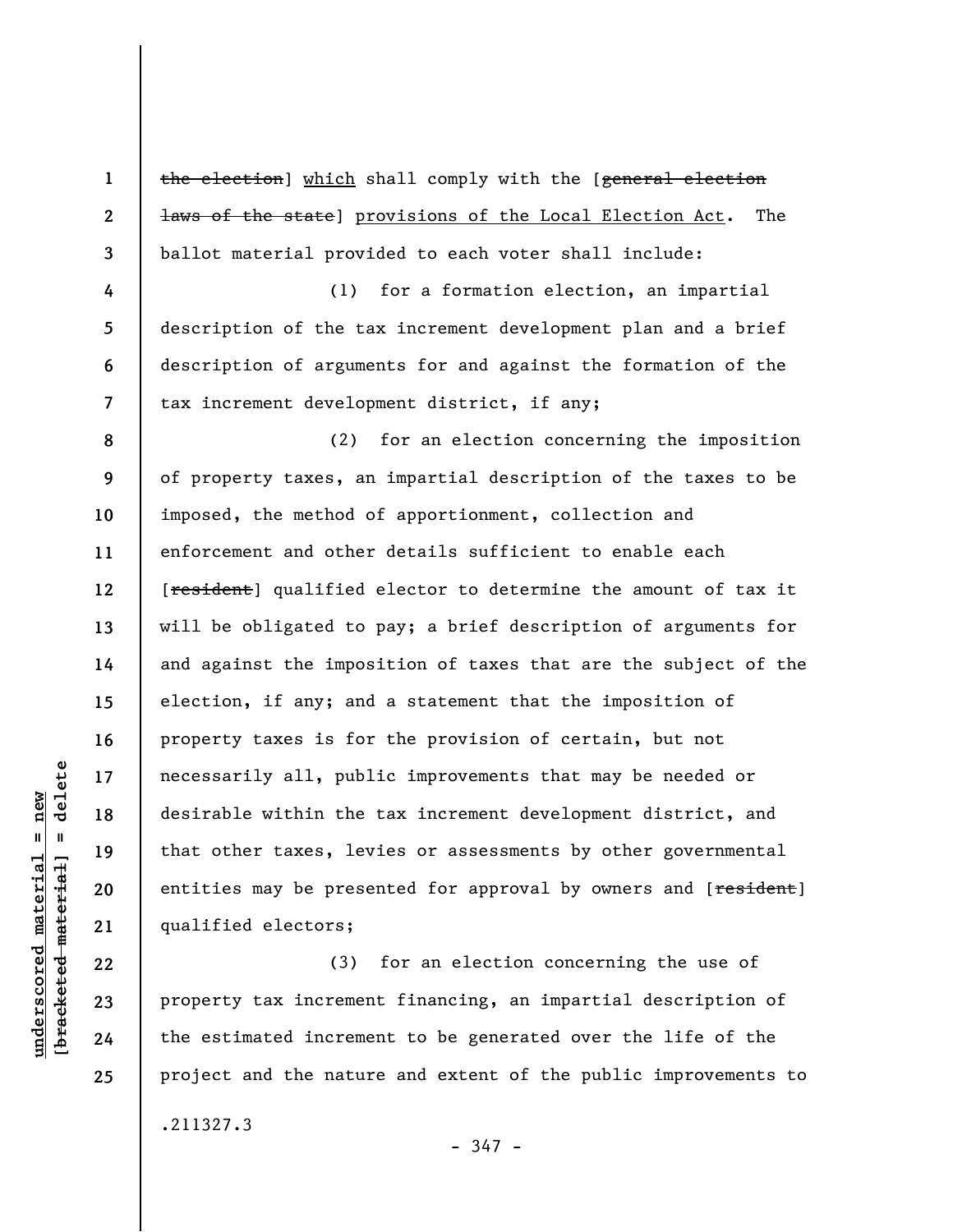**1 2 3 4 5 6 7 8 9 10 11 12 13 14 15 16 17 18 19 20 21 22 23 24 25**  be constructed and maintained using such financing; (4) for a formation election, the question to be voted upon as "district, yes" and "district, no"; (5) for a property tax imposition election, the question to be voted upon as "property tax, yes" and "property tax, no"; (6) for an election to change an existing maximum tax or eliminate an existing tax, the question to be voted upon as "tax change, yes" and "tax change, no" and shall specify the type of tax to which the proposed change pertains; and (7) for an election concerning the use of property tax increment bonds, the ballot shall pose the question to be voted upon as "bonds, yes" and "bonds, no". [I. The governing body or, if after district formation, the district board, may provide for the returns of the election to be made in person or by mail. J. Within thirty days after an election, the governing body, or if after district formation, the district board, shall meet and canvass the returns, determining the number of votes properly cast by owners and resident qualified electors. A majority of the votes cast at the election shall be required. The canvass may be continued for an additional period not to exceed thirty days at the election of the governing body or district board for the purpose of completing .211327.3

**[bracketed material] = delete**  $anderscored material = new$ **underscored material = new** bracketed material

 $=$  delete

- 348 -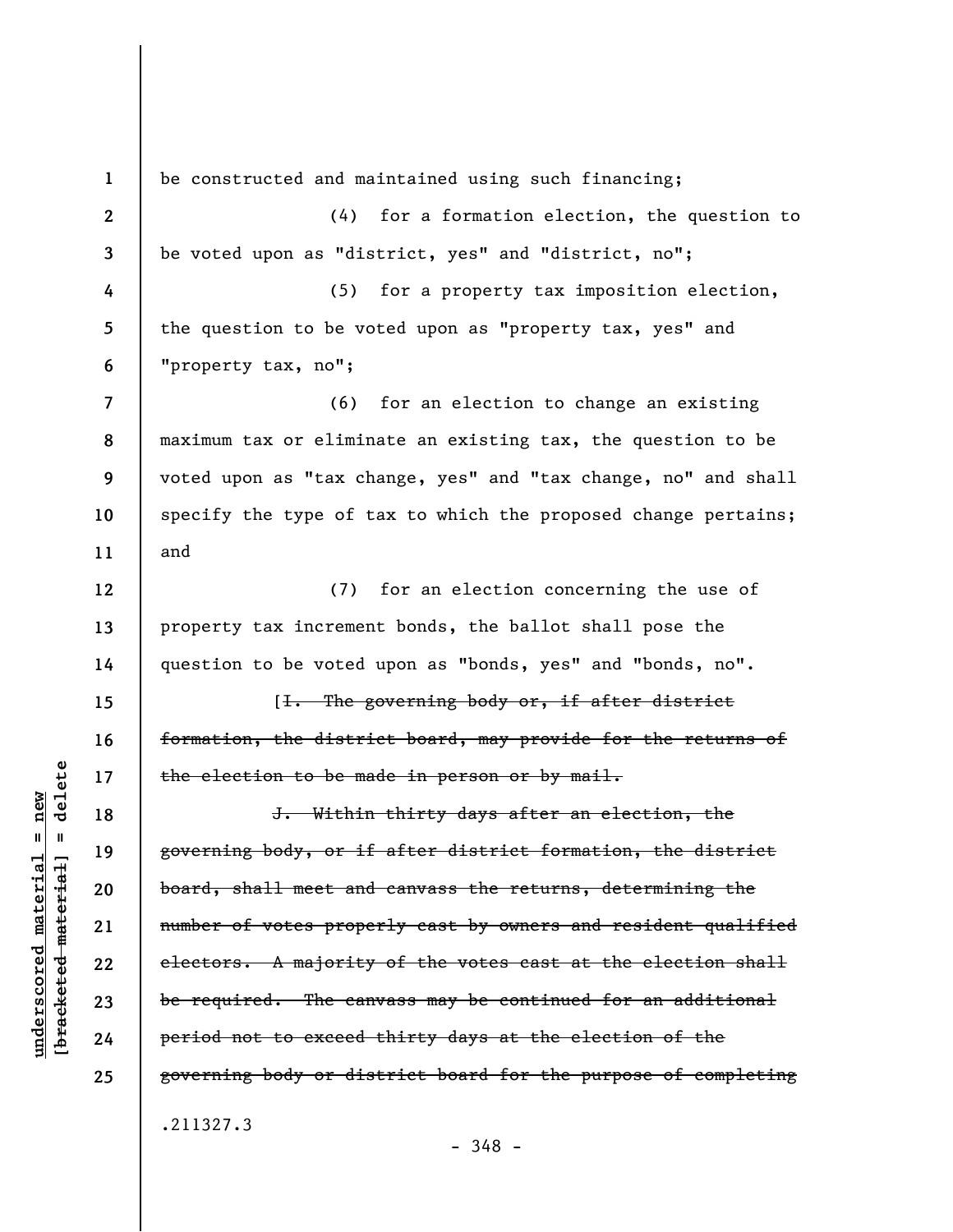**1**  the canvass.]

**2** 

**3** 

**4** 

**5** 

**6** 

**7** 

**8** 

**9** 

**10** 

**11** 

**12** 

**13** 

**14** 

**15** 

**16** 

**17** 

**18** 

**19** 

**20** 

**21** 

**22** 

**23** 

**24** 

**25** 

F. Failure of a majority to vote in favor of the matter submitted shall not prejudice the submission of the same or similar matters at a later election; provided that an election on the same question shall not be held within one year of the failure of a majority to vote in favor of that question.

 $[K_r]$  G. If a person transfers real property located in a district and the name of the successor owner becomes known and is verified by recorded deed or other similar evidence of transfer of ownership, the successor owner is deemed to be the owner of the real property for the purposes of the Tax Increment for Development Act.

 $[\frac{L}{\sqrt{L}}]$  If there are no persons registered to vote within a district or proposed district within [fifty] seventy days immediately preceding a scheduled election date, an election required to be held pursuant to the Tax Increment for Development Act shall be [held by vote of] canceled and a determination made by the owners of property within the district or proposed district in lieu of an election. Each owner shall have the number of votes or portion of votes equal to the number of acres or portion of acres rounded upward to the nearest one-fifth of an acre owned in the district by that owner.

[M. In an election held pursuant to the Tax Increment for Development Act, an owner who is also a resident .211327.3 - 349 -

 $\frac{1}{2}$  bracketed material = delete **[bracketed material] = delete**  $underscored material = new$ **underscored material = new**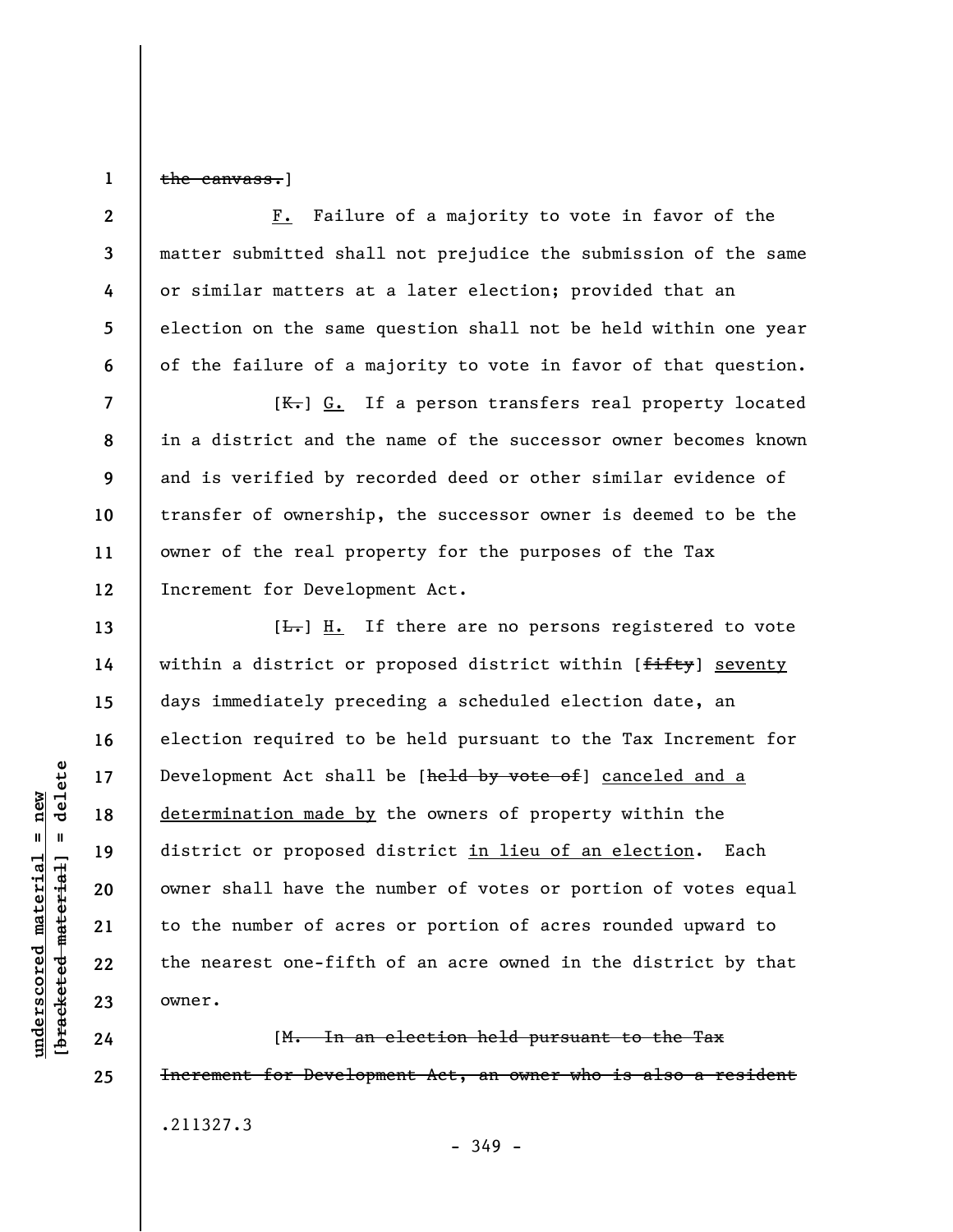**1 2 3 4 5 6 7 8 9 10 11 12 13 14 15 16 17 18 19 20 21 22 23 24 25**  qualified elector shall have the number of votes or portion of votes equal to the number of acres or portion of acres rounded upward to the nearest one-fifth of an acre owned in the district by that owner and shall not be entitled to an additional vote as a result of residing within the district.]" **SECTION 200.** Section 5-15-9 NMSA 1978 (being Laws 2006, Chapter 75, Section 9, as amended) is amended to read: "5-15-9. FORMATION OF A DISTRICT.-- A. If the formation of the tax increment development district is approved by a majority of the voters casting votes at the election, or if [an election is held by vote of] a determination is made by the owners of property within the district or proposed district in lieu of an election, the governing body shall deliver a copy of the resolution ordering formation of the tax increment development district to each of the following persons or entities: (1) the county assessor, the county treasurer and the clerk of the county in which the district is located; (2) the school district within which any portion of the property located within a tax increment development area lies; (3) any other taxing entities within which any portion of the property located within a tax increment development area lies; (4) the taxation and revenue department; .211327.3

 $-350 -$ 

delete **[bracketed material] = delete**  $underscored material = new$ **underscored material = new**  $\mathbf{I}$ bracketed material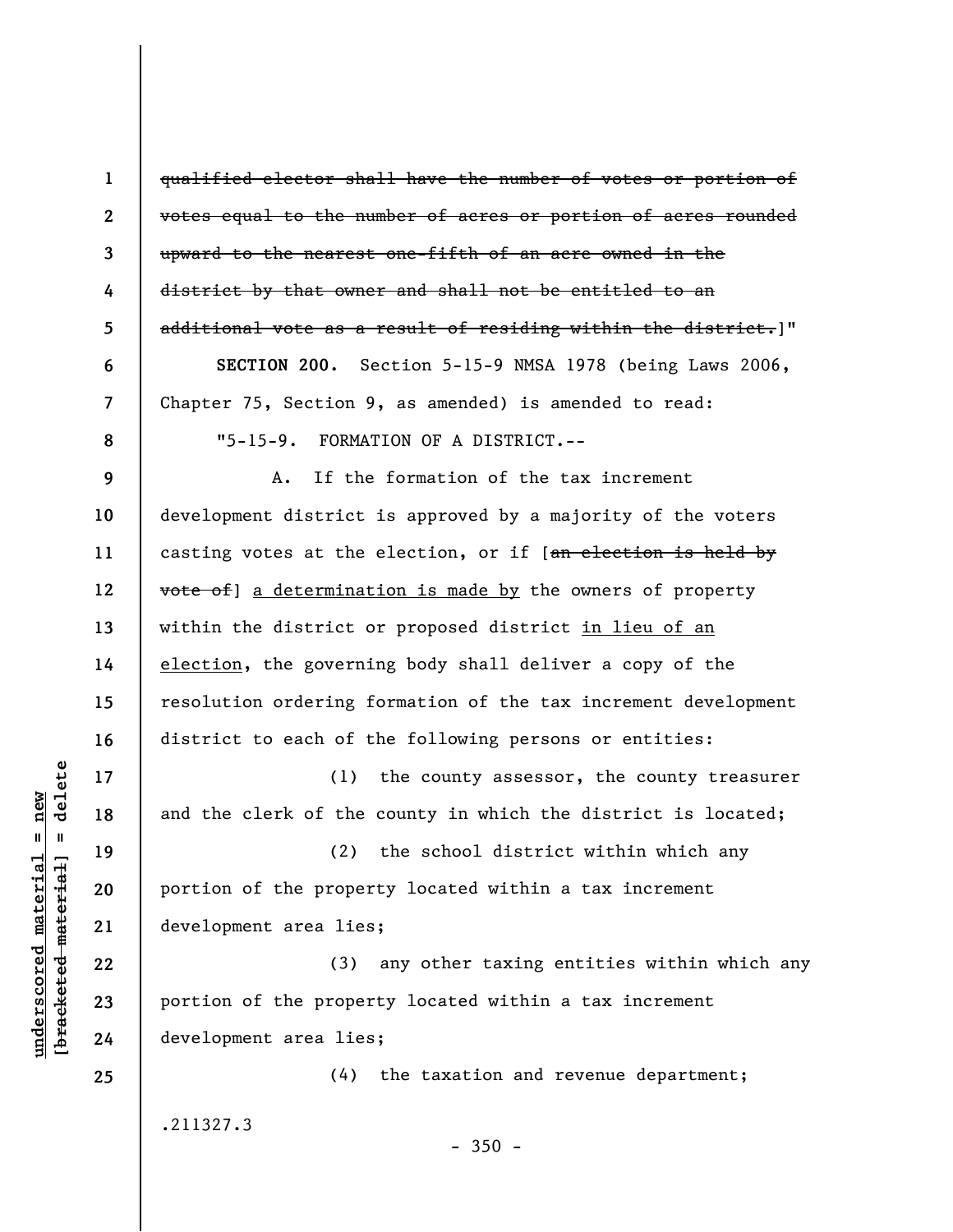**1 2 3 4 5 6 7 8 9 10 11 12 13 14 15 16 17 18 19 20 21 22 23 24 25**  (5) the local government division of the department of finance and administration; and (6) the director of the legislative finance committee. B. A notice of the formation showing the number and date of the resolution and giving a description of the land included in the district shall be recorded with the clerk of the county in which the district is located. C. A tax increment development district shall be a political subdivision of the state, separate and apart from a municipality or county." **SECTION 201.** Section 5-15-10 NMSA 1978 (being Laws 2006, Chapter 75, Section 10, as amended) is amended to read: "5-15-10. GOVERNANCE OF THE DISTRICT.-- A. Following formation of a tax increment development district, a district board shall administer in a reasonable manner the implementation of the tax increment development plan as approved by the governing body. B. The district shall be governed by the governing body that adopted a resolution to form the district or by a five-member board composed of four members appointed by that governing body; provided, however, that the fifth member of the five-member board is the secretary of finance and administration or the secretary's designee with full voting privileges. .211327.3

 $-351 -$ 

 $b$ racketed material] = delete **[bracketed material] = delete**  $underscored material = new$ **underscored material = new**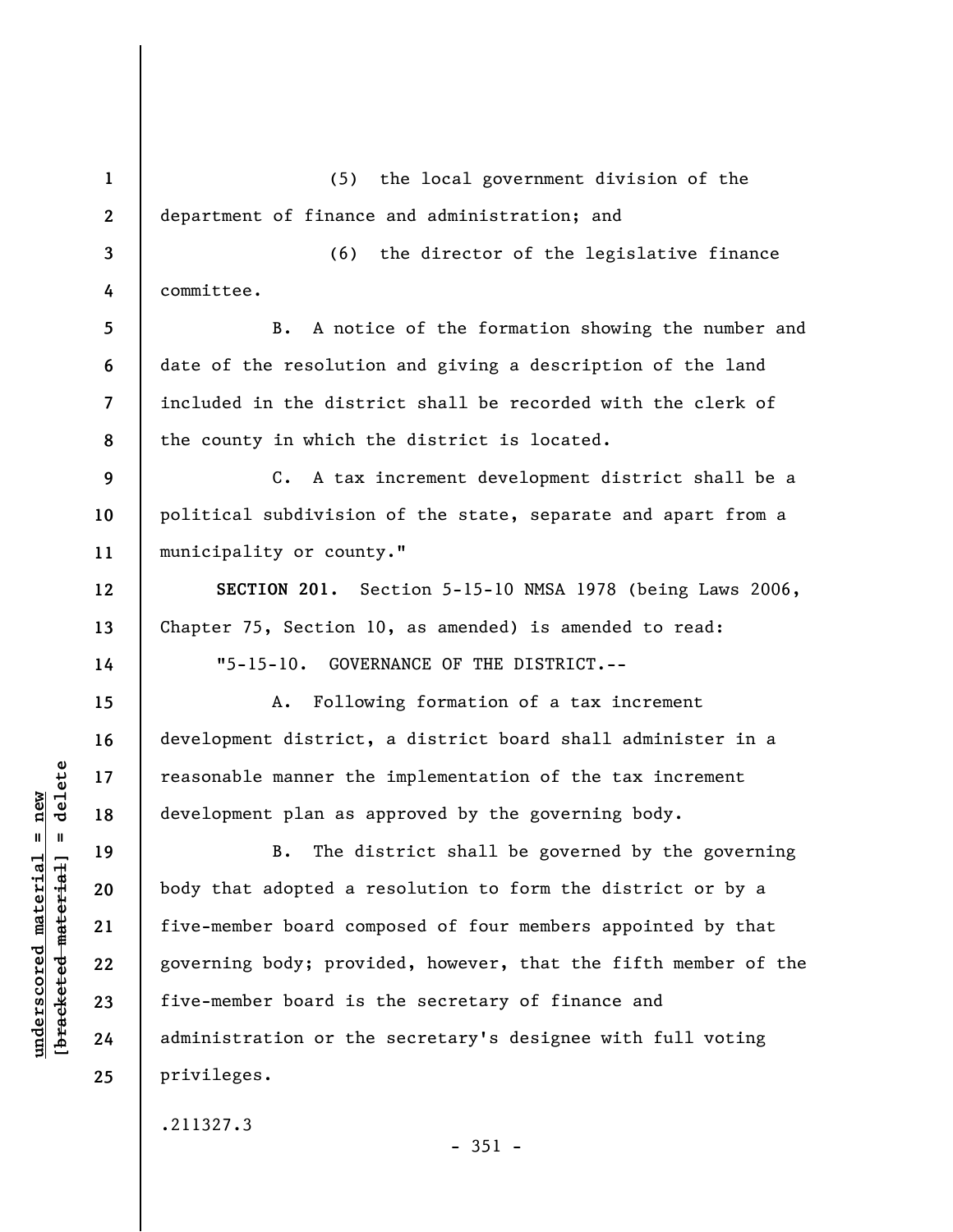**1 2 3 4 5 6 7 8 9 10 11 12 13**  C. Two of the appointed directors shall serve an initial term [of] to expire following a regular local election and not to exceed six years. Two of the appointed directors shall serve an initial term [of] to expire following a regular local election and not to exceed four years. The resolution forming the district shall state which directors shall serve [four-year] the longer terms and which shall serve [six-year] the shorter terms. If a vacancy occurs on the district board because of the death, resignation or inability of the director to discharge the duties of the director, the governing body shall appoint a director to fill the vacancy, and the director shall hold office for the remainder of the unexpired term until a successor is appointed or elected.

[D. A director may be a director of more than one district.

 $E_{\bullet}$ ] D. In the case of an appointed board of directors that is not the governing body, at the end of the appointed directors' initial terms, the board shall hold an election of new directors by majority vote of [owners and] qualified [**resident**] electors in accordance with the Local Election Act and the Tax Increment for Development Act. [Each owner shall have the number of votes or portion of votes equal to the number of acres or portion of acres rounded upward to the nearest one-fifth of an acre owned in the district by that owner.]"

.211327.3

delete **[bracketed material] = delete**  $underscored material = new$ **underscored material = new**  $\mathbf{I}$ bracketed material

**14** 

**15** 

**16** 

**17** 

**18** 

**19** 

**20** 

**21** 

**22** 

**23** 

**24**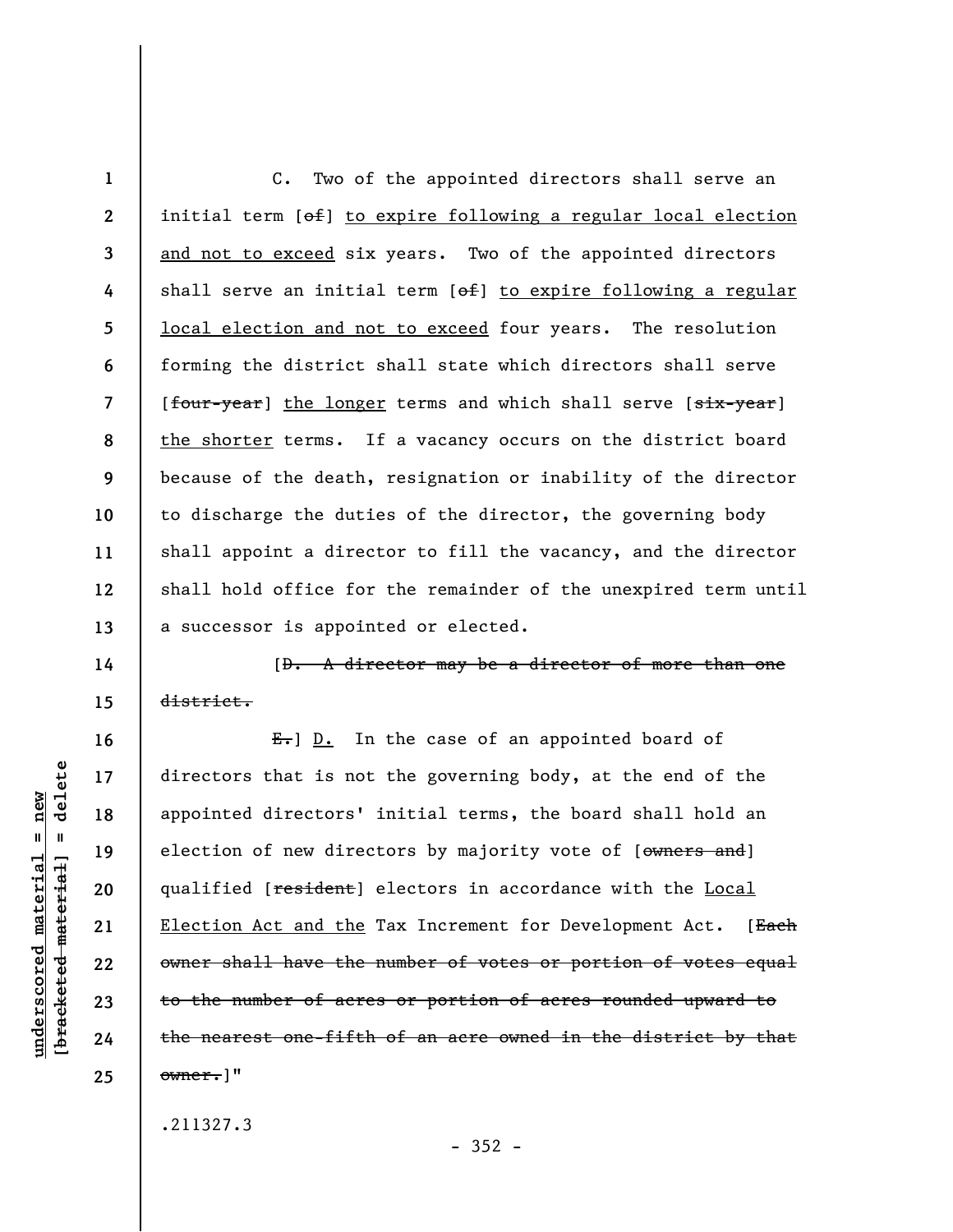**1 2 3 4 5 6 7 8 9 10 11 12 13 14 15 16 17 18 19 20 21 22 23 24 SECTION 202.** Section 5-15-14 NMSA 1978 (being Laws 2006, Chapter 75, Section 14) is amended to read: "5-15-14. PROPERTY TAX LEVY RESCISSION ELECTION.-- A. A property tax levy imposed by a district may be rescinded within the four-year period during which a property tax levy imposed by a district is effective if: (1) thirty-three and one-third percent of the number of persons who voted in the election for the imposition of that property tax levy sign a petition to rescind the property tax levy; and (2) each person who signs the petition is a [resident] qualified elector of the district or an owner of real property within the tax increment development area. B. The petition shall be filed with the district board for verification of the signatures, as to both number and qualifications of the persons signing. If the district board verifies that the petition contains the requisite number of signatures by persons qualified to sign the petition pursuant to Subsection A of this section, the question of rescission of the property tax levy imposed by the district shall be placed on the ballot for: (1) a special election held in accordance with the special election procedures of the Election Code that is called and held within ninety days; provided that the date does

 $\frac{1}{2}$  bracketed material = delete **[bracketed material] = delete**

**underscored material = new**

 $underscored material = new$ 

**25** 

.211327.3

 $-353 -$ 

not conflict with the provisions of Section 1-24-1 NMSA 1978;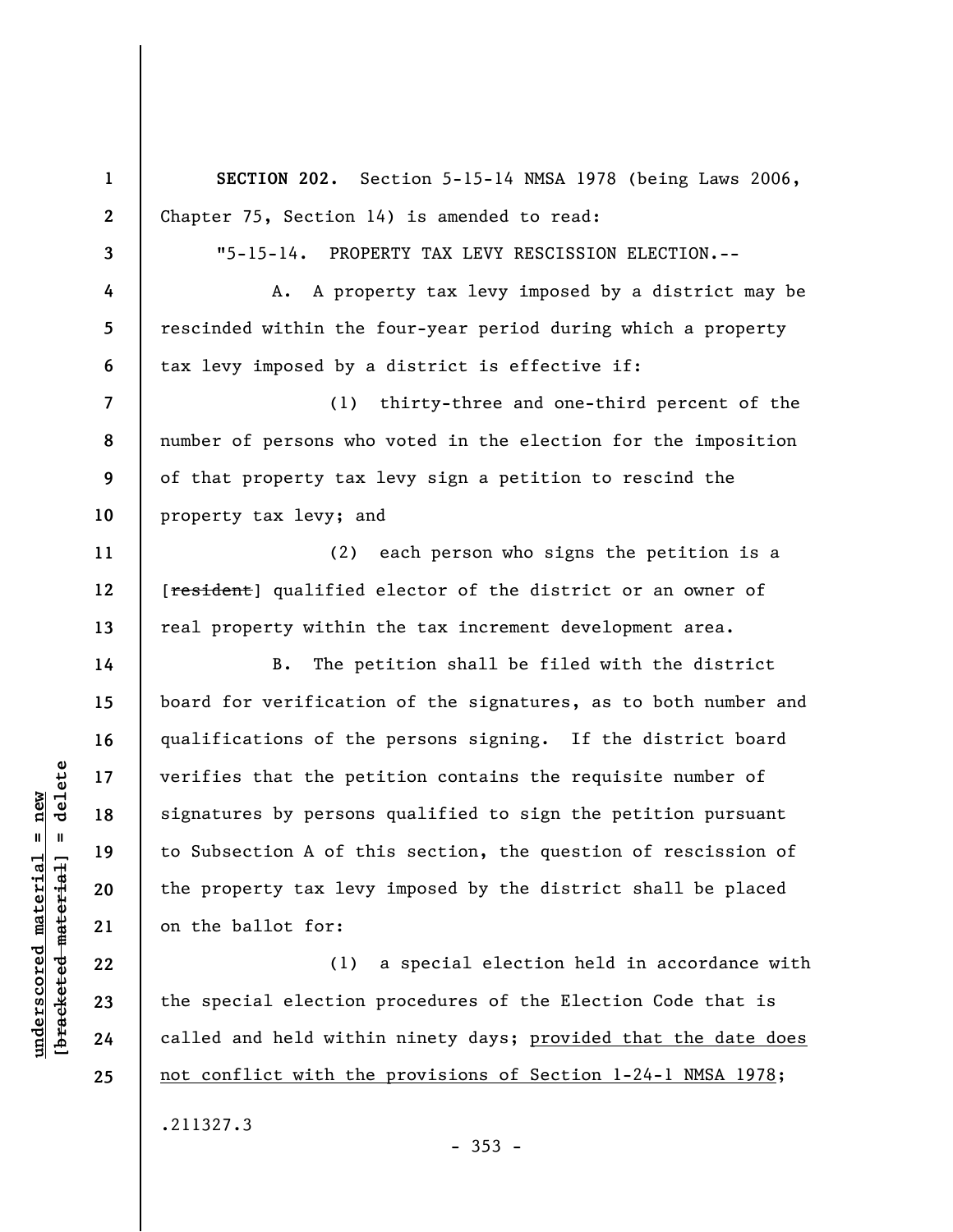**1** 

or

**5** 

**6** 

**7** 

**8** 

**9** 

**10** 

**11** 

**12** 

**13** 

**14** 

**15** 

**16** 

**17** 

**18** 

**19** 

**20** 

**21** 

**22** 

**23** 

**24** 

**25** 

**2 3 4**  (2) the next occurring regular local election or general election if that election is to be held within less than [ninety] one hundred twenty days.

C. A petition for rescission of a property tax levy imposed by a district may be submitted only once each year during the four-year period during which a property tax levy by a district is effective."

**SECTION 203.** Section 5-15-18 NMSA 1978 (being Laws 2006, Chapter 75, Section 18) is amended to read:

"5-15-18. BONDING AUTHORITY--PROPERTY TAX INCREMENT.--

A. Subject to the limitations and in accordance with Article 9 of the constitution of New Mexico and Sections 6-15-1 and 6-15-2 NMSA 1978, a district board may issue and dispose of property tax increment bonds for the purpose of securing funds for undertaking tax increment development projects within the purposes of the Tax Increment for Development Act.

B. Before property tax increment bonds are issued, the district board shall submit to a vote of the [registered] qualified electors within the tax increment development area [and the nonresident electors owning property within the tax increment development area] the question of issuing the property tax increment bonds.

C. The district board shall give notice of  $[the$ .211327.3

 $\frac{1}{2}$  bracketed material = delete **[bracketed material] = delete**  $underscored material = new$ **underscored material = new**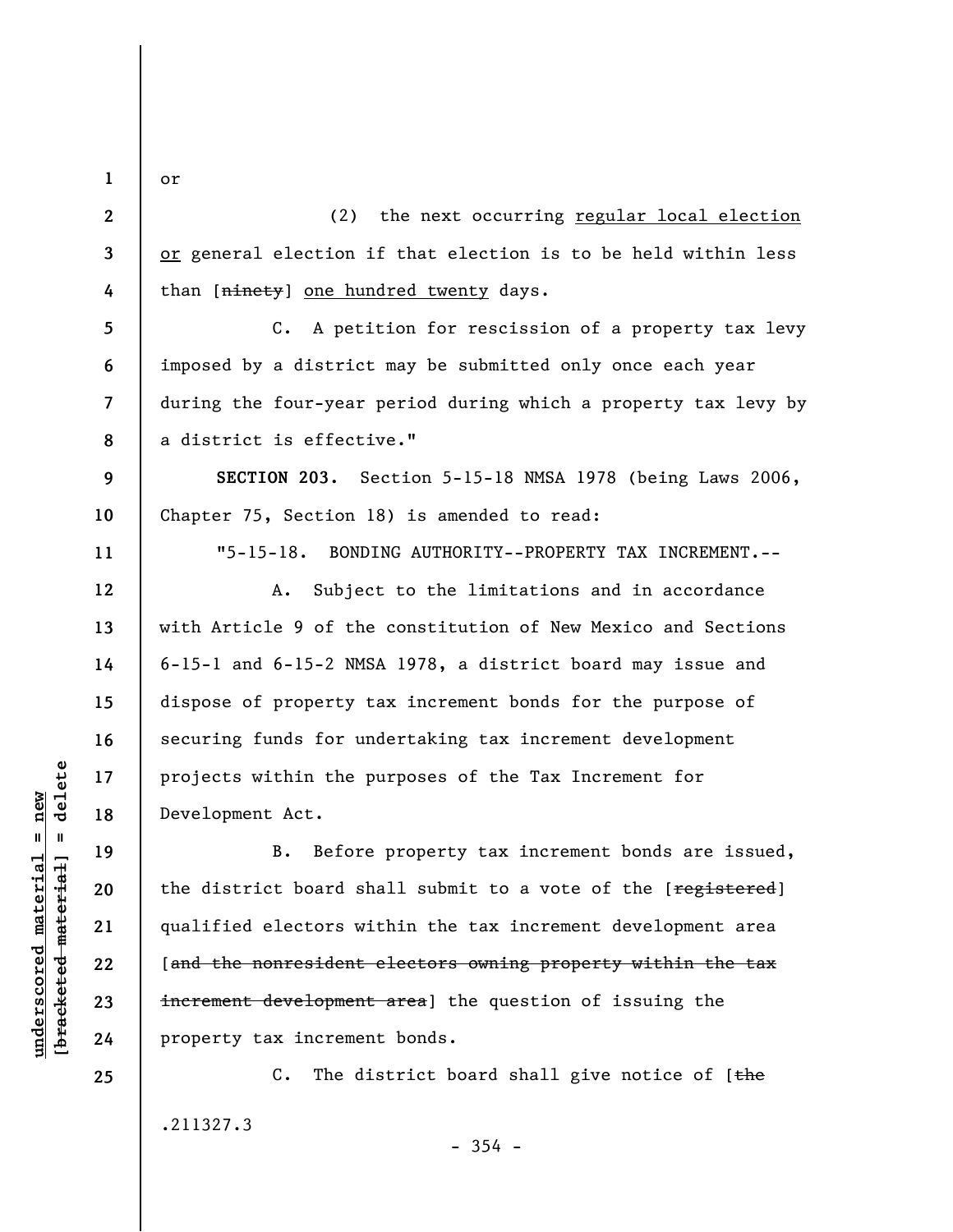time and place of holding the election and the purpose for which the property tax increment bonds are to be issued. Notice of] a property tax increment bond election [shall be given] as required by the Local Election Act and the Tax Increment for Development Act.

**6 7 8 9 10 11 12 13 14 15**  D. The ballot question shall state the purpose for which the property tax increment bonds are to be issued and the amount of the issue. If property tax increment bonds are to be issued for more than one purpose, a separate ballot question shall be submitted to the voters for each purpose to be voted upon. The [ballots] ballot question shall contain words indicating the purpose of the bond issued and a place for a vote in favor of or in opposition to each property tax increment bond issue. [The ballots shall be deposited in a separate ballot box, unless voting machines are used.]

E. Except as otherwise provided in the Tax Increment for Development Act, property tax increment bonds:

(1) may have interest, principal value or any part thereof payable at intervals or at maturity, as determined by the governing body;

(2) may be subject to a prior redemption at the district's option at a time or upon terms and conditions with or without payment of premium or premiums, as determined by the district board;

(3) may mature at any time not exceeding .211327.3

 $-355 -$ 

 $\frac{1}{2}$  intereted material = delete **[bracketed material] = delete**  $underscored material = new$ **underscored material = new**

**1** 

**2** 

**3** 

**4** 

**5** 

**16** 

**17** 

**18** 

**19** 

**20** 

**21** 

**22** 

**23** 

**24**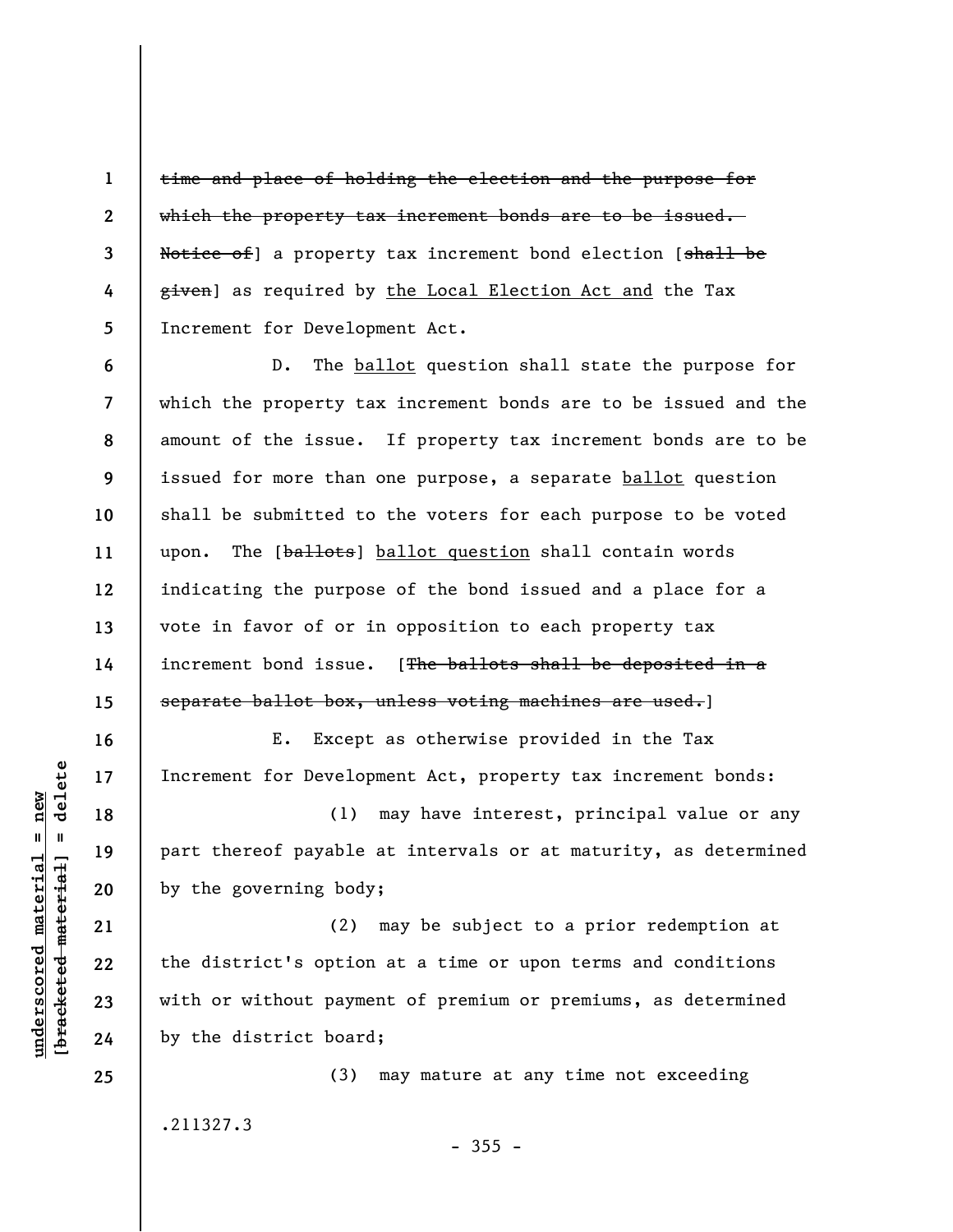**1 2 3 4 5 6 7 8 9 10 11 12 13 14 15 16 17 18 19 20 21 22 23 24 25**  twenty-five years after the date of issuance; (4) may be serial in form and maturity or may consist of one bond payable at one time or in installments or may be in another form, as determined by the district board; (5) shall be sold for cash at, above or below par and at a price that results in a net effective interest rate that does not exceed the maximum permitted by the Public Securities Act and the Public Securities Short-Term Interest Rate Act; and (6) may be sold at public or negotiated sale. F. Except as otherwise provided by law, the district board shall determine the denominations, places of payment, terms and conditions and the form of property tax increment bonds. G. The secretary and treasurer of the district board shall sign property tax increment bonds. H. The property tax increment bonds may be executed in the manner provided by the Uniform Facsimile Signature of Public Officials Act." **SECTION 204.** Section 5-15-25 NMSA 1978 (being Laws 2006, Chapter 75, Section 25) is amended to read: "5-15-25. MODIFICATION OF TAX INCREMENT DEVELOPMENT AREA BOUNDARIES OR TAX INCREMENT DEVELOPMENT PLAN.-- A. After an election to form a district, an area may be eliminated from the tax increment development area only .211327.3  $-356 -$ 

**underscored material = new [bracketed material] = delete**

 $\frac{1}{2}$  intereted material = delete  $underscored material = new$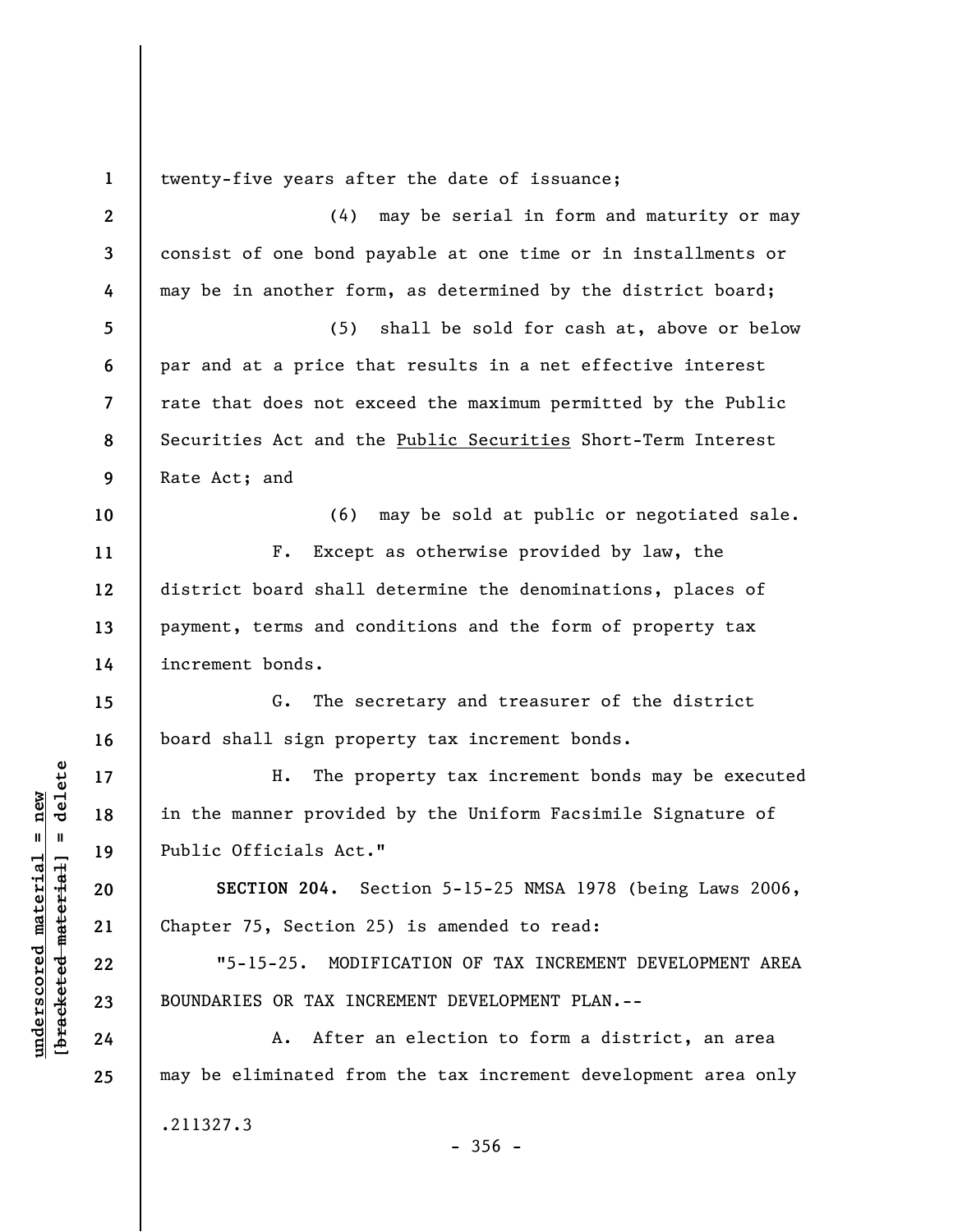**8 12**  following a hearing conducted upon notice given to the owners of land in the tax increment development area in the manner prescribed for the formation hearing, adoption of a resolution of intention to do so by the district board and voter approval by the [owners and resident] qualified electors as provided in the Local Election Act and the Tax Increment for Development Act. Real property within the tax increment development area that is subject to the lien of property taxes, special levies or other charges imposed pursuant to the Tax Increment for Development Act shall not be eliminated from the district while there are bonds outstanding that are payable by those taxes, special levies or charges.

B. At any time after adoption of a resolution creating a district, an area may be added to the district upon the [approval] determination of the owners of real property in the proposed additional area and the [resident] approval of the qualified electors residing therein, as well as a determination of the owners of real property in the district and [resident] approval of the qualified electors, in the same manner as required for the formation of a district.

C. The district board, following a hearing conducted upon notice given to the owners of real property located in the district in the manner prescribed for the formation hearing, may, subject to the approval of the governing body that approved the district's tax increment

.211327.3

 $-357 -$ 

delete **[bracketed material] = delete**  $anderscored material = new$ **underscored material = new**  $\mathbf{u}$ bracketed material

**1** 

**2** 

**3** 

**4** 

**5** 

**6** 

**7** 

**9** 

**10** 

**11** 

**13** 

**14** 

**15** 

**16** 

**17** 

**18** 

**19** 

**20** 

**21** 

**22** 

**23** 

**24**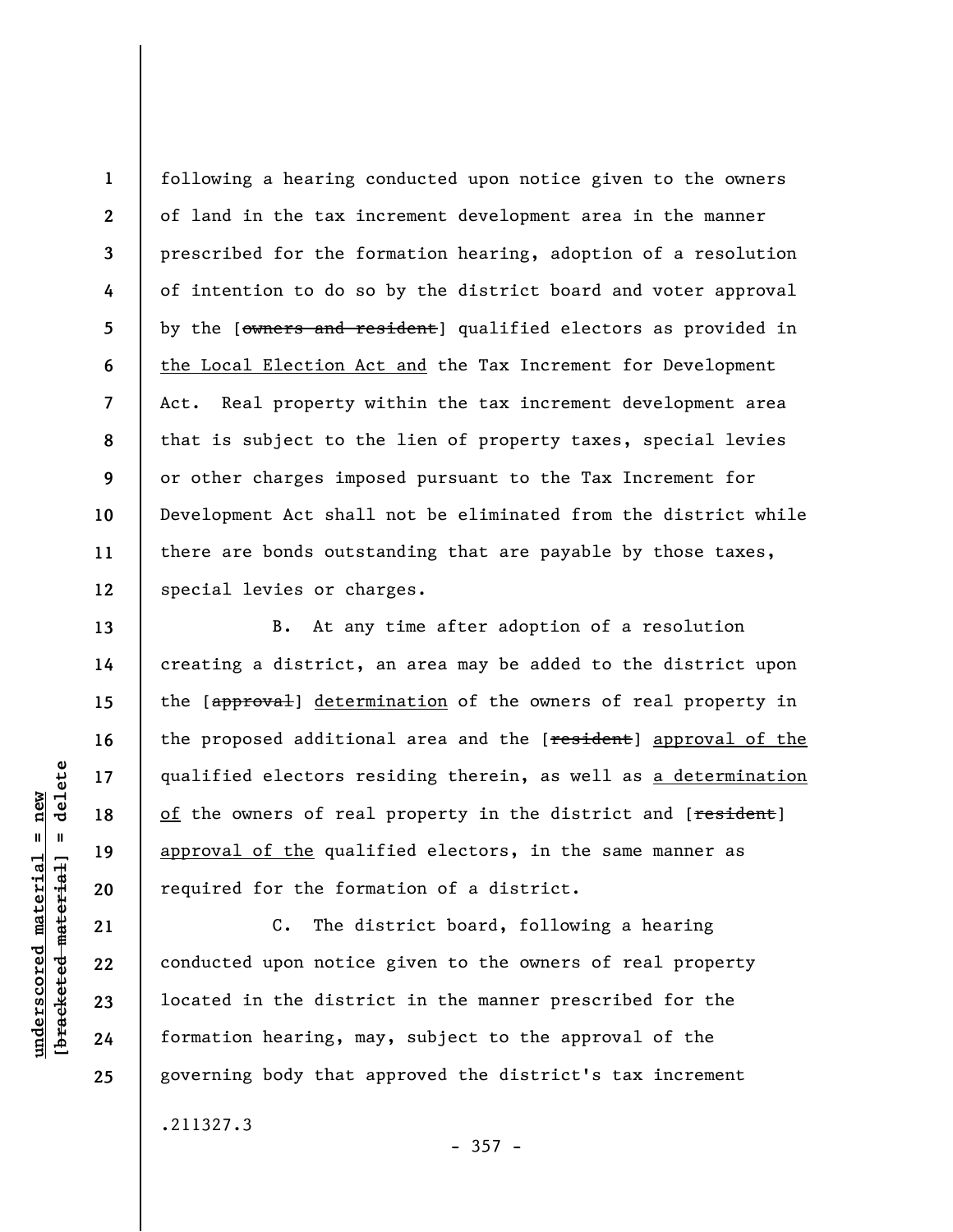development plan, amend the tax increment development plan in any manner that it determines will not substantially reduce the benefits to be received by any land in the district from the public infrastructure on completion of the work to be performed under the general plan. An election shall not be required solely for the purposes of this subsection."

**SECTION 205.** Section 6-21-5.1 NMSA 1978 (being Laws 1998, Chapter 65, Section 1) is amended to read:

**9 10 11 12 13 14 15 16 17 18 19**  "6-21-5.1. BONDS FOR COUNTY CORRECTIONAL FACILITY LOANS.--The authority may issue bonds for a county to design, construct, equip, furnish and otherwise improve a county correctional facility pursuant to the County Correctional Facility Gross Receipts Tax Act only after a majority of the [registered] qualified electors of the county has voted to allow the county to impose a county correctional facility gross receipts tax in the amount needed to repay bonds issued by the authority for the purpose of designing, constructing, equipping, furnishing and otherwise improving a county correctional facility."

**SECTION 206.** A new Section of Chapter 7, Article 38 NMSA 1978 is enacted to read:

**"**[NEW MATERIAL] PROCEDURES TO DELAY THE MAILING OF PROPERTY TAX BILLS FOR COUNTIES FOR WHICH A PROPERTY TAX LEVY IS IMPOSED AT THE NOVEMBER 2019 or 2021 REGULAR LOCAL ELECTION TO PUT THE QUESTION OF IMPOSING OR RENEWING A LEVY BEFORE THE .211327.3

**20** 

**21** 

**22** 

**23** 

**24** 

**25** 

**1** 

**2** 

**3** 

**4** 

**5** 

**6** 

**7**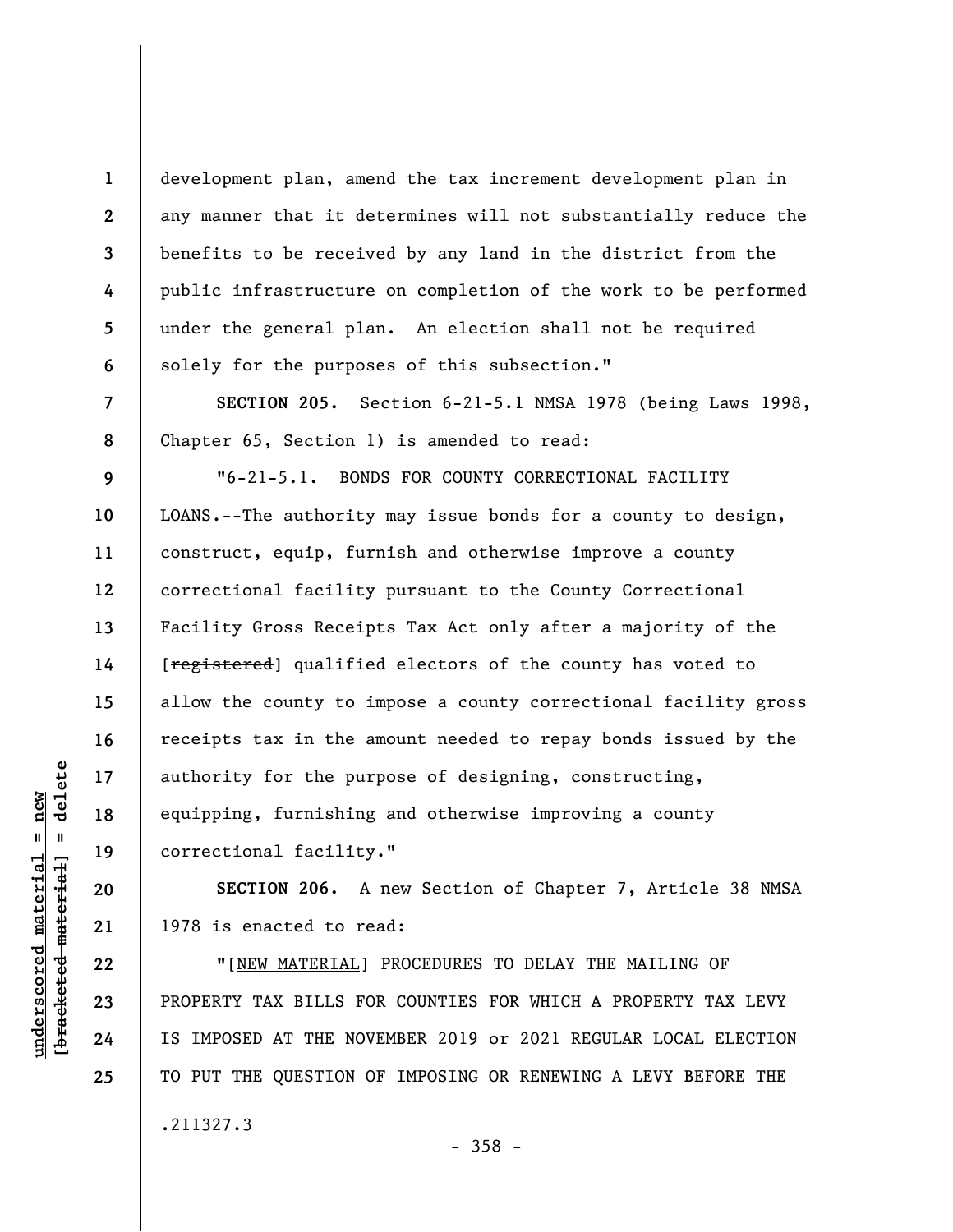VOTERS.--

**1** 

**2** 

**11** 

**12** 

**13** 

**14** 

**15** 

**16** 

**17** 

**18** 

**19** 

**20** 

**21** 

**22** 

**23** 

**24** 

**25** 

A. In 2019 and 2021:

**3 4 5 6 7 8 9 10**  (1) if a local government desires to impose or renew a property tax levy, the local government shall file a resolution with the county clerk and the local government division of the department of finance and administration no later than July 15 calling for the imposition or renewal of a property tax levy and indicate the local government's intent to place the question of imposing or renewing the property tax levy on the regular local election ballot in November;

(2) no later than September 1, and following the procedures provided in Section 7-38-33 NMSA 1978, the local government division of the department of finance and administration shall by written order set two property tax rates for the properties under the jurisdiction of the local governments that submitted a resolution pursuant to Paragraph (1) of this subsection. One set of rates shall assume that the question of the property tax levy will be approved by the voters, and a second set of rates shall assume that the question of the property tax levy will not be approved by the voters. A copy of the property tax rate-setting order with both rates shall be sent to each board of county commissioners and each county assessor of each affected county and the taxation and revenue department within five days of the date the order is made;

.211327.3

- 359 -

delete **[bracketed material] = delete**  $anderscored material = new$ **underscored material = new**  $\frac{1}{2}$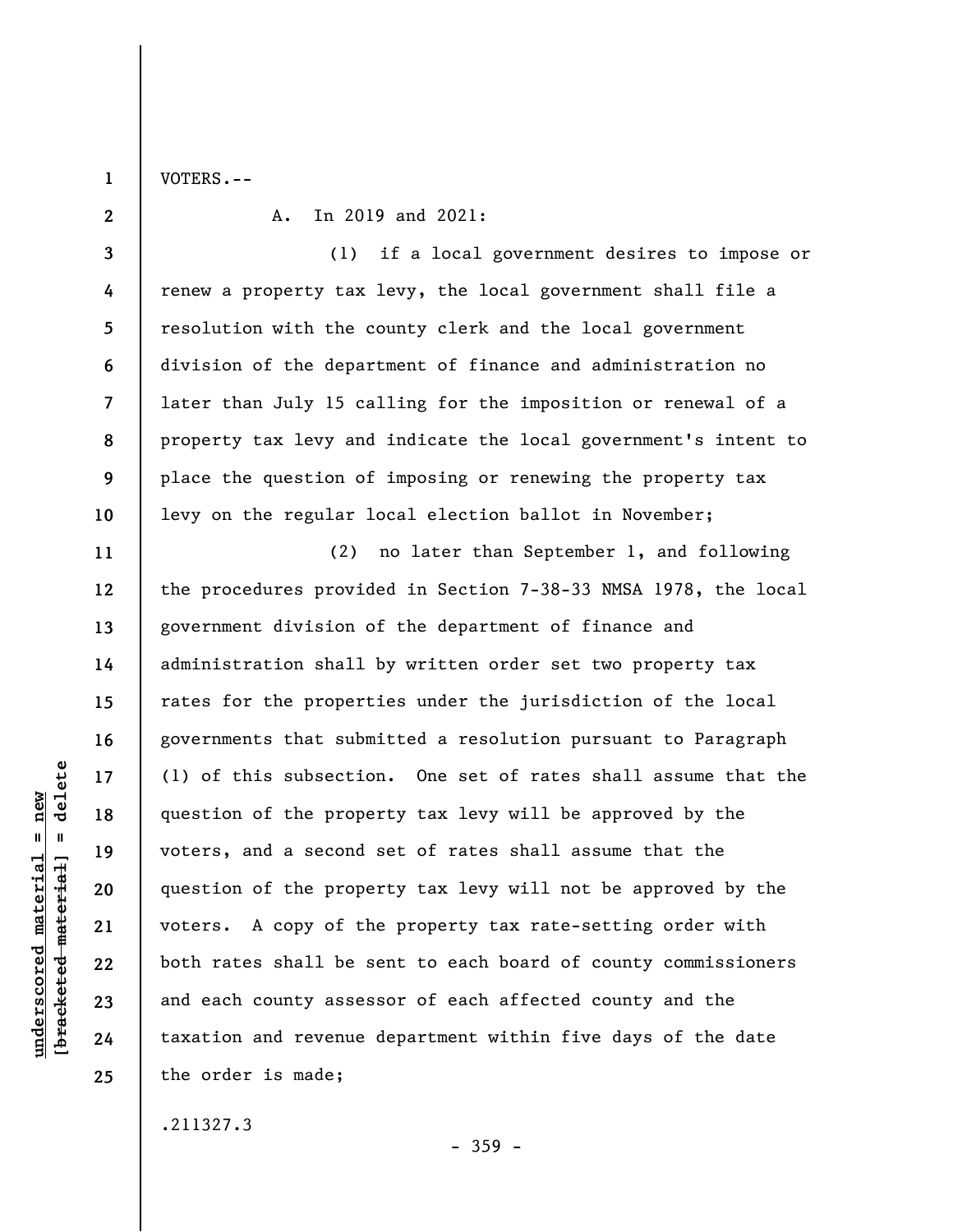**1 2 3 4 5 6 7 8 9**  (3) within five days of receiving the rate-setting order, the board of county commissioners of each affected county shall issue a written order imposing a tax at the rates set on the net taxable value of property allocated to the appropriate governmental units pursuant to Section 7-38-34 NMSA 1978 for both of the property tax rates set pursuant to Paragraph (2) of this subsection. The order shall provide notice of both rates. A copy of each order shall be delivered immediately to the county assessor;

**10 11 12 13 14 15**  (4) no later than October 1, and following the procedures provided in Section 7-38-35 NMSA 1978, the county assessor for each affected county shall prepare a property tax schedule for all property subject to property taxation in the county for both of the property tax rates set pursuant to Paragraph (2) of this subsection;

(5) pursuant to Section 7-38-36 NMSA 1978, the county assessor shall deliver a copy of the property tax schedule prepared pursuant to Paragraph (4) of this subsection to the county treasurer on October 1, with a notice that the property tax bill for those properties shall be mailed pursuant to Paragraph (6) of this subsection;

(6) after the regular local election is held in November and the voters have answered the question of the property tax levy, the county treasurer for each affected county shall prepare and mail property tax bills no later than .211327.3  $-360 -$ 

 $\frac{1}{2}$  intereted material = delete **[bracketed material] = delete**  $underscored material = new$ **underscored material = new**

**16** 

**17** 

**18** 

**19** 

**20** 

**21** 

**22** 

**23** 

**24**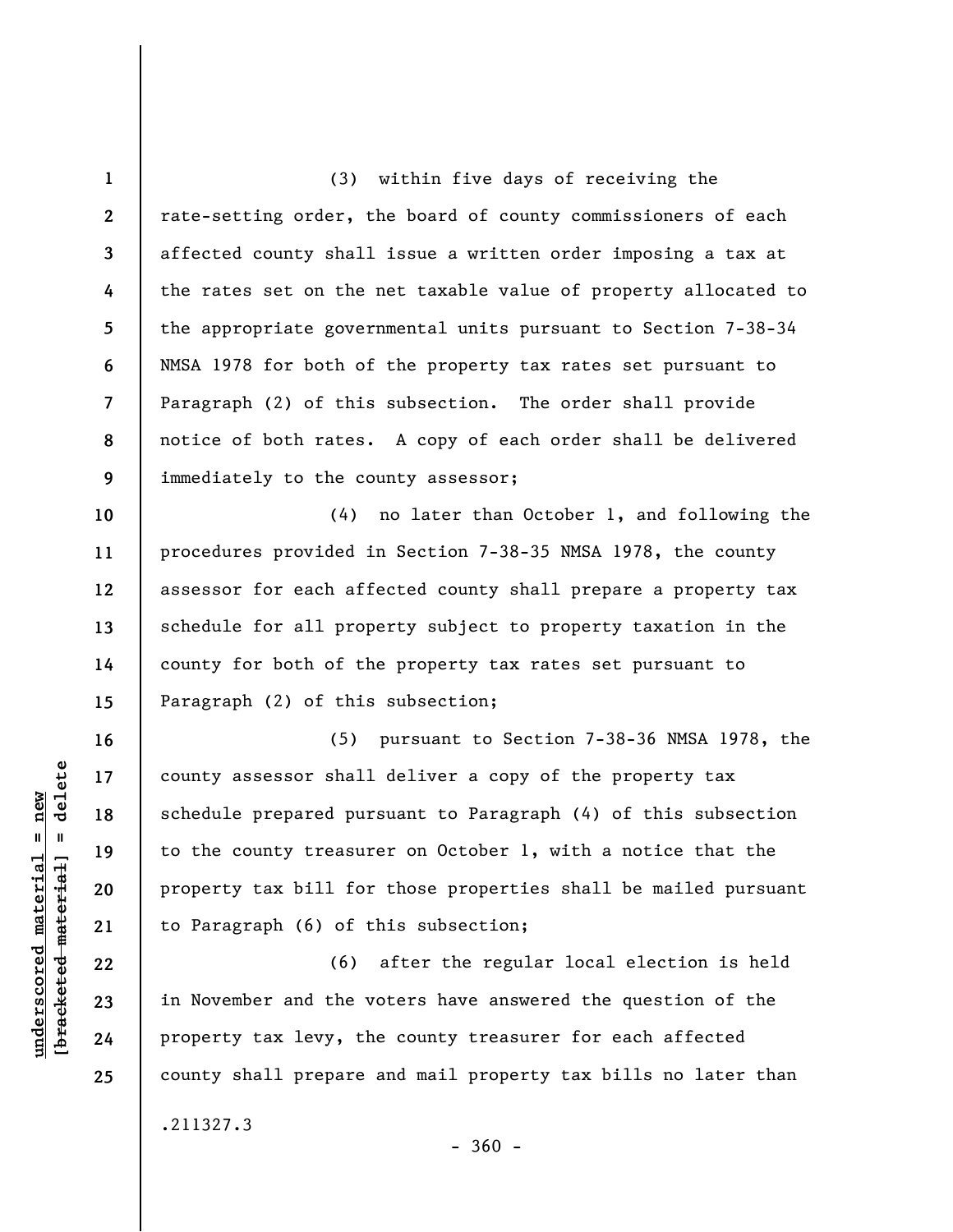**1 2 3 4 5 6 7 8 9 10 11 12 13 14 15 16 17 18 19 20 21 22 23 24 25**  November 24, notwithstanding Section 7-38-36 NMSA 1978, reflecting the appropriate rate and amount due, to either the owner of the property or any person other than the owner to whom the tax bill is to be sent; and (7) notwithstanding Section 7-38-38 NMSA 1978, the first installment of property taxes is due on December 6, and shall become delinquent if not paid within thirty days pursuant to Section 7-38-49 NMSA 1978. B. As used in this section: (1) "affected county" means a county within which a local government is situate that files a resolution indicating the local government's intent to place the question of imposing or renewing a property tax levy on the regular local election ballot in November 2019 or 2021 pursuant to Subsection A of this section; and (2) "local government" means "local government" as that term is defined in the Local Election Act." **SECTION 207.** Section 8-8-3.1 NMSA 1978 (being Laws 2013, Chapter 64, Section 1) is amended to read: "8-8-3.1. QUALIFICATIONS OF COMMISSIONERS.-- A. In addition to other requirements imposed by law, in order to be elected or appointed as a commissioner, a person must be qualified for office by: (1) having at least ten years of professional experience in an area regulated by the commission or in the .211327.3 - 361 -

**underscored material = new [bracketed material] = delete**

 $\frac{1}{2}$  of  $\frac{1}{2}$  and  $\frac{1}{2}$  and  $\frac{1}{2}$  and  $\frac{1}{2}$  and  $\frac{1}{2}$  and  $\frac{1}{2}$  and  $\frac{1}{2}$  and  $\frac{1}{2}$  and  $\frac{1}{2}$  and  $\frac{1}{2}$  and  $\frac{1}{2}$  and  $\frac{1}{2}$  and  $\frac{1}{2}$  and  $\frac{1}{2}$  and  $\frac{1}{2}$  an  $anderscored material = new$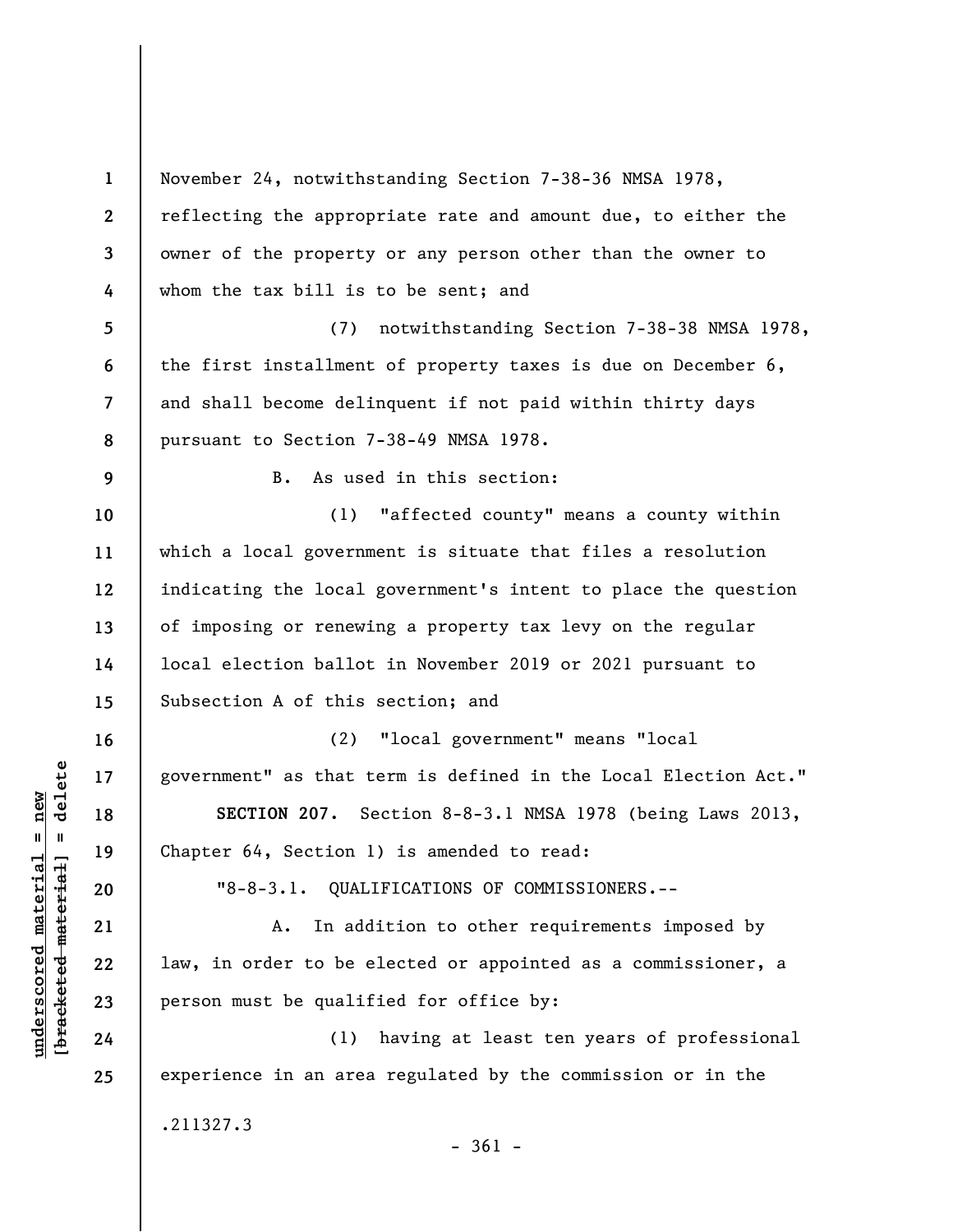energy sector and involving a scope of work that includes accounting, public or business administration, economics, finance, statistics, engineering or law; or

**4 5 6 7 8 9 10 11 12**  (2) having a total of ten years of combined professional experience as described in Paragraph (1) of this subsection and higher education resulting in at least a professional license or a baccalaureate degree from an institution of higher education that has been accredited by a regional or national accrediting body in an area regulated by the commission, including accounting, public or business administration, economics, finance, statistics, engineering or law  $[ $\theta$ r]$ 

(3) holding the office of commissioner on January 1, 2013].

B. As used in this section, "professional experience" means employment in which the candidate or prospective appointee for commissioner regularly made decisions requiring discretion and independent judgment and:

(1) engaged in policy analysis, research or implementation in an area regulated by the commission or in the energy sector;

(2) managed, as the head, deputy head or division director, a federal, state, tribal or local government department or division responsible for utilities, transportation or construction; or

.211327.3

 $\frac{1}{2}$ **[bracketed material] = delete**  $anderscored material = new$ **underscored material = new**

**1** 

**2** 

**3** 

**13** 

**14** 

**15** 

**16** 

**17** 

**18** 

**19** 

**20** 

**21** 

**22** 

**23** 

**24** 

**25** 

 $-362 -$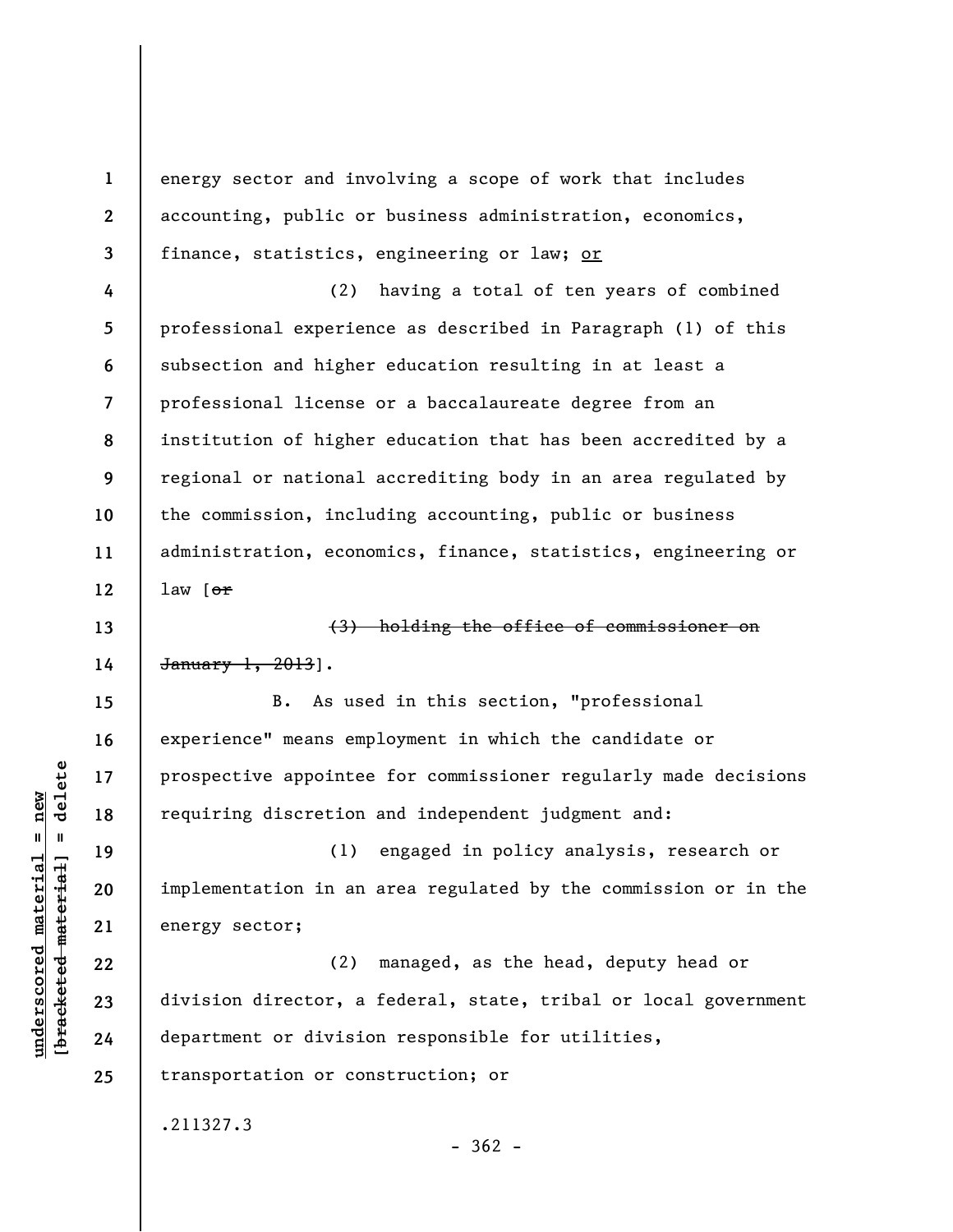**1 2 3 4**  (3) managed a business or organization regulated by the commission or in the energy sector that had five or more employees during the time it was managed by the candidate or prospective appointee.

**5 6 7 8 9 10 11 12 13**  C. A candidate for election to the office of commissioner shall certify by notarized affidavit that the candidate meets the requirements of Subsection A of this section to be filed with the declaration of candidacy. The affidavit shall be on a form provided by the secretary of state that shall permit a candidate to list with particularity the candidate's specific professional experience or higher education that meets the requirements of Subsection A of this section.

**14 15 16 17 18 19 20 21 22 23 24 25**  D. A voter may challenge the candidacy for election to the office of commissioner of any person seeking nomination for the reason that the person seeking nomination does not meet the requirements of Subsection A of this section or that the affidavit of the person seeking nomination does not contain sufficient information to determine if the person meets the requirements of Subsection A of this section. The challenge shall be made by filing a petition in the district court within ten days after the last day for filing a declaration of candidacy or a statement of candidacy for convention designation, which petition shall be heard in the same manner as provided in Subsection  $[F] \underline{E}$  of Section 1-8-26 NMSA 1978." .211327.3

 $\frac{1}{2}$  intereted material = delete **[bracketed material] = delete**  $underscored material = new$ **underscored material = new**

- 363 -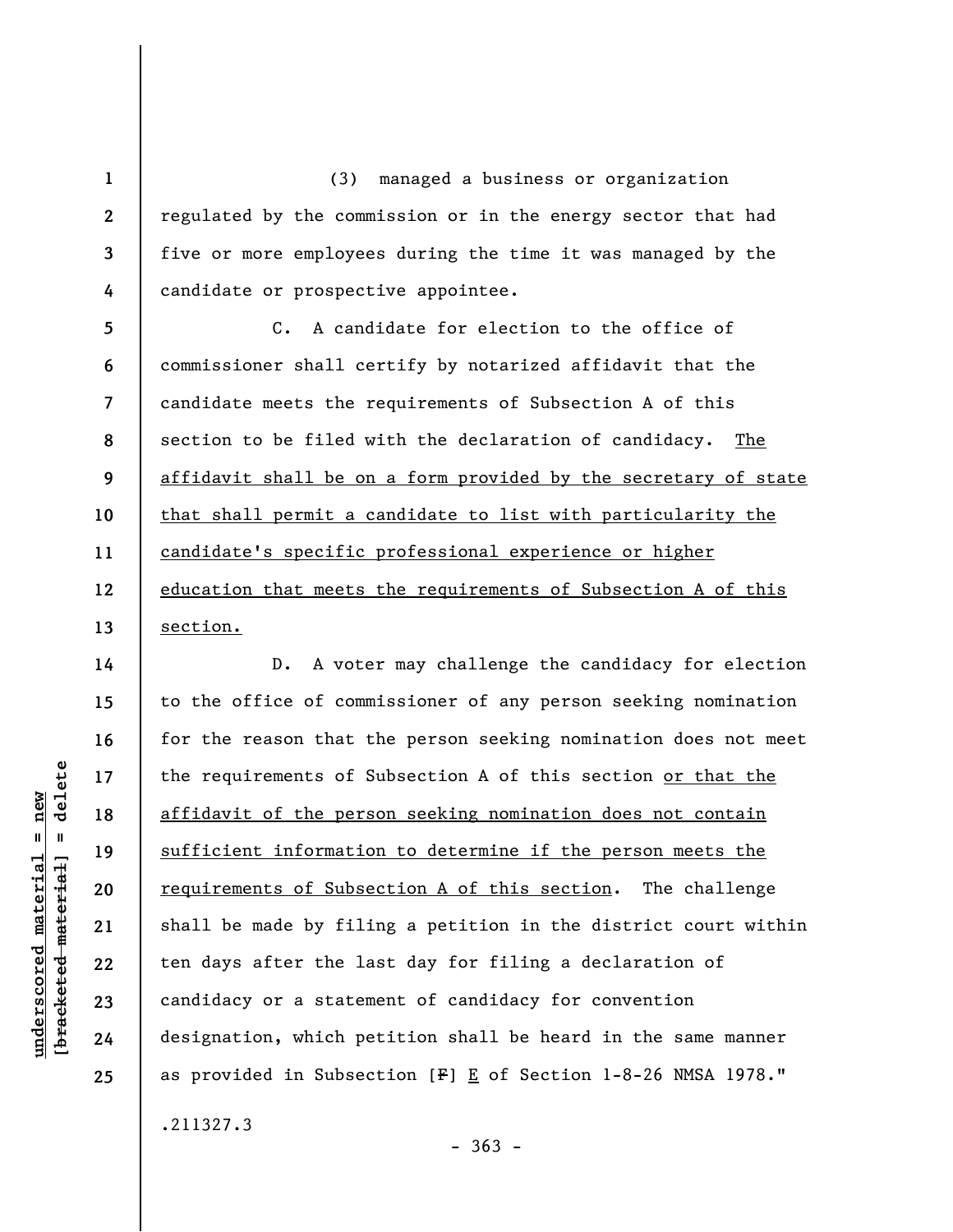| $\mathbf{1}$     | SECTION 208. Section 10-3-1 NMSA 1978 (being Laws 1909,           |
|------------------|-------------------------------------------------------------------|
| $\boldsymbol{2}$ | Chapter 36, Section 3, as amended) is amended to read:            |
| 3                | "10-3-1. CIRCUMSTANCES CAUSING VACANCY IN LOCAL OFFICE.--         |
| 4                | Any office [belonging to the class mentioned in Section 10-4-1    |
| $5\phantom{.0}$  | NMSA 1978] of a political subdivision of the state subject to     |
| 6                | election by the qualified electors within the political           |
| $\overline{7}$   | subdivision becomes vacant under any of the following             |
| 8                | circumstances:                                                    |
| 9                | by resignation or death of the party in office;<br>Α.             |
| 10               | removal of the officer as provided by Sections<br><b>B.</b>       |
| 11               | 10-4-1 through 10-4-29 NMSA 1978;                                 |
| 12               | $C_{\bullet}$<br>failure of the officer to qualify as provided by |
| 13               | 1aw;                                                              |
| 14               | expiration of the term of office when no<br>$D$ .                 |
| 15               | successor has been chosen as provided by law;                     |
| 16               | when the officer removes from the area from<br>Е.                 |
| 17               | which the officer was elected to represent and, in case of an     |
| 18               | officer serving pursuant to an appointment, when the officer      |
| 19               | removes from the area the officer was appointed to represent;     |
| 20               | absence from the political subdivision in which<br>$F$ .          |
| 21               | the officer serves for six consecutive months; but this           |
| 22               | provision does not apply to those officers wherein the law        |
| 23               | provides that the duties may be discharged by a deputy, when      |
| 24               | such absence is due to illness or other unavoidable cause;        |
| 25               | by [resignation of the] an officer accepting and<br>G.            |
|                  | .211327.3                                                         |
|                  |                                                                   |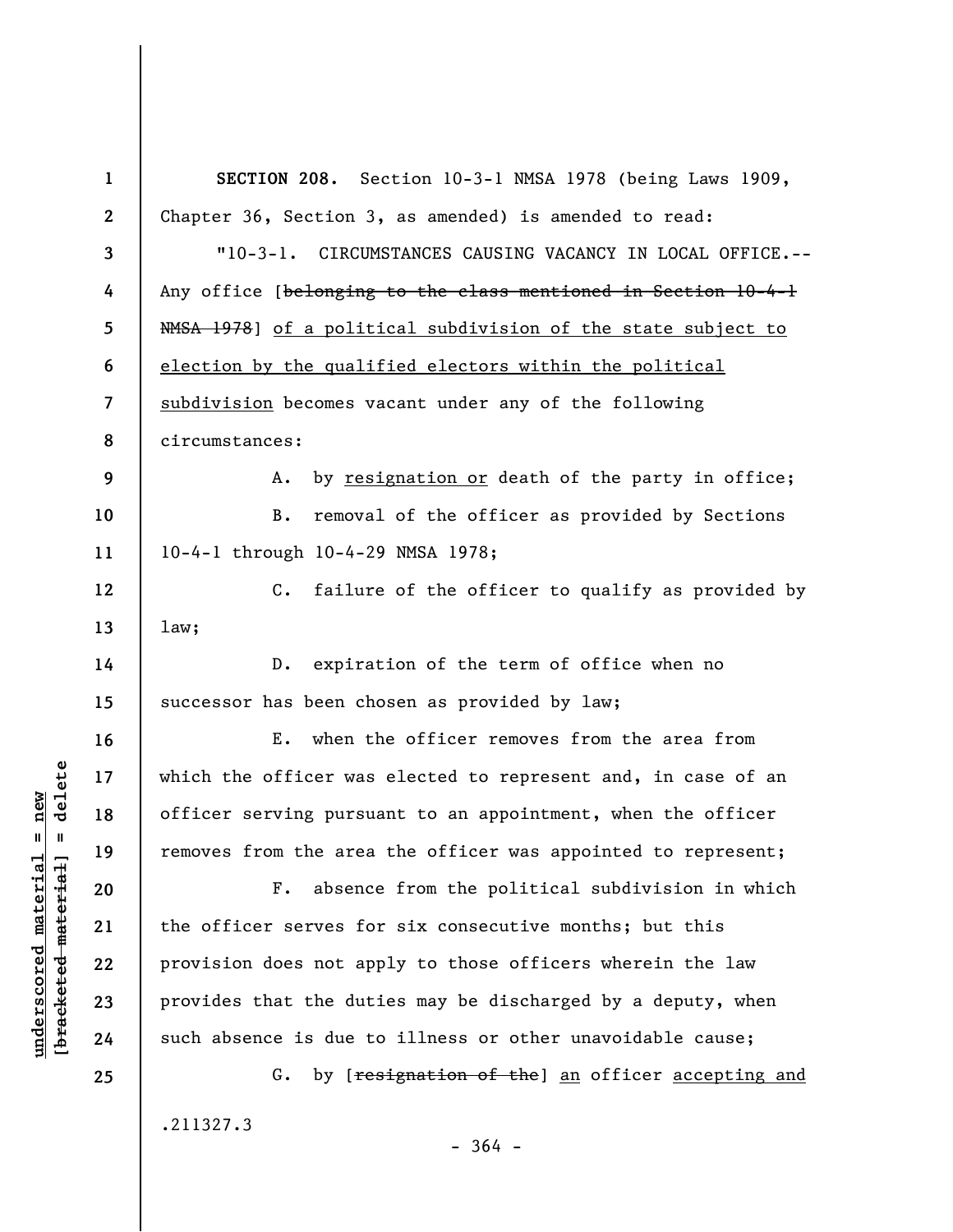**1 2 3 4 5 6 7 8 9 10 11 12 13 14 15 16 17 18 19 20 21**  undertaking an employment relationship with the political subdivision in which the officer serves in a position subject to election; or H. by an officer [accepting and] taking the oath of office or undertaking to discharge the duties of another incompatible office." **SECTION 209.** Section 10-3-3 NMSA 1978 (being Laws 1907, Chapter 6, Section 2, as amended) is amended to read: "10-3-3. VACANCY IN COUNTY OFFICE--APPOINTMENT.--[Sec. 158.] Whenever any vacancy in any county [or precinct] office in any of the counties of this state, other than a vacancy in the office of county commissioner, [shall occur] occurs by reason of death, resignation or otherwise, it [shall be] is the duty of the board of county commissioners of the county where such vacancy has occurred to fill [said] the vacancy by appointment, and  $[sa+d]$  the appointee shall be entitled to hold [said] the office until [his successor shall be duly elected and qualified according to law] the end of the unexpired term of office." **SECTION 210.** A new section of the Public Employees Retirement Act is enacted to read:

"[NEW MATERIAL] ELECTED OFFICIAL--AWARD OF SERVICE CREDIT FOR SHORTENED TERM OF OFFICE--LOCAL ELECTION ACT.--A member shall be credited an award of service to the member's service credit account:

 $-365 -$ 

.211327.3

delete **[bracketed material] = delete**  $underscored material = new$ **underscored material = new**  $\mathbf{I}$ bracketed material

**22** 

**23** 

**24**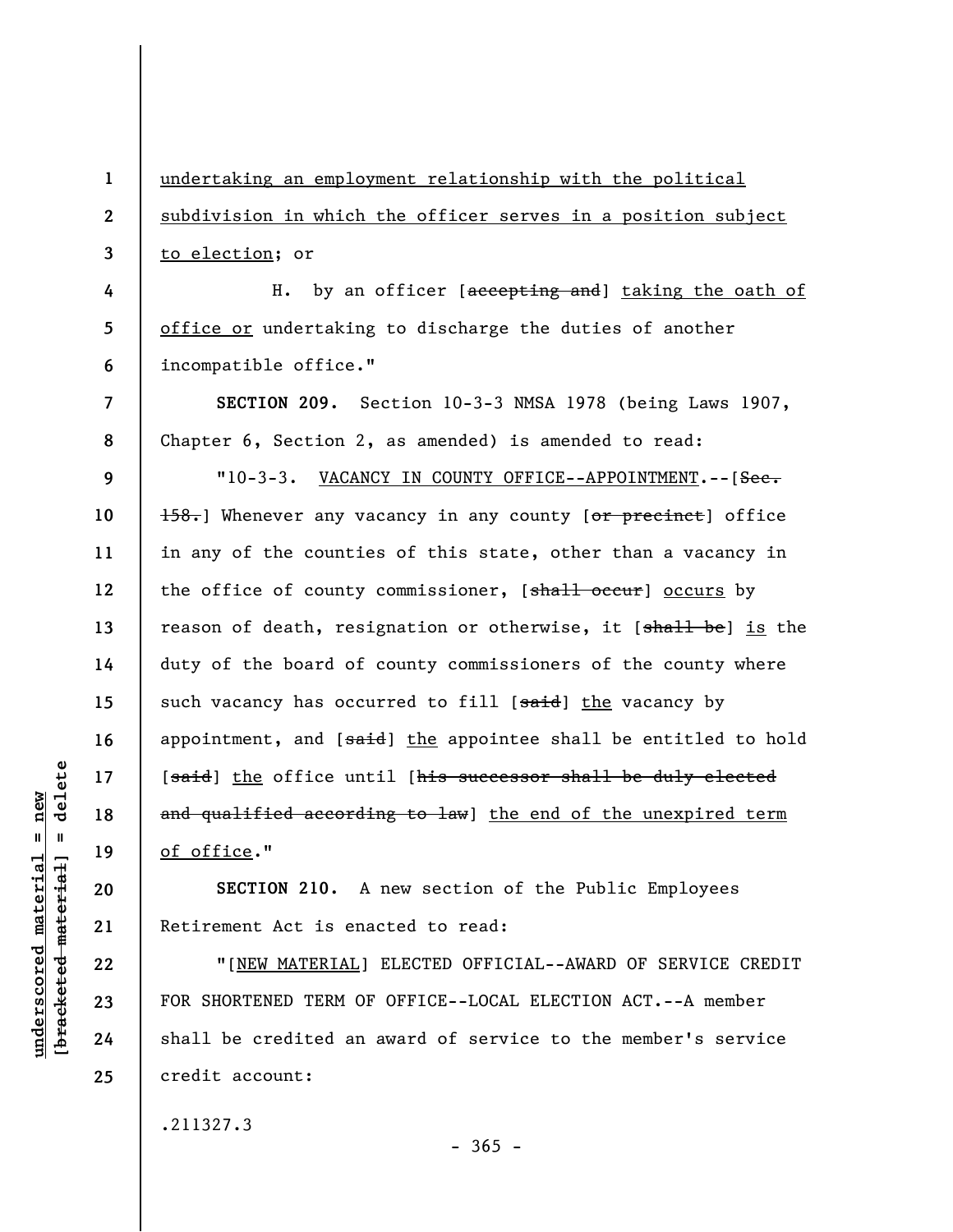**1 2 3 4 5 6 7 8 9 10 11 12 13 14 15 16 17 18 19 20 21 22 23 24 25**  A. if, but for the shortening under the Local Election Act of a term in elected office served by the member, the member would meet the service requirement for normal retirement; and B. in the minimum amount of service credit needed for the member to meet the requirement for normal retirement, but no more than three months." **SECTION 211.** Section 10-16A-3 NMSA 1978 (being Laws 1993, Chapter 46, Section 41, as amended) is amended to read: "10-16A-3. REQUIRED DISCLOSURES FOR CERTAIN CANDIDATES AND PUBLIC OFFICERS AND EMPLOYEES--CONDITION FOR PLACEMENT ON BALLOT OR APPOINTMENT.-- A. [At the time of filing a declaration of candidacy or nominating petition] A person holding a legislative or statewide office shall file with the secretary of state a financial disclosure statement during the month of January every year that the person holds public office. B. A candidate for legislative or statewide office who has not already filed a financial disclosure statement with the secretary of state in the same calendar year shall file with the proper filing officer, as defined in [Section 1-8-25 NMSA 1978] the Election Code, a financial disclosure statement [on a prescribed form. In addition, each year thereafter during the month of January, a legislator and a person holding a statewide office shall file with the proper filing officer a .211327.3

 $=$  delete **[bracketed material] = delete**  $underscored material = new$ **underscored material = new** bracketed material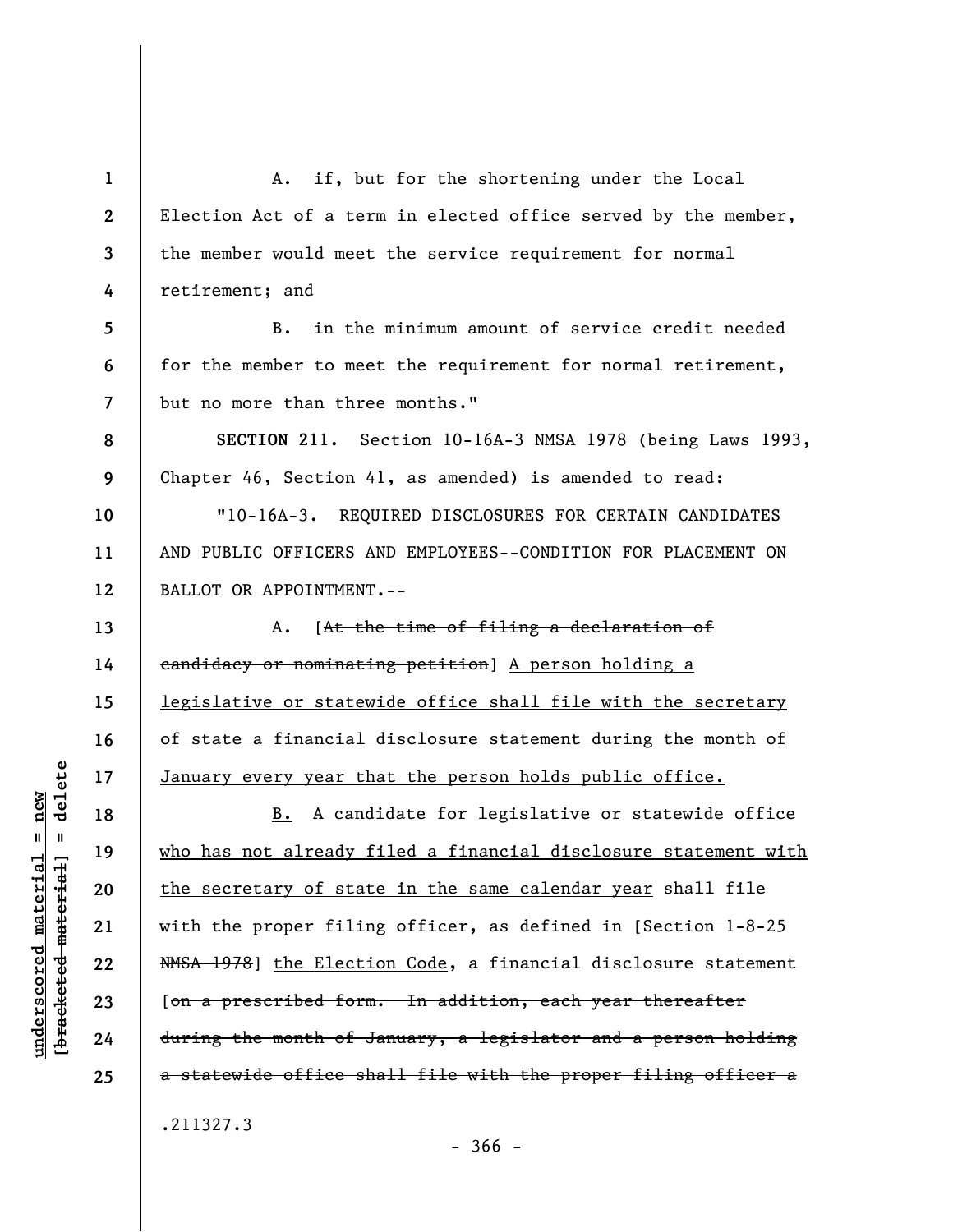financial disclosure statement] at the time of filing a declaration of candidacy. If the proper filing officer is not the secretary of state, the proper filing officer shall forward a copy of the financial disclosure statement to the secretary of state within [seventy-two hours] three days.

 $[\frac{B-}{C}]$  C. A state agency head, an official whose appointment to a board or commission is subject to confirmation by the senate or a member of the insurance nominating committee shall file with the secretary of state a financial disclosure statement within thirty days of appointment and during the month of January every year thereafter that the person holds public office.

 $[G<sub>1</sub>]$  D. The financial disclosure statement shall include for any person identified in Subsection A,  $[**o**r]$  B or C of this section and the person's spouse the following information for the prior calendar year:

(1) the full name, mailing address and residence address of each person covered in the disclosure statement, except the address of the spouse need not be disclosed; the name and address of the person's and spouse's employer and the title or position held; and a brief description of the nature of the business or occupation;

(2) all sources of gross income of more than five thousand dollars (\$5,000) to each person covered in the disclosure statement, identified by general category

- 367 -

.211327.3

 $\frac{1}{2}$  of  $\frac{1}{2}$  and  $\frac{1}{2}$  and  $\frac{1}{2}$  and  $\frac{1}{2}$  and  $\frac{1}{2}$  and  $\frac{1}{2}$  and  $\frac{1}{2}$  and  $\frac{1}{2}$  and  $\frac{1}{2}$  and  $\frac{1}{2}$  and  $\frac{1}{2}$  and  $\frac{1}{2}$  and  $\frac{1}{2}$  and  $\frac{1}{2}$  and  $\frac{1}{2}$  an **[bracketed material] = delete**  $anderscored material = new$ **underscored material = new**

**1** 

**2** 

**3** 

**4** 

**5** 

**6** 

**7** 

**8** 

**9** 

**10** 

**11** 

**12** 

**13** 

**14** 

**15** 

**16** 

**17** 

**18** 

**19** 

**20** 

**21** 

**22** 

**23** 

**24**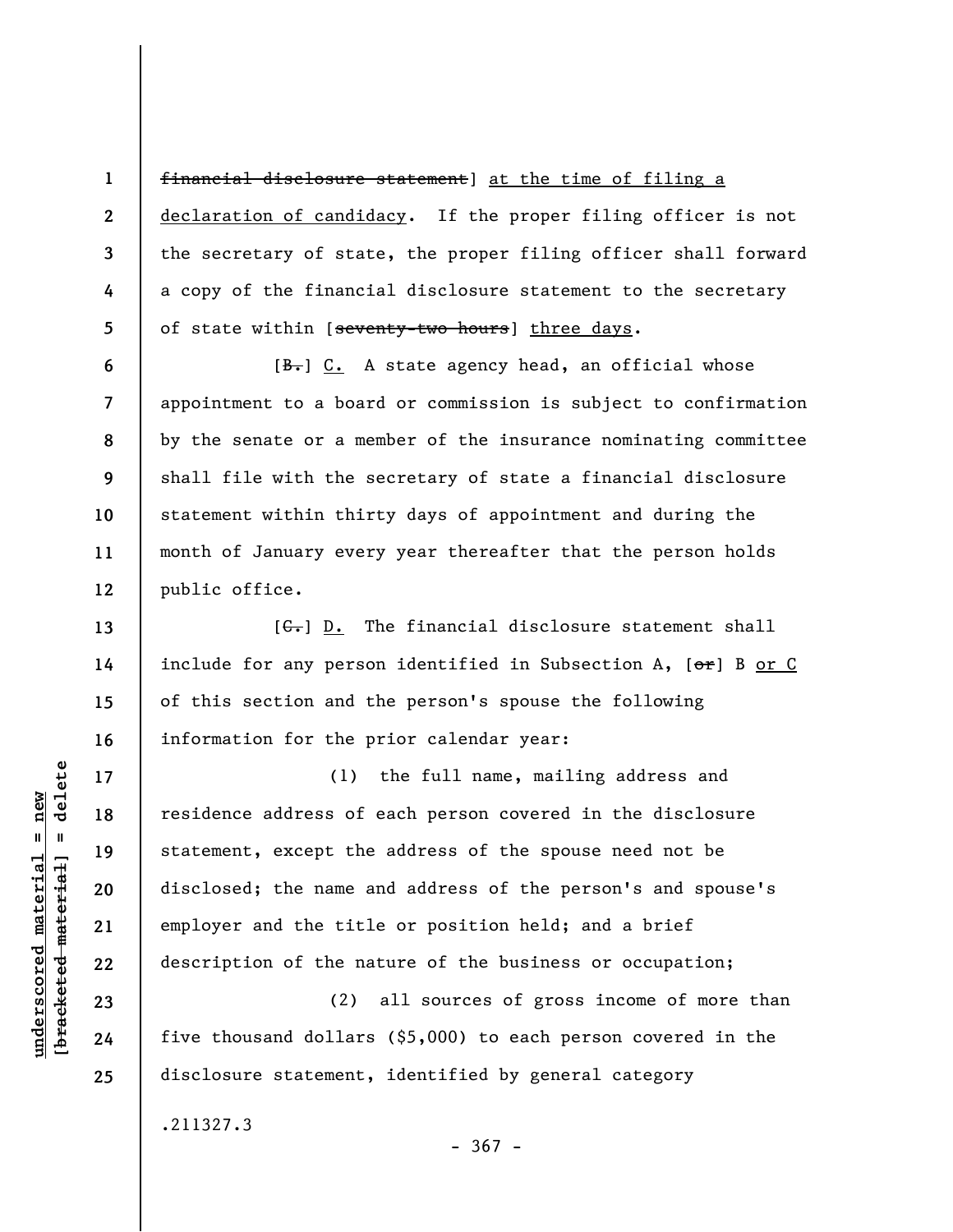**1 2 3 4 5 6 7 8 9 10 11 12 13 14 15 16 17 18 19**  descriptions that disclose the nature of the income source, in the following broad categories: law practice or consulting operation or similar business, finance and banking, farming and ranching, medicine and health care, insurance (as a business and not as payment on an insurance claim), oil and gas, transportation, utilities, general stock market holdings, bonds, government, education, manufacturing, real estate, consumer goods sales with a general description of the consumer goods and the category "other", with direction that the income source be similarly described. In describing a law practice, consulting operation or similar business of the person or spouse, the major areas of specialization or income sources shall be described, and if the spouse or a person in the reporting person's or spouse's law firm, consulting operation or similar business is or was during the reporting calendar year or the prior calendar year a registered lobbyist under the Lobbyist Regulation Act, the names and addresses of all clients represented for lobbying purposes during those two years shall be disclosed;

(3) a general description of the type of real estate owned in New Mexico, other than a personal residence, and the county where it is located;

(4) all other New Mexico business interests not otherwise listed of ten thousand dollars (\$10,000) or more in a New Mexico business or entity, including any position held .211327.3

**20** 

**21** 

**22** 

**23** 

**24** 

**25** 

- 368 -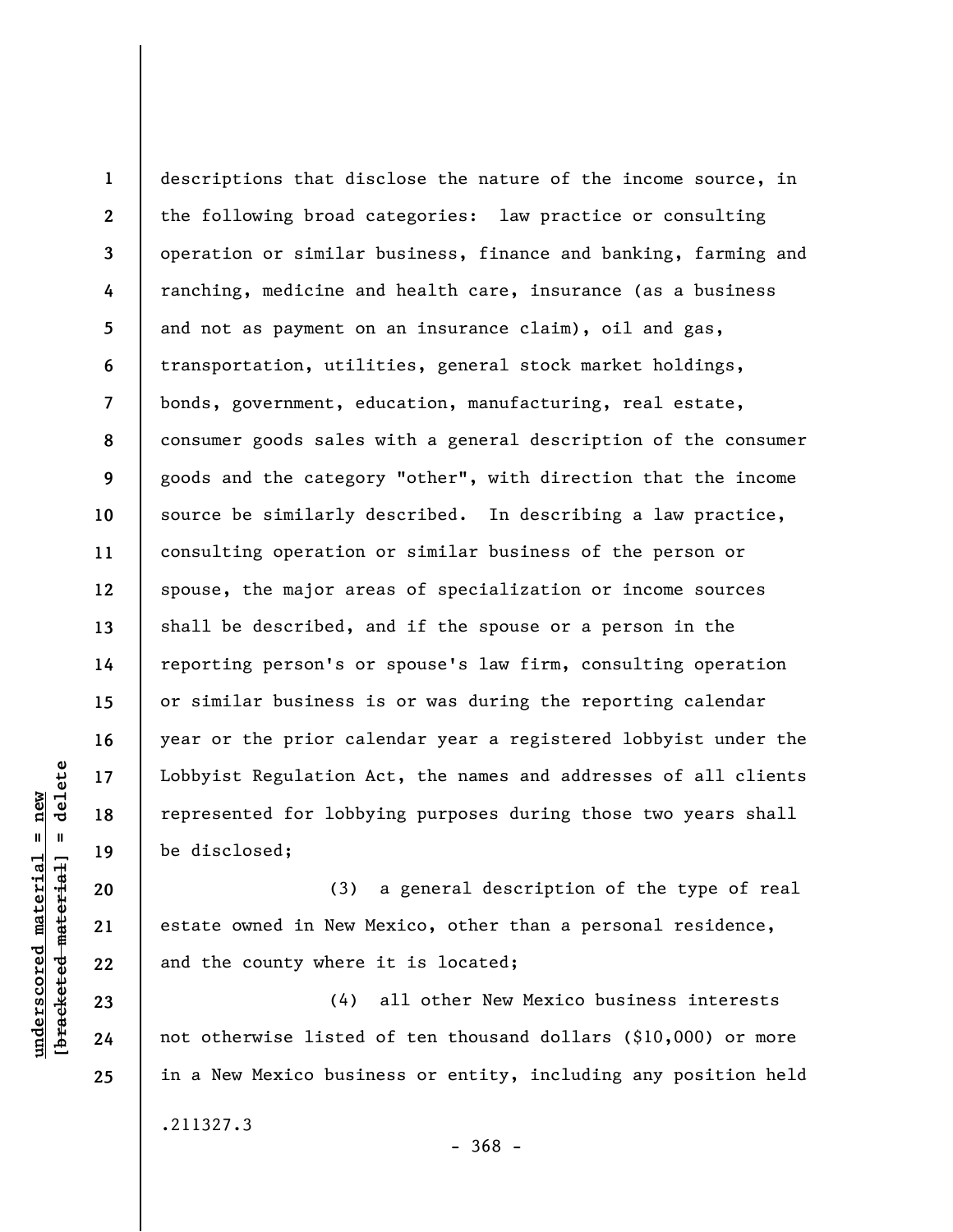**1 2 3 4 5 6 7 8 9 10 11 12 13 14 15 16 17 18 19 20 21 22 23 24 25**  and a general statement of purpose of the business or entity; (5) all memberships held by the reporting individual and the individual's spouse on boards of for-profit businesses in New Mexico; (6) all New Mexico professional licenses held; (7) each state agency that was sold goods or services in excess of five thousand dollars (\$5,000) during the prior calendar year by a person covered in the disclosure statement; and (8) each state agency, other than a court, before which a person covered in the disclosure statement represented or assisted clients in the course of the person's employment during the prior calendar year. [and (9) a general category that allows the person filing the disclosure statement to provide whatever other financial interest or additional information the person believes should be noted to describe potential areas of interest that should be disclosed. **D.**] E. A complete financial disclosure statement shall be filed every year. The secretary of state shall [mail] deliver to each elected official required to file a financial disclosure statement a copy of any statement the person filed the previous year.  $[E-] F.$  The financial disclosure statements filed pursuant to this section are public records open to public

.211327.3

- 369 -

 $\frac{1}{2}$  intereted material = delete **[bracketed material] = delete**  $anderscored material = new$ **underscored material = new**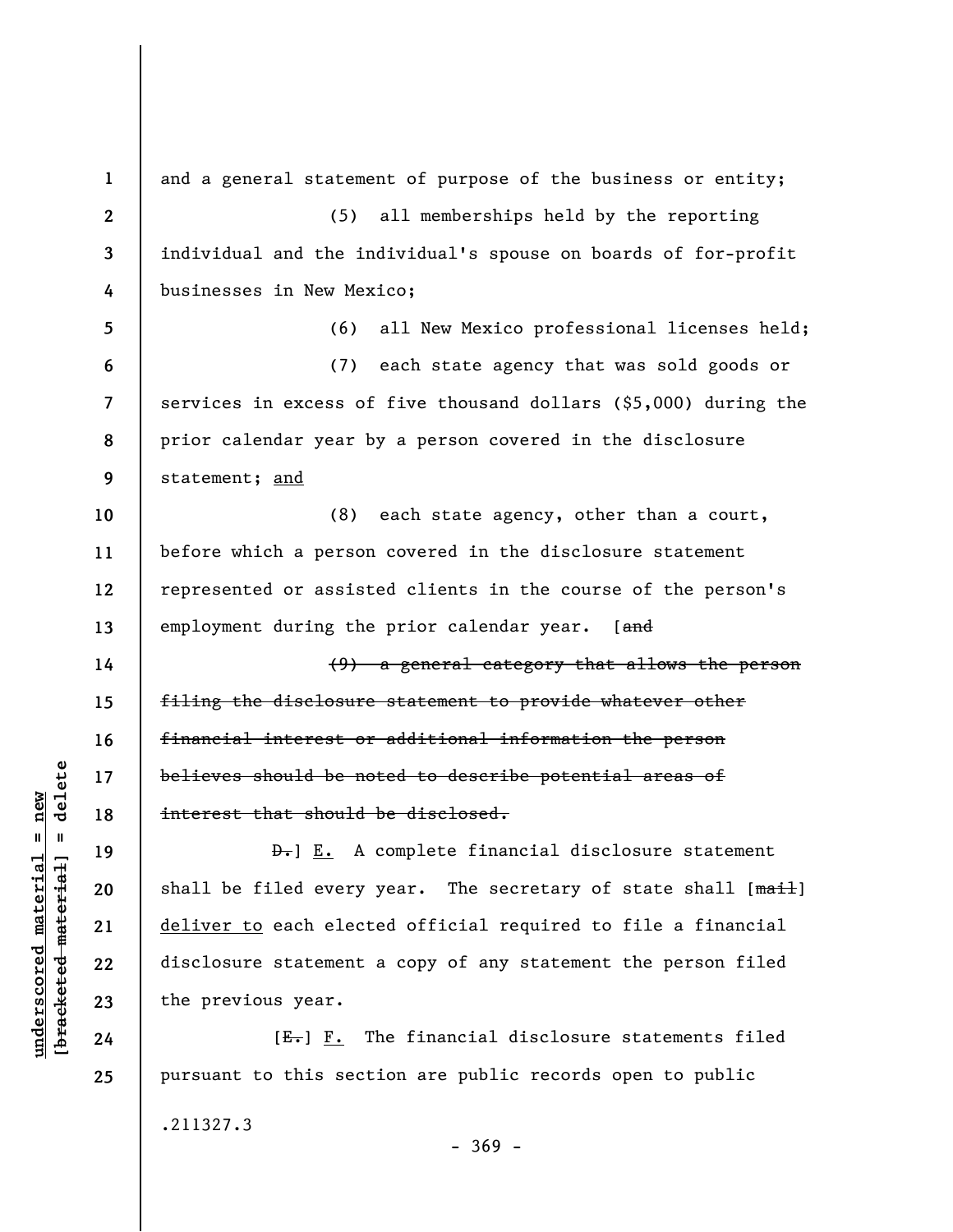**1 2**  inspection during regular office hours and shall be retained by the state for five years from the date of filing.

 $[F-]$  G. A person who files a financial disclosure statement may file an amended statement at any time to reflect significant changed circumstances that occurred since the last statement was filed.

**7 8 9 10 11 12 13 14**  [G.] H. A person who files to be a candidate for a legislative or statewide office who fails or refuses to file a financial disclosure statement required by this section before the final date for [the withdrawal of candidates] qualification of the person as a candidate as provided for in the Election Code shall not [have the candidate's name printed on the election ballot] be qualified by the proper filing officer as a candidate.

 $[H<sub>1</sub>]$  I. For a state agency head, an official whose appointment to a board or commission is subject to confirmation by the senate or a member of the insurance nominating committee, the filing of the financial disclosure statement required by this section is a condition of entering upon and continuing in state employment or holding an appointed position."

**SECTION 212.** Section 21-2A-10 NMSA 1978 (being Laws 1995, Chapter 224, Section 16) is amended to read:

"21-2A-10. PROCEDURE FOR ELECTION.--

A. In all elections held under the College District .211327.3 - 370 -

 $\frac{1}{2}$  intereted material = delete **[bracketed material] = delete**  $underscored material = new$ **underscored material = new**

**3** 

**4** 

**5** 

**6** 

**15** 

**16** 

**17** 

**18** 

**19** 

**20** 

**21** 

**22** 

**23** 

**24**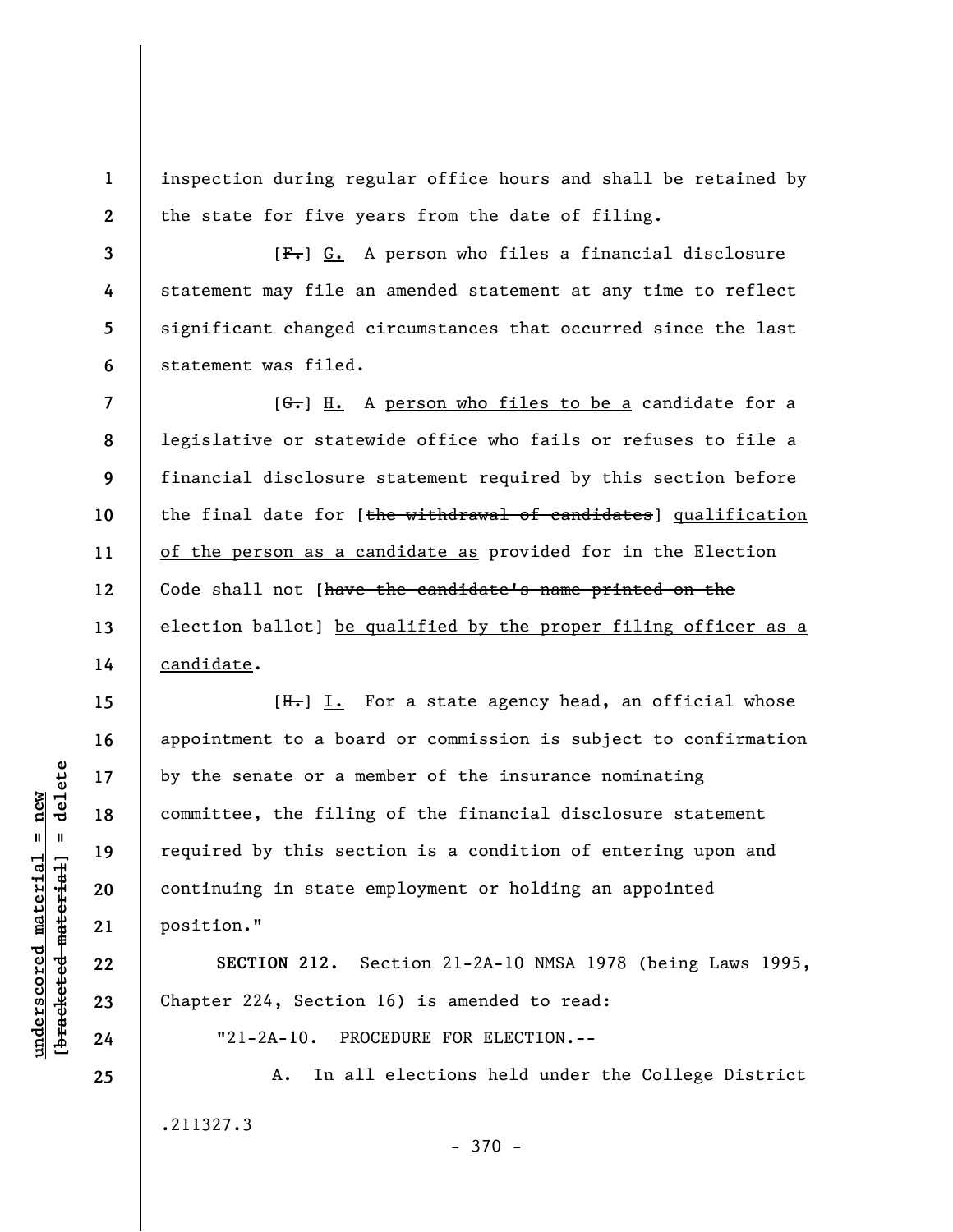**1 2 3 4 5 6 7**  Tax Act, the board shall issue a resolution calling for an election. The resolution shall be filed with each county clerk in the college district. [The board shall publish the resolution in a newspaper of general circulation in the college district at least once a week for three consecutive weeks, the last insertion to be not less than thirty days prior to the proposed election.]

**8 9 10 11 12**  B. All elections held under the College District Tax Act shall be conducted and canvassed [in the same manner as municipal school elections, unless otherwise specifically provided in the College District Tax Act] pursuant to the provisions of the Local Election Act.

C. Any person or corporation may institute, in the district court of any county in which the college district affected lies, an action or suit to contest the validity of any proceedings held under the College District Tax Act, but no such suit or action shall be maintained unless it is instituted within ten days after the issuance by the proper official of a certificate or notification of the results of the election."

**SECTION 213.** Section 21-13-21 NMSA 1978 (being Laws 1963, Chapter 17, Section 16, as amended) is amended to read:

"21-13-21. ADDITION OF SCHOOL DISTRICTS TO EXISTING COMMUNITY COLLEGE DISTRICTS.--

A. The [qualified electors within the territorial **limits**] school board of a school district, group of school .211327.3 - 371 -

delete **[bracketed material] = delete**  $underscored material = new$ **underscored material = new**  $\mathbf{I}$ bracketed material

**13** 

**14** 

**15** 

**16** 

**17** 

**18** 

**19** 

**20** 

**21** 

**22** 

**23** 

**24**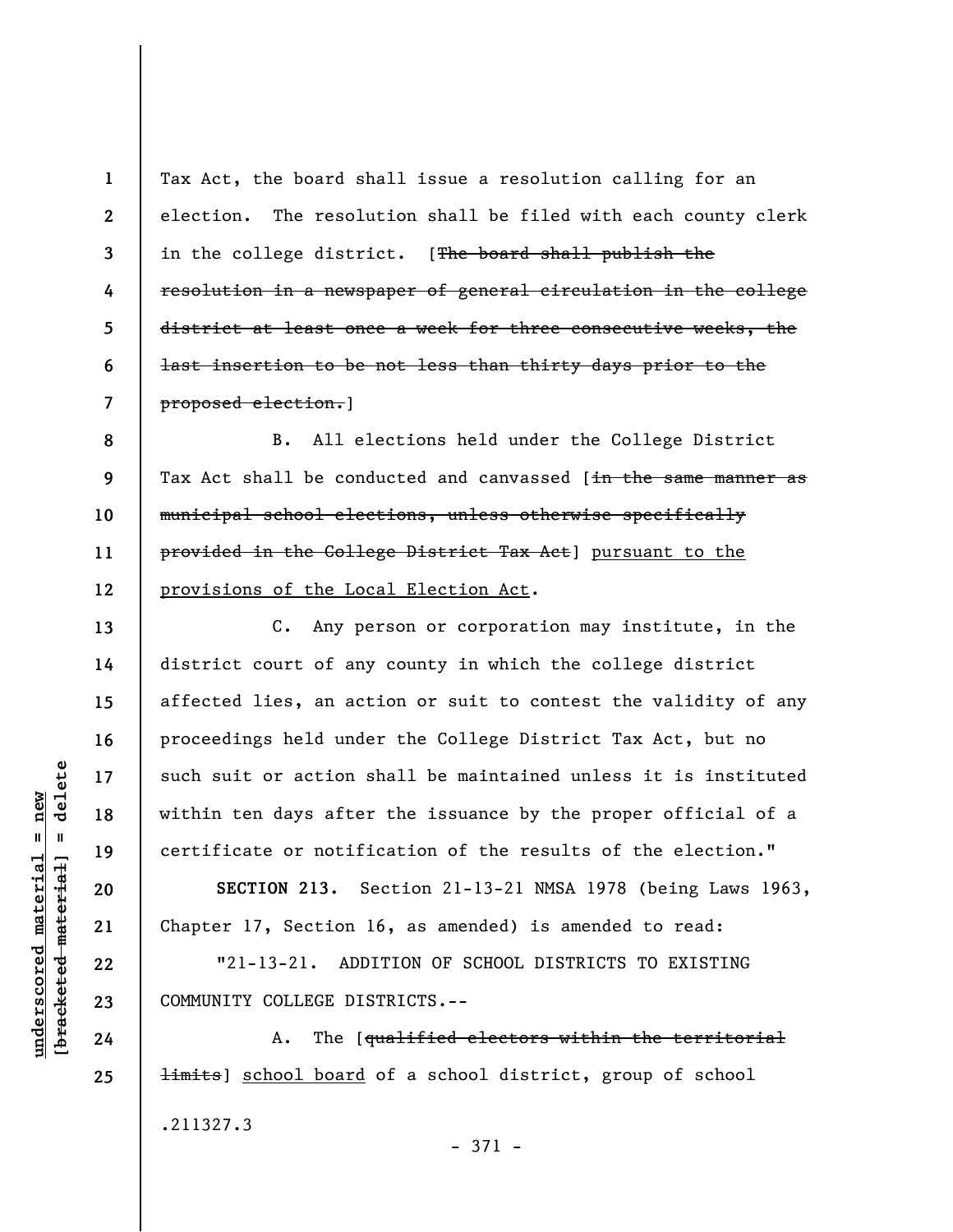**1 2 3 4 5 6 7 8 9 10 11 12 13 14**  districts within a county or school districts in an adjoining county, not included in the community college district as originally formed, may by resolution petition the [commission on] higher education department to be added to the community college district. [The commission shall examine the petition and, if it finds that the petition is signed by the requisite number of qualified electors as provided in Sections 21-13-4 and 21-13-5 NMSA 1978, the commission shall cause a survey to be made of the petitioning district to determine the desirability of the proposed extension of the area of the community college district.] The resolution may be initiated by the school board or upon presentation to the school board of a petition signed by ten percent of the qualified electors of the district.

B. In [conducting the survey, the commission on] reviewing the resolution, the higher education department shall ascertain the attitude of the community college board and [collect other information as prescribed in Section 21-13-5 NMSA 1978] ensure that the petitioning district is not already within another institution's service area. If [on the basis of the survey the commission] the department finds that the proposed addition of the petitioning district [will promote an improved education service in the area] is not within another institution's service area and the proposed addition is acceptable to the community college district, it shall approve .211327.3

delete **[bracketed material] = delete**  $underscored material = new$ **underscored material = new**  $\mathbf{I}$ bracketed material

**15** 

**16** 

**17** 

**18** 

**19** 

**20** 

**21** 

**22** 

**23** 

**24** 

**25** 

- 372 -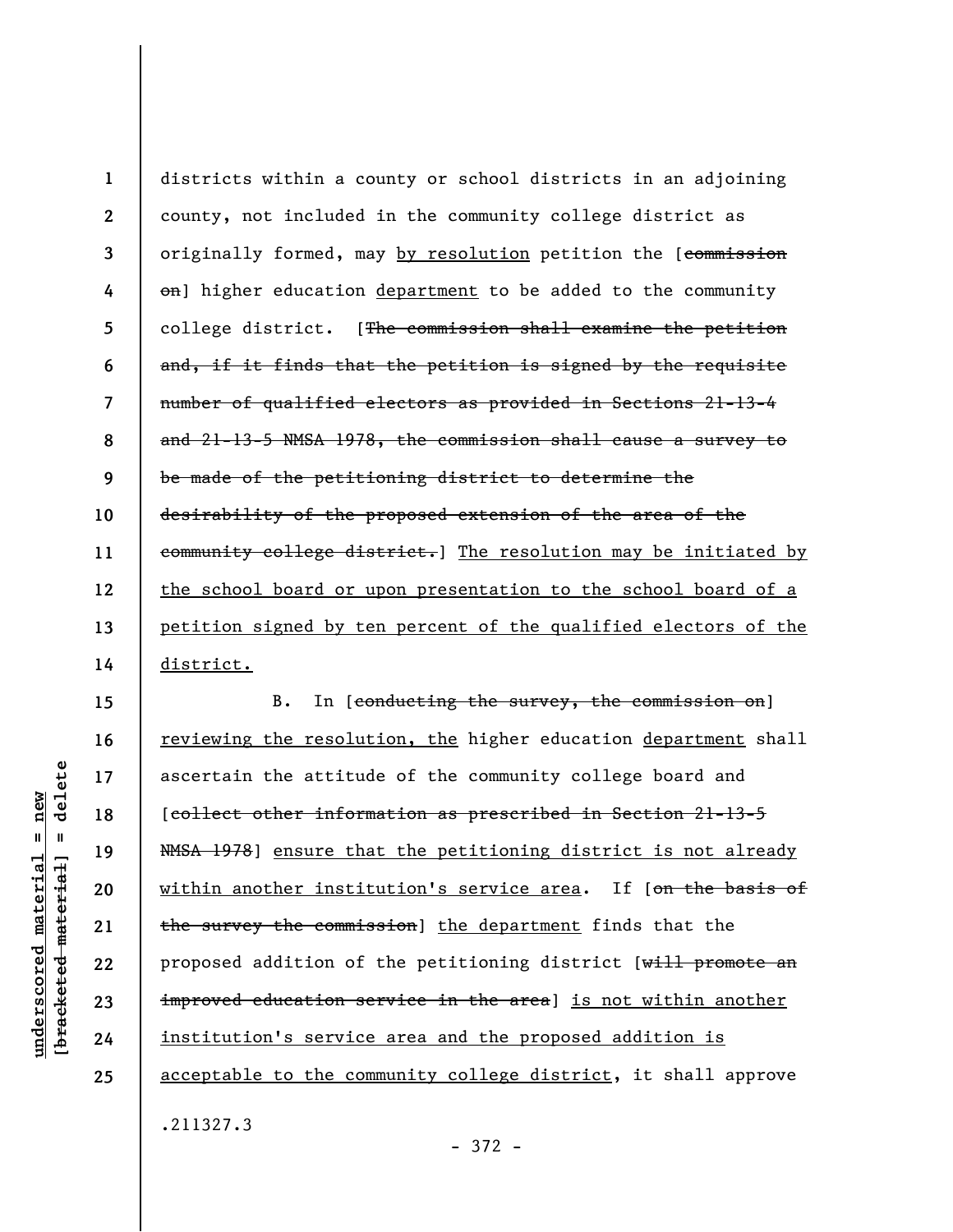**1 2 3 4 5 6 7 8**  the [petition] resolution. Thereafter, [the commission shall proceed to call an election within] the petitioning district and  $[\frac{1}{1} \text{th}]$  the established community college district shall call an election pursuant to the provisions of the Local Election Act on the question of the inclusion of the area in the community college district. [<del>In the election, the procedure</del> prescribed in Sections 21-13-6, 21-13-7 and 21-13-18 NMSA 1978 shall be followed.

**9 10 11 12 13 14 15 16 17 18 19 20 21**  C. If it appears on canvass of the results of the election [in the office of the executive director of the commission on higher education that] a majority of the votes cast in each of the petitioning areas and within the established community college district was in favor of the addition of the petitioning area, the [executive director shall notify the boards of education within each school district and the community college board of the results of the election and] secretary of higher education shall declare the extension of the boundaries of the community college district to include the petitioning area in which the proposed addition referendum carried by a majority vote. The addition shall take effect on the next succeeding July 1.

D. The territory within each school district added to any existing community college district shall automatically be subject to any special levy on taxable property approved for the community college district for the maintenance of

.211327.3

- 373 -

delete **[bracketed material] = delete**  $underscored material = new$ **underscored material = new**  $\mathbf{I}$ bracketed material

**22** 

**23** 

**24**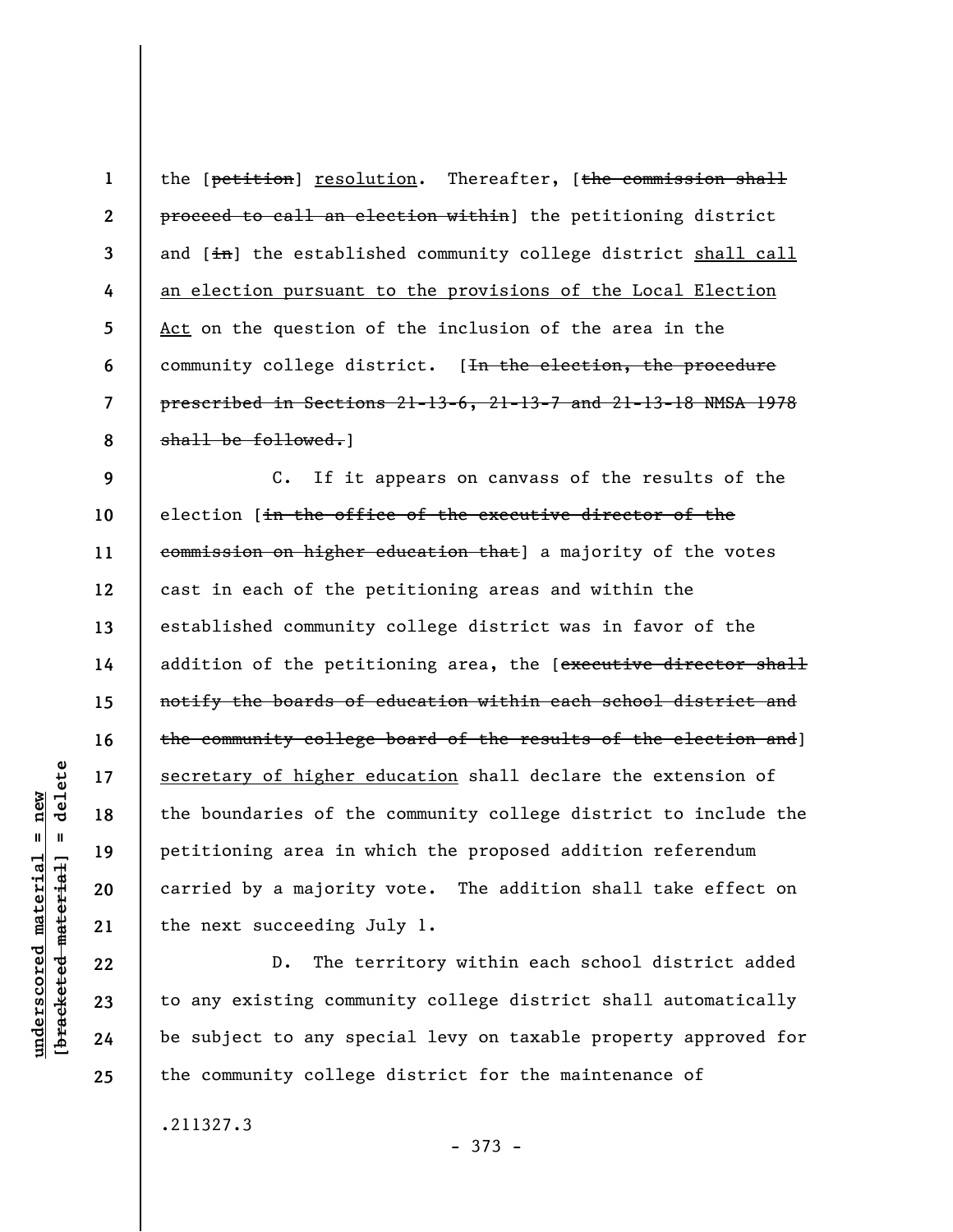**3 4 5 6 7 8 9 10 11 12 13 14 15 16**  department;  $\frac{1}{2}$  of  $\frac{1}{2}$  and  $\frac{1}{2}$  and  $\frac{1}{2}$  and  $\frac{1}{2}$  and  $\frac{1}{2}$  and  $\frac{1}{2}$  and  $\frac{1}{2}$  and  $\frac{1}{2}$  and  $\frac{1}{2}$  and  $\frac{1}{2}$  and  $\frac{1}{2}$  and  $\frac{1}{2}$  and  $\frac{1}{2}$  and  $\frac{1}{2}$  and  $\frac{1}{2}$  an **[bracketed material] = delete 17 18 19 20 21 22 23 24 25** 

**1** 

**2** 

**underscored material = new**

 $underscored material = new$ 

facilities and services and for support of bond issues."

**SECTION 214.** Section 21-14-2 NMSA 1978 (being Laws 1963, Chapter 162, Section 2, as amended) is amended to read:

"21-14-2. BOARD DUTIES--RELATIONSHIP WITH PARENT INSTITUTION--ELECTIONS.--

A. As used in Chapter 21, Article 14 NMSA 1978, "board" means either the local school board or the combined local school boards acting as a single board of the school district or the board of the branch community college elected pursuant to Section 21-14-2.1 NMSA 1978.

B. The duties of the board are to:

(1) enter into written agreements with the board of regents of the parent institution, subject thereafter to biennial review by all parties concerned and to the review and commentary of the [commission on] higher education

(2) act in an advisory capacity to the board of regents of the parent institution in all matters relating to the conduct of the branch community college;

(3) approve an annual budget for the branch community college for recommendation to the board of regents of the parent institution;

(4) certify to the board of county commissioners the tax levy; and

(5) [conduct] issue the proclamation for the .211327.3

- 374 -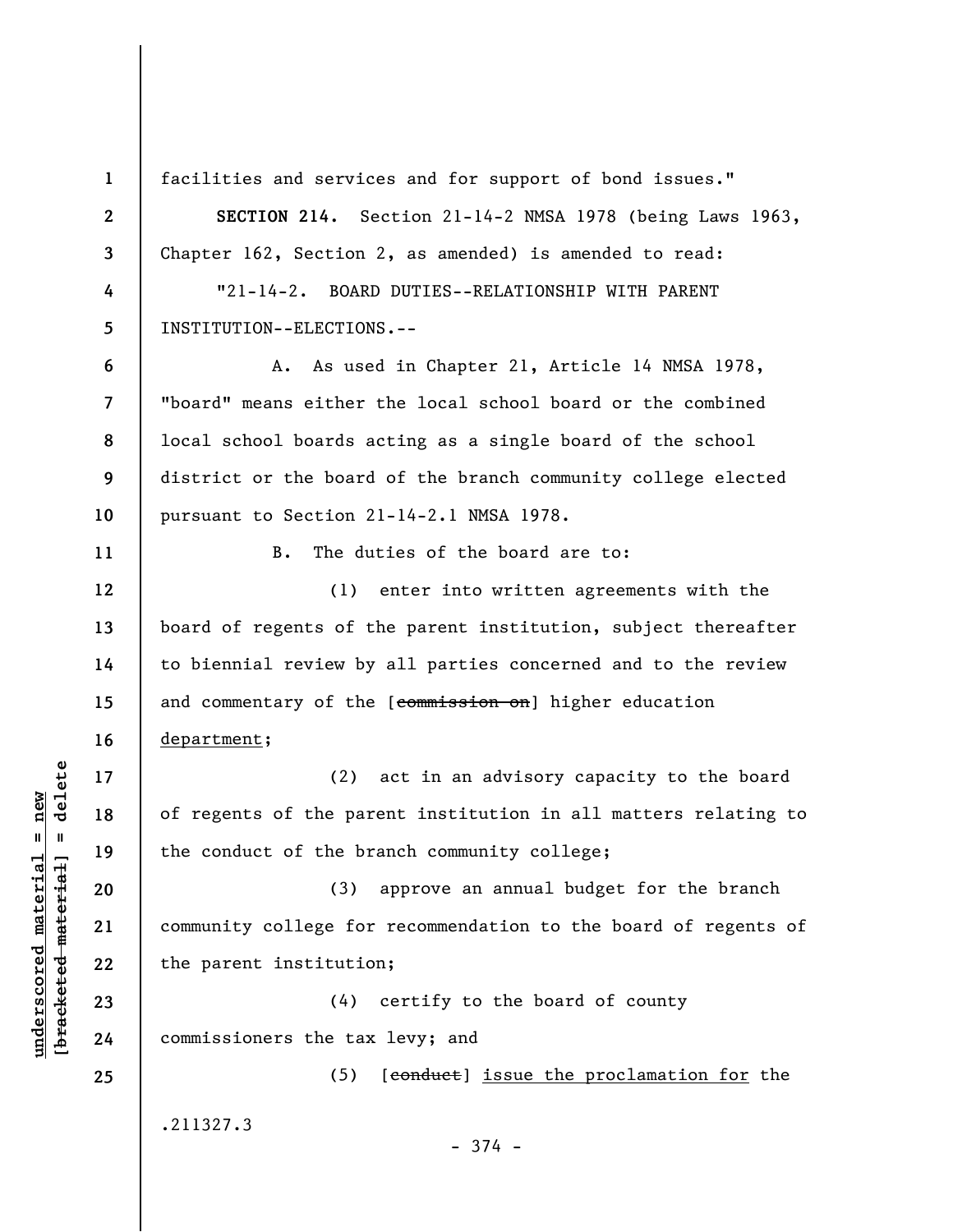**1 2 3 4 5**  election for tax levies for the branch community college if the tax levies are to be presented to the voters of the district at a special election, or approve the ballot question if the tax levies are to be presented to the voters of the district at either the general or regular local election.

**6 7 8 9 10 11**  C. The board and the board of regents of the parent institution of the branch community college shall jointly conduct a search for qualified candidates for director. The board of regents of the parent institution, after consultation with the board, shall then select a director for the branch community college.

**12 13 14**  D. The board and the board of regents of the parent institution shall enter into a written agreement, which shall include provisions for:

(1) the higher education institution to have full authority and responsibility in relation to all academic matters;

(2) the higher education institution to honor all credits earned by students as though they were earned on the parent campus;

(3) the course of study and program offered;

(4) the cooperative use of physical facilities and teaching staff;

(5) consideration of applications of local qualified people before employing teachers of the local school .211327.3  $-375 -$ 

 $\frac{1}{2}$  of  $\frac{1}{2}$  and  $\frac{1}{2}$  and  $\frac{1}{2}$  and  $\frac{1}{2}$  and  $\frac{1}{2}$  and  $\frac{1}{2}$  and  $\frac{1}{2}$  and  $\frac{1}{2}$  and  $\frac{1}{2}$  and  $\frac{1}{2}$  and  $\frac{1}{2}$  and  $\frac{1}{2}$  and  $\frac{1}{2}$  and  $\frac{1}{2}$  and  $\frac{1}{2}$  an **[bracketed material] = delete**  $underscored material = new$ **underscored material = new**

**15** 

**16** 

**17** 

**18** 

**19** 

**20** 

**21** 

**22** 

**23** 

**24**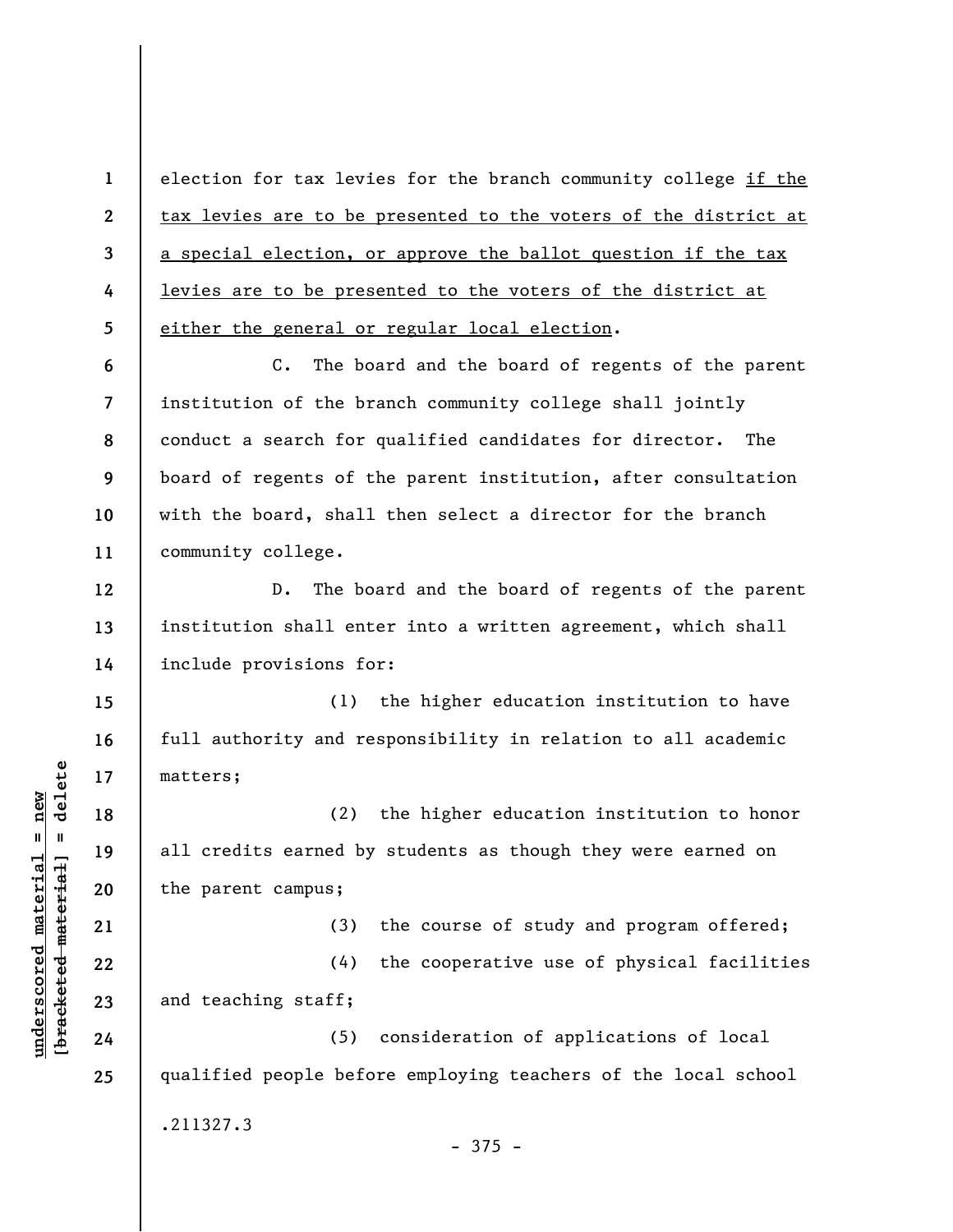**1**  system; and

**2 3**  (6) the detailed agreement of financing and financial control of the branch community college.

**4 5 6 7 8 9 10 11 12 13 14**  E. The agreement shall be binding upon both the board and the board of regents of the parent institution; however, it may be terminated by mutual consent or it may be terminated by either board upon six months' notice. However, if the branch community college has outstanding general obligation or revenue bonds, neither the board nor the board of regents may terminate the agreement until the outstanding bonds are retired, except as provided by Section 21-13-24.1 NMSA 1978. This provision shall apply to all agreements in existence between the branch community college and the board of regents of the parent institution.

F. All taxes levied to pay for principal and interest on bonds of the branch community college shall be in addition to the taxes levied for operating, maintaining and providing facilities for the branch community college pursuant to the College District Tax Act.

G. For the purpose of relating branch community colleges to existing laws, branch community college districts or branch community colleges shall not:

(1) be considered a part of the uniform system of free public schools pursuant to Article 12, Section 1 and Article 21, Section 4 of the constitution of New Mexico;

.211327.3

 $\frac{1}{2}$  intereted material = delete **[bracketed material] = delete**  $underscored material = new$ **underscored material = new**

**15** 

**16** 

**17** 

**18** 

**19** 

**20** 

**21** 

**22** 

**23** 

**24**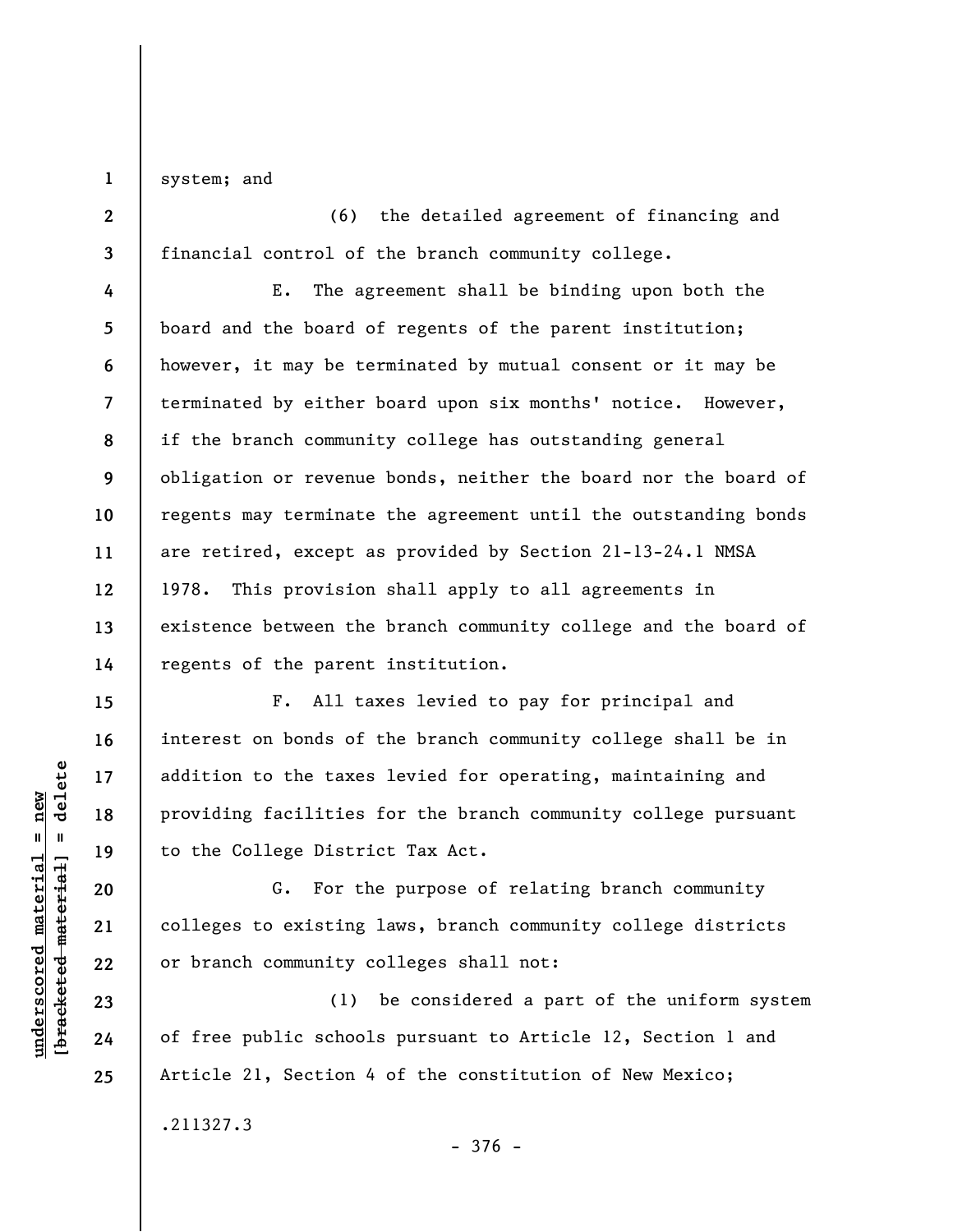| $\mathbf{1}$ | (2) benefit from the permanent school fund and                         |
|--------------|------------------------------------------------------------------------|
| $\mathbf{2}$ | from the current school fund under Article 12, Sections 2 and 4        |
| 3            | of the constitution of New Mexico;                                     |
| 4            | (3) be subject, except as it relates to                                |
| 5            | technical and vocational education, to the control, management         |
| 6            | and direction of the public education department; and                  |
| 7            | (4) be considered school districts insofar as                          |
| 8            | the restrictions of Article 9, Section 11 of the constitution          |
| 9            | of New Mexico are concerned.                                           |
| 10           | H. All elections held pursuant to the branch                           |
| 11           | community college laws shall be [as follows:                           |
| 12           | (1) the board calling the election shall give                          |
| 13           | notice of the election in a newspaper of general circulation in        |
| 14           | the branch community college district at least once a week for         |
| 15           | three consecutive weeks, the last insertion to be not less than        |
| 16           | thirty days prior to the proposed election;                            |
| 17           | $(2)$ the election shall be] conducted and                             |
| 18           | canvassed [ <del>in the same manner as municipal school district</del> |
| 19           | elections unless otherwise provided in the branch community            |
| 20           | college laws; and] pursuant to the provisions of the Local             |
| 21           | Election Act.                                                          |
| 22           | The territory of a branch of community college<br>I.                   |
| 23           | may be extended to include additional school districts in the          |
| 24           | same manner as provided for community colleges in Section              |
| 25           | <u>21-13-21 NMSA 1978.</u>                                             |
|              | .211327.3                                                              |
|              |                                                                        |

 $[**bracket**et~~eted matcherial~~] = **delete**$ **[bracketed material] = delete**  $underscored material = new$ **underscored material = new**

- 377 -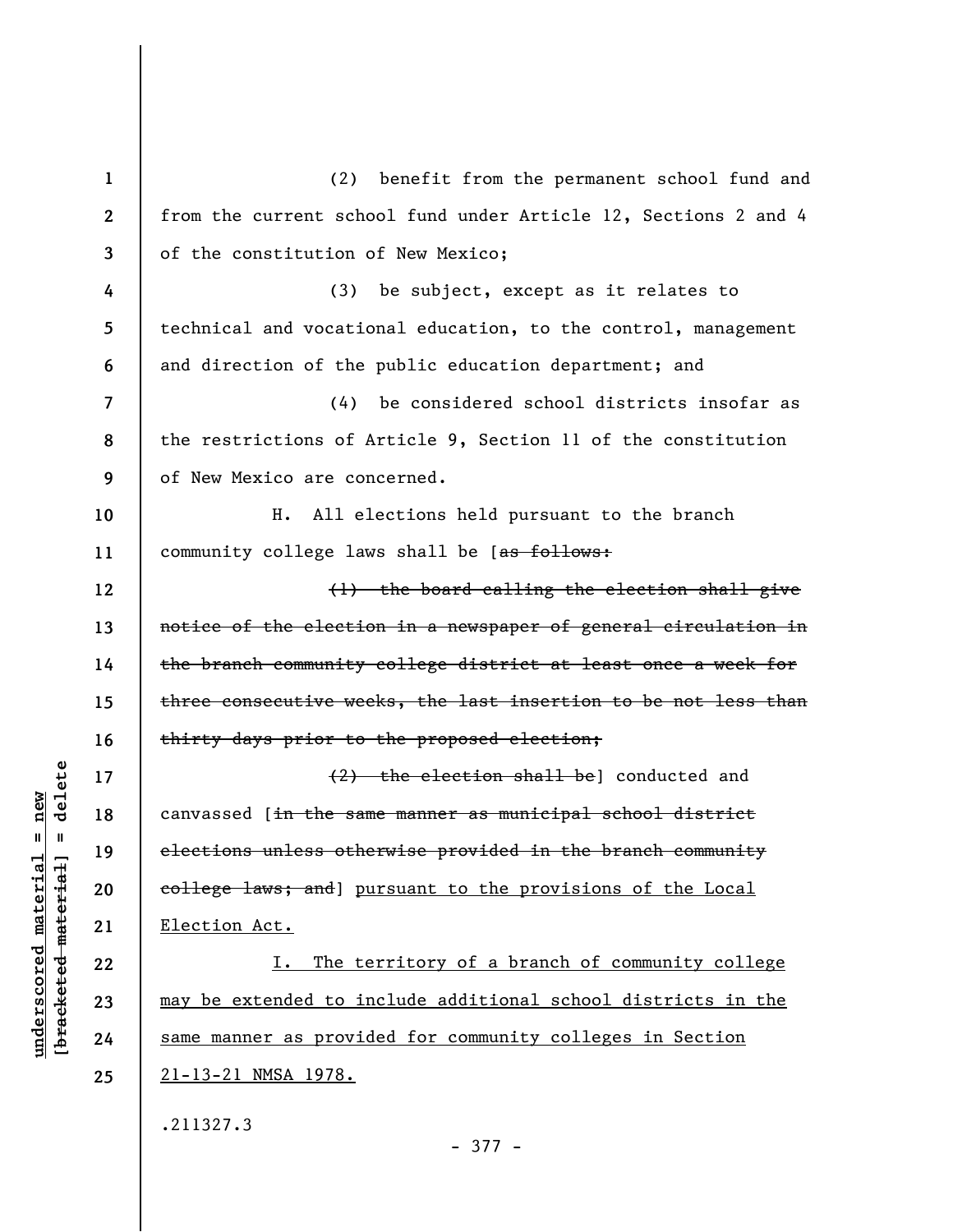**1 2 3 4 5 6 7 8 9 10 11 12 13 14 15 16 17 18 19 20 21 22 23 24 25**   $[\frac{(3)}{3}]$  J. Any person or corporation may institute in the district court of any county in which the branch community college district affected lies an action or suit to contest the validity of any proceedings held under the branch community college laws, but no such suit or action shall be maintained unless it is instituted within ten days after the issuance by the proper officials of a certificate or notification of the results of the election and the canvassing of the election returns. [by the board.  $\overline{f}$ . The tax rolls of the school districts comprising the branch community college district shall be adopted as the tax rolls of the branch community college district." **SECTION 215.** Section 21-14-2.1 NMSA 1978 (being Laws 1985, Chapter 238, Section 29) is amended to read: "21-14-2.1. BRANCH COMMUNITY COLLEGE BOARD--LOCAL OPTION.-- A. A majority of the local board of education or the combined boards of education acting as a single board may cease to operate as the branch community college board and provide for an elected branch community college board. In that event, the majority of the local board of education or the combined boards of education acting as a single board shall elect five persons as members of the branch community college board. [The persons elected shall be assigned position numbers .211327.3

- 378 -

 $\frac{1}{2}$  of  $\frac{1}{2}$  and  $\frac{1}{2}$  and  $\frac{1}{2}$  and  $\frac{1}{2}$  and  $\frac{1}{2}$  and  $\frac{1}{2}$  and  $\frac{1}{2}$  and  $\frac{1}{2}$  and  $\frac{1}{2}$  and  $\frac{1}{2}$  and  $\frac{1}{2}$  and  $\frac{1}{2}$  and  $\frac{1}{2}$  and  $\frac{1}{2}$  and  $\frac{1}{2}$  an **[bracketed material] = delete**  $underscored material = new$ **underscored material = new**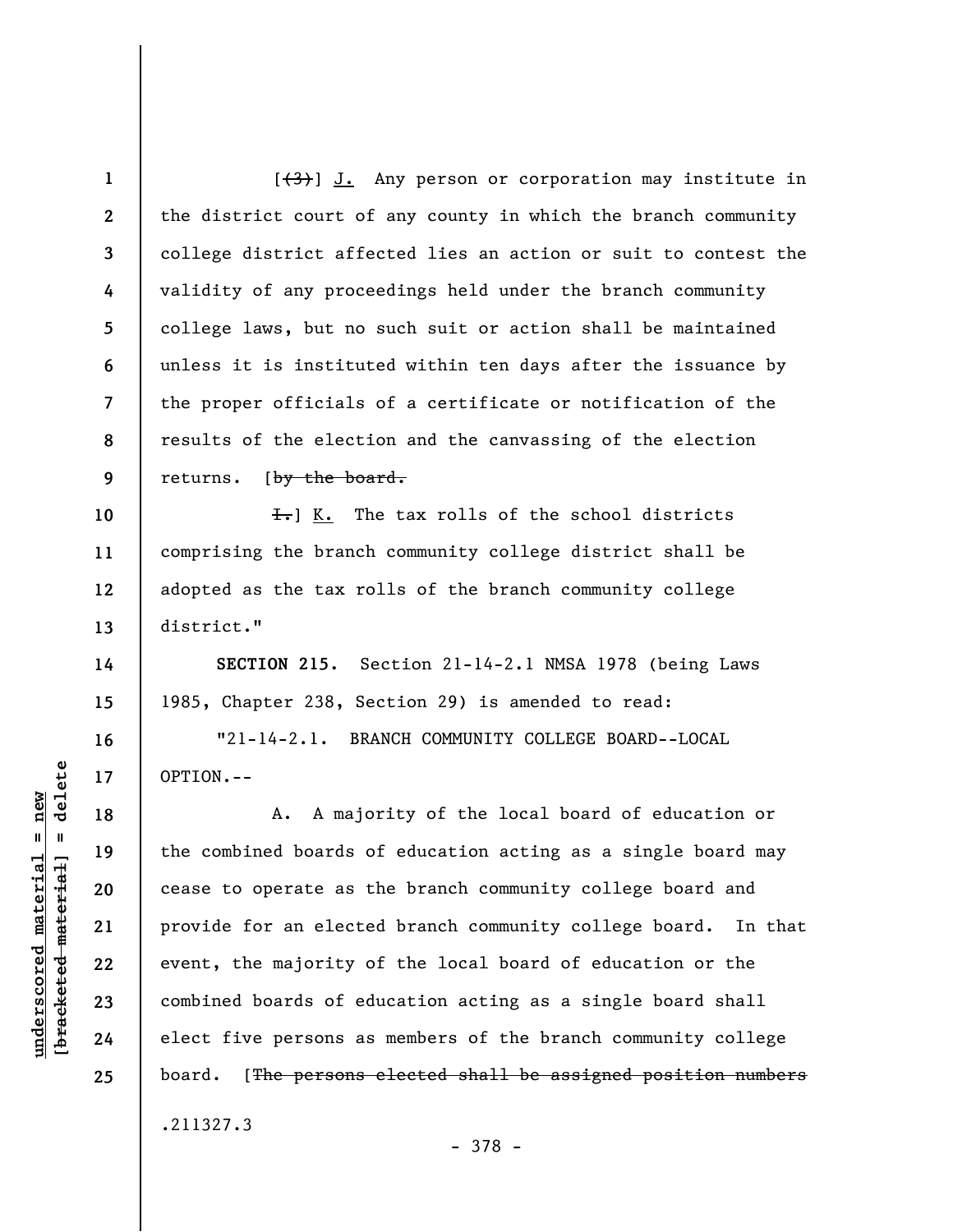**1 2 3 4 5 6 7 8 9 10 11 12 13 14 15 16**  one through five.] Board members shall be [over twenty-one years of age) qualified electors and residents of the branch community college district. The members of the board shall continue to serve until the next regular [branch community college] local election [to be held on the first Tuesday of February of each odd-numbered year], at which time five board members shall be elected by the [registered voters] qualified electors of the branch community college district. The candidates shall file for and be elected to a particular position number. [The candidate receiving the highest number of votes for a particular position shall be elected.] At the first board meeting after the election, the five members shall draw lots for the following terms: two for terms of two years and three for terms of four years. Thereafter, board members shall be elected for terms of four years [from March 1 succeeding their election]. All vacancies caused in any other manner than by the expiration of the term of office shall be filled by appointment by the remaining members.

delete **[bracketed material] = delete 17**   $anderscored material = new$ **underscored material = new 18**   $\mathbf{I}$ **19**  bracketed material **20 21 22 23 24 25** 

B. Immediately after the election of the five members by the assembled board of education members, the board shall select from its members a [chairman] chair and secretary who shall serve in these offices until the next regular [branch community college board] local election. In January after each [branch community college board] regular local election, the members shall proceed to reorganize.

.211327.3

- 379 -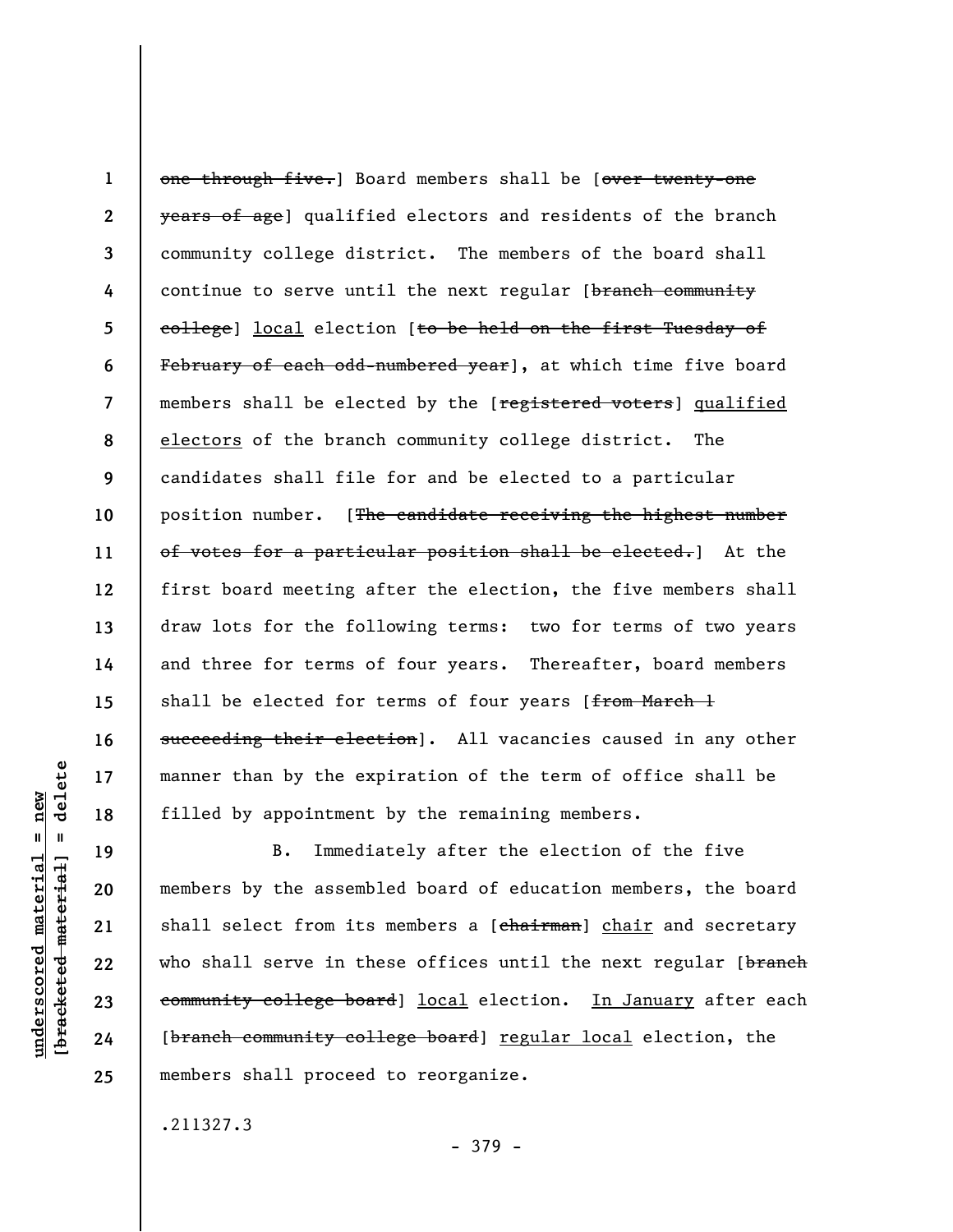**1 2 3 4 5 6 7 8 9 10 11 12 13 14 15 16 17 18 19**  C. The duties of the board shall continue as set out in Chapter 21, Article 14 NMSA 1978." **SECTION 216.** Section 21-14A-3 NMSA 1978 (being Laws 1982, Chapter 42, Section 3, as amended) is amended to read: "21-14A-3. ESTABLISHMENT AUTHORIZED--BOARD-- DETERMINATION OF NEED--AGREEMENTS.-- A. An off-campus instruction program may be established in a school district upon the showing of need by the local board of education. An off-campus instruction program may be established to include more than one school district, in which instance the two or more local boards of education shall act as a single board and, if the off-campus instruction program is established, shall continue to act as a single board. B. As used in the Off-Campus Instruction Act, "offcampus board" means the local board of education, or the combined local boards of education acting as a single board, of the school district. C. The duties of the off-campus board are to:

(1) initiate and conduct the survey provided for in Subsection D of this section;

(2) select one or more parent institutions, which shall be one of the state educational institutions as specified in Article 12, Section 11 of the constitution of New Mexico or one of the state educational institutions established .211327.3

 $\frac{1}{2}$  intereted material = delete **[bracketed material] = delete**  $underscored material = new$ **underscored material = new**

**20** 

**21** 

**22** 

**23** 

**24** 

**25** 

- 380 -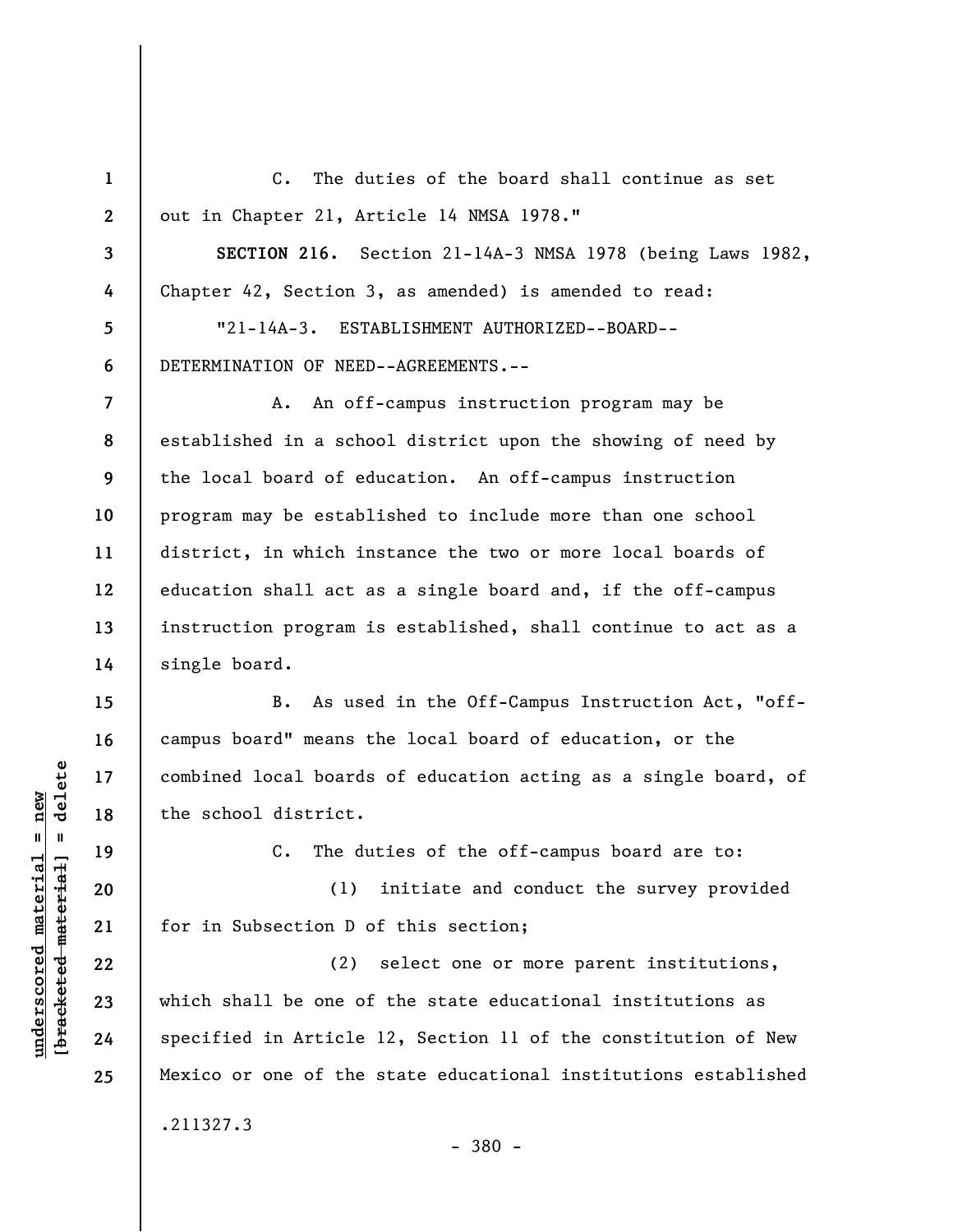**1**  pursuant to Chapter 21 NMSA 1978;

**2 3 4**  (3) request approval of the off-campus instruction program by the [commission on] higher education department;

**5 6 7 8 9**  (4) enter into written agreements with the board of regents of the selected parent institution, which agreements shall be subject to biennial review of all parties concerned and to the review and commentary of the [commission on] higher education department;

**10 11 12**  (5) act in an advisory capacity to the board of regents of the parent institution in all matters relating to the conduct of the off-campus instruction program;

**13 14 15**  (6) approve an annual budget for the offcampus instruction program for recommendation to the board of regents of the parent institution;

**16 17**  (7) certify to the board of county commissioners the tax levy; and

(8) [conduct] issue the proclamation for the election for tax levies for the off-campus instruction program if the tax levies are to be presented to the voters of the district at a special election; or approve the ballot question if the tax levies are to be presented to the voters of the district at either the general or regular local election.

D. Upon evidence of a demand for an off-campus instruction program, the off-campus board shall cause a survey .211327.3 - 381 -

 $\frac{1}{2}$  intereted material = delete **[bracketed material] = delete**  $underscored material = new$ **underscored material = new**

**18** 

**19** 

**20** 

**21** 

**22** 

**23** 

**24**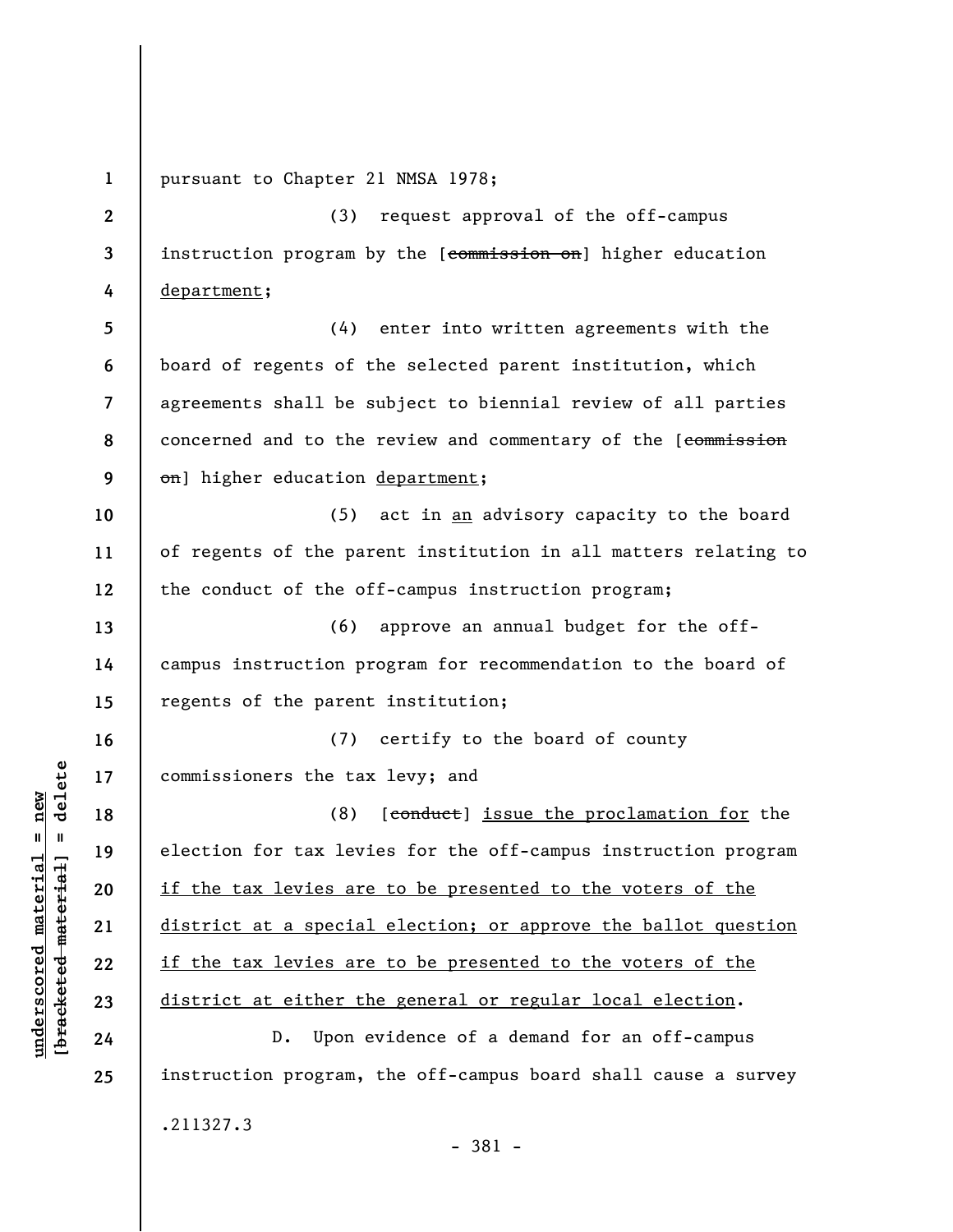to be made. The [commission on] higher education department shall develop criteria for the establishment of an off-campus instruction program, and no such program shall be established without the written authorization of the [commission] department.

**6 7 8 9 10 11 12 13 14 15 16 17**  E. If need is established, the off-campus board, in accordance with the [commission on] higher education department criteria for initiating an off-campus instruction program, shall consult with the board of regents of the state educational institution selected to be a parent institution, and, if the off-campus board and the board of regents agree to conduct an off-campus instruction program in the area, they shall transmit a proposal to establish an off-campus instruction program to the [commission] department. The [commission] department shall evaluate the need and shall notify the off-campus board and the board of regents of approval or disapproval of the proposal.

F. If the proposal is approved, the off-campus board and the board of regents of the parent institution shall enter into a written agreement, which shall include provisions for:

(1) the state educational institution to have full authority and responsibility in relation to all academic matters;

- 382 -

(2) the state educational institution to honor

.211327.3

 $\frac{1}{2}$  intereted material = delete **[bracketed material] = delete**  $underscored material = new$ **underscored material = new**

**18** 

**19** 

**20** 

**21** 

**22** 

**23** 

**24** 

**25** 

**1** 

**2** 

**3** 

**4**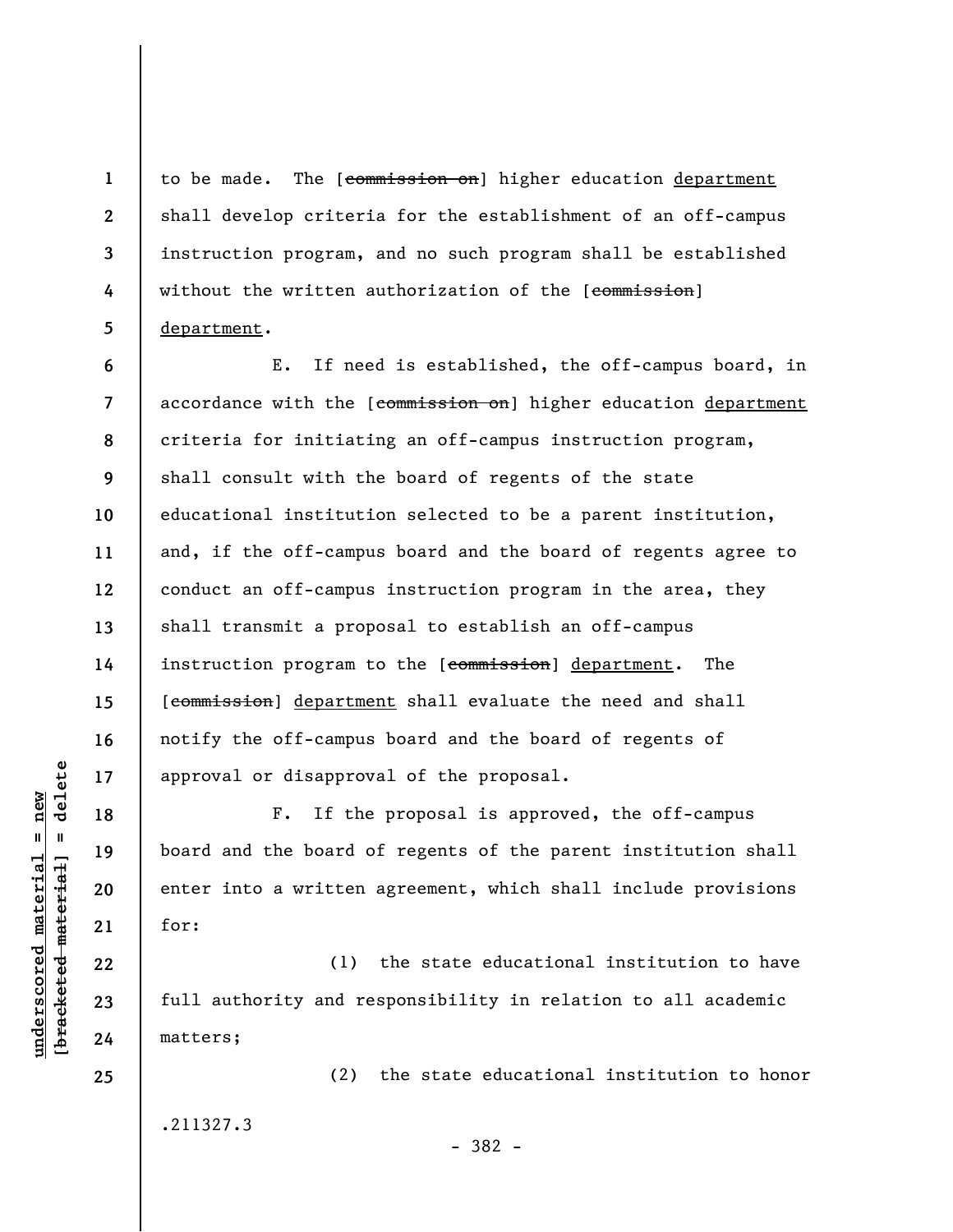**1 2 3 4 5 6 7 8 9 10 11 12 13 14 15 16 17 18 19 20 21 22 23 24 25**  all credits earned by students as though they were earned on the parent campus; (3) the course of study and program approved by the [board of educational finance] higher education department and offered to the students; (4) the cooperative use of physical facilities and teaching staff; and (5) the detailed agreement of financing and financial control of the off-campus instruction program. G. The agreement shall be binding upon both the off-campus board and the board of regents of the parent institution; however, it may be terminated by mutual consent or it may be terminated by either board upon six months' notice. H. For the purpose of relating off-campus instruction programs to existing laws, off-campus instruction program districts or off-campus instruction programs shall not: (1)  $[sha11 not]$  be considered a part of the uniform system of free public schools pursuant to Article 12, Section 1 and Article 21, Section 4 of the constitution of New Mexico; (2)  $[s\text{hal}1\text{ not}]$  benefit from the permanent school fund and from the current school fund under Article 12, Sections 2 and 4 of the constitution of New Mexico; (3)  $[\frac{\text{shall not}}{\text{st}}]$  be subject, except as it relates to technical and vocational education, to the control, .211327.3 - 383 -

**underscored material = new [bracketed material] = delete**

 $\frac{1}{2}$  intereted material = delete  $underscored material = new$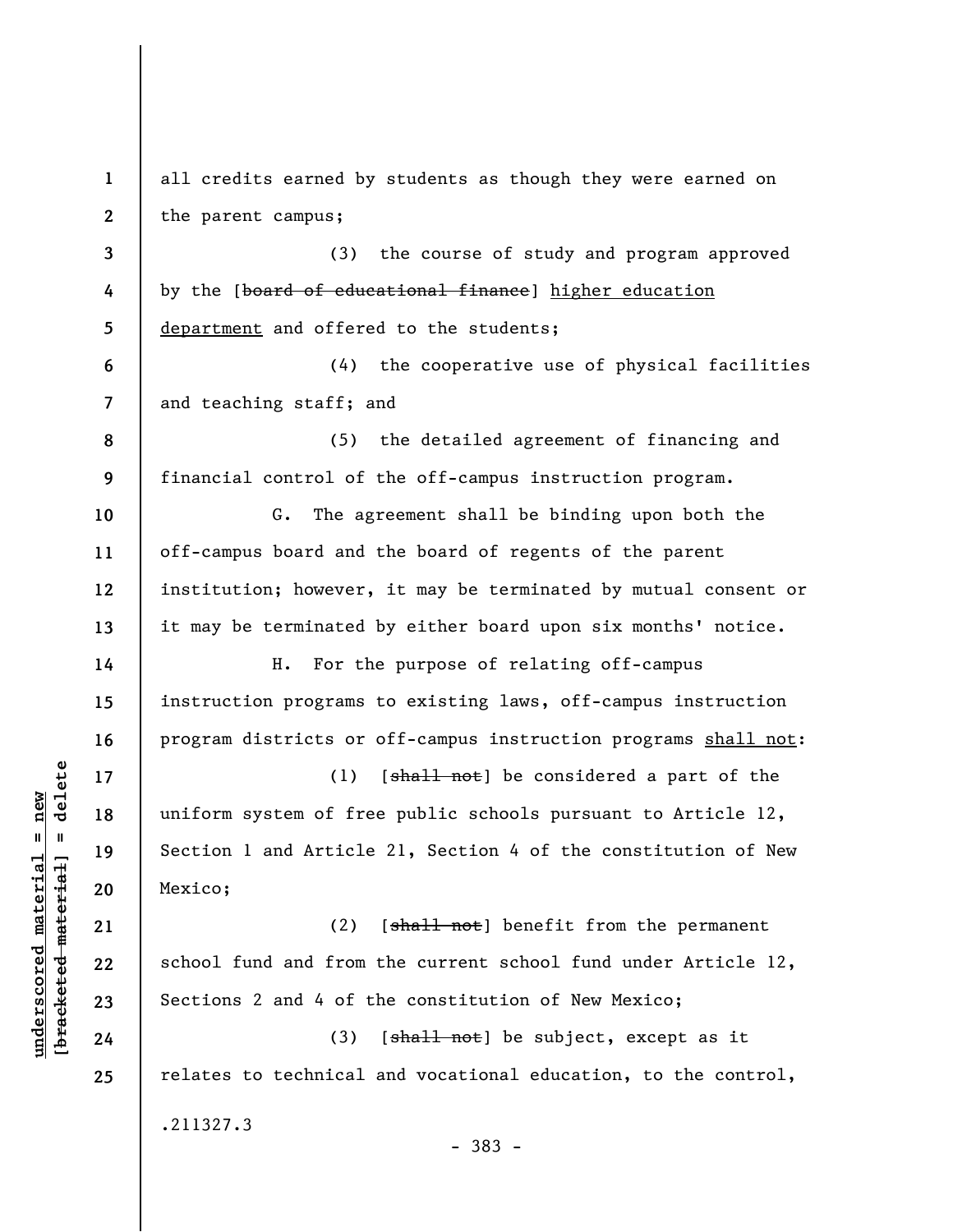**1 2 3 4 5 6 7 8 9 10 11 12 13 14 15 16 17 18 19 20 21 22 23 24 25**  management and direction of the [state board of] public education department under Article 12, Section 6 of the constitution of New Mexico; (4) [shall not] be considered school districts insofar as the restrictions of Article 9, Section 11 of the constitution of New Mexico are concerned; and (5) [shall not] include the major attendance center of northern New Mexico [community] college at Espanola. I. All elections held pursuant to the Off-Campus Instruction Act shall be [as follows: (1) the off-campus board calling the election shall give notice of the election in a newspaper of general circulation in the off-campus instruction program district at least once a week for three consecutive weeks, the last insertion to be not less than thirty days prior to the proposed election; (2) the election shall be] called, conducted and canvassed [in the same manner as municipal school district elections unless otherwise provided in the Off-Campus Instruction Act; and] pursuant to the Local Election Act.  $[\frac{(3)}{3}]$  J. Any person or corporation may institute in the district court of any county in which the off-campus instruction program district affected lies an action or suit to contest the validity of any proceedings held under the Off-Campus Instruction Act, but no such suit or action shall be .211327.3

 $\frac{1}{2}$  intereted material = delete **[bracketed material] = delete**  $underscored material = new$ **underscored material = new**

- 384 -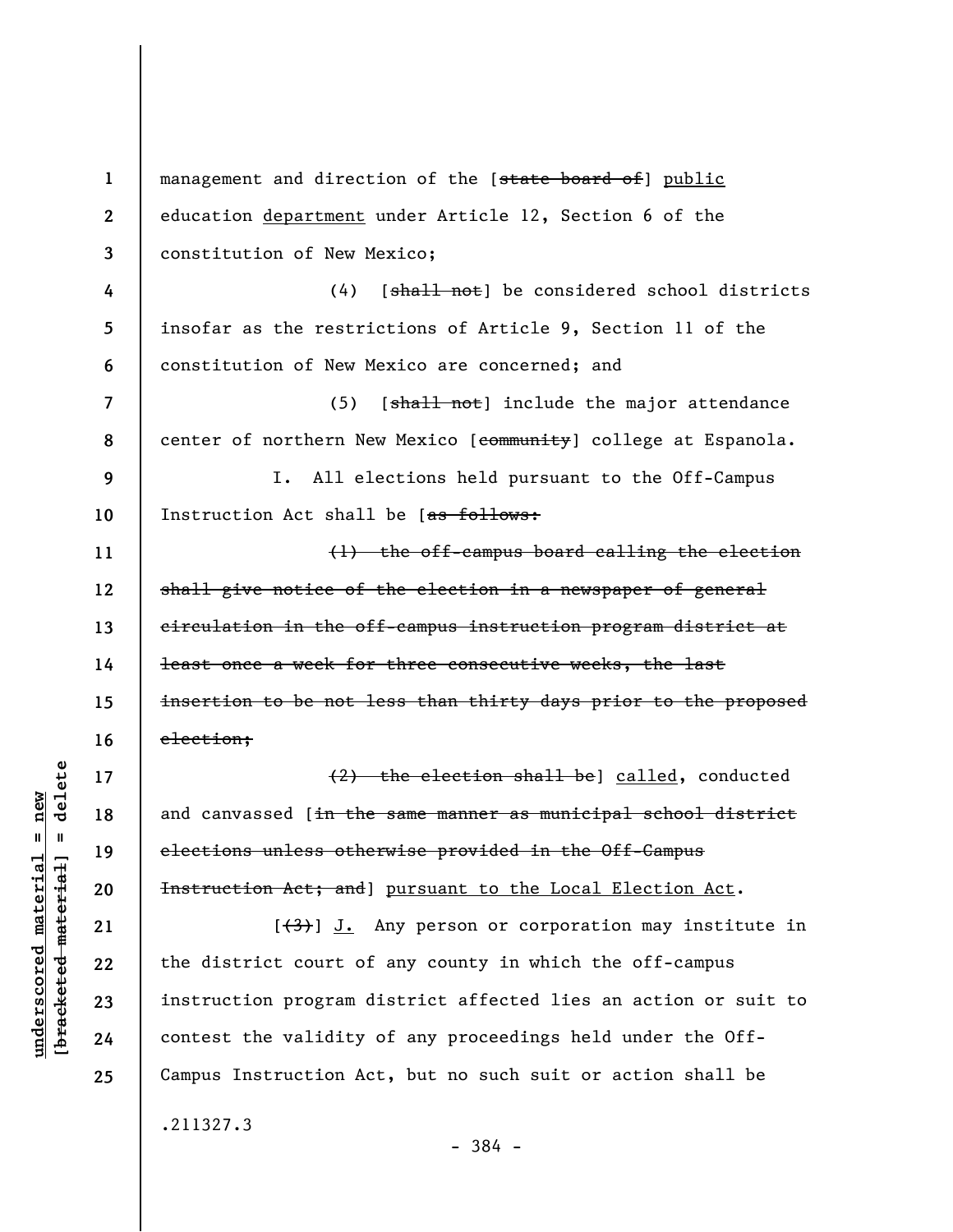**1 2 3 4**  maintained unless it is instituted within ten days after the issuance by the proper officials of a certificate or notification of the results of the election and the canvassing of the election returns [by the board].

 $[J<sub>1</sub>]$  K. The tax rolls of the school districts comprising the off-campus instruction program district shall be adopted as the tax rolls of the off-campus instruction program district."

**SECTION 217.** Section 22-18-2 NMSA 1978 (being Laws 1967, Chapter 16, Section 229, as amended) is amended to read:

"22-18-2. BOND ELECTIONS--QUALIFICATION OF VOTERS-- CALLING FOR BOND ELECTIONS.--

A. Before any general obligation bonds are issued, a local school board of a school district shall submit to a vote of the qualified electors of the school district the question of creating a debt by issuing the bonds, and a majority of those persons voting on the question shall vote for issuing the general obligation bonds.

B. The election on the question of creating a debt by issuing general obligation bonds shall be held pursuant to the provisions of the Local Election Act. The question shall be submitted to a vote at a district election upon the initiative of a local school board or upon a petition being filed with a local school board signed by qualified electors of the school district. The number of signatures required on the

 $\frac{1}{2}$  bracketed material = delete **[bracketed material] = delete**  $underscored material = new$ **underscored material = new**

**5** 

**6** 

**7** 

**8** 

**9** 

**10** 

**11** 

**12** 

**13** 

**14** 

**15** 

**16** 

**17** 

**18** 

**19** 

**20** 

**21** 

**22** 

**23** 

**24** 

**25** 

.211327.3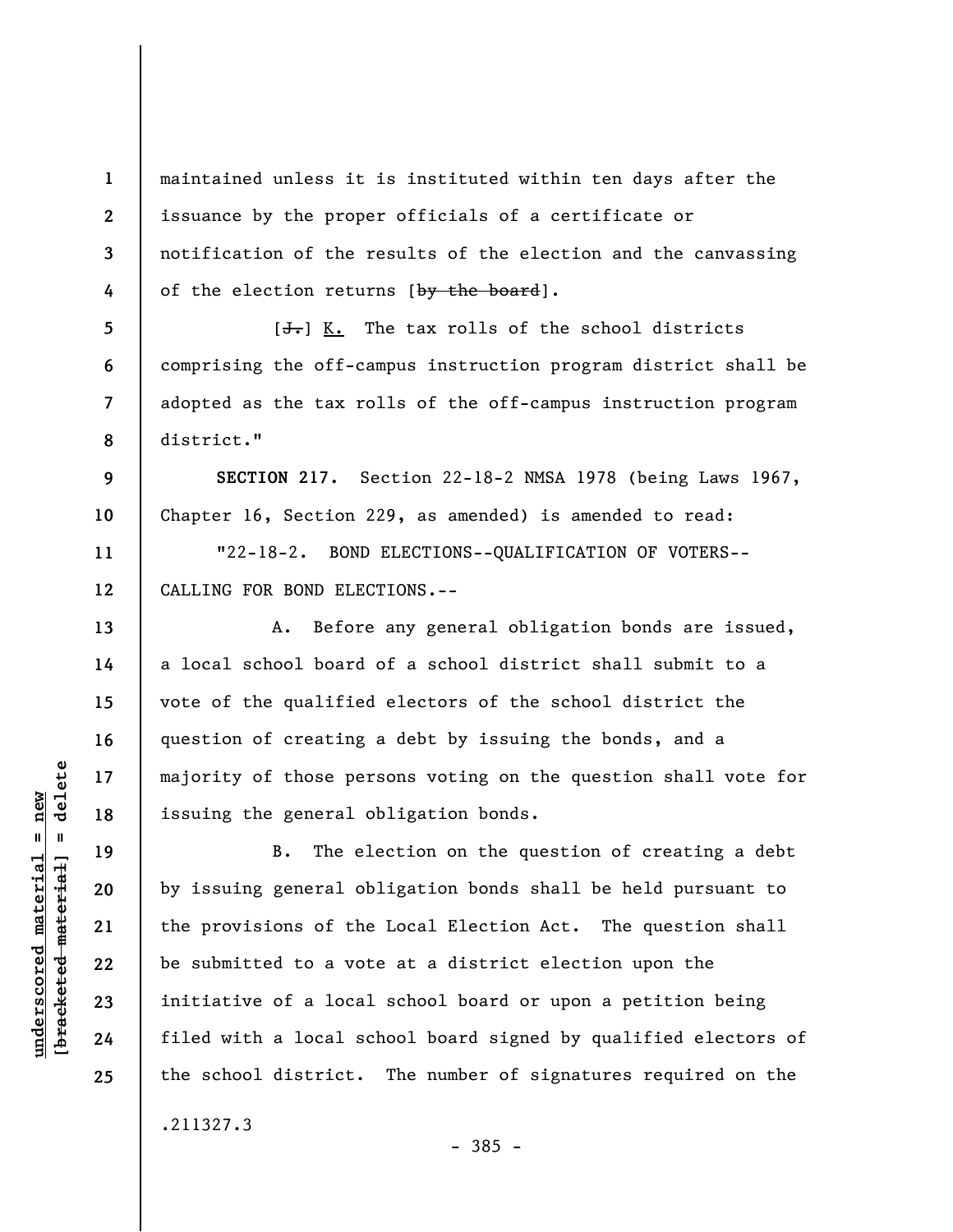**1 2 3 4 5 6 7 8 9 10 11 12**  petition shall be at least ten percent of the number of votes cast for governor in the school district in the last preceding general election. For the purpose of determining the number of votes cast for governor in the school district at the last preceding general election, any portion of a voting division within the school district shall be construed to be wholly within the school district. A local school board shall call for a bond election at the next regular local or special election within ninety days following the date a properly signed petition is filed with it; provided that the timing of the election does not conflict with the provisions of Section  $[-1-12-71]$   $1-24-1$  NMSA 1978."

**SECTION 218.** Section 22-18-4 NMSA 1978 (being Laws 1967, Chapter 16, Section 231, as amended) is amended to read: "22-18-4. BOND ELECTIONS--CONDUCT.--

A. A person is required to be a [registered] qualified elector to vote in a bond election in a school district.

B. Bond elections in a school district shall be conducted pursuant to the Local Election Act."

**SECTION 219.** Section 22-25-3 NMSA 1978 (being Laws 1975 (S.S.), Chapter 5, Section 3, as amended) is amended to read:

"22-25-3. AUTHORIZATION FOR LOCAL SCHOOL BOARD TO SUBMIT QUESTION OF CAPITAL IMPROVEMENTS TAX IMPOSITION.--

A. A local school board may adopt a resolution to .211327.3 - 386 -

**13** 

**14** 

**15** 

**16** 

**17** 

**18** 

**19** 

**20** 

**21** 

**22** 

**23** 

**24**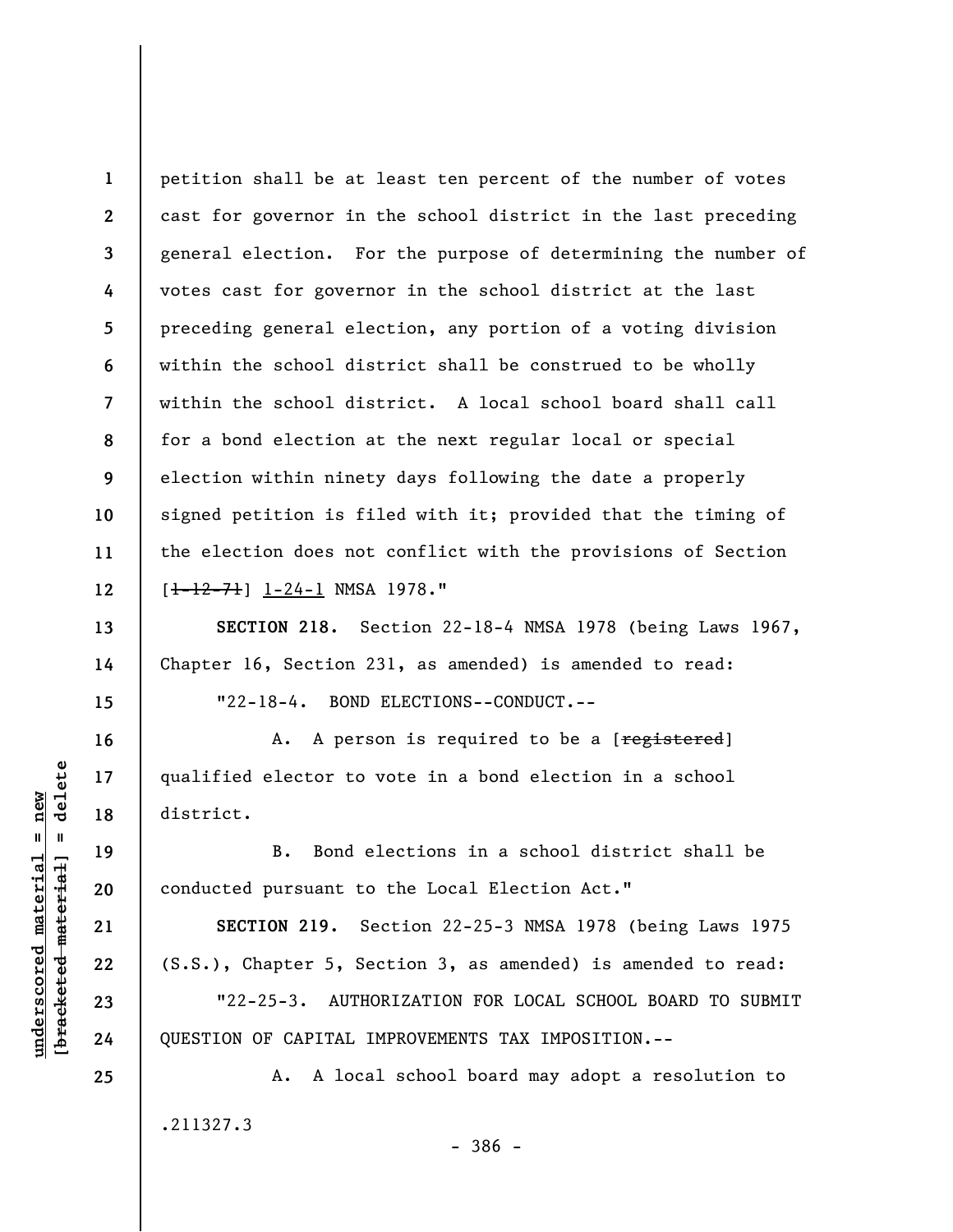| $\mathbf{1}$     | submit to the qualified electors of the school district the         |
|------------------|---------------------------------------------------------------------|
| $\boldsymbol{2}$ | question of whether a property tax should be imposed upon the       |
| $\mathbf{3}$     | net taxable value of property allocated to the school district      |
| 4                | under the Property Tax Code at a rate not to exceed that            |
| 5                | specified in the resolution for the purpose of capital              |
| 6                | improvements in the school district. The resolution shall:          |
| $\overline{7}$   | identify the capital improvements for<br>(1)                        |
| 8                | which the revenue proposed to be produced will be used;             |
| 9                | (2) specify the rate of the proposed tax,                           |
| 10               | which shall not exceed two dollars $( $2.00)$ on each one thousand  |
| 11               | dollars $(§1,000)$ of net taxable value of property allocated to    |
| 12               | the school district under the Property Tax Code;                    |
| 13               | [(3) specify the date an election will be held                      |
| 14               | to submit the question of imposition of the tax to the              |
| 15               | qualified electors of the district; and                             |
| 16               | $\left(\frac{4}{4}\right)$ (3) limit the imposition of the proposed |
| 17               | tax to no more than six property tax years; and                     |
| 18               | (4) indicate the regular election on which the                      |
| 19               | ballot question shall appear or specify the date a special          |
| 20               | election will be held to submit the question of imposition of       |
| 21               | the tax to the qualified electors of the district.                  |
| 22               | $B$ .<br>$[\thetan or after July 1, 2009] A resolution$             |
| 23               | submitted to the qualified electors pursuant to Subsection A of     |
| 24               | this section shall include capital improvements funding for a       |
| 25               | locally chartered or state-chartered charter school located         |
|                  | .211327.3                                                           |

 $[bracketeed-materiat] = delete$ **[bracketed material] = delete**  $underscored material = new$ **underscored material = new**

- 387 -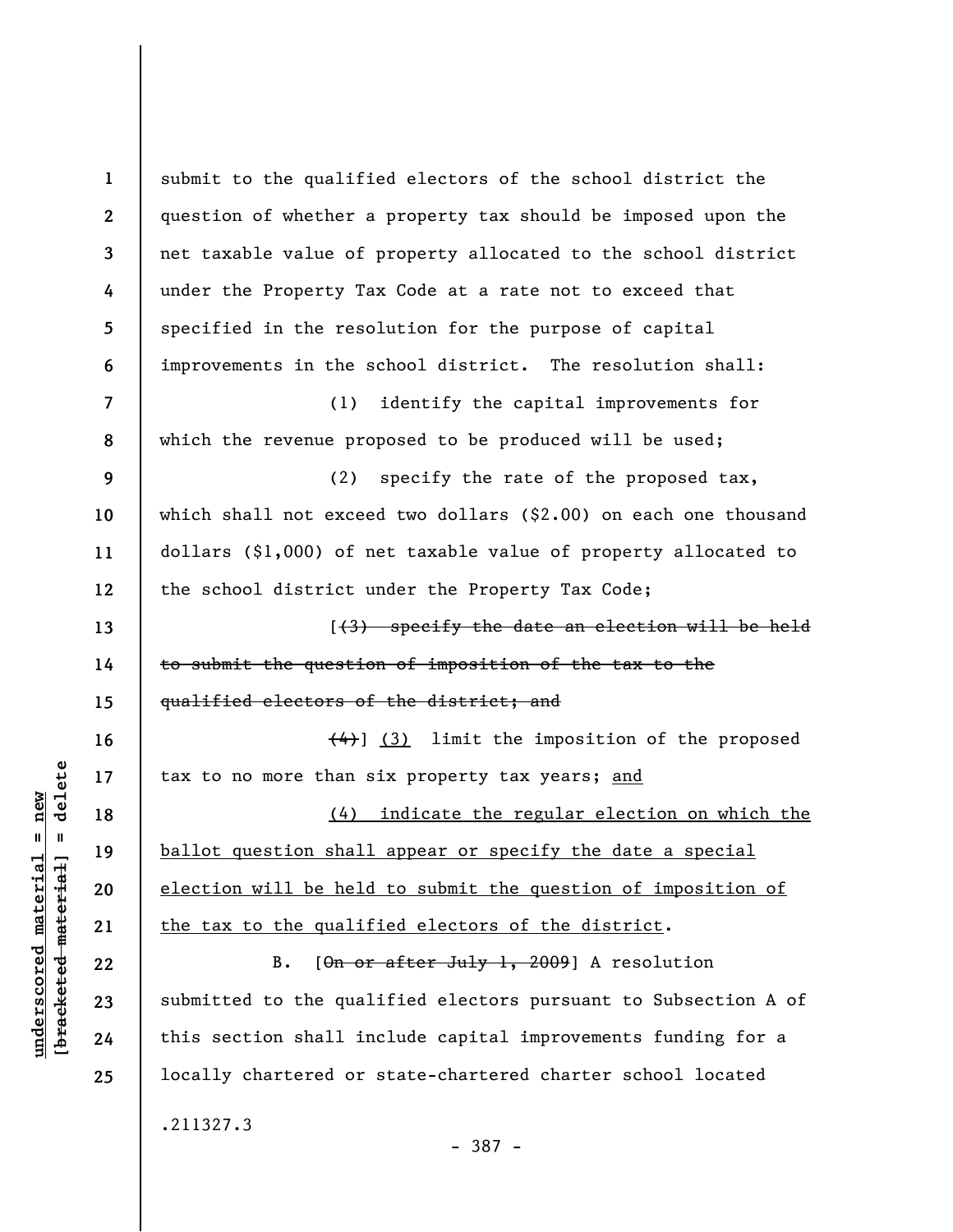within the school district if the charter school timely provides the necessary information to the school district for inclusion in the resolution that identifies the capital improvements of the charter school for which the revenue proposed to be produced will be used."

**SECTION 220.** Section 22-25-4 NMSA 1978 (being Laws 1975 (S.S.), Chapter 5, Section 4) is amended to read:

"22-25-4. AUTHORIZING RESOLUTION--TIME LIMITATION.--The resolution authorized under Section [3 of the Public School Capital Improvements Act] 22-25-3 NMSA 1978 shall be adopted [no later than May 15 in the year in which the tax is proposed to be imposed] within the time frames required by the Election Code and pursuant to the requirements of the property tax division of the taxation and revenue department."

**SECTION 221.** Section 22-25-5 NMSA 1978 (being Laws 1975 (S.S.), Chapter 5, Section 5, as amended) is amended to read: "22-25-5. CONDUCT OF ELECTION--NOTICE--BALLOT.--

A. An election on the question of imposing a tax under the Public School Capital Improvements Act shall be [held] conducted as prescribed in the Local Election Act.

B. The proclamation [required to be published as notice of the election under Section 1-22-11 NMSA 1978] authorizing the ballot question or calling for a special election shall include as the question to be submitted to the voters whether a property tax at a rate not to exceed the rate .211327.3

delete **[bracketed material] = delete**  $anderscored material = new$ **underscored material = new**  $\mathbf{I}$ bracketed material

**1** 

**2** 

**3** 

**4** 

**5** 

**6** 

**7** 

**8** 

**9** 

**10** 

**11** 

**12** 

**13** 

**14** 

**15** 

**16** 

**17** 

**18** 

**19** 

**20** 

**21** 

**22** 

**23** 

**24** 

**25** 

- 388 -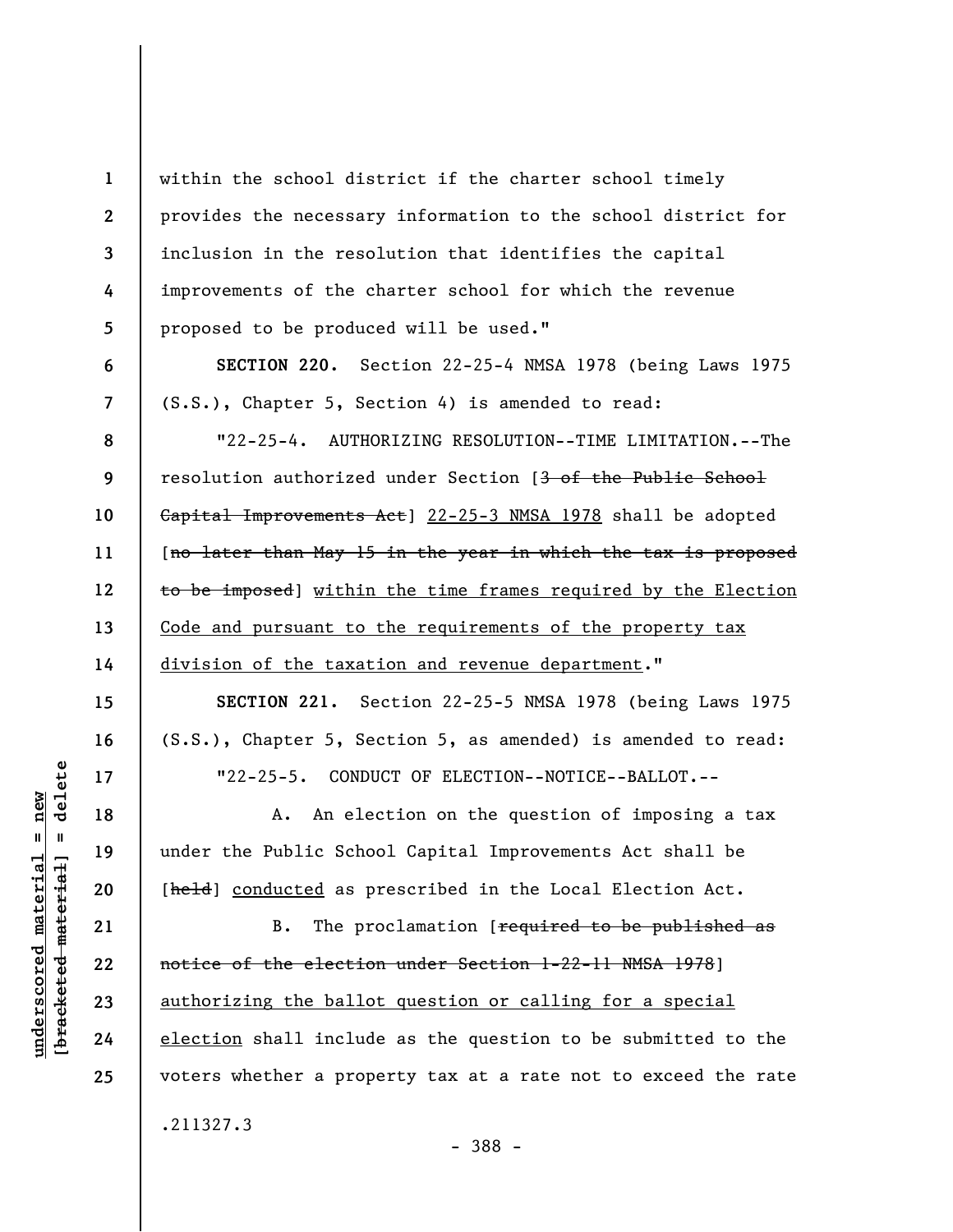specified in the authorizing resolution should be imposed for the specified number of property tax years not exceeding six years upon the net taxable value of all property allocated to the school district for the capital improvements specified in the authorizing resolution.

C. The ballot shall include the information specified in Subsection B of this section and shall present the voter the choice of voting "for the public school capital improvements tax" or "against the public school capital improvements tax"."

**SECTION 222.** Section 22-25-6 NMSA 1978 (being Laws 1975 (S.S.), Chapter 5, Section 6, as amended) is amended to read:

"22-25-6. ELECTION RESULTS--CANVASS--CERTIFICATION.--The canvass and certification of the results of an election held on the question of imposition of a public school capital improvements tax shall be [made in accordance with Section 77-5-16 NMSA 1953] as prescribed in the Local Election Act and in addition to the reporting of results as required by the Election Code, and a copy of the certificate of results shall be [mailed] delivered immediately to the director."

**SECTION 223.** Section 22-25-7 NMSA 1978 (being Laws 1975 (S.S.), Chapter 5, Section 7, as amended) is amended to read: "22-25-7. IMPOSITION OF TAX--LIMITATION ON EXPENDITURES.--

A. If as a result of an election held in accordance .211327.3 - 389 -

delete **[bracketed material] = delete**  $underscored material = new$ **underscored material = new**  $\mathbf{I}$ bracketed material

**1** 

**2** 

**3** 

**4** 

**5** 

**6** 

**7** 

**8** 

**9** 

**10** 

**11** 

**12** 

**13** 

**14** 

**15** 

**16** 

**17** 

**18** 

**19** 

**20** 

**21** 

**22** 

**23** 

**24**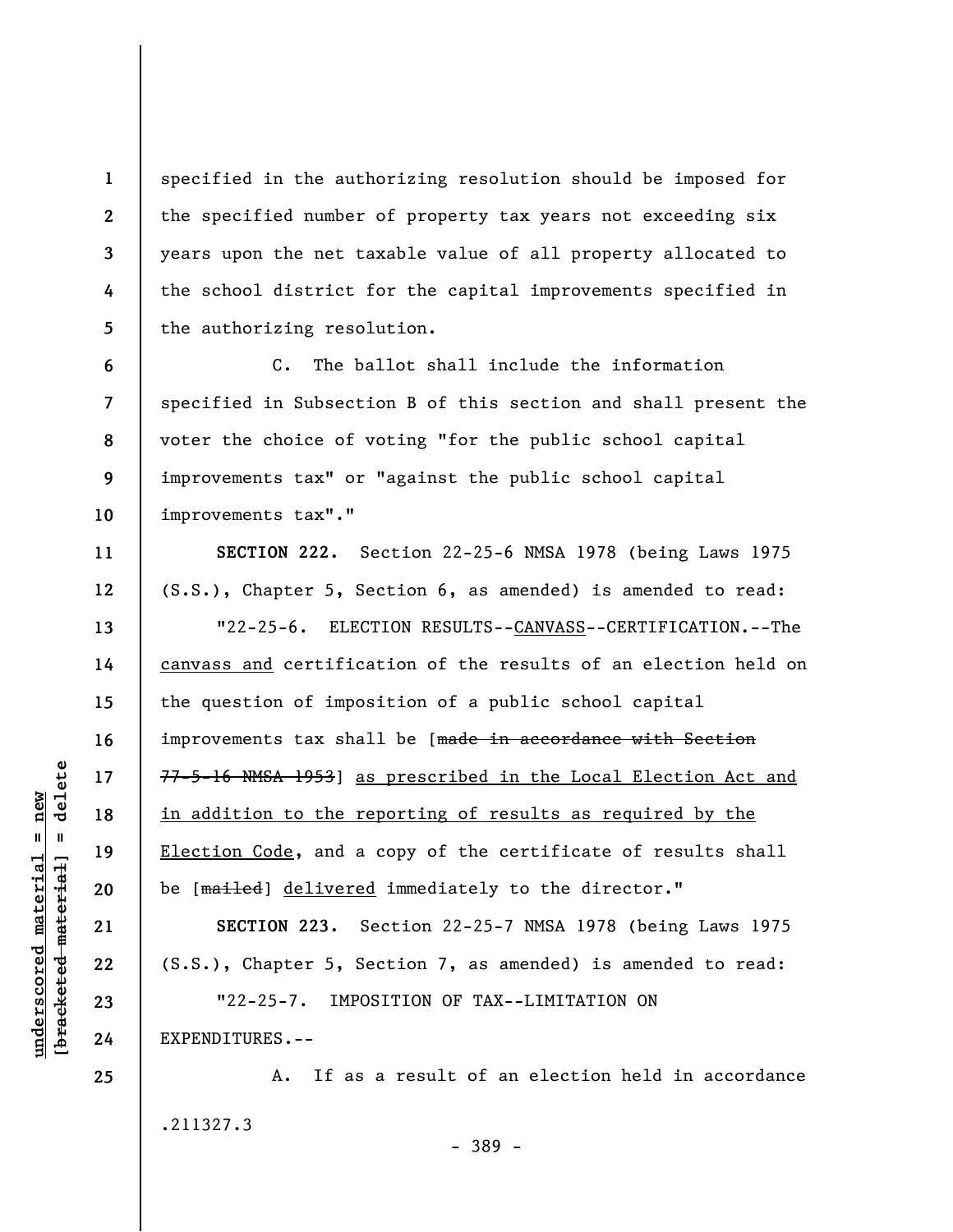**1 2 3 4 5 6 7 8 9 10 11**  with the Public School Capital Improvements Act a majority of the qualified electors voting on the question votes in favor of the imposition of the tax, the tax rate shall be certified, unless the local school board requests by resolution that a rate be discontinued, by the department of finance and administration at the rate specified in the resolution authorized under Section 22-25-3 NMSA 1978 or at any lower rate required by operation of the rate limitation provisions of Section 7-37-7.1 NMSA 1978 upon the rate specified in the resolution and be imposed at the rate certified in accordance with the provisions of the Property Tax Code.

B. The revenue produced by the tax and, except as provided in Subsection F, G or H of Section 22-25-9 NMSA 1978, any state distribution resulting to the district under the Public School Capital Improvements Act shall be expended only for the capital improvements specified in the authorizing resolution.

C. [For resolutions approved by the electors on or after July 1, 2009] The amount of tax revenue to be distributed to each charter school that was included in the resolution shall be determined each year and shall be in the same proportion as the average full-time-equivalent enrollment of the charter school on the [fortieth day] first reporting date of the prior school year is to the total such enrollment in the school district; provided that no distribution shall be made to

 $-390 -$ 

.211327.3

 $\frac{1}{2}$  intereted material = delete **[bracketed material] = delete**  $underscored material = new$ **underscored material = new**

**12** 

**13** 

**14** 

**15** 

**16** 

**17** 

**18** 

**19** 

**20** 

**21** 

**22** 

**23** 

**24**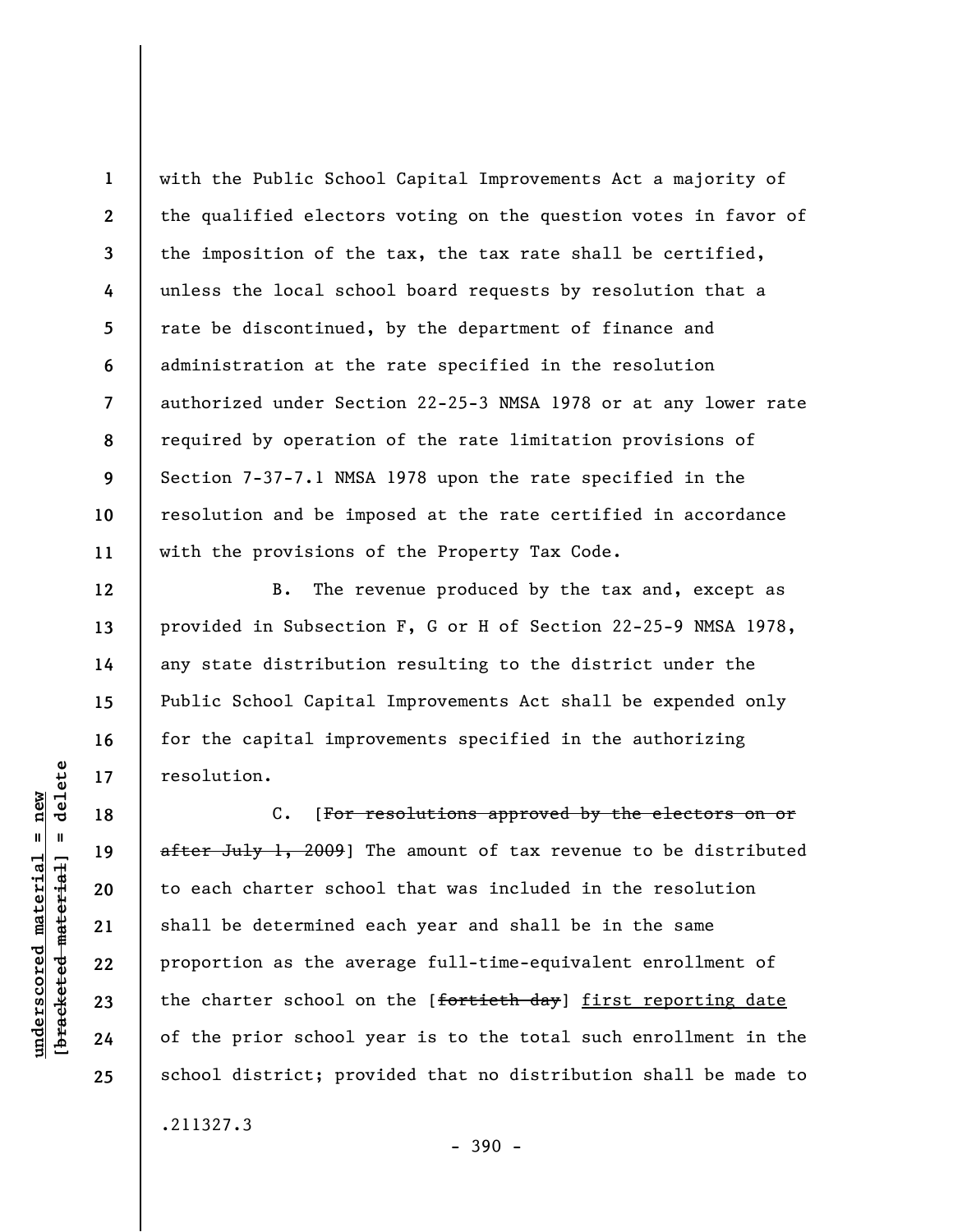**1 2 3 4 5 6 7 8 9 10 11**  an approved charter school that had not commenced classroom instruction in the prior school year [and, provided further, that, in determining a school district's total enrollment, students attending a state-chartered charter school within that school district shall be included]. Each year, the department shall certify to the county treasurer of the county in which the eligible charter schools in the school district are located the percentage of the revenue to be distributed to each charter school. The county treasurer shall distribute the charter school's share of the property tax revenue directly to the charter school."

**SECTION 224.** Section 22-25-8 NMSA 1978 (being Laws 1975 (S.S.), Chapter 5, Section 8, as amended) is amended to read:

"22-25-8. TAX TO BE IMPOSED FOR A MAXIMUM OF SIX YEARS.--A tax imposed in a school district as a result of an election under the Public School Capital Improvements Act shall be imposed for a specified number of property tax years not exceeding six years [commencing with the property tax year in which the election was held]. The local school board may discontinue, by resolution, the Public School Capital Improvements Act tax levy at the end of any property tax year. The local school board shall direct that the Public School Capital Improvements Act tax levy be decreased by the amount required for any year in which the decrease is required by operation of the rate limitation provisions of Section 7-37-7.1

.211327.3

- 391 -

delete **[bracketed material] = delete**  $underscored material = new$ **underscored material = new**  $\mathbf{I}$ bracketed material

**12** 

**13** 

**14** 

**15** 

**16** 

**17** 

**18** 

**19** 

**20** 

**21** 

**22** 

**23** 

**24**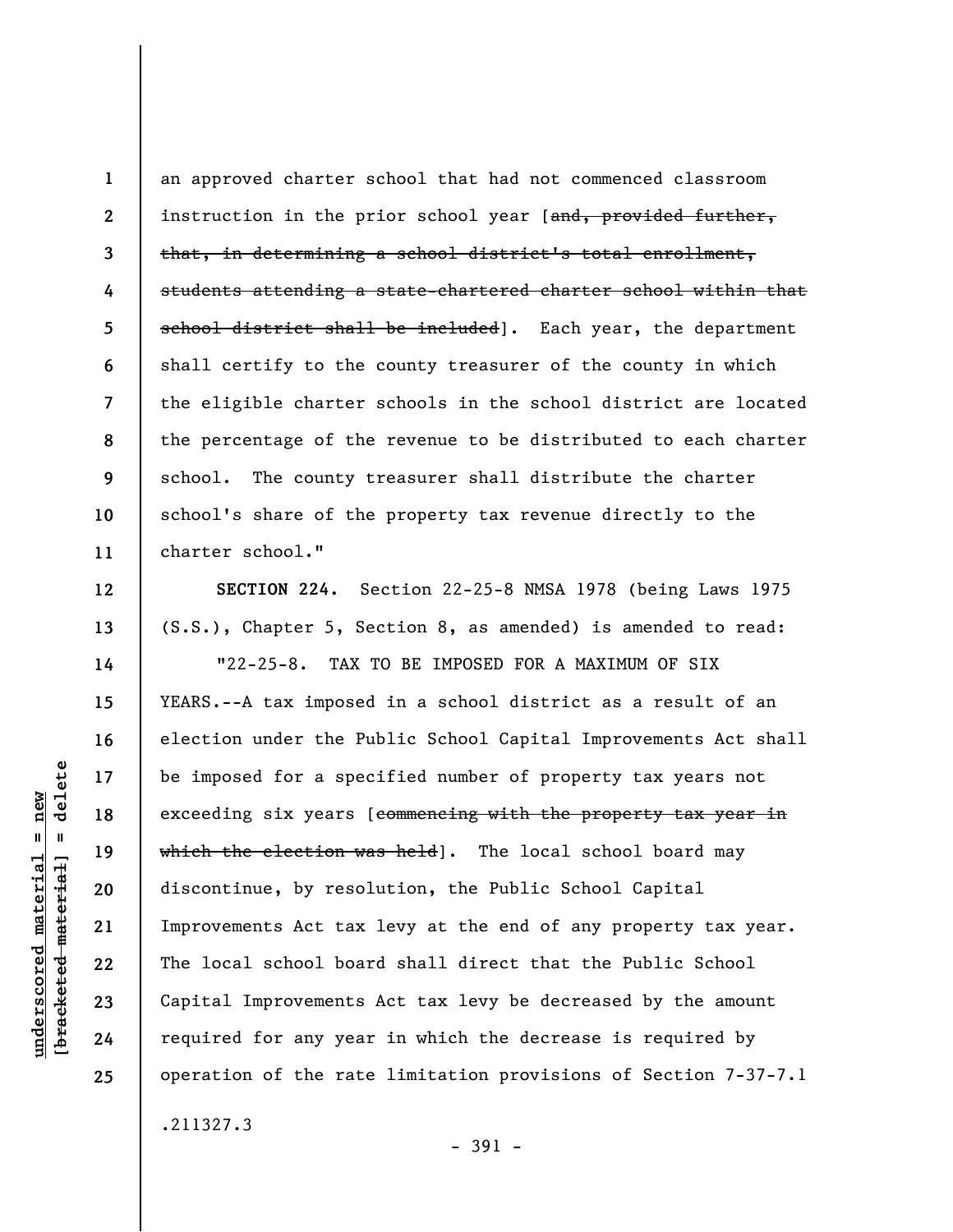**1** 

**2** 

**3** 

**4** 

**5** 

**6** 

**7** 

**9** 

**10** 

**11** 

**12** 

**13** 

**14** 

**15** 

**16** 

**17** 

**18** 

**19** 

**20** 

**21** 

**22** 

**23** 

**24** 

**25** 

NMSA 1978."

**SECTION 225.** Section 22-26-3 NMSA 1978 (being Laws 1983, Chapter 163, Section 3, as amended) is amended to read:

"22-26-3. AUTHORIZATION FOR LOCAL SCHOOL BOARD TO SUBMIT QUESTION OF CAPITAL IMPROVEMENTS TAX IMPOSITION.--

**8**  A. A local school board may adopt a resolution to submit to the qualified electors of the school district the question of whether a property tax at a rate not to exceed the rate specified in the resolution should be imposed upon the net taxable value of property allocated to the school district under the Property Tax Code for the purpose of capital improvements to public schools in the school district. The resolution shall:

(1) identify the capital improvements for which the revenue proposed to be produced will be used;

(2) specify the rate of the proposed tax, which shall not exceed ten dollars (\$10.00) on each one thousand dollars (\$1,000) of net taxable value of property allocated to the school district under the Property Tax Code;

[(3) specify the date an election will be held to submit the question of imposition of the tax to the qualified electors of the district; and

 $(4)$ ] (3) limit the imposition of the proposed tax to no more than six property tax years; and

(4) indicate the regular election on which the

.211327.3

 $\frac{1}{2}$  bracketed material = delete **[bracketed material] = delete**  $underscored material = new$ **underscored material = new**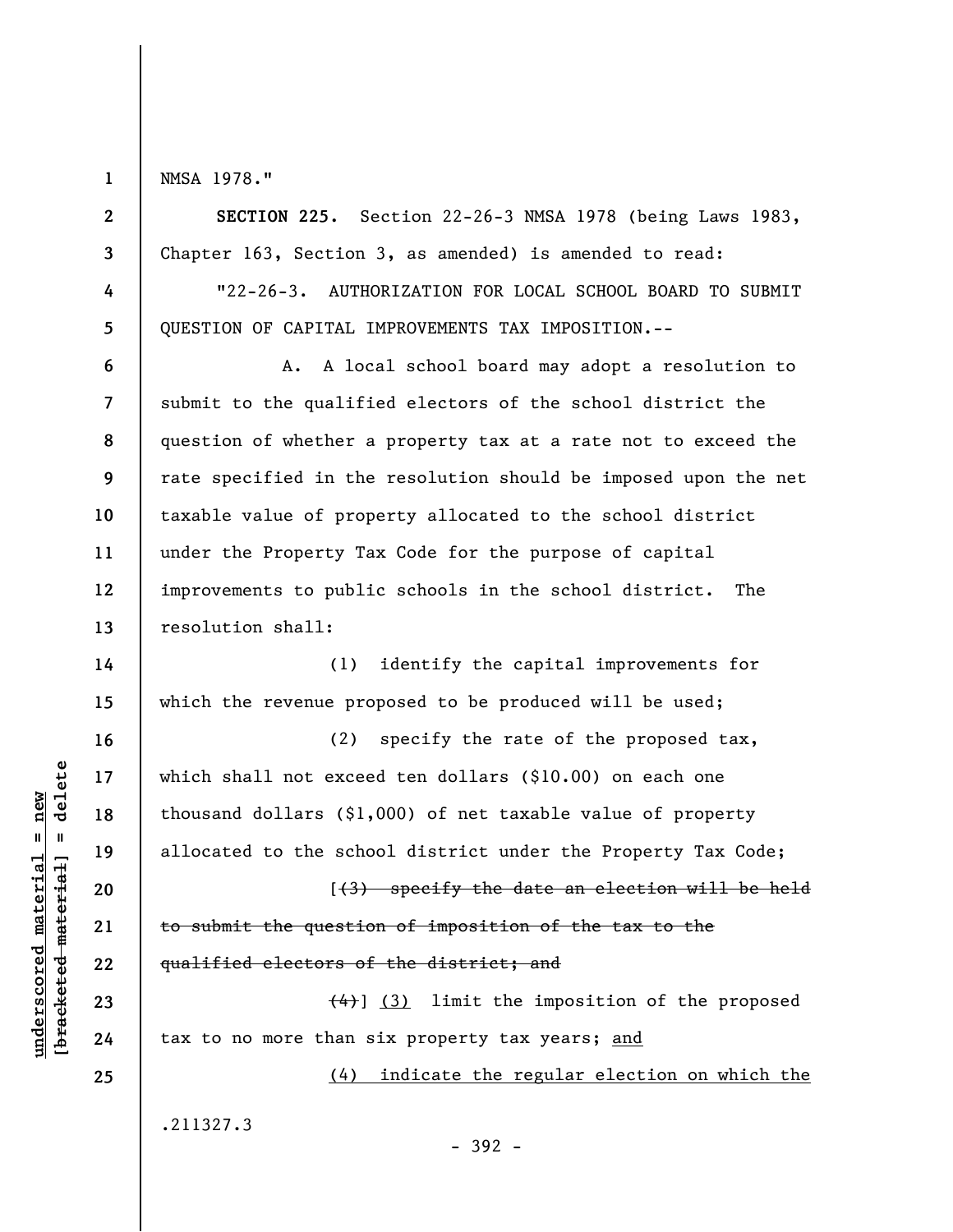**1 2 3 4 5 6 7 8 9 10 11 12 13 14 15 16 17 18 19 20 21 22 23 24 25**  ballot question shall appear or specify the date a special election will be held to submit the question of imposition of the tax to the qualified electors of the district. B. [After July 1, 2007] A resolution submitted to the qualified electors pursuant to Subsection A of this section shall include capital improvements funding for a locally chartered or state-chartered charter school located within the school district if: (1) the charter school timely provides the necessary information to the school district for inclusion on the resolution that identifies the capital improvements of the charter school for which the revenue proposed to be produced will be used; and (2) the capital improvements are included in the five-year facilities plan: (a) of the school district, if the charter school is a locally chartered charter school; or (b) of the charter school, if the charter school is a state-chartered charter school." **SECTION 226.** Section 22-26-4 NMSA 1978 (being Laws 1983, Chapter 163, Section 4) is amended to read: "22-26-4. AUTHORIZING RESOLUTION--TIME LIMITATION.--The resolution authorized under Section [3 of the Public School Buildings Act] 22-26-3 NMSA 1978 shall be adopted [no later than May 15 in the year in which the tax is proposed to be .211327.3

 $\frac{1}{2}$  bracketed material = delete **[bracketed material] = delete**  $anderscored material = new$ **underscored material = new**

- 393 -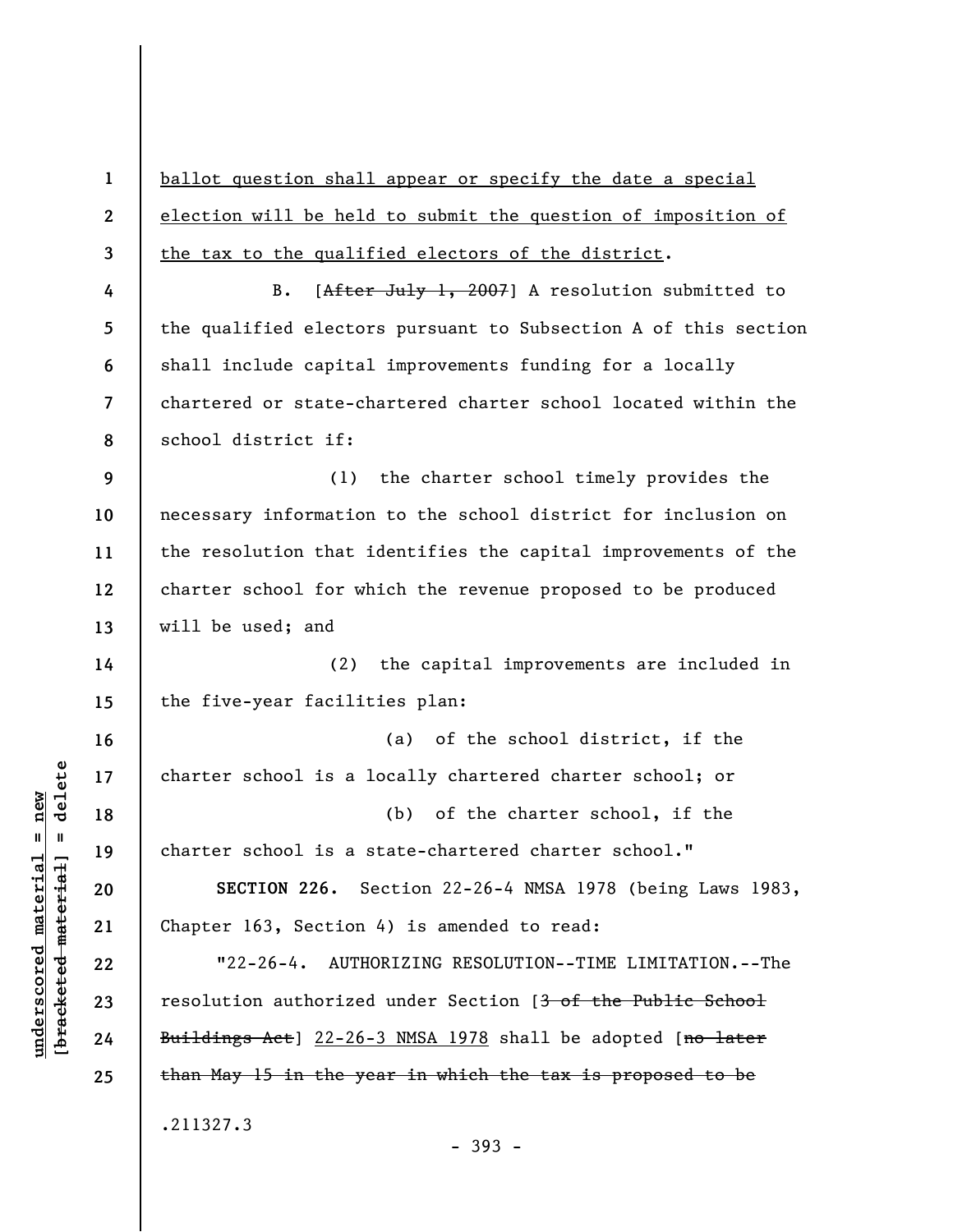| imposed] within the time frames required by the Election Code   |
|-----------------------------------------------------------------|
| and pursuant to the requirements of the property tax division   |
| of the taxation and revenue department."                        |
| SECTION 227. Section 22-26-5 NMSA 1978 (being Laws 1983,        |
| Chapter 163, Section 5, as amended) is amended to read:         |
| "22-26-5. CONDUCT OF ELECTION--NOTICE--BALLOT.--                |
| An election on the question of imposing a tax<br>А.             |
| under the Public School Buildings Act shall be held as          |
| prescribed in the Local Election Act.                           |
| The resolution [required to be published as<br>В.               |
| notice of the election under Section 1-22-11 NMSA 1978]         |
| authorizing the ballot question or calling for a special        |
| election shall include as the question to be submitted to the   |
| voters whether a property tax at a rate not to exceed the rate  |
| specified in the authorizing resolution should be imposed for   |
| the specified number of property tax years not exceeding six    |
| years upon the net taxable value of all property allocated to   |
| the school district for capital improvements.                   |
| C. The ballot shall include the information                     |
| specified in Subsection B of this section and shall present the |
| voter the choice of voting "for the public school buildings     |
| tax" or "against the public school buildings tax"."             |
| SECTION 228. Section 22-26-6 NMSA 1978 (being Laws 1983,        |
| Chapter 163, Section 6, as amended) is amended to read:         |
| $"22 - 26 - 6.$<br>ELECTION RESULTS--CERTIFICATION.--The        |
|                                                                 |

- 394 -

.211327.3

 $[**bracket**et~~eted matcherial~~] = **delete**$ **[bracketed material] = delete**  $underscored material = new$ **underscored material = new**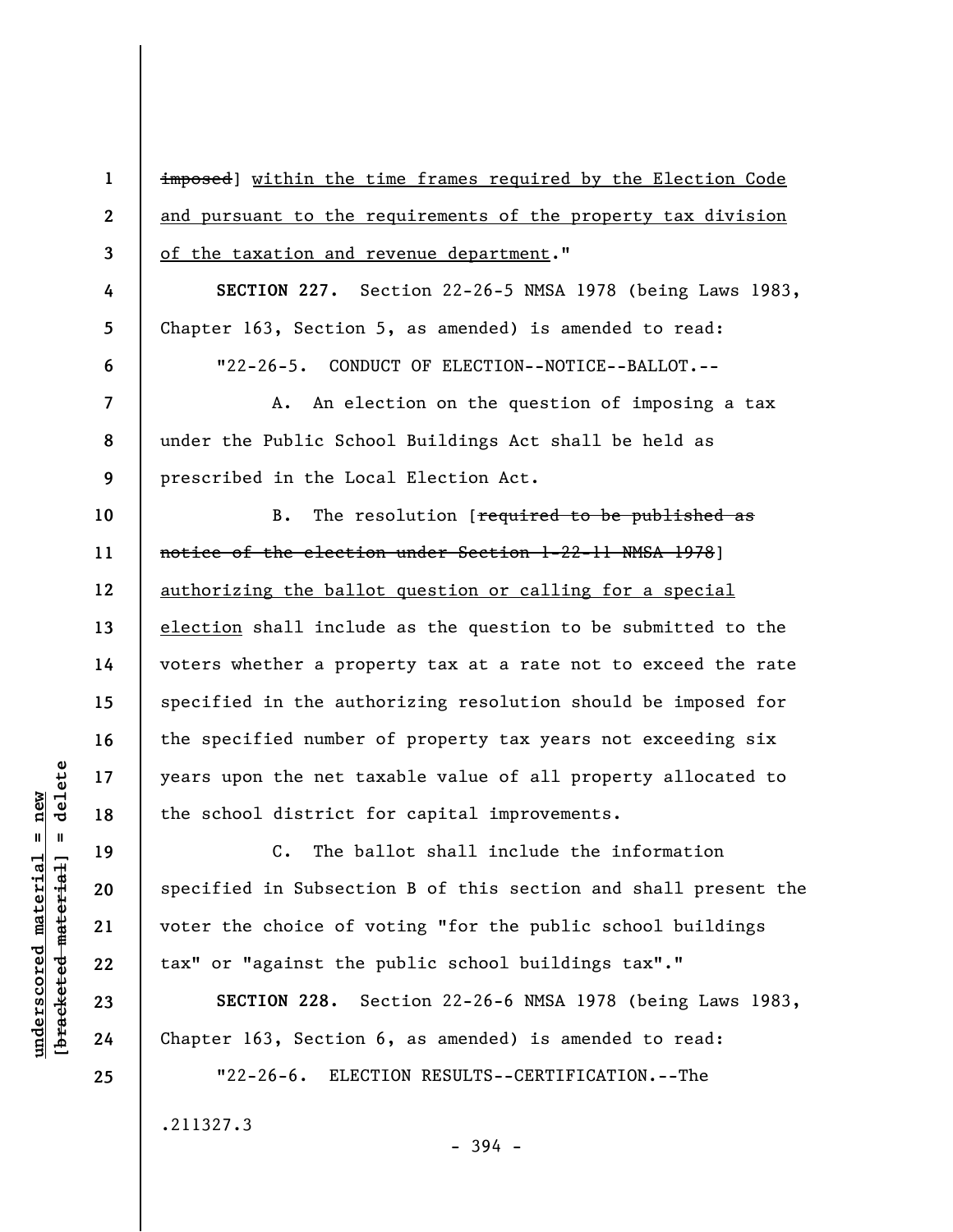certification of the results of an election held on the question of imposition of a public school buildings tax shall be [made in accordance with the School Election Law] as prescribed in the Local Election Act, and in addition to the reporting of results required by the Election Code, a copy of the certificate of results shall be [mailed] delivered immediately to the [state superintendent] secretary."

**SECTION 229.** Section 22-26-8 NMSA 1978 (being Laws 1983, Chapter 163, Section 8, as amended) is amended to read:

"22-26-8. TAX TO BE IMPOSED FOR A MAXIMUM OF SIX YEARS.-- A tax imposed in a school district as a result of an election under the Public School Buildings Act shall be imposed for one, two, three, four, five or six years [commencing with the property tax year in which the election was held]. The local school board may direct that such levy be decreased or not made for any year if, in its judgment, the total levy is not necessary for such year and shall direct that the levy be decreased by the amount required if a decrease is required by operation of the rate limitation provisions of Section 7-37-7.1 NMSA 1978."

**SECTION 230.** Section 22-26-9 NMSA 1978 (being Laws 2007, Chapter 366, Section 23, as amended) is amended to read:

"22-26-9. CHARTER SCHOOLS--RECEIPT OF LOCAL PROPERTY TAX REVENUE.--If  $\int \frac{1}{\ln \tan \theta} \frac{1}{\theta} \cdot \frac{1}{\theta} \cdot \frac{1}{\theta} \cdot \frac{1}{\theta} \cdot \frac{1}{\theta} \cdot \frac{1}{\theta} \cdot \frac{1}{\theta} \cdot \frac{1}{\theta} \cdot \frac{1}{\theta} \cdot \frac{1}{\theta} \cdot \frac{1}{\theta} \cdot \frac{1}{\theta} \cdot \frac{1}{\theta} \cdot \frac{1}{\theta} \cdot \frac{1}{\theta} \cdot \frac{1}{\theta} \cdot \frac{1}{\theta} \cdot \frac{1}{\theta} \cdot \frac{1}{\theta} \cdot \frac{$ qualified electors of a school district have voted in favor of .211327.3

**1** 

**2** 

**3** 

**4** 

**5** 

**6** 

**7** 

**8** 

**9** 

**10** 

**11** 

**12** 

**13** 

**14** 

**15** 

**16** 

**17** 

**18** 

**19** 

**20** 

**21** 

**22** 

**23** 

**24** 

**25** 

- 395 -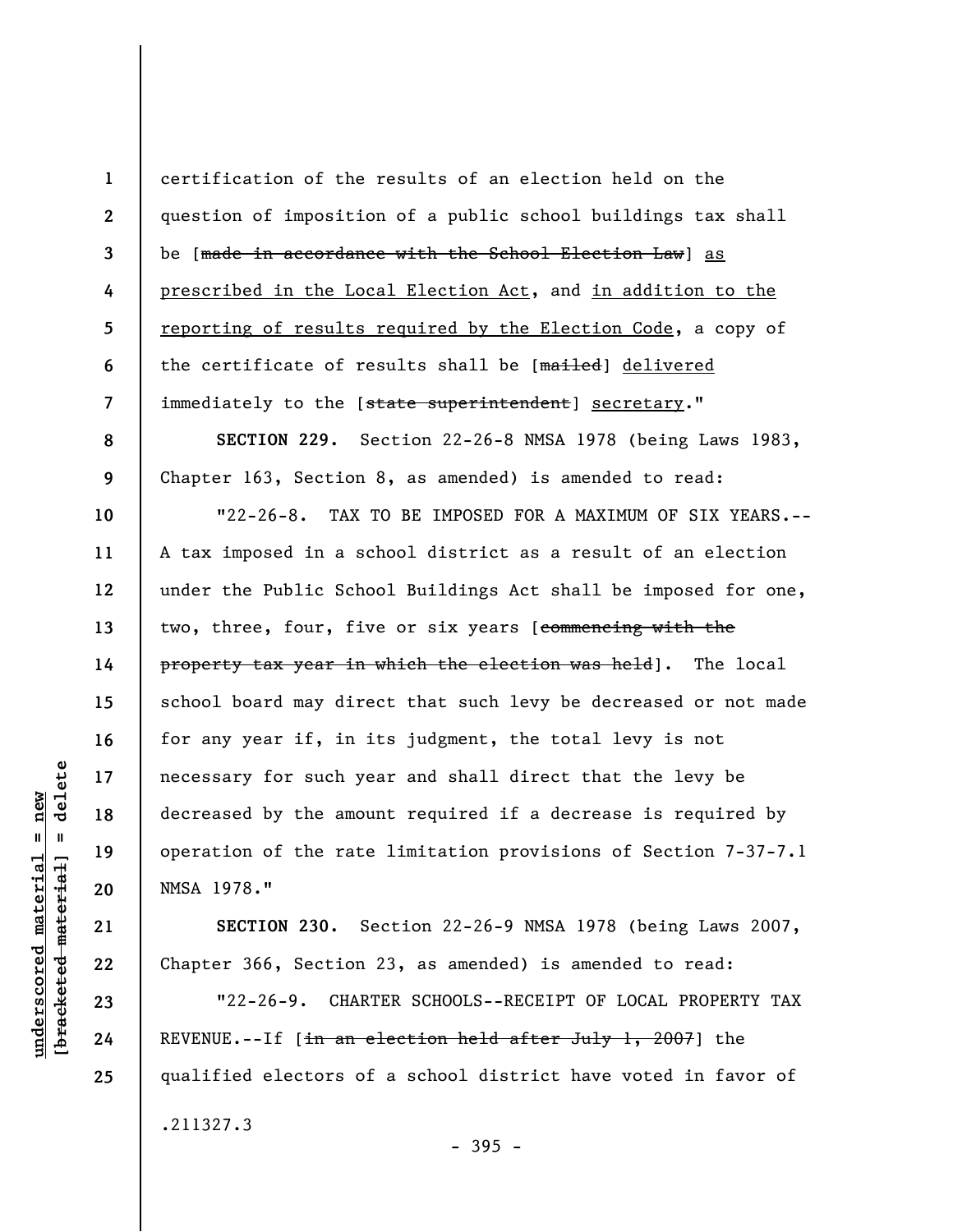**1 2 3 4 5 6 7 8 9 10 11 12 13 14 15 16 17 18 19**  the imposition of a property tax as provided in Section 22-26-3 NMSA 1978, the amount of tax revenue to be distributed to each charter school that was included in the resolution shall be determined each year and shall be in the same proportion as the average full-time-equivalent enrollment of the charter school on the first reporting date of the prior school year is to the total such enrollment in the district; provided that, in the case of an approved charter school that had not commenced classroom instruction in the prior school year, the estimated full-time-equivalent enrollment in the first year of instruction, as shown in the approved charter school application, shall be used, subject to adjustment after the first reporting date. Each year, the department shall certify to the county treasurer of the county in which the eligible charter schools in the school district are located the percentage of the revenue to be distributed to each charter school. The county treasurer shall distribute the charter school's share of the property tax revenue directly to the charter school."

**SECTION 231.** Section 36-1-8.3 NMSA 1978 (being Laws 1981, Chapter 25, Section 2, as amended) is amended to read:

"36-1-8.3. DISTRICT ATTORNEYS--ELECTION--RESIDENCE.-- The district attorney in division 1 shall be elected by the [**registered**] qualified electors of San Juan county and the district attorney in division 2 shall be elected by the

.211327.3

delete **[bracketed material] = delete**  $underscored material = new$ **underscored material = new**  $\frac{1}{2}$ 

**20** 

**21** 

**22** 

**23** 

**24**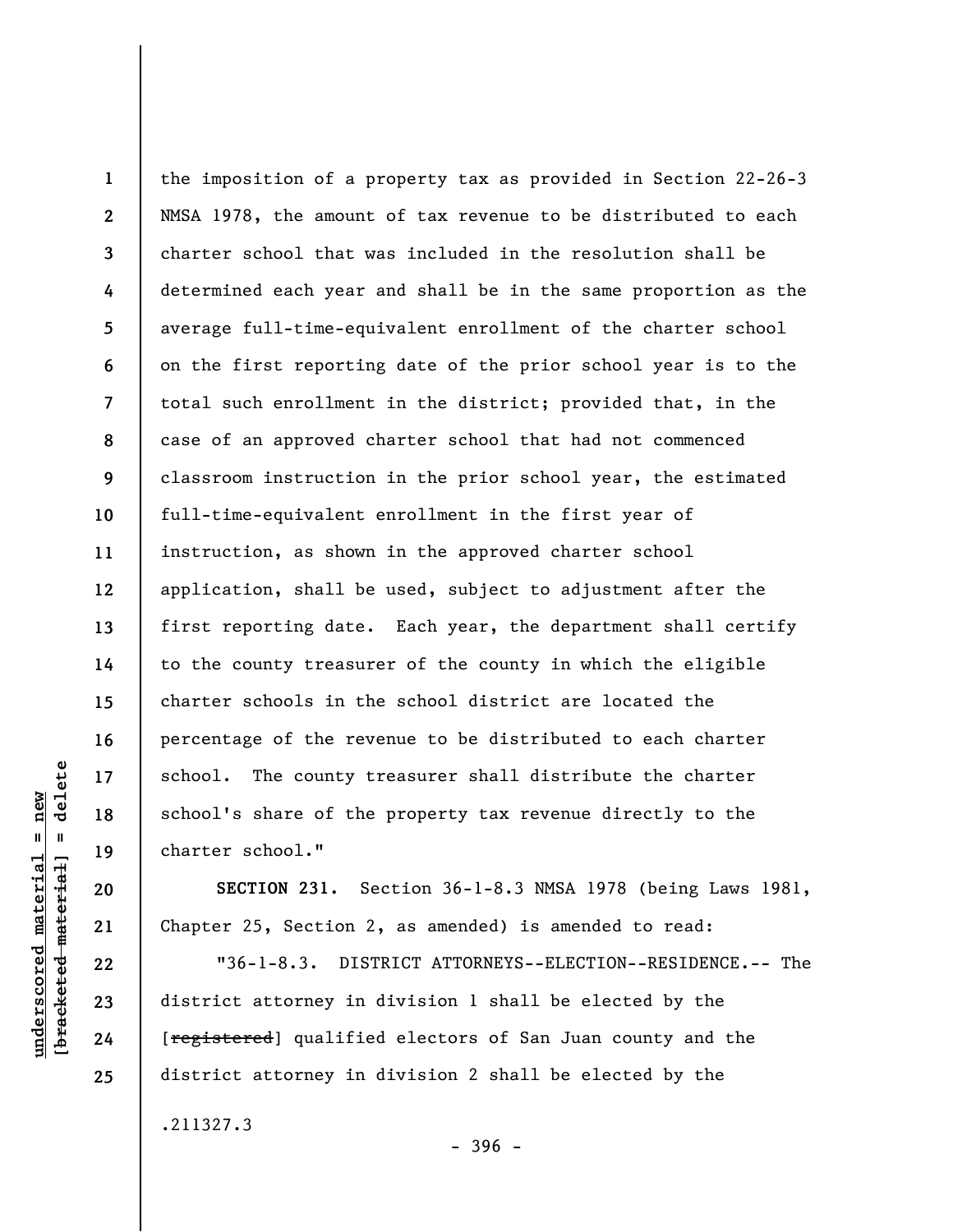[registered] qualified electors in McKinley county. Each district attorney shall have all the duties and powers vested in a district attorney."

**SECTION 232.** Section 60-5A-1 NMSA 1978 (being Laws 1981, Chapter 39, Section 15, as amended) is amended to read:

"60-5A-1. ELECTIONS FOR LOCAL OPTION.--Any municipality containing [over] more than five thousand persons according to the latest United States census, whether the county in which that municipality is situated has adopted the local option provisions of the Liquor Control Act or any former act or not, or any county in the state may adopt local option in the county or municipality upon the following terms and conditions:

A. [at any time after the effective date of the Liquor Control Act] the [registered] qualified electors of a proposed local option district may petition the governing body by filing [one or more petitions] a petition in the appropriate office to hold an election for the purpose of determining whether the county or municipality shall adopt the local option provisions of the Liquor Control Act. If the [aggregate] number of the signatures of  $[$ such] the electors on  $[$ all] the [petitions] petition equals or exceeds five percent of the number of [registered voters] qualified electors of the district, the governing body shall call an election within [seventy-five] ninety days of the verification of the petition; provided that the date is not in conflict with the provisions

.211327.3

- 397 -

delete **[bracketed material] = delete**  $anderscored material = new$ **underscored material = new**  $\mathbf{I}$ bracketed material

**1** 

**2** 

**3** 

**4** 

**5** 

**6** 

**7** 

**8** 

**9** 

**10** 

**11** 

**12** 

**13** 

**14** 

**15** 

**16** 

**17** 

**18** 

**19** 

**20** 

**21** 

**22** 

**23** 

**24**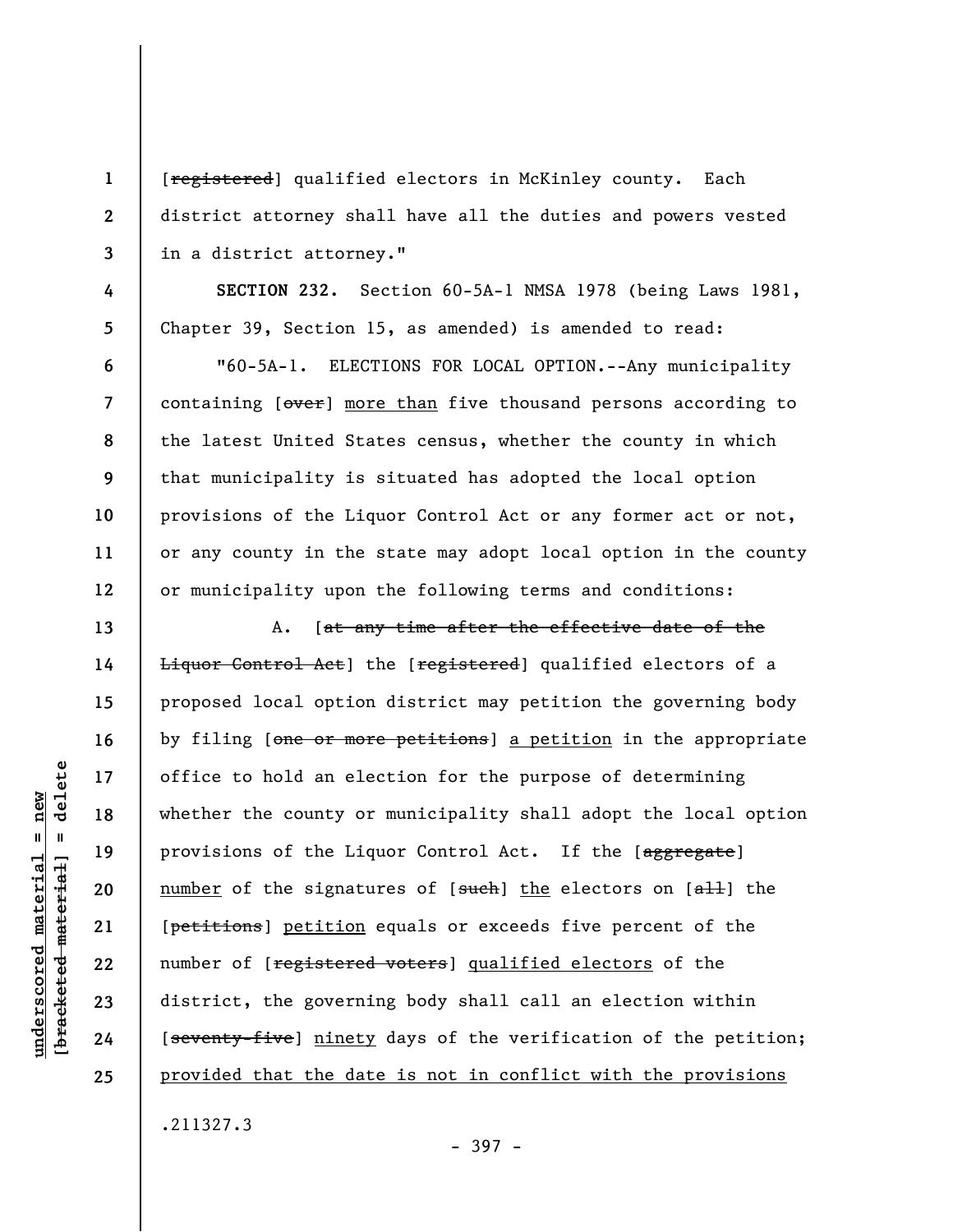**1 2 3 4 5 6 7 8 9 10 11**  of Section 1-24-1 NMSA 1978. The [date of the filing of the petition shall be the date of the filing of the last petition that brings the number of signatures up to the required five percent; provided, however, that the] governing body shall refuse to recognize the petition if more than three months have elapsed between the date of the first signature and the filing of the [<del>last</del>] petition. [necessary to bring the number of signatures on the petition up to five percent] The election also may be initiated by a resolution adopted by the governing body of the proposed local option district without a petition having been submitted;

B. the election shall be called, conducted, counted and canvassed [substantially in the manner provided by law for general elections within the county or special elections within the municipality, except as otherwise provided in this section;

C. the votes at the election shall be counted, returned and canvassed as provided for in the case of general elections within the county or special elections within the municipality] pursuant to the provisions of the Local Election Act;

 $[\frac{D-1}{2}]$  C. except as otherwise provided in this section, contests, recounts and rechecks shall be permitted as provided for in the case of candidates [for county office in general elections or as provided for in the case of special elections within the municipality]. Applications for contests, .211327.3

delete **[bracketed material] = delete**  $anderscored material = new$ **underscored material = new**  $\mathbf{I}$ bracketed material

**12** 

**13** 

**14** 

**15** 

**16** 

**17** 

**18** 

**19** 

**20** 

**21** 

**22** 

**23** 

**24** 

**25** 

- 398 -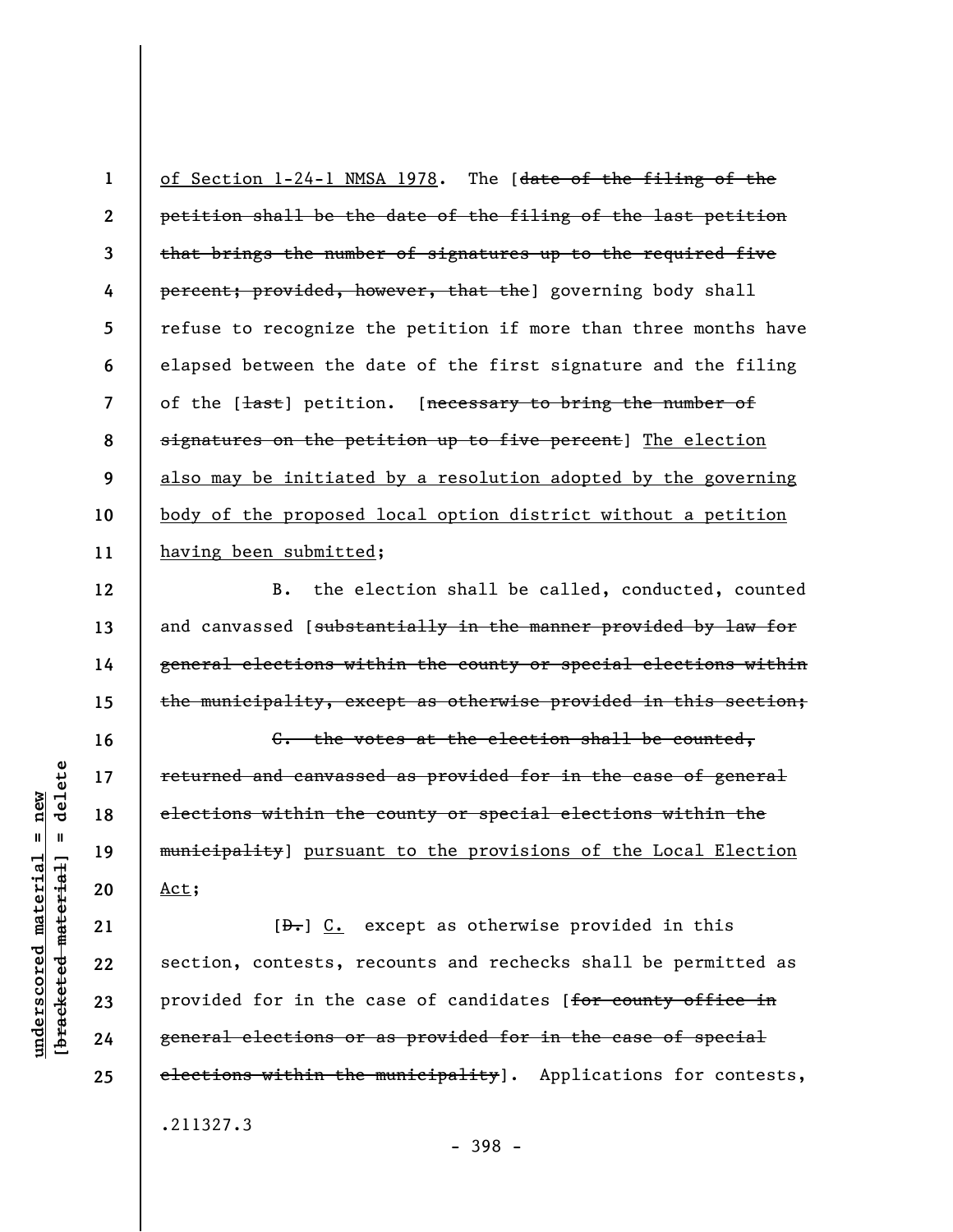recounts or rechecks may be filed by any person who voted in the election, and service shall be made upon the county clerk or municipal clerk as the case may be;

**4 5 6 7 8 9 10 11**  [E.] D. if a majority of all the votes cast at the election is cast in favor of the sale, service or public consumption of alcoholic beverages in the county or municipality, the chair of the governing body shall declare by order entered upon the records of the county or municipality that the county or municipality has adopted the local option provisions of the Liquor Control Act and shall notify the department of the results;

[F. no election held pursuant to this section shall be held within forty-two days of a primary or general election. If within sixty days from the verification of a petition as provided in Subsection A of this section a primary or general election is held, the governing body may call an election for a day not less than sixty days after the primary or general election;

 $G_{\tau}$ ] E. if an election is held under the provisions of the Liquor Control Act in a county that contains within its limits a municipality of more than five thousand persons according to the latest United States census, it is not necessary for the [registered] qualified electors in the municipality to file a separate petition asking for a separate or different vote on the question of adopting the local option .211327.3

 $b$ racketed material] = delete **[bracketed material] = delete**  $underscored material = new$ **underscored material = new**

**1** 

**2** 

**3** 

**12** 

**13** 

**14** 

**15** 

**16** 

**17** 

**18** 

**19** 

**20** 

**21** 

**22** 

**23** 

**24**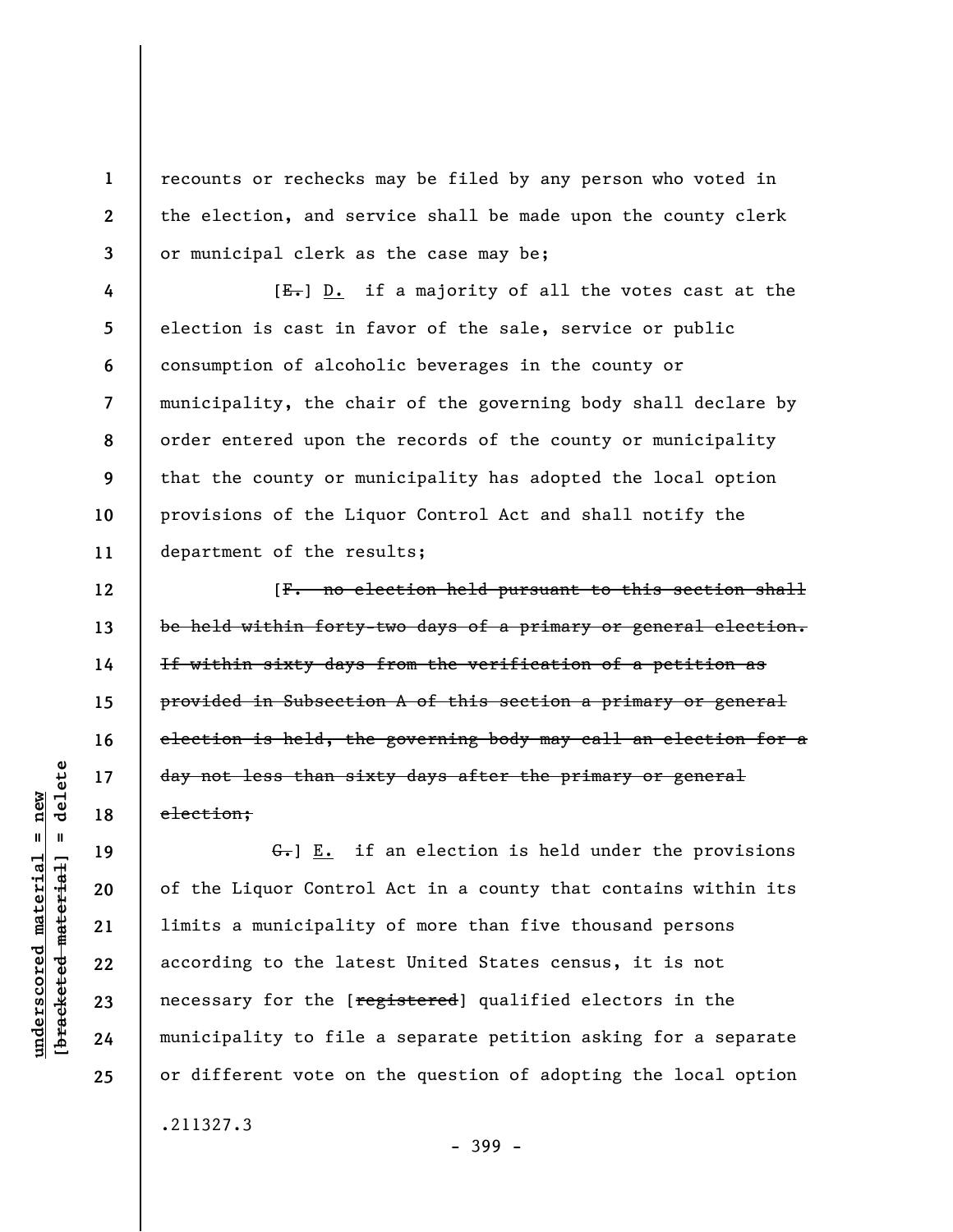**1 2 3 4 5 6 7 8 9 10 11 12 13 14**  provisions of the Liquor Control Act by the municipality. The election in the county shall be conducted so as to separate the votes in the municipality from those in the remaining parts of the county. If a majority of the voters in the county, including the voters in the municipality, votes against the sale, service or public consumption of alcoholic beverages in the county, the county shall not adopt the local option provisions of the Liquor Control Act; but if a majority of the votes in the municipality is in favor of the sale, service or public consumption of alcoholic beverages, the municipality shall have adopted the local option provisions of the Liquor Control Act. Nothing contained in this subsection shall prevent any municipality from having a separate election under the terms of this section;

 $[H<sub>1</sub>]$   $F<sub>2</sub>$  a county or municipality composing a local option district under the provisions of the Liquor Control Act or a former act may vote to discontinue the sale, service or public consumption of alcoholic beverages in the local option district; the discontinuance shall become effective on the ninetieth day after the local option election is held; and

 $[I_{\rightharpoonup}]$  G. nothing in this section shall invalidate any local option election held pursuant to any former act prior to July 1, 1981."

**SECTION 233.** Section 60-6A-4 NMSA 1978 (being Laws 1981, Chapter 39, Section 21, as amended) is amended to read: .211327.3

 $\frac{1}{2}$  of  $\frac{1}{2}$  and  $\frac{1}{2}$  and  $\frac{1}{2}$  and  $\frac{1}{2}$  and  $\frac{1}{2}$  and  $\frac{1}{2}$  and  $\frac{1}{2}$  and  $\frac{1}{2}$  and  $\frac{1}{2}$  and  $\frac{1}{2}$  and  $\frac{1}{2}$  and  $\frac{1}{2}$  and  $\frac{1}{2}$  and  $\frac{1}{2}$  and  $\frac{1}{2}$  an **[bracketed material] = delete**  $underscored material = new$ **underscored material = new**

**24 25** 

**15** 

**16** 

**17** 

**18** 

**19** 

**20** 

**21** 

**22**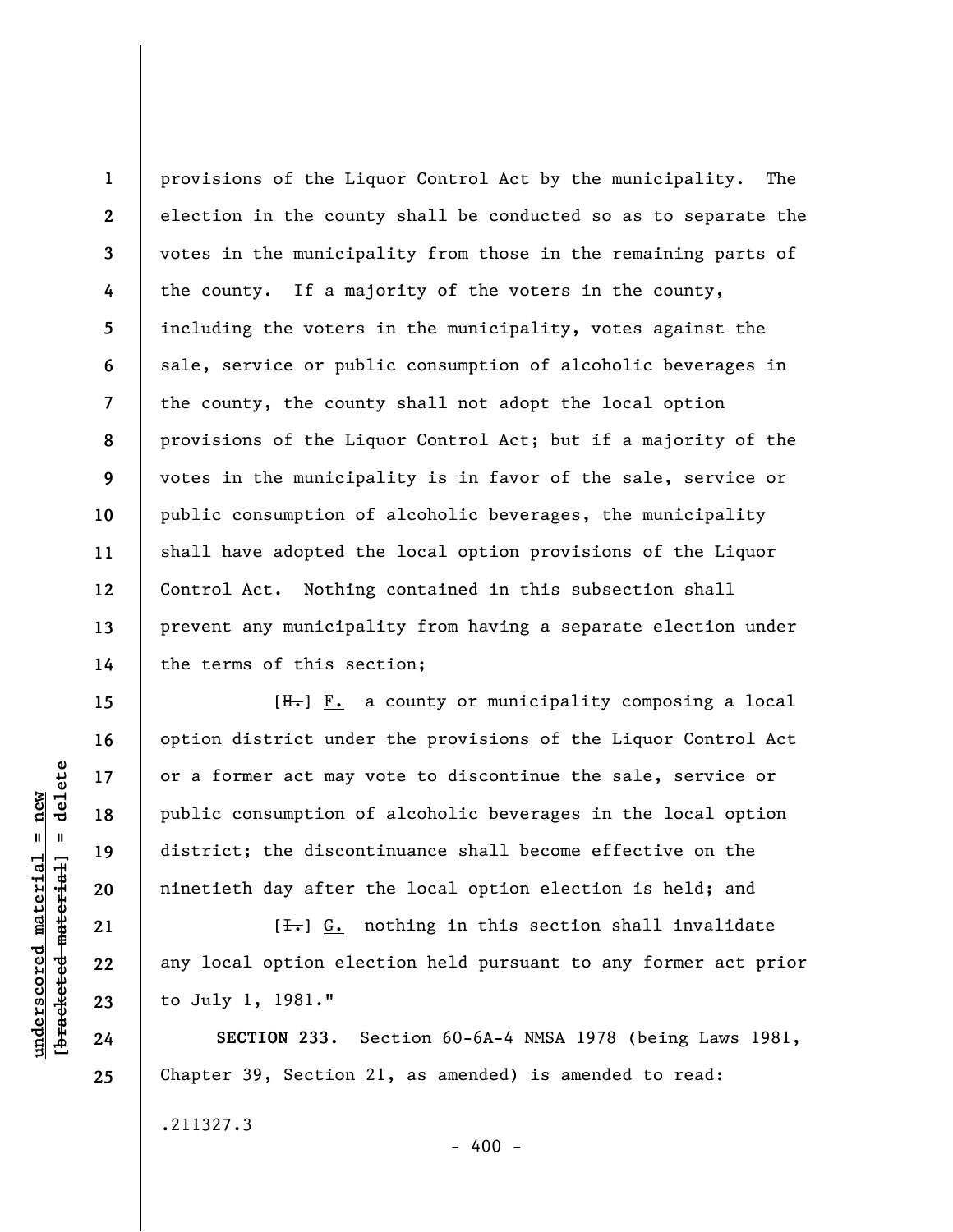**1 2** 

**3** 

**4** 

**5** 

**6** 

**7** 

**8** 

**9** 

**10** 

**11** 

**12** 

**13** 

**14** 

**15** 

**16** 

**17** 

**18** 

**19** 

**20** 

**21** 

**22** 

**23** 

**24** 

**25** 

## "60-6A-4. RESTAURANT LICENSE.--

A. [At any time after the effective date of the Liquor Control Act] A local option district may approve the issuance of restaurant licenses for the sale of beer and wine by holding an election on that question pursuant to the procedures set out in Section 60-5A-1 NMSA 1978. The election also may be initiated by a resolution adopted by the governing body of the local option district without a petition from [registered] qualified electors having been submitted.

B. After the approval of restaurant licenses by the [registered] qualified electors of the local option district and upon completion of all requirements in the Liquor Control Act for the issuance of licenses, a restaurant located or to be located within the local option district may receive a restaurant license to sell, serve or allow the consumption of beer and wine subject to the following requirements and restrictions:

(1) the applicant shall submit evidence to the department that [he] the applicant has a current valid food service establishment permit;

(2) the applicant shall satisfy the director that the primary source of revenue from the operation of the restaurant will be derived from meals and not from the sale of beer and wine;

.211327.3

(3) the director shall condition renewal upon

 $- 401 -$ 

 $\frac{1}{2}$  of  $\frac{1}{2}$  and  $\frac{1}{2}$  and  $\frac{1}{2}$  and  $\frac{1}{2}$  and  $\frac{1}{2}$  and  $\frac{1}{2}$  and  $\frac{1}{2}$  and  $\frac{1}{2}$  and  $\frac{1}{2}$  and  $\frac{1}{2}$  and  $\frac{1}{2}$  and  $\frac{1}{2}$  and  $\frac{1}{2}$  and  $\frac{1}{2}$  and  $\frac{1}{2}$  an **[bracketed material] = delete**  $underscored material = new$ **underscored material = new**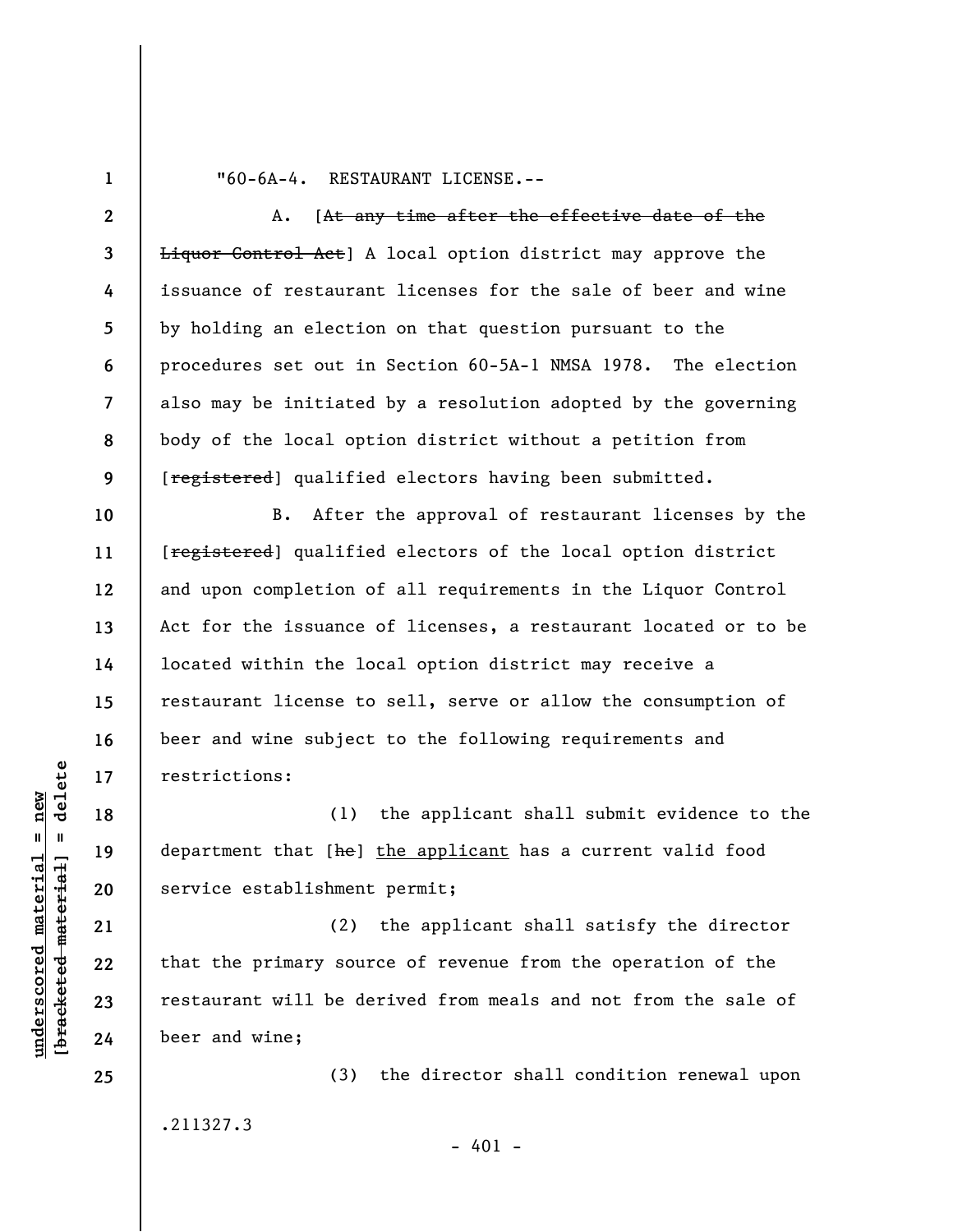| $\mathbf 1$    | a requirement that no less than sixty percent of gross receipts |
|----------------|-----------------------------------------------------------------|
| $\mathbf{2}$   | from the preceding twelve months' operation of the licensed     |
| 3              | restaurant was derived from the sale of meals;                  |
| 4              | (4) upon application for renewal, the licensee                  |
| 5              | shall submit an annual report to the director indicating the    |
| 6              | annual gross receipts from the sale of meals and from beer and  |
| $\overline{7}$ | wine sales;                                                     |
| 8              | restaurant licensees shall not sell beer<br>(5)                 |
| 9              | and wine for consumption off the licensed premises;             |
| 10             | all sales, services and consumption of<br>(6)                   |
| 11             | beer and wine authorized by a restaurant license shall cease at |
| 12             | the time [meals] meal sales and services cease or at 11:00      |
| 13             | p.m., whichever time is earlier;                                |
| 14             | if Sunday sales have been approved in the<br>(7)                |
| 15             | local option district, a restaurant licensee may serve beer and |
| 16             | wine on Sundays until the time [meals] meal sales and services  |
| 17             | cease or 11:00 p.m., whichever time is earlier; and             |
| 18             | a restaurant license shall not be<br>(8)                        |
| 19             | transferable from person to person or from one location to      |
| 20             | another.                                                        |
| 21             | The provisions of Section 60-6A-18 NMSA 1978<br>$c_{\bullet}$   |
| 22             | shall not apply to restaurant licenses.                         |
| 23             | Nothing in this section shall prevent a<br>$D$ .                |
| 24             | restaurant licensee from receiving other licenses pursuant to   |
| 25             | the Liquor Control Act."                                        |
|                | .211327.3<br>$-402 -$                                           |

**underscored material = new [bracketed material] = delete**

 $[**bracket eted metert et**] = **del et e**$  $underscored material = new$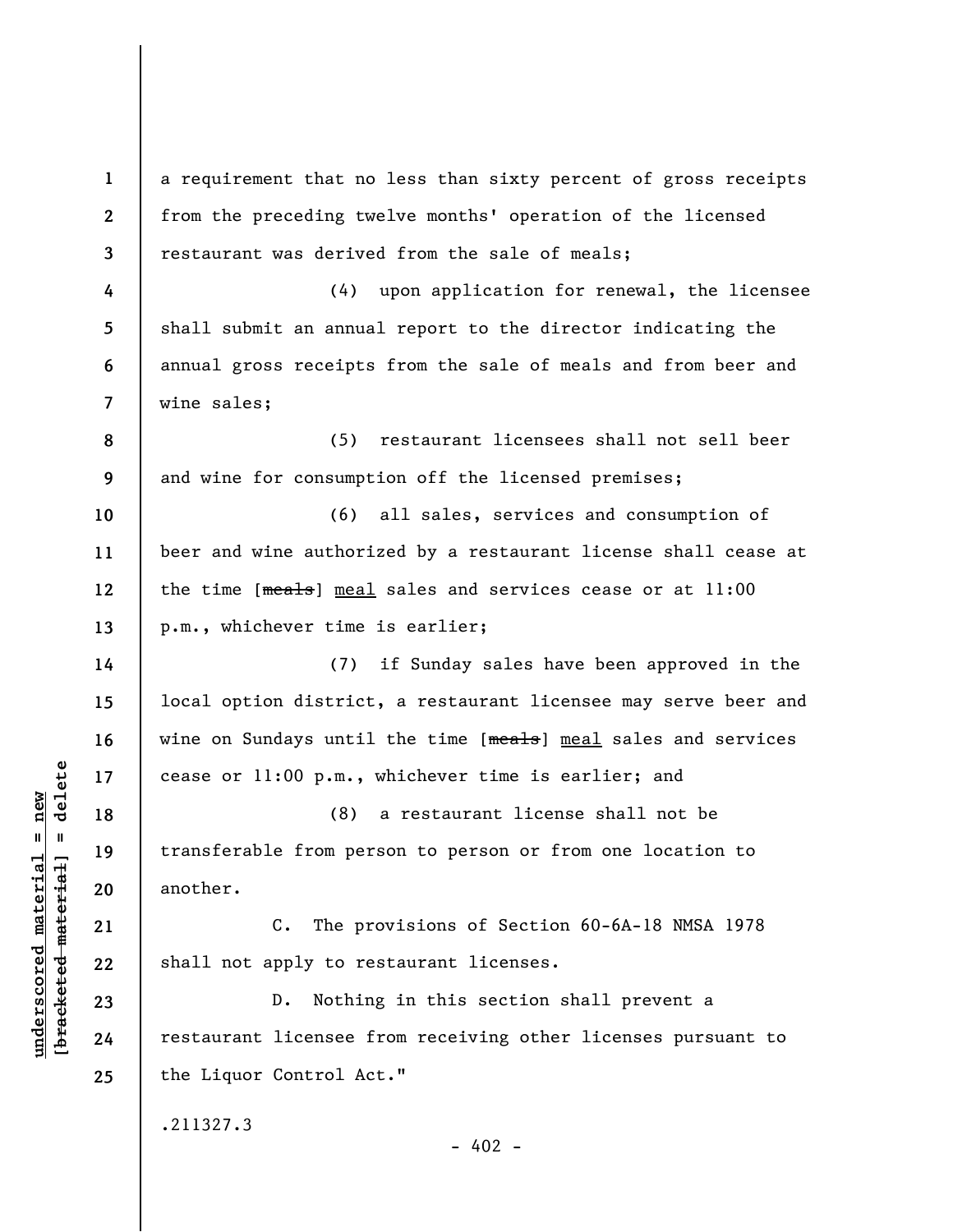**1 2 3 4 5 6 7 8 9 10 11 12 13 14 15 16 17 18 19 20 21 22 23 24 25 SECTION 234.** Section 60-7A-1 NMSA 1978 (being Laws 1981, Chapter 39, Section 47, as amended) is amended to read: "60-7A-1. HOURS AND DAYS OF BUSINESS--SUNDAY SALES-- CHRISTMAS DAY SALES--SALES FOR CONSUMPTION OFF THE LICENSED PREMISES--ELECTIONS.-- A. Provided that nothing in this section shall prohibit the consumption at any time of alcoholic beverages in guest rooms of hotels, alcoholic beverages shall be sold, served and consumed on licensed premises only during the following hours and days: (1) on Mondays from 7:00 a.m. until midnight; (2) on Tuesdays through Saturdays from after midnight of the previous day until 2:00 a.m., then from 7:00 a.m. until midnight, except as provided in Subsections E and G of this section; and (3) on Sundays only after midnight of the previous day until 2:00 a.m., except as provided in Subsections D and F of this section and Section 60-7A-2 NMSA 1978. B. Except as provided in Subsection C of this section, alcoholic beverages may be sold by a dispenser or a retailer in unbroken packages, for consumption off the licensed premises and not for resale, only on Mondays through Saturdays from 7:00 a.m. until midnight, except as provided in Subsections E and G of this section. C. The governing body of a local option district .211327.3

 $-403 -$ 

 $\frac{1}{2}$  of  $\frac{1}{2}$  and  $\frac{1}{2}$  and  $\frac{1}{2}$  and  $\frac{1}{2}$  and  $\frac{1}{2}$  and  $\frac{1}{2}$  and  $\frac{1}{2}$  and  $\frac{1}{2}$  and  $\frac{1}{2}$  and  $\frac{1}{2}$  and  $\frac{1}{2}$  and  $\frac{1}{2}$  and  $\frac{1}{2}$  and  $\frac{1}{2}$  and  $\frac{1}{2}$  an **[bracketed material] = delete**  $underscored material = new$ **underscored material = new**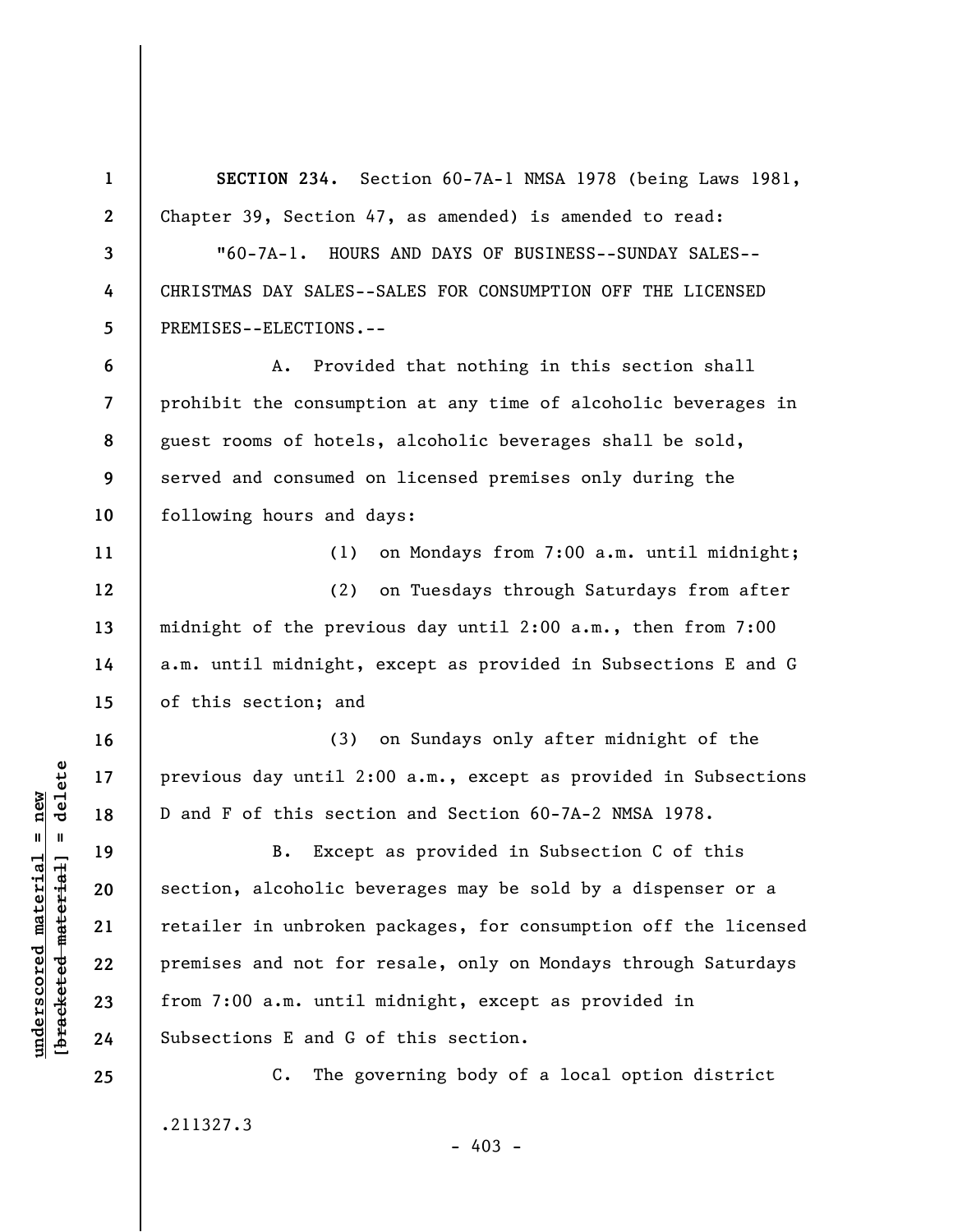**1 2 3 4 5 6 7 8 9 10 11 12 13 14 15**  that is a class B county with a population greater than seventy thousand and less than seventy-six thousand according to the most recent federal decennial census or that is a municipality located within a class B county with a population greater than seventy thousand and less than seventy-six thousand according to the most recent federal decennial census may pass an ordinance to place restrictions, in addition to those provided in this section, on the hours during which a dispenser or retailer may sell alcoholic beverages in unbroken packages for consumption off the licensed premises and not for resale. The ordinance may restrict sales between 7:00 a.m. and 10:00 a.m. and shall provide the hours between 7:00 a.m. and 10:00 a.m., if any, during which a dispenser or retailer may sell alcoholic beverages in unbroken packages for consumption off the licensed premises and not for resale.

D. A dispenser, restaurant licensee or club may, upon payment of an additional fee of one hundred dollars (\$100), obtain a permit to sell, serve or permit the consumption of alcoholic beverages by the drink on the licensed premises on Sundays, subject to approval obtained pursuant to the process set forth in Subsection F of this section. Alcoholic beverages may be sold, served and consumed from 11:00 a.m. until midnight as set forth in the licensee's Sunday sales permit, and in those years when December 31 falls on a Sunday, from 11:00 a.m. until 2:00 a.m. of the following day, except as

delete **[bracketed material] = delete**  $underscored material = new$ **underscored material = new**  $\frac{1}{2}$ 

**16** 

**17** 

**18** 

**19** 

**20** 

**21** 

**22** 

**23** 

**24** 

**25** 

.211327.3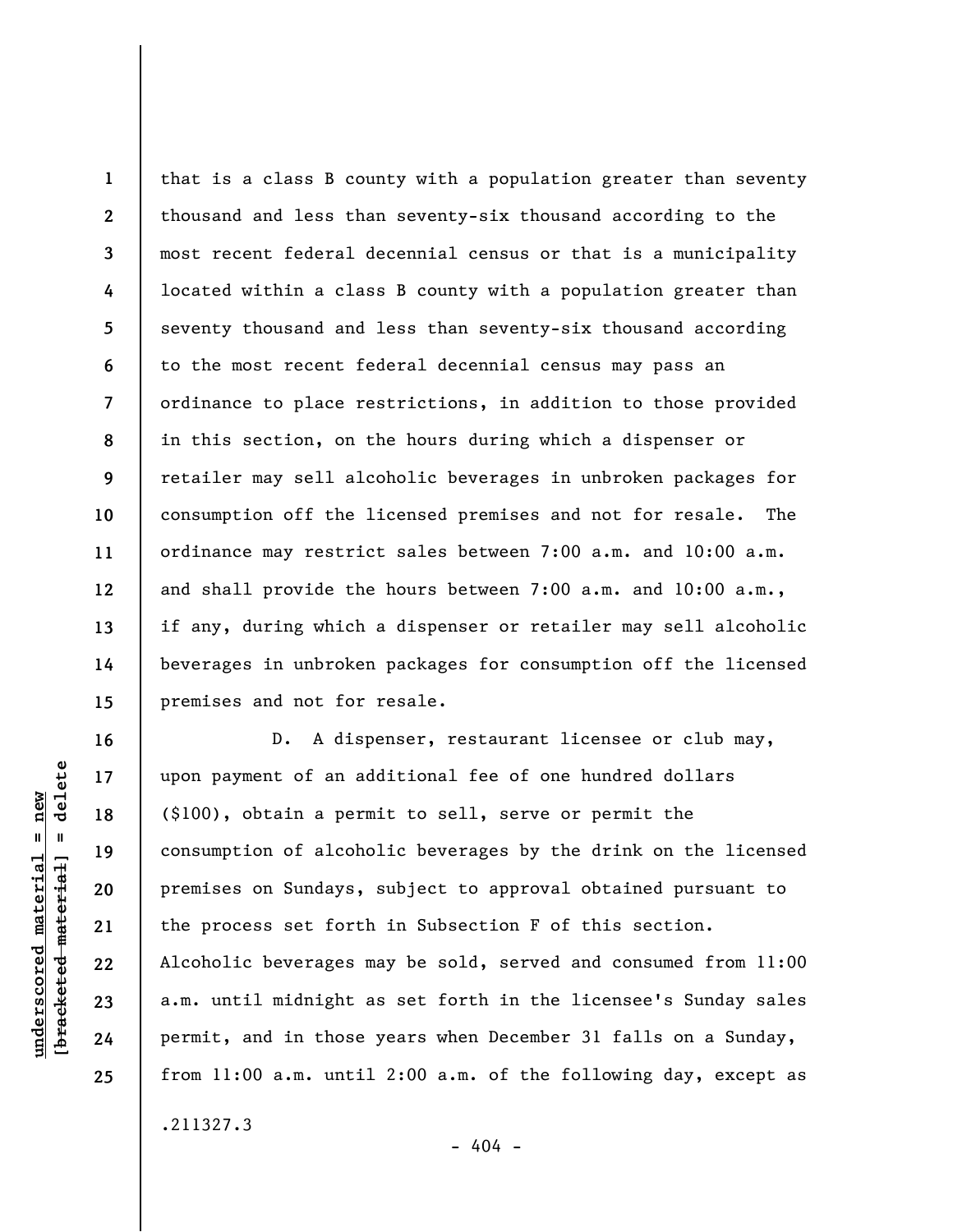otherwise provided for a restaurant licensee in Section 60-6A-4 NMSA 1978. The Sunday sales permit shall expire on June 30 of each year and may be renewed from year to year upon application for renewal and payment of the required fee. The permit fee shall not be prorated. Sales made pursuant to this subsection or Subsection H of this section shall be called "Sunday sales".

E. Retailers, dispensers, canopy licensees that were replaced by dispenser's licensees pursuant to Section 60-6B-16 NMSA 1978, restaurant licensees, club licensees and governmental licensees or their lessees shall not sell, serve, deliver or allow the consumption of alcoholic beverages on the licensed premises from 2:00 a.m. on Christmas day until 7:00 a.m. on the day after Christmas, except as permitted pursuant to Subsection G of this section.

F. Sunday sales pursuant to the provisions of Subsection D of this section are permitted in a local option district that voted to permit them. If in that election a majority of the voters in a local option district voted "no" on the question "Shall Sunday sales of alcoholic beverages by the drink for consumption on the licensed premises of licensees be allowed in this local option district?", Sunday sales are unlawful in that local option district upon certification of the election returns unless the provisions of Subsection K of this section apply. The question shall not again be placed on the ballot in that local option district until  $[\{+ \} ]$  at least

.211327.3

 $-405 -$ 

 $\frac{1}{2}$  intereted material = delete **[bracketed material] = delete**  $underscored material = new$ **underscored material = new**

**1** 

**2** 

**3** 

**4** 

**5** 

**6** 

**7** 

**8** 

**9** 

**10** 

**11** 

**12** 

**13** 

**14** 

**15** 

**16** 

**17** 

**18** 

**19** 

**20** 

**21** 

**22** 

**23** 

**24**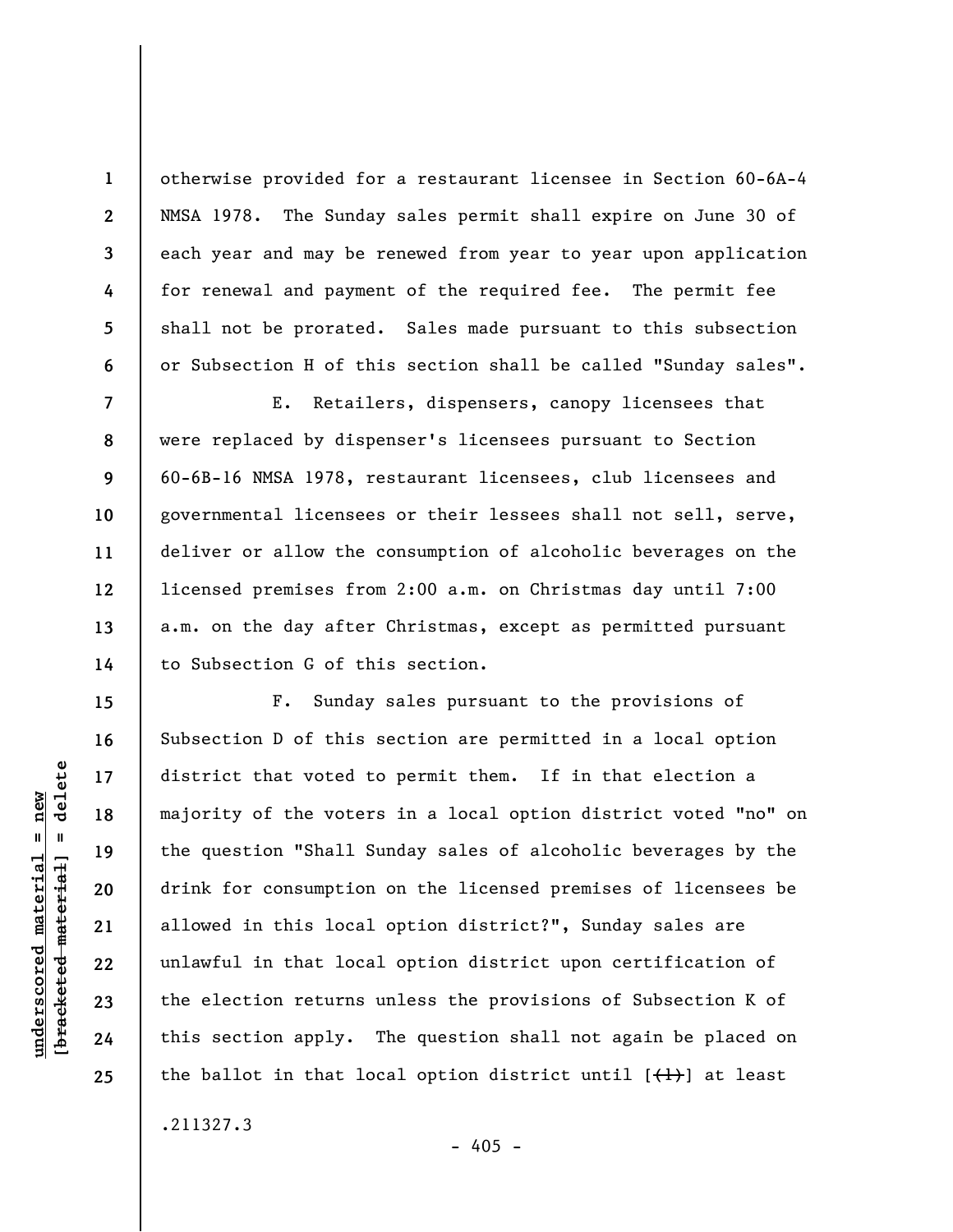**1**  one year has passed and:

**2 3 4 5 6**  (1) the local governing body of the local option district passes a resolution calling for the question to be placed on a regular election ballot or adopts a proclamation calling for the question to be placed before the voters in a special local election; or

**7 8 9 10 11 12 13 14**  (2) a petition is filed with the local governing body bearing the signatures of [registered] qualified electors of the local option district equal in number to ten percent of the number of votes cast and counted in the local option district for governor in the last preceding general election in which a governor was elected. The signatures on the petition shall be verified by the clerk of the county in which the local option district is situated.

G. On and after July 1, 2002, dispensers, canopy licensees that were replaced by dispenser's licensees pursuant to Section 60-6B-16 NMSA 1978, restaurant licensees, club licensees and governmental licensees or lessees of these licensees; provided that the licensees have current, valid food service establishment permits, may sell, serve or allow the consumption of alcoholic beverages by the drink on licensed premises from noon until 10:00 p.m. on Christmas day, except in a local option district in which, pursuant to [petition and] election under this subsection, a majority of the voters voting on the question votes against continuing such sales or

.211327.3

 $-406 -$ 

 $\frac{1}{2}$  of  $\frac{1}{2}$  and  $\frac{1}{2}$  and  $\frac{1}{2}$  and  $\frac{1}{2}$  and  $\frac{1}{2}$  and  $\frac{1}{2}$  and  $\frac{1}{2}$  and  $\frac{1}{2}$  and  $\frac{1}{2}$  and  $\frac{1}{2}$  and  $\frac{1}{2}$  and  $\frac{1}{2}$  and  $\frac{1}{2}$  and  $\frac{1}{2}$  and  $\frac{1}{2}$  an **[bracketed material] = delete**  $anderscored material = new$ **underscored material = new**

**15** 

**16** 

**17** 

**18** 

**19** 

**20** 

**21** 

**22** 

**23** 

**24**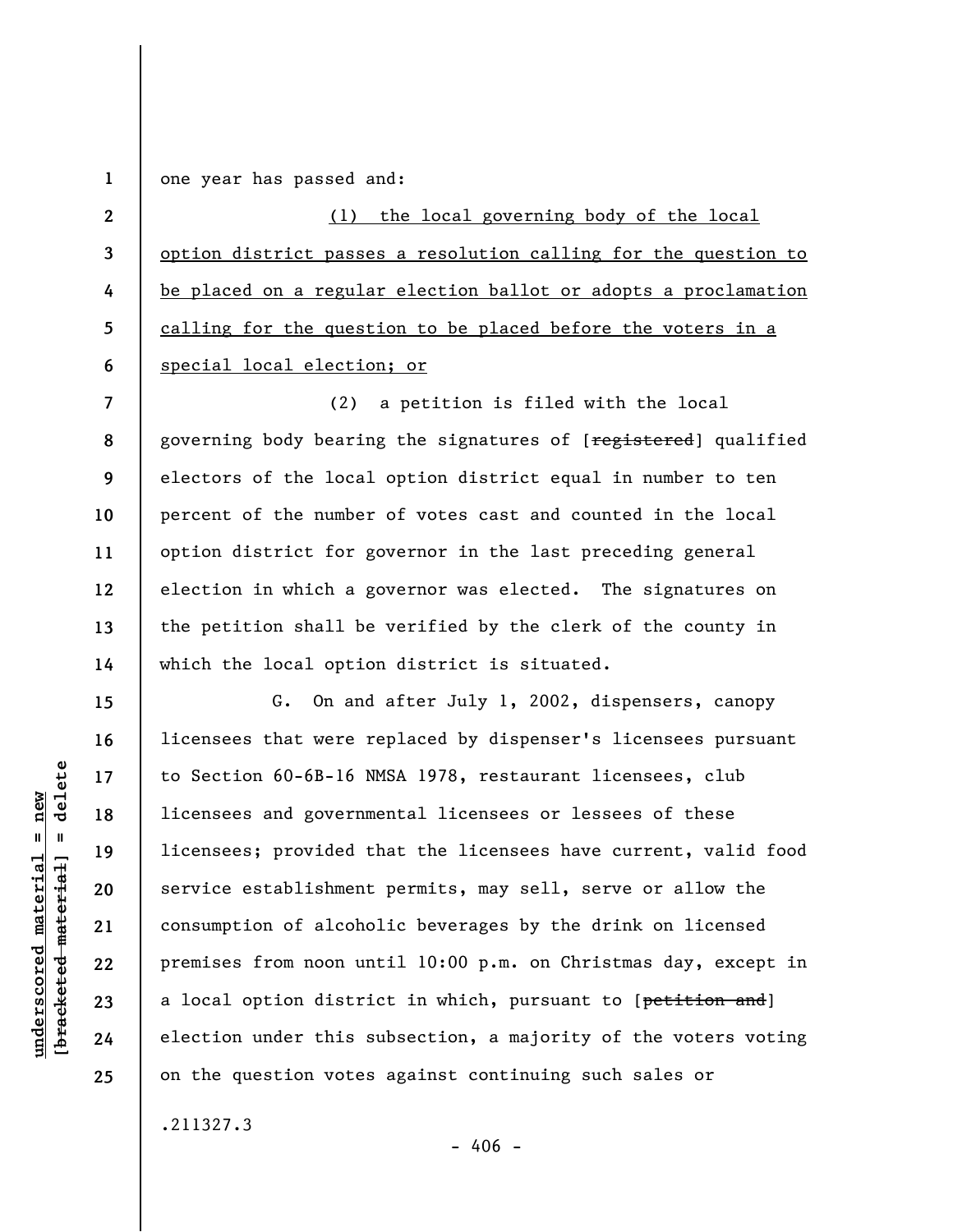**1 2 3 4 5 6 7 8 9 10 11 12 13 14 15 16 17 18 19 20 21 22 23 24 25**  consumption on Christmas day. An election shall be held on the question of whether to continue to allow the sale, service or consumption of alcoholic beverages by the drink on licensed premises from noon until 10:00 p.m. on Christmas day in a local option district, if a petition requesting the governing body of that district to call the election is signed by at least ten percent of the registered voters of the district and is filed with the clerk of the governing body of the district. Upon verification by the clerk that the petition contains the required number of signatures of registered voters, the governing body shall pass a resolution calling for the question to be placed on a regular election ballot or adopt a [resolution] proclamation calling [an election on] for the question of allowing the sale, service or consumption of alcoholic beverages by the drink on licensed premises from noon until 10:00 p.m. on Christmas day to be placed before the voters in a special local election. The election may also be initiated by a resolution adopted by the governing body of the local option district without a petition from qualified electors having been submitted. The election [may] shall be held [in conjunction with a regular election of the governing body or a regular local or special election held] pursuant to the Local Election Act. [The election shall be called, conducted, counted and canvassed in substantially the same manner as provided for general elections in the county under

.211327.3

 $-407 -$ 

delete **[bracketed material] = delete**  $anderscored material = new$ **underscored material = new**  $\mathbf{I}$ bracketed material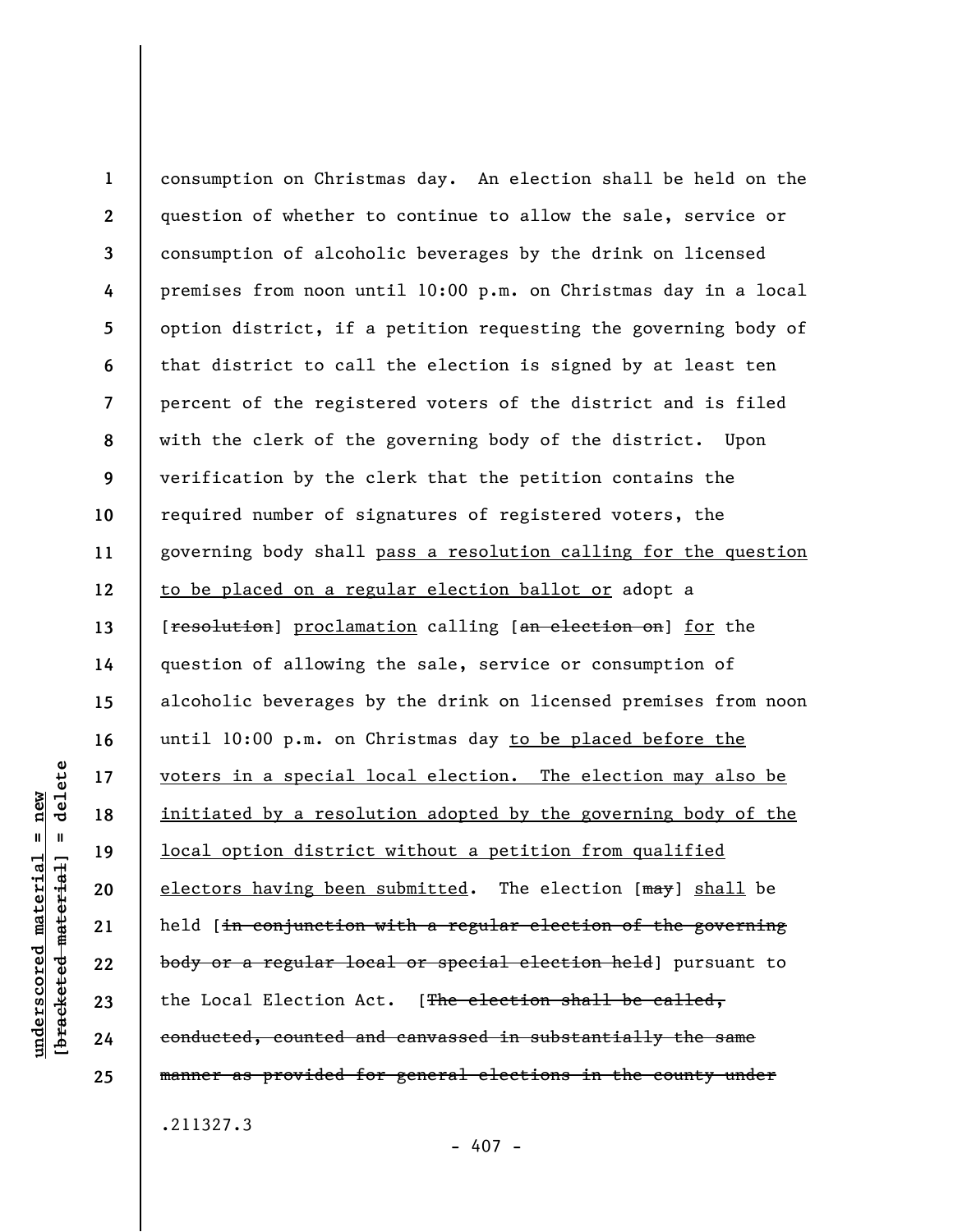**1 2 3 4 5 6 7 8 9 10 11 12 13**  the Election Code or for special elections in a municipality under the Local Election Act. If a majority of the voters voting on the question votes against continuing the sale, service or consumption of alcoholic beverages by the drink on licensed premises from noon until 10:00 p.m. on Christmas day, then such sales and consumption shall be prohibited. If a majority of the voters voting on the question votes to allow continued sale, service and consumption of alcoholic beverages by the drink on licensed premises from noon until 10:00 p.m. on Christmas day, then such sales and consumption shall be allowed to continue. The question then shall not be submitted again to the voters within two years of the date of the last election on the question.

H. Notwithstanding the provisions of Subsection F of this section, any Indian nation, tribe or pueblo whose lands are wholly situated within the state that has, by statute, ordinance or resolution, elected to permit the sale, possession or consumption of alcoholic beverages on lands within the territorial boundaries of the Indian nation, tribe or pueblo may, by statute, ordinance or resolution of the governing body of the Indian nation, tribe or pueblo, permit Sunday sales by the drink on the licensed premises of licensees on lands within the territorial boundaries of the Indian nation, tribe or pueblo; provided that a certified copy of such enactment is filed with the office of the director and with the secretary of

.211327.3

- 408 -

delete **[bracketed material] = delete**  $underscored material = new$ **underscored material = new**  $\mathbf{u}$ bracketed material

**14** 

**15** 

**16** 

**17** 

**18** 

**19** 

**20** 

**21** 

**22** 

**23** 

**24**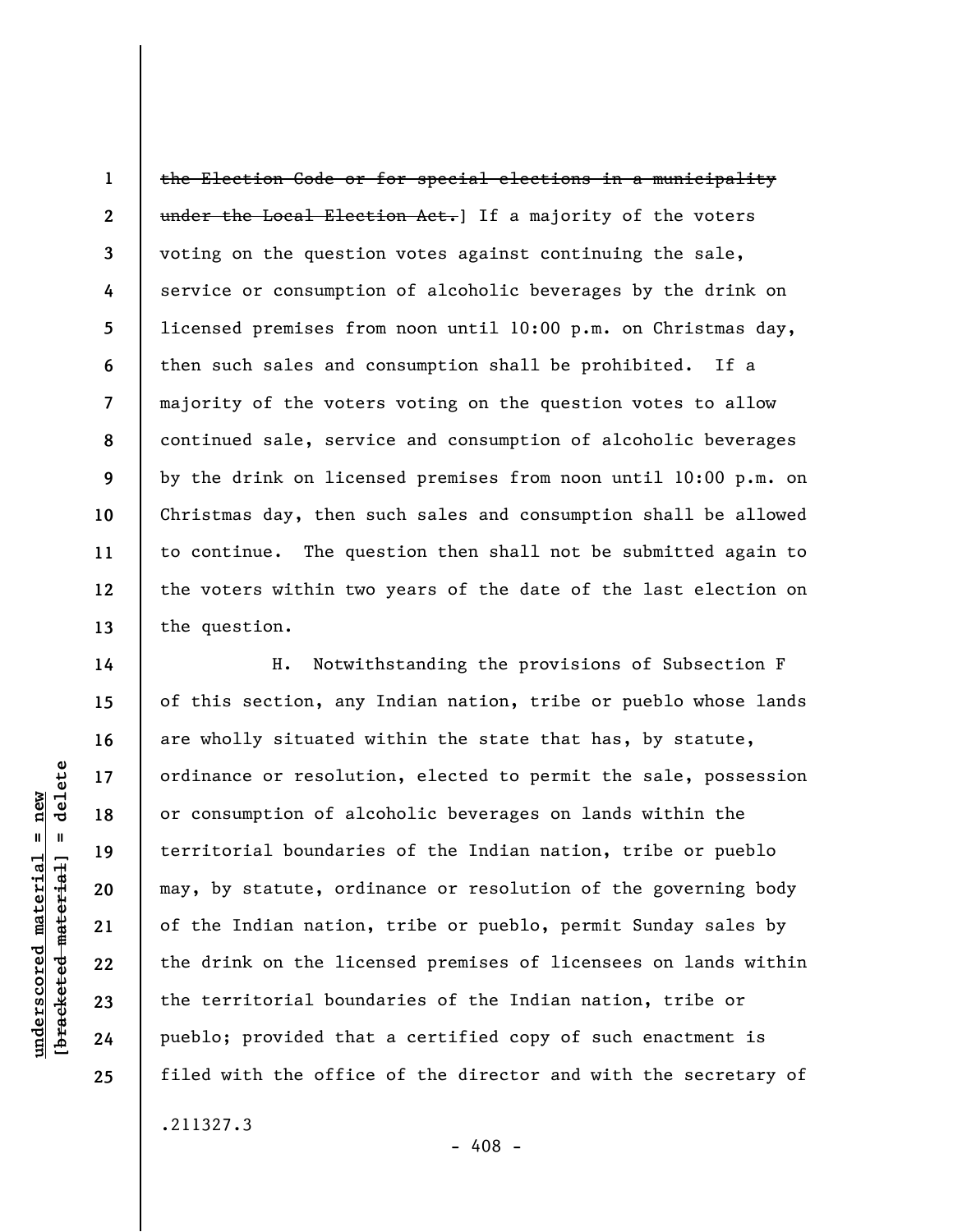state.

**1** 

**2 3 4 5 6 7 8 9 10 11 12 13**  I. Subject to the provisions of Subsection J of this section, a dispenser or retailer, upon payment of an additional fee of one hundred dollars (\$100), may obtain a permit to sell alcoholic beverages in unbroken packages for consumption off the licensed premises on Sundays from noon until midnight, and in those years when December 31 falls on a Sunday, from noon on December 31 until 2:00 a.m. of the following day. The permit shall expire on June 30 of each year and may be renewed from year to year upon application for renewal and payment of the required fee. The permit fee shall not be prorated. Sales made pursuant to the provisions of this subsection shall be called "Sunday package sales".

J. If a petition requesting the governing body of a local option district to call an election on the question of continuing to allow sales of alcoholic beverages in unbroken packages for consumption off the licensed premises on Sundays is filed with the clerk of the governing body and that petition is signed by at least ten percent of the number of registered voters of the local option district and the clerk of the governing body verifies the petition signatures, the governing body shall [adopt a resolution calling an election on the question] pass a resolution calling for the question to be placed on a regular election ballot or adopt a proclamation calling for the question to be placed before the voters in a .211327.3

delete **[bracketed material] = delete**  $anderscored material = new$ **underscored material = new**  $\mathbf{I}$ bracketed material

**14** 

**15** 

**16** 

**17** 

**18** 

**19** 

**20** 

**21** 

**22** 

**23** 

**24** 

**25** 

 $-409 -$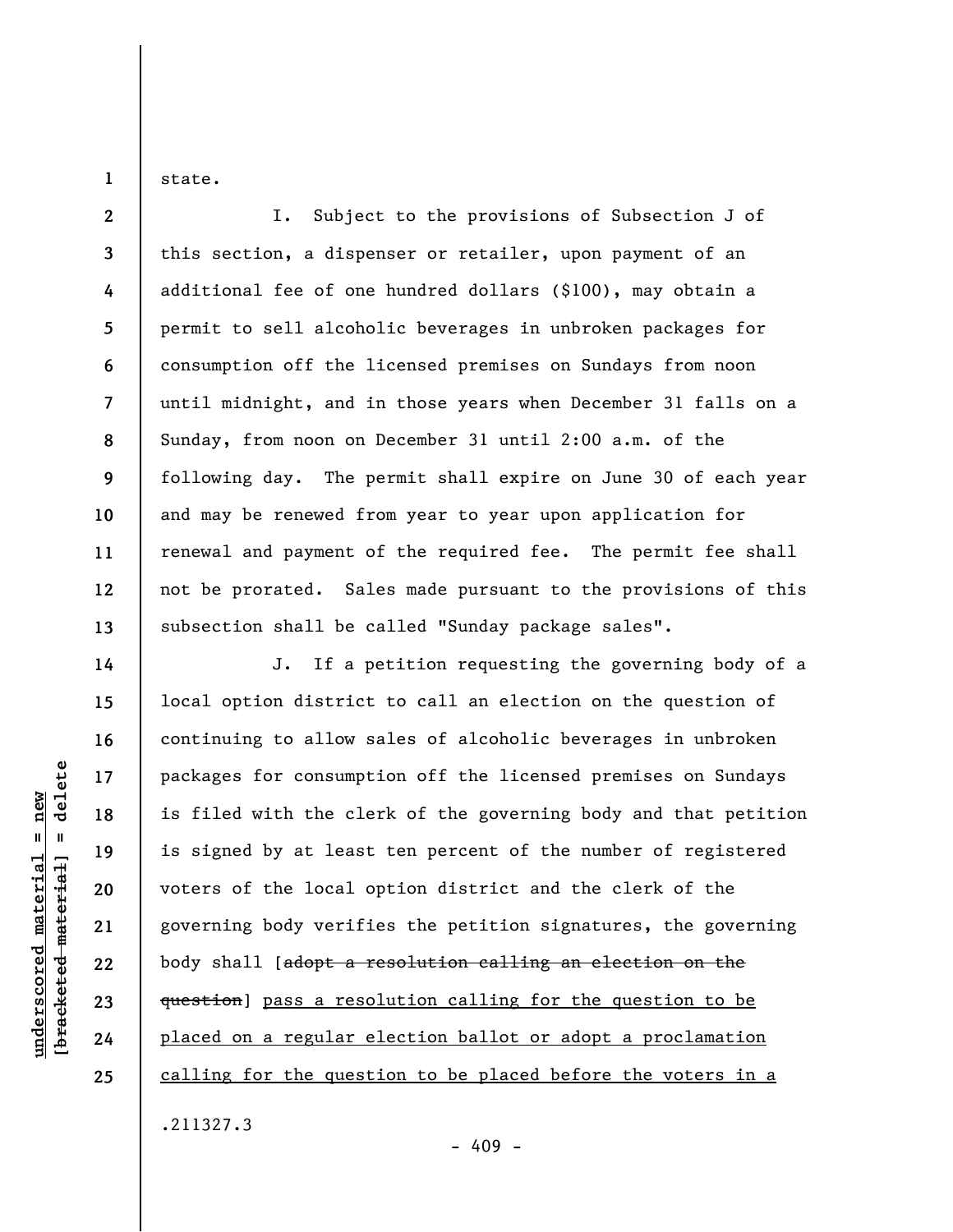**1 2 3 4 5 6 7 8 9 10 11 12 13 14 15 16 17 18 19 20 21 22 23 24 25**  special local election on the question. The election may also be initiated by a resolution adopted by the governing body of the local option district without a petition from qualified electors having been submitted. The election shall be held within [sixty] ninety days of the date that the petition is verified [or it may be held in conjunction with a regular election of the governing body, if the regular election occurs within sixty days of the petition verification. The election shall be called, conducted, counted and canvassed substantially in the manner provided by law for general elections within a county or for special elections within a municipality] pursuant to the provisions of the Local Election Act; provided that the date of the election is not in conflict with the provisions of Section 1-24-1 NMSA 1978. If a majority of the voters of the local option district voting in the election votes to allow the sale of alcoholic beverages in unbroken packages for consumption off the licensed premises, then those sales shall continue to be allowed. If a majority of the voters of the local option district voting in the election votes not to allow the Sunday package sales, then those Sunday package sales shall be prohibited commencing the first Sunday after the results of the election are certified. Following the election, the question of allowing the Sunday package sales shall not be submitted again to the voters within two years of the date of the last election on the question.

.211327.3

 $- 410 -$ 

delete **[bracketed material] = delete**  $anderscored material = new$ **underscored material = new**  $\mathbf{I}$ bracketed material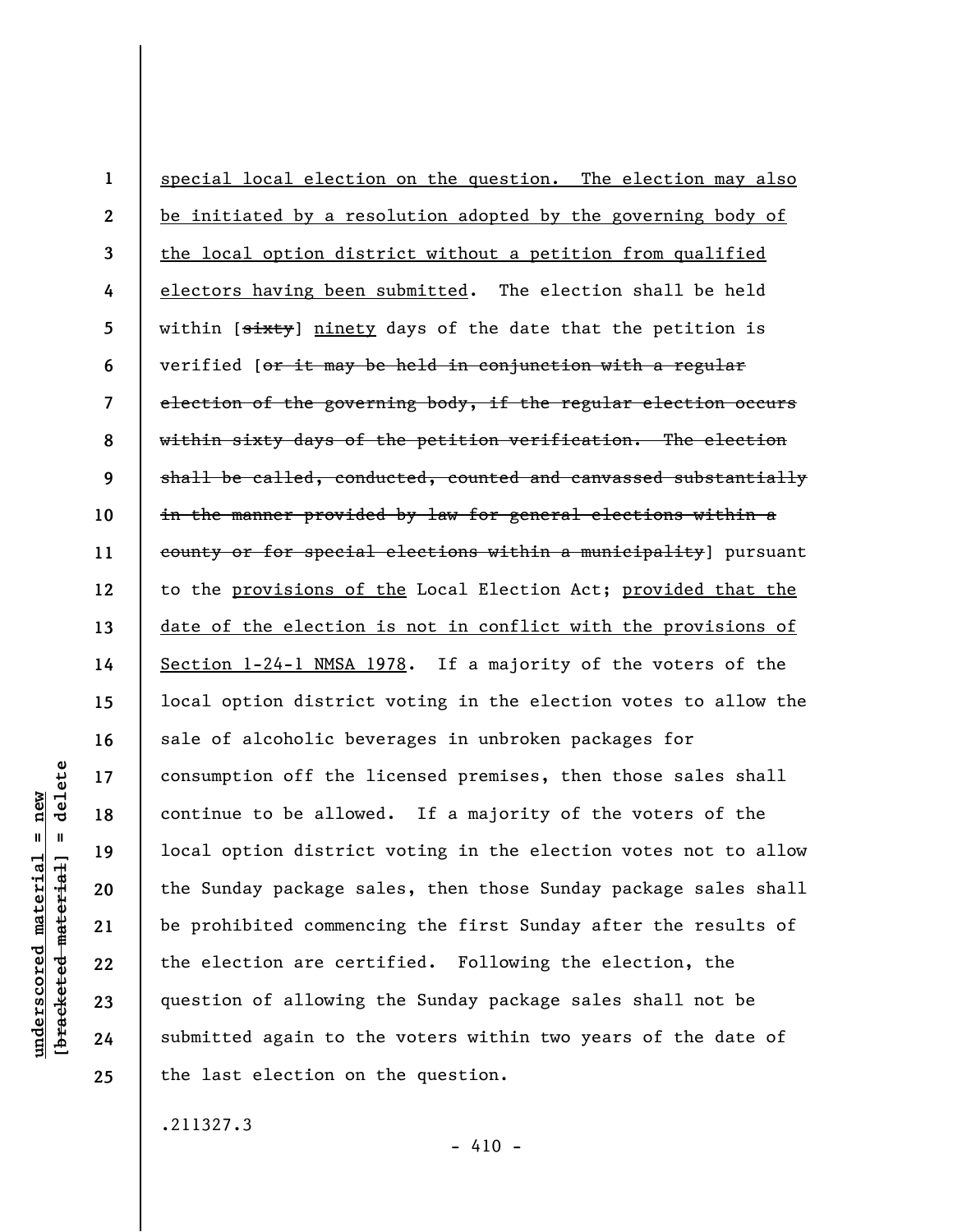**1 2 3 4 5 6 7 8 9 10 11 12 13 14 15 16 17 18 19 20 21 22 23 24 25**  K. Sunday sales of alcoholic beverages shall be permitted at resorts and at horse racetracks statewide pursuant to the provisions of Section 60-7A-2 NMSA 1978." **SECTION 235.** Section 72-18-3 NMSA 1978 (being Laws 1981, Chapter 377, Section 3) is amended to read: "72-18-3. DEFINITIONS.--As used in the Flood Control District Act: A. "acquisition" or "acquire" includes the opening, laying out, establishment, purchase, construction, securing, installation, reconstruction, lease, gift or grant from the federal government, any public body or person or any endowment, bequest, devise, condemnation, transfer, assignment, option to purchase, other contract or other acquirement of facilities, other property, any project or an interest [therein] authorized by the Flood Control District Act; B. "board" means the board of directors of a district, which board shall consist of five directors; C. ["chairman"] "chair" means the [chairman] chair of the board and president of a district; D. "cost" or "cost of the project" means all or any part of the cost designated by the board of any facilities, project or interest [therein] in any facilities or project being acquired, and of all or any property, rights, easements, privileges, agreements and franchises deemed by the district to be necessary or useful and convenient in connection [therewith] .211327.3

delete **[bracketed material] = delete**  $underscored material = new$ **underscored material = new**  $\mathbf{I}$ bracketed material

- 411 -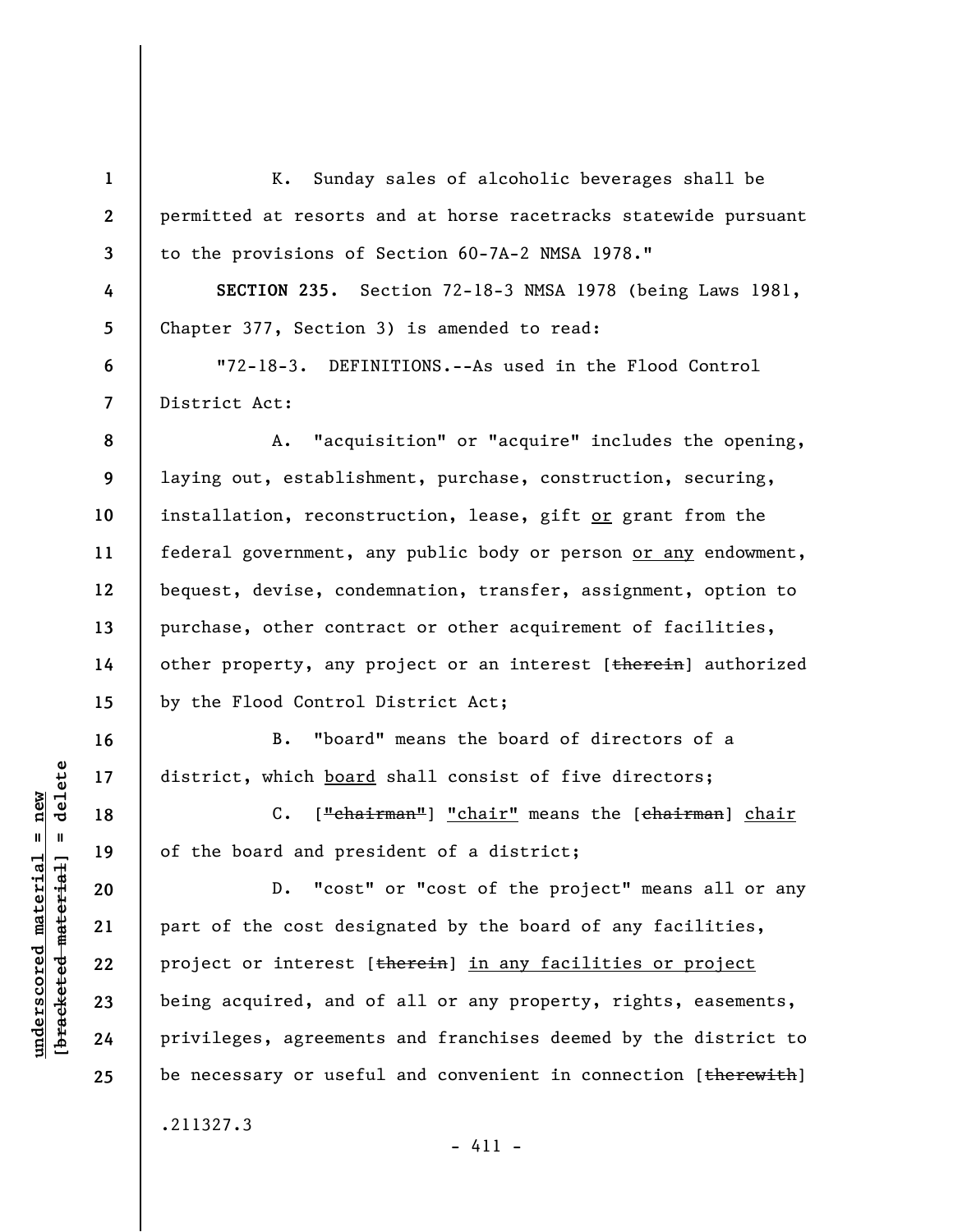with the facilities or project, which cost, at the option of the board, may include all or any part of the incidental costs pertaining to the project and all other expenses necessary or desirable and appertaining to any project, as estimated by the board;

E. "director" means a member of the board of a district;

**8 9 10 11 12 13**  F. "disposal" or "dispose" includes the sale, destruction, razing, loan, lease, gift, grant, transfer, assignment, mortgage, option to sell, other contract or other disposition of facilities, other property or any project or an interest [therein] in any facilities, property or project authorized by the Flood Control District Act;

G. "district" means a flood control district created pursuant to the Flood Control District Act;

H. "equipment" or "equip" includes the furnishing of all necessary or desirable, related or appurtenant facilities appertaining to any facilities, property, project or interest [therein] in any facilities, property or project authorized by the Flood Control District Act;

I. "facility" includes any of the sewer facilities or other property appertaining to the flood control system of any district;

J. "federal government" means the United States [of America] or any agency, instrumentality or corporation thereof; .211327.3  $- 412 -$ 

 $b$ racketed material] = delete **[bracketed material] = delete**  $underscored material = new$ **underscored material = new**

**1** 

**2** 

**3** 

**4** 

**5** 

**6** 

**7** 

**14** 

**15** 

**16** 

**17** 

**18** 

**19** 

**20** 

**21** 

**22** 

**23** 

**24**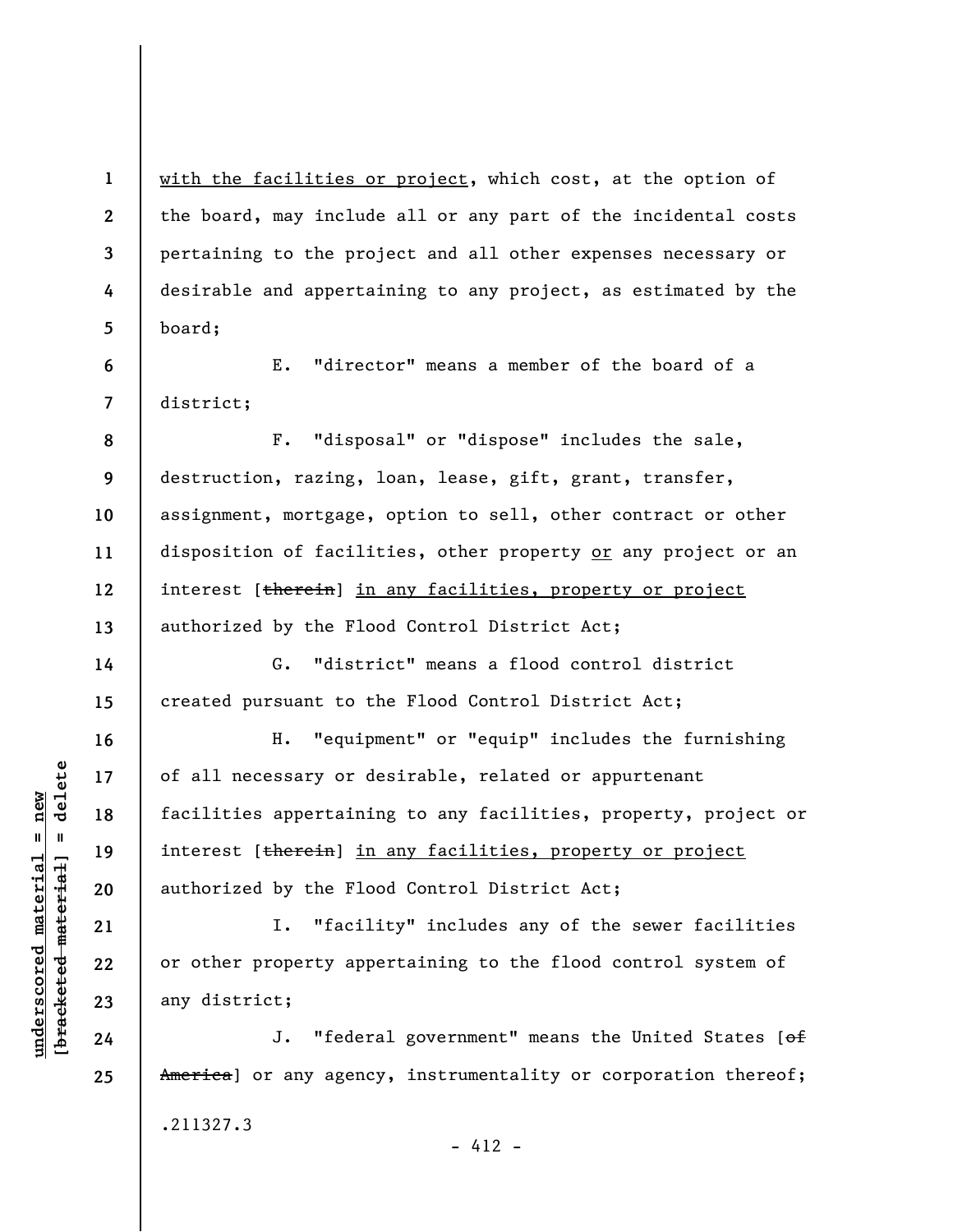K. "federal securities" means bills, certificates of indebtedness, notes, bonds or other obligations [which] that are direct obligations of, or the principal and interest of which obligations are unconditionally guaranteed by, the United States [of America];

**6 7 8 9 10 11**  L. "improvement" or "improve" means the extension, widening, lengthening, betterment, alteration, reconstruction, repair or other improvement of facilities, other property or any project, or any interest [therein] in any facilities, property or project, authorized by the Flood Control District Act;

M. "person" means an individual, association, partnership, firm or corporation, excluding a public body and excluding the federal government;

N. "president" means the president of a district and the [chairman] chair of the board of the district;

O. "project" includes any structure, facility or system relating to the flood control system [which] that a district is authorized by the Flood Control District Act to acquire, improve, equip, maintain or operate, which may be located within and without the district's boundaries;

P. "publication" or "publish" means publication in at least one newspaper published in the district or proposed district in the English language at least once a week and of general circulation in the district or proposed district or, if .211327.3

 $- 413 -$ 

 $b$ racketed material] = delete **[bracketed material] = delete**  $underscored material = new$ **underscored material = new**

**1** 

**2** 

**3** 

**4** 

**5** 

**12** 

**13** 

**14** 

**15** 

**16** 

**17** 

**18** 

**19** 

**20** 

**21** 

**22** 

**23** 

**24**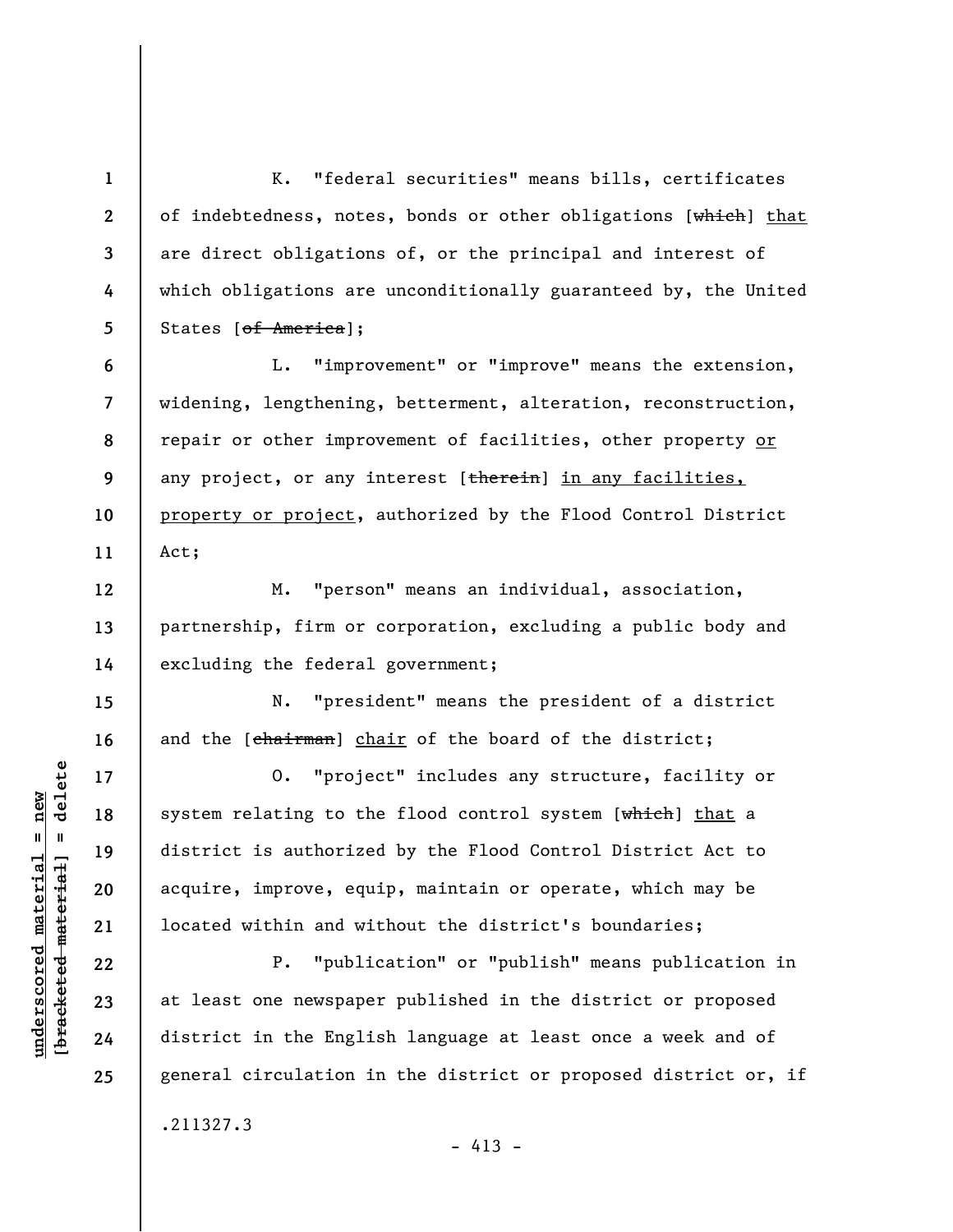**1 2 3 4 5 6 7 8 9 10**  no such newspaper is published in the district or proposed district, then in a newspaper published in the state in the English language at least once a week and of general circulation in the district or proposed district, which publication shall be at least once a week for three consecutive weeks by three weekly insertions. It is not necessary that publication be made on the same day of the week in each of the three calendar weeks, but not less than fourteen days shall intervene between the first publication and the last publication;

Q. "public body" means the state or any agency, instrumentality or corporation [thereof] or any political subdivision of the state, excluding districts and excluding the federal government;

[R. "qualified registered elector" means any person who at the designated time or event is qualified to vote under the provisions of the constitution of New Mexico and the constitution of the United States, who is registered to vote under the provisions of the Election Code in and resides in the district or proposed district;

S.] R. "revenues" means income, other than tax proceeds, of a district;

[<del>T.</del>] S. "secretary" means the secretary of a district;

 $[\overline{\mathbf{u}}_r]$   $\overline{\mathbf{T}}$ . "securities" means any notes, warrants, .211327.3  $- 414 -$ 

 $\frac{1}{2}$  bracketed material = delete **[bracketed material] = delete**  $underscored material = new$ **underscored material = new**

**23 24** 

**25** 

**11** 

**12** 

**13** 

**14** 

**15** 

**16** 

**17** 

**18** 

**19** 

**20** 

**21**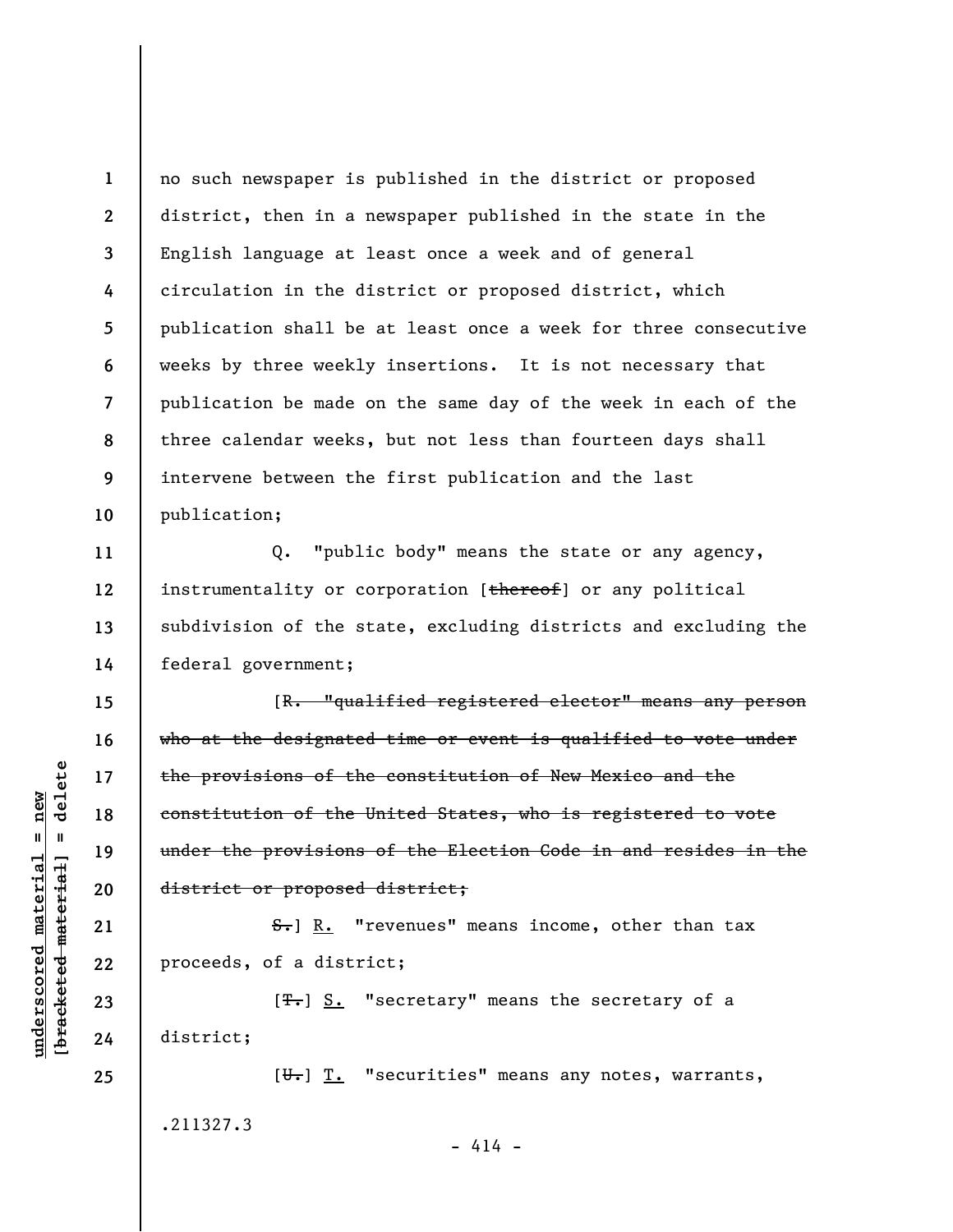bonds or interim debentures or other obligations of a district authorized by the Flood Control District Act;

**3 4 5 6 7 8 9 10 11**   $[\overline{\mathbf{v}}_r]$  U. "sewer facilities" includes any one or more of the various devices used in the collection, channeling, impounding or disposition of storm, flood or surface drainage waters, including all inlets, collection, drainage or disposal lines, canals, intercepting sewers, outfall sewers, all pumping, power and other equipment and appurtenances, all extensions, improvements, remodeling, additions and alterations [thereof] and any [and all] rights or interest in [such] the sewer facilities; and

 $[\overline{W_{\tau}}]$  V. "treasurer" means the treasurer of a district."

**SECTION 236.** Section 72-18-5 NMSA 1978 (being Laws 1981, Chapter 377, Section 5) is amended to read:

"72-18-5. PETITION.--

A. The organization of a district shall be initiated by a petition filed in the office of the clerk of the district court in a county in which all or a part of the real property in the proposed district is located. The petition shall be signed by qualified [registered] electors of the proposed district numbering not less than ten percent of those voting in the preceding general election in the state in voting precincts partially or wholly included in the area of the proposed district. The petition and all other instruments

delete **[bracketed material] = delete**  $underscored material = new$ **underscored material = new**  $\mathbf{I}$ bracketed material

**1** 

**2** 

**12** 

**13** 

**14** 

**15** 

**16** 

**17** 

**18** 

**19** 

**20** 

**21** 

**22** 

**23** 

**24** 

**25** 

.211327.3

 $- 415 -$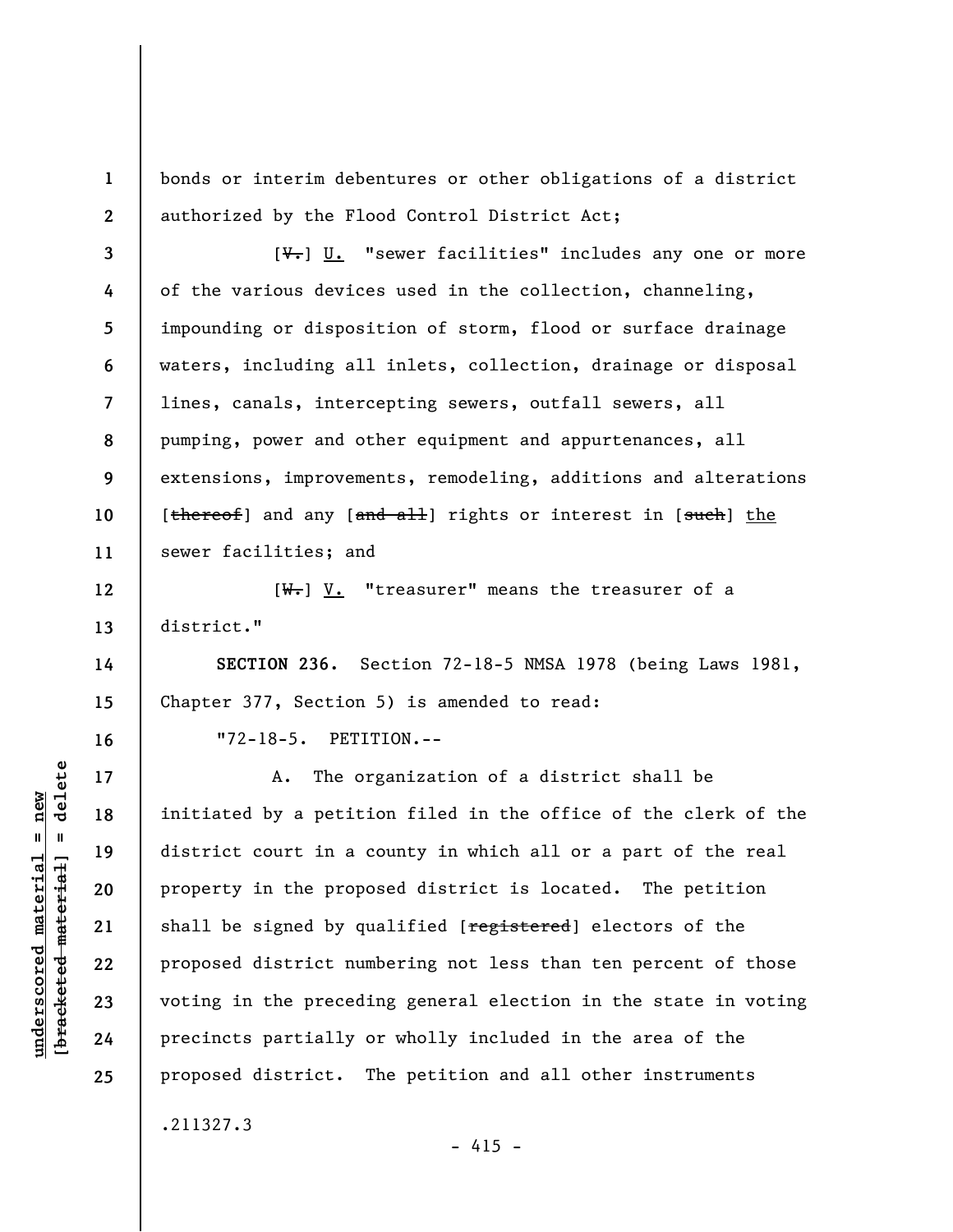**1 2 3 4 5 6**  relating to the formation of the district shall be filed with the county clerk of the county in which there is the court [which] that accepted the petition. Any municipality or county in which all or a portion of the proposed district is located may, upon proper action of its governing body alone, file the petition required by this section.

B. The petition shall set forth:

**8 9 10**  (1) the name of the proposed district, consisting of a chosen name preceding the words "flood control district";

**11 12**  (2) a general description of the facilities to be acquired or improved within and for the district;

(3) a general description of the boundaries of the district, with such certainty as to enable a property owner to determine whether [his] the owner's property is within the proposed district; and

(4) a prayer for the organization of the district.

C. No petition with the requisite number of valid signatures shall be declared void on account of alleged defects, but the court may at any time permit the petition to be amended to conform to the facts by correcting any errors in the description of the territory or in any other particular. Similar petitions or duplicate copies of the same petition for the organization of the same district may be filed and shall

.211327.3

 $- 416 -$ 

 $b$ racketed material] = delete **[bracketed material] = delete**  $underscored material = new$ **underscored material = new**

**7** 

**13** 

**14** 

**15** 

**16** 

**17** 

**18** 

**19** 

**20** 

**21** 

**22** 

**23** 

**24**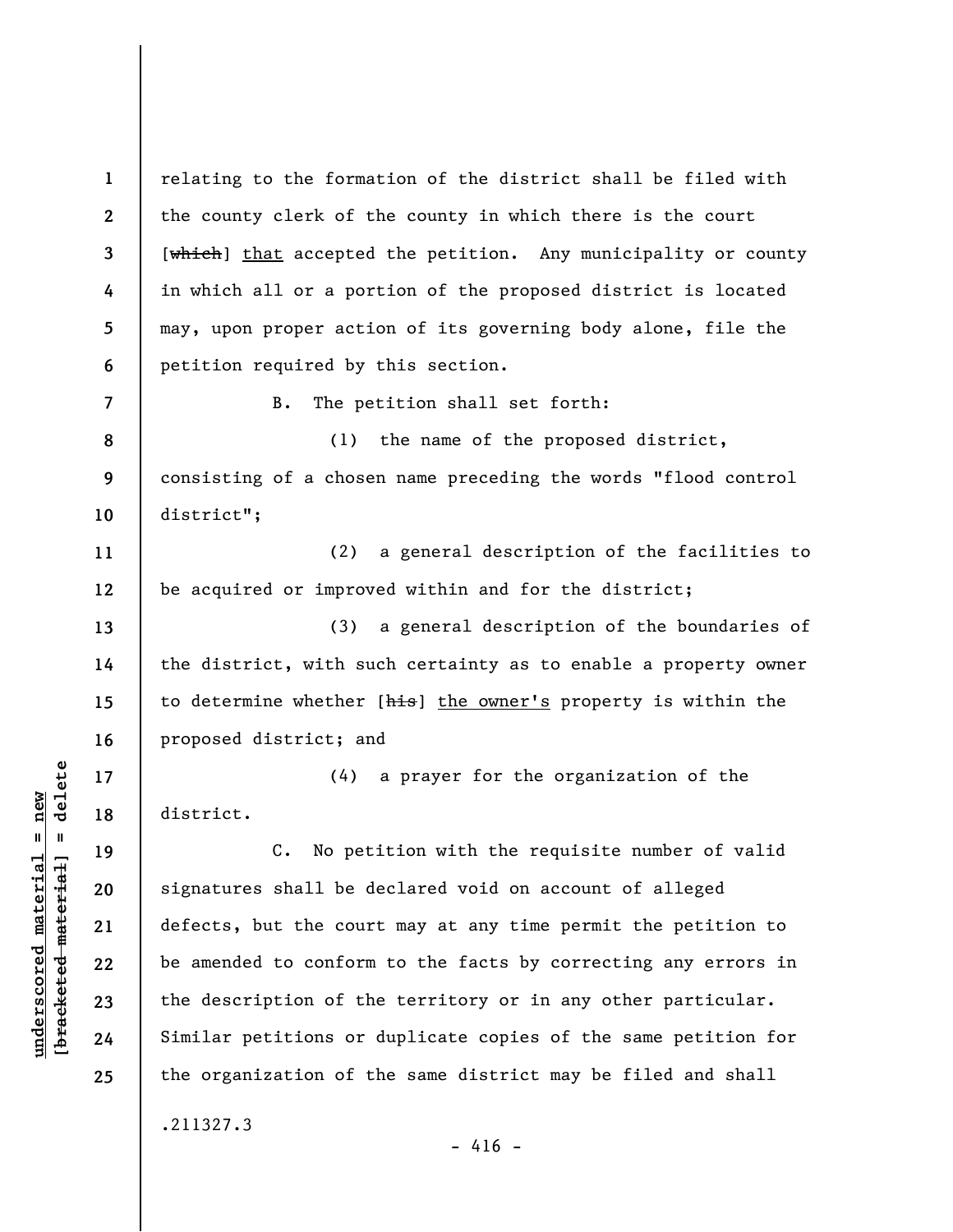together be regarded as one petition. All [such] petitions filed before the hearing on the first petition filed shall be considered by the court the same as though filed with the first petition."

**SECTION 237.** Section 72-18-8 NMSA 1978 (being Laws 1981, Chapter 377, Section 8) is amended to read:

"72-18-8. HEARING.--

A. Upon the hearing, if the court finds that no petition has been signed and presented in conformity with the Flood Control District Act or that the material facts are not as set forth in the petition filed, it shall dismiss the proceedings and adjudge the costs against the signers of the petition in the proportion as it deems just and equitable.

B. Upon the hearing, if it appears that a valid petition for the organization of the district has been signed and presented in conformity with the requirements of the Flood Control District Act and that the allegations of the petition are true, the court shall order that the question of the organization of the district be submitted to the qualified [registered] electors of the proposed district at an election to be held for that purpose [The order shall designate one or more polling places within the district and for each polling place so designated shall appoint three qualified registered electors of the district as judges of the election and two qualified registered electors of the district as clerks of the

.211327.3

 $-417 -$ 

delete **[bracketed material] = delete**  $anderscored material = new$ **underscored material = new**  $\mathbf{I}$ bracketed material

**1** 

**2** 

**3** 

**4** 

**5** 

**6** 

**7** 

**8** 

**9** 

**10** 

**11** 

**12** 

**13** 

**14** 

**15** 

**16** 

**17** 

**18** 

**19** 

**20** 

**21** 

**22** 

**23** 

**24**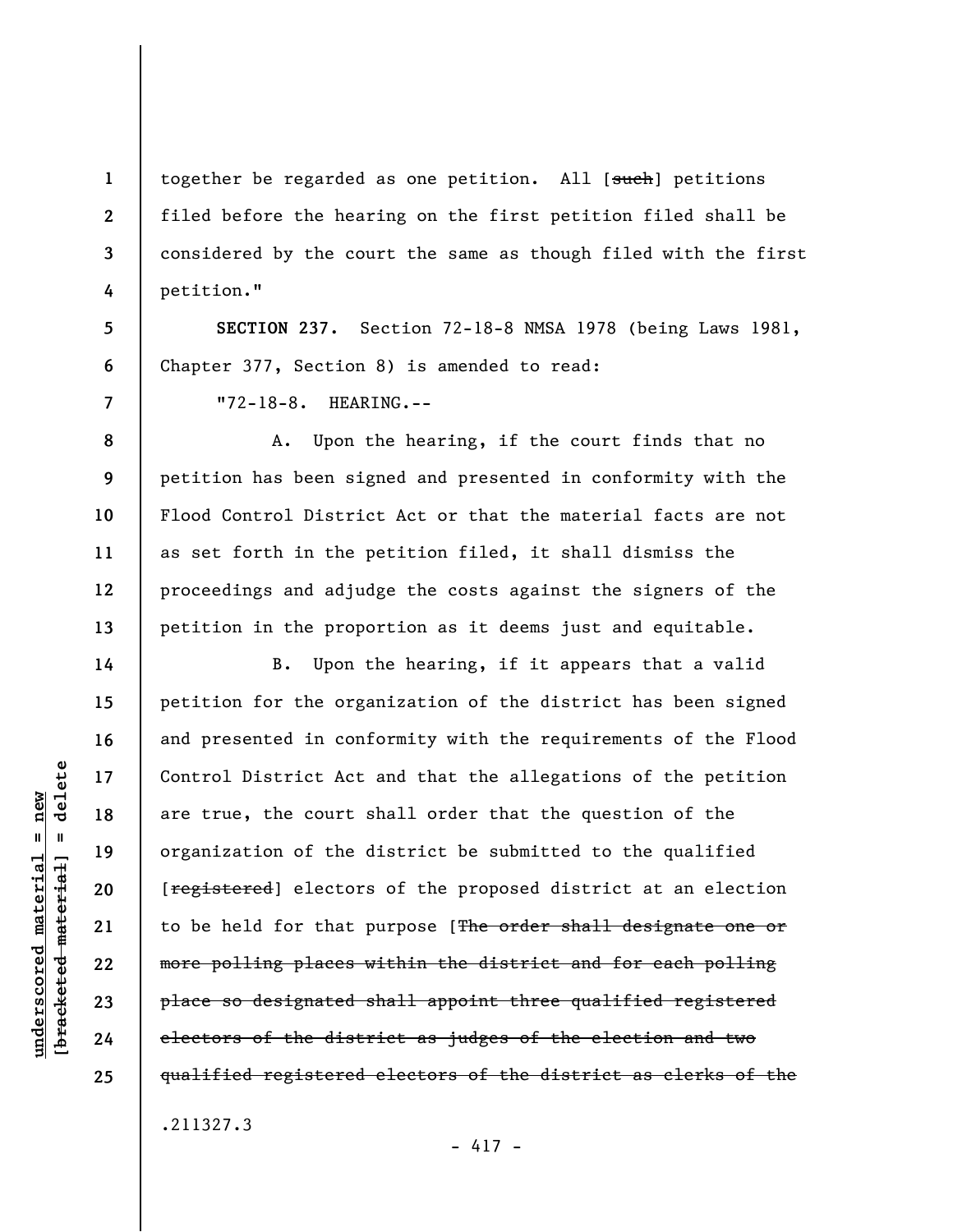**1 2 3 4 5**  election. The order shall also designate the clerk of the court or a qualified registered elector of the proposed district to receive applications for and to disburse and collect absentee ballots] pursuant to the provisions of the Local Election Act."

**SECTION 238.** Section 72-18-9 NMSA 1978 (being Laws 1981, Chapter 377, Section 9) is amended to read:

"72-18-9. NOMINATIONS FOR INITIAL BOARD.--A nomination for director may be made by petition signed by not less than five qualified [registered] electors and filed with the district court having jurisdiction not less than [twenty-five] ninety days before the date of the organizational election. Any petition so filed shall designate the name of each nominee and shall state that the petitioners and the nominee or nominees designated in the petition are qualified [registered] electors of the proposed district. No qualified [registered] elector shall nominate more than one person for director. The name of each nominee so designated shall appear on the organizational ballot."

**SECTION 239.** Section 72-18-10 NMSA 1978 (being Laws 1981, Chapter 377, Section 10) is amended to read:

"72-18-10. ORGANIZATIONAL ELECTION.--

[A. The clerk of the court shall give notice by publication of the date, time and polling places of the election, the boundaries or other description of the election .211327.3

- 418 -

delete **[bracketed material] = delete**  $anderscored material = new$ **underscored material = new**  $\mathbf{I}$ bracketed material

**6** 

**7** 

**8** 

**9** 

**10** 

**11** 

**12** 

**13** 

**14** 

**15** 

**16** 

**17** 

**18** 

**19** 

**20** 

**21** 

**22** 

**23** 

**24**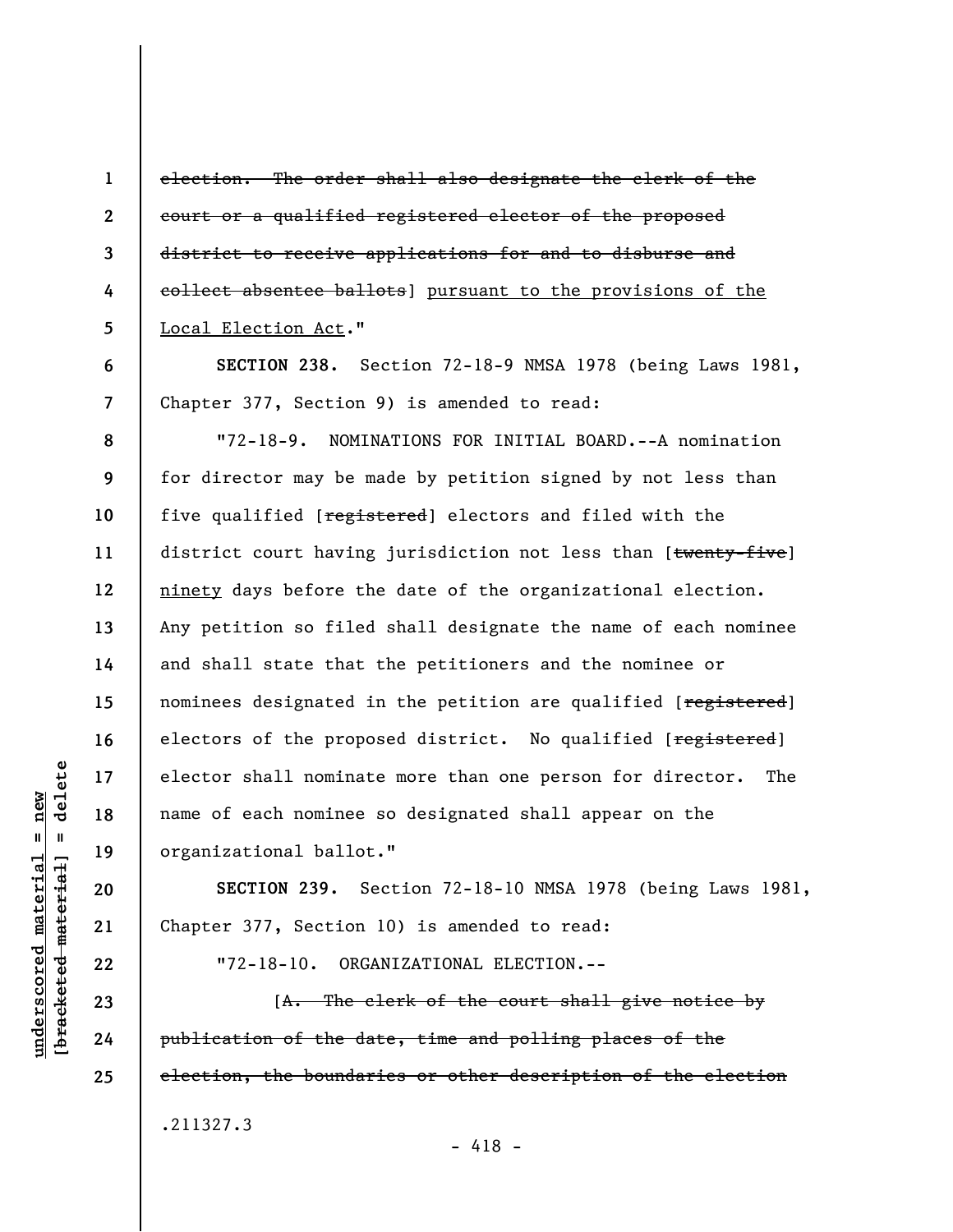precincts, the names of the nominees for director and the place where absentee ballots can be obtained. The election shall be held not less than forty-five days after the first publication of the notice.

**5 6 7 8 9**  B. A. At the election, the qualified [registered] electors may vote for or against the organization of the district and for up to five qualified [registered] electors of the district who shall constitute the board of directors of the district.

**10 11 12**  [C. The judges of election shall certify the returns of the election to the district court having jurisdiction.]

B. If a majority of the votes cast at the election are in favor of the organization, the district court shall declare the district organized and give it a corporate name by which in all proceedings it shall thereafter be known and shall designate the first board of directors elected, and thereupon the district shall be a political subdivision of the state. The certificate shall be conclusively presumed correct as to the facts stated therein."

**SECTION 240.** Section 72-18-14 NMSA 1978 (being Laws 1981, Chapter 377, Section 14, as amended) is amended to read:

"72-18-14. ELECTION OF DIRECTORS.--Flood control district elections shall be held pursuant to the Local Election Act. At each local election after organization of the district, there

- 419 -

.211327.3

 $\frac{1}{2}$  intereted material = delete **[bracketed material] = delete**  $anderscored material = new$ **underscored material = new**

**1** 

**2** 

**3** 

**4** 

**13** 

**14** 

**15** 

**16** 

**17** 

**18** 

**19** 

**20** 

**21** 

**22** 

**23** 

**24**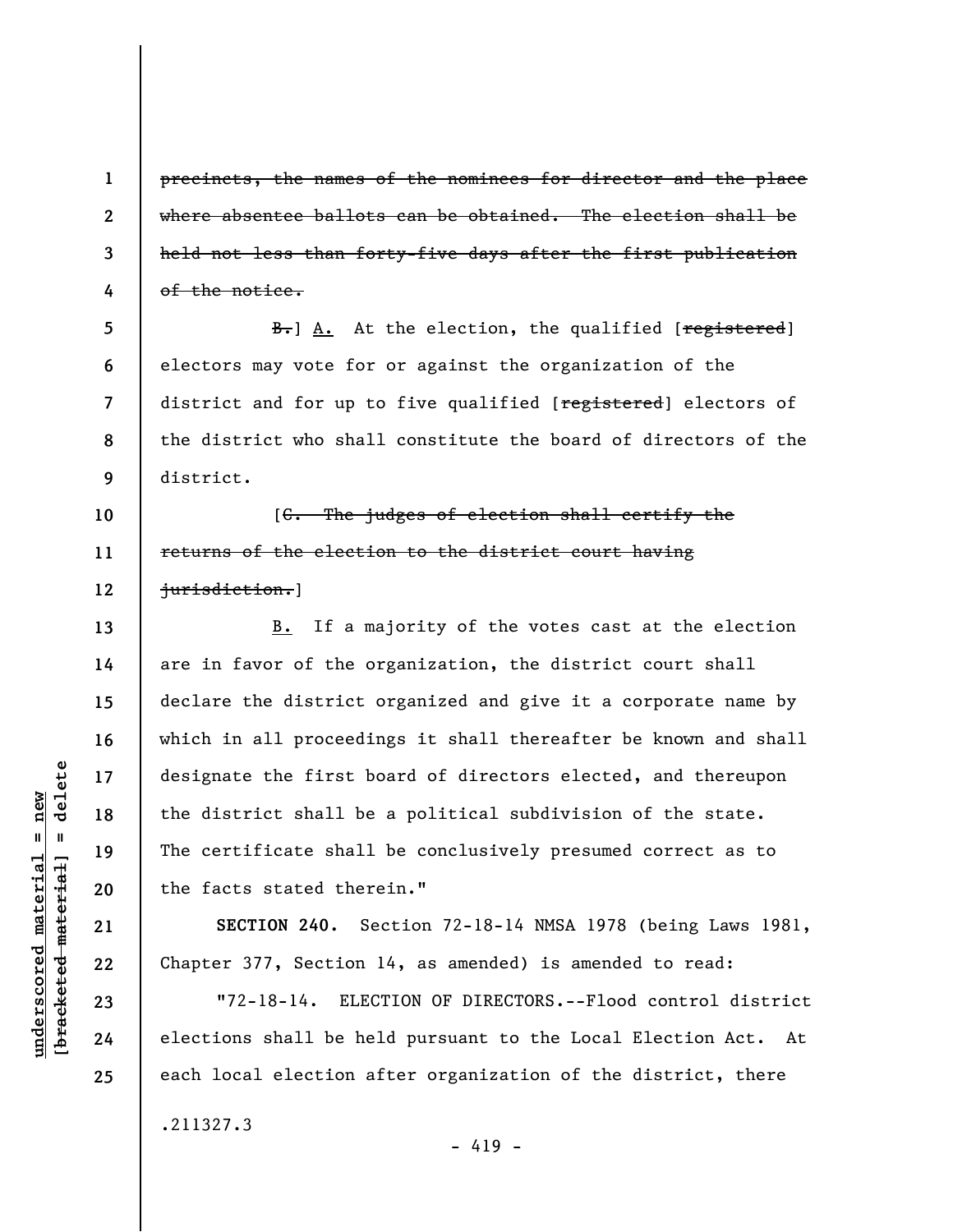**1 2 3 4 5 6 7 8 9 10 11 12 13 14 15 16 17 18 19 20 21 22 23 24 25**  shall be elected by the qualified [registered] electors of the district one or two members of the board to serve for a term of six years. Except for the initial board of directors and except for any director chosen to fill an unexpired term, the term of each director runs for six years. Each director shall serve until a successor has been duly chosen and qualified." **SECTION 241.** Section 72-18-20 NMSA 1978 (being Laws 1981, Chapter 377, Section 20, as amended) is amended to read: "72-18-20. ADDITIONAL POWERS.--The board of the district may: A. adopt, have and use a corporate seal and alter the same at pleasure; B. sue and be sued and be a party to suits, actions and proceedings; C. acquire, improve, equip, maintain and operate any project or facility; D. protect the watercourses, watersheds, public highways, life and property in the district from floods or storm waters; E. exercise the right of eminent domain within the district as provided in the Eminent Domain Code and take any property necessary to carry out any of the objects or purposes of the Flood Control District Act; F. commence, maintain, intervene in, defend, compromise, terminate by settlement or otherwise and otherwise .211327.3

 $-420 -$ 

 $b$ racketed material] = delete **[bracketed material] = delete**  $underscored material = new$ **underscored material = new**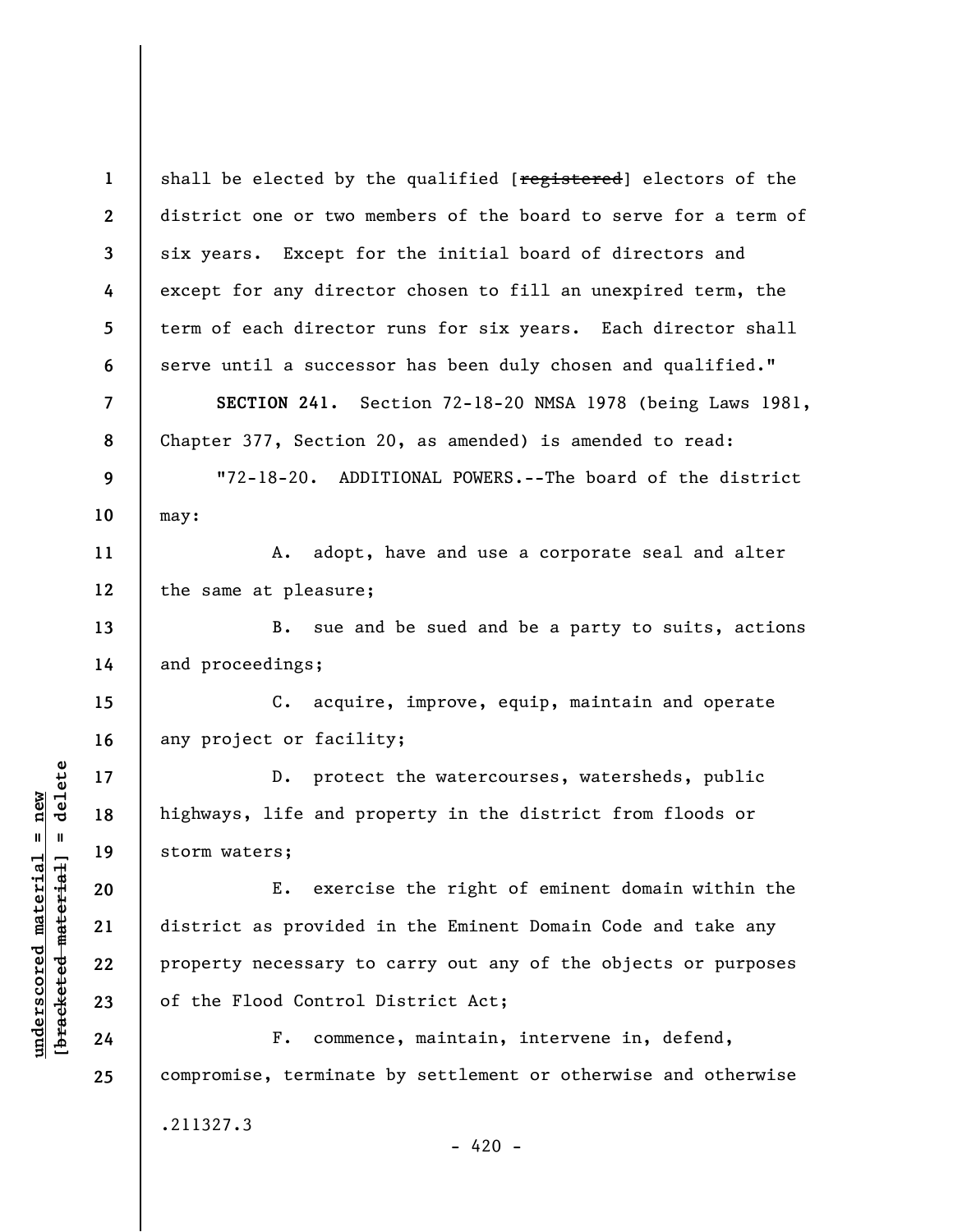**1 2 3 4 5 6**  participate in and assume the cost and expense of any and all actions and proceedings appertaining to the district, its board, its officers, agents or employees; or any of the district's duties, privileges, immunities, rights, liabilities and disabilities; or the district's flood control system, other property of the district or any project;

G. enter into contracts and agreements, including [but not limited to] contracts with the federal government and any public body;

H. borrow money and issue securities evidencing any loan to or amount due by the district, provide for and secure the payment of any securities and the rights of the holders thereof and purchase, hold and dispose of securities;

I. refund any loan or obligation of the district and issue refunding securities to evidence such loan or obligation without an election;

J. purchase, trade, exchange, encumber and otherwise acquire, maintain and dispose of real and personal property and interests therein;

K. levy and cause to be collected a property tax on all property subject to property taxation within the district. The total tax levy for any fiscal year for general purposes shall not exceed an aggregate total of fifty cents (\$.50), or any lower maximum amount required by operation of the rate limitation provisions of Section 7-37-7.1 NMSA 1978 upon this .211327.3

 $- 421 -$ 

**7** 

**8** 

**9** 

**10** 

**11** 

**12** 

**13** 

**14** 

**15** 

**16** 

**17** 

**18** 

**19** 

**20** 

**21** 

**22** 

**23** 

**24**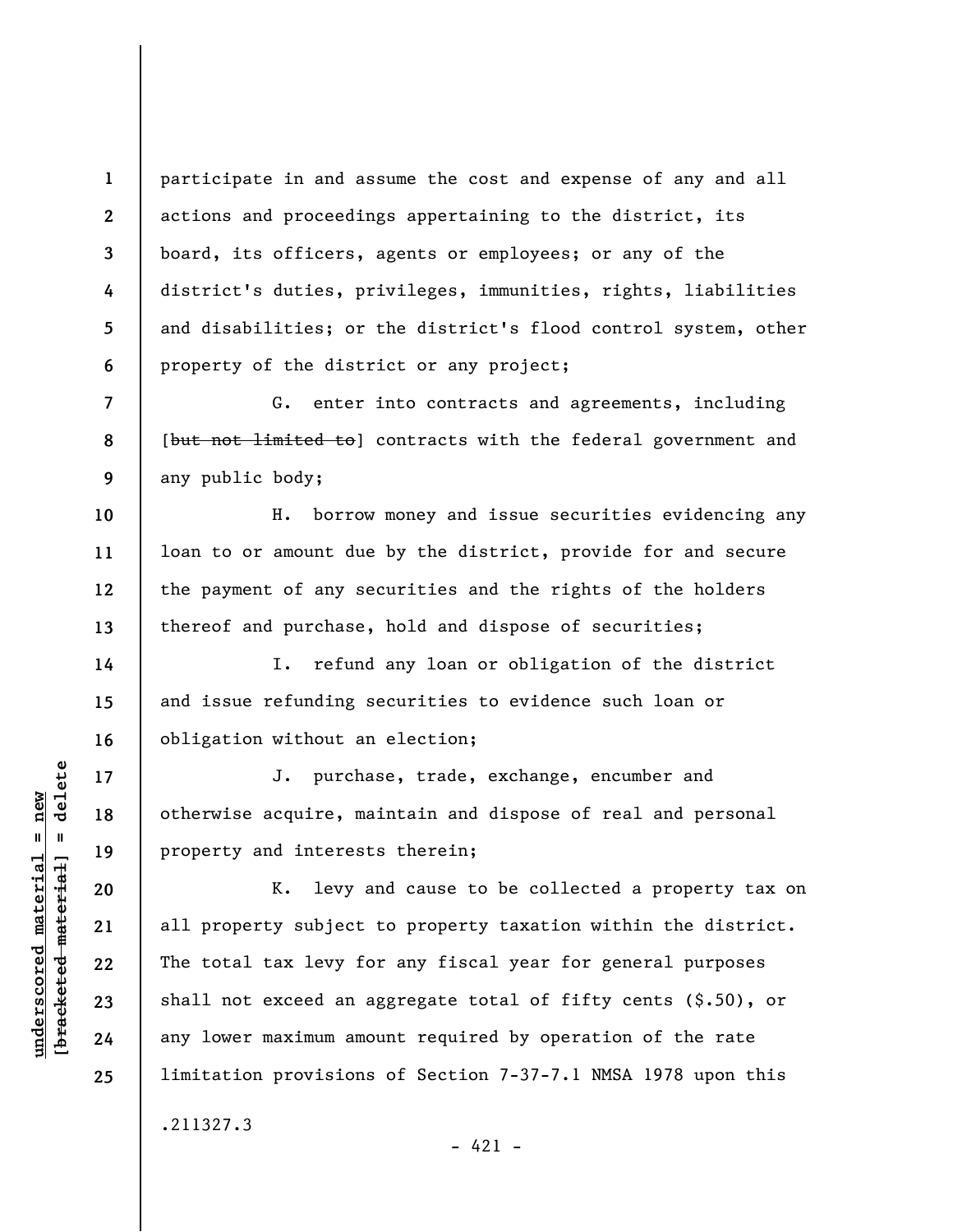**1 2 3 4 5 6 7 8 9 10 11 12 13 14 15 16 17 18 19**  tax levy, on each one thousand dollars (\$1,000) of net taxable value, as that term is defined in the Property Tax Code, unless the qualified [registered] electors approve a greater tax not to exceed two dollars (\$2.00) on each one thousand dollars (\$1,000) of net taxable value; provided that any tax levy approved in excess of fifty cents (\$.50) on each one thousand dollars (\$1,000) of net taxable value shall be subject to the rate limitation provisions of Section 7-37-7.1 NMSA 1978. The rate of levy for the payment of any debt of the district authorized by the qualified [registered] electors of the district shall be without limitation as to rate or amount. The board shall certify on or before July 15 of each year in which the board determines to levy a tax, to the board of county commissioners of each county wherein the district has any territory, the rate so fixed, with directions that at the time and in the manner required by law for levying taxes for other purposes, the board of county commissioners shall levy a tax upon the net taxable value of all property subject to property taxation within the district;

L. hire and retain officers, agents, employees, engineers, attorneys and any other persons, permanent or temporary, necessary or desirable to effect the purposes of the Flood Control District Act; defray any expenses incurred thereby in connection with the district; and acquire office space, equipment, services, supplies, fire and extended

 $- 422 -$ 

delete **[bracketed material] = delete**  $underscored material = new$ **underscored material = new**  $\mathbf{I}$ bracketed material

**20** 

**21** 

**22** 

**23** 

**24** 

**25** 

.211327.3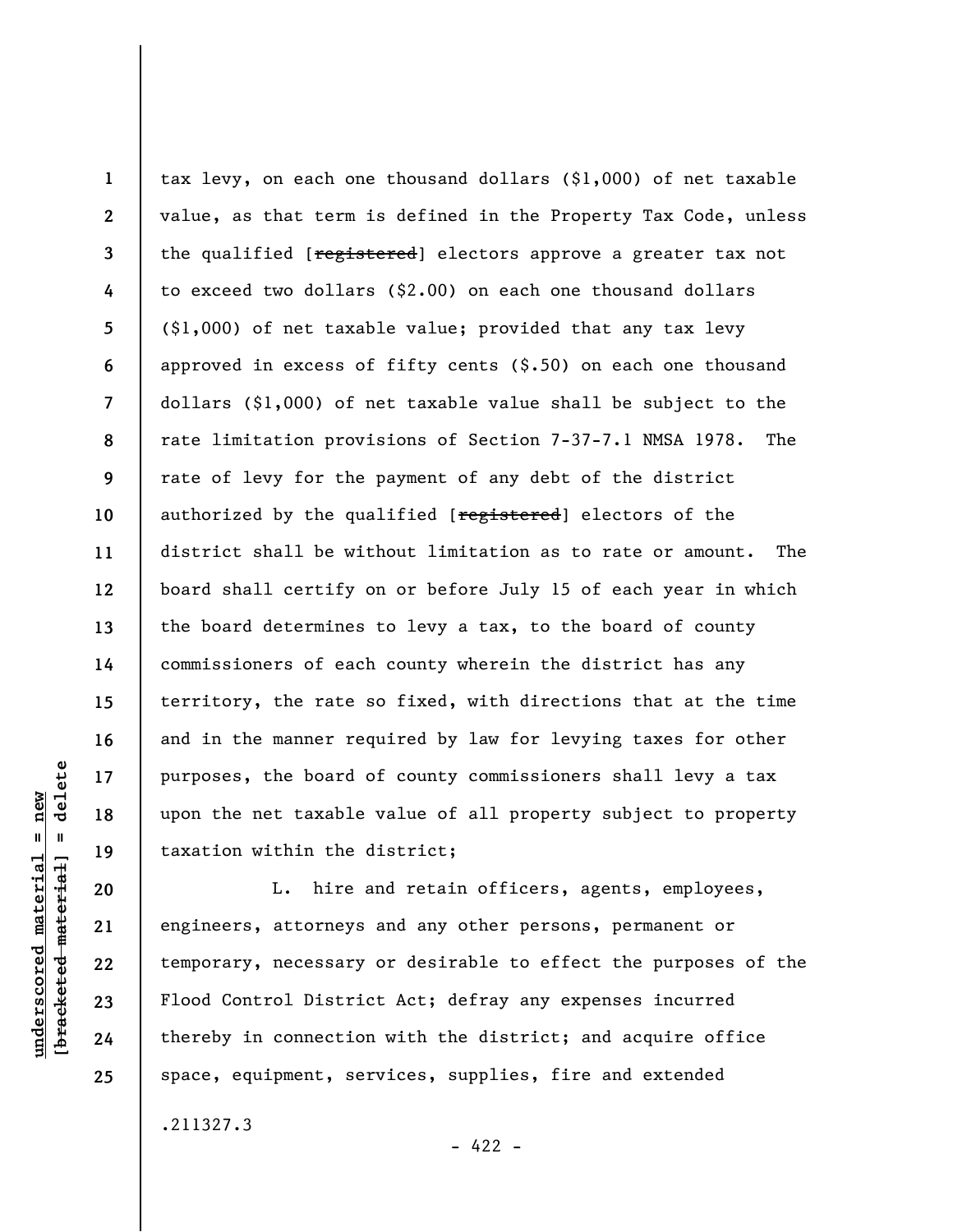**1 2 3 4 5 6 7 8**  coverage insurance, use and occupancy insurance, [workmen's] workers' compensation insurance, property damage insurance, public liability insurance for the district and its officers, agents and employees and other types of insurance as the board may determine; provided, however, that no provision authorizing the acquisition of insurance shall be construed as waiving any immunity of the district or any director, officer or agent of the district otherwise existing under the laws of the state;

**9 10 11**  M. acquire, improve, equip, hold, operate, maintain and dispose of a flood control system, project and appurtenant works;

**12** 

**13** 

**14** 

**15** 

**16** 

**17** 

**18** 

**19** 

**20** 

**21** 

**22** 

**23** 

N. pay or otherwise defray the cost of any project;

O. deposit any money of the district in any banking institution within or without the state and secured in such manner and subject to such terms and conditions as the board may determine;

P. invest any surplus money in the district treasury, including money in any sinking or reserve fund established for the purpose of retiring any securities of the district, which is not required for the immediate necessities of the district in its own securities or in federal securities, by direct purchase of any issue of such securities, or part thereof, at the original sale of the same or by the subsequent purchase of such securities;

Q. sell any securities purchased and held pursuant .211327.3  $- 423 -$ 

**24 25** 

**underscored material = new [bracketed material] = delete**

 $b$ racketed material] = delete  $underscored material = new$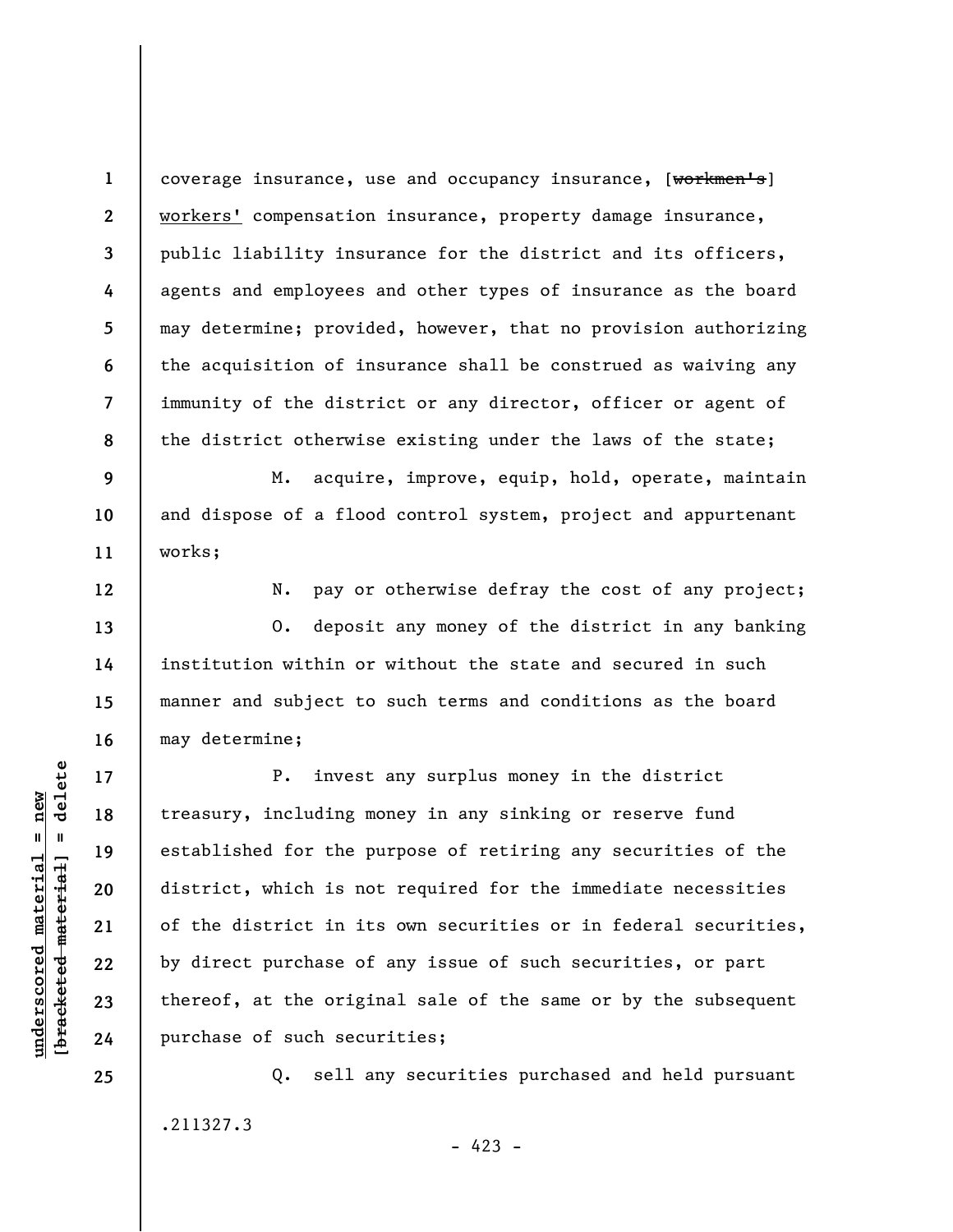**1**  to Subsection P of this section;

**2 3 4 5 6 7 8**  R. accept contributions or loans from the federal government for the purpose of financing the planning, acquisition, improvement, equipment, maintenance and operation of any enterprise in which the district is authorized to engage, and enter into contracts and cooperate with, and accept cooperation and participation from, the federal government for these purposes;

S. enter, without an election, into joint operating or service contracts and agreements, acquisition, improvement, equipment or disposal contracts or other arrangements, for any term not exceeding fifty years, with the federal government, any public body or any person concerning sewer facilities or any project, whether acquired by the district or by the federal government, any public body or any person, and accept grants and contributions from the federal government, any public body or any person in connection therewith;

T. cooperate and act in conjunction with a public body, the federal government or any person in the acquisition, improvement or equipment of any project for the controlling of flood or storm waters of the district, or for the protection of life or property therein, or for any other works, acts or purposes provided for in the Flood Control District Act, and adopt and carry out any definite plan or system of work for any such purpose; and

.211327.3

 $=$  delete **[bracketed material] = delete**  $underscored material = new$ **underscored material = new** bracketed material **9** 

**10** 

**11** 

**12** 

**13** 

**14** 

**15** 

**16** 

**17** 

**18** 

**19** 

**20** 

**21** 

**22** 

**23** 

**24**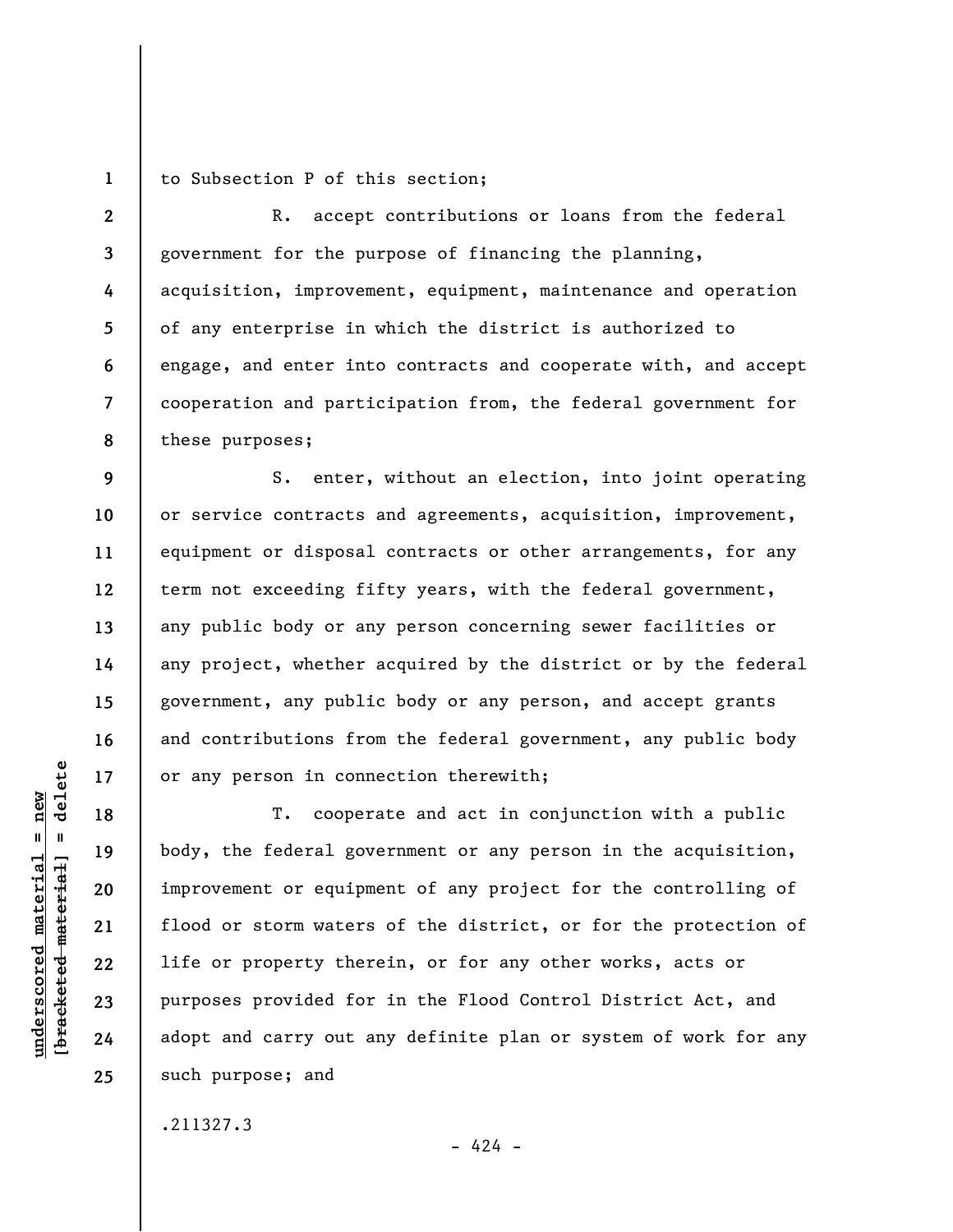**1 2 3 4 5 6 7 8 9 10**  U. make all contracts, execute all instruments and do all things necessary or convenient in the exercise of the powers granted by the Flood Control District Act, or in the performance of the district's covenants or duties, or in order to secure the payment of its securities; provided no encumbrance, mortgage or other pledge of property, excluding any money, of the district is created thereby and provided no property, excluding money, of the district is liable to be forfeited or taken in payment of the securities." **SECTION 242.** Section 72-18-30 NMSA 1978 (being Laws 1981,

Chapter 377, Section 30) is amended to read:

"72-18-30. DISSOLUTION--HEARINGS--COURT POWERS.--

A. No application for dissolution shall be declared void on account of alleged defects, but the court may at any time permit the petition to be amended to conform to the facts by correcting any errors in the description of the territory or in any other particular.

B. The court shall order an election in the district on the question of dissolution if it finds the application for dissolution to be in order and finds that the district has no outstanding securities or other financial obligations or that the district's securities and other financial obligations will be adequately provided for before dissolution by means of escrow funds or federal securities to secure payment thereof.

.211327.3

 $=$  delete **[bracketed material] = delete**  $anderscored material = new$ **underscored material = new** bracketed material

**11** 

**12** 

**13** 

**14** 

**15** 

**16** 

**17** 

**18** 

**19** 

**20** 

**21** 

**22** 

**23** 

**24**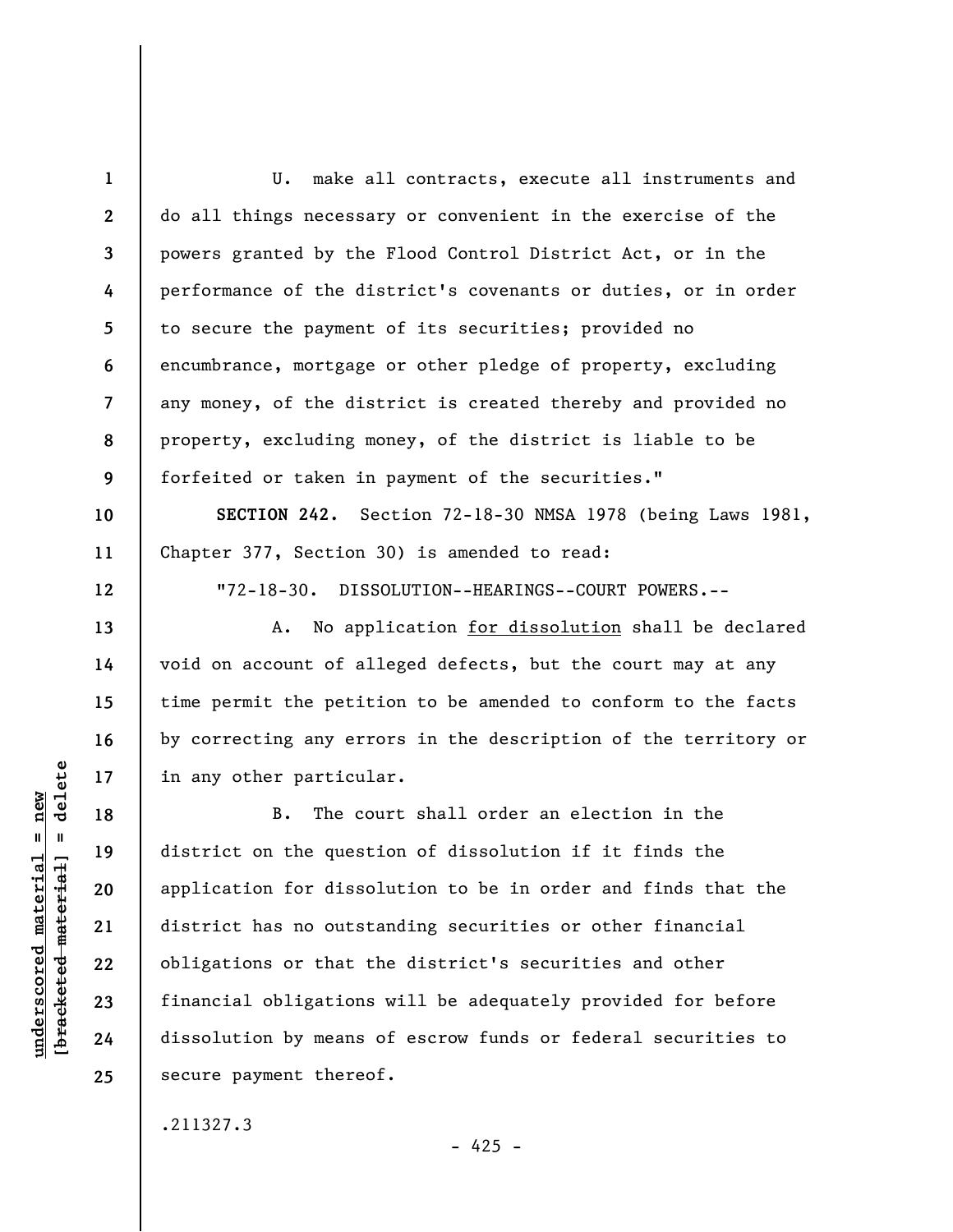**1 2 3 4 5 6 7 8 9 10 11 12 13 14 15 16 17 18**  C. If the district has outstanding securities or other financial obligations and no escrow plan, the court shall determine whether the continuation of functions provided for in the plan for dissolution adequately provides for payment of the securities and other financial obligations of the district. If the court determines that the application and the plan for dissolution are sufficient and that an agreement exists for continuation of functions, the court shall order an election of the qualified [registered] electors of the district pursuant to the provisions of the Local Election Act on the question of dissolving the district or, if there is a plan for dissolution, on the question of dissolving the district in accordance with the plan for dissolution. If, at any time after the filing of an application for dissolution, the court determines that no agreement can be reached concerning the plan for dissolution or that the other requirements of Section [28 of the Flood Control District Act] 72-18-28 NMSA 1978 cannot be met, it shall dismiss the dissolution proceedings."

**SECTION 243.** Section 72-18-32 NMSA 1978 (being Laws 1981, Chapter 377, Section 32) is amended to read:

"72-18-32. DISSOLUTION--LIMITATION ON ELECTIONS.--The question of dissolution of a district may be resubmitted to the qualified [registered] electors of the district after the same or similar question has previously been rejected by the electors, but no such question shall be submitted at any

.211327.3

 $-426 -$ 

delete **[bracketed material] = delete**  $anderscored material = new$ **underscored material = new**  $\mathbf{I}$ bracketed material

**19** 

**20** 

**21** 

**22** 

**23** 

**24**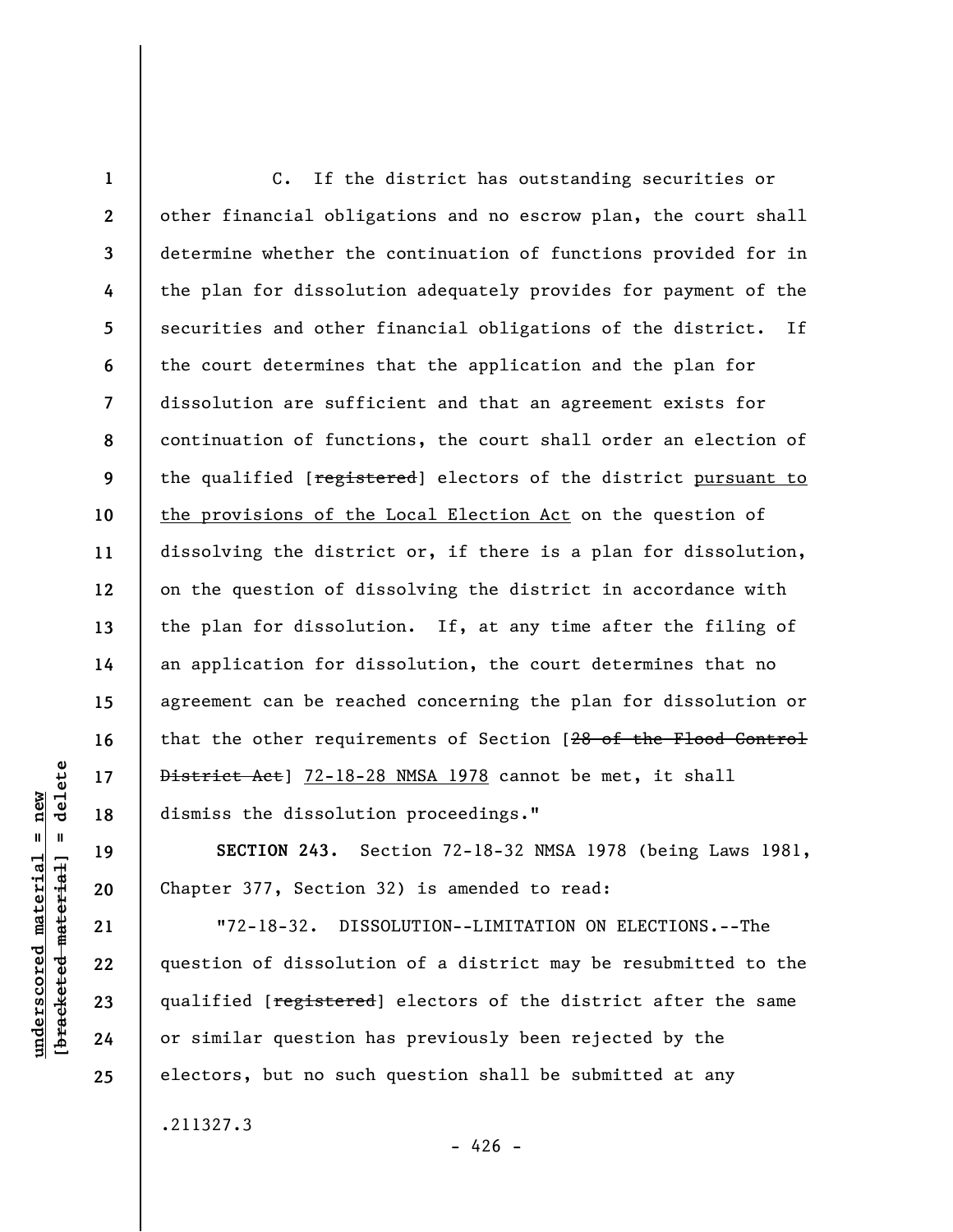**1 2**  election held less than twelve months after a previous submission of such question."

**SECTION 244.** Section 72-18-35 NMSA 1978 (being Laws 1981, Chapter 377, Section 35, as amended) is amended to read:

"72-18-35. ELECTION.--Wherever in the Flood Control District Act an election of the qualified [registered] electors of a district is permitted or required, the election shall be held pursuant to the Local Election Act."

**SECTION 245.** Section 72-18-48 NMSA 1978 (being Laws 1981, Chapter 377, Section 48) is amended to read:

"72-18-48. ISSUANCE OF BONDS AND INCURRENCE OF DEBT.--A district is authorized to borrow money in anticipation of taxes or other revenues and to issue bonds to evidence the amount so borrowed. No bonded indebtedness nor any other indebtedness not payable in full within one year, except for interim debentures as provided in Sections [49 and 63 through 65 of the Flood Control District Act] 72-18-49 and 72-18-63 through 72-18-65 NMSA 1978, shall be created by the district without first submitting the proposition of issuing the bonds to the qualified [registered] electors of the district, which proposition shall be approved by a majority of the qualified [registered] electors voting at an election held for that purpose in accordance with Sections [35 through 40 of that act] 72-18-35 and 72-18-35.1 NMSA 1978. Bonds so authorized may be issued in one series or more and may mature at such time,  $[ $\sigma$$ .211327.3

delete **[bracketed material] = delete**  $anderscored material = new$ **underscored material = new**  $\mathbf{I}$ bracketed material

**3** 

**4** 

**5** 

**6** 

**7** 

**8** 

**9** 

**10** 

**11** 

**12** 

**13** 

**14** 

**15** 

**16** 

**17** 

**18** 

**19** 

**20** 

**21** 

**22** 

**23** 

**24** 

**25** 

- 427 -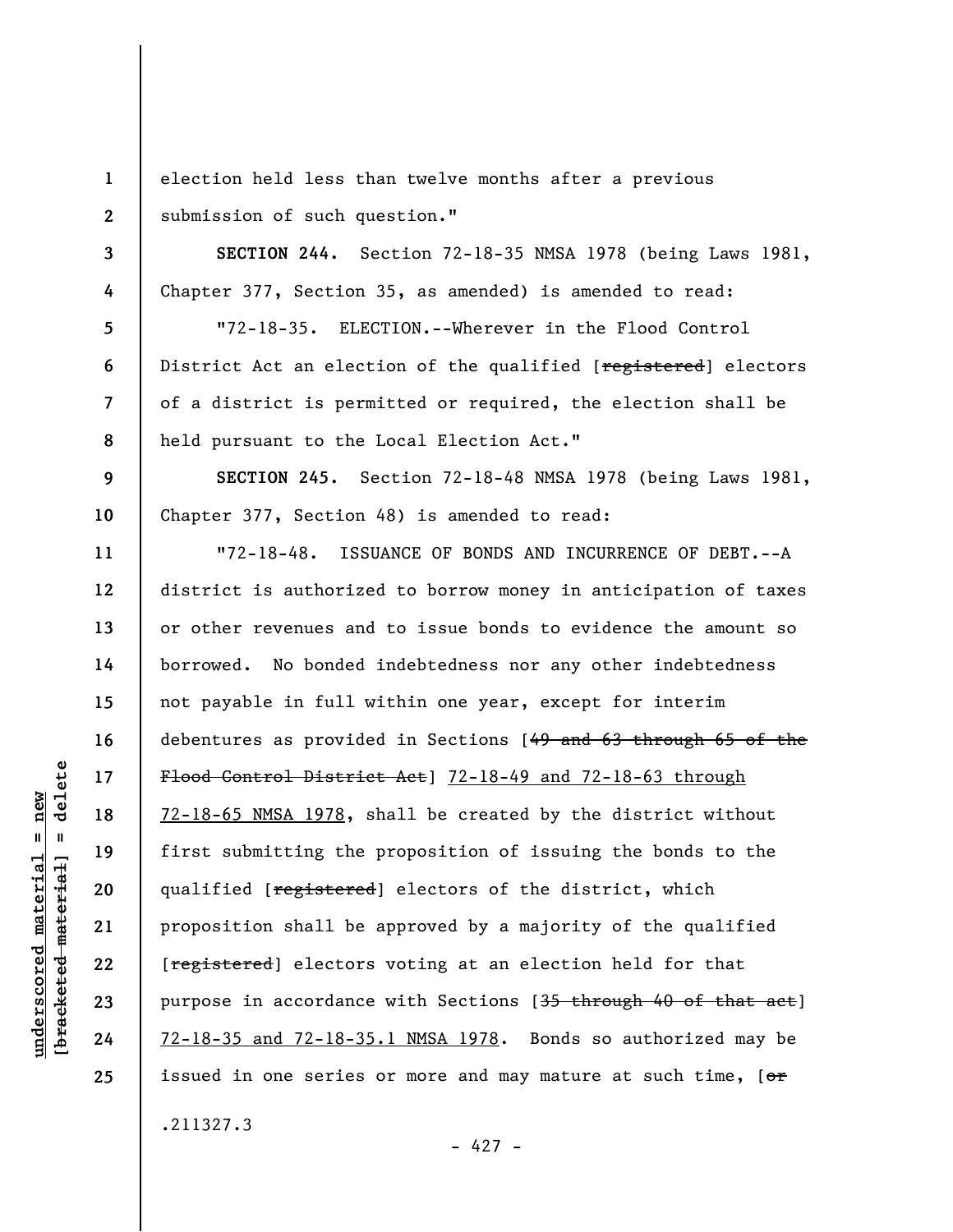times] not exceeding forty years from their issuance, as the board may determine. The total of all outstanding indebtedness at any one time shall not exceed four percent of the value of the taxable property in the district as shown by the last preceding assessment for county taxes for each county in which the district is located."

**SECTION 246.** Section 72-18-63 NMSA 1978 (being Laws 1981, Chapter 377, Section 63) is amended to read:

**9 10 11 12 13 14 15 16 17 18 19 20 21 22 23 24 25**  "72-18-63. ISSUANCE OF INTERIM DEBENTURES AND PLEDGE OF BONDS AS COLLATERAL SECURITY.--Whenever a majority of the qualified [registered] electors of a district voting on a proposal to issue bonds has authorized the district to issue bonds for an authorized purpose, the district may borrow money without any other election in anticipation of taxes, the proceeds of the bonds or any other revenues of the district, and may issue interim debentures to evidence the amount so borrowed. Interim debentures may mature at such time [or times] not exceeding a period of time equal to the estimated time needed to effect the purpose for which the bonds are so authorized to be issued, plus two years, as the board may determine. Except as otherwise provided in this section and in Sections [64 and 65 of the Flood Control District Act] 72-18-64 and 72-18-65 NMSA 1978, interim debentures shall be issued as provided for securities in Sections [49 through 61 of that act] 72-18-49 through 72-18-61 NMSA 1978. Taxes, other revenues of .211327.3

**1** 

**2** 

**3** 

**4** 

**5** 

**6** 

**7** 

**8** 

- 428 -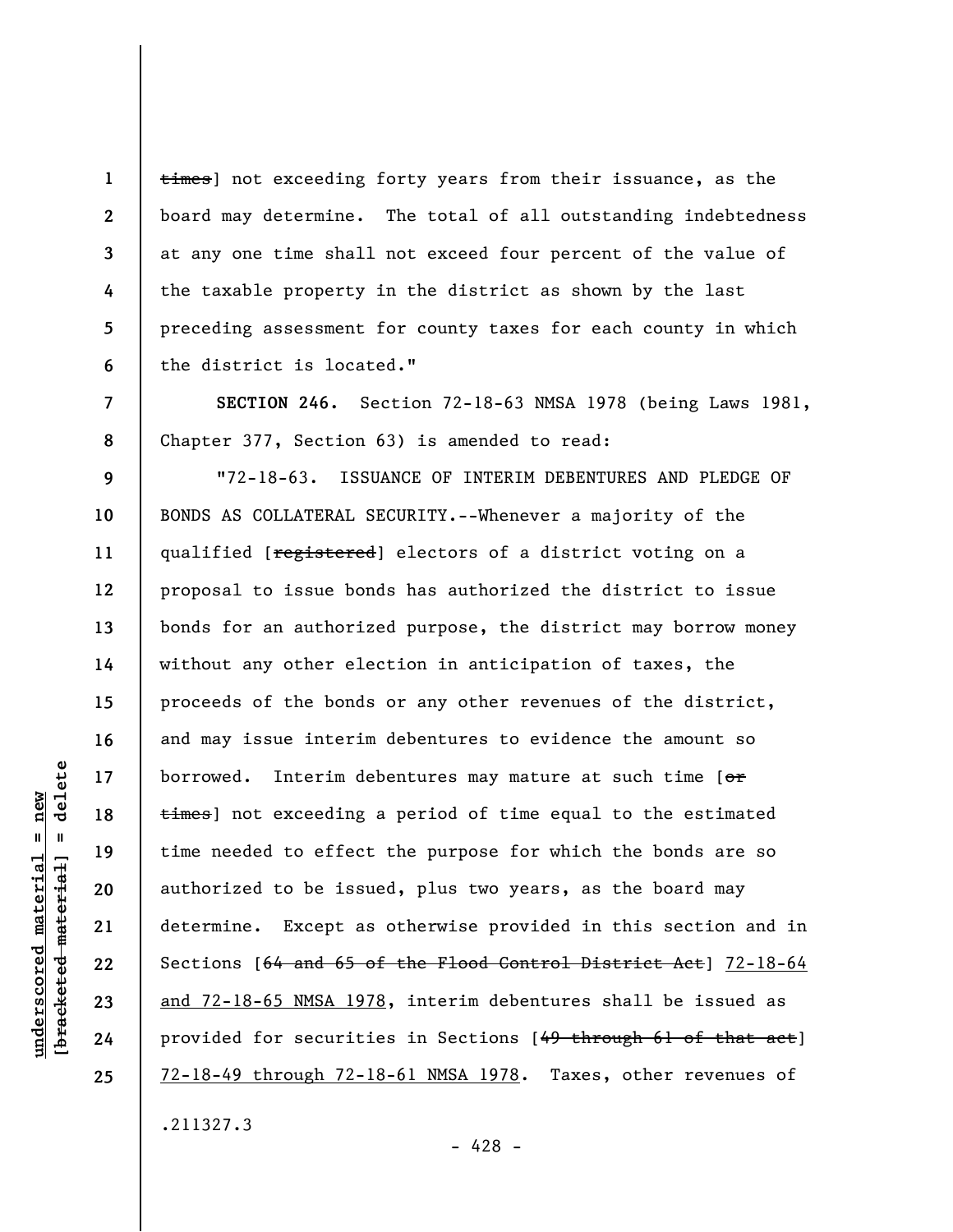**1 2 3 4 5 6 7 8 9 10 11 12 13**  the district, including without limiting the generality of the foregoing proceeds of bonds to be thereafter issued or reissued or bonds issued for the purpose of securing the payment of interim debentures, may be pledged for the purpose of securing the payment of the interim debentures. Bonds pledged as collateral security for the payment of any interim debentures shall mature at such time  $[**or times**]$  as the board may determine, not exceeding forty years from the date of either any of such bonds or any such interim debentures, whichever date is earlier. Any such bonds pledged as collateral security shall not be issued in an aggregate principal amount exceeding the aggregate principal amount of the interim debentures secured by a pledge of such bonds."

**SECTION 247.** Section 72-20-8 NMSA 1978 (being Laws 2007, Chapter 99, Section 8, as amended) is amended to read: "72-20-8. BOARD OF DIRECTORS.--

A. The governing body of the authority is a board of directors consisting of three [registered] qualified electors of the authority; provided that, after single-member districts are created pursuant to Subsection B of Section 72-20-10 NMSA 1978 and after the expiration of the terms of any directors-at-large who are serving at the time that singlemember districts are created:

(1) each director shall reside within and represent a specified district; and

- 429 -

.211327.3

delete **[bracketed material] = delete**  $underscored material = new$ **underscored material = new**  $\frac{1}{2}$ 

**14** 

**15** 

**16** 

**17** 

**18** 

**19** 

**20** 

**21** 

**22** 

**23** 

**24**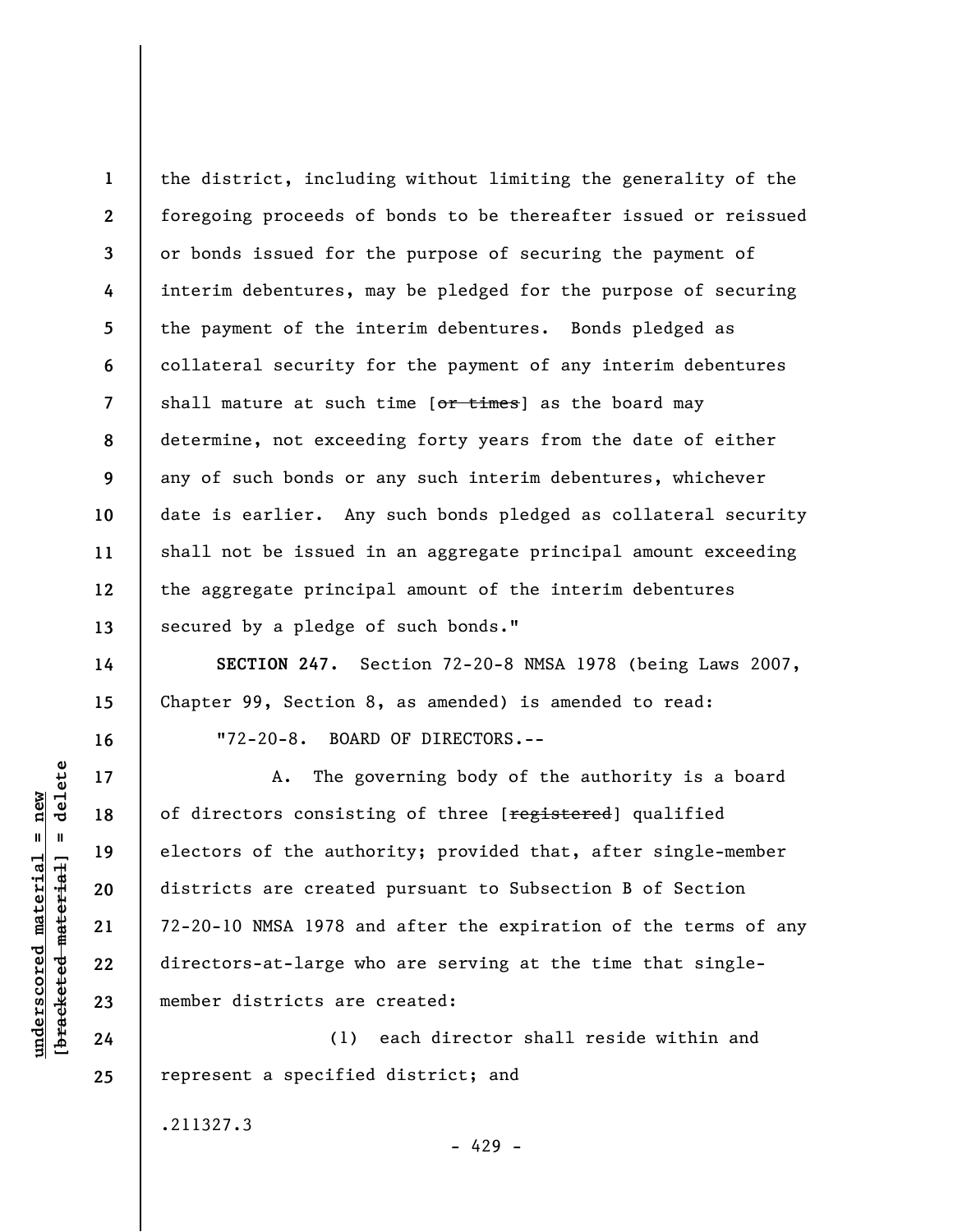(2) if a director no longer resides within the district that the director represents, the director's position shall be deemed vacant and a successor shall be appointed to serve the unexpired term pursuant to Section 72-20-12 NMSA 1978.

B. All powers, rights, privileges and duties vested in or imposed upon the authority are exercised and performed by and through the board of directors; provided that the exercise of any executive, administrative and ministerial powers may be, by the board, delegated and redelegated to officers and employees of the authority or to any officer or employee contracted by agreement to manage and administer the operations of the authority. Except for the first directors appointed as provided for in Section 72-20-9 NMSA 1978 or elected as provided in Section 72-20-10 NMSA 1978 and except for any director chosen to fill an unexpired term, and except for the first directors serving after the authority is divided into single-member districts, the term of each director runs for six years. Each director, subject to such exceptions, shall serve a six-year term, and each director shall serve until a successor has been duly chosen and qualified."

**SECTION 248.** Section 73-20-1 NMSA 1978 (being Laws 1957, Chapter 210, Section 1) is amended to read:

"73-20-1. SHORT TITLE.--[This act] Sections 73-20-1 through 73-20-24 NMSA 1978 may be cited as the "Watershed .211327.3  $-430 -$ 

 $\frac{1}{2}$  bracketed material = delete **[bracketed material] = delete**  $underscored material = new$ **underscored material = new**

**24 25** 

**1** 

**2** 

**3** 

**4** 

**5** 

**6** 

**7** 

**8** 

**9** 

**10** 

**11** 

**12** 

**13** 

**14** 

**15** 

**16** 

**17** 

**18** 

**19** 

**20** 

**21** 

**22**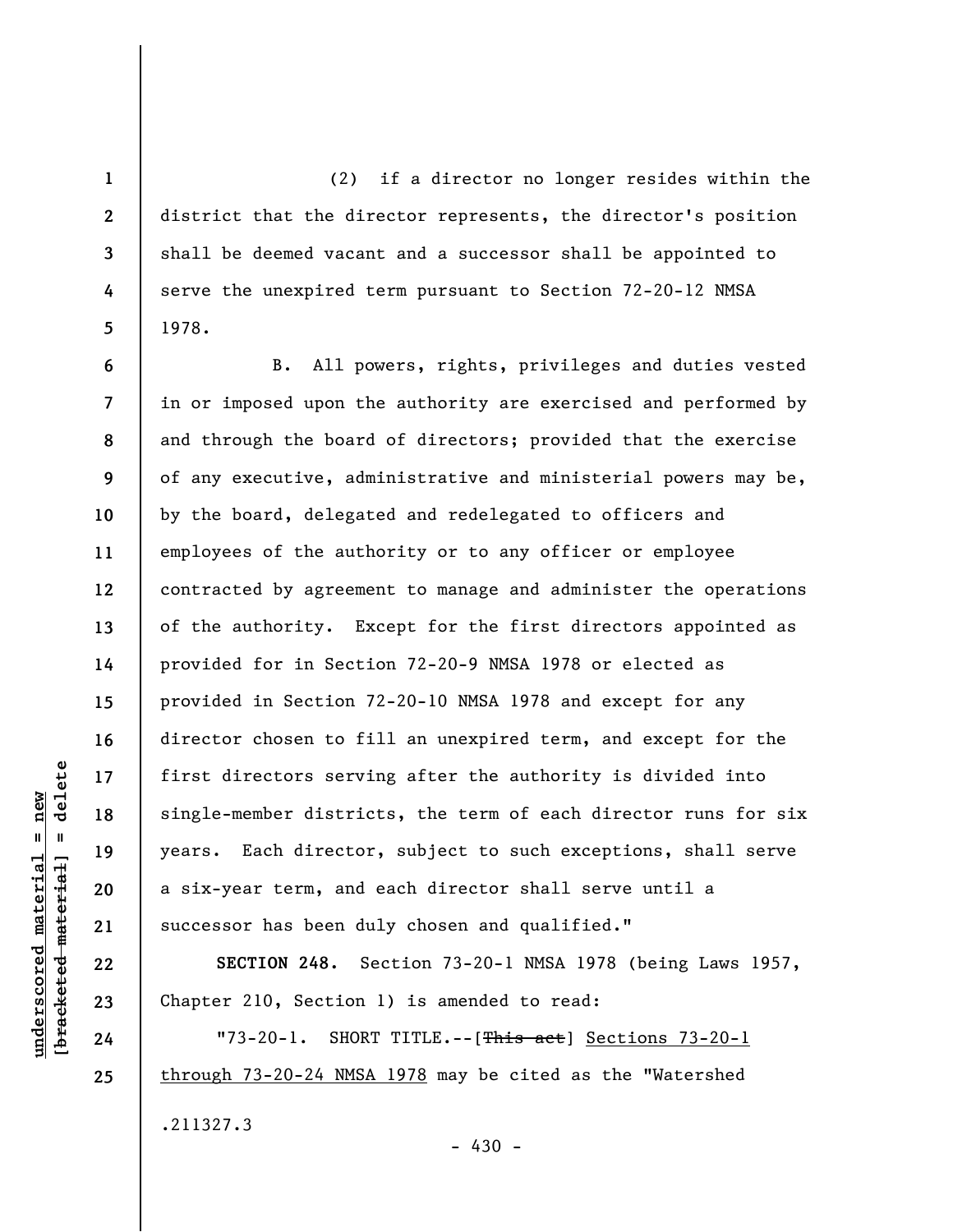**1** 

**2** 

**underscored material = new [bracketed material] = delete**

 $anderscored material = new$ 

delete

 $\mathbf{I}$ 

bracketed material

District Act"."

**3 SECTION 249.** Section 73-20-9 NMSA 1978 (being Laws 1957, Chapter 210, Section 9, as amended) is amended to read:

**4 5 6 7 8 9 10 11 12 13 14 15 16 17 18 19 20 21 22 23 24 25**  "73-20-9. REFERENDUM.--After the board of supervisors has made and recorded a determination that there is need, in the interest of the public health, safety and welfare, for creation of the proposed watershed district, it shall consider the question whether the operation of a district within the proposed boundaries with the powers conferred upon such districts in Section  $[45-5-31$  NMSA 1953 | 73-20-13 NMSA 1978 is administratively practicable and feasible. To assist the board of supervisors in this determination, the board shall, within a reasonable time after entry of the finding that there is need for the organization of the district and the determination of the boundaries of the district, hold a referendum within the proposed district upon the proposition of the creation of the district. Due notice of the referendum shall be given as provided in [Section 45-5-26 NMSA 1953, except that notice sent to absentee landowners shall also inform them of their right to request a ballot. Such notice shall state the date of holding the referendum, the hours of opening and closing the polls and shall designate one or more places within the proposed district as polling places. The board shall appoint a polling superintendent and other necessary polling officers giving equal representation to the proponents and opponents of the

.211327.3

 $-431 -$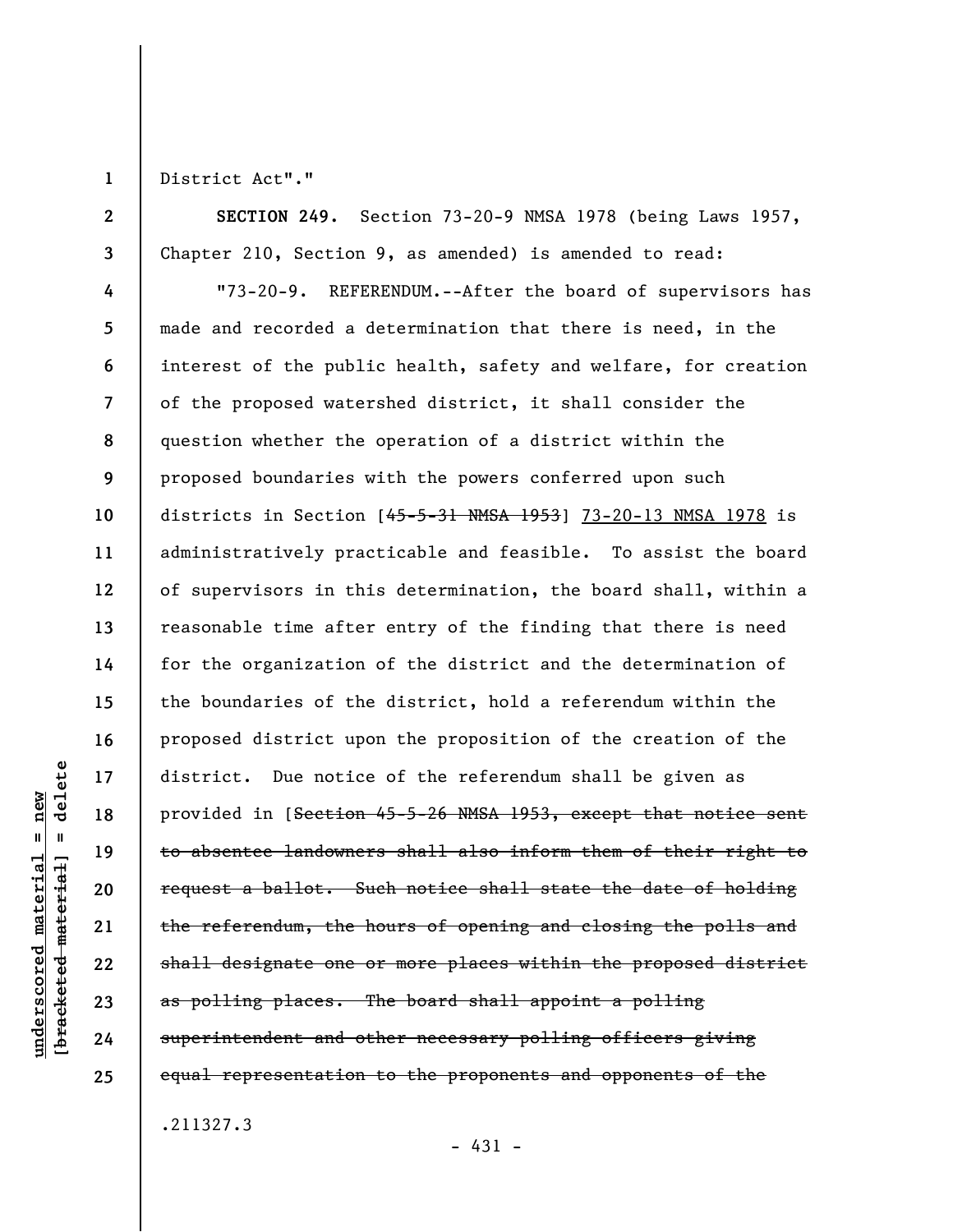question involved. Ballots shall be sent to all absentee landowners upon request and they may vote by return ballot by first class mail the Local Election Act."

**SECTION 250.** Section 73-20-11 NMSA 1978 (being Laws 1957, Chapter 210, Section 11, as amended) is amended to read:

"73-20-11. VOTES--RESULTS.--[The votes shall be counted by the election officers at the close of the polls and report of the results along with the ballots delivered to the polling superintendent, who shall certify the results to the board of supervisors.] If a majority of the votes cast [favor] favors creation of the district, the county canvassing board  $[ $\theta$  f]$ supervisors] shall certify the results to the county clerk in the county involved. Upon proper recording of the action, the watershed district shall be duly created. After recording, the certification shall be filed with the New Mexico department of agriculture."

**SECTION 251.** Section 73-20-12 NMSA 1978 (being Laws 1957, Chapter 210, Section 12, as amended) is amended to read: "73-20-12. DIRECTORS--ELECTION.--

A. [Within thirty days] At the next regular local election held pursuant to the Local Election Act after a watershed district is created, the board of supervisors of the soil and water conservation district involved shall cause an election to be held for the election of a board of directors of the watershed district. The board shall consist of five

.211327.3

- 432 -

delete **[bracketed material] = delete**  $anderscored material = new$ **underscored material = new**  $\mathbf{I}$ bracketed material

**1** 

**2** 

**3** 

**4** 

**5** 

**6** 

**7** 

**8** 

**9** 

**10** 

**11** 

**12** 

**13** 

**14** 

**15** 

**16** 

**17** 

**18** 

**19** 

**20** 

**21** 

**22** 

**23** 

**24**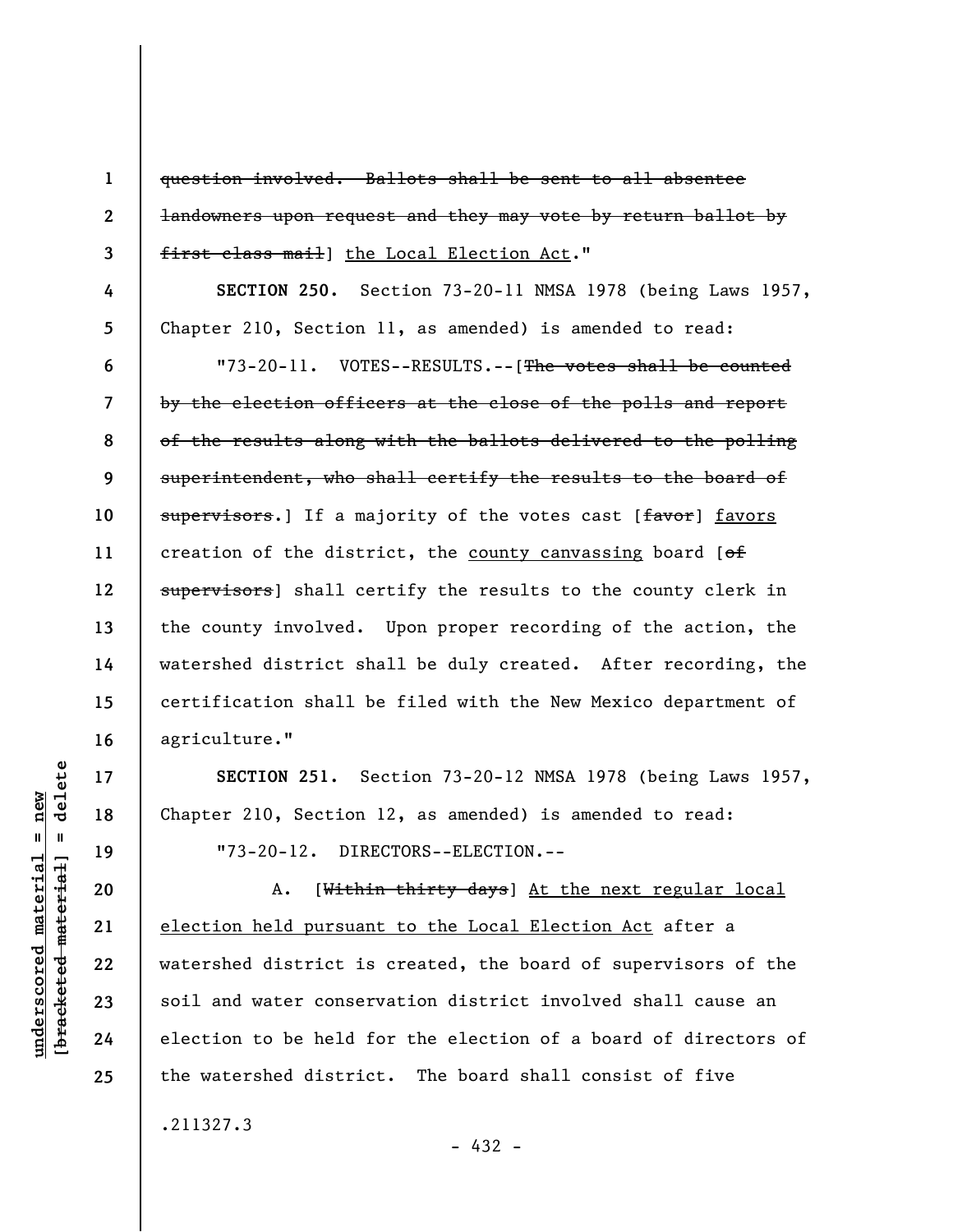**1 2 3 4 5 6 7 8 9 10 11 12**  members. The first board shall determine by lot from among its membership two members to serve terms of two years  $[tw0]$  and three members to serve terms [of three years and one member to serve a term] of four years. Thereafter, as these initial terms expire, their replacements shall be elected for terms of four years. Vacancies occurring before the expiration of a term shall be filled by the remaining members of the board for the unexpired term. Two or more vacancies occurring simultaneously shall be filled by appointment by the board of supervisors. The board of directors shall, under the supervision of the board of supervisors, be the governing body of the watershed district.

B. If the territory embraced within a watershed district lies within more than one soil and water conservation district, each additional soil and water conservation district having a minority of the land involved in the watershed shall be entitled to elect three additional directors. These additional directors after their election shall determine by lot one of their number to serve a term of two years [one a term of three years] and [one] two a term of four years. Thereafter, their successors shall be elected for terms of four years. The representatives of each of these minority districts shall fill vacancies in the district's membership for the unexpired term.

C. The board of directors shall annually elect from .211327.3

delete **[bracketed material] = delete**  $underscored material = new$ **underscored material = new**  $\mathbf{I}$ bracketed material

**25** 

**13** 

**14** 

**15** 

**16** 

**17** 

**18** 

**19** 

**20** 

**21** 

**22** 

**23**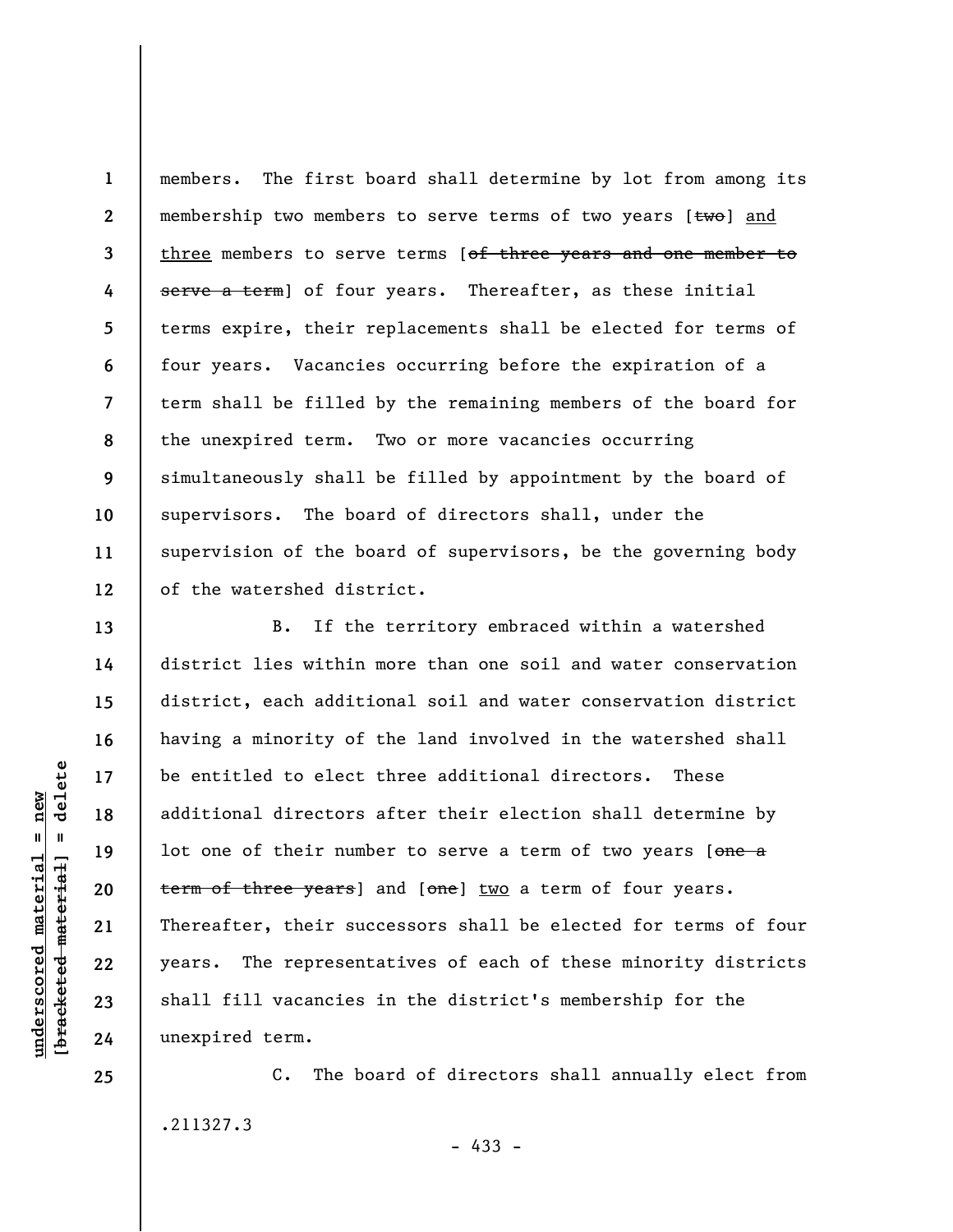**1 2 3 4 5 6 7 8 9 10**  its membership a [chairman] chair, secretary and treasurer. The treasurer shall execute an official bond for the faithful performance of the duties of [his] office to be approved by the board of directors. The bond shall be executed with at least three solvent personal sureties whose solvency shall exceed the amount of the bond, or by a surety company authorized to do business in this state, and shall be in an amount determined by the board of directors. If the treasurer is required to execute a surety company bond, the premium of the bond shall be paid by the board of directors.

D. The board of directors shall prepare and submit to the department of finance and administration such reports as it may require from among those required to be submitted by other political subdivisions.

E. Each person desiring to be a director of a watershed district shall file a nominating petition with the [board of supervisors] proper filing office in accordance with the provisions of the Local Election Act, signed by ten or more [<del>landowners within the watershed districts of the county</del> involved, or, if less than fifty landowners are involved, a majority of such landowners. If the candidates nominated do not exceed the positions available, they shall be declared elected. No person shall be eligible to be a director of a watershed district who is not a landowner in the district in which he seeks election] qualified electors."

.211327.3

 $-434 -$ 

delete **[bracketed material] = delete**  $anderscored material = new$ **underscored material = new**  $\mathbf{I}$ bracketed material

**11** 

**12** 

**13** 

**14** 

**15** 

**16** 

**17** 

**18** 

**19** 

**20** 

**21** 

**22** 

**23** 

**24**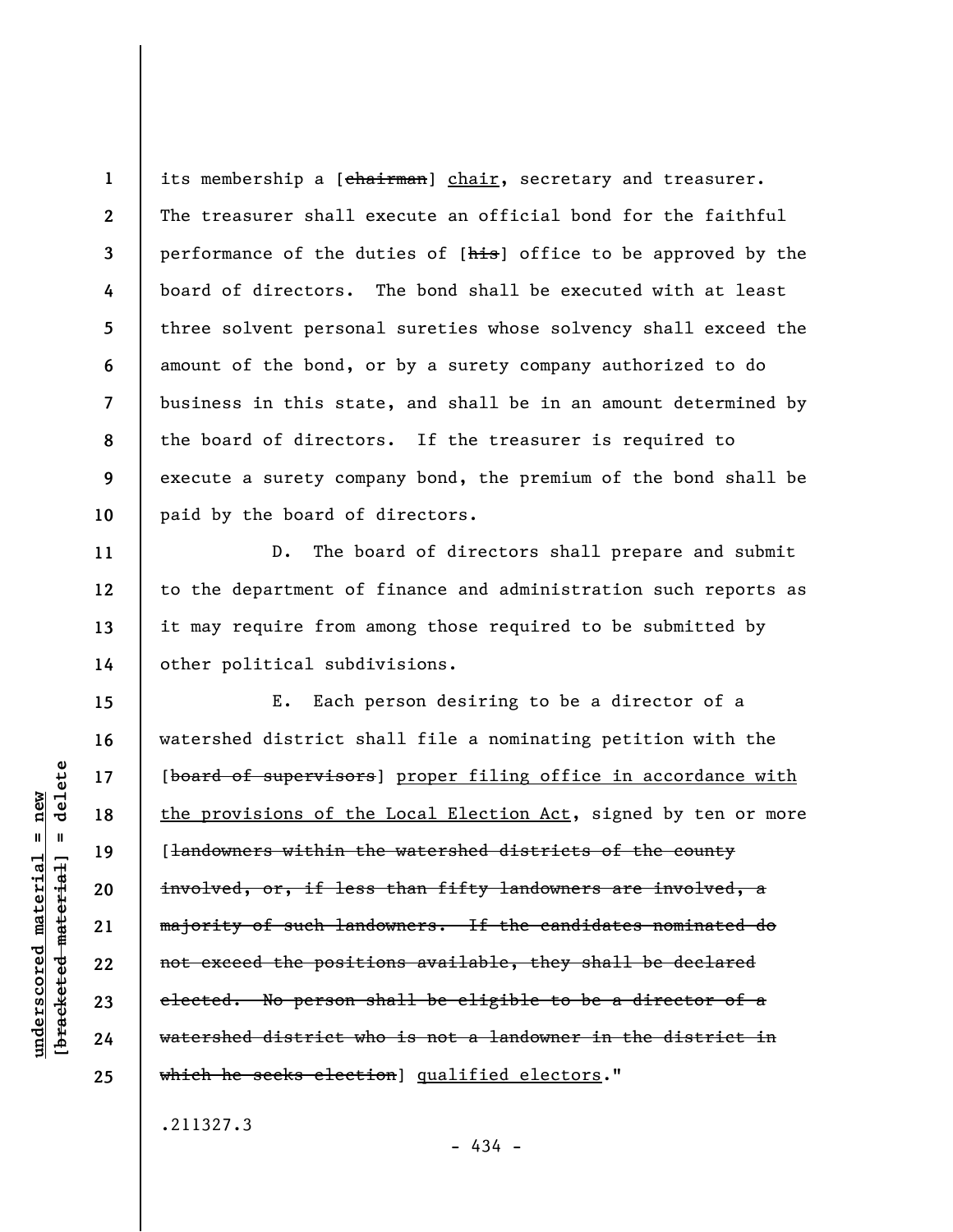**SECTION 252.** Section 73-20-14 NMSA 1978 (being Laws 1957, Chapter 210, Section 14, as amended) is amended to read:

"73-20-14. BONDS.--

A. Bonds authorized by Section 73-20-13 NMSA 1978 shall not be issued until proposed by order or resolution of the board of directors, specifying the purpose for which the funds are to be used, and the proposed undertaking, the amount of bonds to be issued, the rate of interest they are to bear and the amount of any necessary assessment levy in excess of the maximum authorized in Section 73-20-17 NMSA 1978 to establish a sinking fund for the liquidation of bonds as provided in Section 73-20-17 NMSA 1978. A copy of the order or resolution shall be certified to the board of supervisors.

B. The board of supervisors shall conduct a hearing on the proposal after notice given pursuant to Section 73-20-8 NMSA 1978. If it appears that the proposal is within the scope and purpose of the Watershed District Act and meets all other requirements of the law, the proposal shall be submitted to the [landowners of the district by referendum under supervision of the board of supervisors.

C. Provisions of Sections 73-20-8 through 73-20-11 NMSA 1978 as to notice, qualifications of voters and manner of holding referendum election in organizing a watershed district shall apply to the referendum held under this section] qualified electors of the district at an election held pursuant .211327.3

 $-435 -$ 

delete **[bracketed material] = delete**  $underscored material = new$ **underscored material = new**  $\mathbf{I}$ bracketed material

**1** 

**2** 

**3** 

**4** 

**5** 

**6** 

**7** 

**8** 

**9** 

**10** 

**11** 

**12** 

**13** 

**14** 

**15** 

**16** 

**17** 

**18** 

**19** 

**20** 

**21** 

**22** 

**23** 

**24**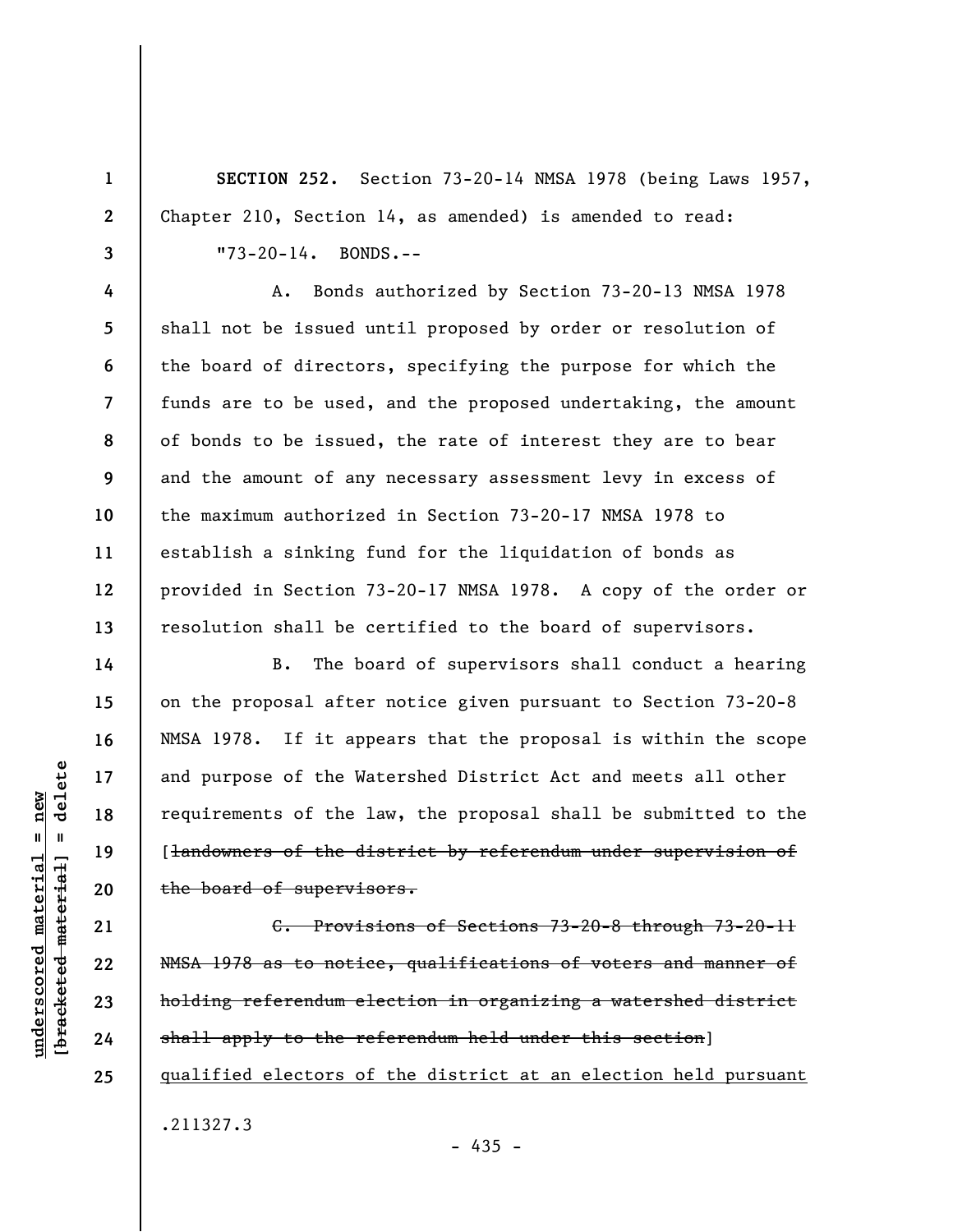**1** 

**2** 

**3** 

**4** 

**5** 

**6** 

to the Local Election Act.

 $[\frac{D-1}{2}]$  C. If two-thirds of the  $[\frac{1}{2}]$  and  $\frac{1}{2}$  dualified electors voting on the ballot question favor the proposal, the bonds may be issued."

**SECTION 253.** Section 73-20-21 NMSA 1978 (being Laws 1957, Chapter 210, Section 20, as amended) is amended to read:

**7** 

**8** 

**9** 

**10** 

**11** 

**12** 

**13** 

**14** 

**15** 

**16** 

**17** 

**18** 

**19** 

**20** 

**21** 

**22** 

**23** 

**24** 

**25** 

**underscored material = new [bracketed material] = delete**

 $\frac{1}{2}$  of  $\frac{1}{2}$  and  $\frac{1}{2}$  and  $\frac{1}{2}$  and  $\frac{1}{2}$  and  $\frac{1}{2}$  and  $\frac{1}{2}$  and  $\frac{1}{2}$  and  $\frac{1}{2}$  and  $\frac{1}{2}$  and  $\frac{1}{2}$  and  $\frac{1}{2}$  and  $\frac{1}{2}$  and  $\frac{1}{2}$  and  $\frac{1}{2}$  and  $\frac{1}{2}$  an  $underscored material = new$ 

"73-20-21. ADDITION OF LAND.--

A. Any one or more owners of land may petition the board of supervisors to have their lands added to a watershed district. The petition shall define the boundaries of the land desired to be annexed, the number of acres of land involved and other information pertinent to the proposal. When the boundary described embraces lands of others than the petitioners, the petition shall so state and shall be signed by twenty-five or more of the landowners in the territory described, if fifty or more such owners are involved, or by a majority if [<del>less</del>] fewer than fifty landowners are involved.

B. Within thirty days after the petition is filed, the board shall cause due notice to be given as provided in Section 73-20-8 NMSA 1978 of a hearing on the petition. All interested parties shall have a right to attend the hearing and be heard. The board shall determine whether the lands described in the petition or any portion of them shall be included in the district. If all the landowners in the territory involved are not petitioners, a referendum shall be .211327.3

 $-436 -$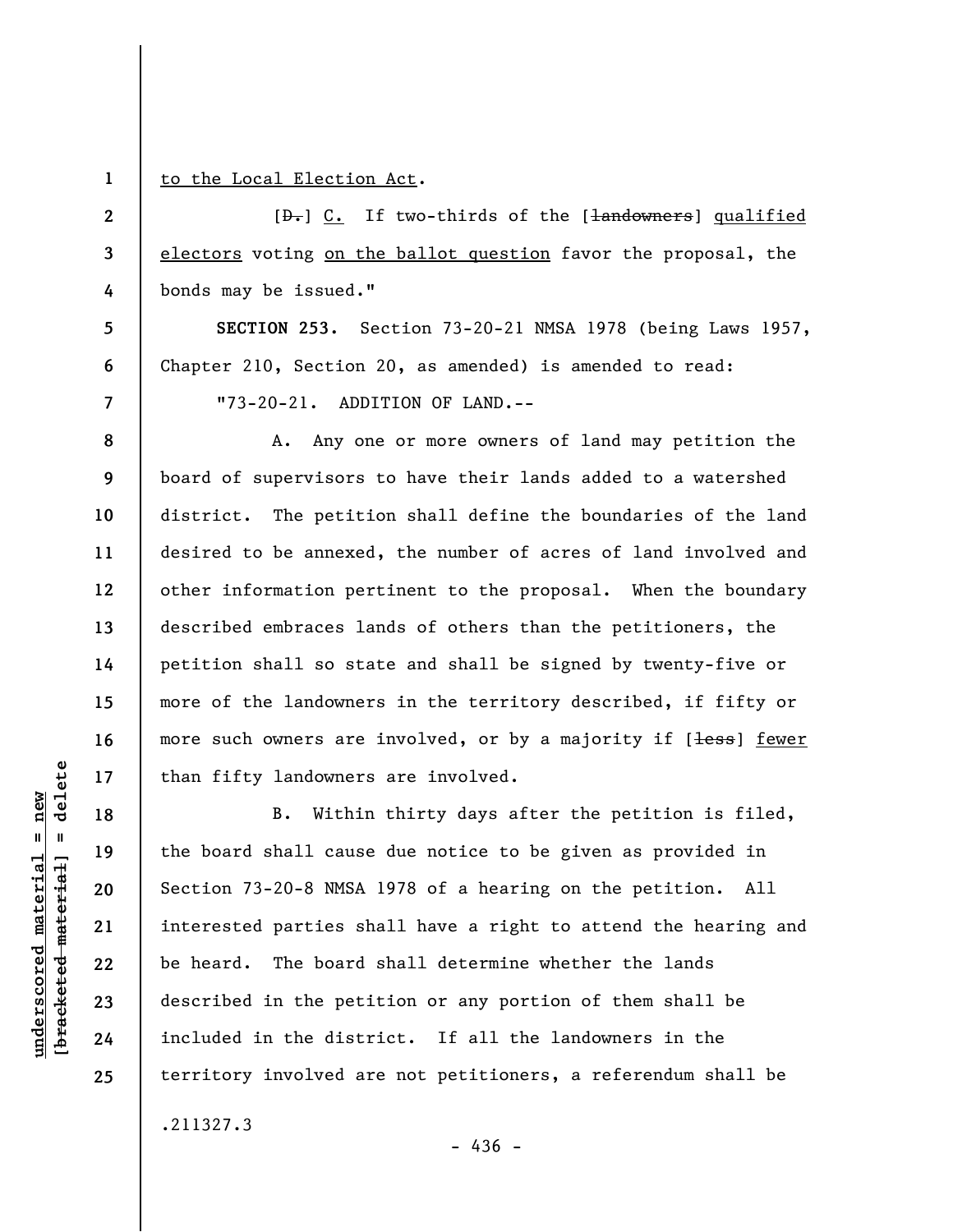**1 2 3 4 5 6 7 8**  held within the territory [as provided in Sections 73-20-8 through 73-20-11 NMSA 1978 before making a final determination] in accordance with the provisions of the Local Election Act. If it is determined by the qualified electors of the district that the land should be added, this fact shall be certified by the board of supervisors to the county clerk in the county involved. After recording, the certification shall be filed with the New Mexico department of agriculture."

**9 10 11 12 SECTION 254.** Section 73-20-23 NMSA 1978 (being Laws 1957, Chapter 210, Section 22, as amended by Laws 2013, Chapter 17, Section 2 and by Laws 2013, Chapter 169, Section 2) is amended to read:

"73-20-23. DISCONTINUANCE OF DISTRICTS.--

A. At any time after five years from the organization of a watershed district, a majority of the landowners in the district may file a petition with the board of supervisors and the board of directors requesting that the existence of the district be discontinued if all obligations of the district have been met. The petition shall state the reasons for discontinuance and demonstrate that all obligations of the district have been met.

B. After giving notice as defined in Section 73-20-8 NMSA 1978, the board of supervisors may conduct hearings on the petition as may be necessary to assist it in making a determination.

.211327.3

- 437 -

delete **[bracketed material] = delete**  $underscored material = new$ **underscored material = new**  $\mathbf{I}$ bracketed material

**13** 

**14** 

**15** 

**16** 

**17** 

**18** 

**19** 

**20** 

**21** 

**22** 

**23** 

**24**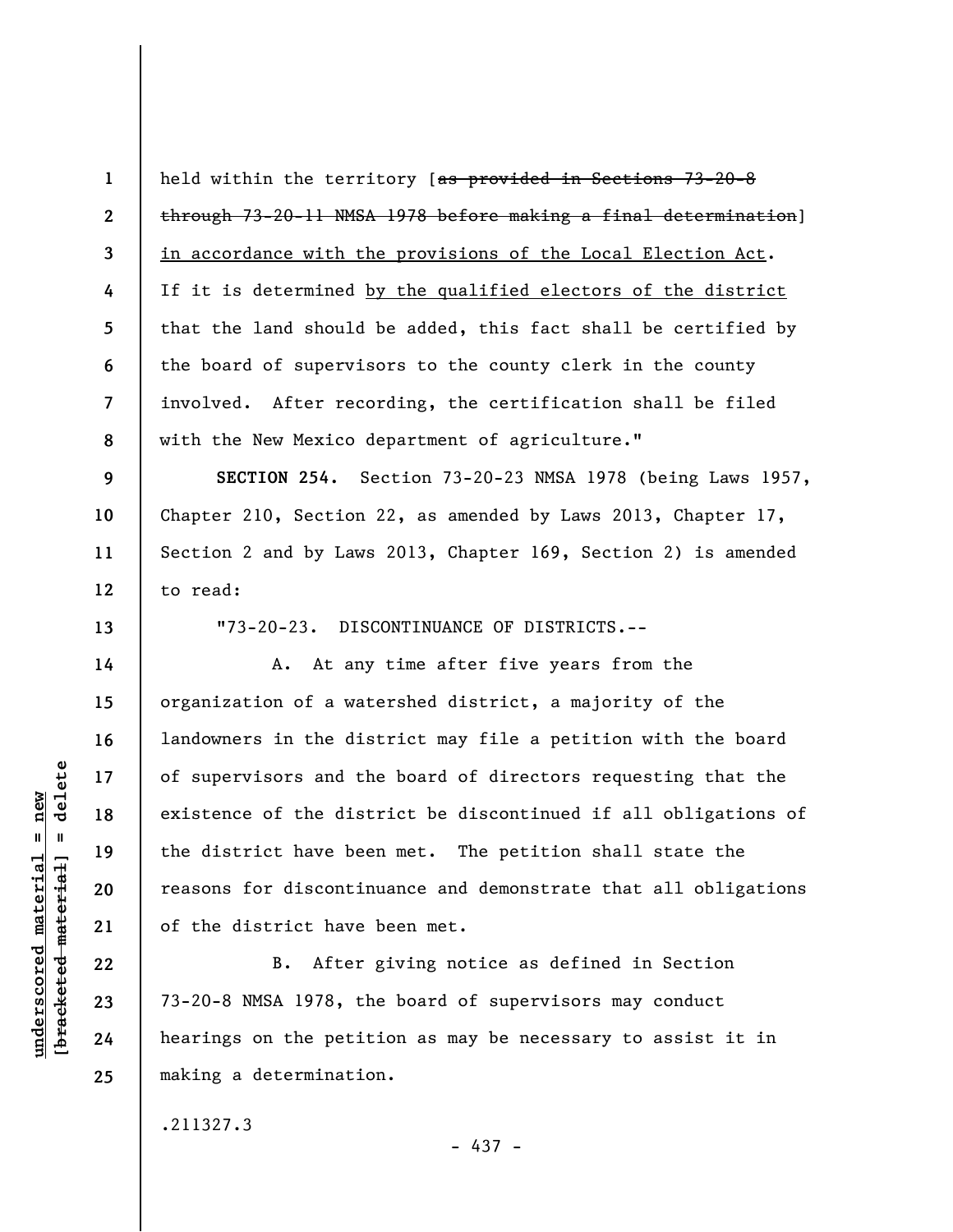|                | C. Within [sixty] ninety days after petition is                |
|----------------|----------------------------------------------------------------|
| $\overline{2}$ | filed, [a referendum] an election shall be held [under the     |
| 3              | supervision of the board of supervisors as provided in Section |
| 4              | 73-20-14 NMSA 1978. No informalities in the conduct of the     |
| 5.             | referendum or in any matters relating to the referendum shall  |
| 6              | invalidate it or its result if notice of the referendum has    |
| 7              | been given substantially as provided in Subsection B of this   |
| 8              | section] pursuant to the provisions of the Local Election Act; |
| 9              | provided that the date of the election is not in conflict with |
| 10             | the provisions of Section 1-24-1 NMSA 1978.                    |

D. If a majority of the votes cast in the referendum [favor] favors the discontinuance of the district and it is found that all obligations have been met, the board of supervisors shall make a determination that the watershed district shall be discontinued. A copy of the determination shall be certified by the clerk of the county involved for recording. After recording, the certification shall be filed with the New Mexico department of agriculture."

**SECTION 255.** A new section of the Soil and Water Conservation District Act is enacted to read:

"[NEW MATERIAL] ASSESSMENTS--LIMITATIONS.--A levy approved by the voters of a district and authorized by the commission pursuant to Section 73-20-46 NMSA 1978 prior to July 1, 2018 shall continue to be assessed pursuant to the laws in effect at the time the levy was initially approved; provided that the .211327.3

 $\frac{1}{2}$  intereted material = delete **[bracketed material] = delete**  $underscored material = new$ **underscored material = new**

**11** 

**12** 

**13** 

**14** 

**15** 

**16** 

**17** 

**18** 

**19** 

**20** 

**21** 

**22** 

**23** 

**24**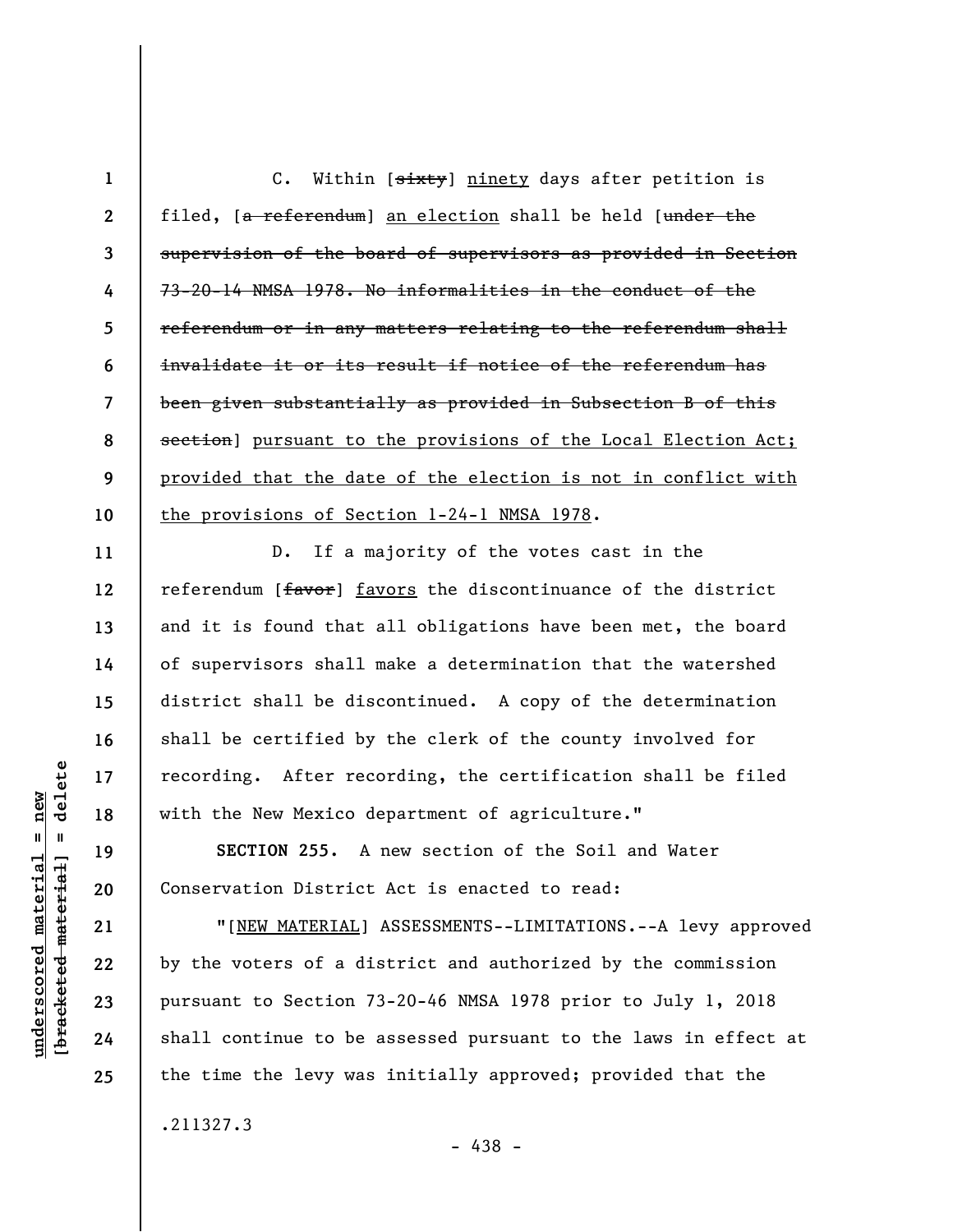aggregate of all levies in a district approved prior to July 1, 2018 that continue in effect and any levies in the same district approved on or after July 1, 2018 shall not exceed the maximum allowable levy in a district pursuant to Subsection A of Section 73-20-46 NMSA 1978."

**SECTION 256.** Section 73-21-4 NMSA 1978 (being Laws 1943, Chapter 80, Section 3, as amended) is amended to read:

"73-21-4. DEFINITIONS.--As used in the Water and Sanitation District Act:

A. "board" means the board of directors of a district;

B. "district" means a water and sanitation district that is established pursuant to the Water and Sanitation District Act and that is either entirely within or partly within and partly without one or more counties; provided those parts or parcels of the district lying in two or more counties are contiguous with one another, and further provided, a district created pursuant to a petition signed by the board of county commissioners of a county shall be entirely within that county;

C. "fee-for-service system" means a garbage or refuse collection system established by a district to fully implement the purposes for which the district is created and for which a service is offered, a fee is established by the board and the fee is paid by the customers of the district;

.211327.3

 $\frac{1}{2}$  intereted material = delete **[bracketed material] = delete**  $underscored material = new$ **underscored material = new**

**1** 

**2** 

**3** 

**4** 

**5** 

**6** 

**7** 

**8** 

**9** 

**10** 

**11** 

**12** 

**13** 

**14** 

**15** 

**16** 

**17** 

**18** 

**19** 

**20** 

**21** 

**22** 

**23** 

**24** 

**25** 

- 439 -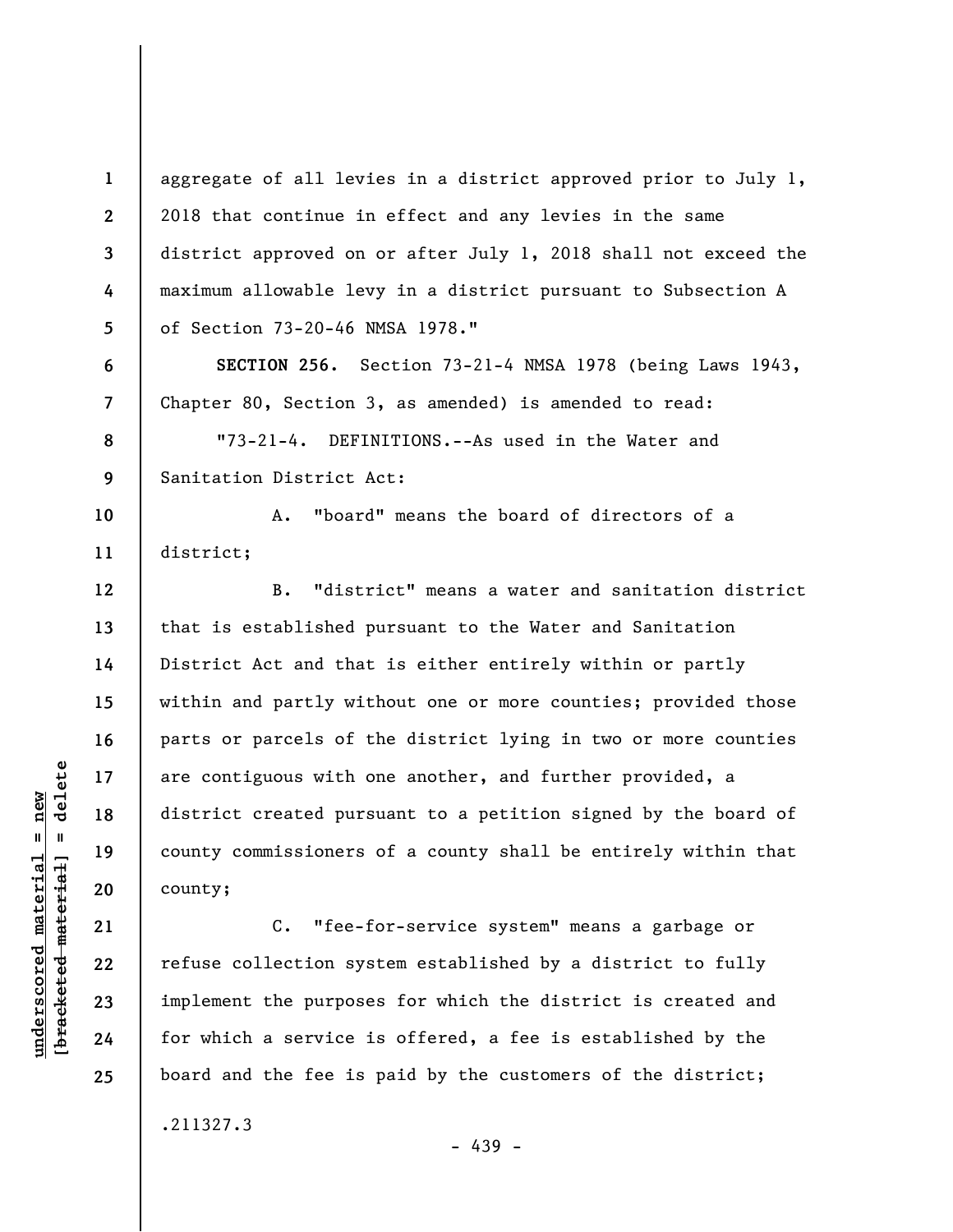D. "proponents and opponents" means residents or nonresidents of a district who pay or are liable for paying rates, tolls, fees and charges assessed by that district;

E. "publication" means giving notice once a week for three consecutive weeks in at least one newspaper of general circulation in the county in which all or the major portion of the district is located; however, it is not necessary that publication be made on the same day of the week in each of the three weeks, but not less than fourteen days, excluding the day of first publication, shall intervene between the first publication and the last publication, and publication shall be complete on the date of the last publication;

F. "sewage system" includes all constructions for collection, transportation, pumping, treatment and final disposition of sewage; and

[G. "taxpaying elector of a district", "qualified elector" or "elector" means a person who is registered to vote in any precinct in the state and who:

(2) is a nonresident of the district who pays, or will be liable for paying, rates, tolls or charges set by the board; or

(1) is a resident of the district;

(3) is a nonresident of the district who either has paid or incurred a general tax liability on real property within the district in the twelve months immediately .211327.3  $- 440 -$ 

 $\frac{1}{2}$  intereted material = delete **[bracketed material] = delete**  $anderscored material = new$ **underscored material = new**

**1** 

**2** 

**3** 

**4** 

**5** 

**6** 

**7** 

**8** 

**9** 

**10** 

**11** 

**12** 

**13** 

**14** 

**15** 

**16** 

**17** 

**18** 

**19** 

**20** 

**21** 

**22** 

**23** 

**24**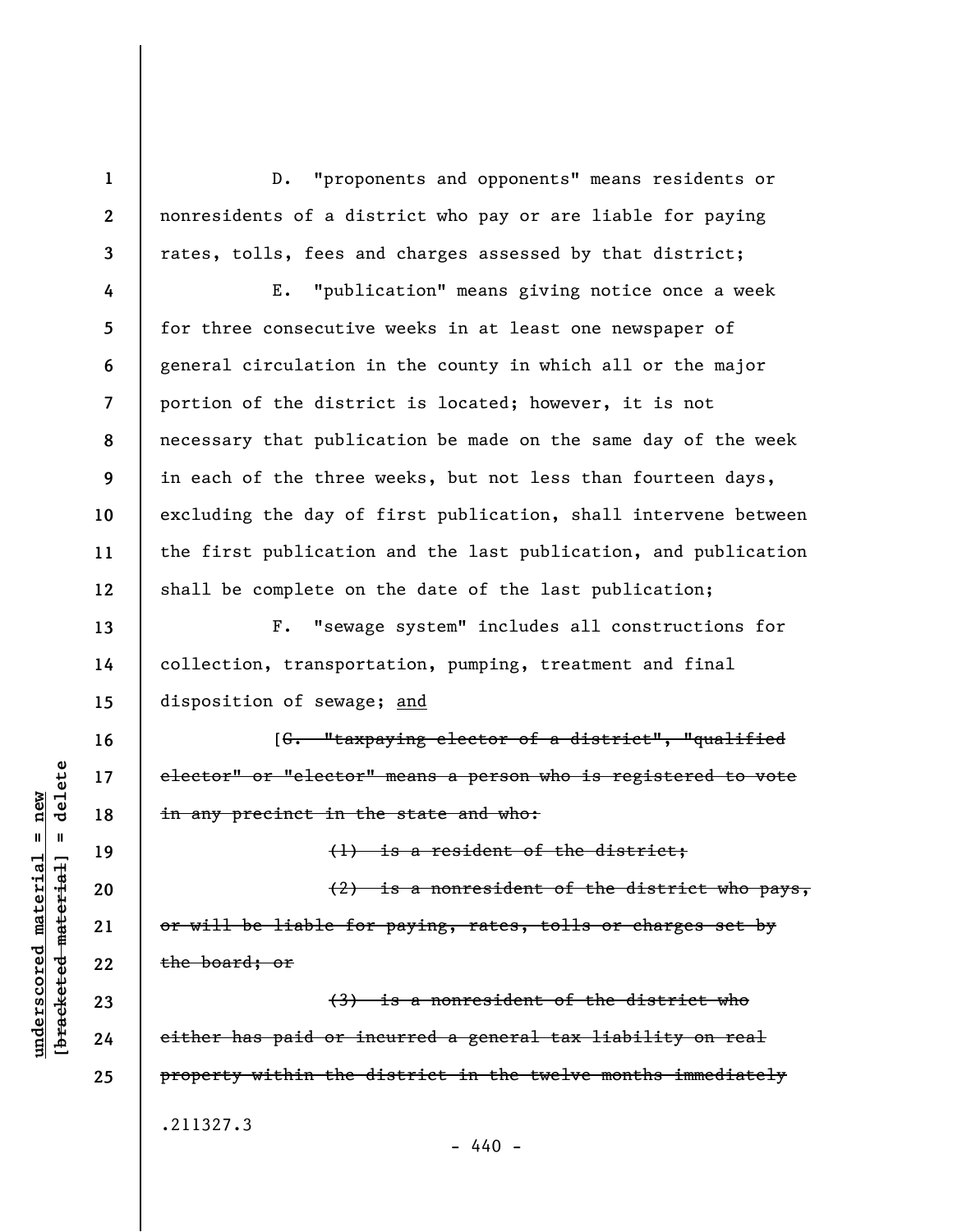preceding a designated time or event or who is purchasing real property within the district under a real estate contract where a property tax has been paid or incurred on the real property in the twelve months immediately preceding a designated time or event; and

H.] G. "utility" means a water system, sewer system or other fee-for-service system implemented by the district." **SECTION 257.** Section 73-21-6 NMSA 1978 (being Laws 1943, Chapter 80, Section 5, as amended) is amended to read: "73-21-6. PETITION.--

A. The organization of a district shall be initiated by a petition filed in the office of the clerk of the court vested with jurisdiction in a county in which all or part of the real property in the proposed district is situated. The petition shall be signed by not less than twenty-five percent of the [taxpaying] qualified electors of the district, none of whom shall be an officer, director or shareholder of any business entity with an economic interest in the subdivision and sale of land within the district; provided that at the option of a county and, after adoption of a resolution by the county authorizing the filing of a petition, that county may file a petition [which] that shall be signed by the [chairman] chair of the board of county commissioners. The petition and all other instruments relating to the formation of such districts shall be filed  $[with]$  in the office of the county .211327.3

 $- 441 -$ 

**1** 

**2** 

**3** 

**4** 

**5** 

**6** 

**7** 

**8** 

**9** 

**10** 

**11** 

**12** 

**13** 

**14** 

**15** 

**16** 

**17** 

**18** 

**19** 

**20** 

**21** 

**22** 

**23** 

**24**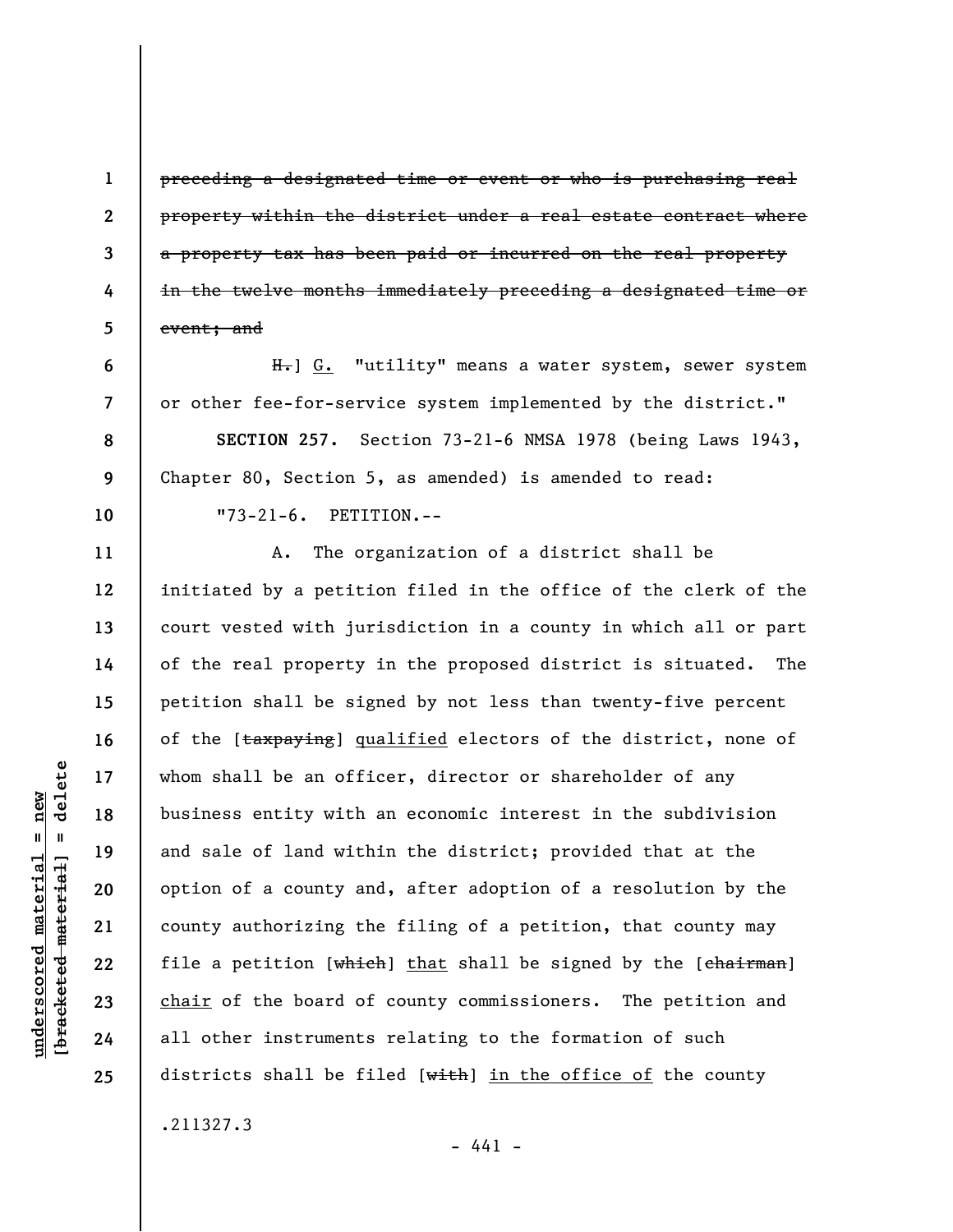**1 2 3 4 5 6 7 8 9 10 11 12 13 14 15 16 17 18 19 20 21 22 23 24 25**  clerk of the county or counties in which [all or the major portion of the proposed district is located. B. The petition shall set forth: (1) the name of the proposed district consisting of a chosen name preceding the words "water and sanitation district"; (2) a general description of the improvements to be constructed or installed within and for the district; (3) the estimated overall cost of the proposed improvements to be constructed or installed within and for the district; (4) an estimated time table for the completion of all intended improvements; (5) the need for the creation of the district and the construction or installation of improvements, stating the nature and extent of the anticipated use of the improvements by persons presently residing on land within the district and the nature and extent of the anticipated use of the improvements due to future development; (6) a general description of the boundaries of the district or the territory to be included in it, with such certainty as to enable a property owner to determine whether or not [his] the owner's property is within the district; (7) the salary, if any, that the members of the board shall receive for their services [provided, however, .211327.3  $- 442 -$ 

**underscored material = new [bracketed material] = delete**

 $\frac{1}{2}$  intereted material = delete  $underscored material = new$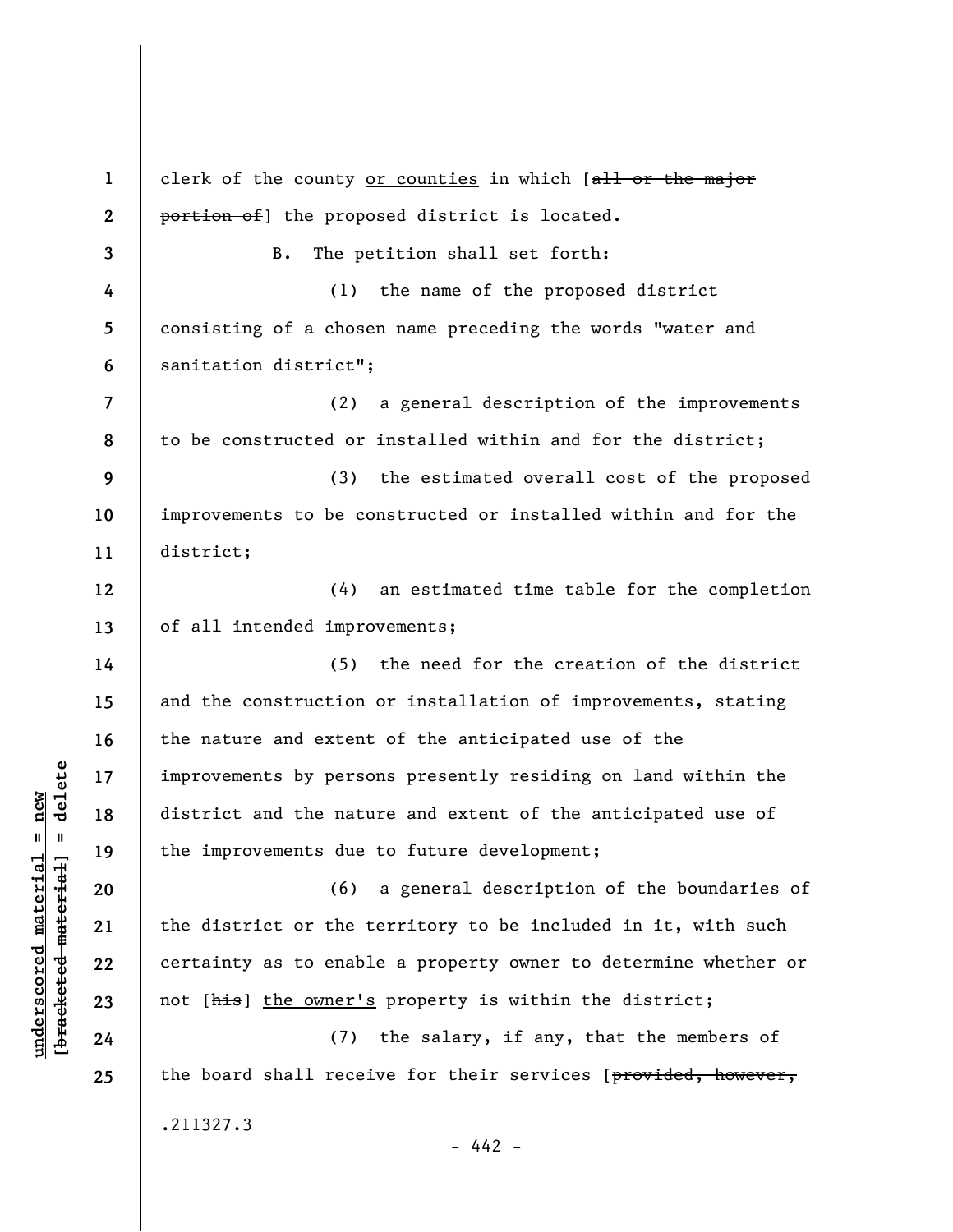**1 2 3 4 5 6 7 8 9 10 11 12 13 14 15 16 17 18 19 20 21 22 23 24**  that no member of the board shall receive a salary in excess of five dollars (\$5.00) per day for each day while in actual attendance upon his duties]; and (8) a request for the organization of the district. C. No petition with the requisite signatures shall be declared void on account of alleged defects, but the court may at any time permit the petition to be amended to conform to the facts by correcting any errors in the description of the territory or in any other particular. Similar petitions or duplicate copies of the same petition for the organization of the same district may be filed and shall together be regarded as one petition. [All such petitions filed prior to the hearing on the first petition filed shall be considered by the court the same as though filed with the first petition placed  $on$  file.]" **SECTION 258.** Section 73-21-9 NMSA 1978 (being Laws 1943, Chapter 80, Section 8, as amended) is amended to read: "73-21-9. HEARING ON PETITIONS--ELECTION FOR ORGANIZATION AND OFFICERS.-- [A. On the day fixed for the hearing or at an adjournment of it, the court shall ascertain from the tax rolls of the county in which the district is located or into which it extends, from the last official registry list and from any

.211327.3

 $- 443 -$ 

other evidence that may be adduced, the total number of

delete **[bracketed material] = delete**  $anderscored material = new$ **underscored material = new**  $\mathbf{I}$ bracketed material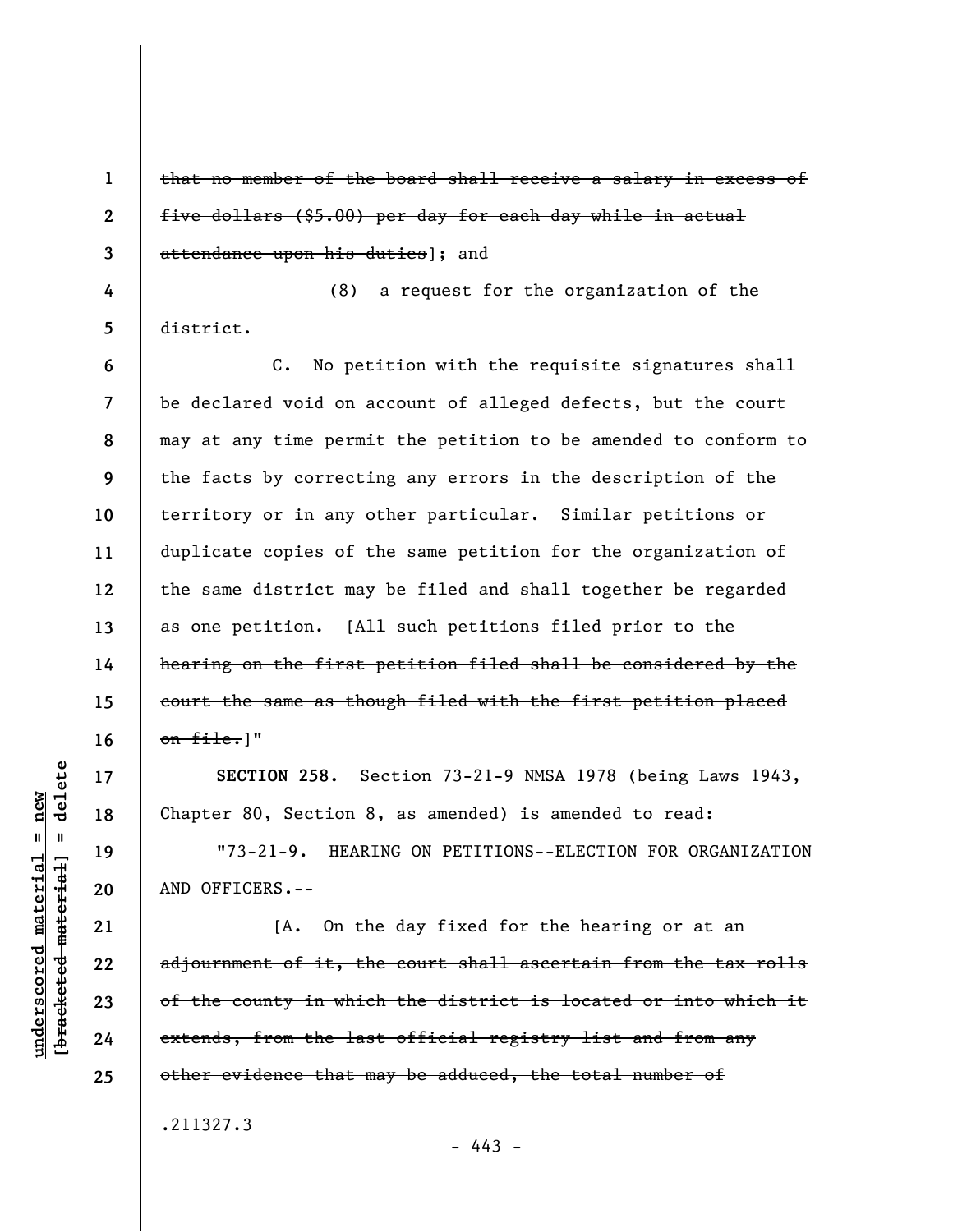**1** 

taxpaying electors of the proposed district.

**2 3 4 5 6 7 8 9 10 11 12 13**  B. If the court finds that no petition has been signed and presented in conformity with the Water and Sanitation District Act, or that the material facts are not as set forth in the petition filed, it shall dismiss the proceedings and adjudge the costs against the signers of the petition or, if applicable, the board of county commissioners of a county, in the proportion as it deems just and equitable. No appeal or suit of error shall lie from an order dismissing the proceedings; but nothing in that act shall prevent the filing of a subsequent petition for similar improvements or for a similar district, and the right to renew the proceeding is expressly granted and authorized.

G. A. At any time after the filing of the petition for the organization of a district and before the day fixed for the hearing on it, the owner of any taxable property within the proposed district may file a petition with the court stating reasons why the property should not be included in the district and requesting that the property be excluded from it. The petition shall be verified and shall describe the property sought to be excluded. The court shall hear the petition and all objections to it at the time of the hearing on the petition for organization and shall determine whether the property should be excluded or included in the district.

 $[\frac{D-1}{2}]$  B. In determining whether or not the petition .211327.3 - 444 -

delete **[bracketed material] = delete**  $anderscored material = new$ **underscored material = new**  $\mathbf{I}$ bracketed material

**14** 

**15** 

**16** 

**17** 

**18** 

**19** 

**20** 

**21** 

**22** 

**23** 

**24**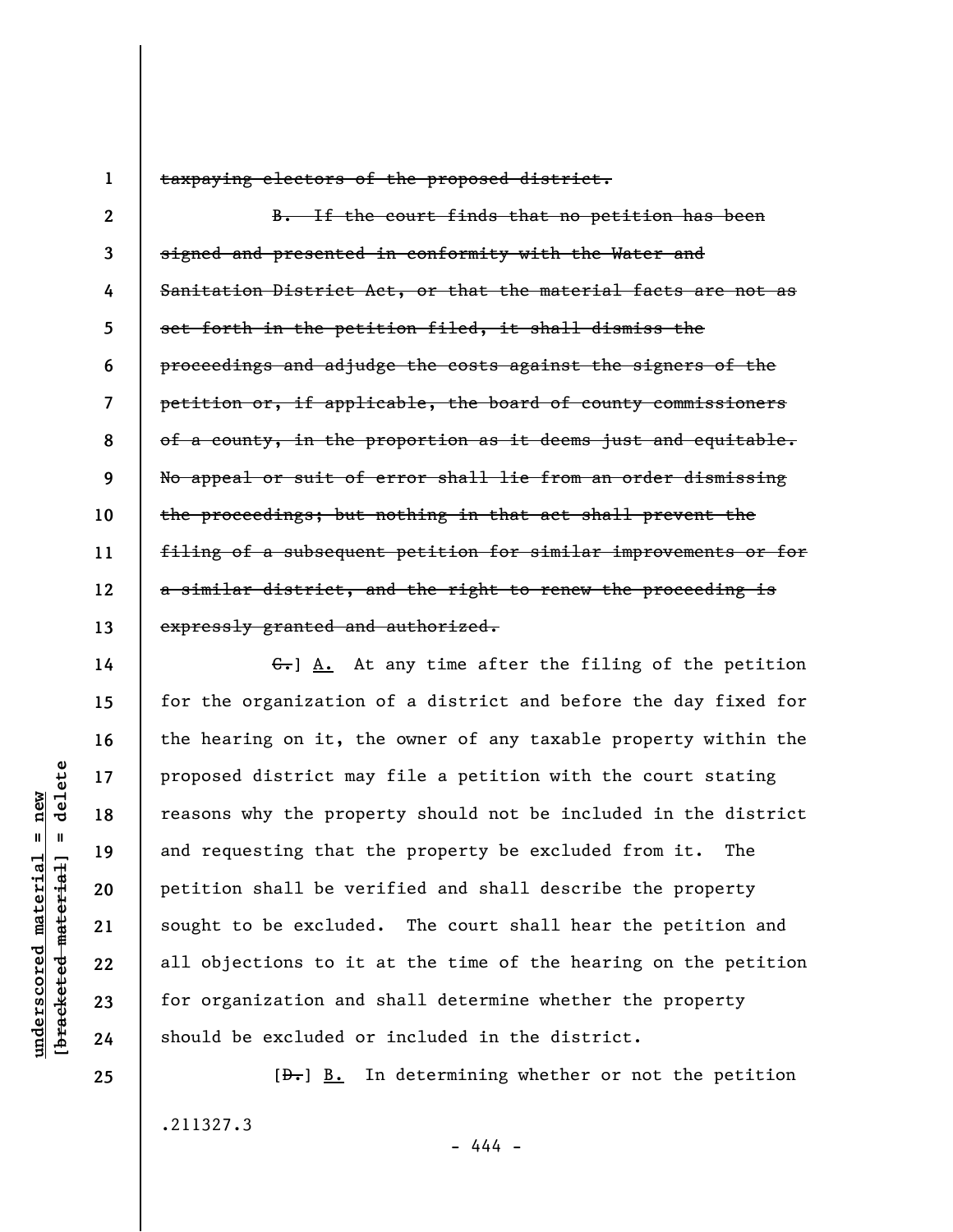**1 2 3**  for the creation of a water and sanitation district shall be granted, the district court shall consult and request an opinion from:

**4 5 6**  (1) the state engineer to determine whether the proposed district has adequate water rights to implement the proposed improvements; and

**7 8 9 10 11 12 13**  (2) the environmental improvement division of the department of environment to determine, as to the technological feasibility of the proposed improvements, whether the water proposed to be supplied is of an acceptable quality to conform with the state regulations and whether the liquid and solid waste disposal proposals can conform with state regulations.

 $[E-]$   $C.$  The court may deny the petition or may order the petition to be modified if the court, after hearing on the petition, finds that:

(1) the proposed water and sewage improvements cannot conform with the state regulations;

(2) the water and sewage improvements cannot be implemented within a reasonable time taking into consideration applications for state and federal grants;

(3) there is lacking an actual or impending need for the water and sewage improvements proposed; or

(4) the boundaries of the proposed district contain land that has no actual or impending need for the water .211327.3

 $- 445 -$ 

 $\frac{1}{2}$  intereted material = delete **[bracketed material] = delete**  $underscored material = new$ **underscored material = new**

**14** 

**15** 

**16** 

**17** 

**18** 

**19** 

**20** 

**21** 

**22** 

**23** 

**24**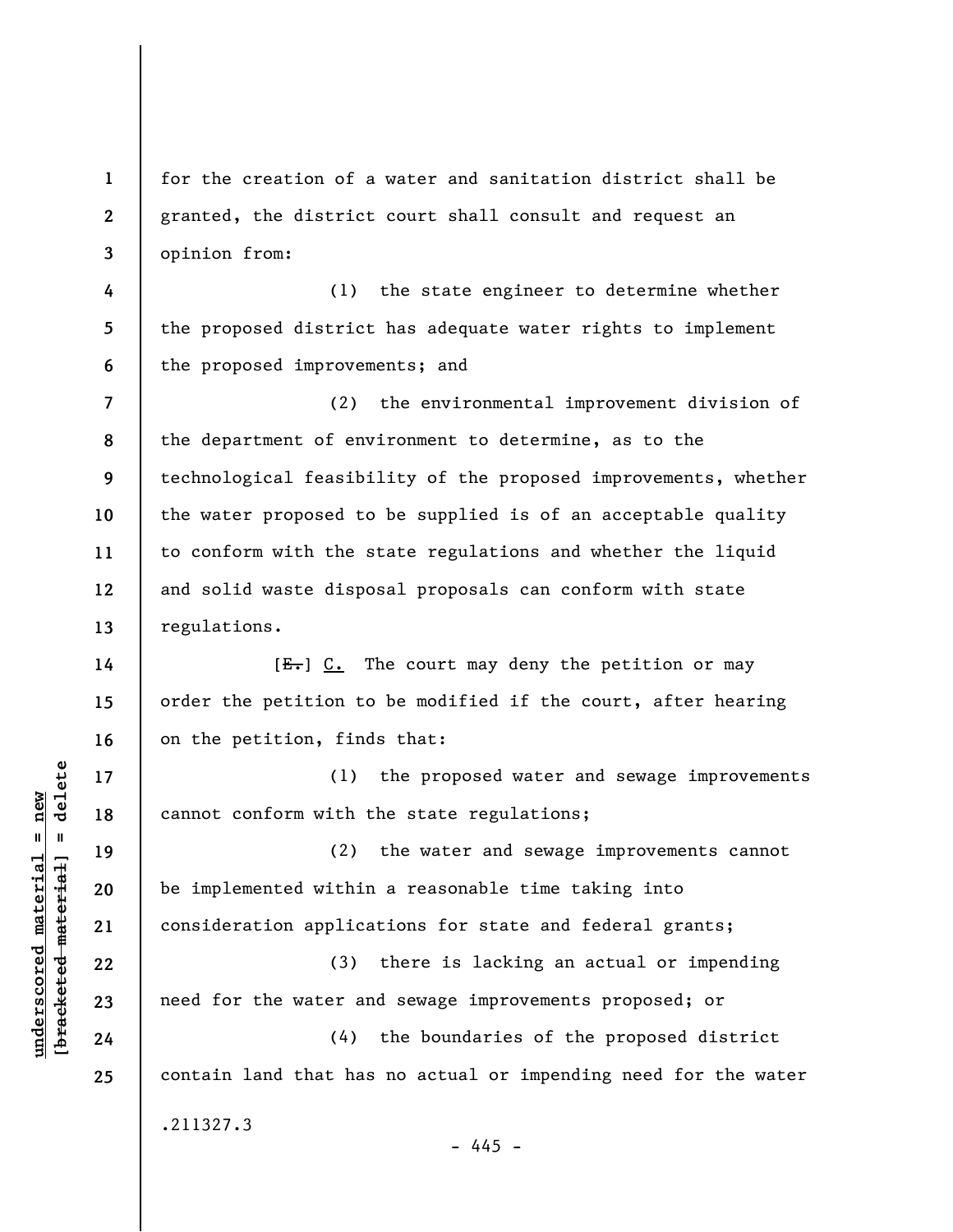and sewage improvements or cannot be reasonably expected to utilize the water and sewage improvements, unless the land is otherwise required to be included in the proposed district by rule or regulation of a federal agency.

**5 6 7 8 9 10 11 12 13 14 15 16 17 18 19 20 21 22 23 24**   $[F-]$  D. Upon the hearing, if it appears that a petition for the organization of a district has been properly signed and presented and that the allegations of the petition are true, the court shall order that the question of the organization of the district be submitted to the [taxpaying] qualified electors of the district as set forth in the petition, as the boundaries were modified by the court in determining that only property to be benefited by the proposed improvements should be included within the boundaries of the district, at an election to be held for that purpose and [the order shall designate one or more polling places within the district, and for each polling place so designated, shall appoint three taxpaying electors of the district as judges of the election and two taxpaying electors of the district as clerks of the election. The clerk of the court having jurisdiction shall give published notice of the time and place of an election to conducted pursuant to the provisions of the Local Election Act. The election shall be held in the district not less than [twenty] ninety days after the [first publication of the notice.

G. The election shall be held and conducted as .211327.3  $- 446 -$ 

**1** 

**2** 

**3** 

**4**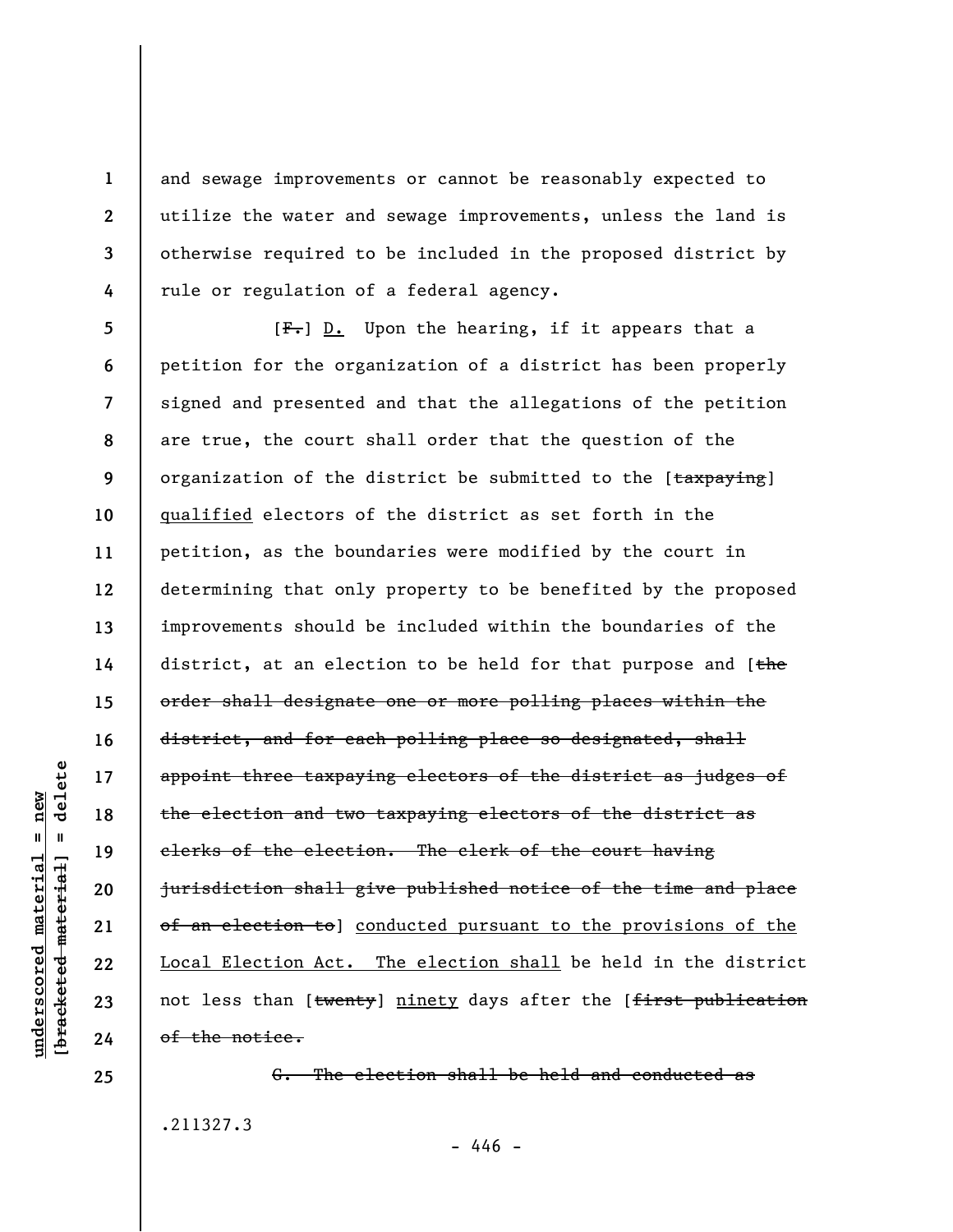| 1              | nearly as possible in the same manner as general elections in                       |
|----------------|-------------------------------------------------------------------------------------|
| $\overline{2}$ | this state. No special registration for the election is                             |
| 3              | required, but for the purpose of determining qualifications of                      |
| 4              | electors, the judges may use official records, and, in                              |
| 5              | addition, they may require the execution of an affidavit                            |
| 6              | concerning the qualifications of any elector] order is entered                      |
| $\overline{7}$ | in accordance with the Local Election Act; provided that the                        |
| 8              | <u>date does not conflict with the provisions of Section 1-24-1</u>                 |
| 9              | NMSA 1978.                                                                          |
| 10             | [ <del>H.</del> ] <u>E.</u> At the election, the [ <del>taxpaying</del> ] qualified |
| 11             | electors of the district shall vote for or against the                              |
| 12             | organization of the district. [and if in favor thereof, shall                       |
| 13             | vote for three taxpaying electors of the district who shall                         |
| 14             | constitute the board of directors of the district, one to act                       |

until the first biennial election, one until two years and one until four years after the election, except that at the election in a county where the petition for the district was signed by the chairman of the board of county commissioners, the taxpaying electors of the district shall vote only for or against the organization of the district.

I. The judges of election shall certify the returns of the election to the district court having jurisdiction.] If a majority of the votes cast at the election are in favor of the organization, the district court shall declare the district organized and give it a corporate name by which in all

.211327.3

- 447 -

delete **[bracketed material] = delete**  $underscored material = new$ **underscored material = new**  $\mathbf{I}$ bracketed material

**15** 

**16** 

**17** 

**18** 

**19** 

**20** 

**21** 

**22** 

**23** 

**24**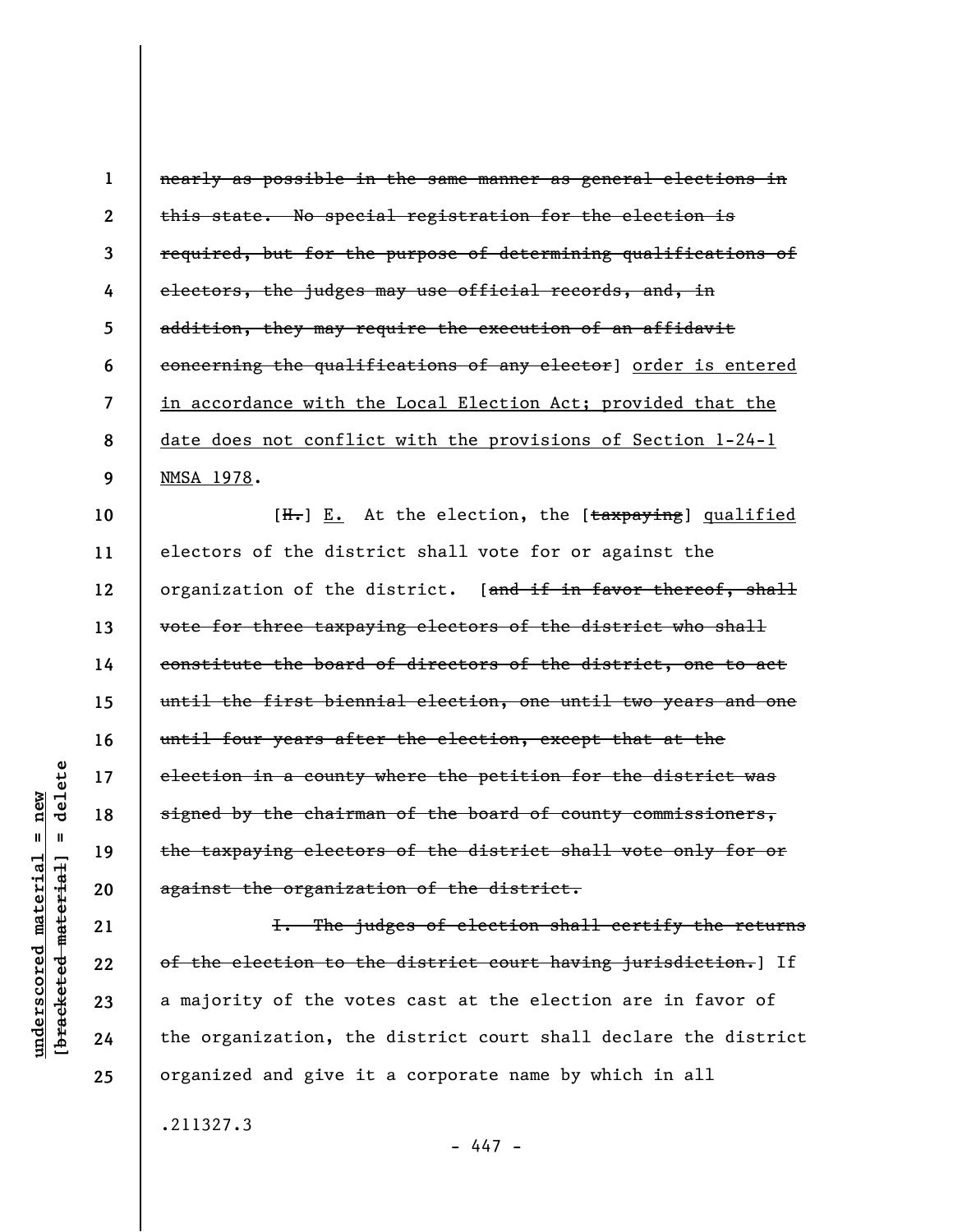**1 2 3 4 5 6 7 8 9 10 11 12**  proceedings it shall thereafter be known [and designate the first board of directors elected, except that a district created pursuant to a petition signed by the chairman of the board of county commissioners of a county shall appoint the first board of directors as provided in Section 73-21-15.1 NMSA 1978]. Thereupon the district shall be a governmental subdivision of the state, except a district created pursuant to a petition signed by the [chairman] chair of the board of county commissioners of a county, which district shall be a subdivision of the county. Every district shall be a body corporate with all the powers of a public or quasi-municipal corporation.

[J. If an order is entered establishing the district, the order is final and no appeal or writ of error shall lie therefrom, and the entry of the order shall finally and conclusively establish the regular organization of the district against all persons except the state, in an action in the nature of a writ of quo warranto, commenced by the attorney general within thirty days after the decree declaring the district organized. The organization of the district shall not be directly or collaterally questioned in any suit, action or proceeding except as expressly authorized in the Water and Sanitation District Act.]"

**SECTION 259.** Section 73-21-13 NMSA 1978 (being Laws 1943, Chapter 80, Section 12, as amended) is amended to read:

.211327.3

- 448 -

delete **[bracketed material] = delete**  $anderscored material = new$ **underscored material = new**  $\mathbf{I}$ bracketed material

**13** 

**14** 

**15** 

**16** 

**17** 

**18** 

**19** 

**20** 

**21** 

**22** 

**23** 

**24**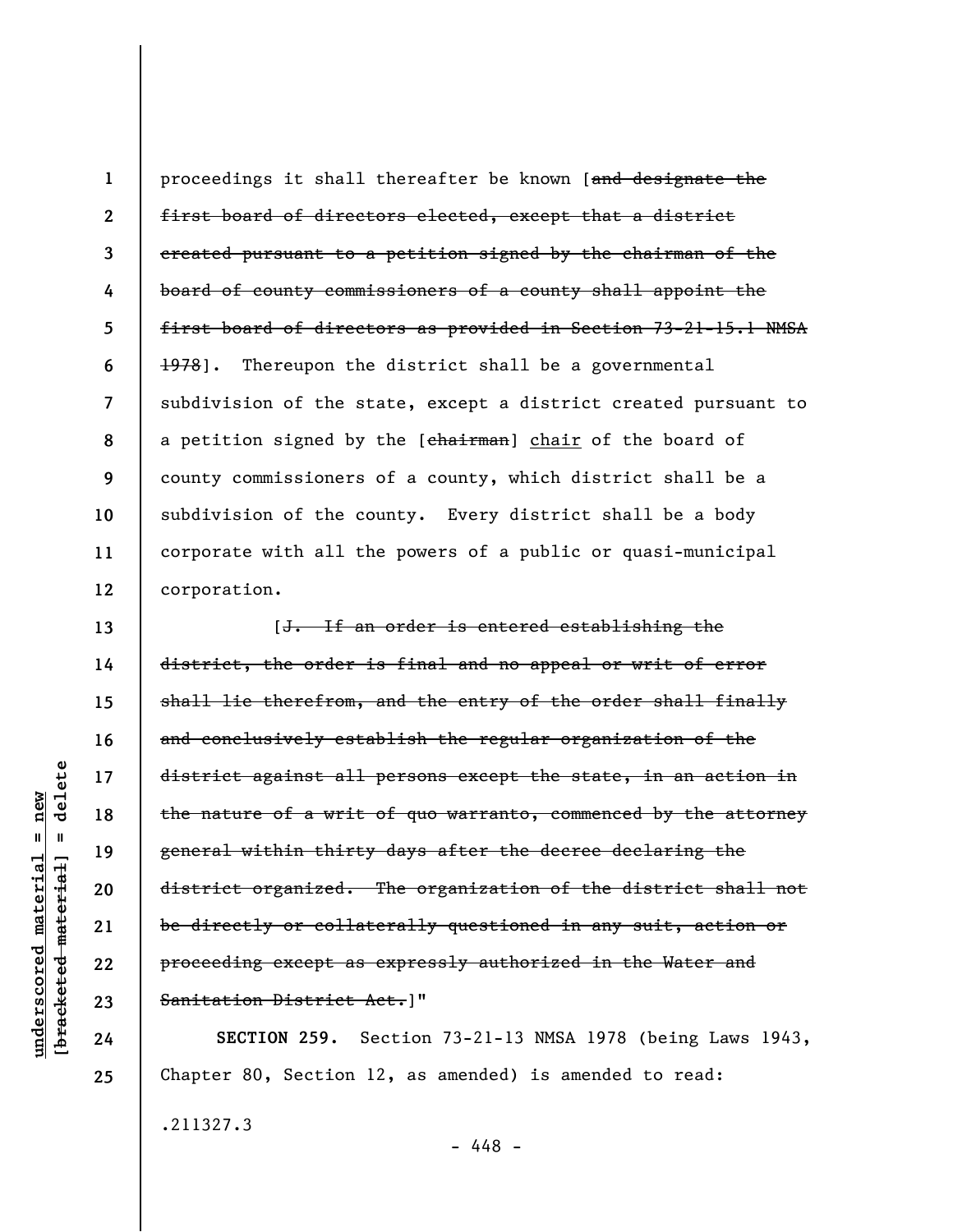**1 2 3 4 5 6 7 8 9 10 11 12 13 14 15 16 17**  "73-21-13. MEETINGS.--The board shall meet once each month at a time and place to be designated by the board. Special meetings may be held as often as the needs of the district require on notice to each member of the board. A majority of the board shall constitute a quorum at any meeting. Any vacancy on a board elected by [taxpaying] qualified electors of the district shall be filled by the remaining members or member of the board, the appointee to act until the next biennial election when the vacancy shall be filled by election. Any vacancy on a board appointed by a board of county commissioners shall be filled in the same manner as original appointments, in accordance with Section 73-21-15.1 NMSA 1978, the appointee to act until the end of the term of the member creating the vacancy. If the board or a board of county commissioners fails to fill any vacancy within thirty days after it occurs, the court having jurisdiction shall fill the vacancy."

**SECTION 260.** Section 73-21-15.1 NMSA 1978 (being Laws 1985, Chapter 155, Section 8, as amended) is amended to read:

"73-21-15.1. APPOINTMENT OF FIRST BOARD [<del>DISTRICT CREATED</del> BY A BOARD OF COUNTY COMMISSIONERS].--[Notwithstanding any other provision of the Water and Sanitation District Act relating to election of the board, all] Members of the first board of any district [ereated pursuant to a petition signed by the chairman of the board of county commissioners of a county]

.211327.3

- 449 -

delete **[bracketed material] = delete**  $underscored material = new$ **underscored material = new**  $\mathbf{I}$ bracketed material

**18** 

**19** 

**20** 

**21** 

**22** 

**23** 

**24**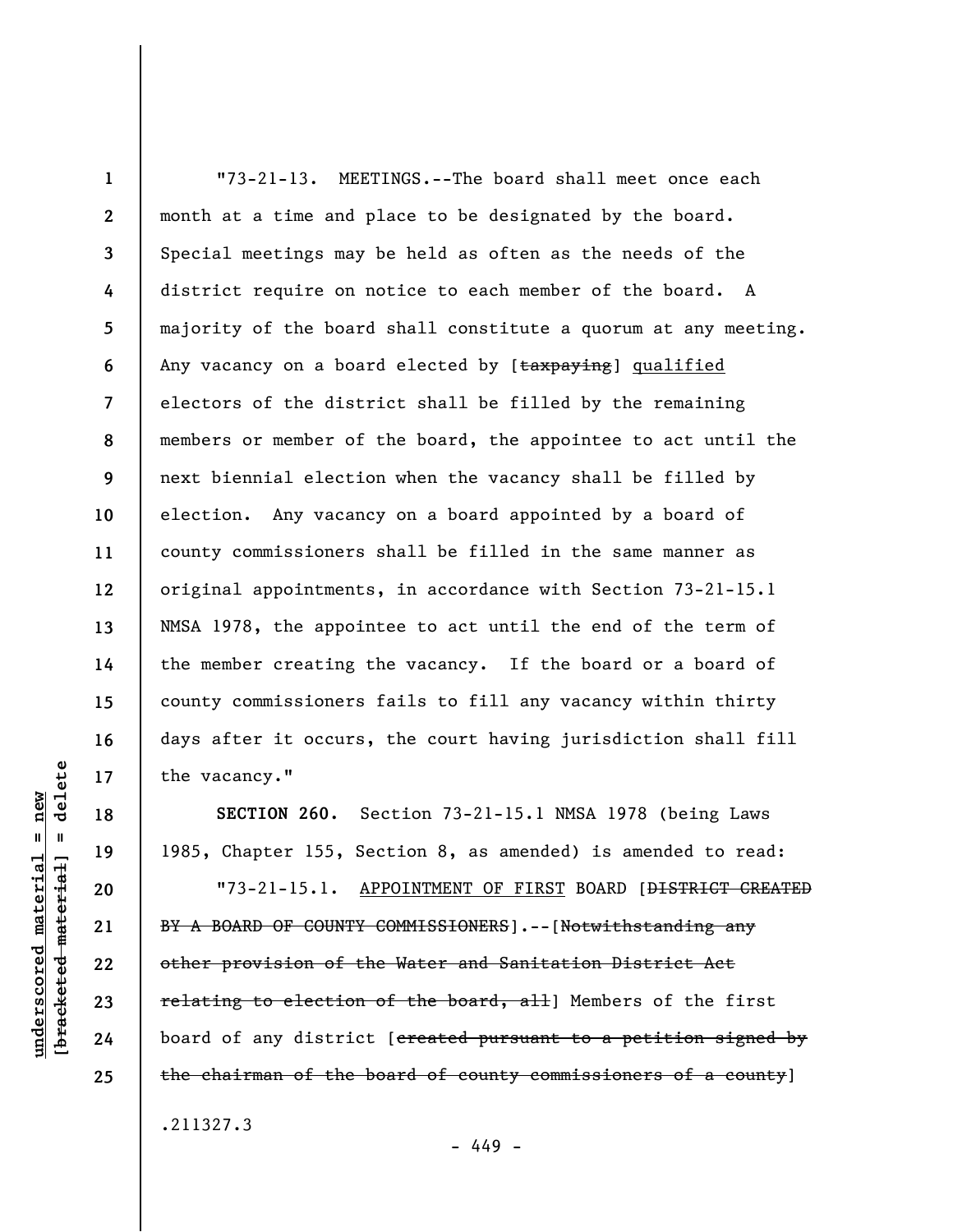**1 2 3 4 5 6 7 8 9 10 11 12 13 14**  shall be appointed by the board of county commissioners. In a district consisting of multiple counties, the district judge shall designate how many members of the board will be appointed by each board of county commissioners. The first board shall consist of five directors who are [taxpaying] qualified electors of the district appointed for staggered terms so that the terms of two directors expire [in one year] within two years and the terms of three directors expire [in two] within four years. Thereafter, all directors shall be elected to [two-year] terms of office pursuant to the provisions of the Water and Sanitation District Act. Any director appointed by any board of county commissioners shall be eligible for election; provided that no member of a board shall serve more than two consecutive terms."

**SECTION 261.** Section 73-21-26 NMSA 1978 (being Laws 1943, Chapter 80, Section 24, as amended) is amended to read:

"73-21-26. BONDS--INTEREST--FORM.--To carry out the purposes of the Water and Sanitation District Act, the board may issue bonds of the district upon approval of the majority of the [taxpaying] qualified electors of the district voting on the question pursuant to the provisions of the Local Election Act. Bonds shall bear interest payable semiannually and shall be due and payable serially, either annually or semiannually, commencing not later than three years and extending not more than twenty years from date. The form and terms of the bonds,

.211327.3

delete **[bracketed material] = delete**  $underscored material = new$ **underscored material = new**  $\mathbf{I}$ bracketed material

**15** 

**16** 

**17** 

**18** 

**19** 

**20** 

**21** 

**22** 

**23** 

**24**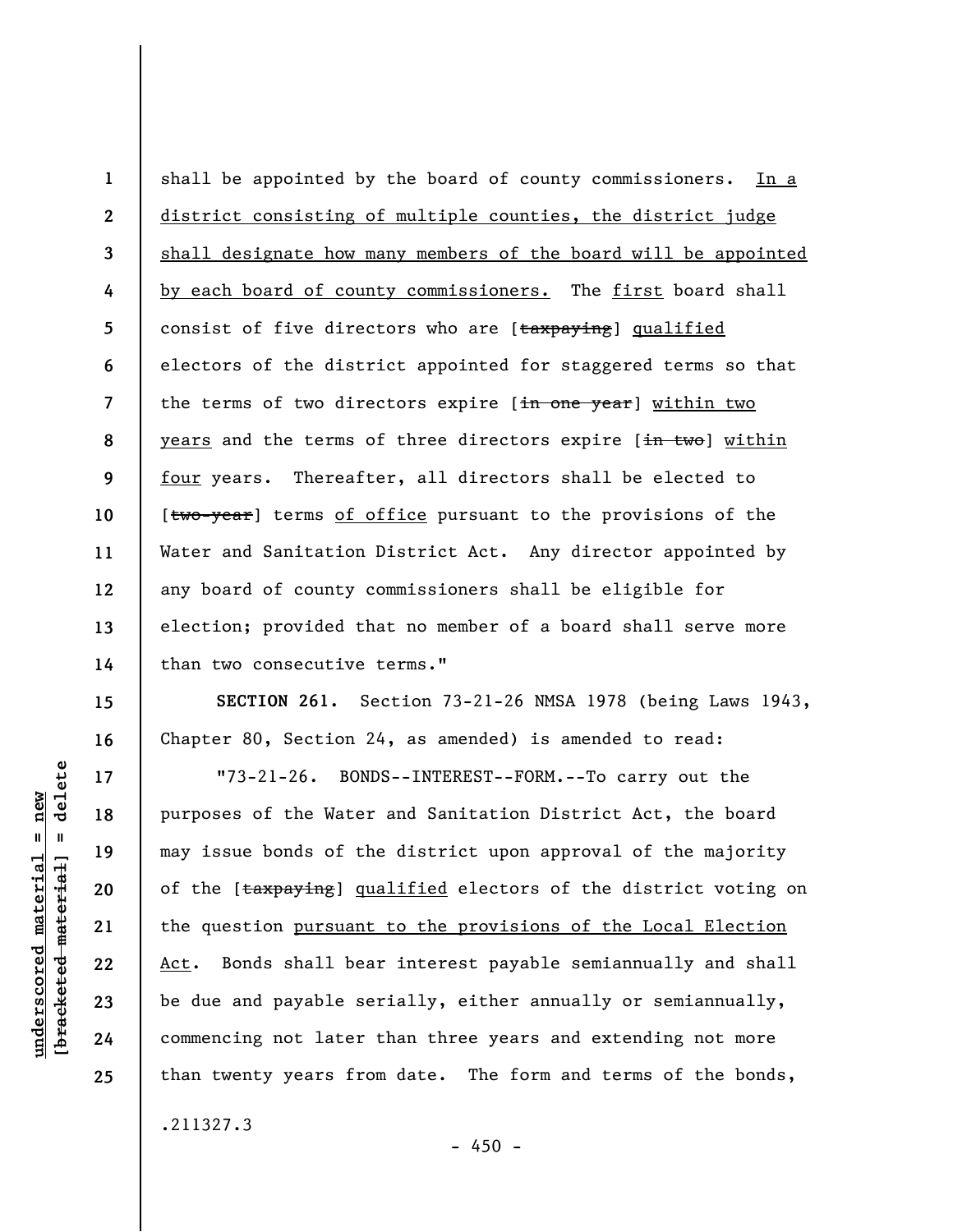**1 2 3 4 5 6 7 8 9 10 11 12 13 14 15**  including provisions for their payment and redemption, shall be determined by the board. If the board so determines, the bonds may be redeemable prior to maturity upon payment of a premium, not exceeding three percent of the principal thereof. The bonds, except for bonds issued in book entry or similar form without the delivery of physical securities, shall be executed in the name of and on behalf of the district and signed by the [chairman] chair of the board, with the seal of the district affixed thereto, and attested to by the secretary of the board. The bonds shall be sold and shall be in such denominations as the board determines, and the bonds and the attached coupons, if any, shall be payable to the bearer or registered as to principal or as to principal and interest. Interest coupons, if any, shall bear the original or facsimile signature of the [chairman] chair of the board."

**SECTION 262.** Section 73-21-28 NMSA 1978 (being Laws 1943, Chapter 80, Section 25, as amended) is amended to read:

"73-21-28. BOARD RESOLUTION--INDEBTEDNESS--ELECTION.-- Whenever the board shall, by resolution, determine that the interest of the district and the public interest or necessity demand the acquisition, construction, installation or completion of any works or other improvements or facilities, or the making of any contract with the United States or other persons or corporations, to carry out the objects or purposes of the district, requiring the creation of a general obligation

delete **[bracketed material] = delete**  $underscored material = new$ **underscored material = new**  $\mathbf{I}$ bracketed material

**16** 

**17** 

**18** 

**19** 

**20** 

**21** 

**22** 

**23** 

**24** 

**25** 

.211327.3

 $- 451 -$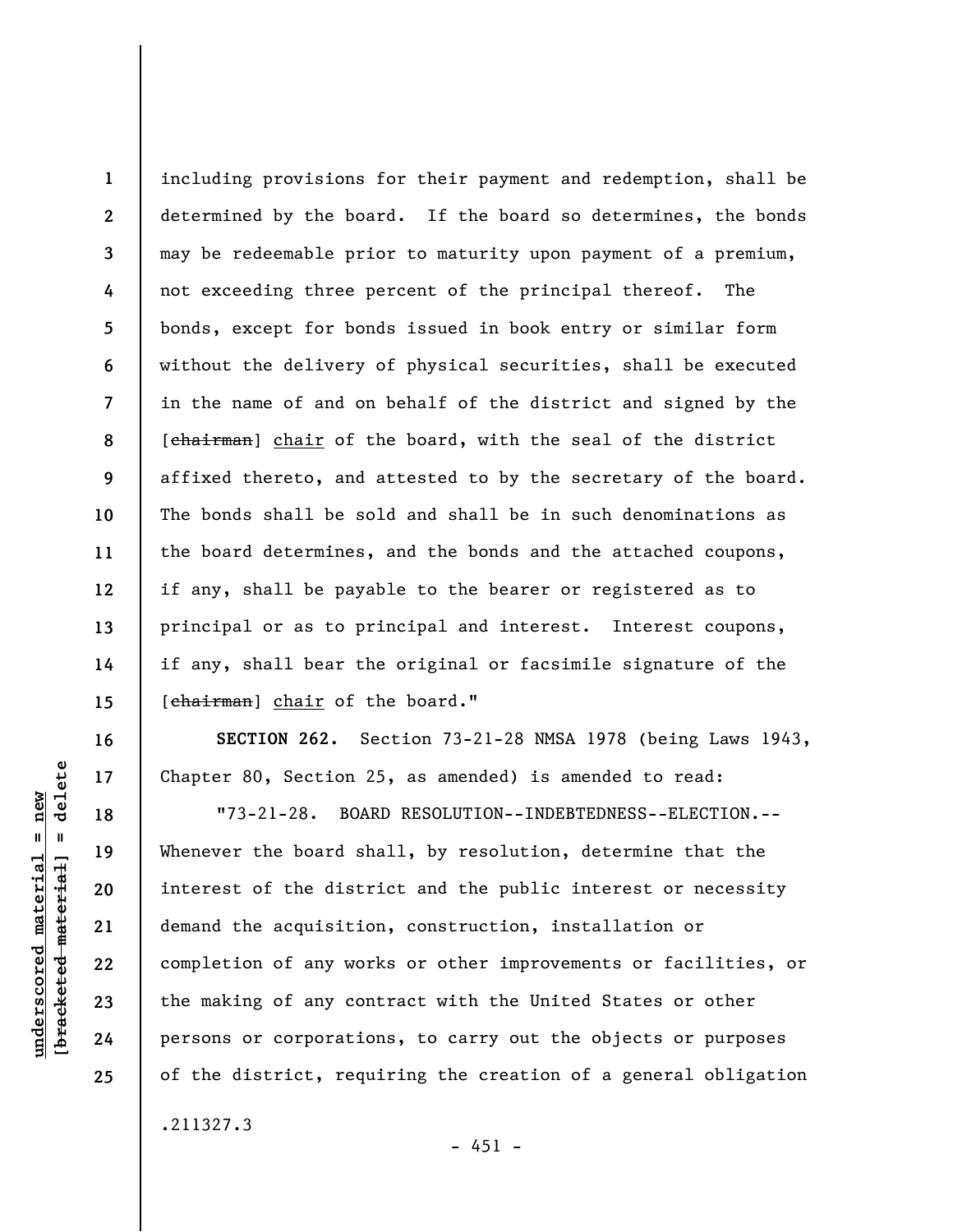**1 2 3 4 5 6 7 8 9 10 11 12 13 14 15 16 17 18**  indebtedness of five thousand dollars (\$5,000) or more, secured by property tax revenue from within the district, the board shall order the submission of the proposition of issuing the obligations or bonds or creating other indebtedness to the qualified electors of the district at a district election held in accordance with the provisions of the Local Election Act. The declaration of public interest or necessity required in this section and the provision for the holding of the election may be included within one and the same resolution. The resolution, in addition to the declaration of public interest or necessity, shall recite the objects and purposes for which the indebtedness is proposed to be incurred, the estimated cost of the works or improvements, as the case may be, the amount of principal of the indebtedness to be incurred and the maximum rate of interest to be paid on the indebtedness. The resolution shall also announce the date upon which the election shall be held; provided that the date is not in conflict with the provisions of Section  $[-12-71]$   $[-24-1]$  NMSA 1978."

**SECTION 263.** Section 73-21-31 NMSA 1978 (being Laws 1943, Chapter 80, Section 28) is amended to read:

"73-21-31. EFFECT OF ELECTION--SUBSEQUENT ELECTIONS.--In the event that it [shall appear] appears from [said] the returns that a majority of [said] the qualified [taxpaying] electors of the district [who shall] have voted [on any proposition submitted hereunder at such election voted] in

.211327.3

 $- 452 -$ 

delete **[bracketed material] = delete**  $underscored material = new$ **underscored material = new**  $\mathbf{I}$ bracketed material

**19** 

**20** 

**21** 

**22** 

**23** 

**24**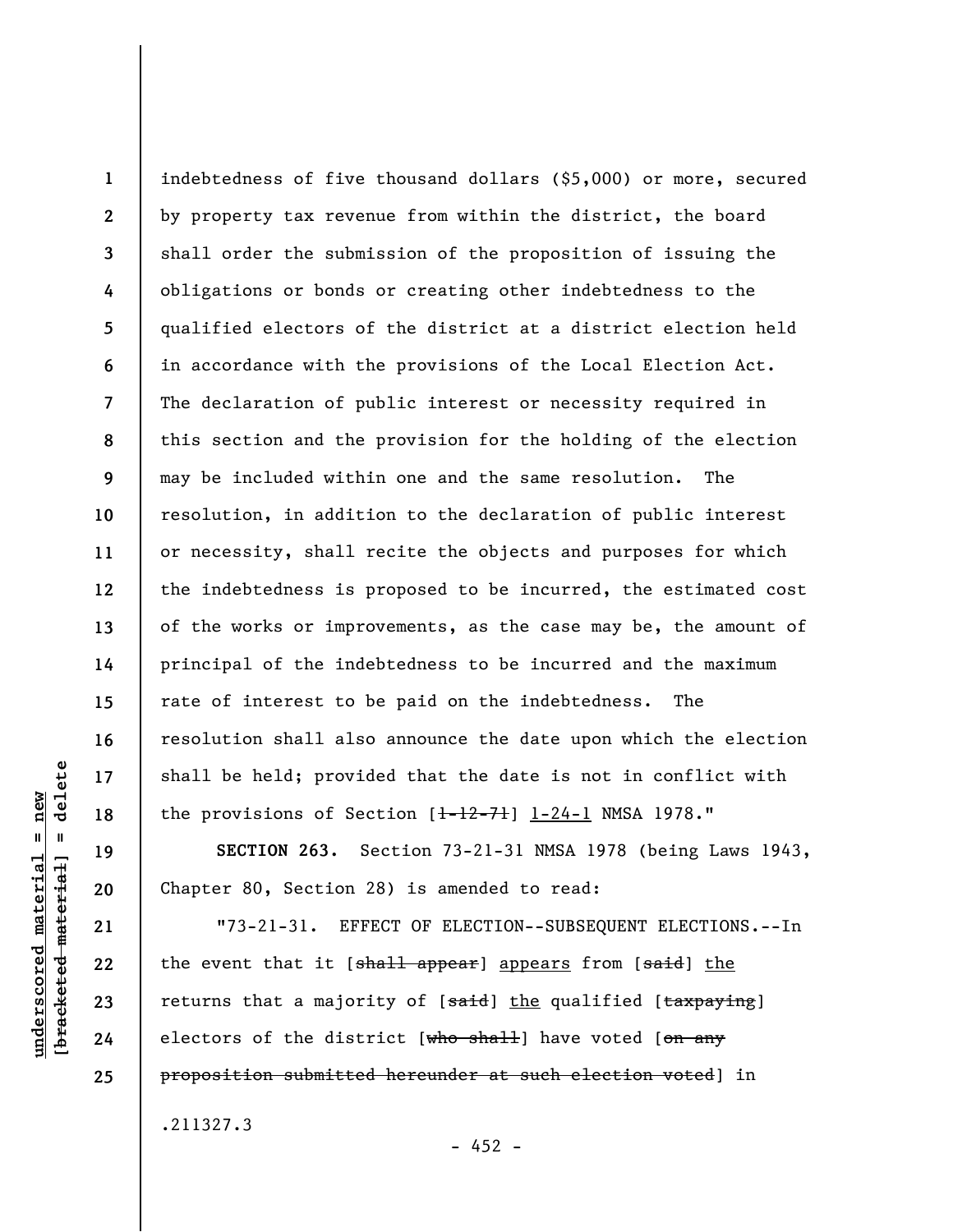**1 2 3 4 5 6 7 8 9 10 11 12 13 14 15**  favor of [such proposition] the ballot question, the district shall [thereupon] then be authorized to incur [such] the indebtedness or the obligations, enter into [such] the contract or issue and sell [such] the bonds of the district, as the case may be,  $[$ <del>all</del>] for the purpose  $[$ or purposes] and object  $[$ or objects] provided for in the proposition submitted [here] under the provisions of the Water and Sanitation District Act and in the resolution  $[there]$  for them and in the amount so provided and at a rate of interest not exceeding the rate of interest recited in [such] the resolution. Submission of the proposition of incurring such obligations or bonded or other indebtedness at [such] an election shall not prevent or prohibit submission of [the same] it or other propositions at subsequent [election or] elections called for [such] that purpose."

**SECTION 264.** Section 73-26-1 NMSA 1978 (being Laws 2009, Chapter 100, Section 1, as amended) is amended to read:

"73-26-1. LOWER RIO GRANDE PUBLIC WATER WORKS AUTHORITY.--

A. The "Lower Rio Grande public water works authority" is created. The authority is a political subdivision of the state and shall be an independent public body. The authority is composed of Berino mutual domestic water consumers and mutual sewage works association, Desert Sands mutual domestic water consumers association, La Mesa

.211327.3

 $- 453 -$ 

delete **[bracketed material] = delete**  $underscored material = new$ **underscored material = new**  $\mathbf{I}$ bracketed material

**16** 

**17** 

**18** 

**19** 

**20** 

**21** 

**22** 

**23** 

**24**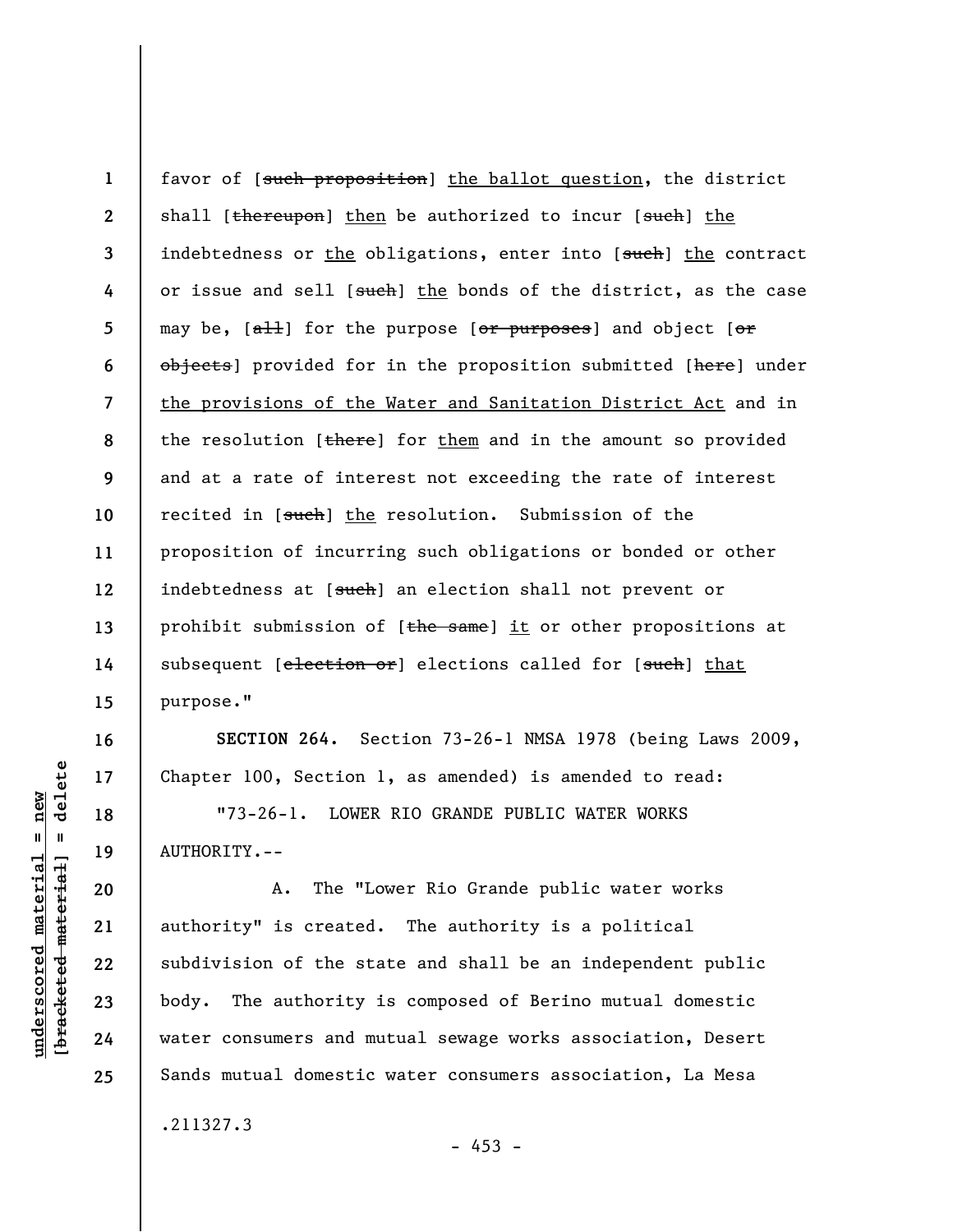mutual domestic water consumers association, Mesquite mutual domestic water consumers and mutual sewage works association and Vado mutual domestic water consumers association, all serving unincorporated communities within Dona Ana county. The voting community membership of the five founding entities [have] has approved by resolution the development of the authority.

**8 9 10**  B. The authority may adopt rules and resolutions, governance policies and procedures necessary to exercise the powers conferred pursuant to this section.

C. All functions, appropriations, money, records and equipment and all personal property and real property, including water rights, easements, permits and infrastructure, as well as all encumbrances, debts and liabilities pertaining to or owned by the founding entities shall be transferred to the authority.

D. The authority's service area shall consist of the founding entities' existing place of use on file with and approved by the state engineer and shall be filed in the public records of Dona Ana county. An application shall be filed with the state engineer to combine and commingle water rights and to combine the existing entities' place of use into the authority's service area. In the event that another entity elects to merge into the authority, the authority's service area shall be amended to include that entity's place of use and .211327.3

 $\frac{1}{2}$  bracketed material = delete **[bracketed material] = delete**  $underscored material = new$ **underscored material = new**

**1** 

**2** 

**3** 

**4** 

**5** 

**6** 

**7** 

**11** 

**12** 

**13** 

**14** 

**15** 

**16** 

**17** 

**18** 

**19** 

**20** 

**21** 

**22** 

**23** 

**24** 

**25** 

 $- 454 -$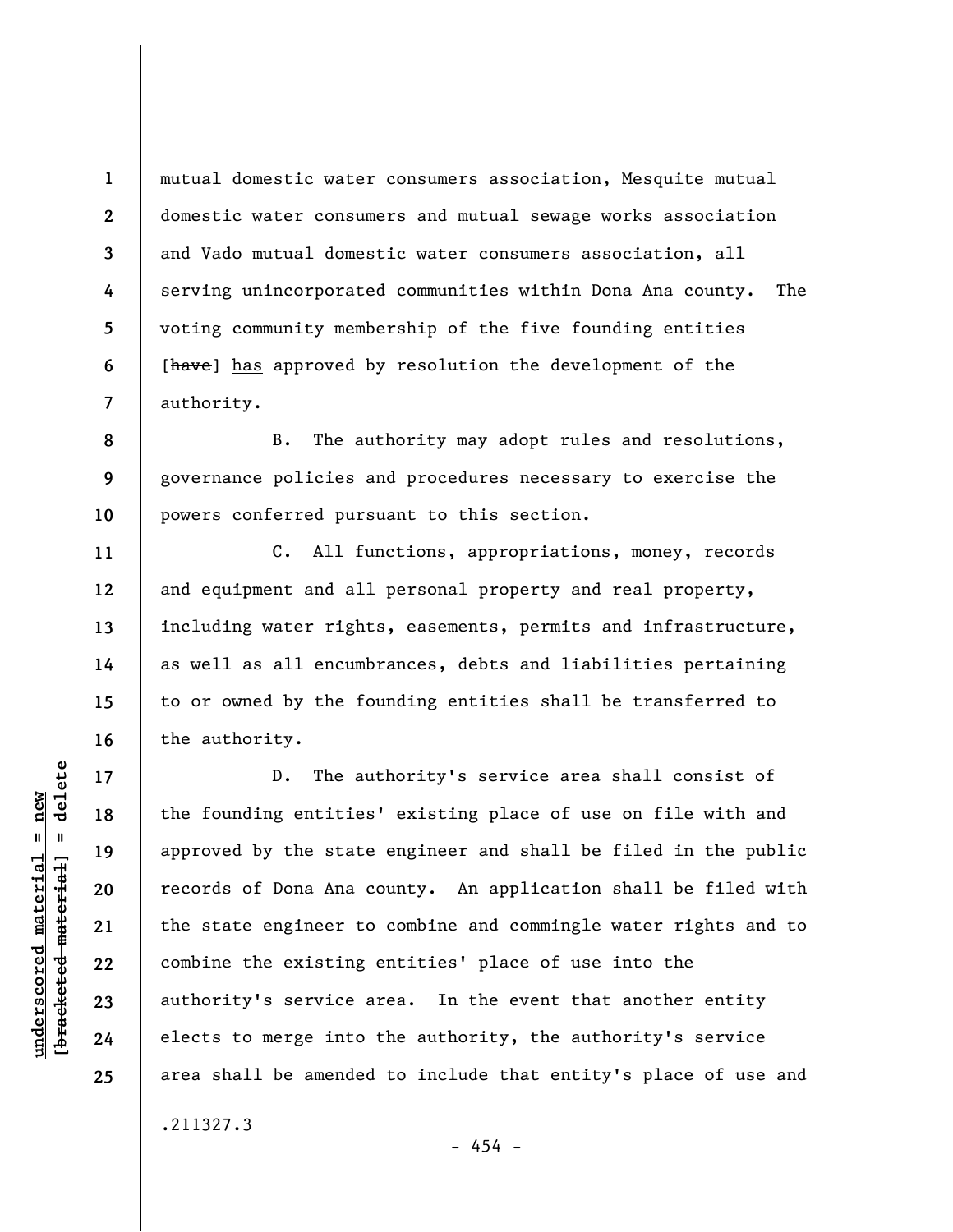**1 2 3 4 5 6 7 8**  shall be filed with the state engineer. The authority's initial service area and any subsequent amendments to its service area shall be designated in a plat filed in the public records of Dona Ana county. If the service area of the merging entity is contiguous with the service area of the authority, the merger shall include the combining and commingling of water rights with the authority by application filed with the state engineer.

**9 10 11 12 13**  E. The authority may provide for water and wastewater services, road improvements for the protection of the authority's infrastructure or renewable energy projects that are integral to the operation and maintenance of the authority's facilities or any combination or parts thereof.

F. The authority shall exercise all powers allowed pursuant to law, including:

(1) regulating, supervising and operating the authority's facilities;

(2) establishing rates and imposing assessments, fees and charges and taking action necessary for the enforcement thereof;

(3) assessing a standby charge for the privilege of connection into the authority's service at some date in the future if the property line is within three hundred feet of the authority's service lines and the property line is located within the boundaries of the authority. This section .211327.3

**underscored material = new [bracketed material] = delete**

 $\frac{1}{2}$  intereted material = delete  $underscored material = new$ 

**14** 

**15** 

**16** 

**17** 

**18** 

**19** 

**20** 

**21** 

**22** 

**23** 

**24**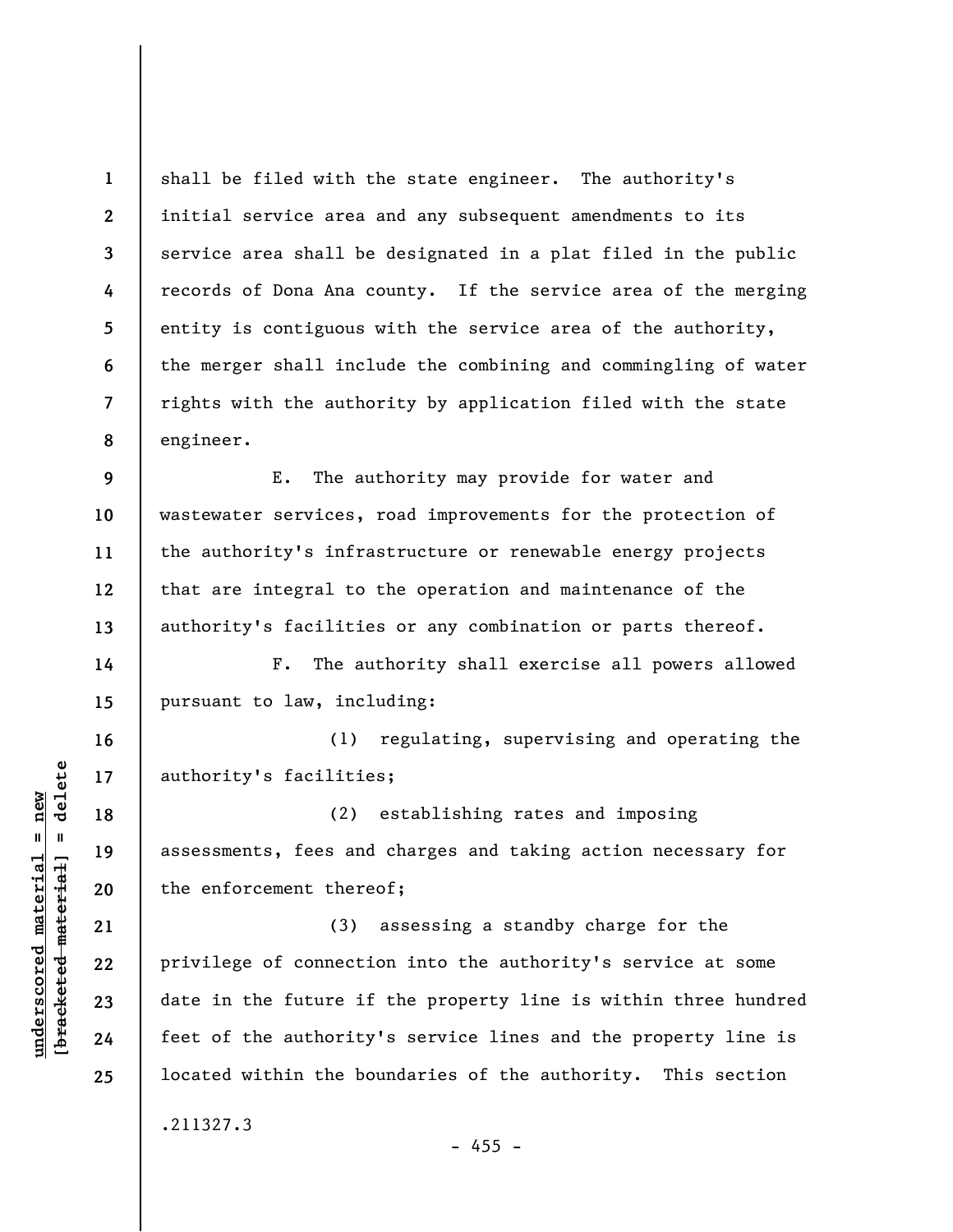**1 2 3 4 5 6 7 8 9 10 11 12 13 14 15 16 17 18 19 20 21 22 23 24 25**  applies to new connections after the enactment of this act; (4) acquiring, from a willing seller only, holding and using water rights in an amount necessary to meet its reasonable needs not to exceed forty years pursuant to Section 72-1-9 NMSA 1978; (5) shutting off, after notice, unauthorized connections, illegal connections or a connection for which charges are delinquent in payment; (6) entering into contracts for services with private entities, the state, municipalities, counties and the federal government and other public bodies to further its public purposes; (7) entering into joint powers agreements with other governmental entities; (8) acquiring and disposing of real property, personal property and rights of way; (9) condemning property pursuant to the Eminent Domain Code as the last resort and only for the purposes of construction, maintenance and operations of the authority's infrastructure; (10) hiring and retaining agents, employees and consultants, as needed; (11) adopting and using a governmental seal; (12) placing a lien on property for unpaid assessments, charges and fees and enforcing the lien in a .211327.3  $-456 -$ 

**underscored material = new [bracketed material] = delete**

 $\frac{1}{2}$  intereted material = delete  $underscored material = new$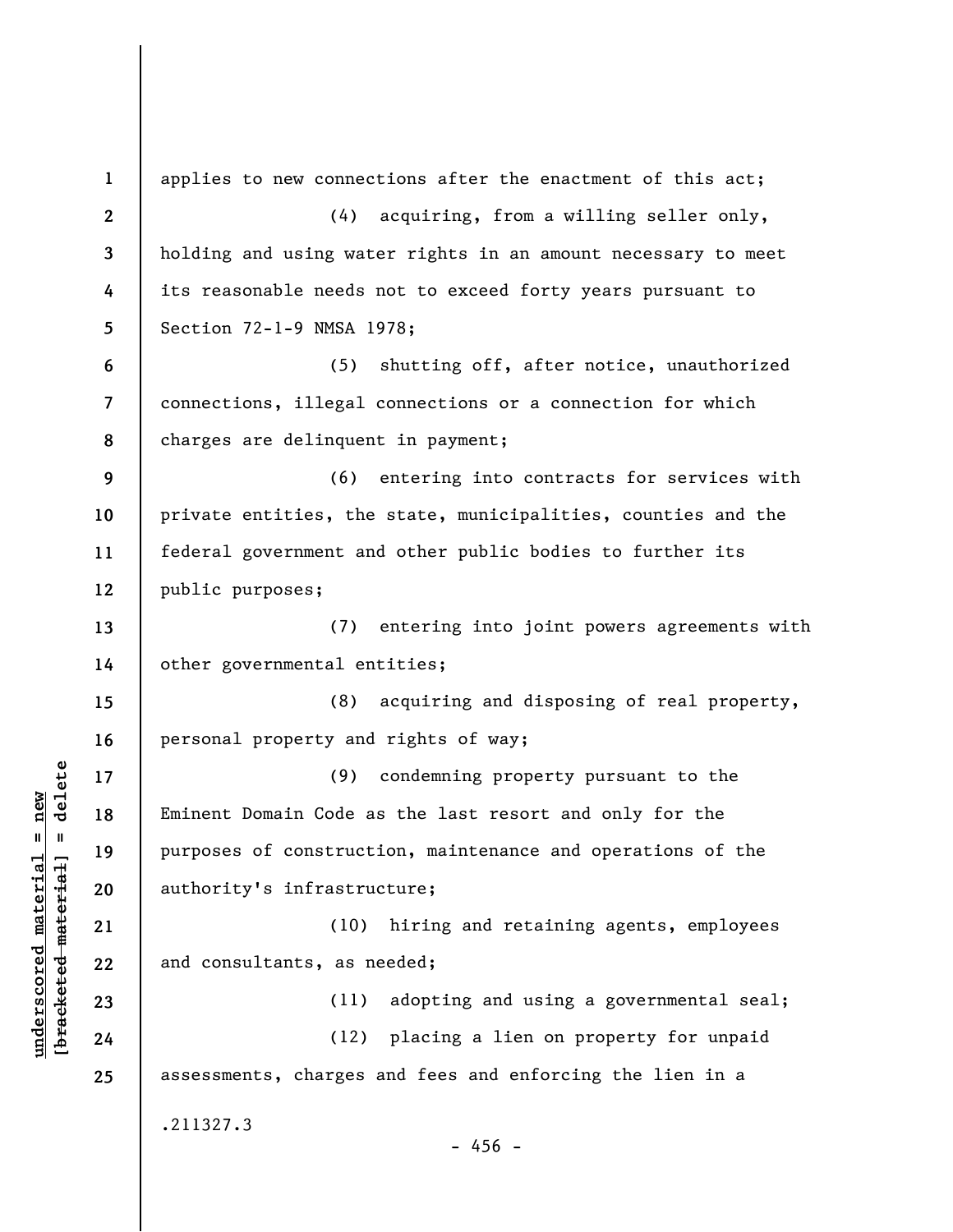**1**  manner pursuant to this section;

**2 3 4 5 6 7 8 9 10 11 12 13 14 15 16 17 18 19 20 21 22 23 24 25**  (13) suing and being sued and being a party to suits, actions and proceedings; and (14) having and exercising all rights and powers necessary, incidental to or implied from the specific powers granted in this section. G. As a political subdivision of the state and a member-owned community water system, the authority shall be subject to the: (1) applicable rules and regulations of the department of environment, and in its discretion the department may: (a) conduct periodic reviews of the operation of the authority; (b) require the authority to submit information to the department; (c) upon department of environment discretion or upon a petition of twenty-five percent of the members of the authority, conduct an investigation as it deems necessary to ensure the authority's compliance with all applicable statutes, rules, regulations and reporting requirements; and (d) after a hearing, set and collect rates and fees and use the same for the proper operation and management of the authority; .211327.3  $- 457 -$ 

 $b$ racketed material] = delete **[bracketed material] = delete**  $underscored material = new$ **underscored material = new**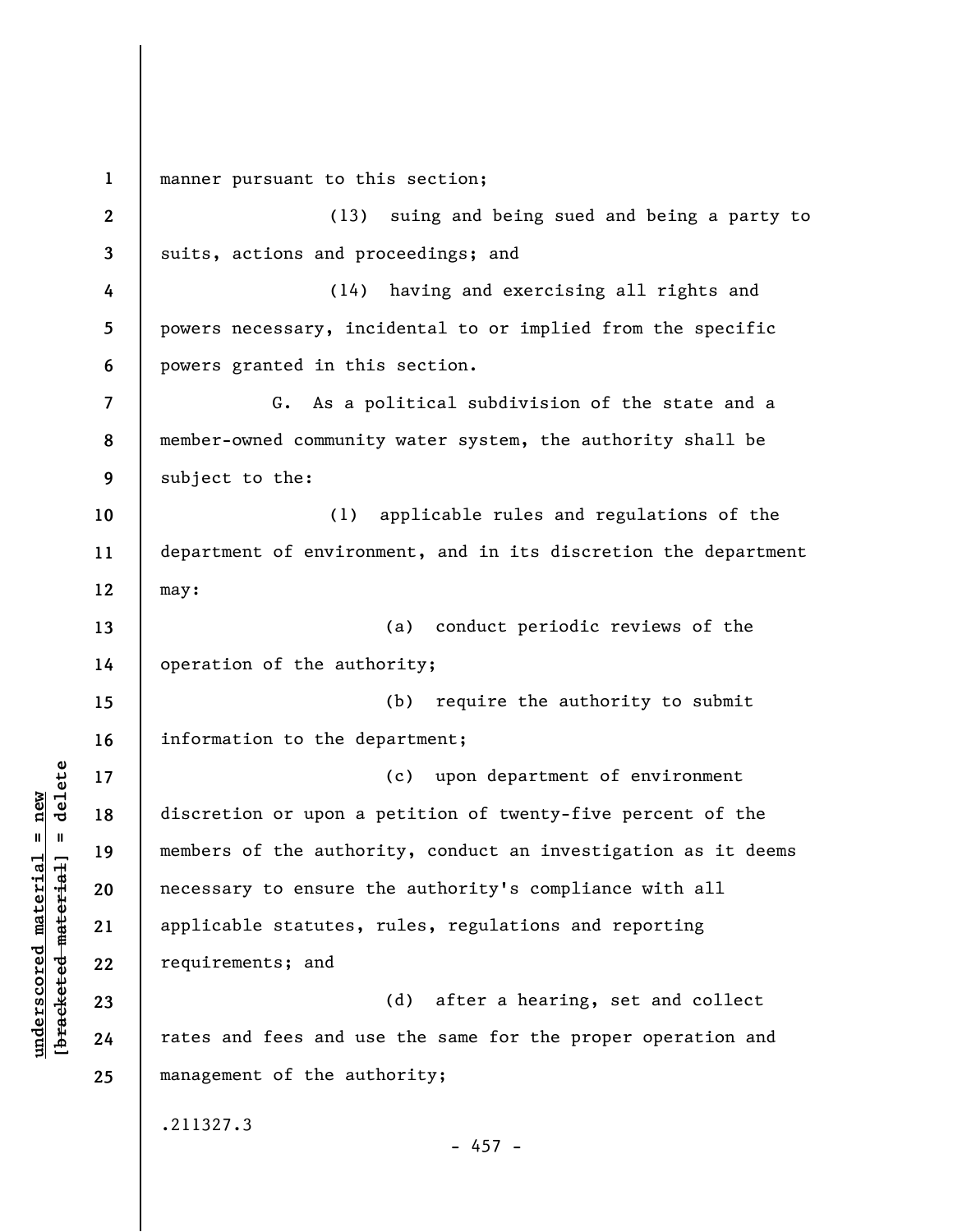**1 2 3 4 5 6 7 8 9 10 11 12 13 14 15 16 17 18 19 20 21 22 23 24 25**  (2) applicable rules and regulations of the department of finance and administration, local government division and budget and finance bureau; (3) Open Meetings Act; (4) Inspection of Public Records Act; (5) Audit Act; (6) Procurement Code; (7) Governmental Conduct Act; [(8) special election procedures pursuant to Chapter 1, Article 24 NMSA 1978; (9)] (8) Chapter 72 NMSA 1978; and [(10)] (9) applicable rules and regulations of the state engineer. H. The authority is a political subdivision of the state and a member-owned community water system and shall not be subject to the jurisdiction of the public regulation commission or the provisions of the Public Utility Act. I. The authority may issue utility system revenue bonds and obligations for acquiring real and personal property needed for the utility system and for extending, enlarging, renovating, repairing or otherwise improving its facilities. The authority may issue revenue anticipation notes with maturities and terms to be approved by the board of directors of the authority. The authority may pledge irrevocably net revenues from the operation of the utility system for payment .211327.3 - 458 -

 $\frac{1}{2}$  intereted material = delete **[bracketed material] = delete**  $anderscored material = new$ **underscored material = new**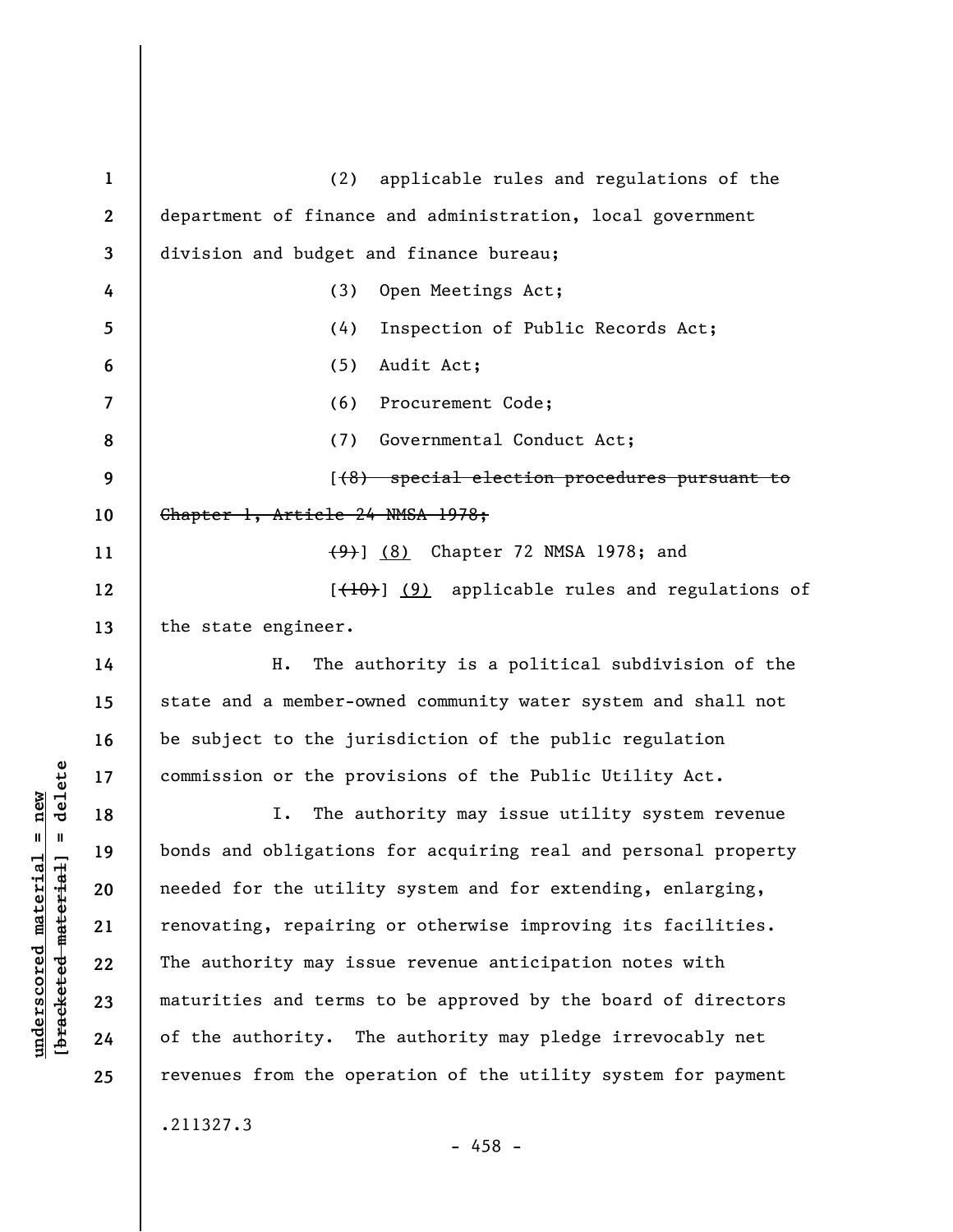**1 2 3 4 5 6 7 8 9 10 11 12 13 14 15 16 17 18 19 20 21 22 23 24 25**  of the principal, premiums and interest on the bonds. The utility system revenue bonds: (1) may have interest, appreciated principal value or any part thereof payable at intervals or at maturity as the authority determines; (2) may be subject to prior redemption at the authority's option at such time and upon such terms and conditions, with or without the payment of a premium, as determined by the authority; (3) may mature at any time not exceeding forty years after the date of issuance; (4) may be serial in form and maturity, may consist of one bond payable at one time or in installments or may be in another form as determined by the authority; (5) shall be sold for cash at, above or below par and at a price that results in a net effective interest rate that does not exceed the maximum permitted by the Public Securities Act; and (6) may be sold at a public or negotiated sale. J. The authority's board of directors may adopt a resolution declaring the necessity for the issuance of utility system revenue bonds or other obligations and may authorize the issuance of utility system revenue bonds or other obligations by an affirmative vote of a majority of all members of the .211327.3 - 459 -

**underscored material = new [bracketed material] = delete**

 $\frac{1}{2}$  bracketed material = delete  $underscored material = new$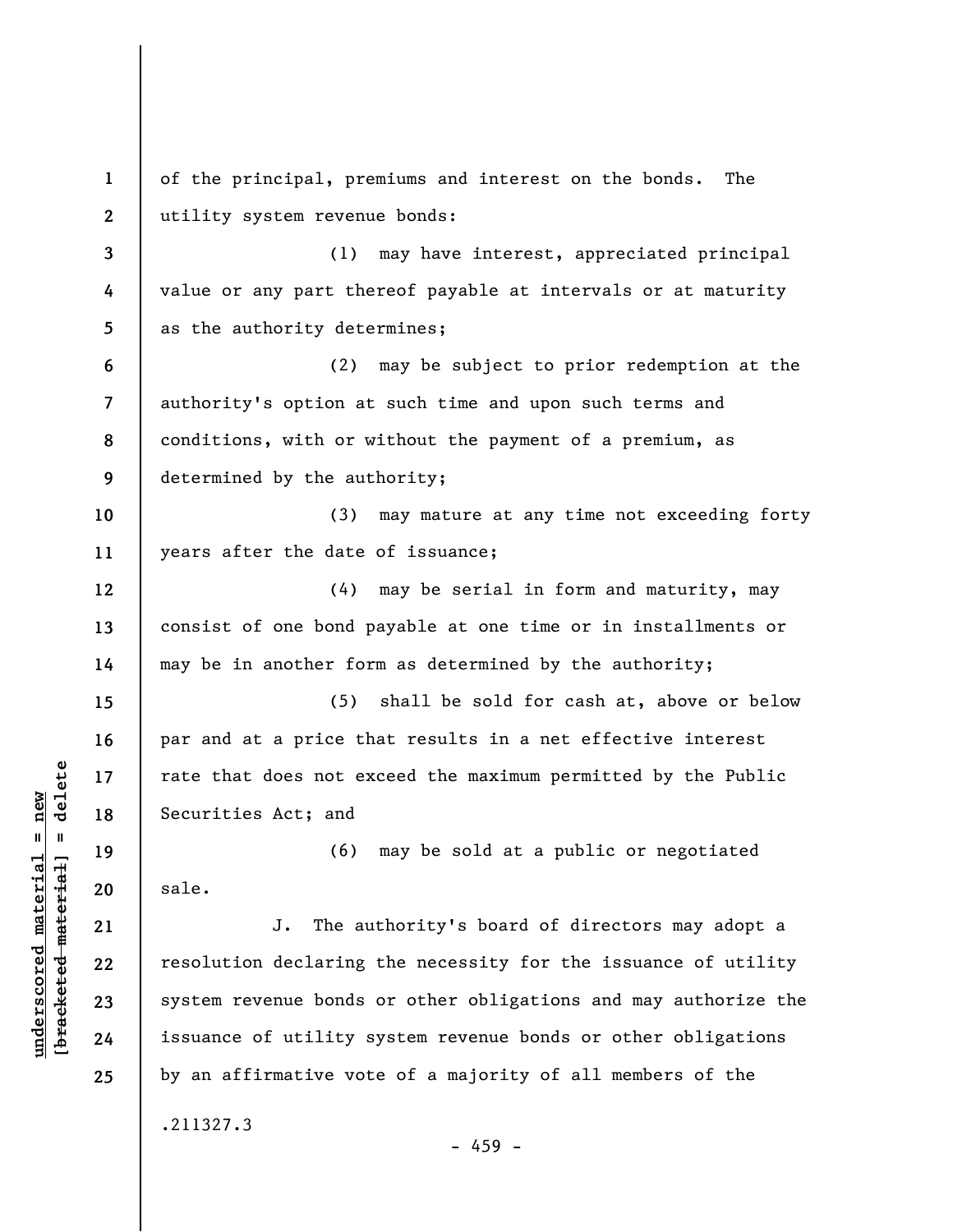authority's board of directors. Utility revenue bonds and the resolution authorizing their issuance shall be subject to voter approval with oversight from the department of finance and administration and the New Mexico finance authority. The bonds authorized by the authority and their income shall be exempt from taxation by the state and its political subdivisions.

K. Except for the purpose of refunding previous utility system revenue bond issues, the authority shall not sell utility system revenue bonds payable from pledged revenues after the expiration of three years from the date of the resolution authorizing their issuance. Any period of time during which a utility system revenue bond is in litigation shall not count toward the determination of the expiration date of that issue.

L. The authority shall be governed by a board of directors. [The directors of the initial board shall consist of five directors representing each of the founding entities. The directors of the initial board shall serve until their successors are elected. After the terms of the initial directors are completed, the succeeding] The board of directors shall be elected by districts from a minimum of five and a maximum of seven electoral districts. Each director [at the time of election] shall reside within and be a qualified elector of the electoral district of the authority from which that member is elected. The boundaries and the number of

delete **[bracketed material] = delete**  $underscored material = new$ **underscored material = new**  $\mathbf{u}$ bracketed material

**1** 

**2** 

**3** 

**4** 

**5** 

**6** 

**7** 

**8** 

**9** 

**10** 

**11** 

**12** 

**13** 

**14** 

**15** 

**16** 

**17** 

**18** 

**19** 

**20** 

**21** 

**22** 

**23** 

**24** 

**25** 

.211327.3

 $-460 -$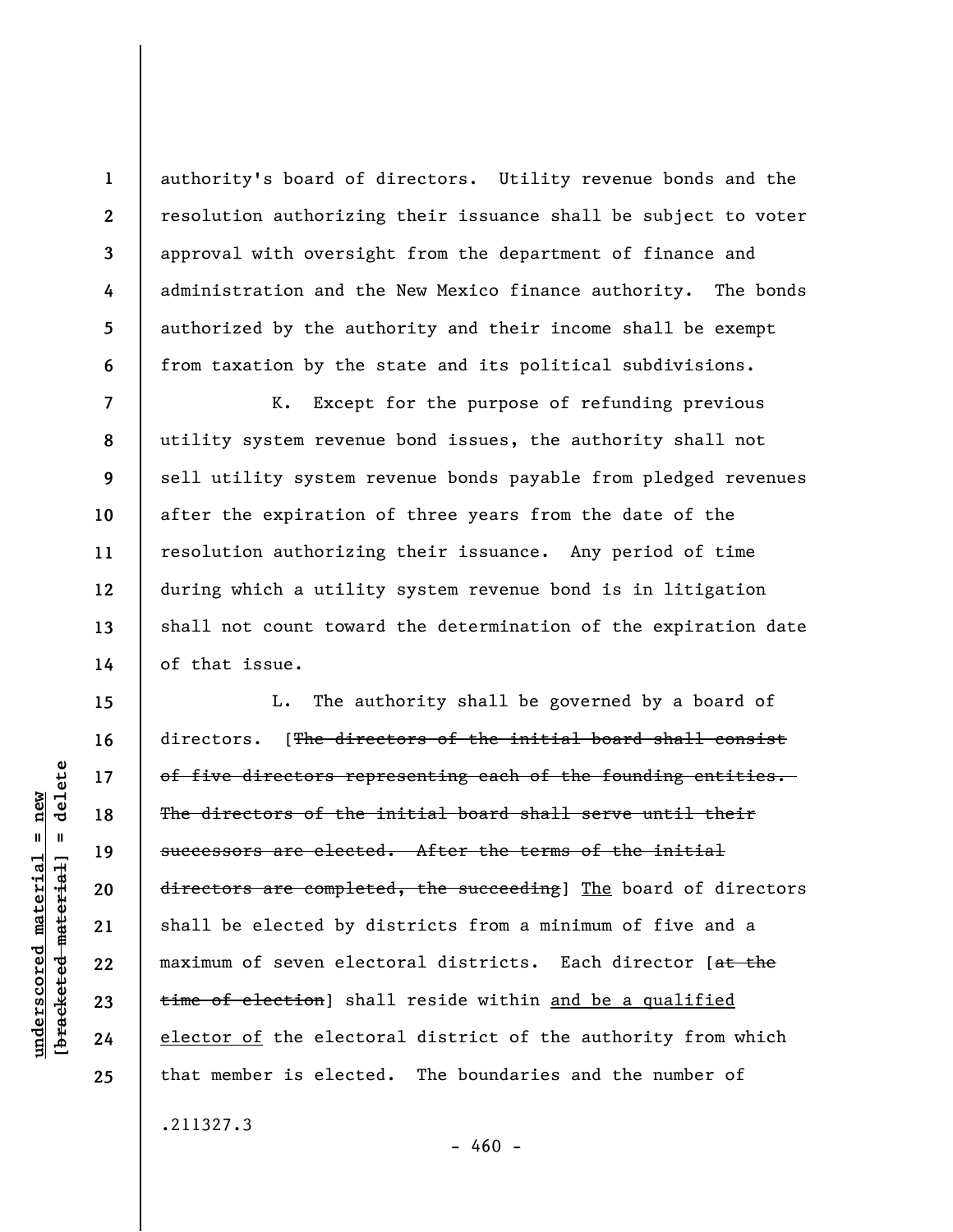**1 2 3 4 5 6 7 8 9 10**  electoral districts shall be established by the initial board within two years of the creation of the authority. The board may in its governance document provide for redistricting upon any change in the authority's boundary and following each decennial census. The elected board of directors shall serve staggered terms to be established in the governance document developed by the [initial] board. [Elections shall be conducted in accordance with the special election procedures pursuant to Chapter 1, Article 24 NMSA 1978 and may be conducted by the Dona Ana county elections bureau.]

M. All elections of the authority shall be conducted pursuant to the provisions of the Local Election Act and voted upon by the qualified electors registered to vote within the boundaries of the authority. Board members shall be elected at the regular local election. Vacancies on the board shall be filled by the remaining board members and a person appointed to fill a vacancy shall serve until the next regular local election. A person appointed to fill a vacancy shall be a qualified elector of the districted area the person is appointed to represent.

 $[M_r]$  N. If the authority places a lien on property for nonpayment of money owed, the authority shall file in the office of the county clerk of the county or counties in which the property is located a notice of lien, which shall include:

.211327.3

**underscored material = new [bracketed material] = delete**

 $underscored material = new$  $\frac{1}{2}$ 

delete

**11** 

**12** 

**13** 

**14** 

**15** 

**16** 

**17** 

**18** 

**19** 

**20** 

**21** 

**22** 

**23** 

**24** 

**25** 

(1) identification of the outstanding debt to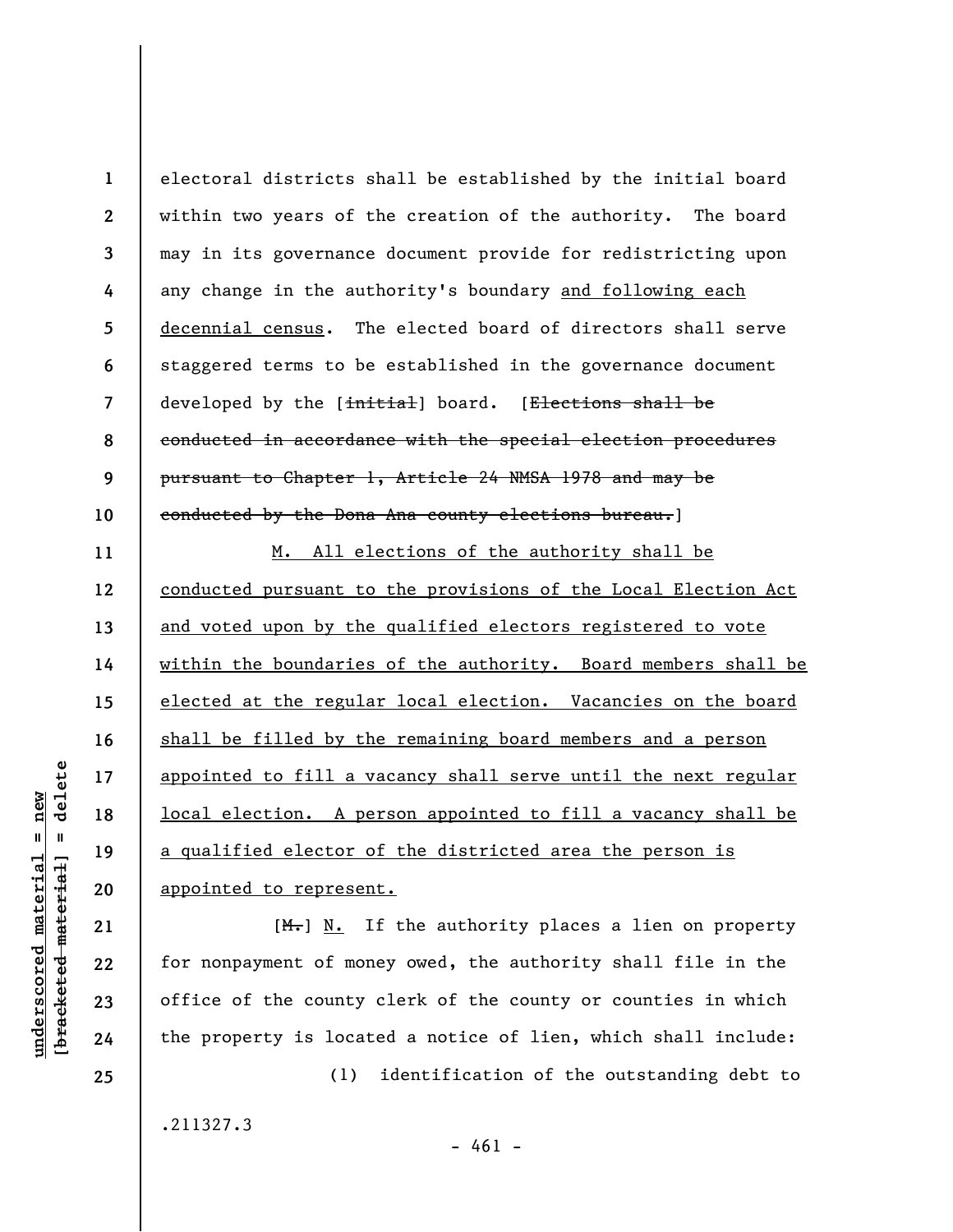the authority;

**1** 

| $\mathbf{2}$             | (2)<br>the fact that a lien is established;                       |
|--------------------------|-------------------------------------------------------------------|
| 3                        | (3)<br>the general purpose of the lien;                           |
| 4                        | the name of the owner of the property<br>(4)                      |
| 5                        | against which the lien is established as determined from the      |
| 6                        | records of the county assessor;                                   |
| $\overline{\phantom{a}}$ | (5) a description of the property against                         |
| 8                        | which the lien is established;                                    |
| 9                        | (6) the amount of the lien; and                                   |
| 10                       | if the lien is for more than one period of<br>(7)                 |
| 11                       | time, the date for which the lien is established.                 |
| 12                       | $[\mathbb{N}\cdot]$ 0. A lien for multiple charges or assessments |
| 13                       | on a property owner may be included in the same notice of lien,   |
| 14                       | and it shall not be necessary to file separate liens against      |
| 15                       | the separate properties. The lien shall be attested in the        |
| 16                       | name of the authority. The principal amount of any lien           |
| 17                       | imposed for a charge or assessment shall bear interest at the     |
| 18                       | rate of twelve percent per year from the date of filing the       |
| 19                       | notice of lien unless otherwise provided by law.                  |
| 20                       | $[\theta_{\tau}]$ P. After the filing of the notice of lien in    |
| 21                       | the office of the county clerk, the authority shall have a lien   |
| 22                       | upon the property described in the notice of lien.<br>The filing  |
| 23                       | of the notice of lien shall be notice to all the world of the     |
| 24                       | existence of the lien and of the contents of the notice of        |
| 25                       | No such lien shall affect the title or rights to or in<br>lien.   |
|                          | .211327.3                                                         |
|                          |                                                                   |

 $\frac{\text{underscored material} = \text{new}}{(\text{bracketed-materiat})}$ **[bracketed material] = delete underscored material = new**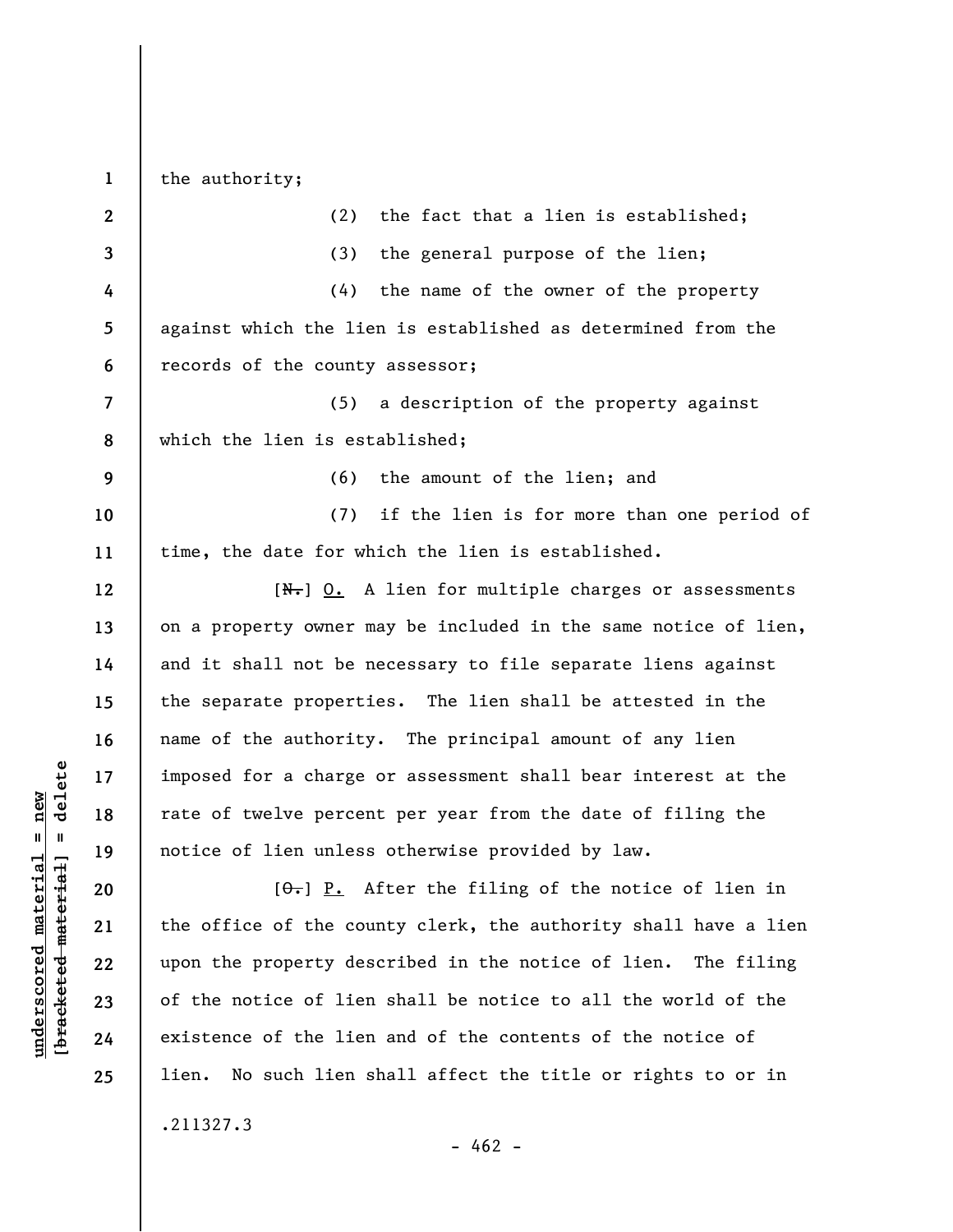**1 2 3 4 5 6 7 8 9 10 11 12 13 14 15 16 17 18 19 20 21 22 23 24 25**  any real estate, of any purchaser, mortgagee in good faith or judgment lien creditor, without knowledge of the existence of such lien, unless the notice of lien is filed in accordance with this section in the office of the county clerk of the county in which the real estate is situated. All authority liens shall be first and prior liens on the property subject only to the lien of federal, state and county taxes. The authority may release a lien against any specific property by: (1) entering and signing a receipt of payment upon the notice of lien filed in the office of the county clerk; or (2) issuing a separate receipt that recites that payment of the lien with any accrued interest and penalty has been made.  $[F<sub>1</sub>] Q<sub>1</sub>$  The authority may, in a single suit, foreclose the liens against all persons named in the notice of liens or against the property if the owners are unknown. The complaint filed shall: (1) expressly name each defendant, if known; (2) describe the property against which the lien is established; and (3) set forth the amount of the lien.  $[Q_{\tau}]$  R. The judgment or decree rendered in said cause shall be several against the named defendants and against the several properties for the amounts decreed to be due by .211327.3  $- 463 -$ 

**underscored material = new [bracketed material] = delete**

 $\frac{1}{2}$  bracketed material = delete  $underscored material = new$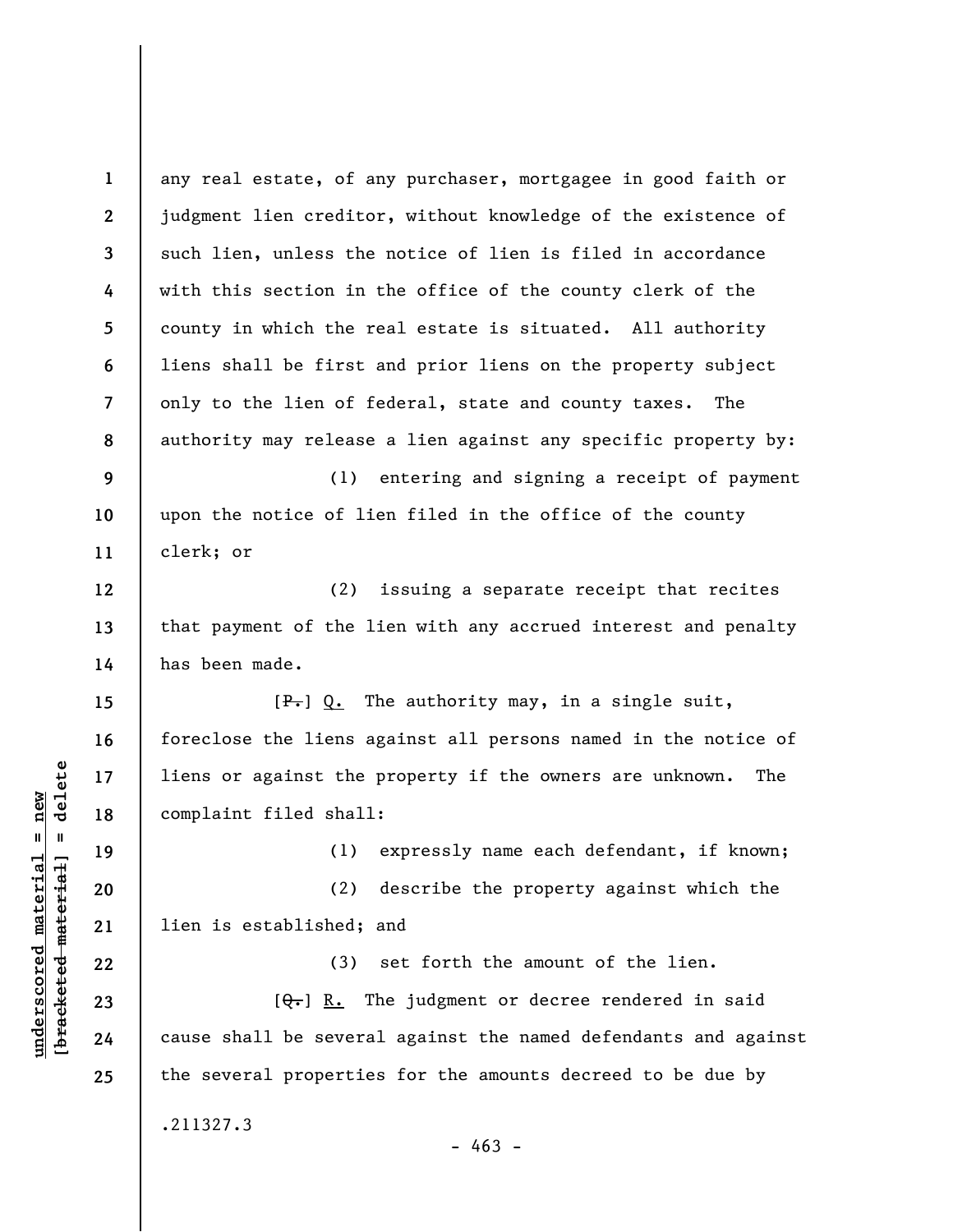**1 2 3**  each. A lien against real estate may be foreclosed in the same manner that mortgages or other liens against real estate are foreclosed with like rights of redemption. In the foreclosure of any lien created by the authority, reasonable attorney fees may be ordered by the court as part of the costs in favor of the prevailing party.

**8 9**  [R.] S. The authority shall prepare and sign a notice of foreclosure, which shall also bear the signature and mailing address of an attorney representing the authority. The proceeds of the sale of the property by the authority pursuant to a foreclosure sale on a lien shall be applied as follows:

**12 13**  (1) first, to the payment of costs in giving notice of the sale and of conducting the sale;

(2) second, to the indebtedness claimed under a lien on the property for federal, state, county, municipal or ad valorem taxes;

(3) third, to the indebtedness claimed under the lien of the authority;

(4) fourth, to all other special assessments having a lien on the property; and

(5) fifth, after all such costs, liens, assessments and taxes are paid, to the former owner, mortgage holder or parties having an interest in the tract or parcel, upon such persons providing satisfactory proof to the court of such interest and upon approval of the court.

.211327.3

- 464 -

 $\frac{1}{2}$  intereted material = delete **[bracketed material] = delete**  $underscored material = new$ **underscored material = new**

**4** 

**5** 

**6** 

**7** 

**10** 

**11** 

**14** 

**15** 

**16** 

**17** 

**18** 

**19** 

**20** 

**21** 

**22** 

**23** 

**24**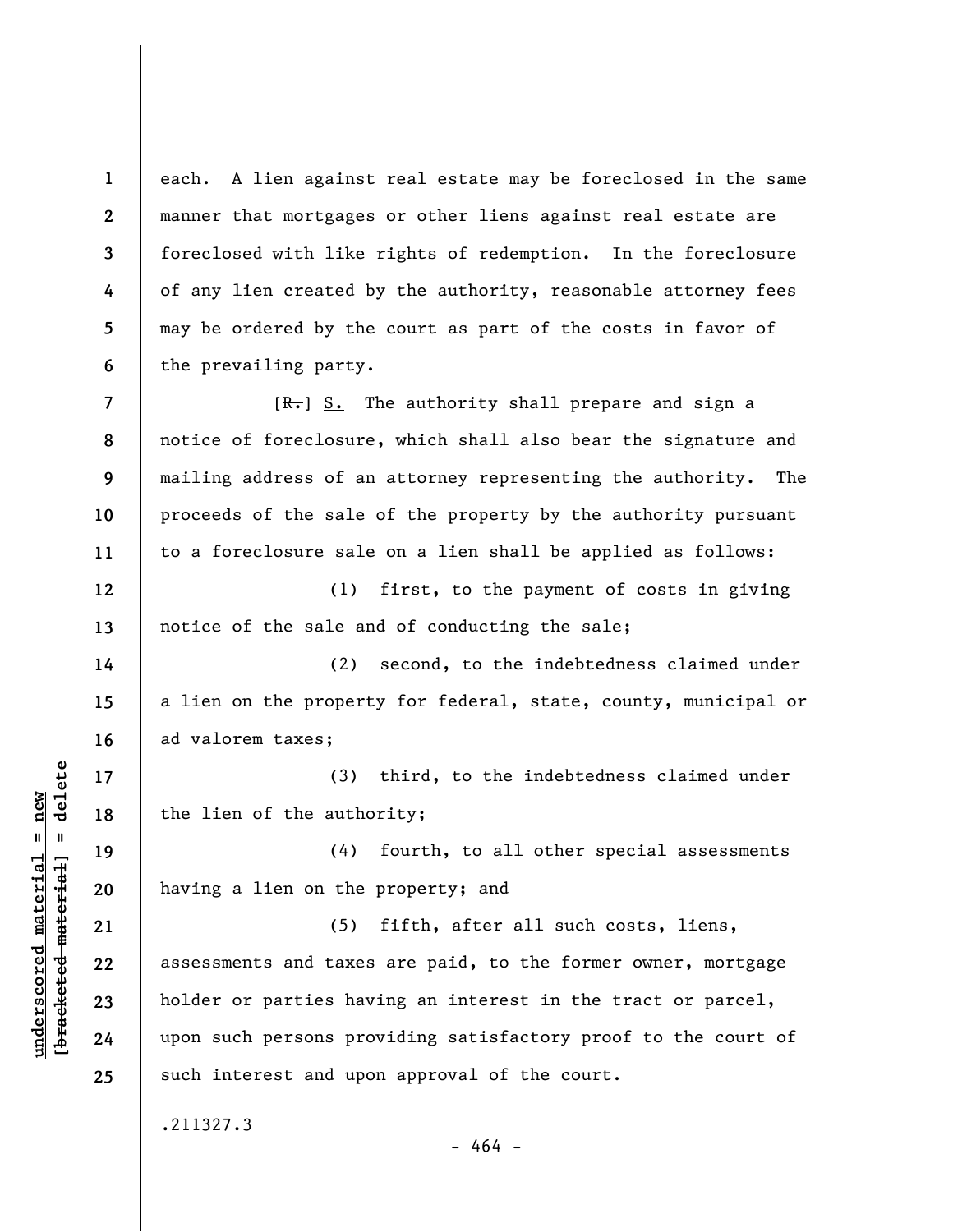**1 2 3 4 5 6 7 8 9 10**  [ $S$ .] T. As used in this section, "public water works authority" means a utility organized as a political subdivision of the state for the purposes of constructing infrastructure and furnishing water and wastewater services for domestic, commercial or industrial uses, road improvements for the protection of the authority's infrastructure and renewable energy projects; and entering into agreements with other entities for the provision of other services, including water conservation and reclamation, source water protection, drainage, flood control, solid waste, planning and zoning."

**SECTION 265.** Section 74-10-12 NMSA 1978 (being Laws 1993, Chapter 319, Section 12) is amended to read:

"74-10-12. BOARD OF DIRECTORS.--The governing body of the authority is a board of directors consisting of seven qualified electors of the authority. All powers, rights, privileges and duties vested in or imposed upon the authority are exercised and performed by and through the board of directors; provided that the exercise of any executive, administrative and ministerial powers may be, by the board, delegated and redelegated to officers and employees of the authority. Except for the first directors appointed as provided for in Section [5 of the Solid Waste Authority Act or elected as provided in Section 13 of the Solid Waste Authority Act and except for any director chosen to fill an unexpired term] 74-10-5 NMSA 1978, the term of each director commences on the first day of January .211327.3

 $- 465 -$ 

delete **[bracketed material] = delete**  $underscored material = new$ **underscored material = new**  $\mathbf{I}$ bracketed material

**11** 

**12** 

**13** 

**14** 

**15** 

**16** 

**17** 

**18** 

**19** 

**20** 

**21** 

**22** 

**23** 

**24**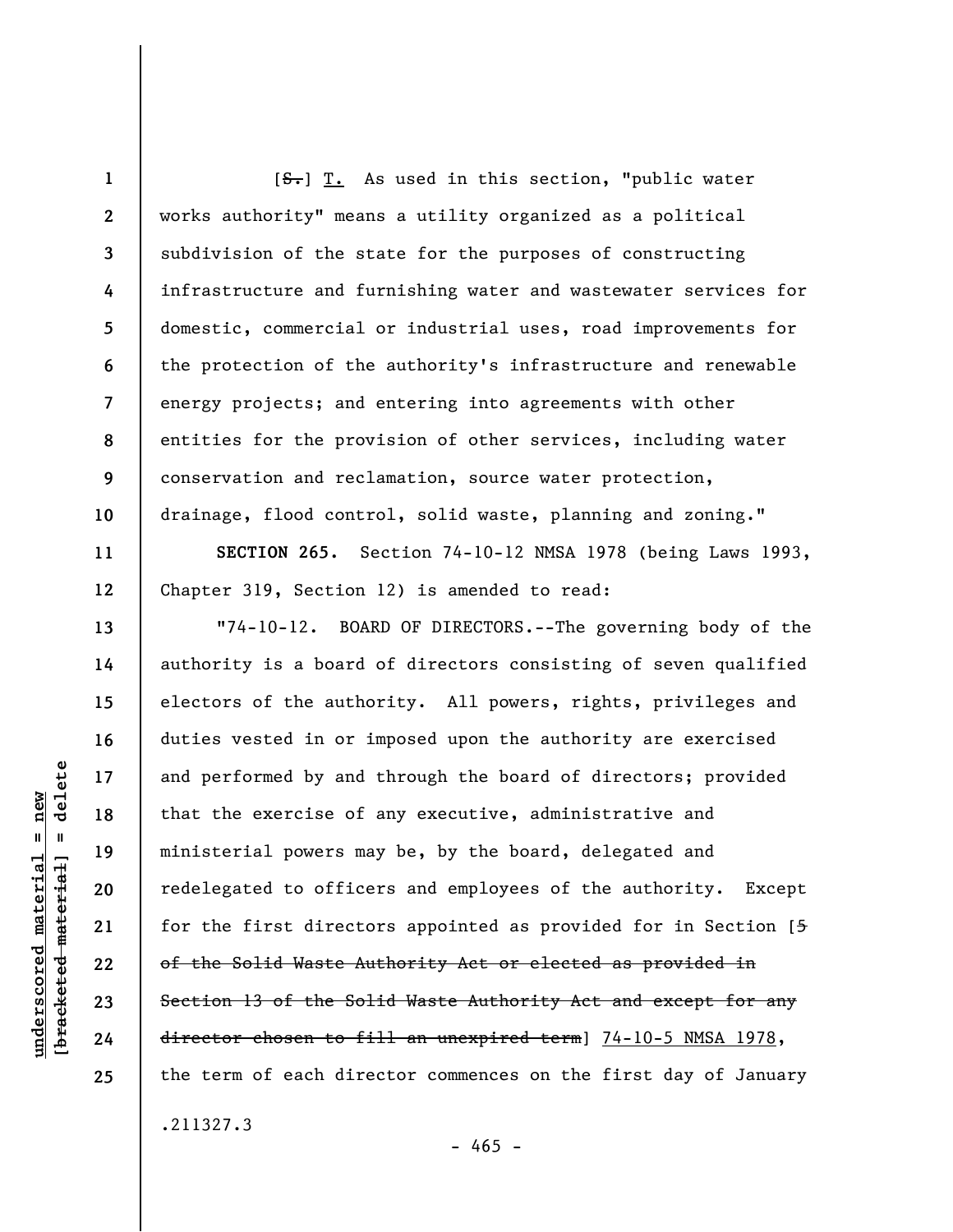delete **[bracketed material] = delete**  $anderscored material = new$ **underscored material = new**  $\mathbf{I}$ bracketed material

**20** 

**21** 

**22** 

**23** 

**24** 

**25** 

**1 2 3 4 5 6 7 8 9 10 11 12 13 14 15 16 17 18 19**  next following a [general] regular local election in the state and runs for six years. [Each director, subject to such exceptions, shall serve a six-year term ending on the first day of January next following a general election, and each director shall serve until his successor has been duly chosen and qualified.]" **SECTION 266.** Section 74-10-13 NMSA 1978 (being Laws 1993, Chapter 319, Section 13) is amended to read: "74-10-13. ELECTION OF DIRECTORS.--Each biennial nonpartisan election of directors shall be conducted at the time of the [general] regular local election under the direction of the county clerk and in accordance with the election laws of New Mexico. Any other election of the authority, including an election to seek approval for the issuance of bonds, shall be conducted [at any time approved by the board in accordance with the election laws of New Mexico] pursuant to the provisions of the Local Election Act." **SECTION 267.** Section 74-10-14 NMSA 1978 (being Laws 1993, Chapter 319, Section 14) is amended to read:

"74-10-14. ELECTION RESOLUTION.--The board shall call any election by resolution [adopted at least one hundred eighty days prior to the election] as prescribed in the Local Election Act. The resolution shall recite the objects and purposes of the election and [the date upon which the election shall] indicate the general or regular local election on which the .211327.3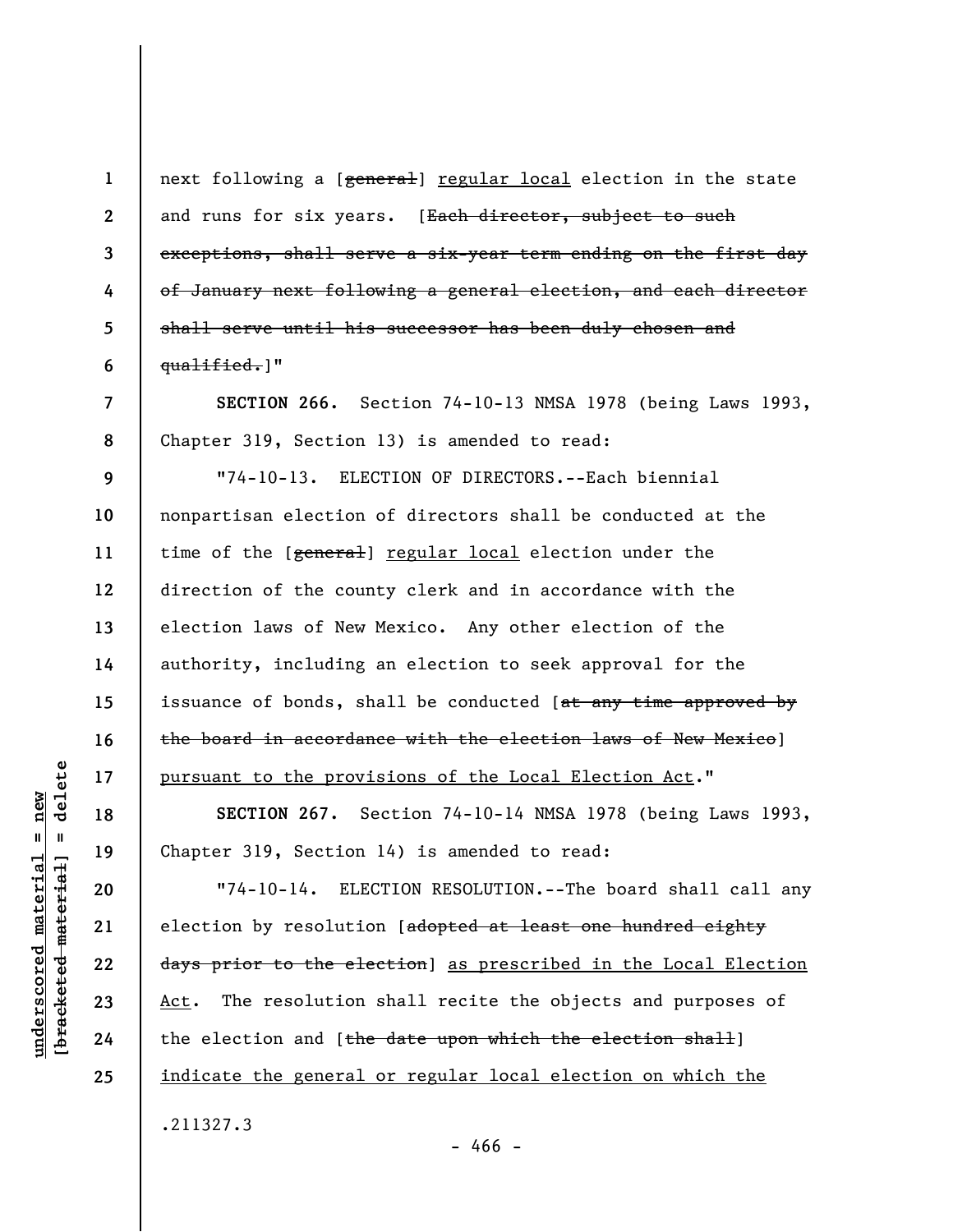**1 2 3 4 5 6 7 8 9 10 11 12 13 14 15 16 17 18 19 20 21 22 23 24 25**  ballot question shall appear or specify the date a special election will be held." **SECTION 268.** Section 74-10-15 NMSA 1978 (being Laws 1993, Chapter 319, Section 15) is amended to read: "74-10-15. CONDUCT OF ELECTION.--An election held pursuant to the Solid Waste Authority Act shall be conducted [in the manner provided by the laws of the state for the conduct of general elections] pursuant to the provisions of the Local Election Act." **SECTION 269.** Section 74-10-19 NMSA 1978 (being Laws 1993, Chapter 319, Section 19) is amended to read: "74-10-19. APPROVAL OF PROPOSALS AT ELECTION [RETURNS].--[The authority shall appoint an authority precinct board at the authority's expense for each polling place. For authority elections held at the time of the general election, the authority shall be provided space in the polling places where the general election is being conducted. Paper ballots shall be used in the conduct of any authority election, and the authority precinct board shall conduct the election as provided in the Election Code where paper ballots are used. The separate authority precinct board shall certify the results of the election in that precinct to the secretary within twelve hours after the close of the polls. The secretary shall canvass the results of the authority election as certified by each of the separate authority precinct boards and shall .211327.3

- 467 -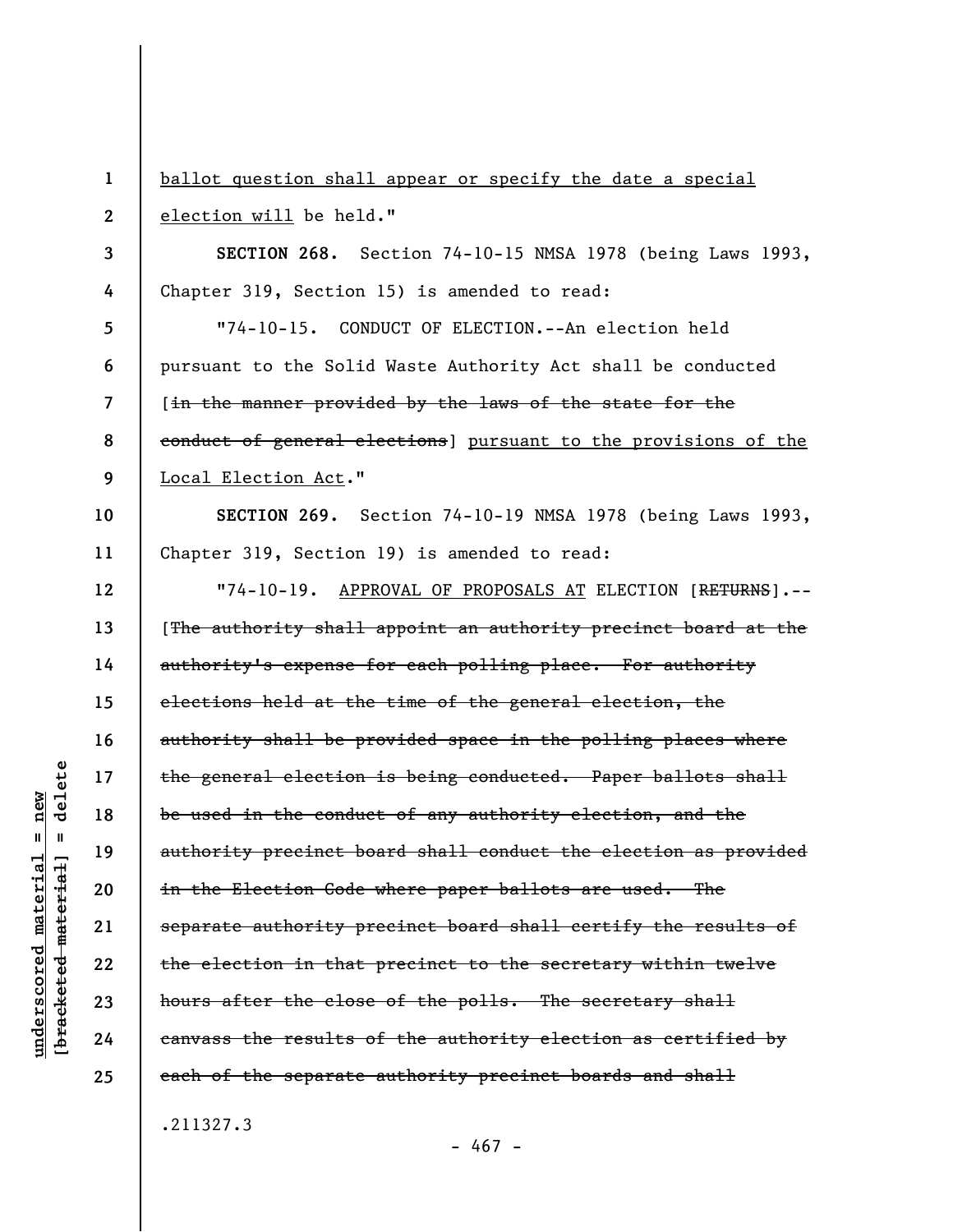**1 2 3 4 5 6 7 8 9**  declare the results of the election at any regular or special meeting held not less than five days following the date of the election.] Except as otherwise provided, any proposal submitted at any election held pursuant to the Solid Waste Authority Act shall not carry unless the proposal has been approved by a majority of the qualified electors of the authority voting on the proposal." **SECTION 270.** TEMPORARY PROVISION--COMPILER'S INSTRUCTION.--The New Mexico compilation commission shall

rename in tables of contents and headings:

A. Chapter 1, Article 16 NMSA 1978 as "Ballot Questions"; and

B. Chapter 1, Article 24 NMSA 1978 as "Special Elections".

**SECTION 271.** TEMPORARY PROVISION--POLLING PLACES FOR 2019 REGULAR LOCAL ELECTION.--Polling places for the 2019 regular local election shall be the same polling places that were used in the 2018 general election, unless the board of county commissioners amends the 2017 polling place resolution no later than July 1, 2019.

**SECTION 272.** TEMPORARY PROVISION--DISTRICTS--EXPIRATION OF MEMBER TERMS.--

A. The term of a branch community college district, special hospital district, solid waste authority district, lower Rio Grande public water works authority or watershed

.211327.3

- 468 -

**10** 

**11** 

**12** 

**13** 

**14** 

**15** 

**16** 

**17** 

**18** 

**19** 

**20** 

**21** 

**22** 

**23** 

**24**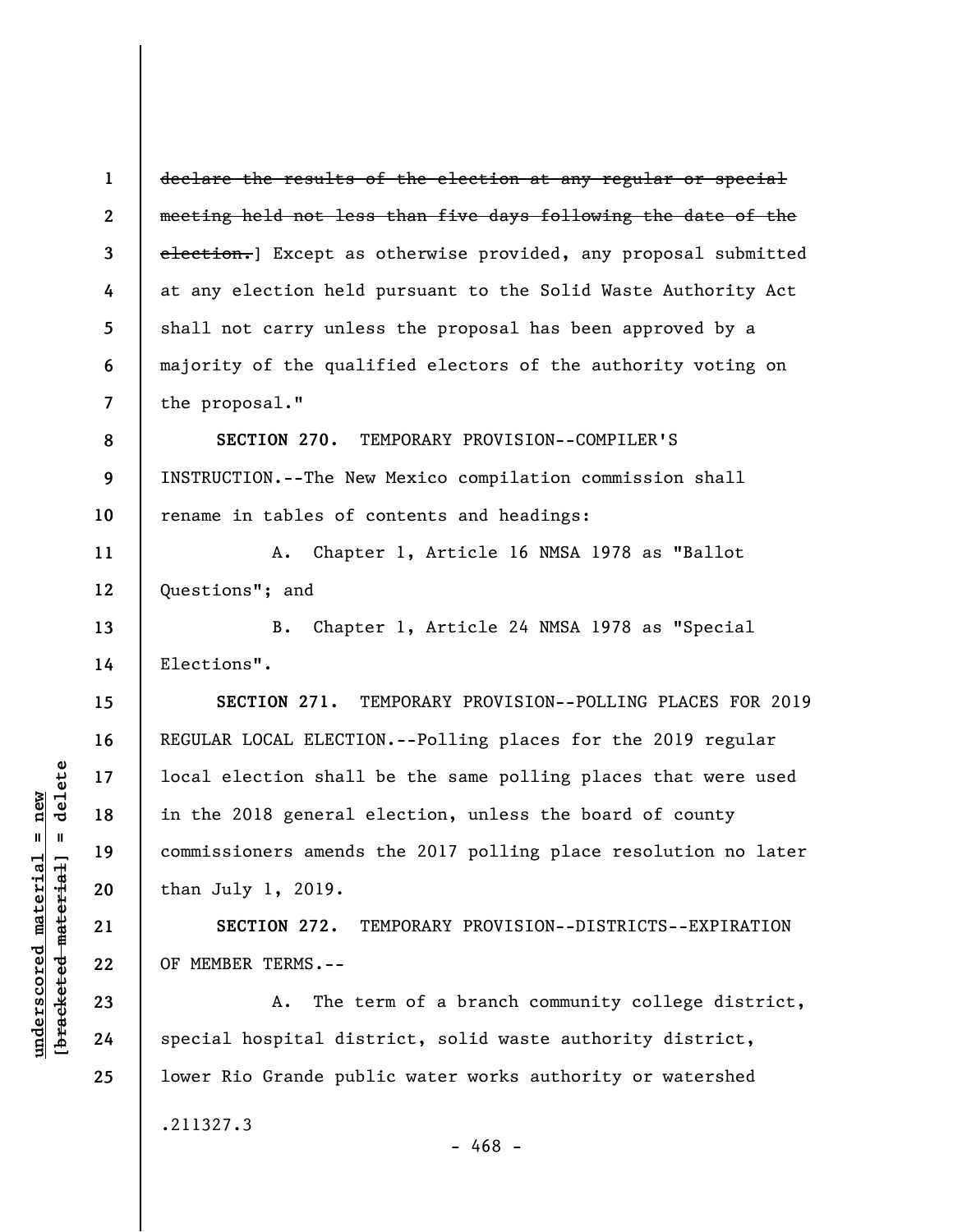district board member that was set to expire on or before June 30, 2020 shall expire on December 31, 2019, and that member's successor shall be elected in the regular local election held on the first Tuesday after the first Monday of November 2019 for a term beginning on January 1, 2020.

B. The term of a branch community college district, special hospital district, solid waste authority district, lower Rio Grande public water works authority or watershed district board member that was set to expire on or after July 1, 2020 but on or before June 30, 2022 shall expire on December 31, 2021, and that member's successor shall be elected in the local election held on the first Tuesday after the first Monday of November 2021 for a term beginning on January 1, 2022.

C. The term of a special hospital district or watershed district board member that was set to expire on or after July 1, 2022 shall expire on December 31, 2023, and that member's successor shall be elected in the local election held on the first Tuesday after the first Monday of November 2023 for a term beginning on January 1, 2024.

**SECTION 273.** TEMPORARY PROVISION--EXPIRATION OF DISTRICT COURT JUDGE TERMS.--

A. The term of a district court judge in any judicial district serving in a division numbered 2 or every third number thereafter that was set to expire on December 31, 2020 shall expire on December 31, 2022, subject to the

.211327.3

 $-469 -$ 

 $=$  delete **[bracketed material] = delete**  $underscored material = new$ **underscored material = new** bracketed material

**1** 

**2** 

**3** 

**4** 

**5** 

**6** 

**7** 

**8** 

**9** 

**10** 

**11** 

**12** 

**13** 

**14** 

**15** 

**16** 

**17** 

**18** 

**19** 

**20** 

**21** 

**22** 

**23** 

**24** 

**25**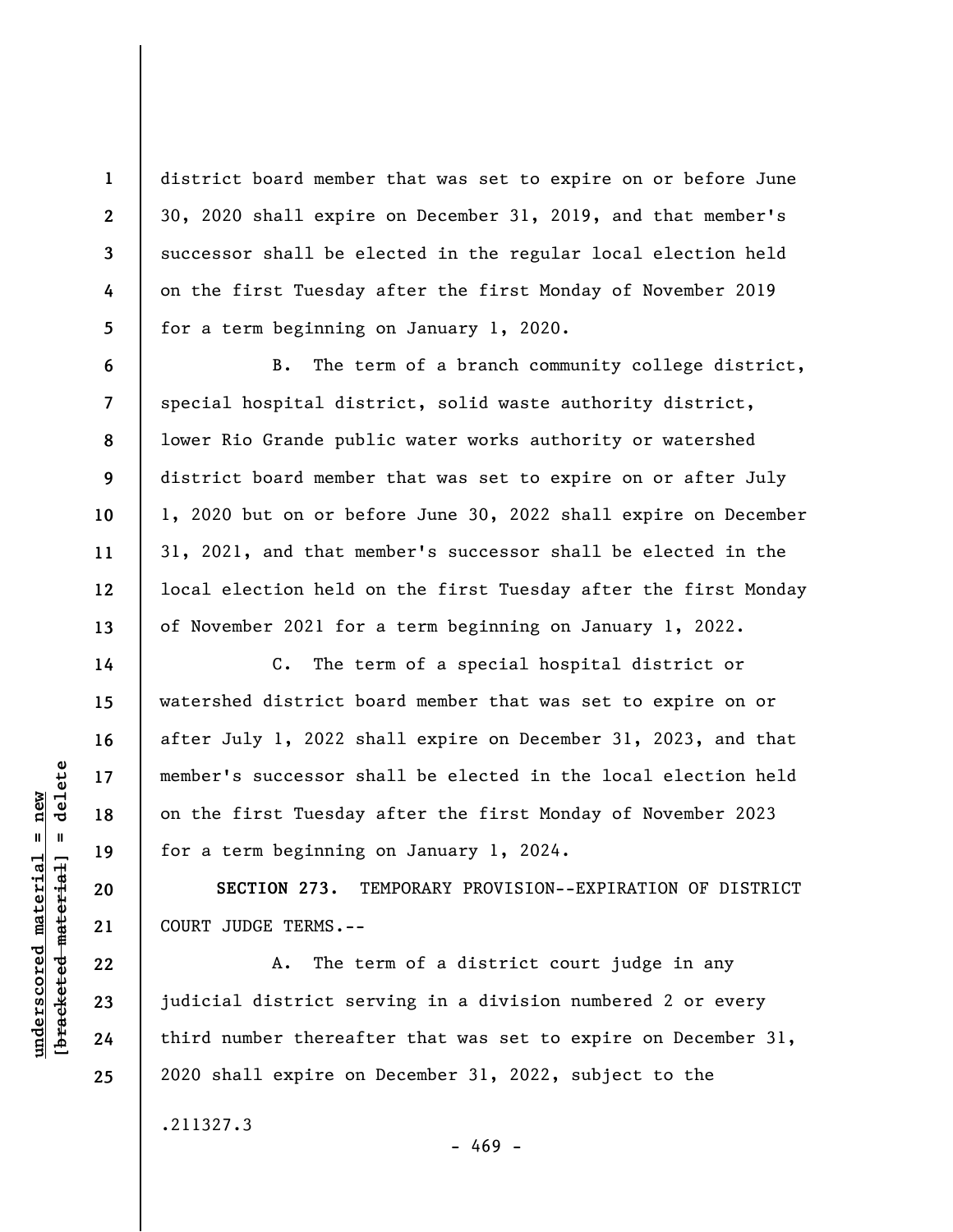**1 2**  provisions of the Nonpartisan Judicial Retention Act and Article 6 of the constitution of New Mexico.

B. The term of a district court judge in any judicial district serving in a division numbered 3 or every third number thereafter that was set to expire on December 31, 2020 shall expire on December 31, 2024, subject to the provisions of the Nonpartisan Judicial Retention Act and Article 6 of the constitution of New Mexico.

**9 10 11 12 13 14 15 SECTION 274.** TEMPORARY PROVISION--EXPIRATION OF METROPOLITAN COURT JUDGE TERMS.--The term of a metropolitan court judge serving in a division numbered 2 or every second number thereafter that was set to expire on December 31, 2022 shall expire on December 31, 2024, subject to the provisions of the Nonpartisan Judicial Retention Act and Article 6 of the constitution of New Mexico.

**SECTION 275.** TEMPORARY PROVISION--SECRETARY OF STATE.-- The secretary of state shall ensure that the public regulation commission, public education commission, magistrate judges and county officers are aligned with the offices listed for election in Section 1-10-8 NMSA 1978. The secretary of state shall provide a process to renumber district numbers so that offices are aligned with the offices listed for election in Section 1-10-8 NMSA 1978 and, where necessary, shall provide for an extended term to the general election in 2022 or 2024 only as required to align offices and positions to the offices .211327.3

**3** 

**4** 

**5** 

**6** 

**7** 

**8** 

**16** 

**17** 

**18** 

**19** 

**20** 

**21** 

**22** 

**23** 

**24** 

**25** 

 $-470 -$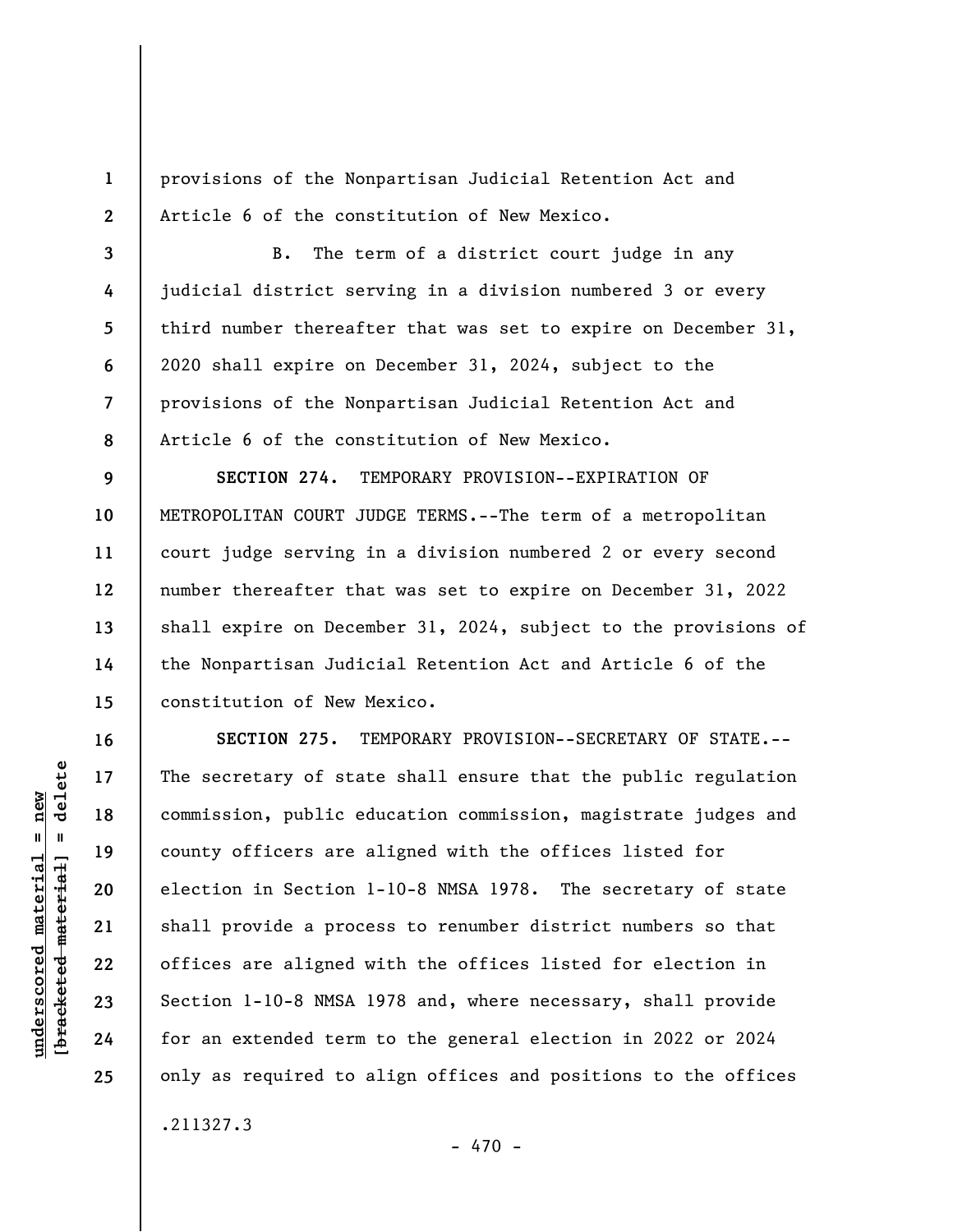listed for election in Section 1-10-8 NMSA 1978; provided that where one member of a local governing body must receive an extended term pursuant to this section, the secretary of state shall have the members whose terms expire the same year draw lots to make the determination.

**SECTION 276.** TEMPORARY PROVISION--ELECTION FUND.--In fiscal years 2019 and 2020, if sufficient funding is deemed available by the secretary of state no later than May 1, 2019 and May 1, 2020, money in the election fund may be expended to reimburse local governments for transitional costs associated with implementation of the Local Election Act, based on written guidance provided by the secretary of state and posted on the secretary's website no later than May 1, 2019 and May 1, 2020.

**SECTION 277.** TEMPORARY PROVISION--ELECTION BOARD.-- References in the Election Code to "precinct board", shall be deemed to be references to "election board", as that term is defined in Section 1-1-13 NMSA 1978."

**SECTION 278.** REPEAL.--

A. Sections 1-2-8, 1-2-10, 1-3-3, 1-4-26, 1-4-33, 1-6-5.4, 1-8-9, 1-8-25, 1-8-43, 1-12-71, 1-13-3, 1-16-5, 1-16-6, 1-16-10 through 1-16-13, 1-22-9, 1-22-10.1 through 1-22-15, 3-30-1 through 3-30-4, 4-38-20 through 4-38-23, 4-44-36 through 4-44-45, 6-15-23 through 6-15-28, 22-4A-1 through 22-4A-3, 22-7-2, 22-7-15, 22-7-16, 73-20-10, 73-21-15 and 74-10-16 through 74-10-18 NMSA 1978 (being Laws 1975, .211327.3

- 471 -

delete **[bracketed material] = delete**  $anderscored material = new$ **underscored material = new**  $\mathbf{I}$ bracketed material

**1** 

**2** 

**3** 

**4** 

**5** 

**6** 

**7** 

**8** 

**9** 

**10** 

**11** 

**12** 

**13** 

**14** 

**15** 

**16** 

**17** 

**18** 

**19** 

**20** 

**21** 

**22** 

**23** 

**24** 

**25**